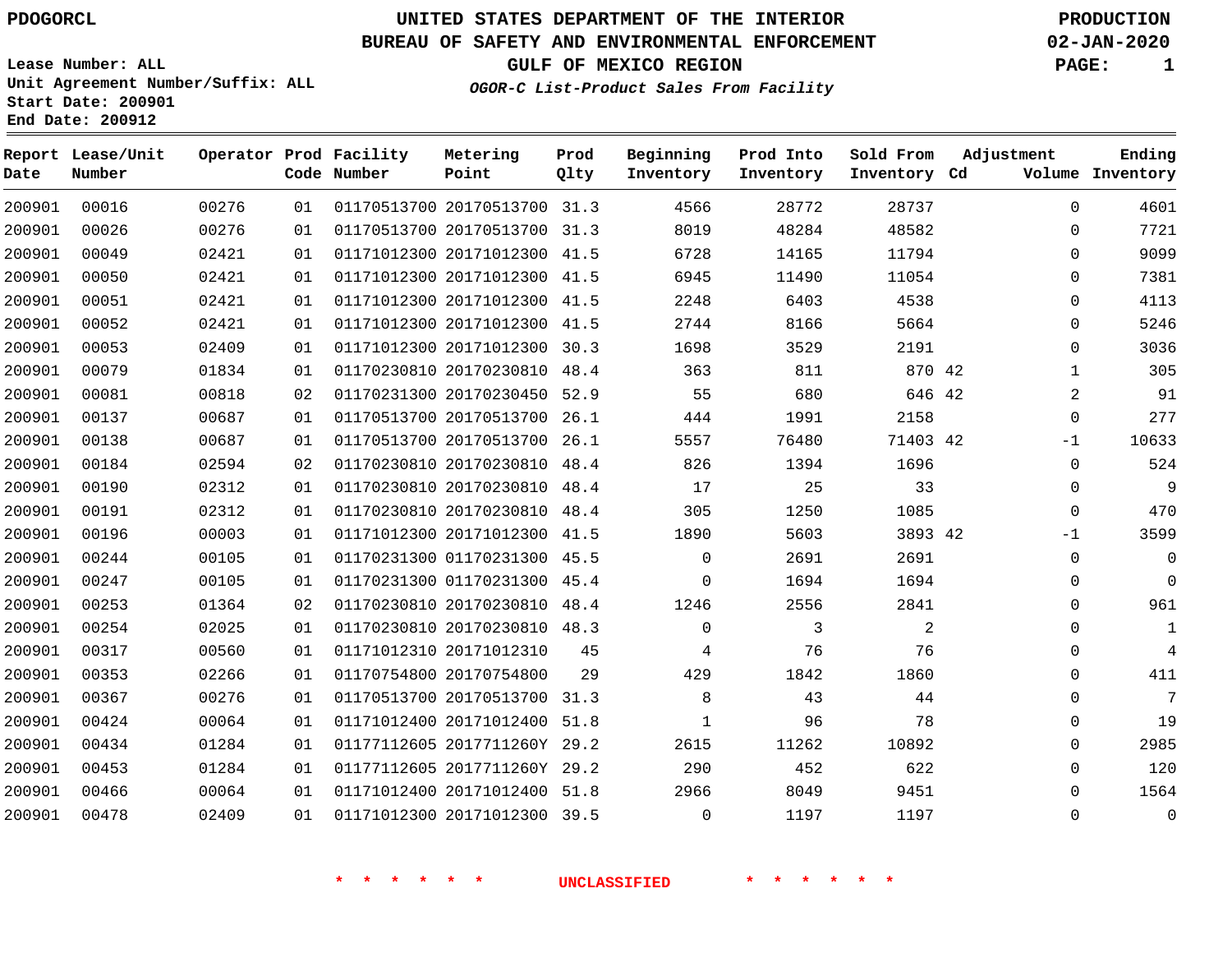#### **BUREAU OF SAFETY AND ENVIRONMENTAL ENFORCEMENT 02-JAN-2020**

**Lease Number: ALL Unit Agreement Number/Suffix: ALL Start Date: 200901**

**End Date: 200912**

**GULF OF MEXICO REGION PAGE: 2**

**OGOR-C List-Product Sales From Facility**

 **Report Lease/Unit Date Number Operator Prod Facility Code Number** 20171012500 38.3 20171012300 21171132800 43.9 21171132800 20170230450 52.9 20170230810 48.3 20170530900 48.2 20171131800 20171131600 42.9 20171131600 42.9 20171012300 41.5 20171012300 20170573602 37.9 20170230700 20170754200 34.7 20170754800 20170754800 20170754800 20170230810 20170230810 20170230810 48.4 20171131600 42.9 20171132000 20171132000 47.9 20171092650 47.1 20171012300 21171132800 43.9 **Metering Point** 41.5 43.9  $\Omega$  48.4 48.4 47.9 41.5 **Prod Qlty**  $\Omega$  **Beginning Inventory**  $\Omega$  **Ending Inventory Cd Volume**  $\Omega$   $\Omega$   $\Omega$   $\Omega$   $\Omega$ **Prod Into Inventory**  $\Omega$   $\Omega$   $\Omega$  **Sold From Inventory**  $\Omega$  $\Omega$   $\Omega$  $\Omega$   $\Omega$   $\Omega$  $\Omega$  $\Omega$  $\Omega$  $\Omega$  $\Omega$  $\Omega$  $\Omega$  $\Omega$  $\Omega$  $\Omega$  $\Omega$  $\Omega$  $\Omega$  $\Omega$  $\Omega$ **Adjustment 4760 4826 0 274**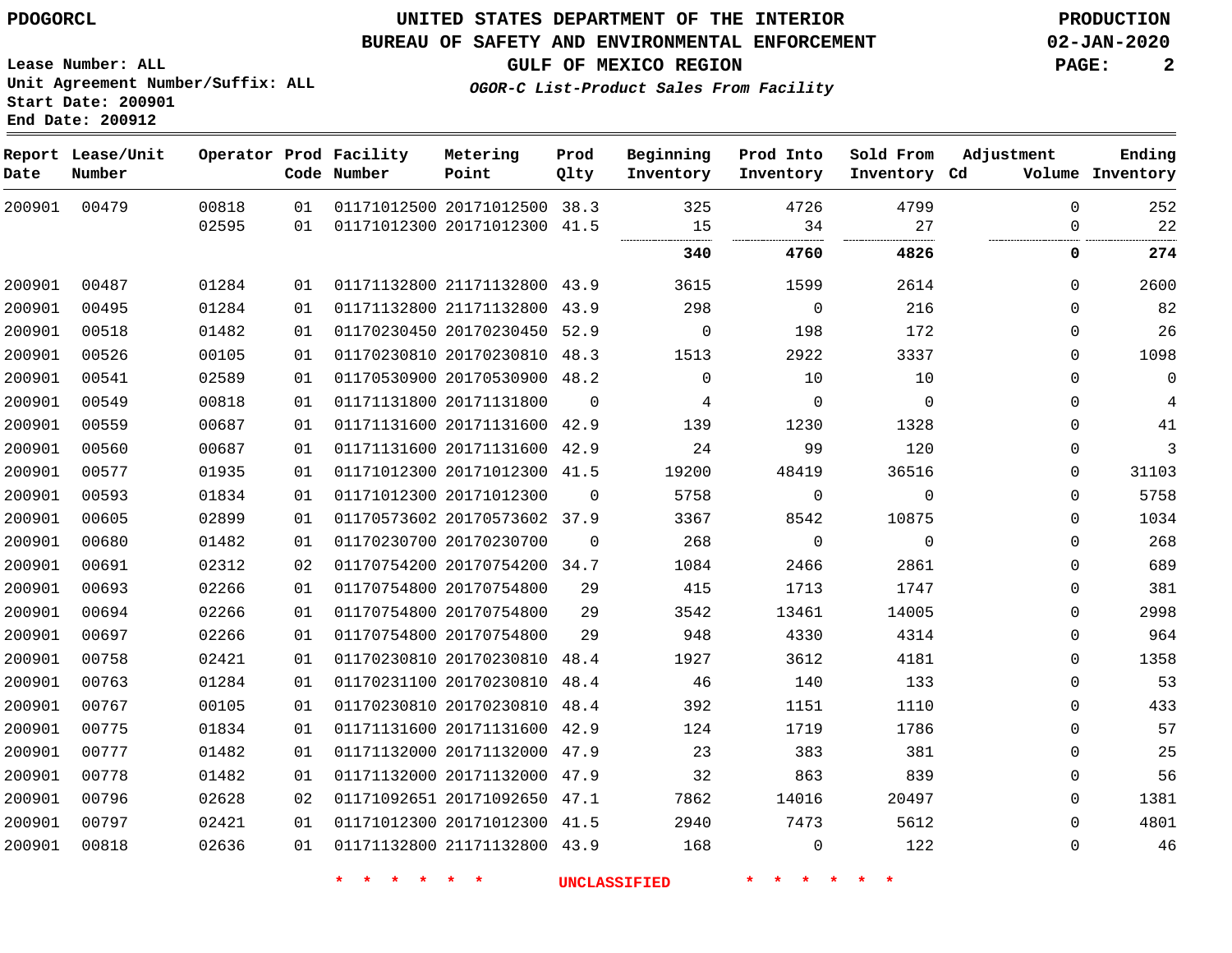# **UNITED STATES DEPARTMENT OF THE INTERIOR PDOGORCL PRODUCTION**

### **BUREAU OF SAFETY AND ENVIRONMENTAL ENFORCEMENT 02-JAN-2020**

**Lease Number: ALL Unit Agreement Number/Suffix: ALL Start Date: 200901**

**GULF OF MEXICO REGION PAGE: 3**

**OGOR-C List-Product Sales From Facility**

| Date   | Report Lease/Unit<br>Number |       |    | Operator Prod Facility<br>Code Number | Metering<br>Point            | Prod<br>Qlty | Beginning<br>Inventory | Prod Into<br>Inventory | Sold From<br>Inventory Cd | Adjustment   | Ending<br>Volume Inventory |
|--------|-----------------------------|-------|----|---------------------------------------|------------------------------|--------------|------------------------|------------------------|---------------------------|--------------|----------------------------|
| 200901 | 00819                       | 00078 | 01 |                                       | 01171132800 21171132800 43.9 |              | 21                     | $\Omega$               | 15                        | $\Omega$     | 6                          |
| 200901 | 00828                       | 01284 | 01 |                                       | 01171092651 20171092650 47.1 |              | 24                     | 192                    | 197                       | 0            | 19                         |
| 200901 | 00839                       | 02451 | 01 |                                       | 01170513800 20170513800 33.3 |              | 375                    | 2186                   | 2445                      | $\Omega$     | 116                        |
|        | 200901 754303001A           | 00059 | 01 |                                       | 01170230811 20170230811 51.2 |              | 598                    | 7425                   | 5495 09                   | $-1770$      | 758                        |
|        | 200901 754304003A           | 00078 | 01 |                                       | 01170230400 20170230400 50.1 |              | $\overline{a}$         | 26                     | 23                        | $\mathbf 0$  | $5^{\circ}$                |
|        | 200901 754307017A           | 00362 | 02 |                                       | 01170230811 20170230811 51.2 |              | 186                    | 3441                   | 3276                      | $\mathbf{0}$ | 351                        |
|        | 200901 7543880060           | 00105 | 01 |                                       | 01170230450 20170230450 52.8 |              | 44                     | 339                    | 338                       | $\Omega$     | 45                         |
|        | 200901 7543890080           | 00276 | 01 |                                       | 01170513700 20170513700 31.3 |              | 6630                   | 4448                   | 3864 42                   | $-1$         | 7213                       |
|        | 200901 7543890180           | 02899 | 01 |                                       | 01423210051 20423210050 48.8 |              | 15                     | 120                    | 121                       | $\Omega$     | 14                         |
|        | 200901 7543900080           | 02421 | 01 |                                       | 01177245111 01177245111 37.8 |              | $\Omega$               | 26                     | 26                        | $\Omega$     | $\overline{0}$             |
|        | 200901 7543920040           | 02628 | 01 |                                       | 01423210051 20423210050 48.8 |              | 14                     | 119                    | 117 42                    | $-2$         | 14                         |
|        | 200901 7543930100           | 00362 | 02 |                                       | 01170230810 20170230810 48.4 |              | 2937                   | 5851                   | 6588                      | $\Omega$     | 2200                       |
|        | 200901 7543930200           | 00105 | 01 |                                       | 01171012310 20171012310      | 45           | 162                    | 14844                  | 14169                     | $\Omega$     | 837                        |
|        |                             | 01284 | 01 |                                       | 0117709260L 2017709260L 41.5 |              | $\mathsf{O}$           | 2176                   | 2176                      | $\Omega$     | $\overline{0}$             |
|        |                             |       |    |                                       |                              |              | 162                    | 17020                  | 16345                     | 0            | 837                        |
|        | 200901 7543930210           | 02899 | 02 |                                       | 01608165300 01608165300      | $\Omega$     | 91                     | $\Omega$               | $\mathbf 0$               | $\Omega$     | 91                         |
|        | 200901 7543940080           | 00222 | 01 |                                       | 01171132800 21171132800 43.9 |              | 201                    | $\Omega$               | 145                       | $\Omega$     | 56                         |
|        | 200901 754395009A           | 00730 | 01 |                                       | 01170753510 20170753510 51.8 |              | 317                    | 1017                   | 425                       | $\Omega$     | 909                        |
|        | 200901 754395019A           | 00105 | 01 | 01420390101 01420390101               |                              | $\Omega$     | 1818                   | 515                    | $\Omega$                  | 0            | 2333                       |
|        | 200901 754396015A           | 01284 | 01 |                                       | 01608103650 20608103650 31.2 |              | 110                    | 9391                   | 9396                      | $\Omega$     | 105                        |
|        | 200901 754398002A           | 00105 | 01 |                                       | 01420570060 20420570060 49.4 |              | 7815                   | $\Omega$               | 138                       | $\Omega$     | 7677                       |
|        | 200901 754398017A           | 01284 | 02 |                                       | 01170230811 20170230811      | $\Omega$     | 1                      | 0                      |                           | 042<br>$-1$  | $\overline{\phantom{0}}$   |
|        | 200901 8910020210           | 02451 | 01 |                                       | 01170753510 20170753510 51.8 |              | 1308                   | 2936                   | 1622                      | $\Omega$     | 2622                       |
|        |                             |       | 01 |                                       | 01170513800 20170513800 33.3 |              | 12280                  | 171553                 | 174755                    | 0            | 9078                       |
|        |                             |       |    |                                       |                              |              | 13588                  | 174489                 | 176377                    | 0            | 11700                      |
|        | 200901 8910024540           | 02451 | 01 |                                       | 01170513800 20170513800 33.3 |              | 7754                   | 111826                 | 113662                    | $\Omega$     | 5918                       |
|        | 200901 8910029310           | 01834 | 01 | 01171132800 21171132800               |                              | $\Omega$     | $\mathbf 0$            | 10                     | $\Omega$                  | $\Omega$     | 10                         |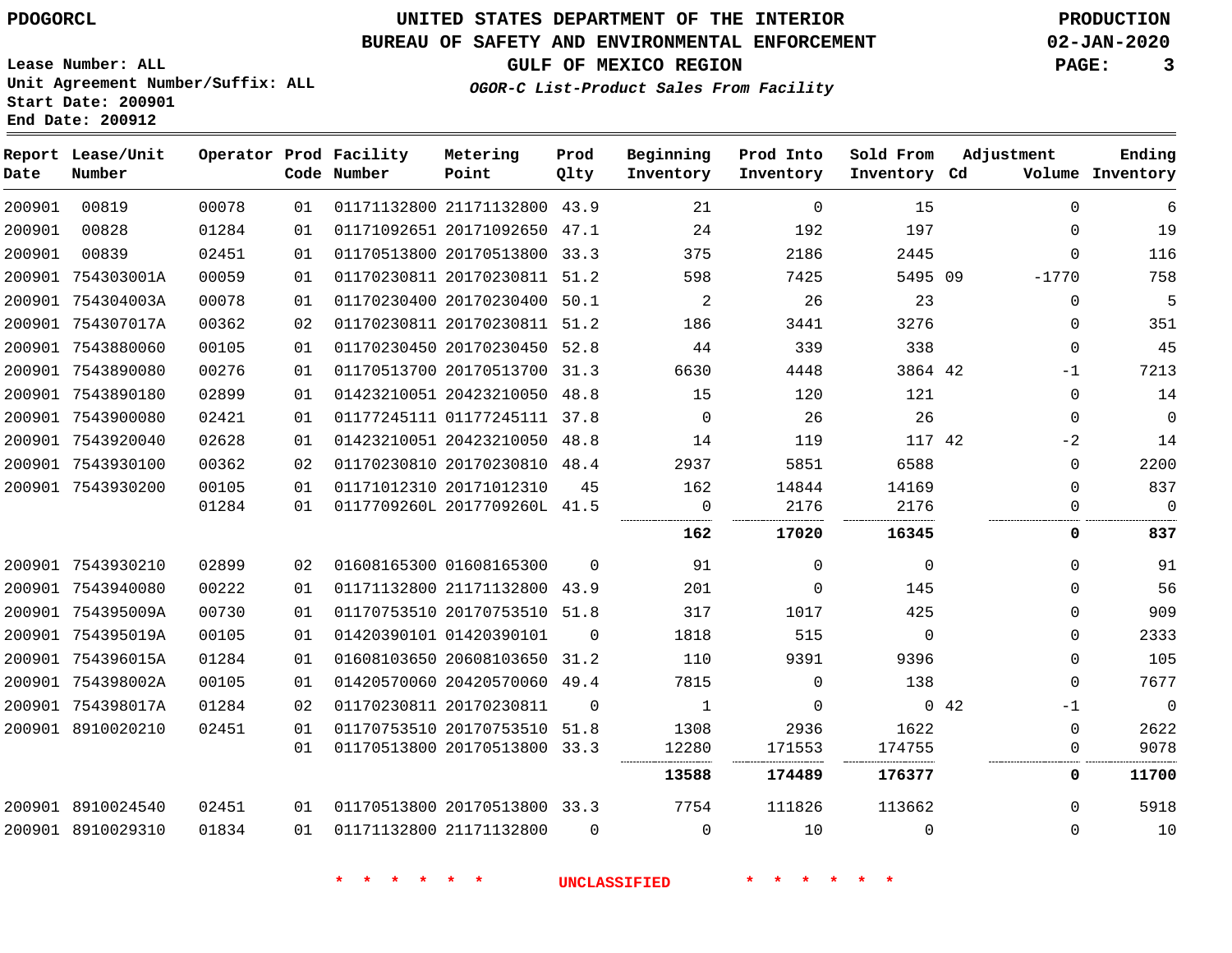### **BUREAU OF SAFETY AND ENVIRONMENTAL ENFORCEMENT 02-JAN-2020**

**Lease Number: ALL Unit Agreement Number/Suffix: ALL Start Date: 200901 End Date: 200912**

**GULF OF MEXICO REGION PAGE: 4**

**OGOR-C List-Product Sales From Facility**

| Date | Report Lease/Unit<br>Number |       |    | Operator Prod Facility<br>Code Number | Metering<br>Point            | Prod<br>Qlty   | Beginning<br>Inventory | Prod Into<br>Inventory | Sold From<br>Inventory Cd | Adjustment            | Ending<br>Volume Inventory |
|------|-----------------------------|-------|----|---------------------------------------|------------------------------|----------------|------------------------|------------------------|---------------------------|-----------------------|----------------------------|
|      | 200901 8910029320           | 00276 | 01 |                                       | 01170513700 20170513700 31.3 |                | 19637                  | 43625                  | 46170 42                  | $-3$                  | 17089                      |
|      | 200901 8910034440           | 00276 | 01 |                                       | 01170513700 20170513700 31.3 |                | 33333                  | 117082                 | 118233 42                 | $\mathbf{1}$          | 32183                      |
|      | 200901 8910063810           | 02466 | 01 |                                       | 01170230450 20170230450 52.9 |                | 982                    | 14222                  | 13320                     | $\mathbf 0$           | 1884                       |
|      |                             | 02904 | 02 |                                       | 01170230450 20170230450 52.9 |                | $\overline{0}$         | 79                     | 68                        | $\Omega$              | 11                         |
|      |                             |       |    |                                       |                              |                | 982                    | 14301                  | 13388                     | 0                     | 1895                       |
|      | 200901 8910086610           | 02266 | 01 |                                       | 01170754800 20170754800      | 29             | 243                    | 1029                   | 1043                      | $\Omega$              | 229                        |
|      | 200901 8910086660           | 03009 | 02 |                                       | 01421670201 20421670200      | $\Omega$       | 207                    | $\overline{0}$         | $\mathbf 0$               | $\mathbf 0$           | 207                        |
|      | 200901 8910087640           | 00818 | 02 |                                       | 01171092800 21171132800 43.8 |                | 18                     | 0                      | 13 42                     | $-1$                  | $\overline{4}$             |
|      | 200901 8910087670           | 02312 | 01 |                                       | 01170754200 20170754200 34.7 |                | 415                    | 412                    | 725 42                    | 8                     | 110                        |
|      | 200901 8910088130           | 00078 | 01 |                                       | 01171132800 21171132800 44.9 |                | 328                    | $\Omega$               | 237                       | $\Omega$              | 91                         |
|      | 200901 8910088160           | 02233 | 01 |                                       | 01171132800 21171132800      | 50             | 548                    | $\mathbf{0}$           |                           | $0\quad 42$<br>$-396$ | 152                        |
|      | 200901 8910089160           | 00276 | 01 |                                       | 01170513700 20170513700 31.3 |                | 3022                   | 5739                   | 5945                      | $\mathbf{0}$          | 2816                       |
|      | 200901 891008927AE          | 00078 | 01 |                                       | 01170230400 20170230400 50.1 |                | 203                    | 287                    | 313 09                    | $-123$                | 54                         |
|      | 200901 891008927AG          | 00078 | 01 |                                       | 01170230400 20170230400 50.1 |                | 214                    | 4387                   | 3453 09                   | $-317$                | 831                        |
|      | 200901 891008927K           | 00078 | 01 |                                       | 01170230400 20170230400 50.1 |                | 147                    | 1347                   | 1239                      | $\Omega$              | 255                        |
|      | 200901 891008946C           | 01834 | 01 |                                       | 01171012500 20171012500 38.3 |                | 24                     | 399                    | 402                       | 0                     | 21                         |
|      | 200901 8910116580           | 00276 | 01 |                                       | 01170513700 20170513700 31.3 |                | 6365                   | 12742                  | 12854                     | 0                     | 6253                       |
|      | 200901 8910116740           | 00276 | 01 |                                       | 01170513700 20170513700      | $\overline{0}$ | 129                    | $\mathsf{O}$           | $\mathbf 0$               | $\mathbf 0$           | 129                        |
|      | 200901 8910116770           | 00276 | 01 |                                       | 01170513700 20170513700 31.3 |                | 1511                   | 3481                   | 3284                      | 0                     | 1708                       |
|      | 200901 8910116790           | 00276 | 01 |                                       | 01170513700 20170513700 31.3 |                | 9149                   | 25710                  | 22243                     | 0                     | 12616                      |
|      | 200901 8910116800           | 00276 | 01 |                                       | 01170513700 20170513700 31.3 |                | 14394                  | 26160                  | 27717                     | 0                     | 12837                      |
|      | 200901 891011687A           | 02266 | 01 |                                       | 01170754800 20170754800      | 29             | 152                    | 715                    | 708                       | $\Omega$              | 159                        |
|      | 200901 891011687B           | 02266 | 01 |                                       | 01170754800 20170754800      | 29             | 66                     | 233                    | 247                       | 0                     | 52                         |
|      | 200901 891011687C           | 02266 | 01 |                                       | 01170754800 20170754800      | 29             | 176                    | 849                    | 836                       | 0                     | 189                        |
|      | 200901 891011687D           | 02266 | 01 |                                       | 01170754800 20170754800      | 29             | 301                    | 1380                   | 1374                      | $\Omega$              | 307                        |
|      | 200901 8910117330           | 02266 | 01 |                                       | 01170754800 20170754800      | 29             | 25                     | 75                     | 83                        | $\Omega$              | 17                         |
|      | 200901 8910123210           | 00687 | 01 |                                       | 0117709260A 2017709260A      | $\overline{0}$ | 11                     | $\overline{0}$         | $\mathbf 0$               | 0                     | 11                         |
|      | 200901 8910123250           | 00687 | 01 |                                       | 0117709260A 2017709260A      | $\Omega$       | 29                     | $\mathbf 0$            | $\mathbf 0$               | $\mathbf 0$           | 29                         |
|      |                             |       |    |                                       |                              |                |                        |                        |                           |                       |                            |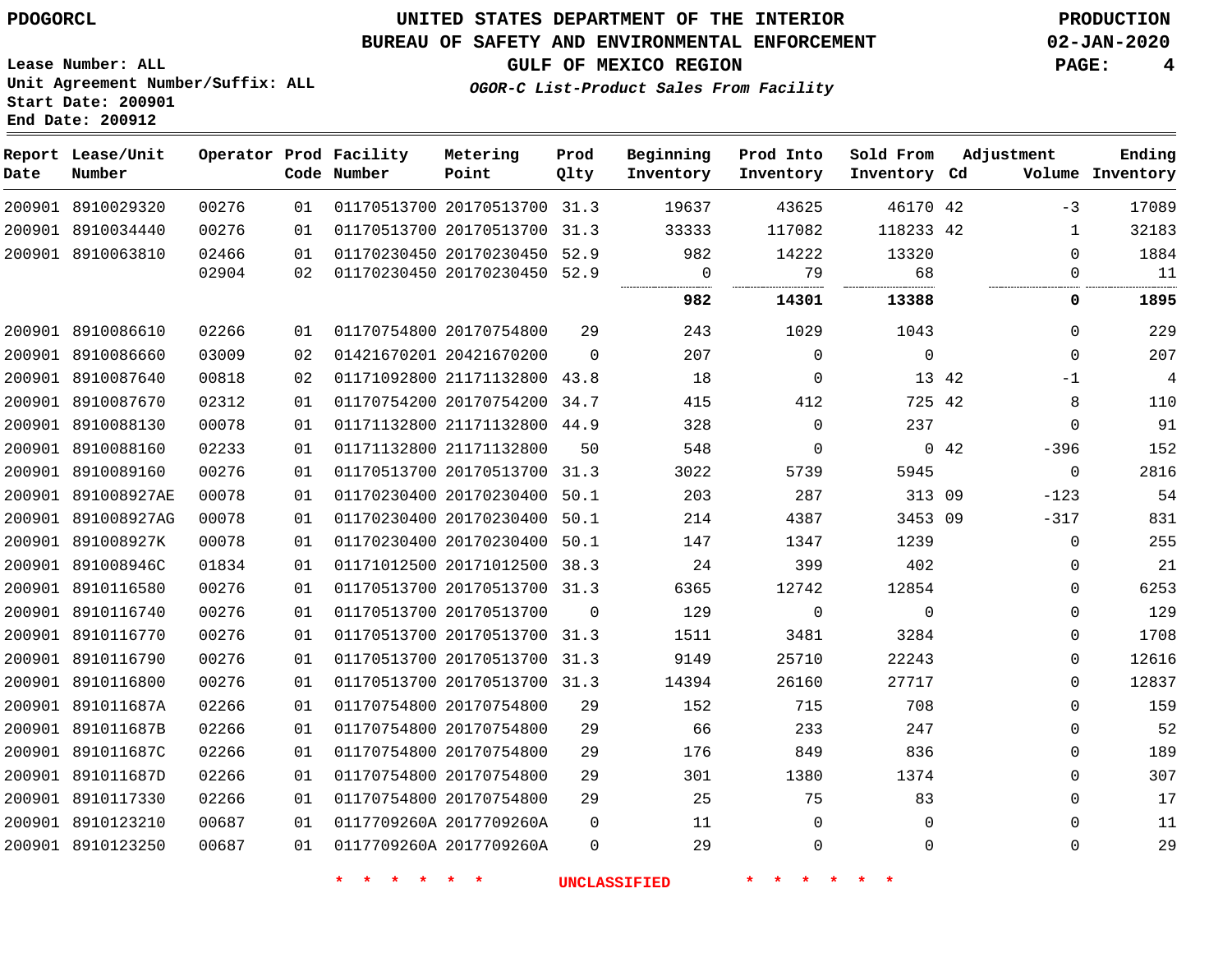**Date**

**Report Lease/Unit**

**Number**

# **UNITED STATES DEPARTMENT OF THE INTERIOR PDOGORCL PRODUCTION**

**Prod Qlty**

### **BUREAU OF SAFETY AND ENVIRONMENTAL ENFORCEMENT 02-JAN-2020**

**Lease Number: ALL Unit Agreement Number/Suffix: ALL Start Date: 200901 End Date: 200912**

> 

**Operator Prod Facility**

**Code Number**

 20177215102 29.8 20177215102 29.8

**Metering Point**

  $0<sub>1</sub>$ 

**OGOR-C List-Product Sales From Facility**

 

   

**Sold From Inventory**

**Prod Into Inventory**

**Beginning Inventory**

**GULF OF MEXICO REGION PAGE: 5**

**Inventory Cd Volume**

**Adjustment**

  $\Omega$   $\Omega$   $\Omega$  $\Omega$  $\Omega$  $\Omega$  $\Omega$  $\Omega$  $\Omega$  $\Omega$   $\Omega$  $\Omega$  $\Omega$  $\Omega$ -1  $\Omega$   $\Omega$  $\Omega$  -1  $\Omega$ 

**Ending**

| 01482 | 01 | 01177215100 20177215102 | 29.8        | 163         | 5342  | 5335 42     |       |
|-------|----|-------------------------|-------------|-------------|-------|-------------|-------|
| 01284 | 01 | 01171012500 20171012500 | 38.3        | 20          | 410   | 408         |       |
| 00818 | 01 | 01171131800 20171131800 | 48.6        | 1846        | 170   |             | 79 42 |
| 03041 | 01 | 01171132800 21171132800 | 43.9        | 7           | 0     | 5           |       |
| 00491 | 01 | 01170230810 20170230810 | 48.5        | $\mathbf 0$ | 260   | 164         |       |
| 00276 | 01 | 01170513700 20170513700 | 31.3        | 30201       | 43158 | 45163       |       |
| 00276 | 01 | 01170513700 20170513700 | $\mathbf 0$ | 222         | 0     | $\mathbf 0$ |       |
| 02266 | 01 | 01170754800 20170754800 | 29          | 24          | 17    | 37          |       |
| 01482 | 01 | 01171132800 21171132800 | 0           | 0           | 10    | 0           |       |
| 00105 | 01 | 01170230810 20170230810 | 48.3        | 206         | 431   | 475         |       |
| 00276 | 01 | 01170513700 20170513700 | 31.3        | 5139        | 7836  | 8572        |       |
| 01376 | 01 | 01170230810 20170230810 | 48.4        | 153         | 578   | 514         |       |
| 00687 | 01 | 0117709260A 2017709260A | $\Omega$    | 337         | 0     | 0           |       |
| 00105 | 01 | 01171132800 21171132800 | 43.9        | 488         | 0     | 353         |       |
| 00003 | 01 | 01171012400 20171012400 | 0           | 1022        | 0     | 0           |       |
| 02899 | 01 | 01171092651 20171092650 | 47.1        | 838         | 15468 | 14974       |       |
| 00276 | 01 | 01170513700 20170513700 | 31.3        | 11907       | 23807 | 24031 42    |       |
| 00276 | 01 | 01170513700 20170513700 | 31.3        | 9607        | 15913 | 17711       |       |
| 00276 | 01 | 01170513700 20170513700 | 31.3        | 1308        | 2348  | 2504        |       |
| 00276 | 01 | 01170513700 20170513700 | 31.3        | 7365        | 14609 | 14805       |       |
| 02630 | 01 | 01171132000 20171132000 | 47.9        | 281         | 4444  | 4437        |       |
| 00162 | 01 | 01177062605 20177062605 | 50.1        | $\mathbf 0$ | 666   | 281         |       |
| 00078 | 01 | 01171132800 21171132800 | 43.9        | 20          | 0     |             | 14 42 |
| 00818 | 02 | 01171092651 20171092650 | 47.2        | 1           | 49    | 45          |       |
| 00818 | 02 | 01171092651 20171092650 | 47.1        | 163         | 2013  | 1978        |       |

**\* \* \* \* \* \* UNCLASSIFIED \* \* \* \* \* \***

21171132800 43.9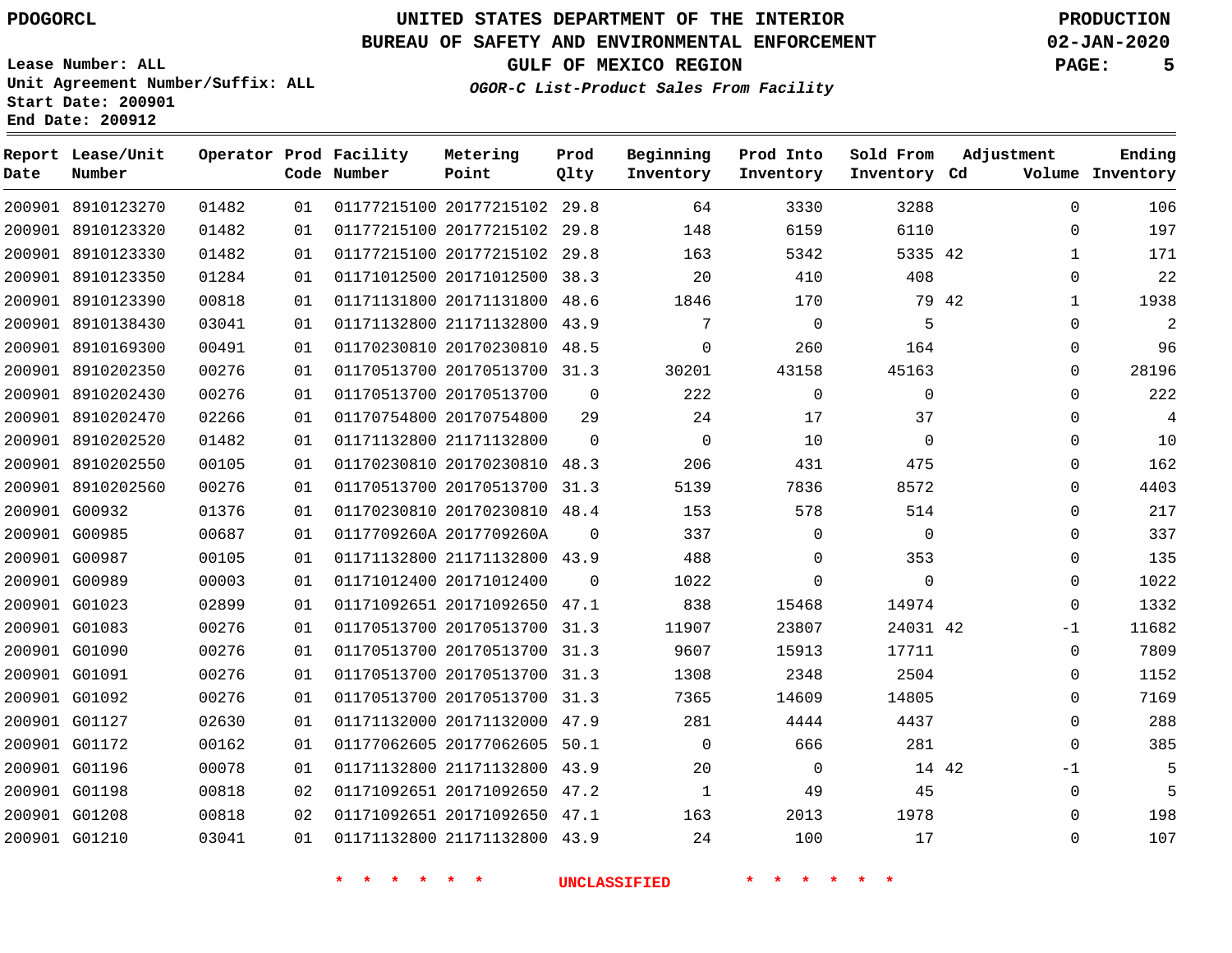# **UNITED STATES DEPARTMENT OF THE INTERIOR PDOGORCL PRODUCTION**

### **BUREAU OF SAFETY AND ENVIRONMENTAL ENFORCEMENT 02-JAN-2020**

**Lease Number: ALL Unit Agreement Number/Suffix: ALL Start Date: 200901**

**OGOR-C List-Product Sales From Facility**

**GULF OF MEXICO REGION PAGE: 6**

|  | UGUR-C DISC-FIUQUCC BAIES FIQ |  |
|--|-------------------------------|--|
|  |                               |  |
|  |                               |  |
|  |                               |  |
|  |                               |  |

| Ending<br>Volume Inventory | Adjustment   | Sold From<br>Inventory Cd | Prod Into<br>Inventory | Beginning<br>Inventory | Prod<br>Qlty | Metering<br>Point            | Operator Prod Facility<br>Code Number |    |       | Report Lease/Unit<br>Number | Date |
|----------------------------|--------------|---------------------------|------------------------|------------------------|--------------|------------------------------|---------------------------------------|----|-------|-----------------------------|------|
| 542                        | $\Omega$     | 17017                     | 16947                  | 612                    | 45           | 01177092600 20177092600      |                                       | 01 | 00105 | 200901 G01220               |      |
| 28                         | 0            | 526                       | 537                    | 17                     |              | 01171012500 20171012500 38.3 |                                       | 01 | 02628 | 200901 G01248               |      |
| 11                         | 0            | 212                       | 209                    | 14                     |              | 01171012500 20171012500 38.3 |                                       | 01 | 01284 | 200901 G01269               |      |
| 109                        | $\mathbf 0$  | 601                       | 577                    | 133                    | 50.1         | 01170230400 20170230400      |                                       | 01 | 00078 | 200901 G01351               |      |
| 699                        | 0            | 3377                      | 2805                   | 1271                   |              | 01177112701 20177112700 54.1 |                                       | 01 | 00818 | 200901 G01441               |      |
| 827                        | $\mathbf 1$  | 5545 42                   | 5170                   | 1201                   |              | 01170513700 20170513700 31.3 |                                       | 01 | 00276 | 200901 G01447               |      |
| 2100                       | 1            | 4237 42                   | 5585                   | 751                    |              | 01170230810 20170230810 48.4 |                                       | 01 | 02595 | 200901 G01477               |      |
| 1625                       | 0            | 31394                     | 30713                  | 2306                   |              | 01170513800 20170513800 33.3 |                                       | 01 | 02451 | 200901 G01497               |      |
| 662                        | $\mathbf 0$  | 12565                     | 12512                  | 715                    |              | 01170513800 20170513800 33.3 |                                       | 01 | 02451 | 200901 G01498               |      |
| 264                        | 0            | 625                       | 725                    | 164                    |              | 01171092651 20171092650 47.1 |                                       | 01 | 02899 | 200901 G01526               |      |
| 13                         | $\mathbf 0$  | 302                       | 252                    | 63                     |              | 01170513800 20170513800 33.3 |                                       | 01 | 02451 | 200901 G01580               |      |
| 19                         | $\mathbf{1}$ | 581 42                    | 583                    | 16                     |              | 01177215100 20177215102 29.8 |                                       | 01 | 01482 | 200901 G01610               |      |
| 10522                      | -1           | 6686 42                   | 6084                   | 11125                  |              | 01170513700 20170513700 31.3 |                                       | 01 | 00276 | 200901 G01619               |      |
| 13437                      | 0            | 7769                      | 8280                   | 12926                  |              | 01170513700 20170513700 31.3 |                                       | 01 | 00276 | 200901 G01620               |      |
| 948                        | 0            | 10173                     | 9922                   | 1199                   |              | 01170755200 20170755200 34.8 |                                       | 01 | 02237 | 200901 G01676               |      |
| 361                        | $\mathbf 0$  | 3813                      | 3768                   | 406                    |              | 01170755200 20170755200 34.8 |                                       | 01 | 02237 | 200901 G01677               |      |
| 96                         | $-1$         | 796 42                    | 815                    | 78                     |              | 01423210051 20423210050 48.8 |                                       | 01 | 00003 | 200901 G01757               |      |
| 598                        | 0            | 3427                      | 2537                   | 1488                   |              | 01170231110 20170231110 41.5 |                                       | 01 | 00105 | 200901 G01860               |      |
| 284                        | 0            | 5331                      | 5324                   | 291                    |              | 01171012500 20171012500 38.3 |                                       | 01 | 00078 | 200901 G01865               |      |
| 425                        | $\mathbf 0$  | 7962                      | 7981                   | 406                    |              | 01171012500 20171012500 38.3 |                                       | 01 | 02312 | 200901 G01898               |      |
| $\mathbf 0$                | 0            | 2                         | $\mathsf{O}$           | 2                      |              | 01177215100 20177215102 29.8 |                                       | 01 | 01482 | 200901 G01901               |      |
| 46                         | 0            | 437                       | 447                    | 36                     |              | 01170230811 20170230811 51.1 |                                       | 01 | 00105 | 200901 G01953               |      |
| 19                         | $\mathbf 0$  | 612                       | 583                    | 48                     |              | 01177215100 20177215102 29.8 |                                       | 01 | 01482 | 200901 G01966               |      |
| $\mathbf 0$                | 0            | 69                        | $\overline{0}$         | 69                     |              | 01177215100 20177215102 29.8 |                                       | 01 | 01482 | 200901 G01967               |      |
| $\Omega$                   | $\mathbf 0$  | 386                       | 386                    | $\mathbf 0$            |              | 01170231230 01170231230 40.1 |                                       | 01 | 02589 | 200901 G01972               |      |
| 37                         | $\mathbf 0$  | 359                       | 359                    | 37                     | 57           | 01170230810 20170230810      |                                       | 02 | 01071 | 200901 G01997               |      |
| 32                         | 0            | 97                        | 85                     | 44                     |              | 01170230811 20170230811 48.4 |                                       | 01 | 00818 | 200901 G01998               |      |
| 2                          | $\mathbf 0$  | 6                         | 8                      | $\Omega$               |              | 01170530900 20170530900 48.1 |                                       | 01 | 02595 | 200901 G02006               |      |
|                            |              |                           |                        |                        |              |                              |                                       |    |       |                             |      |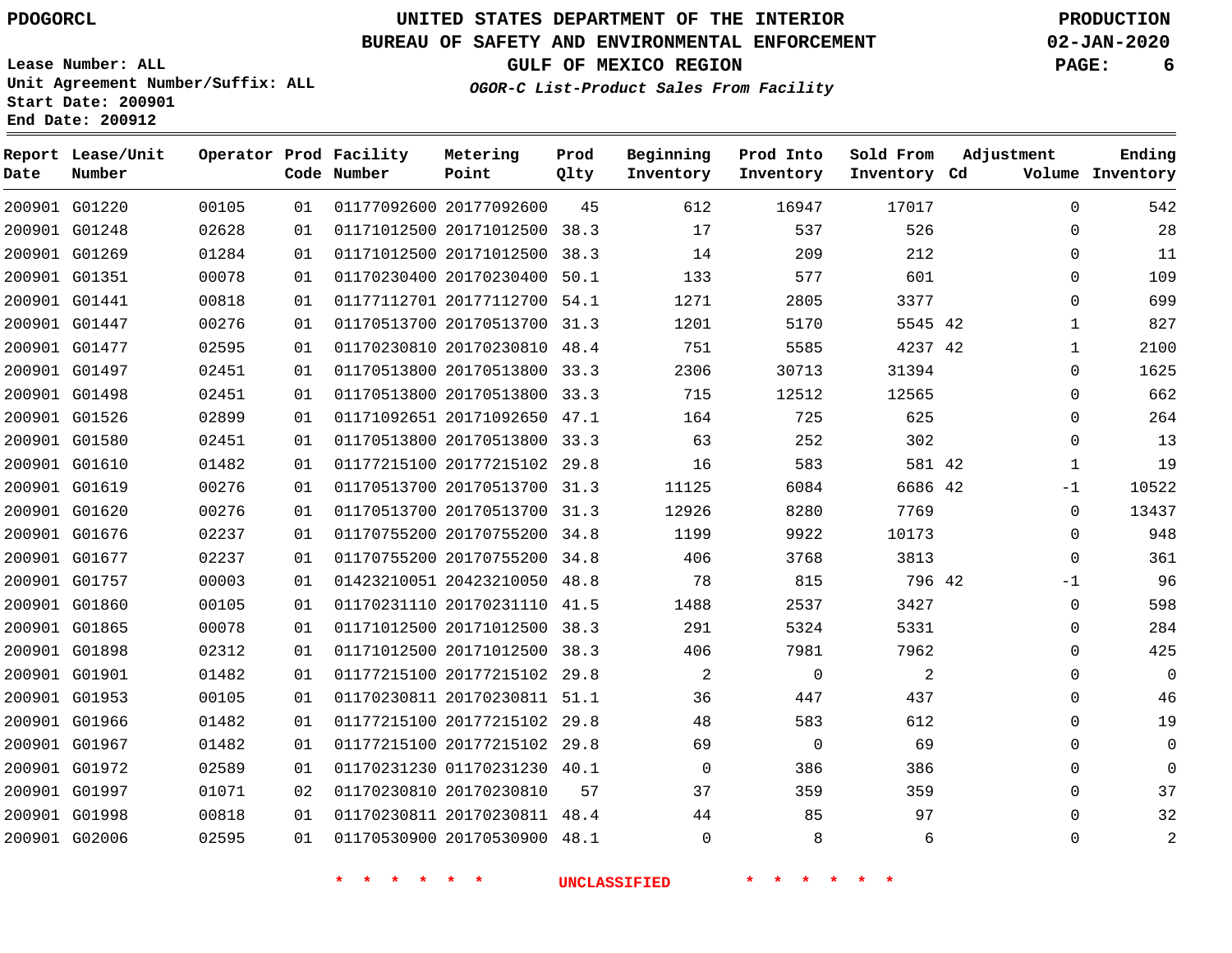**Start Date: 200901 End Date: 200912**

# **UNITED STATES DEPARTMENT OF THE INTERIOR PDOGORCL PRODUCTION**

### **BUREAU OF SAFETY AND ENVIRONMENTAL ENFORCEMENT 02-JAN-2020**

**Lease Number: ALL Unit Agreement Number/Suffix: ALL**

**GULF OF MEXICO REGION PAGE: 7**

| Date | Report Lease/Unit<br>Number |       |    | Operator Prod Facility<br>Code Number | Metering<br>Point            | Prod<br>Qlty | Beginning<br>Inventory | Prod Into<br>Inventory | Sold From<br>Inventory Cd | Adjustment  | Ending<br>Volume Inventory |
|------|-----------------------------|-------|----|---------------------------------------|------------------------------|--------------|------------------------|------------------------|---------------------------|-------------|----------------------------|
|      | 200901 G02023               | 02312 | 02 |                                       | 01170230811 20170230811 51.2 |              | 610                    | 8574                   | 8309                      | $\Omega$    | 875                        |
|      | 200901 G02045               | 00105 | 01 |                                       | 01170530900 20170530900 48.1 |              | 24                     | 179                    | 164                       | $\Omega$    | 39                         |
|      | 200901 G02050               | 02714 | 01 |                                       | 01171132800 21171132800 43.9 |              | 515                    | 0                      | 373                       | $\mathbf 0$ | 142                        |
|      | 200901 G02091               | 00687 | 01 |                                       | 01170230811 20170230811 51.2 |              | $\Omega$               | 696                    | 625                       | $\Omega$    | 71                         |
|      | 200901 G02099               | 01978 | 02 |                                       | 01171012310 20171012310      | 45           | 801                    | 8735                   | 9044                      | $\mathbf 0$ | 492                        |
|      | 200901 G02127               | 02312 | 01 |                                       | 01170230810 20170230810 48.4 |              | 57                     | 103                    | 121                       | 0           | 39                         |
|      | 200901 G02161               | 00818 | 02 |                                       | 01171012500 20171012500 38.3 |              | 667                    | 13045                  | 13017                     | 0           | 695                        |
|      | 200901 G02163               | 00105 | 01 |                                       | 01171012500 20171012500 38.2 |              | 381                    | 4428                   | 4573                      | $\mathbf 0$ | 236                        |
|      | 200901 G02300               | 01482 | 01 |                                       | 01171132800 21171132800 43.9 |              | 16                     | 48                     | 12                        | $\mathbf 0$ | 52                         |
|      | 200901 G02353               | 01284 | 01 |                                       | 01170230450 20170230450 52.9 |              | 405                    | 4601                   | 4397                      | $\Omega$    | 609                        |
|      | 200901 G02354               | 01284 | 01 |                                       | 01170230450 20170230450 52.9 |              | 298                    | 3381                   | 3231                      | $\mathbf 0$ | 448                        |
|      | 200901 G02357               | 02200 | 01 |                                       | 01170230450 20170230450 52.9 |              | 38                     | 239                    | 245                       | $\mathbf 0$ | 32                         |
|      | 200901 G02391               | 01284 | 01 |                                       | 0142709015A 2042709015A 41.8 |              | $\mathbf 0$            | 3041                   | 3041                      | 0           | $\mathbf{0}$               |
|      | 200901 G02404               | 02589 | 01 |                                       | 01170230810 20170230810 47.1 |              | 1109                   | 593                    | 593                       | 0           | 1109                       |
|      | 200901 G02416               | 02409 | 01 |                                       | 01170230810 20170230810 48.3 |              | $\Omega$               | 14                     | 9                         | $\mathbf 0$ | 5                          |
|      | 200901 G02423               | 00818 | 02 |                                       | 01170230810 20427110150 49.8 |              | $\Omega$               | 7203                   | 7173                      | 0           | 30                         |
|      | 200901 G02428               | 00105 | 01 |                                       | 01170230810 20170230810 48.3 |              | $\Omega$               | 32                     | 20                        | 0           | 12                         |
|      | 200901 G02429               | 00491 | 01 |                                       | 01170230810 20170230810 48.6 |              | $\Omega$               | 722                    | 461                       | $\mathbf 0$ | 261                        |
|      | 200901 G02433               | 00491 | 01 |                                       | 01170230810 20170230810 48.4 |              | $\Omega$               | 41                     | 26                        | $\Omega$    | 15                         |
|      | 200901 G02434               | 01284 | 02 |                                       | 01170230810 20170230810 48.4 |              | $\mathbf 0$            | 61                     | 38                        | $\mathbf 0$ | 23                         |
|      | 200901 G02436               | 02628 | 02 |                                       | 01170230811 20170230811 51.2 |              | 153                    | 2181                   | 2113                      | $\Omega$    | 221                        |
|      | 200901 G02567               | 02628 | 01 |                                       | 01170230811 20170230811 51.2 |              | $\mathbf 0$            | 5586                   | 5016                      | 0           | 570                        |
|      | 200901 G02596               | 01482 | 01 |                                       | 01171132800 21171132800 43.9 |              | 28                     | 3                      | 20                        | $\mathbf 0$ | 11                         |
|      | 200901 G02665               | 02451 | 01 |                                       | 01423210051 20423210050 48.7 |              | 236                    | 1905                   | 1916                      | $\mathbf 0$ | 225                        |
|      | 200901 G02826               | 00105 | 01 |                                       | 01170231110 20170231110 41.5 |              | 56                     | 115                    | 144                       | $\Omega$    | 27                         |
|      |                             |       | 01 |                                       | 01170230810 20170230810 48.4 |              | 87<br>                 | 240<br>.               | 237                       | $\Omega$    | 90                         |
|      |                             |       |    |                                       |                              |              | 143                    | 355                    | 381                       | 0           | 117                        |
|      | 200901 G02870               | 02636 | 01 |                                       | 01170230810 20170230810 48.4 |              | 3                      | 41                     | 29                        | $\Omega$    | 15                         |
|      |                             |       |    | $\star$<br>$\star$                    | $\star$                      |              | <b>UNCLASSIFIED</b>    | 一大                     |                           |             |                            |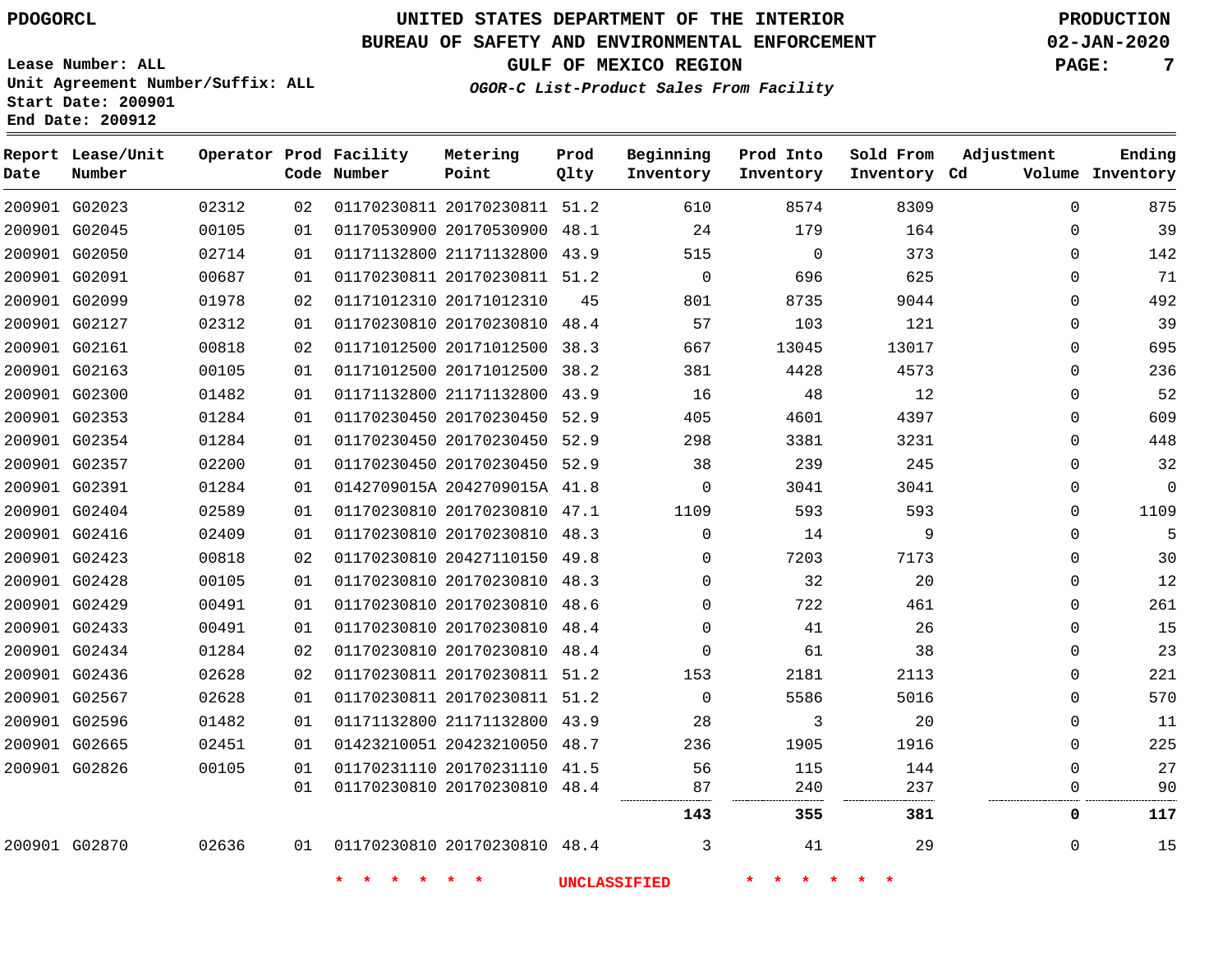G02895

**Date**

**Report Lease/Unit**

**Number**

### **UNITED STATES DEPARTMENT OF THE INTERIOR PDOGORCL PRODUCTION**

 $\Omega$ 

**Prod Qlty**

#### **BUREAU OF SAFETY AND ENVIRONMENTAL ENFORCEMENT 02-JAN-2020**

**Lease Number: ALL Unit Agreement Number/Suffix: ALL Start Date: 200901 End Date: 200912**

**Operator Prod Facility**

**Code Number**

20171092650

**Metering Point**

**OGOR-C List-Product Sales From Facility**

**Sold From Inventory**

**Prod Into Inventory**

**Beginning Inventory**

**Inventory Cd Volume**

**Adjustment**

  $\Omega$  $\Omega$ 

  $\Omega$  $\Omega$  $\Omega$  -152  $\Omega$  $\Omega$  $\Omega$  $\Omega$   $\Omega$ -1 

**GULF OF MEXICO REGION PAGE: 8**

  $\frac{5}{1}$ 

**Ending**

**-1**

. . . . . . . . . . . . . . .

|      | 204<br>14   | 571<br>0       | $\Omega$<br>19 |          | 01171012300 20171012300 39.2<br>01171012300 20171012300 43.9 | 01<br>01 | 01834<br>02266 | 200901 G02898 |  |
|------|-------------|----------------|----------------|----------|--------------------------------------------------------------|----------|----------------|---------------|--|
|      | 218         | 571            | 19             |          |                                                              |          |                |               |  |
|      |             |                |                |          |                                                              |          |                |               |  |
|      | 5573 47     | 5595           | 0              |          | 01171092930 20171092930 34.9                                 | 01       | 01834          | 200901 G02917 |  |
|      | $\Omega$    | $\Omega$       | 465            | $\Omega$ | 01170513700 20170513700                                      | 01       | 00276          | 200901 G02969 |  |
|      | $\Omega$    | $\Omega$       | 6369           | $\Omega$ | 01170513700 20170513700                                      | 01       | 00276          | 200901 G02970 |  |
|      | 2517        | 2467           | 341            |          | 01423210051 20423210050 48.7                                 | 01       | 00105          | 200901 G03061 |  |
|      | 159         | 155            | 22             |          | 01423210051 20423210050 48.7                                 | 01       | 00105          | 200901 G03068 |  |
|      | $\mathbf 0$ | $\mathbf 0$    | 753            | $\Omega$ | 01427038260 01427038260                                      | 01       | 02451          | 200901 G03079 |  |
|      | 198         | 178            | 274            |          | 01171132800 21171132800 43.9                                 | 01       | 00078          | 200901 G03145 |  |
|      | 6628        | 6627           | 213            | 45       | 01177092600 20177092600                                      | 01       | 00105          | 200901 G03152 |  |
| 0.42 |             | 152            | 170            | $\Omega$ | 01170230450 20170230450                                      | 01       | 00276          | 200901 G03237 |  |
|      | 214         | 215            | 50             | 41.5     | 01170231110 20170231110                                      | 01       | 00105          | 200901 G03251 |  |
|      | 437         | 516            | 34             |          | 01170530900 20170530900 48.1                                 | 02       | 01284          | 200901 G03264 |  |
|      | 709         | 765            | 111            | 48.1     | 01170530900 20170530900                                      | 02       | 01284          | 200901 G03265 |  |
|      | 1341        | $\Omega$       | 1854           | 43.9     | 01171132800 21171132800                                      | 02       | 02312          | 200901 G03331 |  |
|      | 1           | 2              | $\Omega$       |          | 01170230810 20170230810 48.4                                 | 01       | 02894          | 200901 G03481 |  |
|      | 2           | $\overline{2}$ | $\Omega$       | 33.3     | 01170513800 20170513800                                      | 01       | 00105          | 200901 G03596 |  |
|      | 265 42      | 281            | 22             |          | 01170230450 20170230450 52.9                                 | 01       | 00064          | 200901 G03738 |  |
|      | 39          | 44             | 1              |          | 01170230450 20170230450 52.9                                 | 01       | 02871          |               |  |
|      | 304         | 325            | 23             |          |                                                              |          |                |               |  |
|      | 2944        | 2937           | 163            |          | 01171012500 20171012500 38.3                                 | 01       | 02894          | 200901 G03793 |  |
|      | 37          | 33             | 8              | 52       | 01423210051 20423210050                                      | 01       | 02672          | 200901 G03935 |  |
|      | 14          | 10             | 5              | 48.8     | 01423210051 20423210050                                      | 01       | 00105          | 200901 G03940 |  |
|      | 151         | 152            | 76             |          | 01170230510 20170230510 49.8                                 | 01       | 00105          | 200901 G03958 |  |
|      | 75          | $\Omega$       | 104            |          | 01171132800 21171132800 43.8                                 | 01       | 00105          | 200901 G03973 |  |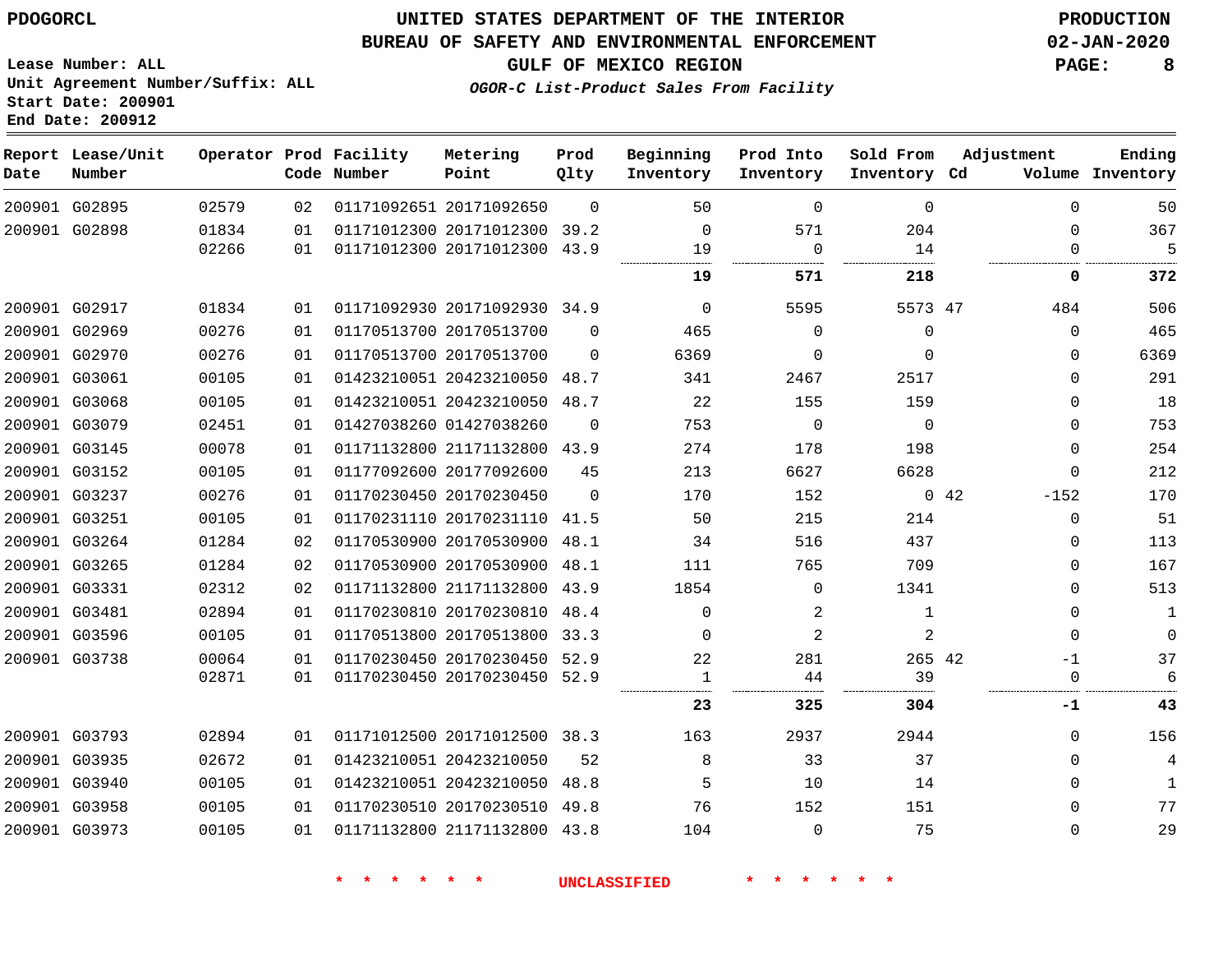G04827 G04857 G04858 G04910 G04996 G05006

# **UNITED STATES DEPARTMENT OF THE INTERIOR PDOGORCL PRODUCTION**

### **BUREAU OF SAFETY AND ENVIRONMENTAL ENFORCEMENT 02-JAN-2020**

**Lease Number: ALL Unit Agreement Number/Suffix: ALL Start Date: 200901**

**GULF OF MEXICO REGION PAGE: 9 OGOR-C List-Product Sales From Facility**

  $\Omega$  $\Omega$  $\Omega$  $\Omega$  $\Omega$  $\Omega$  $\Omega$  $\Omega$  $\Omega$  -1  $\Omega$  $\Omega$  $\Omega$  $\Omega$  $\Omega$  $\Omega$  $\Omega$  $\Omega$  $-1$  $\Omega$   $\Omega$ -1  $\Omega$   $\Omega$ 

| Date | Report Lease/Unit<br>Number |       |    | Operator Prod Facility<br>Code Number | Metering<br>Point            | Prod<br>Qlty | Beginning<br>Inventory | Prod Into<br>Inventory | Sold From<br>Inventory Cd | Adjustment    | Ending<br>Volume Inventory |
|------|-----------------------------|-------|----|---------------------------------------|------------------------------|--------------|------------------------|------------------------|---------------------------|---------------|----------------------------|
|      | 200901 G04003               | 00105 | 01 |                                       | 01171012500 20171012500 38.2 |              | 1018                   | 22201                  | 22036                     | $\Omega$      | 1183                       |
|      | 200901 G04065               | 02628 | 01 |                                       | 01423210051 20423210050 48.8 |              | 1                      | 2                      | 2                         | $\Omega$      | 1                          |
|      | 200901 G04078               | 02589 | 01 |                                       | 01170230510 20170230510      | $\Omega$     | 6                      | 0                      | $\Omega$                  | $\Omega$      | 6                          |
|      | 200901 G04081               | 02894 | 01 |                                       | 01170230450 20170230810      | 48.8         | $\mathbf{1}$           | 6488                   | 4097                      | $\Omega$      | 2392                       |
|      | 200901 G04085               | 00687 | 01 |                                       | 01170230811 20170230811      | 51.2         | 1031                   | 10558                  | 10512                     | $\Omega$      | 1077                       |
|      | 200901 G04087               | 02899 | 01 |                                       | 01177008150 01177008150      | 33.3         | 4148                   | 3037                   | 5069                      | $\Omega$      | 2116                       |
|      | 200901 G04090               | 02312 | 02 |                                       | 01170230810 20170230810      | 48.4         | 79                     | 221                    | 217                       | $\Omega$      | 83                         |
|      | 200901 G04098               | 01963 | 01 |                                       | 01170230810 20170230810      | 48.4         | 217                    | 191                    | 336                       | $\Omega$      | 72                         |
|      | 200901 G04143               | 00105 | 01 |                                       | 01170230510 20170230510      | 49.8         | 115                    | 247                    | 237                       | $\Omega$      | 125                        |
|      | 200901 G04232               | 00105 | 01 |                                       | 01171012500 20171012500      | 38.3         | $\Omega$               | 306                    | 290                       | $\Omega$      | 16                         |
|      | 200901 G04254               | 01834 | 01 |                                       | 01170573602 20170573602 33.3 |              | 150                    | 2881                   | 2681                      | $\Omega$      | 350                        |
|      | 200901 G04268               | 02312 | 01 |                                       | 01171132800 21171132800      | 43.9         | 62                     | $\mathbf{0}$           | 44 42                     | -1            | 17                         |
|      | 200901 G04397               | 02421 | 01 |                                       | 01170230810 20170230810      | 48.4         | 736                    | 1056                   | 1395                      | $\Omega$      | 397                        |
|      | 200901 G04421               | 00105 | 01 |                                       | 01171131600 20171131600      | 42.9         | 542                    | 7869                   | 8149                      | $\Omega$      | 262                        |
|      | 200901 G04460               | 01819 | 01 |                                       | 01171012500 20171012500      | 38.3         | 57                     | 1723                   | 1688                      | $\Omega$      | 92                         |
|      | 200901 G04537               | 02589 | 01 |                                       | 01420470030 20420470030      | 56.6         | 1105                   | 56                     | 83                        | $\Omega$      | 1078                       |
|      | 200901 G04547               | 02628 | 01 |                                       | 01423210051 20423210050      | 48.8         | 38                     | 303                    | 305                       | $\Omega$      | 36                         |
|      | 200901 G04565               | 01284 | 01 |                                       | 01420390101 01420390101      | $\Omega$     | 1731                   | 457                    | $\Omega$                  | $\Omega$      | 2188                       |
|      | 200901 G04773               | 01482 | 01 |                                       | 01170230811 20170230811      | 51.2         | $\Omega$               | 85                     | 76                        | $\Omega$      | 9                          |
|      | 200901 G04787               | 00687 | 01 |                                       | 01171131600 20171131600 42.9 |              | 13                     | 0                      | 13                        | $\Omega$      | 0                          |
|      | 200901 G04800               | 02595 | 01 |                                       | 01171132800 21171132800      | 43.9         | 6                      | 77                     |                           | 4 4 2<br>$-1$ | 78                         |
|      | 200901 G04818               | 02894 | 01 |                                       | 01170230500 20170230500      | 46.9         | $\Omega$               | 9                      | 7                         | $\Omega$      | 2                          |

**\* \* \* \* \* \* UNCLASSIFIED \* \* \* \* \* \***

 20171012500 38.3 20171012300 39.2 20171012300 41.5

 20420570060 49.5 20170230510 49.9

01177258151

 $\Omega$ 

42

 

42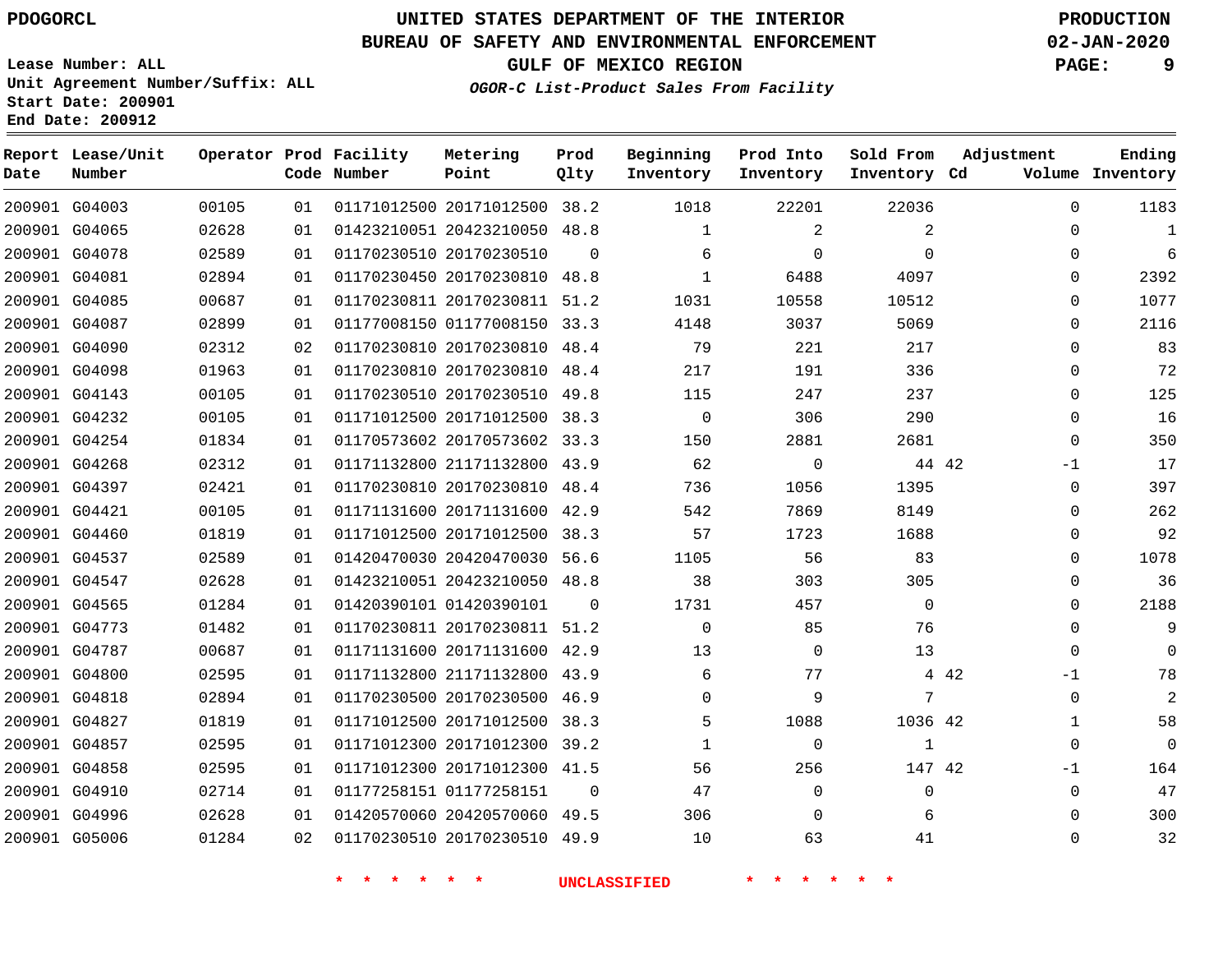**Start Date: 200901 End Date: 200912**

# **UNITED STATES DEPARTMENT OF THE INTERIOR PDOGORCL PRODUCTION**

### **BUREAU OF SAFETY AND ENVIRONMENTAL ENFORCEMENT 02-JAN-2020**

**Lease Number: ALL Unit Agreement Number/Suffix: ALL**

**GULF OF MEXICO REGION PAGE: 10**

**OGOR-C List-Product Sales From Facility**

| Date | Report Lease/Unit<br>Number |       |    | Operator Prod Facility<br>Code Number | Metering<br>Point            | Prod<br>Qlty | Beginning<br>Inventory | Prod Into<br>Inventory | Sold From<br>Inventory Cd | Adjustment   | Ending<br>Volume Inventory |
|------|-----------------------------|-------|----|---------------------------------------|------------------------------|--------------|------------------------|------------------------|---------------------------|--------------|----------------------------|
|      | 200901 G05283               | 01376 | 01 |                                       | 01170231300 01170231300 45.6 |              | $\Omega$               | 11820                  | 11820                     | $\mathbf 0$  | $\mathbf 0$                |
|      | 200901 G05286               | 01284 | 01 |                                       | 01170230810 20170230810 48.4 |              | 915                    | 2079                   | 2213                      | $\mathbf 0$  | 781                        |
|      | 200901 G05292               | 00003 | 01 |                                       | 01170230811 20170230811 51.2 |              | 33                     | 322                    | 322                       | $\mathbf 0$  | 33                         |
|      | 200901 G05299               | 00818 | 01 |                                       | 01170230500 20170230500 46.9 |              | 10                     | 737                    | 608                       | $\Omega$     | 139                        |
|      | 200901 G05346               | 01819 | 01 |                                       | 01170530900 20170530900 48.1 |              | 179                    | 1263                   | 1166 42                   | $\mathbf{1}$ | 277                        |
|      | 200901 G05370               | 02589 | 01 |                                       | 01170530900 20170530900 48.2 |              | $\Omega$               | 55                     | 55                        | $\Omega$     | $\overline{0}$             |
|      | 200901 G05391               | 01819 | 01 |                                       | 01170530900 20170530900 48.1 |              | 355                    | 1937                   | 1868                      | $\mathbf 0$  | 424                        |
|      | 200901 G05431               | 00560 | 01 |                                       | 01177062608 2017706260A 36.4 |              | 107                    | 18595                  | 18504                     | $\mathbf 0$  | 198                        |
|      | 200901 G05494               | 02871 | 02 |                                       | 01171132800 21171132800 44.9 |              | 106                    | 191                    | 77 42                     | $\mathbf{1}$ | 221                        |
|      | 200901 G05499               | 02312 | 01 |                                       | 01171012400 20171012400 51.8 |              | 621                    | 1015                   | 1439                      | $\Omega$     | 197                        |
|      | 200901 G05504               | 00105 | 01 |                                       | 01171132800 21171132800 43.8 |              | 194                    | $\mathbf 0$            | 140                       | $\mathbf 0$  | 54                         |
|      | 200901 G05549               | 01834 | 01 |                                       | 01171092651 20171092650 47.1 |              | $\Omega$               | 1659                   | 1748 47                   | 252          | 163                        |
|      |                             | 02636 | 01 |                                       | 01171132800 21171132800 43.9 |              | 69                     | $\overline{0}$         | 50                        | 0            | 19                         |
|      |                             |       |    |                                       |                              |              | 69                     | 1659                   | 1798                      | 252          | 182                        |
|      | 200901 G05602               | 01834 | 01 |                                       | 01171012500 20171012500 38.3 |              | $\overline{0}$         | 3231                   | 3207 47                   | 148          | 172                        |
|      | 200901 G05610               | 02312 | 01 |                                       | 01171012500 20171012500 38.3 |              | 465                    | 3243                   | 3535                      | $\Omega$     | 173                        |
|      | 200901 G05612               | 00105 | 01 |                                       | 01171012500 20171012500 38.2 |              | 586                    | 11712                  | 11674                     | 0            | 624                        |
|      | 200901 G06027               | 00105 | 01 |                                       | 01423210051 20423210050 48.7 |              | 10                     | 84                     | 84                        | $\mathbf 0$  | 10                         |
|      | 200901 G06037               | 02899 | 01 |                                       | 01420570060 20420570060 49.5 |              | 656                    | 3                      | 15                        | $\mathbf 0$  | 644                        |
|      | 200901 G06069               | 00818 | 02 |                                       | 01423210051 20423210050      | 48.9         | 8                      | 46                     | 49                        | $\Omega$     | 5                          |
|      | 200901 G06088               | 02628 | 01 |                                       | 01423210051 20423210050 48.8 |              | 1                      | 7                      | 7                         | $\mathbf 0$  | 1                          |
|      | 200901 G06104               | 00105 | 01 |                                       | 01420390110 20420390110 57.3 |              | 39                     | 92                     | 103                       | $\Omega$     | 28                         |
|      | 200901 G06105               | 02409 | 01 |                                       | 01420390110 20420390110 57.2 |              | 192                    | 118                    | 244                       | $\mathbf 0$  | 66                         |
|      | 200901 G06165               | 01284 | 01 |                                       | 01170230450 20170230450      | 52           | 69                     | 863                    | 818                       | $\Omega$     | 114                        |
|      | 200901 G06166               | 00105 | 01 |                                       | 01170230450 20170230450 52.8 |              | 17                     | 38                     | 50                        | $\Omega$     | 5                          |
|      | 200901 G06167               | 00105 | 01 |                                       | 01170230450 20170230450 52.8 |              | 59                     | 608                    | 586                       | $\mathbf 0$  | 81                         |
|      | 200901 G06168               | 03008 | 02 |                                       | 01170230450 20170230450 52.9 |              | 29                     | 302                    | 292                       | $\Omega$     | 39                         |
|      | 200901 G06180               | 00730 | 01 |                                       | 01170230450 20170230450 52.9 |              | 4                      | 64                     |                           | 59 42<br>-1  | 8                          |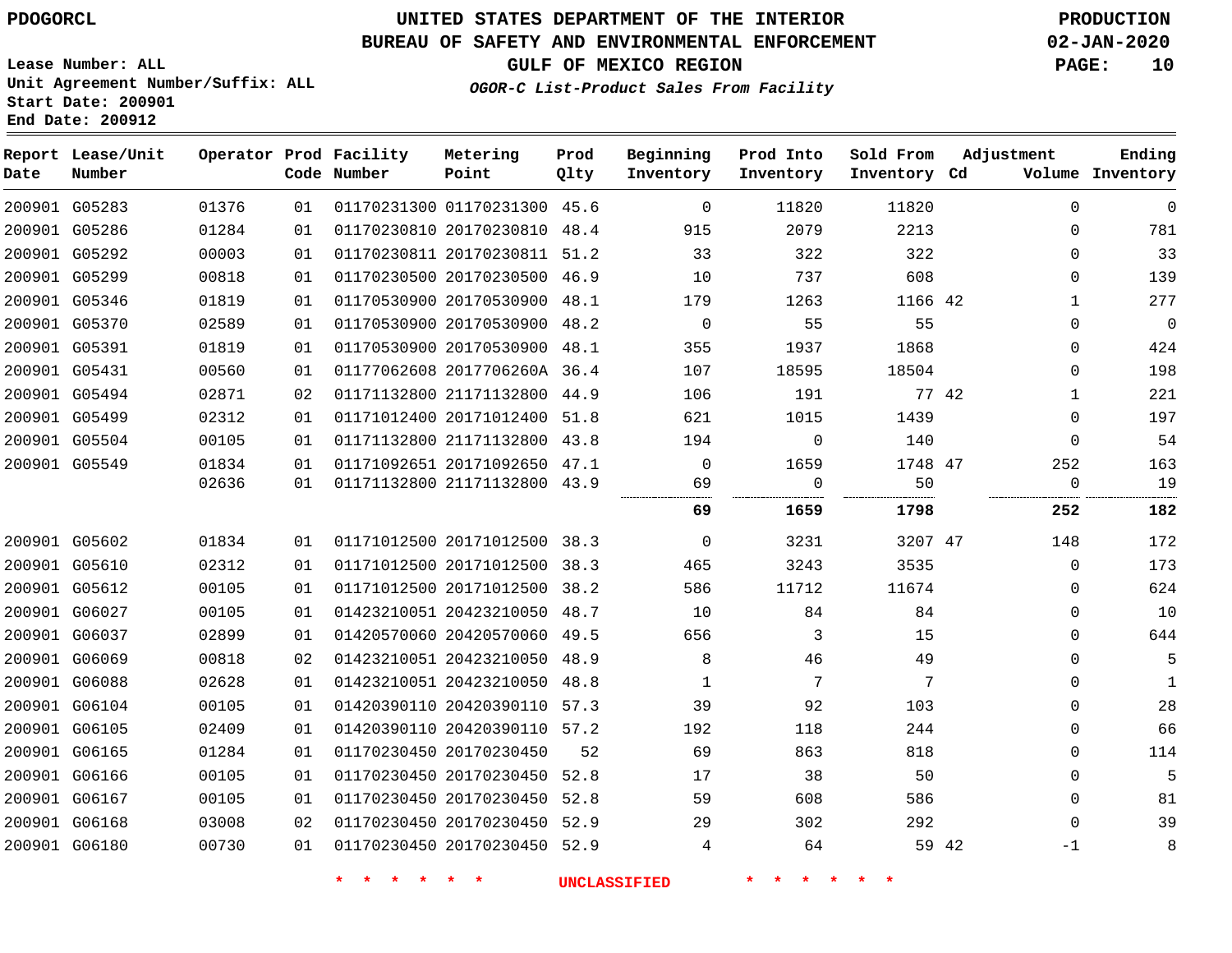G06668

**Date**

**Report Lease/Unit**

**Number**

# **UNITED STATES DEPARTMENT OF THE INTERIOR PDOGORCL PRODUCTION**

**Prod Qlty**

#### **BUREAU OF SAFETY AND ENVIRONMENTAL ENFORCEMENT 02-JAN-2020**

**Lease Number: ALL Unit Agreement Number/Suffix: ALL Start Date: 200901 End Date: 200912**

**Operator Prod Facility**

**Code Number**

**OGOR-C List-Product Sales From Facility**

**Sold From Inventory**

**Prod Into Inventory**

**Beginning Inventory**

**GULF OF MEXICO REGION PAGE: 11**

**Inventory Cd Volume**

**Adjustment**

  $\Omega$  $\Omega$   $\Omega$  $\Omega$  $\Omega$  $\Omega$   $\Omega$  -1  $\overline{0}$   $\Omega$  $\overline{0}$  $\Omega$  $\Omega$ 

**Ending**

| 200901 G06767 | 01834 | 01 | 01171012500 20171012500 38.3 |          | 14          | 293            | 291       | 0                     | 16          |
|---------------|-------|----|------------------------------|----------|-------------|----------------|-----------|-----------------------|-------------|
| 200901 G07199 | 02630 | 01 | 01420570060 20420570060 49.5 |          | 302         | $\Omega$       | 5         | 0                     | 297         |
| 200901 G07201 | 00818 | 02 | 01420570060 20420570060 49.5 |          | 294         | $\Omega$       | 5         | 0                     | 289         |
| 200901 G07215 | 03041 | 01 | 01420390120 01420390120 55.3 |          | 46          | 109            | 128       | 0                     | 27          |
| 200901 G07684 | 02871 | 02 | 01171132000 20171132000 47.9 |          | 32          | 1058           | 1021      | $\Omega$              | 69          |
| 200901 G07700 | 00730 | 01 | 01171132800 21171132800 43.9 |          | 237         | 0              | 171       | 0                     | 66          |
| 200901 G07703 | 03041 | 01 | 01171132800 21171132800 43.9 |          | 1           | 0              | 1         | 0                     | 0           |
| 200901 G07736 | 02312 | 02 | 01171132800 21171132800 43.9 |          | 39          | 0              | 28        | 0                     | 11          |
| 200901 G07760 | 01284 | 01 | 01177122950 20177122950 27.1 |          | 126         | 8651           | 8478      | 0                     | 299         |
| 200901 G07802 | 01284 | 02 | 01177258041 01177258041 28.7 |          | 8           | 4              | 12        | 0                     | $\mathbf 0$ |
| 200901 G07917 | 01834 | 01 | 01170573602 20170573602 33.3 |          | 25437       | 147431         | 154977 42 | $-1$                  | 17890       |
| 200901 G08092 | 00105 | 01 | 01423210051 20423210050 48.7 |          | 9           | 85             | 84        | $\Omega$              | 10          |
| 200901 G08120 | 02312 | 02 | 01423210051 20423210050 48.8 |          | -1          | 1              | 2         | 0                     | 0           |
| 200901 G08640 | 02589 | 01 | 01170230810 20170230810 40.1 |          | 0           | 94             | 94        | 0                     | 0           |
| 200901 G08641 | 02589 | 01 | 01170230810 20170230810      | 40       | 0           | 978            | 978       | 0                     |             |
| 200901 G08963 | 00105 | 01 | 01420470030 20420470030      | $\Omega$ |             | $\overline{0}$ | $\Omega$  | $\Omega$              |             |
| 200901 G09010 | 00560 | 01 | 01420390120 01420390120      | 40       | 6           | 108            | 116       | 0                     |             |
|               | 03041 | 01 | 01420390120 01420390120 55.3 |          | 11          | 268            | 279       |                       |             |
|               |       |    |                              |          | 17          | 376            | 395       | 0                     | -2          |
| 200901 G09032 | 00730 | 01 | 01170230450 20170230450 52.5 |          | 85          | $\Omega$       | 85        | $\Omega$              | $\Omega$    |
| 200901 G09079 | 02589 | 01 | 01421670201 20421670200      | 0        | 116         | $\Omega$       |           | $-116$<br>$0\quad 42$ | $\Omega$    |
| 200901 G09500 | 02899 | 01 | 01177058270 01177058270 38.3 |          | $\mathbf 0$ | 50             | 35        | $\mathbf 0$           | 15          |
| 200901 G09564 | 01482 | 01 | 01171132800 21171132800 43.9 |          | 217         | 65             | 157       | 0                     | 125         |
| 200901 G09631 | 01284 | 01 | 01177122950 20177122950 27.1 |          | 0           | 528            | 509       | $\Omega$              | 19          |
| 200901 G10226 | 01819 | 01 | 01423210051 20423210050 48.8 |          | 32          | 161            | 173 42    | -1                    | 19          |
| 200901 G10486 | 00981 | 01 | 01170753850 20170753850 32.2 |          | 470         | 413            | 402       | $\Omega$              | 481         |
| 200901 G10636 | 02894 | 01 | 01170230811 20170230811 51.2 |          | 442         | 5437           | 5334      | 0                     | 545         |
|               |       |    |                              |          |             |                |           |                       |             |

20171132000 47.9

**Metering Point**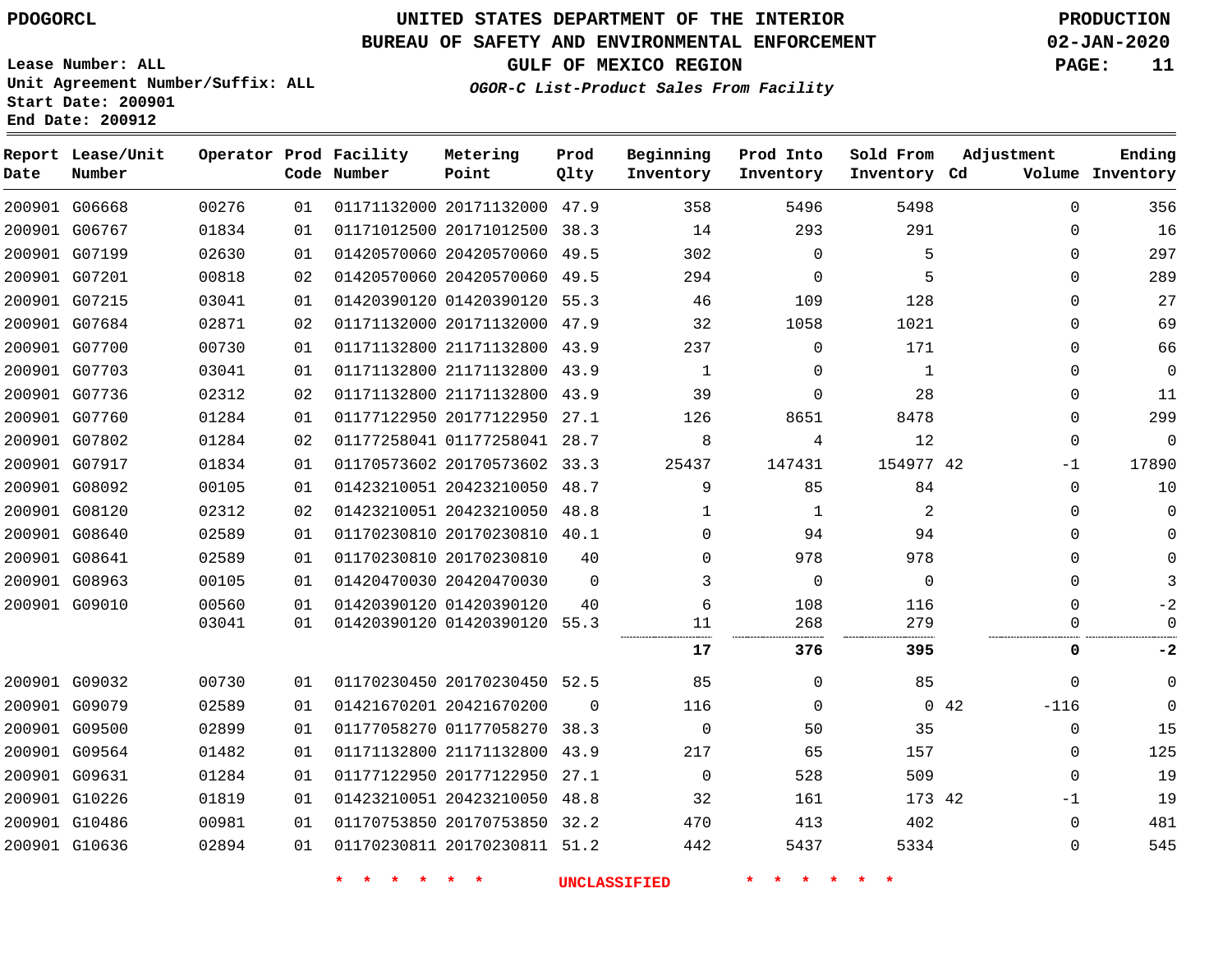G10665 G10910 G11243 G11307 G11870 G11952 G12019 G12020 G12024 G12096 G12421 G12497 G12564 G12761 G12802 G12858 G12886 G12906 G12955 G12980 G13560 G13563 G13576 G13825 G13937 G13938 G14193 G14340

**Date**

**Report Lease/Unit**

**Number**

# **UNITED STATES DEPARTMENT OF THE INTERIOR PDOGORCL PRODUCTION**

**Prod Qlty**

 $\Omega$ 

 $\Omega$  $\Omega$ 

#### **BUREAU OF SAFETY AND ENVIRONMENTAL ENFORCEMENT 02-JAN-2020**

**Lease Number: ALL Unit Agreement Number/Suffix: ALL Start Date: 200901 End Date: 200912**

**Operator Prod Facility**

**Code Number**

01177058270 38.2

**Metering Point**

20420470030 56.6

 20171132000 47.9 20171012300 41.5 20171012500 38.3 20171012500 38.3 20171012500 38.3

2017724511G

01420390101

 2017724511C 20423550090

**OGOR-C List-Product Sales From Facility**

**Prod Into Inventory**

**Beginning Inventory**

**GULF OF MEXICO REGION PAGE: 12**

**Inventory Cd Volume**

**Adjustment**

  $\Omega$  $\Omega$  $\Omega$  $\Omega$  $\Omega$  $\Omega$  $\Omega$  $\Omega$  $\Omega$  $\Omega$  $\Omega$  $\Omega$   $\Omega$  $\Omega$  $\Omega$ -1  $\Omega$  $\Omega$   $\Omega$  $\Omega$   $\Omega$   $\Omega$  $\Omega$ 

**Ending**

| 02589 | 01 | 01420390101 01420390101 | $\Omega$ | 113      | $\Omega$ |
|-------|----|-------------------------|----------|----------|----------|
| 02603 | 01 | 01170230510 20170230510 | 49.9     | 2        | 4        |
| 00162 | 01 | 01170230810 20170230810 | 48.4     | $\Omega$ | 1509     |
| 02200 | 01 | 01170230811 20170230811 | 51.2     | 45       | 1156     |
| 01284 | 01 | 01171131600 20171131600 | 42.2     | 3        | $\Omega$ |
| 02312 | 02 | 01171012400 20171012400 | 51.8     | $\Omega$ | 1        |
| 01819 | 01 | 01171012300 20171012300 | 41.5     | 2651     | 6617     |
| 01819 | 01 | 01171092651 20171092650 | 47.1     | 111      | 516      |
| 02349 | 01 | 01177163600 20177163600 | 48.5     | 311      | 676      |
| 01284 | 01 | 01170230810 20170230810 | 48.4     | 125      | 257      |
| 02589 | 01 | 01170230811 20170230811 | 40       | $\Omega$ | 281      |
| 02594 | 02 | 01170230810 20170230810 | 48.4     | 56       | 184      |
| 00818 | 01 | 01170230450 20170230450 | 53       | 4        | 28       |
| 02628 | 02 | 01171092651 20171092650 | 47.1     | 207      | 1431     |
| 01284 | 01 | 01171012500 20171012500 | 38.3     | 1222     | 22054    |
| 02409 | 01 | 01170230810 20170230810 | 48.3     | $\Omega$ | 607      |

**\* \* \* \* \* \* UNCLASSIFIED \* \* \* \* \* \***

20170230811 51.2

42

**Sold From Inventory**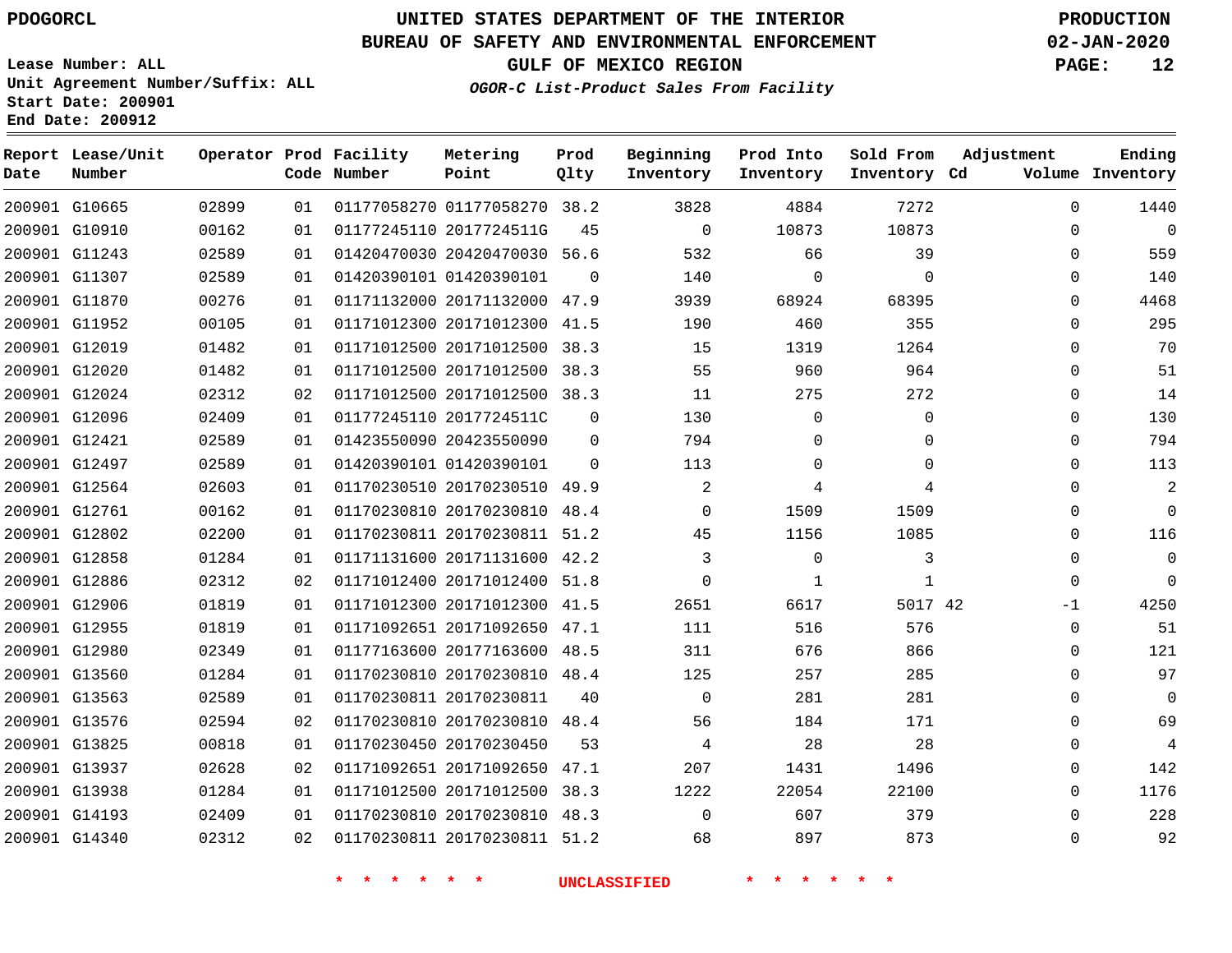# **UNITED STATES DEPARTMENT OF THE INTERIOR PDOGORCL PRODUCTION**

### **BUREAU OF SAFETY AND ENVIRONMENTAL ENFORCEMENT 02-JAN-2020**

**Lease Number: ALL Unit Agreement Number/Suffix: ALL Start Date: 200901**

**GULF OF MEXICO REGION PAGE: 13**

**OGOR-C List-Product Sales From Facility**

| Date | Report Lease/Unit<br>Number |       |    | Operator Prod Facility<br>Code Number | Metering<br>Point            | Prod<br>Qlty | Beginning<br>Inventory | Prod Into<br>Inventory | Sold From<br>Inventory Cd | Adjustment |              | Ending<br>Volume Inventory |
|------|-----------------------------|-------|----|---------------------------------------|------------------------------|--------------|------------------------|------------------------|---------------------------|------------|--------------|----------------------------|
|      | 200901 G14342               | 02200 | 01 |                                       | 01170230811 20170230811 51.2 |              | 424                    | 10236                  | 9614                      |            | $\Omega$     | 1046                       |
|      | 200901 G14348               | 02894 | 01 |                                       | 01171132800 21171132800 43.9 |              | 73                     | $\mathbf 0$            | 53                        |            | $\mathbf 0$  | 20                         |
|      | 200901 G14357               | 02852 | 02 |                                       | 01171131600 20171131600 42.2 |              | 152                    | 3362                   | 3403 42                   |            | 1            | 112                        |
|      | 200901 G14364               | 02871 | 01 |                                       | 01171132800 21171132800 43.9 |              | 74                     | 34                     |                           | 54 42      | $\mathbf{1}$ | 55                         |
|      | 200901 G14383               | 00105 | 01 |                                       | 01170230811 20170230811 51.2 |              | $\Omega$               | 2857                   | 2566                      |            | $\Omega$     | 291                        |
|      | 200901 G14391               | 01284 | 02 |                                       | 01170230811 20170230811 51.2 |              | 2                      | 15                     | 16                        |            | $\mathbf 0$  | $\mathbf{1}$               |
|      | 200901 G14493               | 01834 | 01 |                                       | 01171092930 20171092930 34.9 |              | $\Omega$               | 480                    | 483 47                    |            | 46           | 43                         |
|      | 200901 G14535               | 01834 | 01 |                                       | 01171012500 20171012500 38.3 |              | $\Omega$               | 2158                   | 2043                      |            | $\mathbf 0$  | 115                        |
|      |                             | 02628 | 01 |                                       | 01171012500 20171012500 38.3 |              | $\Omega$               | 2710                   | 2566                      |            | $\mathbf 0$  | 144                        |
|      |                             |       |    |                                       |                              |              | 0                      | 4868                   | 4609                      |            | 0            | 259                        |
|      | 200901 G14791               | 02451 | 01 |                                       | 01420570060 20420570060 49.5 |              | 45                     | $\mathbf 0$            | $\mathbf{1}$              |            | $\Omega$     | 44                         |
|      | 200901 G14864               | 02871 | 02 |                                       | 01170230450 20170230450 52.9 |              | $\Omega$               | 4345                   | 3770 42                   |            | $\mathbf{1}$ | 576                        |
|      | 200901 G14878               | 02589 | 01 |                                       | 01170230510 20170230510 48.2 |              | 235                    | 18                     | 17                        |            | $\mathbf 0$  | 236                        |
|      | 200901 G15050               | 00105 | 01 |                                       | 01170231110 20170231110 41.5 |              | 7418                   | 16105                  | 19728                     |            | $\Omega$     | 3795                       |
|      |                             |       | 01 |                                       | 01170230810 20170230810 48.3 |              | 3720                   | 6632                   | 7858                      |            | $\mathbf{0}$ | 2494                       |
|      |                             |       |    |                                       |                              |              | 11138                  | 22737                  | 27586                     |            | 0            | 6289                       |
|      | 200901 G15078               | 00064 | 01 |                                       | 01170230810 20170230810 48.4 |              | 2648                   | 242                    | 327                       |            | 0            | 2563                       |
|      | 200901 G15110               | 02714 | 01 |                                       | 01170530900 20170530900 48.1 |              | $\mathbf{1}$           | 9                      | 8                         |            | $\Omega$     | $\overline{a}$             |
|      | 200901 G15118               | 00105 | 01 |                                       | 01171132800 21171132800 43.9 |              | 2                      | $\Omega$               | $\mathbf{1}$              |            | $\mathbf 0$  | $\mathbf{1}$               |
|      | 200901 G15124               | 02312 | 01 |                                       | 01170230811 20170230811 51.2 |              | $\Omega$               | 2                      | 2                         |            | $\Omega$     | $\Omega$                   |
|      | 200901 G15189               | 00560 | 01 |                                       | 01171132800 21171132800 43.9 |              | 50                     | 0                      |                           | 40 42      | 26           | 36                         |
|      | 200901 G15239               | 03041 | 01 |                                       | 01171012500 20171012500 38.3 |              | 10                     | 42                     | 50                        |            | $\Omega$     | $\overline{a}$             |
|      | 200901 G15241               | 00105 | 01 |                                       | 01171092651 20171092650 47.1 |              | 148                    | $\mathbf 0$            | 148                       |            | $\mathbf 0$  | $\Omega$                   |
|      | 200901 G15242               | 01284 | 01 |                                       | 01171092651 20171092650 47.1 |              | 306                    | 2416                   | 2484                      |            | 0            | 238                        |
|      | 200901 G15277               | 00222 | 02 |                                       | 01171012400 20171012400      | 51.8         | 607                    | 2837                   | 2893                      |            | $\mathbf{0}$ | 551                        |
|      | 200901 G15293               | 01284 | 01 |                                       | 01171092651 20171092650 47.1 |              | 3064                   | 22600                  | 23436                     |            | $\Omega$     | 2228                       |
|      | 200901 G15303               | 00105 | 01 |                                       | 01171092800 21171132800 43.9 |              | 73                     | 25                     | 53                        |            | $\mathbf{0}$ | 45                         |
|      |                             |       |    |                                       |                              |              |                        |                        |                           |            |              |                            |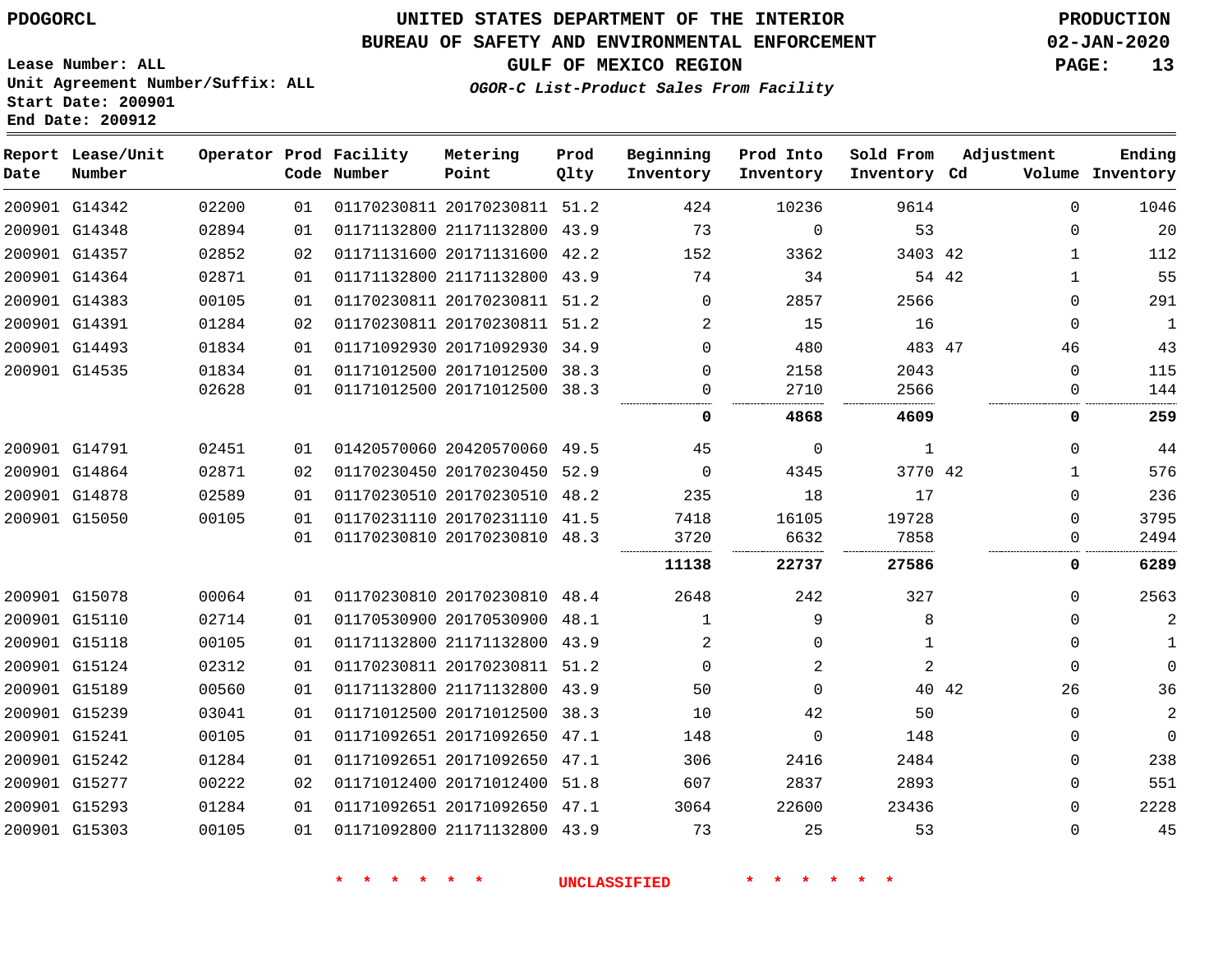G15312 G15323 G15387 G15740 G15742 G16107 G16310 G16353 G16461 G16469 G16500 G16515 G16890 G17133 G17190 G17202 G17259 G17754 G17789 G17842 G17858 G17896 G17898 G17912 G17913 G17921 G17942 G17964

**Date**

**Report Lease/Unit**

**Number**

## **UNITED STATES DEPARTMENT OF THE INTERIOR PDOGORCL PRODUCTION**

**Prod**

#### **BUREAU OF SAFETY AND ENVIRONMENTAL ENFORCEMENT 02-JAN-2020**

**Lease Number: ALL Unit Agreement Number/Suffix: ALL Start Date: 200901 End Date: 200912**

**Operator Prod Facility**

**OGOR-C List-Product Sales From Facility**

**Beginning**

**GULF OF MEXICO REGION PAGE: 14**

 $\Omega$  $\Omega$  $\Omega$  $\Omega$  $\Omega$  $\Omega$  $\Omega$  $\Omega$  $\Omega$ -1  $\Omega$  $\Omega$ -862  $\Omega$  $\Omega$  $\Omega$  $-91$  $\cap$  $\Omega$  $\Omega$   $\Omega$  $\Omega$   $\Omega$   $\Omega$ 

**Adjustment**

**Ending**

|                | Code Number | Point                        | Qlty     | Inventory     | Inventory | Inventory Cd |          | Volume Inventory |
|----------------|-------------|------------------------------|----------|---------------|-----------|--------------|----------|------------------|
| 01             |             | 01171092651 20171092650      | 47       | 2866          | 20082     | 20968        | C        | 1980             |
| 01             |             | 01171012500 20171012500      | 38.3     | $\Omega$      | 29        | 28           | 0        |                  |
| 01             |             | 01177245110 2017724511C      | $\Omega$ | 49            |           | $\Omega$     | 0        | 49               |
| 0 <sub>1</sub> |             | 01170230450 20170230450 52.9 |          | 40            | 747       | 688          | 0        | 99               |
| 01             |             | 01170230450 20170230450 52.9 |          | $\mathcal{L}$ | 95        | 84           | 0        | 13               |
| 02             |             | 01170230810 20170230811 51.2 |          | $\Omega$      | 934       | 839          | 0        | 95               |
| 01             |             | 01170530900 20171092650      | $\Omega$ |               |           | $\Omega$     | $\Omega$ | 3                |
| 01             |             | 01171132000 20171132000      | 47.9     | 59            | 1082      | 1071         |          | 70               |

  $\cap$ 

> $\Omega$  $\Omega$

48.4

**\* \* \* \* \* \* UNCLASSIFIED \* \* \* \* \* \***

 20170753510 51.8 20170753510 51.8 20170755200 34.6

**Metering**

 20423210050 48.8 20170230810 51.2

 20170230510 49.9 20170230810 48.4

 20170530900 48.1 21171132800 43.9 20171131600 42.9 20177052203 36.2 21171132800 43.9 20177062959 25.6 20177082604 27.4 20171012300 41.5

 2017724511G 20170753850

 20170230810 20170230810

20170230810

**Prod Into**

42

**Sold From**

 

0 0 9

 

0 0 9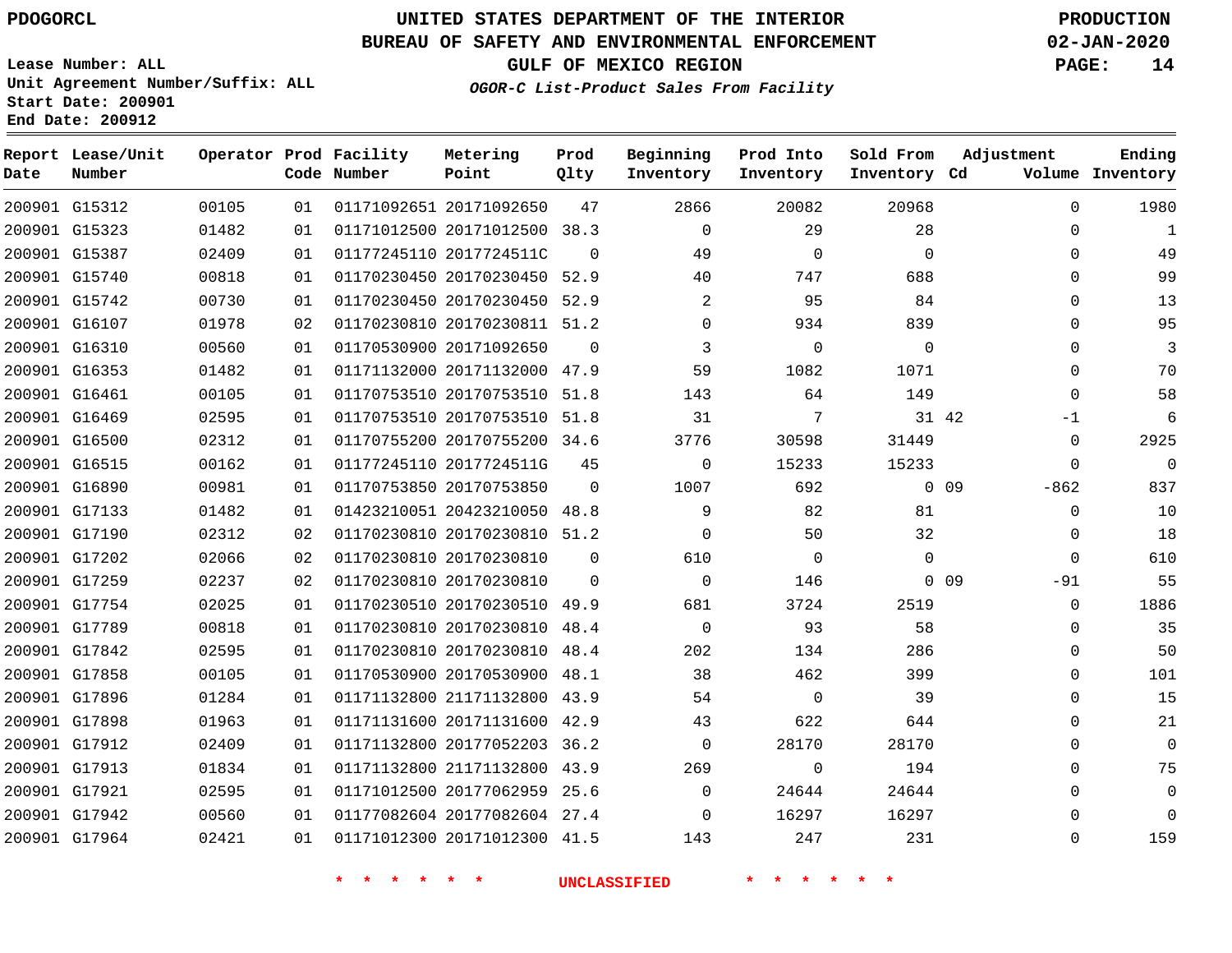G17966 G17973 G17977 G18040 G18043 G18054 G18208 G18577 G18863 G18885 G18920 G19025 G19030 G19750 G19760 G19761 G19784 G19832 G19839 G20605 G20616 G20655 G20660 G21065 G21070 G21093 G21111 G21116

**Date**

**Report Lease/Unit**

**Number**

# **UNITED STATES DEPARTMENT OF THE INTERIOR PDOGORCL PRODUCTION**

**Prod Qlty**

#### **BUREAU OF SAFETY AND ENVIRONMENTAL ENFORCEMENT 02-JAN-2020**

**Lease Number: ALL Unit Agreement Number/Suffix: ALL Start Date: 200901 End Date: 200912**

**Operator Prod Facility**

**Code Number**

 20171012300 41.5 20171012400 51.8 21171132800 43.9 20171012500 38.3

**Metering Point**

**OGOR-C List-Product Sales From Facility**

**Prod Into Inventory**

**Beginning Inventory**

**GULF OF MEXICO REGION PAGE: 15**

**Inventory Cd Volume**

**Adjustment**

  $\Omega$  $\Omega$  $\Omega$  $\Omega$  -873  $\Omega$   $\Omega$  $-126$  $-245$   $\Omega$  $\Omega$  $\Omega$  $\Omega$  $\Omega$  $\Omega$   $\Omega$  $\Omega$   $\Omega$ 

**Ending**

| 01103 | 01 | 01171012500 20171012500 |                         | 38.3     | 1541     | 27832    | 27890           |    |
|-------|----|-------------------------|-------------------------|----------|----------|----------|-----------------|----|
| 01834 | 01 | 01171012500 20171012500 |                         | 38.3     | $\Omega$ | 27531    | 26954 47        |    |
| 01834 | 01 |                         | 01170573602 20170573602 | 33.3     | 616      | 1753     | 2157 42         |    |
| 00981 | 01 | 01170753850 20170753850 |                         | $\Omega$ | 1020     | 753      | $\Omega$        | 09 |
| 02312 | 02 |                         | 01420470030 20420470030 | 52.5     | 203      | $\Omega$ | 20              |    |
| 00818 | 02 | 01420570060 20420570060 |                         | 49.4     | 375      | 3        | 10 <sup>°</sup> | 42 |
| 02200 | 01 | 01423210051 20423210050 |                         | 48.8     | 27       | 35       | 58              |    |
| 02806 | 01 | 01423210051 20423210050 |                         | 49       | 77       | 83       | $\Omega$        | 09 |
| 02806 | 01 | 01423210051 20423210050 |                         | 49       | 11       | 238      | $\Omega$        | 09 |
| 02427 | 02 |                         | 01171132800 21171132800 | 43.9     | 24       | $\Omega$ | 17              |    |
| 02894 | 01 | 01171132800 21171132800 |                         | 43.9     | 22559    | 15809    | 16317           |    |
| 02894 | 01 | 01171132800 21171132800 |                         | 47.1     | 3203     | 1614     | 2316            |    |
| 01978 | 02 | 01171012310 20171012310 |                         | 45       | $\Omega$ | 30       | 29              |    |
| 02349 | 01 |                         | 01177163600 20177163600 | 48.5     | 3        | 1223     | 1007            |    |
| 02777 | 01 | 01170753510 20170753510 |                         | $\Omega$ | 39       | 0        | $\Omega$        |    |
| 02377 | 01 | 01423550141 20423550140 |                         | 27.9     | 576      | 26413    | 25932           |    |
| 02312 | 02 | 01423210051 20423210050 |                         | 48.8     | 1        | 10       | 10              |    |
| 00222 | 01 | 01170230510 20170230510 |                         | 49.9     | 126      | 299      | 274             |    |
|       |    |                         |                         |          |          |          |                 |    |

20170230450 52.5

 21171132800 44.9 20170230811 51.2 21171132800 43.9 21171132800 43.9

20171131600

**\* \* \* \* \* \* UNCLASSIFIED \* \* \* \* \* \***

42 42

> 

**Sold From Inventory**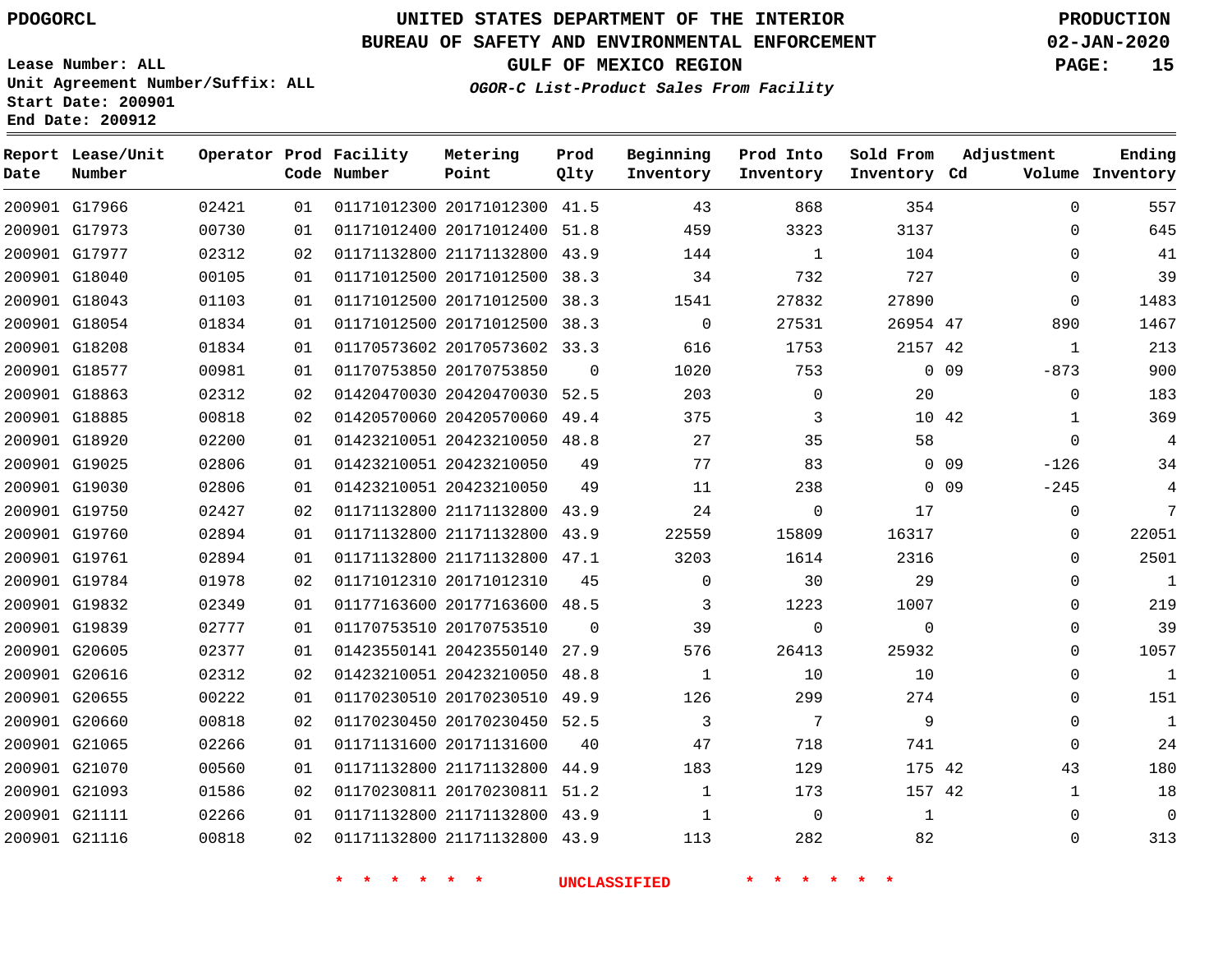### **BUREAU OF SAFETY AND ENVIRONMENTAL ENFORCEMENT 02-JAN-2020**

**Lease Number: ALL Unit Agreement Number/Suffix: ALL Start Date: 200901**

**OGOR-C List-Product Sales From Facility**

**Beginning**

**Prod Into**

**Sold From**

**Adjustment**

**GULF OF MEXICO REGION PAGE: 16**

**Ending**

|      | End Date: 200912            |       |     |                                       |                   |              |
|------|-----------------------------|-------|-----|---------------------------------------|-------------------|--------------|
| Date | Report Lease/Unit<br>Number |       |     | Operator Prod Facility<br>Code Number | Metering<br>Point | Prod<br>Qlty |
|      | 200901 G21120               | 02058 |     | 02 01171012500 20171012500 38.3       |                   |              |
|      | 200901 G21530               | 00078 | 01  | 01170230400 20170230400 50.1          |                   |              |
|      | 200001 CO1524               | 00007 | ∩ 1 | 01170220011 20170220011               |                   | <b>E1</b> 2  |

| Date | Number        |       |    | Code Number | Point                        | Qlty        | Inventory      | Inventory   | Inventory Cd |                 |              | Volume Inventory |
|------|---------------|-------|----|-------------|------------------------------|-------------|----------------|-------------|--------------|-----------------|--------------|------------------|
|      | 200901 G21120 | 02058 | 02 |             | 01171012500 20171012500 38.3 |             | 146            | 3219        | 3193         |                 | $\mathbf 0$  | 172              |
|      | 200901 G21530 | 00078 | 01 |             | 01170230400 20170230400 50.1 |             | 637            | 2167        | 2394 42      |                 | 1            | 411              |
|      | 200901 G21534 | 02807 | 01 |             | 01170230811 20170230811 51.2 |             | 110            | 2451        | 2311         |                 | $\mathbf 0$  | 250              |
|      | 200901 G21536 | 00818 | 02 |             | 01170231300 01170231300 45.6 |             | $\mathbf{0}$   | 1557        | 1557         |                 | $\Omega$     | $\mathbf 0$      |
|      | 200901 G21580 | 02636 | 01 |             | 01170230811 20170230811 51.2 |             | $\mathbf 1$    | 36          | 33           |                 | 0            | 4                |
|      | 200901 G21585 | 01284 | 02 |             | 01171132800 21171132800 43.9 |             | 4              | $\Omega$    | 3            |                 | $\mathbf 0$  | $\mathbf{1}$     |
|      | 200901 G21592 | 02628 | 02 |             | 01171132000 20171132000 47.9 |             | 10             | 460         | 440          |                 | 0            | 30               |
|      | 200901 G21597 | 02312 | 01 |             | 01171132800 21171132800 43.9 |             | 104            | 54          | 75           |                 | $\Omega$     | 83               |
|      | 200901 G21652 | 01834 | 01 |             | 01171132800 21171132800 43.9 |             | $\overline{3}$ | $\mathbf 0$ | 2            |                 | $\mathbf 0$  | 1                |
|      | 200901 G21680 | 00818 | 01 |             | 01171092651 20171092650 47.2 |             | 53             | 1531        | 1434 42      |                 | $\mathbf{1}$ | 151              |
|      | 200901 G21691 | 00276 | 01 |             | 01170513700 20170513700      | $\mathbf 0$ | 2595           | $\Omega$    | $\mathbf 0$  |                 | $\Omega$     | 2595             |
|      | 200901 G21700 | 00105 | 01 |             | 01177258153 01177258153      | $\Omega$    | 216            | 399         | $\Omega$     |                 | $\mathbf 0$  | 615              |
|      | 200901 G21712 | 02237 | 01 |             | 01170755200 20170755200 34.8 |             | 631            | 6677        | 6670         |                 | $\Omega$     | 638              |
|      | 200901 G21826 | 02219 | 01 |             | 01170753850 20170753850      | $\mathbf 0$ | 1623           | 836         |              | 0 <sub>09</sub> | $-1389$      | 1070             |
|      | 200901 G22219 | 01482 | 01 |             | 01423210051 20423210050 48.8 |             | 11             | 84          | 85           |                 | $\mathbf 0$  | 10               |
|      | 200901 G22236 | 00818 | 01 |             | 01170230450 20170230450 52.9 |             | 262            | 3065        | 2921         |                 | 0            | 406              |
|      | 200901 G22238 | 00818 | 02 |             | 01421670201 20170230450      | 53          | 24             | 4           | 27           |                 | $\Omega$     | 1                |
|      | 200901 G22246 | 01284 | 02 |             | 01423210051 20170230500 46.9 |             | 451            | 4324        | 3956         |                 | $\Omega$     | 819              |
|      | 200901 G22262 | 00730 | 01 |             | 01170230810 20170230810 51.2 |             | $\Omega$       | 29          | 18           |                 | $\Omega$     | 11               |
|      | 200901 G22268 | 02777 | 01 |             | 01170230810 2042709015I 43.4 |             | $\Omega$       | 2370        | 2370         |                 | $\Omega$     | $\Omega$         |
|      | 200901 G22501 | 00078 | 01 |             | 01170230400 20170230400 50.1 |             | 153            | 627         | 661          |                 | $\Omega$     | 119              |
|      | 200901 G22505 | 02025 | 01 |             | 01170230811 20170230811 51.1 |             | 369            | 224         | 570          |                 | $\Omega$     | 23               |
|      | 200901 G22510 | 00162 | 01 |             | 01170230810 20170230810 48.3 |             | $\mathbf 0$    | 17276       | 17276        |                 | $\Omega$     | $\Omega$         |
|      | 200901 G22513 | 02579 | 02 |             | 01170230810 20170230810 48.4 |             | 888            | 2079        | 2185         |                 | $\mathbf 0$  | 782              |
|      | 200901 G22582 | 01834 | 01 |             | 01170530900 20170530900      | 48.1        | 633            | 3826        | 3621         |                 | $\mathbf{0}$ | 838              |
|      | 200901 G22587 | 02200 | 01 |             | 01171132000 20171132000 47.9 |             | 31             | 576         | 569 42       |                 | $-1$         | 37               |
|      | 200901 G22605 | 01834 | 01 |             | 01171132800 21171132800 43.9 |             | $\Omega$       | 85          | 156 47       |                 | 216          | 145              |
|      | 200901 G22606 | 02628 | 02 |             | 01171132000 20171132000 47.9 |             | 13             | 268         | 264          |                 | $\Omega$     | 17               |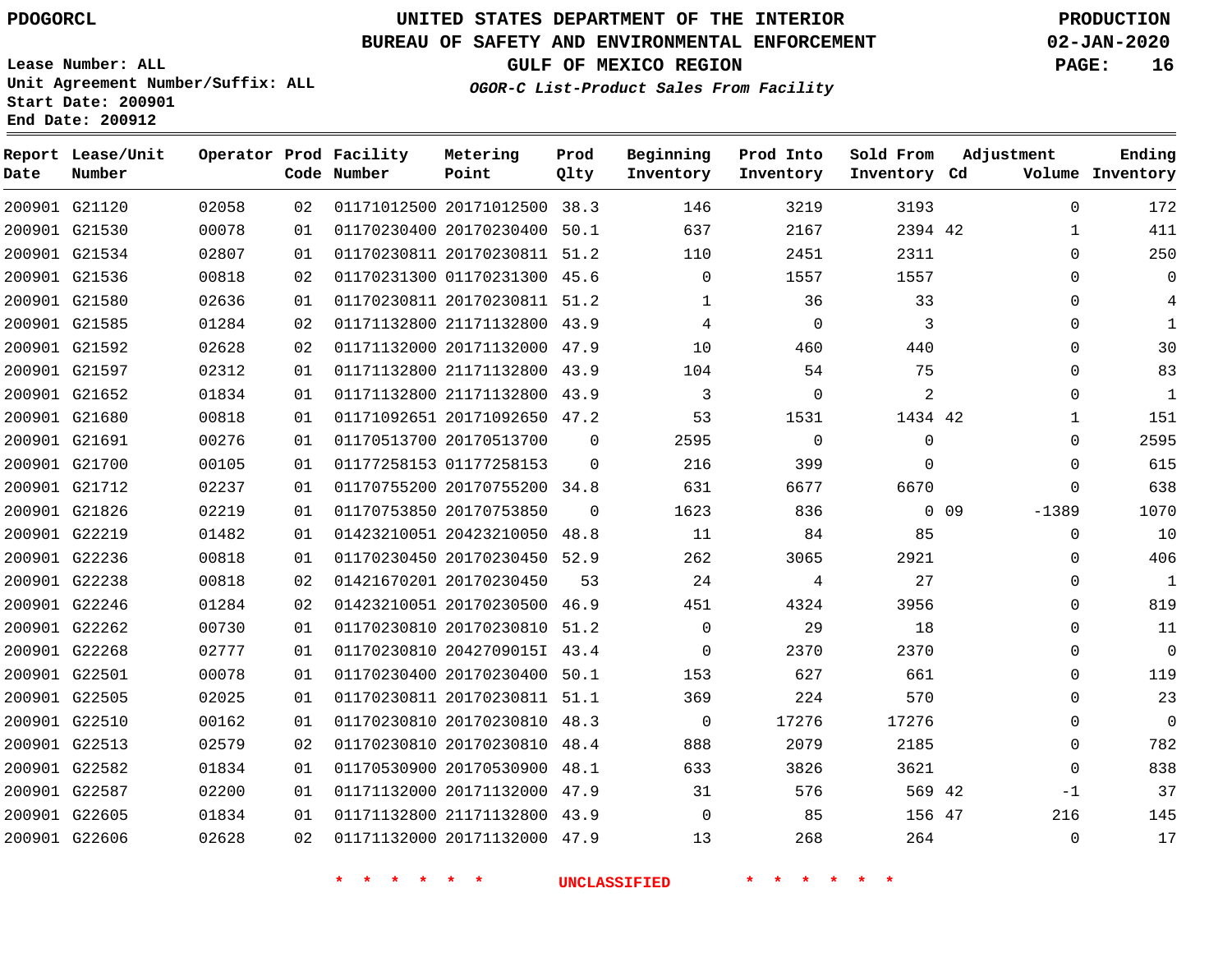# **UNITED STATES DEPARTMENT OF THE INTERIOR PDOGORCL PRODUCTION**

### **BUREAU OF SAFETY AND ENVIRONMENTAL ENFORCEMENT 02-JAN-2020**

**Lease Number: ALL Unit Agreement Number/Suffix: ALL Start Date: 200901**

**OGOR-C List-Product Sales From Facility**

**GULF OF MEXICO REGION PAGE: 17**

| Date | Report Lease/Unit<br>Number |       |    | Operator Prod Facility<br>Code Number | Metering<br>Point            | Prod<br>Qlty | Beginning<br>Inventory | Prod Into<br>Inventory | Sold From<br>Inventory Cd | Adjustment |              | Ending<br>Volume Inventory |
|------|-----------------------------|-------|----|---------------------------------------|------------------------------|--------------|------------------------|------------------------|---------------------------|------------|--------------|----------------------------|
|      | 200901 G22607               | 02899 | 02 |                                       | 01170230810 20170230810 48.4 |              | 31                     | 74                     | 78 42                     |            | 1            | 28                         |
|      | 200901 G22620               | 01834 | 01 |                                       | 01171132800 21171132800      | 43.9         | $\Omega$               | $\Omega$               | 986 47                    |            | 1363         | 377                        |
|      | 200901 G22621               | 01834 | 01 |                                       | 01171132800 21171132800      | 43.9         | $\Omega$               | 6901                   | 7280 47                   |            | 10065        | 9686                       |
|      | 200901 G22633               | 02222 | 01 |                                       | 01177062605 20177062605      | 50.2         | $\Omega$               | 152                    | 64                        |            | $\Omega$     | 88                         |
|      | 200901 G22651               | 01834 | 01 |                                       | 01171132800 21171132800      | 43.9         | 17                     | 21                     | 12 42                     |            | $-1$         | 25                         |
|      | 200901 G22660               | 02058 | 02 |                                       | 01171012310 20171012310      | 45           | $\Omega$               | 723                    | 682                       |            | $\Omega$     | 41                         |
|      | 200901 G22662               | 02058 | 01 |                                       | 01171012310 20171012310      | 45           | $\Omega$               | 58                     | 55                        |            | 0            | 3                          |
|      | 200901 G22667               | 01482 | 01 |                                       | 01171132000 20171132000      | 47.9         | 5                      | 88                     | 87                        |            | $\Omega$     | $\sqrt{6}$                 |
|      | 200901 G22699               | 00064 | 01 |                                       | 01171012500 20171012500      | 38.3         | 4                      | 2052                   | 1947                      |            | $\Omega$     | 109                        |
|      | 200901 G22700               | 01834 | 01 |                                       | 01171132800 21171132800      | 43.9         | $\Omega$               | 8                      |                           | 5 47       | 7            | 10                         |
|      | 200901 G22705               | 01834 | 01 |                                       | 01171132800 21171132800      | 43.9         | 1                      | $\Omega$               | 1                         |            | $\Omega$     | $\mathbf 0$                |
|      | 200901 G22738               | 01834 | 01 |                                       | 01171012500 20171012500      | 38.3         | $\Omega$               | 1032                   | 1233 47                   |            | 256          | 55                         |
|      | 200901 G22751               | 00730 | 01 |                                       | 01171012500 20171012500      | 38.3         | 87                     | 20877                  | 19852 42                  |            | $\mathbf{1}$ | 1113                       |
|      | 200901 G22781               | 00222 | 02 |                                       | 01170754751 01170754751 36.7 |              | 1664                   | 4694                   | 5216                      |            | $\Omega$     | 1142                       |
|      | 200901 G22790               | 02841 | 01 |                                       | 01177258041 01177258041 29.5 |              | 10                     | 12                     | 21                        |            | $\Omega$     | $\mathbf{1}$               |
|      | 200901 G22792               | 00222 | 02 |                                       | 01177258041 01177258041 30.4 |              | 866                    | 2549                   | 3092                      |            | $\Omega$     | 323                        |
|      |                             | 02714 | 01 |                                       | 01177258151 01177258151      | $\Omega$     | 6                      | 0                      | $\Omega$                  |            | 0            | 6                          |
|      |                             |       |    |                                       |                              |              | 872                    | 2549                   | 3092                      |            | 0            | 329                        |
|      | 200901 G22840               | 00730 | 01 |                                       | 01608103650 20608103650      | 31.2         | 21                     | 2066                   | 2064                      |            | $\Omega$     | 23                         |
|      | 200901 G23125               | 02312 | 02 |                                       | 01420470030 20420470030      | 52.5         | 480                    | $\Omega$               | 47                        |            | $\Omega$     | 433                        |
|      | 200901 G23166               | 00818 | 01 |                                       | 01423210051 20423210050      | 48.8         | 10                     | 163                    | 153 42                    |            | $-1$         | 19                         |
|      | 200901 G23180               | 01284 | 02 |                                       | 01423210051 20423210050      | 48.4         | 19                     | 143                    | 145                       |            | 0            | 17                         |
|      | 200901 G23181               | 01963 | 01 |                                       | 01423210051 20423210050      | 48.8         | 85                     | 217                    | 211                       |            | $\Omega$     | 91                         |
|      | 200901 G23193               | 02579 | 02 |                                       | 01170230510 20170230510      | 49.9         | 128                    | 541                    | 555                       |            | $\Omega$     | 114                        |
|      | 200901 G23197               | 00818 | 02 |                                       | 01170230810 20170230810      | 46.9         | 54                     | 10                     | 60                        |            | $\Omega$     | 4                          |
|      |                             |       | 01 |                                       | 01170230500 20170230500      | 46.9         | 33                     | 8                      | 39                        |            | U            | 2                          |
|      |                             |       |    |                                       |                              |              | 87                     | 18                     | 99                        |            | 0            | 6                          |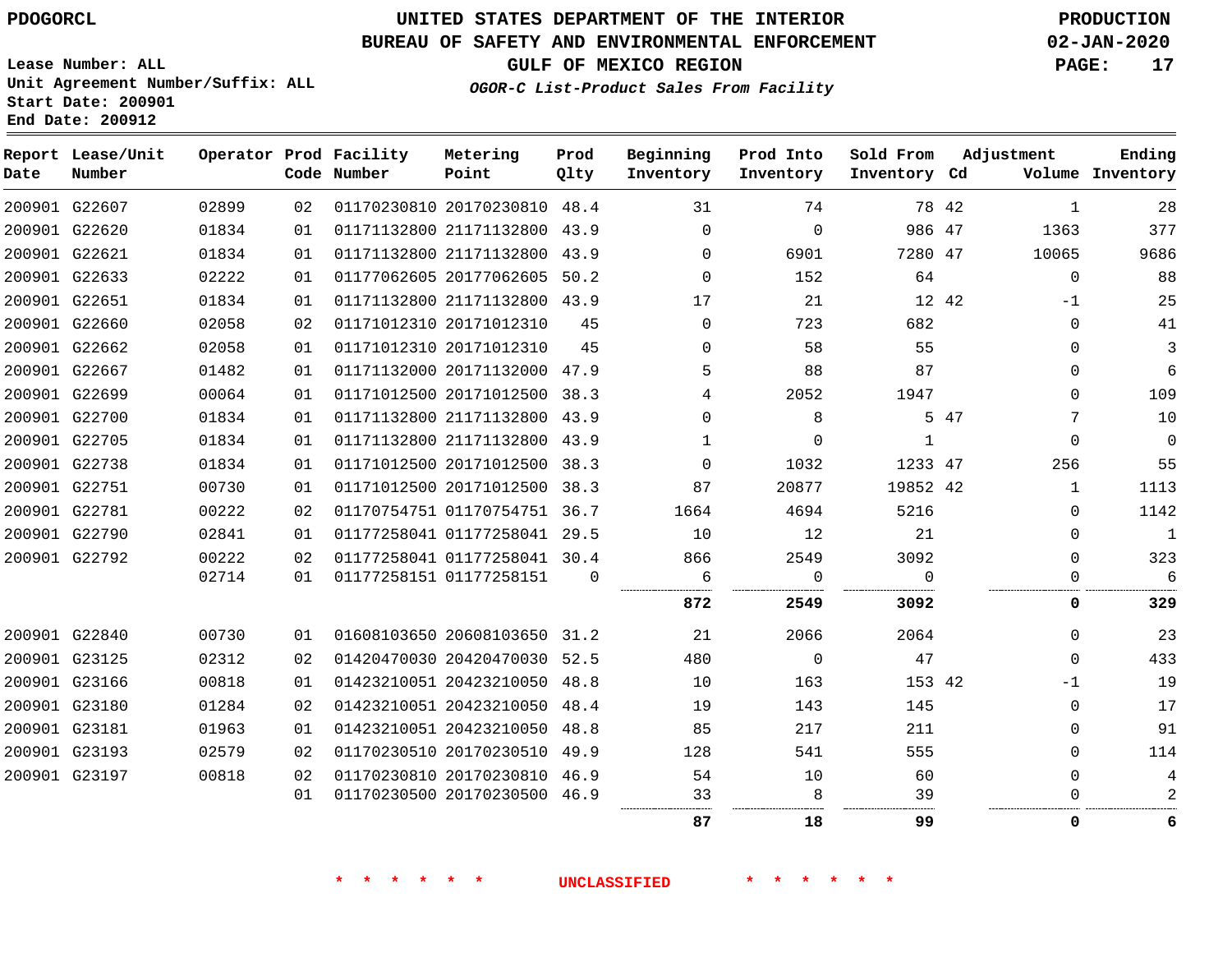**Date**

**Report Lease/Unit**

**Number**

# **UNITED STATES DEPARTMENT OF THE INTERIOR PDOGORCL PRODUCTION**

**Prod Qlty**

#### **BUREAU OF SAFETY AND ENVIRONMENTAL ENFORCEMENT 02-JAN-2020**

**Lease Number: ALL Unit Agreement Number/Suffix: ALL Start Date: 200901 End Date: 200912**

**Operator Prod Facility**

**Code Number**

**OGOR-C List-Product Sales From Facility**

**Sold From Inventory**

**Prod Into Inventory**

**Beginning Inventory**

**GULF OF MEXICO REGION PAGE: 18**

**Inventory Cd Volume**

**Adjustment**

**Ending**

| 200901 G23199 | 00818 | 02 |                                    | 01170230450 20170230450 52.9 |          | 70                  | 647            | 632 42   |            | 1        | 86             |
|---------------|-------|----|------------------------------------|------------------------------|----------|---------------------|----------------|----------|------------|----------|----------------|
| 200901 G23450 | 00981 | 01 |                                    | 01170753850 20170753850 32.2 |          | $\mathbf 0$         | 235            | 1        |            | 0        | 234            |
| 200901 G23458 | 00981 | 01 |                                    | 01170753850 20170753850 32.2 |          | 7                   | $\mathbf 0$    | 6        |            | 0        | $\mathbf{1}$   |
| 200901 G23473 | 00981 | 01 |                                    | 01170753850 20170753850 32.2 |          | 457                 | 441            | 391      |            | 0        | 507            |
| 200901 G23480 | 00981 | 01 |                                    | 01170753850 20170753850 32.2 |          | 2135                | 1643           | 1828     |            | $\Omega$ | 1950           |
| 200901 G23528 | 00981 | 01 |                                    | 01170753850 20170753850 32.2 |          | 1093                | 808            | 935      |            | 0        | 966            |
| 200901 G23529 | 00981 | 01 |                                    | 01170753850 20170753850 32.2 |          | 1116                | 807            | 956      |            | $\Omega$ | 967            |
| 200901 G23730 | 01978 | 02 |                                    | 01170230810 20170230811 51.2 |          | 120                 | 960            | 981      |            | $\Omega$ | 99             |
| 200901 G23735 | 00162 | 01 |                                    | 01170230810 20170230810 48.4 |          | $\overline{0}$      | 1681           | 1681     |            | 0        | 0              |
| 200901 G23736 | 02312 | 02 |                                    | 01170230810 20170230810 48.4 |          | 21                  | 37             | 44       |            | 0        | 14             |
| 200901 G23748 | 02312 | 02 |                                    | 01170230810 20170230810 48.4 |          | 60                  | 119            | 134      |            | 0        | 45             |
| 200901 G23754 | 02222 | 01 |                                    | 01170230811 20170230811 51.2 |          | $\mathbf 0$         | 802            | 681      |            | 0        | 121            |
| 200901 G23820 | 02899 | 02 |                                    | 01177058270 01177058270 38.2 |          | 772                 | 928            | 1427 42  |            | 1        | 274            |
| 200901 G23851 | 02503 | 02 |                                    | 01171012400 20171012400 51.8 |          | $\circ$             | 1531           | 1234     |            | $\Omega$ | 297            |
| 200901 G23853 | 02266 | 01 | 01171012310 20171012310            |                              | 45       | 44                  | 1000           | 988      |            | 0        | 56             |
| 200901 G23956 | 02807 | 01 |                                    | 01170753510 20170753510 51.8 |          | 1169                | 2774           | 1465     |            | 0        | 2478           |
| 200901 G24330 | 02566 | 01 |                                    | 01427038270 01427038270 50.6 |          | 204                 | 71             | 167      |            | 0        | 108            |
| 200901 G24700 | 02312 | 02 |                                    | 01170230811 20170230811 51.2 |          | 11                  | 173            | 166      |            | 0        | 18             |
| 200901 G24710 | 02025 | 01 |                                    | 01170230811 20170230811 51.2 |          | 17                  | 1145           |          | $0\quad09$ | $-1045$  | 117            |
| 200901 G24712 | 02025 | 01 |                                    | 01170230811 20170230811 51.2 |          | 3                   | 1              | 4        |            | 0        | $\mathbf 0$    |
| 200901 G24729 | 02579 | 02 |                                    | 01170230510 20170230510 49.9 |          | 1220                | 2115           | 2169 42  |            | 1        | 1167           |
| 200901 G24730 | 00818 | 02 |                                    | 01170230500 20170230500 46.9 |          | 398                 | 3035           | 2858     |            | 0        | 575            |
|               | 02349 | 01 | 01170230500 20170230500            |                              | $\Omega$ | 19                  | $\overline{0}$ | $\Omega$ |            | 0        | 19             |
|               |       |    |                                    |                              |          | 417                 | 3035           | 2858     |            | 0        | 594            |
| 200901 G24733 | 00818 | 02 |                                    | 01170530900 20170530900 48.2 |          | 5                   | 20             | 21       |            | 0        | 4              |
| 200901 G24745 | 02800 | 02 | 01170530900 20170530900            |                              | $\Omega$ | 2                   | $\overline{0}$ | $\Omega$ |            | $\Omega$ | $\overline{2}$ |
| 200901 G24873 | 00222 | 02 |                                    | 01171012400 20171012400 51.8 |          | 108                 | 253            | 312      |            | 0        | 49             |
| 200901 G24889 | 02579 | 02 |                                    | 01171012500 20171012500 38.3 |          | 1967                | 47565          | 47189    |            | 0        | 2343           |
|               |       |    | $\star$ $\star$<br>$\star$ $\star$ | $\star$ $\star$              |          | <b>UNCLASSIFIED</b> | * * * *        |          |            |          |                |
|               |       |    |                                    |                              |          |                     |                |          |            |          |                |

**Metering Point**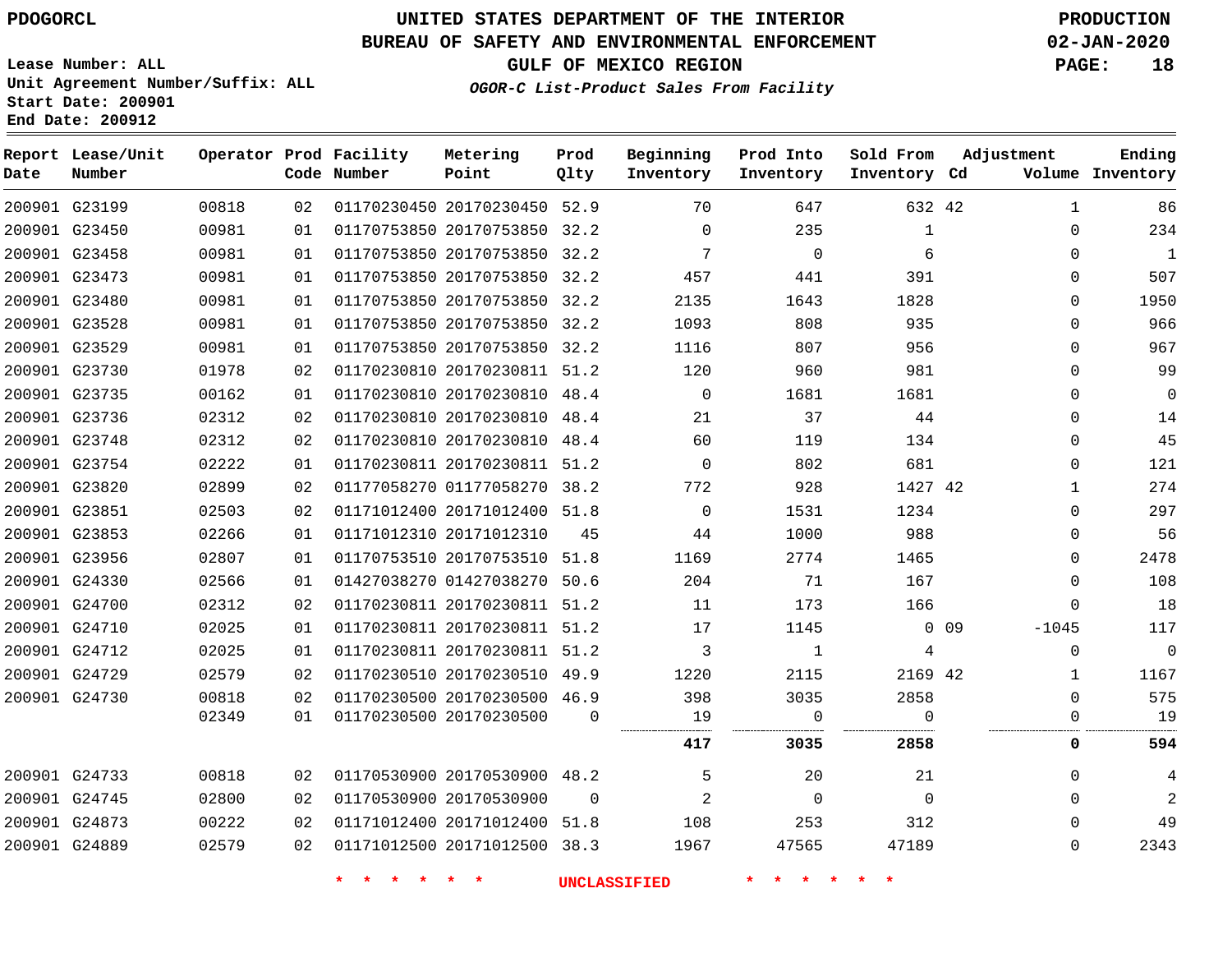**Report Lease/Unit**

### **UNITED STATES DEPARTMENT OF THE INTERIOR PDOGORCL PRODUCTION**

#### **BUREAU OF SAFETY AND ENVIRONMENTAL ENFORCEMENT 02-JAN-2020**

**Lease Number: ALL Unit Agreement Number/Suffix: ALL Start Date: 200901**

**GULF OF MEXICO REGION PAGE: 19**

**Prod**

**Adjustment**

**Ending**

**OGOR-C List-Product Sales From Facility**

**Beginning Prod Into Sold From**

| Date | Number        |       |          | Code Number | Point                                                        | Qlty     | Inventory    | Inventory     | Inventory Cd  |      |               | Volume Inventory |
|------|---------------|-------|----------|-------------|--------------------------------------------------------------|----------|--------------|---------------|---------------|------|---------------|------------------|
|      | 200901 G24898 | 02807 | 01<br>01 |             | 01171012400 20171012400 51.8<br>01171012300 20171012300 41.5 |          | 535<br>6814  | 7602<br>23304 | 6660<br>15148 |      | $\Omega$<br>0 | 1477<br>14970    |
|      |               |       |          |             |                                                              |          | 7349         | 30906         | 21808         |      | 0             | 16447            |
|      | 200901 G24922 | 01834 | 01       |             | 01171132800 21171132800 43.9                                 |          | $\Omega$     | 1412          | 796 47        |      | 1100          | 1716             |
|      | 200901 G24924 | 01834 | 01       |             | 01171132800 21171132800 43.9                                 |          | 0            | 1176          | 939 47        |      | 1299          | 1536             |
|      | 200901 G24977 | 01834 | 01       |             | 01171012500 20171012500 38.3                                 |          | $\Omega$     | 2674          | 2691 47       |      | 160           | 143              |
|      | 200901 G25007 | 03008 | 02       |             | 01177198271 01177198271                                      | $\Omega$ | $\Omega$     | 104           | $\mathbf{0}$  |      | $\mathbf 0$   | 104              |
|      | 200901 G25008 | 02777 | 01       |             | 01170753510 20170753510 49.6                                 |          | 43           | 196           | 64            |      | 0             | 175              |
|      | 200901 G25514 | 02813 | 02       |             | 01423210051 20423210050 48.8                                 |          | 13           | 229           | 214           |      | $\mathbf 0$   | 28               |
|      | 200901 G25515 | 02813 | 02       |             | 01423210051 20423210050 48.8                                 |          | 25           | 967           | 879           |      | $\Omega$      | 113              |
|      | 200901 G25524 | 00818 | 02       |             | 01170230450 20170230450 52.9                                 |          | 367          | 4221          | 4029          |      | 0             | 559              |
|      | 200901 G25536 | 02466 | 01       |             | 01420390101 01420390101                                      | $\Omega$ | 5356         | 1215          | $\mathbf 0$   |      | $\mathbf 0$   | 6571             |
|      | 200901 G25553 | 02579 | 02       |             | 01170230510 20170230510 49.9                                 |          | 247          | 344           | 353           |      | 0             | 238              |
|      | 200901 G25561 | 02058 | 02       |             | 01170230450 20170230450 52.9                                 |          | 1076         | 19606         | 18085         |      | 0             | 2597             |
|      | 200901 G25566 | 00162 | 01       |             | 01170230450 20170230450 51.9                                 |          | $\Omega$     | 767           | 767           |      | $\mathbf 0$   | $\mathbf{0}$     |
|      | 200901 G25579 | 00818 | 01       |             | 01170230500 20170230500 46.9                                 |          | 296          | 731           | 888           |      | $\Omega$      | 139              |
|      |               |       | 02       |             | 01170230810 20170230810 46.9                                 |          | 484          | 956           | 1080 42       |      | $-1$          | 359              |
|      |               |       |          |             |                                                              |          | 780          | 1687          | 1968          |      | -1            | 498              |
|      | 200901 G25605 | 00818 | 01       |             | 01170230810 20170230810 49.8                                 |          | $\Omega$     | 173           | 109           |      | $\Omega$      | 64               |
|      | 200901 G25606 | 02025 | 01       |             | 01170230810 20170230810 48.4                                 |          | $\mathbf{1}$ | 1236          | 780           |      | $\Omega$      | 457              |
|      | 200901 G25872 | 02025 | 01       |             | 01170230811 20170230811 51.1                                 |          | $\Omega$     | 4463          | 4008          |      | $\mathbf 0$   | 455              |
|      | 200901 G25916 | 01963 | 01       |             | 01170530900 20170530900                                      | $\Omega$ | $\mathbf{1}$ | $\Omega$      | $\Omega$      |      | $\Omega$      | $\mathbf{1}$     |
|      | 200901 G25939 | 00064 | 01       |             | 01170230810 20170230810 48.4                                 |          | 18           | 12            | 26            |      | $\mathbf 0$   | 4                |
|      | 200901 G25965 | 02899 | 02       |             | 01171132800 21171132800 43.9                                 |          | 5            | 0             |               | 1 42 | $-3$          | $\mathbf{1}$     |
|      | 200901 G26001 | 02628 | 02       |             | 01171132800 21171132800 43.9                                 |          | 0            | 1085          | 406 42        |      | $-379$        | 300              |
|      | 200901 G26023 | 02579 | 02       |             | 01171012500 20171012500 38.3                                 |          | 197          | 317           | 315 42        |      | 1             | 200              |
|      | 200901 G26040 | 00560 | 01       |             | 01171132800 21171132800                                      | $\Omega$ | 228          | 5             |               | 042  | $-165$        | 68               |

**\* \* \* \* \* \* UNCLASSIFIED \* \* \* \* \* \***

**Operator Prod Facility Metering**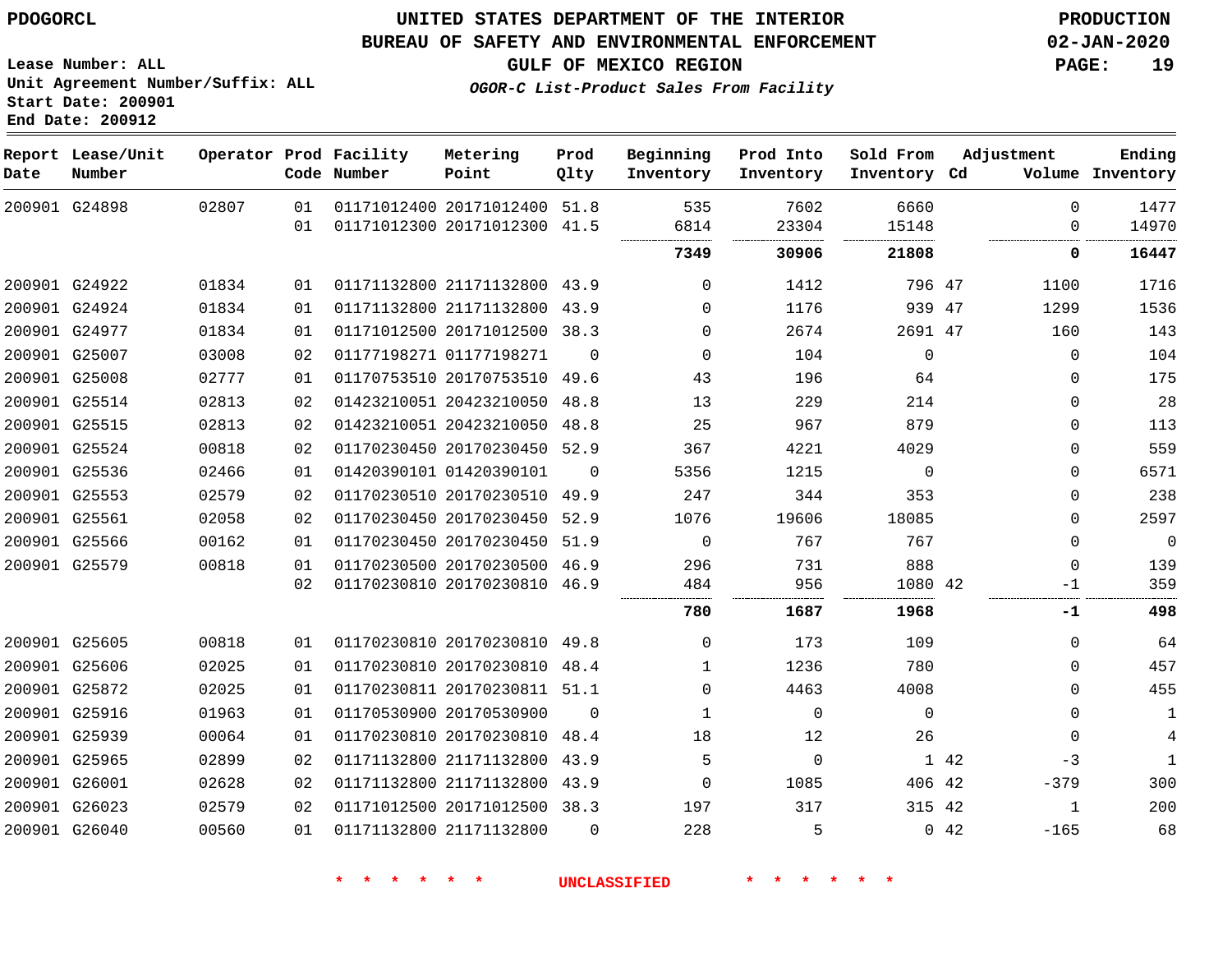**Prod Qlty**

#### **BUREAU OF SAFETY AND ENVIRONMENTAL ENFORCEMENT 02-JAN-2020**

**Lease Number: ALL Unit Agreement Number/Suffix: ALL Start Date: 200901**

> 

**Operator Prod Facility**

**Code Number**

 20171092650 46.8 20177122950 27.1

**Metering Point**

 

   

**End Date: 200912**

**Report Lease/Unit**

**Number**

 G26051 G26074

**Date**

   

**GULF OF MEXICO REGION PAGE: 20**

**Inventory Cd Volume**

**Adjustment**

  $\Omega$  $\cap$ 

 

**Ending**

**OGOR-C List-Product Sales From Facility**

**Beginning Inventory**

> $\Omega$

 

 

**Sold From Inventory**

**Prod Into Inventory**

|        | 200901 G26146 | 01586 | 01 | 01177258152 01177258152      | 32.9     | 595      | 2418     | 1473     |            | $\Omega$ |  |
|--------|---------------|-------|----|------------------------------|----------|----------|----------|----------|------------|----------|--|
|        | 200901 G26281 | 02528 | 02 | 01170753850 20170753850      | 32.2     | 1357     | 1083     |          | $0\quad09$ | $-1162$  |  |
|        | 200901 G26451 | 02579 | 02 | 01423210051 20423210050 48.8 |          | 1117     | 9076     | 9122     |            | $\Omega$ |  |
|        | 200901 G26477 | 01963 | 01 | 01420390101 01420390101      | $\Omega$ | 3        | $\Omega$ | $\Omega$ |            | $\Omega$ |  |
|        | 200901 G26480 | 01978 | 02 | 01423210051 20423210050 48.8 |          | 43       | 1191     | 1158     |            | $\Omega$ |  |
|        | 200901 G27061 | 02266 | 01 | 01171131600 20171131600      | 40       | 25       | 362      | 375      |            | $\Omega$ |  |
|        | 200901 G27072 | 02899 | 01 | 01171132800 21171132800 43.9 |          | 2120     | 1294     | 1533 42  |            | $-1$     |  |
|        | 200901 G27100 | 01978 | 02 | 01171012310 20171012310      | 45       | 21       | 109      | 123      |            | $\Omega$ |  |
|        | 200901 G27155 | 01834 | 01 | 01171012500 20171012500 38.3 |          | $\Omega$ | 12237    | 12244 47 |            | 659      |  |
|        | 200901 G27169 | 01284 | 01 | 01171012500 20171012500      | 38.3     | 944      | 21420    | 21223    |            | $\Omega$ |  |
|        | 200901 G27194 | 01586 | 01 | 01177258152 01177258152 33.3 |          | 257      | 962      | 596      |            | $\Omega$ |  |
|        | 200901 G27195 | 01586 | 02 | 01177258154 01177258154      | $\Omega$ | 298      | 27       | $\Omega$ |            | $\Omega$ |  |
|        | 200901 G27215 | 01586 | 02 | 01177288152 01177288152 33.6 |          | 52       | 112      | 132 42   |            |          |  |
|        | 200901 G27476 | 02672 | 01 | 01423210051 20423210050      | 52       | 10       | 66       | 68       |            | $\Omega$ |  |
|        | 200901 G27507 | 02058 | 02 | 01170230450 20170230450 52.9 |          | 36       | 1569     | 1397     |            | $\Omega$ |  |
|        | 200901 G27789 | 01284 | 02 | 01170530900 20170530900 48.1 |          | 810      | 6611     | 5973     |            | $\Omega$ |  |
|        | 200901 G27793 | 02266 | 01 | 01170530900 20170530900      | 48.1     | 199      | 1504     | 1374     |            | $\Omega$ |  |
|        | 200901 G27831 | 02899 | 02 | 01170530900 20170530900 48.1 |          | 69       | 427      | 402      |            | $\Omega$ |  |
|        | 200901 G27834 | 00222 | 01 | 01171132000 20171132000 47.9 |          | $\Omega$ | 347      | 325 42   |            |          |  |
|        | 200901 G27851 | 02628 | 02 | 01171132000 20171132000      | 47.9     | 12       | 104      | 109      |            | $\Omega$ |  |
|        | 200901 G31304 | 02714 | 01 | 01170230811 20170230811      | 51.2     | 2961     | 43155    | 41713    |            | $\Omega$ |  |
|        | 200901 G31435 | 02058 | 02 | 01170755200 20170755200      | 34.7     | 1672     | 26313    | 25470    |            | $\Omega$ |  |
| 200902 | 00016         | 00276 | 01 | 01170513700 20170513700 32.8 |          | 4601     | 40203    | 37518 42 |            | 2        |  |

 20170513700 32.8  $\Omega$ 

 20170513700 32.8 20170513700 32.8

**\* \* \* \* \* \* UNCLASSIFIED \* \* \* \* \* \***

  $\Omega$ 

  42

42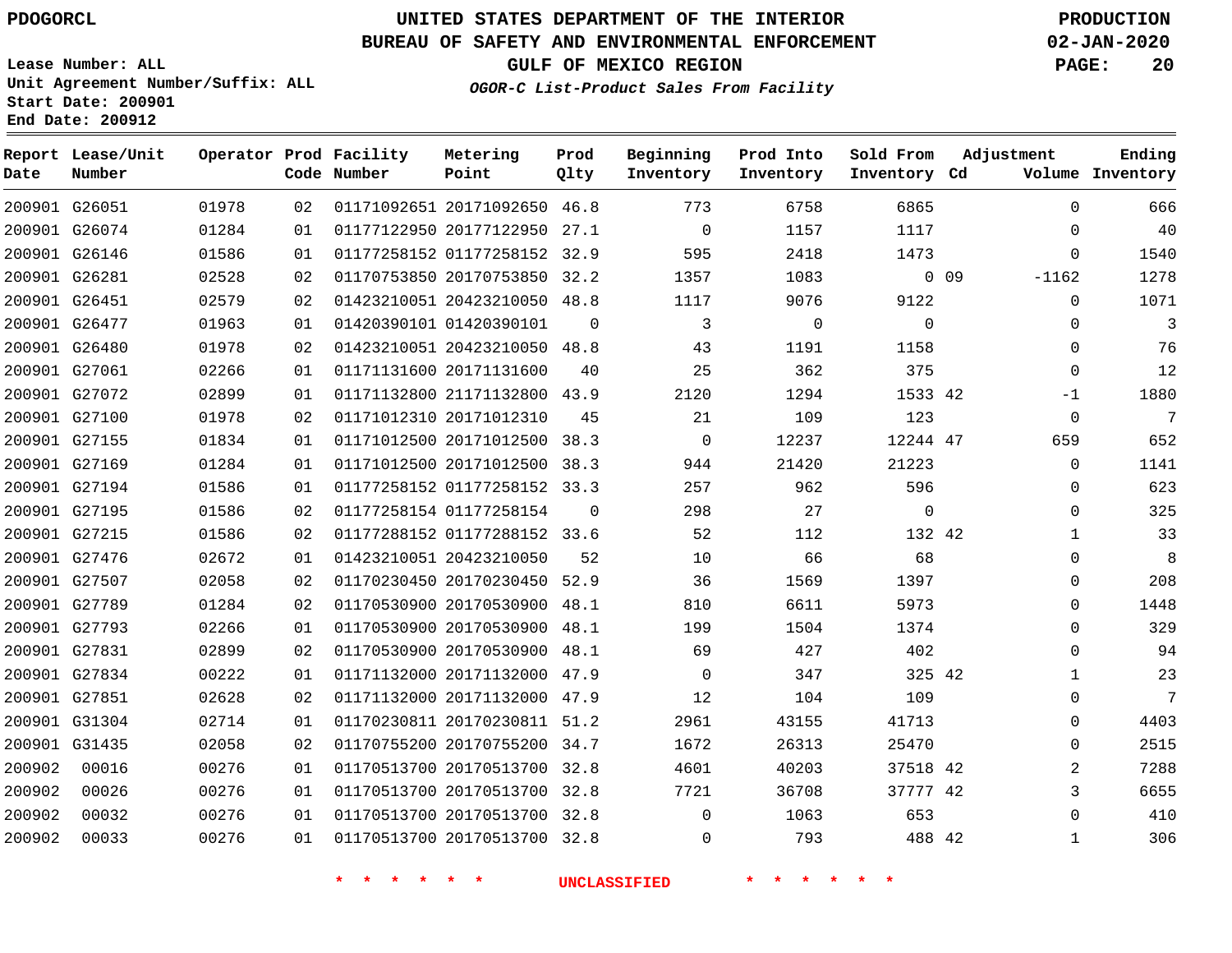### **BUREAU OF SAFETY AND ENVIRONMENTAL ENFORCEMENT 02-JAN-2020**

**Lease Number: ALL Unit Agreement Number/Suffix: ALL Start Date: 200901 End Date: 200912**

**GULF OF MEXICO REGION PAGE: 21**

| Date   | Report Lease/Unit<br>Number |       |    | Operator Prod Facility<br>Code Number | Metering<br>Point            | Prod<br>Qlty | Beginning<br>Inventory | Prod Into<br>Inventory | Sold From<br>Inventory Cd | Adjustment    | Ending<br>Volume Inventory |
|--------|-----------------------------|-------|----|---------------------------------------|------------------------------|--------------|------------------------|------------------------|---------------------------|---------------|----------------------------|
| 200902 | 00049                       | 02421 | 01 |                                       | 01171012300 20171012300      | 40.8         | 9099                   | 19827                  | 21546                     | $\Omega$      | 7380                       |
| 200902 | 00050                       | 02421 | 01 |                                       | 01171012300 20171012300      | 40.8         | 7381                   | 11083                  | 14339                     | $\mathbf 0$   | 4125                       |
| 200902 | 00051                       | 02421 | 01 |                                       | 01171012300 20171012300      | 40.8         | 4113                   | 7011                   | 8514                      | $\mathbf 0$   | 2610                       |
| 200902 | 00052                       | 02421 | 01 |                                       | 01171012300 20171012300      | 40.8         | 5246                   | 8644                   | 10673                     | $\mathbf 0$   | 3217                       |
| 200902 | 00053                       | 02409 | 01 |                                       | 01171012300 20171012300 30.3 |              | 3036                   | 2906                   | 4422                      | $\mathbf 0$   | 1520                       |
| 200902 | 00079                       | 01834 | 01 |                                       | 01170230810 20170230810      | 48.7         | 305                    | 967                    | 1026                      | $\Omega$      | 246                        |
| 200902 | 00081                       | 00818 | 02 |                                       | 01170231300 20170230450 52.2 |              | 91                     | 507                    | 559 42                    | $-1$          | 38                         |
| 200902 | 00137                       | 00687 | 01 |                                       | 01170513700 20170513700 27.3 |              | 277                    | 691                    | 860                       | 0             | 108                        |
| 200902 | 00138                       | 00687 | 01 |                                       | 01170513700 20170513700      | 27.3         | 10633                  | 51514                  | 54107                     | $\mathbf 0$   | 8040                       |
| 200902 | 00184                       | 02594 | 02 |                                       | 01170230810 20170230810 48.7 |              | 524                    | 576                    | 954                       | $\mathbf 0$   | 146                        |
| 200902 | 00190                       | 02312 | 01 |                                       | 01170230810 20170230810 48.7 |              | 9                      | 9                      | 16                        | $\mathbf 0$   | 2                          |
| 200902 | 00191                       | 02312 | 01 |                                       | 01170230810 20170230810 48.7 |              | 470                    | 1100                   | 1290                      | $\mathbf 0$   | 280                        |
| 200902 | 00196                       | 00003 | 01 |                                       | 01171012300 20171012300 40.8 |              | 3599                   | 18813                  | 15410                     | $\Omega$      | 7002                       |
| 200902 | 00244                       | 00105 | 01 |                                       | 01170231300 01170231300 45.1 |              | $\Omega$               | 1419                   | 1419                      | $\Omega$      | $\Omega$                   |
| 200902 | 00247                       | 00105 | 01 |                                       | 01170231300 01170231300 45.1 |              | $\Omega$               | 840                    | 840                       | $\mathbf 0$   | $\mathbf 0$                |
| 200902 | 00253                       | 01364 | 02 |                                       | 01170230810 20170230810 48.7 |              | 961                    | 2455                   | 2791                      | $\mathbf 0$   | 625                        |
| 200902 | 00254                       | 02025 | 01 |                                       | 01170230810 20170230810 48.6 |              | 1                      | 47                     | 36                        | $\mathbf 0$   | 12                         |
| 200902 | 00317                       | 00560 | 01 |                                       | 01171012310 20171012310      | 45           | 4                      | 54                     | 56                        | $\Omega$      | $\overline{a}$             |
| 200902 | 00353                       | 02266 | 01 |                                       | 01170754800 20170754800 30.8 |              | 411                    | 1642                   | 1522                      | $\mathbf 0$   | 531                        |
| 200902 | 00367                       | 00276 | 01 |                                       | 01170513700 20170513700 32.8 |              | 7                      | 502                    | 418                       | $\Omega$      | 91                         |
| 200902 | 00424                       | 00064 | 01 |                                       | 01171012400 20171012400 52.1 |              | 19                     | 116                    |                           | 97 42<br>$-1$ | 37                         |
| 200902 | 00434                       | 01284 | 01 |                                       | 01177112605 2017711260Y 29.6 |              | 2985                   | 8600                   | 8553                      | 0             | 3032                       |
| 200902 | 00453                       | 01284 | 01 |                                       | 01177112605 2017711260Y 29.6 |              | 120                    | 87                     | 176                       | $\mathbf 0$   | 31                         |
| 200902 | 00464                       | 00078 | 01 |                                       | 01170573602 20170573602 33.8 |              | $\mathbf 0$            | 1168                   | 944 42                    | $-1$          | 223                        |
| 200902 | 00466                       | 00064 | 01 |                                       | 01171012400 20171012400 52.1 |              | 1564                   | 8989                   | 7680                      | $\mathbf 0$   | 2873                       |
| 200902 | 00478                       | 02409 | 01 |                                       | 01171012300 20171012300 43.3 |              | $\Omega$               | 1178                   | 1178                      | $\Omega$      | $\mathbf 0$                |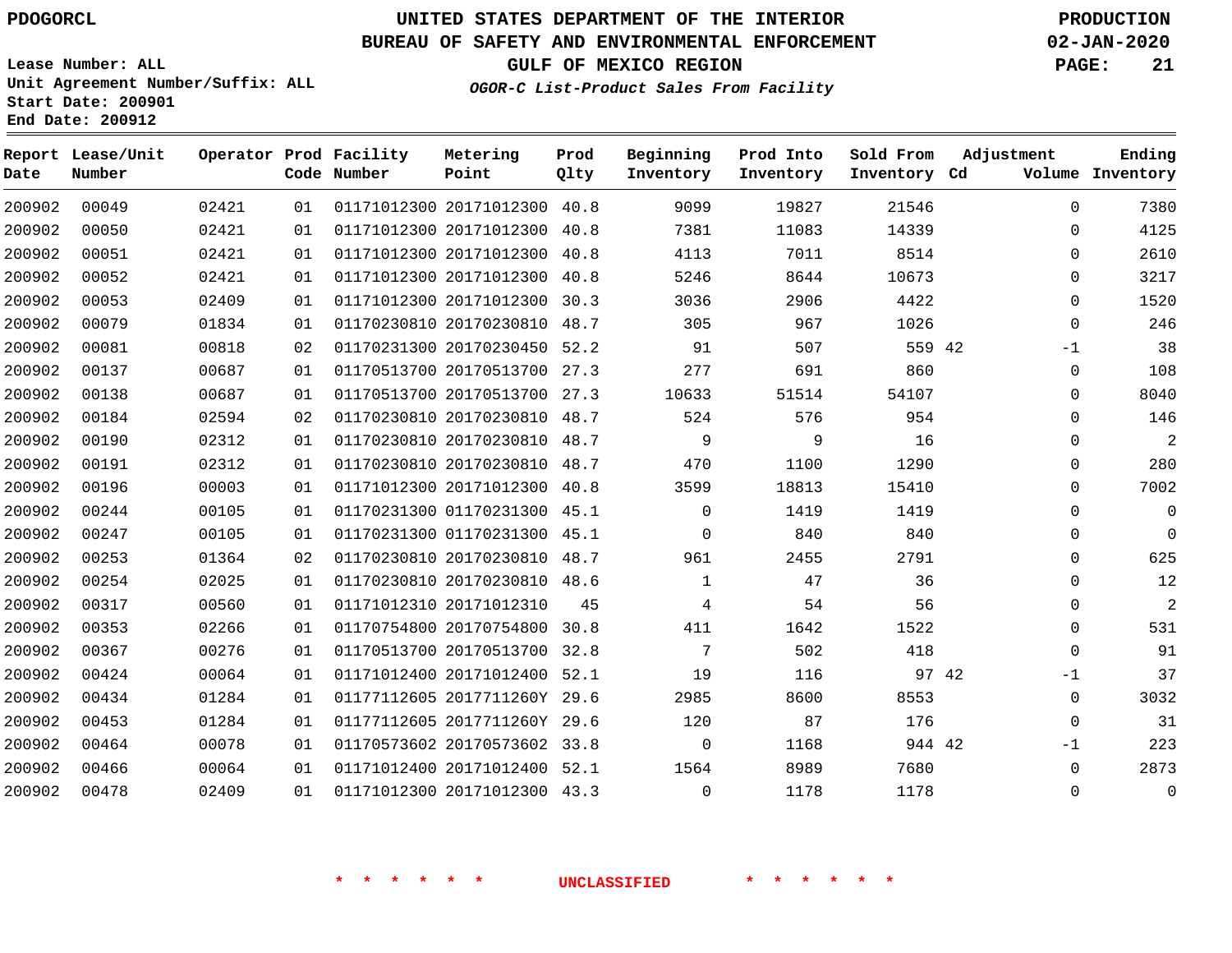### **UNITED STATES DEPARTMENT OF THE INTERIOR PDOGORCL PRODUCTION**

#### **BUREAU OF SAFETY AND ENVIRONMENTAL ENFORCEMENT 02-JAN-2020**

**Lease Number: ALL Unit Agreement Number/Suffix: ALL Start Date: 200901**

**GULF OF MEXICO REGION PAGE: 22**

| Date   | Report Lease/Unit<br>Number |       |    | Operator Prod Facility<br>Code Number | Metering<br>Point            | Prod<br>Qlty | Beginning<br>Inventory | Prod Into<br>Inventory | Sold From<br>Inventory Cd | Adjustment            | Ending<br>Volume Inventory |
|--------|-----------------------------|-------|----|---------------------------------------|------------------------------|--------------|------------------------|------------------------|---------------------------|-----------------------|----------------------------|
| 200902 | 00479                       | 00818 | 01 |                                       | 01171012500 20171012500 38.5 |              | 252                    | 6863                   | 6829                      | $\Omega$              | 286                        |
|        |                             | 02595 | 01 |                                       | 01171012300 20171012300      | 35.6         | 22                     | 77                     |                           | 71 42<br>$\mathbf{1}$ | 29                         |
|        |                             |       |    |                                       |                              |              | 274                    | 6940                   | 6900                      | 1                     | 315                        |
| 200902 | 00487                       | 01284 | 01 |                                       | 01171132800 21171132800 43.6 |              | 2600                   | 5689                   | 6509                      | $\mathbf{0}$          | 1780                       |
| 200902 | 00495                       | 01284 | 01 |                                       | 01171132800 21171132800 43.6 |              | 82                     | $\mathbf 0$            | 82                        | $\mathbf{0}$          | $\mathbf 0$                |
| 200902 | 00518                       | 01482 | 01 |                                       | 01170230450 20170230450 52.2 |              | 26                     | 683                    | 658                       | 0                     | 51                         |
| 200902 | 00526                       | 00105 | 01 |                                       | 01170230810 20170230810 48.6 |              | 1098                   | 3822                   | 3949                      | $\mathbf{0}$          | 971                        |
| 200902 | 00541                       | 02589 | 01 |                                       | 01170530900 20170530900      | 48.2         | $\Omega$               | 273                    | 273                       | $\mathbf{0}$          | $\mathbf 0$                |
| 200902 | 00549                       | 00818 | 01 |                                       | 01171131800 20171131800 47.8 |              | 4                      | $\Omega$               |                           | 1 42<br>$-1$          | $\overline{a}$             |
| 200902 | 00559                       | 00687 | 01 |                                       | 01171131600 20171131600 45.5 |              | 41                     | 4653                   | 4577 42                   | $-1$                  | 116                        |
| 200902 | 00560                       | 00687 | 01 |                                       | 01171131600 20171131600 45.5 |              | 3                      | 234                    | 232 42                    | 1                     | $\epsilon$                 |
| 200902 | 00577                       | 01935 | 01 |                                       | 01171012300 20171012300 40.8 |              | 31103                  | 45277                  | 59528                     | 0                     | 16852                      |
| 200902 | 00593                       | 01834 | 01 |                                       | 01171012300 20171012300      | $\Omega$     | 5758                   | $\mathbf 0$            | $\mathbf 0$               | $\mathbf{0}$          | 5758                       |
|        |                             | 02589 | 01 |                                       | 01171012300 20171012300 40.8 |              | 0                      | 1572                   | 987                       | 0                     | 585                        |
|        |                             |       |    |                                       |                              |              | 5758                   | 1572                   | 987                       | 0                     | 6343                       |
| 200902 | 00605                       | 02899 | 01 |                                       | 01170573602 20170573602 45.5 |              | 1034                   | 4130                   | 4373 42                   | -1                    | 790                        |
| 200902 | 00680                       | 01482 | 01 |                                       | 01170230700 20170230700      | $\Omega$     | 268                    | 0                      | $\mathbf 0$               | 0                     | 268                        |
| 200902 | 00691                       | 02312 | 02 |                                       | 01170754200 20170754200 35.9 |              | 689                    | 1894                   | 1748                      | $\mathbf{0}$          | 835                        |
| 200902 | 00693                       | 02266 | 01 |                                       | 01170754800 20170754800      | 30.8         | 381                    | 1334                   | 1285                      | $\mathbf{0}$          | 430                        |
| 200902 | 00694                       | 02266 | 01 |                                       | 01170754800 20170754800      | 30.8         | 2998                   | 11938                  | 11084                     | $\mathbf{0}$          | 3852                       |
| 200902 | 00697                       | 02266 | 01 |                                       | 01170754800 20170754800 30.8 |              | 964                    | 3738                   | 3496                      | $\mathbf{0}$          | 1206                       |
| 200902 | 00757                       | 02312 | 01 |                                       | 01170230500 20170230500      | 47           | $\mathbf 0$            | 9                      | 6                         | $\mathbf{0}$          | $\overline{3}$             |
| 200902 | 00758                       | 02421 | 01 |                                       | 01170230810 20170230810      | 48.7         | 1358                   | 3364                   | 3867                      | 0                     | 855                        |
| 200902 | 00763                       | 01284 | 01 |                                       | 01170231100 20170230810      | 48.4         | 53                     | 107                    | 133                       | $\mathbf{0}$          | 27                         |
| 200902 | 00767                       | 00105 | 01 |                                       | 01170230810 20170230810 48.7 |              | 433                    | 1024                   | 1197                      | $\mathbf{0}$          | 260                        |
| 200902 | 00775                       | 01834 | 01 |                                       | 01171131600 20171131600 45.5 |              | 57                     | 2766                   | 2754                      | 0                     | 69                         |
| 200902 | 00777                       | 01482 | 01 |                                       | 01171132000 20171132000 47.7 |              | 25                     | 177                    | 181                       | 0                     | 21                         |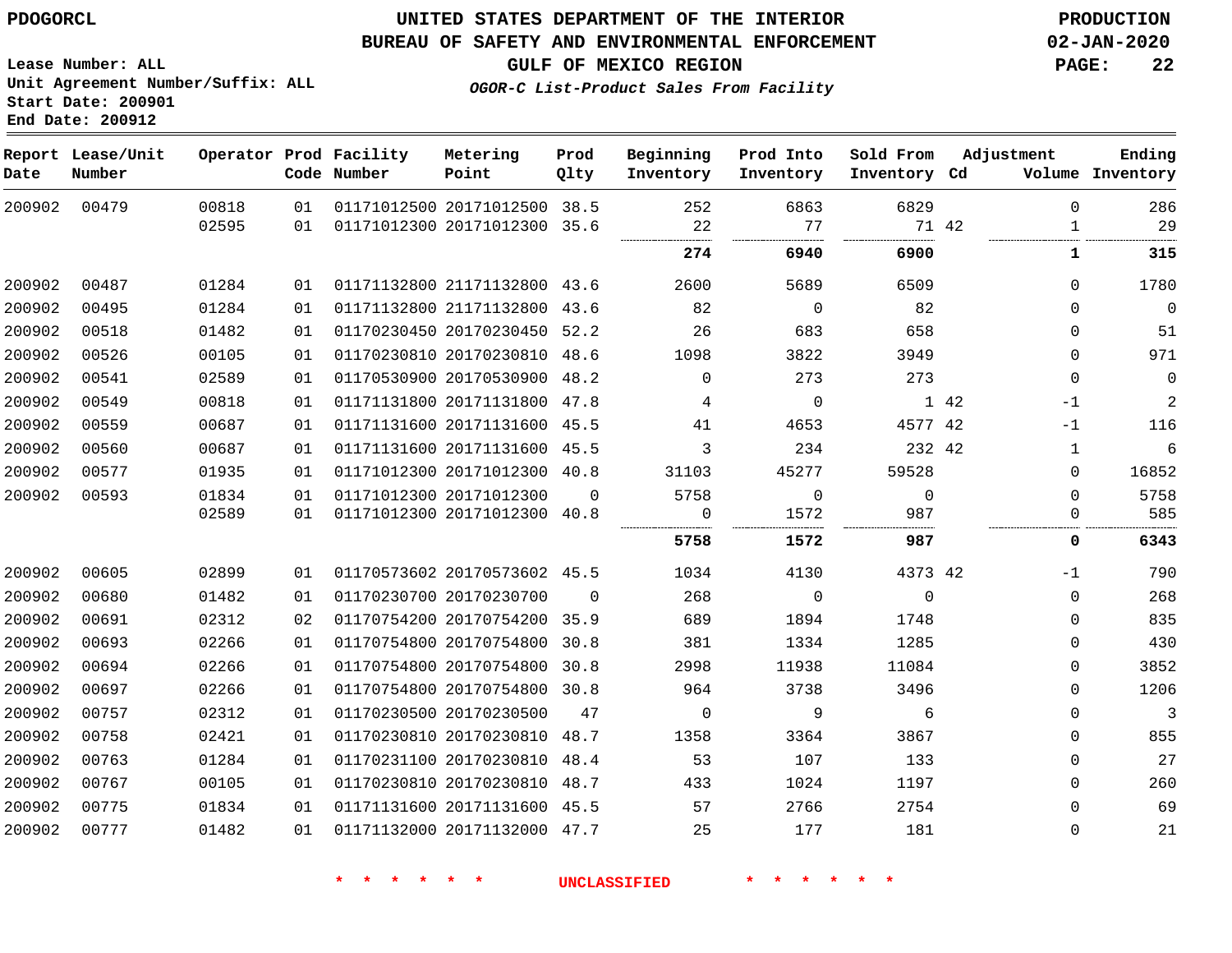**End Date: 200912**

# **UNITED STATES DEPARTMENT OF THE INTERIOR PDOGORCL PRODUCTION**

#### **BUREAU OF SAFETY AND ENVIRONMENTAL ENFORCEMENT 02-JAN-2020**

**Lease Number: ALL Unit Agreement Number/Suffix: ALL Start Date: 200901**

**GULF OF MEXICO REGION PAGE: 23**

**Prod**

**Adjustment**

**Ending**

| Date   | Report Lease/Unit<br>Number |       |    | Operator Prod Facility<br>Code Number | Metering<br>Point            | Prod<br>Qlty | Beginning<br>Inventory | Prod Into<br>Inventory | Sold From<br>Inventory Cd |                 | Adjustment  | Ending<br>Volume Inventory |
|--------|-----------------------------|-------|----|---------------------------------------|------------------------------|--------------|------------------------|------------------------|---------------------------|-----------------|-------------|----------------------------|
| 200902 | 00778                       | 01482 | 01 |                                       | 01171132000 20171132000 47.7 |              | 56                     | 1013                   | 949                       |                 | $\Omega$    | 120                        |
| 200902 | 00796                       | 02628 | 02 |                                       | 01171092651 20171092650      | 50           | 1381                   | $\Omega$               | 1381                      |                 | 0           | $\mathbf 0$                |
| 200902 | 00797                       | 02421 | 01 |                                       | 01171012300 20171012300      | 40.8         | 4801                   | 6282                   | 8745                      |                 | $\Omega$    | 2338                       |
| 200902 | 00818                       | 02636 | 01 |                                       | 01171132800 21171132800 43.6 |              | 46                     | $\Omega$               | 46                        |                 | 0           | $\mathbf 0$                |
| 200902 | 00819                       | 00078 | 01 |                                       | 01171132800 21171132800      | 43.6         | 6                      | $\Omega$               | 6                         |                 | $\Omega$    | $\mathbf 0$                |
| 200902 | 00828                       | 01284 | 01 |                                       | 01171092651 20171092650      | 50           | 19                     | 150                    | 126                       |                 | $\mathbf 0$ | 43                         |
| 200902 | 00839                       | 02451 | 01 |                                       | 01170513800 20170513800 33.6 |              | 116                    | 2037                   | 2088                      |                 | $\Omega$    | 65                         |
| 200902 | 754303001A                  | 00059 | 01 |                                       | 01170230811 20170230811      | 49.5         | 758                    | 6602                   | 5232 09                   |                 | $-1686$     | 442                        |
| 200902 | 754304003A                  | 00078 | 01 |                                       | 01170230400 20170230400      | 50.3         | 5                      | 12                     | 14                        |                 | $\mathbf 0$ | 3                          |
|        | 200902 754307017A           | 00362 | 02 |                                       | 01170230811 20170230811 49.5 |              | 351                    | 1827                   | 2056                      |                 | 0           | 122                        |
| 200902 | 7543880060                  | 00105 | 01 |                                       | 01170230450 20170230450      | 52.1         | 45                     | 428                    | 441                       |                 | 0           | 32                         |
| 200902 | 7543890080                  | 00276 | 01 |                                       | 01170513700 20170513700      | 32.8         | 7213                   | 3487                   | 4081                      |                 | 0           | 6619                       |
|        | 200902 7543890180           | 02899 | 01 |                                       | 01423210051 20423210050      | 49.3         | 14                     | 83                     | 88                        |                 | 0           | 9                          |
|        | 200902 7543890220           | 00105 | 01 |                                       | 01608158271 01608158271      | 56.5         | 0                      | 110                    | 110                       |                 | $\mathbf 0$ | $\mathbf 0$                |
|        | 200902 7543920040           | 02628 | 01 |                                       | 01423210051 20423210050      | 49.3         | 14                     | 64                     | 71                        |                 | 0           | 7                          |
|        | 200902 7543930100           | 00362 | 02 |                                       | 01170230810 20170230810      | 48.7         | 2200                   | 4807                   | 5785                      |                 | $\Omega$    | 1222                       |
|        | 200902 7543930200           | 00105 | 01 |                                       | 01171012310 20171012310 46.2 |              | 837                    | 9007                   | 9458                      |                 | $\Omega$    | 386                        |
|        |                             | 01284 | 01 |                                       | 0117709260L 2017709260L 41.1 |              | $\Omega$<br>           | 3047                   | 3047                      |                 | 0           | $\Omega$                   |
|        |                             |       |    |                                       |                              |              | 837                    | 12054                  | 12505                     |                 | 0           | 386                        |
|        | 200902 7543930210           | 02899 | 01 |                                       | 01608165300 01608165300      | 45           | 91                     | $\Omega$               |                           | 0 <sub>29</sub> | $-91$       | $\mathbf 0$                |
|        | 200902 7543940080           | 00222 | 01 |                                       | 01171132800 21171132800      | 43.9         | 56                     | $\Omega$               | 56                        |                 | $\Omega$    | $\Omega$                   |
|        | 200902 754395009A           | 00730 | 01 |                                       | 01170753510 20170753510 48.5 |              | 909                    | 5953                   | 5739                      |                 | 0           | 1123                       |
| 200902 | 754395019A                  | 00105 | 01 |                                       | 01420390101 01420390101      | 52           | 2333                   | 466                    | 1541                      |                 | $\Omega$    | 1258                       |
|        | 200902 754396015A           | 01284 | 01 |                                       | 01608103650 20608103650      | 30.4         | 105                    | 5371                   | 5377                      |                 | 0           | 99                         |
|        | 200902 754398002A           | 00105 | 01 |                                       | 01420570060 20420570060      | 50.5         | 7677                   | $\Omega$               | 566                       |                 | $\Omega$    | 7111                       |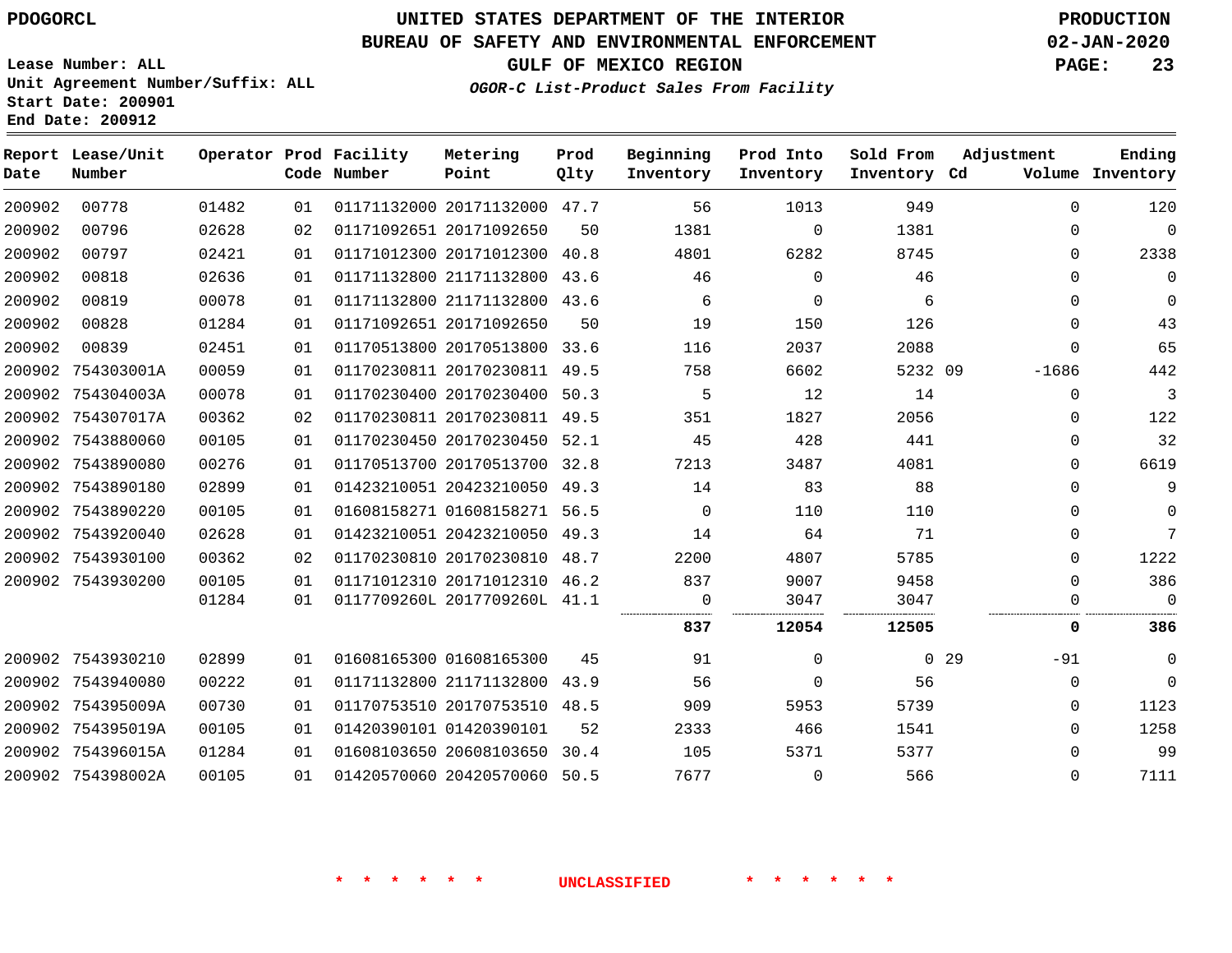#### **BUREAU OF SAFETY AND ENVIRONMENTAL ENFORCEMENT 02-JAN-2020**

**Lease Number: ALL Unit Agreement Number/Suffix: ALL Start Date: 200901 End Date: 200912**

**OGOR-C List-Product Sales From Facility**

**GULF OF MEXICO REGION PAGE: 24**

| Date | Report Lease/Unit<br>Number |       |    | Operator Prod Facility<br>Code Number | Metering<br>Point            | Prod<br>Olty | Beginning<br>Inventory | Prod Into<br>Inventory | Sold From<br>Inventory Cd | Adjustment |              | Ending<br>Volume Inventory |
|------|-----------------------------|-------|----|---------------------------------------|------------------------------|--------------|------------------------|------------------------|---------------------------|------------|--------------|----------------------------|
|      | 200902 8910020210           | 02451 | 01 |                                       | 01170753510 20170753510 48.5 |              | 2622                   | 6933                   | 7992                      |            | $\Omega$     | 1563                       |
|      |                             |       | 01 |                                       | 01170513800 20170513800 33.5 |              | 9078                   | 151314                 | 155586                    |            | $\Omega$     | 4806                       |
|      |                             |       |    |                                       |                              |              | 11700                  | 158247                 | 163578                    |            | 0            | 6369                       |
|      | 200902 8910024540           | 02451 | 01 |                                       | 01170513800 20170513800 33.6 |              | 5918                   | 104341                 | 106945                    |            | $\Omega$     | 3314                       |
|      | 200902 8910029310           | 01834 | 01 |                                       | 01171132800 21171132800 43.6 |              | 10                     | $\mathbf 0$            | 10                        |            | $\Omega$     | $\overline{0}$             |
|      | 200902 8910029320           | 00276 | 01 |                                       | 01170513700 20170513700 32.8 |              | 17089                  | 44809                  | 44623 42                  |            | $\mathbf 1$  | 17276                      |
|      | 200902 8910034440           | 00276 | 01 |                                       | 01170513700 20170513700 32.8 |              | 32183                  | 118401                 | 116201 42                 |            | $\mathbf{1}$ | 34384                      |
|      | 200902 8910063810           | 02466 | 01 |                                       | 01170230450 20170230450 52.2 |              | 1884                   | 13983                  | 14829                     |            | $\Omega$     | 1038                       |
|      |                             | 02904 | 02 |                                       | 01170230450 20170230450 52.2 |              | 11                     | 211                    | 206                       |            | 0            | 16                         |
|      |                             |       |    |                                       |                              |              | 1895                   | 14194                  | 15035                     |            | 0            | 1054                       |
|      | 200902 8910066690           | 00078 | 01 |                                       | 01170573602 20170573602 33.8 |              | $\Omega$               | 35                     | 28                        |            | $\Omega$     | 7                          |
|      | 200902 8910086400           | 02893 | 02 |                                       | 01171012400 20171012400 52.1 |              | $\Omega$               | 473                    | 322                       |            | $\Omega$     | 151                        |
|      | 200902 8910086540           | 01284 | 01 |                                       | 01177092604 20177092604 37.5 |              | $\Omega$               | 32                     | 32                        |            | $\Omega$     | $\overline{0}$             |
|      | 200902 8910086610           | 02266 | 01 |                                       | 01170754800 20170754800 30.8 |              | 229                    | 576                    | 619                       |            | $\Omega$     | 186                        |
|      | 200902 8910086660           | 03009 | 02 |                                       | 01421670201 20421670200      | $\Omega$     | 207                    | $\Omega$               | $\mathbf 0$               |            | $\Omega$     | 207                        |
|      | 200902 8910087640           | 00818 | 02 |                                       | 01171092800 21171132800 38.4 |              | 4                      | 0                      |                           | 5 42       | 1            | $\overline{0}$             |
|      | 200902 8910087670           | 02312 | 01 |                                       | 01170754200 20170754200 35.9 |              | 110                    | 370                    | 322 42                    |            | $-2$         | 156                        |
|      | 200902 8910088130           | 00078 | 01 |                                       | 01171132800 21171132800 43.6 |              | 91                     | 583                    | 495                       |            | $\Omega$     | 179                        |
|      |                             |       | 01 |                                       | 01171012400 20171012400 52.1 |              | 0                      | 232                    | 158                       |            | $\Omega$     | 74                         |
|      |                             |       |    |                                       |                              |              | 91                     | 815                    | 653                       |            | 0            | 253                        |
|      | 200902 8910088160           | 01284 | 01 |                                       | 01171132800 21171132800 43.6 |              | $\mathbf 0$            | 2944                   | 2318                      |            | $\Omega$     | 626                        |
|      |                             | 02233 | 01 | 01171132800 21171132800               |                              | 50           | 152                    | $\Omega$               |                           | 0.42       | $-152$       | $\overline{0}$             |
|      |                             |       |    |                                       |                              |              | 152                    | 2944                   | 2318                      |            | -152         | 626                        |
|      | 200902 8910089160           | 00276 | 01 |                                       | 01170513700 20170513700 32.8 |              | 2816                   | 4902                   | 5110                      |            | 0            | 2608                       |
|      | 200902 891008927AE          | 00078 | 01 |                                       | 01170230400 20170230400      | 50.3         | 54                     | 481                    | 303 09                    |            | $-119$       | 113                        |
|      | 200902 891008927AG          | 00078 | 01 |                                       | 01170230400 20170230400 50.3 |              | 831                    | 3890                   | 3487 09                   |            | $-320$       | 914                        |
|      | 200902 891008927K           | 00078 | 01 |                                       | 01170230400 20170230400 50.3 |              | 255                    | 680                    | 776 42                    |            | $\mathbf{1}$ | 160                        |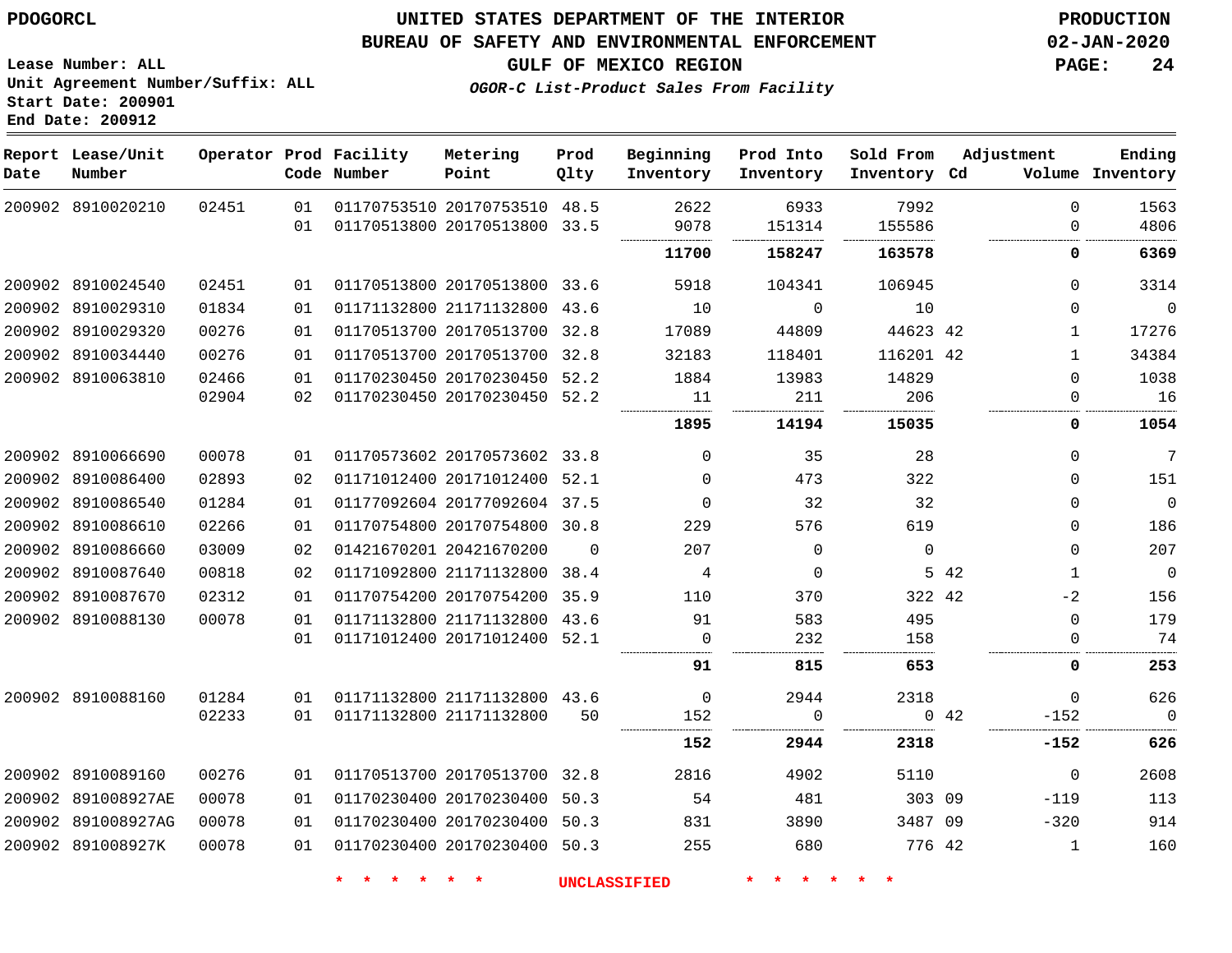**Date**

891008946C

**Report Lease/Unit**

**Number**

# **UNITED STATES DEPARTMENT OF THE INTERIOR PDOGORCL PRODUCTION**

### **BUREAU OF SAFETY AND ENVIRONMENTAL ENFORCEMENT 02-JAN-2020**

**Lease Number: ALL Unit Agreement Number/Suffix: ALL Start Date: 200901 End Date: 200912**

**Operator Prod Facility**

**Code Number**

**OGOR-C List-Product Sales From Facility**

**Beginning Inventory** **Prod Into Inventory**

**GULF OF MEXICO REGION PAGE: 25**

**Inventory Cd Volume**

**Adjustment**

**Sold From Inventory**

**Ending**

|                                | 01   01171012500   20171012500   38.5 | 21    | 406      |  |
|--------------------------------|---------------------------------------|-------|----------|--|
|                                | 01   01170513700   20170513700   32.8 | 6253  | 12158    |  |
| 01   01170513700   20170513700 |                                       | 129   | $\Omega$ |  |
|                                | 01  01170513700  20170513700  32.8    | 1708  | 3167     |  |
|                                | 01  01170513700  20170513700  32.8    | 12616 | 21427    |  |

**Prod Qlty**

**Metering Point**

|               | 200902 8910116580 | 00276 | 01 | 01170513700 20170513700 32.8 |          | 6253        | 12158    | 11942       | 0           | 6469           |
|---------------|-------------------|-------|----|------------------------------|----------|-------------|----------|-------------|-------------|----------------|
|               | 200902 8910116740 | 00276 | 01 | 01170513700 20170513700      | $\Omega$ | 129         | 0        | 0           | 0           | 129            |
|               | 200902 8910116770 | 00276 | 01 | 01170513700 20170513700 32.8 |          | 1708        | 3167     | 3190        | 0           | 1685           |
|               | 200902 8910116790 | 00276 | 01 | 01170513700 20170513700 32.8 |          | 12616       | 21427    | 22643 42    | 1           | 11401          |
|               | 200902 8910116800 | 00276 | 01 | 01170513700 20170513700 32.8 |          | 12837       | 24672    | 24382 42    | -1          | 13128          |
|               | 200902 891011687A | 02266 | 01 | 01170754800 20170754800 30.8 |          | 159         | 568      | 544         | 0           | 183            |
|               | 200902 891011687B | 02266 | 01 | 01170754800 20170754800      | 30.8     | 52          | 60       | 93          | 0           | 19             |
|               | 200902 891011687C | 02266 | 01 | 01170754800 20170754800 30.8 |          | 189         | 775      | 714         | 0           | 250            |
|               | 200902 891011687D | 02266 | 01 | 01170754800 20170754800 30.8 |          | 307         | 1193     | 1115        | $\Omega$    | 385            |
|               | 200902 8910117330 | 02266 | 01 | 01170754800 20170754800 30.8 |          | 17          | 44       | 47          | 0           | 14             |
|               | 200902 8910123210 | 00687 | 01 | 0117709260A 2017709260A 34.5 |          | 11          | 0        | 2           | 0           | 9              |
|               | 200902 8910123250 | 00687 | 01 | 0117709260A 2017709260A 34.5 |          | 29          | $\Omega$ | 5           | $\Omega$    | 24             |
|               | 200902 8910123270 | 01482 | 01 | 01177215100 20177215102 29.8 |          | 106         | 4691     | 4733 42     | 1           | 65             |
|               | 200902 8910123320 | 01482 | 01 | 01177215100 20177215102 29.8 |          | 197         | 9851     | 9911        | $\Omega$    | 137            |
|               | 200902 8910123330 | 01482 | 01 | 01177215100 20177215102 29.8 |          | 171         | 10598    | 10620 42    | $-1$        | 148            |
|               | 200902 8910123350 | 01284 | 01 | 01171012500 20171012500 38.5 |          | 22          | 339      | 347         | $\mathbf 0$ | 14             |
|               | 200902 8910123390 | 00818 | 01 | 01171131800 20171131800 47.8 |          | 1938        | $\Omega$ | 740 42      | 2           | 1200           |
|               | 200902 8910138430 | 03041 | 01 | 01171132800 21171132800 43.6 |          | 2           | $\Omega$ | 2           | $\Omega$    | $\overline{0}$ |
|               | 200902 8910169300 | 00491 | 01 | 01170230810 20170230810 48.7 |          | 96          | 394      | 390         | 0           | 100            |
|               | 200902 8910202350 | 00276 | 01 | 01170513700 20170513700 32.8 |          | 28196       | 24173    | 26401       | 0           | 25968          |
|               | 200902 8910202430 | 00276 | 01 | 01170513700 20170513700      | $\Omega$ | 222         | 0        | $\mathbf 0$ | $\Omega$    | 222            |
|               | 200902 8910202470 | 02266 | 01 | 01170754800 20170754800 30.8 |          | 4           | 0        | 4           | 0           | $\overline{0}$ |
|               | 200902 8910202520 | 01482 | 01 | 01171132800 21171132800      | 43.6     | 10          | 397      | 297         | 0           | 110            |
|               | 200902 8910202550 | 00105 | 01 | 01170230810 20170230810 48.6 |          | 162         | 458      | 504         | 0           | 116            |
|               | 200902 8910202560 | 00276 | 01 | 01170513700 20170513700      | 32.8     | 4403        | 7913     | 7768        | 0           | 4548           |
| 200902 G00932 |                   | 01376 | 01 | 01170230810 20170230810 48.7 |          | 217         | 223      | 383         | 0           | 57             |
| 200902 G00935 |                   | 02852 | 02 | 01171131600 20171131600 45.5 |          | $\mathbf 0$ | 41       | 41          | $\Omega$    | $\overline{0}$ |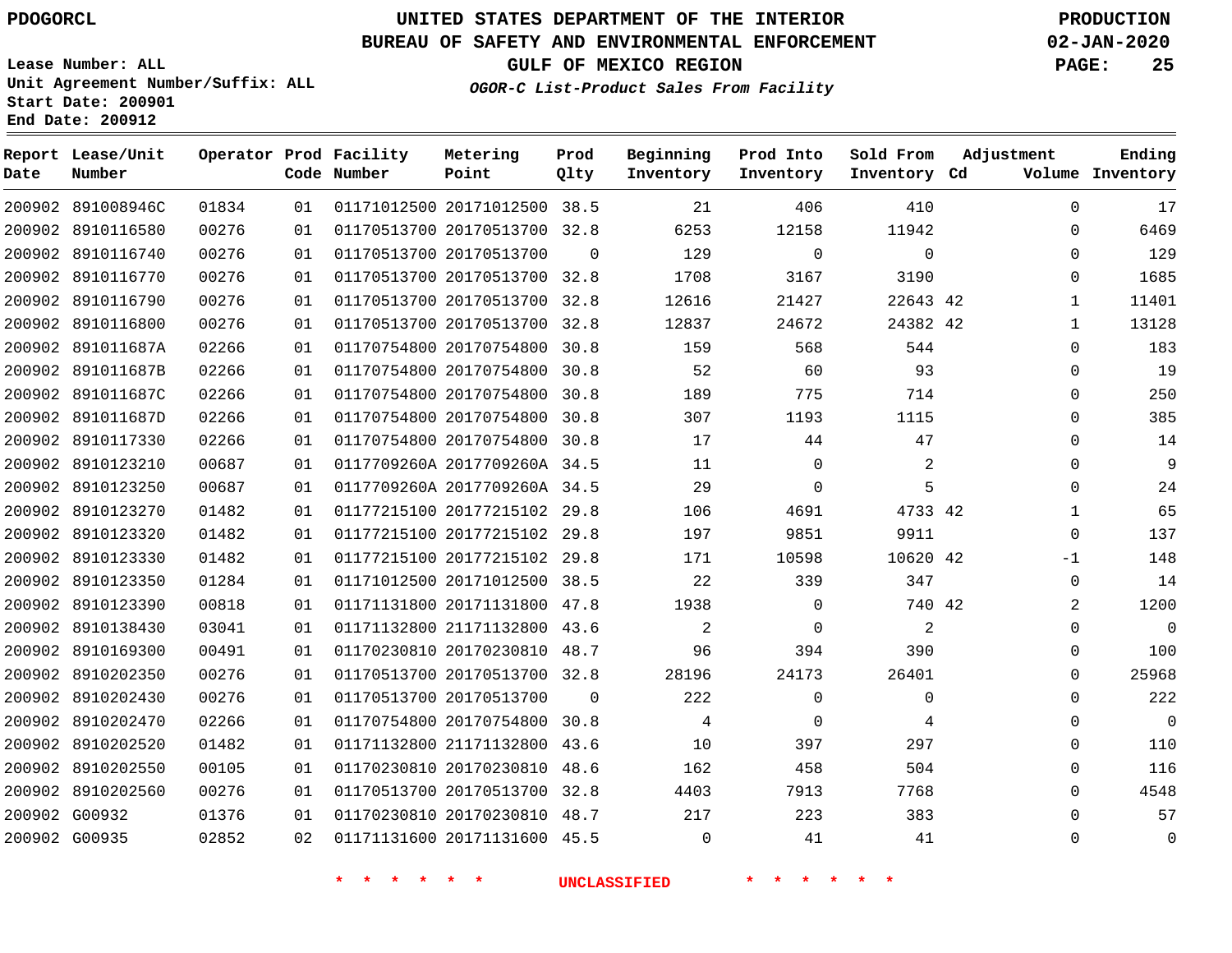G00985 G00987 G00989 G01023 G01083 G01090

**Date**

**Report Lease/Unit**

**Number**

# **UNITED STATES DEPARTMENT OF THE INTERIOR PDOGORCL PRODUCTION**

**Prod**

**Metering**

#### **BUREAU OF SAFETY AND ENVIRONMENTAL ENFORCEMENT 02-JAN-2020**

**Lease Number: ALL Unit Agreement Number/Suffix: ALL Start Date: 200901 End Date: 200912**

**OGOR-C List-Product Sales From Facility**

**Beginning**

**Prod Into**

**Sold From**

**GULF OF MEXICO REGION PAGE: 26**

**Adjustment**

**Ending**

|       |    | Operator Prod Facility<br>Code Number | Metering<br>Point            | Prod<br>Qlty | Beginning<br>Inventory | Prod Into<br>Inventory | Sold From<br>Inventory | Cd    | Adjustment<br>Volume | Ending<br>Inventory |
|-------|----|---------------------------------------|------------------------------|--------------|------------------------|------------------------|------------------------|-------|----------------------|---------------------|
| 00687 | 01 |                                       | 0117709260A 2017709260A 34.5 |              | 337                    | 644                    |                        | 59 42 | $-1$                 | 921                 |
| 00105 | 01 |                                       | 01171132800 21171132800      | 43.6         | 135                    | $\Omega$               | 135                    |       | 0                    | 0                   |
| 00003 | 01 |                                       | 01171012400 20171012400      | $\Omega$     | 1022                   | $\Omega$               | $\Omega$               |       | 0                    | 1022                |
| 02899 | 01 |                                       | 01171092651 20171092650      | 50           | 1332                   | 16647                  | 13281                  |       |                      | 4698                |
| 00276 | 01 |                                       | 01170513700 20170513700      | 32.8         | 11682                  | 23036                  | 22461                  |       | 0                    | 12257               |
| 00276 | 01 |                                       | 01170513700 20170513700      | 32.8         | 7809                   | 15033                  | 14844 42               |       |                      | 7999                |
| 00276 | 01 |                                       | 01170513700 20170513700      | 32.8         | 1152                   | 2532                   | 2337                   |       | $\Omega$             | 1347                |
| 00276 | 01 |                                       | 01170513700 20170513700      | 32.8         | 7169                   | 13906                  | 13675 42               |       | $-1$                 | 7399                |
| 02630 | 01 |                                       | 01171132000 20171132000      | 47.7         | 288                    | 3222                   | 3127                   |       | 0                    | 383                 |
| 00162 | 01 |                                       | 01177062605 20177062605      | 40.6         | 385                    | 13858                  | 14243                  |       | $\Omega$             | 0                   |
| 00105 | 01 |                                       | 01177072601 20177072601      | 38.7         |                        | 2546                   | 2546                   |       | <sup>n</sup>         | 0                   |
| 00078 | 01 |                                       | 01171132800 21171132800      | 43.6         | 5                      | $\Omega$               | 5                      |       | <sup>n</sup>         | 0                   |
| 00818 | 02 |                                       | 01171092651 20171092650      | 50           | 8                      | 83                     | 67                     |       | $\Omega$             | 24                  |
| 00818 | 02 |                                       | 01171092651 20171092650      | 50           | 198                    | 1643                   | 1373                   |       | 0                    | 468                 |

| 200902 G01091 | 00276 | 01 |                              | 01170513700 20170513700 32.8 |      | 1152  | 2532     | 2337     | $\Omega$     |
|---------------|-------|----|------------------------------|------------------------------|------|-------|----------|----------|--------------|
| 200902 G01092 | 00276 | 01 |                              | 01170513700 20170513700 32.8 |      | 7169  | 13906    | 13675 42 | $-1$         |
| 200902 G01127 | 02630 | 01 | 01171132000 20171132000      |                              | 47.7 | 288   | 3222     | 3127     | $\Omega$     |
| 200902 G01172 | 00162 | 01 | 01177062605 20177062605      |                              | 40.6 | 385   | 13858    | 14243    | $\Omega$     |
| 200902 G01194 | 00105 | 01 | 01177072601 20177072601      |                              | 38.7 | 0     | 2546     | 2546     | $\Omega$     |
| 200902 G01196 | 00078 | 01 | 01171132800 21171132800      |                              | 43.6 | 5     | $\Omega$ | 5        | $\Omega$     |
| 200902 G01198 | 00818 | 02 | 01171092651 20171092650      |                              | 50   | 8     | 83       | 67       | $\Omega$     |
| 200902 G01208 | 00818 | 02 | 01171092651 20171092650      |                              | 50   | 198   | 1643     | 1373     | $\Omega$     |
| 200902 G01210 | 03041 | 01 | 01171132800 21171132800 43.6 |                              |      | 107   | 344      | 355      | $\Omega$     |
| 200902 G01220 | 00105 | 01 | 01177092600 20177092600      |                              | 45.4 | 542   | 16708    | 16635    | $\Omega$     |
| 200902 G01248 | 02628 | 01 |                              | 01171012500 20171012500 38.5 |      | 28    | 253      | 271      | $\Omega$     |
| 200902 G01269 | 01284 | 01 | 01171012500 20171012500      |                              | 38.3 | 11    | 295      | 294      | $\Omega$     |
| 200902 G01351 | 00078 | 01 | 01170230400 20170230400      |                              | 50.3 | 109   | 364      | 388 42   | $\mathbf{1}$ |
| 200902 G01441 | 00818 | 01 | 01177112701 20177112700      |                              | 55   | 699   | 2868     | 3051     | $\Omega$     |
| 200902 G01447 | 00276 | 01 |                              | 01170513700 20170513700 32.8 |      | 827   | 1828     | 2323 42  | $-1$         |
| 200902 G01477 | 02595 | 01 | 01170230810 20170230810      |                              | 48.7 | 2100  | 6057     | 6617     | $\Omega$     |
| 200902 G01497 | 02451 | 01 |                              | 01170513800 20170513800 33.6 |      | 1625  | 34320    | 34855    | $\Omega$     |
| 200902 G01498 | 02451 | 01 |                              | 01170513800 20170513800 33.6 |      | 662   | 12715    | 12973    | 0            |
| 200902 G01526 | 02899 | 01 | 01171092651 20171092650      |                              | 50   | 264   | 900      | 860      | $\mathbf{0}$ |
| 200902 G01580 | 02451 | 01 |                              | 01170513800 20170513800 33.6 |      | 13    | 301      | 304      | $\Omega$     |
| 200902 G01610 | 01482 | 01 |                              | 01177215100 20177215102 29.8 |      | 19    | 881      | 887 42   | $-1$         |
| 200902 G01619 | 00276 | 01 |                              | 01170513700 20170513700 32.8 |      | 10522 | 6071     | 6137 42  | $-1$         |
|               |       |    |                              |                              |      |       |          |          |              |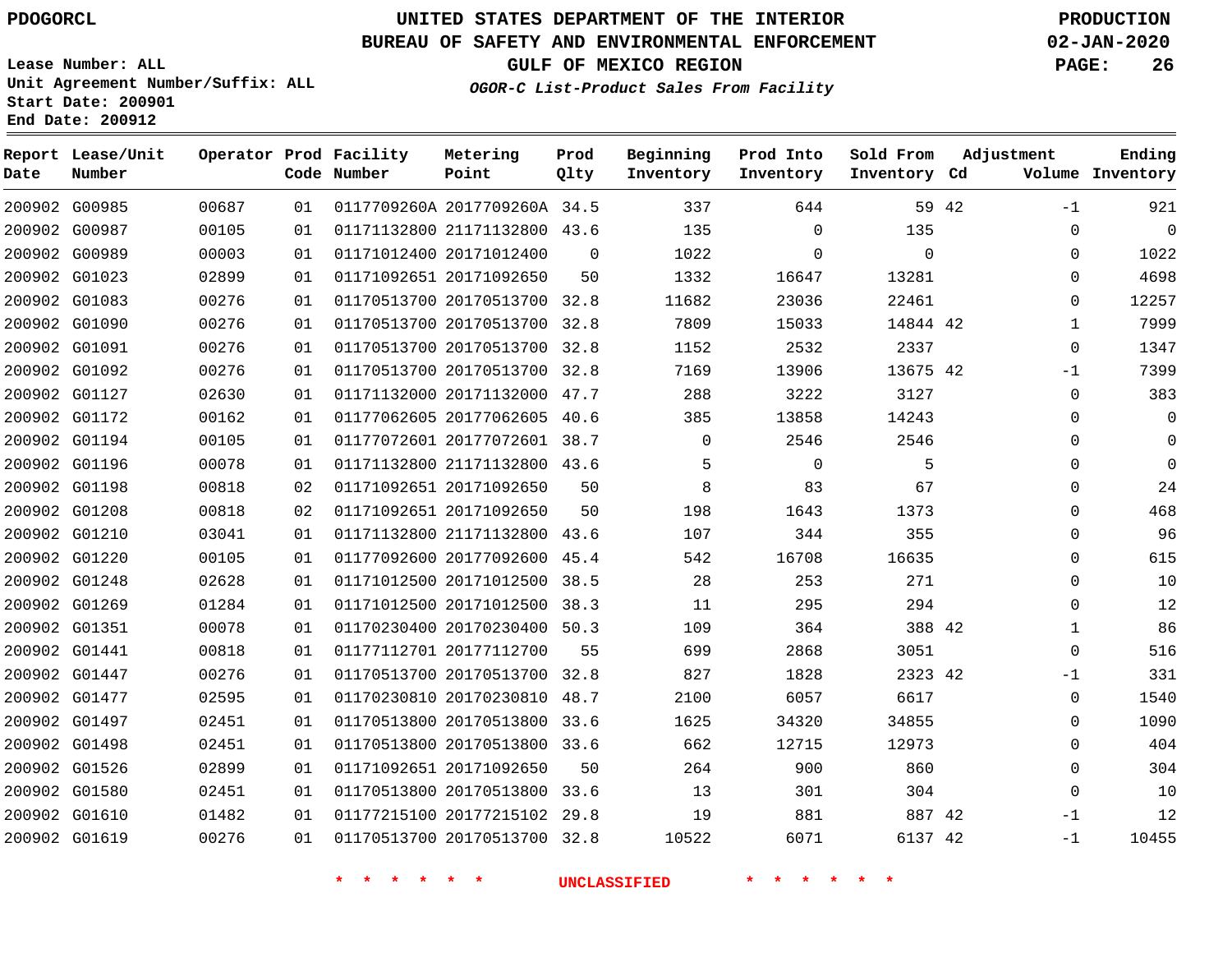# **UNITED STATES DEPARTMENT OF THE INTERIOR PDOGORCL PRODUCTION**

### **BUREAU OF SAFETY AND ENVIRONMENTAL ENFORCEMENT 02-JAN-2020**

**Lease Number: ALL Unit Agreement Number/Suffix: ALL Start Date: 200901**

**OGOR-C List-Product Sales From Facility**

**GULF OF MEXICO REGION PAGE: 27**

# **Metering Prod**

| Date          | Report Lease/Unit<br>Number |       |    | Operator Prod Facility<br>Code Number | Metering<br>Point            | Prod<br>Qlty | Beginning<br>Inventory | Prod Into<br>Inventory | Sold From<br>Inventory Cd | Adjustment |              | Ending<br>Volume Inventory |
|---------------|-----------------------------|-------|----|---------------------------------------|------------------------------|--------------|------------------------|------------------------|---------------------------|------------|--------------|----------------------------|
|               | 200902 G01620               | 00276 | 01 |                                       | 01170513700 20170513700 32.8 |              | 13437                  | 8741                   | 7837 42                   |            | $\mathbf{1}$ | 14342                      |
|               | 200902 G01676               | 02237 | 01 |                                       | 01170755200 20170755200 35.8 |              | 948                    | 8546                   | 8654                      |            | $\mathbf 0$  | 840                        |
|               | 200902 G01677               | 02237 | 01 |                                       | 01170755200 20170755200 35.8 |              | 361                    | 2949                   | 3018                      |            | 0            | 292                        |
|               | 200902 G01757               | 00003 | 01 |                                       | 01423210051 20423210050      | 49.3         | 96                     | 778                    | 790                       |            | 0            | 84                         |
|               | 200902 G01860               | 00105 | 01 |                                       | 01170231110 20170231110 41.3 |              | 598                    | 3589                   | 3431                      |            | $\mathbf 0$  | 756                        |
|               | 200902 G01865               | 00078 | 01 |                                       | 01171012500 20171012500 38.5 |              | 284                    | 5574                   | 5626                      |            | $\mathbf 0$  | 232                        |
|               | 200902 G01898               | 02312 | 01 |                                       | 01171012500 20171012500 38.5 |              | 425                    | 6484                   | 6639                      |            | $\mathbf 0$  | 270                        |
|               | 200902 G01901               | 01482 | 01 |                                       | 01177215100 20177215102 29.8 |              | 0                      | 963                    | 949 42                    |            | $-1$         | 13                         |
|               | 200902 G01953               | 00105 | 01 |                                       | 01170230811 20170230811 49.4 |              | 46                     | 594                    | 600                       |            | $\mathbf 0$  | 40                         |
|               | 200902 G01966               | 01482 | 01 |                                       | 01177215100 20177215102 29.8 |              | 19                     | 5677                   | 5617                      |            | 0            | 79                         |
|               | 200902 G01967               | 01482 | 01 |                                       | 01177215100 20177215102 29.8 |              | $\Omega$               | 8285                   | 8171 42                   |            | 2            | 116                        |
|               | 200902 G01997               | 01071 | 02 |                                       | 01170230810 20170230810      | 57           | 37                     | 220                    | 220                       |            | 0            | 37                         |
|               | 200902 G01998               | 00818 | 01 |                                       | 01170230811 20170230811 48.7 |              | 32                     | 89                     | 98                        |            | 0            | 23                         |
|               | 200902 G02006               | 02595 | 01 |                                       | 01170530900 20170530900 47.6 |              | $\overline{a}$         | 62                     | 58                        |            | 0            | 6                          |
| 200902 G02021 |                             | 01482 | 01 |                                       | 01170230811 20170230811 49.5 |              | $\Omega$               | 1792                   | 1672                      |            | $\mathbf 0$  | 120                        |
|               | 200902 G02023               | 02312 | 02 |                                       | 01170230811 20170230811 49.5 |              | 875                    | 6536                   | 6974                      |            | 0            | 437                        |
|               | 200902 G02027               | 02312 | 01 |                                       | 01170230811 20170230811 49.5 |              | 0                      | $\overline{a}$         | 2                         |            | 0            | $\overline{0}$             |
|               | 200902 G02045               | 00105 | 01 |                                       | 01170530900 20170530900 47.6 |              | 39                     | 144                    | 170                       |            | 0            | 13                         |
|               | 200902 G02050               | 02714 | 01 |                                       | 01171132800 21171132800 43.6 |              | 142                    | $\Omega$               | 143                       |            | $\mathbf 0$  | $-1$                       |
|               | 200902 G02091               | 00687 | 01 |                                       | 01170230811 20170230811 49.5 |              | 71                     | 2714                   | 2603                      |            | 0            | 182                        |
|               | 200902 G02099               | 01978 | 02 |                                       | 01171012310 20171012310 46.2 |              | 492                    | 10479                  | 10523                     |            | 0            | 448                        |
|               | 200902 G02127               | 02312 | 01 |                                       | 01170230810 20170230810 48.7 |              | 39                     | 93                     | 108                       |            | 0            | 24                         |
| 200902 G02161 |                             | 00818 | 02 |                                       | 01171012500 20171012500 38.5 |              | 695                    | 11669                  | 11878                     |            | $\mathbf 0$  | 486                        |
|               | 200902 G02163               | 00105 | 01 |                                       | 01171012500 20171012500      | 38.4         | 236                    | 975                    | 1170                      |            | 0            | 41                         |
|               | 200902 G02300               | 01482 | 01 |                                       | 01171132800 21171132800 43.6 |              | 52                     | 110                    | 125                       |            | 0            | 37                         |
|               | 200902 G02353               | 01284 | 01 |                                       | 01170230450 20170230450      | 52.2         | 609                    | 4174                   | 4474                      |            | 0            | 309                        |
|               | 200902 G02354               | 01284 | 01 |                                       | 01170230450 20170230450      | 52.2         | 448                    | 3688                   | 3862                      |            | $\mathbf 0$  | 274                        |
|               | 200902 G02357               | 02200 | 02 |                                       | 01170230450 20170230450 52.2 |              | 32                     | 28                     | 58                        |            | $\Omega$     | $\overline{2}$             |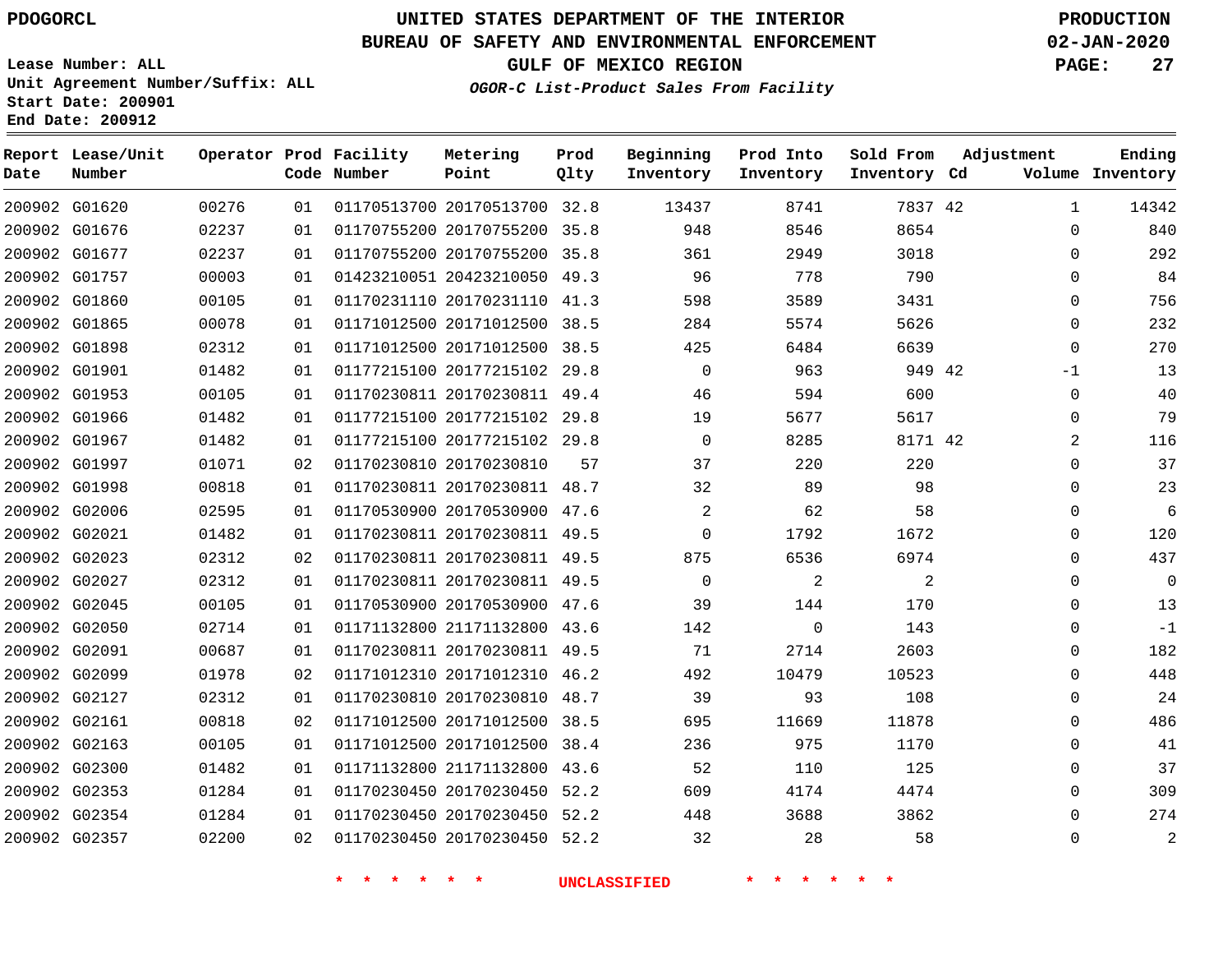# **UNITED STATES DEPARTMENT OF THE INTERIOR PDOGORCL PRODUCTION**

### **BUREAU OF SAFETY AND ENVIRONMENTAL ENFORCEMENT 02-JAN-2020**

**Lease Number: ALL Unit Agreement Number/Suffix: ALL Start Date: 200901**

**OGOR-C List-Product Sales From Facility**

**GULF OF MEXICO REGION PAGE: 28**

| ,我们也不会不会不会。""我们的,我们也不会不会不会。""我们的,我们也不会不会不会不会不会。""我们的,我们也不会不会不会不会。""我们的,我们也不会不会不会                                                                                     |  |  |
|----------------------------------------------------------------------------------------------------------------------------------------------------------------------|--|--|
| ,一个人的人都是一个人的人,而且,他们的人都是一个人的人,而且,他们的人都是一个人的人,而且,他们的人都是一个人的人,而且,他们的人都是一个人的人,而且,他们的<br>第一百一十一章 一个人的人,他们的人都是一个人的人,他们的人都是一个人的人,他们的人都是一个人的人,他们的人都是一个人的人,他们的人都是一个人的人,他们的人都是 |  |  |
|                                                                                                                                                                      |  |  |
|                                                                                                                                                                      |  |  |
|                                                                                                                                                                      |  |  |
|                                                                                                                                                                      |  |  |
|                                                                                                                                                                      |  |  |

| Date          | Report Lease/Unit<br>Number |       |    | Operator Prod Facility<br>Code Number | Metering<br>Point            | Prod<br>Qlty | Beginning<br>Inventory | Prod Into<br>Inventory | Sold From<br>Inventory Cd | Adjustment   | Ending<br>Volume Inventory |
|---------------|-----------------------------|-------|----|---------------------------------------|------------------------------|--------------|------------------------|------------------------|---------------------------|--------------|----------------------------|
|               | 200902 G02391               | 01284 | 01 |                                       | 0142709015A 2042709015A 41.1 |              | $\Omega$               | 1604                   | 1604                      | $\Omega$     | $\mathbf 0$                |
|               | 200902 G02404               | 02589 | 01 |                                       | 01170230810 20170230810 47.1 |              | 1109                   | 994                    | 994                       | $\Omega$     | 1109                       |
|               | 200902 G02416               | 02409 | 01 |                                       | 01170230810 20170230810 48.6 |              | 5                      | 13                     | 15                        | $\Omega$     | 3                          |
|               | 200902 G02423               | 00818 | 02 |                                       | 01170230810 20427110150 48.7 |              | 30                     | 4122                   | 4132                      | 0            | 20                         |
|               | 200902 G02428               | 00105 | 01 |                                       | 01170230810 20170230810 48.6 |              | 12                     | 68                     | 63                        | $\mathbf 0$  | 17                         |
|               | 200902 G02429               | 00491 | 01 |                                       | 01170230810 20170230810 48.7 |              | 261                    | 9567                   | 7396                      | 0            | 2432                       |
|               | 200902 G02433               | 00491 | 01 |                                       | 01170230810 20170230810 48.6 |              | 15                     | 40                     | 45                        | 0            | $10$                       |
|               | 200902 G02434               | 01284 | 02 |                                       | 01170230810 20170230810 48.7 |              | 23                     | 52                     | 62                        | 0            | 13                         |
|               | 200902 G02436               | 02628 | 02 |                                       | 01170230811 20170230811 49.5 |              | 221                    | 1666                   | 1777                      | $\mathbf 0$  | 110                        |
|               | 200902 G02567               | 02628 | 01 |                                       | 01170230811 20170230811 49.5 |              | 570                    | 3884                   | 4201                      | $\mathbf 0$  | 253                        |
|               | 200902 G02596               | 01482 | 01 |                                       | 01171132800 21171132800 43.6 |              | 11                     | $\Omega$               | 11                        | $\mathbf 0$  | $\overline{0}$             |
|               | 200902 G02665               | 02451 | 01 |                                       | 01423210051 20423210050      | 49.2         | 225                    | 1595                   | 1648                      | $\mathbf 0$  | 172                        |
|               | 200902 G02826               | 00105 | 01 |                                       | 01170230810 20170230810 48.7 |              | 90                     | 425                    | 407                       | $\mathbf{0}$ | 108                        |
|               |                             |       | 01 |                                       | 01170231110 20170231110 41.3 |              | 27                     | 243                    | 219                       | $\Omega$     | 51                         |
|               |                             |       |    |                                       |                              |              | 117                    | 668                    | 626                       | 0            | 159                        |
|               | 200902 G02870               | 02636 | 01 |                                       | 01170230810 20170230810 48.7 |              | 15                     | $\Omega$               | 15                        | 0            | 0                          |
|               | 200902 G02895               | 02579 | 02 |                                       | 01171092651 20171092650      | $\Omega$     | 50                     | $\Omega$               | $\mathbf 0$               | $\mathbf 0$  | 50                         |
|               | 200902 G02898               | 01834 | 01 |                                       | 01171012300 20171012300 40.8 |              | 367                    | 489                    | 674                       | $\Omega$     | 182                        |
|               |                             | 02266 | 01 |                                       | 01171012300 20171012300      | $\Omega$     | 5                      | $\mathbf 0$            | $\Omega$                  | 0            | 5                          |
|               |                             |       |    |                                       |                              |              | 372                    | 489                    | 674                       | $\mathbf 0$  | 187                        |
|               | 200902 G02917               | 01834 | 01 |                                       | 01171092930 20171092930 34.9 |              | 506                    | 1374                   | 1574 42                   | $\mathbf{1}$ | 307                        |
|               | 200902 G02969               | 00276 | 01 |                                       | 01170513700 20170513700      | $\Omega$     | 465                    | $\mathbf 0$            | $\mathbf 0$               | $\mathbf 0$  | 465                        |
|               | 200902 G02970               | 00276 | 01 |                                       | 01170513700 20170513700      | $\Omega$     | 6369                   | 0                      | $\Omega$                  | $\mathbf 0$  | 6369                       |
| 200902 G03061 |                             | 00105 | 01 |                                       | 01423210051 20423210050      | 49.2         | 291                    | 1954                   | 2034                      | 0            | 211                        |
|               | 200902 G03068               | 00105 | 01 |                                       | 01423210051 20423210050      | 49.2         | 18                     | 164                    | 164                       | 0            | 18                         |
| 200902 G03079 |                             | 02451 | 01 |                                       | 01427038260 01427038260      | $\mathbf 0$  | 753                    | $\mathbf 0$            | $\mathbf 0$               | 0            | 753                        |
|               | 200902 G03145               | 00078 | 01 |                                       | 01171132800 21171132800 43.6 |              | 254                    | $\mathbf 0$            | 254                       | $\mathbf 0$  | $\mathbf 0$                |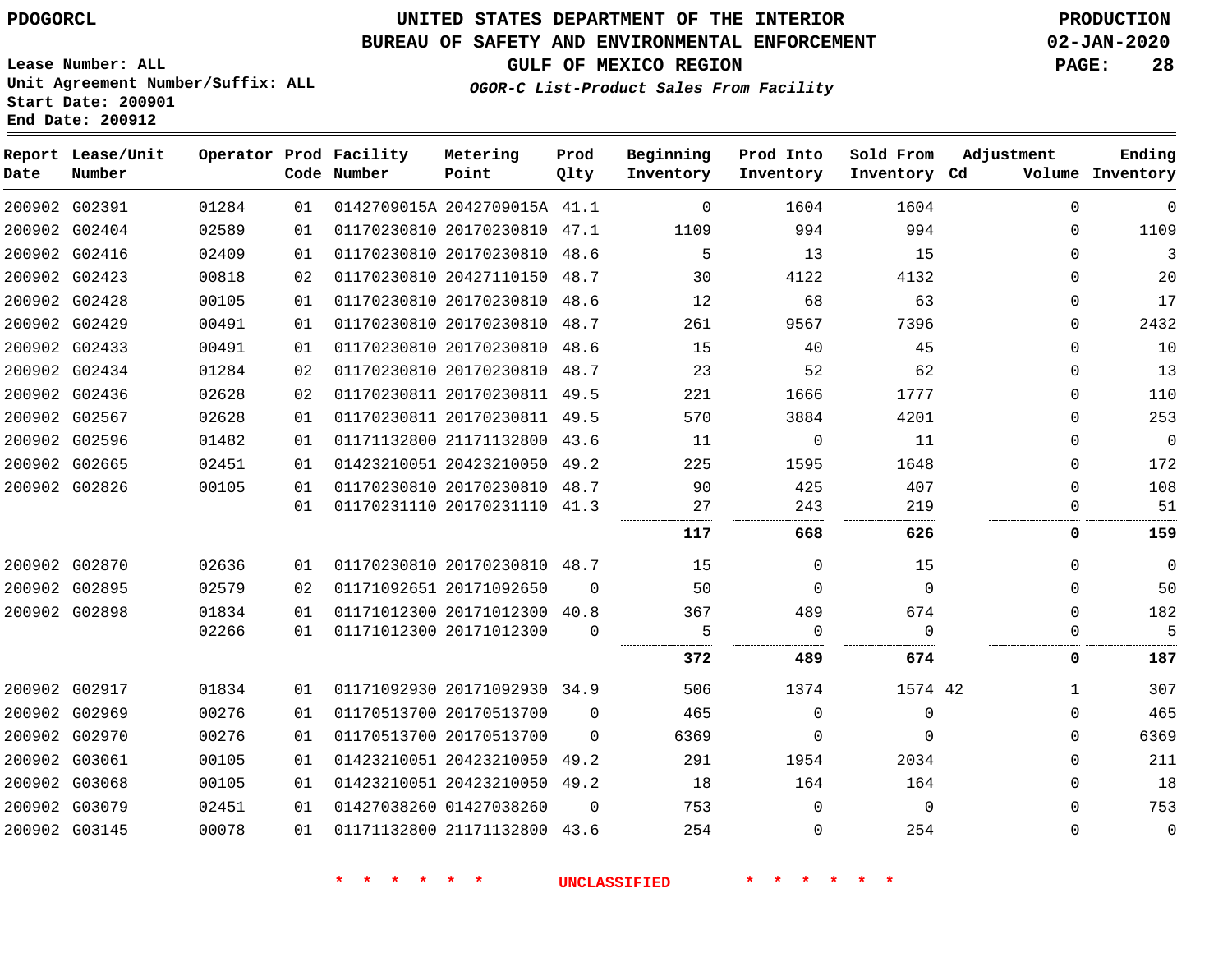**Start Date: 200901 End Date: 200912**

### **UNITED STATES DEPARTMENT OF THE INTERIOR PDOGORCL PRODUCTION**

#### **BUREAU OF SAFETY AND ENVIRONMENTAL ENFORCEMENT 02-JAN-2020**

**Lease Number: ALL Unit Agreement Number/Suffix: ALL**

**GULF OF MEXICO REGION PAGE: 29**

**OGOR-C List-Product Sales From Facility**

| Date | Report Lease/Unit<br>Number |       |    | Operator Prod Facility<br>Code Number | Metering<br>Point            | Prod<br>Qlty | Beginning<br>Inventory | Prod Into<br>Inventory | Sold From<br>Inventory Cd | Adjustment | Ending<br>Volume Inventory |
|------|-----------------------------|-------|----|---------------------------------------|------------------------------|--------------|------------------------|------------------------|---------------------------|------------|----------------------------|
|      | 200902 G03152               | 00105 | 01 |                                       | 01177092600 20177092600 45.4 |              | 212                    | 5762                   | 5762                      | $\Omega$   | 212                        |
|      | 200902 G03237               | 00276 | 01 |                                       | 01170230450 20170230450      | $\Omega$     | 170                    | 0                      | $\mathbf 0$               | 0          | 170                        |
|      | 200902 G03251               | 00105 | 01 |                                       | 01170231110 20170231110      | 41.3         | 51                     | 535                    | 473                       | $\Omega$   | 113                        |
|      | 200902 G03264               | 00003 | 01 |                                       | 01170230811 20170230811      | 49.5         | $\mathbf 0$            | 26                     | 24                        | $\Omega$   | $\overline{2}$             |
|      |                             | 01284 | 02 |                                       | 01170530900 20170530900 47.6 |              | 113                    | 485                    | 554                       | 0          | 44                         |
|      |                             |       |    |                                       |                              |              | 113                    | 511                    | 578                       | 0          | 46                         |
|      | 200902 G03265               | 01284 | 02 |                                       | 01170530900 20170530900 47.6 |              | 167                    | 757                    | 855                       | $\Omega$   | 69                         |
|      | 200902 G03331               | 02312 | 02 |                                       | 01171132800 21171132800      | 43.6         | 513                    | 0                      | 513                       | 0          | $\mathbf 0$                |
|      | 200902 G03481               | 02894 | 01 |                                       | 01170230810 20170230810      | 48.7         | 1                      | $\Omega$               | $\mathbf{1}$              | $\Omega$   | $\Omega$                   |
|      | 200902 G03738               | 00064 | 01 |                                       | 01170230450 20170230450 52.2 |              | 37                     | 266                    | 283                       | 0          | 20                         |
|      |                             | 02871 | 01 |                                       | 01170230450 20170230450 52.2 |              | 6                      | 16                     | 21                        | 0          | $\mathbf{1}$               |
|      |                             |       |    |                                       |                              |              | 43                     | 282                    | 304                       | 0          | 21                         |
|      | 200902 G03793               | 02894 | 01 |                                       | 01171012500 20171012500 38.5 |              | 156                    | 4189                   | 4171                      | $\Omega$   | 174                        |
|      | 200902 G03935               | 02672 | 01 |                                       | 01423210051 20423210050      | 52           | 4                      | 13                     | 16                        | 0          | $1\,$                      |
|      | 200902 G03940               | 00105 | 01 |                                       | 01423210051 20423210050      | 49.3         | 1                      | 8                      | 8                         | 0          | 1                          |
|      | 200902 G03958               | 00105 | 01 |                                       | 01170230510 20170230510 49.5 |              | 77                     | 511                    | 354                       | $\Omega$   | 234                        |
|      | 200902 G03973               | 00105 | 01 |                                       | 01171132800 21171132800 43.5 |              | 29                     | $\Omega$               | 29                        | $\Omega$   | $\Omega$                   |
|      | 200902 G04003               | 00105 | 01 |                                       | 01171012500 20171012500      | 38.4         | 1183                   | 19976                  | 20327                     | 0          | 832                        |
|      | 200902 G04065               | 02628 | 01 |                                       | 01423210051 20423210050      | 49.3         | 1                      | 0                      | $\mathbf{1}$              | 0          | $\mathbf 0$                |
|      | 200902 G04078               | 02589 | 01 |                                       | 01170230510 20170230510 48.2 |              | 6                      | $\Omega$               | $\mathbf{1}$              | $\Omega$   | 5                          |
|      | 200902 G04081               | 02894 | 01 |                                       | 01170230450 20170230810 48.7 |              | 2392                   | 7627                   | 8062                      | 0          | 1957                       |
|      | 200902 G04085               | 00687 | 01 |                                       | 01170230811 20170230811 49.5 |              | 1077                   | 9145                   | 9610                      | 0          | 612                        |
|      | 200902 G04087               | 02899 | 01 |                                       | 01177008150 01177008150 33.2 |              | 2116                   | 5644                   | 3679                      | $\Omega$   | 4081                       |
|      | 200902 G04090               | 02312 | 02 |                                       | 01170230810 20170230810 48.7 |              | 83                     | 467                    | 431                       | 0          | 119                        |
|      | 200902 G04098               | 01963 | 01 |                                       | 01170230810 20170230810 48.7 |              | 72                     | 742                    | 625                       | 0          | 189                        |
|      | 200902 G04143               | 00105 | 01 |                                       | 01170230510 20170230510 49.4 |              | 125                    | 620                    | 461                       | $\Omega$   | 284                        |
|      | 200902 G04232               | 00105 | 01 |                                       | 01171012500 20171012500 38.4 |              | 16                     | 1156                   | 1124                      | $\Omega$   | 48                         |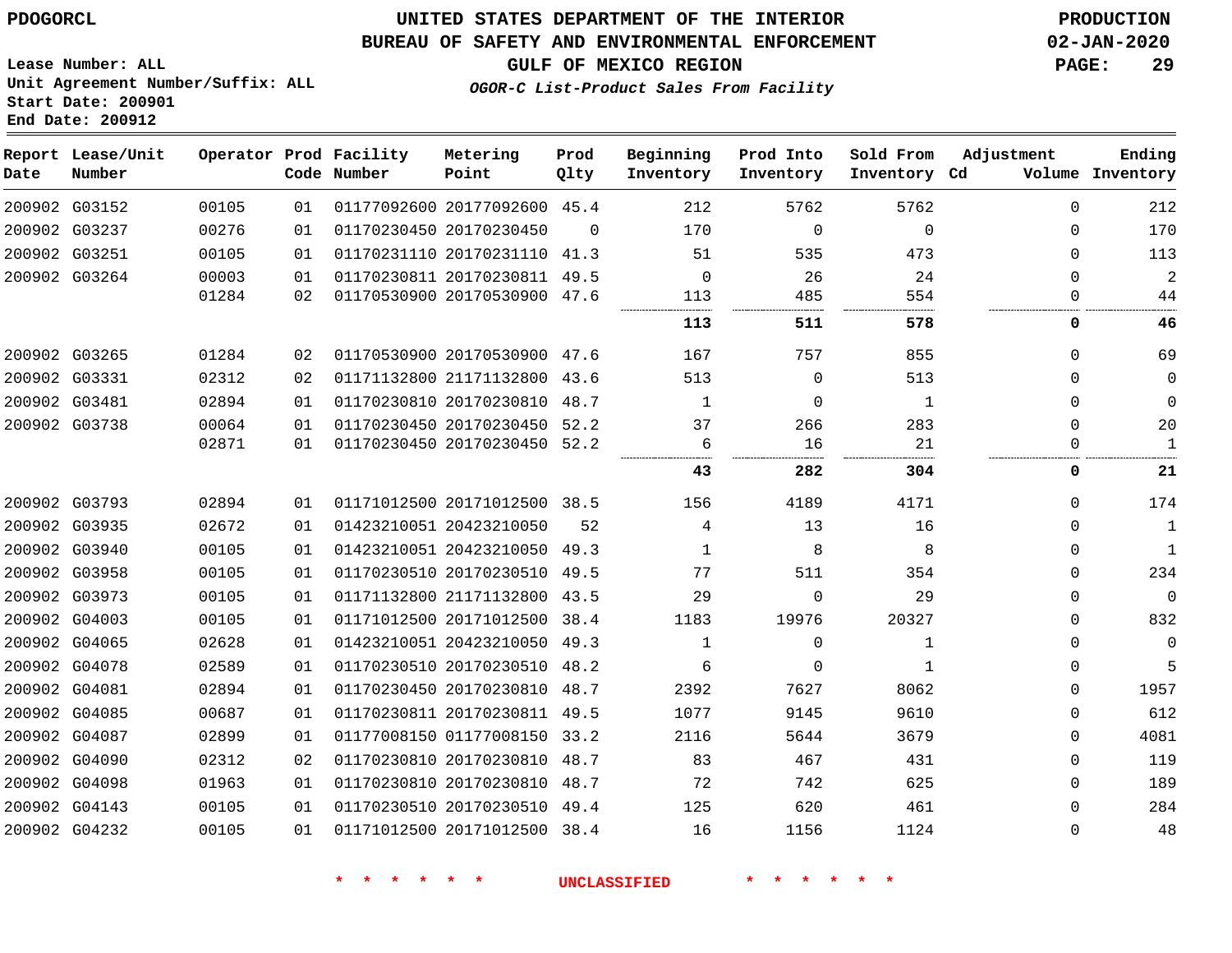**Date**

**Report Lease/Unit**

**Number**

# **UNITED STATES DEPARTMENT OF THE INTERIOR PDOGORCL PRODUCTION**

**Prod Qlty**

#### **BUREAU OF SAFETY AND ENVIRONMENTAL ENFORCEMENT 02-JAN-2020**

**Lease Number: ALL Unit Agreement Number/Suffix: ALL Start Date: 200901 End Date: 200912**

**Operator Prod Facility**

**Code Number**

**OGOR-C List-Product Sales From Facility**

**Beginning Inventory** **Prod Into Inventory** **Sold From Inventory**

**GULF OF MEXICO REGION PAGE: 30**

**Inventory Cd Volume**

**Adjustment**

**Ending**

|               |       |    | * * * *<br>$\star$ $\star$ |                              |                | <b>UNCLASSIFIED</b> | * * * *        |             |  |
|---------------|-------|----|----------------------------|------------------------------|----------------|---------------------|----------------|-------------|--|
|               |       |    |                            |                              |                |                     |                |             |  |
| 200902 G05504 | 00105 | 01 |                            | 01171132800 21171132800 43.6 |                | 54                  | $\overline{0}$ | 54          |  |
| 200902 G05499 | 02312 | 01 |                            | 01171012400 20171012400 52.1 |                | 197                 | 1080           | 932         |  |
| 200902 G05494 | 02871 | 02 |                            | 01171132800 21171132800 43.6 |                | 221                 | 629            | 669         |  |
| 200902 G05431 | 00560 | 01 |                            | 01177062608 2017706260A 36.4 |                | 198                 | 15581          | 15683       |  |
| 200902 G05391 | 01819 | 01 |                            | 01170530900 20170530900 47.6 |                | 424                 | 1788           | 2049 42     |  |
| 200902 G05370 | 02589 | 01 |                            | 01170530900 20170530900 48.9 |                | $\overline{0}$      | 19             | 19          |  |
| 200902 G05346 | 01819 | 01 |                            | 01170530900 20170530900 47.6 |                | 277                 | 839            | 1039        |  |
| 200902 G05299 | 00818 | 01 |                            | 01170230500 20170230500      | 47             | 139                 | 370            | 374         |  |
| 200902 G05292 | 00003 | 01 |                            | 01170230811 20170230811 49.5 |                | 33                  | 218            | 236         |  |
| 200902 G05286 | 01284 | 01 |                            | 01170230810 20170230810 48.7 |                | 781                 | 2693           | 2789        |  |
| 200902 G05283 | 01376 | 01 |                            | 01170231300 01170231300 45.2 |                | $\overline{0}$      | 28562          | 28562       |  |
| 200902 G05006 | 01284 | 02 |                            | 01170230510 20170230510 48.5 |                | 32                  | 51             | 60          |  |
| 200902 G04996 | 02628 | 01 |                            | 01420570060 20420570060 50.5 |                | 300                 | 9              | 8           |  |
| 200902 G04910 | 02714 | 01 |                            | 01177258151 01177258151      | $\overline{0}$ | 47                  | $\mathbf 0$    | $\mathbf 0$ |  |
| 200902 G04858 | 02595 | 01 |                            | 01171012300 20171012300 35.6 |                | 164                 | 268            | 333 42      |  |
| 200902 G04827 | 01819 | 01 |                            | 01171012500 20171012500 38.5 |                | 58                  | $\overline{2}$ | 60          |  |
| 200902 G04818 | 02894 | 01 |                            | 01170230500 20170230500 46.9 |                | $\overline{2}$      | 30             | 21          |  |
| 200902 G04800 | 02595 | 01 |                            | 01171132800 21171132800 43.6 |                | 78                  | $\Omega$       | 78          |  |
| 200902 G04773 | 01482 | 01 |                            | 01170230811 20170230811 49.5 |                | 9                   | 58             | 63          |  |
| 200902 G04565 | 01284 | 01 |                            | 01420390101 01420390101      | 52             | 2188                | 509            | 1485        |  |
| 200902 G04547 | 02628 | 01 |                            | 01423210051 20423210050 49.3 |                | 36                  | 192            | 207         |  |
| 200902 G04537 | 02589 | 01 |                            | 01420470030 20420470030 50.6 |                | 1078                | 345            | 337         |  |
| 200902 G04460 | 01819 | 01 |                            | 01171012500 20171012500 38.5 |                | 92                  | 1850           | 1865        |  |
| 200902 G04421 | 00105 | 01 |                            | 01171131600 20171131600 45.5 |                | 262                 | 10923          | 10911       |  |
| 200902 G04397 | 02421 | 01 |                            | 01170230810 20170230810 48.7 |                | 397                 | 1534           | 1541        |  |
| 200902 G04268 | 02312 | 01 |                            | 01171132800 21171132800 43.6 |                | 17                  | $\Omega$       | 17          |  |
| 200902 G04254 | 01834 | 01 |                            | 01170573602 20170573602 33.4 |                | 350                 | 4124           | 3685        |  |

**Metering Point**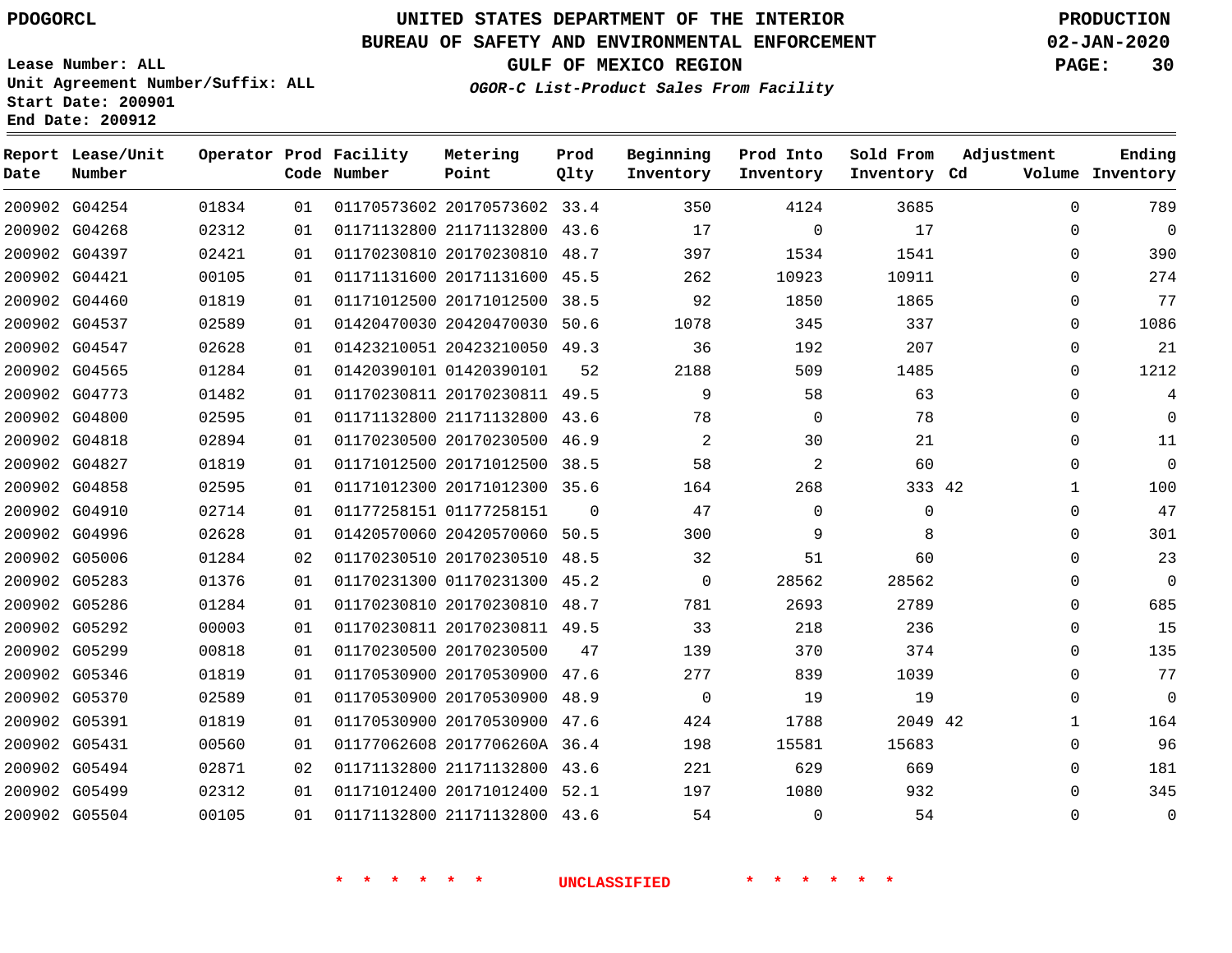**Date**

### **UNITED STATES DEPARTMENT OF THE INTERIOR PDOGORCL PRODUCTION**

#### **BUREAU OF SAFETY AND ENVIRONMENTAL ENFORCEMENT 02-JAN-2020**

**Lease Number: ALL Unit Agreement Number/Suffix: ALL Start Date: 200901**

**Operator Prod Facility**

**Code Number**

**End Date: 200912**

**Report Lease/Unit**

**Number**

 G07703 G07736

  **GULF OF MEXICO REGION PAGE: 31**

**Prod Qlty**

**Metering Point**

**Inventory Cd Volume**

**Adjustment**

**Ending**

  $\Omega$ 

 $\Omega$ 

**OGOR-C List-Product Sales From Facility**

**Beginning Inventory** **Prod Into Inventory** **Sold From Inventory**

|        | 200902 G05549 | 01834 | 01 | 01171092651 20171092650      | 50   | 163      | 207      | 311    |    | $\Omega$    | 59          |
|--------|---------------|-------|----|------------------------------|------|----------|----------|--------|----|-------------|-------------|
|        |               | 02636 | 01 | 01171132800 21171132800      | 43.6 | 19       | 0        | 19     |    | 0           | 0           |
|        |               |       |    |                              |      | 182      | 207      | 330    |    | 0           | 59          |
|        | 200902 G05602 | 01834 | 01 | 01171012500 20171012500 38.5 |      | 172      | 3177     | 3217   |    | $\Omega$    | 132         |
|        | 200902 G05610 | 02312 | 01 | 01171012500 20171012500      | 38.5 | 173      | 8058     | 7895   |    | $\Omega$    | 336         |
|        | 200902 G05612 | 00105 | 01 | 01171012500 20171012500      | 38.4 | 624      | 10223    | 10421  |    | $\Omega$    | 426         |
|        | 200902 G06027 | 00105 | 01 | 01423210051 20423210050      | 49.2 | 10       | 66       | 69     |    | 0           | 7           |
| 200902 | G06037        | 02899 | 01 | 01420570060 20420570060      | 50.5 | 644      | 0        | 17     | 42 | $-19$       | 608         |
|        | 200902 G06069 | 00818 | 02 | 01423210051 20423210050      | 49.4 | 5        | 28       | 30     |    | $\mathbf 0$ | 3           |
|        | 200902 G06088 | 02628 | 01 | 01423210051 20423210050 49.3 |      | -1       | 1        | 2      |    | 0           | $\Omega$    |
| 200902 | G06104        | 00105 | 01 | 01420390110 20420390110 54.5 |      | 28       | 49       | 54     |    | $\Omega$    | 23          |
|        | 200902 G06105 | 02409 | 01 | 01420390110 20420390110 54.4 |      | 66       | 100      | 116    |    | $\Omega$    | 50          |
| 200902 | G06156        | 00818 | 02 | 01422450350 20422450350      | 42.8 | 0        | 4336     | 2173   |    | $\Omega$    | 2163        |
|        | 200902 G06165 | 01284 | 01 | 01170230450 20170230450 52.2 |      | 114      | 853      | 904    |    | $\Omega$    | 63          |
|        | 200902 G06166 | 00105 | 01 | 01170230450 20170230450 52.1 |      | 5        | 544      | 509    |    | $\Omega$    | 40          |
|        | 200902 G06167 | 00105 | 01 | 01170230450 20170230450 52.1 |      | 81       | 590      | 631    |    | 0           | 40          |
|        | 200902 G06168 | 03008 | 02 | 01170230450 20170230450 52.2 |      | 39       | 245      | 262    |    | $\Omega$    | 22          |
|        | 200902 G06180 | 00730 | 01 | 01170230450 20170230450 52.2 |      | 8        | 67       | 70     |    | 0           | 5           |
|        | 200902 G06668 | 00276 | 01 | 01171132000 20171132000      | 47.7 | 356      | 4270     | 4119   |    | $\Omega$    | 507         |
|        | 200902 G06767 | 01834 | 01 | 01171012500 20171012500 38.5 |      | 16       | 394      | 394    |    | 0           | 16          |
| 200902 | G07199        | 02630 | 01 | 01420570060 20420570060      | 50.5 | 297      | $\Omega$ | 22     |    | $\mathbf 0$ | 275         |
|        | 200902 G07201 | 00818 | 02 | 01420570060 20420570060      | 50.5 | 289      | $\Omega$ | 21 42  |    | $-1$        | 267         |
|        | 200902 G07215 | 03041 | 01 | 01420390120 01420390120 53.1 |      | 27       | 257      | 236    |    | 0           | 48          |
|        | 200902 G07619 | 02222 | 01 | 01170530900 20170530900      | 45.6 | 0        | 2        | 2      |    | 0           | $\Omega$    |
|        | 200902 G07684 | 02871 | 02 | 01171132000 20171132000      | 47.7 | 69       | 760      | 738 42 |    | -1          | 90          |
|        | 200902 G07700 | 00730 | 01 | 01171132800 21171132800 43.6 |      | 66       | $\Omega$ | 66     |    | $\mathbf 0$ | $\mathbf 0$ |
|        | 200902 G07703 | 03041 | 01 | 01171132800 21171132800 43.6 |      | $\Omega$ |          |        |    | $\Omega$    | 0           |

 21171132800 43.6 21171132800 43.6

**\* \* \* \* \* \* UNCLASSIFIED \* \* \* \* \* \***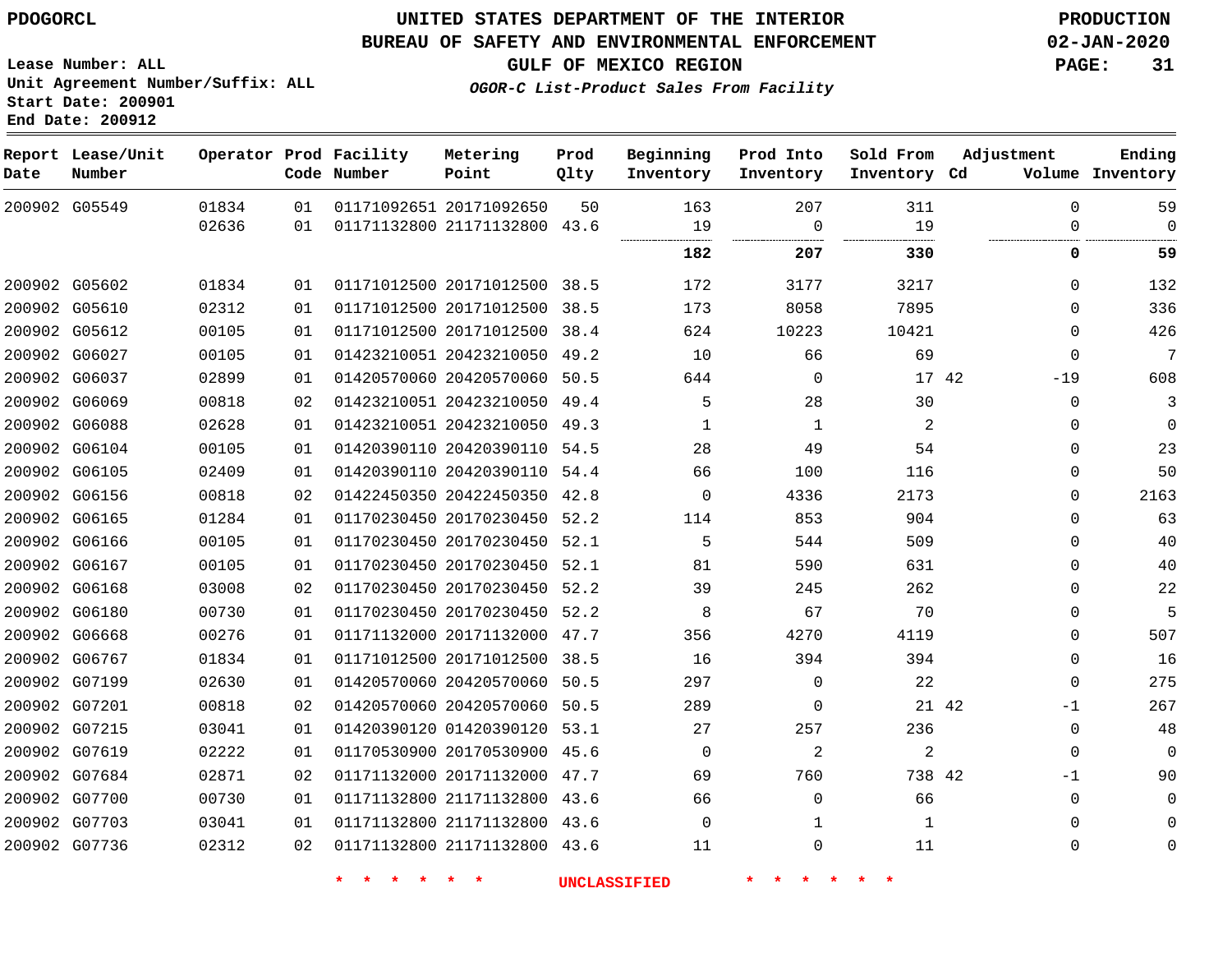### **BUREAU OF SAFETY AND ENVIRONMENTAL ENFORCEMENT 02-JAN-2020**

**Lease Number: ALL Unit Agreement Number/Suffix: ALL Start Date: 200901 End Date: 200912**

**GULF OF MEXICO REGION PAGE: 32**

**OGOR-C List-Product Sales From Facility**

| Date | Report Lease/Unit<br>Number |       |    | Operator Prod Facility<br>Code Number | Metering<br>Point            | Prod<br>Qlty | Beginning<br>Inventory | Prod Into<br>Inventory | Sold From<br>Inventory Cd | Adjustment   | Ending<br>Volume Inventory |
|------|-----------------------------|-------|----|---------------------------------------|------------------------------|--------------|------------------------|------------------------|---------------------------|--------------|----------------------------|
|      | 200902 G07760               | 01284 | 01 |                                       | 01177122950 20177122950 29.6 |              | 299                    | 1646                   | 1939                      | $\Omega$     | 6                          |
|      | 200902 G07917               | 01834 | 01 |                                       | 01170573602 20170573602 33.4 |              | 17890                  | 118420                 | 113655 42                 | $-2$         | 22653                      |
|      | 200902 G08092               | 00105 | 01 |                                       | 01423210051 20423210050 49.2 |              | 10                     | 71                     | 73                        | $\mathbf 0$  | 8                          |
|      | 200902 G08640               | 02589 | 01 |                                       | 01170230810 20170230810 45.7 |              | 0                      | 107                    | 107                       | $\mathbf 0$  | $\Omega$                   |
|      | 200902 G08641               | 02589 | 01 |                                       | 01170230810 20170230810 45.9 |              | $\Omega$               | 922                    | 922                       | $\Omega$     | $\Omega$                   |
|      | 200902 G08963               | 00105 | 01 |                                       | 01420470030 20420470030 50.3 |              | 3                      | $\mathbf 0$            | $\overline{2}$            | $\mathbf 0$  | $\mathbf{1}$               |
|      | 200902 G09010               | 00560 | 01 |                                       | 01420390120 01420390120 53.1 |              | $-2$                   | 90                     | 83                        | $\Omega$     | 5                          |
|      |                             | 03041 | 01 |                                       | 01420390120 01420390120 55.1 |              | 0                      | 206                    | 189                       | 0            | 17                         |
|      |                             |       |    |                                       |                              |              | $-2$                   | 296                    | 272                       | 0            | 22                         |
|      | 200902 G09500               | 02899 | 01 |                                       | 01177058270 01177058270 37.3 |              | 15                     | 21                     | 20                        | $\mathbf 0$  | 16                         |
|      | 200902 G09564               | 01482 | 01 |                                       | 01171132800 21171132800 43.6 |              | 125                    | 42                     | 155                       | $\mathbf 0$  | 12                         |
|      | 200902 G09574               | 01819 | 01 |                                       | 01171012300 20171012300 40.8 |              | $\mathbf 0$            | 430                    | 270                       | 0            | 160                        |
|      | 200902 G09631               | 01284 | 01 |                                       | 01177122950 20177122950 29.6 |              | 19                     | 13099                  | 13073                     | $\Omega$     | 45                         |
|      | 200902 G10226               | 01819 | 01 |                                       | 01423210051 20423210050 49.3 |              | 19                     | 221                    | 216                       | $\Omega$     | 24                         |
|      | 200902 G10486               | 00981 | 01 |                                       | 01170753850 20170753850      | 31           | 481                    | 394                    | 288                       | $\Omega$     | 587                        |
|      | 200902 G10636               | 02894 | 01 |                                       | 01170230811 20170230811 49.5 |              | 545                    | 3577                   | 3883                      | 0            | 239                        |
|      | 200902 G10665               | 02899 | 01 |                                       | 01177058270 01177058270 37.3 |              | 1440                   | 3952                   | 2505                      | $\mathbf 0$  | 2887                       |
|      | 200902 G10910               | 00162 | 01 |                                       | 01177245110 2017724511G 44.6 |              | $\mathbf 0$            | 8670                   | 8670                      | $\mathbf 0$  | $\mathbf{0}$               |
|      | 200902 G11243               | 02589 | 01 |                                       | 01420470030 20420470030 50.6 |              | 559                    | 167                    | 174                       | 0            | 552                        |
|      | 200902 G11307               | 02589 | 01 |                                       | 01420390101 01420390101 46.2 |              | 140                    | 2                      | $\overline{a}$            | $\mathbf 0$  | 140                        |
|      | 200902 G11870               | 00276 | 01 |                                       | 01171132000 20171132000 47.7 |              | 4468                   | 56417                  | 54183 42                  | $\mathbf{1}$ | 6703                       |
|      | 200902 G11911               | 00105 | 01 |                                       | 01177072601 20177072601 38.7 |              | $\mathbf 0$            | 225                    | 225                       | $\mathbf 0$  | $\Omega$                   |
|      | 200902 G11952               | 00105 | 01 |                                       | 01171012300 20171012300 40.8 |              | 295                    | 443                    | 573                       | 0            | 165                        |
|      | 200902 G12019               | 01482 | 01 |                                       | 01171012500 20171012500 38.5 |              | 70                     | 979                    | 1008                      | $\mathbf 0$  | 41                         |
|      | 200902 G12020               | 01482 | 01 |                                       | 01171012500 20171012500 38.5 |              | 51                     | 1428                   | 1420                      | 0            | 59                         |
|      | 200902 G12024               | 02312 | 02 |                                       | 01171012500 20171012500 38.5 |              | 14                     | 219                    | 224                       | $\Omega$     | 9                          |
|      | 200902 G12096               | 02409 | 01 |                                       | 01177245110 2017724511C      | $\Omega$     | 130                    | $\mathbf{0}$           | $\Omega$                  | $\Omega$     | 130                        |
|      | 200902 G12355               | 02589 | 01 |                                       | 01171012300 20171012300 40.8 |              | $\Omega$               | 2235                   | 1404                      | 0            | 831                        |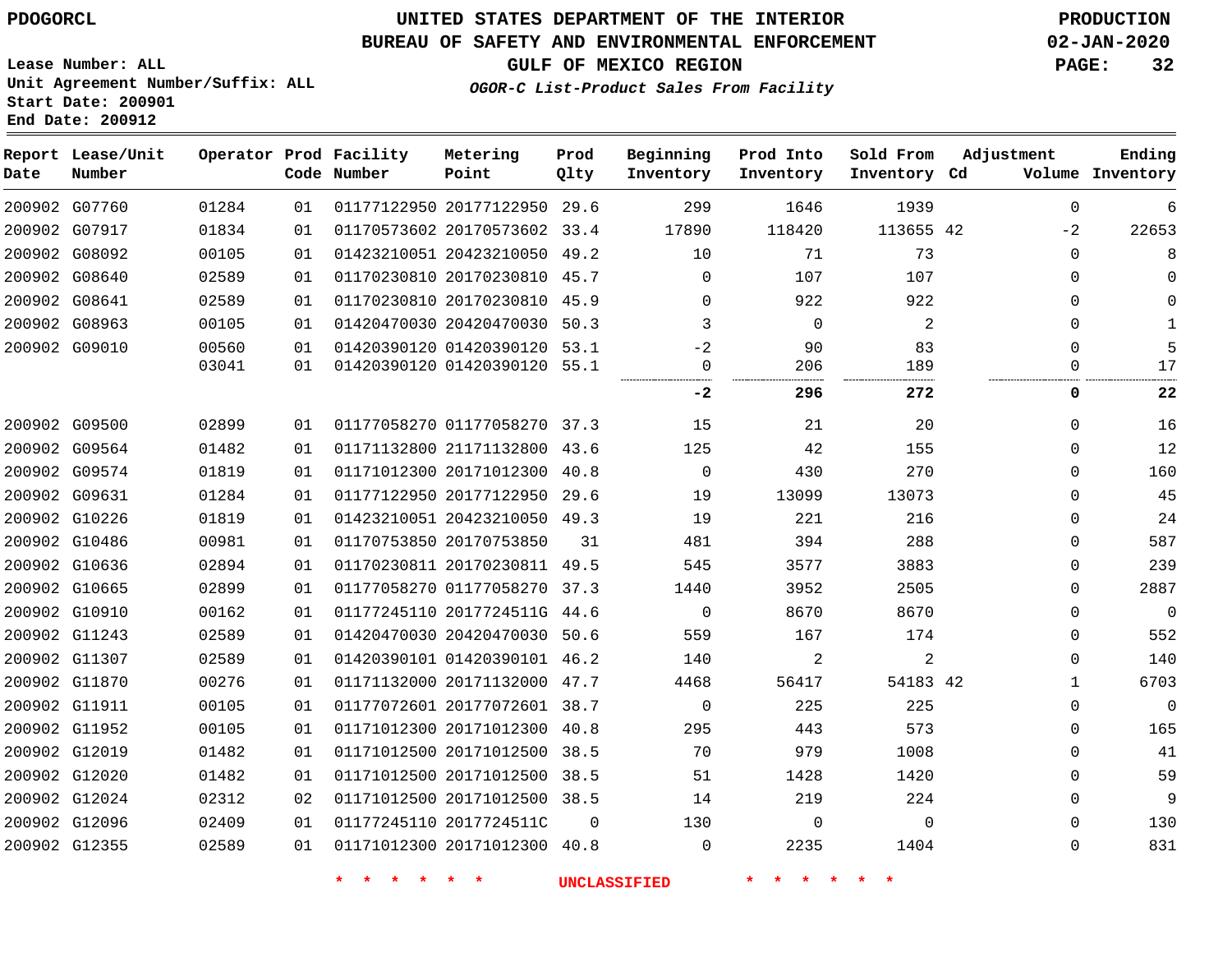**Start Date: 200901 End Date: 200912**

## **UNITED STATES DEPARTMENT OF THE INTERIOR PDOGORCL PRODUCTION**

### **BUREAU OF SAFETY AND ENVIRONMENTAL ENFORCEMENT 02-JAN-2020**

**Lease Number: ALL Unit Agreement Number/Suffix: ALL**

**GULF OF MEXICO REGION PAGE: 33**

**OGOR-C List-Product Sales From Facility**

| Date | Report Lease/Unit<br>Number |       |    | Operator Prod Facility<br>Code Number | Metering<br>Point            | Prod<br>Qlty | Beginning<br>Inventory | Prod Into<br>Inventory | Sold From<br>Inventory Cd | Adjustment    | Ending<br>Volume Inventory |
|------|-----------------------------|-------|----|---------------------------------------|------------------------------|--------------|------------------------|------------------------|---------------------------|---------------|----------------------------|
|      | 200902 G12421               | 02589 | 01 |                                       | 01423550090 20423550090      | $\Omega$     | 794                    | $\Omega$               | $\Omega$                  | $\Omega$      | 794                        |
|      | 200902 G12497               | 02589 | 01 |                                       | 01420390101 01420390101 47.8 |              | 113                    | 14                     | 14                        | $\Omega$      | 113                        |
|      | 200902 G12564               | 02603 | 01 |                                       | 01170230510 20170230510 49.5 |              | 2                      | 15                     | 10                        | $\Omega$      | 7                          |
|      | 200902 G12761               | 00162 | 01 |                                       | 01170230810 20170230810 48.7 |              | $\Omega$               | 1431                   | 1431                      | $\Omega$      | $\Omega$                   |
|      | 200902 G12802               | 02200 | 01 |                                       | 01170230811 20170230811 49.5 |              | 116                    | 3961                   | 4077                      | $\Omega$      | $\Omega$                   |
|      | 200902 G12858               | 01284 | 01 |                                       | 01171131600 20171131600 45.5 |              | $\Omega$               | 139                    | 136                       | $\Omega$      | 3                          |
|      | 200902 G12886               | 02312 | 02 |                                       | 01171012400 20171012400      | 52.1         | $\mathbf 0$            | $\mathbf{1}$           | 1                         | 0             | $\Omega$                   |
|      | 200902 G12906               | 01819 | 01 |                                       | 01171012300 20171012300 40.8 |              | 4250                   | 4238                   | 6911                      | $\mathbf 0$   | 1577                       |
|      | 200902 G12955               | 01819 | 01 |                                       | 01171092651 20171092650      | 50           | 51                     | 613                    | 489                       | $\mathbf 0$   | 175                        |
|      | 200902 G12980               | 02349 | 01 |                                       | 01177163600 20177163600 48.5 |              | 121                    | 505                    | 591                       | $\mathbf 0$   | 35                         |
|      | 200902 G13557               | 02595 | 01 |                                       | 01170230500 20170230500      | 47           | $\Omega$               | 35                     | 22                        | $\Omega$      | 13                         |
|      | 200902 G13560               | 01284 | 01 |                                       | 01170230810 20170230810 48.7 |              | 97                     | 333                    | 345                       | $\Omega$      | 85                         |
|      | 200902 G13563               | 02589 | 01 |                                       | 01170230811 20170230811      | 40           | $\Omega$               | 259                    | 259                       | $\mathbf 0$   | $\Omega$                   |
|      | 200902 G13576               | 02594 | 02 |                                       | 01170230810 20170230810      | 48.7         | 69                     | 261                    | 264                       | $\Omega$      | 66                         |
|      | 200902 G13825               | 00818 | 01 |                                       | 01170230450 20170230450 52.2 |              | 4                      | 47                     |                           | 47 42<br>$-1$ | 3                          |
|      | 200902 G13897               | 01482 | 01 |                                       | 01171132000 20171132000 47.7 |              | $\Omega$               | 48                     | 42                        | $\mathbf 0$   | 6                          |
|      | 200902 G13937               | 02628 | 02 |                                       | 01171092651 20171092650      | 50           | 142                    | 1100                   | 928                       | $\mathbf 0$   | 314                        |
|      | 200902 G13938               | 01284 | 01 |                                       | 01171012500 20171012500 38.5 |              | 1176                   | 22631                  | 22864                     | 0             | 943                        |
|      | 200902 G14193               | 02409 | 01 |                                       | 01170230810 20170230810 48.6 |              | 228                    | 1349                   | 1234                      | $\mathbf 0$   | 343                        |
|      | 200902 G14340               | 02312 | 02 |                                       | 01170230811 20170230811 49.5 |              | 92                     | 762                    | 803                       | 0             | 51                         |
|      | 200902 G14342               | 02200 | 01 |                                       | 01170230811 20170230811 49.5 |              | 1046                   | 6770                   | 7098                      | $\Omega$      | 718                        |
|      | 200902 G14348               | 02894 | 01 |                                       | 01171132800 21171132800 43.6 |              | 20                     | $\mathbf 0$            | 20                        | $\Omega$      | $\Omega$                   |
|      | 200902 G14357               | 02852 | 02 |                                       | 01171131600 20171131600 45.5 |              | 112                    | 5126                   | 5108 42                   | $-1$          | 129                        |
|      | 200902 G14364               | 02871 | 01 |                                       | 01171132800 21171132800      | 43.6         | 55                     | 594                    | 510 42                    | $-1$          | 138                        |
|      | 200902 G14383               | 00105 | 01 |                                       | 01170230811 20170230811 49.5 |              | 291                    | 974                    | 1193                      | $\mathbf 0$   | 72                         |
|      | 200902 G14391               | 01284 | 02 |                                       | 01170230811 20170230811 49.5 |              | 1                      | 200                    | 188                       | $\mathbf 0$   | 13                         |
|      | 200902 G14493               | 01834 | 01 |                                       | 01171092930 20171092930 34.9 |              | 43                     | 281                    | 261                       | 0             | 63                         |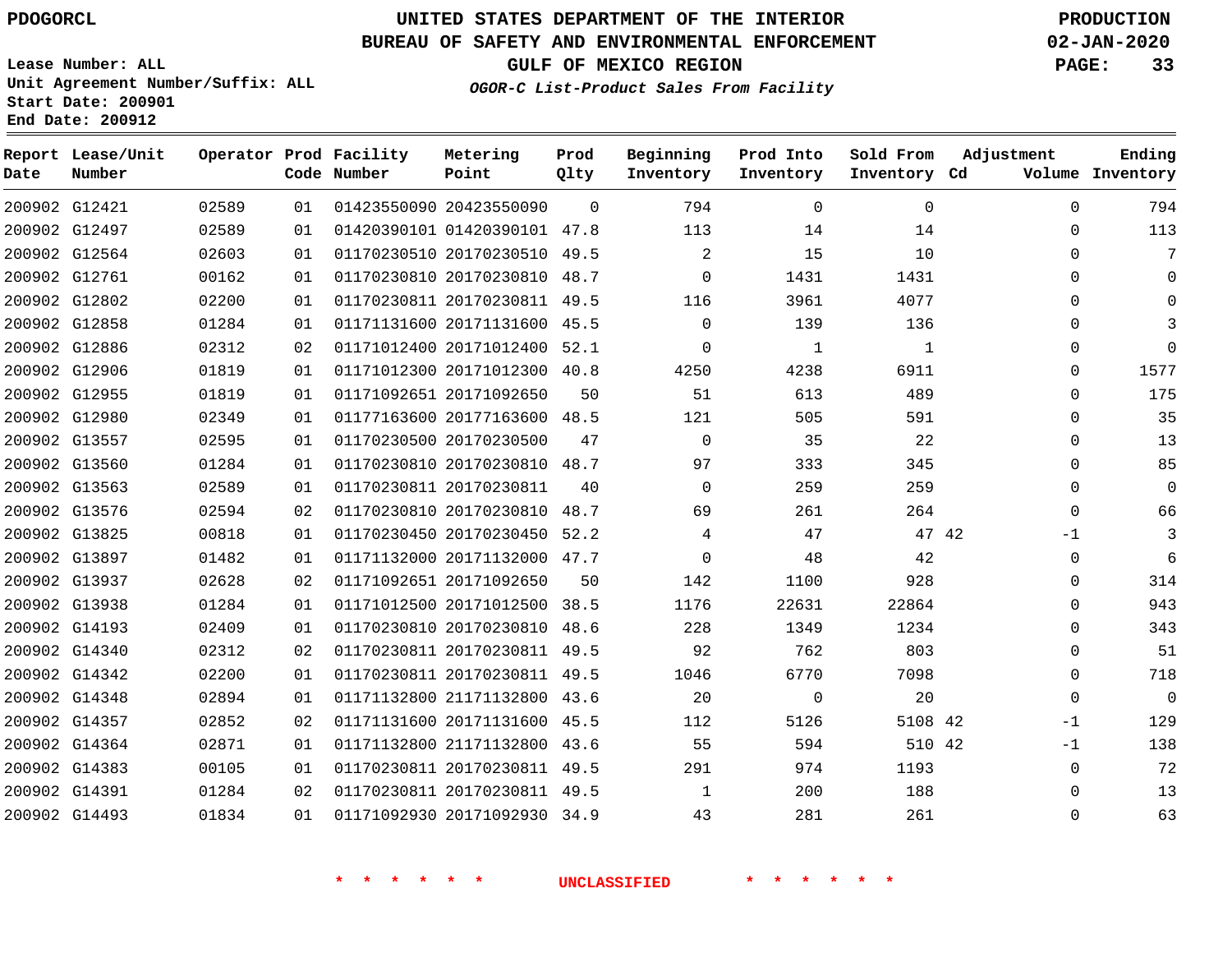**Lease Number: ALL**

**Start Date: 200901 End Date: 200912**

### **UNITED STATES DEPARTMENT OF THE INTERIOR PDOGORCL PRODUCTION**

### **BUREAU OF SAFETY AND ENVIRONMENTAL ENFORCEMENT 02-JAN-2020**

**Unit Agreement Number/Suffix: ALL**

**GULF OF MEXICO REGION PAGE: 34**

**OGOR-C List-Product Sales From Facility**

| Date | Report Lease/Unit<br>Number |                |          | Operator Prod Facility<br>Code Number | Metering<br>Point                                       | Prod<br>Qlty | Beginning<br>Inventory | Prod Into<br>Inventory | Sold From<br>Inventory Cd | Adjustment |               | Ending<br>Volume Inventory |
|------|-----------------------------|----------------|----------|---------------------------------------|---------------------------------------------------------|--------------|------------------------|------------------------|---------------------------|------------|---------------|----------------------------|
|      | 200902 G14535               | 01834<br>02628 | 01<br>01 |                                       | 01171012500 20171012500 38.5<br>01171012500 20171012500 | 38.5         | 115<br>144             | 5071<br>1649           | 4975<br>1725              |            | $\Omega$<br>0 | 211<br>68                  |
|      |                             |                |          |                                       |                                                         |              | 259                    | 6720                   | 6700                      |            | 0             | 279                        |
|      | 200902 G14791               | 02451          | 01       |                                       | 01420570060 20420570060 50.5                            |              | 44                     | 1                      | 3                         |            | $\Omega$      | 42                         |
|      | 200902 G14864               | 02871          | 02       |                                       | 01170230450 20170230450                                 | 52.2         | 576                    | 2687                   | 3063 42                   |            | -1            | 199                        |
|      | 200902 G14878               | 02589          | 01       |                                       | 01170230510 20170230510                                 | 48.2         | 236                    | 20                     | 20                        |            | $\Omega$      | 236                        |
|      | 200902 G15050               | 00105          | 01       |                                       | 01170230810 20170230810                                 | 48.6         | 2494                   | 3411                   | 5038                      |            | $\Omega$      | 867                        |
|      |                             |                | 01       |                                       | 01170231110 20170231110                                 | 41.3         | 3795                   | 24843                  | 23405                     |            | 0             | 5233                       |
|      |                             |                |          |                                       |                                                         |              | 6289                   | 28254                  | 28443                     |            | 0             | 6100                       |
|      | 200902 G15078               | 00064          | 01       |                                       | 01170230810 20170230810 48.7                            |              | 2563                   | 1228                   | 1006 42                   |            | $-1$          | 2784                       |
|      | 200902 G15110               | 02714          | 01       |                                       | 01170530900 20170530900 47.6                            |              | $\overline{2}$         | 3                      | 5                         |            | $\mathbf{0}$  | $\mathbf 0$                |
|      | 200902 G15118               | 00105          | 01       |                                       | 01171132800 21171132800                                 | 43.6         | 1                      | $\Omega$               |                           |            | 0             | $\mathbf 0$                |
|      | 200902 G15169               | 01834          | 01       |                                       | 01171131600 20171131600 45.5                            |              | $\Omega$               | $\mathbf{1}$           | 1                         |            | $\Omega$      | $\mathbf{0}$               |
|      | 200902 G15189               | 00560          | 01       |                                       | 01171132800 21171132800                                 | 43.6         | 36                     | 1008                   | 1015 42                   |            | 193           | 222                        |
|      | 200902 G15239               | 03041          | 01       |                                       | 01171012500 20171012500 38.5                            |              | 2                      | 185                    | 180 42                    |            | 1             | 8                          |
|      | 200902 G15242               | 01284          | 01       | 01171092651 20171092650               |                                                         | 50           | 238                    | 1560                   | 1354                      |            | 0             | 444                        |
|      | 200902 G15277               | 00222          | 02       |                                       | 01171012400 20171012400 52.1                            |              | 551                    | 5419                   | 4238                      |            | $\Omega$      | 1732                       |
|      | 200902 G15293               | 01284          | 01       |                                       | 01171092651 20171092650                                 | 50           | 2228                   | 16198                  | 13808                     |            | 0             | 4618                       |
|      | 200902 G15303               | 00105          | 01       |                                       | 01171092800 21171132800 43.6                            |              | 45                     | 153                    | 156                       |            | $\Omega$      | 42                         |
|      | 200902 G15312               | 00105          | 01       |                                       | 01171092651 20171092650                                 | 50           | 1980                   | 17380                  | 14405                     |            | $\Omega$      | 4955                       |
|      | 200902 G15323               | 01482          | 01       |                                       | 01171012500 20171012500                                 | 38.5         | 1                      | 27                     | 28                        |            | $\Omega$      | $\mathbf 0$                |
|      | 200902 G15387               | 02409          | 01       |                                       | 01177245110 2017724511C                                 | $\Omega$     | 49                     | $\mathbf 0$            | $\mathbf 0$               |            | $\Omega$      | 49                         |
|      | 200902 G15740               | 00818          | 01       |                                       | 01170230450 20170230450                                 | 52.2         | 104                    | 559                    | 632 42                    |            | 5             | 36                         |
|      | 200902 G15742               | 00730          | 01       |                                       | 01170230450 20170230450                                 | 52.2         | 13                     | 195                    | 193                       |            | $\Omega$      | 15                         |
|      | 200902 G15769               | 00560          | 01       |                                       | 01422450350 20422450350 42.8                            |              | $\Omega$               | 189                    | 95                        |            | $\Omega$      | 94                         |
|      | 200902 G16107               | 01978          | 02       |                                       | 01170230810 20170230811 51.2                            |              | 95                     | 535                    | 594                       |            | $\Omega$      | 36                         |
|      | 200902 G16121               | 00687          | 01       |                                       | 01170230811 20170230811 49.5                            |              | $\Omega$               | 628                    | 586                       |            | $\Omega$      | 42                         |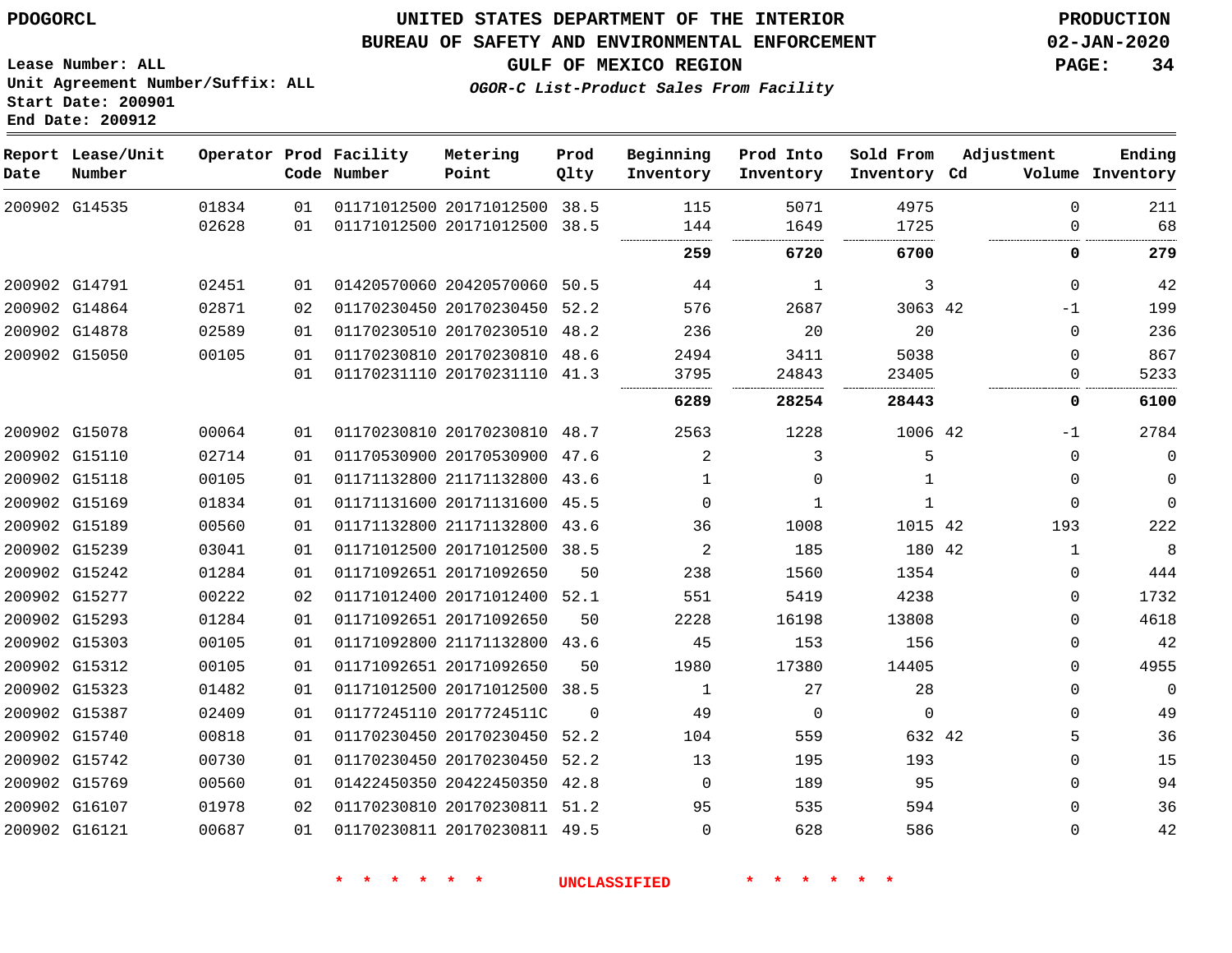**Prod**

**Metering**

#### **BUREAU OF SAFETY AND ENVIRONMENTAL ENFORCEMENT 02-JAN-2020**

**Lease Number: ALL Unit Agreement Number/Suffix: ALL Start Date: 200901 End Date: 200912**

**OGOR-C List-Product Sales From Facility**

**GULF OF MEXICO REGION PAGE: 35**

**Adjustment**

| Date | Report Lease/Unit<br>Number |       |    | Operator Prod Facility<br>Code Number | Metering<br>Point            | Prod<br>Qlty   | Beginning<br>Inventory | Prod Into<br>Inventory | Sold From<br>Inventory Cd | Adjustment |              | Ending<br>Volume Inventory |
|------|-----------------------------|-------|----|---------------------------------------|------------------------------|----------------|------------------------|------------------------|---------------------------|------------|--------------|----------------------------|
|      | 200902 G16310               | 00560 | 01 |                                       | 01170530900 20171092650      | $\Omega$       | 3                      | $\Omega$               |                           | 0.42       | $-3$         | $\mathbf 0$                |
|      | 200902 G16353               | 01482 | 01 |                                       | 01171132000 20171132000 47.7 |                | 70                     | 911                    | 873                       |            | $\mathbf 0$  | 108                        |
|      | 200902 G16461               | 00105 | 01 |                                       | 01170753510 20170753510 48.5 |                | 58                     | 468                    | 440                       |            | $\Omega$     | 86                         |
|      | 200902 G16469               | 02595 | 01 |                                       | 01170753510 20170753510 48.5 |                | 6                      | 70                     |                           | 64 42      | $\mathbf{1}$ | 13                         |
|      | 200902 G16500               | 02312 | 01 |                                       | 01170755200 20170755200 35.8 |                | 2925                   | 28003                  | 28172                     |            | $\Omega$     | 2756                       |
|      | 200902 G16515               | 00162 | 01 |                                       | 01177245110 2017724511G 44.6 |                | $\mathbf 0$            | 13390                  | 13390                     |            | $\mathbf 0$  | $\mathsf{O}\xspace$        |
|      | 200902 G16890               | 00981 | 01 |                                       | 01170753850 20170753850      | $\Omega$       | 837                    | 556                    |                           | $0$ 09     | $-501$       | 892                        |
|      | 200902 G17124               | 02871 | 02 |                                       | 01170230450 20170230450 52.2 |                | $\mathbf 0$            | 24                     |                           | 23 42      | $\mathbf{1}$ | $\overline{a}$             |
|      | 200902 G17133               | 01482 | 01 |                                       | 01423210051 20423210050 49.3 |                | 9                      | 143                    | 138 42                    |            | $\mathbf{1}$ | 15                         |
|      | 200902 G17190               | 02312 | 02 |                                       | 01170230810 20170230810 48.7 |                | 18                     | 86                     | 82                        |            | $\Omega$     | 22                         |
|      | 200902 G17202               | 02066 | 02 |                                       | 01170230810 20170230810 48.2 |                | 610                    | 27                     | 19                        |            | $\mathbf 0$  | 618                        |
|      | 200902 G17259               | 02237 | 02 |                                       | 01170230810 20170230810      | $\overline{0}$ | 55                     | 901                    |                           | $0$ 09     | $-727$       | 229                        |
|      | 200902 G17754               | 02025 | 01 |                                       | 01170230510 20170230510 49.5 |                | 1886                   | 2650                   | 3322                      |            | $\mathbf 0$  | 1214                       |
|      | 200902 G17789               | 00818 | 01 |                                       | 01170230810 20170230810 48.8 |                | 35                     | $\mathbf 0$            | 35                        |            | $\Omega$     | $\mathbf 0$                |
|      | 200902 G17842               | 02595 | 01 |                                       | 01170230810 20170230810 48.7 |                | 50                     | 33                     | 75                        |            | $\Omega$     | 8                          |
|      | 200902 G17858               | 00105 | 01 |                                       | 01170530900 20170530900 47.6 |                | 101                    | 376                    | 443                       |            | $\Omega$     | 34                         |
|      | 200902 G17896               | 01284 | 01 |                                       | 01171132800 21171132800 43.6 |                | 15                     | $\mathbf 0$            | 15                        |            | $\Omega$     | $\mathbf 0$                |
|      | 200902 G17898               | 01963 | 01 |                                       | 01171131600 20171131600 45.5 |                | 21                     | 1694                   | 1673                      |            | $\Omega$     | 42                         |
|      | 200902 G17912               | 02409 | 01 |                                       | 01171132800 20177052203 34.5 |                | $\Omega$               | 19028                  | 19028                     |            | $\Omega$     | $\mathbf 0$                |
|      | 200902 G17913               | 01834 | 01 |                                       | 01171132800 21171132800 43.6 |                | 75                     | $\mathbf 0$            | 75                        |            | $\Omega$     | $\Omega$                   |
|      | 200902 G17921               | 02595 | 01 |                                       | 01171012500 20177062959 26.2 |                | $\Omega$               | 12741                  | 12741                     |            | $\Omega$     | $\Omega$                   |
|      | 200902 G17942               | 00560 | 01 |                                       | 01177082604 20177082604 27.4 |                | $\Omega$               | 15000                  | 15000                     |            | $\Omega$     | $\mathbf 0$                |
|      | 200902 G17964               | 02421 | 01 |                                       | 01171012300 20171012300 40.8 |                | 159                    | 511                    | 480                       |            | 0            | 190                        |
|      | 200902 G17966               | 02421 | 01 |                                       | 01171012300 20171012300      | 40.8           | 557                    | 845                    | 1088                      |            | $\mathbf 0$  | 314                        |
|      | 200902 G17973               | 00730 | 01 |                                       | 01171012400 20171012400 52.1 |                | 645                    | 1785                   | 1860                      |            | $\Omega$     | 570                        |
|      | 200902 G17977               | 02312 | 02 |                                       | 01171132800 21171132800 43.6 |                | 41                     | 376                    | 328                       |            | $\Omega$     | 89                         |
|      | 200902 G18040               | 00105 | 01 |                                       | 01171012500 20171012500 38.5 |                | 39                     | 1071                   | 1065                      |            | $\Omega$     | 45                         |
|      | 200902 G18043               | 01103 | 01 |                                       | 01171012500 20171012500 38.5 |                | 1483                   | 25403                  | 25828                     |            | $\Omega$     | 1058                       |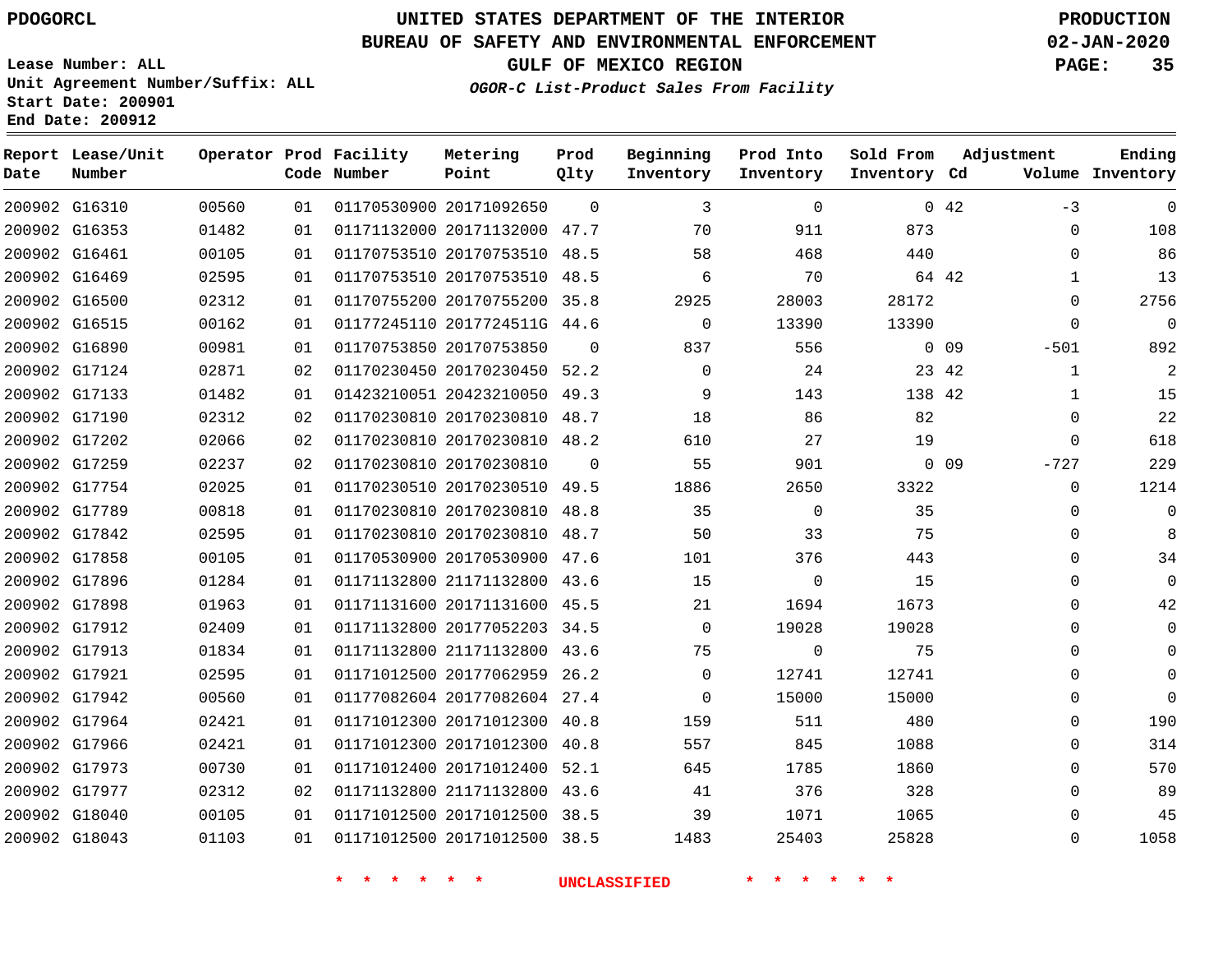G21534

# **UNITED STATES DEPARTMENT OF THE INTERIOR PDOGORCL PRODUCTION**

#### **BUREAU OF SAFETY AND ENVIRONMENTAL ENFORCEMENT 02-JAN-2020**

**Lease Number: ALL Unit Agreement Number/Suffix: ALL Start Date: 200901 End Date: 200912**

**GULF OF MEXICO REGION PAGE: 36**

 

**OGOR-C List-Product Sales From Facility**

| Date | Report Lease/Unit<br>Number |       |                 | Operator Prod Facility<br>Code Number | Metering<br>Point            | Prod<br>Qlty | Beginning<br>Inventory | Prod Into<br>Inventory | Sold From<br>Inventory Cd |                 | Adjustment   | Ending<br>Volume Inventory |
|------|-----------------------------|-------|-----------------|---------------------------------------|------------------------------|--------------|------------------------|------------------------|---------------------------|-----------------|--------------|----------------------------|
|      | 200902 G18054               | 01834 | 01              |                                       | 01171012500 20171012500 38.5 |              | 1467                   | 41936                  | 41656 42                  |                 | $-1$         | 1746                       |
|      | 200902 G18208               | 01834 | 01              |                                       | 01170573602 20170573602 33.4 |              | 213                    | 1879                   | 1732 42                   |                 | $-1$         | 359                        |
|      | 200902 G18577               | 00981 | 01              |                                       | 01170753850 20170753850      | $\Omega$     | 900                    | 683                    |                           | 0 <sub>09</sub> | $-539$       | 1044                       |
|      | 200902 G18863               | 02312 | 02              |                                       | 01420470030 20420470030 50.4 |              | 183                    | $\mathbf 0$            | 133 42                    |                 | $\mathbf{1}$ | 51                         |
|      | 200902 G18885               | 00818 | 02              |                                       | 01420570060 20420570060 50.4 |              | 369                    | 13                     | 39                        |                 | 0            | 343                        |
|      | 200902 G18920               | 02200 | 01              |                                       | 01423210051 20423210050 49.3 |              | 4                      | 122                    | 113                       |                 | $\mathbf 0$  | 13                         |
|      | 200902 G18936               | 02914 | 01              |                                       | 01422450350 20422450350 42.8 |              | $\Omega$               | 32                     | 16                        |                 | $\Omega$     | 16                         |
|      | 200902 G19025               | 02806 | 01              |                                       | 01423210051 20423210050      | 49           | 34                     | $\mathbf 0$            |                           | 0 <sub>09</sub> | $-20$        | 14                         |
|      | 200902 G19030               | 02806 | 01              |                                       | 01423210051 20423210050      | 49           | 4                      | 245                    |                           | 0 <sub>09</sub> | $-236$       | 13                         |
|      | 200902 G19750               | 02427 | 02              |                                       | 01171132800 21171132800 43.9 |              | 7                      | $\mathbf 0$            | 7                         |                 | $\mathbf 0$  | $\mathbf 0$                |
|      | 200902 G19760               | 02894 | 01              |                                       | 01171132800 21171132800 43.6 |              | 22051                  | 65890                  | 68794                     |                 | $\mathbf 0$  | 19147                      |
|      | 200902 G19761               | 02894 | 01              |                                       | 01171132800 21171132800 47.1 |              | 2501                   | 1084                   | 3269 42                   |                 | $-1$         | 315                        |
|      | 200902 G19784               | 01978 | 02              |                                       | 01171012310 20171012310 46.2 |              | 1                      | 36                     | 37                        |                 | $\mathbf 0$  | $\Omega$                   |
|      | 200902 G19832               | 02349 | 01              |                                       | 01177163600 20177163600 48.5 |              | 219                    | 2592                   | 2633                      |                 | $\Omega$     | 178                        |
|      | 200902 G19839               | 02777 | 01              |                                       | 01170753510 20170753510      | $\Omega$     | 39                     | $\Omega$               | $\Omega$                  |                 | $\mathbf 0$  | 39                         |
|      | 200902 G20605               | 02377 | 01              |                                       | 01423550141 20423550140 28.1 |              | 1057                   | 20820                  | 20787                     |                 | $\Omega$     | 1090                       |
|      | 200902 G20616               | 02312 | 02              |                                       | 01423210051 20423210050 49.3 |              | 1                      | 3                      | 4                         |                 | $\mathbf 0$  | $\mathbf 0$                |
|      | 200902 G20655               | 00222 | 01              |                                       | 01170230510 20170230510 49.5 |              | 151                    | 512                    | 429 42                    |                 | 1            | 235                        |
|      | 200902 G20656               | 03041 | 01              |                                       | 01422450350 20422450350 42.8 |              | $\Omega$               | 33                     | 16 42                     |                 | $-1$         | 16                         |
|      | 200902 G20660               | 00818 | 02 <sub>o</sub> |                                       | 01170230450 20170230450 51.8 |              | $\mathbf{1}$           | 13                     | 13                        |                 | $\mathbf 0$  | $\mathbf{1}$               |
|      | 200902 G21065               | 02266 | 01              |                                       | 01171131600 20171131600 45.5 |              | 24                     | 1158                   | 1153                      |                 | $\Omega$     | 29                         |
|      | 200902 G21070               | 00560 | 01              |                                       | 01171132800 21171132800      | $\Omega$     | 180                    | $\mathbf 0$            |                           | 042             | $-180$       | $\mathbf 0$                |
|      | 200902 G21093               | 01586 | 02              |                                       | 01170230811 20170230811 49.5 |              | 18                     | 19                     | 36                        |                 | $\Omega$     | $\mathbf{1}$               |
|      | 200902 G21116               | 00818 | 02              |                                       | 01171132800 21171132800      | 43.6         | 313                    | 675                    | 779                       |                 | $\mathbf 0$  | 209                        |
|      | 200902 G21120               | 02058 | 02              |                                       | 01171012500 20171012500      | 38.5         | 172                    | 3292                   | 3327                      |                 | $\mathbf 0$  | 137                        |
|      | 200902 G21530               | 00078 | 01              |                                       | 01170230400 20170230400 50.3 |              | 411                    | 2048                   | 1978                      |                 | $\Omega$     | 481                        |
|      | 200902 G21533               | 00078 | 01              |                                       | 01170230400 20170230400 50.3 |              | $\Omega$               | 12                     | 10 42                     |                 | $\mathbf{1}$ | 3                          |

**\* \* \* \* \* \* UNCLASSIFIED \* \* \* \* \* \***

01170230811 20170230811 49.5

42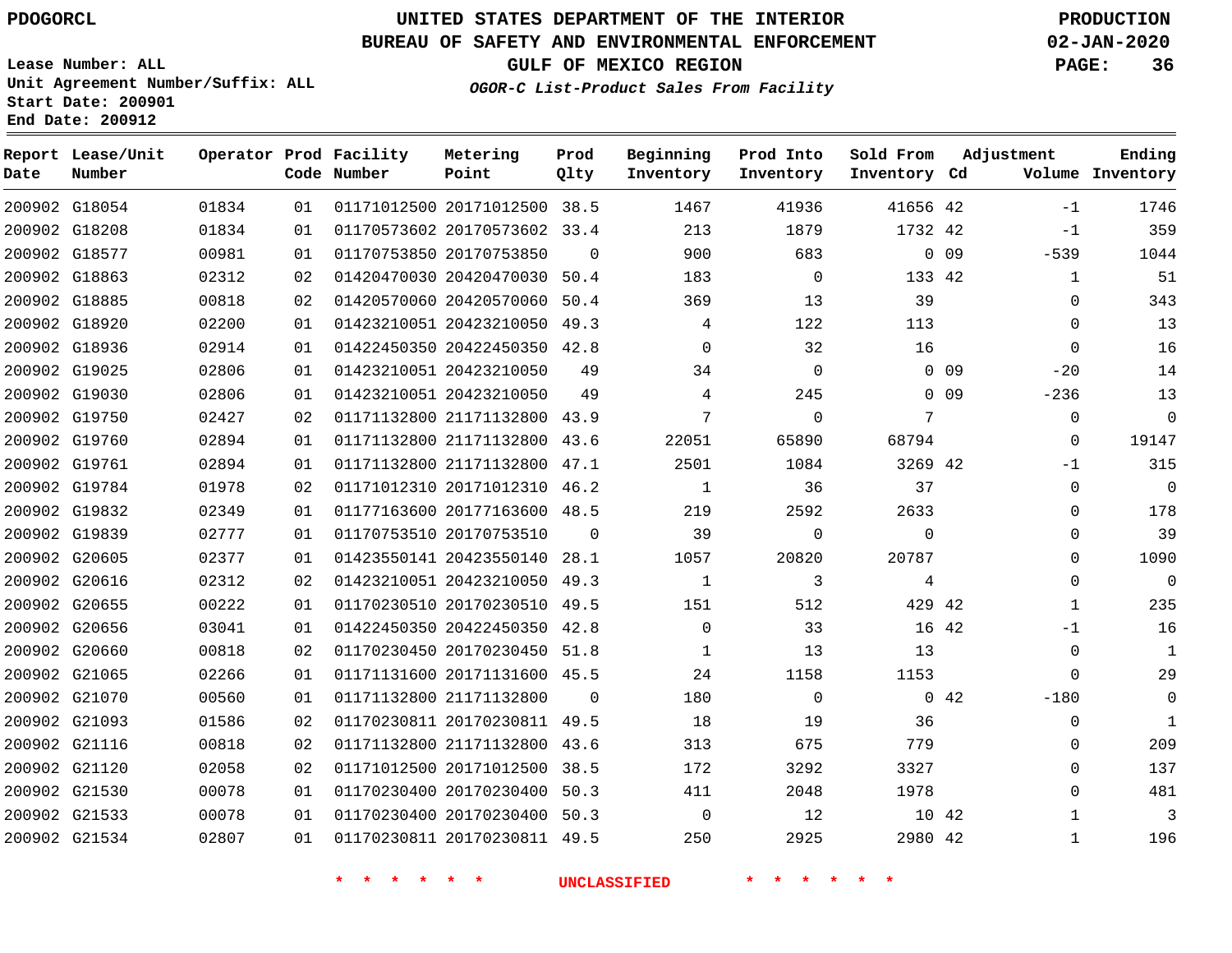**Report Lease/Unit**

**Number**

# **UNITED STATES DEPARTMENT OF THE INTERIOR PDOGORCL PRODUCTION**

**Prod Qlty**

#### **BUREAU OF SAFETY AND ENVIRONMENTAL ENFORCEMENT 02-JAN-2020**

**Lease Number: ALL Unit Agreement Number/Suffix: ALL Start Date: 200901 End Date: 200912**

**Operator Prod Facility**

**Code Number**

**OGOR-C List-Product Sales From Facility**

**Prod Into Inventory** **Sold From Inventory**

**Beginning Inventory**

**GULF OF MEXICO REGION PAGE: 37**

**Inventory Cd Volume**

**Adjustment**

  $\Omega$  $\Omega$   $\Omega$  $\Omega$  $\Omega$   $-640$  $\Omega$  $\overline{0}$  $\overline{0}$  $\Omega$  $\overline{0}$  $\Omega$  $\Omega$  $\Omega$  $\Omega$  $-2$   $\Omega$   $\Omega$ 

**Ending**

|                                |                |          | $\star$<br>$\star$<br>* * * * |                                                              |          | <b>UNCLASSIFIED</b> | $\star$<br>$\star$ $\star$ |                    |            |
|--------------------------------|----------------|----------|-------------------------------|--------------------------------------------------------------|----------|---------------------|----------------------------|--------------------|------------|
| 200902 G22621                  | 01834          | 01       |                               | 01171132800 21171132800 43.6                                 |          | 9686                | 27621                      | 29374              |            |
| 200902 G22620                  | 01834          | 01       |                               | 01171132800 21171132800 43.6                                 |          | 377                 | $\overline{0}$             | 377                |            |
| 200902 G22607                  | 02899          | 02       |                               | 01170230810 20170230810 48.7                                 |          | 28                  | 48                         | 64                 |            |
| 200902 G22606                  | 02628          | 02       |                               | 01171132000 20171132000 47.7                                 |          | 17                  | 442                        | 407                |            |
| 200902 G22605                  | 01834          | 01       |                               | 01171132800 21171132800 43.6                                 |          | 145                 | 107                        | 199 42             |            |
| 200902 G22587                  | 02200          | 01       |                               | 01171132000 20171132000 47.7                                 |          | 37                  | 327                        | 326 42             |            |
| 200902 G22582                  | 01834          | 01       |                               | 01170530900 20170530900 47.6                                 |          | 838                 | 2835                       | 3414 42            |            |
| 200902 G22513                  | 02579          | 02       |                               | 01170230810 20170230810 48.4                                 |          | 782                 | 1679                       | 2032 42            |            |
| 200902 G22510                  | 00162          | 01       |                               | 01170230810 20170230810 48.6                                 |          | $\overline{0}$      | 25688                      | 25688              |            |
| 200902 G22505                  | 02025          | 01       |                               | 01170230811 20170230811 49.5                                 |          | 23                  | 279                        | 283                |            |
| 200902 G22501                  | 00078          | 01       |                               | 01170230400 20170230400 50.3                                 |          | 119                 | 658                        | 622                |            |
| 200902 G22268                  | 02777          | 01       |                               | 01170230810 2042709015I 53.7                                 |          | $\overline{0}$      | 401                        | 401                |            |
| 200902 G22262                  | 00730          | 01       |                               | 01170230810 20170230810 48.7                                 |          | 11                  | 95                         | 82                 |            |
| 200902 G22246                  | 01284          | 02       |                               | 01423210051 20170230500 46.9                                 |          | 819                 | 2434                       | 2363               |            |
| 200902 G22238                  | 00818          | 02       |                               | 01421670201 20170230450 58.8                                 |          | $\overline{1}$      | $\mathbf{0}$               | $\mathbf{1}$       |            |
| 200902 G22236                  | 00818          | 01       |                               | 01170230450 20170230450 52.2                                 |          | 406                 | 3666                       | 3800               |            |
| 200902 G22219                  | 01482          | 01       |                               | 01423210051 20423210050 49.3                                 |          | 10                  | 389                        | 357                |            |
| 200902 G21826                  | 02219          | 01       |                               | 01170753850 20170753850                                      | 0        | 1070                | 662                        |                    | $0\quad09$ |
| 200902 G21712                  | 02237          | 01       |                               | 01170755200 20170755200 35.8                                 |          | 638                 | 5481                       | 5580               |            |
| 200902 G21700                  | 00105          | 01       |                               | 01177258153 01177258153                                      | 29       | 615                 | 1642                       | 1561               |            |
| 200902 G21691                  | 00276          | 01       |                               | 01170513700 20170513700                                      | $\Omega$ | 2595                | $\overline{0}$             | $\mathbf 0$        |            |
| 200902 G21680                  | 00818          | 01       |                               | 01171092651 20171092650                                      | 50       | 151                 | 533                        | 532                |            |
| 200902 G21652                  | 01834          | 01       |                               | 01171132800 21171132800 43.6                                 |          | $\mathbf{1}$        | $\overline{0}$             | $\overline{1}$     |            |
| 200902 G21597                  | 02312          | 01       |                               | 01171132800 21171132800 43.6                                 |          | 83                  | 260                        | 270                |            |
| 200902 G21585<br>200902 G21592 | 01284<br>02628 | 02<br>02 |                               | 01171132800 21171132800 43.6<br>01171132000 20171132000 47.7 |          | $\mathbf{1}$<br>30  | $\mathbf 0$<br>449         | $\mathbf 1$<br>425 |            |
| 200902 G21580                  | 02636          | 01       |                               | 01170230811 20170230811 49.5                                 |          | $\overline{4}$      | 54                         | 54                 |            |
| 200902 G21536                  | 00818          | 02       |                               | 01170231300 01170231300 45.2                                 |          | $\overline{0}$      | 1598                       | 1598               |            |
|                                |                |          |                               |                                                              |          |                     |                            |                    |            |

**Metering Point**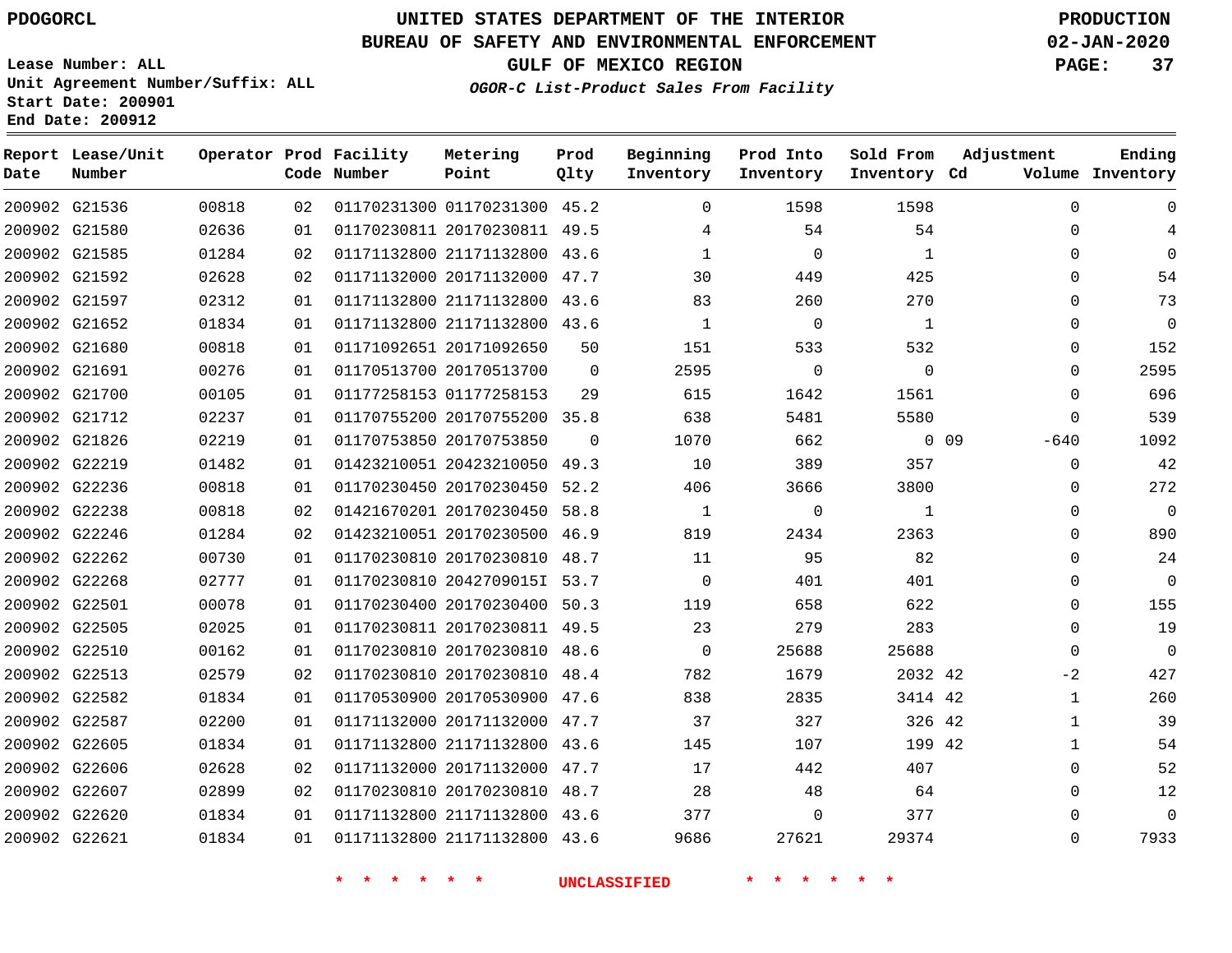G22633

**Date**

**Report Lease/Unit**

**Number**

G23473

### **UNITED STATES DEPARTMENT OF THE INTERIOR PDOGORCL PRODUCTION**

**Prod Qlty**

#### **BUREAU OF SAFETY AND ENVIRONMENTAL ENFORCEMENT 02-JAN-2020**

**Lease Number: ALL Unit Agreement Number/Suffix: ALL Start Date: 200901 End Date: 200912**

**Operator Prod Facility**

**Code Number**

**OGOR-C List-Product Sales From Facility**

 

**Sold From Inventory**

**Prod Into Inventory**

**Beginning Inventory**

**GULF OF MEXICO REGION PAGE: 38**

**Inventory Cd Volume**

**Adjustment**

  $\Omega$  $\Omega$  $\Omega$  $\Omega$  $\Omega$  $\Omega$  $\Omega$ 

-1  $\Omega$   $\Omega$ 

  $\Omega$  $\Omega$  $\Omega$  $\Omega$  $\Omega$  $\Omega$  $\Omega$  $-1$   $\Omega$ 

**Ending**

| 91 42 |         | 90           | 25   |          | 01171132800 21171132800 43.6 | 01 | 01834 | 200902 G22651 |  |
|-------|---------|--------------|------|----------|------------------------------|----|-------|---------------|--|
|       | 1484    | 1508         | 41   |          | 01171012310 20171012310 46.2 | 02 | 02058 | 200902 G22660 |  |
|       | 1999    | 2085         | 3    |          | 01171012310 20171012310 46.2 | 01 | 02058 | 200902 G22662 |  |
|       | 62      | 64           | 6    |          | 01171132000 20171132000 47.7 | 01 | 01482 | 200902 G22667 |  |
|       | 1833    | 1799         | 109  |          | 01171012500 20171012500 38.5 | 01 | 00064 | 200902 G22699 |  |
|       | 27      | 24           | 10   |          | 01171132800 21171132800 43.6 | 01 | 01834 | 200902 G22700 |  |
|       | 55      | $\Omega$     | 55   |          | 01171012500 20171012500 38.5 | 01 | 01834 | 200902 G22738 |  |
|       | 17566   | 17168        | 1113 |          | 01171012500 20171012500 38.5 | 01 | 00730 | 200902 G22751 |  |
|       | 4066 42 | 4058         | 1142 |          | 01170754751 01170754751 36.3 | 02 | 00222 | 200902 G22781 |  |
| 9 42  |         | 13           | 1    |          | 01177258041 01177258041 28.7 | 01 | 02841 | 200902 G22790 |  |
|       | 1196    | 1691         | 323  |          | 01177258041 01177258041 28.7 | 02 | 00222 | 200902 G22792 |  |
|       | 0       | 0            | 6    | $\Omega$ | 01177258151 01177258151      | 01 | 02714 |               |  |
|       | 1196    | 1691         | 329  |          |                              |    |       |               |  |
|       | 1732    | 1741         | 23   |          | 01608103650 20608103650 30.4 | 01 | 00730 | 200902 G22840 |  |
|       | 314     | $\mathbf{1}$ | 433  |          | 01420470030 20420470030 50.4 | 02 | 02312 | 200902 G23125 |  |
|       | 109     | 101          | 19   |          | 01423210051 20423210050 49.3 | 01 | 00818 | 200902 G23166 |  |
|       | 118     | 113          | 17   |          | 01423210051 20423210050 49.3 | 02 | 01284 | 200902 G23180 |  |
|       | 158     | 153          | 91   |          | 01423210051 20423210050 49.3 | 01 | 01963 | 200902 G23181 |  |
|       | 729     | 944          | 114  |          | 01170230510 20170230510 49.5 | 02 | 02579 | 200902 G23193 |  |
|       | 18      | 26           | 2    |          | 01170230500 20170230500 48.7 | 01 | 00818 | 200902 G23197 |  |
|       | 4       | 0            |      |          | 01170230810 20170230810 48.7 | 02 |       |               |  |
|       | 22      | 26           | 6    |          |                              |    |       |               |  |
|       | 731 42  | 698          | 86   | 40       | 01170230450 20170230450      | 02 | 00818 | 200902 G23199 |  |
|       | 140     | 578          | 234  | 31       | 01170753850 20170753850      | 01 | 00981 | 200902 G23450 |  |
|       | 1       | $\Omega$     | 1    | 31       | 01170753850 20170753850      | 01 | 00981 | 200902 G23458 |  |

20177062605 40.6

**Metering Point**

**\* \* \* \* \* \* UNCLASSIFIED \* \* \* \* \* \***

20170753850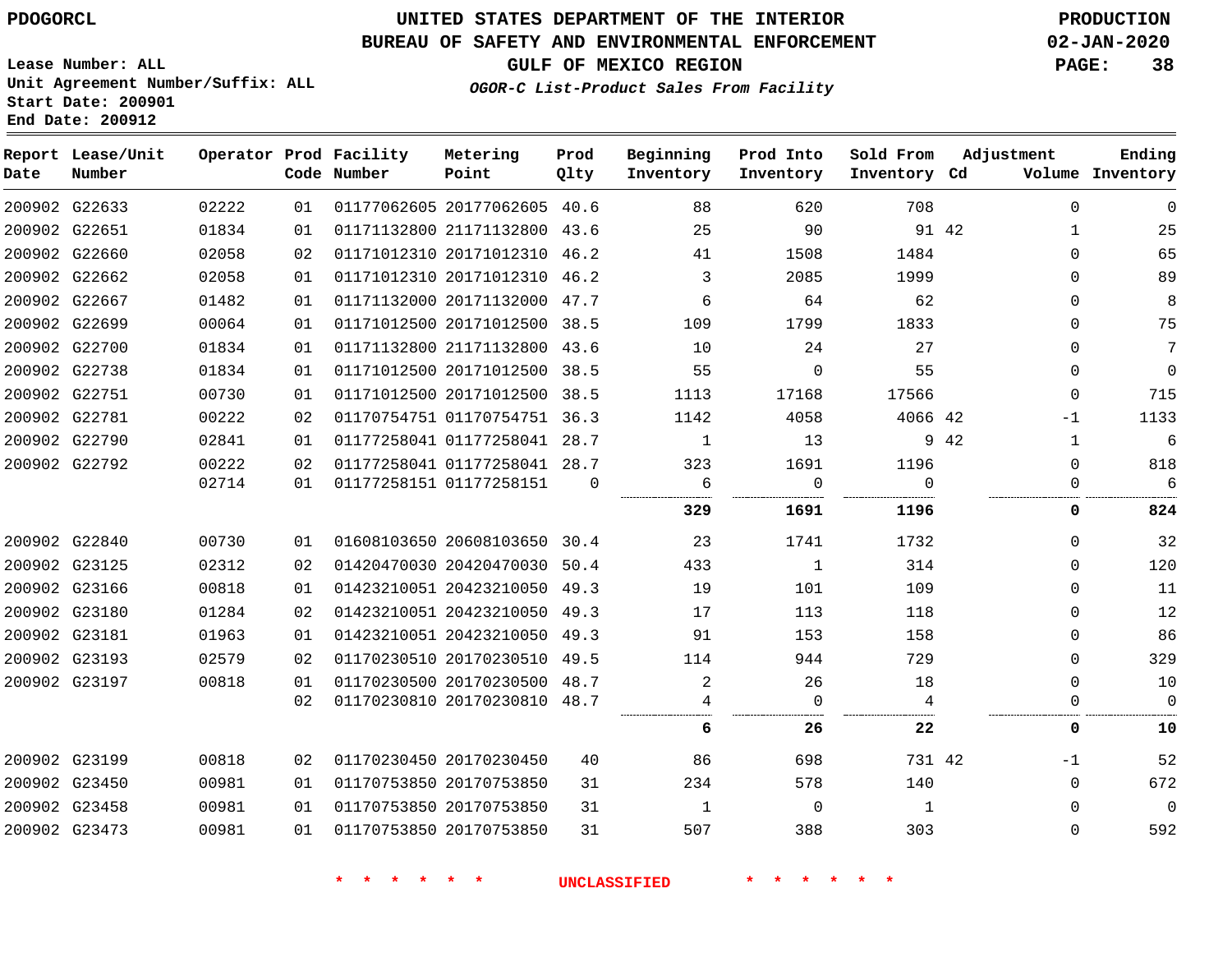# **UNITED STATES DEPARTMENT OF THE INTERIOR PDOGORCL PRODUCTION**

### **BUREAU OF SAFETY AND ENVIRONMENTAL ENFORCEMENT 02-JAN-2020**

**Lease Number: ALL Unit Agreement Number/Suffix: ALL Start Date: 200901**

**GULF OF MEXICO REGION PAGE: 39**

**OGOR-C List-Product Sales From Facility**

| Date | Report Lease/Unit<br>Number |       |    | Operator Prod Facility<br>Code Number | Metering<br>Point            | Prod<br>Qlty | Beginning<br>Inventory | Prod Into<br>Inventory | Sold From<br>Inventory Cd | Adjustment    | Ending<br>Volume Inventory |
|------|-----------------------------|-------|----|---------------------------------------|------------------------------|--------------|------------------------|------------------------|---------------------------|---------------|----------------------------|
|      | 200902 G23480               | 00981 | 01 |                                       | 01170753850 20170753850      | 31           | 1950                   | 1393                   | 1168                      | $\Omega$      | 2175                       |
|      | 200902 G23528               | 00981 | 01 |                                       | 01170753850 20170753850      | 31           | 966                    | 761                    | 578                       | $\mathbf{0}$  | 1149                       |
|      | 200902 G23529               | 00981 | 01 |                                       | 01170753850 20170753850      | 31           | 967                    | 815                    | 579                       | 0             | 1203                       |
|      | 200902 G23730               | 01978 | 02 |                                       | 01170230810 20170230811 49.5 |              | 99                     | 886                    | 924                       | $\Omega$      | 61                         |
|      | 200902 G23735               | 00162 | 01 |                                       | 01170230810 20170230810 48.6 |              | $\Omega$               | 1586                   | 1586                      | $\Omega$      | $\mathbf 0$                |
|      | 200902 G23736               | 02312 | 02 |                                       | 01170230810 20170230810      | 48.7         | 14                     | 53                     | 54                        | $\mathbf{0}$  | 13                         |
|      | 200902 G23748               | 02312 | 02 |                                       | 01170230810 20170230810 48.7 |              | 45                     | 142                    | 151                       | $\Omega$      | 36                         |
|      | 200902 G23754               | 02222 | 01 |                                       | 01170230811 20170230811 49.5 |              | 121                    | 981                    | 1037                      | 0             | 65                         |
|      | 200902 G23820               | 02899 | 01 |                                       | 01177058270 01177058270 37.3 |              | 274                    | 680                    | 457                       | 0             | 497                        |
|      | 200902 G23851               | 02503 | 02 |                                       | 01171012400 20171012400      | 52.1         | 297                    | 27642                  | 19105                     | $\Omega$      | 8834                       |
|      | 200902 G23853               | 02266 | 01 |                                       | 01171012310 20171012310      | 46.2         | 56                     | 156                    | 205                       | $\Omega$      | 7                          |
|      | 200902 G23891               | 01284 | 01 |                                       | 01171012500 20171012500 38.5 |              | $\mathbf 0$            | 3863                   | 3702                      | $\Omega$      | 161                        |
|      | 200902 G23956               | 02807 | 01 |                                       | 01170753510 20170753510 48.5 |              | 2478                   | 9035                   | 9629                      | $\Omega$      | 1884                       |
|      | 200902 G24330               | 02566 | 01 |                                       | 01427038270 01427038270      | 52           | 108                    | 275                    | 179 42                    | $-1$          | 203                        |
|      | 200902 G24700               | 02312 | 02 |                                       | 01170230811 20170230811 49.5 |              | 18                     | 193                    | 198                       | $\Omega$      | 13                         |
|      | 200902 G24710               | 02025 | 01 |                                       | 01170230811 20170230811 49.5 |              | 117                    | 1426                   |                           | 0.09<br>-1448 | 95                         |
|      | 200902 G24712               | 02025 | 01 |                                       | 01170230811 20170230811      | 49.5         | $\Omega$               | 20                     | 19                        | $\Omega$      | $\mathbf{1}$               |
|      | 200902 G24729               | 02579 | 02 |                                       | 01170230510 20170230510      | 49.5         | 1167                   | 5365                   | 4141                      | $\Omega$      | 2391                       |
|      | 200902 G24730               | 00818 | 01 |                                       | 01170230500 20170230500      | 48.7         | 575                    | 5                      | 578                       | $\mathbf{0}$  | 2                          |
|      |                             |       | 02 |                                       | 01170230810 20170230810      | 48.7         | 0                      | 3617                   | 2698                      | $\Omega$      | 919                        |
|      |                             | 02349 | 01 |                                       | 01170230500 20170230500      | $\Omega$     | 19                     | $\mathbf 0$            | $\Omega$                  | $\Omega$      | 19                         |
|      |                             |       |    |                                       |                              |              | 594                    | 3622                   | 3276                      | 0             | 940                        |
|      | 200902 G24733               | 00818 | 02 |                                       | 01170530900 20170530900 47.7 |              | 4                      | 35                     | 36                        | $\mathbf{0}$  | 3                          |
|      | 200902 G24745               | 02800 | 02 | 01170530900 20170530900               |                              | $\Omega$     | 2                      | $\Omega$               | $\Omega$                  | $\Omega$      | 2                          |
|      | 200902 G24873               | 00222 | 02 |                                       | 01171012400 20171012400      | 52.1         | 49                     | 211                    | 193                       | $\Omega$      | 67                         |
|      | 200902 G24874               | 02058 | 02 |                                       | 01171012400 20171012400      | 52.1         | 0                      | 582                    | 396                       | $\Omega$      | 186                        |
|      | 200902 G24889               | 02579 | 02 |                                       | 01171012500 20171012500 38.5 |              | 2343                   | 26850                  | 28101 42                  | -1            | 1091                       |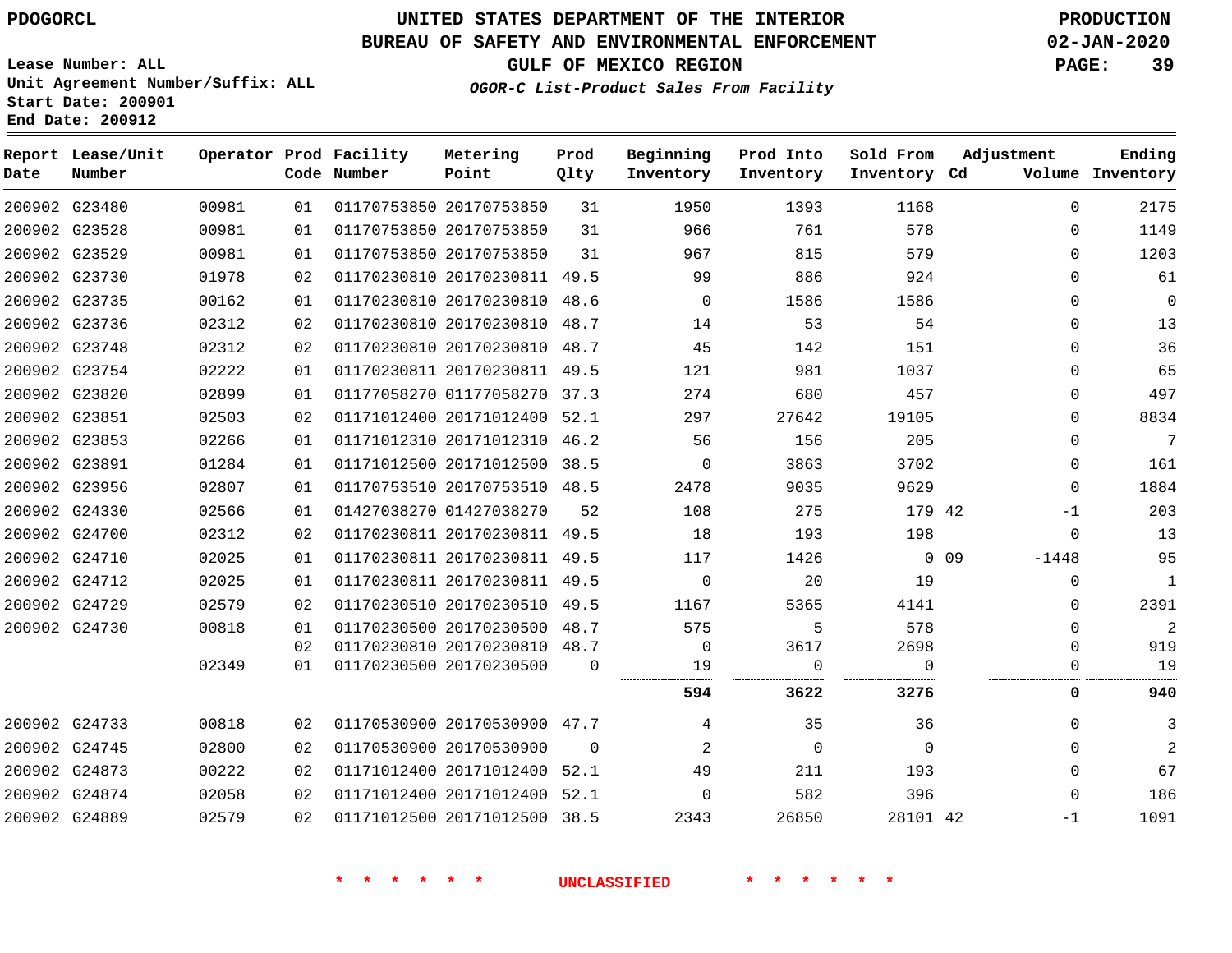### **UNITED STATES DEPARTMENT OF THE INTERIOR PDOGORCL PRODUCTION**

### **BUREAU OF SAFETY AND ENVIRONMENTAL ENFORCEMENT 02-JAN-2020**

**Lease Number: ALL Unit Agreement Number/Suffix: ALL Start Date: 200901**

**OGOR-C List-Product Sales From Facility**

**GULF OF MEXICO REGION PAGE: 40**

| Date | Report Lease/Unit<br>Number |       |    | Operator Prod Facility<br>Code Number | Metering<br>Point            | Prod<br>Qlty | Beginning<br>Inventory | Prod Into<br>Inventory | Sold From<br>Inventory Cd | Adjustment   | Ending<br>Volume Inventory |
|------|-----------------------------|-------|----|---------------------------------------|------------------------------|--------------|------------------------|------------------------|---------------------------|--------------|----------------------------|
|      | 200902 G24898               | 02807 | 01 |                                       | 01171012300 20171012300      | 40.8         | 14970                  | 16940                  | 25605                     | $\Omega$     | 6305                       |
|      |                             |       | 01 |                                       | 01171012400 20171012400 52.1 |              | 1477<br>               | 6644                   | 5997<br>                  | $\Omega$     | 2124                       |
|      |                             |       |    |                                       |                              |              | 16447                  | 23584                  | 31602                     | 0            | 8429                       |
|      | 200902 G24922               | 01834 | 01 |                                       | 01171132800 21171132800 43.6 |              | 1716                   | 4267                   | 4711                      | $\Omega$     | 1272                       |
|      | 200902 G24924               | 01834 | 01 |                                       | 01171132800 21171132800      | 43.6         | 1536                   | 4679                   | 4891                      | $\Omega$     | 1324                       |
|      | 200902 G24977               | 01834 | 01 |                                       | 01171012500 20171012500      | 38.5         | 143                    | 2437                   | 2478 42                   | $-1$         | 101                        |
|      | 200902 G24979               | 02989 | 01 |                                       | 01171092651 20171092650      | 50           | 0                      | 11429                  | 8171                      | $\mathbf{0}$ | 3258                       |
|      | 200902 G24990               | 01284 | 01 |                                       | 01608103650 20608103650      | 30.4         | $\Omega$               | 3626                   | 3559                      | 0            | 67                         |
|      | 200902 G25007               | 03008 | 02 |                                       | 01177198271 01177198271      | 46.7         | 104                    | 393                    | 278                       | 0            | 219                        |
|      | 200902 G25008               | 02777 | 01 |                                       | 01170753510 20170753510      | 49.6         | 175                    | 319                    | 413                       | $\Omega$     | 81                         |
|      | 200902 G25514               | 02813 | 02 |                                       | 01423210051 20423210050      | 48.8         | 28                     | 262                    | 262                       | 0            | 28                         |
|      | 200902 G25515               | 02813 | 02 |                                       | 01423210051 20423210050      | 48.8         | 113                    | 802                    | 828                       | $\Omega$     | 87                         |
|      | 200902 G25524               | 00818 | 02 |                                       | 01170230450 20170230450      | 52.2         | 559                    | 3793                   | 4071 42                   |              | 282                        |
|      | 200902 G25536               | 02466 | 01 |                                       | 01420390101 01420390101      | 53.1         | 6571                   | 1283                   | 4324                      | $\Omega$     | 3530                       |
|      | 200902 G25553               | 02579 | 02 |                                       | 01170230510 20170230510      | 49.5         | 238                    | 288                    | 223                       | 0            | 303                        |
|      | 200902 G25561               | 02058 | 02 |                                       | 01170230450 20170230450      | 52.2         | 2597                   | 23740                  | 24575                     | 0            | 1762                       |
|      | 200902 G25566               | 00162 | 01 |                                       | 01170230450 20170230450      | 51.9         | 0                      | 1054                   | 1054                      | $\Omega$     | $\mathbf 0$                |
|      | 200902 G25579               | 00818 | 02 |                                       | 01170230810 20170230810 48.7 |              | 359                    | $\Omega$               | 359                       | $\Omega$     | $\mathbf 0$                |
|      |                             |       | 01 |                                       | 01170230500 20170230500      | 48.7         | 139                    | 2981                   | 2029 42<br>               | $-1$<br>.    | 1090                       |
|      |                             |       |    |                                       |                              |              | 498                    | 2981                   | 2388                      | -1           | 1090                       |
|      | 200902 G25605               | 00818 | 01 |                                       | 01170230810 20170230810      | 48.7         | 64                     | 105                    | 142                       | $\Omega$     | 27                         |
|      | 200902 G25606               | 02025 | 01 |                                       | 01170230810 20170230810      | 48.6         | 457                    | 1239                   | 1381                      | $\Omega$     | 315                        |
|      | 200902 G25872               | 02025 | 01 |                                       | 01170230811 20170230811 49.5 |              | 455                    | 4260                   | 4430                      | $\Omega$     | 285                        |
|      | 200902 G25916               | 01963 | 01 |                                       | 01170530900 20170530900      | $\Omega$     | 1                      | $\Omega$               | $\mathbf 0$               | 0            | $\mathbf{1}$               |
|      | 200902 G25939               | 00064 | 01 |                                       | 01170230810 20170230810      | 48.7         | 4                      | 58                     | 47                        | $\Omega$     | 15                         |
|      | 200902 G26001               | 02628 | 02 |                                       | 01171132800 21171132800      | 43.6         | 300                    | 6135                   | 5067                      | $\Omega$     | 1368                       |
|      | 200902 G26023               | 02579 | 02 |                                       | 01171012500 20171012500      | 38.5         | 200                    | 2516                   | 2614                      | $\Omega$     | 102                        |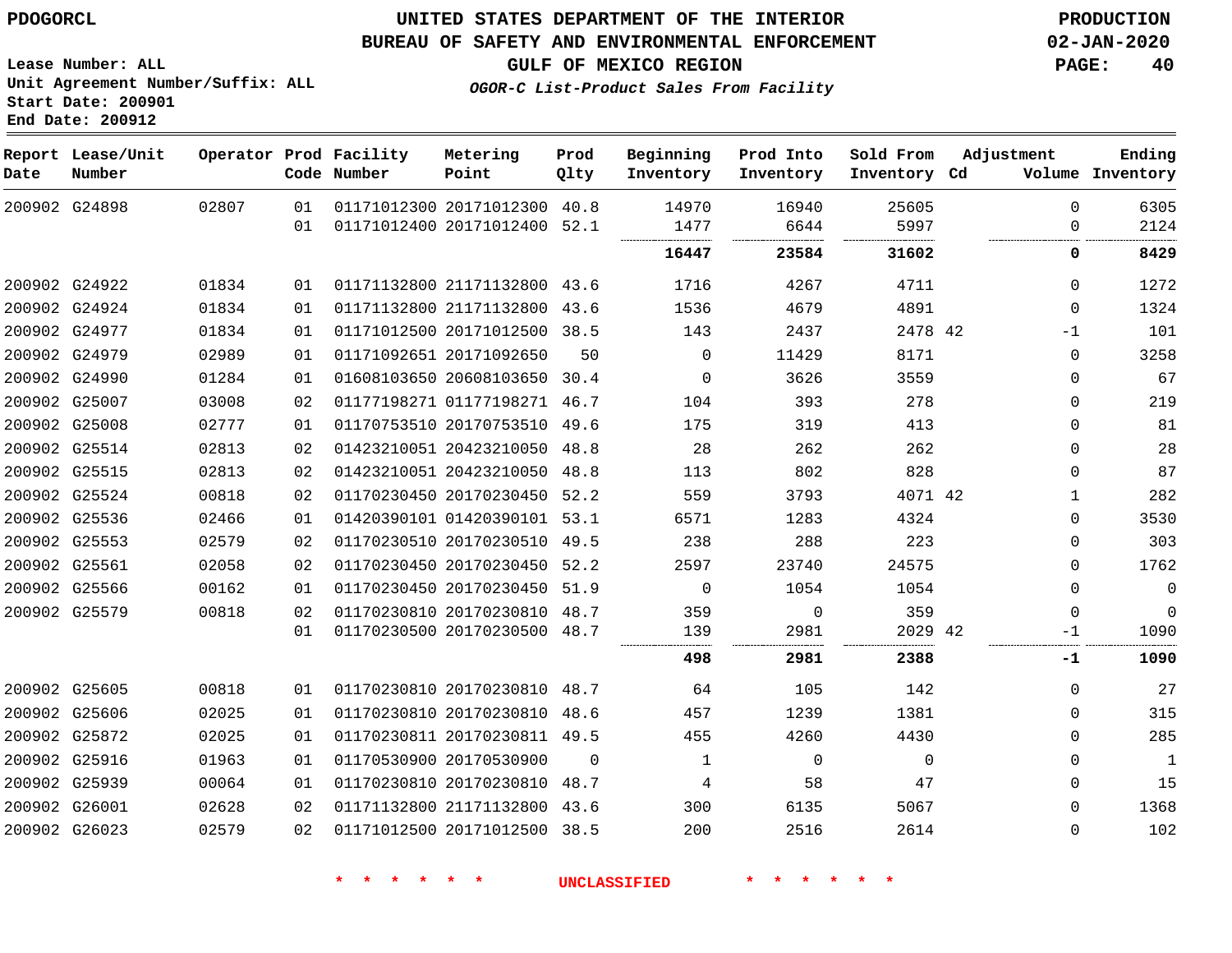**End Date: 200912**

**Report Lease/Unit**

**Number**

 G31304 G31435 7543930200

# **UNITED STATES DEPARTMENT OF THE INTERIOR PDOGORCL PRODUCTION**

 $\Omega$ 

**Prod Qlty**

#### **BUREAU OF SAFETY AND ENVIRONMENTAL ENFORCEMENT 02-JAN-2020**

**Lease Number: ALL Unit Agreement Number/Suffix: ALL Start Date: 200901**

**Operator Prod Facility**

**Code Number**

**OGOR-C List-Product Sales From Facility**

**Sold From Inventory**

**Prod Into Inventory**

**Beginning Inventory**

**GULF OF MEXICO REGION PAGE: 41**

**Inventory Cd Volume**

**Adjustment**

-79  $\Omega$  $\Omega$  -765 -1  $\Omega$  $\Omega$  $\Omega$   $\Omega$  $\Omega$  $\overline{0}$ -1  $\Omega$  $\overline{0}$  $\Omega$  $\Omega$  $\Omega$  $\Omega$  -1  $\Omega$   $\Omega$   $\Omega$ 

**Ending**

| 0.42   |          | 32       | 68       | $\Omega$ | 01171132800 21171132800      | 01 | 00560 | 200902 G26040 |  |
|--------|----------|----------|----------|----------|------------------------------|----|-------|---------------|--|
|        | 2383     | 2401     | 666      | 50       | 01171092651 20171092650      | 02 | 01978 | 200902 G26051 |  |
|        | 46852    | 46968    | 40       | 29.6     | 01177122950 20177122950      | 01 | 01284 | 200902 G26074 |  |
|        | 3149 42  | 2274     | 1540     | 33.5     | 01177258152 01177258152      | 01 | 01586 | 200902 G26146 |  |
| $0$ 09 |          | 1089     | 1278     | 31       | 01170753850 20170753850      | 02 | 02528 | 200902 G26281 |  |
|        | 7994 42  | 7762     | 1071     |          | 01423210051 20423210050 49.3 | 02 | 02579 | 200902 G26451 |  |
|        | 0        | $\Omega$ | 3        | $\Omega$ | 01420390101 01420390101      | 01 | 01963 | 200902 G26477 |  |
|        | 1047     | 1012     | 76       |          | 01423210051 20423210050 49.3 | 02 | 01978 | 200902 G26480 |  |
|        | 692      | 697      | 12       | 45.5     | 01171131600 20171131600      | 01 | 02266 | 200902 G27061 |  |
|        | 3468 42  | 2524     | 1880     |          | 01171132800 21171132800 43.6 | 01 | 02899 | 200902 G27072 |  |
|        | 162      | 162      | 7        | 46.2     | 01171012310 20171012310      | 02 | 01978 | 200902 G27100 |  |
|        | 10275    | 10041    | 652      | 38.5     | 01171012500 20171012500      | 01 | 01834 | 200902 G27155 |  |
|        | 17748    | 17328    | 1141     | 38.5     | 01171012500 20171012500      | 01 | 01284 | 200902 G27169 |  |
|        | 865 42   | 426      | 623      | 33.5     | 01177258152 01177258152      | 01 | 01586 | 200902 G27194 |  |
|        | $\Omega$ | 20       | 325      | $\Omega$ | 01177258154 01177258154      | 02 | 01586 | 200902 G27195 |  |
|        | 80       | 80       | 33       |          | 01177288152 01177288152 33.6 | 02 | 01586 | 200902 G27215 |  |
|        | 151      | 160      | 8        | 52       | 01423210051 20423210050      | 01 | 02672 | 200902 G27476 |  |
|        | 3987     | 4082     | 208      | 52.2     | 01170230450 20170230450      | 02 | 02058 | 200902 G27507 |  |
|        | 6506     | 5567     | 1448     | 47.6     | 01170530900 20170530900      | 02 | 01284 | 200902 G27789 |  |
|        | 1516     | 1307     | 329      | 47.6     | 01170530900 20170530900      | 01 | 02266 | 200902 G27793 |  |
|        | 355      | 287      | 94       | 48.1     | 01170530900 20170530900      | 02 | 02899 | 200902 G27831 |  |
|        | 419 42   | 450      | 23       | 47.7     | 01171132000 20171132000      | 01 | 00222 | 200902 G27834 |  |
|        | 102      | 108      | 7        | 47.7     | 01171132000 20171132000      | 02 | 02628 | 200902 G27851 |  |
|        | 2107     | 2276     | $\Omega$ | 52.2     | 01170230450 20170230450      | 02 | 02058 | 200902 G31040 |  |

**Metering Point**

20171012310

 20170230811 49.5 20170755200 35.8

20170513700 30.6

4.6

**\* \* \* \* \* \* UNCLASSIFIED \* \* \* \* \* \***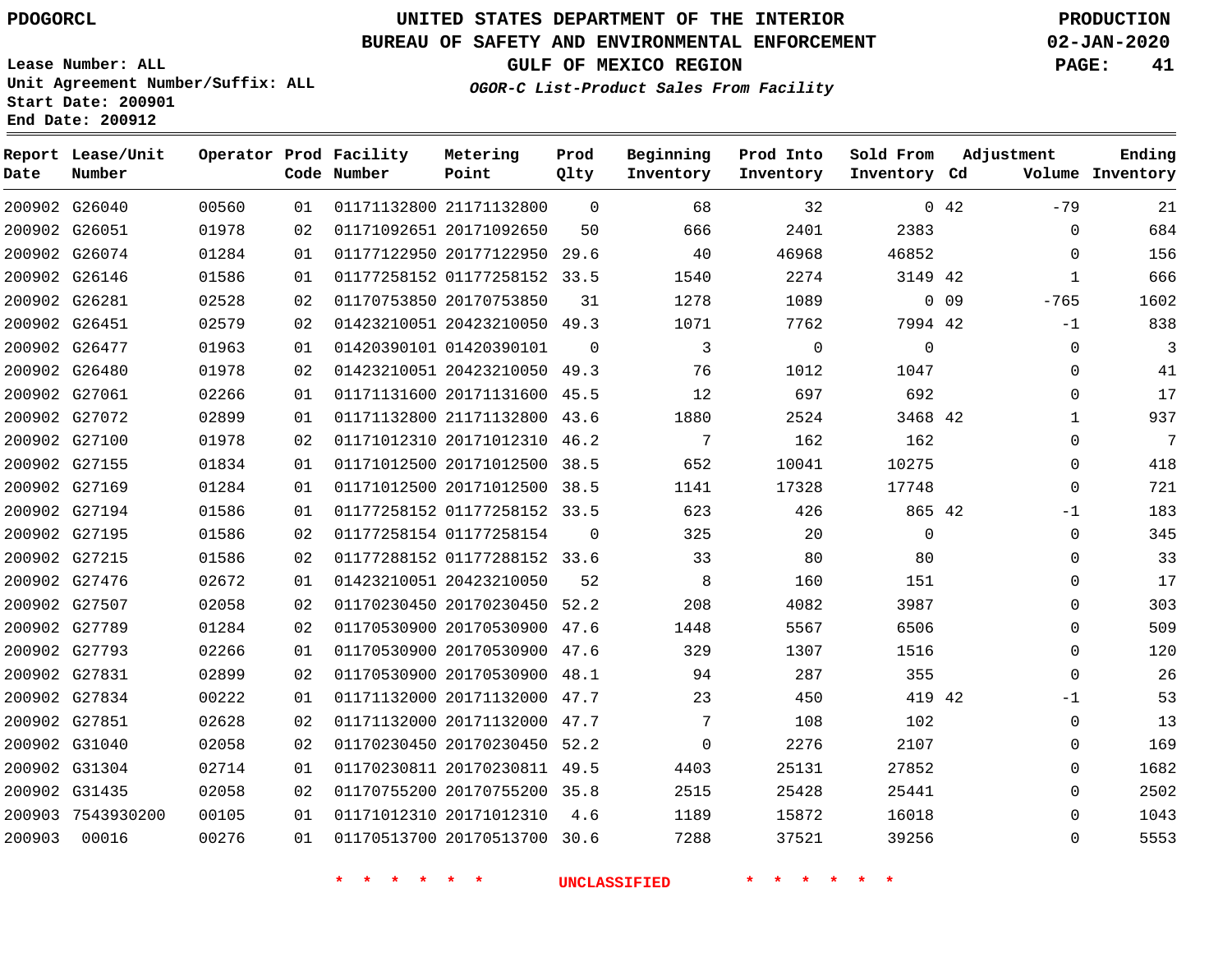**Date**

**End Date: 200912**

**Report Lease/Unit**

**Number**

# **UNITED STATES DEPARTMENT OF THE INTERIOR PDOGORCL PRODUCTION**

#### **BUREAU OF SAFETY AND ENVIRONMENTAL ENFORCEMENT 02-JAN-2020**

**Lease Number: ALL Unit Agreement Number/Suffix: ALL Start Date: 200901**

> 

**Operator Prod Facility**

**Code Number**

 

    **OGOR-C List-Product Sales From Facility**

   

**Prod Into Inventory**

**Beginning Inventory**

**GULF OF MEXICO REGION PAGE: 42**

**Inventory Cd Volume**

**Adjustment**

 $-1$ -1  $-1$  $\Omega$  $\Omega$  $\Omega$  $\Omega$  $\Omega$  $\Omega$  $\Omega$  $-2$ -1  $\Omega$  $\overline{0}$  $\Omega$  $\Omega$  $\Omega$  $\Omega$   $\Omega$  

**Ending**

42 42 42

**Sold From Inventory**

34 42

| 00276 | 01 |                         | 01170513700 20170513700 30.6 |      | 306            | 6414         | 4966 42  |       |
|-------|----|-------------------------|------------------------------|------|----------------|--------------|----------|-------|
| 02421 | 01 | 01171012300 20171012300 |                              | 41.5 | 7380           | 23413        | 19685    |       |
| 02421 | 01 |                         | 01171012300 20171012300 41.5 |      | 4125           | 15692        | 12372    |       |
| 02421 | 01 | 01171012300 20171012300 |                              | 41.5 | 2610           | 7381         | 6489     |       |
| 02421 | 01 |                         | 01171012300 20171012300      | 41.5 | 3217           | 7494         | 7156     |       |
| 02409 | 01 |                         | 01171012300 20171012300 30.3 |      | 1520           | 4467         | 2813     |       |
| 01834 | 01 | 01170230810 20170230810 |                              | 48.3 | 246            | 843          | 740      |       |
| 00818 | 02 |                         | 01170231300 20170230450 52.2 |      | 38             | 608          | 615      |       |
| 00818 | 02 | 01170231300 20170230450 |                              | 52.2 | $\Omega$       | 36           |          | 34 42 |
| 00687 | 01 |                         | 01170513700 20170513700      | 25.5 | 108            | 1618         | 1515 42  |       |
| 00687 | 01 | 01170513700 20170513700 |                              | 25.5 | 8040           | 94214        | 90014 42 |       |
| 02594 | 02 | 01170230810 20170230810 |                              | 48.3 | 146            | 524          | 454      |       |
| 02312 | 01 |                         | 01170230810 20170230810      | 48.3 | 2              | $\mathbf{1}$ | 3        |       |
| 02312 | 01 | 01170230810 20170230810 |                              | 48.3 | 280            | 672          | 674      |       |
| 00003 | 01 | 01171012300 20171012300 |                              | 41.5 | 7002           | 23022        | 19102    |       |
| 00105 | 01 | 01170231300 01170231300 |                              | 43.4 | 0              | 4337         | 4337     |       |
| 00105 | 01 | 01170231300 01170231300 |                              | 43.4 | 0              | 1190         | 1190     |       |
| 01364 | 02 | 01170230810 20170230810 |                              | 48.3 | 625            | 1930         | 1756     |       |
| 02025 | 01 | 01170230810 20170230810 |                              | 48.2 | $12 \,$        | 5            | 15       |       |
| 00560 | 01 | 01171012310 20171012310 |                              | 45   | $\overline{2}$ | 42           | 43       |       |
| 02266 | 01 | 01170754800 20170754800 |                              | 28.8 | 531            | 1163         | 1418     |       |
| 00276 | 01 | 01170513700 20170513700 |                              | 30.6 | 91             | 818          | 788      |       |
| 00064 | 01 | 01171012400 20171012400 |                              | 53.1 | 37             | 156          | 147 42   |       |
| 01284 | 01 |                         | 01177112605 2017711260Y 28.3 |      | 3032           | 11122        | 11131    |       |

20170513700 30.6

**Metering Point**

20170513700 30.6

**Prod Qlty**

 2017711260Y 28.3 20170573602 34.4

  $\Omega$ 

**\* \* \* \* \* \* UNCLASSIFIED \* \* \* \* \* \***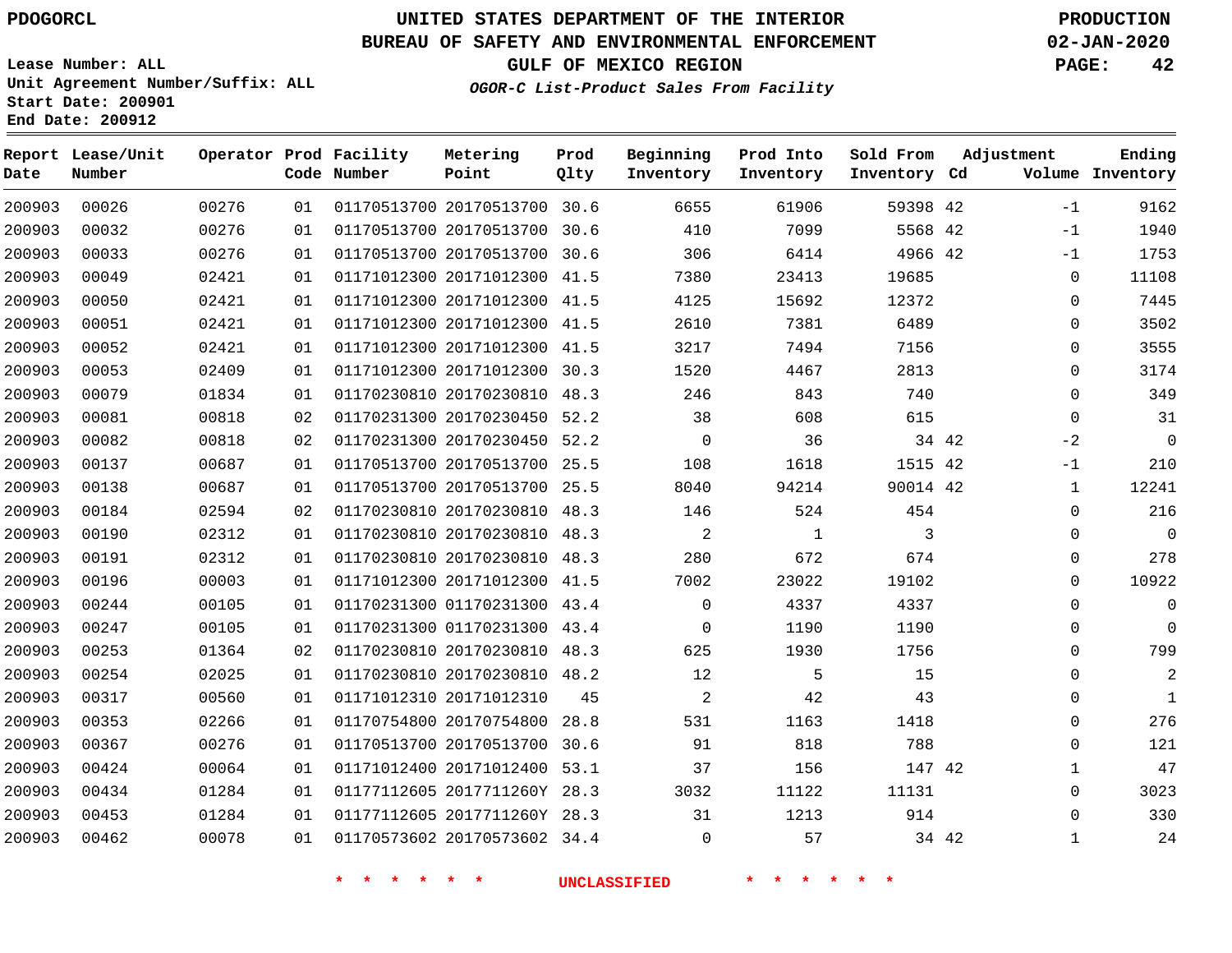### **BUREAU OF SAFETY AND ENVIRONMENTAL ENFORCEMENT 02-JAN-2020**

**Lease Number: ALL Unit Agreement Number/Suffix: ALL Start Date: 200901 End Date: 200912**

**GULF OF MEXICO REGION PAGE: 43**

**OGOR-C List-Product Sales From Facility**

| Date   | Report Lease/Unit<br>Number |       |    | Operator Prod Facility<br>Code Number | Metering<br>Point            | Prod<br>Qlty | Beginning<br>Inventory | Prod Into<br>Inventory | Sold From<br>Inventory Cd | Adjustment   | Ending<br>Volume Inventory |
|--------|-----------------------------|-------|----|---------------------------------------|------------------------------|--------------|------------------------|------------------------|---------------------------|--------------|----------------------------|
| 200903 | 00464                       | 00078 | 01 |                                       | 01170573602 20170573602 34.2 |              | 223                    | $\Omega$               | 223                       | $\Omega$     | $\mathbf 0$                |
| 200903 | 00466                       | 00064 | 01 |                                       | 01171012400 20171012400 53.1 |              | 2873                   | 8522                   | 8844 42                   | $\mathbf{1}$ | 2552                       |
| 200903 | 00478                       | 02409 | 01 |                                       | 01171012300 20171012300      | 44.9         | $\mathbf 0$            | 2223                   | 2223                      | 0            | $\overline{0}$             |
| 200903 | 00479                       | 00818 | 01 |                                       | 01171012500 20171012500 38.3 |              | 286                    | 7413                   | 7208                      | $\Omega$     | 491                        |
|        |                             | 02595 | 01 |                                       | 01171012300 20171012300 35.6 |              | 29                     | 31                     | 45                        | $\Omega$     | 15                         |
|        |                             |       |    |                                       |                              |              | 315                    | 7444                   | 7253                      | 0            | 506                        |
| 200903 | 00487                       | 01284 | 01 |                                       | 01171132800 21171132800 43.3 |              | 1780                   | $\Omega$               | 909                       | $\Omega$     | 871                        |
| 200903 | 00518                       | 01482 | 01 |                                       | 01170230450 20170230450 52.2 |              | 51                     | 1269                   | 1255                      | $\Omega$     | 65                         |
| 200903 | 00526                       | 00105 | 01 |                                       | 01170230810 20170230810 48.2 |              | 971                    | 3458                   | 2998                      | 0            | 1431                       |
| 200903 | 00541                       | 02589 | 01 |                                       | 01170530900 20170530900 48.2 |              | $\mathbf 0$            | 247                    | 247                       | $\Omega$     | $\mathsf 0$                |
| 200903 | 00549                       | 00818 | 01 |                                       | 01171131800 20171131800 46.7 |              | 2                      | $\mathbf 0$            | 2                         | $\Omega$     | $\mathbf 0$                |
| 200903 | 00559                       | 00687 | 01 |                                       | 01171131600 20171131600 42.3 |              | 116                    | 2991                   | 2864 42                   | 1            | 244                        |
| 200903 | 00560                       | 00687 | 01 |                                       | 01171131600 20171131600 42.3 |              | 6                      | 147                    | 141                       | 0            | 12                         |
| 200903 | 00577                       | 01935 | 01 |                                       | 01171012300 20171012300 41.5 |              | 16852                  | 44501                  | 40241                     | 0            | 21112                      |
| 200903 | 00593                       | 01834 | 01 |                                       | 01171012300 20171012300      | $\Omega$     | 5758                   | 0                      | $\mathbf{0}$              | 0            | 5758                       |
|        |                             | 02589 | 01 |                                       | 01171012300 20171012300 37.5 |              | 585<br>.               | 1319                   | 1278                      | 0            | 626                        |
|        |                             |       |    |                                       |                              |              | 6343                   | 1319                   | 1278                      | 0            | 6384                       |
| 200903 | 00605                       | 02899 | 01 |                                       | 01170573602 20170573602      | 60           | 790                    | 21178                  | 15154                     | 0            | 6814                       |
| 200903 | 00680                       | 01482 | 01 |                                       | 01170230700 20170230700      | $\Omega$     | 268                    | $\mathbf 0$            | $\mathbf 0$               | 0            | 268                        |
| 200903 | 00691                       | 02312 | 02 |                                       | 01170754200 20170754200      | 38.8         | 835                    | 1919                   | 1630                      | 0            | 1124                       |
| 200903 | 00693                       | 02266 | 01 |                                       | 01170754800 20170754800 28.8 |              | 430                    | 789                    | 1032                      | 0            | 187                        |
| 200903 | 00694                       | 02266 | 01 |                                       | 01170754800 20170754800      | 28.8         | 3852                   | 8276                   | 10165                     | 0            | 1963                       |
| 200903 | 00697                       | 02266 | 01 |                                       | 01170754800 20170754800 28.8 |              | 1206                   | 3764                   | 4078                      | 0            | 892                        |
| 200903 | 00757                       | 02312 | 01 |                                       | 01170230500 20170230500      | 47           | 3                      | 0                      | 3                         | 0            | $\mathsf{O}$               |
| 200903 | 00758                       | 02421 | 01 |                                       | 01170230810 20170230810 48.3 |              | 855                    | 2558                   | 2354                      | 0            | 1059                       |
| 200903 | 00763                       | 01284 | 01 |                                       | 01170231100 20170230810 48.3 |              | 28                     | 55                     | 60                        | 0            | 23                         |
| 200903 | 00767                       | 00105 | 01 |                                       | 01170230810 20170230810 48.3 |              | 260                    | 595                    | 609                       | 0            | 246                        |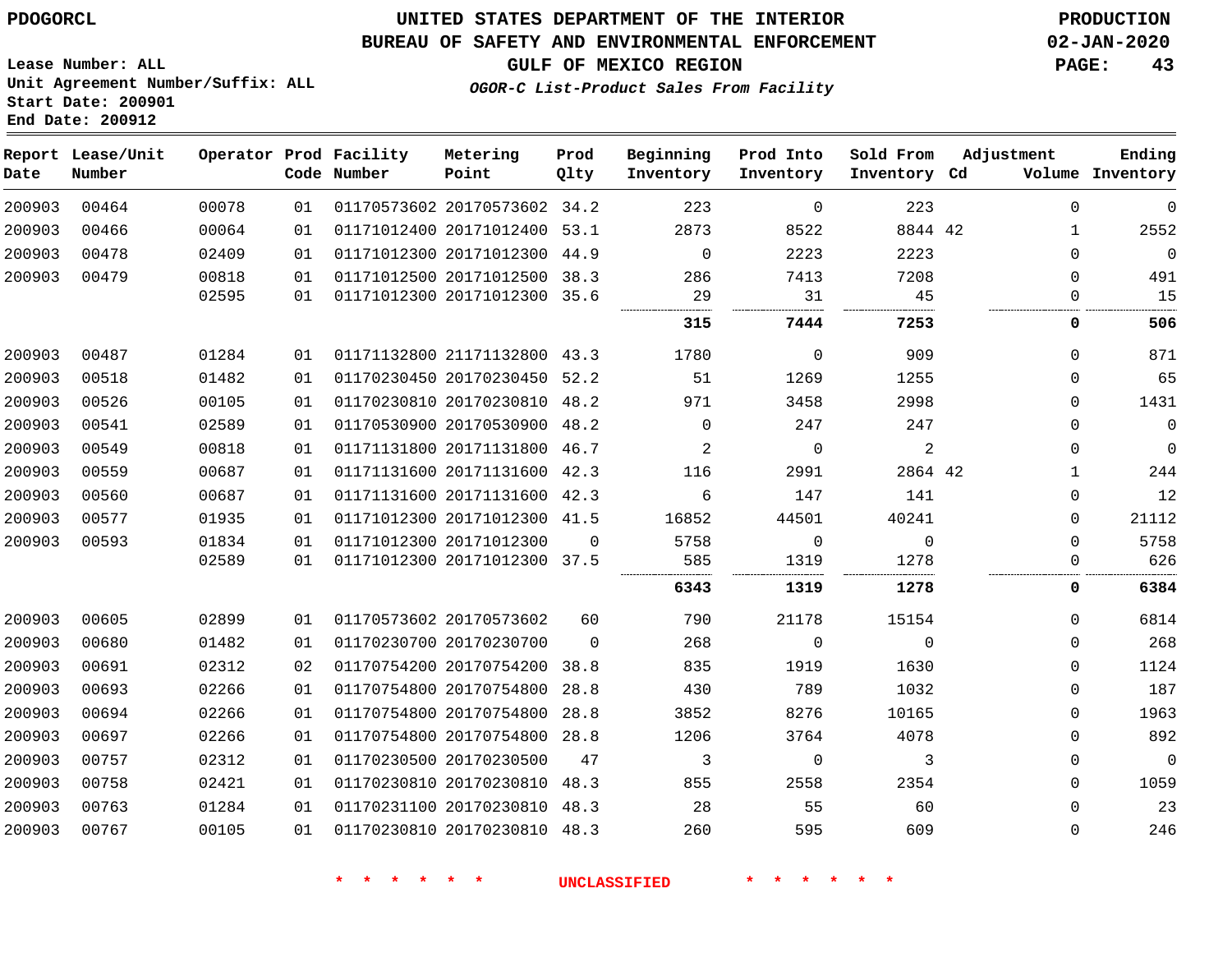# **UNITED STATES DEPARTMENT OF THE INTERIOR PDOGORCL PRODUCTION**

### **BUREAU OF SAFETY AND ENVIRONMENTAL ENFORCEMENT 02-JAN-2020**

**Lease Number: ALL Unit Agreement Number/Suffix: ALL Start Date: 200901**

# **GULF OF MEXICO REGION PAGE: 44**

**OGOR-C List-Product Sales From** 

| om Facility |  |
|-------------|--|
|             |  |

| Date   | Report Lease/Unit<br>Number |       |    | Operator Prod Facility<br>Code Number | Metering<br>Point            | Prod<br>Qlty | Beginning<br>Inventory | Prod Into<br>Inventory | Sold From<br>Inventory Cd | Adjustment | Ending<br>Volume Inventory |
|--------|-----------------------------|-------|----|---------------------------------------|------------------------------|--------------|------------------------|------------------------|---------------------------|------------|----------------------------|
| 200903 | 00775                       | 01834 | 01 |                                       | 01171131600 20171131600 42.3 |              | 69                     | 1688                   | 1620                      | 0          | 137                        |
| 200903 | 00777                       | 01482 | 01 |                                       | 01171132000 20171132000 46.9 |              | 21                     | 81                     | 98                        | 0          | 4                          |
| 200903 | 00778                       | 01482 | 01 |                                       | 01171132000 20171132000 46.9 |              | 120                    | 1537                   | 1578                      | 0          | 79                         |
| 200903 | 00797                       | 02421 | 01 |                                       | 01171012300 20171012300 41.5 |              | 2338                   | 7374                   | 6214                      | 0          | 3498                       |
| 200903 | 00828                       | 01284 | 01 |                                       | 01171092651 20171092650 51.6 |              | 43                     | 124                    | 155                       | $\Omega$   | 12                         |
| 200903 | 00839                       | 02451 | 01 |                                       | 01170513800 20170513800 33.3 |              | 65                     | 9263                   | 8690                      | $\Omega$   | 638                        |
|        | 200903 754303001A           | 00059 | 01 |                                       | 01170230811 20170230811 50.3 |              | 442                    | 8451                   | 6427 09                   | $-2070$    | 396                        |
|        | 200903 754304003A           | 00078 | 01 |                                       | 01170230400 20170230400      | 50.4         | 3                      | $\mathbf 0$            | 3                         | $\Omega$   | $\overline{0}$             |
|        | 200903 754307017A           | 00362 | 02 |                                       | 01170230811 20170230811 50.3 |              | 122                    | 4013                   | 3947                      | 0          | 188                        |
|        | 200903 7543880060           | 00105 | 01 |                                       | 01170230450 20170230450 52.1 |              | 32                     | 412                    | 423                       | 0          | 21                         |
|        | 200903 7543890080           | 00276 | 01 |                                       | 01170513700 20170513700 30.6 |              | 6619                   | 3234                   | 4571                      | 0          | 5282                       |
|        | 200903 7543890180           | 02899 | 01 |                                       | 01423210051 20423210050 48.7 |              | 9                      | 95                     | 92                        | 0          | 12                         |
|        | 200903 7543890220           | 00105 | 01 |                                       | 01608158271 01608158271      | 20           | $\Omega$               | 55                     | 55                        | 0          | $\mathbf 0$                |
|        | 200903 7543900080           | 02421 | 01 |                                       | 01177245111 01177245111 31.8 |              | $\Omega$               | 104                    | 104                       | 0          | $\mathbf 0$                |
|        | 200903 7543920040           | 02628 | 01 |                                       | 01423210051 20423210050 48.7 |              | 7                      | 67                     | 65                        | 0          | 9                          |
|        | 200903 7543930100           | 00362 | 02 |                                       | 01170230810 20170230810 48.3 |              | 1222                   | 5223                   | 4283                      | $\Omega$   | 2162                       |
|        | 200903 7543930200           | 00105 | 01 |                                       | 01171012310 20171012310 46.9 |              | 386                    | 17311                  | 17128                     | $\Omega$   | 569                        |
|        |                             | 01284 | 01 |                                       | 0117709260L 2017709260L 40.8 |              | $\Omega$<br>           | 2275                   | 2275                      | U          | $\Omega$                   |
|        |                             |       |    |                                       |                              |              | 386                    | 19586                  | 19403                     | 0          | 569                        |
|        | 200903 754395009A           | 00730 | 01 |                                       | 01170753510 20170753510      | 48           | 1123                   | 1152                   | 1541                      | 0          | 734                        |
|        | 200903 754395019A           | 00105 | 01 |                                       | 01420390101 01420390101      | $\Omega$     | 1258                   | 477                    | $\Omega$                  | 0          | 1735                       |
|        | 200903 754396015A           | 01284 | 01 |                                       | 01608103650 20608103650 30.2 |              | 99                     | 14660                  | 14719                     | $\Omega$   | 40                         |
|        | 200903 754398002A           | 00105 | 01 |                                       | 01420570060 20420570060      | 50           | 7111                   | 25                     | 421                       | $\Omega$   | 6715                       |
|        | 200903 8910020210           | 02451 | 01 |                                       | 01170513800 20170513800 33.3 |              | 4806                   | 153419                 | 147660                    | $\Omega$   | 10565                      |
|        |                             |       | 01 |                                       | 01170753510 20170753510      | 48           | 1563                   | 2633                   | 2842                      | 0          | 1354                       |
|        |                             |       |    |                                       |                              |              | 6369                   | 156052                 | 150502                    | 0          | 11919                      |
|        | 200903 8910024540           | 02451 | 01 | 01170513800 20170513800 33.3          |                              |              | 3314                   | 111117                 | 106779                    | 0          | 7652                       |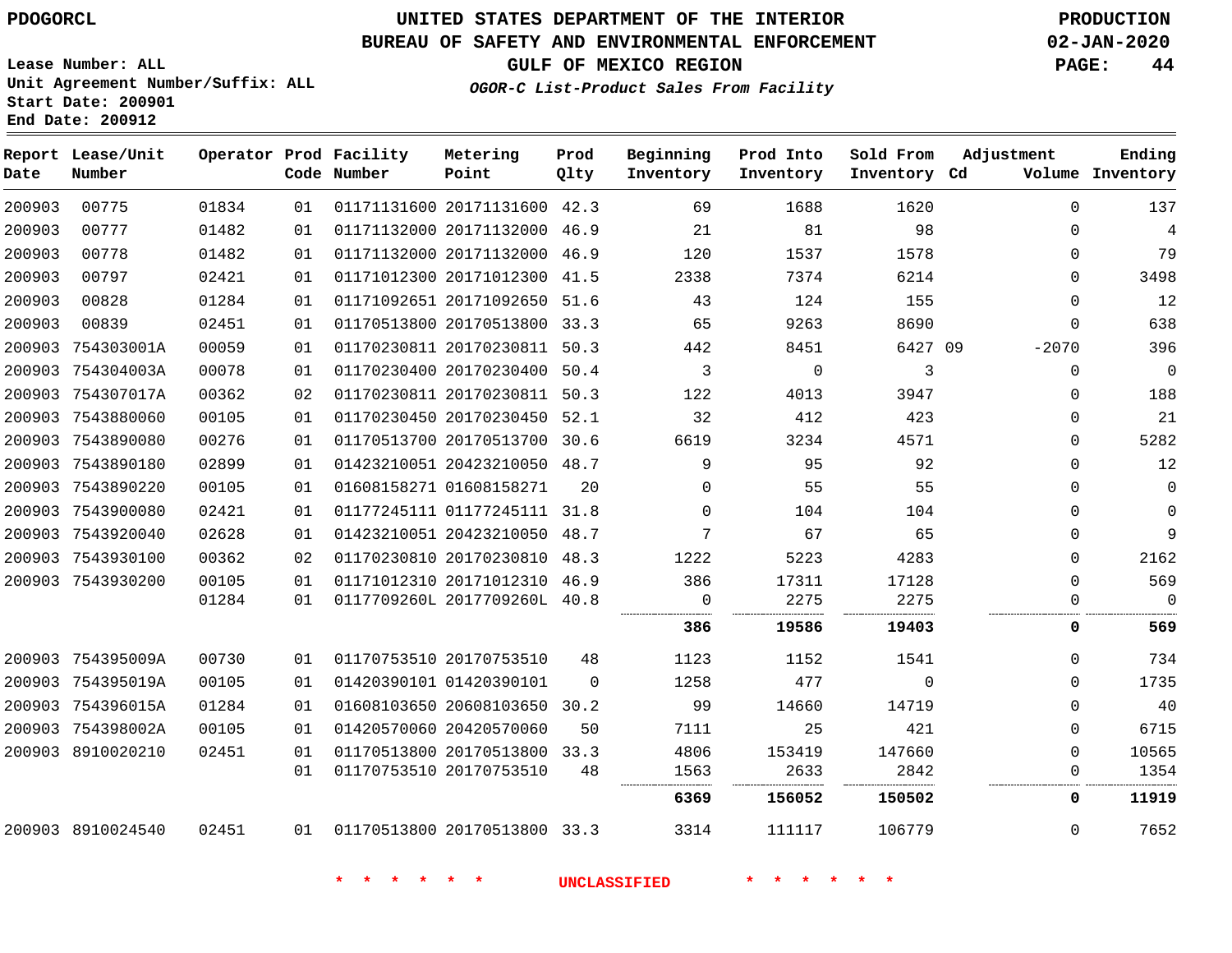### **BUREAU OF SAFETY AND ENVIRONMENTAL ENFORCEMENT 02-JAN-2020**

**Lease Number: ALL Unit Agreement Number/Suffix: ALL**

**GULF OF MEXICO REGION PAGE: 45**

**OGOR-C List-Product Sales From Facility**

# **Start Date: 200901 End Date: 200912**

| Date | Report Lease/Unit<br>Number |       |    | Operator Prod Facility<br>Code Number | Metering<br>Point            | Prod<br>Qlty | Beginning<br>Inventory | Prod Into<br>Inventory | Sold From<br>Inventory Cd | Adjustment   | Ending<br>Volume Inventory |
|------|-----------------------------|-------|----|---------------------------------------|------------------------------|--------------|------------------------|------------------------|---------------------------|--------------|----------------------------|
|      | 200903 8910029320           | 00276 | 01 |                                       | 01170513700 20170513700 30.6 |              | 17276                  | 58729                  | 59952                     | $\Omega$     | 16053                      |
|      | 200903 8910034440           | 00276 | 01 |                                       | 01170513700 20170513700 30.6 |              | 34384                  | 122457                 | 125029 42                 | 3            | 31815                      |
|      | 200903 8910063810           | 02466 | 01 |                                       | 01170230450 20170230450 51.1 |              | 1038                   | 14052                  | 14365                     | $\Omega$     | 725                        |
|      |                             | 02904 | 02 |                                       | 01170230450 20170230450 52.2 |              | 16                     | 266                    | 268                       | 0            | 14                         |
|      |                             |       |    |                                       |                              |              | 1054                   | 14318                  | 14633                     | 0            | 739                        |
|      | 200903 8910066690           | 00078 | 01 |                                       | 01170573602 20170573602 34.4 |              | 7                      | 5101                   | 2997                      | $\Omega$     | 2111                       |
|      | 200903 8910086400           | 02893 | 02 |                                       | 01171012400 20171012400 53.1 |              | 151                    | 147                    | 254                       | 0            | 44                         |
|      | 200903 8910086540           | 01284 | 01 |                                       | 01171012400 20171012400 49.8 |              | $\Omega$               | 1092                   | 765                       | $\Omega$     | 327                        |
|      |                             |       | 01 |                                       | 01177092604 20177092604 37.5 |              | 0<br>                  | 3048                   | 3048                      | 0            | $\mathbf 0$<br>            |
|      |                             |       |    |                                       |                              |              | 0                      | 4140                   | 3813                      | 0            | 327                        |
|      | 200903 8910086610           | 02266 | 01 |                                       | 01170754800 20170754800 28.8 |              | 186                    | 611                    | 652                       | $\Omega$     | 145                        |
|      | 200903 8910086660           | 03009 | 02 |                                       | 01421670201 20421670200      | $\Omega$     | 207                    | $\mathbf 0$            | $\mathbf 0$               | $\mathbf 0$  | 207                        |
|      | 200903 8910087670           | 02312 | 01 |                                       | 01170754200 20170754200      | 38.8         | 156                    | 420                    | 337 42                    | -6           | 233                        |
|      | 200903 8910088130           | 00078 | 01 |                                       | 01171012400 20171012400 53.1 |              | 74                     | 701                    | 565                       | $\mathbf 0$  | 210                        |
|      |                             |       | 01 |                                       | 01171132800 21171132800 43.3 |              | 179                    | $\Omega$               | 91                        | $\Omega$     | 88                         |
|      |                             |       |    |                                       |                              |              | 253                    | 701                    | 656                       | 0            | 298                        |
|      | 200903 8910088160           | 01284 | 01 |                                       | 01171132800 21171132800 43.3 |              | 626                    | $\mathbf 0$            | 320                       | $\mathbf 0$  | 306                        |
|      | 200903 8910089160           | 00276 | 01 |                                       | 01170513700 20170513700 30.6 |              | 2608                   | 5585                   | 5458                      | $\Omega$     | 2735                       |
|      | 200903 891008927AE          | 00078 | 01 |                                       | 01170230400 20170230400 49.9 |              | 113                    | 1021                   | 680 09                    | $-268$       | 186                        |
|      | 200903 891008927AG          | 00078 | 01 |                                       | 01170230400 20170230400      | 50           | 914                    | 3915                   | 3768 09                   | $-346$       | 715                        |
|      | 200903 891008927K           | 00078 | 01 |                                       | 01170230400 20170230400      | 50           | 160                    | 613                    | 661                       | $\mathbf 0$  | 112                        |
|      | 200903 891008927Y           | 00078 | 01 |                                       | 01170230400 20170230400      | 49.9         | $\Omega$               | 282                    | 231 42                    | $\mathbf{1}$ | 52                         |
|      | 200903 891008946C           | 01834 | 01 |                                       | 01171012500 20171012500      | 38.3         | 17                     | 403                    | 393                       | 0            | 27                         |
|      | 200903 8910116580           | 00276 | 01 |                                       | 01170513700 20170513700 30.6 |              | 6469                   | 12555                  | 12876                     | 0            | 6148                       |
|      | 200903 8910116740           | 00276 | 01 | 01170513700 20170513700               |                              | $\Omega$     | 129                    | $\mathbf 0$            | $\mathbf 0$               | $\Omega$     | 129                        |
|      | 200903 8910116770           | 00276 | 01 |                                       | 01170513700 20170513700 30.6 |              | 1685                   | 3304                   | 3371                      | 0            | 1618                       |
|      | 200903 8910116790           | 00276 | 01 |                                       | 01170513700 20170513700 30.6 |              | 11401                  | 20890                  | 22062 42                  | $\mathbf{1}$ | 10230                      |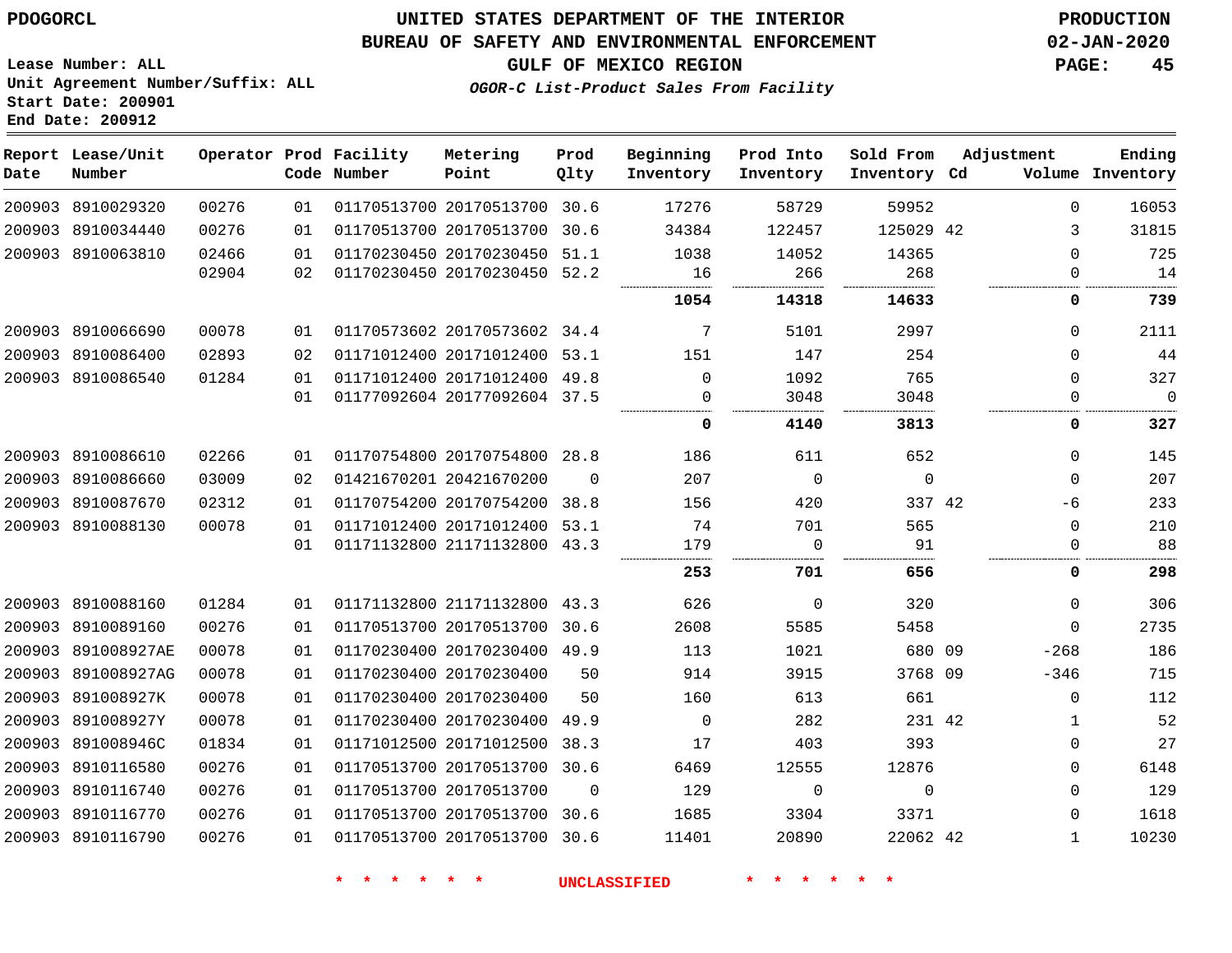**Report Lease/Unit**

**Number**

# **UNITED STATES DEPARTMENT OF THE INTERIOR PDOGORCL PRODUCTION**

**Prod Qlty**

#### **BUREAU OF SAFETY AND ENVIRONMENTAL ENFORCEMENT 02-JAN-2020**

**Lease Number: ALL Unit Agreement Number/Suffix: ALL Start Date: 200901 End Date: 200912**

**Operator Prod Facility**

**Code Number**

**OGOR-C List-Product Sales From Facility**

**Beginning Inventory** **Prod Into Inventory** **Sold From Inventory**

**GULF OF MEXICO REGION PAGE: 46**

**Inventory Cd Volume**

**Adjustment**

  $\Omega$  $\Omega$  $\Omega$  $\Omega$  $\Omega$  $\Omega$  $\Omega$  $\Omega$  $\Omega$  $\Omega$  $\Omega$  $\Omega$  $\overline{0}$  $\Omega$  $\overline{0}$  $\Omega$  $\Omega$  $\Omega$  $\Omega$   $\Omega$  $\Omega$   $\Omega$  

**Ending**

| 200903 8910116800 | 00276 | 01 |    |               | 01170513700 20170513700 30.6 | 13128                             |                    | 26268           | 26533 42       |      |
|-------------------|-------|----|----|---------------|------------------------------|-----------------------------------|--------------------|-----------------|----------------|------|
| 200903 891011687A | 02266 | 01 |    |               |                              | 01170754800 20170754800 28.8 183  |                    | 228             | 357            |      |
| 200903 891011687B | 02266 | 01 |    |               | 01170754800 20170754800 28.8 | 19                                |                    | 255             | 214            |      |
| 200903 891011687C | 02266 | 01 |    |               | 01170754800 20170754800 28.8 | 250                               |                    | 806             | 865            |      |
| 200903 891011687D | 02266 | 01 |    |               | 01170754800 20170754800 28.8 | 385                               |                    | 824             | 1014           |      |
| 200903 8910117330 | 02266 | 01 |    |               | 01170754800 20170754800 28.8 | 14                                |                    | 35              | 41             |      |
| 200903 8910123210 | 00687 | 01 |    |               | 0117709260A 2017709260A 33.8 | 9                                 |                    | 639             | 641            |      |
| 200903 8910123250 | 00687 | 01 |    |               |                              | 0117709260A 2017709260A 33.8 24   |                    | 2190            | 2189           |      |
| 200903 8910123270 | 01482 | 01 |    |               | 01177215100 20177215102 30.2 | 65                                |                    | 5703            | 5715           |      |
| 200903 8910123320 | 01482 | 01 |    |               |                              | 01177215100 20177215102 30.2 137  |                    | 12991           | 13006          |      |
| 200903 8910123330 | 01482 | 01 |    |               |                              | 01177215100 20177215102 30.2 148  |                    | 14870           | 14878          |      |
| 200903 8910123350 | 01284 | 01 |    |               | 01171012500 20171012500 38.3 | 14                                |                    | 356             | 346            |      |
| 200903 8910123390 | 00818 | 01 |    |               | 01171131800 20171131800 46.7 | 1200                              |                    | 1261            | 1111           |      |
| 200903 8910169300 | 00491 | 01 |    |               | 01170230810 20170230810 48.3 | 99                                |                    | 290             | 269            |      |
| 200903 8910202350 | 00276 | 01 |    |               | 01170513700 20170513700 30.6 | 25968                             |                    | 22621           | 23455          |      |
| 200903 8910202430 | 00276 | 01 |    |               | 01170513700 20170513700 0    | 222                               |                    | $\overline{0}$  | $\overline{0}$ |      |
| 200903 8910202520 | 01482 | 01 |    |               | 01171132800 21171132800 43.6 | 110                               |                    | $\overline{0}$  | 56             |      |
| 200903 8910202550 | 00105 | 01 |    |               | 01170230810 20170230810 48.2 | 116                               |                    | 353             | 323            |      |
| 200903 8910202560 | 00276 | 01 |    |               | 01170513700 20170513700 30.6 | 4548                              |                    | 7893            | 8102           |      |
| 200903 G00932     | 01376 | 01 |    |               | 01170230810 20170230810 48.3 | 57                                |                    | 358             | 267            |      |
| 200903 G00935     | 02852 | 02 |    |               | 01171131600 20171131600 42.3 | $\overline{0}$                    |                    | $5\overline{)}$ |                | 5 42 |
| 200903 G00985     | 00687 | 01 |    |               |                              | 0117709260A 2017709260A 33.8 921  |                    | 29999           | 30576          |      |
| 200903 G00989     | 00003 | 01 |    |               | 01171012400 20171012400 0    | 1022                              |                    | $\overline{0}$  | $\mathsf{O}$   |      |
| 200903 G01023     | 02899 | 01 |    |               |                              | 01171092651 20171092650 51.6 4698 |                    | 16773           | 19852          |      |
| 200903 G01083     | 00276 | 01 |    |               | 01170513700 20170513700 30.6 | 12257                             |                    | 23507           | 24253 42       |      |
| 200903 G01090     | 00276 | 01 |    |               | 01170513700 20170513700 30.6 | 7999                              |                    | 18263           | 17319          |      |
| 200903 G01091     | 00276 | 01 |    |               | 01170513700 20170513700 30.6 | 1347                              |                    | 2967            | 2861           |      |
| 200903 G01092     | 00276 | 01 |    |               |                              | 01170513700 20170513700 30.6 7399 |                    | 12518           | 13787          |      |
|                   |       |    | 一大 | $\star$<br>一大 | $\star$ $\star$              | UNCLASSIFIED                      | $\star$<br>$\star$ |                 |                |      |

**Metering Point**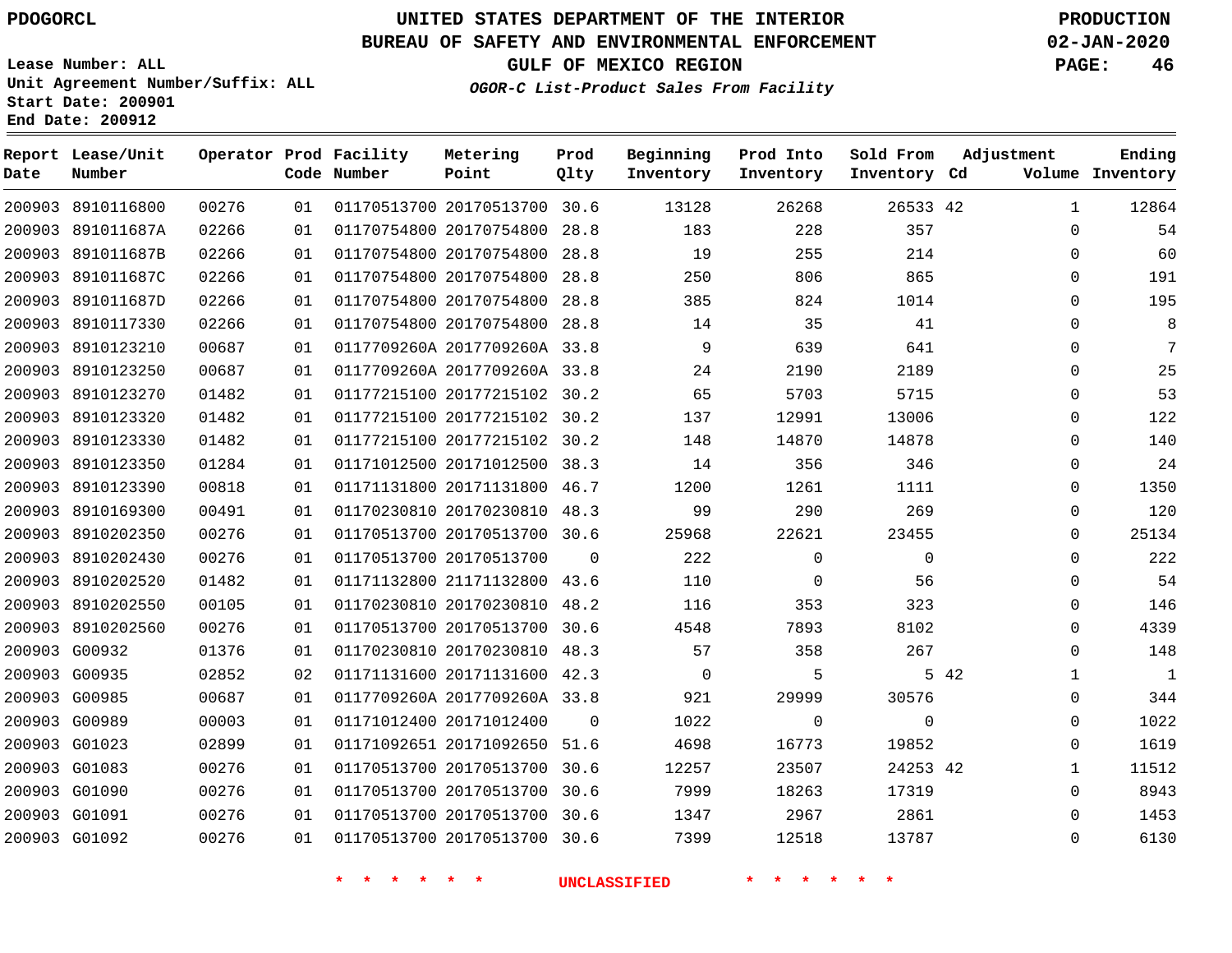# **UNITED STATES DEPARTMENT OF THE INTERIOR PDOGORCL PRODUCTION**

### **BUREAU OF SAFETY AND ENVIRONMENTAL ENFORCEMENT 02-JAN-2020**

**Lease Number: ALL Unit Agreement Number/Suffix: ALL Start Date: 200901**

**GULF OF MEXICO REGION PAGE: 47**

**OGOR-C List-Product Sales From Facility**

| Date          | Report Lease/Unit<br>Number |       |    | Operator Prod Facility<br>Code Number | Metering<br>Point            | Prod<br>Qlty | Beginning<br>Inventory | Prod Into<br>Inventory | Sold From<br>Inventory Cd | Adjustment   | Ending<br>Volume Inventory |
|---------------|-----------------------------|-------|----|---------------------------------------|------------------------------|--------------|------------------------|------------------------|---------------------------|--------------|----------------------------|
|               | 200903 G01127               | 02630 | 01 |                                       | 01171132000 20171132000 46.9 |              | 383                    | 3139                   | 3360                      | 0            | 162                        |
|               | 200903 G01194               | 00105 | 01 |                                       | 01177072601 20177072601      | 38           | $\Omega$               | 6801                   | 6801                      | $\Omega$     | $\mathbf 0$                |
|               | 200903 G01198               | 00818 | 01 |                                       | 01171092651 20171092650 51.7 |              | 24                     | 77                     | 94                        | $\Omega$     | 7                          |
|               | 200903 G01208               | 00818 | 02 |                                       | 01171092651 20171092650 51.6 |              | 468                    | 653                    | 1058                      | $\Omega$     | 63                         |
|               | 200903 G01210               | 03041 | 01 |                                       | 01171132800 21171132800      | 43.3         | 96                     | $\mathbf 0$            | 49                        | $\Omega$     | 47                         |
|               | 200903 G01220               | 00105 | 01 |                                       | 01177092600 20177092600      | 44.9         | 615                    | 18025                  | 18006                     | $\Omega$     | 634                        |
| 200903 G01248 |                             | 02628 | 01 |                                       | 01171012500 20171012500      | 38.3         | 10                     | 1058                   | 998                       | 0            | 70                         |
|               | 200903 G01269               | 01284 | 01 |                                       | 01171012500 20171012500 38.3 |              | 12                     | 308                    | 300                       | $\Omega$     | 20                         |
|               | 200903 G01351               | 00078 | 01 |                                       | 01170230400 20170230400      | 50           | 86                     | 490                    | 486 42                    | -1           | 89                         |
| 200903 G01441 |                             | 00818 | 01 |                                       | 01177112701 20177112700 55.9 |              | 516                    | 2952                   | 3183 42                   | $\mathbf{1}$ | 286                        |
|               | 200903 G01447               | 00276 | 01 |                                       | 01170513700 20170513700 30.6 |              | 331                    | 2434                   | 2406 42                   | 1            | 360                        |
| 200903 G01477 |                             | 02595 | 01 |                                       | 01170230810 20170230810 48.3 |              | 1540                   | 5715                   | 4889                      | $\Omega$     | 2366                       |
|               | 200903 G01497               | 02451 | 01 |                                       | 01170513800 20170513800 33.3 |              | 1090                   | 63793                  | 60490                     | 0            | 4393                       |
|               | 200903 G01498               | 02451 | 01 |                                       | 01170513800 20170513800 33.3 |              | 404                    | 11703                  | 11301                     | $\Omega$     | 806                        |
|               | 200903 G01526               | 02899 | 01 |                                       | 01171092651 20171092650 51.6 |              | 304                    | 1022                   | 1226                      | 0            | 100                        |
|               | 200903 G01580               | 02451 | 01 |                                       | 01170513800 20170513800 33.3 |              | 10                     | 522                    | 496                       | 0            | 36                         |
|               | 200903 G01610               | 01482 | 01 |                                       | 01177215100 20177215102 30.2 |              | 12                     | 1528                   | 1526                      | 0            | 14                         |
|               | 200903 G01619               | 00276 | 01 |                                       | 01170513700 20170513700 30.6 |              | 10455                  | 9155                   | 7443                      | $\Omega$     | 12167                      |
|               | 200903 G01620               | 00276 | 01 |                                       | 01170513700 20170513700 30.6 |              | 14342                  | 9869                   | 10210                     | 0            | 14001                      |
|               | 200903 G01676               | 02237 | 01 |                                       | 01170755200 20170755200      | 36           | 840                    | 8228                   | 8783                      | $\Omega$     | 285                        |
|               | 200903 G01677               | 02237 | 01 |                                       | 01170755200 20170755200 35.9 |              | 292                    | 3367                   | 3542                      | $\Omega$     | 117                        |
|               | 200903 G01757               | 00003 | 01 |                                       | 01423210051 20423210050 48.7 |              | 84                     | 517                    | 536 42                    | $\mathbf{1}$ | 66                         |
|               | 200903 G01860               | 00105 | 01 |                                       | 01170231110 20170231110      | 41.3         | 756                    | 4462                   | 3784                      | 0            | 1434                       |
|               | 200903 G01865               | 00078 | 01 |                                       | 01171012500 20171012500      | 38.3         | 232                    | 6463                   | 6268 42                   | $\mathbf{1}$ | 428                        |
|               | 200903 G01898               | 02312 | 01 |                                       | 01171012500 20171012500      | 38.3         | 270                    | 6860                   | 6676                      | 0            | 454                        |
| 200903 G01901 |                             | 01482 | 01 |                                       | 01177215100 20177215102 30.2 |              | 13                     | 1012                   | 1016                      | $\Omega$     | 9                          |
|               | 200903 G01953               | 00105 | 01 |                                       | 01170230811 20170230811 50.2 |              | 40                     | 624                    | 635                       | 0            | 29                         |
|               | 200903 G01966               | 01482 | 01 |                                       | 01177215100 20177215102 30.2 |              | 79                     | 7284                   | 7294                      | $\Omega$     | 69                         |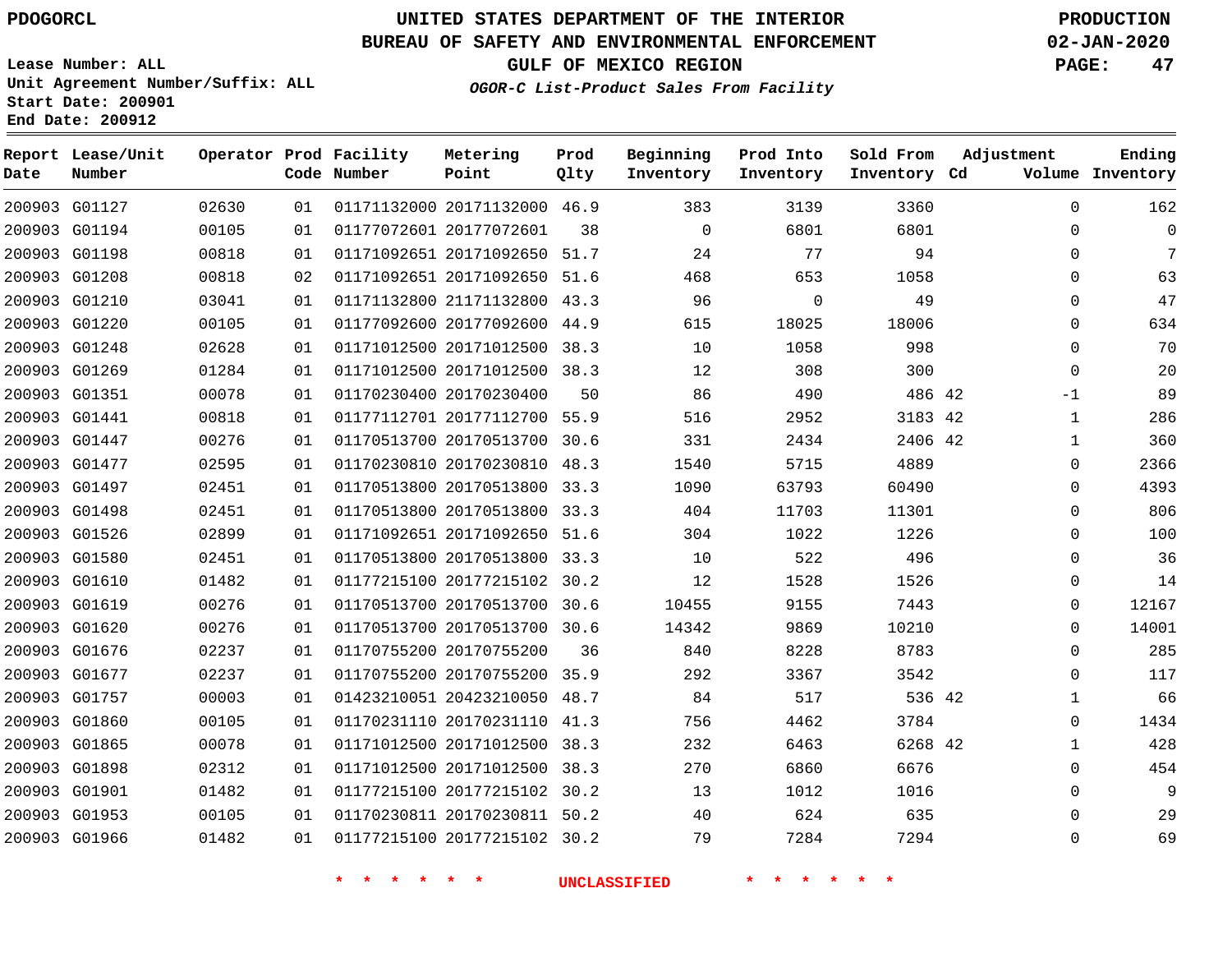**End Date: 200912**

**Report Lease/Unit**

**Number**

# **UNITED STATES DEPARTMENT OF THE INTERIOR PDOGORCL PRODUCTION**

**Prod Qlty**

#### **BUREAU OF SAFETY AND ENVIRONMENTAL ENFORCEMENT 02-JAN-2020**

**Lease Number: ALL Unit Agreement Number/Suffix: ALL Start Date: 200901**

**Operator Prod Facility**

**Code Number**

**OGOR-C List-Product Sales From Facility**

**Beginning Inventory** **Prod Into Inventory** **Sold From Inventory**

**GULF OF MEXICO REGION PAGE: 48**

**Inventory Cd Volume**

**Adjustment**

  $\Omega$   $\Omega$  $\Omega$  $\Omega$  $\Omega$  $\Omega$  $\Omega$   $\Omega$  $\overline{0}$   $\Omega$  $\overline{0}$  $\Omega$  $\Omega$  $\Omega$  $\Omega$   $\Omega$  $\Omega$   $\Omega$   $\Omega$ 

**Ending**

| 200903 G01967 01482 |       |    |                                       |                                  |                         | 10849          | 10863        |  |
|---------------------|-------|----|---------------------------------------|----------------------------------|-------------------------|----------------|--------------|--|
| 200903 G01997       | 01071 | 02 | 01170230810 20170230810 57 0          |                                  |                         | 126            | 126 47       |  |
| 200903 G01998       | 00818 | 01 |                                       | 01170230811 20170230811 48.2 22  |                         | 73             | 65           |  |
| 200903 G02006       | 02595 | 01 |                                       | 01170530900 20170530900 47.1     | $6\overline{6}$         | $\overline{0}$ | 6            |  |
| 200903 G02021       | 01482 | 01 |                                       | 01170230811 20170230811 50.3     | 120                     | 2602           | 2600         |  |
| 200903 G02023       | 02312 | 02 |                                       | 01170230811 20170230811 50.3     | 437                     | 8506           | 8545         |  |
| 200903 G02045       | 00105 | 01 |                                       | 01170530900 20170530900 47.1 13  |                         | 107            | 90           |  |
| 200903 G02091       | 00687 | 01 |                                       | 01170230811 20170230811 50.3     | 182                     | 5164           | 5104         |  |
| 200903 G02099       | 01978 | 02 |                                       | 01171012310 20171012310 46.9     | 448                     | 10318          | 10428        |  |
| 200903 G02127       | 02312 | 01 |                                       | 01170230810 20170230810 48.3 24  |                         | 70             | 65           |  |
| 200903 G02161       | 00818 | 02 |                                       | 01171012500 20171012500 38.3 486 |                         | 12971          | 12598        |  |
| 200903 G02163       | 00105 | 01 |                                       | 01171012500 20171012500 38.2 41  |                         | 5510           | 5186         |  |
| 200903 G02300       | 01482 | 01 |                                       | 01171132800 21171132800 43.3 37  |                         | $\overline{0}$ | 19           |  |
| 200903 G02353       | 01284 | 01 |                                       | 01170230450 20170230450 52.8 309 |                         | 3260           | 3401         |  |
| 200903 G02354       | 01284 | 01 |                                       | 01170230450 20170230450 52.2 274 |                         | 4028           | 4094         |  |
| 200903 G02357       | 02200 | 01 |                                       | 01170230450 20170230450 52.2     | $\overline{\mathbf{c}}$ | 35             | 35           |  |
| 200903 G02391       | 01284 | 01 |                                       | 0142709015A 2042709015A 41.1 0   |                         |                | 1702<br>1702 |  |
| 200903 G02404       | 02589 | 01 | 01170230810 20170230810 47.1          |                                  | 1109                    | 580            | 580          |  |
| 200903 G02416       | 02409 | 01 |                                       | 01170230810 20170230810 48.3     | $\sim$ 3                | 8              | 8            |  |
| 200903 G02423       | 00818 | 02 |                                       | 01170230810 20427110150 48.3 20  |                         | 7359           | 7346         |  |
| 200903 G02428       | 00105 | 01 |                                       | 01170230810 20170230810 48.2 17  |                         | 46             | 44           |  |
| 200903 G02429       | 00491 | 01 |                                       | 01170230810 20170230810 48.3     |                         | 2432<br>5423   | 5610         |  |
| 200903 G02433       | 00491 | 01 |                                       | 01170230810 20170230810 48.2     | 10                      | 60             | 45           |  |
| 200903 G02434       | 01284 | 02 |                                       | 01170230810 20170230810 48.3 13  |                         | 36             | 34           |  |
| 200903 G02436       | 02628 | 02 |                                       | 01170230811 20170230811 50.3 110 |                         | 1992           | 2011         |  |
| 200903 G02567       | 02628 | 01 |                                       | 01170230811 20170230811 50.3 253 |                         | 6379           | 6335         |  |
| 200903 G02663       | 02893 |    | 02   01423210051   20423210050   48.7 |                                  | $\overline{0}$          | 149            | 130          |  |
| 200903 G02665       | 02451 |    | 01   01423210051   20423210050   48.6 |                                  | 172                     | 1466           | 1452         |  |
|                     |       |    |                                       |                                  |                         |                |              |  |

**Metering Point**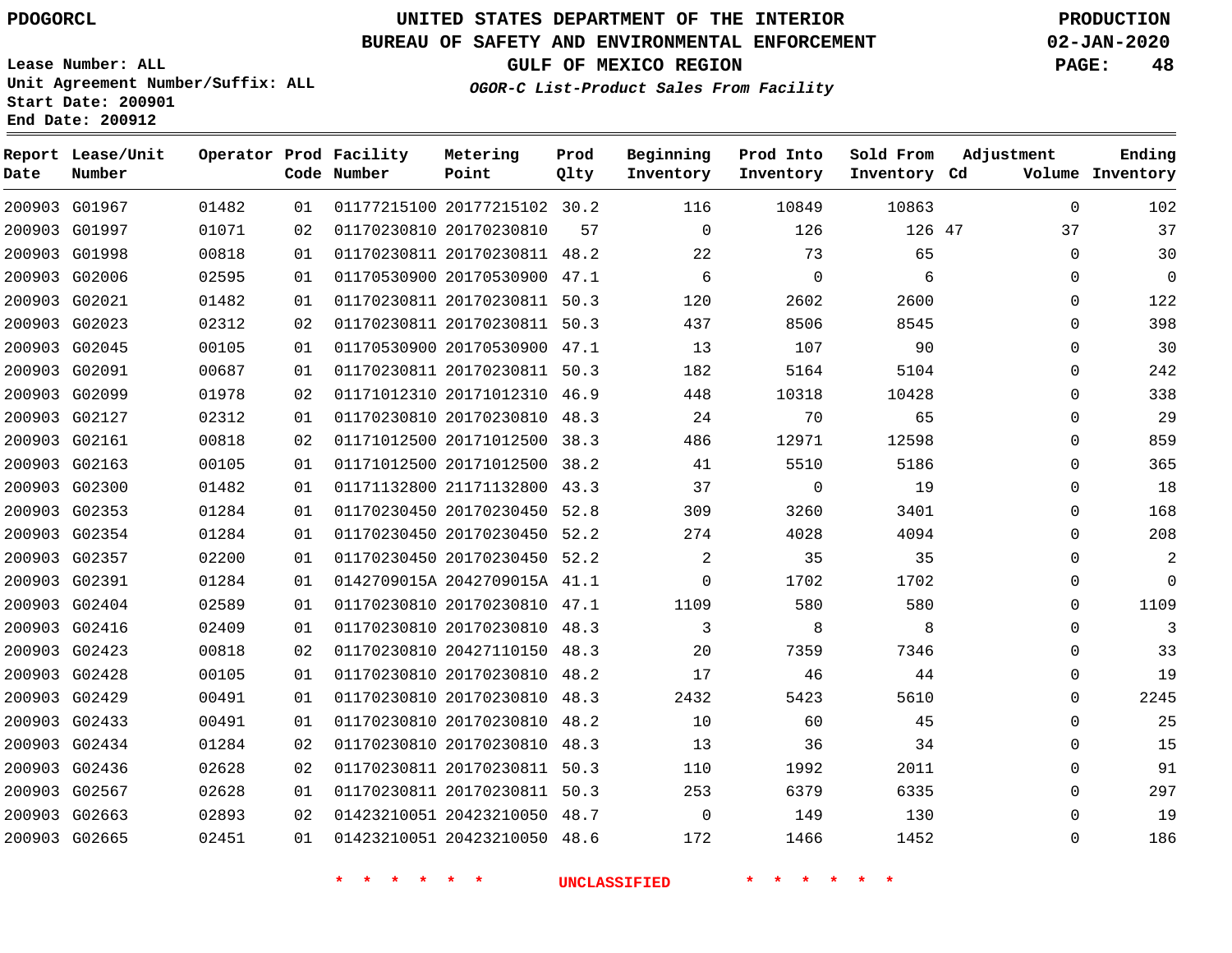#### **BUREAU OF SAFETY AND ENVIRONMENTAL ENFORCEMENT 02-JAN-2020**

**Lease Number: ALL Unit Agreement Number/Suffix: ALL Start Date: 200901 End Date: 200912**

**OGOR-C List-Product Sales From Facility**

**GULF OF MEXICO REGION PAGE: 49**

| Date          | Report Lease/Unit<br>Number |       |    | Operator Prod Facility<br>Code Number | Metering<br>Point            | Prod<br>Qlty | Beginning<br>Inventory | Prod Into<br>Inventory | Sold From<br>Inventory Cd | Adjustment |              | Ending<br>Volume Inventory |
|---------------|-----------------------------|-------|----|---------------------------------------|------------------------------|--------------|------------------------|------------------------|---------------------------|------------|--------------|----------------------------|
|               | 200903 G02826               | 00105 | 01 |                                       | 01170230810 20170230810      | 48.3         | 108                    | 522                    | 414                       |            | $\mathbf 0$  | 216                        |
|               |                             |       | 01 |                                       | 01170231110 20170231110 41.3 |              | 51                     | 393                    | 318                       |            | $\Omega$     | 126                        |
|               |                             |       |    |                                       |                              |              | 159                    | 915                    | 732                       |            | 0            | 342                        |
|               | 200903 G02895               | 02579 | 02 |                                       | 01171092651 20171092650      | $\Omega$     | 50                     | $\Omega$               | $\Omega$                  |            | $\Omega$     | 50                         |
|               | 200903 G02898               | 01834 | 01 |                                       | 01171012300 20171012300 41.5 |              | 182                    | 281                    | 329 42                    |            | $-1$         | 133                        |
|               |                             | 02266 | 01 |                                       | 01171012300 20171012300      | $\Omega$     | 5                      | $\Omega$               | $\Omega$                  |            | 0            | 5                          |
|               |                             |       |    |                                       |                              |              | 187                    | 281                    | 329                       |            | -1           | 138                        |
|               | 200903 G02899               | 01834 | 01 |                                       | 01171012300 20171012300 41.5 |              | $\mathbf 0$            | 815                    | 428                       |            | $\mathbf{0}$ | 387                        |
|               | 200903 G02917               | 01834 | 01 |                                       | 01171092930 20171092930      | 35.2         | 307                    | $\Omega$               | 61 42                     |            | $-15$        | 231                        |
|               | 200903 G02969               | 00276 | 01 |                                       | 01170513700 20170513700      | $\Omega$     | 465                    | $\Omega$               | $\Omega$                  |            | $\Omega$     | 465                        |
|               | 200903 G02970               | 00276 | 01 |                                       | 01170513700 20170513700      | $\Omega$     | 6369                   | $\Omega$               | $\Omega$                  |            | 0            | 6369                       |
|               | 200903 G03061               | 00105 | 01 |                                       | 01423210051 20423210050      | 48.6         | 211                    | 1871                   | 1845                      |            | $\Omega$     | 237                        |
|               | 200903 G03068               | 00105 | 01 |                                       | 01423210051 20423210050      | 48.6         | 18                     | 47                     | 59                        |            | $\Omega$     | 6                          |
|               | 200903 G03079               | 02451 | 01 |                                       | 01427038260 01427038260      | $\Omega$     | 753                    | $\Omega$               | $\Omega$                  |            | $\Omega$     | 753                        |
|               | 200903 G03145               | 00078 | 01 |                                       | 01171132800 21171132800      | 43.3         | $\mathbf 0$            | 319                    | 163                       |            | $\Omega$     | 156                        |
|               | 200903 G03152               | 00105 | 01 |                                       | 01177092600 20177092600      | 44.9         | 212                    | 5747                   | 5757                      |            | $\Omega$     | 202                        |
|               | 200903 G03237               | 00276 | 01 |                                       | 01170230450 20170230450      | $\Omega$     | 170                    | $\Omega$               |                           | 042        | $-170$       | $\overline{0}$             |
|               |                             |       | 01 |                                       | 01170230450 20427060150      | $\Omega$     | 170                    | $\Omega$               | $\Omega$                  |            | $\mathbf{0}$ | 170                        |
|               |                             |       |    |                                       |                              |              | 340                    | 0                      | 0                         |            | $-170$       | 170                        |
|               | 200903 G03251               | 00105 | 01 |                                       | 01170231110 20170231110 41.3 |              | 113                    | 545                    | 483                       |            | $\mathbf{0}$ | 175                        |
|               | 200903 G03264               | 00003 | 01 |                                       | 01170230811 20170230811      | 50.3         | 2                      | 35                     | 35                        |            | $\mathbf 0$  | 2                          |
|               |                             | 01284 | 02 |                                       | 01170530900 20170530900 47.1 |              | 44                     | 394                    | 328                       |            | $\Omega$     | 110                        |
|               |                             |       |    |                                       |                              |              | 46                     | 429                    | 363                       |            | 0            | 112                        |
|               | 200903 G03265               | 01284 | 02 |                                       | 01170530900 20170530900 48.1 |              | 69                     | 733                    | 597                       |            | $\Omega$     | 205                        |
| 200903 G03481 |                             | 02894 | 01 |                                       | 01170230810 20170230810 48.7 |              | 1                      | $\Omega$               | 1                         |            | $\Omega$     | $\mathbf 0$                |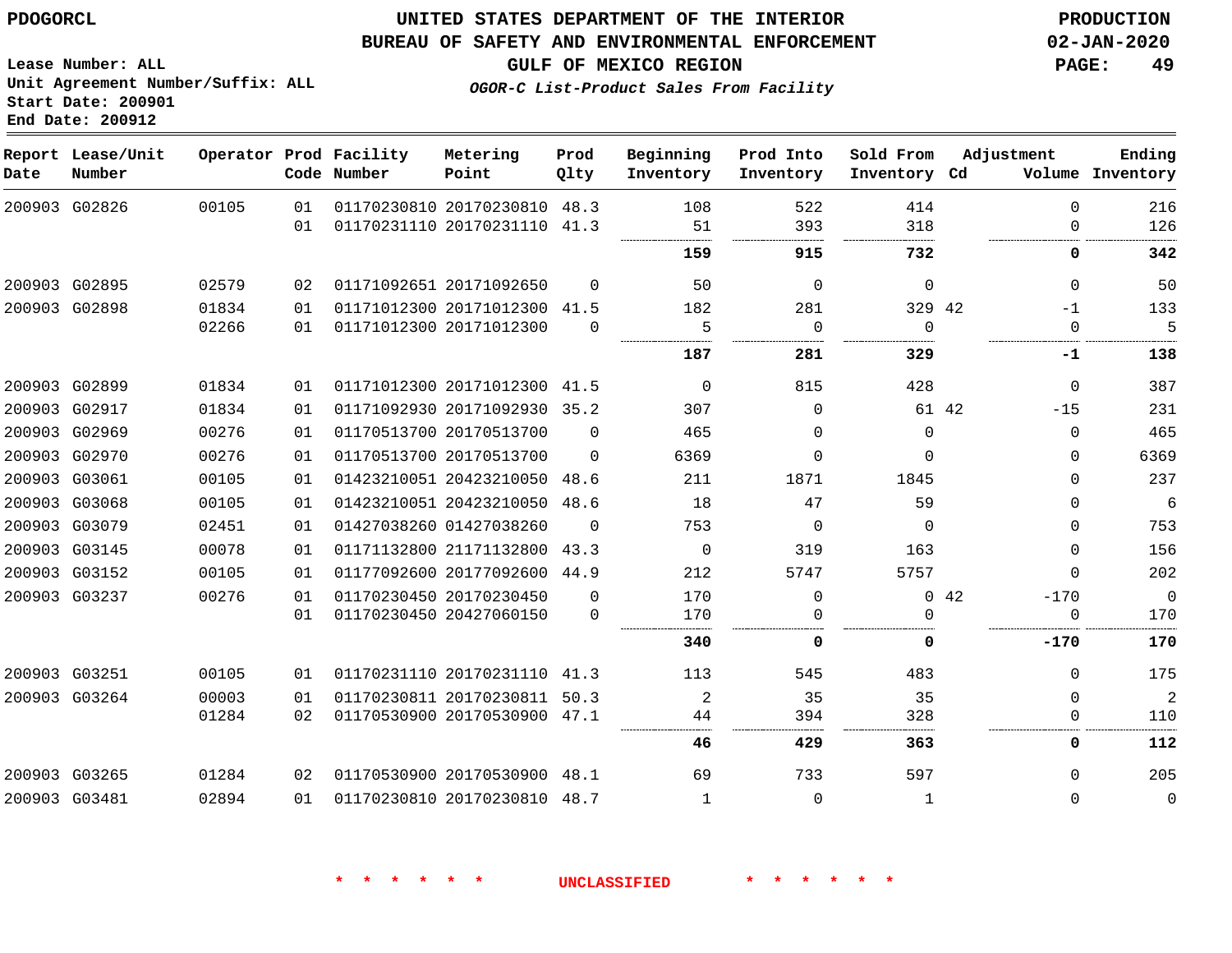#### **BUREAU OF SAFETY AND ENVIRONMENTAL ENFORCEMENT 02-JAN-2020**

**GULF OF MEXICO REGION PAGE: 50**

**Lease Number: ALL Unit Agreement Number/Suffix: ALL Start Date: 200901 End Date: 200912**

**OGOR-C List-Product Sales From Facility**

| Date | Report Lease/Unit<br>Number |       |    | Operator Prod Facility<br>Code Number | Metering<br>Point            | Prod<br>Qlty | Beginning<br>Inventory | Prod Into<br>Inventory | Sold From<br>Inventory Cd | Adjustment   | Ending<br>Volume Inventory |
|------|-----------------------------|-------|----|---------------------------------------|------------------------------|--------------|------------------------|------------------------|---------------------------|--------------|----------------------------|
|      | 200903 G03738               | 00064 | 01 |                                       | 01170230450 20170230450 52.2 |              | 20                     | 264                    | 270                       | $\Omega$     | 14                         |
|      |                             | 02871 | 01 |                                       | 01170230450 20170230450      | 52.2         | 1                      | $\mathbf 0$            | $\mathbf{1}$              | $\Omega$     | $\Omega$                   |
|      |                             |       |    |                                       |                              |              | 21                     | 264                    | 271                       | 0            | 14                         |
|      | 200903 G03793               | 02894 | 01 |                                       | 01171012500 20171012500 38.3 |              | 174                    | 3417                   | 3365                      | $\Omega$     | 226                        |
|      | 200903 G03935               | 02672 | 01 |                                       | 01423210051 20423210050      | 52           | $\mathbf{1}$           | 27                     | 25                        | $\Omega$     | 3                          |
|      | 200903 G03940               | 00105 | 01 |                                       | 01423210051 20423210050      | 48.7         | 1                      | 41                     | 37                        | $\mathbf 0$  | 5                          |
|      | 200903 G03958               | 00105 | 01 |                                       | 01170230510 20170230510      | 49.6         | 234                    | 614                    | 693                       | 0            | 155                        |
|      | 200903 G04003               | 00105 | 01 |                                       | 01171012500 20171012500      | 38.2         | 832                    | 22047                  | 21419                     | $\mathbf 0$  | 1460                       |
|      | 200903 G04065               | 02628 | 01 |                                       | 01423210051 20423210050      | 48.7         | $\Omega$               | 3                      | 3                         | $\mathbf 0$  | $\overline{0}$             |
|      | 200903 G04078               | 02589 | 01 |                                       | 01170230510 20170230510      | $\Omega$     | 5                      | 10                     | $\mathbf 0$               | $\mathbf 0$  | 15                         |
|      | 200903 G04081               | 02894 | 01 |                                       | 01170230450 20170230810      | 48.3         | 1957                   | 4964                   | 4858 42                   | $-1$         | 2062                       |
|      | 200903 G04085               | 00687 | 01 |                                       | 01170230811 20170230811      | 50.3         | 612                    | 13033                  | 13035                     | $\Omega$     | 610                        |
|      | 200903 G04087               | 02899 | 01 |                                       | 01177008150 01177008150 35.2 |              | 4081                   | 5301                   | 4107                      | $\mathbf 0$  | 5275                       |
|      | 200903 G04090               | 02312 | 02 |                                       | 01170230810 20170230810      | 48.3         | 119                    | 499                    | 411                       | $\mathbf 0$  | 207                        |
|      | 200903 G04098               | 01963 | 01 |                                       | 01170230810 20170230810 48.3 |              | 189                    | 510                    | 488                       | $\Omega$     | 211                        |
|      | 200903 G04143               | 00105 | 01 |                                       | 01170230510 20170230510      | 49.6         | 284                    | 904                    | 960                       | $\mathbf 0$  | 228                        |
|      | 200903 G04232               | 00105 | 01 |                                       | 01171012500 20171012500      | 38.2         | 48                     | 1212                   | 1180                      | $\Omega$     | 80                         |
|      |                             | 00730 | 01 |                                       | 01171012500 20171012500 38.3 |              | 0<br>                  | 12767                  | 11922<br>.                | 0            | 845                        |
|      |                             |       |    |                                       |                              |              | 48                     | 13979                  | 13102                     | 0            | 925                        |
|      | 200903 G04254               | 01834 | 01 |                                       | 01170573602 20170573602 33.2 |              | 789                    | 1097                   | 1526                      | $\mathbf 0$  | 360                        |
|      | 200903 G04258               | 02899 | 01 |                                       | 01423210051 20423210050 48.7 |              | 1                      | 8                      | 8                         | $\Omega$     | $\mathbf{1}$               |
|      | 200903 G04397               | 02421 | 01 |                                       | 01170230810 20170230810 48.3 |              | 390                    | 1113                   | 1042                      | $\Omega$     | 461                        |
|      | 200903 G04421               | 00105 | 01 |                                       | 01171131600 20171131600 42.3 |              | 274                    | 8509                   | 8090                      | $\Omega$     | 693                        |
|      | 200903 G04460               | 01819 | 01 |                                       | 01171012500 20171012500      | 38.3         | 77                     | 1506                   | 1484 42                   | $\mathbf{1}$ | 100                        |
|      | 200903 G04537               | 02589 | 01 |                                       | 01420470030 20420470030      | 50.6         | 1086                   | 268                    | 598                       | $\Omega$     | 756                        |
|      | 200903 G04547               | 02628 | 01 |                                       | 01423210051 20423210050 48.7 |              | 21                     | 283                    | 268                       | $\Omega$     | 36                         |
|      | 200903 G04559               | 01935 | 02 |                                       | 01423210051 20423210050 48.7 |              | $\Omega$               | 33                     | 29                        | $\Omega$     | $\overline{4}$             |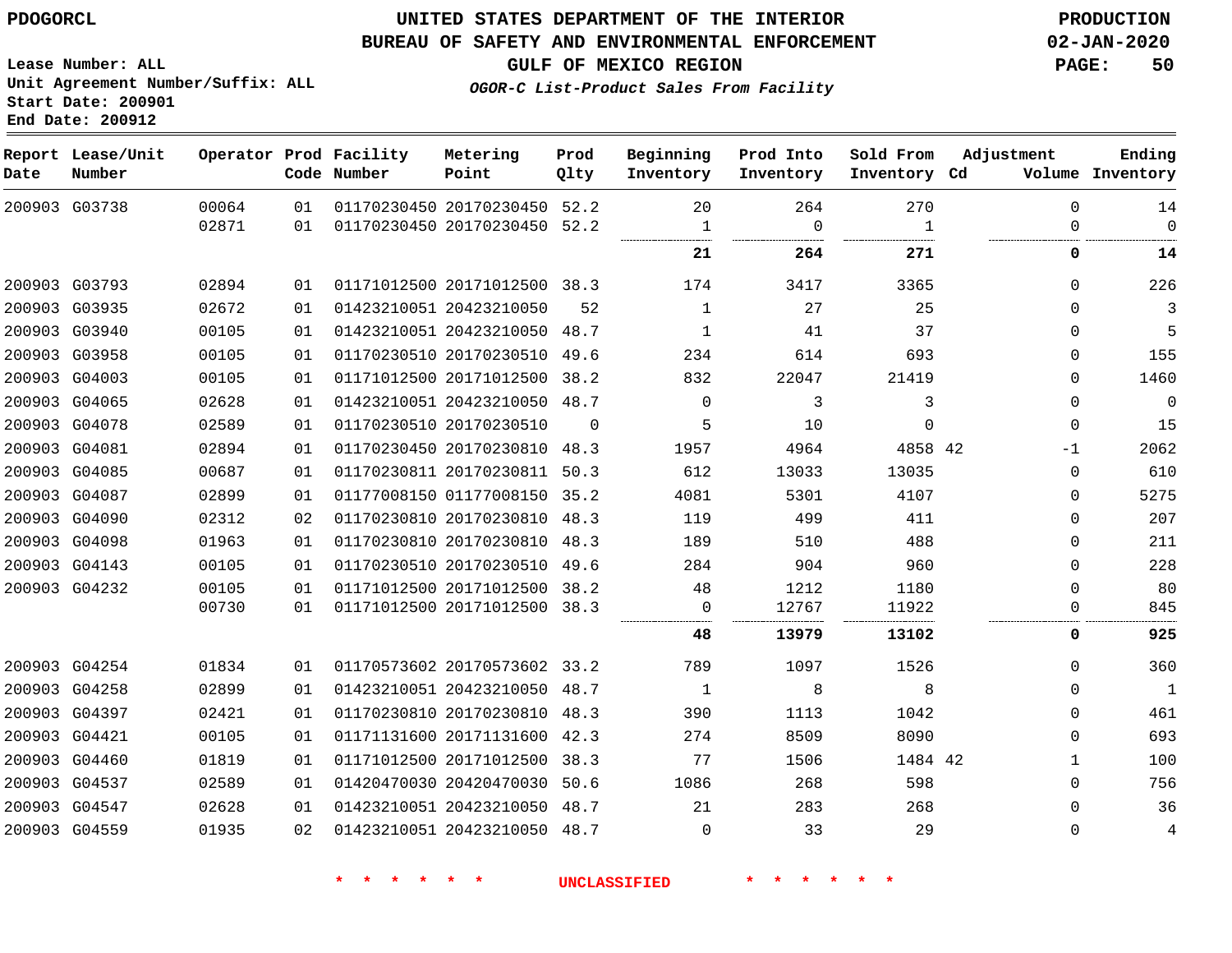# **UNITED STATES DEPARTMENT OF THE INTERIOR PDOGORCL PRODUCTION**

### **BUREAU OF SAFETY AND ENVIRONMENTAL ENFORCEMENT 02-JAN-2020**

**Lease Number: ALL Unit Agreement Number/Suffix: ALL Start Date: 200901**

### **OGOR-C List-Product Sales From Facility**

**GULF OF MEXICO REGION PAGE: 51**

| Date          | Report Lease/Unit<br>Number |       |    | Operator Prod Facility<br>Code Number | Metering<br>Point            | Prod<br>Qlty   | Beginning<br>Inventory | Prod Into<br>Inventory | Sold From<br>Inventory Cd | Adjustment  | Ending<br>Volume Inventory |
|---------------|-----------------------------|-------|----|---------------------------------------|------------------------------|----------------|------------------------|------------------------|---------------------------|-------------|----------------------------|
| 200903 G04565 |                             | 01284 | 01 |                                       | 01420390101 01420390101      | $\overline{0}$ | 1212                   | 568                    | $\mathbf 0$               | $\mathbf 0$ | 1780                       |
| 200903 G04773 |                             | 01482 | 01 |                                       | 01170230811 20170230811 50.3 |                | 4                      | 39                     | 41                        | $\Omega$    | $\overline{2}$             |
|               | 200903 G04787               | 00687 | 01 |                                       | 01171131600 20171131600 42.3 |                | $\Omega$               | 611                    | 561                       | $\Omega$    | 50                         |
| 200903 G04818 |                             | 02894 | 01 |                                       | 01170230500 20170230500      | 47             | 11                     | 63                     | 69                        | $\Omega$    | 5                          |
| 200903 G04858 |                             | 02595 | 01 |                                       | 01171012300 20171012300 35.6 |                | 100                    | 79                     | 141 42                    | -1          | 37                         |
|               | 200903 G04910               | 02714 | 01 |                                       | 01177258151 01177258151      | $\Omega$       | 47                     | 0                      | $\Omega$                  | 0           | 47                         |
| 200903 G04996 |                             | 02628 | 01 |                                       | 01420570060 20420570060 50.1 |                | 301                    | 1                      | 21                        | $\Omega$    | 281                        |
| 200903 G05006 |                             | 01284 | 02 |                                       | 01170230510 20170230510 49.7 |                | 23                     | 29                     | 45                        | $\Omega$    | 7                          |
| 200903 G05283 |                             | 01376 | 01 |                                       | 01170231300 01170231300 43.5 |                | $\Omega$               | 29971                  | 29971                     | $\Omega$    | $\mathbf 0$                |
| 200903 G05286 |                             | 01284 | 01 |                                       | 01170230810 20170230810 48.3 |                | 685                    | 2365                   | 2071                      | $\Omega$    | 979                        |
| 200903 G05292 |                             | 00003 | 01 |                                       | 01170230811 20170230811 50.3 |                | 15                     | 355                    | 353                       | $\Omega$    | 17                         |
| 200903 G05299 |                             | 00818 | 01 |                                       | 01170230500 20170230500      | 47             | 136                    | 598                    | 685                       | $\Omega$    | 49                         |
| 200903 G05346 |                             | 01819 | 01 |                                       | 01170530900 20170530900 47.1 |                | 77                     | 587                    | 500                       | $\Omega$    | 164                        |
| 200903 G05370 |                             | 02589 | 01 |                                       | 01170530900 20170530900 48.2 |                | $\overline{0}$         | 3                      | 3                         | $\Omega$    | $\mathbf 0$                |
| 200903 G05391 |                             | 01819 | 01 |                                       | 01170530900 20170530900 47.1 |                | 164                    | 1497                   | 1242                      | $\Omega$    | 419                        |
| 200903 G05431 |                             | 00560 | 01 |                                       | 01177062608 2017706260A 36.4 |                | 96                     | 17562                  | 17493                     | $\Omega$    | 165                        |
|               |                             | 02409 | 01 |                                       | 01171132800 20177052203      | 37             | $\mathbf 0$            | 58                     | 58                        | 0           | $\mathbf 0$                |
|               |                             |       |    |                                       |                              |                | 96                     | 17620                  | 17551                     | 0           | 165                        |
| 200903 G05494 |                             | 02871 | 02 |                                       | 01171132800 21171132800 43.3 |                | 181                    | 0                      | 92                        | $\Omega$    | 89                         |
| 200903 G05499 |                             | 02312 | 01 |                                       | 01171012400 20171012400 53.1 |                | 345                    | 584                    | 754                       | 0           | 175                        |
| 200903 G05549 |                             | 01834 | 01 |                                       | 01171092651 20171092650 51.6 |                | 59                     | 392                    | 413                       | $\Omega$    | 38                         |
| 200903 G05602 |                             | 01834 | 01 |                                       | 01171012500 20171012500 38.3 |                | 132                    | 3373                   | 3282                      | 0           | 223                        |
| 200903 G05610 |                             | 02312 | 01 |                                       | 01171012500 20171012500 38.3 |                | 336                    | 11024                  | 10630                     | $\Omega$    | 730                        |
| 200903 G05612 |                             | 00105 | 01 |                                       | 01171012500 20171012500 38.2 |                | 426                    | 11041                  | 10736                     | $\Omega$    | 731                        |
| 200903 G06027 |                             | 00105 | 01 |                                       | 01423210051 20423210050 48.6 |                | 7                      | 136                    | 126                       | $\Omega$    | 17                         |
| 200903 G06037 |                             | 02899 | 01 |                                       | 01420570060 20420570060 50.5 |                | 608                    | 13                     | 48                        | $\Omega$    | 573                        |
|               | 200903 G06069               | 00818 | 02 |                                       | 01423210051 20423210050 48.6 |                | 3                      | 45                     | 42                        | $\Omega$    | 6                          |
| 200903 G06088 |                             | 02628 | 01 |                                       | 01423210051 20423210050 48.7 |                | $\Omega$               | 43                     | 38                        | $\Omega$    | 5                          |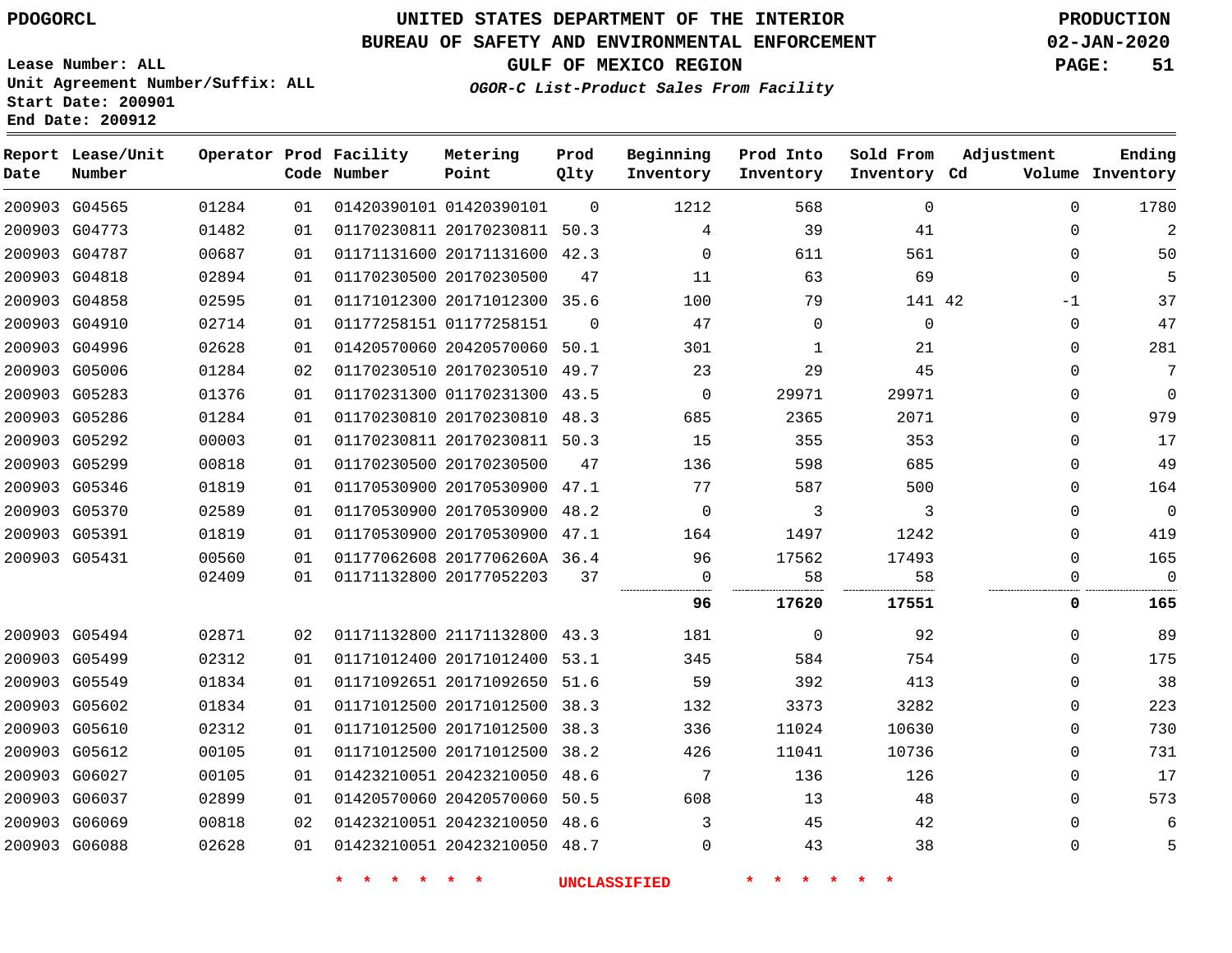**Report Lease/Unit**

**Number**

### **UNITED STATES DEPARTMENT OF THE INTERIOR PDOGORCL PRODUCTION**

**Prod Qlty**

#### **BUREAU OF SAFETY AND ENVIRONMENTAL ENFORCEMENT 02-JAN-2020**

**Lease Number: ALL Unit Agreement Number/Suffix: ALL Start Date: 200901 End Date: 200912**

**Operator Prod Facility**

**Code Number**

**OGOR-C List-Product Sales From Facility**

**Beginning Inventory** **Prod Into Inventory** **Sold From Inventory**

**GULF OF MEXICO REGION PAGE: 52**

**Inventory Cd Volume**

**Adjustment**

**Ending**

  $\Omega$ 

| 200903 G06104 | 00105 | 01 |                         | 01420390110 20420390110 54.8 |    | 23                  | 35       | 38       | $\Omega$ | 20    |
|---------------|-------|----|-------------------------|------------------------------|----|---------------------|----------|----------|----------|-------|
| 200903 G06105 | 02409 | 01 |                         | 01420390110 20420390110 54.8 |    | 50                  | 61       | 73       | $\Omega$ | 38    |
| 200903 G06156 | 00818 | 02 |                         | 01422450350 20422450350      | 42 | 2163                | 5885     | 6697     | $\Omega$ | 1351  |
| 200903 G06165 | 01284 | 01 |                         | 01170230450 20170230450 52.2 |    | 63                  | 390      | 433      | 0        | 20    |
| 200903 G06166 | 00105 | 01 |                         | 01170230450 20170230450 52.1 |    | 40                  | 61       | 98       | 0        | 3     |
| 200903 G06167 | 00105 | 01 |                         | 01170230450 20170230450 52.1 |    | 40                  | 685      | 696      | 0        | 29    |
| 200903 G06168 | 03008 | 02 |                         | 01170230450 20170230450 52.2 |    | 22                  | 246      | 249      | 0        | 19    |
| 200903 G06180 | 00730 | 01 |                         | 01170230450 20170230450 52.2 |    | 5                   | 66       | 67 42    | -1       | 3     |
| 200903 G06668 | 00276 | 01 |                         | 01171132000 20171132000 46.9 |    | 507                 | 4306     | 4592 42  | 1        | 222   |
| 200903 G06767 | 01834 | 01 |                         | 01171012500 20171012500 38.3 |    | 16                  | 4699     | 4404     | 0        | 311   |
| 200903 G07199 | 02630 | 01 |                         | 01420570060 20420570060 50.1 |    | 275                 | $\Omega$ | 16       | $\Omega$ | 259   |
| 200903 G07201 | 00818 | 02 |                         | 01420570060 20420570060 50.1 |    | 267                 | 0        | 16       | $\Omega$ | 251   |
| 200903 G07215 | 03041 | 01 |                         | 01420390120 01420390120 53.6 |    | 48                  | 296      | 289      | 0        | 55    |
| 200903 G07684 | 02871 | 02 |                         | 01171132000 20171132000 46.9 |    | 90                  | 910      | 954      | 0        | 46    |
| 200903 G07760 | 01284 | 01 | 01177122950 20177122950 |                              | 30 | 6                   | 2770     | 2769     | 0        | 7     |
| 200903 G07802 | 01284 | 02 |                         | 01177258041 01177258041 27.8 |    | 0                   | 51       | 25       | 0        | 26    |
| 200903 G07917 | 01834 | 01 |                         | 01170573602 20170573602 33.2 |    | 22653               | 103941   | 92458 42 | ı        | 34137 |
| 200903 G08092 | 00105 | 01 |                         | 01423210051 20423210050 48.6 |    | 8                   | 44       | 46       | $\Omega$ | 6     |
| 200903 G08120 | 02312 | 02 |                         | 01423210051 20423210050 48.7 |    | 0                   | 1        | 1        | 0        |       |
| 200903 G08640 | 02589 | 01 | 01170230810 20170230810 |                              | 45 | 0                   | 81       | 81       | $\Omega$ |       |
| 200903 G08641 | 02589 | 01 |                         | 01170230810 20170230810 45.2 |    | 0                   | 637      | 637      | $\Omega$ |       |
| 200903 G08963 | 00105 | 01 |                         | 01420470030 20420470030 50.3 |    | 1                   | 7        | 3        | $\Omega$ | 5     |
| 200903 G09010 | 00560 | 01 |                         | 01420390120 01420390120 53.6 |    | 5                   | 84       | 82       | 0        | 7     |
|               | 03041 | 01 |                         | 01420390120 01420390120 53.6 |    | 17<br>              | 166      | 162      | 0        | 21    |
|               |       |    |                         |                              |    | 22                  | 250      | 244      | 0        | 28    |
| 200903 G09500 | 02899 | 01 |                         | 01177058270 01177058270 38.1 |    | 16                  | 7        | 16       | $\Omega$ | 7     |
| 200903 G09564 | 01482 | 01 |                         | 01171132800 21171132800 43.3 |    | 12                  | 0        | 6        | 0        |       |
| 200903 G09574 | 01819 | 01 |                         | 01171012300 20171012300 41.5 |    | 160                 | 0        | 160      | 0        |       |
|               |       |    | $\star$                 | $\star$                      |    | <b>UNCLASSIFIED</b> |          |          |          |       |

**Metering Point**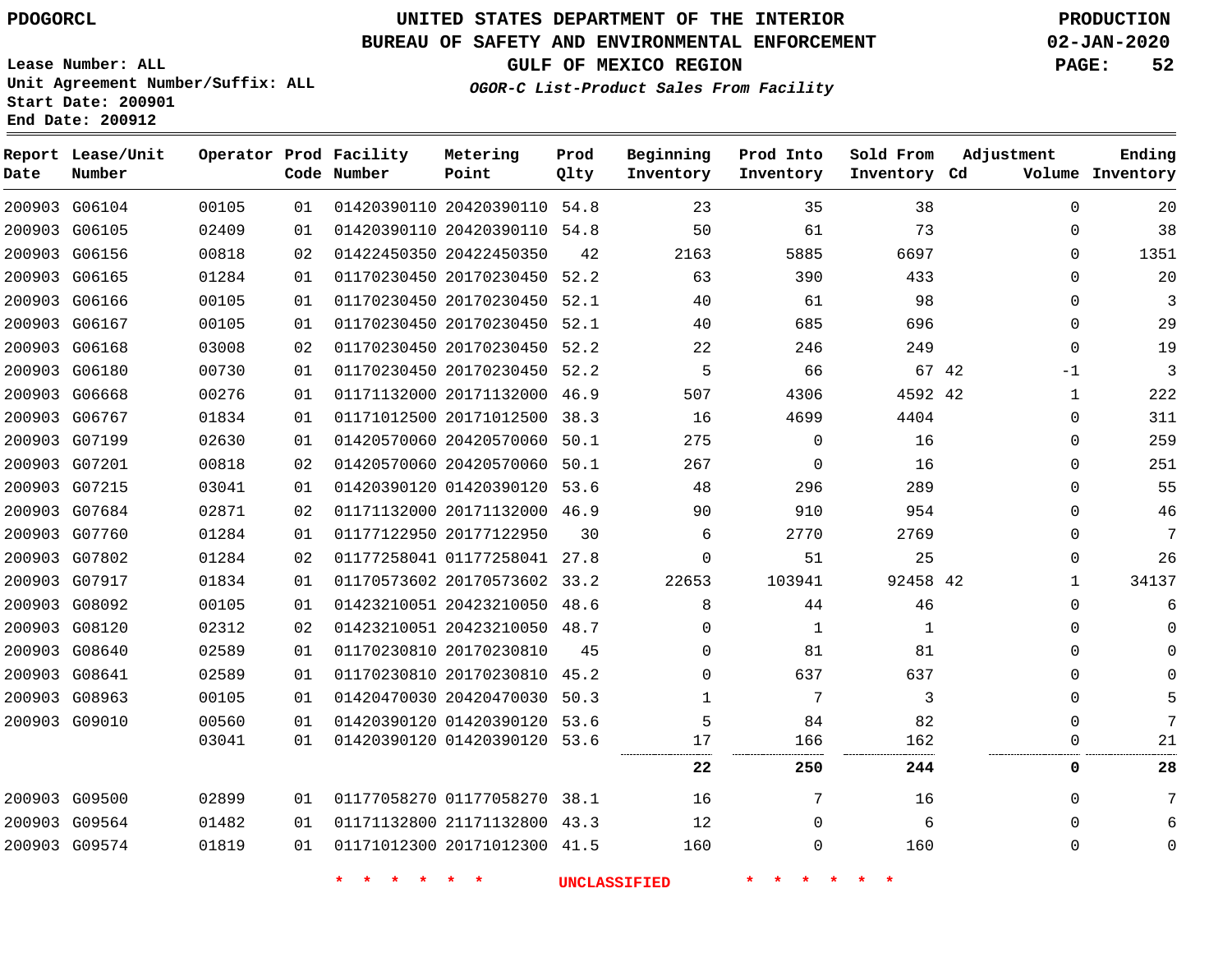**Report Lease/Unit**

**Number**

 G13557 G13560    

# **UNITED STATES DEPARTMENT OF THE INTERIOR PDOGORCL PRODUCTION**

**Prod Qlty**

#### **BUREAU OF SAFETY AND ENVIRONMENTAL ENFORCEMENT 02-JAN-2020**

**Lease Number: ALL Unit Agreement Number/Suffix: ALL Start Date: 200901 End Date: 200912**

**Operator Prod Facility**

**GULF OF MEXICO REGION PAGE: 53**

**Ending**

 

  $\Omega$ 

**OGOR-C List-Product Sales From Facility**

**Beginning Inventory** **Prod Into Inventory** **Sold From Inventory**

**Adjustment**

| Date | Number        |       |    | Code Number | Point                        | Qlty     | Inventory   | Inventory | Inventory Cd |              | Volume Inventory |
|------|---------------|-------|----|-------------|------------------------------|----------|-------------|-----------|--------------|--------------|------------------|
|      | 200903 G09631 | 01284 | 01 |             | 01177122950 20177122950      | 30       | 45          | 14868     | 14877        | $\Omega$     | 36               |
|      | 200903 G10226 | 01819 | 01 |             | 01423210051 20423210050 48.7 |          | 24          | 265       | 256 42       | 1            | 34               |
|      | 200903 G10486 | 00981 | 01 |             | 01170753850 20170753850      | 31.1     | 587         | 425       | 355          | $\Omega$     | 657              |
|      | 200903 G10636 | 02894 | 01 |             | 01170230811 20170230811      | 50.3     | 239         | 2307      | 2438         | 0            | 108              |
|      | 200903 G10665 | 02899 | 01 |             | 01177058270 01177058270      | 38       | 2887        | 3848      | 2891         | 0            | 3844             |
|      | 200903 G10910 | 00162 | 01 |             | 01177245110 2017724511G 44.2 |          | $\mathbf 0$ | 9147      | 9147         | $\Omega$     | $\overline{0}$   |
|      | 200903 G11243 | 02589 | 01 |             | 01420470030 20420470030 50.6 |          | 552         | 634       | 305          | $\mathbf 0$  | 881              |
|      | 200903 G11307 | 02589 | 01 |             | 01420390101 01420390101      | 0        | 140         | 0         | 0            | 0            | 140              |
|      | 200903 G11870 | 00276 | 01 |             | 01171132000 20171132000      | 46.9     | 6703        | 47918     | 52148 42     | $\mathbf{1}$ | 2474             |
|      | 200903 G11911 | 00105 | 01 |             | 01177072601 20177072601      | 38       | $\mathbf 0$ | 3781      | 3781         | $\mathbf 0$  | $\overline{0}$   |
|      | 200903 G11952 | 00105 | 01 |             | 01171012300 20171012300      | 41.5     | 165         | 518       | 437          | $\Omega$     | 246              |
|      | 200903 G12019 | 01482 | 01 |             | 01171012500 20171012500 38.3 |          | 41          | 1818      | 1738 42      | $-1$         | 120              |
|      | 200903 G12020 | 01482 | 01 |             | 01171012500 20171012500      | 38.3     | 59          | 1524      | 1482         | $\mathbf 0$  | 101              |
|      | 200903 G12024 | 02312 | 02 |             | 01171012500 20171012500 38.3 |          | 9           | 380       | 364          | $\mathbf 0$  | 25               |
|      | 200903 G12096 | 02409 | 01 |             | 01177245110 2017724511C      | $\Omega$ | 130         | $\Omega$  | $\Omega$     | $\mathbf 0$  | 130              |
|      | 200903 G12355 | 02589 | 01 |             | 01171012300 20171012300 37.9 |          | 831         | 1441      | 1589         | $\Omega$     | 683              |
|      | 200903 G12421 | 02589 | 01 |             | 01423550090 20423550090      | $\Omega$ | 794         | $\Omega$  | $\mathbf 0$  | 0            | 794              |
|      | 200903 G12497 | 02589 | 01 |             | 01420390101 01420390101      | $\Omega$ | 113         | $\Omega$  | 0            | 0            | 113              |
|      | 200903 G12564 | 02603 | 01 |             | 01170230510 20170230510 49.7 |          | 7           | 11        | 15           | 0            | 3                |
|      | 200903 G12761 | 00162 | 01 |             | 01170230810 20170230810      | 48.3     | $\Omega$    | 908       | 908          | $\Omega$     | $\mathbf 0$      |
|      | 200903 G12802 | 02200 | 01 |             | 01170230811 20170230811      | 50.3     | $\Omega$    | 1893      | 1893         | 0            | $\Omega$         |
|      | 200903 G12858 | 01284 | 01 |             | 01171131600 20171131600      | 42.3     | 3           | 285       | 265          | 0            | 23               |
|      | 200903 G12886 | 02312 | 02 |             | 01171012400 20171012400      | 53.1     | $\mathbf 0$ | 3         | 2            | 0            | 1                |
|      | 200903 G12906 | 01819 | 01 |             | 01171012300 20171012300      | 41.5     | 1577        | 2167      | 2716         | 0            | 1028             |
|      | 200903 G12955 | 01819 | 01 |             | 01171092651 20171092650      | 51.6     | 175         | 550       | 672          | $\Omega$     | 53               |
|      | 200903 G12980 | 02349 | 01 |             | 01177163600 20177163600 48.9 |          | 35          | 355       | 366          | $\Omega$     | 24               |

**\* \* \* \* \* \* UNCLASSIFIED \* \* \* \* \* \***

 20170230500 47.3 20170230810 48.3

**Metering Point**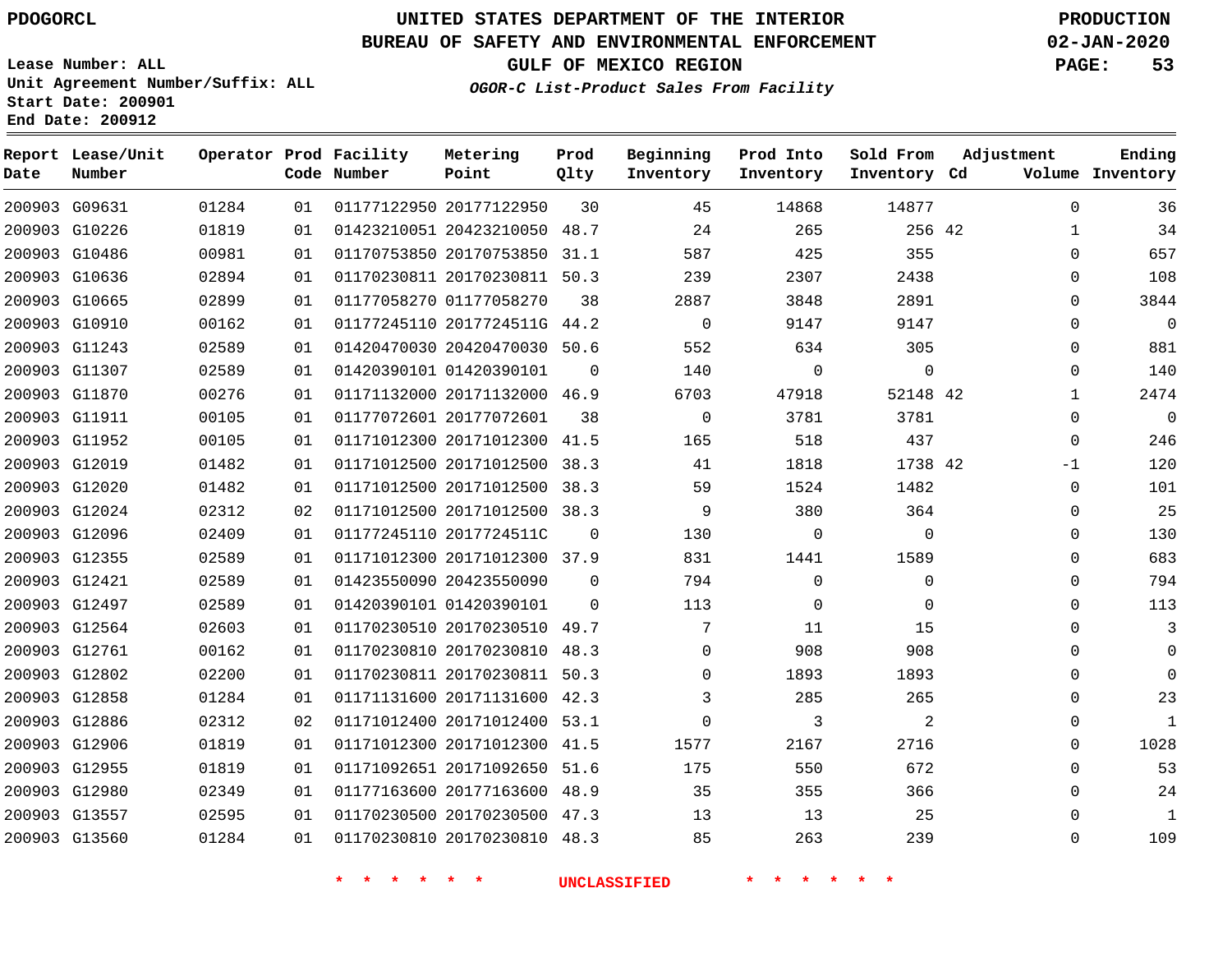### **BUREAU OF SAFETY AND ENVIRONMENTAL ENFORCEMENT 02-JAN-2020**

**Lease Number: ALL Unit Agreement Number/Suffix: ALL**

**OGOR-C List-Product Sales From Facility**

**GULF OF MEXICO REGION PAGE: 54**

**Start Date: 200901 End Date: 200912**

| Date | Report Lease/Unit<br>Number |       |    | Operator Prod Facility<br>Code Number | Metering<br>Point            | Prod<br>Qlty | Beginning<br>Inventory | Prod Into<br>Inventory | Sold From<br>Inventory Cd | Adjustment   | Ending<br>Volume Inventory |
|------|-----------------------------|-------|----|---------------------------------------|------------------------------|--------------|------------------------|------------------------|---------------------------|--------------|----------------------------|
|      | 200903 G13563               | 02589 | 01 |                                       | 01170230811 20170230811 40.4 |              | $\mathbf 0$            | 147                    | 147                       | $\mathbf{0}$ | 0                          |
|      | 200903 G13576               | 02594 | 02 |                                       | 01170230810 20170230810 48.3 |              | 66                     | 308                    | 247                       | $\Omega$     | 127                        |
|      | 200903 G13825               | 00818 | 01 |                                       | 01170230450 20170230450      | 52.3         | 3                      | 31                     | 32                        | $\mathbf{0}$ | $\mathbf{2}$               |
|      | 200903 G13897               | 01482 | 01 |                                       | 01171132000 20171132000 46.9 |              | 6                      | 40                     | 44                        | $\Omega$     | $\mathbf{2}$               |
|      | 200903 G13937               | 02628 | 02 |                                       | 01171092651 20171092650 51.6 |              | 314                    | 896                    | 1124                      | $\Omega$     | 86                         |
|      | 200903 G13938               | 01284 | 01 |                                       | 01171012500 20171012500 38.3 |              | 943                    | 23529                  | 22915                     | $\Omega$     | 1557                       |
|      | 200903 G14193               | 02409 | 01 |                                       | 01170230810 20170230810      | 48.2         | 343                    | 859                    | 846                       | $\Omega$     | 356                        |
|      | 200903 G14340               | 02312 | 02 |                                       | 01170230811 20170230811 50.3 |              | 51                     | 897                    | 906                       | $\Omega$     | 42                         |
|      | 200903 G14342               | 02200 | 01 |                                       | 01170230811 20170230811 50.3 |              | 718                    | 2015                   | 2550                      | $\Omega$     | 183                        |
|      | 200903 G14357               | 02852 | 02 |                                       | 01171131600 20171131600 42.3 |              | 129                    | 5770                   | 5429                      | $\Omega$     | 470                        |
|      | 200903 G14364               | 02871 | 01 |                                       | 01171132800 21171132800 43.3 |              | 138                    | 0                      | 70 42                     | $-1$         | 67                         |
|      | 200903 G14383               | 00105 | 01 | 01170230811 20170230811               |                              | 40           | 72                     | 581                    | 624                       | $\Omega$     | 29                         |
|      | 200903 G14391               | 01284 | 02 |                                       | 01170230811 20170230811 50.3 |              | 13                     | 180                    | 185                       | $\Omega$     | 8                          |
|      | 200903 G14493               | 01834 | 01 |                                       | 01171092930 20171092930 35.2 |              | 63                     | $\mathbf 0$            | 12 42                     | -4           | 47                         |
|      | 200903 G14535               | 01834 | 01 |                                       | 01171012500 20171012500      | 38.3         | 211                    | 506                    | 684 42                    | $\mathbf{1}$ | 34                         |
|      |                             | 02628 | 01 |                                       | 01171012500 20171012500      | 38.3         | 68                     | 707                    | 729                       | $\mathbf{0}$ | 46                         |
|      |                             |       |    |                                       |                              |              | 279                    | 1213                   | 1413                      | 1            | 80                         |
|      | 200903 G14791               | 02451 | 01 |                                       | 01420570060 20420570060      | 50           | 42                     | 1                      | 3                         | $\mathbf{0}$ | 40                         |
|      | 200903 G14864               | 02871 | 02 |                                       | 01170230450 20170230450 52.2 |              | 199                    | 4116                   | 4103                      | $\Omega$     | 212                        |
|      | 200903 G14878               | 02589 | 01 |                                       | 01170230510 20170230510 48.2 |              | 236                    | 10                     | 19                        | $\Omega$     | 227                        |
|      | 200903 G15050               | 00105 | 01 |                                       | 01170230810 20170230810      | 48.2         | 867                    | 18                     | 878                       | $\Omega$     | 7                          |
|      |                             |       | 01 |                                       | 01170231110 20170231110 41.3 |              | 5233                   | 28931                  | 24866                     | $\Omega$     | 9298                       |
|      |                             |       |    |                                       |                              |              | 6100                   | 28949                  | 25744                     | 0            | 9305                       |
|      | 200903 G15078               | 00064 | 01 |                                       | 01170230810 20170230810 48.3 |              | 2784                   | 1197                   | 1014 42                   | 1            | 2968                       |
|      | 200903 G15110               | 02714 | 01 |                                       | 01170530900 20170530900 47.1 |              | $\Omega$               | 10                     | 7                         | $\Omega$     | 3                          |
|      | 200903 G15189               | 00560 | 01 |                                       | 01171132800 21171132800 43.6 |              | 222                    | 0                      | 112 42                    | $-23$        | 87                         |
|      | 200903 G15239               | 03041 | 01 |                                       | 01171012500 20171012500 38.3 |              | 8                      | 116                    | 116                       | $\mathbf 0$  | 8                          |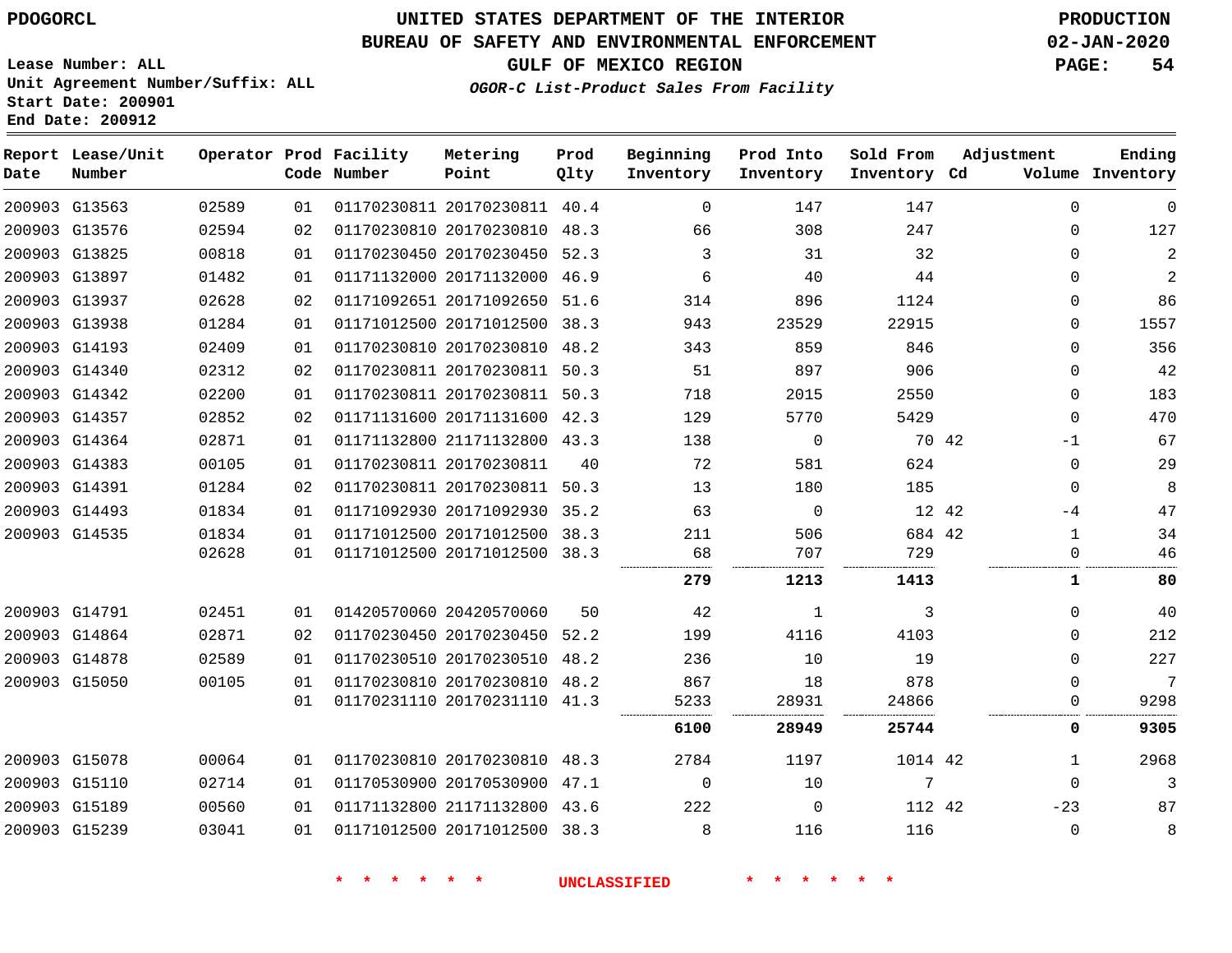**Report Lease/Unit**

**Number**

# **UNITED STATES DEPARTMENT OF THE INTERIOR PDOGORCL PRODUCTION**

**Prod Qlty**

#### **BUREAU OF SAFETY AND ENVIRONMENTAL ENFORCEMENT 02-JAN-2020**

**Lease Number: ALL Unit Agreement Number/Suffix: ALL Start Date: 200901 End Date: 200912**

**Operator Prod Facility**

**Code Number**

**OGOR-C List-Product Sales From Facility**

**Beginning Inventory** **Prod Into Inventory** **Sold From Inventory**

**GULF OF MEXICO REGION PAGE: 55**

**Inventory Cd Volume**

**Adjustment**

**Ending**

|               | 200903 G15242 | 01284 | 01 |                    | 01171092651 20171092650 51.6 |          | 444                 | 1565        | 1858        |                 | 0                   |
|---------------|---------------|-------|----|--------------------|------------------------------|----------|---------------------|-------------|-------------|-----------------|---------------------|
|               | 200903 G15277 | 00222 | 02 |                    | 01171012400 20171012400 53.1 |          | 1732                | 4195        | 4671        |                 | $\mathbf 0$         |
|               | 200903 G15293 | 01284 | 01 |                    | 01171092651 20171092650 51.6 |          | 4618                | 17237       | 20189       |                 | $\mathbf 0$         |
| 200903 G15303 |               | 00105 | 01 |                    | 01171092800 21171132800 43.3 |          | 42                  | 0           | 21          |                 | $\mathsf{O}\xspace$ |
|               | 200903 G15312 | 00105 | 01 |                    | 01171092651 20171092650 51.5 |          | 4955                | 22913       | 25654       |                 | $\mathsf{O}\xspace$ |
| 200903 G15323 |               | 01482 | 01 |                    | 01171012500 20171012500 38.3 |          | $\overline{0}$      | 53          |             | 51 42           | $\overline{a}$      |
|               | 200903 G15387 | 02409 | 01 |                    | 01177245110 2017724511C      | $\Omega$ | 49                  | 0           | $\mathbf 0$ |                 | $\mathsf{O}\xspace$ |
|               | 200903 G15740 | 00818 | 01 |                    | 01170230450 20170230450 52.2 |          | 41                  | 549         | 562 42      |                 | $1\,$               |
|               | 200903 G15742 | 00730 | 01 |                    | 01170230450 20170230450 52.2 |          | 15                  | 170         | 176         |                 | $\mathbf 0$         |
| 200903 G15769 |               | 00560 | 01 |                    | 01422450350 20422450350      | 42       | 94                  | 261         | 295         |                 | $\mathbf 0$         |
|               | 200903 G16107 | 01978 | 02 |                    | 01170230810 20170230811 50.3 |          | 36                  | 16          | 51          |                 | $\mathbf 0$         |
| 200903 G16121 |               | 00687 | 01 |                    | 01170230811 20170230811 50.3 |          | 42                  | 957         | 954         |                 | $\mathsf 0$         |
| 200903 G16310 |               | 00560 | 01 |                    | 01170530900 20171092650      | $\Omega$ | $\overline{3}$      | 0           |             | 042             | $-3$                |
|               | 200903 G16353 | 01482 | 01 |                    | 01171132000 20171132000 46.9 |          | 108                 | 1674        | 1696        |                 | $\mathbb O$         |
| 200903 G16455 |               | 02595 | 01 |                    | 01171012500 20171012500 38.3 |          | $\Omega$            | 243         | 227 45      |                 | $-16$               |
| 200903 G16461 |               | 00105 | 01 |                    | 01170753510 20170753510      | 48       | 86                  | 286         | 252         |                 | $\mathbb O$         |
| 200903 G16469 |               | 02595 | 01 |                    | 01170753510 20170753510      | 48       | 13                  | 99          | 76          |                 | $\mathbf 0$         |
| 200903 G16500 |               | 02312 | 01 |                    | 01170755200 20170755200      | 36       | 2756                | 25710       | 27575       |                 | $\mathbb O$         |
| 200903 G16515 |               | 00162 | 01 |                    | 01177245110 2017724511G 44.2 |          | $\overline{0}$      | 15661       | 15661       |                 | $\mathbf{0}$        |
| 200903 G16890 |               | 00981 | 01 |                    | 01170753850 20170753850      | $\Omega$ | 892                 | 567         |             | $0\quad09$      | $-539$              |
|               | 200903 G17124 | 02871 | 02 |                    | 01170230450 20170230450 52.2 |          | 2                   | 5           | 7           |                 | $\mathbf 0$         |
| 200903 G17133 |               | 01482 | 01 |                    | 01423210051 20423210050 48.7 |          | 15                  | 50          | 59          |                 | $\mathbf 0$         |
|               | 200903 G17190 | 02312 | 02 |                    | 01170230810 20170230810 48.3 |          | 22                  | 44          | 48          |                 | $\mathbb O$         |
|               | 200903 G17202 | 02066 | 02 |                    | 01170230810 20170230810 48.2 |          | 618                 | $\mathbf 0$ | 42          |                 | $\mathbf 0$         |
| 200903 G17259 |               | 02237 | 02 |                    | 01170230810 20170230810      | $\Omega$ | 229                 | 447         |             | 0 <sub>09</sub> | $-491$              |
|               | 200903 G17754 | 02025 | 01 |                    | 01170230510 20170230510 49.7 |          | 1214                | 2830        | 3329        |                 | $\mathbf 0$         |
|               | 200903 G17842 | 02595 | 01 |                    | 01170230810 20170230810 48.3 |          | 8                   | 0           | 8           |                 | $\mathbf 0$         |
| 200903 G17858 |               | 00105 | 01 |                    | 01170530900 20170530900 47.1 |          | 34                  | 220         | 193         |                 | 0                   |
|               |               |       |    | $\star$<br>$\star$ | $\star$<br>一大                |          | <b>UNCLASSIFIED</b> |             |             |                 |                     |

**Metering Point**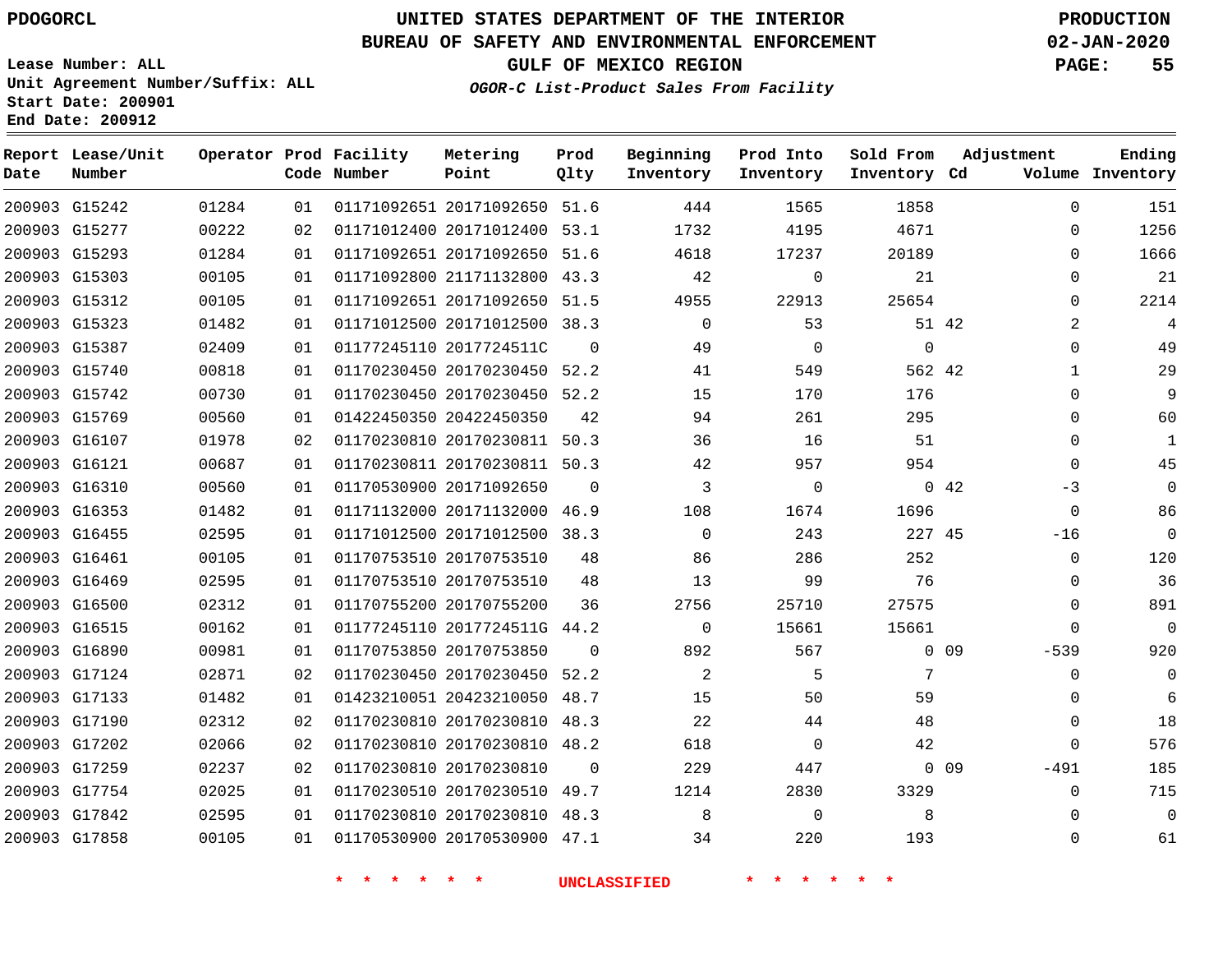#### **BUREAU OF SAFETY AND ENVIRONMENTAL ENFORCEMENT 02-JAN-2020**

**Lease Number: ALL Unit Agreement Number/Suffix: ALL Start Date: 200901**

**End Date: 200912**

**GULF OF MEXICO REGION PAGE: 56**

**OGOR-C List-Product Sales From Facility**

| Date | Report Lease/Unit<br>Number |       |    | Operator Prod Facility<br>Code Number | Metering<br>Point            | Prod<br>Qlty | Beginning<br>Inventory | Prod Into<br>Inventory | Sold From<br>Inventory Cd | Adjustment               | Ending<br>Volume Inventory |
|------|-----------------------------|-------|----|---------------------------------------|------------------------------|--------------|------------------------|------------------------|---------------------------|--------------------------|----------------------------|
|      | 200903 G17898               | 01963 | 01 |                                       | 01171131600 20171131600 42.3 |              | 42                     | 1212                   | 1156                      | $\Omega$                 | 98                         |
|      | 200903 G17912               | 02409 | 01 |                                       | 01171132800 20177052203      | 37           | $\Omega$               | 18852                  | 18852                     | $\Omega$                 | 0                          |
|      | 200903 G17921               | 02595 | 01 |                                       | 01171012500 20177062959 29.5 |              | $\Omega$               | 18370                  | 18370                     | $\Omega$                 | 0                          |
|      | 200903 G17942               | 00560 | 01 |                                       | 01177082604 20177082604 28.3 |              | $\Omega$               | 15929                  | 15929                     | $\Omega$                 | $\Omega$                   |
|      | 200903 G17964               | 02421 | 01 |                                       | 01171012300 20171012300 41.5 |              | 190                    | 104                    | 245                       | $\Omega$                 | 49                         |
|      | 200903 G17966               | 02421 | 01 |                                       | 01171012300 20171012300 41.5 |              | 314                    | 596                    | 627                       | $\Omega$                 | 283                        |
|      | 200903 G17973               | 00730 | 01 |                                       | 01171012400 20171012400 53.1 |              | 570                    | 1918                   | 1914                      | $\Omega$                 | 574                        |
|      | 200903 G17977               | 02312 | 02 |                                       | 01171132800 21171132800 43.3 |              | 89                     | $\mathbf 0$            | 45                        | $\Omega$                 | 44                         |
|      | 200903 G18040               | 00105 | 01 |                                       | 01171012500 20171012500 38.3 |              | 45                     | 1195                   | 1161                      | 0                        | 79                         |
|      | 200903 G18043               | 01103 | 01 |                                       | 01171012500 20171012500 38.3 |              | 1058                   | 24611                  | 24039                     | $\mathbf{0}$             | 1630                       |
|      | 200903 G18054               | 01834 | 01 |                                       | 01171012500 20171012500 38.3 |              | 1746                   | 57859                  | 55774 42                  | 1                        | 3832                       |
|      | 200903 G18208               | 01834 | 01 |                                       | 01170573602 20170573602 33.2 |              | 359                    | 4742                   | 3544                      | $\mathbf{0}$             | 1557                       |
|      | 200903 G18577               | 00981 | 01 |                                       | 01170753850 20170753850      | 0            | 1044                   | 840                    |                           | $0\quad09$<br>$-631$     | 1253                       |
|      | 200903 G18863               | 02312 | 02 |                                       | 01420470030 20420470030 50.4 |              | 51                     | 16                     | 56                        | $\mathbf 0$              | 11                         |
|      | 200903 G18885               | 00818 | 02 |                                       | 01420570060 20420570060 50.1 |              | 343                    | 13                     | 33                        | $\Omega$                 | 323                        |
|      | 200903 G18920               | 02200 | 01 |                                       | 01423210051 20423210050 48.7 |              | 13                     | 181                    | 171                       | $\Omega$                 | 23                         |
|      | 200903 G18936               | 02914 | 01 |                                       | 01422450350 20422450350      | 42           | 16                     | 199                    | 179                       | $\mathbf{0}$             | 36                         |
|      | 200903 G19025               | 02806 | 01 |                                       | 01423210051 20423210050      | 49           | 14                     | $\mathbf 0$            |                           | 0 <sub>09</sub><br>$-14$ | $\mathbf 0$                |
|      | 200903 G19030               | 02806 | 01 |                                       | 01423210051 20423210050      | 49           | 13                     | 210                    |                           | $0$ 09<br>$-196$         | 27                         |
|      | 200903 G19760               | 02894 | 01 |                                       | 01171132800 21171132800      | 43.7         | 19147                  | $\Omega$               | 9619                      | $\Omega$                 | 9528                       |
|      | 200903 G19761               | 02894 | 01 |                                       | 01171132800 21171132800 47.1 |              | 315                    | 0                      | 315                       | 0                        | 0                          |
|      | 200903 G19832               | 02349 | 01 |                                       | 01177163600 20177163600 48.9 |              | 178                    | 2544                   | 2548                      | $\Omega$                 | 174                        |
|      | 200903 G19839               | 02777 | 01 |                                       | 01170753510 20170753510      | $\Omega$     | 39                     | 1                      |                           | 042<br>$-40$             | 0                          |
|      | 200903 G20605               | 02377 | 01 |                                       | 01423550141 20423550140 27.6 |              | 1090                   | 22593                  | 22503                     | $\Omega$                 | 1180                       |
|      | 200903 G20655               | 00222 | 01 |                                       | 01170230510 20170230510 49.7 |              | 235                    | 598                    | 681 42                    | -1                       | 151                        |
|      | 200903 G20656               | 03041 | 01 |                                       | 01422450350 20422450350      | 42           | 16                     | 43                     | 49                        | $\Omega$                 | 10                         |
|      | 200903 G20660               | 00818 | 02 |                                       | 01170230450 20170230450 52.3 |              | 1                      | 23                     | 23                        | 0                        | 1                          |
|      | 200903 G21065               | 02266 | 01 |                                       | 01171131600 20171131600 42.3 |              | 29                     | 440                    | 433                       | $\mathbf{0}$             | 36                         |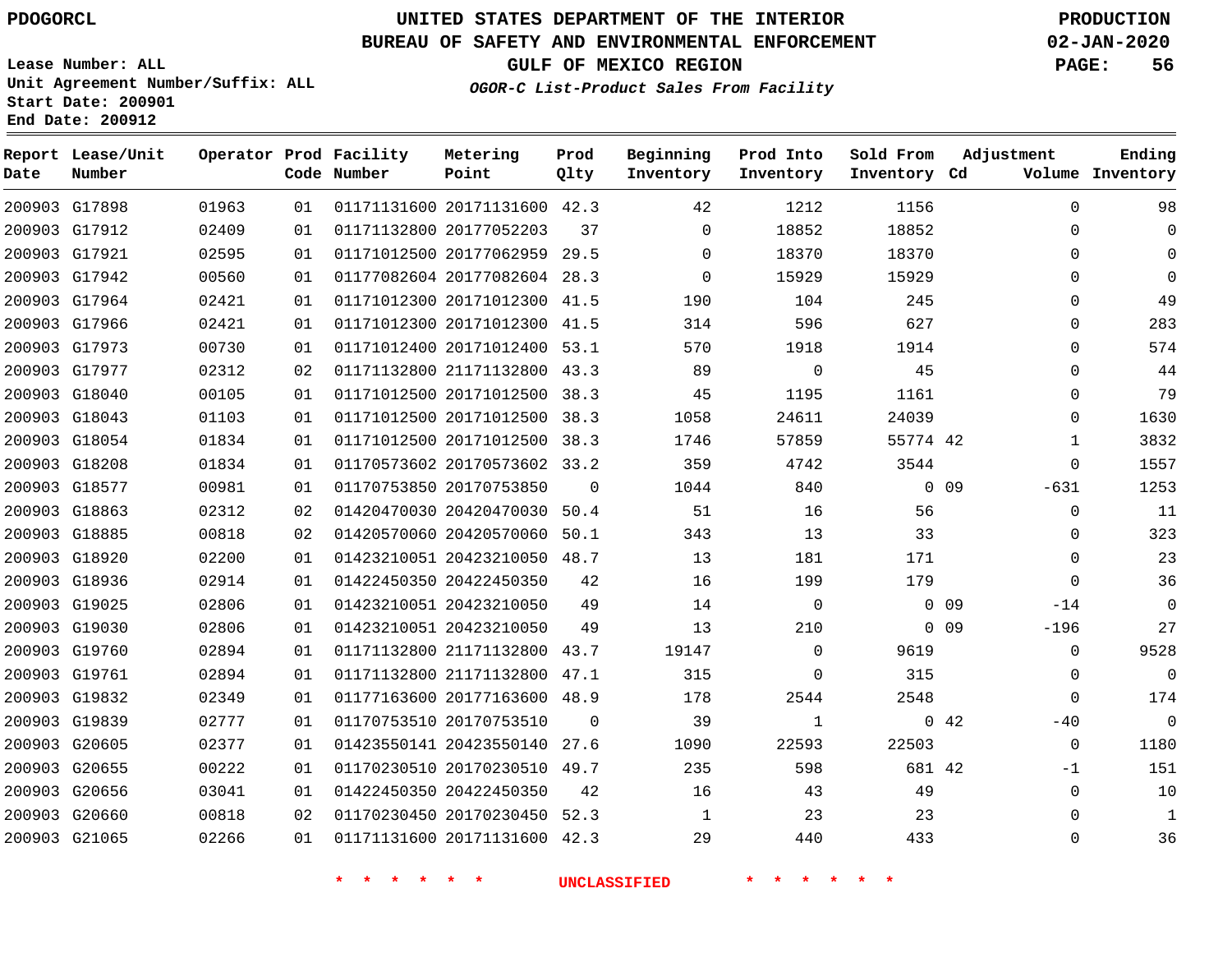### **BUREAU OF SAFETY AND ENVIRONMENTAL ENFORCEMENT 02-JAN-2020**

**Lease Number: ALL Unit Agreement Number/Suffix: ALL Start Date: 200901 End Date: 200912**

**OGOR-C List-Product Sales From Facility**

**GULF OF MEXICO REGION PAGE: 57**

| Date | Report Lease/Unit<br>Number |       |    | Operator Prod Facility<br>Code Number | Metering<br>Point            | Prod<br>Qlty | Beginning<br>Inventory | Prod Into<br>Inventory | Sold From<br>Inventory Cd | Adjustment      |              | Ending<br>Volume Inventory |
|------|-----------------------------|-------|----|---------------------------------------|------------------------------|--------------|------------------------|------------------------|---------------------------|-----------------|--------------|----------------------------|
|      | 200903 G21093               | 01586 | 02 |                                       | 01170230811 20170230811 50.3 |              | 1                      | 4                      | 5                         |                 | $\mathbf 0$  | $\mathbf 0$                |
|      | 200903 G21116               | 00818 | 02 |                                       | 01171132800 21171132800 43.3 |              | 209                    | $\Omega$               | 107 42                    |                 | 1            | 103                        |
|      | 200903 G21120               | 02058 | 02 |                                       | 01171012500 20171012500      | 38.3         | 137                    | 4303                   | 4155                      |                 | $\Omega$     | 285                        |
|      | 200903 G21378               | 01819 | 01 |                                       | 01170230811 20170230811 50.3 |              | $\mathbf 0$            | 79                     | 75                        |                 | 0            | 4                          |
|      | 200903 G21530               | 00078 | 01 |                                       | 01170230400 20170230400      | 50           | 481                    | 2439                   | 2474                      |                 | 0            | 446                        |
|      | 200903 G21533               | 00078 | 01 |                                       | 01170230400 20170230400 50.4 |              | 3                      | $\Omega$               | 3                         |                 | $\Omega$     | $\Omega$                   |
|      | 200903 G21534               | 02807 | 01 |                                       | 01170230811 20170230811 50.3 |              | 196                    | 3101                   | 3152                      |                 | 0            | 145                        |
|      | 200903 G21536               | 00818 | 02 |                                       | 01170231300 01170231300 43.5 |              | $\Omega$               | 2115                   | 2115                      |                 | $\Omega$     | $\mathbf 0$                |
|      | 200903 G21580               | 02636 | 01 |                                       | 01170230811 20170230811 50.3 |              | 4                      | 67                     | 68                        |                 | 0            | 3                          |
|      | 200903 G21592               | 02628 | 02 |                                       | 01171132000 20171132000 46.9 |              | 54                     | 518                    | 545                       |                 | 0            | 27                         |
|      | 200903 G21597               | 02312 | 01 |                                       | 01171132800 21171132800      | 43.3         | 73                     | $\Omega$               | 37                        |                 | $\Omega$     | 36                         |
|      | 200903 G21680               | 00818 | 01 |                                       | 01171092651 20171092650 38.3 |              | 153                    | 382                    | 499 42                    |                 | $\mathbf{1}$ | 37                         |
|      | 200903 G21691               | 00276 | 01 |                                       | 01170513700 20170513700      | $\Omega$     | 2595                   | $\mathbf 0$            | $\Omega$                  |                 | $\Omega$     | 2595                       |
|      | 200903 G21700               | 00105 | 01 |                                       | 01177258153 01177258153      | $\Omega$     | 696                    | 1974                   | $\Omega$                  |                 | $\Omega$     | 2670                       |
|      | 200903 G21712               | 02237 | 01 |                                       | 01170755200 20170755200      | 36           | 539                    | 4755                   | 5129                      |                 | 0            | 165                        |
|      | 200903 G21826               | 02219 | 01 |                                       | 01170753850 20170753850      | $\Omega$     | 1092                   | 620                    |                           | 0 <sub>09</sub> | $-662$       | 1050                       |
|      | 200903 G22219               | 01482 | 01 |                                       | 01423210051 20423210050      | 48.7         | 42                     | 900                    | 828                       |                 | $\Omega$     | 114                        |
|      | 200903 G22236               | 00818 | 01 |                                       | 01170230450 20170230450 52.2 |              | 272                    | 3835                   | 3909                      |                 | 0            | 198                        |
|      | 200903 G22246               | 01284 | 02 |                                       | 01423210051 20170230500      | 47           | 890                    | 3518                   | 4118                      |                 | $\Omega$     | 290                        |
|      | 200903 G22262               | 00730 | 01 |                                       | 01170230810 20170230810      | 48.3         | 24                     | 35                     | 45 42                     |                 | $\mathbf{1}$ | 15                         |
|      | 200903 G22268               | 02777 | 01 |                                       | 01170230810 2042709015I 53.8 |              | $\Omega$               | 291                    | 242 42                    |                 | $-49$        | $\mathbf 0$                |
|      | 200903 G22501               | 00078 | 01 |                                       | 01170230400 20170230400      | 50           | 155                    | 588                    | 635 42                    |                 | $-1$         | 107                        |
|      | 200903 G22505               | 02025 | 01 |                                       | 01170230811 20170230811 50.2 |              | 19                     | 1253                   | 1213                      |                 | $\mathbf 0$  | 59                         |
|      | 200903 G22510               | 00162 | 01 |                                       | 01170230810 20170230810      | 48.2         | $\mathbf 0$            | 21654                  | 21654                     |                 | 0            | $\overline{0}$             |
|      | 200903 G22513               | 02579 | 02 |                                       | 01170230810 20170230810 48.4 |              | 427                    | 1628                   | 1378                      |                 | $\Omega$     | 677                        |
|      | 200903 G22549               | 02222 | 01 |                                       | 01170530900 20170530900 47.1 |              | 0                      | 1                      | 1                         |                 | $\mathbf{0}$ | $\overline{0}$             |
|      | 200903 G22582               | 01834 | 01 |                                       | 01170530900 20170530900 47.1 |              | 260                    | 1789                   | 1548 42                   |                 | $-1$         | 500                        |
|      | 200903 G22587               | 02200 | 01 |                                       | 01171132000 20171132000 46.9 |              | 39                     | 329                    | 351                       |                 | $\Omega$     | 17                         |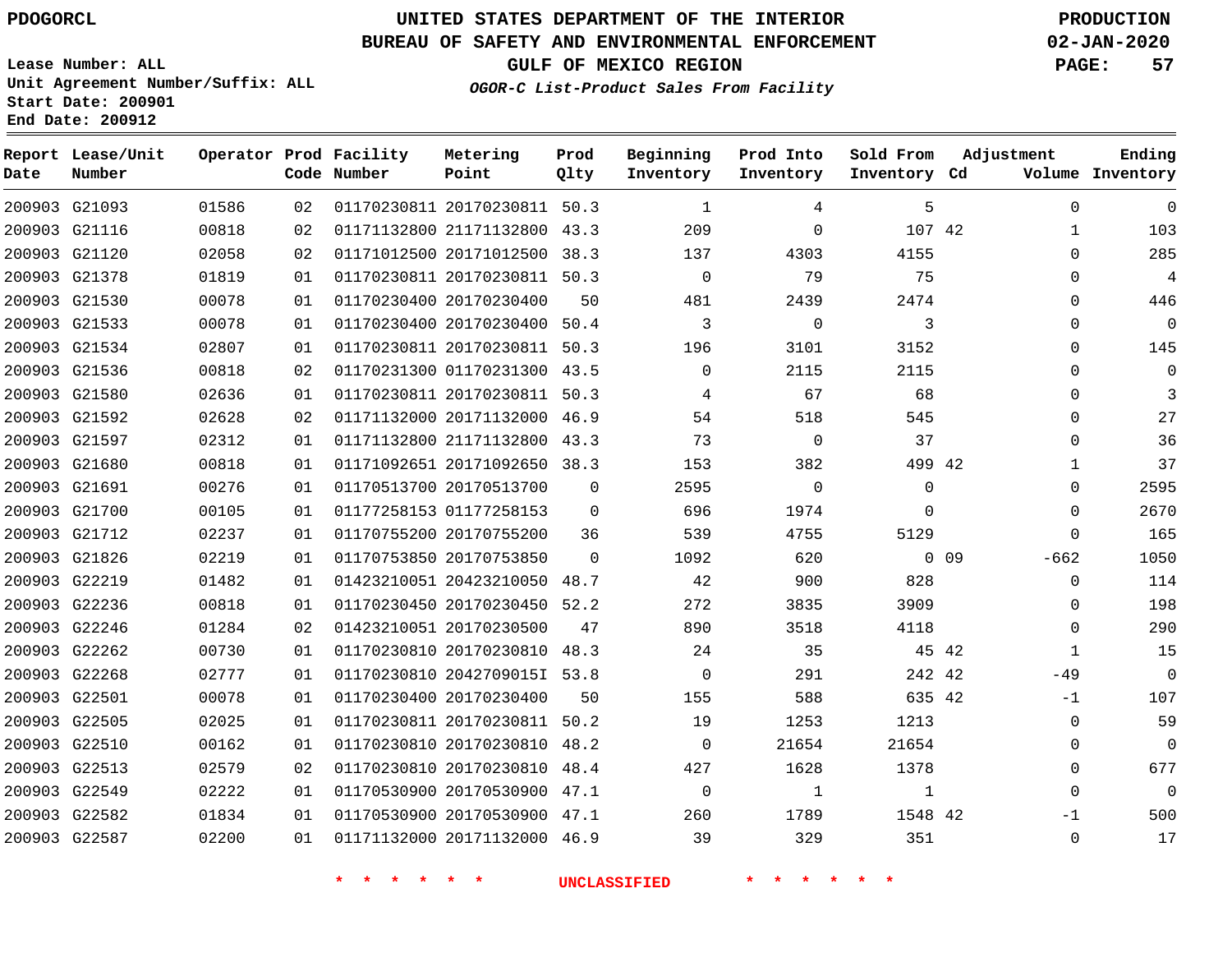# **UNITED STATES DEPARTMENT OF THE INTERIOR PDOGORCL PRODUCTION**

### **BUREAU OF SAFETY AND ENVIRONMENTAL ENFORCEMENT 02-JAN-2020**

**Lease Number: ALL Unit Agreement Number/Suffix: ALL Start Date: 200901**

**OGOR-C List-Product Sales From Facility**

**GULF OF MEXICO REGION PAGE: 58**

| Date          | Report Lease/Unit<br>Number |       |    | Operator Prod Facility<br>Code Number | Metering<br>Point            | Prod<br>Qlty | Beginning<br>Inventory | Prod Into<br>Inventory | Sold From<br>Inventory Cd | Adjustment   | Ending<br>Volume Inventory |
|---------------|-----------------------------|-------|----|---------------------------------------|------------------------------|--------------|------------------------|------------------------|---------------------------|--------------|----------------------------|
| 200903 G22605 |                             | 01834 | 01 |                                       | 01171132800 21171132800 43.3 |              | 54                     | $\Omega$               | 27 42                     | $-1$         | 26                         |
| 200903 G22606 |                             | 02628 | 02 |                                       | 01171132000 20171132000 46.9 |              | 52                     | 851                    | 859                       | $\Omega$     | $4\,4$                     |
| 200903 G22607 |                             | 02899 | 02 |                                       | 01170230810 20170230810 48.3 |              | 12                     | 23                     | 25 42                     | $-1$         | 9                          |
| 200903 G22616 |                             | 02899 | 01 |                                       | 01171131600 20171131600 42.3 |              | $\mathbf 0$            | 28                     | 26                        | 0            | 2                          |
| 200903 G22621 |                             | 01834 | 01 |                                       | 01171132800 21171132800 43.3 |              | 7933                   | $\Omega$               | 4162                      | $\Omega$     | 3771                       |
| 200903 G22651 |                             | 01834 | 01 |                                       | 01171132800 21171132800 43.3 |              | 25                     | $\Omega$               | 13                        | $\Omega$     | 12                         |
| 200903 G22660 |                             | 02058 | 02 |                                       | 01171012310 20171012310 46.9 |              | 65                     | 1832                   | 1837                      | $\mathbf 0$  | 60                         |
| 200903 G22662 |                             | 02058 | 01 |                                       | 01171012310 20171012310 46.9 |              | 89                     | 1887                   | 1914                      | 0            | 62                         |
| 200903 G22667 |                             | 01482 | 01 |                                       | 01171132000 20171132000 46.9 |              | 8                      | 0                      | 8                         | $\Omega$     | $\mathbf 0$                |
|               | 200903 G22699               | 00064 | 01 |                                       | 01171012500 20171012500 38.3 |              | 75                     | 1483                   | 1460                      | 0            | 98                         |
| 200903 G22700 |                             | 01834 | 01 |                                       | 01171132800 21171132800 43.3 |              | 7                      | $\Omega$               | 4                         | $\Omega$     | 3                          |
| 200903 G22738 |                             | 01834 | 01 |                                       | 01171012500 20171012500 38.3 |              | $\mathbf 0$            | 3195                   | 2983                      | $\Omega$     | 212                        |
| 200903 G22751 |                             | 00730 | 01 |                                       | 01171012500 20171012500 38.3 |              | 715                    | 15069                  | 14786                     | $\Omega$     | 998                        |
| 200903 G22781 |                             | 00222 | 02 |                                       | 01170754751 01170754751 35.7 |              | 1133                   | 5228                   | 5122                      | $\Omega$     | 1239                       |
| 200903 G22790 |                             | 02841 | 01 |                                       | 01177258041 01177258041 27.9 |              | 6                      | 17                     | 15 42                     | $\mathbf{1}$ | 9                          |
| 200903 G22792 |                             | 00222 | 02 |                                       | 01177258041 01177258041 27.9 |              | 818                    | 2328                   | 1962 42                   | 1            | 1185                       |
|               |                             | 02714 | 01 |                                       | 01177258151 01177258151      | $\Omega$     | 6                      | $\mathbf 0$            | $\mathbf 0$               | 0            | 6                          |
|               |                             |       |    |                                       |                              |              | 824                    | 2328                   | 1962                      | 1            | 1191                       |
| 200903 G22840 |                             | 00730 | 01 |                                       | 01608103650 20608103650 30.2 |              | 32                     | 3282                   | 3306 42                   | $\mathbf{1}$ | 9                          |
| 200903 G23125 |                             | 02312 | 02 |                                       | 01420470030 20420470030 50.4 |              | 120                    | 299                    | 212                       | $\Omega$     | 207                        |
| 200903 G23162 |                             | 00222 | 01 |                                       | 01423210051 20423210050 48.7 |              | $\mathbf 0$            | 2                      |                           | 1 20<br>$-1$ | $\overline{0}$             |
| 200903 G23166 |                             | 00818 | 01 |                                       | 01423210051 20423210050 48.7 |              | 11                     | 205                    | 160                       | $\Omega$     | 56                         |
| 200903 G23180 |                             | 01284 | 02 |                                       | 01423210051 20423210050 48.7 |              | 12                     | 108                    | 106                       | 0            | 14                         |
| 200903 G23181 |                             | 01963 | 01 |                                       | 01423210051 20423210050 48.7 |              | 86                     | 138                    | 136                       | $\Omega$     | 88                         |
| 200903 G23193 |                             | 02579 | 02 |                                       | 01170230510 20170230510 49.5 |              | 329                    | 557                    | 649                       | $\Omega$     | 237                        |
| 200903 G23197 |                             | 00818 | 02 |                                       | 01170230500 20170230500 48.3 |              | 10                     | 2                      | 11 42                     | $-1$         | $\overline{0}$             |
| 200903 G23199 |                             | 00818 | 02 |                                       | 01170230450 20170230450 52.2 |              | 52                     | 696                    | 712                       | $\Omega$     | 36                         |
| 200903 G23450 |                             | 00981 | 01 |                                       | 01170753850 20170753850 31.1 |              | 672                    | 659                    | 406                       | 0            | 925                        |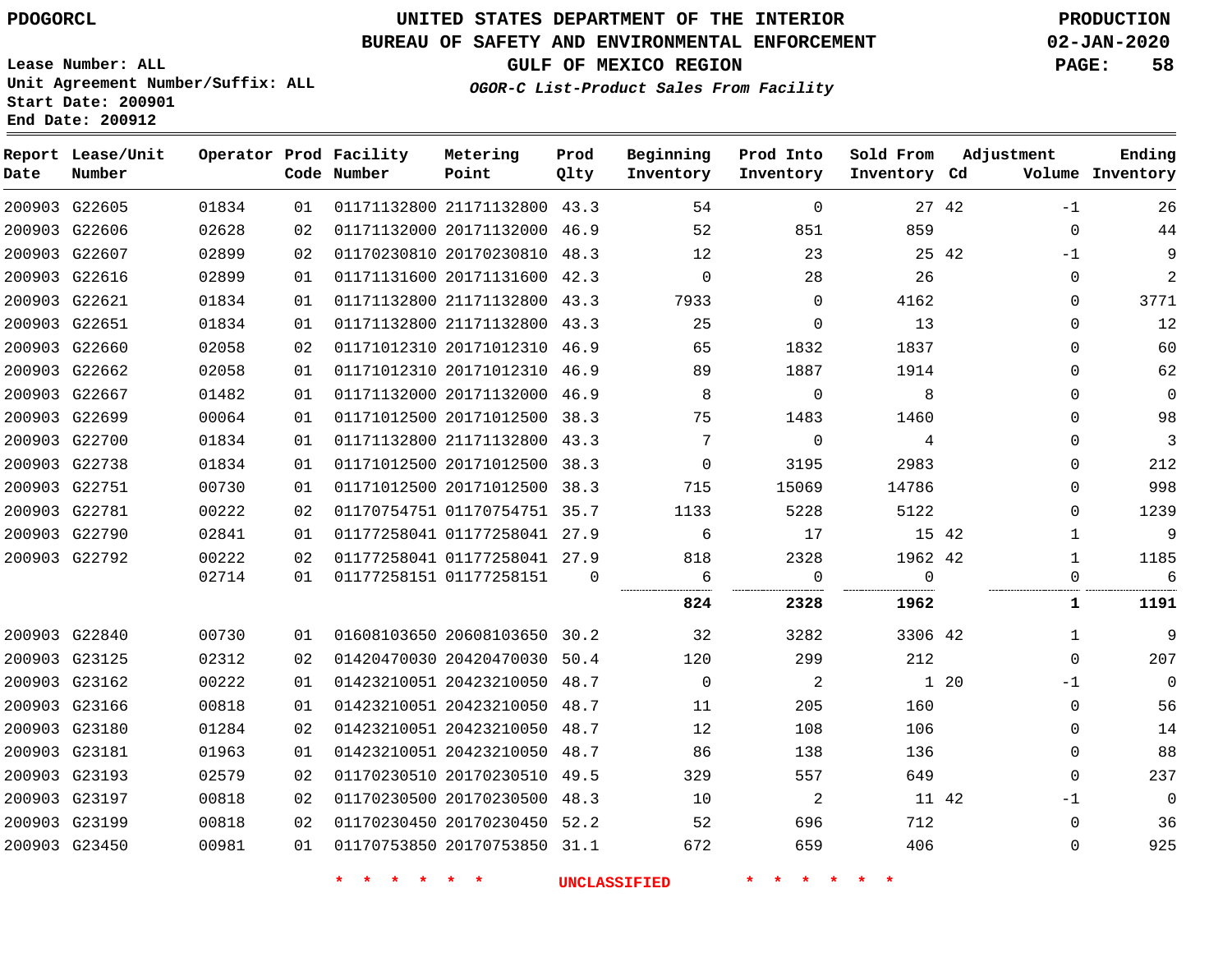**Prod**

#### **BUREAU OF SAFETY AND ENVIRONMENTAL ENFORCEMENT 02-JAN-2020**

**Lease Number: ALL Unit Agreement Number/Suffix: ALL Start Date: 200901**

**Operator Prod Facility**

**End Date: 200912**

**Report Lease/Unit**

**OGOR-C List-Product Sales From Facility**

**Beginning**

**Prod Into**

**Sold From Adjustment**

**GULF OF MEXICO REGION PAGE: 59**

**Ending**

| Date | Number        |       |    | Code Number | Point                        | Qlty     | Inventory           | Inventory      | Inventory Cd   |            |              | Volume Inventory |
|------|---------------|-------|----|-------------|------------------------------|----------|---------------------|----------------|----------------|------------|--------------|------------------|
|      | 200903 G23473 | 00981 | 01 |             | 01170753850 20170753850 31.1 |          | 592                 | 431            | 358            |            | $\Omega$     | 665              |
|      | 200903 G23480 | 00981 | 01 |             | 01170753850 20170753850 31.1 |          | 2175                | 1694           | 1315           |            | $\Omega$     | 2554             |
|      | 200903 G23528 | 00981 | 01 |             | 01170753850 20170753850 31.1 |          | 1149                | 932            | 695            |            | 0            | 1386             |
|      | 200903 G23529 | 00981 | 01 |             | 01170753850 20170753850 31.1 |          | 1203                | 970            | 727            |            | 0            | 1446             |
|      | 200903 G23730 | 01978 | 02 |             | 01170230810 20170230811 50.3 |          | 61                  | 2217           | 2177           |            | $\Omega$     | 101              |
|      | 200903 G23735 | 00162 | 01 |             | 01170230810 20170230810 48.2 |          | $\Omega$            | 936            | 936            |            | $\Omega$     | $\overline{0}$   |
|      | 200903 G23736 | 02312 | 02 |             | 01170230810 20170230810 48.3 |          | 13                  | 104            | 74             |            | $\Omega$     | 43               |
|      | 200903 G23748 | 02312 | 02 |             | 01170230810 20170230810 48.3 |          | 36                  | 109            | 100            |            | 0            | 45               |
|      | 200903 G23754 | 02222 | 01 |             | 01170230811 20170230811 50.3 |          | 65                  | 738            | 769 42         |            | $\mathbf{1}$ | 35               |
|      | 200903 G23820 | 02899 | 01 |             | 01177058270 01177058270 38.1 |          | 497                 | 667            | 497 42         |            | $-1$         | 666              |
|      | 200903 G23851 | 02503 | 02 |             | 01171012400 20171012400 53.1 |          | 8834                | 14879          | 19259          |            | $\Omega$     | 4454             |
|      | 200903 G23853 | 02266 | 01 |             | 01171012310 20171012310 46.9 |          | 7                   | 334            | 330            |            | $\Omega$     | 11               |
|      | 200903 G23891 | 01284 | 01 |             | 01171012500 20171012500 38.3 |          | 161                 | $\overline{0}$ | 161            |            | 0            | $\mathbf 0$      |
|      | 200903 G23956 | 02807 | 01 |             | 01170753510 20170753510      | 48       | 1884                | 2703           | 3107           |            | 0            | 1480             |
|      | 200903 G24330 | 02566 | 01 |             | 01427038270 01427038270 51.8 |          | 203                 | 91             | 175 42         |            | 1            | 120              |
|      | 200903 G24700 | 02312 | 02 |             | 01170230811 20170230811 50.3 |          | 13                  | 173            | 178            |            | $\Omega$     | 8                |
|      | 200903 G24710 | 02025 | 01 |             | 01170230811 20170230811 50.3 |          | 95                  | 795            |                | $0\quad09$ | $-853$       | 37               |
|      | 200903 G24712 | 02025 | 01 |             | 01170230811 20170230811 50.3 |          | $\mathbf{1}$        | 0              | $\mathbf{1}$   |            | $\mathbf 0$  | $\mathbf 0$      |
|      | 200903 G24729 | 02579 | 02 |             | 01170230510 20170230510 49.5 |          | 2391                | 6303           | 7351           |            | $\Omega$     | 1343             |
|      | 200903 G24730 | 00818 | 01 |             | 01170230500 20170230500 45.5 |          | 2                   | $\Omega$       | $\overline{2}$ |            | $\Omega$     | $\mathbf 0$      |
|      |               |       | 02 |             | 01170230810 20170230810 45.5 |          | 919                 | 3140           | 2760 42        |            | 1            | 1300             |
|      |               | 02349 | 01 |             | 01170230500 20170230500      | $\Omega$ | 19                  | 0              | $\mathbf 0$    |            | 0            | 19               |
|      |               |       |    |             |                              |          | 940                 | 3140           | 2762           |            | $\mathbf{1}$ | 1319             |
|      | 200903 G24733 | 00818 | 02 |             | 01170530900 20170530900 46.9 |          | 3                   | 23             | 20             |            | $\Omega$     | 6                |
|      | 200903 G24745 | 02800 | 02 |             | 01170530900 20170530900      | $\Omega$ | 2                   | $\Omega$       | $\Omega$       |            | $\Omega$     | $\mathbf{2}$     |
|      | 200903 G24766 | 02628 | 01 |             | 01170530900 20170530900 47.1 |          | $\mathbf 0$         | 29             | 21             |            | 0            | 8                |
|      | 200903 G24873 | 00222 | 02 |             | 01171012400 20171012400 53.1 |          | 67                  | 222            | 223            |            | 0            | 66               |
|      | 200903 G24874 | 02058 | 02 |             | 01171012400 20171012400 53.1 |          | 186                 | 2192           | 1722           |            | 0            | 656              |
|      |               |       |    |             |                              |          | <b>UNCLASSIFIED</b> |                |                |            |              |                  |

**Metering**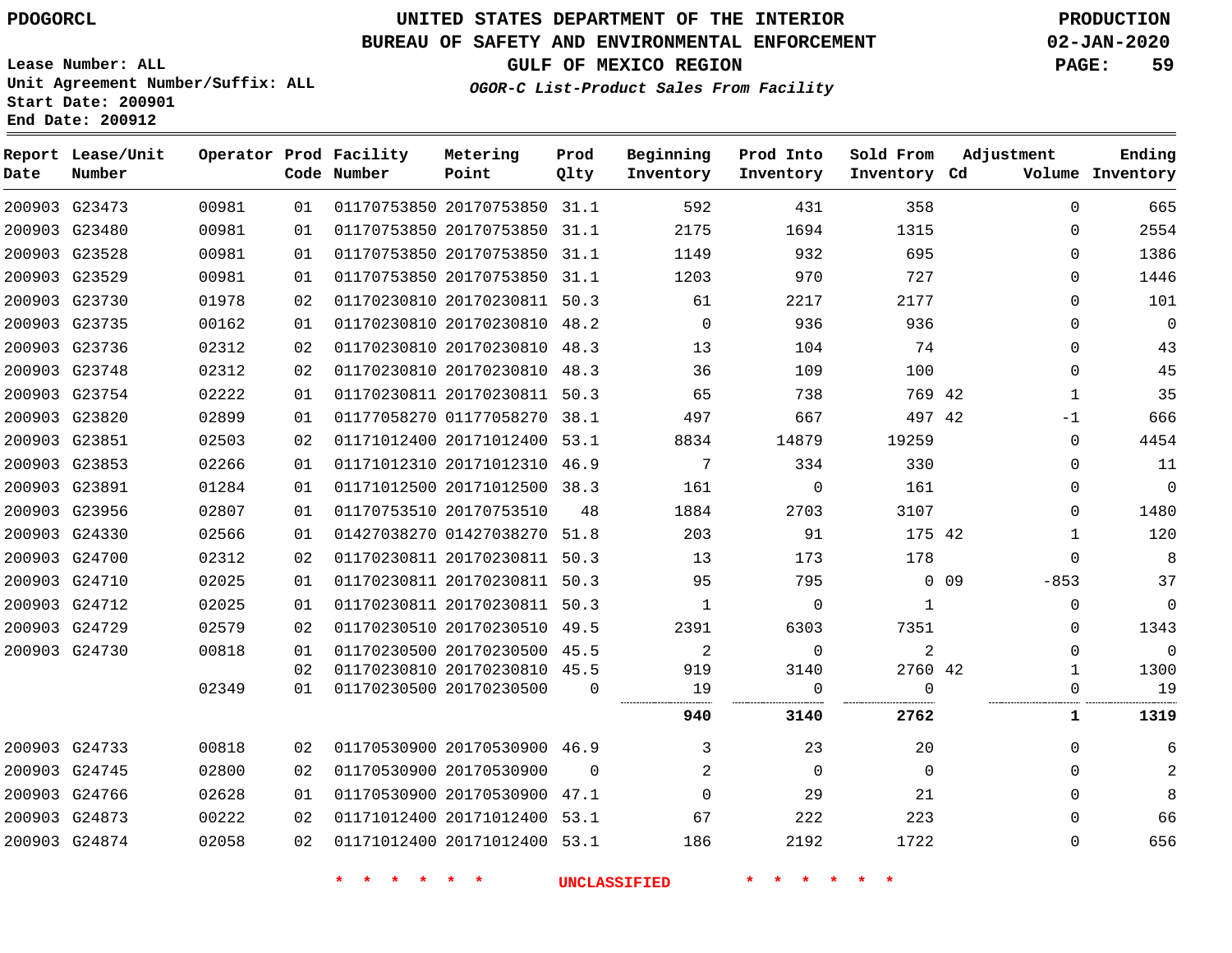G24889 G24898

**Date**

**Report Lease/Unit**

**Number**

### **UNITED STATES DEPARTMENT OF THE INTERIOR PDOGORCL PRODUCTION**

**Prod Qlty**

#### **BUREAU OF SAFETY AND ENVIRONMENTAL ENFORCEMENT 02-JAN-2020**

**Lease Number: ALL Unit Agreement Number/Suffix: ALL Start Date: 200901 End Date: 200912**

> 

**Operator Prod Facility**

**Code Number**

**Metering Point**

  **OGOR-C List-Product Sales From Facility**

**Beginning Inventory**

**GULF OF MEXICO REGION PAGE: 60**

**Inventory Cd Volume**

**Adjustment**

 -1

 

**Ending**

|                              | 8429 | 34945 | 28701   |  |
|------------------------------|------|-------|---------|--|
| 01171012400 20171012400 53.1 | 2124 | 10893 | 9755 42 |  |
| 01171012300 20171012300 41.5 | 6305 | 24052 | 18946   |  |
| 01171012500 20171012500 38.3 | 1091 | 30345 | 29478   |  |
|                              |      |       |         |  |

**Prod Into Inventory** **Sold From Inventory**

|               |               |       |    |                              |          | 8429        | 34945    | 28701    |       | -1          | 14672          |
|---------------|---------------|-------|----|------------------------------|----------|-------------|----------|----------|-------|-------------|----------------|
|               | 200903 G24922 | 01834 | 01 | 01171132800 21171132800      | 43.3     | 1272        | $\Omega$ | 650 42   |       | 1           | 623            |
|               | 200903 G24924 | 01834 | 01 | 01171132800 21171132800      | 43.3     | 1324        | $\Omega$ | 676      |       | 0           | 648            |
|               | 200903 G24977 | 01834 | 01 | 01171012500 20171012500      | 38.3     | 101         | 1641     | 1634 42  |       | $\mathbf 1$ | 109            |
|               | 200903 G24979 | 02989 | 01 | 01171092651 20171092650      | 51.6     | 3258        | 5819     | 8515     |       | 0           | 562            |
| 200903 G24990 |               | 01284 | 01 | 01608103650 20608103650      | 30.2     | 67          | 12679    | 12711    |       | 0           | 35             |
|               | 200903 G25007 | 03008 | 02 | 01177198271 01177198271      | 46.7     | 219         | 77       | 272      |       | 0           | 24             |
|               | 200903 G25008 | 02777 | 01 | 01170753510 20170753510      | 49.6     | 81          | 2        | 56       |       | 0           | 27             |
|               | 200903 G25514 | 02813 | 02 | 01423210051 20423210050      | 48.7     | 28          | 289      | 281      |       | $\Omega$    | 36             |
|               | 200903 G25515 | 02813 | 02 | 01423210051 20423210050      | 48.7     | 87          | 764      | 753 42   |       | $-1$        | 97             |
|               | 200903 G25524 | 00818 | 02 | 01170230450 20170230450      | 40       | 282         | 4446     | 4498 42  |       | $-1$        | 229            |
|               | 200903 G25536 | 02466 | 01 | 01420390101 01420390101      | $\Omega$ | 3530        | 1306     | $\Omega$ |       | 0           | 4836           |
|               | 200903 G25540 | 02409 | 01 | 01420390101 01420390101      | $\Omega$ | $\mathbf 0$ | 2411     | $\Omega$ |       | 0           | 2411           |
|               | 200903 G25553 | 02579 | 02 | 01170230510 20170230510      | 49.5     | 303         | 356      | 415      |       | $\Omega$    | 244            |
| 200903 G25561 |               | 02058 | 02 | 01170230450 20170230450      | 52.2     | 1762        | 25110    | 25576    |       | 0           | 1296           |
|               | 200903 G25566 | 00162 | 01 | 01170230450 20170230450      | 51.9     | $\mathbf 0$ | 1153     | 1153     |       | 0           | $\overline{0}$ |
|               | 200903 G25579 | 00818 | 02 | 01170230500 20170230500      | 48.3     | 1090        | 2642     | 3514     |       | 0           | 218            |
|               | 200903 G25605 | 00818 | 01 | 01170230810 20170230810      | 48.4     | 26          | 8        | 31       |       | 0           | 3              |
|               | 200903 G25606 | 02025 | 01 | 01170230810 20170230810 48.2 |          | 310         | 1211     | 1020     |       | 0           | 501            |
|               | 200903 G25872 | 02025 | 01 | 01170230811 20170230811 50.2 |          | 285         | 6238     | 6231     |       | 0           | 292            |
|               | 200903 G25916 | 01963 | 01 | 01170530900 20170530900      | $\Omega$ | 1           | $\Omega$ | $\Omega$ |       | $\Omega$    | 1              |
|               | 200903 G25939 | 00064 | 01 | 01170230810 20170230810      | 48.3     | 15          | 61       |          | 50 42 | $-1$        | 25             |
|               | 200903 G25995 | 02058 | 02 | 01170530900 20170530900      | 47.1     | $\Omega$    | 4        | 3        |       | $\Omega$    | $\mathbf{1}$   |
| 200903 G26001 |               | 02628 | 02 | 01171132800 21171132800      | 43.3     | 1368        | $\Omega$ | 1501 42  |       | 803         | 670            |
|               | 200903 G26023 | 02579 | 02 | 01171012500 20171012500      | 38.3     | 102         | 3356     | 3241     |       | $\Omega$    | 217            |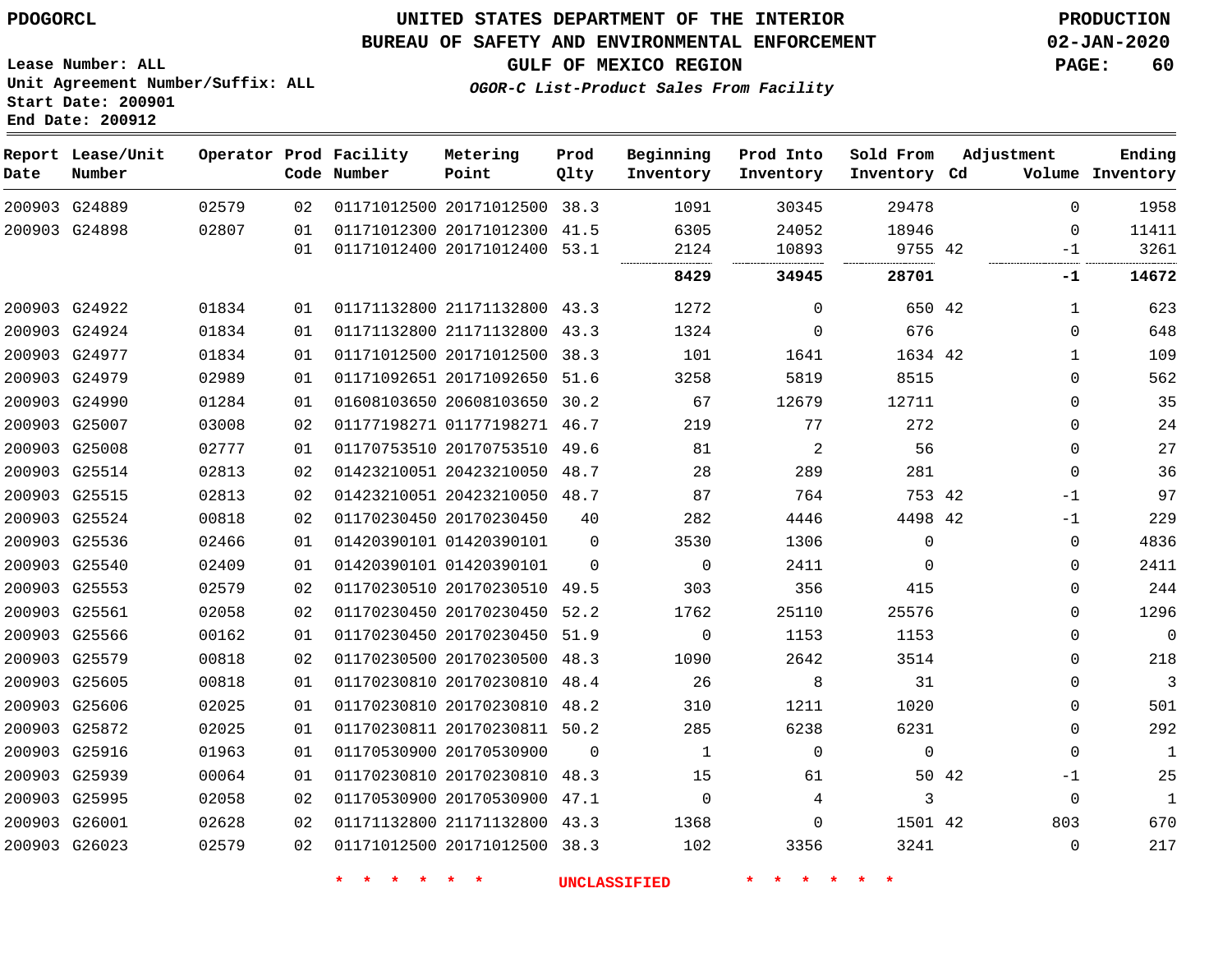# **UNITED STATES DEPARTMENT OF THE INTERIOR PDOGORCL PRODUCTION**

**Prod Qlty**

**Metering Point**

#### **BUREAU OF SAFETY AND ENVIRONMENTAL ENFORCEMENT 02-JAN-2020**

**Lease Number: ALL Unit Agreement Number/Suffix: ALL Start Date: 200901**

**Operator Prod Facility**

**End Date: 200912**

**Report Lease/Unit**

**Number**

**GULF OF MEXICO REGION PAGE: 61**

**Adjustment**

**Ending**

**OGOR-C List-Product Sales From Facility**

**Beginning Inventory**

**Prod Into Inventory**

**Sold From Inventory**

| Date | Number        |       |    | Code Number | Point                        | Qlty     | Inventory   | Inventory | Inventory Cd |                 |              | Volume Inventory |
|------|---------------|-------|----|-------------|------------------------------|----------|-------------|-----------|--------------|-----------------|--------------|------------------|
|      | 200903 G26040 | 00560 | 01 |             | 01171132800 21171132800      | $\Omega$ | 21          | $\Omega$  |              | $0\quad 42$     | $-11$        | 10               |
|      | 200903 G26051 | 01978 | 02 |             | 01171092651 20171092650 48.7 |          | 684         | 8995      | 8810         |                 | 0            | 869              |
|      | 200903 G26074 | 01284 | 01 |             | 01177122950 20177122950      | 30       | 156         | 53032     | 53062        |                 | $\Omega$     | 126              |
|      | 200903 G26124 | 02503 | 02 |             | 01171012500 20171012500 38.3 |          | $\mathbf 0$ | 861       | 804          |                 | $\Omega$     | 57               |
|      | 200903 G26146 | 01586 | 01 |             | 01177258152 01177258152 33.5 |          | 666         | 4160      | 4770         |                 | $\Omega$     | 56               |
|      | 200903 G26281 | 02528 | 02 |             | 01170753850 20170753850 31.1 |          | 1602        | 1294      |              | 0 <sub>09</sub> | $-968$       | 1928             |
|      | 200903 G26451 | 02579 | 02 |             | 01423210051 20423210050 48.7 |          | 838         | 6756      | 6737         |                 | $\mathbf 0$  | 857              |
|      | 200903 G26477 | 01963 | 01 |             | 01420390101 01420390101      | $\Omega$ | 3           | $\Omega$  | $\Omega$     |                 | $\Omega$     | 3                |
|      | 200903 G26480 | 01978 | 02 |             | 01423210051 20423210050 49.3 |          | 41          | 962       | 950          |                 | $\mathbf 0$  | 53               |
|      | 200903 G26513 | 01978 | 02 |             | 01170230450 20170230450 52.2 |          | $\Omega$    | 545       | 517          |                 | $\Omega$     | 28               |
|      | 200903 G27061 | 02266 | 01 |             | 01171131600 20171131600 42.3 |          | 17          | 494       | 471          |                 | 0            | 40               |
|      | 200903 G27072 | 02899 | 02 |             | 01171132800 21171132800 43.6 |          | 937         | 0         | 478          |                 | $\Omega$     | 459              |
|      | 200903 G27100 | 01978 | 02 |             | 01171012310 20171012310 46.9 |          | 7           | 764       | 746          |                 | 0            | 25               |
|      | 200903 G27155 | 01834 | 01 |             | 01171012500 20171012500      | 38.3     | 418         | 13133     | 12682 42     |                 | $\mathbf{1}$ | 870              |
|      | 200903 G27169 | 01284 | 01 |             | 01171012500 20171012500 38.3 |          | 721         | 19339     | 18780        |                 | 0            | 1280             |
|      | 200903 G27194 | 01586 | 01 |             | 01177258152 01177258152 33.5 |          | 183         | 502       | 677          |                 | $\Omega$     | 8                |
|      | 200903 G27195 | 01586 | 02 |             | 01177258154 01177258154      | $\Omega$ | 345         | 6         |              | 0.42            | $-2$         | 349              |
|      | 200903 G27215 | 01586 | 02 |             | 01177288152 01177288152      | $\Omega$ | 33          | 0         | $\mathbf 0$  |                 | $\mathbf 0$  | 33               |
|      | 200903 G27476 | 02672 | 01 |             | 01423210051 20423210050      | 40       | 17          | 136       | 136          |                 | $\Omega$     | 17               |
|      | 200903 G27507 | 02058 | 02 |             | 01170230450 20170230450 52.2 |          | 303         | 3487      | 3610         |                 | $\Omega$     | 180              |
|      | 200903 G27789 | 01284 | 02 |             | 01170530900 20170530900      | 48.1     | 509         | 5088      | 4175         |                 | $\Omega$     | 1422             |
|      | 200903 G27793 | 02266 | 01 |             | 01170530900 20170530900 47.1 |          | 120         | 1130      | 934          |                 | $\Omega$     | 316              |
|      | 200903 G27831 | 02899 | 02 |             | 01170530900 20170530900      | 47       | 26          | 269       | 220          |                 | $\Omega$     | 75               |
|      | 200903 G27834 | 00222 | 01 |             | 01171132000 20171132000 46.9 |          | 53          | 128       | 175 42       |                 | 1            | 7                |
|      | 200903 G27851 | 02628 | 02 |             | 01171132000 20171132000      | 46.9     | 13          | 92        | 100          |                 | $\mathbf 0$  | 5                |
|      | 200903 G31040 | 02058 | 02 |             | 01170230450 20170230450 52.2 |          | 169         | 4709      | 4635         |                 | 0            | 243              |
|      | 200903 G31304 | 02714 | 01 |             | 01170230811 20170230811 50.3 |          | 1682        | 48447     | 47862        |                 | $\Omega$     | 2267             |
|      | 200903 G31435 | 02058 | 02 |             | 01170755200 20170755200      | 36       | 2502        | 31319     | 32735        |                 | $\Omega$     | 1086             |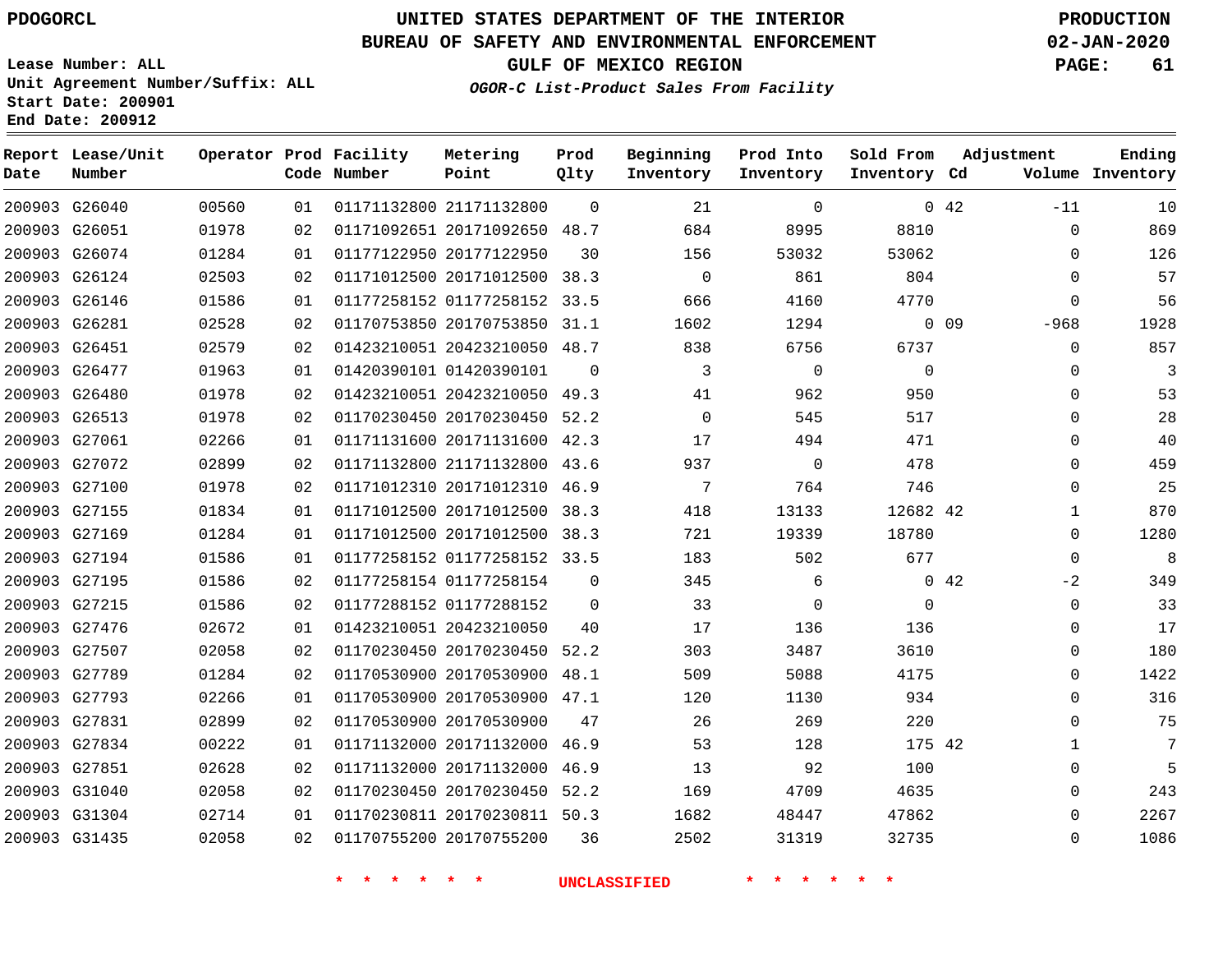**Date**

**End Date: 200912**

**Report Lease/Unit**

**Number**

# **UNITED STATES DEPARTMENT OF THE INTERIOR PDOGORCL PRODUCTION**

**Prod Qlty**

#### **BUREAU OF SAFETY AND ENVIRONMENTAL ENFORCEMENT 02-JAN-2020**

**Lease Number: ALL Unit Agreement Number/Suffix: ALL Start Date: 200901**

**Operator Prod Facility**

**Code Number**

**OGOR-C List-Product Sales From Facility**

**Sold From Inventory**

**Prod Into Inventory**

**Beginning Inventory**

**GULF OF MEXICO REGION PAGE: 62**

**Inventory Cd Volume**

**Adjustment**

**Ending**

| 00032<br>00276<br>01170513700 20170513700<br>1940<br>7275<br>7395 42<br>30.7<br>01<br>1<br>00033<br>00276<br>01170513700 20170513700<br>6545<br>6660<br>30.7<br>1753<br>01<br>$\Omega$<br>01171012300 20171012300<br>00049<br>02421<br>11108<br>18004<br>20505<br>01<br>41.8<br>$\Omega$<br>01171012300 20171012300<br>00050<br>02421<br>7445<br>11448<br>13420<br>41.8<br>01<br>0<br>00051<br>02421<br>01171012300 20171012300<br>3502<br>7917<br>8460<br>01<br>41.8<br>0<br>00052<br>01171012300 20171012300<br>3555<br>5475<br>02421<br>41.8<br>6413<br>01<br>$\Omega$<br>01171012300 20171012300<br>00053<br>02409<br>4484<br>4932<br>30.3<br>3174<br>01<br>$\Omega$<br>00079<br>01170230810 20170230810<br>01834<br>48.7<br>349<br>667<br>714 42<br>1<br>01<br>00081<br>01170231300 20170230450<br>519<br>00818<br>54.1<br>31<br>519 42<br>01<br>-6<br>01170231300 20170230450<br>00082<br>00818<br>$\overline{a}$<br>54.1<br>1<br>3<br>01<br>$\Omega$<br>00090<br>01170230810 20170230810<br>02630<br>$\Omega$<br>1<br>$\Omega$<br>01<br>$\Omega$<br>0<br>00137<br>00687<br>01170513700 20170513700<br>1089<br>25.6<br>210<br>1161 42<br>01<br>$-1$<br>01170513700 20170513700<br>00138<br>00687<br>12241<br>65432<br>69413 42<br>01<br>25.6<br>-1<br>01170230810 20170230810<br>$\mathbf 0$<br>2<br>00161<br>00105<br>48.7<br>1<br>0<br>01<br>01170230810 20170230810<br>264<br>00184<br>02594<br>48.3<br>216<br>86<br>02<br>$\Omega$<br>01170230810 20170230810<br>278<br>00191<br>02312<br>748<br>687<br>01<br>48.7<br>$\Omega$<br>00196<br>00003<br>01171012300 20171012300<br>10922<br>41.8<br>19405<br>21050<br>01<br>$\Omega$<br>00244<br>01170231300 01170231300<br>$\Omega$<br>00105<br>43.4<br>1111<br>1111<br>01<br>0<br>00247<br>00105<br>01170231300 01170231300<br>908<br>908<br>01<br>43.3<br>$\Omega$<br>$\Omega$<br>01170230810 20170230810 48.7<br>00253<br>01364<br>688<br>02<br>799<br>1175<br>0<br>01170230810 20170230810<br>94<br>02025<br>01<br>48.6<br>172<br>$\Omega$<br>799<br>860<br>1269<br>0<br>02025<br>01170230810 20170230810 48.6<br>2<br>00254<br>01<br>0<br>2<br>$\Omega$<br>01171012310 20171012310<br>00317<br>00560<br>49<br>48<br>01<br>45<br>$\mathbf{1}$<br>$\Omega$<br>01170754800 20170754800<br>00353<br>02266<br>276<br>$\mathbf 0$<br>276<br>01<br>28.8<br>$\Omega$<br>01170513700 20170513700 30.7<br>919<br>00367<br>00276<br>121<br>906<br>01<br>0 | 00026 | 00276 | 01 | 01170513700 20170513700 | 30.7 | 9162 | 54543 | 57196 | 0 | 6509           |
|------------------------------------------------------------------------------------------------------------------------------------------------------------------------------------------------------------------------------------------------------------------------------------------------------------------------------------------------------------------------------------------------------------------------------------------------------------------------------------------------------------------------------------------------------------------------------------------------------------------------------------------------------------------------------------------------------------------------------------------------------------------------------------------------------------------------------------------------------------------------------------------------------------------------------------------------------------------------------------------------------------------------------------------------------------------------------------------------------------------------------------------------------------------------------------------------------------------------------------------------------------------------------------------------------------------------------------------------------------------------------------------------------------------------------------------------------------------------------------------------------------------------------------------------------------------------------------------------------------------------------------------------------------------------------------------------------------------------------------------------------------------------------------------------------------------------------------------------------------------------------------------------------------------------------------------------------------------------------------------------------------------------------------------------------------------------------------------------------------------------------------------------------------------------------------------------------------------------------------------------------------------------------------------------------------------------------------------------------------------------------------------------------------|-------|-------|----|-------------------------|------|------|-------|-------|---|----------------|
|                                                                                                                                                                                                                                                                                                                                                                                                                                                                                                                                                                                                                                                                                                                                                                                                                                                                                                                                                                                                                                                                                                                                                                                                                                                                                                                                                                                                                                                                                                                                                                                                                                                                                                                                                                                                                                                                                                                                                                                                                                                                                                                                                                                                                                                                                                                                                                                                            |       |       |    |                         |      |      |       |       |   | 1821           |
|                                                                                                                                                                                                                                                                                                                                                                                                                                                                                                                                                                                                                                                                                                                                                                                                                                                                                                                                                                                                                                                                                                                                                                                                                                                                                                                                                                                                                                                                                                                                                                                                                                                                                                                                                                                                                                                                                                                                                                                                                                                                                                                                                                                                                                                                                                                                                                                                            |       |       |    |                         |      |      |       |       |   | 1638           |
|                                                                                                                                                                                                                                                                                                                                                                                                                                                                                                                                                                                                                                                                                                                                                                                                                                                                                                                                                                                                                                                                                                                                                                                                                                                                                                                                                                                                                                                                                                                                                                                                                                                                                                                                                                                                                                                                                                                                                                                                                                                                                                                                                                                                                                                                                                                                                                                                            |       |       |    |                         |      |      |       |       |   | 8607           |
|                                                                                                                                                                                                                                                                                                                                                                                                                                                                                                                                                                                                                                                                                                                                                                                                                                                                                                                                                                                                                                                                                                                                                                                                                                                                                                                                                                                                                                                                                                                                                                                                                                                                                                                                                                                                                                                                                                                                                                                                                                                                                                                                                                                                                                                                                                                                                                                                            |       |       |    |                         |      |      |       |       |   | 5473           |
|                                                                                                                                                                                                                                                                                                                                                                                                                                                                                                                                                                                                                                                                                                                                                                                                                                                                                                                                                                                                                                                                                                                                                                                                                                                                                                                                                                                                                                                                                                                                                                                                                                                                                                                                                                                                                                                                                                                                                                                                                                                                                                                                                                                                                                                                                                                                                                                                            |       |       |    |                         |      |      |       |       |   | 4045           |
|                                                                                                                                                                                                                                                                                                                                                                                                                                                                                                                                                                                                                                                                                                                                                                                                                                                                                                                                                                                                                                                                                                                                                                                                                                                                                                                                                                                                                                                                                                                                                                                                                                                                                                                                                                                                                                                                                                                                                                                                                                                                                                                                                                                                                                                                                                                                                                                                            |       |       |    |                         |      |      |       |       |   | 2617           |
|                                                                                                                                                                                                                                                                                                                                                                                                                                                                                                                                                                                                                                                                                                                                                                                                                                                                                                                                                                                                                                                                                                                                                                                                                                                                                                                                                                                                                                                                                                                                                                                                                                                                                                                                                                                                                                                                                                                                                                                                                                                                                                                                                                                                                                                                                                                                                                                                            |       |       |    |                         |      |      |       |       |   | 2726           |
|                                                                                                                                                                                                                                                                                                                                                                                                                                                                                                                                                                                                                                                                                                                                                                                                                                                                                                                                                                                                                                                                                                                                                                                                                                                                                                                                                                                                                                                                                                                                                                                                                                                                                                                                                                                                                                                                                                                                                                                                                                                                                                                                                                                                                                                                                                                                                                                                            |       |       |    |                         |      |      |       |       |   | 303            |
|                                                                                                                                                                                                                                                                                                                                                                                                                                                                                                                                                                                                                                                                                                                                                                                                                                                                                                                                                                                                                                                                                                                                                                                                                                                                                                                                                                                                                                                                                                                                                                                                                                                                                                                                                                                                                                                                                                                                                                                                                                                                                                                                                                                                                                                                                                                                                                                                            |       |       |    |                         |      |      |       |       |   | 25             |
|                                                                                                                                                                                                                                                                                                                                                                                                                                                                                                                                                                                                                                                                                                                                                                                                                                                                                                                                                                                                                                                                                                                                                                                                                                                                                                                                                                                                                                                                                                                                                                                                                                                                                                                                                                                                                                                                                                                                                                                                                                                                                                                                                                                                                                                                                                                                                                                                            |       |       |    |                         |      |      |       |       |   | 0              |
|                                                                                                                                                                                                                                                                                                                                                                                                                                                                                                                                                                                                                                                                                                                                                                                                                                                                                                                                                                                                                                                                                                                                                                                                                                                                                                                                                                                                                                                                                                                                                                                                                                                                                                                                                                                                                                                                                                                                                                                                                                                                                                                                                                                                                                                                                                                                                                                                            |       |       |    |                         |      |      |       |       |   | $\mathbf{1}$   |
|                                                                                                                                                                                                                                                                                                                                                                                                                                                                                                                                                                                                                                                                                                                                                                                                                                                                                                                                                                                                                                                                                                                                                                                                                                                                                                                                                                                                                                                                                                                                                                                                                                                                                                                                                                                                                                                                                                                                                                                                                                                                                                                                                                                                                                                                                                                                                                                                            |       |       |    |                         |      |      |       |       |   | 137            |
|                                                                                                                                                                                                                                                                                                                                                                                                                                                                                                                                                                                                                                                                                                                                                                                                                                                                                                                                                                                                                                                                                                                                                                                                                                                                                                                                                                                                                                                                                                                                                                                                                                                                                                                                                                                                                                                                                                                                                                                                                                                                                                                                                                                                                                                                                                                                                                                                            |       |       |    |                         |      |      |       |       |   | 8259           |
|                                                                                                                                                                                                                                                                                                                                                                                                                                                                                                                                                                                                                                                                                                                                                                                                                                                                                                                                                                                                                                                                                                                                                                                                                                                                                                                                                                                                                                                                                                                                                                                                                                                                                                                                                                                                                                                                                                                                                                                                                                                                                                                                                                                                                                                                                                                                                                                                            |       |       |    |                         |      |      |       |       |   | $\mathbf{1}$   |
|                                                                                                                                                                                                                                                                                                                                                                                                                                                                                                                                                                                                                                                                                                                                                                                                                                                                                                                                                                                                                                                                                                                                                                                                                                                                                                                                                                                                                                                                                                                                                                                                                                                                                                                                                                                                                                                                                                                                                                                                                                                                                                                                                                                                                                                                                                                                                                                                            |       |       |    |                         |      |      |       |       |   | 38             |
|                                                                                                                                                                                                                                                                                                                                                                                                                                                                                                                                                                                                                                                                                                                                                                                                                                                                                                                                                                                                                                                                                                                                                                                                                                                                                                                                                                                                                                                                                                                                                                                                                                                                                                                                                                                                                                                                                                                                                                                                                                                                                                                                                                                                                                                                                                                                                                                                            |       |       |    |                         |      |      |       |       |   | 339            |
|                                                                                                                                                                                                                                                                                                                                                                                                                                                                                                                                                                                                                                                                                                                                                                                                                                                                                                                                                                                                                                                                                                                                                                                                                                                                                                                                                                                                                                                                                                                                                                                                                                                                                                                                                                                                                                                                                                                                                                                                                                                                                                                                                                                                                                                                                                                                                                                                            |       |       |    |                         |      |      |       |       |   | 9277           |
|                                                                                                                                                                                                                                                                                                                                                                                                                                                                                                                                                                                                                                                                                                                                                                                                                                                                                                                                                                                                                                                                                                                                                                                                                                                                                                                                                                                                                                                                                                                                                                                                                                                                                                                                                                                                                                                                                                                                                                                                                                                                                                                                                                                                                                                                                                                                                                                                            |       |       |    |                         |      |      |       |       |   | 0              |
|                                                                                                                                                                                                                                                                                                                                                                                                                                                                                                                                                                                                                                                                                                                                                                                                                                                                                                                                                                                                                                                                                                                                                                                                                                                                                                                                                                                                                                                                                                                                                                                                                                                                                                                                                                                                                                                                                                                                                                                                                                                                                                                                                                                                                                                                                                                                                                                                            |       |       |    |                         |      |      |       |       |   | $\mathbf 0$    |
|                                                                                                                                                                                                                                                                                                                                                                                                                                                                                                                                                                                                                                                                                                                                                                                                                                                                                                                                                                                                                                                                                                                                                                                                                                                                                                                                                                                                                                                                                                                                                                                                                                                                                                                                                                                                                                                                                                                                                                                                                                                                                                                                                                                                                                                                                                                                                                                                            |       |       |    |                         |      |      |       |       |   | 312            |
|                                                                                                                                                                                                                                                                                                                                                                                                                                                                                                                                                                                                                                                                                                                                                                                                                                                                                                                                                                                                                                                                                                                                                                                                                                                                                                                                                                                                                                                                                                                                                                                                                                                                                                                                                                                                                                                                                                                                                                                                                                                                                                                                                                                                                                                                                                                                                                                                            |       |       |    |                         |      |      |       |       |   | 78             |
|                                                                                                                                                                                                                                                                                                                                                                                                                                                                                                                                                                                                                                                                                                                                                                                                                                                                                                                                                                                                                                                                                                                                                                                                                                                                                                                                                                                                                                                                                                                                                                                                                                                                                                                                                                                                                                                                                                                                                                                                                                                                                                                                                                                                                                                                                                                                                                                                            |       |       |    |                         |      |      |       |       |   | 390            |
|                                                                                                                                                                                                                                                                                                                                                                                                                                                                                                                                                                                                                                                                                                                                                                                                                                                                                                                                                                                                                                                                                                                                                                                                                                                                                                                                                                                                                                                                                                                                                                                                                                                                                                                                                                                                                                                                                                                                                                                                                                                                                                                                                                                                                                                                                                                                                                                                            |       |       |    |                         |      |      |       |       |   | 0              |
|                                                                                                                                                                                                                                                                                                                                                                                                                                                                                                                                                                                                                                                                                                                                                                                                                                                                                                                                                                                                                                                                                                                                                                                                                                                                                                                                                                                                                                                                                                                                                                                                                                                                                                                                                                                                                                                                                                                                                                                                                                                                                                                                                                                                                                                                                                                                                                                                            |       |       |    |                         |      |      |       |       |   | $\overline{2}$ |
|                                                                                                                                                                                                                                                                                                                                                                                                                                                                                                                                                                                                                                                                                                                                                                                                                                                                                                                                                                                                                                                                                                                                                                                                                                                                                                                                                                                                                                                                                                                                                                                                                                                                                                                                                                                                                                                                                                                                                                                                                                                                                                                                                                                                                                                                                                                                                                                                            |       |       |    |                         |      |      |       |       |   | $\mathbf 0$    |
|                                                                                                                                                                                                                                                                                                                                                                                                                                                                                                                                                                                                                                                                                                                                                                                                                                                                                                                                                                                                                                                                                                                                                                                                                                                                                                                                                                                                                                                                                                                                                                                                                                                                                                                                                                                                                                                                                                                                                                                                                                                                                                                                                                                                                                                                                                                                                                                                            |       |       |    |                         |      |      |       |       |   | 108            |

20170513700 30.7

**Metering Point**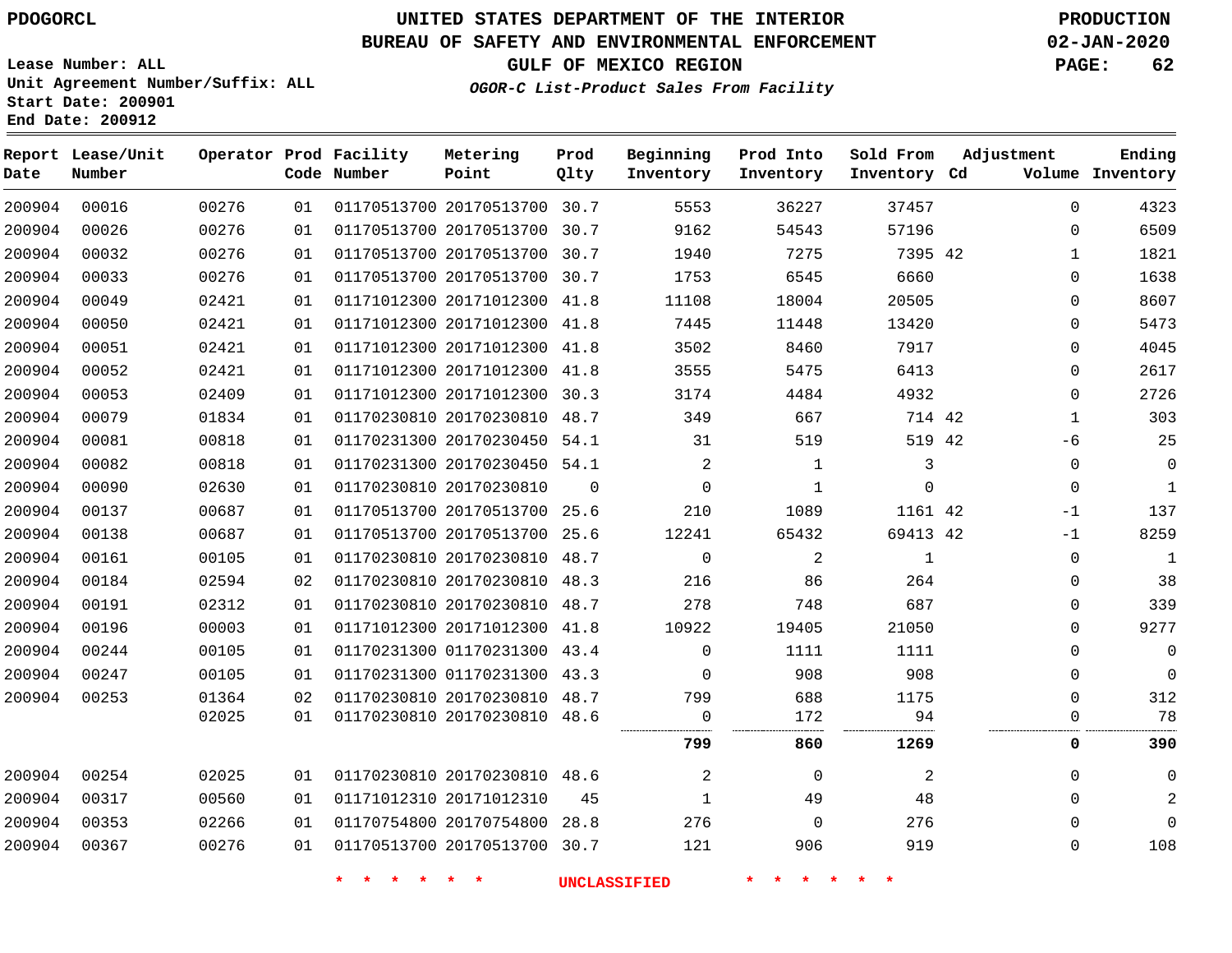### **UNITED STATES DEPARTMENT OF THE INTERIOR PDOGORCL PRODUCTION**

### **BUREAU OF SAFETY AND ENVIRONMENTAL ENFORCEMENT 02-JAN-2020**

**Lease Number: ALL Unit Agreement Number/Suffix: ALL Start Date: 200901**

**GULF OF MEXICO REGION PAGE: 63**

**OGOR-C List-Product Sales From Facility**

| Date   | Report Lease/Unit<br>Number |       |    | Operator Prod Facility<br>Code Number | Metering<br>Point            | Prod<br>Qlty | Beginning<br>Inventory | Prod Into<br>Inventory | Sold From<br>Inventory Cd | Adjustment  | Ending<br>Volume Inventory |
|--------|-----------------------------|-------|----|---------------------------------------|------------------------------|--------------|------------------------|------------------------|---------------------------|-------------|----------------------------|
| 200904 | 00424                       | 00064 | 01 |                                       | 01171012400 20171012400 34.3 |              | 47                     | 192                    | 188                       | $\Omega$    | 51                         |
| 200904 | 00434                       | 01284 | 01 |                                       | 01177112605 2017711260Y 30.7 |              | 3023                   | 9487                   | 9893                      | $\Omega$    | 2617                       |
| 200904 | 00453                       | 01284 | 01 |                                       | 01177112605 2017711260Y 30.7 |              | 330                    | 2646                   | 2246                      | $\Omega$    | 730                        |
| 200904 | 00462                       | 00078 | 01 |                                       | 01170573602 20170573602 33.8 |              | 24                     | 74                     | 87                        | $\mathbf 0$ | 11                         |
| 200904 | 00464                       | 00078 | 01 |                                       | 01170573602 20170573602 33.7 |              | 0                      | 13932                  | 11874                     | $\mathbf 0$ | 2058                       |
| 200904 | 00466                       | 00064 | 01 |                                       | 01171012400 20171012400 34.3 |              | 2552                   | 9218                   | 9315                      | $\Omega$    | 2455                       |
| 200904 | 00478                       | 02409 | 01 |                                       | 01171012300 20171012300      | 45           | $\mathbf 0$            | 1218                   | 1218                      | $\Omega$    | $\overline{0}$             |
| 200904 | 00479                       | 00818 | 01 |                                       | 01171012500 20171012500 39.2 |              | 491                    | 5975                   | 5944                      | $\mathbf 0$ | 522                        |
|        |                             | 02595 | 01 |                                       | 01171012300 20171012300 41.8 |              | 15                     | 10                     | 20                        | $\Omega$    | 5                          |
|        |                             |       |    |                                       |                              |              | 506                    | 5985                   | 5964                      | 0           | 527                        |
| 200904 | 00487                       | 01284 | 01 |                                       | 01171132800 21171132800      | $\Omega$     | 871                    | $\mathbf 0$            | $\mathbf 0$               | $\Omega$    | 871                        |
| 200904 | 00518                       | 01482 | 01 |                                       | 01170230450 20170230450 54.1 |              | 65                     | 1084                   | 1083                      | $\Omega$    | 66                         |
| 200904 | 00526                       | 00105 | 01 |                                       | 01170230810 20170230810      | 48.6         | 1431                   | 2941                   | 3038                      | $\Omega$    | 1334                       |
| 200904 | 00541                       | 02589 | 01 |                                       | 01170530900 20170530900      | 48.2         | $\Omega$               | $\overline{a}$         | 2                         | $\Omega$    | $\mathbb O$                |
| 200904 | 00559                       | 00687 | 01 |                                       | 01171131600 20171131600 43.7 |              | 244                    | 3766                   | 3889                      | $\Omega$    | 121                        |
| 200904 | 00560                       | 00687 | 01 |                                       | 01171131600 20171131600 43.7 |              | 12                     | 194                    | 200                       | $\mathbf 0$ | 6                          |
| 200904 | 00577                       | 01935 | 01 |                                       | 01171012300 20171012300 41.8 |              | 21112                  | 38904                  | 41418                     | $\Omega$    | 18598                      |
| 200904 | 00593                       | 01834 | 01 |                                       | 01171012300 20171012300      | $\Omega$     | 5758                   | $\mathbf 0$            | $\mathbf 0$               | $\Omega$    | 5758                       |
|        |                             | 02589 | 01 |                                       | 01171012300 20171012300 37.5 |              | 626                    | $\Omega$               | 626                       | $\Omega$    | $\Omega$                   |
|        |                             |       |    |                                       |                              |              | 6384                   | 0                      | 626                       | 0           | 5758                       |
| 200904 | 00605                       | 02899 | 01 |                                       | 01170573602 20170573602 36.2 |              | 6814                   | 25137                  | 28344                     | $\Omega$    | 3607                       |
| 200904 | 00680                       | 01482 | 01 |                                       | 01170230700 20170230700      | $\mathbf 0$  | 268                    | $\mathbf 0$            | $\mathbf 0$               | $\Omega$    | 268                        |
| 200904 | 00691                       | 02312 | 02 |                                       | 01170754200 20170754200      | 37           | 1124                   | 2185                   | 2314                      | $\Omega$    | 995                        |
| 200904 | 00693                       | 02266 | 01 |                                       | 01170754800 20170754800      | 28.8         | 187                    | $\mathbf 0$            | 187                       | $\Omega$    | $\overline{0}$             |
| 200904 | 00694                       | 02266 | 01 |                                       | 01170754800 20170754800      | 28.8         | 1963                   | $\mathbf 0$            | 1963                      | $\Omega$    | $\mathbf 0$                |
| 200904 | 00697                       | 02266 | 01 |                                       | 01170754800 20170754800      | 28.8         | 892                    | 4151                   | 3718                      | $\Omega$    | 1325                       |
| 200904 | 00757                       | 02312 | 01 |                                       | 01170230500 20170230500 47.1 |              | $\mathbf 0$            | 18                     | 15                        | $\Omega$    | $\mathbf{3}$               |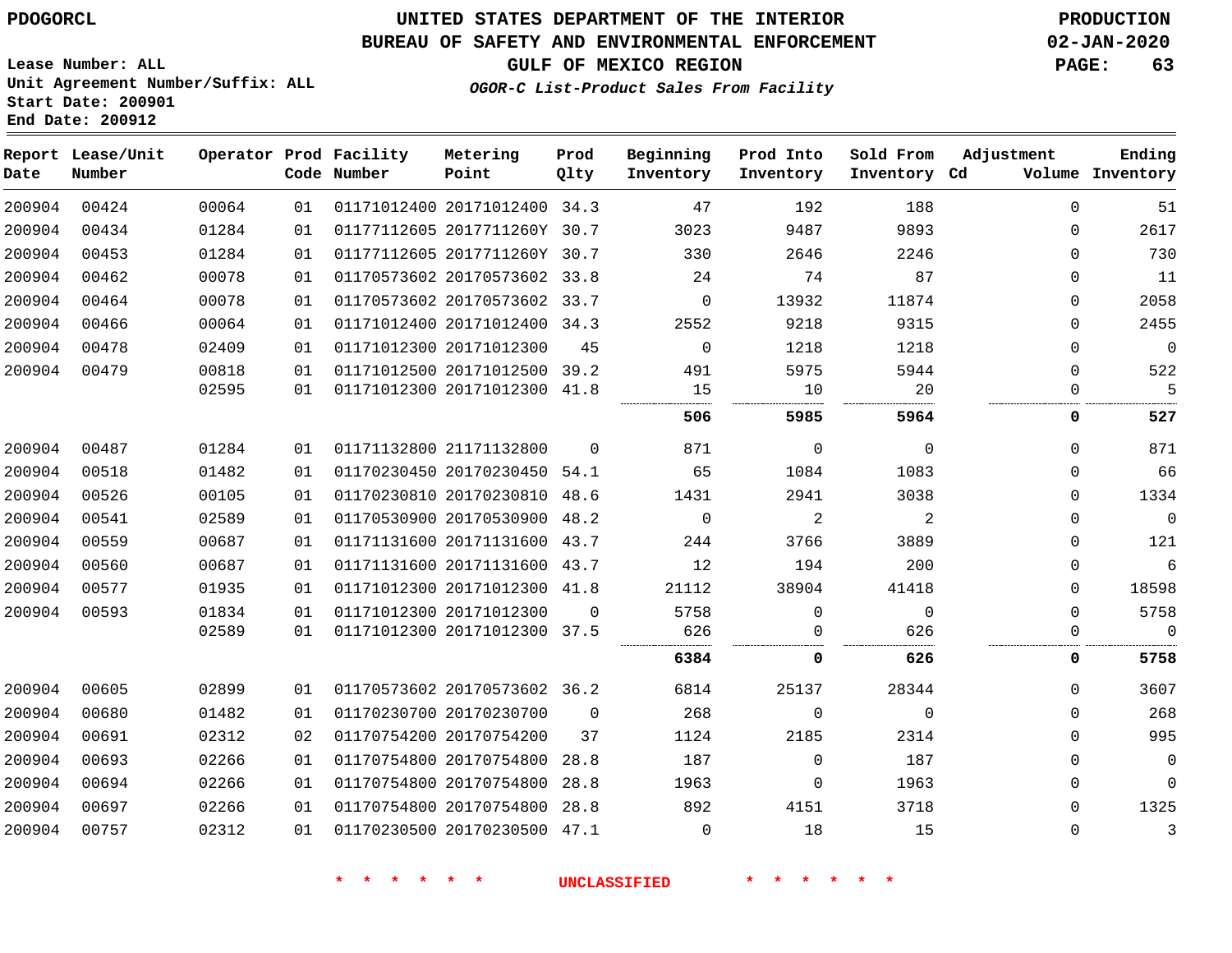**Start Date: 200901 End Date: 200912**

# **UNITED STATES DEPARTMENT OF THE INTERIOR PDOGORCL PRODUCTION**

### **BUREAU OF SAFETY AND ENVIRONMENTAL ENFORCEMENT 02-JAN-2020**

**Lease Number: ALL Unit Agreement Number/Suffix: ALL** **GULF OF MEXICO REGION PAGE: 64**

**OGOR-C List-Product Sales From Facility**

| Date   | Report Lease/Unit<br>Number |       |    | Operator Prod Facility<br>Code Number | Metering<br>Point            | Prod<br>Qlty | Beginning<br>Inventory | Prod Into<br>Inventory | Sold From<br>Inventory Cd | Adjustment |              | Ending<br>Volume Inventory |
|--------|-----------------------------|-------|----|---------------------------------------|------------------------------|--------------|------------------------|------------------------|---------------------------|------------|--------------|----------------------------|
| 200904 | 00758                       | 02421 | 01 |                                       | 01170230810 20170230810 48.7 |              | 1059                   | 1832                   | 2060                      |            | $\Omega$     | 831                        |
| 200904 | 00763                       | 01284 | 01 |                                       | 01170231100 20170230810 48.7 |              | 23                     | 141                    | 100                       |            | 0            | 64                         |
| 200904 | 00767                       | 00105 | 01 |                                       | 01170230810 20170230810 48.7 |              | 246                    | 547                    | 545                       |            | $\Omega$     | 248                        |
| 200904 | 00775                       | 01834 | 01 |                                       | 01171131600 20171131600 43.7 |              | 137                    | 2046                   | 2118 42                   |            | $\mathbf{1}$ | 66                         |
| 200904 | 00777                       | 01482 | 01 |                                       | 01171132000 20171132000 48.3 |              | $\overline{4}$         | 98                     | 92                        |            | $\Omega$     | 10                         |
| 200904 | 00778                       | 01482 | 01 |                                       | 01171132000 20171132000 48.3 |              | 79                     | 1834                   | 1731                      |            | 0            | 182                        |
| 200904 | 00797                       | 02421 | 01 |                                       | 01171012300 20171012300 41.8 |              | 3498                   | 2600                   | 4855                      |            | $\Omega$     | 1243                       |
| 200904 | 00828                       | 01284 | 01 |                                       | 01171092651 20171092650 53.6 |              | 12                     | 93                     | 91                        |            | $\mathbf{0}$ | 14                         |
| 200904 | 00839                       | 02451 | 01 |                                       | 01170513800 20170513800 33.2 |              | 638                    | 8686                   | 8782                      |            | $\Omega$     | 542                        |
|        | 200904 754303001A           | 00059 | 01 |                                       | 01170230811 20170230811 50.3 |              | 396                    | 8935                   | 6650 09                   |            | $-2143$      | 538                        |
|        | 200904 754307017A           | 00362 | 02 |                                       | 01170230811 20170230811 50.3 |              | 188                    | 3790                   | 3750                      |            | $\Omega$     | 228                        |
|        | 200904 7543880060           | 00105 | 01 |                                       | 01170230450 20170230450      | 54           | 21                     | 344                    | 344                       |            | $\mathbf 0$  | 21                         |
|        | 200904 7543890080           | 00276 | 01 |                                       | 01170513700 20170513700 30.7 |              | 5282                   | 2502                   | 4992 42                   |            | -1           | 2791                       |
|        | 200904 7543890180           | 02899 | 01 |                                       | 01423210051 20423210050 50.4 |              | 12                     | 104                    | 106                       |            | 0            | 10                         |
|        | 200904 7543900080           | 02421 | 01 |                                       | 01177245111 01177245111 36.6 |              | $\Omega$               | 130                    | 130                       |            | $\Omega$     | $\mathbf 0$                |
|        | 200904 7543920040           | 02628 | 01 |                                       | 01423210051 20423210050 50.4 |              | 9                      | 124                    | 121                       |            | 0            | 12                         |
|        | 200904 7543930100           | 00362 | 02 |                                       | 01170230810 20170230810 48.7 |              | 2162                   | 4341                   | 4534                      |            | $\Omega$     | 1969                       |
|        | 200904 7543930200           | 00105 | 01 |                                       | 01171012310 20171012310 46.6 |              | 569                    | 18950                  | 18784                     |            | $\Omega$     | 735                        |
|        |                             | 01284 | 01 |                                       | 0117709260L 2017709260L      | 41           | 0                      | 3824                   | 3824                      |            | 0            | $\mathbf 0$                |
|        |                             |       |    |                                       |                              |              | 569                    | 22774                  | 22608                     |            | 0            | 735                        |
|        | 200904 754395009A           | 00730 | 01 |                                       | 01170753510 20170753510 52.2 |              | 734                    | 824                    | 800 42                    |            | $-1$         | 757                        |
|        | 200904 754395019A           | 00105 | 01 |                                       | 01420390101 01420390101      | 49           | 1735                   | 410                    | 745                       |            | $\Omega$     | 1400                       |
|        | 200904 754396015A           | 01284 | 01 |                                       | 01608103650 20608103650 29.5 |              | 40                     | 14221                  | 14166                     |            | $\Omega$     | 95                         |
|        | 200904 754398002A           | 00105 | 01 |                                       | 01420570060 20420570060      | 51           | 6715                   | 92                     | 426                       |            | $\Omega$     | 6381                       |
|        | 200904 8910020210           | 02451 | 01 |                                       | 01170753510 20170753510 52.2 |              | 1354                   | 1814                   | 1628                      |            | $\mathbf{0}$ | 1540                       |
|        |                             |       | 01 |                                       | 01170513800 20170513800 33.2 |              | 10565                  | 139089                 | 140981                    |            | 0            | 8673                       |
|        |                             |       |    |                                       |                              |              | 11919                  | 140903                 | 142609                    |            | 0            | 10213                      |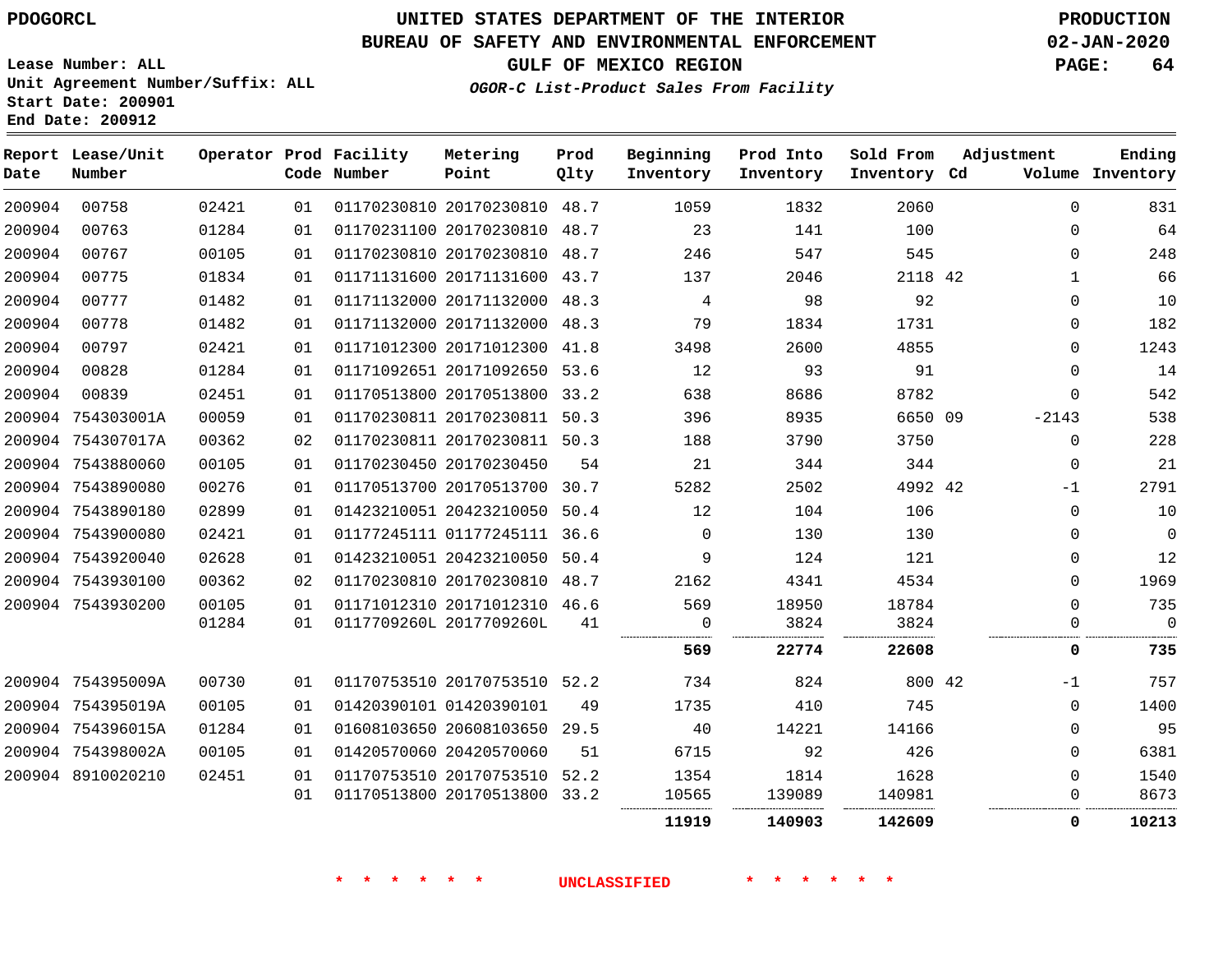### **BUREAU OF SAFETY AND ENVIRONMENTAL ENFORCEMENT 02-JAN-2020**

**Lease Number: ALL Unit Agreement Number/Suffix: ALL Start Date: 200901 End Date: 200912**

**GULF OF MEXICO REGION PAGE: 65**

**OGOR-C List-Product Sales From Facility**

| Date | Report Lease/Unit<br>Number |       |    | Operator Prod Facility<br>Code Number | Metering<br>Point            | Prod<br>Qlty | Beginning<br>Inventory | Prod Into<br>Inventory | Sold From<br>Inventory Cd | Adjustment |              | Ending<br>Volume Inventory |
|------|-----------------------------|-------|----|---------------------------------------|------------------------------|--------------|------------------------|------------------------|---------------------------|------------|--------------|----------------------------|
|      | 200904 8910024540           | 02451 | 01 |                                       | 01170513800 20170513800 33.2 |              | 7652                   | 109634                 | 110450                    |            | 0            | 6836                       |
|      | 200904 8910029320           | 00276 | 01 |                                       | 01170513700 20170513700 30.7 |              | 16053                  | 56902                  | 58715 42                  |            | $-1$         | 14239                      |
|      | 200904 8910034440           | 00276 | 01 |                                       | 01170513700 20170513700      | 30.7         | 31815                  | 114529                 | 118565                    |            | 0            | 27779                      |
|      | 200904 8910063810           | 02466 | 01 |                                       | 01170230450 20170230450 54.1 |              | 725                    | 11417                  | 11440                     |            | $\Omega$     | 702                        |
|      |                             | 02904 | 02 |                                       | 01170230450 20170230450 54.1 |              | 14                     | 179                    | 182                       |            | $\Omega$     | 11                         |
|      |                             |       |    |                                       |                              |              | 739                    | 11596                  | 11622                     |            | 0            | 713                        |
|      | 200904 8910066690           | 00078 | 01 |                                       | 01170573602 20170573602 33.8 |              | 2111                   | 17116                  | 16700 42                  |            | $\mathbf{1}$ | 2528                       |
|      | 200904 8910086400           | 02893 | 02 |                                       | 01171012400 20171012400 52.2 |              | 44                     | 252                    | 229                       |            | $\Omega$     | 67                         |
|      | 200904 8910086540           | 01284 | 01 |                                       | 01177092604 20177092604 35.6 |              | 0                      | 6175                   | 6175                      |            | 0            | $\mathsf{O}$               |
|      | 200904 8910086610           | 02266 | 01 |                                       | 01170754800 20170754800 28.8 |              | 145                    | $\Omega$               | 145                       |            | $\Omega$     | $\mathbf 0$                |
|      | 200904 8910086660           | 03009 | 02 |                                       | 01421670201 20421670200      | $\Omega$     | 207                    | $\mathbf 0$            | $\mathbf 0$               |            | 0            | 207                        |
|      | 200904 8910087670           | 02312 | 01 |                                       | 01170754200 20170754200      | 37           | 233                    | 301                    | 409 42                    |            | 3            | 128                        |
|      | 200904 8910088130           | 00078 | 01 |                                       | 01171012400 20171012400 52.2 |              | 210                    | 663                    | 696 42                    |            | $-1$         | 176                        |
|      |                             |       | 01 |                                       | 01171132800 21171132800      | 0            | 88                     | 0                      | $\Omega$                  |            | 0            | 88                         |
|      |                             |       |    |                                       |                              |              | 298                    | 663                    | 696                       |            | -1           | 264                        |
|      | 200904 8910088160           | 01284 | 01 |                                       | 01171132800 21171132800      | $\Omega$     | 306                    | $\Omega$               | $\mathbf 0$               |            | $\Omega$     | 306                        |
|      | 200904 8910089160           | 00276 | 01 |                                       | 01170513700 20170513700 30.7 |              | 2735                   | 5412                   | 5434 42                   |            | $-1$         | 2712                       |
|      | 200904 891008927AE          | 00078 | 01 |                                       | 01170230400 20170230400 49.5 |              | 186                    | 611                    | 493 09                    |            | $-194$       | 110                        |
|      | 200904 891008927AG          | 00078 | 01 |                                       | 01170230400 20170230400      | 49.5         | 715                    | 4245                   | 3841 09                   |            | $-353$       | 766                        |
|      | 200904 891008927K           | 00078 | 01 |                                       | 01170230400 20170230400 49.5 |              | 112                    | 213                    | 286 42                    |            | $-1$         | 38                         |
|      | 200904 891008927Y           | 00078 | 01 |                                       | 01170230400 20170230400 49.5 |              | 52                     | 466                    | 434                       |            | 0            | 84                         |
|      | 200904 891008946C           | 01834 | 01 |                                       | 01171012500 20171012500 39.2 |              | 27                     | 273                    | 276                       |            | 0            | 24                         |
|      | 200904 8910116580           | 00276 | 01 |                                       | 01170513700 20170513700 30.7 |              | 6148                   | 11107                  | 11688                     |            | 0            | 5567                       |
|      | 200904 8910116740           | 00276 | 01 |                                       | 01170513700 20170513700      | $\Omega$     | 129                    | 0                      | $\mathbf 0$               |            | 0            | 129                        |
|      | 200904 8910116770           | 00276 | 01 |                                       | 01170513700 20170513700 30.7 |              | 1618                   | 2899                   | 3064                      |            | 0            | 1453                       |
|      | 200904 8910116790           | 00276 | 01 |                                       | 01170513700 20170513700 30.7 |              | 10230                  | 17642                  | 19030                     |            | 0            | 8842                       |
|      | 200904 8910116800           | 00276 | 01 |                                       | 01170513700 20170513700 30.7 |              | 12864                  | 25184                  | 25426                     |            | $\Omega$     | 12622                      |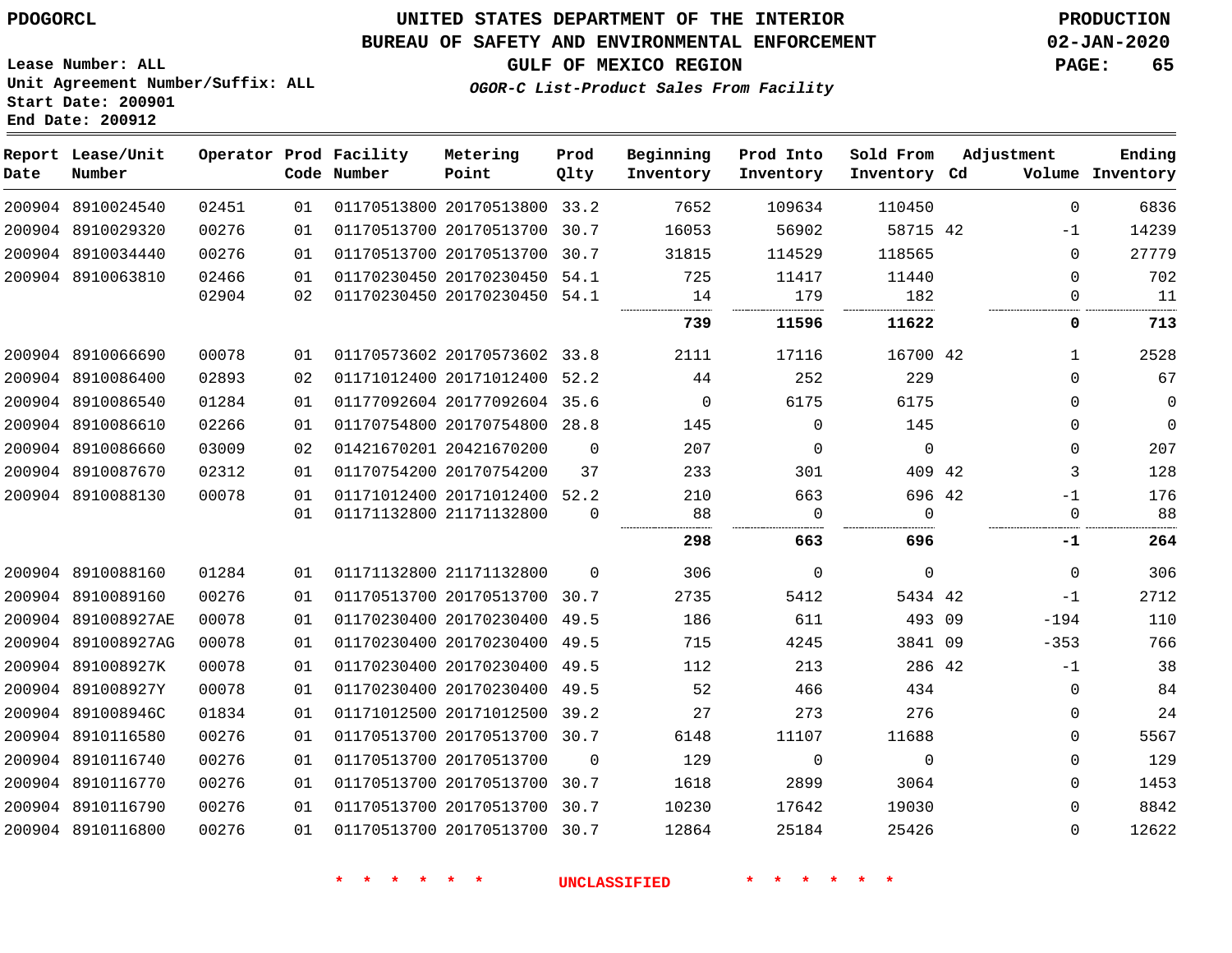### **BUREAU OF SAFETY AND ENVIRONMENTAL ENFORCEMENT 02-JAN-2020**

**Lease Number: ALL Unit Agreement Number/Suffix: ALL Start Date: 200901 End Date: 200912**

**OGOR-C List-Product Sales From Facility**

**GULF OF MEXICO REGION PAGE: 66**

| Date | Report Lease/Unit<br>Number |       |    | Operator Prod Facility<br>Code Number | Metering<br>Point            | Prod<br>Qlty   | Beginning<br>Inventory | Prod Into<br>Inventory | Sold From<br>Inventory Cd | Adjustment   | Ending<br>Volume Inventory |
|------|-----------------------------|-------|----|---------------------------------------|------------------------------|----------------|------------------------|------------------------|---------------------------|--------------|----------------------------|
|      | 200904 891011687A           | 02266 | 01 |                                       | 01170754800 20170754800 28.8 |                | 54                     | $\mathbf 0$            | 54                        | $\Omega$     | $\Omega$                   |
|      | 200904 891011687B           | 02266 | 01 |                                       | 01170754800 20170754800 28.8 |                | 60                     | 128                    | 147                       | 0            | 41                         |
|      | 200904 891011687C           | 02266 | 01 |                                       | 01170754800 20170754800 28.8 |                | 191                    | 783                    | 724                       | 0            | 250                        |
|      | 200904 891011687D           | 02266 | 01 |                                       | 01170754800 20170754800 28.8 |                | 195                    | 608                    | 609                       | 0            | 194                        |
|      | 200904 8910117330           | 02266 | 01 |                                       | 01170754800 20170754800 28.8 |                | 8                      | 26                     | 26                        | 0            | 8                          |
|      | 200904 8910123210           | 00687 | 01 |                                       | 0117709260A 2017709260A 32.2 |                | 7                      | 676                    | 672                       | 0            | 11                         |
|      | 200904 8910123250           | 00687 | 01 |                                       | 0117709260A 2017709260A 32.2 |                | 25                     | 1849                   | 1845                      | 0            | 29                         |
|      | 200904 8910123270           | 01482 | 01 |                                       | 01177215100 20177215102 30.4 |                | 53                     | 6031                   | 6007                      | 0            | 77                         |
|      | 200904 8910123320           | 01482 | 01 |                                       | 01177215100 20177215102 30.4 |                | 122                    | 12175                  | 12141                     | $\Omega$     | 156                        |
|      | 200904 8910123330           | 01482 | 01 |                                       | 01177215100 20177215102 30.4 |                | 140                    | 12918                  | 12892                     | 0            | 166                        |
|      | 200904 8910123350           | 01284 | 01 |                                       | 01171012500 20171012500 38.3 |                | 24                     | 257                    | 258                       | 0            | 23                         |
|      | 200904 8910123390           | 00818 | 01 |                                       | 01171131800 20171131800 46.2 |                | 1350                   | 683                    | 734                       | 0            | 1299                       |
|      | 200904 8910169300           | 00491 | 01 |                                       | 01170230810 20170230810 48.7 |                | 120                    | 239                    | 251                       | $\Omega$     | 108                        |
|      | 200904 8910202350           | 00276 | 01 |                                       | 01170513700 20170513700 30.7 |                | 25134                  | 13981                  | 15473 42                  | 3            | 23645                      |
|      | 200904 8910202430           | 00276 | 01 |                                       | 01170513700 20170513700      | 0              | 222                    | 0                      | 0                         | 0            | 222                        |
|      | 200904 8910202520           | 01482 | 01 |                                       | 01171132800 21171132800      | 0              | 54                     | $\mathbf 0$            | $\mathbf 0$               | 0            | 54                         |
|      | 200904 8910202550           | 00105 | 01 |                                       | 01170230810 20170230810 48.6 |                | 146                    | 257                    | 286                       | 0            | 117                        |
|      | 200904 8910202560           | 00276 | 01 |                                       | 01170513700 20170513700 30.7 |                | 4339                   | 7591                   | 7830                      | 0            | 4100                       |
|      | 200904 G00932               | 01376 | 01 |                                       | 01170230810 20170230810 48.7 |                | 148                    | 315                    | 320                       | $\Omega$     | 143                        |
|      | 200904 G00935               | 02852 | 02 |                                       | 01171131600 20171131600 43.7 |                | 1                      | 52                     | 52 42                     | $\mathbf{1}$ | $\overline{2}$             |
|      | 200904 G00985               | 00687 | 01 |                                       | 0117709260A 2017709260A 32.3 |                | 344                    | 21394                  | 21403 42                  | 2            | 337                        |
|      | 200904 G00989               | 00003 | 01 |                                       | 01171012400 20171012400      | $\overline{0}$ | 1022                   | $\mathbf 0$            | $\mathbf 0$               | 0            | 1022                       |
|      | 200904 G01023               | 02899 | 01 |                                       | 01171092651 20171092650 53.6 |                | 1619                   | 11813                  | 11628                     | 0            | 1804                       |
|      | 200904 G01083               | 00276 | 01 |                                       | 01170513700 20170513700 30.7 |                | 11512                  | 21596                  | 22284                     | 0            | 10824                      |
|      | 200904 G01090               | 00276 | 01 |                                       | 01170513700 20170513700 30.7 |                | 8943                   | 13928                  | 15891 42                  | $\mathbf{1}$ | 6981                       |
|      | 200904 G01091               | 00276 | 01 |                                       | 01170513700 20170513700 30.7 |                | 1453                   | 3702                   | 3300 42                   | $\mathbf{1}$ | 1856                       |
|      | 200904 G01092               | 00276 | 01 |                                       | 01170513700 20170513700 30.7 |                | 6130                   | 12294                  | 12263 42                  | $\mathbf{1}$ | 6162                       |
|      | 200904 G01127               | 02630 | 01 |                                       | 01171132000 20171132000 48.3 |                | 162                    | 2463                   | 2381                      | $\Omega$     | 244                        |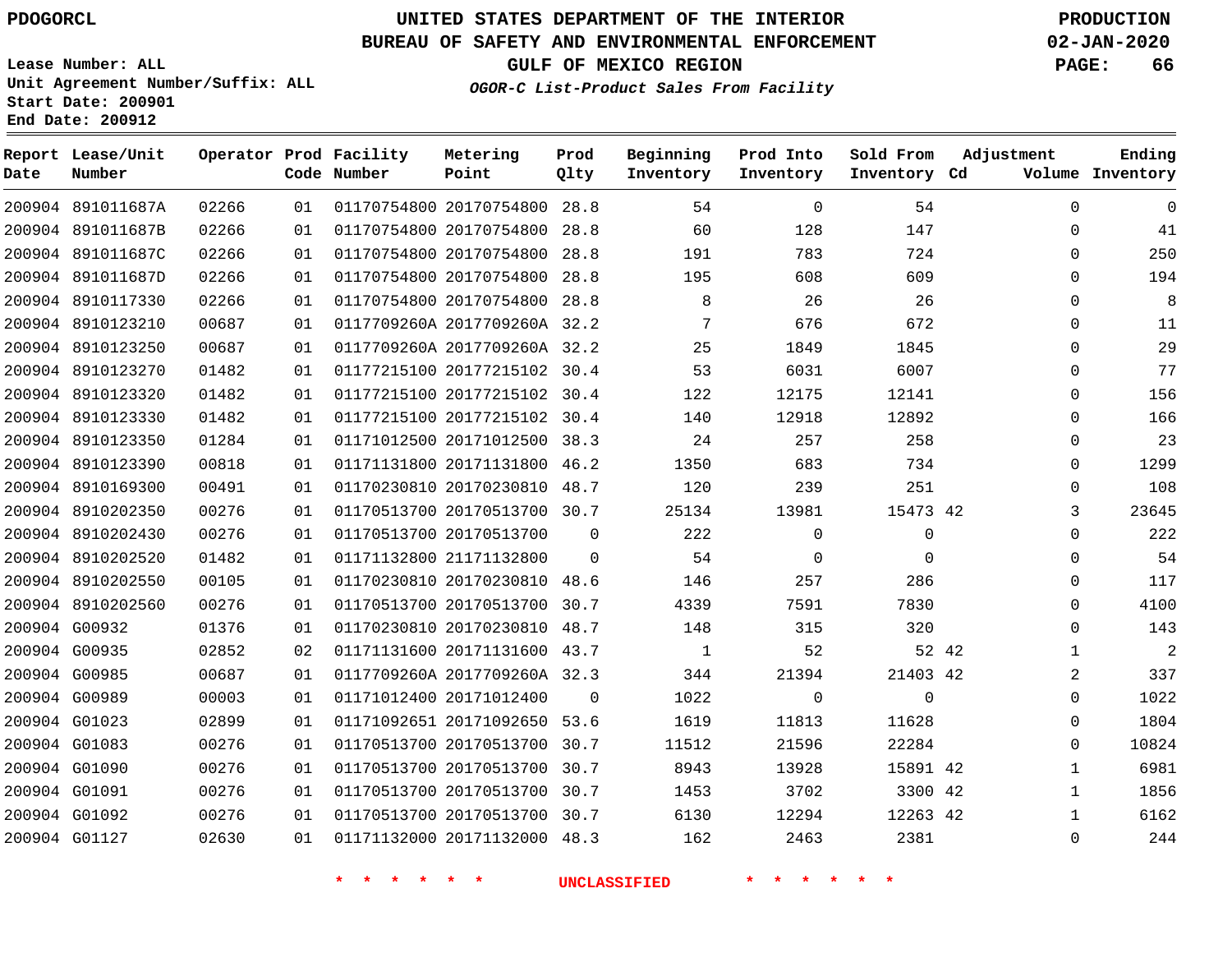**Prod Qlty**

#### **BUREAU OF SAFETY AND ENVIRONMENTAL ENFORCEMENT 02-JAN-2020**

**Lease Number: ALL Unit Agreement Number/Suffix: ALL Start Date: 200901**

> 

**Operator Prod Facility**

**Code Number**

20177072601 39.3

**Metering Point**

 

**End Date: 200912**

**Report Lease/Unit**

**Number**

G01194

**Date**

 G01898 G01901 G01953 G01966 **GULF OF MEXICO REGION PAGE: 67**

**Inventory Cd Volume**

**Adjustment**

  $\Omega$ 

**Ending**

  $\Omega$   $\Omega$ 

**OGOR-C List-Product Sales From Facility**

**Beginning Inventory**

> $\Omega$

   

**Sold From Inventory**

**Prod Into Inventory**

| 200904 G01198 | 00818 | 02 | 01171092651 20171092650 53.5 |          |          | 32       | 34       | $\Omega$    |       |
|---------------|-------|----|------------------------------|----------|----------|----------|----------|-------------|-------|
| 200904 G01208 | 00818 | 02 | 01171092651 20171092650 53.6 |          | 63       | 345      | 355      | $\Omega$    | 53    |
| 200904 G01210 | 03041 | 01 | 01171132800 21171132800      | $\Omega$ | 47       | $\Omega$ | $\Omega$ | $\mathbf 0$ | 47    |
| 200904 G01220 | 00105 | 01 | 01177092600 20177092600      | 44.3     | 634      | 14306    | 14756    | 0           | 184   |
| 200904 G01248 | 02628 | 01 | 01171012500 20171012500 39.2 |          | 70       | 4873     | 4518     | $\Omega$    | 425   |
| 200904 G01269 | 01284 | 01 | 01171012500 20171012500 39.2 |          | 20       | 328      | 320      | $\Omega$    | 28    |
| 200904 G01351 | 00078 | 01 | 01170230400 20170230400      | 49.5     | 89       | 160      | 221 42   | 1           | 29    |
| 200904 G01441 | 00818 | 01 | 01177112701 20177112700 55.3 |          | 286      | 2410     | 1209     | 0           | 1487  |
| 200904 G01447 | 00276 | 01 | 01170513700 20170513700 30.7 |          | 360      | 4654     | 4459     | $\Omega$    | 555   |
| 200904 G01477 | 02595 | 01 | 01170230810 20170230810 48.7 |          | 2366     | 4389     | 4764     | 0           | 1991  |
| 200904 G01497 | 02451 | 01 | 01170513800 20170513800 33.2 |          | 4393     | 73133    | 72966    | 0           | 4560  |
| 200904 G01498 | 02451 | 01 | 01170513800 20170513800 33.2 |          | 806      | 12669    | 12685    | $\Omega$    | 790   |
| 200904 G01526 | 02899 | 01 | 01171092651 20171092650 53.6 |          | 100      | 690      | 684      | 0           | 106   |
| 200904 G01580 | 02451 | 01 | 01170513800 20170513800 33.2 |          | 36       | 684      | 677      | 0           | 43    |
| 200904 G01610 | 01482 | 01 | 01177215100 20177215102 30.4 |          | 14       | 2069     | 2057     | 0           | 26    |
| 200904 G01619 | 00276 | 01 | 01170513700 20170513700 30.7 |          | 12167    | 20285    | 11854    | $\Omega$    | 20598 |
| 200904 G01620 | 00276 | 01 | 01170513700 20170513700      | 30.7     | 14001    | 7998     | 13641 42 |             | 8359  |
| 200904 G01676 | 02237 | 01 | 01170755200 20170755200 37.1 |          | 285      | 8406     | 8116     | $\Omega$    | 575   |
| 200904 G01677 | 02237 | 01 | 01170755200 20170755200 37.1 |          | 117      | 3375     | 3262     | 0           | 230   |
| 200904 G01754 | 00003 | 01 | 01423210051 20423210050      | 50.4     | $\Omega$ | 121      | 109      | 0           | 12    |
| 200904 G01757 | 00003 | 01 | 01423210051 20423210050 50.4 |          | 66       | 504      | 519      | $\Omega$    | 51    |
| 200904 G01860 | 00105 | 01 | 01170231110 20170231110      | 41       | 1434     | 4925     | 4262     | $\Omega$    | 2097  |
| 200904 G01865 | 00078 | 01 | 01171012500 20171012500 39.2 |          | 428      | 3877     | 3966     | $\Omega$    | 339   |

**\* \* \* \* \* \* UNCLASSIFIED \* \* \* \* \* \***

 20171012500 39.2 20177215102 30.4 20170230811 50.2 20177215102 30.4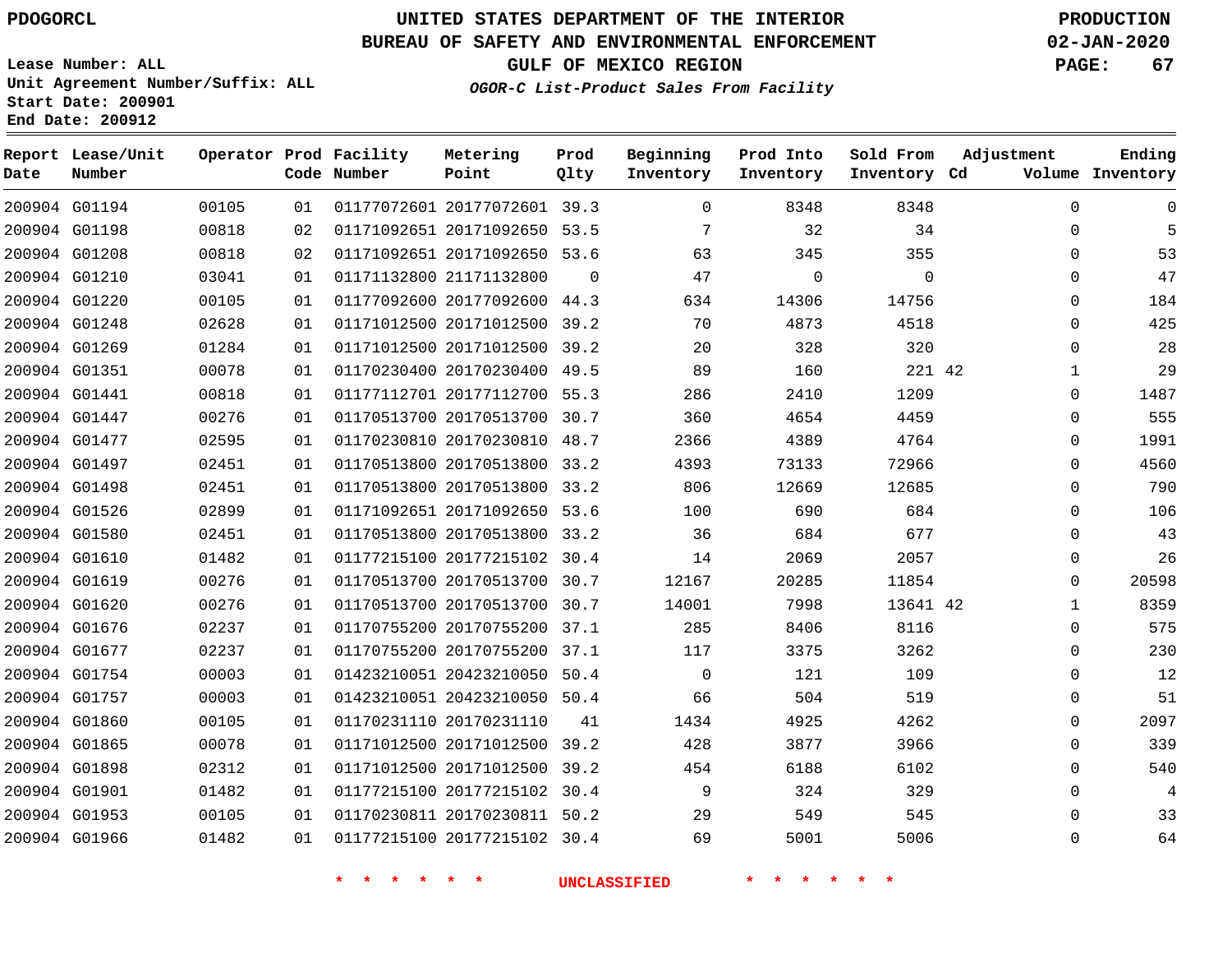### **BUREAU OF SAFETY AND ENVIRONMENTAL ENFORCEMENT 02-JAN-2020**

**Lease Number: ALL Unit Agreement Number/Suffix: ALL Start Date: 200901**

**End Date: 200912**

**GULF OF MEXICO REGION PAGE: 68**

**OGOR-C List-Product Sales From Facility**

| Date | Report Lease/Unit<br>Number |       |    | Operator Prod Facility<br>Code Number | Metering<br>Point            | Prod<br>Qlty | Beginning<br>Inventory | Prod Into<br>Inventory | Sold From<br>Inventory Cd | Adjustment   | Ending<br>Volume Inventory |
|------|-----------------------------|-------|----|---------------------------------------|------------------------------|--------------|------------------------|------------------------|---------------------------|--------------|----------------------------|
|      | 200904 G01967               | 01482 | 01 |                                       | 01177215100 20177215102 30.4 |              | 102                    | 8714                   | 8704                      | $\Omega$     | 112                        |
|      | 200904 G01997               | 01071 | 02 |                                       | 01170230810 20170230810      | 57           | 37                     | 121                    | 121                       | $\Omega$     | 37                         |
|      | 200904 G01998               | 00818 | 01 |                                       | 01170230810 20170230810 48.7 |              | $\Omega$               | 55                     | 60 42                     | 30           | 25                         |
|      | 200904 G02006               | 02595 | 01 |                                       | 01170530900 20170530900 48.1 |              | $\mathbf 0$            | 43                     | 1                         | $\Omega$     | 42                         |
|      | 200904 G02021               | 01482 | 01 |                                       | 01170230811 20170230811 50.3 |              | 122                    | 2241                   | 2228                      | 0            | 135                        |
|      | 200904 G02023               | 02312 | 02 |                                       | 01170230811 20170230811 50.3 |              | 398                    | 7263                   | 7224                      | $\Omega$     | 437                        |
|      | 200904 G02045               | 00105 | 01 |                                       | 01170530900 20170530900      | 48.1         | 30                     | 67                     | 2                         | $\mathbf 0$  | 95                         |
|      | 200904 G02091               | 00687 | 01 |                                       | 01170230811 20170230811 50.3 |              | 242                    | 2439                   | 2533 42                   | $-1$         | 147                        |
|      | 200904 G02099               | 01978 | 02 |                                       | 01171012310 20171012310 46.6 |              | 338                    | 9465                   | 9437                      | $\Omega$     | 366                        |
|      | 200904 G02127               | 02312 | 01 |                                       | 01170230810 20170230810 48.7 |              | 29                     | 16                     | 38                        | 0            | 7                          |
|      | 200904 G02161               | 00818 | 02 |                                       | 01171012500 20171012500 39.2 |              | 859                    | 11087                  | 10978                     | $\Omega$     | 968                        |
|      | 200904 G02163               | 00105 | 01 |                                       | 01171012500 20171012500 39.1 |              | 365                    | 1426                   | 1666                      | 0            | 125                        |
|      | 200904 G02300               | 01482 | 01 |                                       | 01171132800 21171132800      | $\Omega$     | 18                     | $\mathbf 0$            | $\Omega$                  | $\Omega$     | 18                         |
|      | 200904 G02353               | 01284 | 01 |                                       | 01170230450 20170230450 54.1 |              | 168                    | 3266                   | 3233                      | 0            | 201                        |
|      | 200904 G02354               | 01284 | 01 |                                       | 01170230450 20170230450 54.3 |              | 208                    | 3384                   | 3384                      | $\mathbf{0}$ | 208                        |
|      | 200904 G02357               | 02200 | 02 |                                       | 01170230450 20170230450 54.1 |              | 2                      | 231                    | 219                       | $\mathbf{0}$ | 14                         |
|      | 200904 G02391               | 01284 | 01 |                                       | 0142709015A 2042709015A 45.3 |              | 0                      | 1601                   | 1601                      | $\Omega$     | 0                          |
|      | 200904 G02404               | 02589 | 01 |                                       | 01170230810 20170230810 47.1 |              | 1109                   | 572                    | 572                       | $\Omega$     | 1109                       |
|      | 200904 G02416               | 02409 | 01 |                                       | 01170230810 20170230810 48.7 |              | 3                      | 20                     | 14                        | $\Omega$     | 9                          |
|      | 200904 G02423               | 00818 | 02 |                                       | 01170230810 20427110150      | 48.8         | 33                     | 5969                   | 5957                      | 0            | 45                         |
|      | 200904 G02428               | 00105 | 01 |                                       | 01170230810 20170230810 48.6 |              | 19                     | 40                     | 41                        | $\Omega$     | 18                         |
|      | 200904 G02429               | 00491 | 01 |                                       | 01170230810 20170230810      | 48.7         | 2245                   | 3243                   | 4017                      | 0            | 1471                       |
|      | 200904 G02433               | 00491 | 01 |                                       | 01170230810 20170230810      | 48.6         | 25                     | 84                     | 71                        | $\Omega$     | 38                         |
|      | 200904 G02434               | 01284 | 02 |                                       | 01170230810 20170230810 48.7 |              | 15                     | 31                     | 32                        | 0            | 14                         |
|      | 200904 G02436               | 02628 | 02 |                                       | 01170230811 20170230811 50.3 |              | 91                     | 2145                   | 2110                      | 0            | 126                        |
|      | 200904 G02567               | 02628 | 01 |                                       | 01170230811 20170230811 50.3 |              | 297                    | 4657                   | 4675                      | $\Omega$     | 279                        |
|      | 200904 G02663               | 02893 | 02 |                                       | 01423210051 20423210050 50.4 |              | 19                     | 303                    | 292                       | $\mathbf{0}$ | 30                         |
|      | 200904 G02665               | 02451 | 01 |                                       | 01423210051 20423210050 50.3 |              | 186                    | 1906                   | 1900                      | $\Omega$     | 192                        |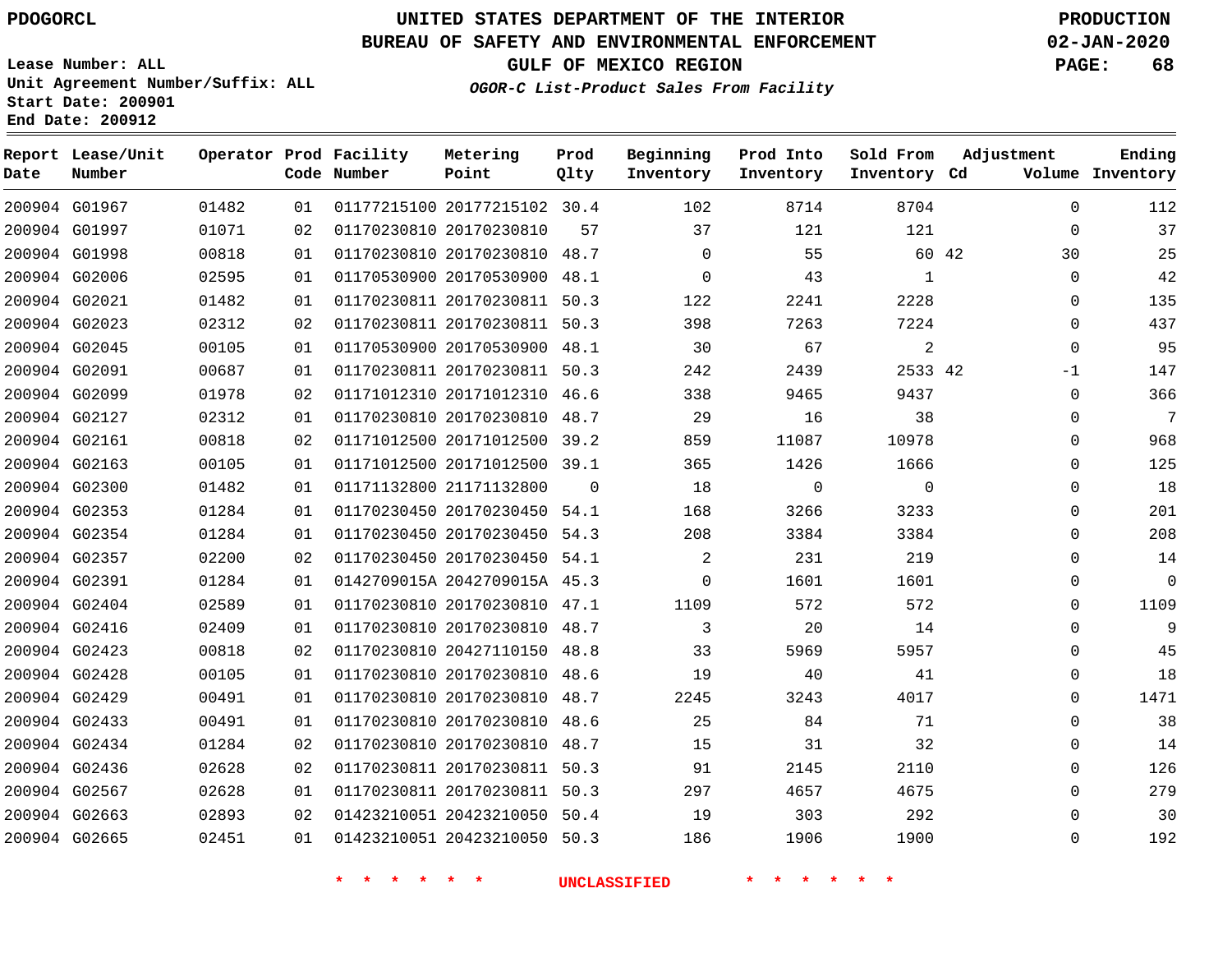#### **BUREAU OF SAFETY AND ENVIRONMENTAL ENFORCEMENT 02-JAN-2020**

**Lease Number: ALL Unit Agreement Number/Suffix: ALL Start Date: 200901 End Date: 200912**

**GULF OF MEXICO REGION PAGE: 69**

**OGOR-C List-Product Sales From Facility**

| Date          | Report Lease/Unit<br>Number |       |    | Operator Prod Facility<br>Code Number | Metering<br>Point            | Prod<br>Qlty | Beginning<br>Inventory | Prod Into<br>Inventory | Sold From<br>Inventory Cd | Adjustment   | Ending<br>Volume Inventory |
|---------------|-----------------------------|-------|----|---------------------------------------|------------------------------|--------------|------------------------|------------------------|---------------------------|--------------|----------------------------|
| 200904 G02826 |                             | 00105 | 01 |                                       | 01170230810 20170230810 18.7 |              | 216                    | 244                    | 349                       | $\Omega$     | 111                        |
|               |                             |       | 01 |                                       | 01170231110 20170231110      | 41           | 126                    | 480                    | 402 42                    | $\mathbf{1}$ | 205                        |
|               |                             |       |    |                                       |                              |              | 342                    | 724                    | 751                       | 1            | 316                        |
| 200904 G02895 |                             | 02579 | 02 |                                       | 01171092651 20171092650      | $\Omega$     | 50                     | $\Omega$               | $\mathbf 0$               | $\Omega$     | 50                         |
| 200904 G02898 |                             | 01834 | 01 |                                       | 01171012300 20171012300 41.8 |              | 133                    | 823                    | 563 42                    | $\mathbf{1}$ | 394                        |
|               |                             | 02266 | 01 |                                       | 01171012300 20171012300      | $\Omega$     | 5                      | $\mathbf 0$            | $\mathbf 0$               | $\Omega$     | 5                          |
|               |                             |       |    |                                       |                              |              | 138                    | 823                    | 563                       | 1            | 399                        |
| 200904 G02899 |                             | 01834 | 01 |                                       | 01171012300 20171012300 41.8 |              | 387                    | 1495                   | 1167                      | $\Omega$     | 715                        |
| 200904 G02917 |                             | 01834 | 01 |                                       | 01171092930 20171092930 36.4 |              | 231                    | $\Omega$               | 36                        | $\Omega$     | 195                        |
| 200904 G02969 |                             | 00276 | 01 |                                       | 01170513700 20170513700      | $\Omega$     | 465                    | $\Omega$               | $\Omega$                  | $\Omega$     | 465                        |
| 200904 G02970 |                             | 00276 | 01 |                                       | 01170513700 20170513700      | $\Omega$     | 6369                   | 0                      | $\mathbf 0$               | $\Omega$     | 6369                       |
| 200904 G03061 |                             | 00105 | 01 |                                       | 01423210051 20423210050      | 50.3         | 237                    | 2459                   | 2449                      | $\Omega$     | 247                        |
|               | 200904 G03068               | 00105 | 01 |                                       | 01423210051 20423210050 50.3 |              | 6                      | 37                     | 39                        | $\Omega$     | $\overline{4}$             |
| 200904 G03079 |                             | 02451 | 01 |                                       | 01427038260 01427038260      | 56           | 753                    | $\Omega$               | 643 32                    | $-110$       | $\mathbf 0$                |
| 200904 G03115 |                             | 02200 | 01 |                                       | 01170230450 20170230450      | 54.1         | $\mathbf 0$            | 6                      | 6                         | $\Omega$     | $\mathbf 0$                |
|               | 200904 G03145               | 00078 | 01 |                                       | 01171132800 21171132800      | $\Omega$     | 156                    | $\Omega$               | $\Omega$                  | $\Omega$     | 156                        |
| 200904 G03152 |                             | 00105 | 01 |                                       | 01177092600 20177092600 44.3 |              | 202                    | 4829                   | 4969                      | $\Omega$     | 62                         |
| 200904 G03237 |                             | 00276 | 01 |                                       | 01170230450 20427060150      | $\Omega$     | 170                    | $\mathbf 0$            | $\mathbf 0$               | $\Omega$     | 170                        |
| 200904 G03251 |                             | 00105 | 01 |                                       | 01170231110 20170231110      | 41           | 175                    | 357                    | 380                       | $\Omega$     | 152                        |
|               | 200904 G03264               | 00003 | 01 |                                       | 01170230811 20170230811      | 50.3         | $\overline{2}$         | 59                     |                           | 58 42<br>1   | $\overline{4}$             |
|               |                             | 01284 | 02 |                                       | 01170530900 20170530900      | 48.1         | 110<br>.               | 250                    | 7                         |              | 353                        |
|               |                             |       |    |                                       |                              |              | 112                    | 309                    | 65                        | 1            | 357                        |
| 200904 G03265 |                             | 01284 | 02 |                                       | 01170530900 20170530900 48.1 |              | 205                    | 322                    | 13                        | $\Omega$     | 514                        |
| 200904 G03738 |                             | 00064 | 01 |                                       | 01170230450 20170230450 54.1 |              | 14                     | 261                    | 258 42                    | $-1$         | 16                         |
|               |                             | 02871 | 01 |                                       | 01170230450 20170230450 54.1 |              | $\Omega$               | 5                      | 5<br>.                    | $\Omega$     | $\Omega$                   |
|               |                             |       |    |                                       |                              |              | 14                     | 266                    | 263                       | -1           | 16                         |
|               | 200904 G03793               | 02894 | 01 |                                       | 01171012500 20171012500 39.2 |              | 226                    | 2090                   | 2134 42                   | 1            | 183                        |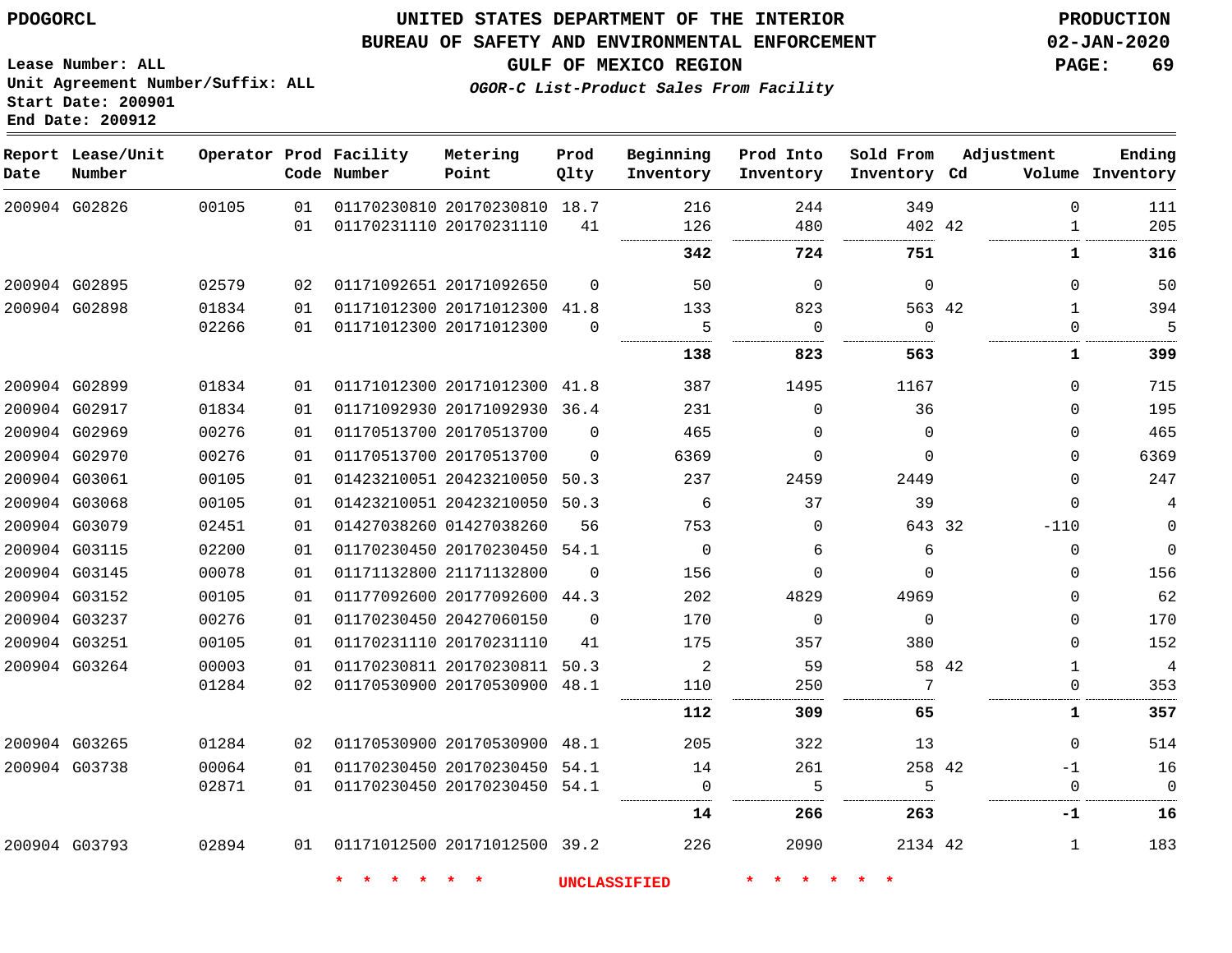**Start Date: 200901 End Date: 200912**

# **UNITED STATES DEPARTMENT OF THE INTERIOR PDOGORCL PRODUCTION**

### **BUREAU OF SAFETY AND ENVIRONMENTAL ENFORCEMENT 02-JAN-2020**

**Lease Number: ALL Unit Agreement Number/Suffix: ALL**

**GULF OF MEXICO REGION PAGE: 70**

**OGOR-C List-Product Sales From Facility**

| Date | Report Lease/Unit<br>Number |       |    | Operator Prod Facility<br>Code Number | Metering<br>Point            | Prod<br>Qlty | Beginning<br>Inventory | Prod Into<br>Inventory | Sold From<br>Inventory Cd | Adjustment   | Ending<br>Volume Inventory |
|------|-----------------------------|-------|----|---------------------------------------|------------------------------|--------------|------------------------|------------------------|---------------------------|--------------|----------------------------|
|      | 200904 G03935               | 02672 | 01 |                                       | 01423210051 20423210050      | 50.4         | 3                      | 21                     | 22                        | $\Omega$     | $\mathbf{2}$               |
|      | 200904 G03940               | 00105 | 01 |                                       | 01423210051 20423210050      | 50.4         | 5                      | 48                     | 48                        | $\mathbf 0$  | 5                          |
|      | 200904 G03958               | 00105 | 01 |                                       | 01170230510 20170230510      | 49.6         | 155                    | 532                    | 529                       | $\mathbf 0$  | 158                        |
|      | 200904 G04003               | 00105 | 01 |                                       | 01171012500 20171012500 39.1 |              | 1460                   | 10886                  | 11395                     | $\Omega$     | 951                        |
|      | 200904 G04065               | 02628 | 01 |                                       | 01423210051 20423210050      | 50.4         | $\mathbf 0$            | 2                      | $\overline{2}$            | $\mathbf 0$  | $\mathbf 0$                |
|      | 200904 G04078               | 02589 | 01 |                                       | 01170230510 20170230510      | 48.1         | 15                     | 15                     | $\mathbf{1}$              | $\mathbf 0$  | 29                         |
|      | 200904 G04081               | 02894 | 01 |                                       | 01170230450 20170230810      | 48.7         | 2062                   | 3050                   | 3728                      | $\mathbf 0$  | 1384                       |
|      | 200904 G04085               | 00687 | 01 |                                       | 01170230811 20170230811      | 50.3         | 610                    | 12942                  | 12772 42                  | $-1$         | 779                        |
|      | 200904 G04087               | 02899 | 01 |                                       | 01177008150 01177008150 33.8 |              | 5275                   | 5044                   | 4905                      | 0            | 5414                       |
|      | 200904 G04090               | 02312 | 02 |                                       | 01170230810 20170230810      | 48.7         | 207                    | 372                    | 410                       | $\mathbf 0$  | 169                        |
|      | 200904 G04098               | 01963 | 01 |                                       | 01170230810 20170230810      | 48.7         | 211                    | 397                    | 428                       | $\mathbf 0$  | 180                        |
|      | 200904 G04143               | 00105 | 01 |                                       | 01170230510 20170230510      | 49.6         | 228                    | 681                    | 707                       | $\mathbf 0$  | 202                        |
|      | 200904 G04232               | 00105 | 01 |                                       | 01171012500 20171012500      | 39.1         | 80                     | 683                    | 703                       | $\mathbf 0$  | 60                         |
|      |                             | 00730 | 01 |                                       | 01171012500 20171012500 39.2 |              | 845                    | 22152                  | 21062                     | $\mathbf{0}$ | 1935                       |
|      |                             |       |    |                                       |                              |              | 925                    | 22835                  | 21765                     | 0            | 1995                       |
|      | 200904 G04254               | 01834 | 01 |                                       | 01170573602 20170573602 33.5 |              | 360                    | 25                     | 382 42                    | 1            | 4                          |
|      | 200904 G04258               | 02899 | 01 |                                       | 01423210051 20423210050      | 50.4         | 1                      | $\Omega$               | 1                         | $\Omega$     | $\mathbf 0$                |
|      | 200904 G04397               | 02421 | 01 |                                       | 01170230810 20170230810      | 48.7         | 461                    | 877                    | 940                       | $\mathbf{0}$ | 398                        |
|      | 200904 G04421               | 00105 | 01 |                                       | 01171131600 20171131600 43.7 |              | 693                    | 9762                   | 10141 42                  | 1            | 315                        |
|      | 200904 G04460               | 01819 | 01 |                                       | 01171012500 20171012500      | 39.2         | 100                    | 1558                   | 1521 42                   | $-1$         | 136                        |
|      | 200904 G04537               | 02589 | 01 |                                       | 01420470030 20420470030      | 40           | 756                    | 6                      | 6                         | $\mathbf 0$  | 756                        |
|      | 200904 G04547               | 02628 | 01 |                                       | 01423210051 20423210050      | 50.4         | 36                     | 129                    | 152                       | $\Omega$     | 13                         |
|      | 200904 G04559               | 01935 | 02 |                                       | 01423210051 20423210050 50.4 |              | 4                      | 27                     | 28                        | 0            | 3                          |
|      | 200904 G04565               | 01284 | 01 |                                       | 01420390101 01420390101      | 49           | 1780                   | 413                    | 762                       | $\mathbf 0$  | 1431                       |
|      | 200904 G04773               | 01482 | 01 |                                       | 01170230811 20170230811      | 50.3         | 2                      | 46                     | 45                        | $\mathbf{0}$ | 3                          |
|      | 200904 G04787               | 00687 | 01 |                                       | 01171131600 20171131600 43.7 |              | 50                     | 320                    | 360                       | $\Omega$     | 10                         |
|      | 200904 G04818               | 02894 | 01 |                                       | 01170230500 20170230500      | 47.1         | 5                      | 56                     | 52                        | $\mathbf 0$  | 9                          |
|      | 200904 G04844               | 02421 | 01 |                                       | 01170230811 20170230811 50.3 |              | $\Omega$               | $\mathbf{1}$           | $\mathbf{1}$              | $\mathbf 0$  | $\mathbf 0$                |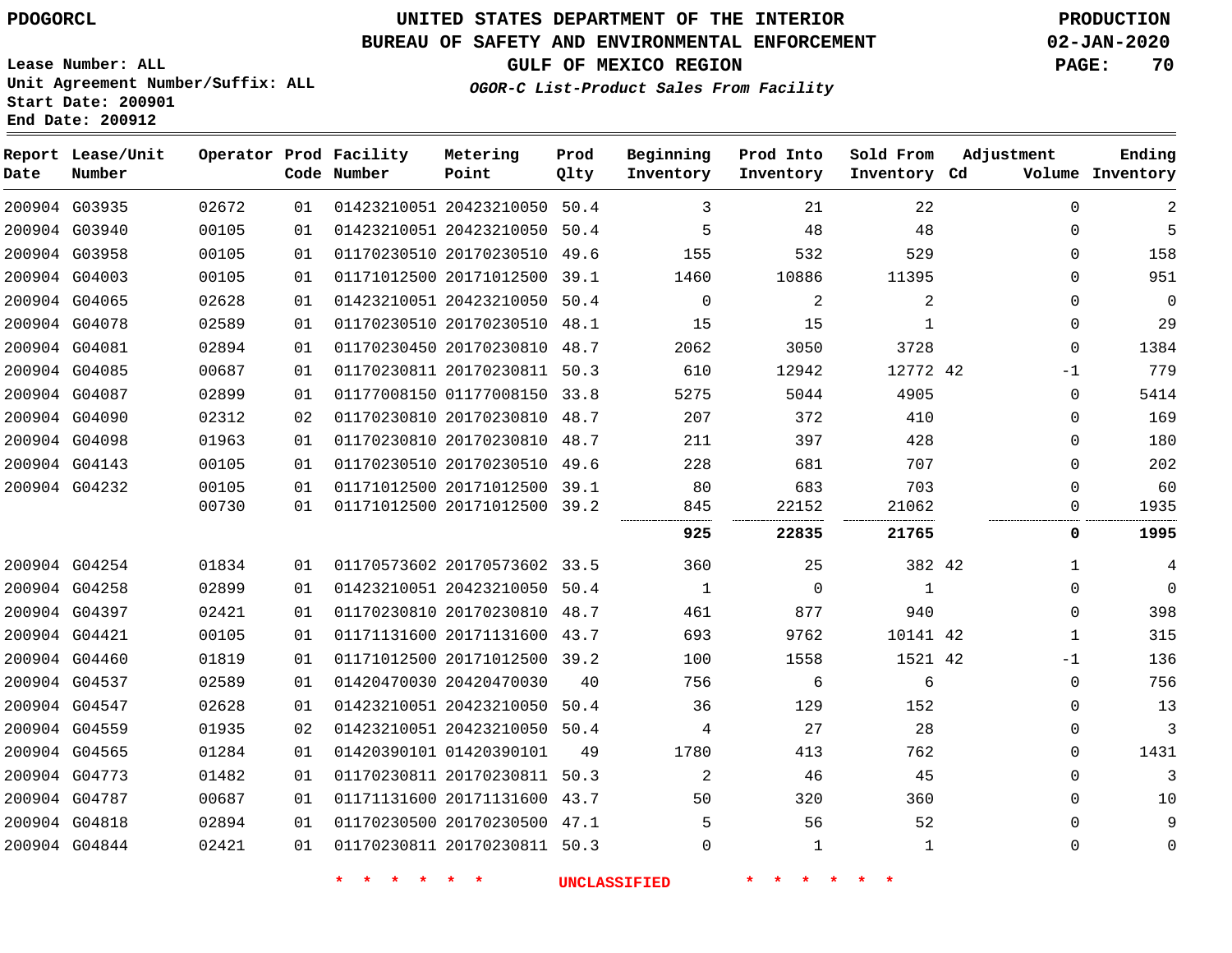# **UNITED STATES DEPARTMENT OF THE INTERIOR PDOGORCL PRODUCTION**

### **BUREAU OF SAFETY AND ENVIRONMENTAL ENFORCEMENT 02-JAN-2020**

**Lease Number: ALL Unit Agreement Number/Suffix: ALL Start Date: 200901**

**GULF OF MEXICO REGION PAGE: 71**

**OGOR-C List-Product Sales From Facility**

| Date | Report Lease/Unit<br>Number |       |    | Operator Prod Facility<br>Code Number | Metering<br>Point            | Prod<br>Qlty | Beginning<br>Inventory | Prod Into<br>Inventory | Sold From<br>Inventory Cd | Adjustment  | Ending<br>Volume Inventory |
|------|-----------------------------|-------|----|---------------------------------------|------------------------------|--------------|------------------------|------------------------|---------------------------|-------------|----------------------------|
|      | 200904 G04858               | 02595 | 01 |                                       | 01171012300 20171012300 41.8 |              | 37                     | 26                     | 51                        | $\mathbf 0$ | 12                         |
|      | 200904 G04910               | 02714 | 01 |                                       | 01177258151 01177258151      | $\Omega$     | 47                     | $\Omega$               | $\Omega$                  | $\Omega$    | 47                         |
|      | 200904 G04996               | 02628 | 01 |                                       | 01420570060 20420570060      | 51           | 281                    | 3                      | 22                        | $\Omega$    | 262                        |
|      | 200904 G05006               | 01284 | 02 |                                       | 01170230510 20170230510 49.7 |              | 7                      | 22                     | 23                        | 0           | 6                          |
|      | 200904 G05283               | 01376 | 01 |                                       | 01170231300 01170231300 43.4 |              | $\mathbf 0$            | 39460                  | 39460                     | 0           | $\mathbf 0$                |
|      | 200904 G05286               | 01284 | 01 |                                       | 01170230810 20170230810 48.7 |              | 979                    | 2518                   | 2355                      | $\Omega$    | 1142                       |
|      | 200904 G05292               | 00003 | 01 |                                       | 01170230811 20170230811 50.3 |              | 17                     | 338                    | 334 42                    | $-1$        | 20                         |
|      | 200904 G05299               | 00818 | 01 |                                       | 01170230500 20170230500 47.1 |              | 49                     | 502                    | 472                       | $\Omega$    | 79                         |
|      | 200904 G05346               | 01819 | 01 |                                       | 01170530900 20170530900 48.1 |              | 164                    | 518                    | 11                        | $\Omega$    | 671                        |
|      | 200904 G05391               | 01819 | 01 |                                       | 01170530900 20170530900 48.1 |              | 419                    | 1024                   | 29                        | 0           | 1414                       |
|      | 200904 G05431               | 00560 | 01 |                                       | 01177062608 2017706260A 41.8 |              | 165                    | 16925                  | 16927                     | $\Omega$    | 163                        |
|      |                             | 02409 | 01 |                                       | 01171132800 20177052203 36.1 |              | $\overline{0}$         | 1191                   | 1191                      | 0           | $\overline{0}$             |
|      |                             |       |    |                                       |                              |              | 165                    | 18116                  | 18118                     | 0           | 163                        |
|      | 200904 G05494               | 02871 | 02 |                                       | 01171132800 21171132800      | $\Omega$     | 89                     | $\mathbf 0$            | $\Omega$                  | $\Omega$    | 89                         |
|      | 200904 G05499               | 02312 | 01 |                                       | 01171012400 20171012400      | 34           | 175                    | 802                    | 763                       | $\Omega$    | 214                        |
|      | 200904 G05549               | 01834 | 01 |                                       | 01171092651 20171092650 53.6 |              | 38                     | 172                    | 184                       | $\Omega$    | 26                         |
|      | 200904 G05602               | 01834 | 01 |                                       | 01171012500 20171012500      | 39.2         | 223                    | 3216                   | 3158                      | $\Omega$    | 281                        |
|      | 200904 G05610               | 02312 | 01 |                                       | 01171012500 20171012500 39.2 |              | 730                    | 9172                   | 9101                      | 0           | 801                        |
|      | 200904 G05612               | 00105 | 01 |                                       | 01171012500 20171012500 39.1 |              | 731                    | 17366                  | 16580                     | 0           | 1517                       |
|      | 200904 G06027               | 00105 | 01 |                                       | 01423210051 20423210050 50.3 |              | 17                     | 190                    | 188                       | $\Omega$    | 19                         |
|      | 200904 G06037               | 02899 | 01 |                                       | 01420570060 20420570060      | 51           | 573                    | 10                     | 45                        | $\Omega$    | 538                        |
|      | 200904 G06069               | 00818 | 02 |                                       | 01423210051 20423210050 50.4 |              | 6                      | 62                     | 62                        | 0           | 6                          |
|      | 200904 G06088               | 02628 | 01 |                                       | 01423210051 20423210050      | 50.4         | 5                      | 27                     | 30                        | $\Omega$    | $\mathbf{2}$               |
|      | 200904 G06104               | 00105 | 01 |                                       | 01420390110 20420390110      | 54.5         | 20                     | 25                     | 33                        | 0           | 12                         |
|      | 200904 G06105               | 02409 | 01 |                                       | 01420390110 20420390110 54.5 |              | 38                     | 44                     | 60                        | $\Omega$    | 22                         |
|      | 200904 G06156               | 00818 | 02 |                                       | 01422450350 20422450350 43.2 |              | 1351                   | 4494                   | 4878                      | $\Omega$    | 967                        |
|      | 200904 G06165               | 01284 | 01 |                                       | 01170230450 20170230450 54.1 |              | 20                     | 280                    | 283                       | $\Omega$    | 17                         |
|      | 200904 G06166               | 00105 | 01 |                                       | 01170230450 20170230450      | 54           | 3                      | 208                    | 198                       | $\Omega$    | 13                         |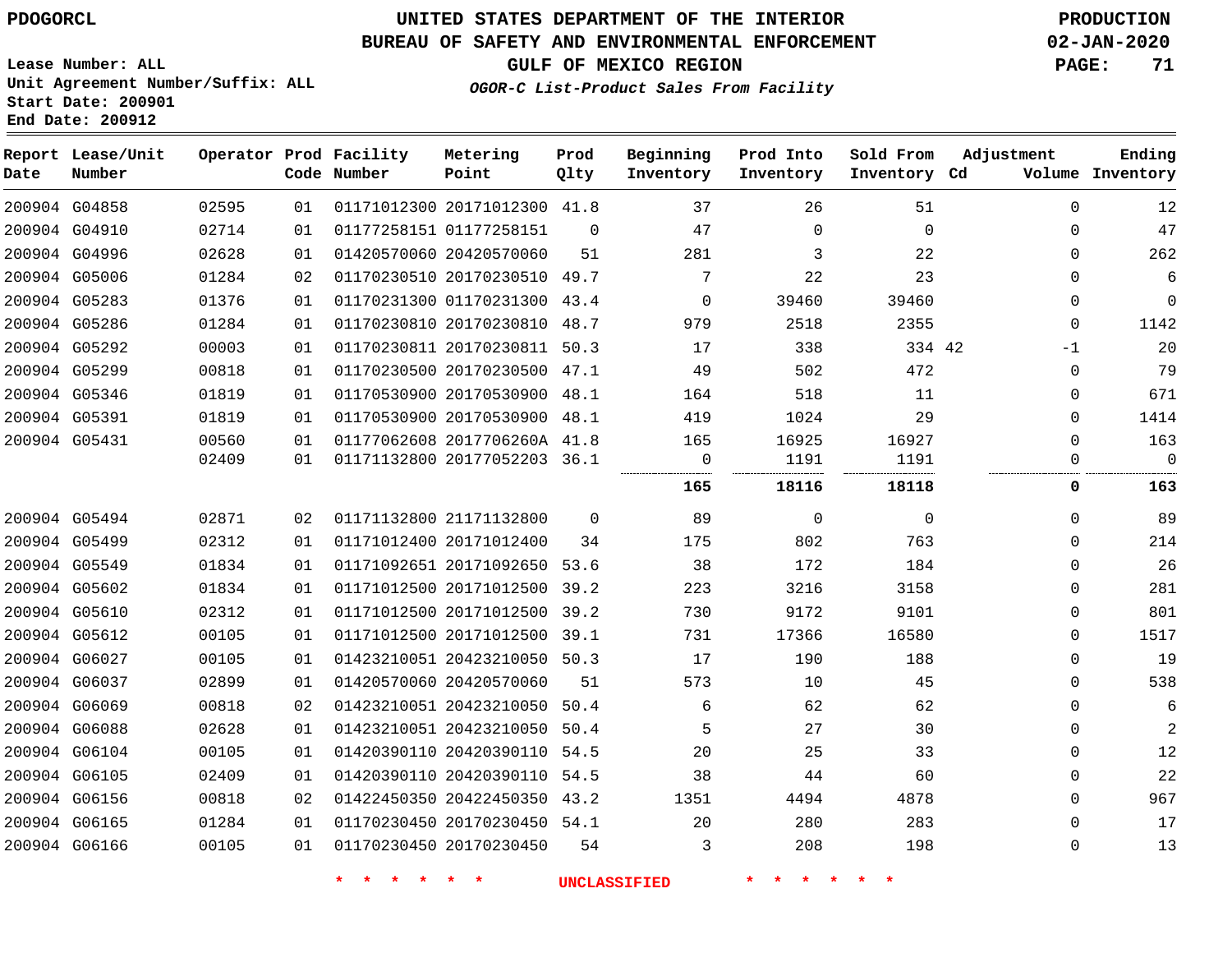### **BUREAU OF SAFETY AND ENVIRONMENTAL ENFORCEMENT 02-JAN-2020**

**Lease Number: ALL Unit Agreement Number/Suffix: ALL Start Date: 200901**

**End Date: 200912**

**GULF OF MEXICO REGION PAGE: 72**

**OGOR-C List-Product Sales From Facility**

| Date | Report Lease/Unit<br>Number |       |    | Operator Prod Facility<br>Code Number | Metering<br>Point            | Prod<br>Qlty | Beginning<br>Inventory | Prod Into<br>Inventory | Sold From<br>Inventory Cd | Adjustment   | Ending<br>Volume Inventory |
|------|-----------------------------|-------|----|---------------------------------------|------------------------------|--------------|------------------------|------------------------|---------------------------|--------------|----------------------------|
|      | 200904 G06167               | 00105 | 01 |                                       | 01170230450 20170230450      | 54           | 29                     | 610                    | 610                       | $\mathbf{0}$ | 29                         |
|      | 200904 G06168               | 03008 | 02 |                                       | 01170230450 20170230450 54.1 |              | 19                     | 170                    | 170                       | 0            | 19                         |
|      | 200904 G06180               | 00730 | 01 |                                       | 01170230450 20170230450 54.1 |              | 3                      | 45                     | 46 42                     | 1            | 3                          |
|      | 200904 G06668               | 00276 | 01 |                                       | 01171132000 20171132000 48.3 |              | 222                    | 4396                   | 4183 42                   | $\mathbf 1$  | 436                        |
|      | 200904 G06767               | 01834 | 01 |                                       | 01171012500 20171012500 39.2 |              | 311                    | 3603                   | 3600 42                   | 1            | 315                        |
|      | 200904 G07199               | 02630 | 01 |                                       | 01420570060 20420570060      | 51           | 259                    | $\mathbf 0$            | 16                        | 0            | 243                        |
|      | 200904 G07201               | 00818 | 02 |                                       | 01420570060 20420570060 50.8 |              | 251                    | 0                      | 16 42                     | 1            | 236                        |
|      | 200904 G07215               | 03041 | 01 |                                       | 01420390120 01420390120 53.8 |              | 55                     | 218                    | 197                       | $\Omega$     | 76                         |
|      | 200904 G07684               | 02871 | 02 |                                       | 01171132000 20171132000 46.9 |              | 46                     | 520                    | 515 42                    | 1            | 52                         |
|      | 200904 G07760               | 01284 | 01 |                                       | 01177122950 20177122950 29.6 |              | 7                      | 1360                   | 1362                      | $\Omega$     | 5                          |
|      | 200904 G07802               | 01284 | 02 |                                       | 01177258041 01177258041 27.9 |              | 26                     | 88                     | 88                        | $\Omega$     | 26                         |
|      | 200904 G07917               | 01834 | 01 |                                       | 01170573602 20170573602 33.5 |              | 34137                  | 120067                 | 136974                    | $\Omega$     | 17230                      |
|      | 200904 G08092               | 00105 | 01 |                                       | 01423210051 20423210050 50.3 |              | 6                      | $\Omega$               | 6                         | $\Omega$     | $\Omega$                   |
|      | 200904 G08120               | 02312 | 02 |                                       | 01423210051 20423210050 50.4 |              | 0                      | 19                     | 17                        | 0            |                            |
|      | 200904 G08640               | 02589 | 01 |                                       | 01170230810 20170230810 45.8 |              | $\Omega$               | 70                     | 70                        | $\Omega$     |                            |
|      | 200904 G08641               | 02589 | 01 |                                       | 01170230810 20170230810 45.8 |              | $\Omega$               | 542                    | 542                       | 0            |                            |
|      | 200904 G08963               | 00105 | 01 |                                       | 01420470030 20420470030 50.5 |              | 5                      | $\mathbf 0$            | 1                         | $\mathbf{0}$ | 4                          |
|      | 200904 G09010               | 00560 | 01 |                                       | 01420390120 01420390120 53.6 |              | 7                      | 94                     | 85                        | 0            | 16                         |
|      |                             | 03041 | 01 |                                       | 01420390120 01420390120 53.9 |              | 21                     | 171                    | 155                       | 0            | 37                         |
|      |                             |       |    |                                       |                              |              | 28                     | 265                    | 240                       | 0            | 53                         |
|      | 200904 G09500               | 02899 | 01 |                                       | 01177058270 01177058270 37.5 |              | 7                      | 48                     | 44                        | 0            | 11                         |
|      | 200904 G09564               | 01482 | 01 |                                       | 01171132800 21171132800      | $\Omega$     | 6                      | 0                      | $\Omega$                  | $\Omega$     | 6                          |
|      | 200904 G09631               | 01284 | 01 |                                       | 01177122950 20177122950      | 29.6         | 36                     | 16382                  | 16357                     | 0            | 61                         |
|      | 200904 G10226               | 01819 | 01 |                                       | 01423210051 20423210050 50.4 |              | 34                     | 354                    | 352                       | 0            | 36                         |
|      | 200904 G10486               | 00981 | 01 |                                       | 01170753850 20170753850      | 31.3         | 657                    | 485                    | 350                       | 0            | 792                        |
|      | 200904 G10636               | 02894 | 01 |                                       | 01170230811 20170230811 50.3 |              | 108                    | 5317                   | 5105                      | 0            | 320                        |
|      | 200904 G10665               | 02899 | 01 |                                       | 01177058270 01177058270      | 38           | 3844                   | 4444                   | 7301                      | 0            | 987                        |
|      | 200904 G10910               | 00162 | 01 |                                       | 01177245110 2017724511G 44.1 |              | $\Omega$               | 9257                   | 9257                      | $\mathbf{0}$ | 0                          |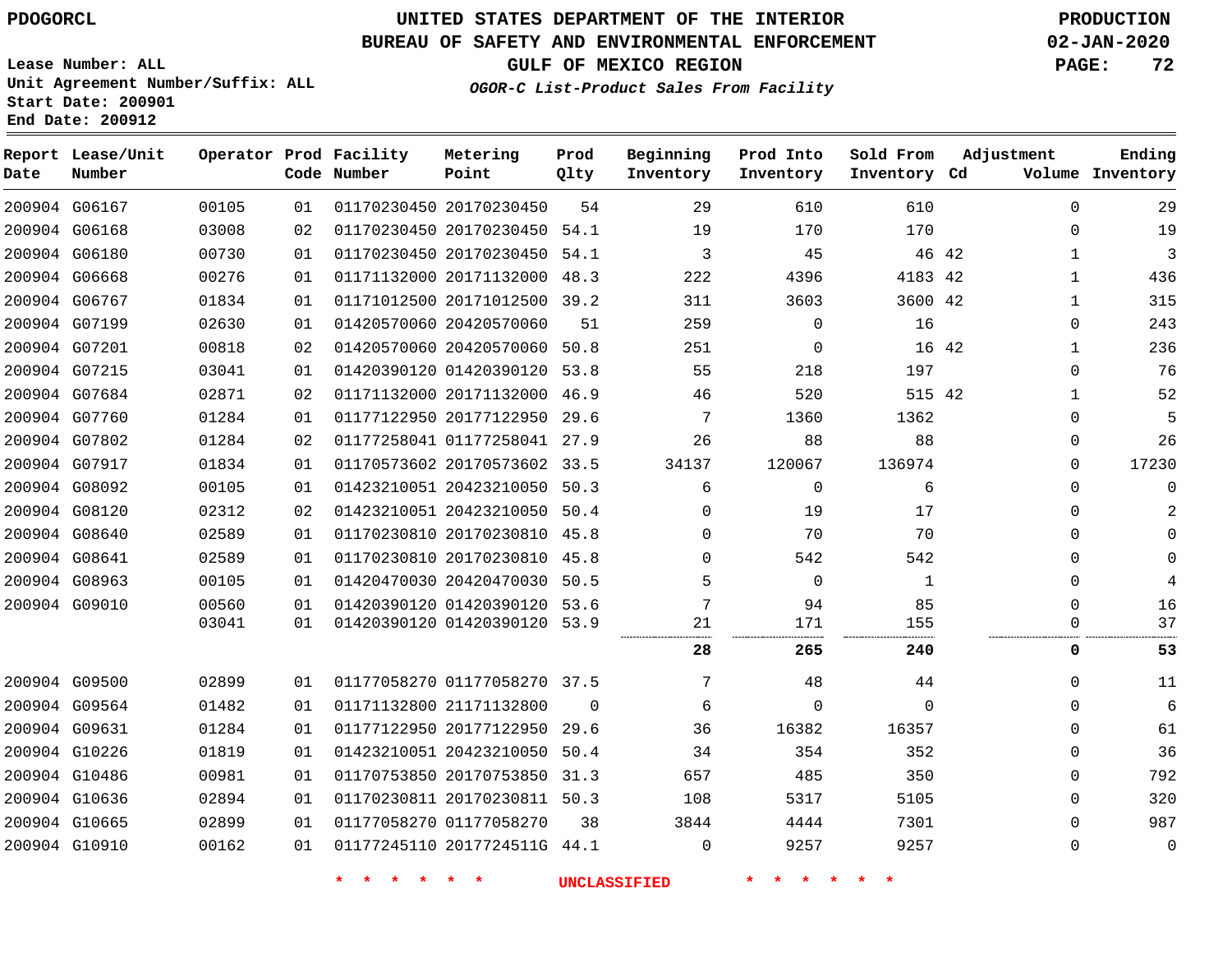**End Date: 200912**

**Report Lease/Unit**

**Number**

 G13937 G13938    

# **UNITED STATES DEPARTMENT OF THE INTERIOR PDOGORCL PRODUCTION**

**Prod Qlty**

## **BUREAU OF SAFETY AND ENVIRONMENTAL ENFORCEMENT 02-JAN-2020**

**Lease Number: ALL Unit Agreement Number/Suffix: ALL Start Date: 200901**

**Operator Prod Facility**

**Code Number**

**OGOR-C List-Product Sales From Facility**

**Beginning Inventory** **Prod Into Inventory** **Sold From Inventory**

**GULF OF MEXICO REGION PAGE: 73**

**Inventory Cd Volume**

**Adjustment**

  $\Omega$  $\Omega$  $\Omega$  $\Omega$  $\Omega$  $\Omega$  $\Omega$ -118  $\Omega$   $\Omega$  $\Omega$   $\Omega$   $\Omega$  $\Omega$   $\Omega$   $\Omega$  $\Omega$  $\Omega$ -1  $\Omega$ 

**Ending**

| 7            | 8              | 881            | 40       | 01420470030 20420470030      | 01 | 02589 | 200904 G11243 |  |
|--------------|----------------|----------------|----------|------------------------------|----|-------|---------------|--|
| 0            | $\Omega$       | 140            | $\Omega$ | 01420390101 01420390101      | 01 | 02589 | 200904 G11307 |  |
| 46103        | 48437          | 2474           |          | 01171132000 20171132000 48.3 | 01 | 00276 | 200904 G11870 |  |
| 4571         | 4571           | $\Omega$       |          | 01177072601 20177072601 39.3 | 01 | 00105 | 200904 G11911 |  |
| 544          | 571            | 246            |          | 01171012300 20171012300 41.8 | 01 | 00105 | 200904 G11952 |  |
| 528          | 447            | 120            |          | 01171012500 20171012500 39.2 | 01 | 01482 | 200904 G12019 |  |
| 1219         | 1225           | 101            |          | 01171012500 20171012500 39.2 | 01 | 01482 | 200904 G12020 |  |
| 272          | 271            | 25             |          | 01171012500 20171012500 39.2 | 02 | 02312 | 200904 G12024 |  |
| 118 42       | 118            | 130            |          | 01177245110 2017724511C 49.5 | 01 | 02409 | 200904 G12096 |  |
| 683          | $\Omega$       | 683            |          | 01171012300 20171012300 37.9 | 01 | 02589 | 200904 G12355 |  |
| $\mathbf{0}$ | $\Omega$       | 794            | $\Omega$ | 01423550090 20423550090      | 01 | 02589 | 200904 G12421 |  |
| 8            | 8              | 113            |          | 01420390101 01420390101 47.8 | 01 | 02589 | 200904 G12497 |  |
| 15           | 17             | 3              |          | 01170230510 20170230510 49.7 | 01 | 02603 | 200904 G12564 |  |
| 828          | 828            | $\Omega$       |          | 01170230810 20170230810 48.7 | 01 | 00162 | 200904 G12761 |  |
| 2789         | 2899           | $\Omega$       |          | 01170230811 20170230811 50.3 | 01 | 02200 | 200904 G12802 |  |
| 353          | 340            | 23             |          | 01171131600 20171131600 43.7 | 01 | 01284 | 200904 G12858 |  |
| 2            | 1              | 1              |          | 01171012400 20171012400 34.3 | 02 | 02312 | 200904 G12886 |  |
| 1565         | 1028           | 1028           |          | 01171012300 20171012300 41.8 | 01 | 01819 | 200904 G12906 |  |
| 252 42       | 234            | 53             |          | 01171092651 20171092650 53.6 | 01 | 01819 | 200904 G12955 |  |
| 338          | 334            | 24             |          | 01177163600 20177163600 37.6 | 01 | 02349 | 200904 G12980 |  |
| 2            | $\overline{1}$ | 1              |          | 01170230500 20170230500 47.1 | 01 | 02595 | 200904 G13557 |  |
| 245          | 249            | 109            |          | 01170230810 20170230810 48.7 | 01 | 01284 | 200904 G13560 |  |
| 351          | 351            | $\Omega$       |          | 01170230811 20170230811 34.3 | 01 | 02589 | 200904 G13563 |  |
| 149          | 39             | 127            |          | 01170230810 20170230810 48.7 | 02 | 02594 | 200904 G13576 |  |
| 32 42        | 33             | 2              |          | 01170230450 20170230450 54.1 | 01 | 00818 | 200904 G13825 |  |
| 2            | $\Omega$       | $\overline{2}$ |          | 01171132000 20171132000 48.3 | 01 | 01482 | 200904 G13897 |  |

 20171092650 53.6 20171012500 39.2

**Metering Point**

 

**\* \* \* \* \* \* UNCLASSIFIED \* \* \* \* \* \***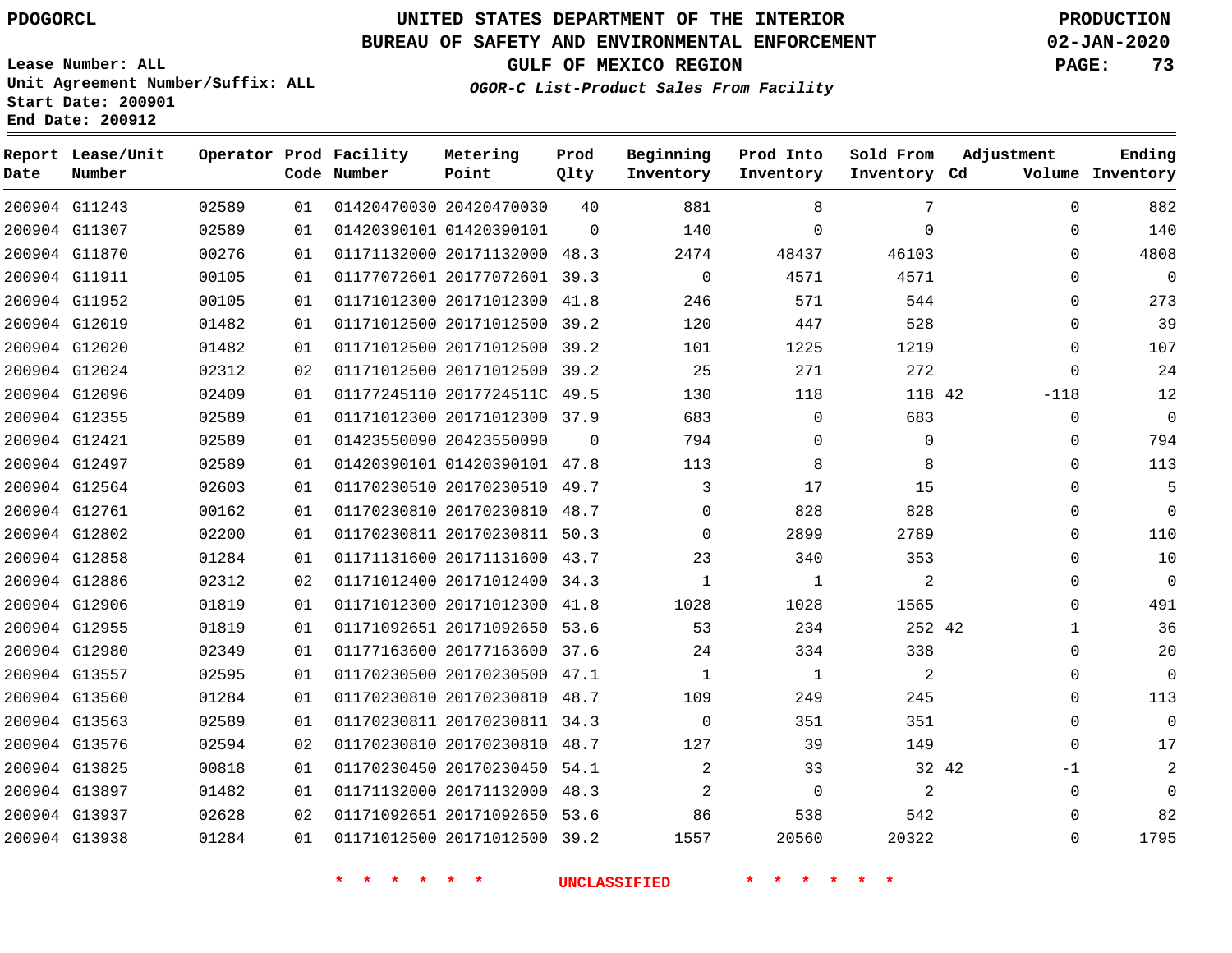## **BUREAU OF SAFETY AND ENVIRONMENTAL ENFORCEMENT 02-JAN-2020**

**OGOR-C List-Product Sales From Facility**

**GULF OF MEXICO REGION PAGE: 74**

**Lease Number: ALL Unit Agreement Number/Suffix: ALL Start Date: 200901 End Date: 200912**

| Date | Report Lease/Unit<br>Number |                |          | Operator Prod Facility<br>Code Number | Metering<br>Point                                            | Prod<br>Qlty | Beginning<br>Inventory | Prod Into<br>Inventory | Sold From<br>Inventory Cd | Adjustment       | Ending<br>Volume Inventory |
|------|-----------------------------|----------------|----------|---------------------------------------|--------------------------------------------------------------|--------------|------------------------|------------------------|---------------------------|------------------|----------------------------|
|      | 200904 G14193               | 02409          | 01       |                                       | 01170230810 20170230810 48.6                                 |              | 356                    | 711                    | 744                       | $\Omega$         | 323                        |
|      | 200904 G14340               | 02312          | 02       |                                       | 01170230811 20170230811 50.3                                 |              | 42                     | 983                    | 966                       | $\Omega$         | 59                         |
|      | 200904 G14342               | 02200          | 01       |                                       | 01170230811 20170230811 50.3                                 |              | 183                    | 5304                   | 5103                      | $\Omega$         | 384                        |
|      | 200904 G14357               | 02852          | 02       |                                       | 01171131600 20171131600 43.7                                 |              | 470                    | 5695                   | 5981                      | $\Omega$         | 184                        |
|      | 200904 G14364               | 02871          | 01       |                                       | 01171132800 21171132800                                      | $\Omega$     | 67                     | $\Omega$               | $\Omega$                  | $\Omega$         | 67                         |
|      | 200904 G14383               | 00105          | 01       |                                       | 01170230811 20170230811 50.2                                 |              | 29                     | 94                     | 116                       | $\Omega$         | $7\phantom{.0}$            |
|      | 200904 G14391               | 01284          | 02       |                                       | 01170230811 20170230811                                      | 50.3         | 8                      | 126                    | 126                       | $\Omega$         | 8                          |
|      | 200904 G14493               | 01834          | 01       |                                       | 01171092930 20171092930 36.4                                 |              | 47                     | $\Omega$               | $7\phantom{.0}$           | $\Omega$         | 40                         |
|      | 200904 G14535               | 01834<br>02628 | 01<br>01 |                                       | 01171012500 20171012500 39.2<br>01171012500 20171012500 39.2 |              | 34<br>46               | 257<br>140             | 268 42<br>174             | $-1$<br>$\Omega$ | 22<br>12                   |
|      |                             |                |          |                                       |                                                              |              | 80                     | 397                    | 442                       | -1               | 34                         |
|      | 200904 G14791               | 02451          | 01       |                                       | 01420570060 20420570060                                      | 51           | 40                     | $\mathbf 0$            | 3                         | $\mathbf{0}$     | 37                         |
|      | 200904 G14864               | 02871          | 02       |                                       | 01170230450 20170230450 54.1                                 |              | 212                    | 7134                   | 6908 42                   | $\mathbf 1$      | 439                        |
|      | 200904 G14878               | 02589          | 01       |                                       | 01170230510 20170230510 48.1                                 |              | 227                    | 5                      | 19                        | $\Omega$         | 213                        |
|      | 200904 G15050               | 00105          | 01       |                                       | 01170231110 20170231110                                      | 41           | 9298                   | 24530                  | 23382                     | $\Omega$         | 10446                      |
|      |                             |                | 01       |                                       | 01170230810 20170230810 48.6                                 |              | 7                      | 6                      | 10                        | $\Omega$         | 3                          |
|      |                             |                |          |                                       |                                                              |              | 9305                   | 24536                  | 23392                     | 0                | 10449                      |
|      | 200904 G15078               | 00064          | 01       |                                       | 01170230810 20170230810 48.7                                 |              | 2968                   | 969                    | 1025                      | $\Omega$         | 2912                       |
|      | 200904 G15110               | 02714          | 01       |                                       | 01170530900 20170530900                                      | $\Omega$     | 3                      | 2                      | $\Omega$                  | $\Omega$         | 5                          |
|      | 200904 G15189               | 00560          | 01       |                                       | 01171132800 21171132800                                      | 43.6         | 87                     | $\Omega$               | $\Omega$                  | $\Omega$         | 87                         |
|      | 200904 G15239               | 03041          | 01       |                                       | 01171012500 20171012500 39.2                                 |              | 8                      | 32                     | 37                        | $\Omega$         | 3                          |
|      | 200904 G15242               | 01284          | 01       |                                       | 01171092651 20171092650 53.6                                 |              | 151                    | 716                    | 758                       | $\Omega$         | 109                        |
|      | 200904 G15277               | 00222          | 02       |                                       | 01171012400 20171012400 52.2                                 |              | 1256                   | 4592                   | 4625                      | $\Omega$         | 1223                       |
|      | 200904 G15293               | 01284          | 01       |                                       | 01171092651 20171092650 53.6                                 |              | 1666                   | 11080                  | 11053                     | $\Omega$         | 1693                       |
|      | 200904 G15303               | 00105          | 01       |                                       | 01171092800 21171132800                                      | $\Omega$     | 21                     | $\mathbf 0$            | $\mathbf 0$               | $\Omega$         | 21                         |
|      | 200904 G15312               | 00105          | 01       |                                       | 01171092651 20171092650 53.5                                 |              | 2214                   | 16098                  | 15852                     | $\Omega$         | 2460                       |
|      | 200904 G15323               | 01482          | 01       |                                       | 01171012500 20171012500 39.2                                 |              | 4                      | 48                     | 47 42                     | $-1$             | $\overline{4}$             |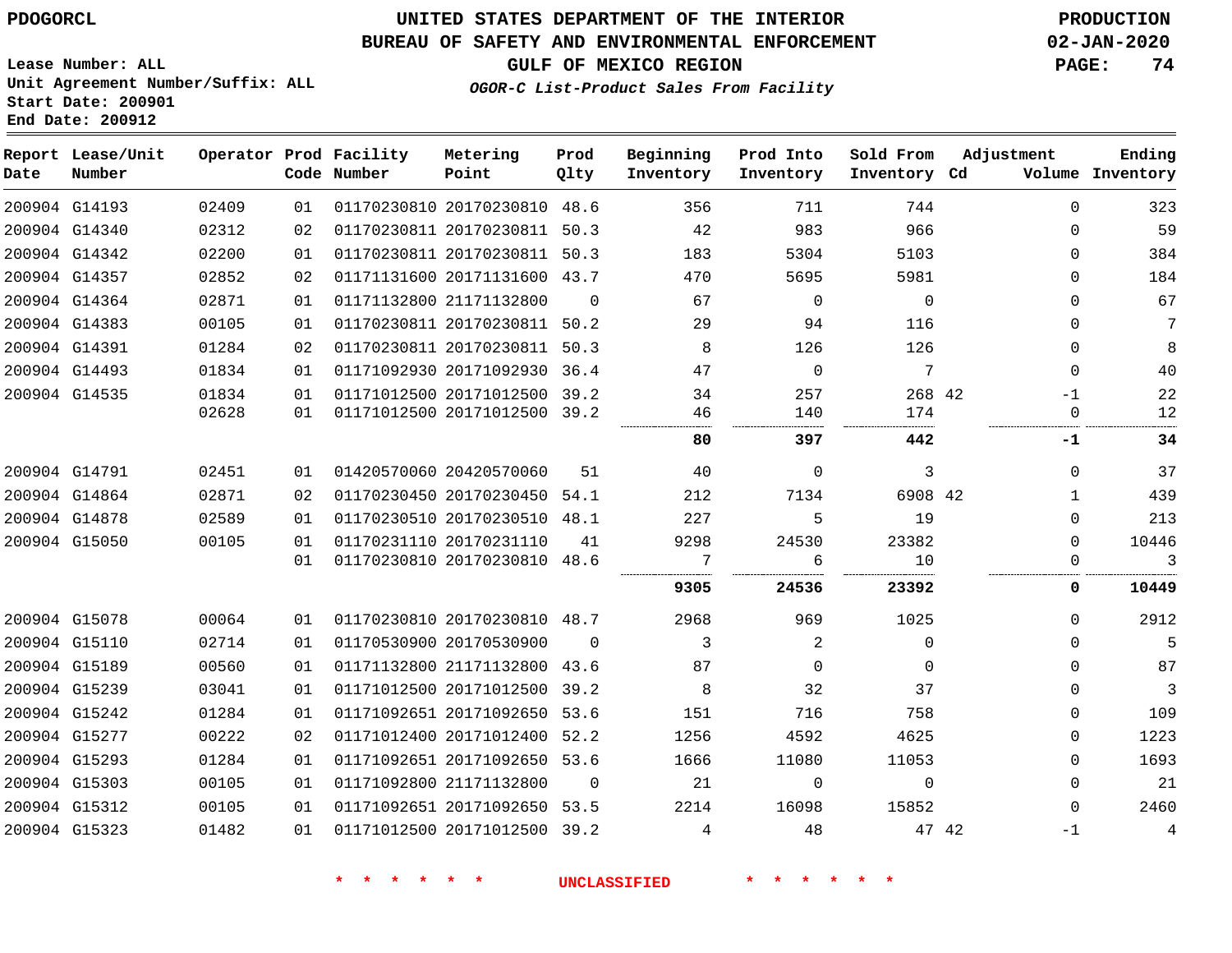## **BUREAU OF SAFETY AND ENVIRONMENTAL ENFORCEMENT 02-JAN-2020**

**Lease Number: ALL Unit Agreement Number/Suffix: ALL Start Date: 200901 End Date: 200912**

OGOR-C List-Produ

**GULF OF MEXICO REGION PAGE: 75**

|  | uct Sales From Facility |
|--|-------------------------|
|  |                         |

| Date | Report Lease/Unit<br>Number |       |    | Operator Prod Facility<br>Code Number | Metering<br>Point            | Prod<br>Qlty | Beginning<br>Inventory | Prod Into<br>Inventory | Sold From<br>Inventory Cd | Adjustment      |              | Ending<br>Volume Inventory |
|------|-----------------------------|-------|----|---------------------------------------|------------------------------|--------------|------------------------|------------------------|---------------------------|-----------------|--------------|----------------------------|
|      | 200904 G15387               | 02409 | 01 |                                       | 01177245110 2017724511C 49.5 |              | 49                     | 44                     | 44 42                     |                 | $-44$        | 5                          |
|      | 200904 G15740               | 00818 | 01 |                                       | 01170230450 20170230450 52.4 |              | 28                     | 296                    | 306                       |                 | 0            | 18                         |
|      | 200904 G15742               | 00730 | 01 |                                       | 01170230450 20170230450 54.1 |              | 9                      | 184                    | 182                       |                 | $\Omega$     | 11                         |
|      | 200904 G15769               | 00560 | 01 |                                       | 01422450350 20422450350      | 42           | 60                     | 179                    | 200                       |                 | $\Omega$     | 39                         |
|      | 200904 G16107               | 01978 | 02 |                                       | 01170230810 20170230811 50.3 |              | $\mathbf{1}$           | 489                    | 460                       |                 | $\Omega$     | 30                         |
|      | 200904 G16121               | 00687 | 01 |                                       | 01170230811 20170230811 50.3 |              | 45                     | 1031                   | 1014                      |                 | $\mathbf{0}$ | 62                         |
|      | 200904 G16353               | 01482 | 01 |                                       | 01171132000 20171132000 48.3 |              | 86                     | 1275                   | 1235 42                   |                 | $\mathbf 1$  | 127                        |
|      | 200904 G16461               | 00105 | 01 |                                       | 01170753510 20170753510 52.2 |              | 120                    | 272                    | 201                       |                 | $\mathbf 0$  | 191                        |
|      | 200904 G16469               | 02595 | 01 |                                       | 01170753510 20170753510 52.2 |              | 36                     | 104                    | 72                        |                 | 0            | 68                         |
|      | 200904 G16500               | 02312 | 01 |                                       | 01170755200 20170755200 37.1 |              | 891                    | 26264                  | 25361                     |                 | $\Omega$     | 1794                       |
|      | 200904 G16515               | 00162 | 01 |                                       | 01177245110 2017724511G 44.1 |              | $\Omega$               | 14533                  | 14533                     |                 | $\Omega$     | $\Omega$                   |
|      | 200904 G16575               | 00730 | 01 |                                       | 01608103650 20608103650 29.5 |              | $\Omega$               | 20                     | 20                        |                 | $\Omega$     | $\Omega$                   |
|      | 200904 G16890               | 00981 | 01 |                                       | 01170753850 20170753850      | $\Omega$     | 920                    | 621                    |                           | $0\quad09$      | $-490$       | 1051                       |
|      | 200904 G17133               | 01482 | 01 |                                       | 01423210051 20423210050 50.4 |              | 6                      | 54                     | 55                        |                 | $\Omega$     | 5                          |
|      | 200904 G17190               | 02312 | 02 |                                       | 01170230810 20170230810 48.7 |              | 18                     | 53                     | 47                        |                 | 0            | 24                         |
|      | 200904 G17202               | 02066 | 02 |                                       | 01170230810 20170230810 48.2 |              | 576                    | $\mathbf 0$            | 2                         |                 | $\mathbf 0$  | 574                        |
|      | 200904 G17259               | 02237 | 02 |                                       | 01170230810 20170230810      | $\Omega$     | 185                    | 178                    |                           | 0 <sub>09</sub> | $-282$       | 81                         |
|      | 200904 G17754               | 02025 | 01 |                                       | 01170230510 20170230510 49.7 |              | 715                    | 2187                   | 2253                      |                 | $\mathbf{0}$ | 649                        |
|      | 200904 G17858               | 00105 | 01 |                                       | 01170530900 20170530900 48.1 |              | 61                     | 349                    | 8                         |                 | 0            | 402                        |
|      | 200904 G17898               | 01963 | 01 |                                       | 01171131600 20171131600 42.3 |              | 98                     | 1213                   | 1272                      |                 | 0            | 39                         |
|      | 200904 G17912               | 02409 | 01 |                                       | 01171132800 20177052203 36.1 |              | $\Omega$               | 18581                  | 18581                     |                 | $\Omega$     | $\Omega$                   |
|      | 200904 G17921               | 02595 | 01 |                                       | 01171012500 20177062959 25.6 |              | $\Omega$               | 17962                  | 17962                     |                 | $\Omega$     | $\Omega$                   |
|      | 200904 G17942               | 00560 | 01 |                                       | 01177082604 20177082604 28.3 |              | $\Omega$               | 12167                  | 12167                     |                 | $\Omega$     | $\Omega$                   |
|      | 200904 G17964               | 02421 | 01 |                                       | 01171012300 20171012300 41.8 |              | 49                     | 59                     | 80                        |                 | $\mathbf{0}$ | 28                         |
|      | 200904 G17966               | 02421 | 01 |                                       | 01171012300 20171012300 41.8 |              | 283                    | $\mathbf 0$            | 283                       |                 | $\Omega$     | $\Omega$                   |
|      | 200904 G17973               | 00730 | 01 |                                       | 01171012400 20171012400 52.2 |              | 574                    | 1590                   | 1741                      |                 | $\Omega$     | 423                        |
|      | 200904 G17977               | 02312 | 02 |                                       | 01171132800 21171132800      | $\Omega$     | 44                     | $\mathbf 0$            | $\mathbf 0$               |                 | $\Omega$     | 44                         |
|      | 200904 G18040               | 00105 | 01 |                                       | 01171012500 20171012500 39.2 |              | 79                     | 977                    | 971                       |                 | $\Omega$     | 85                         |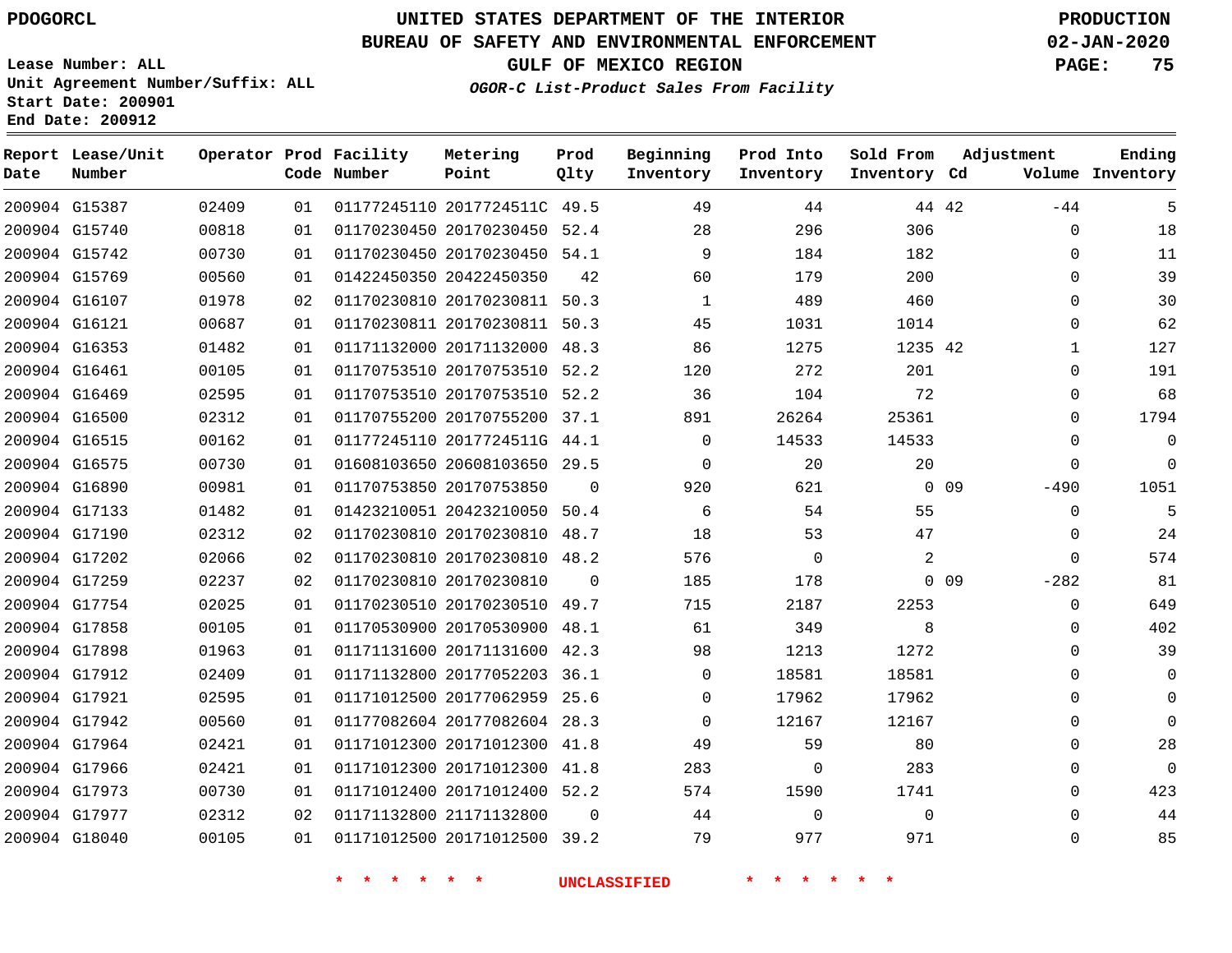**Report Lease/Unit**

**Number**

# **UNITED STATES DEPARTMENT OF THE INTERIOR PDOGORCL PRODUCTION**

**Prod Qlty**

#### **BUREAU OF SAFETY AND ENVIRONMENTAL ENFORCEMENT 02-JAN-2020**

**Lease Number: ALL Unit Agreement Number/Suffix: ALL Start Date: 200901 End Date: 200912**

**Operator Prod Facility**

**Code Number**

**Metering Point**

**OGOR-C List-Product Sales From Facility**

**Sold From Inventory**

**Prod Into Inventory**

**Beginning Inventory**

**GULF OF MEXICO REGION PAGE: 76**

**Inventory Cd Volume**

**Adjustment**

**Ending**

|               |       |    | $\star$<br>$\star$<br>$\star$ | $\star$<br>$\star$           |          | UNCLASSIFIED |             |             |                 |             |
|---------------|-------|----|-------------------------------|------------------------------|----------|--------------|-------------|-------------|-----------------|-------------|
| 200904 G21700 | 00105 | 01 |                               | 01177258153 01177258153 27.4 |          | 2670         | 0           | 2670        |                 | 0           |
| 200904 G21691 | 00276 | 01 | 01170513700 20170513700       |                              | $\Omega$ | 2595         | $\Omega$    |             | 042             | $-2595$     |
| 200904 G21680 | 00818 | 01 |                               | 01171092651 20171092650 51.4 |          | 37           | 342         | 326 42      |                 | $-1$        |
| 200904 G21597 | 02312 | 01 | 01171132800 21171132800       |                              | $\Omega$ | 36           | 0           | 0           |                 | $\mathbf 0$ |
| 200904 G21592 | 02628 | 02 |                               | 01171132000 20171132000 48.3 |          | 27           | 366         | 357         |                 | 0           |
| 200904 G21580 | 02636 | 01 |                               | 01170230811 20170230811 50.3 |          | 3            | 52          | 52          |                 | $\mathbf 0$ |
| 200904 G21536 | 00818 | 02 |                               | 01170231300 01170231300 43.4 |          | 0            | 1704        | 1704        |                 | 0           |
| 200904 G21534 | 02807 | 01 |                               | 01170230811 20170230811 50.3 |          | 145          | 1856        | 1889        |                 | 0           |
| 200904 G21530 | 00078 | 01 |                               | 01170230400 20170230400 49.5 |          | 446          | 2754        | 2703        |                 | $\mathbf 0$ |
| 200904 G21378 | 01819 | 01 |                               | 01170230811 20170230811 50.3 |          | 4            | 762         | 720         |                 | 0           |
| 200904 G21120 | 02058 | 02 |                               | 01171012500 20171012500 39.2 |          | 285          | 2316        | 2399        |                 | $\mathbf 0$ |
| 200904 G21116 | 00818 | 02 | 01171132800 21171132800       |                              | $\Omega$ | 103          | 0           | 0           |                 | 0           |
| 200904 G21065 | 02266 | 01 |                               | 01171131600 20171131600 43.7 |          | 36           | 269         | 296         |                 | $\mathbf 0$ |
| 200904 G20660 | 00818 | 02 |                               | 01170230450 20170230450 55.1 |          | $\mathbf{1}$ | 2           | 3           |                 | $\mathbf 0$ |
| 200904 G20656 | 03041 | 01 |                               | 01422450350 20422450350 43.2 |          | 10           | 40          | 41          |                 | $\mathbf 0$ |
| 200904 G20655 | 00222 | 01 |                               | 01170230510 20170230510 49.7 |          | 151          | 549         | 537         |                 | 0           |
| 200904 G20605 | 02377 | 01 |                               | 01423550141 20423550140 28.2 |          | 1180         | 21487       | 21214       |                 | $\mathbf 0$ |
| 200904 G19832 | 02349 | 01 |                               | 01177163600 20177163600 37.6 |          | 174          | 2960        | 2959        |                 | $\mathbf 0$ |
| 200904 G19760 | 02894 | 01 | 01171132800 21171132800       |                              | $\Omega$ | 9528         | $\Omega$    | $\mathbf 0$ |                 | 0           |
| 200904 G19030 | 02806 | 01 | 01423210051 20423210050       |                              | 49       | 27           | $\mathbf 0$ | 0           |                 | $\mathbf 0$ |
| 200904 G18936 | 02914 | 01 |                               | 01422450350 20422450350 43.2 |          | 36           | 139         | 146         |                 | $\mathbf 0$ |
| 200904 G18920 | 02200 | 01 |                               | 01423210051 20423210050 50.4 |          | 23           | 118         | 129         |                 | $\mathbf 0$ |
| 200904 G18885 | 00818 | 02 |                               | 01420570060 20420570060 50.8 |          | 323          | 4           | 20          |                 | $\mathbf 0$ |
| 200904 G18863 | 02312 | 02 |                               | 01420470030 20420470030 50.5 |          | 11           | 0           | 3           |                 | $\mathbf 0$ |
| 200904 G18577 | 00981 | 01 | 01170753850 20170753850       |                              | $\Omega$ | 1253         | 724         |             | 0 <sub>09</sub> | $-667$      |
| 200904 G18208 | 01834 | 01 |                               | 01170573602 20170573602 33.5 |          | 1557         | 12461       | 12230       |                 | $\mathbf 0$ |
| 200904 G18054 | 01834 | 01 |                               | 01171012500 20171012500 39.2 |          | 3832         | 47887       | 47536 42    |                 | $-1$        |
| 200904 G18043 | 01103 | 01 |                               | 01171012500 20171012500 39.2 |          | 1630         | 22052       | 21756       |                 | 0           |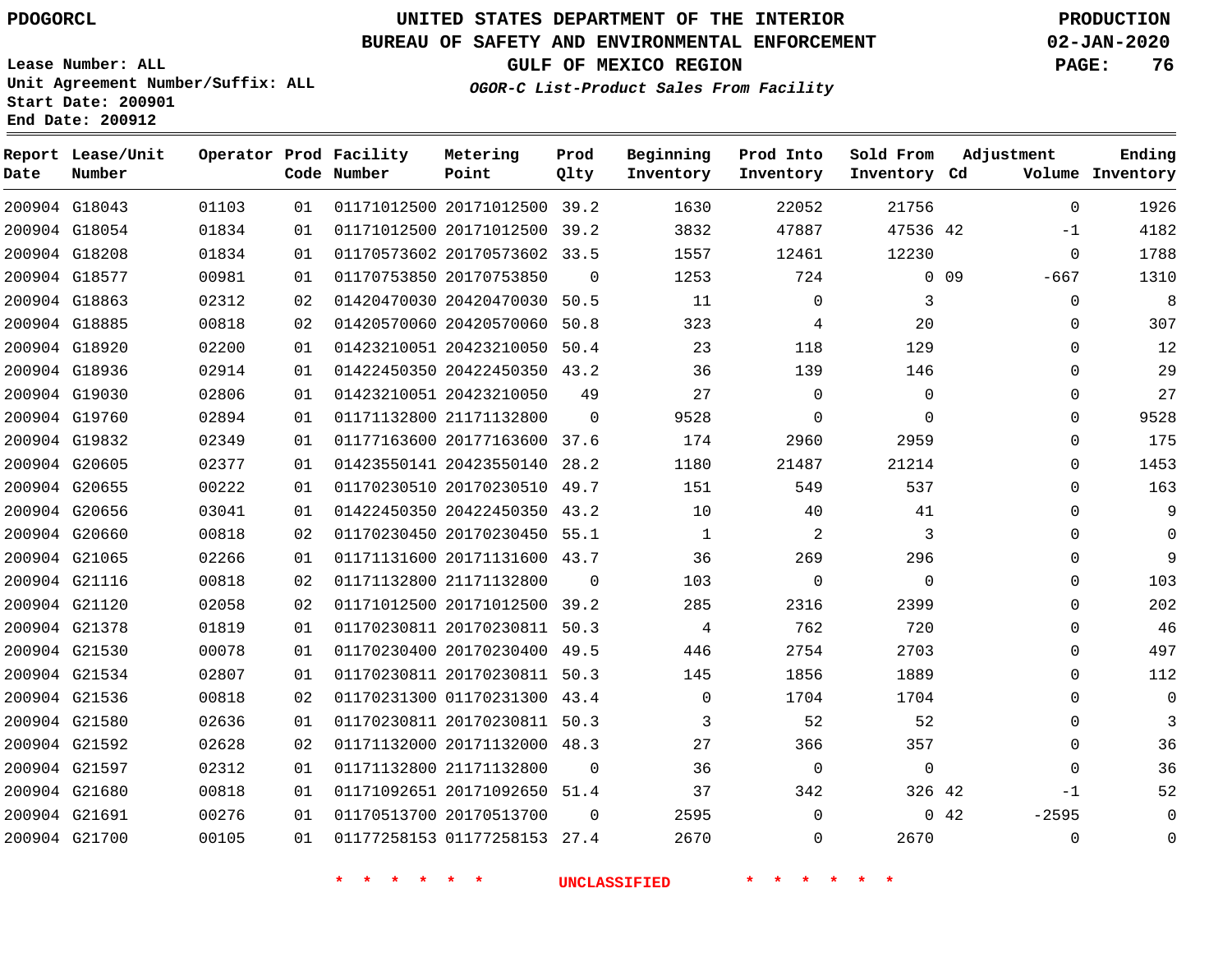**End Date: 200912**

**Report Lease/Unit**

**Number**

 G22751 G22781 G22790    

# **UNITED STATES DEPARTMENT OF THE INTERIOR PDOGORCL PRODUCTION**

**Prod Qlty**

## **BUREAU OF SAFETY AND ENVIRONMENTAL ENFORCEMENT 02-JAN-2020**

**Lease Number: ALL Unit Agreement Number/Suffix: ALL Start Date: 200901**

**Operator Prod Facility**

**Code Number**

**OGOR-C List-Product Sales From Facility**

**Beginning Inventory** **Prod Into Inventory**

**GULF OF MEXICO REGION PAGE: 77**

**Inventory Cd Volume**

**Adjustment**

 -559  $\Omega$   $\Omega$  $\Omega$ -138

> -1

**Ending**

**Sold From Inventory**

42

|                 | 5316     | 5529     | 165      | 37.1     | 01170755200 20170755200 | 01 | 02237 | 200904 G21712 |  |
|-----------------|----------|----------|----------|----------|-------------------------|----|-------|---------------|--|
| 0 <sub>09</sub> |          | 568      | 1050     | $\Omega$ | 01170753850 20170753850 | 01 | 02219 | 200904 G21826 |  |
|                 | 1105     | 1101     | 114      | 50.4     | 01423210051 20423210050 | 01 | 01482 | 200904 G22219 |  |
|                 | 2940 42  | 2921     | 198      | 54.1     | 01170230450 20170230450 | 01 | 00818 | 200904 G22236 |  |
|                 | 2058     | 2101     | 290      | 47.1     | 01423210051 20170230500 | 02 | 01284 | 200904 G22246 |  |
|                 | 15       | $\Omega$ | 15       | 48.3     | 01170230810 20170230810 | 01 | 00730 | 200904 G22262 |  |
| 42              | $\Omega$ | 241      | $\Omega$ | 53.8     | 01170230810 20427090151 | 01 | 02777 | 200904 G22268 |  |
|                 | 595      | 595      | 107      | 49.5     | 01170230400 20170230400 | 01 | 00078 | 200904 G22501 |  |
|                 | 2014     | 2080     | 59       | 50.2     | 01170230811 20170230811 | 01 | 02025 | 200904 G22505 |  |
|                 | 21527    | 21527    | $\Omega$ | 48.6     | 01170230810 20170230810 | 01 | 00162 | 200904 G22510 |  |
|                 | 1347     | 1226     | 677      | 48.7     | 01170230810 20170230810 | 02 | 02579 | 200904 G22513 |  |
|                 | 209      | 213      | 17       | 48.3     | 01171132000 20171132000 | 01 | 02200 | 200904 G22587 |  |
|                 | 0        | $\Omega$ | 26       | $\Omega$ | 01171132800 21171132800 | 01 | 01834 | 200904 G22605 |  |
|                 | 903      | 954      | 44       | 48.3     | 01171132000 20171132000 | 02 | 02628 | 200904 G22606 |  |
|                 | 21 42    | 21       | 9        | 48.7     | 01170230810 20170230810 | 01 | 02899 | 200904 G22607 |  |
|                 | 22 42    | 20       | 2        | 43.7     | 01171131600 20171131600 | 01 | 02899 | 200904 G22616 |  |
|                 |          |          |          |          |                         |    |       |               |  |

**Metering Point**

 G22501 G22505 G22510 G22513 G22587 G22605 G22606 G22607 G22616 G22621 G22651 G22660 G22662 G22699 G22700 G22738 21171132800 21171132800 20171012310 46.6 20171012310 20171012500 39.2 21171132800 20171012500 39.2 42 42  $\Omega$  $\cap$ 46.6  $\Omega$   $\Omega$  $\Omega$   $\theta$   $\Omega$   $\Omega$  $\Omega$   $\Omega$   $\Omega$  $\Omega$  $\Omega$  $\Omega$  $\Omega$  $\Omega$   $\Omega$  $\cap$  $\Omega$  $\Omega$  $\Omega$  $\Omega$  $\Omega$ 

**\* \* \* \* \* \* UNCLASSIFIED \* \* \* \* \* \***

 20171012500 39.2 01170754751 34.9

01177258041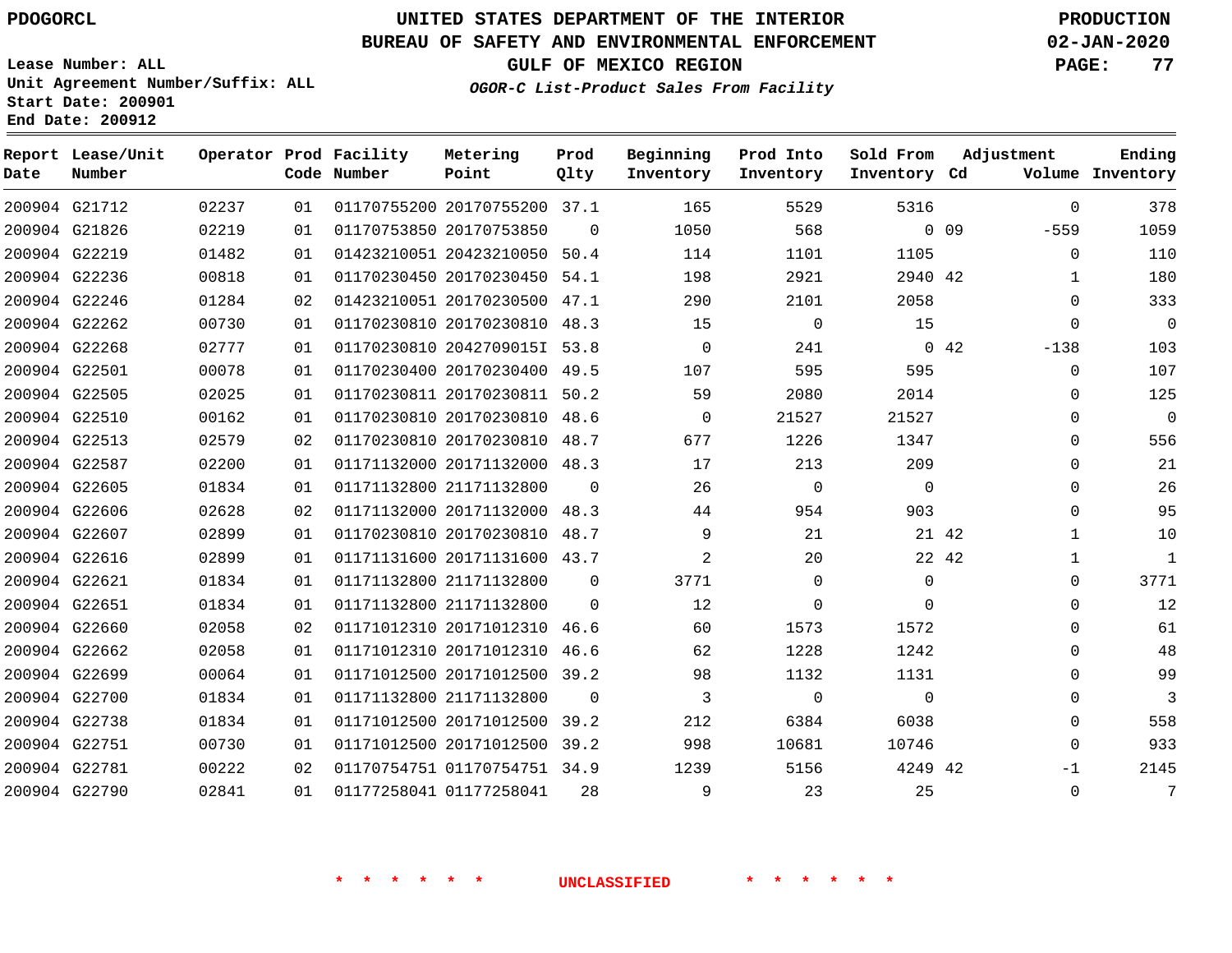**Lease Number: ALL**

**Report Lease/Unit**

**Number**

 G24700 G24710

# **UNITED STATES DEPARTMENT OF THE INTERIOR PDOGORCL PRODUCTION**

**Prod Qlty**

#### **BUREAU OF SAFETY AND ENVIRONMENTAL ENFORCEMENT 02-JAN-2020**

**Code Number**

**Operator Prod Facility**

**OGOR-C List-Product Sales From Facility**

**Beginning Inventory** **Prod Into Inventory** **Sold From Inventory**

**GULF OF MEXICO REGION PAGE: 78**

**Inventory Cd Volume**

**Adjustment**

**Ending**

**Unit Agreement Number/Suffix: ALL Start Date: 200901 End Date: 200912**

> 

 

|               | 200904 G22792 | 00222<br>02714 | 02<br>01 | 01177258041 01177258041<br>01177258151 01177258151 | 28<br>0  | 1185<br>6 | 1974<br>0 | 2580<br>∩ | $\Omega$<br><sup>0</sup> | 579<br>6     |
|---------------|---------------|----------------|----------|----------------------------------------------------|----------|-----------|-----------|-----------|--------------------------|--------------|
|               |               |                |          |                                                    |          | 1191      | 1974      | 2580      | 0                        | 585          |
| 200904 G22840 |               | 00730          | 01       | 01608103650 20608103650                            | 29.5     | 9         | 2572      | 2563 42   | $-1$                     | 17           |
| 200904 G23125 |               | 02312          | 02       | 01420470030 20420470030                            | 50.5     | 207       | $\Omega$  | 49        | $\Omega$                 | 158          |
|               | 200904 G23162 | 00222          | 01       | 01423210051 20423210050                            | 50.4     | $\Omega$  | 8         | 7         | $\Omega$                 | $\mathbf{1}$ |
|               | 200904 G23166 | 00818          | 01       | 01423210051 20423210050                            | 50.4     | 56        | 126       | 166       | $\Omega$                 | 16           |
| 200904 G23180 |               | 01284          | 02       | 01423210051 20423210050                            | 50.4     | 14        | 96        | 100       | $\Omega$                 | 10           |
| 200904 G23181 |               | 01963          | 01       | 01423210051 20423210050 49.3                       |          | 88        | 329       | 323       | 0                        | 94           |
| 200904 G23193 |               | 02579          | 02       | 01170230510 20170230510                            | 49.7     | 237       | 581       | 556 42    | -1                       | 261          |
| 200904 G23199 |               | 00818          | 02       | 01170230450 20170230450 54.1                       |          | 36        | 622       | 620       | 0                        | 38           |
| 200904 G23450 |               | 00981          | 01       | 01170753850 20170753850                            | 31.3     | 925       | 326       | 493       | 0                        | 758          |
| 200904 G23473 |               | 00981          | 01       | 01170753850 20170753850                            | 31.3     | 665       | 383       | 354       | $\Omega$                 | 694          |
| 200904 G23480 |               | 00981          | 01       | 01170753850 20170753850                            | 31.3     | 2554      | 1709      | 1361      | $\Omega$                 | 2902         |
| 200904 G23528 |               | 00981          | 01       | 01170753850 20170753850                            | 31.3     | 1386      | 914       | 738       | $\Omega$                 | 1562         |
| 200904 G23529 |               | 00981          | 01       | 01170753850 20170753850 31.3                       |          | 1446      | 878       | 770       | $\Omega$                 | 1554         |
| 200904 G23730 |               | 01978          | 02       | 01170230810 20170230811 50.3                       |          | 101       | 1573      | 1579      | $\Omega$                 | 95           |
| 200904 G23735 |               | 00162          | 01       | 01170230810 20170230810 48.6                       |          | $\Omega$  | 1000      | 1000      | $\Omega$                 | $\Omega$     |
|               | 200904 G23736 | 02312          | 02       | 01170230810 20170230810                            | 48.7     | 43        | 93        | 94        | $\Omega$                 | 42           |
| 200904 G23748 |               | 02312          | 02       | 01170230810 20170230810                            | 48.7     | 45        | 91        | 95        | $\Omega$                 | 41           |
|               | 200904 G23754 | 02222          | 01       | 01170230811 20170230811 50.3                       |          | 35        | 878       | 860       | $\Omega$                 | 53           |
| 200904 G23820 |               | 02899          | 01       | 01177058270 01177058270                            | 37.8     | 666       | 623       | 1151      | $\Omega$                 | 138          |
| 200904 G23851 |               | 02503          | 02       | 01171012400 20171012400                            | 52.2     | 4454      | 15967     | 16169 42  | $-1$                     | 4251         |
| 200904 G23853 |               | 02266          | 01       | 01171012310 20171012310                            | 46.6     | 11        | 119       | 125       | $\Omega$                 | 5            |
| 200904 G23956 |               | 02807          | 01       | 01170753510 20170753510 52.2                       |          | 1480      | 2235      | 1909      | $\Omega$                 | 1806         |
| 200904 G24330 |               | 02566          | 0 1      | 01427038270 01427038270                            | $\Omega$ | 120       | 70        | $\Omega$  | $\Omega$                 | 190          |

**Metering Point**

 20170230811 50.3 20170230811 50.3

**\* \* \* \* \* \* UNCLASSIFIED \* \* \* \* \* \***

 

 

0 0 9

 -110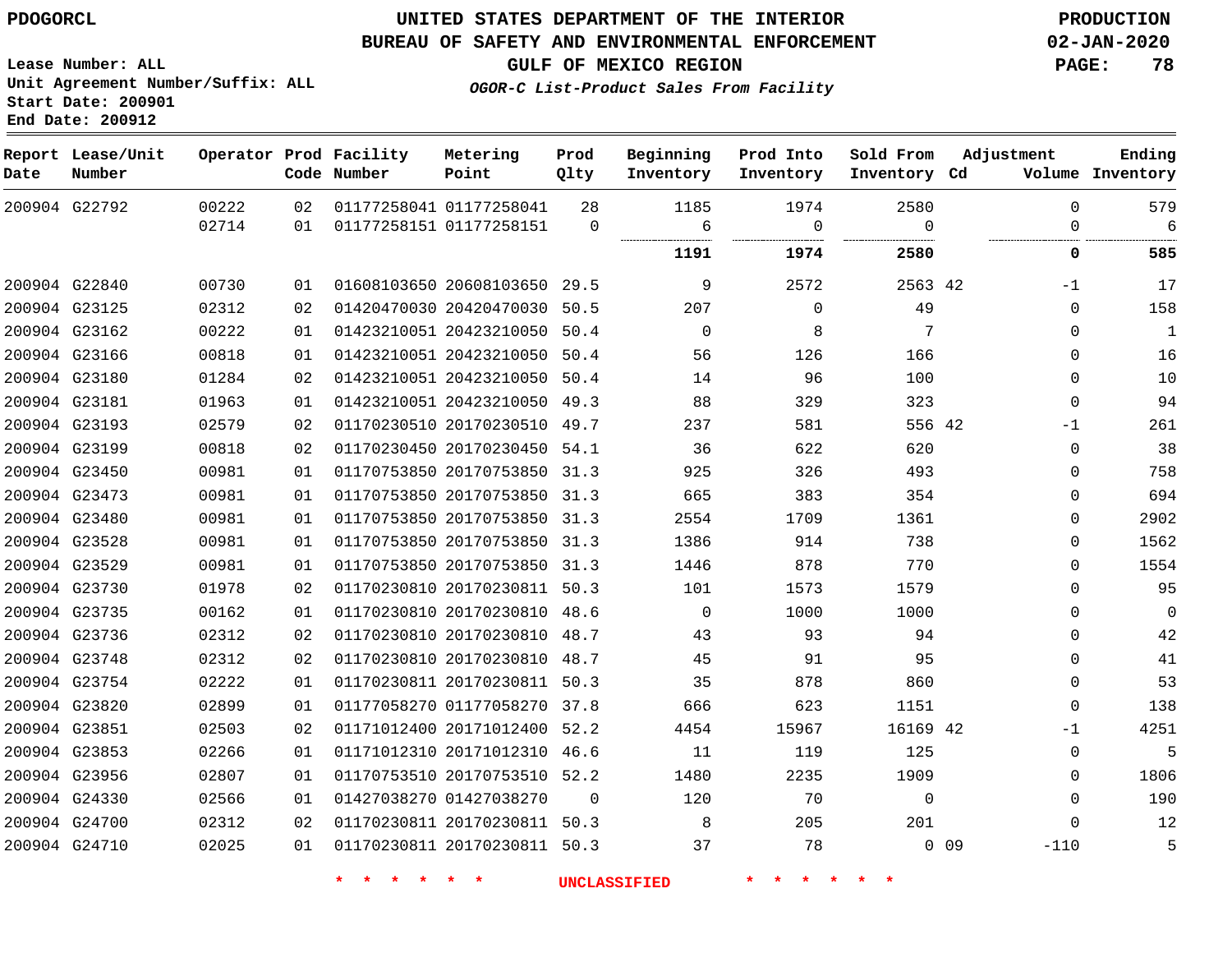# **UNITED STATES DEPARTMENT OF THE INTERIOR PDOGORCL PRODUCTION**

## **BUREAU OF SAFETY AND ENVIRONMENTAL ENFORCEMENT 02-JAN-2020**

**Lease Number: ALL Unit Agreement Number/Suffix: ALL Start Date: 200901**

**GULF OF MEXICO REGION PAGE: 79**

**OGOR-C List-Product Sales From Facility**

| Date | Report Lease/Unit<br>Number |       |    | Operator Prod Facility<br>Code Number | Metering<br>Point            | Prod<br>Qlty | Beginning<br>Inventory | Prod Into<br>Inventory | Sold From<br>Inventory Cd | Adjustment | Ending<br>Volume Inventory |
|------|-----------------------------|-------|----|---------------------------------------|------------------------------|--------------|------------------------|------------------------|---------------------------|------------|----------------------------|
|      | 200904 G24729               | 02579 | 02 |                                       | 01170230510 20170230510      | 49.7         | 1343                   | 6422                   | 6154                      | $\Omega$   | 1611                       |
|      | 200904 G24730               | 00818 | 01 |                                       | 01170230810 20170230810      | 48.7         | 1300                   | 2650                   | 2748                      | $\Omega$   | 1202                       |
|      |                             | 02349 | 01 |                                       | 01170230500 20170230500      | $\Omega$     | 19                     | $\Omega$               | $\Omega$                  | $\Omega$   | 19                         |
|      |                             |       |    |                                       |                              |              | 1319                   | 2650                   | 2748                      | 0          | 1221                       |
|      | 200904 G24733               | 00818 | 02 |                                       | 01170530900 20170530900      | $\Omega$     | 6                      | 7                      | $\Omega$                  | $\Omega$   | 13                         |
|      | 200904 G24745               | 02800 | 02 |                                       | 01170530900 20170530900      | $\Omega$     | 2                      | 0                      | $\Omega$                  | $\Omega$   | $\overline{c}$             |
|      | 200904 G24766               | 02628 | 01 |                                       | 01170530900 20170530900      | $\Omega$     | 8                      | 6                      | $\Omega$                  | $\Omega$   | 14                         |
|      | 200904 G24802               | 02579 | 02 |                                       | 01171132000 20171132000      | 48.3         | $\Omega$               | 1                      | 1                         | 0          | $\mathbf 0$                |
|      | 200904 G24873               | 00222 | 02 |                                       | 01171012400 20171012400      | 52.2         | 66                     | 193                    | 208                       | 0          | 51                         |
|      | 200904 G24874               | 02058 | 02 |                                       | 01171012400 20171012400      | 52.2         | 656                    | 488                    | 1014                      | $\Omega$   | 130                        |
|      | 200904 G24889               | 02579 | 02 |                                       | 01171012500 20171012500      | 39.2         | 1958                   | 22111                  | 22144                     | $\Omega$   | 1925                       |
|      | 200904 G24898               | 02807 | 01 |                                       | 01171012400 20171012400 52.2 |              | 3261                   | 11503                  | 11701                     | $\Omega$   | 3063                       |
|      |                             |       | 01 |                                       | 01171012300 20171012300 41.8 |              | 11411                  | 26967                  | 25486                     | 0          | 12892                      |
|      |                             |       |    |                                       |                              |              | 14672                  | 38470                  | 37187                     | 0          | 15955                      |
|      | 200904 G24922               | 01834 | 01 |                                       | 01171132800 21171132800      | 0            | 623                    | 0                      | $\Omega$                  | 0          | 623                        |
|      | 200904 G24924               | 01834 | 01 |                                       | 01171132800 21171132800      | $\Omega$     | 648                    | $\Omega$               | $\Omega$                  | $\Omega$   | 648                        |
|      | 200904 G24977               | 01834 | 01 |                                       | 01171012500 20171012500      | 39.2         | 109                    | 1311                   | 1305                      | $\Omega$   | 115                        |
|      | 200904 G24979               | 02989 | 01 |                                       | 01171092651 20171092650 53.6 |              | 562                    | 9214                   | 8368                      | $\Omega$   | 1408                       |
|      | 200904 G24990               | 01284 | 01 |                                       | 01608103650 20608103650      | 29.5         | 35                     | 10981                  | 10942                     | 0          | 74                         |
|      | 200904 G25007               | 03008 | 02 |                                       | 01177198271 01177198271      | 46.7         | 24                     | $\mathbf 0$            | $\mathbf 0$               | 0          | 24                         |
|      | 200904 G25008               | 02777 | 01 |                                       | 01170753510 20170753510      | 48.1         | 27                     | 0                      | 14                        | 0          | 13                         |
|      | 200904 G25514               | 02813 | 02 |                                       | 01423210051 20423210050      | 50.4         | 36                     | 344                    | 345                       | 0          | 35                         |
|      | 200904 G25515               | 02813 | 02 |                                       | 01423210051 20423210050      | 50.4         | 97                     | 1099                   | 1086                      | $\Omega$   | 110                        |
|      | 200904 G25524               | 00818 | 02 |                                       | 01170230450 20170230450 52.4 |              | 229                    | 3559                   | 3569                      | $\Omega$   | 219                        |
|      | 200904 G25536               | 02466 | 01 |                                       | 01420390101 01420390101 53.1 |              | 4836                   | 975                    | 2018                      | 0          | 3793                       |
|      | 200904 G25540               | 02409 | 01 |                                       | 01420390101 01420390101      | 49           | 2411                   | 6518                   | 3101                      | 0          | 5828                       |
|      | 200904 G25553               | 02579 | 02 |                                       | 01170230510 20170230510      | 49.7         | 244                    | 146                    | 140                       | 0          | 250                        |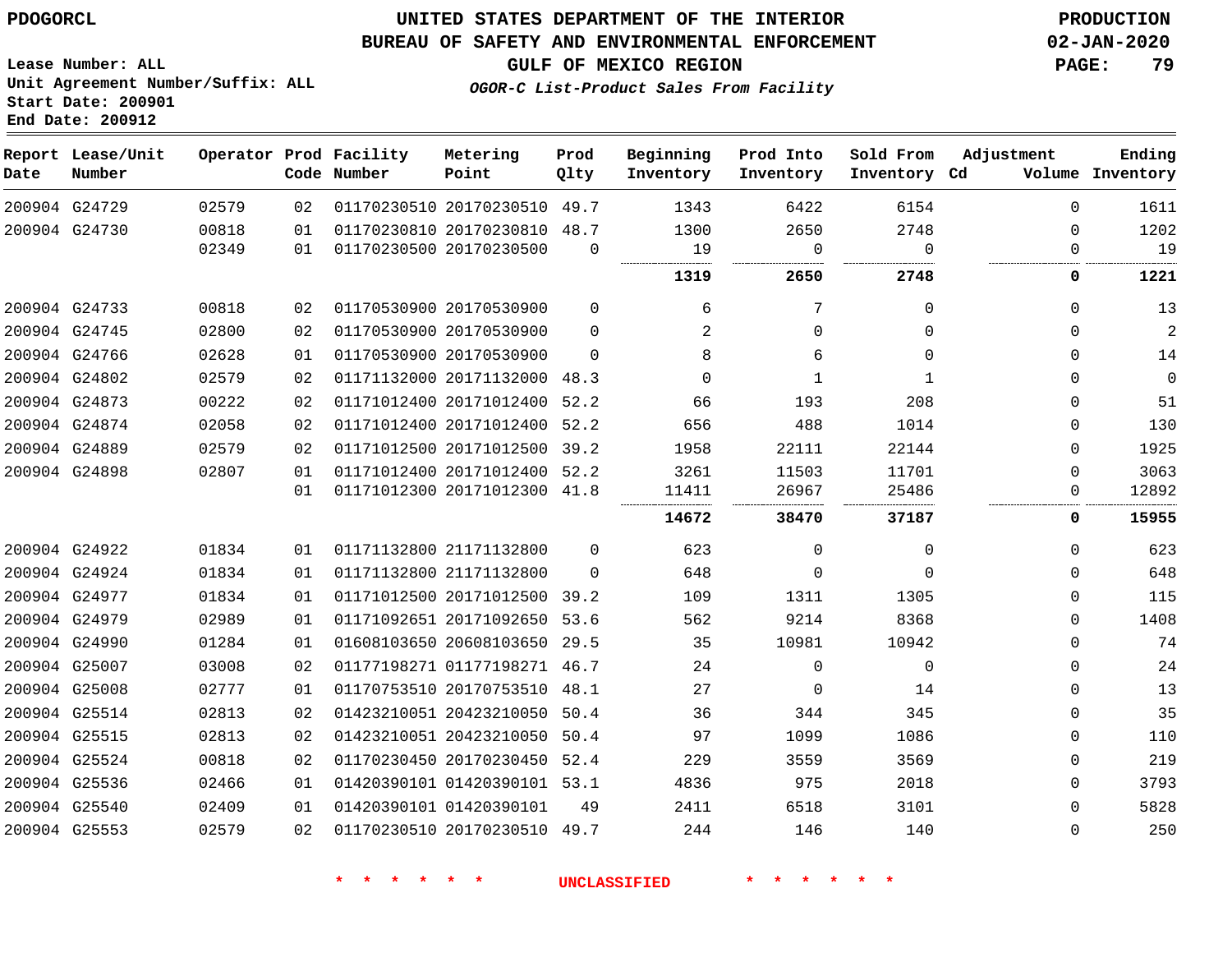**End Date: 200912**

**Report Lease/Unit**

**Number**

# **UNITED STATES DEPARTMENT OF THE INTERIOR PDOGORCL PRODUCTION**

**Prod Qlty**

## **BUREAU OF SAFETY AND ENVIRONMENTAL ENFORCEMENT 02-JAN-2020**

**Lease Number: ALL Unit Agreement Number/Suffix: ALL Start Date: 200901**

**Operator Prod Facility**

**Code Number**

**OGOR-C List-Product Sales From Facility**

**Beginning Inventory** **Prod Into Inventory**

**Sold From Inventory**

**GULF OF MEXICO REGION PAGE: 80**

**Inventory Cd Volume**

**Adjustment**

**Ending**

|               |               |                |          | * * * * | $\mathbf{r}$<br>一天                                      |          | <b>UNCLASSIFIED</b>      | $\star$ $\star$<br>一大 |                |       |                          |
|---------------|---------------|----------------|----------|---------|---------------------------------------------------------|----------|--------------------------|-----------------------|----------------|-------|--------------------------|
|               | 200904 G27194 | 01586          | 01       |         | 01177258152 01177258152 31.4                            |          | 8 <sup>1</sup>           | 602                   | 408            |       | 0                        |
|               | 200904 G27169 | 01284          | 01       |         | 01171012500 20171012500 39.2                            |          | 1280                     | 17720                 | 17453          |       | $\Omega$                 |
|               | 200904 G27155 | 01834          | 01       |         | 01171012500 20171012500 39.2                            |          | 870                      | 9779                  | 9795           |       | 0                        |
|               | 200904 G27100 | 01978          | 02       |         | 01171012310 20171012310 46.6                            |          | 25                       | 1841                  | 1795           |       | 0                        |
|               | 200904 G27072 | 02899          | 01       |         | 01171132800 21171132800                                 | $\Omega$ | 459                      | $\overline{0}$        | $\overline{0}$ |       | $\Omega$                 |
| 200904 G27061 |               | 02266          | 01       |         | 01171131600 20171131600 43.7                            |          | 40                       | 227                   | 260            |       | $\Omega$                 |
|               | 200904 G26513 | 01978          | 02       |         | 01170230450 20170230450 54.1                            |          | 28                       | 353                   | 359            |       | 0                        |
|               | 200904 G26480 | 01978          | 02       |         | 01423210051 20423210050 49.3                            |          | 53                       | 1363                  | 1338           |       | $\mathbf 0$              |
|               | 200904 G26477 | 01963          | 01       |         | 01420390101 01420390101 55.3                            |          | $\overline{\mathbf{3}}$  | $\overline{0}$        | $\overline{1}$ |       | 0                        |
|               | 200904 G26451 | 02579          | 02       |         | 01423210051 20423210050 50.4                            |          | 857                      | 8567                  | 8563           |       | $\mathbf 0$              |
|               | 200904 G26281 | 02528          | 02       |         | 01170753850 20170753850 31.3                            |          | 1928                     | 1221                  | $0\quad09$     |       | $-1027$                  |
|               | 200904 G26146 | 01586          | 01       |         | 01177258152 01177258152 31.4                            |          | 56                       | 5664                  | 3828           |       | $\mathbf 0$              |
|               | 200904 G26124 | 02503          | 02       |         | 01171012500 20171012500 39.2                            |          | 57                       | 575                   | 582            |       | 0                        |
|               | 200904 G26074 | 01284          | 01       |         | 01177122950 20177122950 29.6                            |          | 126                      | 57237                 | 57152          |       | $\mathbf 0$              |
|               | 200904 G26051 | 01978          | 02       |         | 01171092651 20171092650 53.6                            |          | 869                      | 4113                  | 4354           |       | 0                        |
|               | 200904 G26040 | 00560          | 01       |         | 01171132800 21171132800                                 | $\Omega$ | 10                       | $\overline{0}$        | $\overline{0}$ |       | 0                        |
|               | 200904 G26032 | 01935          | 01       |         | 01171012300 20171012300 41.8                            |          | $\overline{0}$           | 510                   | 266            |       | $\Omega$                 |
|               | 200904 G26023 | 02579          | 02       |         | 01171012500 20171012500 39.2                            |          | 217                      | 2296                  | 2313           |       | $\Omega$                 |
|               | 200904 G26001 | 02628          | 02       |         | 01171132800 21171132800                                 | $\Omega$ | 670                      | $\Omega$              | $\mathbf 0$    |       | 0                        |
|               | 200904 G25995 | 00064<br>02058 | 01<br>02 |         | 01170530900 20170530900                                 | $\Omega$ | $\overline{1}$           | 10<br>$\Omega$        | $\Omega$       | 31 42 | $\mathbf{1}$<br>$\Omega$ |
| 200904 G25916 | 200904 G25939 | 01963          | 01       |         | 01170530900 20170530900<br>01170230810 20170230810 48.7 | $\Omega$ | $\mathbf{1}$<br>25       | $\overline{0}$        | $\overline{0}$ |       | $\Omega$                 |
|               | 200904 G25872 | 02025          | 01       |         | 01170230811 20170230811 50.2                            |          | 292                      | 6278                  | 6192           |       | 0                        |
|               | 200904 G25606 | 02025          | 01       |         | 01170230810 20170230810 48.6                            |          | 501                      | 844                   | 962            |       | $\Omega$                 |
| 200904 G25605 |               | 00818          | 01       |         | 01170230810 20170230810 48.7                            |          | $\overline{\phantom{a}}$ | 6                     | 6              |       | $\Omega$                 |
|               | 200904 G25579 | 00818          | 02       |         | 01170230500 20170230500 47.1                            |          | 218                      | 3337                  | 3026           |       | 0                        |
|               | 200904 G25566 | 00162          | 01       |         | 01170230450 20170230450 51.9                            |          | $\overline{0}$           | 833                   | 833            |       | 0                        |
|               | 200904 G25561 | 02058          | 02       |         | 01170230450 20170230450 54.1                            |          | 1296                     | 16983                 | 17234          |       | $\Omega$                 |
|               |               |                |          |         |                                                         |          |                          |                       |                |       |                          |

**Metering Point**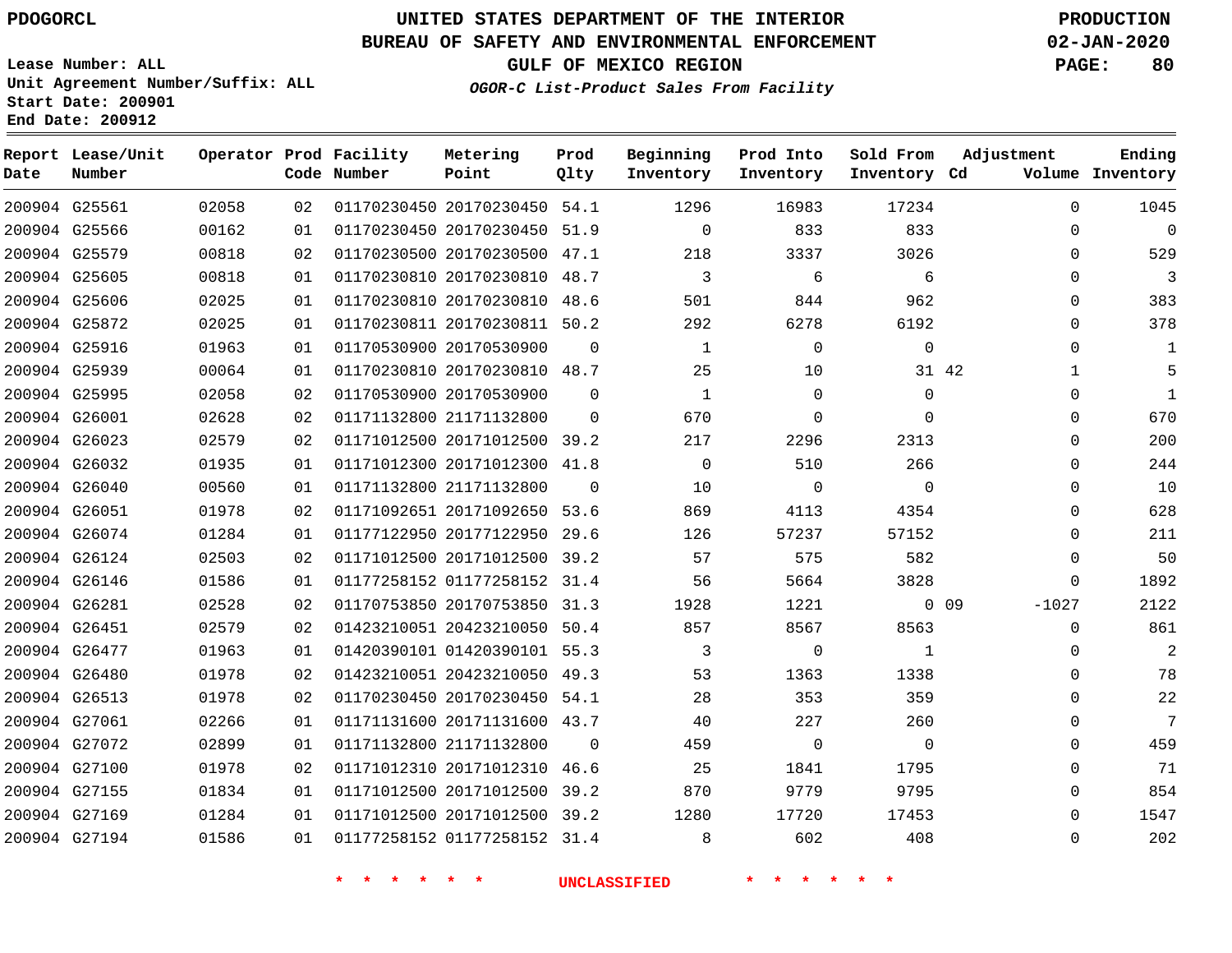# **UNITED STATES DEPARTMENT OF THE INTERIOR PDOGORCL PRODUCTION**

## **BUREAU OF SAFETY AND ENVIRONMENTAL ENFORCEMENT 02-JAN-2020**

**Lease Number: ALL Unit Agreement Number/Suffix: ALL Start Date: 200901**

**OGOR-C List-Product Sales From Facility**

**GULF OF MEXICO REGION PAGE: 81**

| Date   | Report Lease/Unit<br>Number |       |    | Operator Prod Facility<br>Code Number | Metering<br>Point            | Prod<br>Qlty | Beginning<br>Inventory | Prod Into<br>Inventory | Sold From<br>Inventory Cd | Adjustment           | Ending<br>Volume Inventory |
|--------|-----------------------------|-------|----|---------------------------------------|------------------------------|--------------|------------------------|------------------------|---------------------------|----------------------|----------------------------|
|        | 200904 G27195               | 01586 | 02 |                                       | 01177258154 01177258154 44.5 |              | 349                    | 3                      | 230 42                    | $\overline{2}$       | 124                        |
|        | 200904 G27215               | 01586 | 02 |                                       | 01177288152 01177288152      | 34.4         | 33                     | 124                    | 83                        | 0                    | 74                         |
|        | 200904 G27476               | 02672 | 01 |                                       | 01423210051 20423210050      | 50.4         | 17                     | 168                    | 168                       | 0                    | 17                         |
|        | 200904 G27507               | 02058 | 02 |                                       | 01170230450 20170230450 54.1 |              | 180                    | 2780                   | 2789                      | 0                    | 171                        |
|        | 200904 G27789               | 01284 | 02 |                                       | 01170530900 20170530900      | 48.1         | 1422                   | 3606                   | 92                        | 0                    | 4936                       |
|        | 200904 G27793               | 02266 | 01 |                                       | 01170530900 20170530900      | 48.1         | 316                    | 308                    | 12                        | 0                    | 612                        |
|        | 200904 G27831               | 02899 | 02 |                                       | 01170530900 20170530900      | 48.1         | 75                     | 185                    |                           | 5 42<br>$\mathbf{1}$ | 256                        |
|        | 200904 G27834               | 00222 | 01 |                                       | 01171132000 20171132000      | 48.3         | 7                      | 13                     |                           | 18 42<br>$-1$        | $\mathbf{1}$               |
|        | 200904 G27851               | 02628 | 02 |                                       | 01171132000 20171132000      | 48.3         | 5                      | $\mathbf 0$            | 5                         | 0                    | $\mathbf 0$                |
|        | 200904 G31040               | 02058 | 02 |                                       | 01170230450 20170230450      | 54.1         | 243                    | 4229                   | 4212                      | $\Omega$             | 260                        |
|        | 200904 G31304               | 02714 | 01 |                                       | 01170230811 20170230811      | 50.3         | 2267                   | 39468                  | 39359                     | $\Omega$             | 2376                       |
|        | 200904 G31435               | 02058 | 02 |                                       | 01170755200 20170755200      | 37.1         | 1086                   | 53425                  | 50861                     | 0                    | 3650                       |
| 200905 | 00016                       | 00276 | 01 |                                       | 01170513700 20170513700      | 30.3         | 4323                   | 40837                  | 41096                     | 0                    | 4064                       |
| 200905 | 00026                       | 00276 | 01 |                                       | 01170513700 20170513700      | 30.3         | 6509                   | 51958                  | 53296                     | 0                    | 5171                       |
| 200905 | 00032                       | 00276 | 01 |                                       | 01170513700 20170513700      | 30.3         | 1821                   | 6416                   | 6795                      | $\mathbf 0$          | 1442                       |
| 200905 | 00033                       | 00276 | 01 |                                       | 01170513700 20170513700      | 30.3         | 1638                   | 5484                   | 5889 42                   | -1                   | 1232                       |
| 200905 | 00049                       | 02421 | 01 |                                       | 01171012300 20171012300      | 41.8         | 8607                   | 19340                  | 20261                     | 0                    | 7686                       |
| 200905 | 00050                       | 02421 | 01 |                                       | 01171012300 20171012300      | 41.8         | 5473                   | 11536                  | 12425                     | 0                    | 4584                       |
| 200905 | 00051                       | 02421 | 01 |                                       | 01171012300 20171012300      | 41.8         | 4045                   | 5887                   | 7592                      | 0                    | 2340                       |
| 200905 | 00052                       | 02421 | 01 |                                       | 01171012300 20171012300      | 41.8         | 2617                   | 6049                   | 6262                      | 0                    | 2404                       |
| 200905 | 00053                       | 02409 | 01 |                                       | 01171012300 20171012300      | 41.7         | 2726                   | 3085                   | 3557                      | $\Omega$             | 2254                       |
| 200905 | 00079                       | 01834 | 01 |                                       | 01170230810 20170230810      | 47.9         | 303                    | 1042                   | 826                       | $\Omega$             | 519                        |
| 200905 | 00081                       | 00818 | 02 |                                       | 01170231300 20170230450      | 52.4         | 25                     | 855                    | 813 42                    | $-1$                 | 66                         |
| 200905 | 00090                       | 02630 | 01 |                                       | 01170230810 20170230810      | 47.9         | 1                      | 77                     | 78                        | 0                    | $\mathbf 0$                |
| 200905 | 00137                       | 00687 | 01 |                                       | 01170513700 20170513700      | 25.3         | 137                    | 677                    | 739 42                    | 1                    | 76                         |
| 200905 | 00138                       | 00687 | 01 |                                       | 01170513700 20170513700 25.3 |              | 8259                   | 58634                  | 60353                     | 0                    | 6540                       |
| 200905 | 00184                       | 02594 | 02 |                                       | 01170230810 20170230810      | 47.9         | 38                     | 2929                   | 1509                      | $\Omega$             | 1458                       |
| 200905 | 00191                       | 02312 | 01 |                                       | 01170230810 20170230810 47.9 |              | 339                    | 1020                   | 851                       | $\Omega$             | 508                        |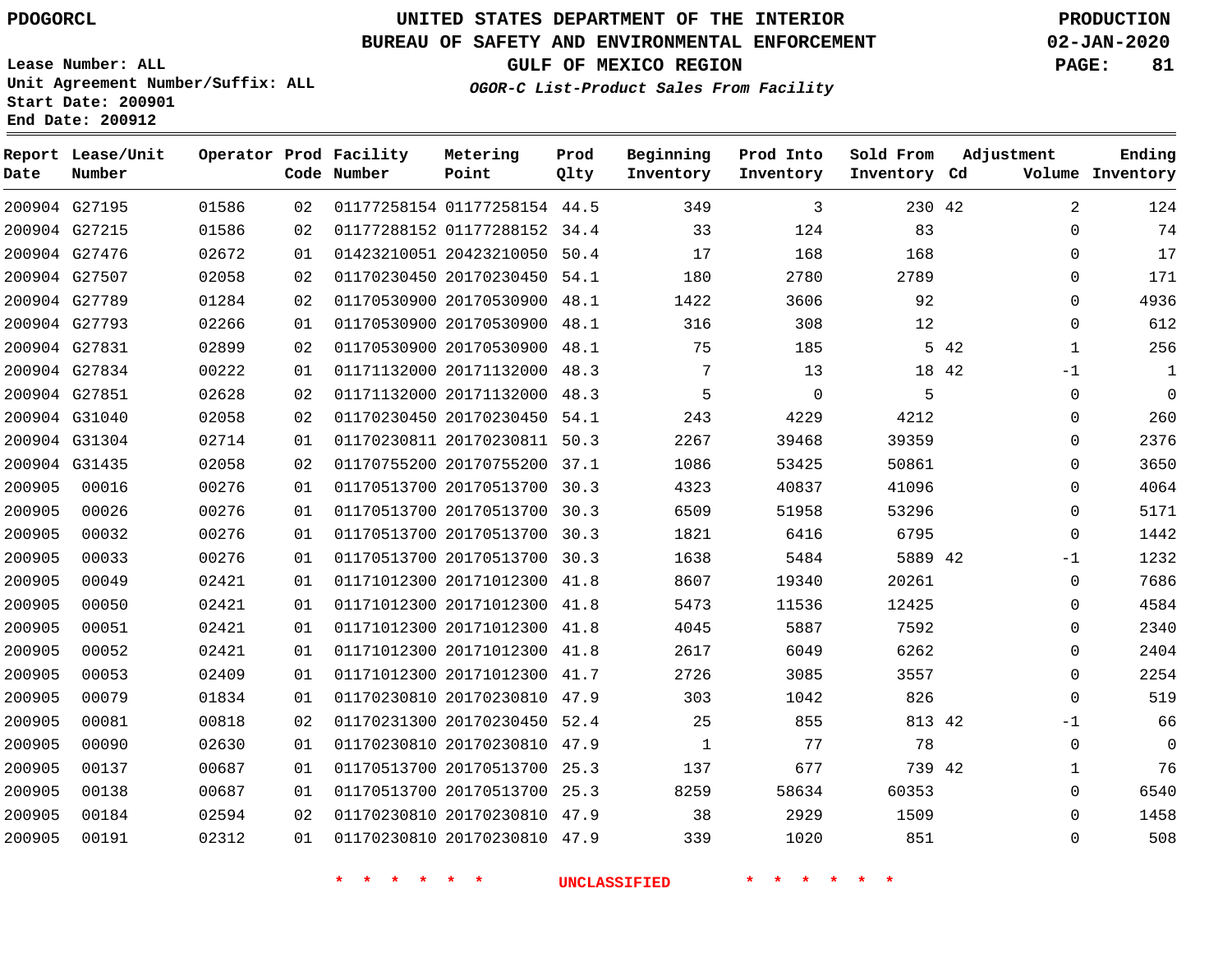## **BUREAU OF SAFETY AND ENVIRONMENTAL ENFORCEMENT 02-JAN-2020**

**Lease Number: ALL Unit Agreement Number/Suffix: ALL Start Date: 200901**

**End Date: 200912**

**GULF OF MEXICO REGION PAGE: 82**

**OGOR-C List-Product Sales From Facility**

| Date   | Report Lease/Unit<br>Number |       |    | Operator Prod Facility<br>Code Number | Metering<br>Point            | Prod<br>Qlty | Beginning<br>Inventory | Prod Into<br>Inventory | Sold From<br>Inventory Cd | Adjustment |              | Ending<br>Volume Inventory |
|--------|-----------------------------|-------|----|---------------------------------------|------------------------------|--------------|------------------------|------------------------|---------------------------|------------|--------------|----------------------------|
| 200905 | 00196                       | 00003 | 01 |                                       | 01171012300 20171012300 41.8 |              | 9277                   | 22987                  | 23128 42                  |            | $-1$         | 9135                       |
| 200905 | 00244                       | 00105 | 01 |                                       | 01170231300 01170231300 42.3 |              | $\Omega$               | 1425                   | 1425                      |            | $\Omega$     | $\Omega$                   |
| 200905 | 00247                       | 00105 | 01 |                                       | 01170231300 01170231300 42.3 |              | $\Omega$               | 975                    | 975                       |            | $\Omega$     | $\mathbf 0$                |
| 200905 | 00253                       | 01364 | 02 |                                       | 01170230810 20170230810 47.9 |              | 312                    | 1541                   | 1082                      |            | $\Omega$     | 771                        |
|        |                             | 02025 | 01 |                                       | 01170230810 20170230810 47.8 |              | 78                     | 197                    | 177                       |            | 0            | 98                         |
|        |                             |       |    |                                       |                              |              | 390                    | 1738                   | 1259                      |            | 0            | 869                        |
| 200905 | 00317                       | 00560 | 01 |                                       | 01171012310 20171012310      | 45           | 2                      | 37                     | 38                        |            | $\Omega$     | 1                          |
| 200905 | 00367                       | 00276 | 01 |                                       | 01170513700 20170513700 30.3 |              | 108                    | 749                    | 782                       |            | $\Omega$     | 75                         |
| 200905 | 00424                       | 00064 | 01 |                                       | 01171012400 20171012400 50.8 |              | 51                     | 140                    | 162                       |            | 0            | 29                         |
| 200905 | 00434                       | 01284 | 01 |                                       | 01177112605 2017711260Y 29.8 |              | 2617                   | 9217                   | 9264                      |            | 0            | 2570                       |
| 200905 | 00453                       | 01284 | 01 |                                       | 01177112605 2017711260Y 29.8 |              | 730                    | 2788                   | 2741                      |            | $\mathbf 0$  | 777                        |
| 200905 | 00462                       | 00078 | 01 |                                       | 01170573602 20170573602 33.7 |              | 11                     | 33                     |                           | 37 42      | 1            | $\,8\,$                    |
| 200905 | 00464                       | 00078 | 01 |                                       | 01170573602 20170573602 33.6 |              | 2058                   | 21355                  | 18422                     |            | $\Omega$     | 4991                       |
| 200905 | 00466                       | 00064 | 01 |                                       | 01171012400 20171012400 50.8 |              | 2455                   | 11217                  | 11326 42                  |            | $-1$         | 2345                       |
| 200905 | 00478                       | 02409 | 01 |                                       | 01171012300 20171012300 43.8 |              | $\mathbf 0$            | 2587                   | 2587                      |            | 0            | $\Omega$                   |
| 200905 | 00479                       | 00818 | 01 |                                       | 01171012500 20171012500      | 39           | 522                    | 6289                   | 6485                      |            | $\Omega$     | 326                        |
|        |                             | 02595 | 01 |                                       | 01171012300 20171012300 41.8 |              | 5                      | 22                     | 18                        |            | $\mathbf 0$  | 9                          |
|        |                             |       |    |                                       |                              |              | 527                    | 6311                   | 6503                      |            | 0            | 335                        |
| 200905 | 00487                       | 01284 | 01 |                                       | 01171132800 21171132800      | $\Omega$     | 871                    | 0                      | $\Omega$                  |            | $\Omega$     | 871                        |
| 200905 | 00518                       | 01482 | 01 |                                       | 01170230450 20170230450 52.4 |              | 66                     | 1573                   | 1501                      |            | $\mathbf 0$  | 138                        |
| 200905 | 00526                       | 00105 | 01 |                                       | 01170230810 20170230810 47.8 |              | 1334                   | 4164                   | 3424                      |            | $\mathbf 0$  | 2074                       |
| 200905 | 00541                       | 02589 | 01 |                                       | 01170530900 20170530900      | 50           | $\mathbf 0$            | 127                    | 127                       |            | 0            | $\mathbf 0$                |
| 200905 | 00559                       | 00687 | 01 |                                       | 01171131600 20171131600      | 42           | 121                    | 3068                   | 3059 42                   |            | $\mathbf{1}$ | 131                        |
| 200905 | 00560                       | 00687 | 01 |                                       | 01171131600 20171131600      | 42           | 6                      | 226                    | 222                       |            | $\Omega$     | 10                         |
| 200905 | 00577                       | 01935 | 01 |                                       | 01171012300 20171012300      | 41.8         | 18598                  | 35068                  | 39730                     |            | $\Omega$     | 13936                      |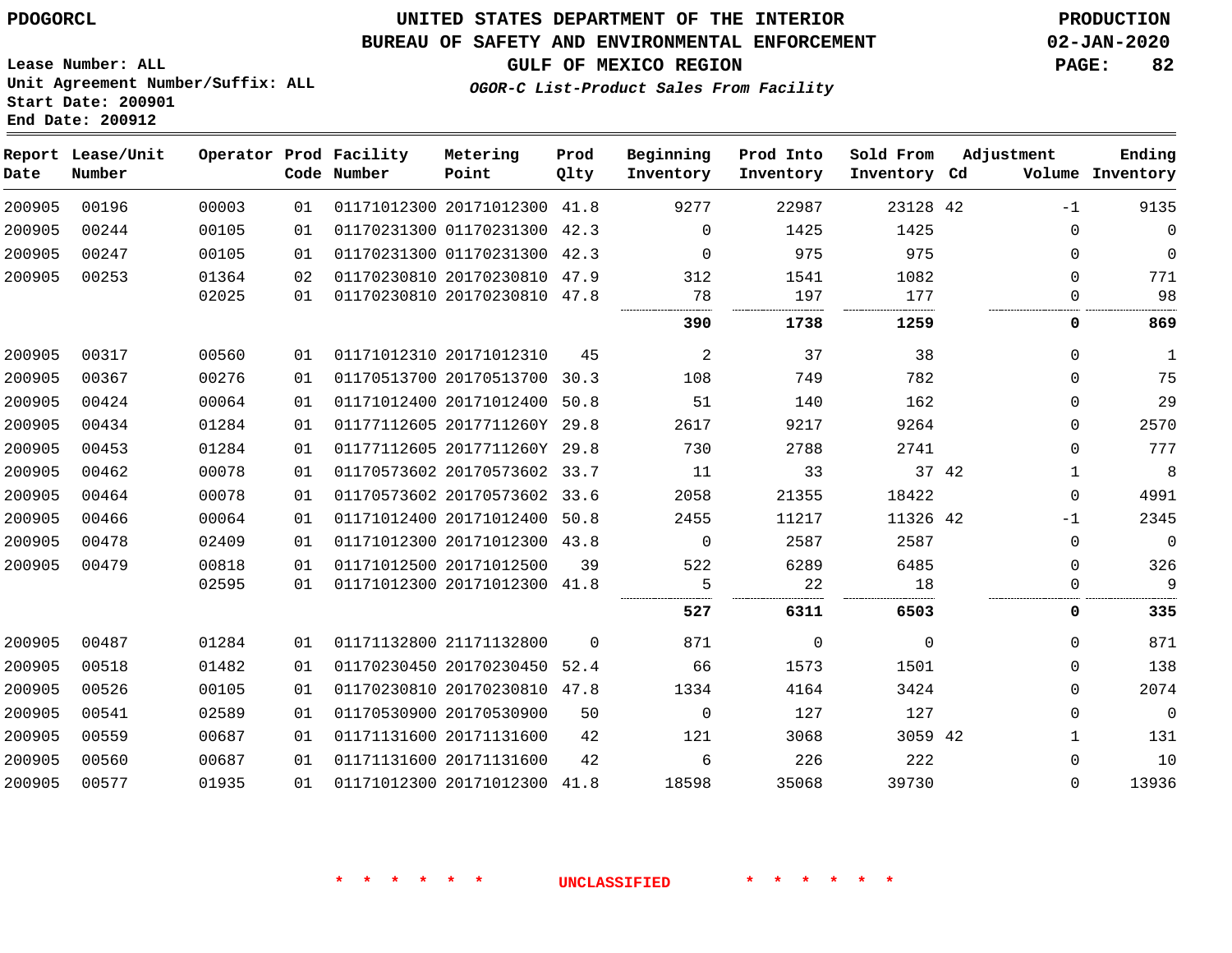# **UNITED STATES DEPARTMENT OF THE INTERIOR PDOGORCL PRODUCTION**

#### **BUREAU OF SAFETY AND ENVIRONMENTAL ENFORCEMENT 02-JAN-2020**

**Lease Number: ALL Unit Agreement Number/Suffix: ALL Start Date: 200901**

**End Date: 200912**

**GULF OF MEXICO REGION PAGE: 83**

**OGOR-C List-Product Sales From Facility**

| Date   | Report Lease/Unit<br>Number |       |    | Operator Prod Facility<br>Code Number | Metering<br>Point            | Prod<br>Qlty | Beginning<br>Inventory | Prod Into<br>Inventory | Sold From<br>Inventory Cd | Adjustment   | Ending<br>Volume Inventory |
|--------|-----------------------------|-------|----|---------------------------------------|------------------------------|--------------|------------------------|------------------------|---------------------------|--------------|----------------------------|
| 200905 | 00593                       | 01834 | 01 |                                       | 01171012300 20171012300 41.8 |              | 5758                   | 5052                   | 3044                      | 0            | 7766                       |
|        |                             | 02589 | 01 |                                       | 01171012300 20171012300      | $\Omega$     | $\overline{0}$         | $\Omega$               | $\Omega$                  | 0            | $\overline{0}$             |
|        |                             |       |    |                                       |                              |              | 5758                   | 5052                   | 3044                      | 0            | 7766                       |
| 200905 | 00605                       | 02899 | 01 |                                       | 01170573602 20170573602 35.8 |              | 3607                   | 20196                  | 19227                     | $\Omega$     | 4576                       |
| 200905 | 00680                       | 01482 | 01 |                                       | 01170230700 20170230700      | $\Omega$     | 268                    | $\mathsf{O}$           | $\overline{0}$            | $\Omega$     | 268                        |
| 200905 | 00691                       | 02312 | 02 |                                       | 01170754200 20170754200 36.3 |              | 995                    | 2498                   | 2154                      | 0            | 1339                       |
| 200905 | 00697                       | 02266 | 01 |                                       | 01170754800 20170754800 28.7 |              | 1325                   | 4369                   | 4501                      | $\Omega$     | 1193                       |
| 200905 | 00757                       | 02312 | 01 |                                       | 01170230500 20170230500 46.1 |              | 3                      | 9                      | 10                        | $\Omega$     | 2                          |
| 200905 | 00758                       | 02421 | 01 |                                       | 01170230810 20170230810      | 47.9         | 831                    | 2502                   | 2087                      | 0            | 1246                       |
| 200905 | 00763                       | 01284 | 01 |                                       | 01170231100 20170230810 47.9 |              | 64                     | $\overline{0}$         | 64                        | 0            | $\overline{0}$             |
| 200905 | 00767                       | 00105 | 01 |                                       | 01170230810 20170230810 47.9 |              | 248                    | 799                    | 649                       | 0            | 398                        |
| 200905 | 00775                       | 01834 | 01 |                                       | 01171131600 20171131600      | 42           | 66                     | 2514                   | 2472 42                   | $-1$         | 107                        |
| 200905 | 00777                       | 01482 | 01 |                                       | 01171132000 20171132000 46.9 |              | 10                     | 18                     | 26 42                     | $-1$         | $\overline{\phantom{0}}$   |
| 200905 | 00778                       | 01482 | 01 |                                       | 01171132000 20171132000      | 46.9         | 182                    | 1357                   | 1435                      | $\Omega$     | 104                        |
| 200905 | 00797                       | 02421 | 01 |                                       | 01171012300 20171012300 41.8 |              | 1243                   | 4475                   | 3940                      | $\Omega$     | 1778                       |
| 200905 | 00828                       | 01284 | 01 |                                       | 01171092651 20171092650 55.5 |              | 14                     | 191                    | 166                       | $\Omega$     | 39                         |
| 200905 | 00839                       | 02451 | 01 |                                       | 01170513800 20170513800      | 28           | 542                    | 5874                   | 6105                      | 0            | 311                        |
| 200905 | 754303001A                  | 00059 | 01 |                                       | 01170230811 20170230811 47.8 |              | 538                    | 13223                  | 9704 09                   | $-3127$      | 930                        |
|        | 200905 754307017A           | 00362 | 02 |                                       | 01170230811 20170230811 47.8 |              | 228                    | 6239                   | 6028                      | 0            | 439                        |
|        | 200905 7543880060           | 00105 | 01 |                                       | 01170230450 20170230450 52.3 |              | 21                     | 135                    | 144                       | 0            | 12                         |
|        | 200905 7543890080           | 00276 | 01 |                                       | 01170513700 20170513700 30.3 |              | 2791                   | 2140                   | 3317                      | 0            | 1614                       |
|        | 200905 7543890180           | 02899 | 01 |                                       | 01423210051 20423210050      | 48           | 10                     | 106                    | 106 42                    | $\mathbf{1}$ | 11                         |
|        | 200905 7543890220           | 00105 | 01 |                                       | 01608158271 01608158271      | 20           | $\mathbf 0$            | 55                     | 55                        | 0            | $\mathsf{O}$               |
|        | 200905 7543920040           | 02628 | 01 |                                       | 01423210051 20423210050      | 48           | 12                     | 125                    | 124                       | 0            | 13                         |
|        | 200905 7543930100           | 00362 | 02 |                                       | 01170230810 20170230810 47.9 |              | 1969                   | 6660                   | 5312                      | $\Omega$     | 3317                       |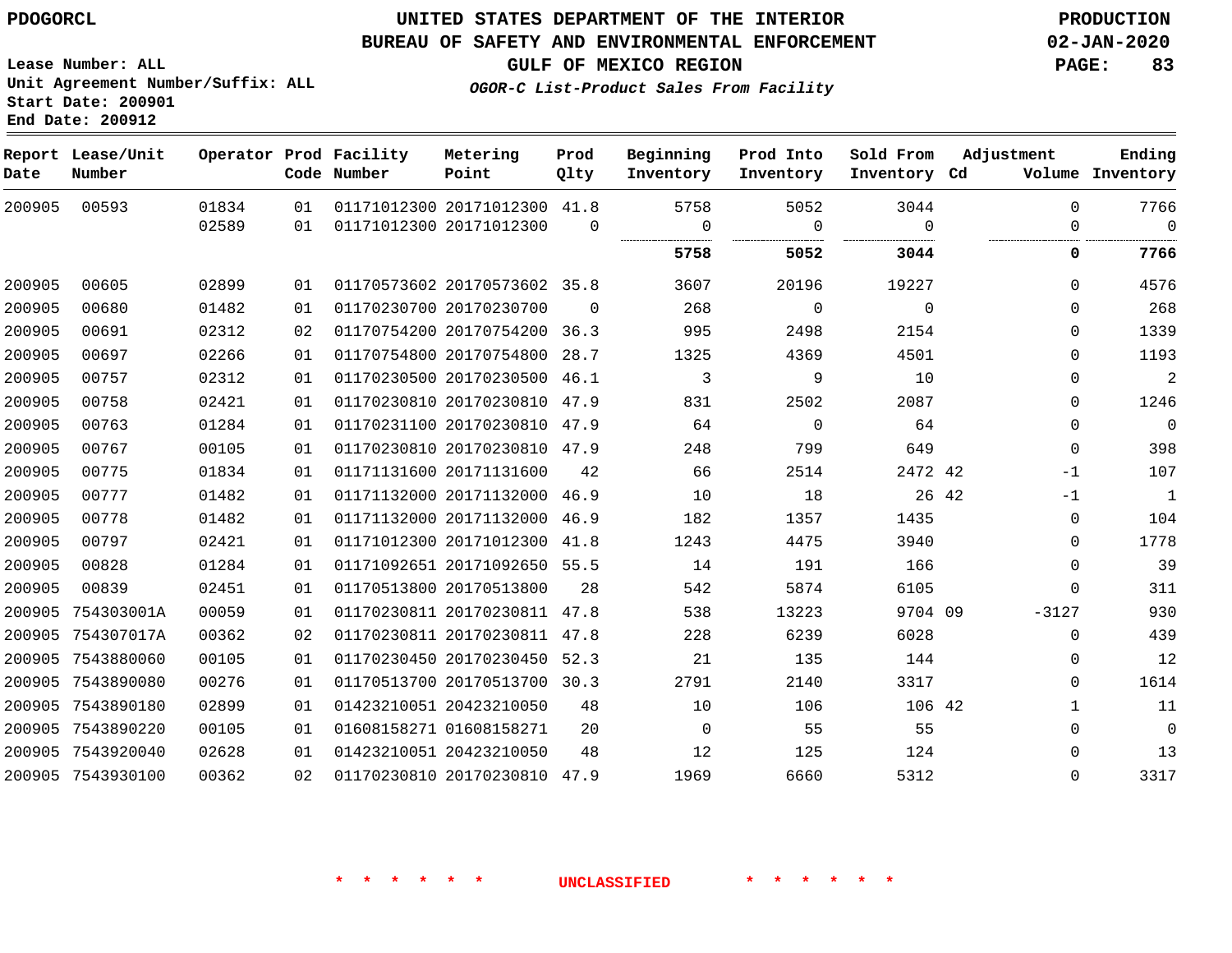# **UNITED STATES DEPARTMENT OF THE INTERIOR PDOGORCL PRODUCTION**

## **BUREAU OF SAFETY AND ENVIRONMENTAL ENFORCEMENT 02-JAN-2020**

**Lease Number: ALL Unit Agreement Number/Suffix: ALL Start Date: 200901**

**GULF OF MEXICO REGION PAGE: 84**

**OGOR-C List-Product Sales From Facility**

| Date | Report Lease/Unit<br>Number |                |          | Operator Prod Facility<br>Code Number | Metering<br>Point                                            | Prod<br>Qlty | Beginning<br>Inventory | Prod Into<br>Inventory | Sold From<br>Inventory Cd | Adjustment           | Ending<br>Volume Inventory |
|------|-----------------------------|----------------|----------|---------------------------------------|--------------------------------------------------------------|--------------|------------------------|------------------------|---------------------------|----------------------|----------------------------|
|      | 200905 7543930200           | 00105<br>01284 | 01<br>01 |                                       | 01171012310 20171012310 46.3<br>0117709260L 2017709260L 40.8 |              | 735<br>$\mathbf 0$     | 19321<br>1748          | 19374<br>1748             | $\Omega$<br>$\Omega$ | 682<br>$\overline{0}$      |
|      |                             |                |          |                                       |                                                              |              |                        |                        |                           |                      |                            |
|      |                             |                |          |                                       |                                                              |              | 735                    | 21069                  | 21122                     | 0                    | 682                        |
|      | 200905 754395009A           | 00730          | 01       |                                       | 01170753510 20170753510 51.2                                 |              | 757                    | 1631                   | 1687                      | $\Omega$             | 701                        |
|      | 200905 754395019A           | 00105          | 01       |                                       | 01420390101 01420390101                                      | $\Omega$     | 1400                   | 475                    | $\overline{0}$            | $\Omega$             | 1875                       |
|      | 200905 754396015A           | 01284          | 01       |                                       | 01608103650 20608103650 30.5                                 |              | 95                     | 15922                  | 15974                     | $\Omega$             | 43                         |
|      | 200905 754398002A           | 00105          | 01       |                                       | 01420570060 20420570060 51.5                                 |              | 6381                   | 206                    | 847                       | $\Omega$             | 5740                       |
|      | 200905 8910020210           | 02451          | 01       |                                       | 01170513800 20170513800 27.9                                 |              | 8673                   | 129133                 | 130974                    | $\Omega$             | 6832                       |
|      |                             |                | 01       |                                       | 01170753510 20170753510 51.2                                 |              | 1540                   | 2863                   | 3111                      | 0                    | 1292                       |
|      |                             |                |          |                                       |                                                              |              | 10213                  | 131996                 | 134085                    | 0                    | 8124                       |
|      | 200905 8910024540           | 02451          | 01       |                                       | 01170513800 20170513800                                      | 28           | 6836                   | 88245                  | 90412                     | $\Omega$             | 4669                       |
|      | 200905 8910029320           | 00276          | 01       |                                       | 01170513700 20170513700 30.3                                 |              | 14239                  | 58666                  | 59722 42                  | $-1$                 | 13182                      |
|      | 200905 8910034440           | 00276          | 01       |                                       | 01170513700 20170513700 30.3                                 |              | 27779                  | 99164                  | 102932                    | $\Omega$             | 24011                      |
|      | 200905 8910063810           | 02466          | 01       |                                       | 01170230450 20170230450 52.4                                 |              | 702                    | 13360                  | 12890 42                  | 1                    | 1173                       |
|      |                             | 02904          | 02       |                                       | 01170230450 20170230450 52.4                                 |              | 11                     | 176                    | 172                       | $\mathbf{0}$         | 15                         |
|      |                             |                |          |                                       |                                                              |              | 713                    | 13536                  | 13062                     | 1                    | 1188                       |
|      | 200905 8910066690           | 00078          | 01       |                                       | 01170573602 20170573602 33.7                                 |              | 2528                   | 14977                  | 14007 42                  | 3                    | 3501                       |
|      | 200905 8910086400           | 02893          | 02       |                                       | 01171012400 20171012400 50.8                                 |              | 67                     | 478                    | 445                       | $\Omega$             | 100                        |
|      | 200905 8910086540           | 01284          | 01       |                                       | 01177092604 20177092604 37.3                                 |              | $\Omega$               | 2573                   | 2573                      | $\Omega$             | $\overline{\phantom{0}}$   |
|      | 200905 8910086660           | 03009          | 02       |                                       | 01421670201 20421670200                                      | $\mathbf 0$  | 207                    | $\mathbf 0$            | $\overline{0}$            | $\Omega$             | 207                        |
|      | 200905 8910087670           | 02312          | 01       |                                       | 01170754200 20170754200 36.3                                 |              | 128                    | 194                    | 228 42                    | $-1$                 | 93                         |
|      | 200905 8910088130           | 00078          | 01       |                                       | 01171012400 20171012400 50.8                                 |              | 176                    | 1638                   | 1472                      | 0                    | 342                        |
|      |                             |                | 01       |                                       | 01171132800 21171132800                                      | $\mathbf 0$  | 88                     | 0                      | $\Omega$                  | 0                    | 88                         |
|      |                             |                |          |                                       |                                                              |              | 264                    | 1638                   | 1472                      | 0                    | 430                        |
|      | 200905 8910088160           | 01284          | 01       |                                       | 01171132800 21171132800                                      | $\Omega$     | 306                    | $\mathbf 0$            | $\Omega$                  | $\Omega$             | 306                        |
|      | 200905 8910089160           | 00276          | 01       |                                       | 01170513700 20170513700 30.3                                 |              | 2712                   | 5660                   | 5650                      | $\mathbf 0$          | 2722                       |
|      | 200905 891008927AE          | 00078          | 01       |                                       | 01170230400 20170230400 49.3                                 |              | 110                    | 366                    | 275 09                    | $-109$               | 92                         |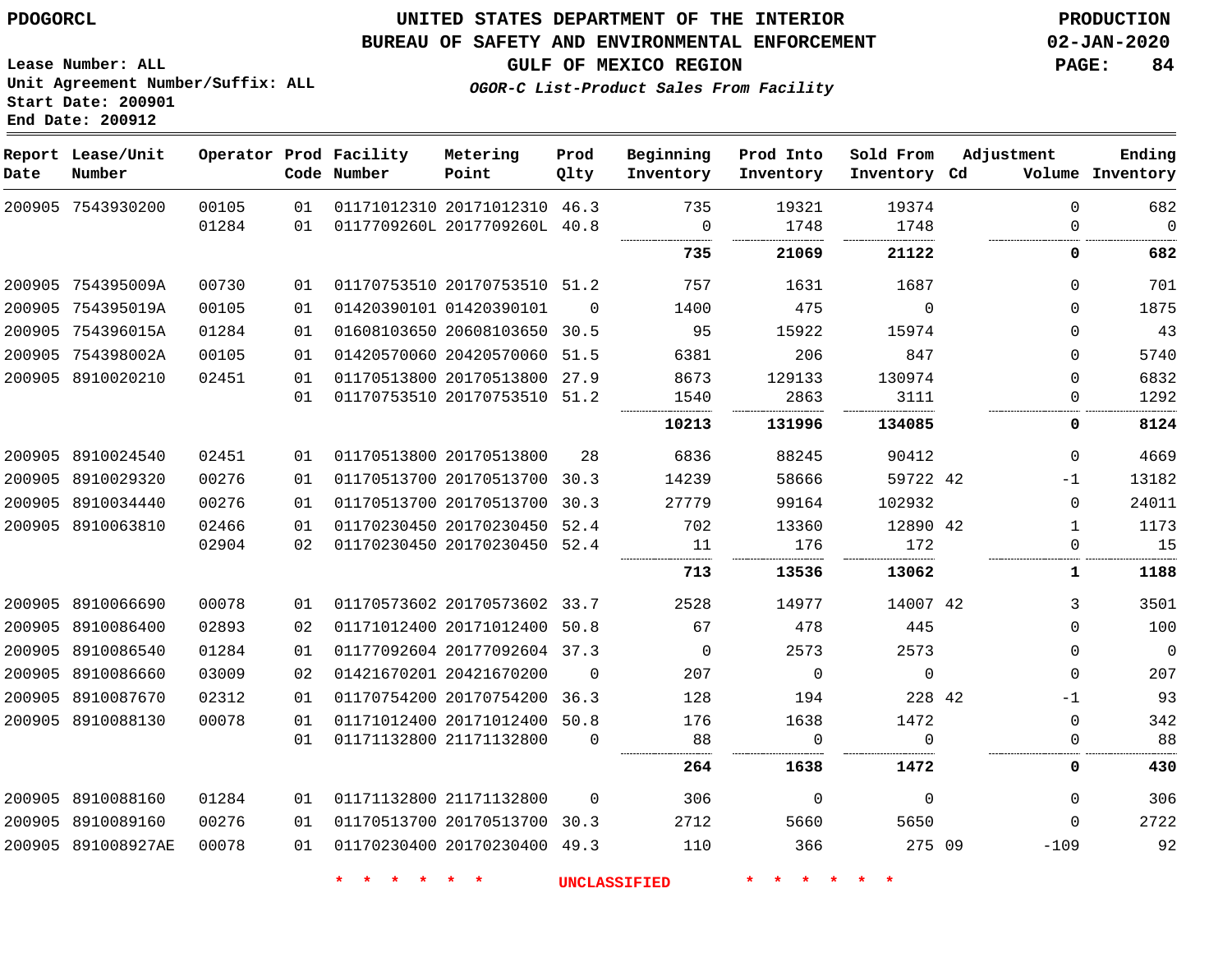G00932 G00935    

# **UNITED STATES DEPARTMENT OF THE INTERIOR PDOGORCL PRODUCTION**

## **BUREAU OF SAFETY AND ENVIRONMENTAL ENFORCEMENT 02-JAN-2020**

**Lease Number: ALL Unit Agreement Number/Suffix: ALL Start Date: 200901 End Date: 200912**

**OGOR-C List-Product Sales From Facility**

**GULF OF MEXICO REGION PAGE: 85**

| Date   | Report Lease/Unit<br>Number |       |    | Operator Prod Facility<br>Code Number | Metering<br>Point            | Prod<br>Qlty | Beginning<br>Inventory | Prod Into<br>Inventory | Sold From<br>Inventory Cd | Adjustment  | Ending<br>Volume Inventory |
|--------|-----------------------------|-------|----|---------------------------------------|------------------------------|--------------|------------------------|------------------------|---------------------------|-------------|----------------------------|
| 200905 | 891008927AG                 | 00078 | 01 |                                       | 01170230400 20170230400      | 49.3         | 766                    | 4142                   | 3543 09                   | $-325$      | 1040                       |
| 200905 | 891008927K                  | 00078 | 01 |                                       | 01170230400 20170230400      | 49.3         | 38                     | 298                    | 261                       | $\mathbf 0$ | 75                         |
| 200905 | 891008927Y                  | 00078 | 01 |                                       | 01170230400 20170230400      | 49.3         | 84                     | 826                    | 703 42                    | 1           | 208                        |
| 200905 | 891008946C                  | 01834 | 01 |                                       | 01171012500 20171012500      | 39           | 24                     | 348                    | 354                       | $\mathbf 0$ | 18                         |
| 200905 | 8910116580                  | 00276 | 01 |                                       | 01170513700 20170513700 30.3 |              | 5567                   | 11765                  | 11673                     | $\Omega$    | 5659                       |
| 200905 | 8910116740                  | 00276 | 01 |                                       | 01170513700 20170513700      | $\Omega$     | 129                    | $\Omega$               | $\mathbf 0$               | $\mathbf 0$ | 129                        |
| 200905 | 8910116770                  | 00276 | 01 |                                       | 01170513700 20170513700      | 30.3         | 1453                   | 2912                   | 2964 42                   | $-1$        | 1400                       |
| 200905 | 8910116790                  | 00276 | 01 |                                       | 01170513700 20170513700      | 30.3         | 8842                   | 13015                  | 15597                     | $\mathbf 0$ | 6260                       |
| 200905 | 8910116800                  | 00276 | 01 |                                       | 01170513700 20170513700      | 30.3         | 12622                  | 24849                  | 25520 42                  | 1           | 11952                      |
| 200905 | 891011687B                  | 02266 | 01 |                                       | 01170754800 20170754800      | 28.7         | 41                     | 260                    | 230                       | $\Omega$    | 71                         |
| 200905 | 891011687C                  | 02266 | 01 |                                       | 01170754800 20170754800      | 28.7         | 250                    | 945                    | 937                       | $\Omega$    | 258                        |
| 200905 | 891011687D                  | 02266 | 01 |                                       | 01170754800 20170754800      | 28.7         | 194                    | 725                    | 721                       | $\Omega$    | 198                        |
| 200905 | 8910117330                  | 02266 | 01 |                                       | 01170754800 20170754800      | 28.8         | 8                      | 29                     | 29                        | 0           | 8                          |
| 200905 | 8910123210                  | 00687 | 01 |                                       | 0117709260A 2017709260A 36.4 |              | 11                     | 674                    | 673                       | $\Omega$    | 12                         |
| 200905 | 8910123250                  | 00687 | 01 |                                       | 0117709260A 2017709260A 36.4 |              | 29                     | 1802                   | 1798                      | $\Omega$    | 33                         |
| 200905 | 8910123270                  | 01482 | 01 |                                       | 01177215100 20177215102      | 30           | 77                     | 8381                   | 8388                      | $\Omega$    | 70                         |
| 200905 | 8910123320                  | 01482 | 01 |                                       | 01177215100 20177215102      | 30           | 156                    | 14481                  | 14515 42                  | -1          | 121                        |
| 200905 | 8910123330                  | 01482 | 01 |                                       | 01177215100 20177215102      | 30           | 166                    | 16134                  | 16166 42                  | 1           | 135                        |
| 200905 | 8910123350                  | 01284 | 01 |                                       | 01171012500 20171012500      | 39           | 23                     | 265                    | 274                       | $\Omega$    | 14                         |
| 200905 | 8910123390                  | 00818 | 01 |                                       | 01171131800 20171131800      | 46.4         | 1299                   | 133                    | 199 42                    | $-2$        | 1231                       |
| 200905 | 8910169300                  | 00491 | 01 |                                       | 01170230810 20170230810      | 47.9         | 108                    | 306                    | 262                       | $\Omega$    | 152                        |
| 200905 | 8910202350                  | 00276 | 01 |                                       | 01170513700 20170513700 30.3 |              | 23645                  | 538                    | 2288                      | $\mathbf 0$ | 21895                      |
| 200905 | 8910202430                  | 00276 | 01 |                                       | 01170513700 20170513700      | $\mathbf 0$  | 222                    | $\mathbf 0$            | $\mathbf 0$               | 0           | 222                        |
| 200905 | 8910202520                  | 01482 | 01 |                                       | 01171132800 21171132800      | $\Omega$     | 54                     | $\Omega$               | $\Omega$                  | $\Omega$    | 54                         |
| 200905 | 8910202550                  | 00105 | 01 |                                       | 01170230810 20170230810      | 47.8         | 117                    | 527                    | 306                       | $\Omega$    | 338                        |
| 200905 | 8910202560                  | 00276 | 01 |                                       | 01170513700 20170513700      | 30.3         | 4100                   | 7430                   | 7584                      | $\Omega$    | 3946                       |

20170230810 47.9

20171131600

 

**\* \* \* \* \* \* UNCLASSIFIED \* \* \* \* \* \***

 

42

 -1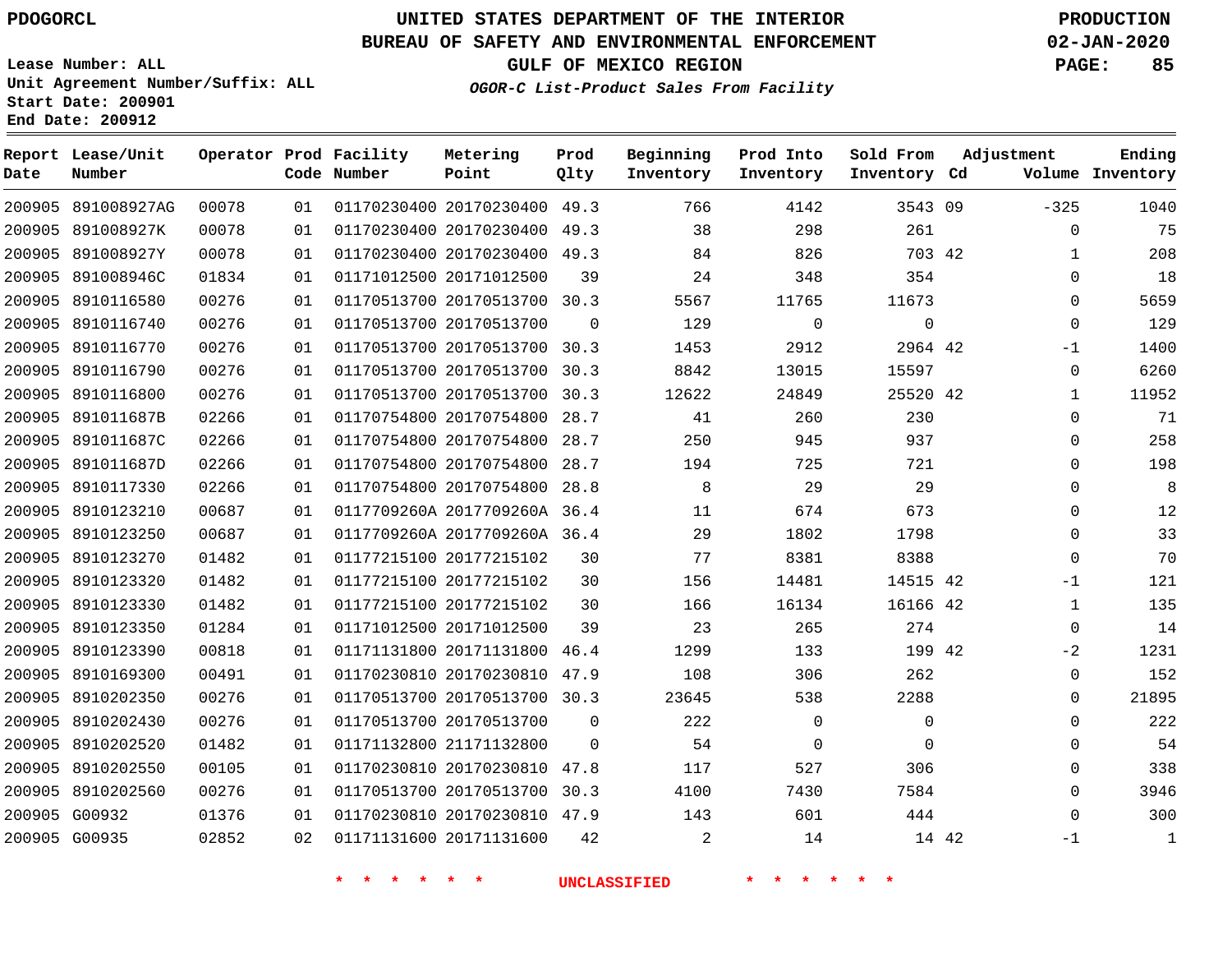## **BUREAU OF SAFETY AND ENVIRONMENTAL ENFORCEMENT 02-JAN-2020**

**Lease Number: ALL Unit Agreement Number/Suffix: ALL Start Date: 200901**

**End Date: 200912**

**GULF OF MEXICO REGION PAGE: 86**

**OGOR-C List-Product Sales From Facility**

| Date | Report Lease/Unit<br>Number |       |    | Operator Prod Facility<br>Code Number | Metering<br>Point            | Prod<br>Qlty | Beginning<br>Inventory | Prod Into<br>Inventory | Sold From<br>Inventory Cd | Adjustment   | Ending<br>Volume Inventory |
|------|-----------------------------|-------|----|---------------------------------------|------------------------------|--------------|------------------------|------------------------|---------------------------|--------------|----------------------------|
|      | 200905 G00985               | 00687 | 01 |                                       | 0117709260A 2017709260A 36.4 |              | 337                    | 18224                  | 18230 42                  | $\mathbf{1}$ | 332                        |
|      | 200905 G00989               | 00003 | 01 |                                       | 01171012400 20171012400      | $\Omega$     | 1022                   | $\mathbf 0$            | $\mathbf 0$               | 0            | 1022                       |
|      | 200905 G01022               | 03059 | 01 |                                       | 0117711260P 2017711260P 60.9 |              | $\mathbf 0$            | 449                    | 449                       | $\mathbf 0$  | $\overline{0}$             |
|      | 200905 G01023               | 02899 | 01 |                                       | 01171092651 20171092650 55.5 |              | 1804                   | 14806                  | 13547 42                  | $\mathbf{1}$ | 3064                       |
|      | 200905 G01082               | 00276 | 01 |                                       | 01170513700 20170513700 30.3 |              | $\mathbf 0$            | 2                      | 1                         | $\mathbf 0$  | $\mathbf{1}$               |
|      | 200905 G01083               | 00276 | 01 |                                       | 01170513700 20170513700 30.3 |              | 10824                  | 22833                  | 22675                     | $\mathbf 0$  | 10982                      |
|      | 200905 G01090               | 00276 | 01 |                                       | 01170513700 20170513700 30.3 |              | 6981                   | 14896                  | 14712 42                  | $-1$         | 7164                       |
|      | 200905 G01091               | 00276 | 01 |                                       | 01170513700 20170513700 30.3 |              | 1856                   | 3969                   | 3916                      | $\mathbf 0$  | 1909                       |
|      | 200905 G01092               | 00276 | 01 |                                       | 01170513700 20170513700 30.3 |              | 6162                   | 14568                  | 13724 42                  | 1            | 7007                       |
|      | 200905 G01127               | 02630 | 01 |                                       | 01171132000 20171132000 46.9 |              | 244                    | 1495                   | 1624                      | $\mathbf 0$  | 115                        |
|      | 200905 G01194               | 00105 | 01 |                                       | 01177072601 20177072601      | 40           | $\Omega$               | 10126                  | 10126                     | $\Omega$     | $\overline{0}$             |
|      | 200905 G01198               | 00818 | 01 |                                       | 01171092651 20171092650 55.4 |              | 5                      | 83                     | 71                        | 0            | 17                         |
|      | 200905 G01208               | 00818 | 02 |                                       | 01171092651 20171092650 55.5 |              | 53                     | 327                    | 312                       | $\Omega$     | 68                         |
|      | 200905 G01210               | 03041 | 01 |                                       | 01171132800 21171132800      | $\Omega$     | 47                     | 0                      | $\Omega$                  | $\Omega$     | 47                         |
|      | 200905 G01220               | 00105 | 01 |                                       | 01177092600 20177092600 44.3 |              | 184                    | 17386                  | 17052                     | $\mathbf 0$  | 518                        |
|      | 200905 G01248               | 02628 | 01 |                                       | 01171012500 20171012500      | 39           | 425                    | 1772                   | 2106                      | $\mathbf 0$  | 91                         |
|      | 200905 G01269               | 01284 | 01 |                                       | 01171012500 20171012500      | 39           | 28                     | 233                    | 249                       | $\Omega$     | 12                         |
|      | 200905 G01351               | 00078 | 01 |                                       | 01170230400 20170230400 49.3 |              | 29                     | 44                     | 62                        | $\mathbf 0$  | 11                         |
|      | 200905 G01441               | 00818 | 01 |                                       | 01177112701 20177112700 53.5 |              | 1487                   | 2113                   | 3097                      | $\mathbf 0$  | 503                        |
|      | 200905 G01447               | 00276 | 01 |                                       | 01170513700 20170513700 30.3 |              | 555                    | 3443                   | 3656 42                   | $\mathbf{1}$ | 343                        |
|      | 200905 G01477               | 02595 | 01 |                                       | 01170230810 20170230810 47.9 |              | 1991                   | 5638                   | 4821                      | $\Omega$     | 2808                       |
|      | 200905 G01497               | 02451 | 01 |                                       | 01170513800 20170513800      | 28           | 4560                   | 60232                  | 61605                     | $\mathbf 0$  | 3187                       |
|      | 200905 G01498               | 02451 | 01 |                                       | 01170513800 20170513800      | 28           | 790                    | 9806                   | 10077                     | $\mathbf 0$  | 519                        |
|      | 200905 G01526               | 02899 | 01 |                                       | 01171092651 20171092650 55.5 |              | 106                    | 744                    | 695 42                    | $-1$         | 154                        |
|      | 200905 G01580               | 02451 | 01 |                                       | 01170513800 20170513800 27.9 |              | 43                     | 797                    | 798                       | $\mathbf 0$  | 42                         |
|      | 200905 G01610               | 01482 | 01 |                                       | 01177215100 20177215102      | 30           | 26                     | 2595                   | 2600 42                   | 1            | 22                         |
|      | 200905 G01619               | 00276 | 01 |                                       | 01170513700 20170513700 30.3 |              | 20598                  | 37438                  | 31094                     | $\Omega$     | 26942                      |
|      | 200905 G01620               | 00276 | 01 |                                       | 01170513700 20170513700 30.3 |              | 8359                   | 5940                   | 10024                     | $\Omega$     | 4275                       |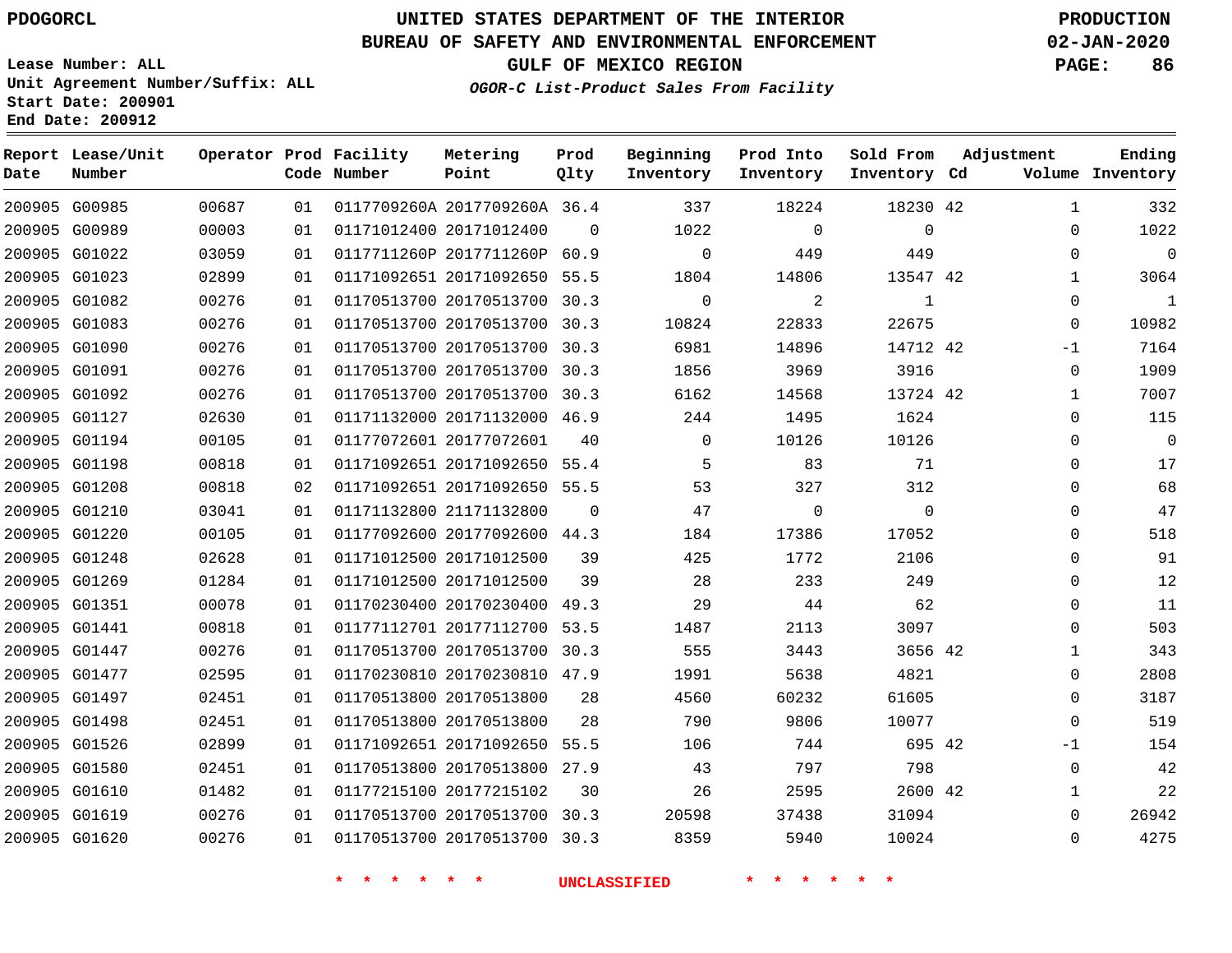# **UNITED STATES DEPARTMENT OF THE INTERIOR PDOGORCL PRODUCTION**

## **BUREAU OF SAFETY AND ENVIRONMENTAL ENFORCEMENT 02-JAN-2020**

**Lease Number: ALL Unit Agreement Number/Suffix: ALL Start Date: 200901**

## **OGOR-C List-Product Sales From Facility**

**GULF OF MEXICO REGION PAGE: 87**

| Date | Report Lease/Unit<br>Number |       |    | Operator Prod Facility<br>Code Number | Metering<br>Point            | Prod<br>Qlty | Beginning<br>Inventory | Prod Into<br>Inventory | Sold From<br>Inventory Cd | Adjustment   | Ending<br>Volume Inventory |
|------|-----------------------------|-------|----|---------------------------------------|------------------------------|--------------|------------------------|------------------------|---------------------------|--------------|----------------------------|
|      | 200905 G01676               | 02237 | 01 |                                       | 01170755200 20170755200 38.1 |              | 575                    | 4021                   | 4281                      | $\Omega$     | 315                        |
|      | 200905 G01677               | 02237 | 01 |                                       | 01170755200 20170755200      | 38           | 230                    | 777                    | 947                       | $\Omega$     | 60                         |
|      | 200905 G01754               | 00003 | 01 |                                       | 01423210051 20423210050      | 48           | 12                     | 160                    | 155                       | $\Omega$     | 17                         |
|      | 200905 G01757               | 00003 | 01 |                                       | 01423210051 20423210050      | 48           | 51                     | 706                    | 681 42                    | $-1$         | 75                         |
|      | 200905 G01860               | 00105 | 01 |                                       | 01170231110 20170231110      | 40.8         | 2097                   | 4122                   | 4318                      | $\mathbf 0$  | 1901                       |
|      | 200905 G01865               | 00078 | 01 |                                       | 01171012500 20171012500      | 39           | 339                    | 5782                   | 5821                      | $\Omega$     | 300                        |
|      | 200905 G01898               | 02312 | 01 |                                       | 01171012500 20171012500      | 39           | 540                    | 4061                   | 4391                      | $\mathbf 0$  | 210                        |
|      | 200905 G01901               | 01482 | 01 |                                       | 01177215100 20177215102      | 30           | 4                      | 528                    | 528                       | $\mathbf 0$  | 4                          |
|      | 200905 G01953               | 00105 | 01 |                                       | 01170230811 20170230811 47.7 |              | 33                     | 850                    | 823                       | $\Omega$     | 60                         |
|      | 200905 G01966               | 01482 | 01 |                                       | 01177215100 20177215102      | 30           | 64                     | 6549                   | 6559 42                   | $\mathbf{1}$ | 55                         |
|      | 200905 G01967               | 01482 | 01 |                                       | 01177215100 20177215102      | 30           | 112                    | 12482                  | 12490                     | $\mathbf 0$  | 104                        |
|      | 200905 G01972               | 02589 | 01 |                                       | 01170231230 01170231230 39.1 |              | 0                      | 374                    | 374                       | $\Omega$     | $\mathbf 0$                |
|      | 200905 G01997               | 01071 | 02 |                                       | 01170230810 20170230810      | 57           | 37                     | 119                    | 119                       | $\Omega$     | 37                         |
|      | 200905 G01998               | 00818 | 01 |                                       | 01170230811 20170230811 47.9 |              | 25                     | 63                     | 56                        | $\Omega$     | 32                         |
|      | 200905 G02006               | 02595 | 01 |                                       | 01170530900 20170530900 47.1 |              | 42                     | 18                     | 54                        | $\Omega$     | 6                          |
|      | 200905 G02021               | 01482 | 01 |                                       | 01170230811 20170230811 47.8 |              | 135                    | 2478                   | 2438 42                   | $-1$         | 174                        |
|      | 200905 G02023               | 02312 | 02 |                                       | 01170230811 20170230811 47.8 |              | 437                    | 8716                   | 8540                      | $\Omega$     | 613                        |
|      | 200905 G02045               | 00105 | 01 |                                       | 01170530900 20170530900 47.1 |              | 95                     | 68                     | 140                       | $\Omega$     | 23                         |
|      | 200905 G02091               | 00687 | 01 |                                       | 01170230811 20170230811 47.8 |              | 147                    | 2798                   | 2747 42                   | $-1$         | 197                        |
|      | 200905 G02099               | 01978 | 02 |                                       | 01171012310 20171012310 46.3 |              | 366                    | 10990                  | 10968                     | $\mathbf 0$  | 388                        |
|      | 200905 G02127               | 02312 | 01 |                                       | 01170230810 20170230810 47.9 |              | 7                      | 20                     | 17                        | $\Omega$     | 10                         |
|      | 200905 G02161               | 00818 | 02 |                                       | 01171012500 20171012500      | 39           | 968                    | 10766                  | 11175 42                  | $-1$         | 558                        |
|      | 200905 G02163               | 00105 | 01 |                                       | 01171012500 20171012500      | 39           | 125                    | 2318                   | 2323                      | $\Omega$     | 120                        |
|      | 200905 G02300               | 01482 | 01 |                                       | 01171132800 21171132800      | $\mathbf 0$  | 18                     | 0                      | $\mathbf 0$               | $\mathbf 0$  | 18                         |
|      | 200905 G02353               | 01284 | 01 |                                       | 01170230450 20170230450 52.4 |              | 201                    | 3234                   | 3151                      | 0            | 284                        |
|      | 200905 G02354               | 01284 | 01 |                                       | 01170230450 20170230450      | 52.4         | 208                    | 3618                   | 3509                      | $\mathbf 0$  | 317                        |
|      | 200905 G02357               | 02200 | 02 |                                       | 01170230450 20170230450 52.4 |              | 14                     | 144                    | 145                       | $\Omega$     | 13                         |
|      | 200905 G02391               | 01284 | 01 |                                       | 0142709015A 2042709015A 46.3 |              | $\Omega$               | 1775                   | 1775                      | $\Omega$     | $\mathbf 0$                |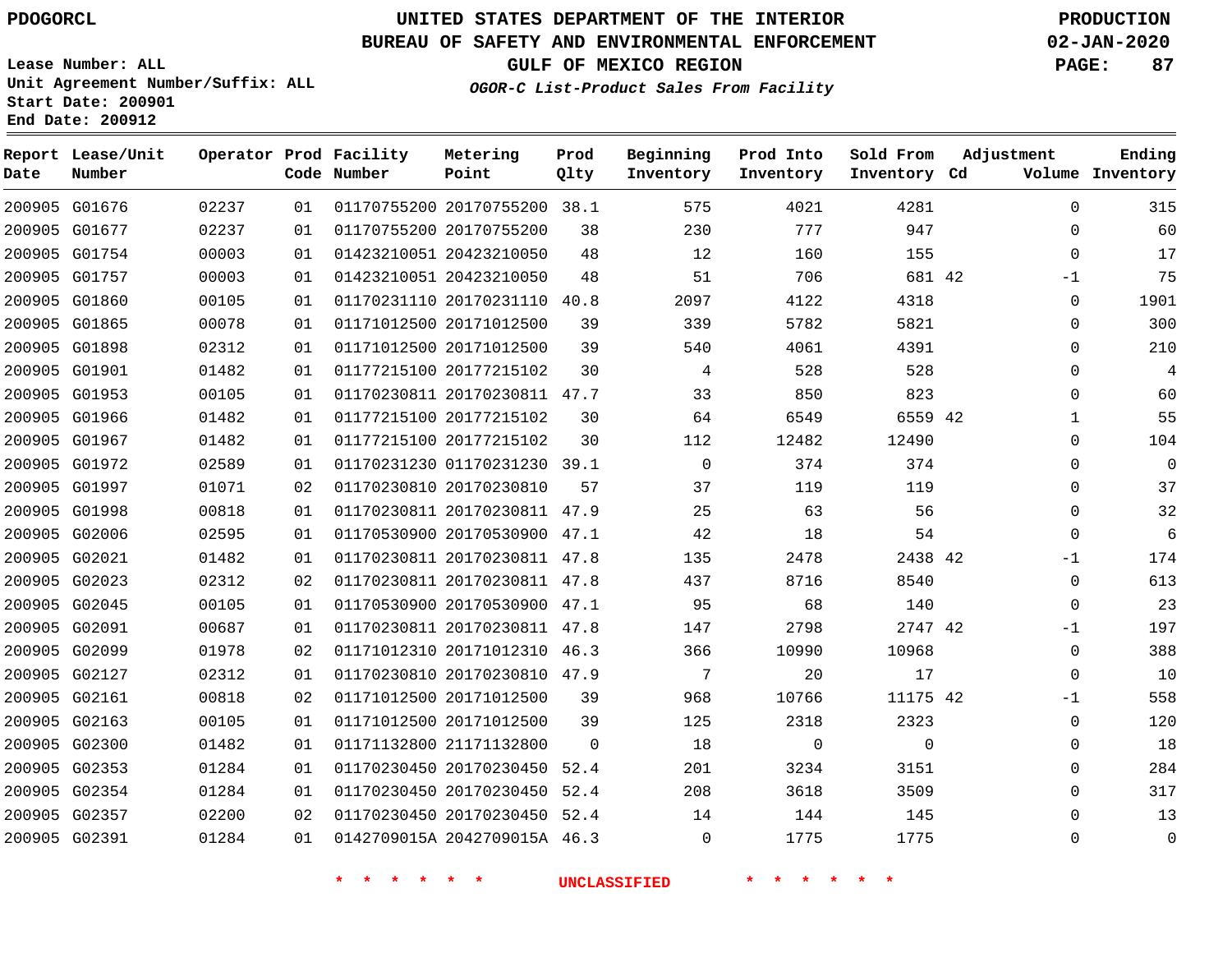## **BUREAU OF SAFETY AND ENVIRONMENTAL ENFORCEMENT 02-JAN-2020**

**OGOR-C List-Product Sales From Facility**

**GULF OF MEXICO REGION PAGE: 88**

**Lease Number: ALL Unit Agreement Number/Suffix: ALL Start Date: 200901 End Date: 200912**

| Date | Report Lease/Unit<br>Number |       |    | Operator Prod Facility<br>Code Number | Metering<br>Point            | Prod<br>Qlty | Beginning<br>Inventory | Prod Into<br>Inventory | Sold From<br>Inventory Cd | Adjustment | Ending<br>Volume Inventory |
|------|-----------------------------|-------|----|---------------------------------------|------------------------------|--------------|------------------------|------------------------|---------------------------|------------|----------------------------|
|      | 200905 G02404               | 02589 | 01 |                                       | 01170230810 20170230810 47.1 |              | 1109                   | 724                    | 724                       | $\Omega$   | 1109                       |
|      | 200905 G02416               | 02409 | 01 |                                       | 01170230810 20170230810 47.9 |              | 9                      | 46                     | 32                        | $\Omega$   | 23                         |
|      | 200905 G02423               | 00818 | 01 |                                       | 01170230810 20170230810 47.9 |              | 45                     | 70                     | 80                        | $\Omega$   | 35                         |
|      | 200905 G02428               | 00105 | 01 |                                       | 01170230810 20170230810 47.8 |              | 18                     | 40                     | 38                        | $\Omega$   | 20                         |
|      | 200905 G02429               | 00491 | 01 |                                       | 01170230810 20170230810 47.9 |              | 1471                   | 3418                   | 3187                      | $\Omega$   | 1702                       |
|      | 200905 G02433               | 00491 | 01 |                                       | 01170230810 20170230810 47.8 |              | 38                     | 94                     | 85                        | $\Omega$   | 47                         |
|      | 200905 G02434               | 01284 | 02 |                                       | 01170230810 20170230810      | 47.9         | 14                     | 31                     | 30                        | $\Omega$   | 15                         |
|      | 200905 G02436               | 02628 | 02 |                                       | 01170230811 20170230811 47.8 |              | 126                    | 3730                   | 3595                      | $\Omega$   | 261                        |
|      | 200905 G02567               | 02628 | 01 |                                       | 01170230811 20170230811 47.8 |              | 279                    | 1554                   | 1725                      | $\Omega$   | 108                        |
|      | 200905 G02663               | 02893 | 02 |                                       | 01423210051 20423210050      | 48           | 30                     | 35                     | 62 42                     | 1          | $\overline{4}$             |
|      | 200905 G02665               | 02451 | 01 |                                       | 01423210051 20423210050      | 48           | 192                    | 1763                   | 1767                      | $\Omega$   | 188                        |
|      | 200905 G02826               | 00105 | 01 |                                       | 01170230810 20170230810 47.9 |              | 111                    | 666                    | 445                       | $\Omega$   | 332                        |
|      |                             |       | 01 |                                       | 01170231110 20170231110 40.8 |              | 205                    | 977                    | 730 42                    | $-2$       | 450                        |
|      |                             |       |    |                                       |                              |              | 316                    | 1643                   | 1175                      | -2         | 782                        |
|      | 200905 G02895               | 02579 | 02 |                                       | 01171092651 20171092650      | $\Omega$     | 50                     | $\Omega$               | $\mathbf 0$               | $\Omega$   | 50                         |
|      | 200905 G02898               | 01834 | 01 |                                       | 01171012300 20171012300 41.8 |              | 394                    | 1785                   | 1469 42                   | $-1$       | 709                        |
|      |                             | 02266 | 01 |                                       | 01171012300 20171012300      | $\Omega$     | 5                      | $\Omega$               | $\Omega$                  | $\Omega$   | -5                         |
|      |                             |       |    |                                       |                              |              | 399                    | 1785                   | 1469                      | -1         | 714                        |
|      | 200905 G02899               | 01834 | 01 |                                       | 01171012300 20171012300 41.8 |              | 715                    | $\Omega$               | 715                       | $\Omega$   | $\mathbf 0$                |
|      | 200905 G02917               | 01834 | 01 |                                       | 01171092930 20171092930      | $\Omega$     | 195                    | $\Omega$               | $\mathbf 0$               | $\Omega$   | 195                        |
|      | 200905 G02969               | 00276 | 01 |                                       | 01170513700 20170513700      | $\Omega$     | 465                    | $\Omega$               | $\Omega$                  | $\Omega$   | 465                        |
|      | 200905 G02970               | 00276 | 01 |                                       | 01170513700 20170513700      | $\Omega$     | 6369                   | $\Omega$               | $\Omega$                  | $\Omega$   | 6369                       |
|      | 200905 G03061               | 00105 | 01 |                                       | 01423210051 20423210050      | 48           | 247                    | 2221                   | 2231                      | $\Omega$   | 237                        |
|      | 200905 G03068               | 00105 | 01 |                                       | 01423210051 20423210050      | 48           | 4                      | 53                     | 51                        | $\Omega$   | 6                          |
|      | 200905 G03115               | 02200 | 01 |                                       | 01170230450 20170230450 52.4 |              | $\Omega$               | 93                     | 85                        | $\Omega$   | 8                          |
|      | 200905 G03145               | 00078 | 01 |                                       | 01171132800 21171132800      | $\Omega$     | 156                    | $\Omega$               | $\Omega$                  | $\Omega$   | 156                        |
|      | 200905 G03152               | 00105 | 01 |                                       | 01177092600 20177092600 44.3 |              | 62                     | 6155                   | 6033                      | $\Omega$   | 184                        |
|      |                             |       |    |                                       |                              |              |                        |                        |                           |            |                            |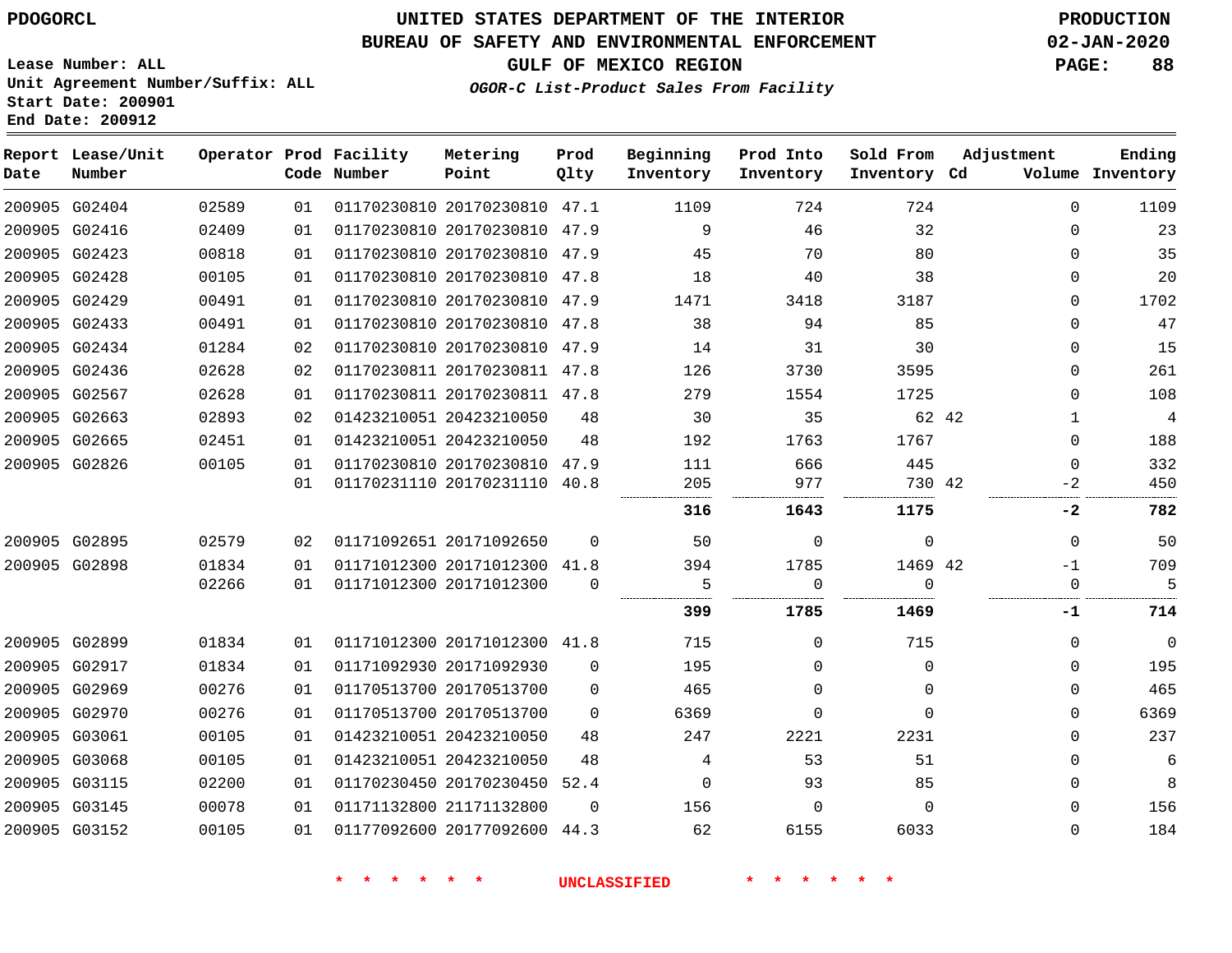**Report Lease/Unit**

# **UNITED STATES DEPARTMENT OF THE INTERIOR PDOGORCL PRODUCTION**

**Prod**

#### **BUREAU OF SAFETY AND ENVIRONMENTAL ENFORCEMENT 02-JAN-2020**

**Lease Number: ALL Unit Agreement Number/Suffix: ALL Start Date: 200901 End Date: 200912**

**Operator Prod Facility**

**OGOR-C List-Product Sales From Facility**

**GULF OF MEXICO REGION PAGE: 89**

**Ending**

| Date          | Number        |       |    | Code Number | Point                        | Qlty           | Inventory      | Inventory   | Inventory Cd |              | Volume Inventory |
|---------------|---------------|-------|----|-------------|------------------------------|----------------|----------------|-------------|--------------|--------------|------------------|
|               | 200905 G03237 | 00276 | 01 |             | 01170230450 20427060150      | $\overline{0}$ | 170            | $\mathbf 0$ | 0            | $\mathbf{0}$ | 170              |
|               | 200905 G03251 | 00105 | 01 |             | 01170231110 20170231110 40.8 |                | 152            | 247         | 285          | $\mathbf{0}$ | 114              |
|               | 200905 G03264 | 00003 | 01 |             | 01170230811 20170230811 47.8 |                | 4              | 112         | 107 42       | -1           | 8                |
|               |               | 01284 | 02 |             | 01170530900 20170530900 47.1 |                | 353            | 255         | 523          | 0            | 85               |
|               |               |       |    |             |                              |                | 357            | 367         | 630          | -1           | 93               |
|               | 200905 G03265 | 01284 | 02 |             | 01170530900 20170530900 47.1 |                | 514            | 258         | 686          | 0            | 86               |
|               | 200905 G03738 | 00064 | 01 |             | 01170230450 20170230450 52.4 |                | 16             | 162         | 164          | $\mathbf{0}$ | 14               |
|               |               | 02871 | 01 |             | 01170230450 20170230450 52.4 |                | $\mathbf 0$    | 56          | 51           | 0            | 5                |
|               |               |       |    |             |                              |                | 16             | 218         | 215          | 0            | 19               |
|               | 200905 G03793 | 02894 | 01 |             | 01171012500 20171012500      | 39             | 183            | 2518        | 2570         | $\Omega$     | 131              |
|               | 200905 G03935 | 02672 | 01 |             | 01423210051 20423210050      | 48             | $\overline{2}$ | 19          | 19           | $\Omega$     | $\sqrt{2}$       |
|               | 200905 G03940 | 00105 | 01 |             | 01423210051 20423210050      | 48             | 5              | 51          | 51           | $\Omega$     | 5                |
|               | 200905 G03958 | 00105 | 01 |             | 01170230510 20170230510 49.7 |                | 158            | 1036        | 750          | $\Omega$     | 444              |
|               | 200905 G04003 | 00105 | 01 |             | 01171012500 20171012500      | 39             | 951            | 8345        | 8864         | $\Omega$     | 432              |
|               | 200905 G04078 | 02589 | 01 |             | 01170230510 20170230510 48.1 |                | 29             | 17          | 2            | $\Omega$     | 44               |
|               | 200905 G04081 | 02894 | 01 |             | 01170230450 20170230810 47.9 |                | 1384           | 5920        | 4355         | $\Omega$     | 2949             |
|               | 200905 G04085 | 00687 | 01 |             | 01170230811 20170230811 47.8 |                | 779            | 17391       | 16948 42     | -1           | 1223             |
|               | 200905 G04087 | 02899 | 01 |             | 01177008150 01177008150 34.8 |                | 5414           | 4593        | 4454         | $\Omega$     | 5553             |
|               | 200905 G04090 | 02312 | 02 |             | 01170230810 20170230810 47.9 |                | 169            | 692         | 435          | $\Omega$     | 426              |
|               | 200905 G04098 | 01963 | 01 |             | 01170230810 20170230810 47.9 |                | 180            | 117         | 239          | $\Omega$     | 58               |
|               | 200905 G04143 | 00105 | 01 |             | 01170230510 20170230510 49.7 |                | 202            | 819         | 670          | $\Omega$     | 351              |
|               | 200905 G04232 | 00105 | 01 |             | 01171012500 20171012500      | 39             | 60             | 396         | 435          | 0            | 21               |
|               |               | 00730 | 01 |             | 01171012500 20171012500      | 39             | 1935           | 16009       | 17115        |              | 829              |
|               |               |       |    |             |                              |                | 1995           | 16405       | 17550        | 0            | 850              |
|               | 200905 G04254 | 01834 | 01 |             | 01170573602 20170573602 33.8 |                | 4              | 1           | 5            | $\Omega$     | $\mathbf 0$      |
|               | 200905 G04397 | 02421 | 01 |             | 01170230810 20170230810 47.9 |                | 398            | 894         | 847          | $\Omega$     | 445              |
| 200905 G04421 |               | 00105 | 01 |             | 01171131600 20171131600      | 42             | 315            | 9698        | 9600         | $\Omega$     | 413              |

**Metering**

**\* \* \* \* \* \* UNCLASSIFIED \* \* \* \* \* \***

**Beginning Prod Into Sold From Adjustment**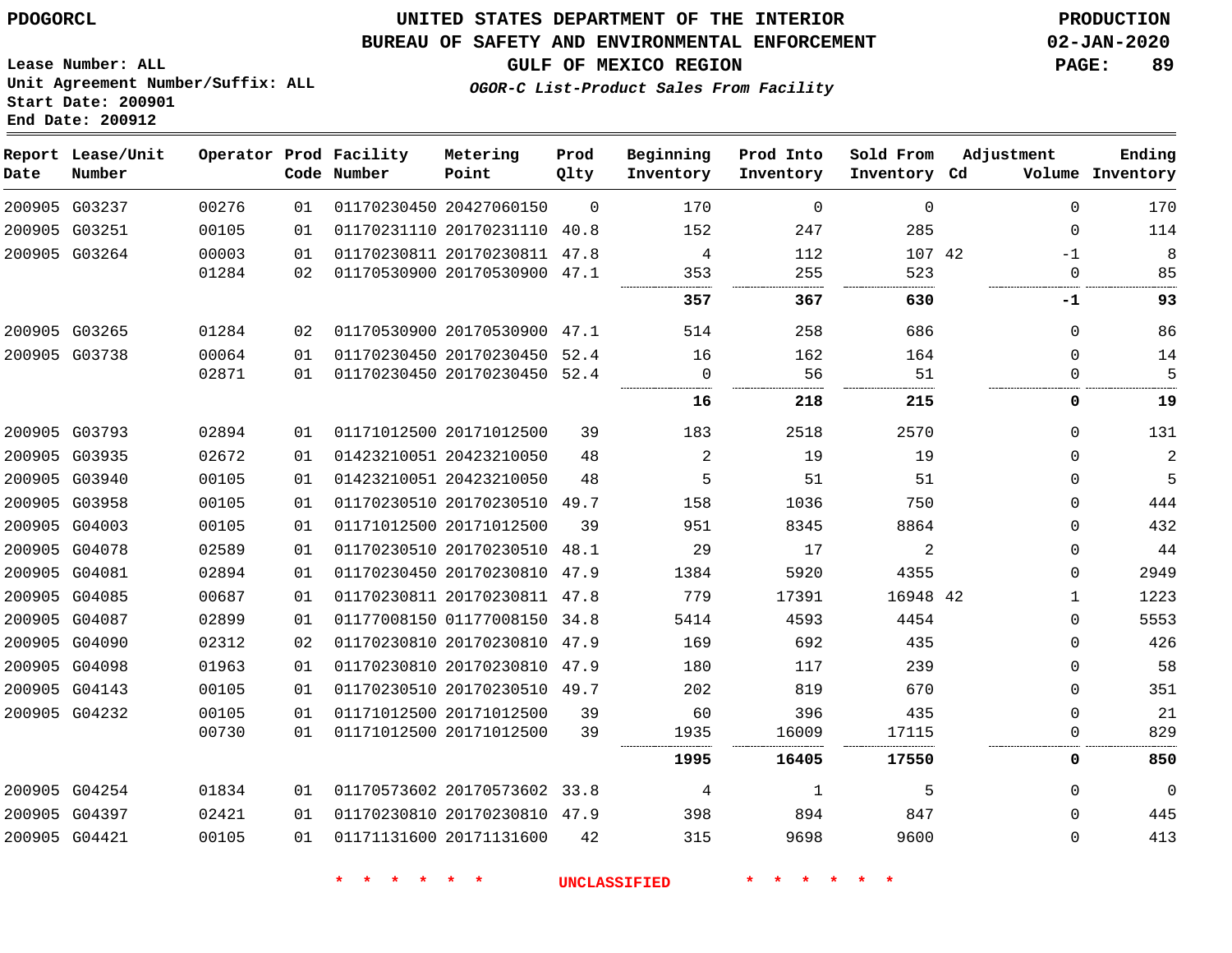# **UNITED STATES DEPARTMENT OF THE INTERIOR PDOGORCL PRODUCTION**

## **BUREAU OF SAFETY AND ENVIRONMENTAL ENFORCEMENT 02-JAN-2020**

**Lease Number: ALL Unit Agreement Number/Suffix: ALL Start Date: 200901**

**GULF OF MEXICO REGION PAGE: 90**

**OGOR-C List-Product Sales From Facility**

| Date          | Report Lease/Unit<br>Number |       |    | Operator Prod Facility<br>Code Number | Metering<br>Point            | Prod<br>Qlty | Beginning<br>Inventory | Prod Into<br>Inventory | Sold From<br>Inventory Cd | Adjustment |              | Ending<br>Volume Inventory |
|---------------|-----------------------------|-------|----|---------------------------------------|------------------------------|--------------|------------------------|------------------------|---------------------------|------------|--------------|----------------------------|
|               | 200905 G04460               | 01819 | 01 |                                       | 01171012500 20171012500      | 39           | 136                    | 2033                   | 2063 42                   |            | $-1$         | 105                        |
|               | 200905 G04537               | 02589 | 01 |                                       | 01420470030 20420470030      | 40           | 756                    | 44                     | 72                        |            | $\mathbf 0$  | 728                        |
|               | 200905 G04547               | 02628 | 01 |                                       | 01423210051 20423210050      | 48           | 13                     | 198                    | 190                       |            | $\mathbf 0$  | 21                         |
|               | 200905 G04559               | 01935 | 02 |                                       | 01423210051 20423210050      | 48           | 3                      | 105                    | 97                        |            | $\mathbf 0$  | 11                         |
|               | 200905 G04565               | 01284 | 01 |                                       | 01420390101 01420390101      | $\Omega$     | 1431                   | 435                    | $\Omega$                  |            | $\Omega$     | 1866                       |
|               | 200905 G04773               | 01482 | 01 |                                       | 01170230811 20170230811 47.8 |              | 3                      | 52                     | 51                        |            | $\mathbf 0$  | 4                          |
|               | 200905 G04787               | 00687 | 01 |                                       | 01171131600 20171131600      | 42           | 10                     | 199                    | 201                       |            | 0            | 8                          |
|               | 200905 G04818               | 02894 | 01 |                                       | 01170230500 20170230500 46.1 |              | 9                      | 77                     | 66                        |            | $\mathbf 0$  | 20                         |
|               | 200905 G04858               | 02595 | 01 |                                       | 01171012300 20171012300 41.8 |              | 12                     | 55                     | 45                        |            | 0            | 22                         |
| 200905 G04910 |                             | 02714 | 01 |                                       | 01177258151 01177258151      | $\Omega$     | 47                     | $\Omega$               | $\Omega$                  |            | $\Omega$     | 47                         |
|               | 200905 G04996               | 02628 | 01 |                                       | 01420570060 20420570060 51.5 |              | 262                    | 12                     | 8                         |            | $\mathbf 0$  | 266                        |
|               | 200905 G05006               | 01284 | 02 |                                       | 01170230510 20170230510      | 49.8         | 6                      | 23                     | 19                        |            | $\mathbf 0$  | 10                         |
|               | 200905 G05283               | 01376 | 01 |                                       | 01170231300 01170231300 42.4 |              | $\Omega$               | 45409                  | 45409                     |            | $\mathbf 0$  | $\Omega$                   |
|               | 200905 G05286               | 01284 | 01 |                                       | 01170230810 20170230810 47.9 |              | 1142                   | 2964                   | 2630                      |            | $\mathbf 0$  | 1476                       |
|               | 200905 G05292               | 00003 | 01 |                                       | 01170230811 20170230811 47.8 |              | 20                     | 372                    | 366                       |            | $\mathbf 0$  | 26                         |
|               | 200905 G05299               | 00818 | 01 |                                       | 01170230500 20170230500 46.1 |              | 79                     | 599                    | 524                       |            | $\mathbf 0$  | 154                        |
|               | 200905 G05346               | 01819 | 01 |                                       | 01170530900 20170530900 47.1 |              | 671                    | 653                    | 1106 42                   |            | $\mathbf{1}$ | 219                        |
|               | 200905 G05370               | 02589 | 01 |                                       | 01170530900 20170530900 49.8 |              | $\Omega$               | 8                      | 8                         |            | $\mathbf 0$  | $\Omega$                   |
|               | 200905 G05391               | 01819 | 01 |                                       | 01170530900 20170530900 47.1 |              | 1414                   | 1104                   | 2149                      |            | $\mathbf 0$  | 369                        |
| 200905 G05431 |                             | 00560 | 01 |                                       | 01177062608 2017706260A 36.4 |              | 163                    | 17232                  | 17309                     |            | $\mathbf 0$  | 86                         |
|               |                             | 02409 | 01 |                                       | 01171132800 20177052203 36.2 |              | 0                      | 1223                   | 1223                      |            | $\Omega$     | $\Omega$                   |
|               |                             |       |    |                                       |                              |              | 163                    | 18455                  | 18532                     |            | 0            | 86                         |
| 200905 G05494 |                             | 02871 | 02 |                                       | 01171132800 21171132800      | $\Omega$     | 89                     | $\Omega$               |                           | 042        | $-1$         | 88                         |
|               | 200905 G05499               | 02312 | 01 |                                       | 01171012400 20171012400      | 50.8         | 214                    | 672                    | 745                       |            | $\mathbf 0$  | 141                        |
|               | 200905 G05549               | 01834 | 01 |                                       | 01171092651 20171092650 55.5 |              | 26                     | $\Omega$               | 26                        |            | 0            | $\mathbf 0$                |
|               | 200905 G05602               | 01834 | 01 |                                       | 01171012500 20171012500      | 39           | 281                    | 1964                   | 2143                      |            | $\mathbf 0$  | 102                        |
|               | 200905 G05610               | 02312 | 01 |                                       | 01171012500 20171012500      | 39           | 801                    | 6843                   | 7290                      |            | 0            | 354                        |
|               | 200905 G05612               | 00105 | 01 |                                       | 01171012500 20171012500      | 39           | 1517                   | 11235                  | 12170                     |            | $\Omega$     | 582                        |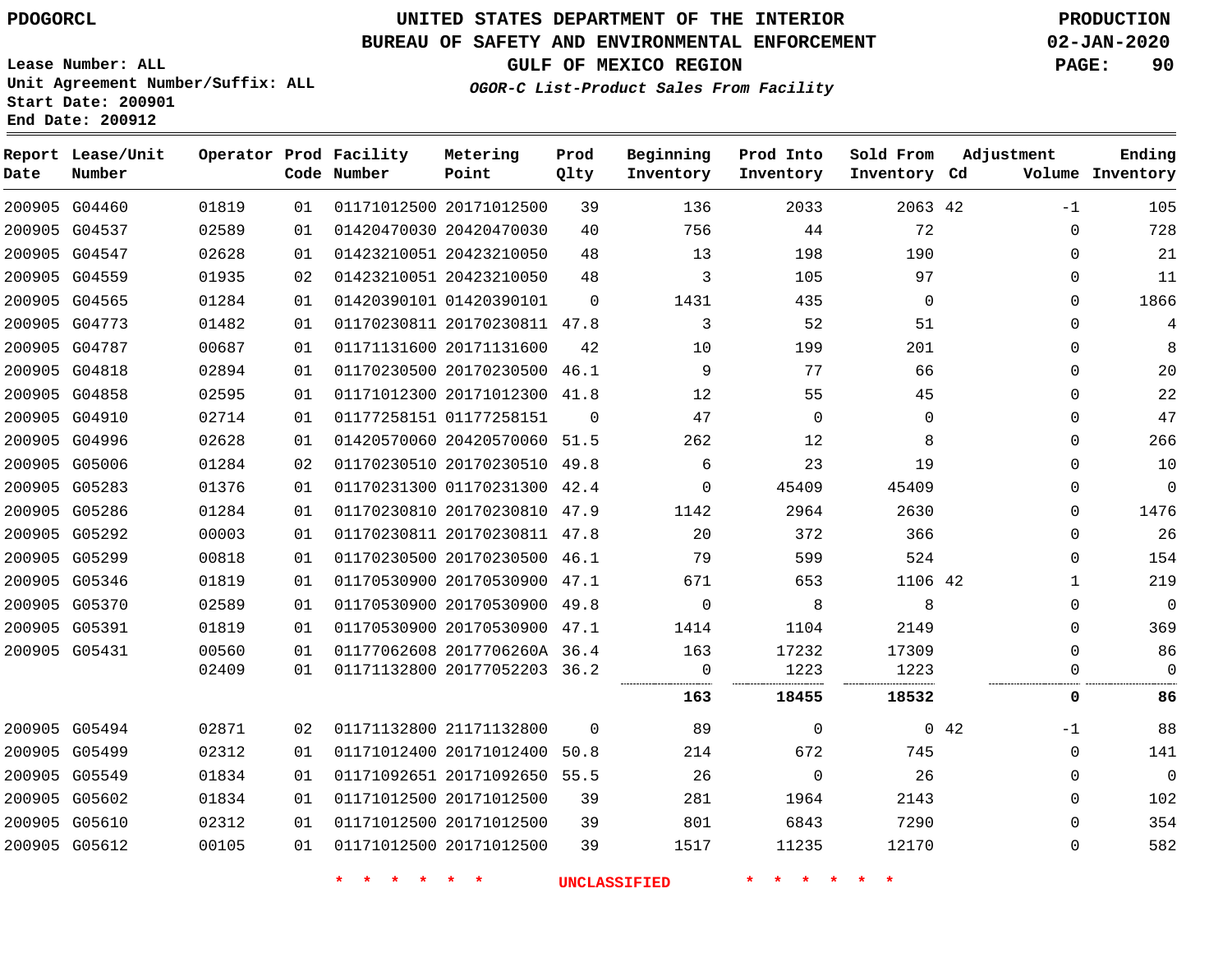# **UNITED STATES DEPARTMENT OF THE INTERIOR PDOGORCL PRODUCTION**

## **BUREAU OF SAFETY AND ENVIRONMENTAL ENFORCEMENT 02-JAN-2020**

**Lease Number: ALL Unit Agreement Number/Suffix: ALL Start Date: 200901**

**GULF OF MEXICO REGION PAGE: 91**

**OGOR-C List-Product Sales From Facility**

| Date | Report Lease/Unit<br>Number |       |    | Operator Prod Facility<br>Code Number | Metering<br>Point            | Prod<br>Qlty | Beginning<br>Inventory | Prod Into<br>Inventory | Sold From<br>Inventory Cd | Adjustment |             | Ending<br>Volume Inventory |
|------|-----------------------------|-------|----|---------------------------------------|------------------------------|--------------|------------------------|------------------------|---------------------------|------------|-------------|----------------------------|
|      | 200905 G06027               | 00105 | 01 |                                       | 01423210051 20423210050      | 48           | 19                     | 131                    | 136                       |            | $\Omega$    | 14                         |
|      | 200905 G06037               | 02899 | 01 |                                       | 01420570060 20420570060 51.5 |              | 538                    | 64                     | 77                        |            | 0           | 525                        |
|      | 200905 G06069               | 00818 | 02 |                                       | 01423210051 20423210050      | 48           | 6                      | 93                     | 89 42                     |            | $-1$        | 9                          |
|      | 200905 G06088               | 02628 | 01 |                                       | 01423210051 20423210050      | 48           | 2                      | 65                     | 61                        |            | $\mathbf 0$ | 6                          |
|      | 200905 G06104               | 00105 | 01 |                                       | 01420390110 20420390110      | 53           | 12                     | 34                     | 24                        |            | $\mathbf 0$ | 22                         |
|      | 200905 G06105               | 02409 | 01 |                                       | 01420390110 20420390110      | 53           | 22                     | 82                     | 54                        |            | $\mathbf 0$ | 50                         |
|      | 200905 G06156               | 00818 | 02 |                                       | 01422450350 20422450350 42.8 |              | 967                    | 5109                   | 5059                      |            | 0           | 1017                       |
|      | 200905 G06165               | 01284 | 01 |                                       | 01170230450 20170230450 52.4 |              | 17                     | 278                    | 271                       |            | $\Omega$    | 24                         |
|      | 200905 G06166               | 00105 | 01 |                                       | 01170230450 20170230450      | 52.3         | 13                     | 403                    | 381                       |            | 0           | 35                         |
|      | 200905 G06167               | 00105 | 01 |                                       | 01170230450 20170230450 52.3 |              | 29                     | 506                    | 491                       |            | $\Omega$    | 44                         |
|      | 200905 G06168               | 03008 | 02 |                                       | 01170230450 20170230450 52.4 |              | 19                     | 319                    | 309 42                    |            | $-1$        | 28                         |
|      | 200905 G06180               | 00730 | 01 |                                       | 01170230450 20170230450 52.4 |              | 3                      | 54                     | 52                        |            | 0           | 5                          |
|      | 200905 G06668               | 00276 | 01 |                                       | 01171132000 20171132000 46.9 |              | 436                    | 3991                   | 4121                      |            | 0           | 306                        |
|      | 200905 G06767               | 01834 | 01 |                                       | 01171012500 20171012500      | 39           | 315                    | 2318                   | 2513                      |            | $\mathbf 0$ | 120                        |
|      | 200905 G07199               | 02630 | 01 |                                       | 01420570060 20420570060 51.5 |              | 243                    | $\mathbf 0$            | 31                        |            | $\mathbf 0$ | 212                        |
|      | 200905 G07201               | 00818 | 02 |                                       | 01420570060 20420570060 51.5 |              | 236                    | $\mathbf 0$            | 30 42                     |            | -1          | 205                        |
|      | 200905 G07215               | 03041 | 01 |                                       | 01420390120 01420390120 54.4 |              | 76                     | 131                    | 161                       |            | $\mathbf 0$ | 46                         |
|      | 200905 G07684               | 02871 | 02 |                                       | 01171132000 20171132000 46.9 |              | 52                     | 693                    | 691 42                    |            | -1          | 53                         |
|      | 200905 G07760               | 01284 | 01 |                                       | 01177122950 20177122950 28.6 |              | 5                      | 219                    | 224                       |            | $\Omega$    | 0                          |
|      | 200905 G07802               | 01284 | 02 |                                       | 01177258041 01177258041 27.5 |              | 26                     | 7                      | 32                        |            | 0           | $\mathbf{1}$               |
|      | 200905 G07917               | 01834 | 01 |                                       | 01170573602 20170573602 33.8 |              | 17230                  | 104500                 | 98058 42                  |            | 2           | 23674                      |
|      | 200905 G08120               | 02312 | 02 |                                       | 01423210051 20423210050      | 48           | 2                      | 26                     | 25                        |            | 0           |                            |
|      | 200905 G08640               | 02589 | 01 |                                       | 01170230810 20170230810 47.8 |              | $\Omega$               | 93                     | 93                        |            | $\Omega$    |                            |
|      |                             |       | 01 |                                       | 01170530900 20170530900 47.9 |              | 0                      | 50                     | 50                        |            | 0           |                            |
|      |                             |       |    |                                       |                              |              | 0                      | 143                    | 143                       |            | 0           | 0                          |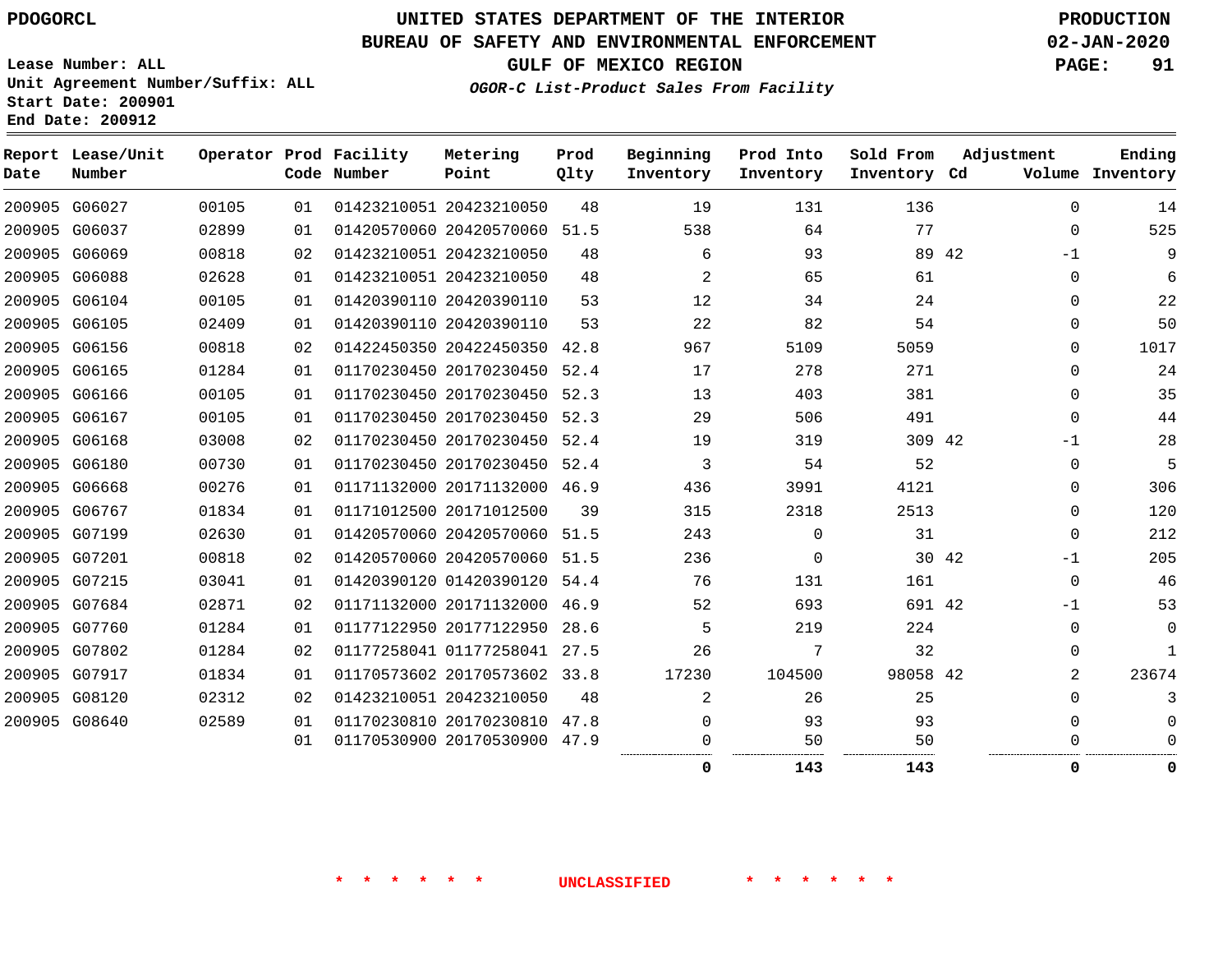G08641

**Date**

**Report Lease/Unit**

**Number**

# **UNITED STATES DEPARTMENT OF THE INTERIOR PDOGORCL PRODUCTION**

**Prod Qlty**

#### **BUREAU OF SAFETY AND ENVIRONMENTAL ENFORCEMENT 02-JAN-2020**

**Lease Number: ALL Unit Agreement Number/Suffix: ALL Start Date: 200901 End Date: 200912**

**Operator Prod Facility**

**Code Number**

  **OGOR-C List-Product Sales From Facility**

**Beginning Inventory**

> $\overline{0}$

 

. . . . . . . . .

 

**804 804 0 0**

**Sold From Inventory**

**Prod Into Inventory**

**GULF OF MEXICO REGION PAGE: 92**

**Inventory Cd Volume**

**Adjustment**

  $\overline{0}$ 

  $\overline{0}$ 

**Ending**

| 200905 G08963 | 00105 | 01 |        | 01420470030 20420470030      | $\Omega$       | $\overline{4}$      | $\mathbf 0$     | 0              |  |
|---------------|-------|----|--------|------------------------------|----------------|---------------------|-----------------|----------------|--|
| 200905 G09010 | 03041 | 01 |        | 01420390120 01420390120 54.4 |                | 37                  | 144             | 178 47         |  |
| 200905 G09500 | 02899 | 01 |        | 01177058270 01177058270 37.7 |                | 11                  | 27              | 29             |  |
| 200905 G09564 | 01482 | 01 |        | 01171132800 21171132800      | $\Omega$       | 6                   | $\Omega$        | $\overline{0}$ |  |
| 200905 G09631 | 01284 | 01 |        | 01177122950 20177122950 28.6 |                | 61                  | 18007           | 18040          |  |
| 200905 G10226 | 01819 | 01 |        | 01423210051 20423210050      | 48             | 36                  | 510             | 491            |  |
| 200905 G10486 | 00981 | 01 |        | 01170753850 20170753850 31.5 |                | 792                 | 256             | 503            |  |
| 200905 G10636 | 02894 | 01 |        | 01170230811 20170230811 47.8 |                | 320                 | 13886           | 13229          |  |
| 200905 G10665 | 02899 | 01 |        | 01177058270 01177058270 37.6 |                | 987                 | 4458            | 3913           |  |
| 200905 G10910 | 00162 | 01 |        | 01177245110 2017724511G 43.3 |                | $\overline{0}$      | 9836            | 9836           |  |
| 200905 G11243 | 02589 | 01 |        | 01420470030 20420470030      | 40             | 882                 | 111             | 84             |  |
| 200905 G11870 | 00276 | 01 |        | 01171132000 20171132000 46.9 |                | 4808                | 36287           | 38310 42       |  |
| 200905 G11911 | 00105 | 01 |        | 01177072601 20177072601      | 40             | $\overline{0}$      | 3485            | 3485           |  |
| 200905 G11952 | 00105 | 01 |        | 01171012300 20171012300 41.8 |                | 273                 | 656             | 668            |  |
| 200905 G12019 | 01482 | 01 |        | 01171012500 20171012500      | 39             | 39                  | 935             | 926            |  |
| 200905 G12020 | 01482 | 01 |        | 01171012500 20171012500      | 39             | 107                 | 1670            | 1690           |  |
| 200905 G12024 | 02312 | 02 |        | 01171012500 20171012500      | 39             | 24                  | 246             | 257            |  |
| 200905 G12096 | 02409 | 01 |        | 01177245110 2017724511C      | $\mathbf 0$    | 12                  | $\mathbf 0$     | $\mathsf{O}$   |  |
| 200905 G12421 | 02589 | 01 |        | 01423550090 20423550090      | $\overline{0}$ | 794                 | $\mathbf 0$     | $\mathbf 0$    |  |
| 200905 G12497 | 02589 | 01 |        | 01420390101 01420390101      | $\Omega$       | 113                 | $\mathbf 0$     | $\mathbf 0$    |  |
| 200905 G12564 | 02603 | 01 |        | 01170230510 20170230510 49.8 |                | 5                   | 34              | 24             |  |
| 200905 G12761 | 00162 | 01 |        | 01170230810 20170230810 47.9 |                | $\overline{0}$      | 986             | 986            |  |
| 200905 G12802 | 02200 | 01 |        | 01170230811 20170230811 47.8 |                | 110                 | 4145            | 4062           |  |
| 200905 G12858 | 01284 | 01 |        | 01171131600 20171131600      | 42             | 10                  | $4\overline{ }$ | 14             |  |
| 200905 G12886 | 02312 | 02 |        | 01171012400 20171012400 50.8 |                | $\mathbf 0$         | $\mathbf{3}$    | 2              |  |
|               |       |    | $\ast$ | $\star$                      |                | <b>UNCLASSIFIED</b> |                 |                |  |
|               |       |    |        |                              |                |                     |                 |                |  |
|               |       |    |        |                              |                |                     |                 |                |  |

 20170230810 47.8 20170530900 47.9

**Metering Point**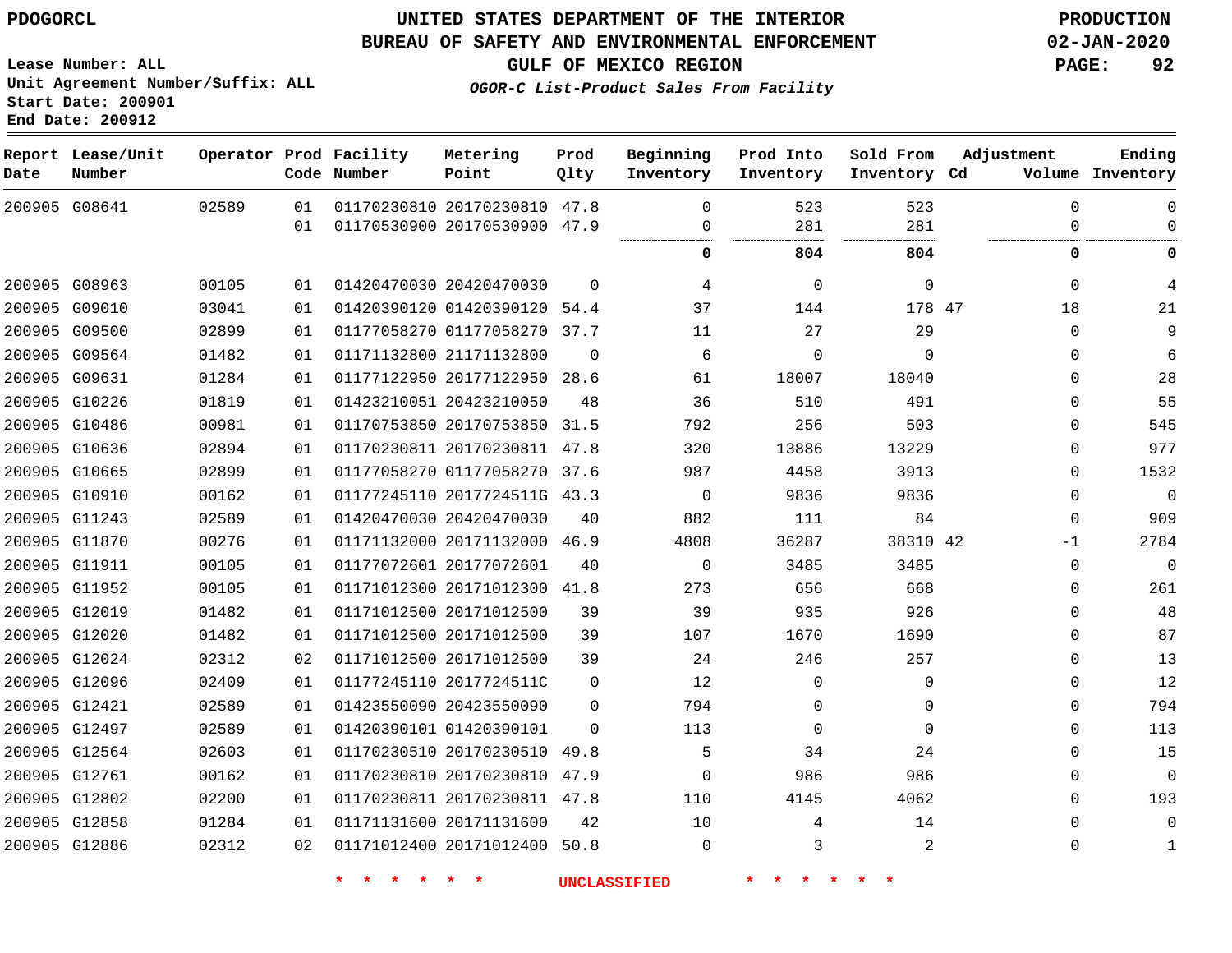**Report Lease/Unit**

**Number**

G12906

**Date**

# **UNITED STATES DEPARTMENT OF THE INTERIOR PDOGORCL PRODUCTION**

## **BUREAU OF SAFETY AND ENVIRONMENTAL ENFORCEMENT 02-JAN-2020**

**Prod Into Inventory**

**Beginning Inventory**

**Lease Number: ALL Unit Agreement Number/Suffix: ALL Start Date: 200901**

**Operator Prod Facility**

**Code Number**

20171012300 41.8

**Metering Point**

**OGOR-C List-Product Sales From Facility**

**Prod Qlty**

**GULF OF MEXICO REGION PAGE: 93**

**Inventory Cd Volume**

**Adjustment**

**Ending**

42

**Sold From Inventory**

|               |               |       |    |                              |          | 10448    | 21496    | 22030    |       | 1           | 9915         |
|---------------|---------------|-------|----|------------------------------|----------|----------|----------|----------|-------|-------------|--------------|
|               |               |       | 01 | 01170231110 20170231110 40.8 |          | 10446    | 21496    | 22028 42 |       |             | 9915         |
|               | 200905 G15050 | 00105 | 01 | 01170230810 20170230810 47.8 |          | 2        | $\Omega$ | 2        |       | $\Omega$    | $\Omega$     |
|               | 200905 G14878 | 02589 | 01 | 01170230510 20170230510      | 48.1     | 213      | $\Omega$ | 15       |       | $\mathbf 0$ | 198          |
|               | 200905 G14864 | 02871 | 02 | 01170230450 20170230450 52.4 |          | 439      | 6362     | 6242     |       | $\Omega$    | 559          |
|               | 200905 G14791 | 02451 | 01 | 01420570060 20420570060 51.5 |          | 37       | $\Omega$ |          | 5 42  | 1           | 33           |
|               |               |       |    |                              |          | 34       | 17       | 51       |       |             | 1            |
|               |               | 02628 | 01 | 01171012500 20171012500      | 39       | 12       | 6        | 18       |       |             | 0            |
|               | 200905 G14535 | 01834 | 01 | 01171012500 20171012500      | 39       | 22       | 11       |          | 33 42 | 1           | 1            |
|               | 200905 G14493 | 01834 | 01 | 01171092930 20171092930      | $\Omega$ | 40       | $\Omega$ | $\Omega$ |       | $\Omega$    | 40           |
| 200905 G14391 |               | 01284 | 02 | 01170230811 20170230811 47.8 |          | 8        | 62       | 66       |       | 0           | 4            |
|               | 200905 G14383 | 00105 | 01 | 01170230811 20170230811 47.7 |          |          | $\Omega$ |          |       | $\Omega$    | $\mathbf{0}$ |
|               | 200905 G14364 | 02871 | 01 | 01171132800 21171132800      | $\Omega$ | 67       | $\Omega$ | $\Omega$ |       | $\Omega$    | 67           |
|               | 200905 G14357 | 02852 | 02 | 01171131600 20171131600      | 42       | 184      | 3508     | 3542 42  |       | $-1$        | 149          |
|               | 200905 G14342 | 02200 | 01 | 01170230811 20170230811 47.8 |          | 384      | 5656     | 5544     |       | $\Omega$    | 496          |
|               | 200905 G14340 | 02312 | 02 | 01170230811 20170230811      | 47.8     | 59       | 1238     | 1210     |       | $\Omega$    | 87           |
|               | 200905 G14193 | 02409 | 01 | 01170230810 20170230810      | 47.8     | 323      | 1004     | 827      |       | $\Omega$    | 500          |
|               | 200905 G13938 | 01284 | 01 | 01171012500 20171012500      | 39       | 1795     | 18564    | 19397    |       | $\Omega$    | 962          |
| 200905 G13937 |               | 02628 | 02 | 01171092651 20171092650 55.5 |          | 82       | 742      | 671      |       | 0           | 153          |
|               | 200905 G13825 | 00818 | 01 | 01170230450 20170230450 52.6 |          | 2        | 28       |          | 28 42 |             | 3            |
|               | 200905 G13576 | 02594 | 02 | 01170230810 20170230810 47.9 |          | 17       | 162      | 99       |       | $\Omega$    | 80           |
|               | 200905 G13563 | 02589 | 01 | 01170230811 20170230811 46.2 |          | $\Omega$ | 467      | 467      |       | $\Omega$    | $\Omega$     |
|               | 200905 G13560 | 01284 | 01 | 01170230810 20170230810 47.9 |          | 113      | 258      | 242      |       | $\Omega$    | 129          |
|               | 200905 G12980 | 02349 | 01 | 01177163600 20177163600 37.6 |          | 20       | 50       | 66       |       | $\Omega$    | 4            |
|               | 200905 G12955 | 01819 | 01 | 01171092651 20171092650 55.5 |          | 36       | 534      | 460 42   |       |             | 111          |

G15078

**\* \* \* \* \* \* UNCLASSIFIED \* \* \* \* \* \***

20170230810 47.9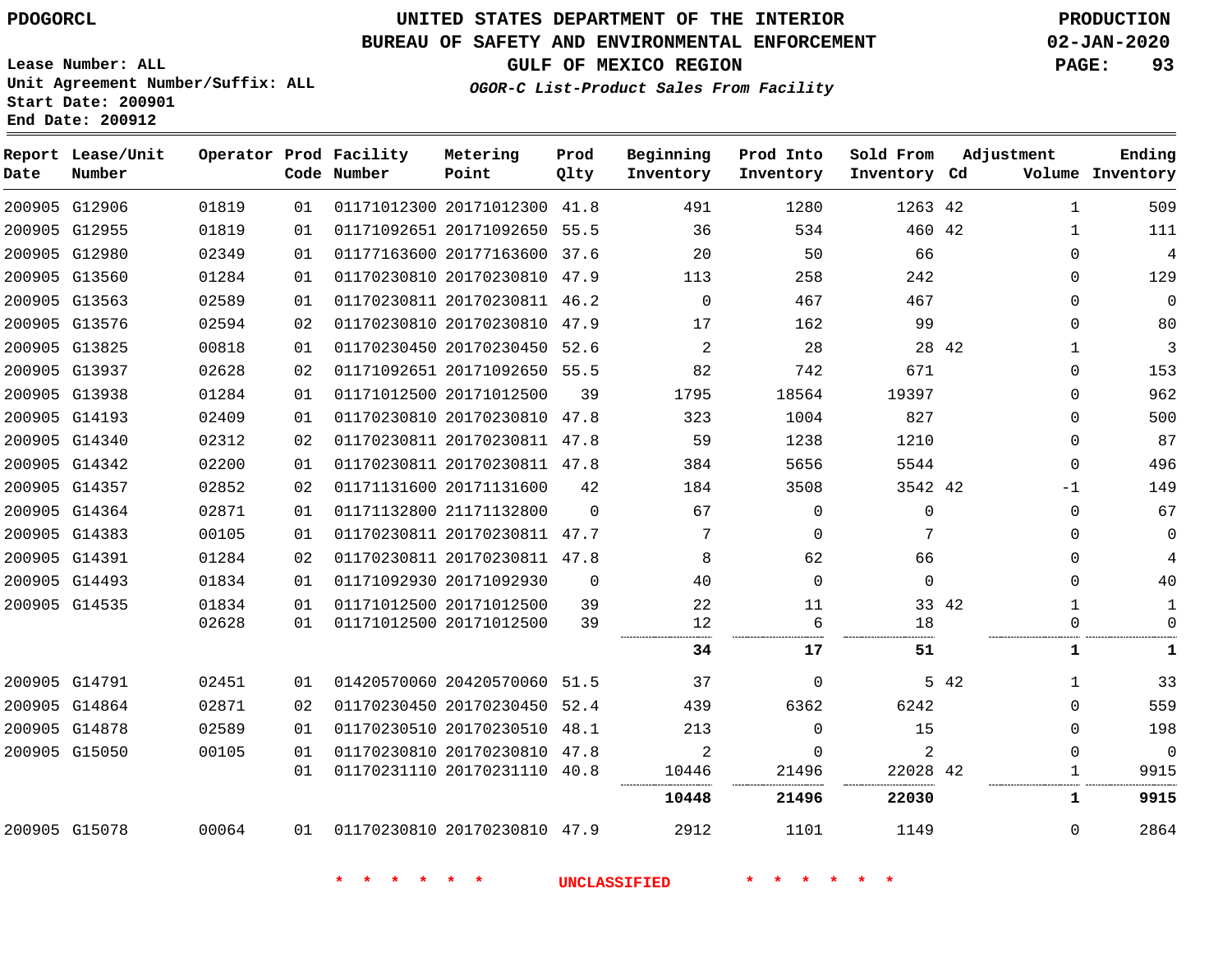G15110

**Date**

**Report Lease/Unit**

**Number**

# **UNITED STATES DEPARTMENT OF THE INTERIOR PDOGORCL PRODUCTION**

**Prod Qlty**

## **BUREAU OF SAFETY AND ENVIRONMENTAL ENFORCEMENT 02-JAN-2020**

**Lease Number: ALL Unit Agreement Number/Suffix: ALL Start Date: 200901 End Date: 200912**

**Operator Prod Facility**

**Code Number**

20170530900 47.1

**Metering Point**

**OGOR-C List-Product Sales From Facility**

**Sold From Inventory**

**Prod Into Inventory**

**Beginning Inventory**

**GULF OF MEXICO REGION PAGE: 94**

**Inventory Cd Volume**

**Adjustment**

  $\Omega$ -5  $\Omega$  $\Omega$  $\Omega$   $\Omega$   $\Omega$   $\overline{0}$ -1  $\Omega$  $\Omega$  $\Omega$  $\Omega$  -667  $\Omega$  -81  $\Omega$ 

**Ending**

| 200905 G15189 | 00560 | 01 | 01171132800 21171132800 |                              | $\Omega$            | 87           | $\mathbf 0$        | 0        |                 |
|---------------|-------|----|-------------------------|------------------------------|---------------------|--------------|--------------------|----------|-----------------|
| 200905 G15239 | 03041 | 01 |                         | 01171012500 20171012500 39.4 |                     | 3            | 31                 | 27 42    |                 |
| 200905 G15242 | 01284 | 01 |                         | 01171092651 20171092650 55.5 |                     | 109          | 847                | 781      |                 |
| 200905 G15277 | 00222 | 02 |                         | 01171012400 20171012400 50.8 |                     | 1223         | 4900               | 5098     |                 |
| 200905 G15293 | 01284 | 01 |                         | 01171092651 20171092650 55.5 |                     | 1693         | 9440               | 9179     |                 |
| 200905 G15303 | 00105 | 01 | 01171092800 21171132800 |                              | $\mathbf{0}$        | 21           | $\mathbf 0$        | 0        |                 |
| 200905 G15312 | 00105 | 01 |                         | 01171092651 20171092650 55.4 |                     | 2460         | 20237              | 18509    |                 |
| 200905 G15323 | 01482 | 01 |                         | 01171012500 20171012500      | 39                  | 4            | 280                | 270 42   |                 |
| 200905 G15387 | 02409 | 01 |                         | 01177245110 2017724511C      | $\Omega$            | 5            | $\Omega$           | $\Omega$ |                 |
| 200905 G15740 | 00818 | 01 |                         | 01170230450 20170230450 52.4 |                     | 18           | 326                | 315      |                 |
| 200905 G15742 | 00730 | 01 |                         | 01170230450 20170230450 52.4 |                     | 11           | 208                | 201      |                 |
| 200905 G15769 | 03041 | 01 |                         | 01422450350 20422450350 42.8 |                     | $\Omega$     | 213                | 210 47   |                 |
| 200905 G16107 | 01978 | 02 |                         | 01170230810 20170230811 47.8 |                     | 30           | 0                  | 29       |                 |
| 200905 G16121 | 00687 | 01 |                         | 01170230811 20170230811 47.8 |                     | 62           | 1334               | 1302     |                 |
| 200905 G16353 | 01482 | 01 |                         | 01171132000 20171132000 46.9 |                     | 127          | 632                | 710 42   |                 |
| 200905 G16461 | 00105 | 01 |                         | 01170753510 20170753510 51.2 |                     | 191          | 566                | 535      |                 |
| 200905 G16469 | 02595 | 01 |                         | 01170753510 20170753510 51.2 |                     | 68           | 35                 | 73       |                 |
| 200905 G16500 | 02312 | 01 |                         | 01170755200 20170755200      | 38                  | 1794         | 21763              | 21853    |                 |
| 200905 G16515 | 00162 | 01 |                         | 01177245110 2017724511G 43.3 |                     | $\Omega$     | 13656              | 13656    |                 |
| 200905 G16575 | 00730 | 01 |                         | 01608103650 20608103650 30.5 |                     | $\mathbf{0}$ | 26                 | 26       |                 |
| 200905 G16890 | 00981 | 01 |                         | 01170753850 20170753850      | $\Omega$            | 1051         | 496                |          | $0\quad09$      |
| 200905 G17124 | 02871 | 02 |                         | 01170230450 20170230450 52.4 |                     | $\Omega$     | 103                | 94       |                 |
| 200905 G17133 | 01482 | 01 |                         | 01423210051 20423210050      | 48                  | 5            | 26                 | 29 42    |                 |
| 200905 G17190 | 02312 | 02 |                         | 01170230810 20170230810 47.9 |                     | 24           | 89                 | 68       |                 |
| 200905 G17202 | 02066 | 02 |                         | 01170230810 20170230810 48.7 |                     | 574          | 5                  | 5        |                 |
| 200905 G17259 | 02237 | 02 |                         | 01170230810 20170230810      | $\Omega$            | 81           | $\Omega$           |          | 0 <sub>09</sub> |
| 200905 G17754 | 02025 | 01 |                         | 01170230510 20170230510 49.8 |                     | 649          | 2623               | 2148     |                 |
|               |       |    | $\star$ $\star$         | $\star$<br><b>*</b>          | <b>UNCLASSIFIED</b> |              | $\star$<br>$\star$ |          |                 |
|               |       |    |                         |                              |                     |              |                    |          |                 |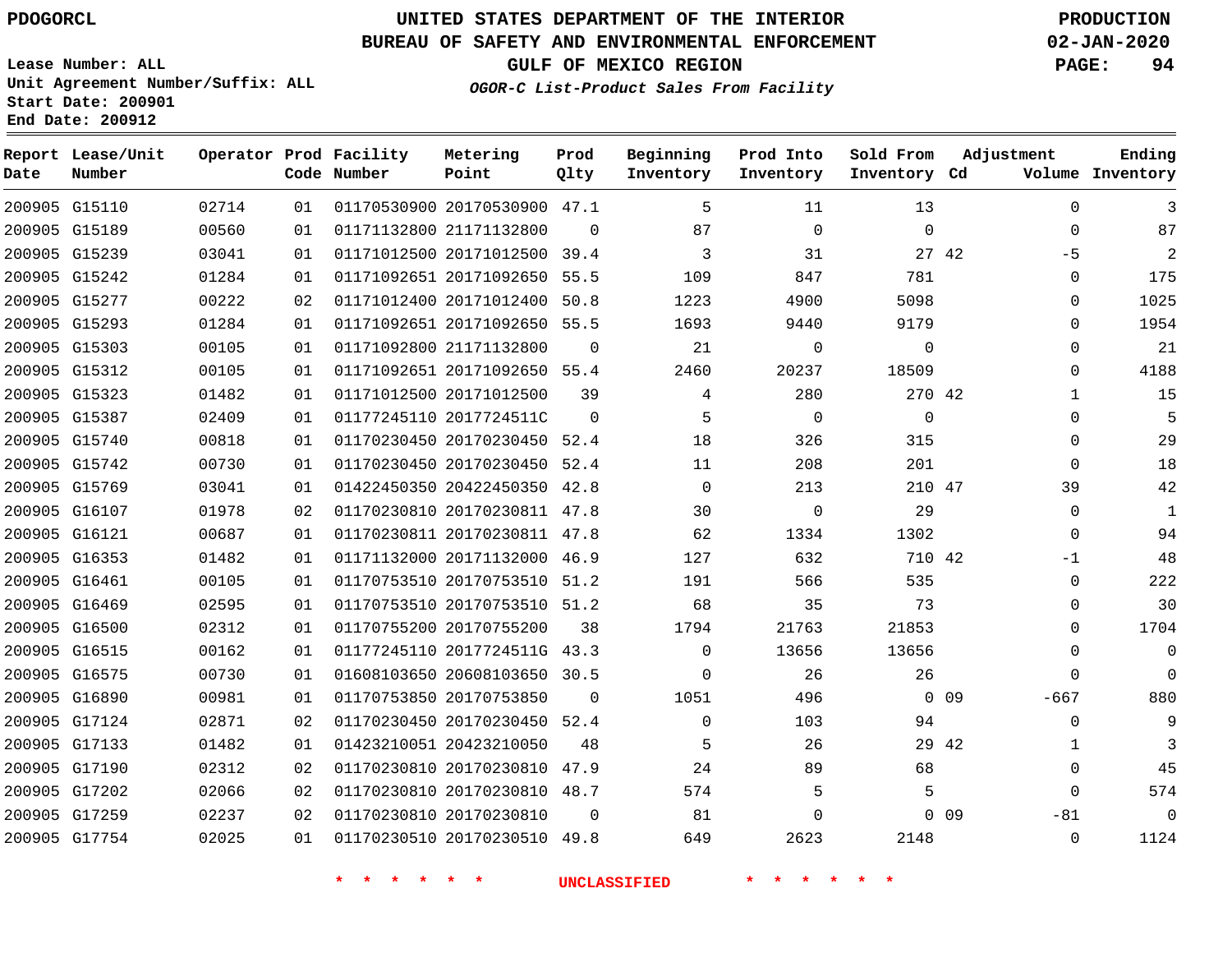**Report Lease/Unit**

**Number**

# **UNITED STATES DEPARTMENT OF THE INTERIOR PDOGORCL PRODUCTION**

**Prod Qlty**

## **BUREAU OF SAFETY AND ENVIRONMENTAL ENFORCEMENT 02-JAN-2020**

**Lease Number: ALL Unit Agreement Number/Suffix: ALL Start Date: 200901 End Date: 200912**

**Operator Prod Facility**

**Code Number**

**Metering Point**

**OGOR-C List-Product Sales From Facility**

**Beginning Inventory**

**Prod Into Inventory** **Sold From Inventory**

**GULF OF MEXICO REGION PAGE: 95**

**Inventory Cd Volume**

**Adjustment**

  $\Omega$  $\Omega$   $\Omega$  $\Omega$  $\Omega$  $\Omega$  $\Omega$  $\Omega$  $\Omega$  $\Omega$  $\overline{0}$ -831  $\Omega$  $\overline{0}$   $\Omega$  $-27$  $\Omega$   $\Omega$  $\Omega$   $\Omega$   $\Omega$ 

**Ending**

| 200905 G17858 | 00105 | 01 |                         | 01170530900 20170530900 47.1 |                | 402          | 378            | 654         |        |
|---------------|-------|----|-------------------------|------------------------------|----------------|--------------|----------------|-------------|--------|
| 200905 G17898 | 01963 | 01 | 01171131600 20171131600 |                              | 42             | 39           | 908            | 908         |        |
| 200905 G17912 | 02409 | 01 |                         | 01171132800 20177052203 36.2 |                | $\Omega$     | 16734          | 16734       |        |
| 200905 G17921 | 02595 | 01 | 01171012500 20177062959 |                              | 26             | $\mathbf{0}$ | 17341          | 17341       |        |
| 200905 G17942 | 00560 | 01 |                         | 01177082604 20177082604 28.3 |                | $\Omega$     | 12767          | 12767       |        |
| 200905 G17964 | 02421 | 01 |                         | 01171012300 20171012300 41.8 |                | 28           | $\Omega$       | 28          |        |
| 200905 G17966 | 02421 | 01 |                         | 01171012300 20171012300 41.8 |                | $\mathbf 0$  | 65             | 39          |        |
| 200905 G17973 | 00730 | 01 |                         | 01171012400 20171012400 50.8 |                | 423          | 166            | 554         |        |
| 200905 G17977 | 02312 | 02 | 01171132800 21171132800 |                              | 0              | 44           | $\overline{0}$ | $\mathbf 0$ |        |
| 200905 G18040 | 00105 | 01 | 01171012500 20171012500 |                              | 39             | 85           | 496            | 555         |        |
| 200905 G18043 | 01103 | 01 | 01171012500 20171012500 |                              | 39             | 1926         | 20791          | 21640       |        |
| 200905 G18054 | 01834 | 01 | 01171012500 20171012500 |                              | 39             | 4182         | 42523          | 44502       |        |
| 200905 G18208 | 01834 | 01 |                         | 01170573602 20170573602 33.8 |                | 1788         | 7919           | 7913        |        |
| 200905 G18577 | 00981 | 01 | 01170753850 20170753850 |                              | $\mathbf 0$    | 1310         | 580            |             | $0$ 09 |
| 200905 G18863 | 02312 | 02 | 01420470030 20420470030 |                              | 53             | 8            | 28             | 1           |        |
| 200905 G18885 | 00818 | 02 |                         | 01420570060 20420570060 51.4 |                | 307          | 47             | 46          |        |
| 200905 G18920 | 02200 | 01 | 01423210051 20423210050 |                              | 48             | 12           | 117            | 117 42      |        |
| 200905 G18936 | 02914 | 01 |                         | 01422450350 20422450350 42.8 |                | 29           | 131            | 133         |        |
| 200905 G19030 | 02806 | 01 | 01423210051 20423210050 |                              | 49             | 27           | $\mathbf 0$    |             | $0$ 09 |
| 200905 G19127 | 00818 | 01 | 01170230811 20170230811 |                              | $\Omega$       | $\mathbf 0$  | 263            | $\Omega$    |        |
| 200905 G19760 | 02894 | 01 | 01171132800 21171132800 |                              | $\overline{0}$ | 9528         | $\mathbf 0$    | $\mathbf 0$ |        |
| 200905 G19832 | 02349 | 01 |                         | 01177163600 20177163600 37.6 |                | 175          | 2212           | 2208        |        |
| 200905 G20605 | 02377 | 01 |                         | 01423550141 20423550140 28.2 |                | 1453         | 20803          | 21155       |        |
| 200905 G20655 | 00222 | 01 |                         | 01170230510 20170230510 49.8 |                | 163          | 649            | 534         |        |
| 200905 G20656 | 03041 | 01 |                         | 01422450350 20422450350 42.8 |                | 9            | 48             | 47          |        |
| 200905 G21065 | 02266 | 01 | 01171131600 20171131600 |                              | 42             | 9            | 372            | 365         |        |
| 200905 G21116 | 00818 | 02 | 01171132800 21171132800 |                              | $\overline{0}$ | 103          | $\mathbf 0$    | $\mathbf 0$ |        |
| 200905 G21120 | 02058 | 02 | 01171012500 20171012500 |                              | 39             | 202          | 823            | 982         |        |
|               |       |    |                         |                              |                |              |                |             |        |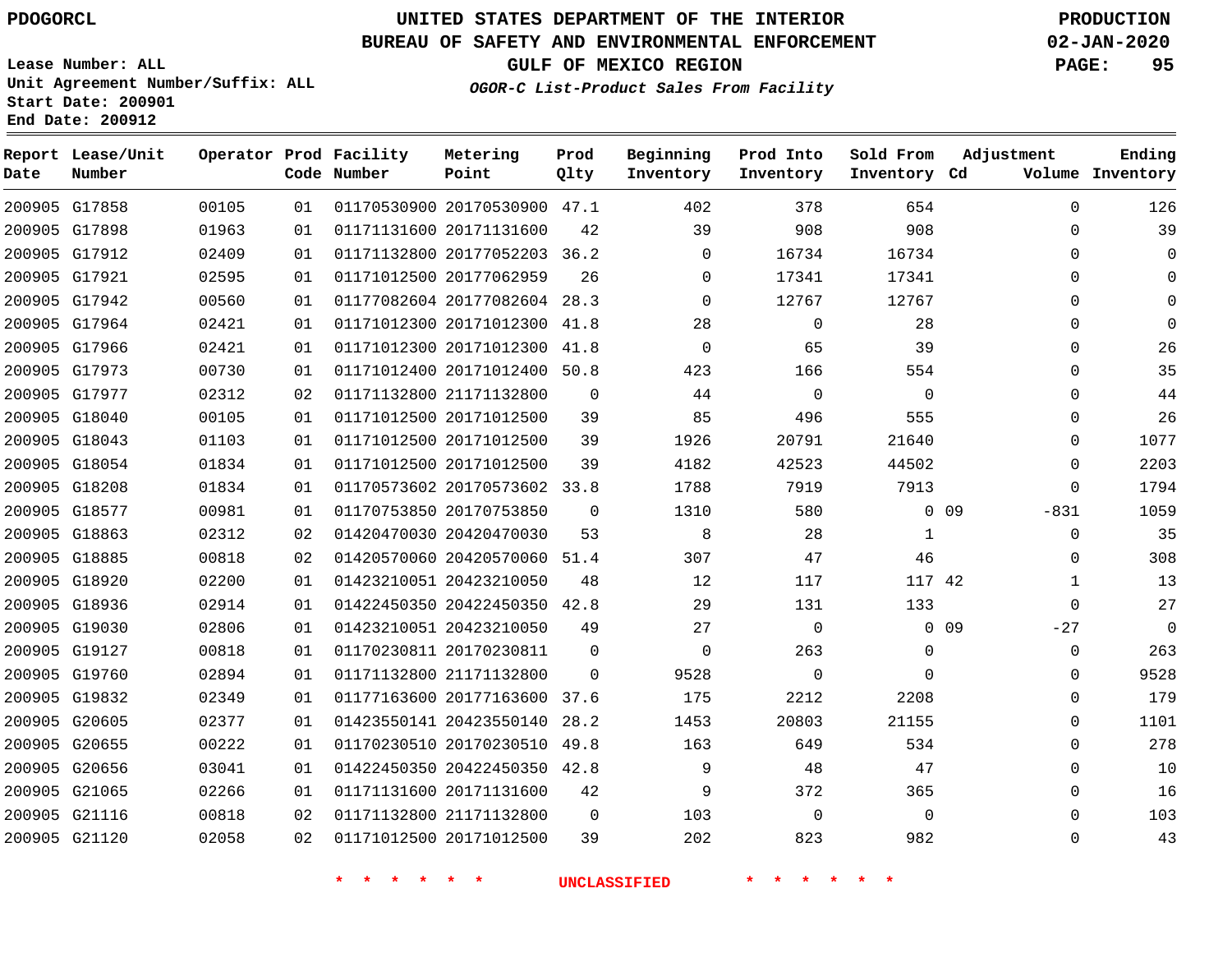# **UNITED STATES DEPARTMENT OF THE INTERIOR PDOGORCL PRODUCTION**

## **BUREAU OF SAFETY AND ENVIRONMENTAL ENFORCEMENT 02-JAN-2020**

**Lease Number: ALL Unit Agreement Number/Suffix: ALL Start Date: 200901**

**End Date: 200912**

**GULF OF MEXICO REGION PAGE: 96**

**OGOR-C List-Product Sales From Facility**

|      | Report Lease/Unit<br>Number |       |    | Operator Prod Facility<br>Code Number | Metering                     | Prod     | Beginning   | Prod Into   | Sold From    | Adjustment                | Ending           |
|------|-----------------------------|-------|----|---------------------------------------|------------------------------|----------|-------------|-------------|--------------|---------------------------|------------------|
| Date |                             |       |    |                                       | Point                        | Qlty     | Inventory   | Inventory   | Inventory Cd |                           | Volume Inventory |
|      | 200905 G21378               | 01819 | 01 |                                       | 01170230811 20170230811 47.8 |          | 46          | 2821        | 2669         | $\Omega$                  | 198              |
|      | 200905 G21530               | 00078 | 01 |                                       | 01170230400 20170230400 49.3 |          | 497         | 3035        | 2769         | $\mathbf{0}$              | 763              |
|      | 200905 G21534               | 02807 | 01 |                                       | 01170230811 20170230811 47.8 |          | 112         | 3668        | 3522         | $\mathbf{0}$              | 258              |
|      | 200905 G21536               | 00818 | 02 |                                       | 01170231300 01170231300 42.4 |          | $\mathbf 0$ | 1678        | 1678         | $\mathbf{0}$              | $\mathbf 0$      |
|      | 200905 G21580               | 02636 | 01 |                                       | 01170230811 20170230811 47.8 |          | 3           | 95          | 91           | $\mathbf{0}$              | 7                |
|      | 200905 G21592               | 02628 | 02 |                                       | 01171132000 20171132000 46.9 |          | 36          | 549         | 543          | $\mathbf 0$               | 42               |
|      | 200905 G21597               | 02312 | 01 |                                       | 01171132800 21171132800      | $\Omega$ | 36          | $\mathbf 0$ | $\Omega$     | $\mathbf 0$               | 36               |
|      | 200905 G21680               | 00818 | 01 |                                       | 01171092651 20171092650      | 58       | 52          | 597         | 525          | 0                         | 124              |
|      | 200905 G21700               | 00105 | 01 |                                       | 01177258153 01177258153      | $\Omega$ | $\mathbf 0$ | 2071        | $\Omega$     | $\mathbf 0$               | 2071             |
|      | 200905 G21712               | 02237 | 01 |                                       | 01170755200 20170755200 38.1 |          | 378         | 2923        | 3072         | $\mathbf 0$               | 229              |
|      | 200905 G21826               | 02219 | 01 |                                       | 01170753850 20170753850      | $\Omega$ | 1059        | 479         |              | $-672$<br>0 <sub>09</sub> | 866              |
|      | 200905 G22219               | 01482 | 01 |                                       | 01423210051 20423210050      | 48       | 110         | 1078        | 1074 42      | $\mathbf{1}$              | 115              |
|      | 200905 G22236               | 00818 | 01 |                                       | 01170230450 20170230450 54.1 |          | 180         | 3558        | 3426         | $\mathbf 0$               | 312              |
|      | 200905 G22246               | 01284 | 02 |                                       | 01423210051 20170230500 46.1 |          | 333         | 1580        | 1506         | $\mathbf 0$               | 407              |
|      | 200905 G22262               | 00730 | 01 |                                       | 01170230810 20170230810 47.9 |          | $\mathbf 0$ | 5           |              | 2 4 2<br>$-1$             | $\overline{2}$   |
|      | 200905 G22268               | 02777 | 01 |                                       | 01170230810 20170230810 54.7 |          | 103         | 159         | 160          | 0                         | 102              |
|      | 200905 G22501               | 00078 | 01 |                                       | 01170230400 20170230400 49.3 |          | 107         | 522         | 498          | $\Omega$                  | 131              |
|      | 200905 G22505               | 02025 | 01 |                                       | 01170230811 20170230811 47.7 |          | 125         | 3281        | 3175         | $\mathbf 0$               | 231              |
|      | 200905 G22510               | 00162 | 01 |                                       | 01170230810 20170230810 47.8 |          | $\Omega$    | 24598       | 24598        | $\Omega$                  | $\Omega$         |
|      | 200905 G22513               | 02579 | 02 |                                       | 01170230810 20170230810 47.9 |          | 556         | 1659        | 1389         | $\mathbf 0$               | 826              |
|      | 200905 G22582               | 01834 | 01 |                                       | 01170530900 20170530900 47.1 |          | 782         | 773         | 1297         | $\mathbf 0$               | 258              |
|      | 200905 G22587               | 02200 | 01 |                                       | 01171132000 20171132000 46.9 |          | 21          | 190         | 197 42       | $\mathbf{1}$              | 15               |
|      | 200905 G22605               | 01834 | 01 |                                       | 01171132800 21171132800      | $\Omega$ | 26          | $\mathbf 0$ | $\Omega$     | $\Omega$                  | 26               |
|      | 200905 G22606               | 02628 | 02 |                                       | 01171132000 20171132000      | 46.9     | 95          | 362         | 429          | $\mathbf 0$               | 28               |
|      | 200905 G22607               | 02899 | 01 |                                       | 01170230810 20170230810 47.9 |          | 10          | 24          | 22           | 0                         | 12               |
|      | 200905 G22616               | 02899 | 01 |                                       | 01171131600 20171131600      | 42       | 1           | 29          | 29           | $\mathbf 0$               | $\mathbf{1}$     |
|      | 200905 G22621               | 01834 | 01 |                                       | 01171132800 21171132800 43.7 |          | 3771        | $\Omega$    | 105          | $\Omega$                  | 3666             |
|      | 200905 G22651               | 01834 | 01 |                                       | 01171132800 21171132800      | $\Omega$ | 12          | $\Omega$    | $\Omega$     | $\Omega$                  | 12               |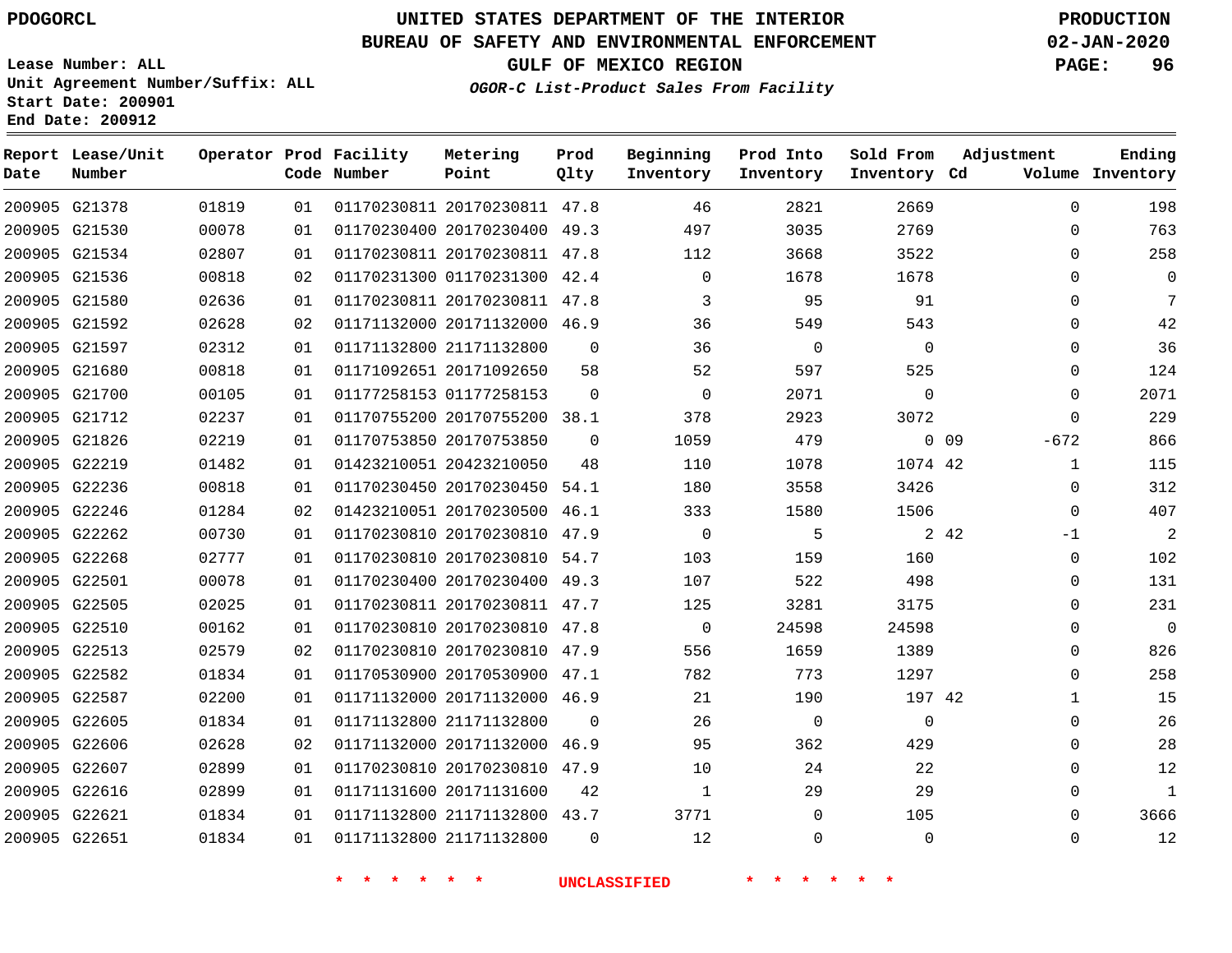**Report Lease/Unit**

# **UNITED STATES DEPARTMENT OF THE INTERIOR PDOGORCL PRODUCTION**

**Prod Qlty**

**Metering Point**

#### **BUREAU OF SAFETY AND ENVIRONMENTAL ENFORCEMENT 02-JAN-2020**

**Lease Number: ALL Unit Agreement Number/Suffix: ALL Start Date: 200901 End Date: 200912**

**Operator Prod Facility**

**OGOR-C List-Product Sales From Facility**

**Beginning**

**Prod Into Inventory**

**Sold From Inventory**

**Adjustment**

**GULF OF MEXICO REGION PAGE: 97**

**Ending**

| Date | Number        |       |    | Code Number | Point                        | Qlty           | Inventory               | Inventory                  | Inventory Cd    |              | Volume Inventory |
|------|---------------|-------|----|-------------|------------------------------|----------------|-------------------------|----------------------------|-----------------|--------------|------------------|
|      | 200905 G22660 | 02058 | 02 |             | 01171012310 20171012310 46.3 |                | 61                      | 1488                       | 1496            | $\Omega$     | 53               |
|      | 200905 G22662 | 02058 | 01 |             | 01171012310 20171012310 46.3 |                | 48                      | 963                        | 977             | 0            | 34               |
|      | 200905 G22699 | 00064 | 01 |             | 01171012500 20171012500      | 39             | 99                      | 636                        | 702             | $\mathbf{0}$ | 33               |
|      | 200905 G22700 | 01834 | 01 |             | 01171132800 21171132800      | $\overline{0}$ | $\overline{\mathbf{3}}$ | $\overline{0}$             | $\mathbf 0$     | $\mathbf 0$  | $\overline{3}$   |
|      | 200905 G22738 | 01834 | 01 |             | 01171012500 20171012500      | 39             | 558                     | 1025                       | 1529 42         | $-1$         | 53               |
|      | 200905 G22751 | 00730 | 01 |             | 01171012500 20171012500      | 39             | 933                     | 10376                      | 10772           | $\mathbf 0$  | 537              |
|      | 200905 G22781 | 00222 | 02 |             | 01170754751 01170754751 35.6 |                | 2145                    | 5812                       | 7660 42         | $-1$         | 296              |
|      | 200905 G22790 | 02841 | 01 |             | 01177258041 01177258041 29.5 |                | $\overline{7}$          | $\overline{0}$             | $\overline{7}$  | $\mathbf{0}$ | $\boldsymbol{0}$ |
|      | 200905 G22792 | 00222 | 02 |             | 01177258041 01177258041 28.1 |                | 579                     | 2678                       | 2879            | 0            | 378              |
|      |               | 02714 | 01 |             | 01177258151 01177258151      | $\Omega$       | - 6<br>                 | $\overline{0}$<br>.        | $\Omega$        | 0            | 6                |
|      |               |       |    |             |                              |                | 585                     | 2678                       | 2879            | 0            | 384              |
|      | 200905 G22840 | 00730 | 01 |             | 01608103650 20608103650 30.5 |                | 17                      | 2512                       | 2522            | $\mathbf 0$  | $\overline{7}$   |
|      | 200905 G23125 | 02312 | 02 |             | 01420470030 20420470030      | 53             | 158                     | $\overline{0}$             | 13              | 0            | 145              |
|      | 200905 G23162 | 00222 | 01 |             | 01423210051 20423210050      | 48             | 1                       | 11                         | 11              | 0            | $\mathbf{1}$     |
|      | 200905 G23166 | 00818 | 01 |             | 01423210051 20423210050      | 48             | 16                      | 237                        | 228             | 0            | 25               |
|      | 200905 G23180 | 01284 | 02 |             | 01423210051 20423210050      | 48             | 10                      | 130                        | 126             | 0            | 14               |
|      | 200905 G23181 | 01963 | 01 |             | 01423210051 20423210050      | 48             | 94                      | 165                        | 165             | $\Omega$     | 94               |
|      | 200905 G23193 | 02579 | 02 |             | 01170230510 20170230510 49.8 |                | 261                     | 478                        | 402             | 0            | 337              |
|      | 200905 G23199 | 00818 | 02 |             | 01170230450 20170230450 52.4 |                | 38                      | 844                        | 808             | $\Omega$     | 74               |
|      | 200905 G23450 | 00981 | 01 |             | 01170753850 20170753850 31.5 |                | 758                     | 293                        | 481             | 0            | 570              |
|      | 200905 G23473 | 00981 | 01 |             | 01170753850 20170753850 31.5 |                | 694                     | 298                        | 441             | 0            | 551              |
|      | 200905 G23480 | 00981 | 01 |             | 01170753850 20170753850 31.5 |                | 2902                    | 1349                       | 1841            | $\Omega$     | 2410             |
|      | 200905 G23528 | 00981 | 01 |             | 01170753850 20170753850 31.5 |                | 1562                    | 706                        | 991             | 0            | 1277             |
|      | 200905 G23529 | 00981 | 01 |             | 01170753850 20170753850 31.5 |                | 1554                    | 706                        | 986             | $\Omega$     | 1274             |
|      | 200905 G23730 | 01978 | 02 |             | 01170230810 20170230811 47.8 |                | 95                      | 1207                       | 1217            | 0            | 85               |
|      | 200905 G23735 | 00162 | 01 |             | 01170230810 20170230810 47.8 |                | $\overline{0}$          | 1003                       | 1003            | 0            | $\overline{0}$   |
|      | 200905 G23736 | 02312 | 02 |             | 01170230810 20170230810 47.9 |                | 42                      | 108                        | 96              | 0            | 54               |
|      | 200905 G23748 | 02312 | 02 |             | 01170230810 20170230810 47.9 |                | 41                      | 136                        | 109             | $\Omega$     | 68               |
|      |               |       |    | $\star$     | * * * *                      |                | <b>UNCLASSIFIED</b>     | $\star$ $\star$<br>$\star$ | $\star$ $\star$ |              |                  |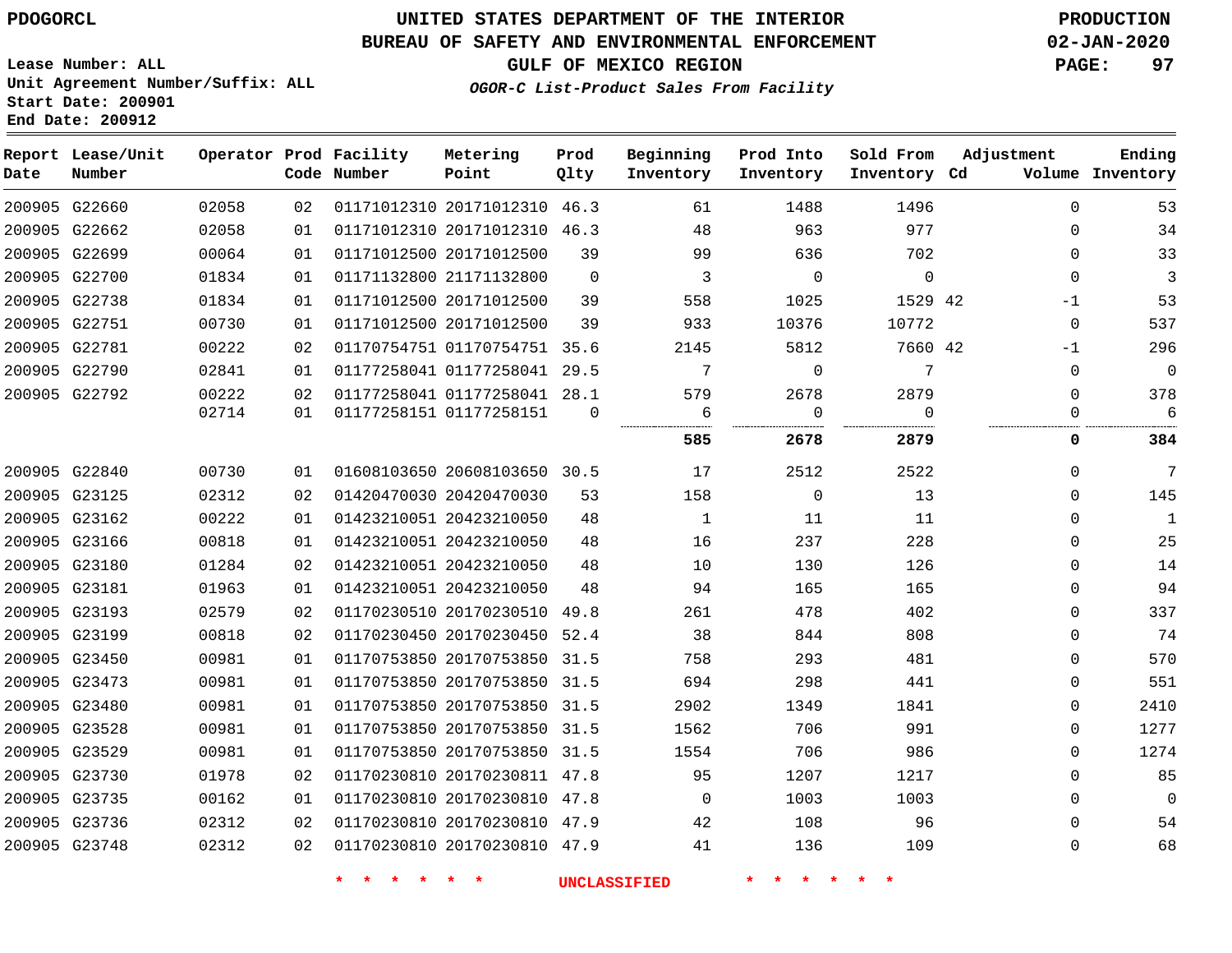**Prod**

## **BUREAU OF SAFETY AND ENVIRONMENTAL ENFORCEMENT 02-JAN-2020**

**Lease Number: ALL Unit Agreement Number/Suffix: ALL Start Date: 200901**

**End Date: 200912**

**Report Lease/Unit**

**GULF OF MEXICO REGION PAGE: 98**

**Adjustment**

**Ending**

**OGOR-C List-Product Sales From Facility**

**Beginning Prod Into Sold From**

| Date | Number        |       |    | Code Number | Point                        | Qlty     | Inventory | Inventory | Inventory Cd |                 |              | Volume Inventory |
|------|---------------|-------|----|-------------|------------------------------|----------|-----------|-----------|--------------|-----------------|--------------|------------------|
|      | 200905 G23754 | 02222 | 01 |             | 01170230811 20170230811 47.8 |          | 53        | 1065      | 1043         |                 | $\Omega$     | 75               |
|      | 200905 G23820 | 02899 | 01 |             | 01177058270 01177058270 37.6 |          | 138       | 555       | 502          |                 | $\mathbf 0$  | 191              |
|      | 200905 G23851 | 02503 | 02 |             | 01171012400 20171012400      | 50.8     | 4251      | 30774     | 28591        |                 | $\Omega$     | 6434             |
|      | 200905 G23853 | 02266 | 01 |             | 01171012310 20171012310 46.3 |          | 5         | 196       | 194          |                 | $\mathbf 0$  | 7                |
|      | 200905 G23933 | 00064 | 01 |             | 01171092651 20171092650 55.5 |          | $\Omega$  | 6         |              | 4 4 2           | $-1$         | $\mathbf{1}$     |
|      | 200905 G23956 | 02807 | 01 |             | 01170753510 20170753510 51.2 |          | 1806      | 4412      | 4393         |                 | $\mathbf 0$  | 1825             |
|      | 200905 G24330 | 02566 | 01 |             | 01427038270 01427038270 50.5 |          | 190       | 11        | 168 42       |                 | $\mathbf{1}$ | 34               |
|      | 200905 G24700 | 02312 | 02 |             | 01170230811 20170230811 47.8 |          | 12        | 228       | 224          |                 | $\mathbf 0$  | 16               |
|      | 200905 G24710 | 02025 | 01 |             | 01170230811 20170230811 47.8 |          | 5         | 39        |              | 0 <sub>09</sub> | $-41$        | 3                |
|      | 200905 G24729 | 02579 | 02 |             | 01170230510 20170230510 49.8 |          | 1611      | 7381      | 6211         |                 | $\mathbf 0$  | 2781             |
|      | 200905 G24730 | 00818 | 01 |             | 01170230810 20170230810 47.9 |          | 1202      | 3875      | 3147         |                 | $\mathbf 0$  | 1930             |
|      | 200905 G24733 | 00818 | 02 |             | 01170530900 20170530900      | 47       | 13        | 35        | 36           |                 | $\Omega$     | 12               |
|      | 200905 G24766 | 02628 | 01 |             | 01170530900 20170530900 47.1 |          | 14        | 3         | 16           |                 | $\mathbf 0$  | 1                |
|      | 200905 G24873 | 00222 | 02 |             | 01171012400 20171012400 50.8 |          | 51        | 237       | 239 42       |                 | 1            | 50               |
|      | 200905 G24874 | 02058 | 02 |             | 01171012400 20171012400      | 50.8     | 130       | 857       | 808          |                 | $\mathbf 0$  | 179              |
|      | 200905 G24889 | 02579 | 02 |             | 01171012500 20171012500      | 39       | 1925      | 19036     | 19975        |                 | $\Omega$     | 986              |
|      | 200905 G24898 | 02807 | 01 |             | 01171012300 20171012300 41.8 |          | 12892     | 25863     | 28477        |                 | $\mathbf 0$  | 10278            |
|      |               |       | 01 |             | 01171012400 20171012400 50.8 |          | 3063      | 16465     | 16085        |                 | 0            | 3443             |
|      |               |       |    |             |                              |          | 15955     | 42328     | 44562        |                 | 0            | 13721            |
|      | 200905 G24922 | 01834 | 01 |             | 01171132800 21171132800      | $\Omega$ | 623       | $\Omega$  | $\Omega$     |                 | $\mathbf 0$  | 623              |
|      | 200905 G24924 | 01834 | 01 |             | 01171132800 21171132800      | $\Omega$ | 648       | $\Omega$  | $\Omega$     |                 | $\Omega$     | 648              |
|      | 200905 G24977 | 01834 | 01 |             | 01171012500 20171012500      | 39       | 115       | 445       | 536 42       |                 | -1           | 23               |
|      | 200905 G24979 | 02989 | 01 |             | 01171092651 20171092650 55.5 |          | 1408      | 12058     | 10970 42     |                 | -1           | 2495             |
|      | 200905 G24990 | 01284 | 01 |             | 01608103650 20608103650      | 30.5     | 74        | 13942     | 13977        |                 | $\mathbf 0$  | 39               |
|      | 200905 G25007 | 03008 | 02 |             | 01177198271 01177198271 46.7 |          | 24        | 0         | $\Omega$     |                 | $\Omega$     | 24               |
|      | 200905 G25008 | 02777 | 01 |             | 01170753510 20170753510 48.7 |          | 13        | 171       | 130          |                 | $\mathbf 0$  | 54               |
|      | 200905 G25514 | 02813 | 02 |             | 01423210051 20423210050      | 48       | 35        | 316       | 317          |                 | $\Omega$     | 34               |
|      | 200905 G25515 | 02813 | 02 |             | 01423210051 20423210050      | 48       | 110       | 939       | 949          |                 | $\mathbf 0$  | 100              |

**\* \* \* \* \* \* UNCLASSIFIED \* \* \* \* \* \***

**Operator Prod Facility Metering**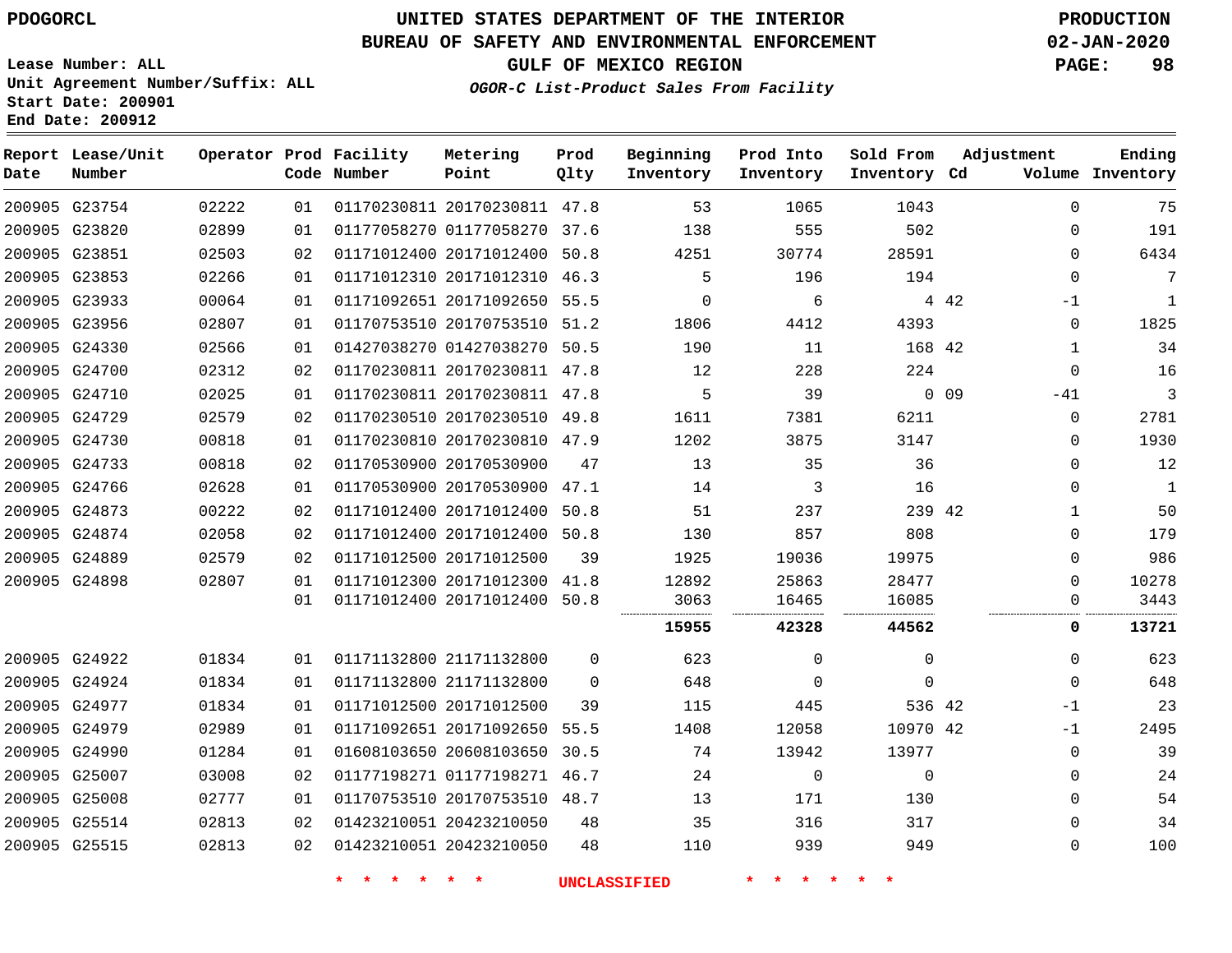## **BUREAU OF SAFETY AND ENVIRONMENTAL ENFORCEMENT 02-JAN-2020**

**Lease Number: ALL Unit Agreement Number/Suffix: ALL Start Date: 200901 End Date: 200912**

**GULF OF MEXICO REGION PAGE: 99**

**OGOR-C List-Product Sales From Facility**

| Date          | Report Lease/Unit<br>Number |       |    | Operator Prod Facility<br>Code Number | Metering<br>Point            | Prod<br>Qlty | Beginning<br>Inventory | Prod Into<br>Inventory | Sold From<br>Inventory Cd | Adjustment                 | Ending<br>Volume Inventory |
|---------------|-----------------------------|-------|----|---------------------------------------|------------------------------|--------------|------------------------|------------------------|---------------------------|----------------------------|----------------------------|
|               | 200905 G25524               | 00818 | 02 |                                       | 01170230450 20170230450 52.4 |              | 219                    | 4117                   | 3975                      | $\Omega$                   | 361                        |
|               | 200905 G25536               | 02466 | 01 |                                       | 01420390101 01420390101      | $\Omega$     | 3793                   | 1603                   | $\mathbf 0$               | 0                          | 5396                       |
|               | 200905 G25540               | 02409 | 01 |                                       | 01420390101 01420390101      | $\Omega$     | 5828                   | 7850                   | $\Omega$                  | $\Omega$                   | 13678                      |
|               | 200905 G25553               | 02579 | 02 |                                       | 01170230510 20170230510 49.8 |              | 250                    | $\mathbf 0$            | $\Omega$                  | $\Omega$                   | 250                        |
|               | 200905 G25561               | 02058 | 02 |                                       | 01170230450 20170230450 52.4 |              | 1045                   | 19398                  | 18740                     | 0                          | 1703                       |
|               | 200905 G25566               | 00162 | 01 |                                       | 01170230450 20170230450 51.9 |              | $\mathbf 0$            | 885                    | 885                       | 0                          | $\mathbf 0$                |
|               | 200905 G25579               | 00818 | 02 |                                       | 01170230500 20170230500 46.1 |              | 529                    | 2542                   | 2416                      | $\Omega$                   | 655                        |
|               | 200905 G25605               | 00818 | 01 |                                       | 01170230810 20170230810 47.6 |              | 3                      | 9                      | 7                         | $\Omega$                   | 5                          |
|               | 200905 G25606               | 02025 | 01 |                                       | 01170230810 20170230810 47.8 |              | 383                    | 604                    | 686                       | 0                          | 301                        |
|               | 200905 G25872               | 02025 | 01 |                                       | 01170230811 20170230811 47.7 |              | 378                    | 10500                  | 10139                     | $\mathbf 0$                | 739                        |
|               | 200905 G25939               | 00064 | 01 |                                       | 01170230810 20170230810 47.9 |              | 5                      | 28                     | 19                        | $\Omega$                   | 14                         |
|               | 200905 G25995               | 02058 | 02 |                                       | 01170530900 20170530900 47.1 |              | $\mathbf{1}$           | $\Omega$               | $\mathbf 1$               | $\mathbf 0$                | $\mathbf 0$                |
| 200905 G26001 |                             | 02628 | 02 |                                       | 01171132800 21171132800      | $\Omega$     | 670                    | $\Omega$               | $\Omega$                  | $\Omega$                   | 670                        |
|               | 200905 G26023               | 02579 | 02 |                                       | 01171012500 20171012500      | 39           | 200                    | 2338                   | 2417                      | $\Omega$                   | 121                        |
|               | 200905 G26032               | 01935 | 01 |                                       | 01171012300 20171012300 41.8 |              | 244                    | 1173                   | 951                       | $\mathbf 0$                | 466                        |
|               | 200905 G26040               | 00560 | 01 |                                       | 01171132800 21171132800      | $\Omega$     | 10                     | $\overline{0}$         | $\Omega$                  | 0                          | 10                         |
| 200905 G26051 |                             | 01978 | 02 |                                       | 01171092651 20171092650 55.5 |              | 628                    | 5474                   | 4970                      | $\Omega$                   | 1132                       |
|               | 200905 G26074               | 01284 | 01 |                                       | 01177122950 20177122950 29.8 |              | 211                    | 67412                  | 67526                     | $\Omega$                   | 97                         |
|               | 200905 G26124               | 02503 | 02 |                                       | 01171012500 20171012500      | 39           | 50                     | 211                    | 250                       | $\Omega$                   | 11                         |
|               | 200905 G26146               | 01586 | 01 |                                       | 01177258152 01177258152      | 31           | 1892                   | 3671                   | 5047                      | $\Omega$                   | 516                        |
| 200905 G26281 |                             | 02528 | 02 |                                       | 01170753850 20170753850 31.5 |              | 2122                   | 914                    |                           | 0 <sub>09</sub><br>$-1347$ | 1689                       |
|               | 200905 G26451               | 02579 | 02 |                                       | 01423210051 20423210050      | 48           | 861                    | 8268                   | 8246                      | $\mathbf 0$                | 883                        |
|               | 200905 G26477               | 01963 | 01 |                                       | 01420390101 01420390101      | $\mathbf 0$  | 3                      | $\mathbf 0$            | $\Omega$                  | 0                          | 3                          |
|               | 200905 G26480               | 01978 | 02 |                                       | 01423210051 20423210050      | 48           | 78                     | 1449                   | 1448                      | $\Omega$                   | 79                         |
|               | 200905 G26513               | 01978 | 02 |                                       | 01170230450 20170230450 52.4 |              | 22                     | 55                     | 72                        | 0                          | 5                          |
|               | 200905 G27061               | 02266 | 01 |                                       | 01171131600 20171131600      | 42           | 7                      | 380                    | 371                       | 0                          | 16                         |
|               | 200905 G27072               | 02899 | 01 |                                       | 01171132800 21171132800      | $\Omega$     | 459                    | $\overline{0}$         | $\Omega$                  | $\Omega$                   | 459                        |
|               | 200905 G27100               | 01978 | 02 |                                       | 01171012310 20171012310 46.3 |              | 71                     | 2175                   | 2170                      | $\Omega$                   | 76                         |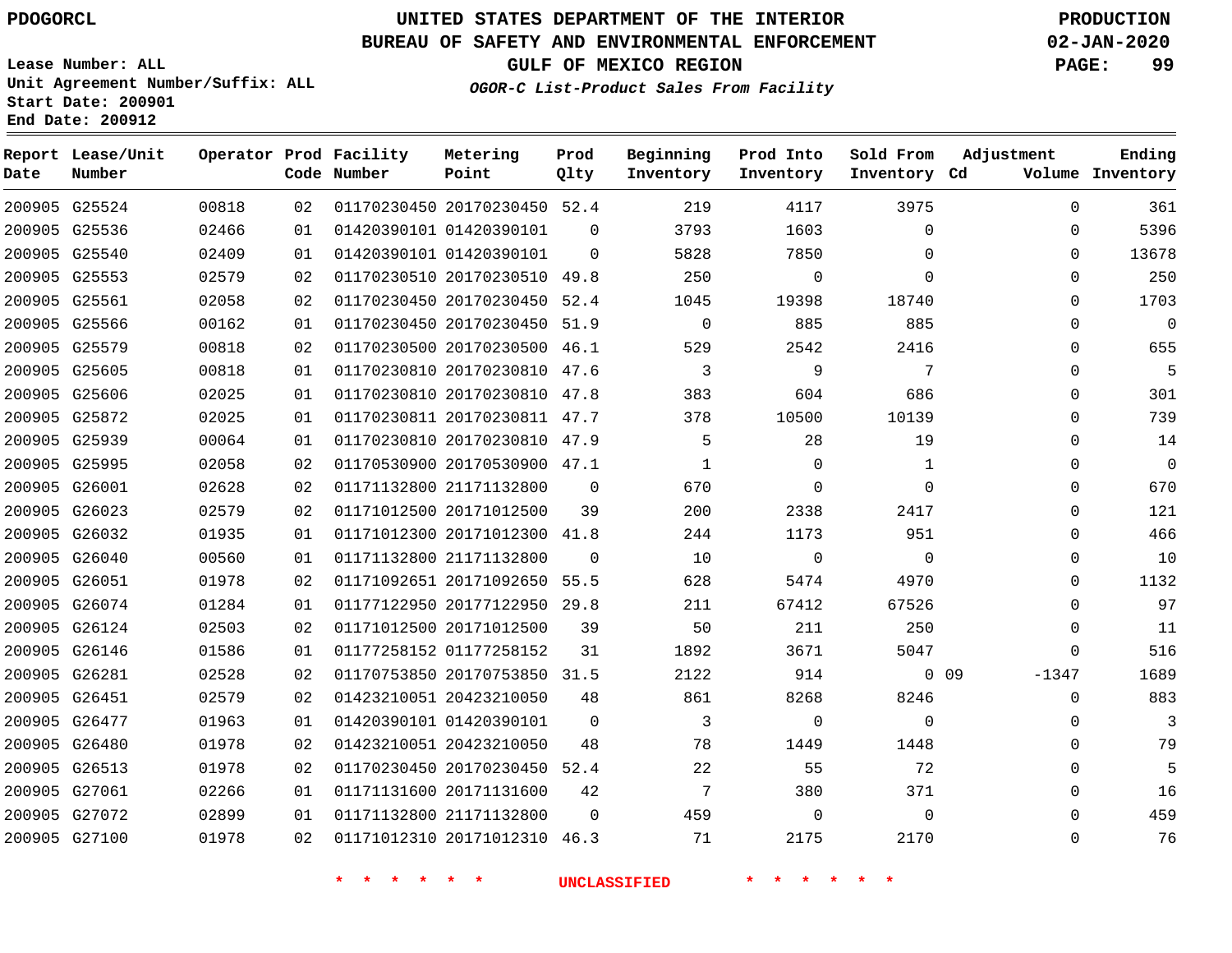## **BUREAU OF SAFETY AND ENVIRONMENTAL ENFORCEMENT 02-JAN-2020**

**Lease Number: ALL Unit Agreement Number/Suffix: ALL Start Date: 200901 End Date: 200912**

**OGOR-C List-Product Sales From Facility**

**GULF OF MEXICO REGION PAGE: 100**

| Date          | Report Lease/Unit<br>Number |       |    | Operator Prod Facility<br>Code Number | Metering<br>Point            | Prod<br>Qlty | Beginning<br>Inventory | Prod Into<br>Inventory | Sold From<br>Inventory Cd | Adjustment     | Ending<br>Volume Inventory |
|---------------|-----------------------------|-------|----|---------------------------------------|------------------------------|--------------|------------------------|------------------------|---------------------------|----------------|----------------------------|
|               | 200905 G27155               | 01834 | 01 |                                       | 01171012500 20171012500      | 39           | 854                    | 10186                  | 10512                     | $\mathbf 0$    | 528                        |
|               | 200905 G27169               | 01284 | 01 |                                       | 01171012500 20171012500      | 59           | 1547                   | 17629                  | 18263                     | $\Omega$       | 913                        |
|               | 200905 G27194               | 01586 | 01 |                                       | 01177258152 01177258152      | 31           | 202                    | $\mathbf 0$            | 183                       | $\mathbf 0$    | 19                         |
|               | 200905 G27195               | 01586 | 02 |                                       | 01177258154 01177258154      | $\Omega$     | 124                    | $\mathbf 0$            |                           | 0, 32<br>$-55$ | 69                         |
| 200905 G27215 |                             | 01586 | 02 |                                       | 01177288152 01177288152 34.4 |              | 74                     | 51                     | 85                        | 0              | 40                         |
|               | 200905 G27476               | 02672 | 01 |                                       | 01423210051 20423210050      | 48           | 17                     | 109                    | 115                       | 0              | 11                         |
|               | 200905 G27507               | 02058 | 02 |                                       | 01170230450 20170230450      | 52.4         | 171                    | 3395                   | 3268                      | $\mathbf 0$    | 298                        |
|               | 200905 G27789               | 01284 | 02 |                                       | 01170530900 20170530900 47.1 |              | 4936                   | 3742                   | 7428                      | 0              | 1250                       |
|               | 200905 G27793               | 02266 | 01 |                                       | 01170530900 20170530900 47.1 |              | 612                    | 401                    | 879                       | $\mathbf 0$    | 134                        |
|               | 200905 G27831               | 02899 | 02 |                                       | 01170530900 20170530900 47.1 |              | 256                    | 191                    | 383                       | 0              | 64                         |
|               | 200905 G27834               | 00222 | 01 |                                       | 01171132000 20171132000 46.9 |              | 1                      | 33                     | 32 42                     | $\mathbf{1}$   | 3                          |
|               | 200905 G31040               | 02058 | 02 |                                       | 01170230450 20170230450 52.4 |              | 260                    | 4217                   | 4107                      | 0              | 370                        |
|               | 200905 G31304               | 02714 | 01 |                                       | 01170230811 20170230811 47.8 |              | 2376                   | 46323                  | 45375                     | $\mathbf 0$    | 3324                       |
|               | 200905 G31435               | 02058 | 02 |                                       | 01170755200 20170755200      | 38           | 3650                   | 49284                  | 49075                     | $\mathbf 0$    | 3859                       |
| 200906        | 00016                       | 00276 | 01 |                                       | 01170513700 20170513700 30.9 |              | 4064                   | 48343                  | 48601 42                  | 3              | 3809                       |
| 200906        | 00026                       | 00276 | 01 |                                       | 01170513700 20170513700 30.9 |              | 5171                   | 52950                  | 53949                     | $\mathbf 0$    | 4172                       |
| 200906        | 00032                       | 00276 | 01 |                                       | 01170513700 20170513700 30.9 |              | 1442                   | 6632                   | 6698 42                   | $-1$           | 1375                       |
| 200906        | 00033                       | 00276 | 01 |                                       | 01170513700 20170513700 30.9 |              | 1232                   | 4060                   | 4450                      | 0              | 842                        |
| 200906        | 00049                       | 02421 | 01 |                                       | 01171012300 20171012300 41.5 |              | 7686                   | 17205                  | 16865                     | 0              | 8026                       |
| 200906        | 00050                       | 02421 | 01 |                                       | 01171012300 20171012300 41.5 |              | 4584                   | 11707                  | 10830                     | 0              | 5461                       |
| 200906        | 00051                       | 02421 | 01 |                                       | 01171012300 20171012300 41.5 |              | 2340                   | 5612                   | 5334                      | $\mathbf 0$    | 2618                       |
| 200906        | 00052                       | 02421 | 01 |                                       | 01171012300 20171012300 41.5 |              | 2404                   | 5066                   | 5106                      | $\mathbf 0$    | 2364                       |
| 200906        | 00053                       | 02409 | 01 |                                       | 01171012300 20171012300 41.7 |              | 2254                   | 3881                   | 3553                      | $\mathbf 0$    | 2582                       |
| 200906        | 00079                       | 01834 | 01 |                                       | 01170230810 20170230810 47.7 |              | 519                    | 671                    | 877 42                    | $\mathbf{1}$   | 314                        |
| 200906        | 00081                       | 00818 | 02 |                                       | 01170231300 20170230450 52.4 |              | 66                     | 313                    | 352 42                    | $\mathbf{1}$   | 28                         |
| 200906        | 00137                       | 00687 | 01 |                                       | 01170513700 20170513700      | 25.8         | 76                     | 974                    | 959                       | 0              | 91                         |
| 200906        | 00138                       | 00687 | 01 |                                       | 01170513700 20170513700 25.8 |              | 6540                   | 44063                  | 46500                     | $\mathbf 0$    | 4103                       |
| 200906        | 00184                       | 02594 | 02 |                                       | 01170230810 20170230810 47.7 |              | 1458                   | 185                    | 1557                      | $\mathbf 0$    | 86                         |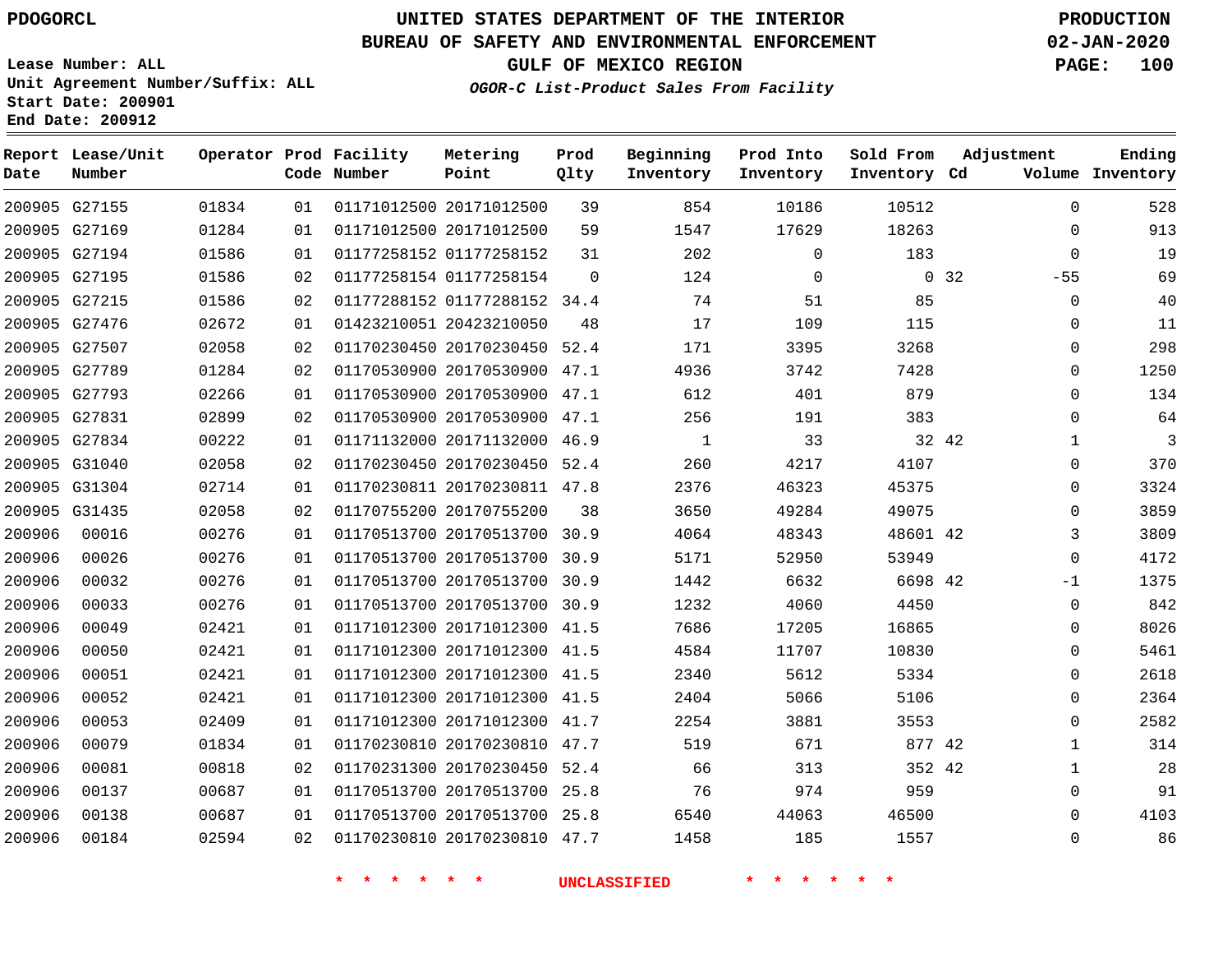## **BUREAU OF SAFETY AND ENVIRONMENTAL ENFORCEMENT 02-JAN-2020**

**Lease Number: ALL Unit Agreement Number/Suffix: ALL Start Date: 200901 End Date: 200912**

**GULF OF MEXICO REGION PAGE: 101**

**OGOR-C List-Product Sales From Facility**

| Date   | Report Lease/Unit<br>Number |       |    | Operator Prod Facility<br>Code Number | Metering<br>Point            | Prod<br>Qlty | Beginning<br>Inventory | Prod Into<br>Inventory | Sold From<br>Inventory Cd | Adjustment | Ending<br>Volume Inventory  |
|--------|-----------------------------|-------|----|---------------------------------------|------------------------------|--------------|------------------------|------------------------|---------------------------|------------|-----------------------------|
| 200906 | 00191                       | 02312 | 01 |                                       | 01170230810 20170230810 47.7 |              | 508                    | 464                    | 755                       |            | 217<br>$\Omega$             |
| 200906 | 00196                       | 00003 | 01 |                                       | 01171012300 20171012300 41.5 |              | 9135                   | 18596                  | 19057 42                  |            | 8676<br>$\overline{2}$      |
| 200906 | 00244                       | 00105 | 01 |                                       | 01170231300 01170231300 41.6 |              | $\Omega$               | 1454                   | 1454                      |            | $\mathbf 0$<br>$\Omega$     |
| 200906 | 00247                       | 00105 | 01 |                                       | 01170231300 01170231300 41.5 |              | $\Omega$               | 927                    | 927                       |            | $\mathbf 0$<br>0            |
| 200906 | 00253                       | 01364 | 02 |                                       | 01170230810 20170230810 47.7 |              | 771                    | 1809                   | 1731                      |            | 849<br>$\Omega$             |
|        |                             | 02025 | 01 |                                       | 01170230810 20170230810 47.6 |              | 98                     | $\Omega$               | 98                        |            | $\Omega$<br>$\Omega$        |
|        |                             |       |    |                                       |                              |              | 869                    | 1809                   | 1829                      |            | 849<br>0                    |
| 200906 | 00317                       | 00560 | 01 |                                       | 01171012310 20171012310      | 45           | 1                      | 325                    | 307                       |            | $\Omega$<br>19              |
| 200906 | 00367                       | 00276 | 01 |                                       | 01170513700 20170513700 30.9 |              | 75                     | 2129                   | 2036                      |            | 168<br>$\mathbf 0$          |
| 200906 | 00424                       | 00064 | 01 |                                       | 01171012400 20171012400 49.8 |              | 29                     | $\mathbf 0$            | 29                        |            | $\mathbf 0$<br>$\mathbf 0$  |
| 200906 | 00434                       | 01284 | 01 |                                       | 01177112605 2017711260Y 29.8 |              | 2570                   | 9369                   | 9420                      |            | 2519<br>$\Omega$            |
| 200906 | 00453                       | 01284 | 01 |                                       | 01177112605 2017711260Y 29.8 |              | 777                    | 2851                   | 2861                      |            | 767<br>$\Omega$             |
| 200906 | 00462                       | 00078 | 01 |                                       | 01170573602 20170573602 32.9 |              | 8                      | $\mathbf 0$            | 8                         |            | $\mathbf 0$<br>$\mathbf{0}$ |
| 200906 | 00464                       | 00078 | 01 |                                       | 01170573602 20170573602 33.1 |              | 4991                   | 21801                  | 24537                     |            | 2255<br>0                   |
| 200906 | 00466                       | 00064 | 01 |                                       | 01171012400 20171012400 49.8 |              | 2345                   | 8243                   | 8951 42                   |            | 1636<br>$-1$                |
| 200906 | 00478                       | 02409 | 01 |                                       | 01171012300 20171012300      | 44           | $\Omega$               | 1655                   | 1655                      |            | $\mathbf 0$<br>$\mathbf 0$  |
| 200906 | 00479                       | 00818 | 01 |                                       | 01171012500 20171012500 39.3 |              | 326                    | 6298                   | 6121                      |            | 503<br>$\Omega$             |
|        |                             | 02595 | 01 |                                       | 01171012300 20171012300 41.5 |              | 9                      | 2                      | 10                        |            | $\mathbf{1}$<br>0           |
|        |                             |       |    |                                       |                              |              | 335                    | 6300                   | 6131                      |            | 0<br>504                    |
| 200906 | 00487                       | 01284 | 01 |                                       | 01171132800 21171132800 41.5 |              | 871                    | 5578                   | 2798                      |            | 3651<br>$\Omega$            |
| 200906 | 00518                       | 01482 | 01 |                                       | 01170230450 20170230450 52.4 |              | 138                    | 1454                   | 1454                      |            | 138<br>$\Omega$             |
| 200906 | 00526                       | 00105 | 01 |                                       | 01170230810 20170230810 47.6 |              | 2074                   | 907                    | 2557                      |            | 424<br>$\Omega$             |
| 200906 | 00541                       | 02589 | 01 |                                       | 01170530900 20170530900 47.7 |              | $\Omega$               | 64                     | 64                        |            | $\mathbf 0$<br>$\Omega$     |
| 200906 | 00559                       | 00687 | 01 |                                       | 01171131600 20171131600 42.4 |              | 131                    | 3434                   | 3370                      |            | 195<br>$\mathbf 0$          |
| 200906 | 00560                       | 00687 | 01 |                                       | 01171131600 20171131600 42.4 |              | 10                     | 306                    | 299                       |            | 17<br>0                     |
| 200906 | 00577                       | 01935 | 01 |                                       | 01171012300 20171012300 41.5 |              | 13936                  | 32871                  | 31473                     |            | $\mathbf 0$<br>15334        |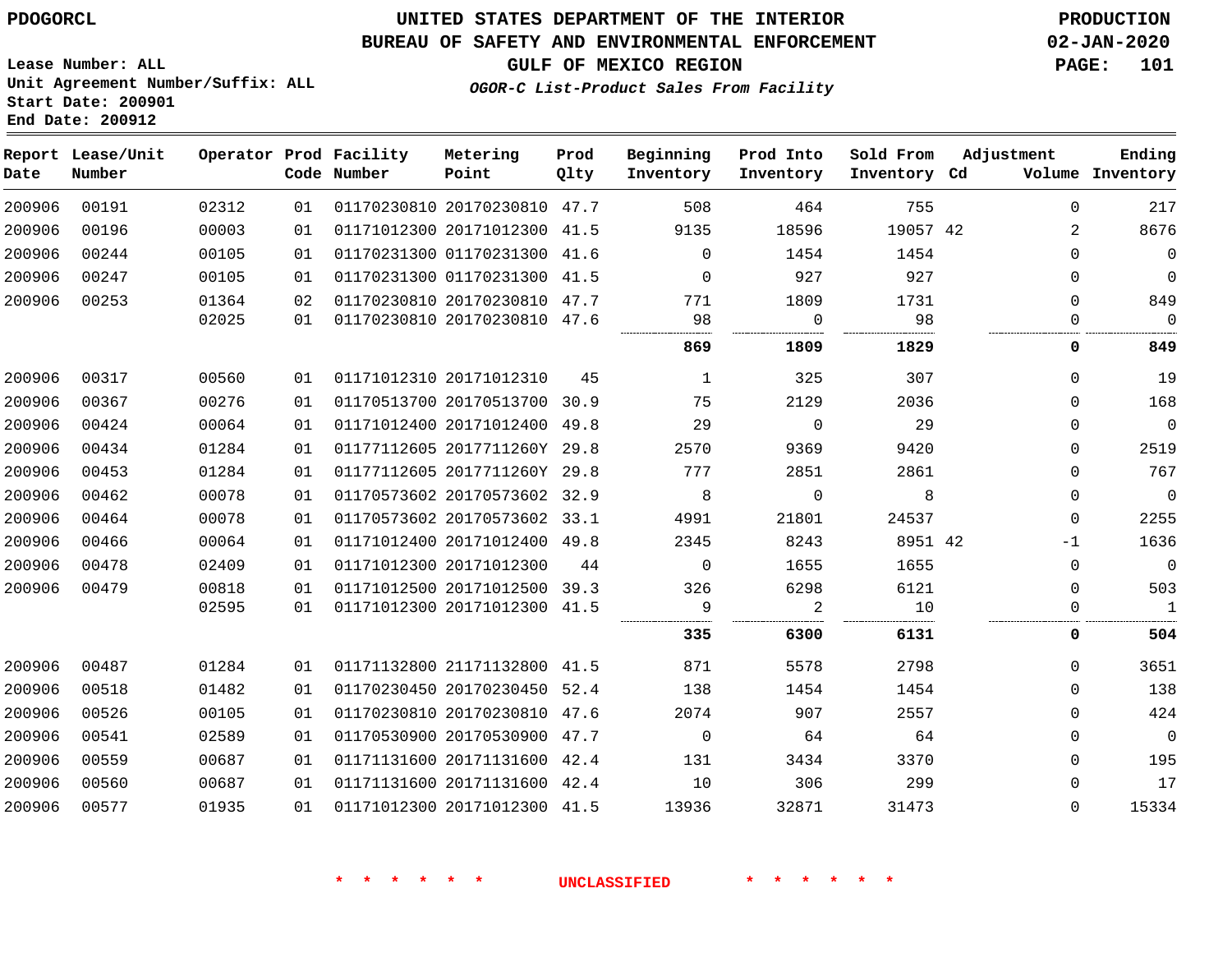## **BUREAU OF SAFETY AND ENVIRONMENTAL ENFORCEMENT 02-JAN-2020**

**Lease Number: ALL Unit Agreement Number/Suffix: ALL Start Date: 200901 End Date: 200912**

**GULF OF MEXICO REGION PAGE: 102**

**OGOR-C List-Product Sales From Facility**

| Date   | Report Lease/Unit<br>Number |       |    | Operator Prod Facility<br>Code Number | Metering<br>Point            | Prod<br>Qlty | Beginning<br>Inventory | Prod Into<br>Inventory | Sold From<br>Inventory Cd | Adjustment   | Ending<br>Volume Inventory |
|--------|-----------------------------|-------|----|---------------------------------------|------------------------------|--------------|------------------------|------------------------|---------------------------|--------------|----------------------------|
| 200906 | 00593                       | 01834 | 01 |                                       | 01171012300 20171012300 41.5 |              | 7766                   | 9753                   | 7211                      | $\Omega$     | 10308                      |
|        |                             | 02589 | 01 |                                       | 01171012300 20171012300 41.5 |              | $\Omega$<br>           | 1179                   | 629                       | $\Omega$     | 550                        |
|        |                             |       |    |                                       |                              |              | 7766                   | 10932                  | 7840                      | 0            | 10858                      |
| 200906 | 00605                       | 02899 | 01 |                                       | 01170573602 20170573602 35.8 |              | 4576                   | 16176                  | 19161                     | $\mathbf{0}$ | 1591                       |
| 200906 | 00680                       | 01482 | 01 |                                       | 01170230700 20170230700      | $\Omega$     | 268                    | 598                    |                           | 042<br>$-1$  | 865                        |
| 200906 | 00691                       | 02312 | 02 |                                       | 01170754200 20170754200 35.5 |              | 1339                   | 1740                   | 1967                      | $\mathbf 0$  | 1112                       |
| 200906 | 00697                       | 02266 | 01 |                                       | 01170754800 20170754800      | 29           | 1193                   | 4347                   | 4451                      | $\Omega$     | 1089                       |
| 200906 | 00757                       | 02312 | 01 |                                       | 01170230500 20170230500 45.2 |              | 2                      | 7                      | 7                         | $\Omega$     | $\overline{a}$             |
| 200906 | 00758                       | 02421 | 01 |                                       | 01170230810 20170230810      | 47.7         | 1246                   | 2241                   | 2440                      | $\Omega$     | 1047                       |
| 200906 | 00763                       | 01284 | 01 |                                       | 01170231100 20170230810 47.7 |              | $\Omega$               | 77                     | 41                        | $\Omega$     | 36                         |
| 200906 | 00767                       | 00105 | 01 |                                       | 01170230810 20170230810 47.7 |              | 398                    | 701                    | 771                       | $\mathbf 0$  | 328                        |
| 200906 | 00775                       | 01834 | 01 |                                       | 01171131600 20171131600 42.4 |              | 107                    | 1947                   | 1943                      | $\mathbf 0$  | 111                        |
| 200906 | 00777                       | 01482 | 01 |                                       | 01171132000 20171132000      | 48.7         | $\mathbf{1}$           | $\mathsf{O}$           | 1                         | $\mathbf 0$  | $\overline{0}$             |
| 200906 | 00778                       | 01482 | 01 |                                       | 01171132000 20171132000 48.7 |              | 104                    | 4417                   | 4255                      | $\mathbf 0$  | 266                        |
| 200906 | 00797                       | 02421 | 01 |                                       | 01171012300 20171012300 41.5 |              | 1778                   | 8026                   | 6060                      | $\mathbf 0$  | 3744                       |
| 200906 | 00818                       | 02636 | 01 |                                       | 01171132800 21171132800      | 41.5         | $\mathbf 0$            | 823                    | 357                       | $\mathbf 0$  | 466                        |
| 200906 | 00828                       | 01284 | 01 |                                       | 01171092651 20171092650 51.6 |              | 39                     | 304                    | 287                       | $\mathbf 0$  | 56                         |
| 200906 | 00839                       | 02451 | 01 |                                       | 01170513800 20170513800 32.8 |              | 311                    | 8085                   | 8095                      | $\mathbf 0$  | 301                        |
|        | 200906 754303001A           | 00059 | 01 |                                       | 01170230811 20170230811 47.8 |              | 930                    | 8122                   | 6530 09                   | $-2104$      | 418                        |
| 200906 | 754307017A                  | 00362 | 02 |                                       | 01170230811 20170230811 47.8 |              | 439                    | 4945                   | 5129                      | $\mathbf 0$  | 255                        |
|        | 200906 7543880060           | 00105 | 01 |                                       | 01170230450 20170230450 52.3 |              | 12                     | 211                    | 203                       | $\Omega$     | 20                         |
|        | 200906 7543890080           | 00276 | 01 |                                       | 01170513700 20170513700 30.9 |              | 1614                   | 1676                   | 2003                      | 0            | 1287                       |
|        | 200906 7543890180           | 02899 | 01 |                                       | 01423210051 20423210050 48.7 |              | 11                     | 95                     | 93                        | $\Omega$     | 13                         |
|        | 200906 7543890220           | 00105 | 01 |                                       | 01608158271 01608158271      | 20           | $\Omega$               | 55                     | 55                        | $\Omega$     | $\mathbf 0$                |
|        | 200906 7543900080           | 02421 | 01 |                                       | 01177245111 01177245111 37.2 |              | 0                      | 103                    | 103                       | $\mathbf 0$  | $\mathbf 0$                |
|        | 200906 7543920040           | 02628 | 01 |                                       | 01423210051 20423210050 48.7 |              | 13                     | 125                    | 121                       | $\mathbf 0$  | 17                         |
|        | 200906 7543930100           | 00362 | 02 |                                       | 01170230810 20170230810 47.7 |              | 3317                   | 4828                   | 5888                      | $\mathbf 0$  | 2257                       |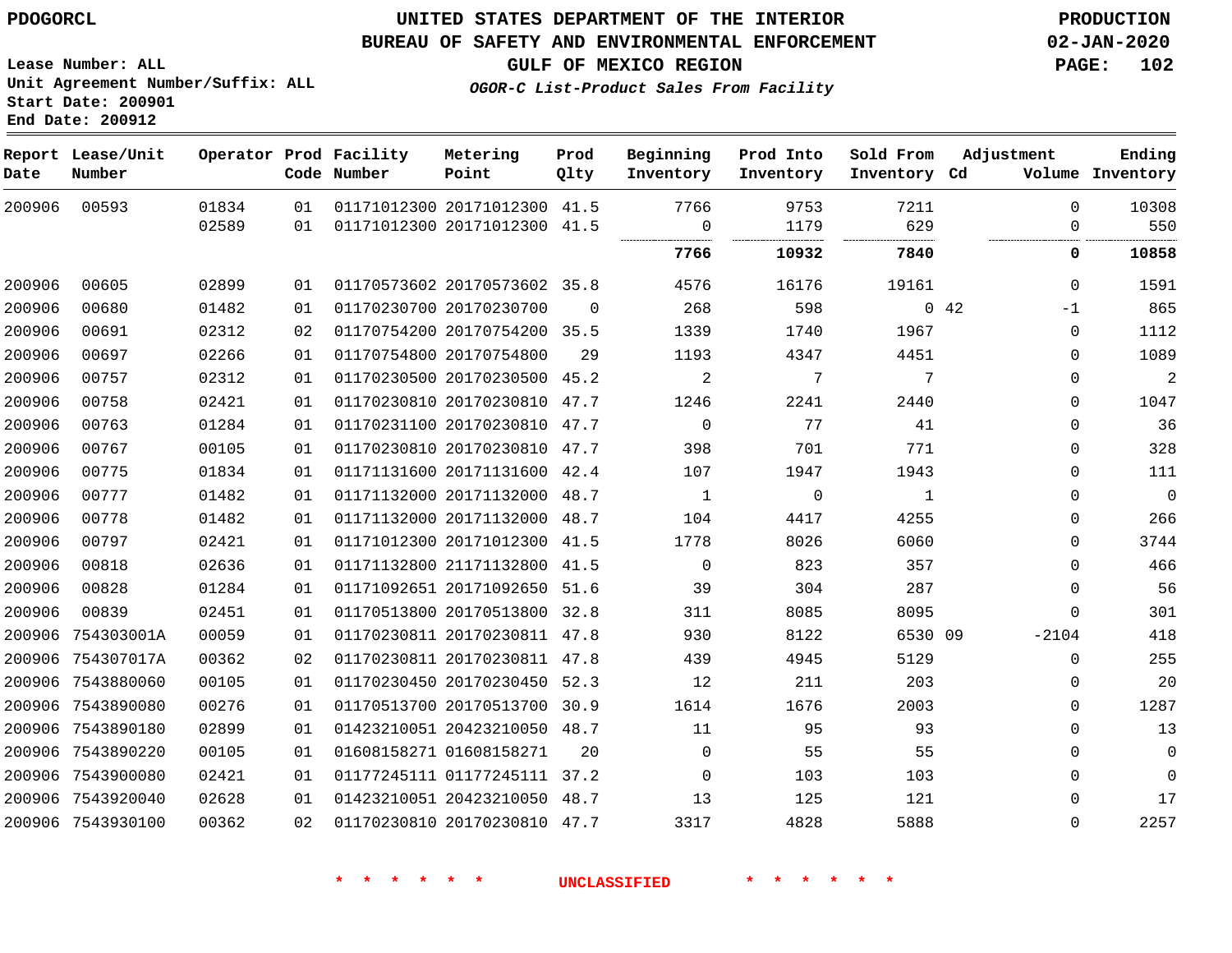# **UNITED STATES DEPARTMENT OF THE INTERIOR PDOGORCL PRODUCTION**

## **BUREAU OF SAFETY AND ENVIRONMENTAL ENFORCEMENT 02-JAN-2020**

**Lease Number: ALL Unit Agreement Number/Suffix: ALL Start Date: 200901**

**GULF OF MEXICO REGION PAGE: 103**

**OGOR-C List-Product Sales From Facility**

| Date   | Report Lease/Unit<br>Number |       |    | Operator Prod Facility<br>Code Number | Metering<br>Point            | Prod<br>Qlty | Beginning<br>Inventory | Prod Into<br>Inventory | Sold From<br>Inventory Cd | Adjustment   | Ending<br>Volume Inventory |
|--------|-----------------------------|-------|----|---------------------------------------|------------------------------|--------------|------------------------|------------------------|---------------------------|--------------|----------------------------|
|        | 200906 7543930200           | 00105 | 01 |                                       | 01171012310 20171012310 45.9 |              | 682                    | 18872                  | 18436                     | $\Omega$     | 1118                       |
|        |                             | 01284 | 01 |                                       | 0117709260L 2017709260L 40.8 |              | $\mathbf 0$<br>        | 1501                   | 1501<br>                  | $\Omega$     | $\Omega$<br>.              |
|        |                             |       |    |                                       |                              |              | 682                    | 20373                  | 19937                     | 0            | 1118                       |
|        | 200906 754395009A           | 00730 | 01 |                                       | 01170753510 20170753510 49.4 |              | 701                    | 1733                   | 1404                      | $\Omega$     | 1030                       |
|        | 200906 754395019A           | 00105 | 01 |                                       | 01420390101 01420390101 51.1 |              | 1875                   | 211                    | 579                       | $\Omega$     | 1507                       |
|        | 200906 754396015A           | 01284 | 01 |                                       | 01608103650 20608103650      | 29.4         | 43                     | 11663                  | 11620                     | $\Omega$     | 86                         |
|        | 200906 754398002A           | 00105 | 01 |                                       | 01420570060 20420570060 51.7 |              | 5740                   | $\Omega$               | 141 42                    | $-1$         | 5598                       |
|        | 200906 8910020210           | 02451 | 01 |                                       | 01170753510 20170753510 49.4 |              | 1292                   | 2734                   | 2323                      | $\Omega$     | 1703                       |
|        |                             |       | 01 |                                       | 01170513800 20170513800 32.8 |              | 6832                   | 143162                 | 144662                    | 0            | 5332                       |
|        |                             |       |    |                                       |                              |              | 8124                   | 145896                 | 146985                    | 0            | 7035                       |
|        | 200906 8910024540           | 02451 | 01 |                                       | 01170513800 20170513800 32.8 |              | 4669                   | 101239                 | 102138                    | $\Omega$     | 3770                       |
|        | 200906 8910029310           | 01834 | 01 |                                       | 01171132800 21171132800 41.5 |              | $\Omega$               | 25                     | 9                         | $\Omega$     | 16                         |
|        | 200906 8910029320           | 00276 | 01 |                                       | 01170513700 20170513700      | 30.9         | 13182                  | 58341                  | 59426 42                  | 1            | 12098                      |
|        | 200906 8910034440           | 00276 | 01 |                                       | 01170513700 20170513700 30.9 |              | 24011                  | 122981                 | 124437 42                 | $\mathbf{1}$ | 22556                      |
|        |                             | 00730 | 01 |                                       | 01170513700 20170513700      | 31           | $\Omega$               | 20455                  | 16703                     | $\mathbf 0$  | 3752                       |
|        |                             |       |    |                                       |                              |              | 24011                  | 143436                 | 141140                    | 1            | 26308                      |
|        | 200906 8910063810           | 02466 | 01 |                                       | 01170230450 20170230450 52.4 |              | 1173                   | 11454                  | 11536 42                  | $-1$         | 1090                       |
|        |                             | 02904 | 02 |                                       | 01170230450 20170230450 52.4 |              | 15                     | 151                    | 153 42                    | 1            | 14                         |
|        |                             |       |    |                                       |                              |              | 1188                   | 11605                  | 11689                     | 0            | 1104                       |
|        | 200906 8910066690           | 00078 | 01 |                                       | 01170573602 20170573602 33.1 |              | 3501                   | 12286                  | 14516                     | $\Omega$     | 1271                       |
| 200906 | 8910086400                  | 02893 | 02 |                                       | 01171012400 20171012400      | 49.8         | 100                    | 173                    | 239                       | $\Omega$     | 34                         |
|        | 200906 8910086540           | 01284 | 01 |                                       | 01177092604 20177092604 37.3 |              | $\Omega$               | 1519                   | 1519                      | $\Omega$     | $\mathbf 0$                |
|        | 200906 8910086660           | 03009 | 02 |                                       | 01421670201 20421670200      | $\Omega$     | 207                    | $\Omega$               | $\Omega$                  | $\Omega$     | 207                        |
|        | 200906 8910087670           | 02312 | 01 |                                       | 01170754200 20170754200 35.5 |              | 93                     | 288                    | 208 42                    | $-4$         | 169                        |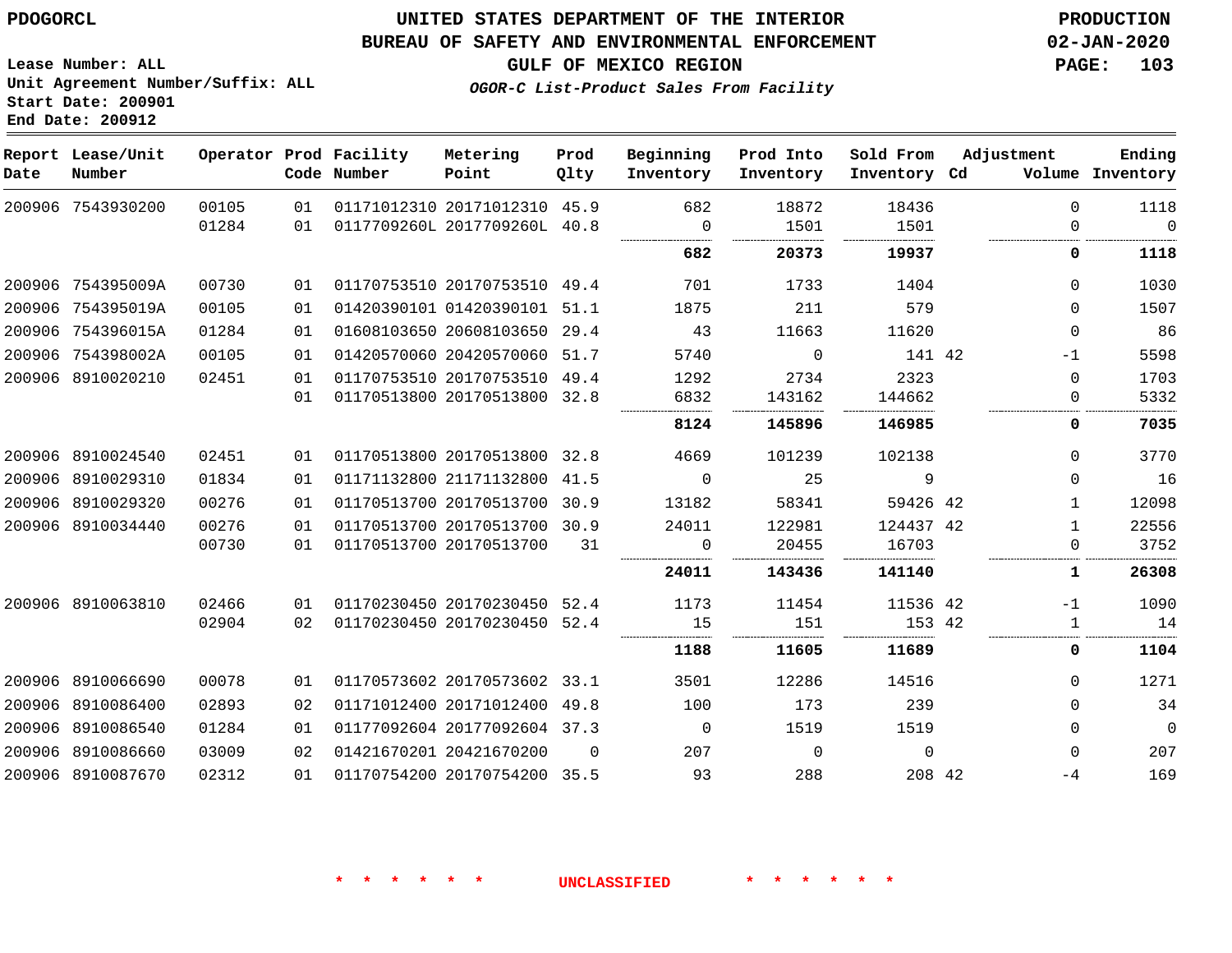## **BUREAU OF SAFETY AND ENVIRONMENTAL ENFORCEMENT 02-JAN-2020**

**Lease Number: ALL Unit Agreement Number/Suffix: ALL Start Date: 200901 End Date: 200912**

**OGOR-C List-Product Sales From Facility**

**GULF OF MEXICO REGION PAGE: 104**

| Date | Report Lease/Unit<br>Number |       |    | Operator Prod Facility<br>Code Number | Metering<br>Point            | Prod<br>Qlty | Beginning<br>Inventory | Prod Into<br>Inventory | Sold From<br>Inventory Cd | Adjustment     | Ending<br>Volume Inventory |
|------|-----------------------------|-------|----|---------------------------------------|------------------------------|--------------|------------------------|------------------------|---------------------------|----------------|----------------------------|
|      | 200906 8910088130           | 00078 | 01 |                                       | 01171012400 20171012400 49.8 |              | 342                    | 905                    | 1119                      | $\Omega$       | 128                        |
|      |                             |       | 01 | 01171132800 21171132800               |                              | $\Omega$     | 88                     | 0                      | $\Omega$                  | $\mathbf 0$    | 88                         |
|      |                             |       |    |                                       |                              |              | 430                    | 905                    | 1119                      | 0              | 216                        |
|      | 200906 8910088160           | 01284 | 01 |                                       | 01171132800 21171132800 41.5 |              | 306                    | 2778                   | 1337                      | $\Omega$       | 1747                       |
|      | 200906 8910089160           | 00276 | 01 |                                       | 01170513700 20170513700      | 30.9         | 2722                   | 5720                   | 5623 42                   | $\mathbf{1}$   | 2820                       |
|      | 200906 891008927AE          | 00078 | 01 |                                       | 01170230400 20170230400 49.2 |              | 92                     | 386                    | 264 09                    | $-104$         | 110                        |
|      | 200906 891008927AG          | 00078 | 01 |                                       | 01170230400 20170230400      | 49.2         | 1040                   | 4090                   | 3632 09                   | $-334$         | 1164                       |
|      | 200906 891008927K           | 00078 | 01 |                                       | 01170230400 20170230400      | 49.3         | 75                     | 192                    | 213 42                    | $\mathbf{1}$   | 55                         |
|      | 200906 891008927Y           | 00078 | 01 |                                       | 01170230400 20170230400 49.3 |              | 208                    | 594                    | 633                       | 0              | 169                        |
|      | 200906 891008946C           | 01834 | 01 |                                       | 01171012500 20171012500      | 40           | 18                     | 256                    | 254                       | 0              | 20                         |
|      | 200906 8910116580           | 00276 | 01 |                                       | 01170513700 20170513700 30.9 |              | 5659                   | 10581                  | 11023 42                  | $-1$           | 5216                       |
|      | 200906 8910116740           | 00276 | 01 |                                       | 01170513700 20170513700      | $\Omega$     | 129                    | 0                      | $\mathbf 0$               | 0              | 129                        |
|      | 200906 8910116770           | 00276 | 01 |                                       | 01170513700 20170513700 30.9 |              | 1400                   | 3128                   | 2986                      | $\Omega$       | 1542                       |
|      | 200906 8910116790           | 00276 | 01 |                                       | 01170513700 20170513700      | 30.9         | 6260                   | 8920                   | 10782                     | $\Omega$       | 4398                       |
|      | 200906 8910116800           | 00276 | 01 |                                       | 01170513700 20170513700 30.9 |              | 11952                  | 21840                  | 23024 42                  | $-1$           | 10767                      |
|      | 200906 891011687B           | 02266 | 01 |                                       | 01170754800 20170754800      | 29           | 71                     | 410                    | 378                       | $\mathbf 0$    | 103                        |
|      | 200906 891011687C           | 02266 | 01 |                                       | 01170754800 20170754800      | 29           | 258                    | 958                    | 976                       | $\mathbf 0$    | 240                        |
|      | 200906 891011687D           | 02266 | 01 |                                       | 01170754800 20170754800      | 29           | 198                    | 791                    | 791                       | 0              | 198                        |
|      | 200906 8910117330           | 02266 | 01 |                                       | 01170754800 20170754800      | 29           | 8                      | 31                     | 31                        | 0              | 8                          |
|      | 200906 8910123210           | 00687 | 01 |                                       | 0117709260A 2017709260A 36.7 |              | 12                     | 598                    | 600                       | $\Omega$       | 10                         |
|      | 200906 8910123250           | 00687 | 01 |                                       | 0117709260A 2017709260A 36.7 |              | 33                     | 1673                   | 1678                      | 0              | 28                         |
|      | 200906 8910123270           | 01482 | 01 |                                       | 01177215100 20177215102 30.2 |              | 70                     | 5720                   | 5708                      | $\mathbf 0$    | 82                         |
|      | 200906 8910123320           | 01482 | 01 |                                       | 01177215100 20177215102      | 30.2         | 121                    | 10172                  | 10147                     | $\Omega$       | 146                        |
|      | 200906 8910123330           | 01482 | 01 |                                       | 01177215100 20177215102 30.2 |              | 135                    | 9147                   | 9153 42                   | $\overline{2}$ | 131                        |
|      | 200906 8910123350           | 01284 | 01 |                                       | 01171012500 20171012500      | 39.3         | 14                     | 243                    | 237                       | $\Omega$       | 20                         |
|      | 200906 8910123390           | 00818 | 01 |                                       | 01171131800 20171131800      | 47.4         | 1231                   | 391                    | 338 42                    | $-1$           | 1283                       |
|      | 200906 8910169300           | 00491 | 01 |                                       | 01170230810 20170230810 47.7 |              | 152                    | 219                    | 269                       | $\Omega$       | 102                        |
|      | 200906 8910202350           | 00276 | 01 |                                       | 01170513700 20170513700 30.9 |              | 21895                  | 17891                  | 16285                     | $\Omega$       | 23501                      |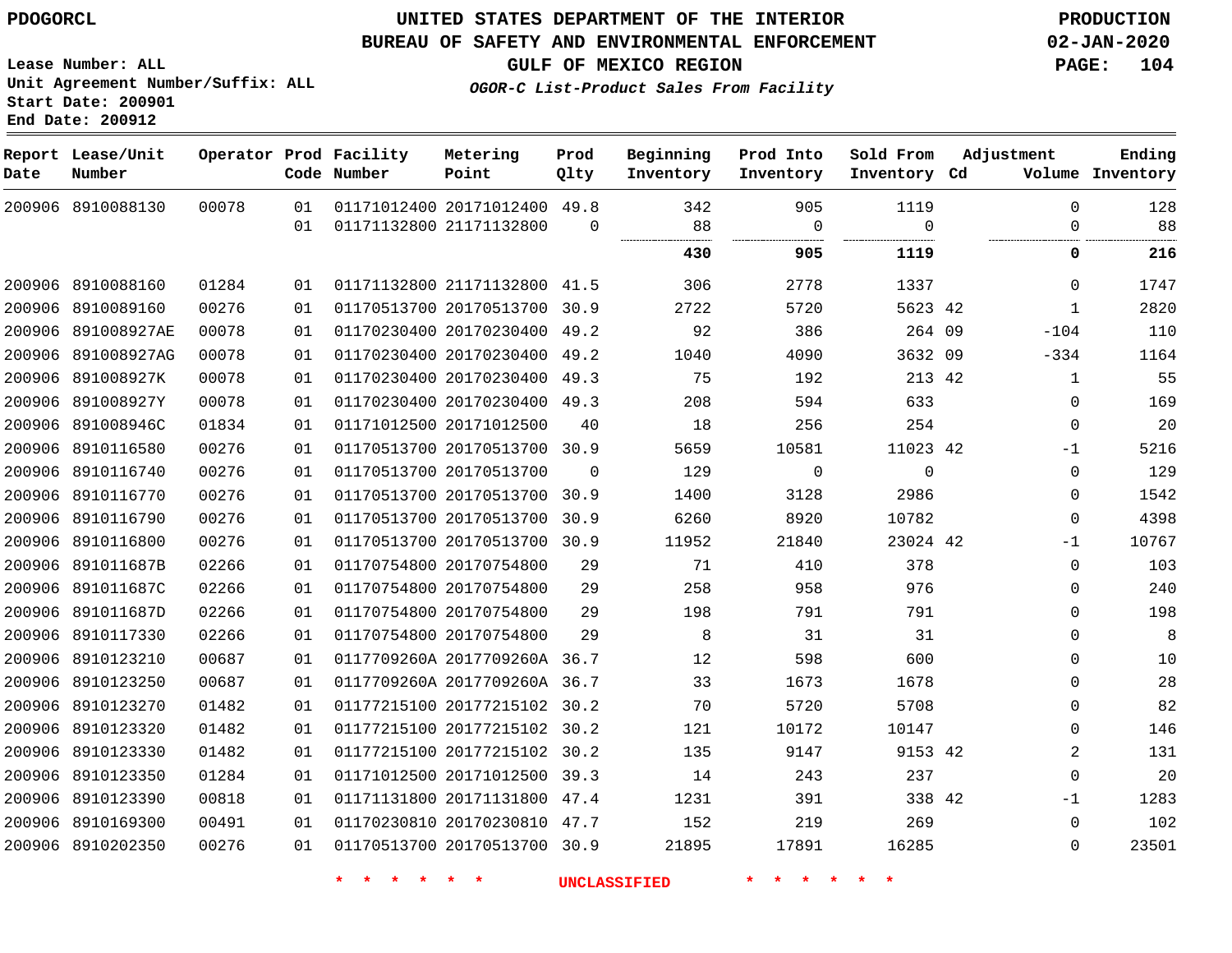## **BUREAU OF SAFETY AND ENVIRONMENTAL ENFORCEMENT 02-JAN-2020**

**Lease Number: ALL Unit Agreement Number/Suffix: ALL Start Date: 200901**

**OGOR-C List-Product Sales From Facility**

**GULF OF MEXICO REGION PAGE: 105**

**End Date: 200912**

| Date | Report Lease/Unit<br>Number |       |    | Operator Prod Facility<br>Code Number | Metering<br>Point            | Prod<br>Qlty | Beginning<br>Inventory | Prod Into<br>Inventory | Sold From<br>Inventory Cd | Adjustment |              | Ending<br>Volume Inventory |
|------|-----------------------------|-------|----|---------------------------------------|------------------------------|--------------|------------------------|------------------------|---------------------------|------------|--------------|----------------------------|
|      | 200906 8910202430           | 00276 | 01 |                                       | 01170513700 20170513700      | $\Omega$     | 222                    | $\Omega$               | $\Omega$                  |            | $\Omega$     | 222                        |
|      | 200906 8910202520           | 01482 | 01 |                                       | 01171132800 21171132800 41.5 |              | 54                     | 28                     | 65 42                     |            | $\mathbf 1$  | 18                         |
|      | 200906 8910202550           | 00105 | 01 |                                       | 01170230810 20170230810 47.6 |              | 338                    | 285                    | 490                       |            | 0            | 133                        |
|      | 200906 8910202560           | 00276 | 01 |                                       | 01170513700 20170513700 30.9 |              | 3946                   | 7445                   | 7580                      |            | $\Omega$     | 3811                       |
|      | 200906 G00932               | 01376 | 01 |                                       | 01170230810 20170230810 47.9 |              | 300                    | 400                    | 513                       |            | $\mathbf{0}$ | 187                        |
|      | 200906 G00935               | 02852 | 02 |                                       | 01171131600 20171131600 42.4 |              | 1                      | 9                      | 9                         |            | $\Omega$     | $\mathbf{1}$               |
|      | 200906 G00985               | 00687 | 01 |                                       | 0117709260A 2017709260A 36.7 |              | 332                    | 20268                  | 20260 42                  |            | $-1$         | 339                        |
|      | 200906 G00987               | 00105 | 01 |                                       | 01171132800 21171132800 41.5 |              | $\Omega$               | 6361                   | 2760                      |            | $\Omega$     | 3601                       |
|      | 200906 G00989               | 00003 | 01 |                                       | 01171012400 20171012400      | $\Omega$     | 1022                   | $\Omega$               | $\Omega$                  |            | $\Omega$     | 1022                       |
|      | 200906 G01023               | 02899 | 01 |                                       | 01171092651 20171092650 51.6 |              | 3064                   | 20121                  | 19441                     |            | $\mathbf 0$  | 3744                       |
|      | 200906 G01082               | 00276 | 01 |                                       | 01170513700 20170513700      | 30.9         | $\mathbf{1}$           | 2                      | $\overline{a}$            |            | $\Omega$     | $\mathbf{1}$               |
|      | 200906 G01083               | 00276 | 01 |                                       | 01170513700 20170513700 30.9 |              | 10982                  | 22508                  | 22394 42                  |            | 1            | 11097                      |
|      | 200906 G01090               | 00276 | 01 |                                       | 01170513700 20170513700      | 30.9         | 7164                   | 14767                  | 14651                     |            | $\Omega$     | 7280                       |
|      | 200906 G01091               | 00276 | 01 |                                       | 01170513700 20170513700 30.9 |              | 1909                   | 4506                   | 4194 42                   |            | 1            | 2222                       |
|      | 200906 G01092               | 00276 | 01 |                                       | 01170513700 20170513700 30.9 |              | 7007                   | 13775                  | 13991 42                  |            | $\mathbf 1$  | 6792                       |
|      | 200906 G01127               | 02630 | 01 |                                       | 01171132000 20171132000 48.7 |              | 115                    | 3881                   | 3763                      |            | $\Omega$     | 233                        |
|      | 200906 G01194               | 00105 | 01 |                                       | 01177072601 20177072601 40.2 |              | $\overline{0}$         | 9157                   | 9157                      |            | 0            | $\mathbf 0$                |
|      | 200906 G01198               | 00818 | 02 |                                       | 01171092651 20171092650 51.6 |              | 17                     | 117                    | 112                       |            | $\mathbf 0$  | 22                         |
|      | 200906 G01208               | 00818 | 02 |                                       | 01171092651 20171092650 51.6 |              | 68                     | 530                    | 499                       |            | $\mathbf{0}$ | 99                         |
|      | 200906 G01210               | 03041 | 01 |                                       | 01171132800 21171132800 41.5 |              | 47                     | 1644                   | 733 42                    |            | $-1$         | 957                        |
|      | 200906 G01216               | 00222 | 01 |                                       | 01177082958 20177082958 41.5 |              | $\Omega$               | 8623                   | 8623                      |            | $\Omega$     | $\overline{0}$             |
|      | 200906 G01220               | 00105 | 01 |                                       | 01177092600 20177092600 39.8 |              | 518                    | 16942                  | 16891                     |            | 0            | 569                        |
|      | 200906 G01248               | 02628 | 01 |                                       | 01171012500 20171012500 39.3 |              | 91                     | 1243                   | 1236                      |            | $\Omega$     | 98                         |
|      | 200906 G01269               | 01284 | 01 |                                       | 01171012500 20171012500      | 39.3         | 12                     | 183                    | 181                       |            | 0            | 14                         |
|      | 200906 G01351               | 00078 | 01 |                                       | 01170230400 20170230400 49.1 |              | 11                     | 126                    | 101                       |            | $\mathbf{0}$ | 36                         |
|      | 200906 G01441               | 00818 | 01 |                                       | 01177112701 20177112700 53.4 |              | 503                    | 1590                   | 1413                      |            | $\Omega$     | 680                        |
|      | 200906 G01447               | 00276 | 01 |                                       | 01170513700 20170513700 30.9 |              | 343                    | 4507                   | 4494 42                   |            | $-1$         | 355                        |
|      | 200906 G01477               | 02595 | 01 |                                       | 01170230810 20170230810 47.7 |              | 2808                   | 3761                   | 4811                      |            | $\Omega$     | 1758                       |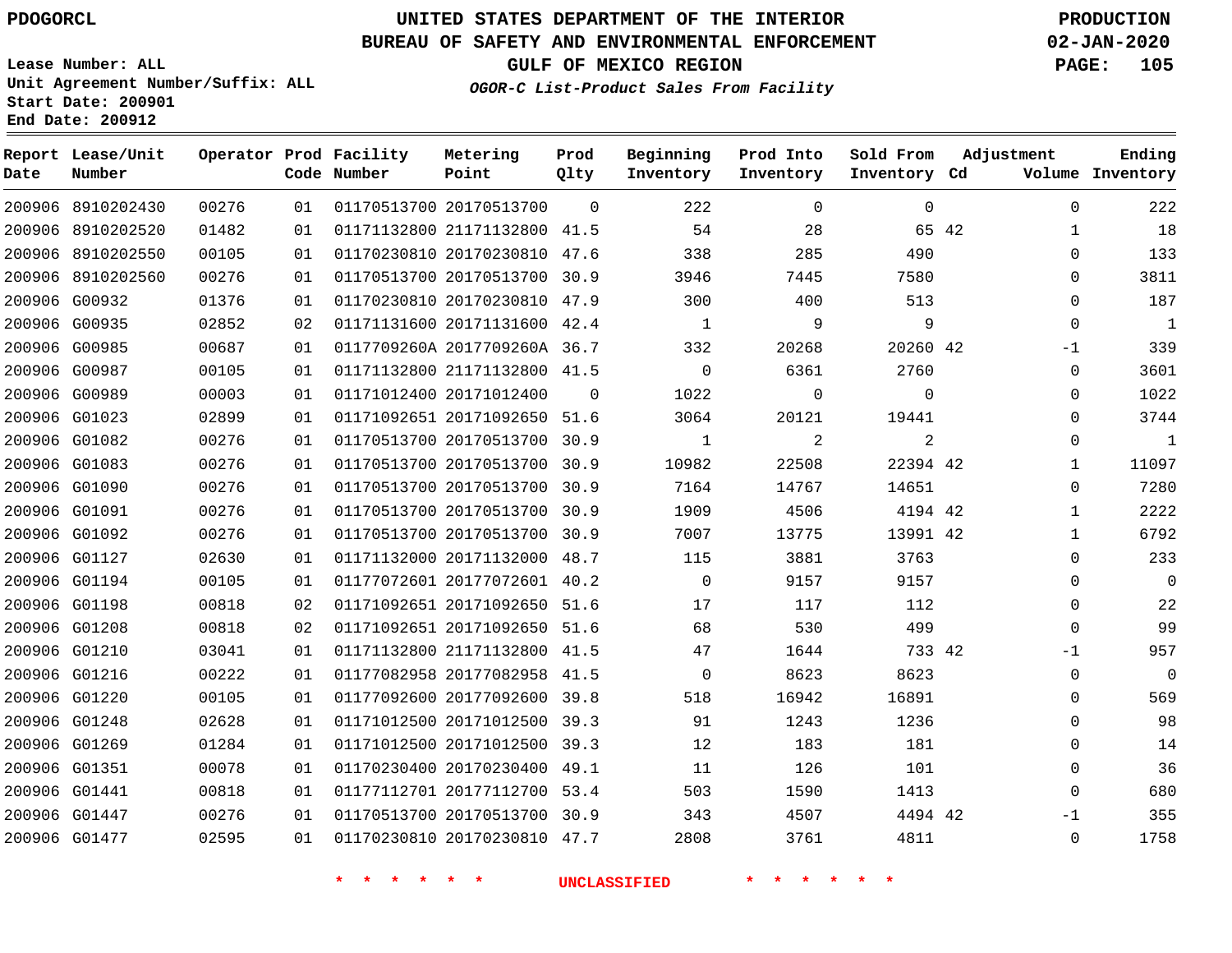## **BUREAU OF SAFETY AND ENVIRONMENTAL ENFORCEMENT 02-JAN-2020**

**Lease Number: ALL Unit Agreement Number/Suffix: ALL Start Date: 200901 End Date: 200912**

**GULF OF MEXICO REGION PAGE: 106**

**OGOR-C List-Product Sales From Facility**

| Date | Report Lease/Unit<br>Number |       |    | Operator Prod Facility<br>Code Number | Metering<br>Point            | Prod<br>Qlty | Beginning<br>Inventory | Prod Into<br>Inventory | Sold From<br>Inventory Cd | Adjustment   | Ending<br>Volume Inventory |
|------|-----------------------------|-------|----|---------------------------------------|------------------------------|--------------|------------------------|------------------------|---------------------------|--------------|----------------------------|
|      | 200906 G01497               | 02451 | 01 |                                       | 01170513800 20170513800 32.8 |              | 3187                   | 69095                  | 69709                     | $\mathbf 0$  | 2573                       |
|      | 200906 G01498               | 02451 | 01 |                                       | 01170513800 20170513800 32.8 |              | 519                    | 11336                  | 11433                     | $\Omega$     | 422                        |
|      | 200906 G01526               | 02899 | 01 |                                       | 01171092651 20171092650 51.6 |              | 154                    | 1046                   | 1006                      | $\Omega$     | 194                        |
|      | 200906 G01528               | 01284 | 01 |                                       | 01171092651 20171092650 51.6 |              | $\mathbf 0$            | 880                    | 716                       | $\mathbf 0$  | 164                        |
|      | 200906 G01580               | 02451 | 01 |                                       | 01170513800 20170513800 32.8 |              | 42                     | 541                    | 563                       | $\mathbf 0$  | 20                         |
|      | 200906 G01610               | 01482 | 01 |                                       | 01177215100 20177215102 30.2 |              | 22                     | 522                    | 536 42                    | $-1$         | 7                          |
|      | 200906 G01619               | 00276 | 01 |                                       | 01170513700 20170513700 30.9 |              | 26942                  | 35066                  | 36043 42                  | 1            | 25966                      |
|      | 200906 G01620               | 00276 | 01 |                                       | 01170513700 20170513700 30.9 |              | 4275                   | 6050                   | 5845                      | $\mathbf 0$  | 4480                       |
|      | 200906 G01676               | 02237 | 01 |                                       | 01170755200 20170755200 38.1 |              | 315                    | $\Omega$               | 315                       | $\Omega$     | $\Omega$                   |
|      | 200906 G01677               | 02237 | 01 |                                       | 01170755200 20170755200      | 38           | 60                     | 0                      | 60                        | 0            | $\Omega$                   |
|      | 200906 G01754               | 00003 | 01 |                                       | 01423210051 20423210050 48.7 |              | 17                     | 53                     | 63                        | $\mathbf 0$  | 7                          |
|      | 200906 G01757               | 00003 | 01 |                                       | 01423210051 20423210050 48.7 |              | 75                     | 790                    | 756 42                    | $-1$         | 108                        |
|      | 200906 G01860               | 00105 | 01 |                                       | 01170231110 20170231110      | 41           | 1901                   | 3990                   | 1643                      | 0            | 4248                       |
|      | 200906 G01865               | 00078 | 01 |                                       | 01171012500 20171012500 39.3 |              | 300                    | 5730                   | 5571 42                   | $-1$         | 458                        |
|      | 200906 G01898               | 02312 | 01 |                                       | 01171012500 20171012500 39.3 |              | 210                    | 2312                   | 2338                      | $\mathbf 0$  | 184                        |
|      | 200906 G01901               | 01482 | 01 |                                       | 01177215100 20177215102 30.2 |              | 4                      | 32                     | 36                        | $\Omega$     | $\Omega$                   |
|      | 200906 G01953               | 00105 | 01 |                                       | 01170230811 20170230811 47.7 |              | 60                     | 514                    | 548                       | $\mathbf 0$  | 26                         |
|      | 200906 G01966               | 01482 | 01 |                                       | 01177215100 20177215102 30.2 |              | 55                     | 3660                   | 3663                      | 0            | 52                         |
|      | 200906 G01967               | 01482 | 01 |                                       | 01177215100 20177215102 30.2 |              | 104                    | 6406                   | 6419 42                   | $\mathbf{1}$ | 92                         |
|      | 200906 G01972               | 02589 | 01 |                                       | 01170231230 01170231230 39.1 |              | $\Omega$               | 777                    | 777                       | $\Omega$     | $\Omega$                   |
|      | 200906 G01997               | 01071 | 02 |                                       | 01170230810 20170230810      | 57           | 37                     | 109                    | 109                       | 0            | 37                         |
|      | 200906 G01998               | 00818 | 01 |                                       | 01170230811 20170230811 47.7 |              | 32                     | 38                     | 52                        | $\mathbf 0$  | 18                         |
|      | 200906 G02006               | 02595 | 01 |                                       | 01170530900 20170530900 45.6 |              | 6                      | 10                     | 13                        | 0            | 3                          |
|      | 200906 G02021               | 01482 | 01 |                                       | 01170230811 20170230811 47.8 |              | 171                    | 1745                   | 1826                      | 0            | 90                         |
|      | 200906 G02023               | 02312 | 02 |                                       | 01170230811 20170230811 47.8 |              | 613                    | 5043                   | 5396                      | 0            | 260                        |
|      | 200906 G02045               | 00105 | 01 |                                       | 01170530900 20170530900 45.6 |              | 23                     | 26                     | 42                        | $\mathbf 0$  | $\overline{7}$             |
|      | 200906 G02091               | 00687 | 01 |                                       | 01170230811 20170230811 47.8 |              | 197                    | 3327                   | 3353                      | $\Omega$     | 171                        |
|      | 200906 G02099               | 01978 | 02 |                                       | 01171012310 20171012310 45.9 |              | 388                    | 9797                   | 9605                      | 0            | 580                        |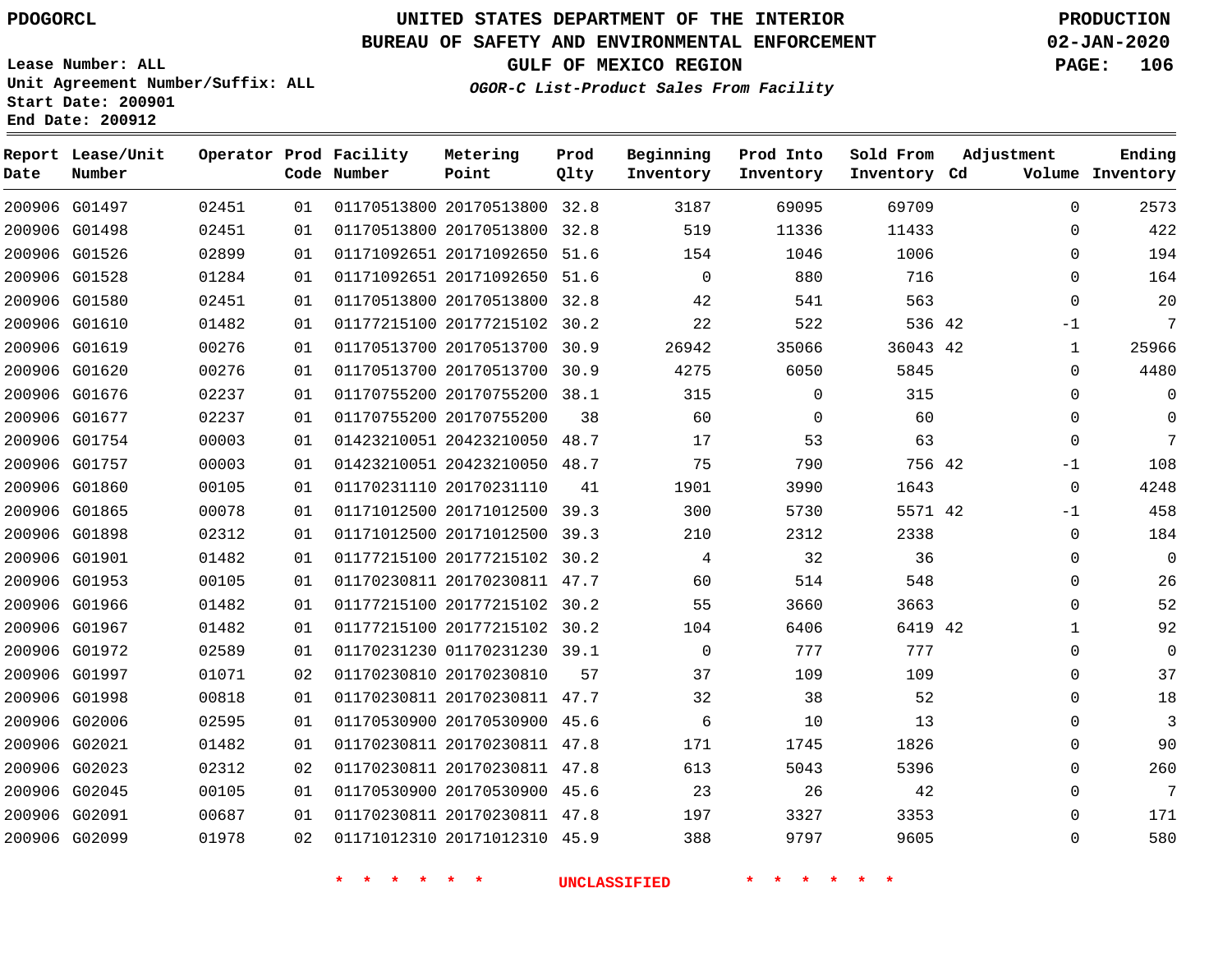**Report Lease/Unit**

# **UNITED STATES DEPARTMENT OF THE INTERIOR PDOGORCL PRODUCTION**

**Prod**

## **BUREAU OF SAFETY AND ENVIRONMENTAL ENFORCEMENT 02-JAN-2020**

**Lease Number: ALL Unit Agreement Number/Suffix: ALL Start Date: 200901 End Date: 200912**

**Operator Prod Facility**

**OGOR-C List-Product Sales From Facility**

**Beginning**

**Prod Into**

**Sold From**

**GULF OF MEXICO REGION PAGE: 107**

**Adjustment**

**Ending**

| Date | Number        |       |    | Code Number | Point                        | Qlty           | Inventory      | Inventory   | Inventory Cd |       |              | Volume Inventory |
|------|---------------|-------|----|-------------|------------------------------|----------------|----------------|-------------|--------------|-------|--------------|------------------|
|      | 200906 G02127 | 02312 | 01 |             | 01170230810 20170230810 47.7 |                | 10             | 24          | 23           |       | $\Omega$     | 11               |
|      | 200906 G02161 | 00818 | 02 |             | 01171012500 20171012500 39.3 |                | 558            | 9702        | 9485         |       | $\mathbf 0$  | 775              |
|      | 200906 G02163 | 00105 | 01 |             | 01171012500 20171012500 39.2 |                | 120            | 3073        | 2947         |       | 0            | 246              |
|      | 200906 G02300 | 01482 | 01 |             | 01171132800 21171132800 41.5 |                | 18             | 204         | 97           |       | $\mathbf 0$  | 125              |
|      | 200906 G02353 | 01284 | 01 |             | 01170230450 20170230450 52.4 |                | 284            | 2960        | 2962         |       | $\mathbf 0$  | 282              |
|      | 200906 G02354 | 01284 | 01 |             | 01170230450 20170230450 52.4 |                | 317            | 3877        | 3825         |       | $\mathbf 0$  | 369              |
|      | 200906 G02357 | 02200 | 02 |             | 01170230450 20170230450 52.4 |                | 13             | 374         | 351 42       |       | $-1$         | 35               |
|      | 200906 G02391 | 01284 | 01 |             | 0142709015A 2042709015A 46.6 |                | $\overline{0}$ | 1743        | 1743         |       | 0            | $\mathbf 0$      |
|      | 200906 G02404 | 02589 | 01 |             | 01170230810 20170230810 47.1 |                | 1109           | 732         | 732          |       | 0            | 1109             |
|      | 200906 G02416 | 02409 | 01 |             | 01170230810 20170230810 47.7 |                | 23             | $\mathbf 0$ | 23           |       | $\Omega$     | 0                |
|      | 200906 G02428 | 00105 | 01 |             | 01170230810 20170230810 47.7 |                | 20             | 17          | 29           |       | $\Omega$     | 8                |
|      | 200906 G02429 | 00491 | 01 |             | 01170230810 20170230810 47.7 |                | 1703           | 1717        | 2617         |       | $\Omega$     | 803              |
|      | 200906 G02433 | 00491 | 01 |             | 01170230810 20170230810 47.6 |                | 47             | 21          | 58           |       | $\Omega$     | 10               |
|      | 200906 G02434 | 01284 | 02 |             | 01170230810 20170230810 47.7 |                | 15             | 56          | 45           |       | $\Omega$     | 26               |
|      | 200906 G02436 | 02628 | 02 |             | 01170230811 20170230811 47.8 |                | 261            | 2442        | 2578         |       | 0            | 125              |
|      | 200906 G02567 | 02628 | 01 |             | 01170230811 20170230811 47.8 |                | 108            | 785         | 853          |       | $\Omega$     | 40               |
|      | 200906 G02596 | 01482 | 01 |             | 01171132800 21171132800 41.5 |                | $\Omega$       | 21          |              | 8 4 2 | $-1$         | 12               |
|      | 200906 G02663 | 02893 | 02 |             | 01423210051 20423210050 48.7 |                | 4              | 762         | 661          |       | $\mathbf 0$  | 105              |
|      | 200906 G02665 | 02451 | 01 |             | 01423210051 20423210050 48.6 |                | 188            | 1868        | 1799         |       | 0            | 257              |
|      | 200906 G02826 | 00105 | 01 |             | 01170231110 20170231110      | 41             | 450            | 1166        | 422          |       | $\Omega$     | 1194             |
|      |               |       | 01 |             | 01170230810 20170230810 47.7 |                | 332            | 571         | 636          |       | 0            | 267              |
|      |               |       |    |             |                              |                | 782            | 1737        | 1058         |       | 0            | 1461             |
|      | 200906 G02853 | 02589 | 01 |             | 01170231230 01170231230 39.1 |                | 0              | 1510        | 1510         |       | 0            | $\mathbf 0$      |
|      | 200906 G02870 | 02636 | 01 |             | 01170230810 20170230810 47.7 |                | $\Omega$       | 99          | 53           |       | $\Omega$     | 46               |
|      | 200906 G02885 | 02312 | 01 |             | 01171132000 20171132000 48.7 |                | $\Omega$       | 3429        | 3223         |       | $\Omega$     | 206              |
|      | 200906 G02886 | 02312 | 02 |             | 01171132000 20171132000 48.7 |                | $\Omega$       | 4           | 4            |       | $\mathbf{0}$ | $\mathbf 0$      |
|      | 200906 G02895 | 02579 | 02 |             | 01171092651 20171092650      | $\overline{0}$ | 50             | $\mathbf 0$ | 0            |       | 0            | 50               |
|      |               |       |    |             |                              |                |                |             |              |       |              |                  |
|      |               |       |    |             |                              |                |                |             |              |       |              |                  |

**Metering**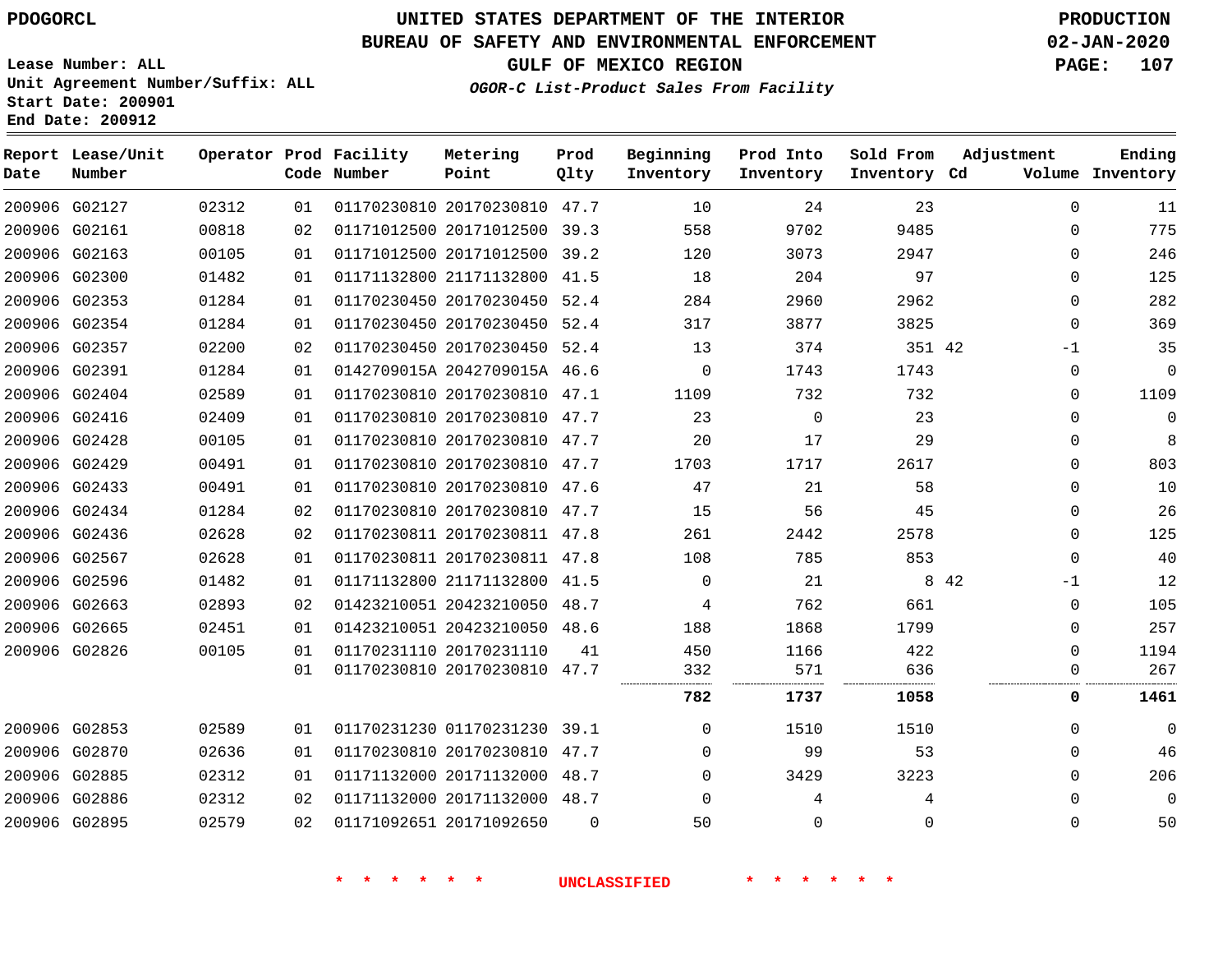**Lease Number: ALL**

**Start Date: 200901 End Date: 200912**

# **UNITED STATES DEPARTMENT OF THE INTERIOR PDOGORCL PRODUCTION**

## **BUREAU OF SAFETY AND ENVIRONMENTAL ENFORCEMENT 02-JAN-2020**

**Unit Agreement Number/Suffix: ALL**

**GULF OF MEXICO REGION PAGE: 108**

**OGOR-C List-Product Sales From Facility**

| Date | Report Lease/Unit<br>Number |       |    | Operator Prod Facility<br>Code Number | Metering<br>Point            | Prod<br>Qlty | Beginning<br>Inventory | Prod Into<br>Inventory | Sold From<br>Inventory Cd | Adjustment  | Ending<br>Volume Inventory |
|------|-----------------------------|-------|----|---------------------------------------|------------------------------|--------------|------------------------|------------------------|---------------------------|-------------|----------------------------|
|      | 200906 G02898               | 01834 | 01 |                                       | 01171012300 20171012300 41.5 |              | 709                    | 2283                   | 1927                      | $\Omega$    | 1065                       |
|      |                             | 02266 | 01 |                                       | 01171132800 21171132800      | $\Omega$     | 5                      | $\Omega$               | $\Omega$                  | $\Omega$    | 5                          |
|      |                             |       |    |                                       |                              |              | 714                    | 2283                   | 1927                      | 0           | 1070                       |
|      | 200906 G02917               | 01834 | 01 |                                       | 01171092930 20171092930 36.3 |              | 195                    | 1801                   | 1535 42                   | 1           | 462                        |
|      | 200906 G02969               | 00276 | 01 |                                       | 01170513700 20170513700      | $\Omega$     | 465                    | $\Omega$               | $\mathbf 0$               | $\Omega$    | 465                        |
|      | 200906 G02970               | 00276 | 01 |                                       | 01170513700 20170513700      | $\Omega$     | 6369                   | 0                      | $\mathbf 0$               | $\Omega$    | 6369                       |
|      | 200906 G03061               | 00105 | 01 |                                       | 01423210051 20423210050 48.6 |              | 237                    | 1800                   | 1790                      | $\Omega$    | 247                        |
|      | 200906 G03068               | 00105 | 01 |                                       | 01423210051 20423210050      | 48.6         | 6                      | 306                    | 270                       | $\Omega$    | 42                         |
|      | 200906 G03115               | 02200 | 01 |                                       | 01170230450 20170230450 52.4 |              | 8                      | $\Omega$               | 8                         | $\Omega$    | $\mathbf 0$                |
|      | 200906 G03145               | 00078 | 01 |                                       | 01171132800 21171132800      | 41.5         | 156                    | 0                      | 156                       | $\mathbf 0$ | $\mathbf 0$                |
|      | 200906 G03152               | 00105 | 01 |                                       | 01177092600 20177092600 39.8 |              | 184                    | 5354                   | 5358                      | $\Omega$    | 180                        |
|      | 200906 G03237               | 00276 | 01 |                                       | 01170230450 20427060150      | $\Omega$     | 170                    | $\mathbf 0$            | $\mathbf 0$               | $\Omega$    | 170                        |
|      | 200906 G03251               | 00105 | 01 |                                       | 01170231110 20170231110 41.1 |              | 114                    | 202                    | 91                        | $\Omega$    | 225                        |
|      | 200906 G03264               | 00003 | 01 |                                       | 01170230811 20170230811 47.8 |              | 8                      | 161                    | 160 42                    | $-1$        | 8                          |
|      |                             | 01284 | 02 |                                       | 01170530900 20170530900 45.6 |              | 85                     | 191                    | 225                       |             | 51                         |
|      |                             |       |    |                                       |                              |              | 93                     | 352                    | 385                       | -1          | 59                         |
|      | 200906 G03265               | 01284 | 02 |                                       | 01170530900 20170530900 45.6 |              | 86                     | 211                    | 240                       | $\Omega$    | 57                         |
|      | 200906 G03331               | 02312 | 02 |                                       | 01171132800 21171132800      | 41.5         | $\Omega$               | 14893                  | 6462                      | $\Omega$    | 8431                       |
|      | 200906 G03738               | 00064 | 01 |                                       | 01170230450 20170230450 52.4 |              | 14                     | 115                    | 118                       | $\mathbf 0$ | 11                         |
|      |                             | 02871 | 01 |                                       | 01170230450 20170230450      | $\Omega$     | 5                      | 0                      | $\Omega$                  | 0           | 5                          |
|      |                             |       |    |                                       |                              |              | 19                     | 115                    | 118                       | 0           | 16                         |
|      | 200906 G03793               | 02894 | 01 |                                       | 01171012500 20171012500 39.3 |              | 131                    | 1858                   | 1840                      | $\Omega$    | 149                        |
|      | 200906 G03935               | 02672 | 01 |                                       | 01423210051 20423210050      | 48.7         | 2                      | 13                     | 13                        | $\Omega$    | $\sqrt{2}$                 |
|      | 200906 G03940               | 00105 | 01 |                                       | 01423210051 20423210050      | 48.7         | 5                      | 51                     | 49                        | $\Omega$    | 7                          |
|      | 200906 G03958               | 00105 | 01 |                                       | 01170230510 20170230510      | 49.7         | 444                    | 2077                   | 1459                      | $\Omega$    | 1062                       |
|      | 200906 G04003               | 00105 | 01 |                                       | 01171012500 20171012500      | 39.2         | 432                    | 8434                   | 8192                      | $\Omega$    | 674                        |
|      | 200906 G04078               | 02589 | 01 |                                       | 01170230510 20170230510 48.2 |              | 44                     | 4                      | 2                         | $\Omega$    | 46                         |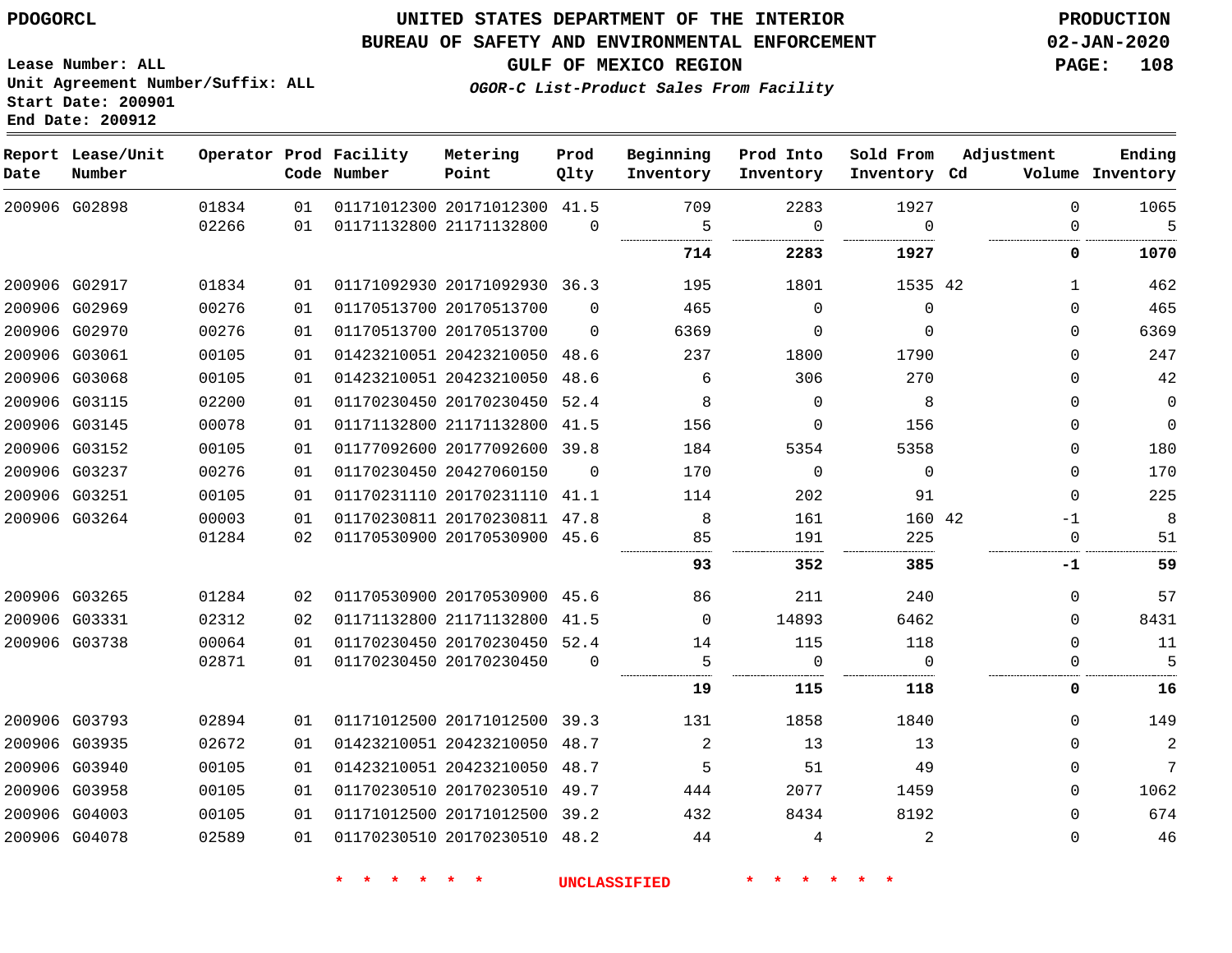# **UNITED STATES DEPARTMENT OF THE INTERIOR PDOGORCL PRODUCTION**

### **BUREAU OF SAFETY AND ENVIRONMENTAL ENFORCEMENT 02-JAN-2020**

**Lease Number: ALL Unit Agreement Number/Suffix: ALL Start Date: 200901**

**OGOR-C List-Product Sales From Facility**

**GULF OF MEXICO REGION PAGE: 109**

**Inventory Cd Volume**

**Adjustment**

   

**Ending**

|       |    | Operator Prod Facility<br>Code Number | Metering<br>Point       | Prod<br>Qlty | Beginning<br>Inventory | Prod Into<br>Inventory | Sold From<br>Inventory | Α<br>Cd |
|-------|----|---------------------------------------|-------------------------|--------------|------------------------|------------------------|------------------------|---------|
| 02894 | 01 | 01170230450                           | 20170230810             | 47.7         | 2949                   | 3577                   | 4854                   |         |
| 00687 | 01 |                                       | 01170230811 20170230811 | 47.8         | 1223                   | 6777                   | 7652 42                |         |
| 02899 | 01 |                                       | 01177008150 01177008150 | 34.1         | 5553                   | 4245                   | 8569                   |         |
| 02312 | 02 |                                       | 01170230810 20170230810 | 47.7         | 426                    | 450                    | 666                    |         |
| 01963 | 01 |                                       | 01170230810 20170230810 | 47.7         | 58                     | 328                    | 233                    |         |
| 00105 | 01 | 01170230510                           | 20170230510             | 49.7         | 351                    | 219                    | 458                    |         |
| 00105 | 01 |                                       | 01171012500 20171012500 | 39.2         | 21                     | 665                    | 633                    |         |
| 00730 | 01 | 01171012500                           | 20171012500             | 39.3         | 829                    | 15948                  | 15503                  |         |
|       |    |                                       |                         |              | 850                    | 16613                  | 16136                  |         |
| 01834 | 01 |                                       | 01170573602 20170573602 | 34.1         | 0                      | 77                     | 69                     |         |
| 02421 | 01 | 01170230810                           | 20170230810             | 47.7         | 445                    | 976                    | 965                    |         |
| 00105 | 01 |                                       | 01171131600 20171131600 | 42.4         | 413                    | 10783                  | 10582                  | 42      |

 G04081 G04085 **Report Lease/Unit Date** G04087 G04090 **Number** 

| 200906 G04087 | 02899 | 01 | 01177008150 01177008150 34.1 |          | 5553         | 4245     | 8569     | $\Omega$      | 1229        |
|---------------|-------|----|------------------------------|----------|--------------|----------|----------|---------------|-------------|
| 200906 G04090 | 02312 | 02 | 01170230810 20170230810      | 47.7     | 426          | 450      | 666      | $\Omega$      | 210         |
| 200906 G04098 | 01963 | 01 | 01170230810 20170230810 47.7 |          | 58           | 328      | 233      | $\Omega$      | 153         |
| 200906 G04143 | 00105 | 01 | 01170230510 20170230510 49.7 |          | 351          | 219      | 458      | $\Omega$      | 112         |
| 200906 G04232 | 00105 | 01 | 01171012500 20171012500 39.2 |          | 21           | 665      | 633      | ∩             | 53          |
|               | 00730 | 01 | 01171012500 20171012500 39.3 |          | 829          | 15948    | 15503    | O             | 1274        |
|               |       |    |                              |          | 850          | 16613    | 16136    | 0             | 1327        |
| 200906 G04254 | 01834 | 01 | 01170573602 20170573602 34.1 |          | $\mathbf{0}$ | 77       | 69       | $\Omega$      | 8           |
| 200906 G04397 | 02421 | 01 | 01170230810 20170230810 47.7 |          | 445          | 976      | 965      | $\Omega$      | 456         |
| 200906 G04421 | 00105 | 01 | 01171131600 20171131600 42.4 |          | 413          | 10783    | 10582 42 | $-1$          | 613         |
| 200906 G04453 | 02589 | 01 | 01171012300 20171012300 44.2 |          | 0            | 2228     | 1189     | $\Omega$      | 1039        |
| 200906 G04460 | 01819 | 01 | 01171012500 20171012500 39.3 |          | 105          | 1684     | 1655 42  | 1             | 135         |
| 200906 G04537 | 02589 | 01 | 01420470030 20420470030      | 50.6     | 728          | 102      | 65       | $\Omega$      | 765         |
| 200906 G04547 | 02628 | 01 | 01423210051 20423210050 48.7 |          | 21           | 183      | 179      | $\Omega$      | 25          |
| 200906 G04559 | 01935 | 02 | 01423210051 20423210050 48.7 |          | 11           | 56       | 59       | $\Omega$      | 8           |
| 200906 G04565 | 01284 | 01 | 01420390101 01420390101 51.2 |          | 1866         | 193      | 572      | $\Omega$      | 1487        |
| 200906 G04773 | 01482 | 01 | 01170230811 20170230811 47.8 |          | 4            | 29       | 31       | $\Omega$      | 2           |
| 200906 G04787 | 00687 | 01 | 01171131600 20171131600 42.4 |          | 8            | 208      | 204      | $\Omega$      | 12          |
| 200906 G04800 | 02595 | 01 | 01171132800 21171132800 44.5 |          | $\mathbf 0$  | 66       |          | 28 42<br>$-1$ | 37          |
| 200906 G04818 | 02894 | 01 | 01170230500 20170230500 45.2 |          | 20           | 76       | 70       | $\Omega$      | 26          |
| 200906 G04858 | 02595 | 01 | 01171012300 20171012300 41.5 |          | 22           | 109      | 80       | $\Omega$      | 51          |
| 200906 G04910 | 02714 | 01 | 01177258151 01177258151      | $\Omega$ | 47           | $\Omega$ | 0        | $\Omega$      | 47          |
| 200906 G04996 | 02628 | 01 | 01420570060 20420570060      | $\Omega$ | 266          | $\Omega$ | $\Omega$ | $\Omega$      | 266         |
| 200906 G05006 | 01284 | 02 | 01170230510 20170230510 49.8 |          | 10           | 62       | 40       | $\Omega$      | 32          |
| 200906 G05283 | 01376 | 01 | 01170231300 01170231300 41.6 |          | 0            | 43837    | 43837    | $\Omega$      | $\mathbf 0$ |
| 200906 G05286 | 01284 | 01 | 01170230810 20170230810 47.7 |          | 1476         | 2704     | 2916     | $\Omega$      | 1264        |
|               |       |    |                              |          |              |          |          |               |             |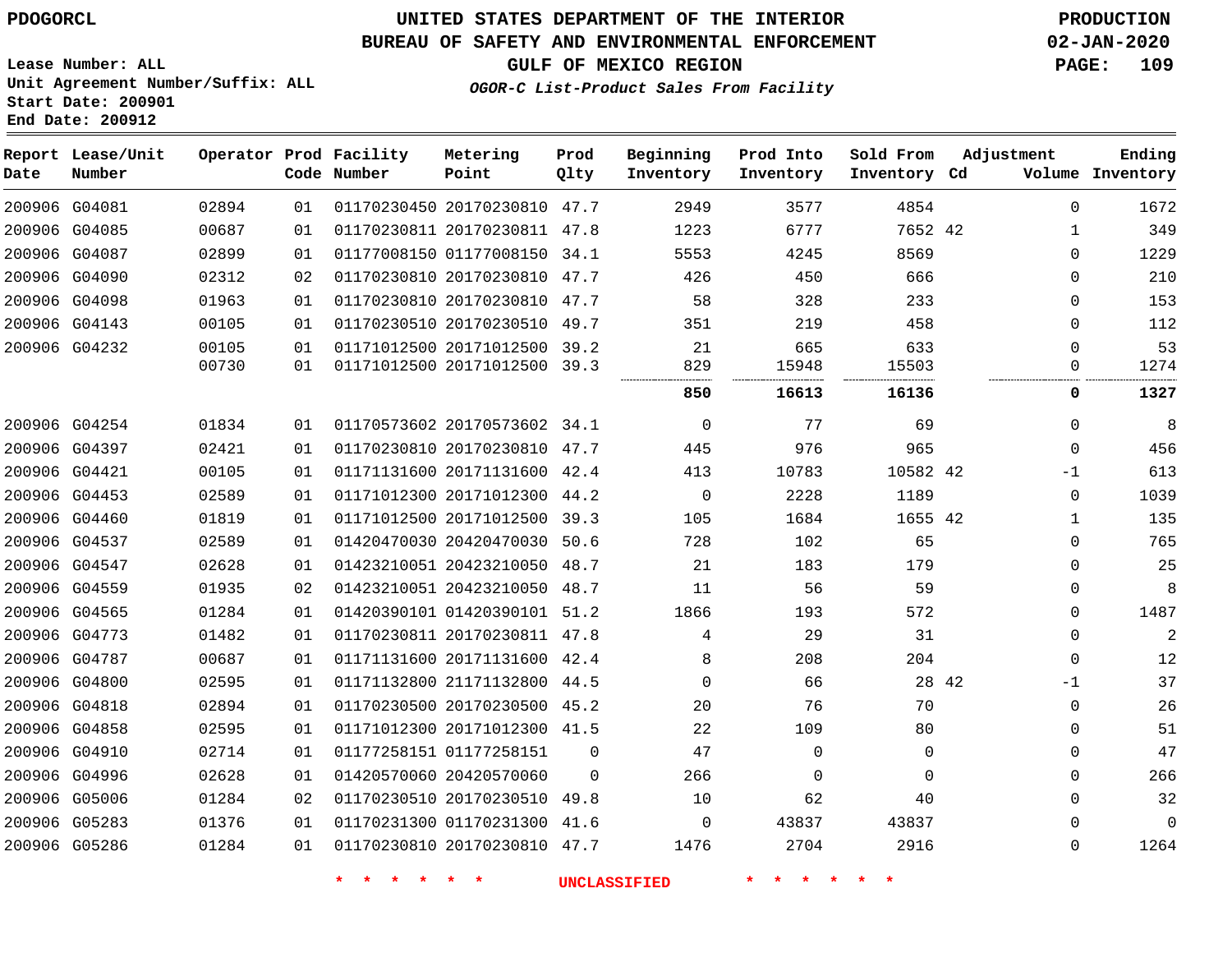# **UNITED STATES DEPARTMENT OF THE INTERIOR PDOGORCL PRODUCTION**

### **BUREAU OF SAFETY AND ENVIRONMENTAL ENFORCEMENT 02-JAN-2020**

**Lease Number: ALL Unit Agreement Number/Suffix: ALL Start Date: 200901**

**GULF OF MEXICO REGION PAGE: 110**

**OGOR-C List-Product Sales From Facility**

| Date          | Report Lease/Unit<br>Number |       |    | Operator Prod Facility<br>Code Number | Metering<br>Point            | Prod<br>Qlty | Beginning<br>Inventory | Prod Into<br>Inventory | Sold From<br>Inventory Cd | Adjustment   | Ending<br>Volume Inventory |
|---------------|-----------------------------|-------|----|---------------------------------------|------------------------------|--------------|------------------------|------------------------|---------------------------|--------------|----------------------------|
| 200906 G05292 |                             | 00003 | 01 |                                       | 01170230811 20170230811 47.8 |              | 26                     | 119                    | 139                       | 0            | 6                          |
|               | 200906 G05299               | 00818 | 01 |                                       | 01170230500 20170230500 45.2 |              | 154                    | 623                    | 564                       | 0            | 213                        |
|               | 200906 G05346               | 01819 | 01 |                                       | 01170530900 20170530900      | 45.6         | 219                    | 556                    | 624                       | $\mathbf{0}$ | 151                        |
| 200906 G05370 |                             | 02589 | 01 |                                       | 01170530900 20170530900 49.6 |              | $\Omega$               | 6                      | 6                         | $\Omega$     | $\mathbf 0$                |
|               | 200906 G05391               | 01819 | 01 |                                       | 01170530900 20170530900 45.6 |              | 369                    | 1196                   | 1242 42                   | $\mathbf{1}$ | 324                        |
|               | 200906 G05431               | 00560 | 01 |                                       | 01177062608 2017706260A 36.4 |              | 86                     | 15717                  | 15690                     | $\mathbf{0}$ | 113                        |
|               |                             | 02409 | 01 |                                       | 01171132800 20177052203 33.8 |              | 0                      | 1060                   | 1060                      | 0            | $\overline{0}$             |
|               |                             |       |    |                                       |                              |              | 86                     | 16777                  | 16750                     | 0            | 113                        |
|               | 200906 G05494               | 02871 | 02 |                                       | 01171132800 21171132800      | 41.5         | 88                     | 1063                   | 500 42                    | 1            | 652                        |
| 200906 G05499 |                             | 02312 | 01 |                                       | 01171012400 20171012400 49.8 |              | 141                    | 826                    | 803                       | 0            | 164                        |
|               | 200906 G05504               | 00105 | 01 |                                       | 01171012300 20171012300      | 41.5         | $\mathbf 0$            | 2654                   | 1416                      | $\mathbf{0}$ | 1238                       |
| 200906 G05505 |                             | 00078 | 01 |                                       | 01171012400 20171012400 49.8 |              | 0                      | 1314                   | 1001                      | $\mathbf{0}$ | 313                        |
|               | 200906 G05549               | 02636 | 01 |                                       | 01171132800 21171132800      | 41.5         | $\mathbf 0$            | 146                    | 63                        | $\mathbf{0}$ | 83                         |
|               | 200906 G05602               | 01834 | 01 |                                       | 01171012500 20171012500      | 39.3         | 102                    | 1703                   | 1668 42                   | $-1$         | 136                        |
| 200906 G05610 |                             | 02312 | 01 |                                       | 01171012500 20171012500      | 39.3         | 354                    | 2891                   | 3014                      | $\mathbf{0}$ | 231                        |
|               | 200906 G05612               | 00105 | 01 |                                       | 01171012500 20171012500      | 39.2         | 582                    | 7260                   | 7262                      | $\Omega$     | 580                        |
|               | 200906 G06027               | 00105 | 01 |                                       | 01423210051 20423210050 48.6 |              | 14                     | 136                    | 131                       | $\mathbf{0}$ | 19                         |
|               | 200906 G06037               | 02899 | 01 |                                       | 01420570060 20420570060 51.8 |              | 525                    | $\mathbf 0$            | 13                        | 0            | 512                        |
|               | 200906 G06069               | 00818 | 02 |                                       | 01423210051 20423210050 48.6 |              | 9                      | 81                     |                           | 2<br>80 42   | 12                         |
|               | 200906 G06088               | 02628 | 01 |                                       | 01423210051 20423210050 48.7 |              | 6                      | 48                     | 48                        | $\mathbf{0}$ | 6                          |
|               | 200906 G06104               | 00105 | 01 |                                       | 01420390110 20420390110      | 54           | 19                     | 0                      | 8                         | 0            | 11                         |
|               | 200906 G06105               | 02409 | 01 |                                       | 01420390110 20420390110      | 54           | 50                     | 1                      | 22                        | $\mathbf{0}$ | 29                         |
|               | 200906 G06156               | 00818 | 02 |                                       | 01422450350 20422450350      | 42.8         | 1017                   | 4679                   | 4584                      | 0            | 1112                       |
| 200906 G06165 |                             | 01284 | 01 |                                       | 01170230450 20170230450 52.4 |              | 24                     | 275                    | 273                       | $\mathbf{0}$ | 26                         |
|               | 200906 G06166               | 00105 | 01 |                                       | 01170230450 20170230450      | 52.3         | 35                     | 511                    | 497                       | $\Omega$     | 49                         |
| 200906 G06167 |                             | 00105 | 01 |                                       | 01170230450 20170230450      | 52.3         | 44                     | 444                    | 446                       | $\mathbf{0}$ | 42                         |
|               | 200906 G06168               | 03008 | 02 |                                       | 01170230450 20170230450 52.4 |              | 28                     | 283                    | 284                       | $\Omega$     | 27                         |
|               | 200906 G06180               | 00730 | 01 |                                       | 01170230450 20170230450 52.4 |              | 5                      | 55                     | 55                        | $\mathbf{0}$ | 5                          |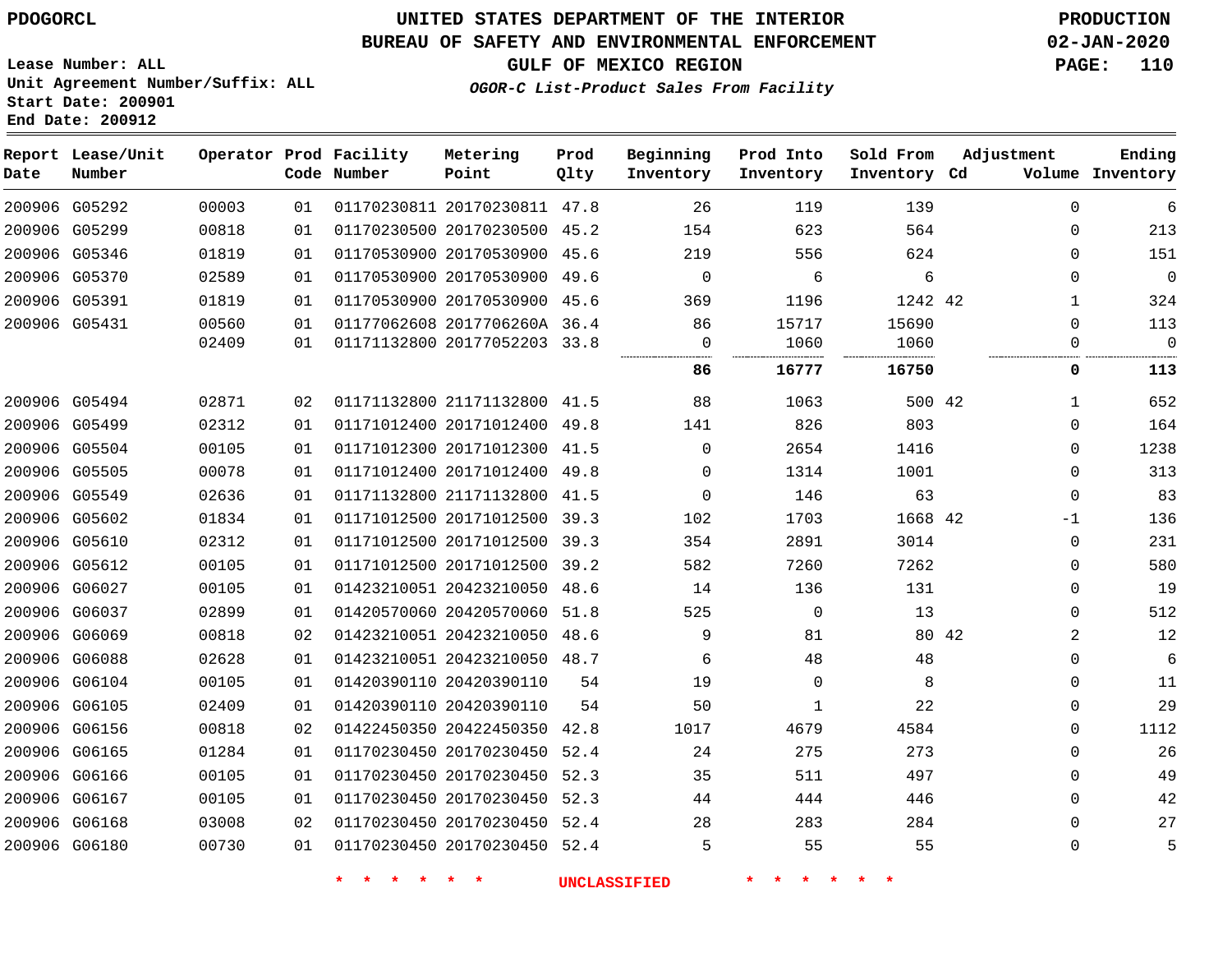**Lease Number: ALL**

# **UNITED STATES DEPARTMENT OF THE INTERIOR PDOGORCL PRODUCTION**

### **BUREAU OF SAFETY AND ENVIRONMENTAL ENFORCEMENT 02-JAN-2020**

**GULF OF MEXICO REGION PAGE: 111**

**OGOR-C List-Product Sales From Facility**

**Unit Agreement Number/Suffix: ALL Start Date: 200901 End Date: 200912**

| Date | Report Lease/Unit<br>Number |       |    | Operator Prod Facility<br>Code Number | Metering<br>Point            | Prod<br>Qlty | Beginning<br>Inventory | Prod Into<br>Inventory | Sold From<br>Inventory Cd | Adjustment |              | Ending<br>Volume Inventory |
|------|-----------------------------|-------|----|---------------------------------------|------------------------------|--------------|------------------------|------------------------|---------------------------|------------|--------------|----------------------------|
|      | 200906 G06668               | 00276 | 01 |                                       | 01171132000 20171132000 48.7 |              | 306                    | 10094                  | 9794 42                   |            | $\mathbf{1}$ | 607                        |
|      | 200906 G06767               | 01834 | 01 |                                       | 01171012500 20171012500      | 40           | 120                    | 1587                   | 1580                      |            | $\Omega$     | 127                        |
|      | 200906 G07199               | 02630 | 01 |                                       | 01420570060 20420570060      | 51.8         | 212                    | $\Omega$               | 5                         |            | $\Omega$     | 207                        |
|      | 200906 G07201               | 00818 | 02 |                                       | 01420570060 20420570060 52.7 |              | 205                    | $\mathbf 0$            | 5                         |            | 0            | 200                        |
|      | 200906 G07215               | 03041 | 01 |                                       | 01420390120 01420390120 53.8 |              | 46                     | 120                    | 152                       |            | 0            | 14                         |
|      | 200906 G07684               | 02871 | 02 |                                       | 01171132000 20171132000 48.7 |              | 53                     | 2028                   | 1960 42                   |            | $\mathbf{1}$ | 122                        |
|      | 200906 G07703               | 03041 | 01 |                                       | 01171132800 21171132800      | 41.5         | $\Omega$               | 33                     | 15                        |            | $\Omega$     | 18                         |
|      | 200906 G07760               | 01284 | 01 |                                       | 01177122950 20177122950 29.8 |              | $\Omega$               | 2419                   | 2415                      |            | $\Omega$     | 4                          |
|      | 200906 G07802               | 01284 | 02 |                                       | 01177258041 01177258041 27.4 |              | $\mathbf{1}$           | 9                      | 7                         |            | $\Omega$     | 3                          |
|      | 200906 G07917               | 01834 | 01 |                                       | 01170573602 20170573602 34.1 |              | 23674                  | 90365                  | 105152 42                 |            | $-1$         | 8886                       |
|      | 200906 G08120               | 02312 | 02 |                                       | 01423210051 20423210050 48.7 |              | 3                      | 9                      | 11                        |            | 0            | 1                          |
|      | 200906 G08640               | 02589 | 01 |                                       | 01170530900 20170530900 47.6 |              | $\Omega$               | 31                     | 31                        |            | $\Omega$     | $\mathbf 0$                |
|      |                             |       | 01 |                                       | 01170230810 20170230810 47.6 |              | $\Omega$               | 109                    | 109                       |            | $\Omega$     | $\Omega$                   |
|      |                             |       |    |                                       |                              |              | 0                      | 140                    | 140                       |            | 0            | 0                          |
|      | 200906 G08641               | 02589 | 01 |                                       | 01170530900 20170530900 47.6 |              | $\Omega$               | 154                    | 154                       |            | $\Omega$     | $\mathbf 0$                |
|      |                             |       | 01 |                                       | 01170230810 20170230810 47.6 |              | $\Omega$               | 537                    | 537                       |            | $\Omega$     | $\mathbf 0$                |
|      |                             |       |    |                                       |                              |              | 0                      | 691                    | 691                       |            | 0            | 0                          |
|      | 200906 G08963               | 00105 | 01 |                                       | 01420470030 20420470030      | $\Omega$     | 4                      | $\Omega$               |                           | 0.42       | $-1$         | 3                          |
|      | 200906 G09010               | 03041 | 01 |                                       | 01420390120 01420390120 53.8 |              | 21                     | 164                    | 166                       |            | $\mathbf 0$  | 19                         |
|      | 200906 G09032               | 00730 | 01 |                                       | 01170230450 20170230450      | 52.4         | $\Omega$               | 232                    | 222 42                    |            | 12           | 22                         |
|      | 200906 G09500               | 02899 | 01 |                                       | 01177058270 01177058270 37.7 |              | 9                      | 15                     | 18                        |            | $\Omega$     | 6                          |
|      | 200906 G09564               | 01482 | 01 |                                       | 01171132800 21171132800 41.5 |              | 6                      | 549                    | 212                       |            | 0            | 343                        |
|      | 200906 G09631               | 01284 | 01 |                                       | 01177122950 20177122950      | 29.8         | 27                     | 13576                  | 13581                     |            | 0            | 22                         |
|      | 200906 G10226               | 01819 | 01 |                                       | 01423210051 20423210050      | 48.7         | 55                     | 224                    | 248                       |            | 0            | 31                         |
|      | 200906 G10486               | 00981 | 01 |                                       | 01170753850 20170753850      | 29.9         | 545                    | 376                    | 290                       |            | 0            | 631                        |
|      | 200906 G10636               | 02894 | 01 |                                       | 01170230811 20170230811 47.8 |              | 977                    | 10079                  | 10537                     |            | $\Omega$     | 519                        |
|      | 200906 G10665               | 02899 | 01 |                                       | 01177058270 01177058270 37.7 |              | 1532                   | 4089                   | 3862 42                   |            | $-1$         | 1758                       |
|      |                             |       |    |                                       |                              |              |                        |                        |                           |            |              |                            |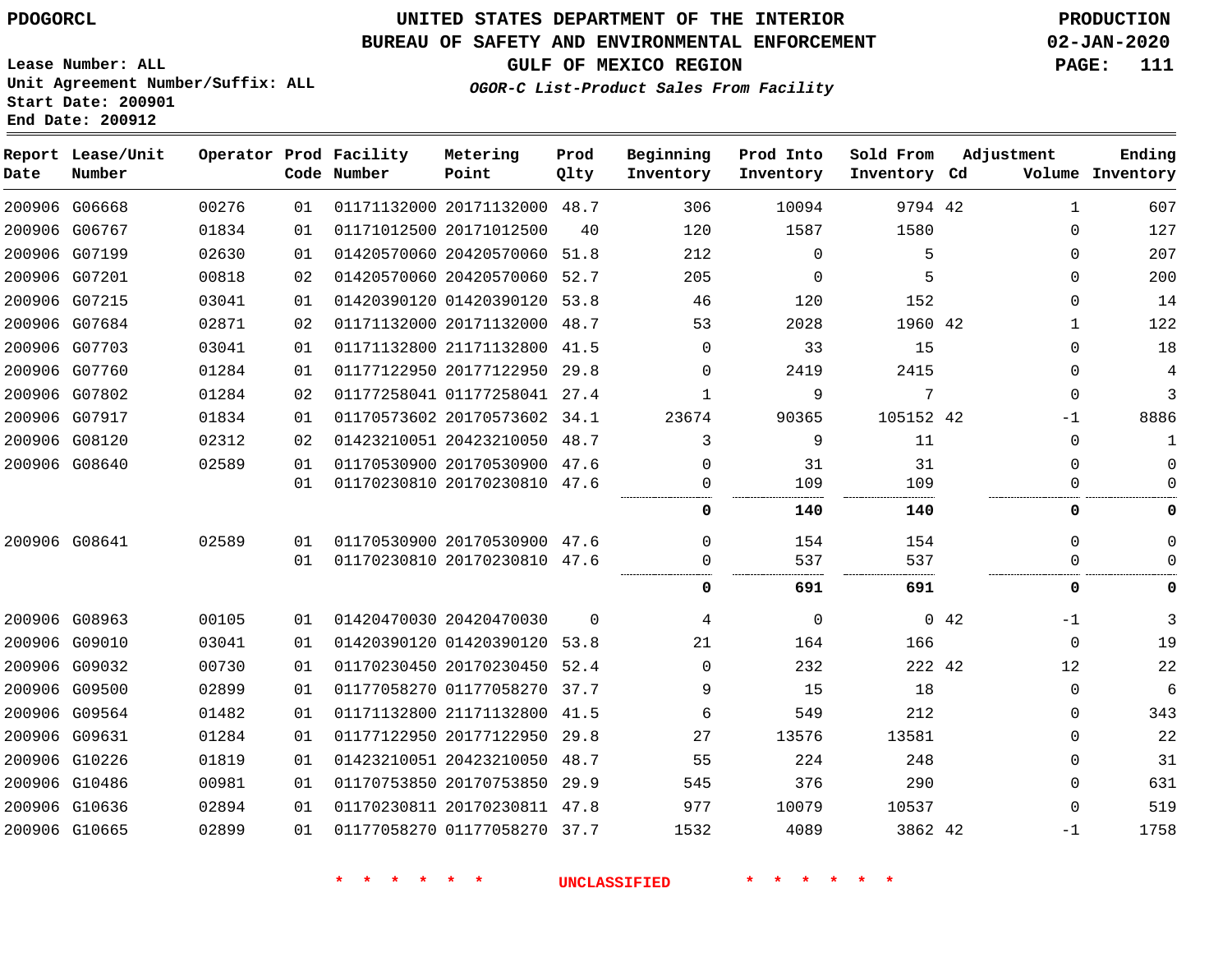**Report Lease/Unit**

**Number**

# **UNITED STATES DEPARTMENT OF THE INTERIOR PDOGORCL PRODUCTION**

**Prod Qlty**

#### **BUREAU OF SAFETY AND ENVIRONMENTAL ENFORCEMENT 02-JAN-2020**

**Lease Number: ALL Unit Agreement Number/Suffix: ALL Start Date: 200901 End Date: 200912**

**Operator Prod Facility**

**Code Number**

**Metering Point**

**OGOR-C List-Product Sales From Facility**

**Beginning Inventory** **Prod Into Inventory** **Sold From Inventory**

**GULF OF MEXICO REGION PAGE: 112**

**Inventory Cd Volume**

**Adjustment**

**Ending**

| 200906 G10910 | 00162 | 01 | 01177245110 2017724511G 43.4 |    | 0           | 9281        | 9281  |       | $\mathbf 0$ |
|---------------|-------|----|------------------------------|----|-------------|-------------|-------|-------|-------------|
| 200906 G11243 | 02589 | 01 | 01420470030 20420470030 50.6 |    | 909         | 43          | 80    |       | $\mathbf 0$ |
| 200906 G11870 | 00276 | 01 | 01171132000 20171132000 48.7 |    | 2784        | 92040       | 89290 |       | $\mathbf 0$ |
| 200906 G11911 | 00105 | 01 | 01177072601 20177072601 40.2 |    | 0           | 3602        | 3602  |       | 0           |
| 200906 G11952 | 00105 | 01 | 01171012300 20171012300 41.5 |    | 261         | 567         | 563   |       | $\mathbf 0$ |
| 200906 G11983 | 01284 | 01 | 01177112605 2017711260Y 29.8 |    | $\mathbf 0$ | 30          | 22    |       | $\mathbf 0$ |
| 200906 G11984 | 03008 | 02 | 01171092651 20171092650 51.6 |    | $\Omega$    | 2           | 2     |       | 0           |
| 200906 G12019 | 01482 | 01 | 01171012500 20171012500 39.3 |    | 48          | 1168        | 1123  |       | $\mathbf 0$ |
| 200906 G12020 | 01482 | 01 | 01171012500 20171012500 39.3 |    | 87          | 1199        | 1190  |       | $\mathbf 0$ |
| 200906 G12024 | 02312 | 02 | 01171012500 20171012500 39.3 |    | 13          | 241         | 235   |       | $\mathbf 0$ |
| 200906 G12096 | 02409 | 01 | 01177245110 2017724511C      | 40 | 12          | 30          |       | 30 42 | $-12$       |
| 200906 G12355 | 02589 | 01 | 01171012300 20171012300 37.5 |    | 0           | 3293        | 1757  |       | $\mathbf 0$ |
| 200906 G12421 | 02589 | 01 | 01423550090 20423550090 46.2 |    | 794         | $\mathbf 0$ | 0     |       | $\mathbf 0$ |
| 200906 G12497 | 02589 | 01 | 01420390101 01420390101 47.8 |    | 113         | 4           | 4     |       | $\mathbf 0$ |
| 200906 G12564 | 02603 | 01 | 01170230510 20170230510 49.8 |    | 15          | 55          | 41 42 |       | $-1$        |
| 200906 G12761 | 00162 | 01 | 01170230810 20170230810 47.7 |    | 0           | 1141        | 1141  |       | $\mathbb O$ |
| 200906 G12802 | 02200 | 01 | 01170230811 20170230811 47.8 |    | 193         | 2052        | 2183  |       | $\mathbf 0$ |
| 200906 G12858 | 01284 | 01 | 01171131600 20171131600 42.4 |    | $\mathbf 0$ | 28          | 26    |       | $\mathbf 0$ |
| 200906 G12886 | 02312 | 02 | 01171012400 20171012400 49.8 |    | 1           | 0           | 1     |       | $\mathbf 0$ |
| 200906 G12906 | 01819 | 01 | 01171012300 20171012300 41.5 |    | 509         | 1236        | 1168  |       | $\mathbf 0$ |
| 200906 G12955 | 01819 | 01 | 01171092651 20171092650 51.6 |    | 111         | 451         | 478   |       | $\mathbf 0$ |
| 200906 G12980 | 02349 | 01 | 01177163600 20177163600 36.1 |    | 4           | 0           | 4     |       | $\mathbf 0$ |
| 200906 G13560 | 01284 | 01 | 01170230810 20170230810 47.7 |    | 129         | 235         | 254   |       | $\mathbf 0$ |
| 200906 G13563 | 02589 | 01 | 01170230811 20170230811 46.2 |    | $\Omega$    | 145         | 145   |       | 0           |
| 200906 G13576 | 02594 | 02 | 01170230810 20170230810 47.7 |    | 80          | 9           | 85    |       | $\Omega$    |
| 200906 G13825 | 00818 | 01 | 01170230450 20170230450 52.4 |    | 3           | 23          | 23 42 |       | $-1$        |
| 200906 G13937 | 02628 | 02 | 01171092651 20171092650 51.6 |    | 153         | 958         | 934   |       | $\mathbf 0$ |
| 200906 G13938 | 01284 | 01 | 01171012500 20171012500 39.3 |    | 962         | 16901       | 16513 |       | $\mathbf 0$ |
|               |       |    |                              |    |             |             |       |       |             |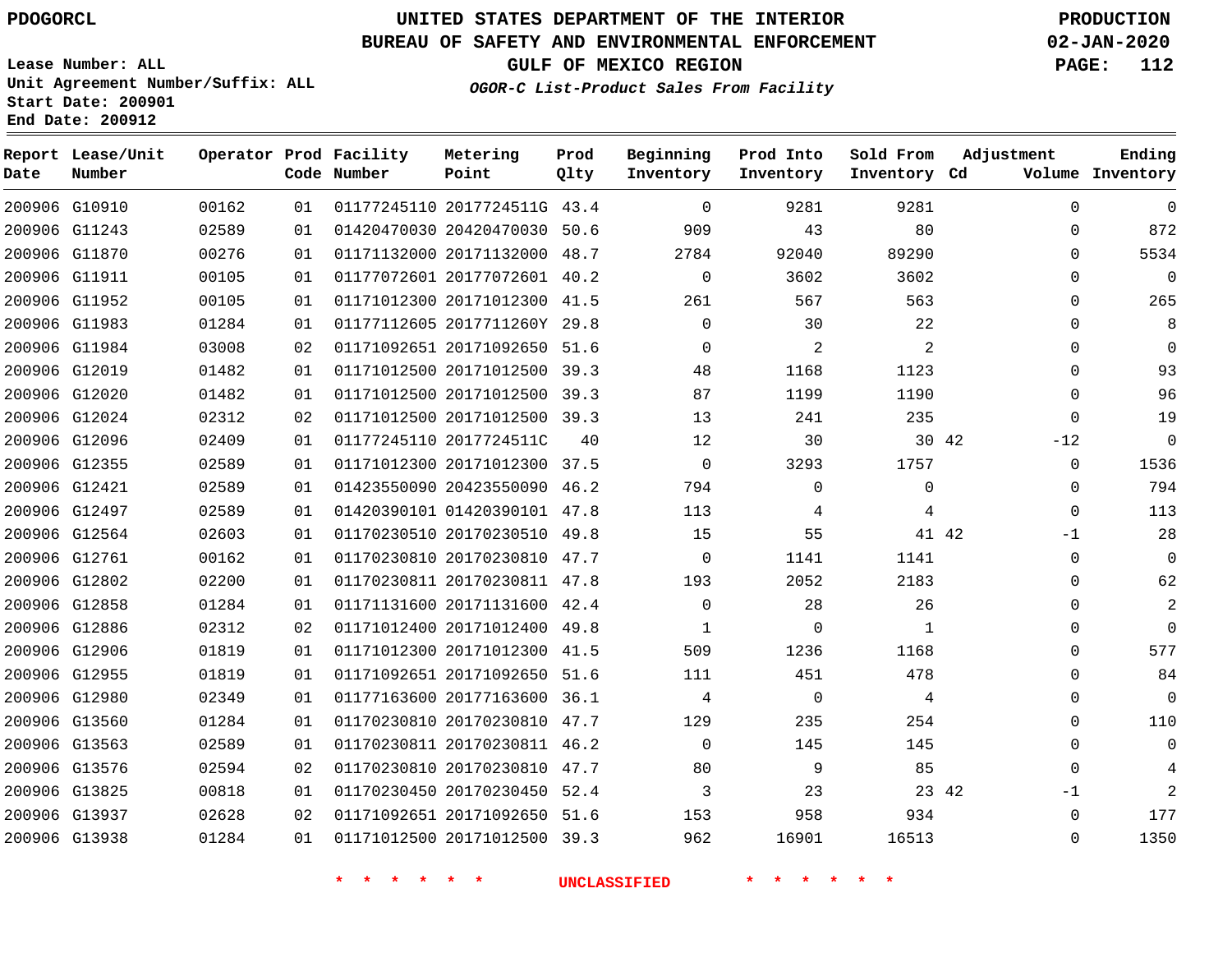### **BUREAU OF SAFETY AND ENVIRONMENTAL ENFORCEMENT 02-JAN-2020**

**Lease Number: ALL Unit Agreement Number/Suffix: ALL Start Date: 200901 End Date: 200912**

### **OGOR-C List-Product Sales From Facility**

**GULF OF MEXICO REGION PAGE: 113**

| Date | Report Lease/Unit<br>Number |       |    | Operator Prod Facility<br>Code Number | Metering<br>Point            | Prod<br>Qlty | Beginning<br>Inventory | Prod Into<br>Inventory | Sold From<br>Inventory Cd | Adjustment    | Ending<br>Volume Inventory |
|------|-----------------------------|-------|----|---------------------------------------|------------------------------|--------------|------------------------|------------------------|---------------------------|---------------|----------------------------|
|      | 200906 G14193               | 02409 | 01 |                                       | 01170230810 20170230810 47.6 |              | 500                    | 712                    | 879                       | $\Omega$      | 333                        |
|      | 200906 G14340               | 02312 | 02 |                                       | 01170230811 20170230811 47.8 |              | 87                     | 641                    | 695                       | $\mathbf{0}$  | 33                         |
|      | 200906 G14342               | 02200 | 01 |                                       | 01170230811 20170230811 47.8 |              | 496                    | 3928                   | 4178                      | $\mathbf{0}$  | 246                        |
|      | 200906 G14357               | 02852 | 02 |                                       | 01171131600 20171131600 42.4 |              | 149                    | 608                    | 723 42                    | $\mathbf{1}$  | 35                         |
|      | 200906 G14364               | 02871 | 01 |                                       | 01171132800 21171132800 41.5 |              | 67                     | 459                    | 229 42                    | $\mathbf{1}$  | 298                        |
|      | 200906 G14391               | 01284 | 02 |                                       | 01170230811 20170230811 47.8 |              | 4                      | 289                    | 278                       | $\mathbf{0}$  | 15                         |
|      | 200906 G14493               | 01834 | 01 |                                       | 01171092930 20171092930 36.3 |              | 40                     | 390                    | 330                       | $\Omega$      | 100                        |
|      | 200906 G14535               | 01834 | 01 |                                       | 01171012500 20171012500 39.3 |              | 1                      | 13                     | 13                        | 0             | 1                          |
|      |                             | 02628 | 01 |                                       | 01171012500 20171012500 39.3 |              | 0                      | 7<br>                  | 7<br>                     | 0             | $\mathbf 0$                |
|      |                             |       |    |                                       |                              |              | 1                      | 20                     | 20                        | 0             | 1                          |
|      | 200906 G14791               | 02451 | 01 |                                       | 01420570060 20420570060 51.8 |              | 33                     | $\Omega$               | $\mathbf{1}$              | $\mathbf{0}$  | 32                         |
|      | 200906 G14864               | 02871 | 02 |                                       | 01170230450 20170230450 52.4 |              | 559                    | $\Omega$               | 559                       | $\mathbf{0}$  | $\mathbf 0$                |
|      | 200906 G14878               | 02589 | 01 |                                       | 01170230510 20170230510 48.2 |              | 198                    | 4                      | 7                         | $\Omega$      | 195                        |
|      | 200906 G15050               | 00105 | 01 |                                       | 01170231110 20170231110      | 41           | 9915                   | 17339                  | 8200                      | $\Omega$      | 19054                      |
|      | 200906 G15078               | 00064 | 01 |                                       | 01170230810 20170230810 46.8 |              | 2864                   | 24                     | 404                       | 0             | 2484                       |
|      | 200906 G15110               | 02714 | 01 |                                       | 01170530900 20170530900 45.6 |              | 3                      | 6                      | 7                         | $\mathbf 0$   | $\overline{c}$             |
|      | 200906 G15189               | 00560 | 01 |                                       | 01171132800 21171132800 41.5 |              | 87                     | 289                    | 110 42                    | $-53$         | 213                        |
|      | 200906 G15239               | 03041 | 01 |                                       | 01171012500 20171012500 39.3 |              | 2                      | 7                      |                           | 2 42<br>$-6$  | $\overline{1}$             |
|      | 200906 G15242               | 01284 | 01 |                                       | 01171092651 20171092650 57.6 |              | 175                    | 894                    | 903                       | 0             | 166                        |
|      | 200906 G15263               | 02421 | 01 |                                       | 01171132000 20171132000 48.7 |              | $\mathbf 0$            | 15309                  | 14389                     | $\mathbf{0}$  | 920                        |
|      | 200906 G15277               | 00222 | 02 |                                       | 01171012400 20171012400 49.8 |              | 1025                   | 3105                   | 3513 42                   | -1            | 616                        |
|      | 200906 G15293               | 01284 | 01 |                                       | 01171092651 20171092650 51.6 |              | 1954                   | 11443                  | 11268                     | $\mathbf{0}$  | 2129                       |
|      | 200906 G15303               | 00105 | 01 |                                       | 01171092800 21171132800 41.5 |              | 21                     | 592                    | 266                       | 0             | 347                        |
|      | 200906 G15312               | 00105 | 01 |                                       | 01171092651 20171092650 51.5 |              | 4188                   | 24152                  | 23847                     | $\mathbf{0}$  | 4493                       |
|      | 200906 G15323               | 01482 | 01 |                                       | 01171012500 20171012500 39.3 |              | 15                     | 1538                   | 1430                      | 0             | 123                        |
|      | 200906 G15387               | 02409 | 01 |                                       | 01177245110 2017724511C      | 40           | 5                      | 12                     |                           | 12 42<br>$-5$ | $\mathbf 0$                |
|      | 200906 G15740               | 00818 | 01 |                                       | 01170230450 20170230450 52.4 |              | 29                     | 344                    | 340                       | $\mathbf{0}$  | 33                         |
|      | 200906 G15742               | 00730 | 01 |                                       | 01170230450 20170230450 52.4 |              | 18                     | 121                    | 116 42                    | $-11$         | 12                         |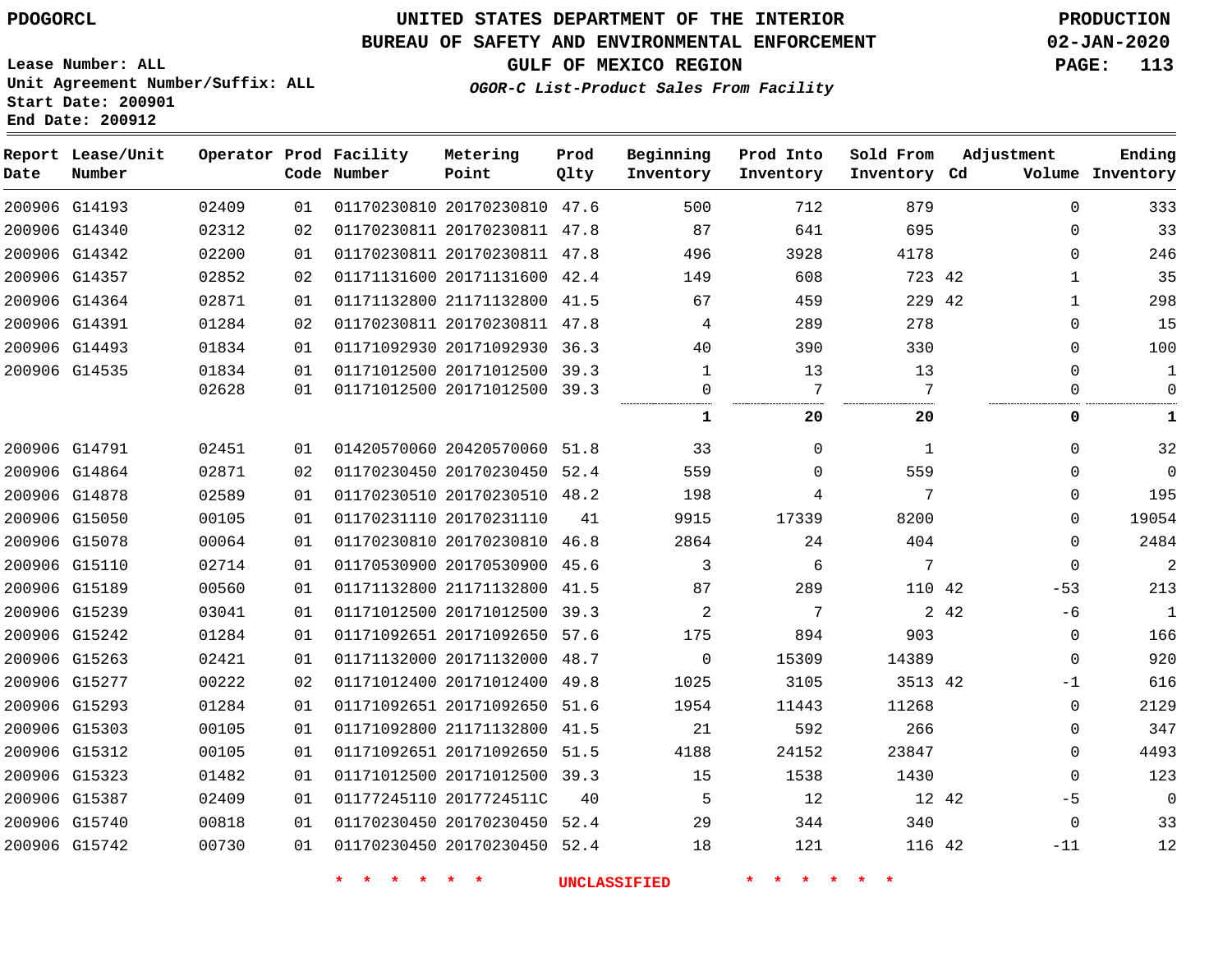**Report Lease/Unit**

**Number**

# **UNITED STATES DEPARTMENT OF THE INTERIOR PDOGORCL PRODUCTION**

**Prod Qlty**

### **BUREAU OF SAFETY AND ENVIRONMENTAL ENFORCEMENT 02-JAN-2020**

**Lease Number: ALL Unit Agreement Number/Suffix: ALL Start Date: 200901 End Date: 200912**

**Operator Prod Facility**

**Code Number**

**Metering Point**

**OGOR-C List-Product Sales From Facility**

**Beginning Inventory** **Prod Into Inventory** **Sold From Inventory**

**Inventory Cd Volume**

**Adjustment**

**GULF OF MEXICO REGION PAGE: 114**

**Ending**

|               |               |       |    | $\star$<br>$\star$ | * * *                        |          | <b>UNCLASSIFIED</b> | $\star$ .<br>$\star$ $\star$ | $\star$        |        |                |
|---------------|---------------|-------|----|--------------------|------------------------------|----------|---------------------|------------------------------|----------------|--------|----------------|
|               | 200906 G18043 | 01103 | 01 |                    | 01171012500 20171012500 39.3 |          | 1077                | 22371                        | 21660          |        | $\mathbf 0$    |
|               | 200906 G18040 | 00105 | 01 |                    | 01171012500 20171012500 39.3 |          | 26                  | 540                          | 523            |        | $\overline{0}$ |
|               | 200906 G17977 | 02312 | 02 |                    | 01171132800 21171132800 41.5 |          | 44                  | 1159                         | 522            |        | $\mathbf 0$    |
|               | 200906 G17973 | 00730 | 01 |                    | 01171012400 20171012400 49.8 |          | 35                  | 0                            | 35             |        | $\mathbf 0$    |
|               | 200906 G17966 | 02421 | 01 |                    | 01171012300 20171012300 41.5 |          | 26                  | 667                          | 382            |        | $\mathbf 0$    |
|               | 200906 G17942 | 00560 | 01 |                    | 01177082604 20177082604 28.3 |          | $\mathbf 0$         | 14147                        | 14147          |        | $\overline{0}$ |
|               | 200906 G17921 | 02595 | 01 |                    | 01171012500 20177062959 25.9 |          | $\mathbf{0}$        | 13082                        | 13082          |        | $\mathbf 0$    |
|               | 200906 G17912 | 02409 | 01 |                    | 01171132800 20177052203 33.8 |          | $\mathbf 0$         | 18463                        | 18463          |        | $\overline{0}$ |
|               | 200906 G17898 | 01963 | 01 |                    | 01171131600 20171131600      | 42       | 39                  | 1275                         | 1242           |        | $\mathbf 0$    |
|               | 200906 G17858 | 00105 | 01 |                    | 01170530900 20170530900 45.6 |          | 126                 | 310                          | 352            |        | $\mathsf 0$    |
|               | 200906 G17754 | 02025 | 01 |                    | 01170230510 20170230510 49.8 |          | 1124                | 2154                         | 2177           |        | $\mathbf 0$    |
|               | 200906 G17202 | 02066 | 02 |                    | 01170230810 20170230810 48.7 |          | 574                 | 21                           | $\overline{a}$ |        | $\overline{0}$ |
|               | 200906 G17190 | 02312 | 02 |                    | 01170230810 20170230810 47.7 |          | 45                  | 53                           | 73             |        | $\mathbf 0$    |
|               | 200906 G17133 | 01482 | 01 |                    | 01423210051 20423210050 48.7 |          | 3                   | $\mathbf 0$                  | 3              |        | $\mathbf 0$    |
|               | 200906 G17124 | 02871 | 02 |                    | 01170230450 20170230450 52.4 |          | 9                   | 93                           | 98             |        | $\overline{0}$ |
|               | 200906 G16890 | 00981 | 01 |                    | 01170753850 20170753850      | $\Omega$ | 880                 | 593                          |                | $0$ 09 | $-467$         |
| 200906 G16575 |               | 00730 | 01 |                    | 01608103650 20608103650 29.4 |          | 0                   | 23                           | 23             |        | $\overline{0}$ |
| 200906 G16515 |               | 00162 | 01 |                    | 01177245110 2017724511G 43.4 |          | $\mathbf{0}$        | 13183                        | 13183          |        | $\mathbf 0$    |
|               | 200906 G16500 | 02312 | 01 |                    | 01170755200 20170755200 39.8 |          | 1704                | 22652                        | 24356          |        | $\mathbf 0$    |
| 200906 G16469 |               | 02595 | 01 |                    | 01170753510 20170753510 49.4 |          | 30                  | 10                           | 23             |        | $\overline{0}$ |
|               | 200906 G16461 | 00105 | 01 |                    | 01170753510 20170753510 49.4 |          | 222                 | 877                          | 634            |        | $\overline{0}$ |
|               | 200906 G16353 | 01482 | 01 |                    | 01171132000 20171132000 48.7 |          | 48                  | 1521                         | 1478           |        | $\mathbf 0$    |
|               | 200906 G16333 | 01819 | 01 |                    | 01171092651 20171092650 51.6 |          | $\mathbf 0$         | 84                           | 68             |        | $\mathbf 0$    |
| 200906 G16201 |               | 02595 | 01 |                    | 01170530900 20170530900 45.6 |          | $\Omega$            | 11                           | 8              |        | $\overline{0}$ |
| 200906 G16121 |               | 00687 | 01 |                    | 01170230811 20170230811 47.8 |          | 94                  | 735                          | 791            |        | 0              |
|               | 200906 G16107 | 01978 | 02 |                    | 01170230810 20170230811 47.8 |          | 1                   | 0                            |                | 042    | $-1$           |
|               | 200906 G16104 | 00105 | 01 |                    | 01170231110 20170231110      | 41       | $\mathbf 0$         | 38                           | $\mathbf{1}$   |        | $\mathbf 0$    |
|               | 200906 G15769 | 03041 | 01 |                    | 01422450350 20422450350 42.8 |          | 42                  | 191                          | 191            |        | $\Omega$       |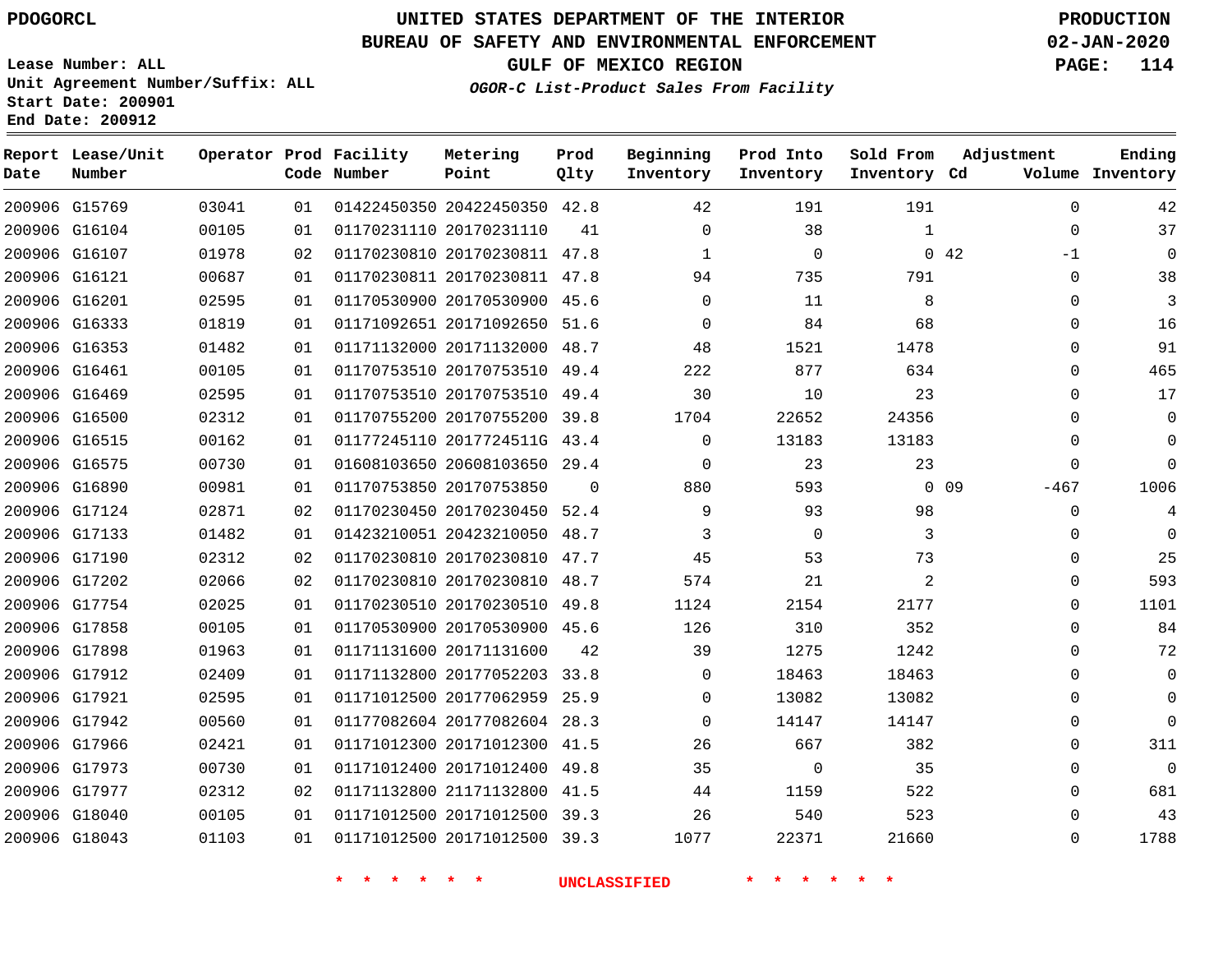**Prod**

#### **BUREAU OF SAFETY AND ENVIRONMENTAL ENFORCEMENT 02-JAN-2020**

**Lease Number: ALL Unit Agreement Number/Suffix: ALL Start Date: 200901**

**End Date: 200912**

**Report Lease/Unit**

G21597

**GULF OF MEXICO REGION PAGE: 115**

**OGOR-C List-Product Sales From Facility**

**Ending**

| Date | Number        |       |    | Code Number | Point                        | Qlty     | Inventory   | Inventory   | Inventory Cd |                 |              | Volume Inventory |
|------|---------------|-------|----|-------------|------------------------------|----------|-------------|-------------|--------------|-----------------|--------------|------------------|
|      | 200906 G18054 | 01834 | 01 |             | 01171012500 20171012500 39.3 |          | 2203        | 35788       | 35130 42     |                 | $-1$         | 2860             |
|      | 200906 G18208 | 01834 | 01 |             | 01170573602 20170573602 34.1 |          | 1794        | 7781        | 8810         |                 | $\mathbf 0$  | 765              |
|      | 200906 G18577 | 00981 | 01 |             | 01170753850 20170753850      | $\Omega$ | 1059        | 717         |              | 0 <sub>09</sub> | $-563$       | 1213             |
|      | 200906 G18863 | 02312 | 02 |             | 01420470030 20420470030 51.3 |          | 35          | $\Omega$    | 3            |                 | $\Omega$     | 32               |
|      | 200906 G18885 | 00818 | 02 |             | 01420570060 20420570060 52.3 |          | 308         | 0           |              | 8 4 2           | 1            | 301              |
|      | 200906 G18920 | 02200 | 01 |             | 01423210051 20423210050      | 48.7     | 13          | 127         | 122 42       |                 | $-1$         | 17               |
|      | 200906 G18936 | 02914 | 01 |             | 01422450350 20422450350 42.8 |          | 27          | 784         | 653          |                 | 0            | 158              |
|      | 200906 G19030 | 02806 | 01 |             | 01423210051 20423210050      | 49       | $\mathbf 0$ | 110         | $\Omega$     |                 | $\Omega$     | 110              |
|      | 200906 G19127 | 00818 | 01 |             | 01170230811 20170230811      | $\Omega$ | 263         | $\mathbf 0$ |              | 0 <sub>09</sub> | $-71$        | 192              |
|      | 200906 G19760 | 02894 | 01 |             | 01171132800 21171132800      | $\Omega$ | 9528        | $\Omega$    | $\mathbf 0$  |                 | $\mathbf 0$  | 9528             |
|      | 200906 G19832 | 02349 | 01 |             | 01177163600 20177163600 36.1 |          | 179         | 1635        | 1655         |                 | $\Omega$     | 159              |
|      | 200906 G20605 | 02377 | 01 |             | 01423550141 20423550140      | 27.9     | 1101        | 20477       | 20790        |                 | $\mathbf 0$  | 788              |
|      | 200906 G20655 | 00222 | 01 |             | 01170230510 20170230510 48.8 |          | 278         | 551         | 548 42       |                 | 1            | 282              |
|      | 200906 G20656 | 03041 | 01 |             | 01422450350 20422450350 42.8 |          | 10          | 23          | 23           |                 | $\Omega$     | 10               |
|      | 200906 G21065 | 02266 | 01 |             | 01171131600 20171131600 42.4 |          | 16          | 469         | 458          |                 | $\mathbf 0$  | 27               |
|      | 200906 G21070 | 00560 | 01 |             | 01171132800 21171132800 41.5 |          | $\mathbf 0$ | 725         | 700 42       |                 | 385          | 410              |
|      | 200906 G21116 | 00818 | 02 |             | 01171132800 21171132800 41.5 |          | 103         | 2697        | 1227         |                 | $\mathbf 0$  | 1573             |
|      | 200906 G21120 | 02058 | 02 |             | 01171012500 20171012500 39.3 |          | 43          | 1892        | 1784         |                 | $\mathbf 0$  | 151              |
|      | 200906 G21356 | 00064 | 01 |             | 01170230810 20170230810 46.9 |          | $\mathbf 0$ | 1           | $\mathbf 1$  |                 | $\Omega$     | $\overline{0}$   |
|      | 200906 G21378 | 01819 | 01 |             | 01170230811 20170230811 47.8 |          | 198         | 333         | 514          |                 | $\Omega$     | 17               |
|      | 200906 G21530 | 00078 | 01 |             | 01170230400 20170230400      | 49.3     | 763         | 2368        | 2457         |                 | 0            | 674              |
|      | 200906 G21532 | 02807 | 01 |             | 01170230811 20170230811 47.8 |          | $\Omega$    | 15          |              | 15 42           | $\mathbf{1}$ | $\mathbf 1$      |
|      | 200906 G21533 | 00078 | 01 |             | 01170230400 20170230400      | 49       | 0           | 3           | 2            |                 | $\Omega$     | 1                |
|      | 200906 G21534 | 02807 | 01 |             | 01170230811 20170230811      | 47.8     | 258         | 2740        | 2857         |                 | 0            | 141              |
|      | 200906 G21536 | 00818 | 02 |             | 01170231300 01170231300 41.6 |          | $\Omega$    | 1534        | 1534         |                 | $\Omega$     | $\mathbf 0$      |
|      | 200906 G21580 | 02636 | 01 |             | 01170230811 20170230811 47.8 |          | 7           | 72          | 75           |                 | $\Omega$     | 4                |
|      | 200906 G21592 | 02628 | 02 |             | 01171132000 20171132000 48.7 |          | 42          | $\Omega$    | 42           |                 | $\Omega$     | $\mathbf 0$      |

**\* \* \* \* \* \* UNCLASSIFIED \* \* \* \* \* \***

01171132800 21171132800 41.5

**Operator Prod Facility Metering**

 $\Omega$ 

**Beginning Prod Into Sold From Adjustment**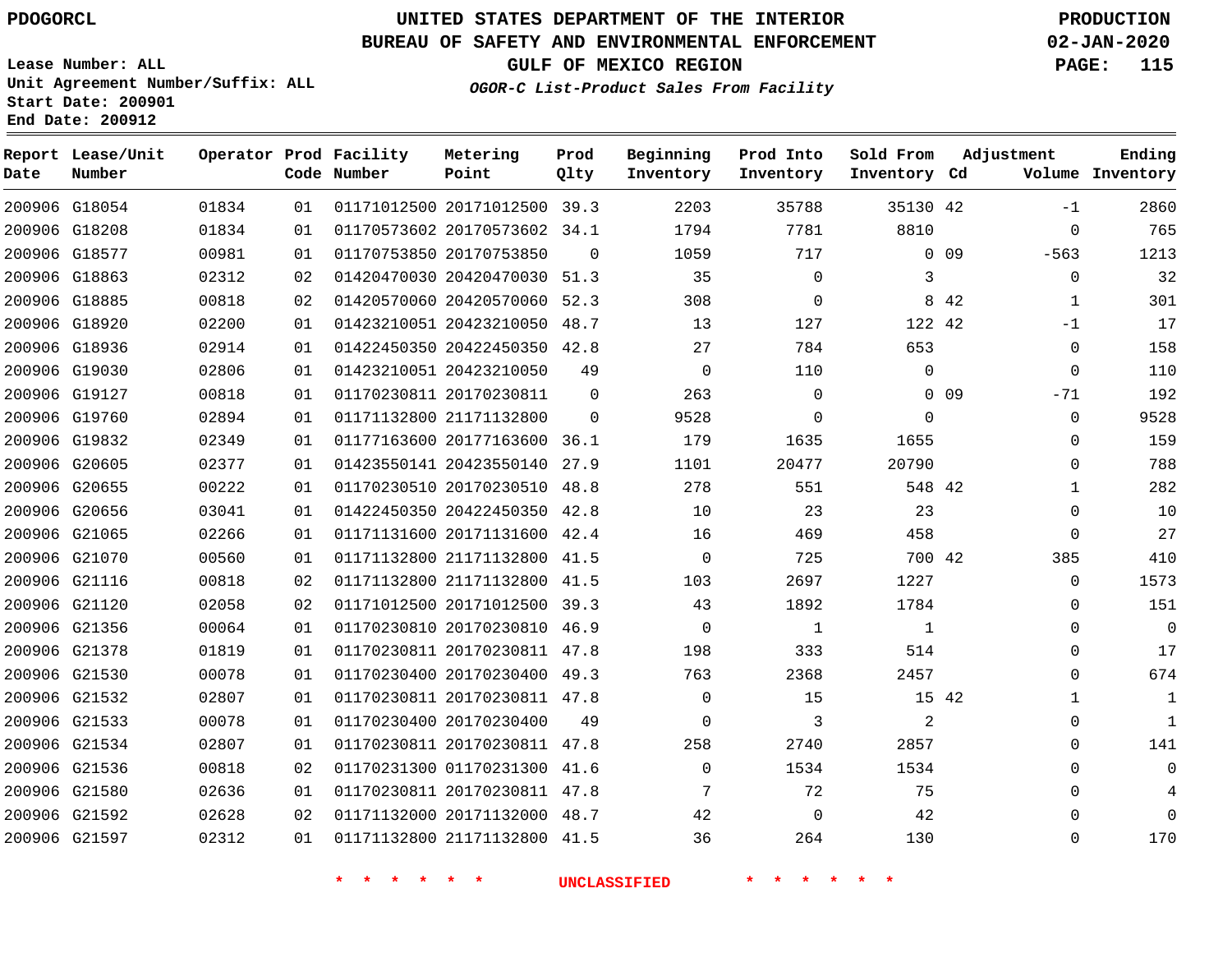G21680 G21700

**Date**

**Report Lease/Unit**

**Number**

G22738

# **UNITED STATES DEPARTMENT OF THE INTERIOR PDOGORCL PRODUCTION**

**Prod Qlty**

#### **BUREAU OF SAFETY AND ENVIRONMENTAL ENFORCEMENT 02-JAN-2020**

**Lease Number: ALL Unit Agreement Number/Suffix: ALL Start Date: 200901 End Date: 200912**

> 

**Operator Prod Facility**

**Code Number**

20171092650 58.8

**Metering Point**

01177258153

 

**OGOR-C List-Product Sales From Facility**

 

 

 

**Sold From Inventory**

**Prod Into Inventory**

**Beginning Inventory**

**GULF OF MEXICO REGION PAGE: 116**

**Inventory Cd Volume**

**Adjustment**

  $\Omega$  $\Omega$ -460  $\Omega$  $\Omega$  $\Omega$  $\Omega$  $\Omega$ -102  $\Omega$  $\overline{0}$  -1  $\Omega$  $\Omega$  $\Omega$   $\Omega$  $\Omega$   $\Omega$   $\Omega$ 

**Ending**

|        | 229    | $\Omega$ | 229  |          | 01170755200 20170755200 38.1 | 01 | 02237 | 200906 G21712 |        |
|--------|--------|----------|------|----------|------------------------------|----|-------|---------------|--------|
| $0$ 09 |        | 617      | 866  | $\Omega$ | 01170753850 20170753850      | 01 | 02219 | G21826        | 200906 |
|        | 841    | 842      | 115  | 48.7     | 01423210051 20423210050      | 01 | 01482 | 200906 G22219 |        |
|        | 2526   | 2447     | 312  | 52.4     | 01170230450 20170230450      | 01 | 00818 | G22236        | 200906 |
|        | 407    | 450      | 0    | 52.4     | 01421670201 20170230450      | 02 | 00818 | 200906 G22238 |        |
|        | 866    | 697      | 407  | 45.2     | 01423210051 20170230500      | 02 | 01284 | 200906 G22246 |        |
|        | 6      | 7        | 2    | 47.7     | 01170230810 20170230810      | 01 | 00730 | 200906 G22262 |        |
|        | 117 42 | 117      | 102  | 54.7     | 01170230810 20170230810      | 01 | 02777 | G22268        | 200906 |
|        | 404    | 381      | 131  | 49.3     | 01170230400 20170230400      | 01 | 00078 | 200906 G22501 |        |
|        | 1893   | 1752     | 231  | 47.7     | 01170230811 20170230811      | 01 | 02025 | G22505        | 200906 |
|        | 27093  | 27093    | 0    | 47.6     | 01170230810 20170230810      | 01 | 00162 | 200906 G22510 |        |
|        | 1307   | 903      | 826  | 47.7     | 01170230810 20170230810      | 02 | 02579 | G22513        | 200906 |
|        | 729 42 | 645      | 258  | 45.6     | 01170530900 20170530900      | 01 | 01834 | 200906 G22582 |        |
| 42     | 519    | 537      | 15   | 48.7     | 01171132000 20171132000      | 01 | 02200 | G22587        | 200906 |
| 87 42  |        | 174      | 26   | 41.5     | 01171132800 21171132800      | 01 | 01834 | 200906 G22605 |        |
|        | 1623   | 1697     | 28   | 48.7     | 01171132000 20171132000      | 02 | 02628 | 200906 G22606 |        |
|        | 20     | 15       | 12   | 47.7     | 01170230810 20170230810      | 01 | 02899 | 200906 G22607 |        |
|        | 25     | 25       | 1    | 42.4     | 01171131600 20171131600      | 01 | 02899 | G22616        | 200906 |
|        | 105    | 1343     | 3666 | 41.5     | 01171132800 21171132800      | 01 | 01834 | 200906 G22621 |        |
|        | 19     | 32       | 12   | 41.5     | 01171132800 21171132800      | 01 | 01834 | G22651        | 200906 |
|        | 1431   | 1465     | 53   | 45.9     | 01171012310 20171012310      | 02 | 02058 | 200906 G22660 |        |
|        | 411    | 401      | 34   | 45.9     | 01171012310 20171012310      | 01 | 02058 | G22662        | 200906 |
|        | 1425   | 1425     | 0    | 41.5     | 01177082958 20177082958      | 01 | 00222 | 200906 G22679 |        |
|        | 600    | 616      | 33   | 39.3     | 01171012500 20171012500      | 01 | 00064 | 200906 G22699 |        |
| 5 42   |        | 5        | 3    | 41.5     | 01171132800 21171132800      | 01 | 01834 | 200906 G22700 |        |
|        |        |          |      |          |                              |    |       |               |        |

20171012500 39.3

**\* \* \* \* \* \* UNCLASSIFIED \* \* \* \* \* \***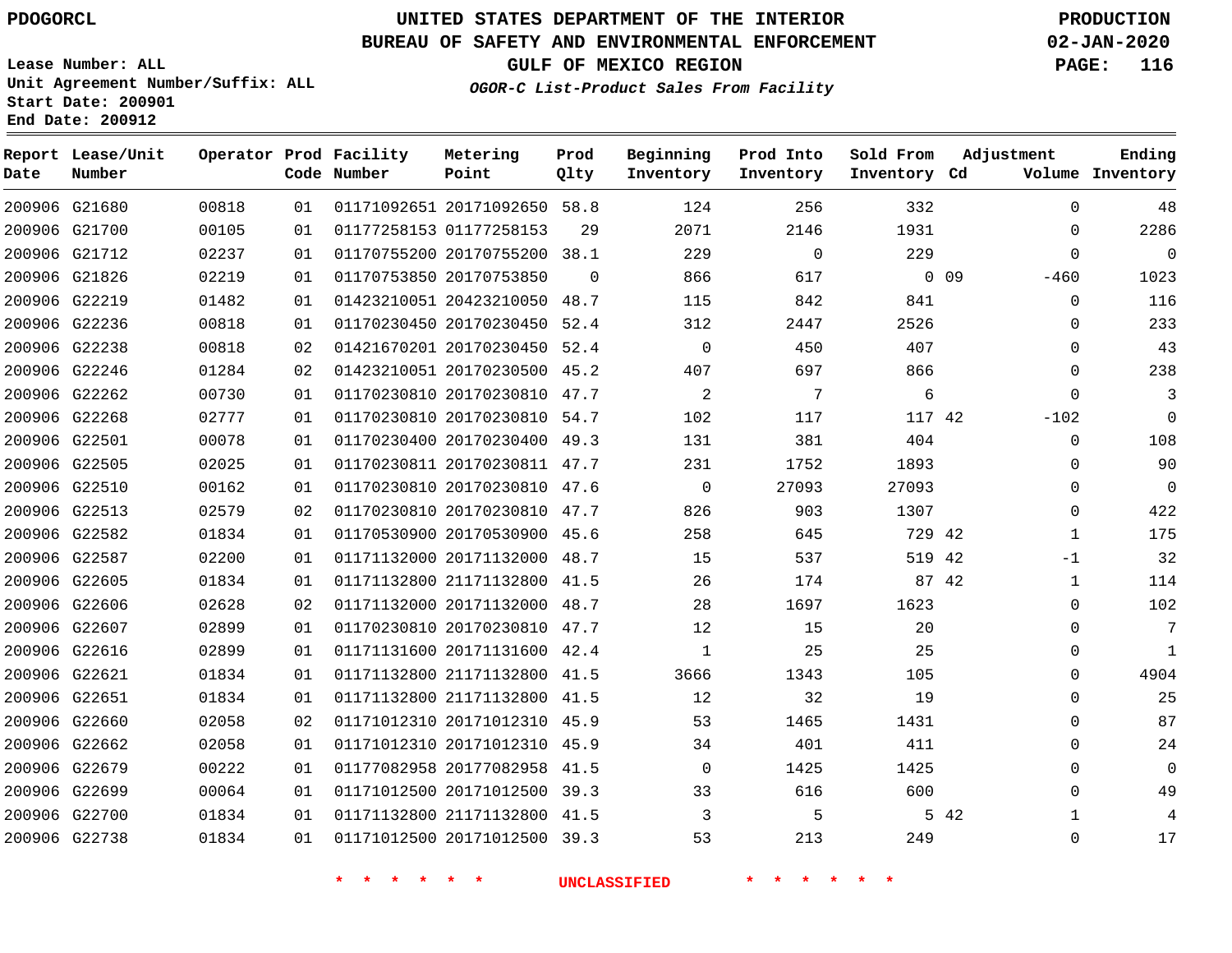### **BUREAU OF SAFETY AND ENVIRONMENTAL ENFORCEMENT 02-JAN-2020**

**Lease Number: ALL Unit Agreement Number/Suffix: ALL Start Date: 200901 End Date: 200912**

**GULF OF MEXICO REGION PAGE: 117**

**OGOR-C List-Product Sales From Facility**

| Date | Report Lease/Unit<br>Number |       |    | Operator Prod Facility<br>Code Number | Metering<br>Point            | Prod<br>Qlty | Beginning<br>Inventory | Prod Into<br>Inventory | Sold From<br>Inventory Cd | Adjustment  | Ending<br>Volume Inventory |
|------|-----------------------------|-------|----|---------------------------------------|------------------------------|--------------|------------------------|------------------------|---------------------------|-------------|----------------------------|
|      | 200906 G22751               | 00730 | 01 |                                       | 01171012500 20171012500 39.3 |              | 537                    | 10418                  | 10123                     | $\Omega$    | 832                        |
|      | 200906 G22781               | 00222 | 02 |                                       | 01170754751 01170754751 34.1 |              | 296                    | 4682                   | 4502 42                   | 1           | 477                        |
|      | 200906 G22792               | 00222 | 02 |                                       | 01177258041 01177258041 27.4 |              | 378                    | 3290                   | 2600                      | $\Omega$    | 1068                       |
|      |                             | 02714 | 01 | 01177258151 01177258151               |                              | $\Omega$     | 6<br>                  | 77<br>.                | $\Omega$<br>.             | 0           | 83                         |
|      |                             |       |    |                                       |                              |              | 384                    | 3367                   | 2600                      | 0           | 1151                       |
|      | 200906 G22840               | 00730 | 01 |                                       | 01608103650 20608103650 29.4 |              | 7                      | 2109                   | 2100                      | $\mathbf 0$ | 16                         |
|      | 200906 G23125               | 02312 | 02 |                                       | 01420470030 20420470030 51.3 |              | 145                    | $\mathbf 0$            | 11                        | $\Omega$    | 134                        |
|      | 200906 G23162               | 00222 | 01 |                                       | 01423210051 20423210050 48.7 |              | $\mathbf{1}$           | $\mathbf 0$            | $\mathbf{1}$              | $\Omega$    | $\overline{0}$             |
|      | 200906 G23166               | 00818 | 01 |                                       | 01423210051 20423210050 48.7 |              | 25                     | 126                    | 134                       | $\mathbf 0$ | 17                         |
|      | 200906 G23180               | 01284 | 02 |                                       | 01423210051 20423210050 48.7 |              | 14                     | 81                     | 84                        | $\mathbf 0$ | 11                         |
|      | 200906 G23181               | 01963 | 01 |                                       | 01423210051 20423210050      | 48           | 94                     | 116                    | 115                       | $\mathbf 0$ | 95                         |
|      | 200906 G23193               | 02579 | 02 |                                       | 01170230510 20170230510 49.8 |              | 337                    | 730                    | 717 42                    | -1          | 349                        |
|      | 200906 G23199               | 00818 | 02 |                                       | 01170230450 20170230450 52.4 |              | 74                     | 936                    | 921                       | $\Omega$    | 89                         |
|      | 200906 G23450               | 00981 | 01 |                                       | 01170753850 20170753850 29.9 |              | 570                    | 424                    | 303                       | $\Omega$    | 691                        |
|      | 200906 G23473               | 00981 | 01 |                                       | 01170753850 20170753850      | 29.9         | 551                    | 350                    | 293                       | $\Omega$    | 608                        |
|      | 200906 G23480               | 00981 | 01 |                                       | 01170753850 20170753850 29.9 |              | 2410                   | 1604                   | 1280                      | $\Omega$    | 2734                       |
|      | 200906 G23528               | 00981 | 01 |                                       | 01170753850 20170753850 29.9 |              | 1277                   | 835                    | 678                       | $\Omega$    | 1434                       |
|      | 200906 G23529               | 00981 | 01 |                                       | 01170753850 20170753850 29.9 |              | 1274                   | 839                    | 677                       | $\Omega$    | 1436                       |
|      | 200906 G23730               | 01978 | 02 |                                       | 01170230810 20170230811 47.8 |              | 85                     | 803                    | 844 42                    | $-3$        | 41                         |
|      | 200906 G23735               | 00162 | 01 |                                       | 01170230810 20170230810 47.6 |              | $\Omega$               | 1289                   | 1289                      | $\mathbf 0$ | $\mathbf 0$                |
|      | 200906 G23736               | 02312 | 02 |                                       | 01170230810 20170230810 47.7 |              | 54                     | 83                     | 98                        | $\Omega$    | 39                         |
|      | 200906 G23748               | 02312 | 02 |                                       | 01170230810 20170230810 47.7 |              | 68                     | 85                     | 113                       | $\Omega$    | 40                         |
|      | 200906 G23754               | 02222 | 01 |                                       | 01170230811 20170230811 47.8 |              | 75                     | 431                    | 484                       | $\Omega$    | 22                         |
|      | 200906 G23820               | 02899 | 01 |                                       | 01177058270 01177058270 37.7 |              | 191                    | 480                    | 464 42                    | $-1$        | 206                        |
|      | 200906 G23851               | 02503 | 02 |                                       | 01171012400 20171012400 49.8 |              | 6435                   | 24571                  | 26127 42                  | $-1$        | 4878                       |
|      | 200906 G23853               | 02266 | 01 |                                       | 01171012310 20171012310 45.9 |              | 7                      | 192                    | 188                       | $\Omega$    | 11                         |
|      | 200906 G23933               | 00064 | 01 |                                       | 01171092651 20171092650 51.6 |              | 1                      | 12                     | 11                        | 0           | $\overline{a}$             |
|      | 200906 G23956               | 02807 | 01 |                                       | 01170753510 20170753510 49.4 |              | 1825                   | 3319                   | 2967 03                   | $-1$        | 2176                       |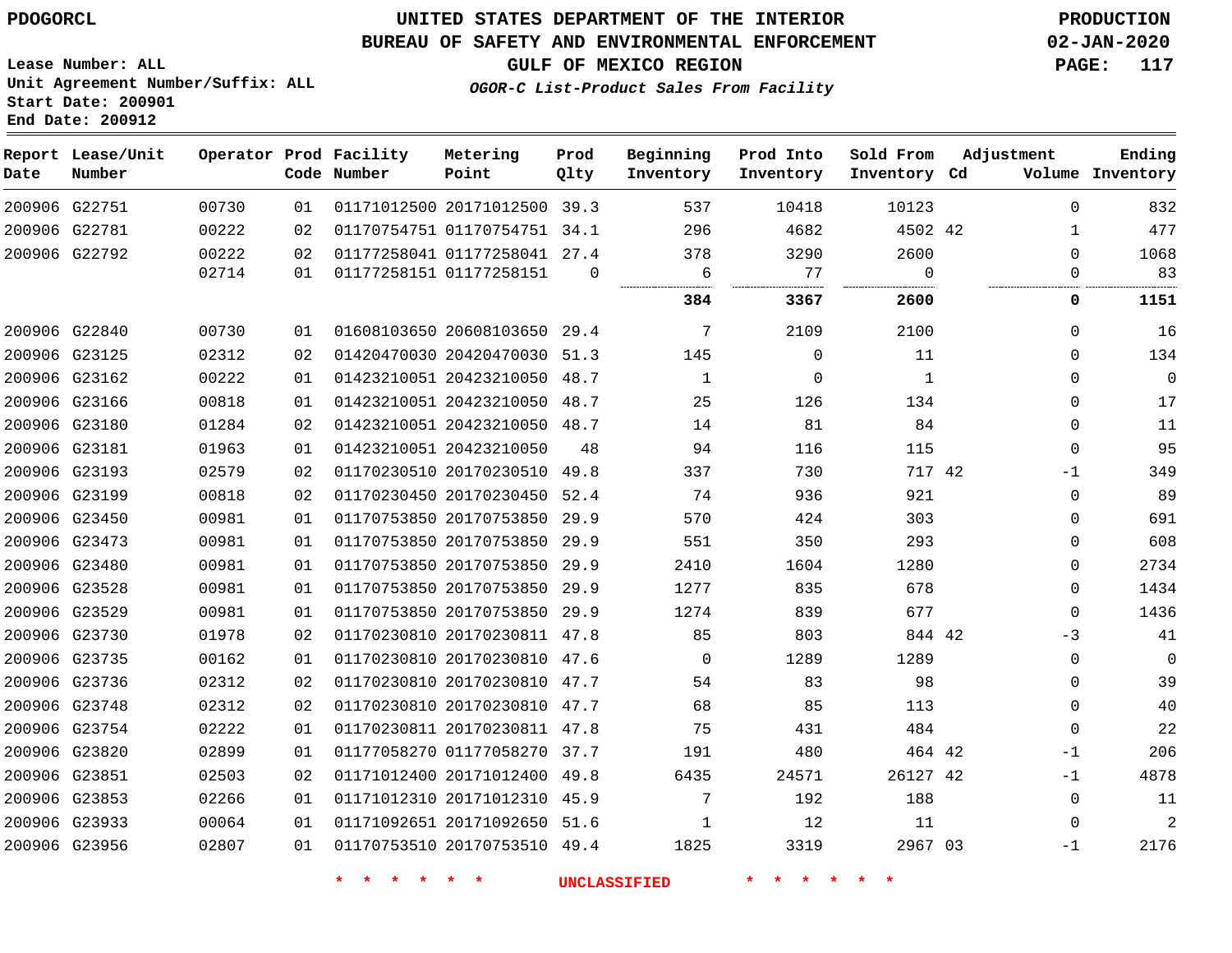G24330

**Date**

**Report Lease/Unit**

**Number**

G25536

### **UNITED STATES DEPARTMENT OF THE INTERIOR PDOGORCL PRODUCTION**

**Prod Qlty**

#### **BUREAU OF SAFETY AND ENVIRONMENTAL ENFORCEMENT 02-JAN-2020**

**Lease Number: ALL Unit Agreement Number/Suffix: ALL Start Date: 200901 End Date: 200912**

**Operator Prod Facility**

**Code Number**

01427038270 01427038270

**Metering Point**

**OGOR-C List-Product Sales From Facility**

**Sold From Inventory**

**Prod Into Inventory**

**Beginning Inventory**

**GULF OF MEXICO REGION PAGE: 118**

**Inventory Cd Volume**

**Adjustment**

 -3  $\cap$   

**Ending**

-1

|               | 200906 G24700 | 02312  | 02 | 01170230811 20170230811 |                         | 47.8 | 16           | 199       | 205       |                 |
|---------------|---------------|--------|----|-------------------------|-------------------------|------|--------------|-----------|-----------|-----------------|
| 200906        | G24710        | 02025  | 01 | 01170230811 20170230811 |                         | 47.8 | 3            | $\Omega$  |           | 0 <sub>09</sub> |
|               | 200906 G24729 | 02579  | 02 | 01170230510 20170230510 |                         | 49.8 | 2781         | 6081      | 5980      |                 |
|               | 200906 G24730 | 00818  | 01 | 01170230500 20170230500 |                         | 45.2 | $\Omega$     | 2051      | 1350      |                 |
|               |               |        | 02 | 01170230810 20170230810 |                         | 47.7 | 1930         | 1186      | 2562      |                 |
|               |               |        |    |                         |                         |      | 1930         | 3237      | 3912      |                 |
|               | 200906 G24733 | 00818  | 02 |                         | 01170530900 20170530900 | 45.5 | 12           | 14        | 22        |                 |
| 200906        | G24766        | 02628  | 01 | 01170530900 20170530900 |                         | 45.6 | $\mathbf{1}$ | 17        | 14        |                 |
| 200906        | G24873        | 00222  | 02 | 01171012400 20171012400 |                         | 49.8 | 50           | 189       | 201       |                 |
| 200906        | G24874        | 02058  | 02 | 01171012400 20171012400 |                         | 49.8 | 179          | 729       | 763       |                 |
| 200906        | G24889        | 02579  | 02 | 01171012500 20171012500 |                         | 39.3 | 986          | 19605     | 19024     |                 |
| 200906 G24898 |               | 02807  | 01 | 01171012300 20171012300 |                         | 41.5 | 10278        | 21748     | 21881     |                 |
|               |               |        | 01 | 01171012400 20171012400 |                         | 49.8 | 3443         | 16282     | 16492     |                 |
|               |               |        |    |                         |                         |      | 13721        | 38030     | 38373     |                 |
|               | 200906 G24922 | 01834  | 01 | 01171132800 21171132800 |                         | 41.5 | 623          | 4147      | 2068      |                 |
|               | 200906 G24924 | 01834  | 01 | 01171132800 21171132800 |                         | 41.5 | 648          | 5854      | 2823      | 42              |
| 200906        | G24929        | 03008  | 02 | 01171092651 20171092650 |                         | 51.6 | $\Omega$     | 128       | 104       |                 |
| 200906 G24977 |               | 01834  | 01 |                         | 01171012500 20171012500 | 39.3 | 23           | 257       | 260 42    |                 |
| -------       |               | ------ |    |                         |                         |      | $  -$        | - - - - - | - - - - - |                 |

|        | 200906 G24729 | 02579 | 02 | 01170230510 20170230510      | 49.8 | 2781     | 6081     | 5980     | $\Omega$    | 2882  |
|--------|---------------|-------|----|------------------------------|------|----------|----------|----------|-------------|-------|
|        | 200906 G24730 | 00818 | 01 | 01170230500 20170230500      | 45.2 | $\Omega$ | 2051     | 1350     | 0           | 701   |
|        |               |       | 02 | 01170230810 20170230810 47.7 |      | 1930     | 1186     | 2562     |             | 554   |
|        |               |       |    |                              |      | 1930     | 3237     | 3912     | 0           | 1255  |
|        | 200906 G24733 | 00818 | 02 | 01170530900 20170530900 45.5 |      | 12       | 14       | 22       | $\Omega$    |       |
|        | 200906 G24766 | 02628 | 01 | 01170530900 20170530900      | 45.6 |          | 17       | 14       | $\Omega$    |       |
|        | 200906 G24873 | 00222 | 02 | 01171012400 20171012400 49.8 |      | 50       | 189      | 201      | $\Omega$    | 38    |
|        | 200906 G24874 | 02058 | 02 | 01171012400 20171012400      | 49.8 | 179      | 729      | 763      | 0           | 145   |
|        | 200906 G24889 | 02579 | 02 | 01171012500 20171012500 39.3 |      | 986      | 19605    | 19024    | $\Omega$    | 1567  |
|        | 200906 G24898 | 02807 | 01 | 01171012300 20171012300      | 41.5 | 10278    | 21748    | 21881    | $\Omega$    | 10145 |
|        |               |       | 01 | 01171012400 20171012400 49.8 |      | 3443     | 16282    | 16492    | 0           | 3233  |
|        |               |       |    |                              |      | 13721    | 38030    | 38373    | 0           | 13378 |
|        | 200906 G24922 | 01834 | 01 | 01171132800 21171132800      | 41.5 | 623      | 4147     | 2068     | $\Omega$    | 2702  |
|        | 200906 G24924 | 01834 | 01 | 01171132800 21171132800      | 41.5 | 648      | 5854     | 2823 42  |             | 3680  |
|        | 200906 G24929 | 03008 | 02 | 01171092651 20171092650 51.6 |      | $\Omega$ | 128      | 104      | $\Omega$    | 24    |
|        | 200906 G24977 | 01834 | 01 | 01171012500 20171012500      | 39.3 | 23       | 257      | 260 42   | 1           | 21    |
| 200906 | G24979        | 02989 | 01 | 01171092651 20171092650      | 51.6 | 2495     | 14364    | 14187    | $\mathbf 0$ | 2672  |
|        | 200906 G24990 | 01284 | 01 | 01608103650 20608103650 29.4 |      | 39       | 15401    | 15323    | $\Omega$    | 117   |
|        | 200906 G25007 | 03008 | 02 | 01177198271 01177198271      | 46.7 | 24       | $\Omega$ | $\Omega$ | 0           | 24    |
|        | 200906 G25008 | 02777 | 01 | 01170753510 20170753510 48.7 |      | 54       | 203      | 149      | $\Omega$    | 108   |
|        | 200906 G25514 | 02813 | 02 | 01423210051 20423210050 48.7 |      | 34       | 278      | 274      | $\Omega$    | 38    |
|        | 200906 G25515 | 02813 | 02 | 01423210051 20423210050      | 48.7 | 100      | 796      | 786 42   | $-1$        | 109   |
|        | 200906 G25524 | 00818 | 02 | 01170230450 20170230450 52.4 |      | 361      | 3773     | 3775     | $\mathbf 0$ | 359   |
|        |               |       |    |                              |      |          |          |          |             |       |

01420390101 51.2

**\* \* \* \* \* \* UNCLASSIFIED \* \* \* \* \* \***

42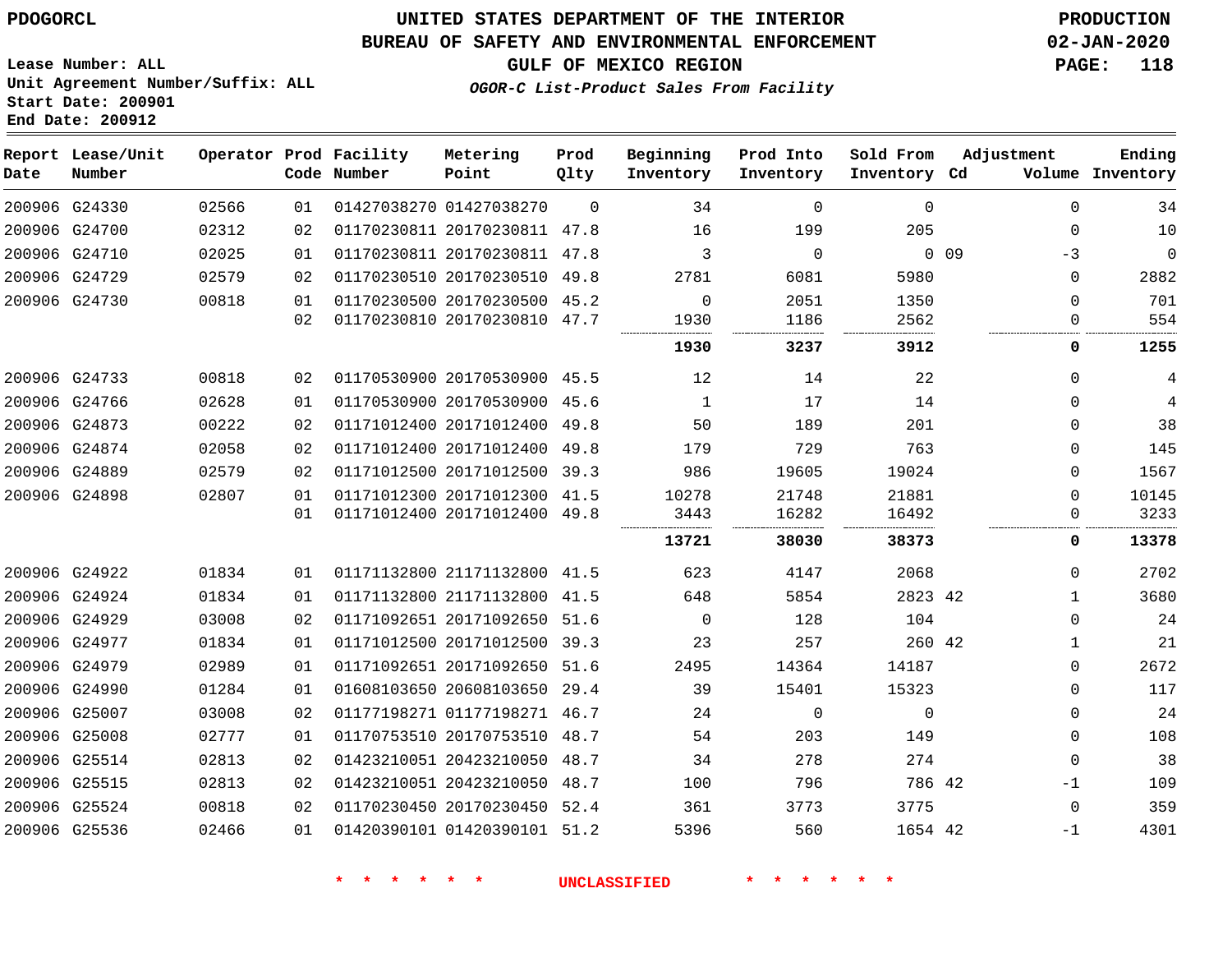### **BUREAU OF SAFETY AND ENVIRONMENTAL ENFORCEMENT 02-JAN-2020**

**Lease Number: ALL Unit Agreement Number/Suffix: ALL Start Date: 200901 End Date: 200912**

**OGOR-C List-Product Sales From Facility**

**GULF OF MEXICO REGION PAGE: 119**

| Date | Report Lease/Unit<br>Number |       |    | Operator Prod Facility<br>Code Number | Metering<br>Point            | Prod<br>Qlty | Beginning<br>Inventory | Prod Into<br>Inventory | Sold From<br>Inventory Cd | Adjustment                | Ending<br>Volume Inventory |
|------|-----------------------------|-------|----|---------------------------------------|------------------------------|--------------|------------------------|------------------------|---------------------------|---------------------------|----------------------------|
|      | 200906 G25540               | 02409 | 01 |                                       | 01420390101 01420390101 51.2 |              | 13678                  | 4087                   | 4933                      | $\Omega$                  | 12832                      |
|      | 200906 G25553               | 02579 | 02 |                                       | 01170230510 20170230510 49.8 |              | 250                    | $\mathbf 0$            | $\mathbf 0$               | $\mathbf{0}$              | 250                        |
|      | 200906 G25561               | 02058 | 02 |                                       | 01170230450 20170230450 52.4 |              | 1703                   | 19883                  | 19694                     | $\mathbf 0$               | 1892                       |
|      | 200906 G25566               | 00162 | 01 |                                       | 01170230450 20170230450 51.9 |              | $\mathbf 0$            | 791                    | 791                       | $\Omega$                  | $\overline{0}$             |
|      | 200906 G25579               | 00818 | 01 |                                       | 01170230500 20170230500 45.2 |              | 655                    | 984                    | 1302 42                   | -1                        | 336                        |
|      | 200906 G25605               | 00818 | 01 |                                       | 01170230810 20170230810 48.1 |              | 5                      | 3                      | 6                         | $\mathbf 0$               | 2                          |
|      | 200906 G25606               | 02025 | 01 |                                       | 01170230810 20170230810 47.6 |              | 301                    | 332                    | 478                       | $\mathbf{0}$              | 155                        |
|      | 200906 G25872               | 02025 | 01 |                                       | 01170230811 20170230811 47.7 |              | 739                    | 6732                   | 7124                      | $\mathbf 0$               | 347                        |
|      | 200906 G25939               | 00064 | 01 |                                       | 01170230810 20170230810 47.7 |              | 14                     | $\mathbf 0$            | 14                        | $\Omega$                  | $\mathbf{0}$               |
|      | 200906 G26001               | 02628 | 02 |                                       | 01171132800 21171132800 41.5 |              | 670                    | 17794                  | 8012                      | $\mathbf 0$               | 10452                      |
|      | 200906 G26023               | 02579 | 02 |                                       | 01171012500 20171012500 39.3 |              | 121                    | 2301                   | 2238                      | $\mathbf 0$               | 184                        |
|      | 200906 G26032               | 01935 | 01 |                                       | 01171012300 20171012300 41.5 |              | 466                    | 547                    | 758                       | $\mathbf{0}$              | 255                        |
|      | 200906 G26040               | 00560 | 01 |                                       | 01171132800 21171132800      | $\Omega$     | 10                     | 1004                   |                           | $0\quad 42$<br>$-440$     | 574                        |
|      | 200906 G26051               | 01978 | 02 |                                       | 01171092651 20171092650 51.6 |              | 1132                   | 2691                   | 3323                      | $\Omega$                  | 500                        |
|      | 200906 G26074               | 01284 | 01 |                                       | 01177122950 20177122950 29.8 |              | 97                     | 62825                  | 62823                     | $\Omega$                  | 99                         |
|      | 200906 G26124               | 02503 | 02 |                                       | 01171012500 20171012500      | 39           | 11                     | 11                     | 21                        | 0                         | 1                          |
|      | 200906 G26146               | 01586 | 01 |                                       | 01177258152 01177258152 32.6 |              | 516                    | 2302                   | 1451                      | $\mathbf{0}$              | 1367                       |
|      | 200906 G26281               | 02528 | 02 |                                       | 01170753850 20170753850 29.9 |              | 1689                   | 1185                   |                           | 0 <sub>09</sub><br>$-897$ | 1977                       |
|      | 200906 G26451               | 02579 | 02 |                                       | 01423210051 20423210050 48.7 |              | 883                    | 7919                   | 7713 42                   | $-1$                      | 1088                       |
|      | 200906 G26477               | 01963 | 01 |                                       | 01420390101 01420390101      | $\Omega$     | 3                      | 0                      | $\Omega$                  | $\mathbf 0$               | 3                          |
|      | 200906 G26480               | 01978 | 02 |                                       | 01423210051 20423210050 48.7 |              | 79                     | 1207                   | 1198                      | $\mathbf 0$               | 88                         |
|      | 200906 G26513               | 01978 | 02 |                                       | 01170230450 20170230450 52.4 |              | 5                      | 14                     | 17                        | $\Omega$                  | 2                          |
|      | 200906 G27061               | 02266 | 01 |                                       | 01171131600 20171131600 42.4 |              | 16                     | 431                    | 423                       | $\mathbf{0}$              | 24                         |
|      | 200906 G27072               | 02899 | 01 |                                       | 01171132800 21171132800 41.5 |              | 459                    | 6625                   | 3074                      | $\mathbf 0$               | 4010                       |
|      | 200906 G27100               | 01978 | 02 |                                       | 01171012310 20171012310 45.9 |              | 76                     | 1921                   | 1884                      | $\Omega$                  | 113                        |
|      | 200906 G27155               | 01834 | 01 |                                       | 01171012500 20171012500 39.3 |              | 528                    | 2074                   | 2435 42                   | -1                        | 166                        |
|      | 200906 G27169               | 01284 | 01 |                                       | 01171012500 20171012500 39.3 |              | 913                    | 16990                  | 16546                     | $\mathbf 0$               | 1357                       |
|      | 200906 G27194               | 01586 | 01 |                                       | 01177258152 01177258152 32.6 |              | 19                     | $\mathbf 0$            | 10                        | $\mathbf 0$               | 9                          |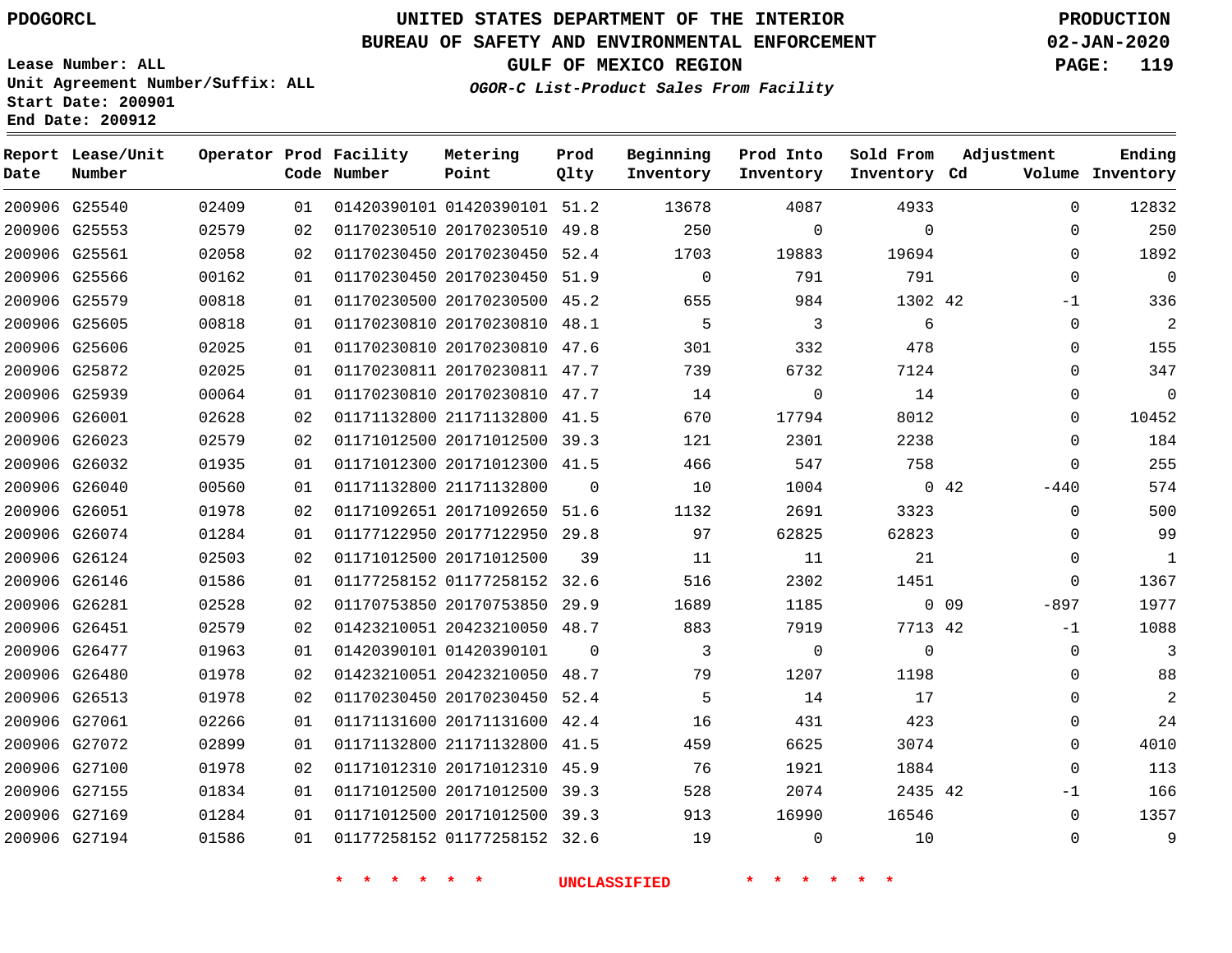### **BUREAU OF SAFETY AND ENVIRONMENTAL ENFORCEMENT 02-JAN-2020**

**Lease Number: ALL Unit Agreement Number/Suffix: ALL Start Date: 200901 End Date: 200912**

**OGOR-C List-Product Sales From Facility**

**GULF OF MEXICO REGION PAGE: 120**

| Date   | Report Lease/Unit<br>Number |       |    | Operator Prod Facility<br>Code Number | Metering<br>Point            | Prod<br>Qlty | Beginning<br>Inventory | Prod Into<br>Inventory | Sold From<br>Inventory Cd | Adjustment   | Ending<br>Volume Inventory |
|--------|-----------------------------|-------|----|---------------------------------------|------------------------------|--------------|------------------------|------------------------|---------------------------|--------------|----------------------------|
|        | 200906 G27195               | 01586 | 02 |                                       | 01177258154 01177258154      | $\Omega$     | 69                     | 51                     | $\Omega$                  | $\Omega$     | 120                        |
|        | 200906 G27215               | 01586 | 02 |                                       | 01177288152 01177288152      | $\Omega$     | 40                     | 27                     | $\Omega$                  | $\Omega$     | 67                         |
|        | 200906 G27476               | 02672 | 01 |                                       | 01423210051 20423210050 48.7 |              | 11                     | 108                    | 104                       | $\mathbf 0$  | 15                         |
|        | 200906 G27507               | 02058 | 02 |                                       | 01170230450 20170230450      | 52.4         | 298                    | 2417                   | 2485                      | $\mathbf 0$  | 230                        |
|        | 200906 G27789               | 01284 | 02 |                                       | 01170530900 20170530900 45.6 |              | 1250                   | 3502                   | 3805                      | $\Omega$     | 947                        |
|        | 200906 G27793               | 02266 | 01 |                                       | 01170530900 20170530900 45.6 |              | 134                    | 431                    | 448                       | $\Omega$     | 117                        |
|        | 200906 G27831               | 02899 | 02 |                                       | 01170530900 20170530900 45.6 |              | 64                     | 172                    | 189                       | $\mathbf 0$  | 47                         |
|        | 200906 G27834               | 00222 | 01 |                                       | 01171132000 20171132000      | 47.7         | 3                      | 133                    | 127 42                    | $-1$         | 8                          |
|        | 200906 G27918               | 00222 | 01 |                                       | 01177082958 20177082958 41.5 |              | $\mathbf 0$            | 48                     | 48                        | $\mathbf 0$  | $\mathbf 0$                |
|        | 200906 G31040               | 02058 | 02 |                                       | 01170230450 20170230450 52.4 |              | 370                    | 2814                   | 2916                      | 0            | 268                        |
|        | 200906 G31304               | 02714 | 01 |                                       | 01170230811 20170230811 47.8 |              | 3324                   | 38412                  | 39755                     | $\Omega$     | 1981                       |
|        | 200906 G31435               | 02058 | 02 |                                       | 01170755200 20170755200 39.7 |              | 3859                   | 40361                  | 44220                     | $\mathbf 0$  | $\mathbf 0$                |
|        | 200906 G32197               | 01364 | 02 |                                       | 01171012500 20171012500 39.3 |              | $\mathbf 0$            | 4278                   | 3936                      | 0            | 342                        |
| 200907 | 00016                       | 00276 | 01 |                                       | 01170513700 20170513700      | 31           | 3809                   | 36998                  | 34287 42                  | 3            | 6523                       |
| 200907 | 00026                       | 00276 | 01 |                                       | 01170513700 20170513700      | 31           | 4172                   | 47997                  | 43708                     | $\Omega$     | 8461                       |
| 200907 | 00032                       | 00276 | 01 |                                       | 01170513700 20170513700      | 31           | 1375                   | 4380                   | 4303 42                   | 1            | 1453                       |
| 200907 | 00033                       | 00276 | 01 |                                       | 01170513700 20170513700      | 31           | 842                    | 2963                   | 2822                      | 0            | 983                        |
| 200907 | 00049                       | 02421 | 01 |                                       | 01171012300 20171012300      | 40.8         | 8026                   | 15927                  | 15455                     | 0            | 8498                       |
| 200907 | 00050                       | 02421 | 01 |                                       | 01171012300 20171012300      | 40.8         | 5461                   | 10614                  | 10412                     | 0            | 5663                       |
| 200907 | 00051                       | 02421 | 01 |                                       | 01171012300 20171012300      | 40.8         | 2618                   | 5300                   | 5090                      | 0            | 2828                       |
| 200907 | 00052                       | 02421 | 01 |                                       | 01171012300 20171012300      | 40.8         | 2364                   | 5965                   | 5146                      | 0            | 3183                       |
| 200907 | 00053                       | 02409 | 01 |                                       | 01171012300 20171012300 41.7 |              | 2582                   | 4169                   | 3702                      | $\Omega$     | 3049                       |
| 200907 | 00079                       | 01834 | 01 |                                       | 01170230810 20170230810 47.4 |              | 314                    | 751                    | 766                       | $\Omega$     | 299                        |
| 200907 | 00081                       | 00818 | 02 |                                       | 01170231300 20170230450      | 52           | 28                     | 543                    | 513                       | $\Omega$     | 58                         |
| 200907 | 00137                       | 00687 | 01 |                                       | 01170513700 20170513700      | 26           | 91                     | 999                    | 906                       | 0            | 184                        |
| 200907 | 00138                       | 00687 | 01 |                                       | 01170513700 20170513700      | 26           | 4103                   | 38052                  | 35149                     | $\Omega$     | 7006                       |
| 200907 | 00184                       | 02594 | 02 |                                       | 01170230810 20170230810      | 47.4         | 86                     | $\mathbf 0$            | 86                        | $\mathbf{0}$ | $\Omega$                   |
| 200907 | 00191                       | 02312 | 01 |                                       | 01170230810 20170230810 47.4 |              | 217                    | 532                    | 537                       | $\Omega$     | 212                        |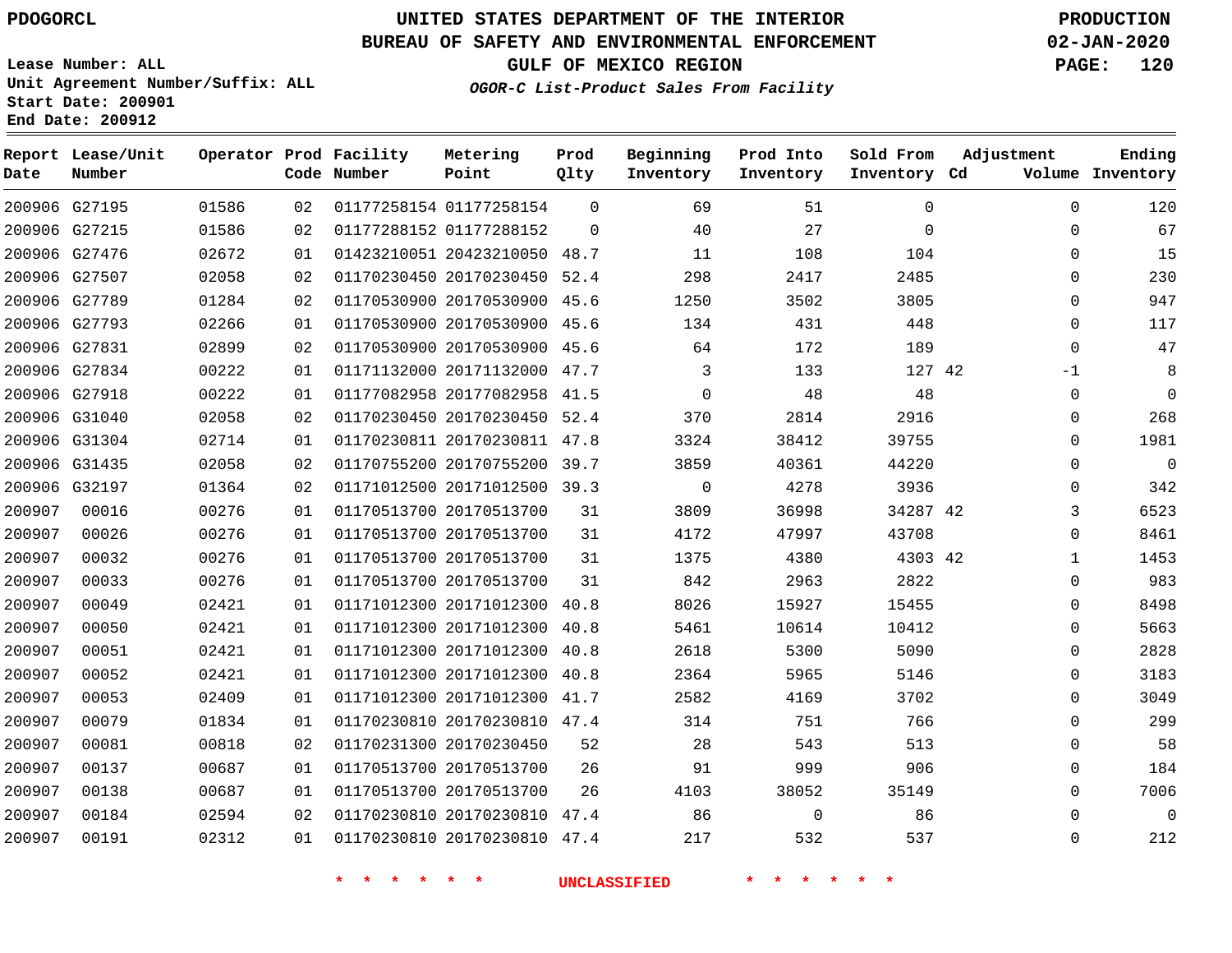# **UNITED STATES DEPARTMENT OF THE INTERIOR PDOGORCL PRODUCTION**

### **BUREAU OF SAFETY AND ENVIRONMENTAL ENFORCEMENT 02-JAN-2020**

**Lease Number: ALL Unit Agreement Number/Suffix: ALL Start Date: 200901**

### **GULF OF MEXICO REGION PAGE: 121**

**OGOR-C List-Product Sales From Facility**

| Date   | Report Lease/Unit<br>Number |       |    | Operator Prod Facility<br>Code Number | Metering<br>Point            | Prod<br>Qlty | Beginning<br>Inventory | Prod Into<br>Inventory | Sold From<br>Inventory Cd | Adjustment | Ending<br>Volume Inventory |
|--------|-----------------------------|-------|----|---------------------------------------|------------------------------|--------------|------------------------|------------------------|---------------------------|------------|----------------------------|
| 200907 | 00196                       | 00003 | 01 |                                       | 01171012300 20171012300 40.8 |              | 8676                   | 20062                  | 18033 42                  |            | $-1$<br>10704              |
| 200907 | 00244                       | 00105 | 01 |                                       | 01170231300 01170231300 41.9 |              | $\Omega$               | 996                    | 996                       |            | $\mathbf 0$<br>0           |
| 200907 | 00247                       | 00105 | 01 |                                       | 01170231300 01170231300 41.8 |              | $\mathbf 0$            | 915                    | 915                       |            | $\mathbf 0$<br>0           |
| 200907 | 00253                       | 01364 | 02 |                                       | 01170230810 20170230810 47.4 |              | 849                    | 1843                   | 1958                      |            | 734<br>$\Omega$            |
| 200907 | 00317                       | 00560 | 01 |                                       | 01171012310 20171012310      | 45           | 19                     | 368                    | 364                       |            | 23<br>0                    |
| 200907 | 00367                       | 00276 | 01 |                                       | 01170513700 20170513700      | 31           | 168                    | 1363                   | 1290 42                   |            | 240<br>$-1$                |
| 200907 | 00424                       | 00064 | 01 |                                       | 01171012400 20171012400      | 48.7         | $\mathbf 0$            | 35                     | 30                        |            | 5<br>0                     |
| 200907 | 00434                       | 01284 | 01 |                                       | 01177112605 2017711260Y 29.7 |              | 2519                   | 22206                  | 21808                     |            | 2917<br>0                  |
| 200907 | 00453                       | 01284 | 01 |                                       | 01177112605 2017711260Y 29.7 |              | 767                    | 5324                   | 5392                      |            | 699<br>$\Omega$            |
| 200907 | 00464                       | 00078 | 01 |                                       | 01170573602 20170573602 33.7 |              | 2255                   | 12397                  | 11641 42                  |            | 3010<br>$-1$               |
| 200907 | 00466                       | 00064 | 01 |                                       | 01171012400 20171012400      | 48.7         | 1636                   | 9308                   | 9539 42                   |            | 1406<br>$\mathbf 1$        |
| 200907 | 00478                       | 02409 | 01 |                                       | 01171012300 20171012300      | 35.1         | $\mathbf 0$            | 1546                   | 1546                      |            | $\mathsf{O}\xspace$<br>0   |
| 200907 | 00479                       | 00818 | 01 |                                       | 01171012500 20171012500 39.2 |              | 503                    | 4634                   | 4773                      |            | 0<br>364                   |
|        |                             | 02595 | 01 |                                       | 01171012300 20171012300      | 40.8         | 1                      | $\Omega$               | $\overline{1}$            |            | $\overline{0}$<br>0        |
|        |                             |       |    |                                       |                              |              | 504                    | 4634                   | 4774                      |            | 0<br>364                   |
| 200907 | 00487                       | 01284 | 01 |                                       | 01171132800 21171132800 47.1 |              | 3651                   | 1599                   | 3487                      |            | 0<br>1763                  |
| 200907 | 00518                       | 01482 | 01 |                                       | 01170230450 20170230450      | 52           | 138                    | 1468                   | 1450 42                   |            | 2<br>158                   |
| 200907 | 00526                       | 00105 | 01 |                                       | 01170230810 20170230810      | 47.3         | 424                    | 2004                   | 1630                      |            | 798<br>0                   |
| 200907 | 00541                       | 02589 | 01 |                                       | 01170530900 20170530900      | 49.6         | $\overline{0}$         | 739                    | 739                       |            | $\overline{0}$<br>0        |
| 200907 | 00559                       | 00687 | 01 |                                       | 01171131600 20171131600      | 43.9         | 195                    | 2698                   | 2789                      |            | 104<br>0                   |
| 200907 | 00560                       | 00687 | 01 |                                       | 01171131600 20171131600      | 43.9         | 17                     | 210                    | 219                       |            | 8<br>0                     |
| 200907 | 00577                       | 01935 | 01 |                                       | 01171012300 20171012300      | 40.8         | 15334                  | 31891                  | 30209                     |            | 0<br>17016                 |
| 200907 | 00593                       | 01834 | 01 |                                       | 01171012300 20171012300 40.8 |              | 10308                  | 18437                  | 13150                     |            | 15595<br>0                 |
|        |                             | 02589 | 01 |                                       | 01171012300 20171012300 40.8 |              | 550                    | 2579                   | 1753                      |            | 1376<br>0                  |
|        |                             |       |    |                                       |                              |              | 10858                  | 21016                  | 14903                     |            | 0<br>16971                 |
| 200907 | 00605                       | 02899 | 01 |                                       | 01170573602 20170573602 36.5 |              | 1591                   | 18177                  | 15600 42                  |            | 4167<br>$-1$               |
| 200907 | 00680                       | 01482 | 01 |                                       | 01170230700 20170230700 38.6 |              | 865                    | 1372                   | 1285                      |            | 952<br>0                   |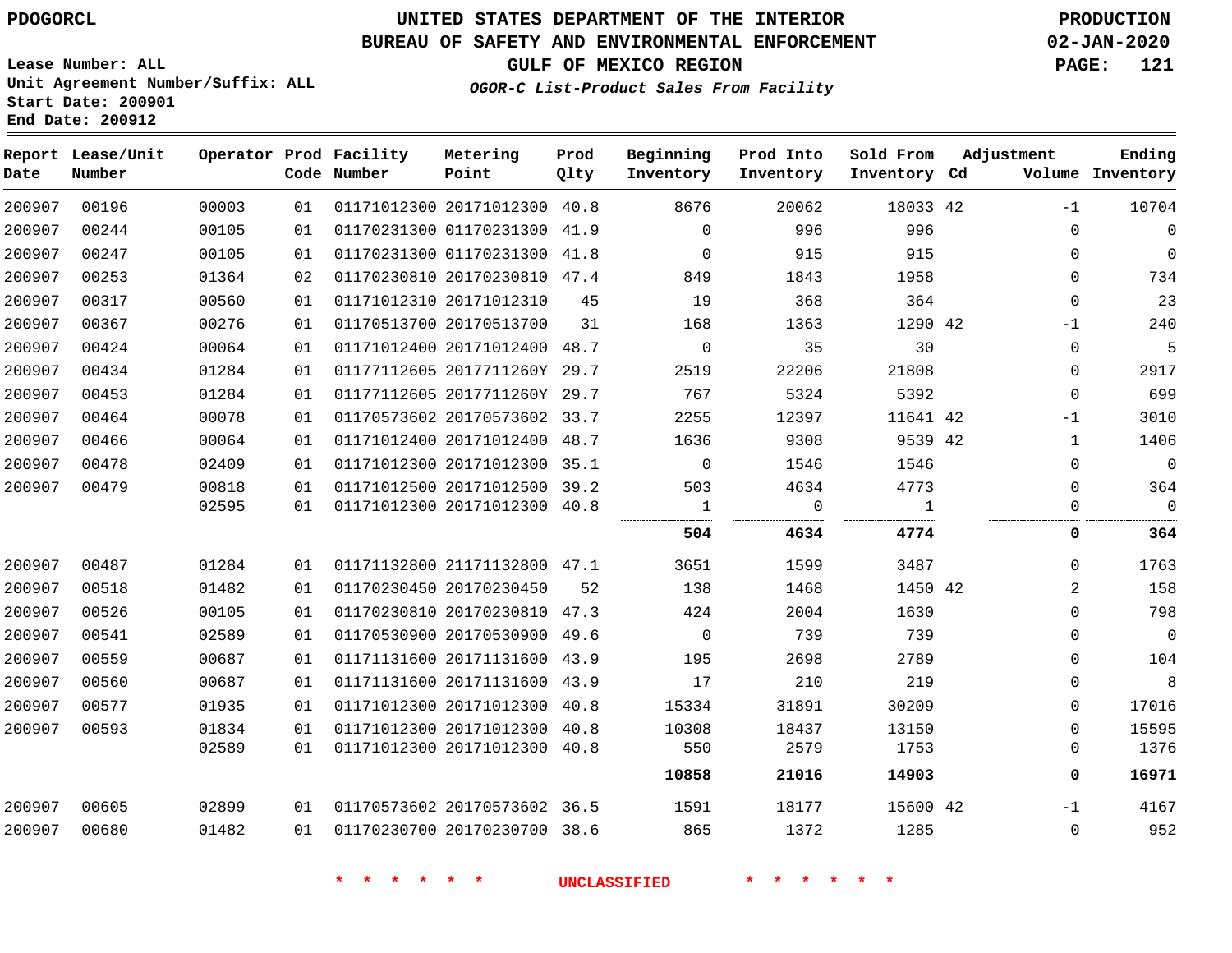### **BUREAU OF SAFETY AND ENVIRONMENTAL ENFORCEMENT 02-JAN-2020**

**Lease Number: ALL Unit Agreement Number/Suffix: ALL Start Date: 200901**

**End Date: 200912**

**GULF OF MEXICO REGION PAGE: 122**

**OGOR-C List-Product Sales From Facility**

| Date   | Report Lease/Unit<br>Number |       |    | Operator Prod Facility<br>Code Number | Metering<br>Point            | Prod<br>Qlty | Beginning<br>Inventory | Prod Into<br>Inventory | Sold From<br>Inventory Cd | Adjustment  | Ending<br>Volume Inventory |
|--------|-----------------------------|-------|----|---------------------------------------|------------------------------|--------------|------------------------|------------------------|---------------------------|-------------|----------------------------|
| 200907 | 00691                       | 02312 | 02 |                                       | 01170754200 20170754200 35.5 |              | 1112                   | 2739                   | 1419                      | $\mathbf 0$ | 2432                       |
| 200907 | 00697                       | 02266 | 01 |                                       | 01170754800 20170754800 29.2 |              | 1089                   | 3939                   | 3729                      | $\Omega$    | 1299                       |
| 200907 | 00757                       | 02312 | 01 |                                       | 01170230500 20170230500 44.3 |              | 2                      | 8                      | 6                         | $\Omega$    | $\overline{4}$             |
| 200907 | 00758                       | 02421 | 01 |                                       | 01170230810 20170230810 47.4 |              | 1047                   | 1820                   | 2142                      | $\Omega$    | 725                        |
| 200907 | 00763                       | 01284 | 01 |                                       | 01170231100 20170230810 47.4 |              | 36                     | 0                      | 36                        | $\mathbf 0$ | $\mathbf 0$                |
| 200907 | 00767                       | 00105 | 01 |                                       | 01170230810 20170230810 47.4 |              | 328                    | 515                    | 638                       | $\Omega$    | 205                        |
| 200907 | 00775                       | 01834 | 01 |                                       | 01171131600 20171131600 43.9 |              | 111                    | 1159                   | 1225                      | $\Omega$    | 45                         |
| 200907 | 00778                       | 01482 | 01 |                                       | 01171132000 20171132000 50.3 |              | 266                    | 2435                   | 2490                      | $\Omega$    | 211                        |
| 200907 | 00787                       | 02312 | 01 |                                       | 01171092651 20171092650      | 51           | $\mathbf 0$            | 2                      | 2                         | $\mathbf 0$ | $\mathbf 0$                |
| 200907 | 00797                       | 02421 | 01 |                                       | 01171012300 20171012300      | 40.8         | 3744                   | 6305                   | 6685                      | $\mathbf 0$ | 3364                       |
| 200907 | 00818                       | 02636 | 01 |                                       | 01171132800 21171132800 47.1 |              | 466                    | 1815                   | 1661                      | $\Omega$    | 620                        |
| 200907 | 00828                       | 01284 | 01 |                                       | 01171092651 20171092650      | 51           | 56                     | 188                    | 226                       | $\Omega$    | 18                         |
|        |                             |       | 01 |                                       | 0117711260T 2017711260T 34.1 |              | $\Omega$               | 4                      | 4                         | $\Omega$    | $\mathbf 0$                |
|        |                             |       |    |                                       |                              |              | 56                     | 192                    | 230                       | 0           | 18                         |
| 200907 | 00839                       | 02451 | 01 |                                       | 01170513800 20170513800 32.7 |              | 301                    | 8709                   | 8724                      | $\mathbf 0$ | 286                        |
|        | 200907 754303001A           | 00059 | 01 |                                       | 01170230811 20170230811 46.5 |              | 418                    | 8545                   | 6533 09                   | $-2105$     | 325                        |
|        | 200907 754304003A           | 00078 | 01 |                                       | 01170230400 20170230400 48.6 |              | $\mathbf 0$            | 2                      | 1                         | $\mathbf 0$ | $\mathbf{1}$               |
|        | 200907 754307017A           | 00362 | 02 |                                       | 01170230811 20170230811 46.5 |              | 255                    | 4733                   | 4808                      | 0           | 180                        |
|        | 200907 7543880060           | 00105 | 01 |                                       | 01170230450 20170230450      | 52           | 20                     | 459                    | 430                       | $\Omega$    | 49                         |
|        | 200907 7543890080           | 00276 | 01 |                                       | 01170513700 20170513700      | 31           | 1287                   | 2074                   | 1481                      | $\Omega$    | 1880                       |
|        | 200907 7543890180           | 02899 | 01 |                                       | 01423210051 20423210050      | 51           | 13                     | 162                    | 163                       | $\Omega$    | 12                         |
|        | 200907 7543900080           | 02421 | 01 |                                       | 01177245111 01177245111 37.6 |              | $\Omega$               | 103                    | 103                       | $\Omega$    | $\mathbf 0$                |
|        | 200907 7543920040           | 02628 | 01 |                                       | 01423210051 20423210050      | 51           | 17                     | 181                    | 185                       | $\Omega$    | 13                         |
|        | 200907 7543930100           | 00362 | 02 |                                       | 01170230810 20170230810 47.4 |              | 2257                   | 4887                   | 5198                      | $\Omega$    | 1946                       |
|        | 200907 7543930200           | 00105 | 01 |                                       | 01171012310 20171012310 45.9 |              | 1118                   | 18115                  | 18121                     | $\mathbf 0$ | 1112                       |
|        |                             | 01284 | 01 |                                       | 0117709260L 2017709260L      | 40           | 0                      | 3488                   | 3488                      | 0           | $\overline{0}$             |
|        |                             |       |    |                                       |                              |              | 1118                   | 21603                  | 21609                     | 0           | 1112                       |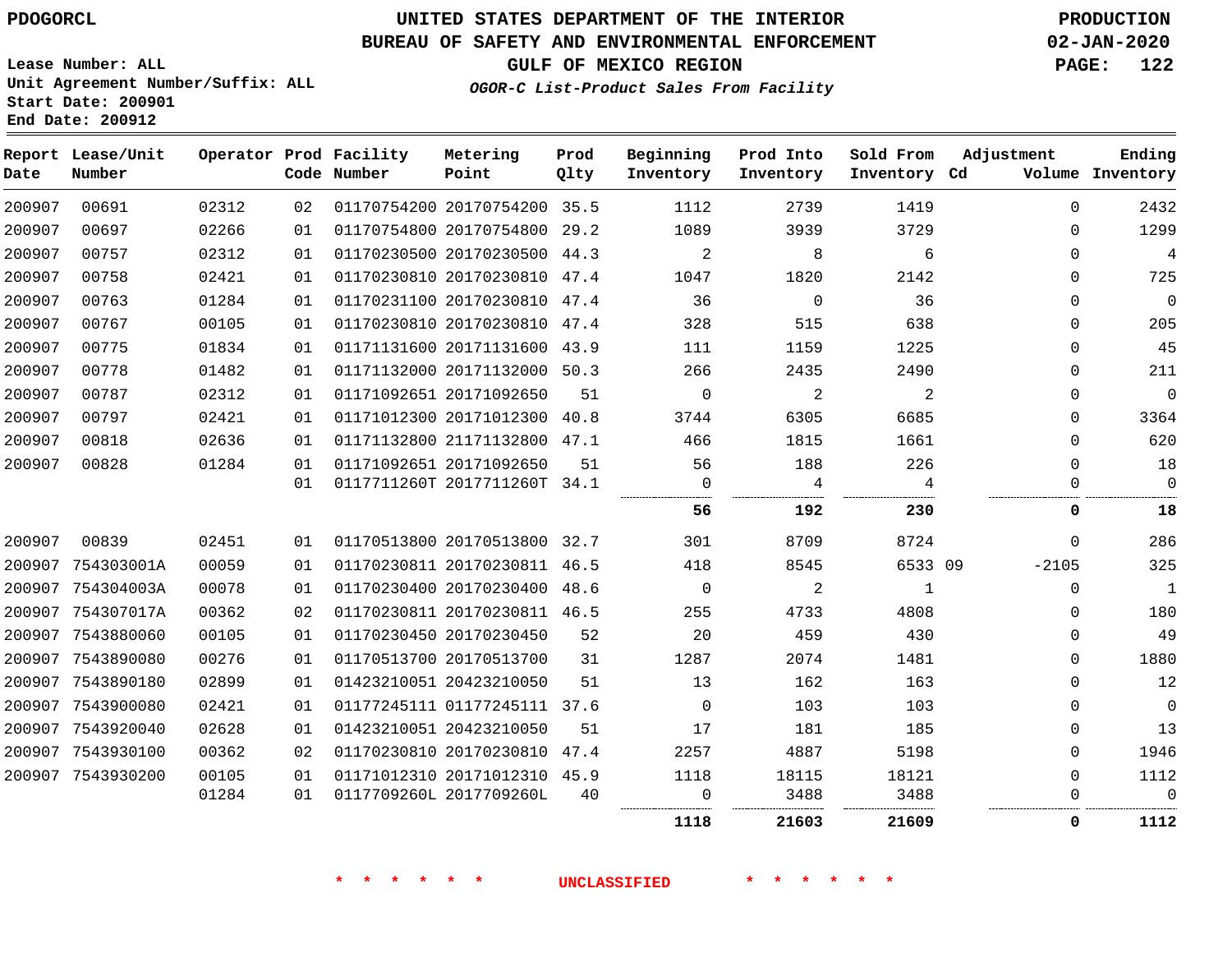### **BUREAU OF SAFETY AND ENVIRONMENTAL ENFORCEMENT 02-JAN-2020**

**GULF OF MEXICO REGION PAGE: 123**

**Lease Number: ALL Unit Agreement Number/Suffix: ALL Start Date: 200901 End Date: 200912**

### **OGOR-C List-Product Sales From Facility**

| Date   | Report Lease/Unit<br>Number |       |    | Operator Prod Facility<br>Code Number | Metering<br>Point            | Prod<br>Qlty | Beginning<br>Inventory | Prod Into<br>Inventory | Sold From<br>Inventory Cd | Adjustment | Ending<br>Volume Inventory |
|--------|-----------------------------|-------|----|---------------------------------------|------------------------------|--------------|------------------------|------------------------|---------------------------|------------|----------------------------|
|        | 200907 754395009A           | 00730 | 01 |                                       | 01170753510 20170753510 50.9 |              | 1030                   | 1757                   | 1828                      | 0          | 959                        |
| 200907 | 754395019A                  | 00105 | 01 | 01420390101 01420390101               |                              | 52           | 1507                   | 567                    | 874                       | $\Omega$   | 1200                       |
| 200907 | 754396015A                  | 01284 | 01 |                                       | 01608103650 20608103650      | 29.1         | 86                     | 10395                  | 10412                     | 0          | 69                         |
| 200907 | 754398002A                  | 00105 | 01 |                                       | 01420570060 20420570060      | 52           | 5598                   | 5680                   | 154                       | $\Omega$   | 11124                      |
| 200907 | 8910020210                  | 02451 | 01 |                                       | 01170753510 20170753510      | 50.9         | 1703                   | 2382                   | 2679                      | $\Omega$   | 1406                       |
|        |                             |       | 01 |                                       | 01170513800 20170513800      | 32.7         | 5332                   | 134046                 | 134971                    | $\Omega$   | 4407                       |
|        |                             |       |    |                                       |                              |              | 7035                   | 136428                 | 137650                    | 0          | 5813                       |
| 200907 | 8910024540                  | 02451 | 01 |                                       | 01170513800 20170513800      | 32.7         | 3770                   | 115262                 | 115242                    | $\Omega$   | 3790                       |
| 200907 | 8910029310                  | 01834 | 01 |                                       | 01171132800 21171132800      | 47.1         | 16                     | $\mathbf 0$            | 16                        | 0          | $\mathbf 0$                |
| 200907 | 8910029320                  | 00276 | 01 |                                       | 01170513700 20170513700      | 31           | 12098                  | 47300                  | 43710 42                  | $-1$       | 15687                      |
| 200907 | 8910034440                  | 00276 | 01 |                                       | 01170513700 20170513700      | 31           | 22556                  | 111395                 | 103360 42                 | $-2$       | 30589                      |
|        |                             | 00730 | 01 |                                       | 01170513700 20170513700      | 31           | 3752                   | 31732                  | 26770                     | 0          | 8714                       |
|        |                             |       |    |                                       |                              |              | 26308                  | 143127                 | 130130                    | $-2$       | 39303                      |
|        | 200907 8910063810           | 02466 | 01 |                                       | 01170230450 20170230450      | 52           | 1090                   | 12324                  | 12089 42                  | 1          | 1326                       |
|        |                             | 02904 | 02 |                                       | 01170230450 20170230450      | 52           | 14                     | 136                    | 136                       | 0          | 14                         |
|        |                             |       |    |                                       |                              |              | 1104                   | 12460                  | 12225                     | 1          | 1340                       |
|        | 200907 8910066690           | 00078 | 01 |                                       | 01170573602 20170573602 33.6 |              | 1271                   | 12181                  | 10494                     | 0          | 2958                       |
| 200907 | 8910086400                  | 02893 | 02 |                                       | 01171012400 20171012400      | 48.7         | 34                     | 248                    | 245                       | $\Omega$   | 37                         |
| 200907 | 8910086540                  | 01284 | 01 |                                       | 01171012400 20171012400      | 48.7         | $\mathbf 0$            | 310                    | 263                       | 0          | 47                         |
|        |                             |       | 01 |                                       | 01177092604 20177092604      | 38           | $\Omega$               | 2629                   | 2629                      | $\Omega$   | $\Omega$                   |
|        |                             |       |    |                                       |                              |              | 0                      | 2939                   | 2892                      | 0          | 47                         |
| 200907 | 8910086660                  | 03009 | 02 |                                       | 01421670201 20421670200      | $\Omega$     | 207                    | $\Omega$               | $\Omega$                  | $\Omega$   | 207                        |
| 200907 | 8910087640                  | 00818 | 02 |                                       | 01171092800 21171132800      | 47.4         | 0                      | 7                      | 7                         | $\Omega$   | $\mathbf 0$                |
| 200907 | 8910087670                  | 02312 | 01 |                                       | 01170754200 20170754200 35.5 |              | 169                    | 349                    | 223 42                    | $-10$      | 285                        |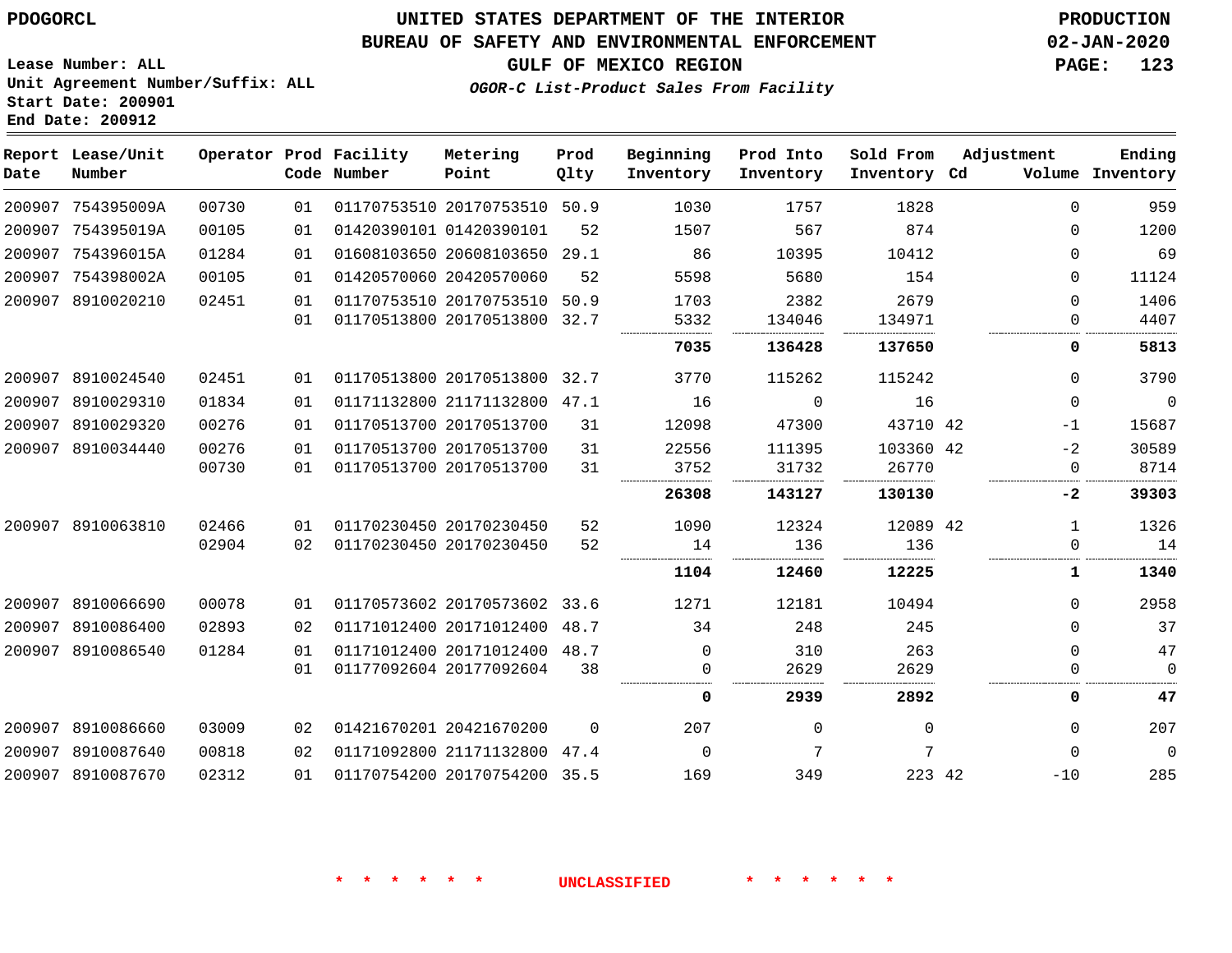8910088130

**Report Lease/Unit**

**Number**

### **UNITED STATES DEPARTMENT OF THE INTERIOR PDOGORCL PRODUCTION**

#### **BUREAU OF SAFETY AND ENVIRONMENTAL ENFORCEMENT 02-JAN-2020**

**Lease Number: ALL Unit Agreement Number/Suffix: ALL Start Date: 200901 End Date: 200912**

**Operator Prod Facility**

**Code Number**

 20171012400 49.8 21171132800 47.1

**Metering Point**

21171132800 47.1

20170230400 48.5

20170513700

 

 

**OGOR-C List-Product Sales From Facility**

 

  $\Omega$ 

**Prod Into Inventory**

> 

**Beginning Inventory**

> $\Omega$

**GULF OF MEXICO REGION PAGE: 124**

**Inventory Cd Volume**

**Adjustment**

 $\Omega$  $\Omega$ 

 $\Omega$  -116 -334 -1 

 

**Ending**

 $\Omega$ 

| 01 | 01170230400 20170230400 | 48.6     | 110   | 402      | 293      |
|----|-------------------------|----------|-------|----------|----------|
| 01 | 01170230400 20170230400 | 48.6     | 1164  | 3771     | 3635     |
| 01 | 01170230400 20170230400 | 48.6     | 55    | 146      | 164      |
| 01 | 01170230400 20170230400 | 48.6     | 169   | 416      | 478      |
| 01 | 01171012500 20171012500 | 39.2     | 20    | 169      | 176      |
| 01 | 01170513700 20170513700 | 31       | 5216  | 10026    | 9448     |
| 01 | 01170513700 20170513700 | $\Omega$ | 129   | $\Omega$ | $\Omega$ |
| 01 | 01170513700 20170513700 | 31       | 1542  | 2909     | 2770     |
| 01 | 01170513700 20170513700 | 31       | 4398  | 11618    | 9302     |
| 01 | 01170513700 20170513700 | 31       | 10767 | 22309    | 20184    |
| 01 | 01170754800 20170754800 | 29.2     | 103   | $\Omega$ | 103      |
| 01 | 01170754800 20170754800 | 29.2     | 240   | 853      | 812      |
|    |                         |          |       |          |          |

**Prod Qlty**

 

 8910116740 8910116770 8910116790 8910116800 891011687B 891011687C 891011687D 8910117330 8910123210 8910123250 8910123270 8910123320 8910123330 8910123350 8910123390 8910169300 20170754800 29.2 20170754800 29.2 0117709260A 2017709260A 35.8 0117709260A 2017709260A 35.8 20177215102 29.7 20177215102 29.7 20177215102 29.7 20171012500 39.2 20171131800 46.1 20170230810 47.4 34 42 42 42 42  $\Omega$  $\Omega$  $\Omega$  $\Omega$  $\Omega$  $\Omega$  $\Omega$  $\Omega$ -1 -1  $-2$  $-1$  $\Omega$  $\Omega$  $\Omega$ 

**\* \* \* \* \* \* UNCLASSIFIED \* \* \* \* \* \***

314 42 

**1742 1670 0 288**

 

**Sold From Inventory**

>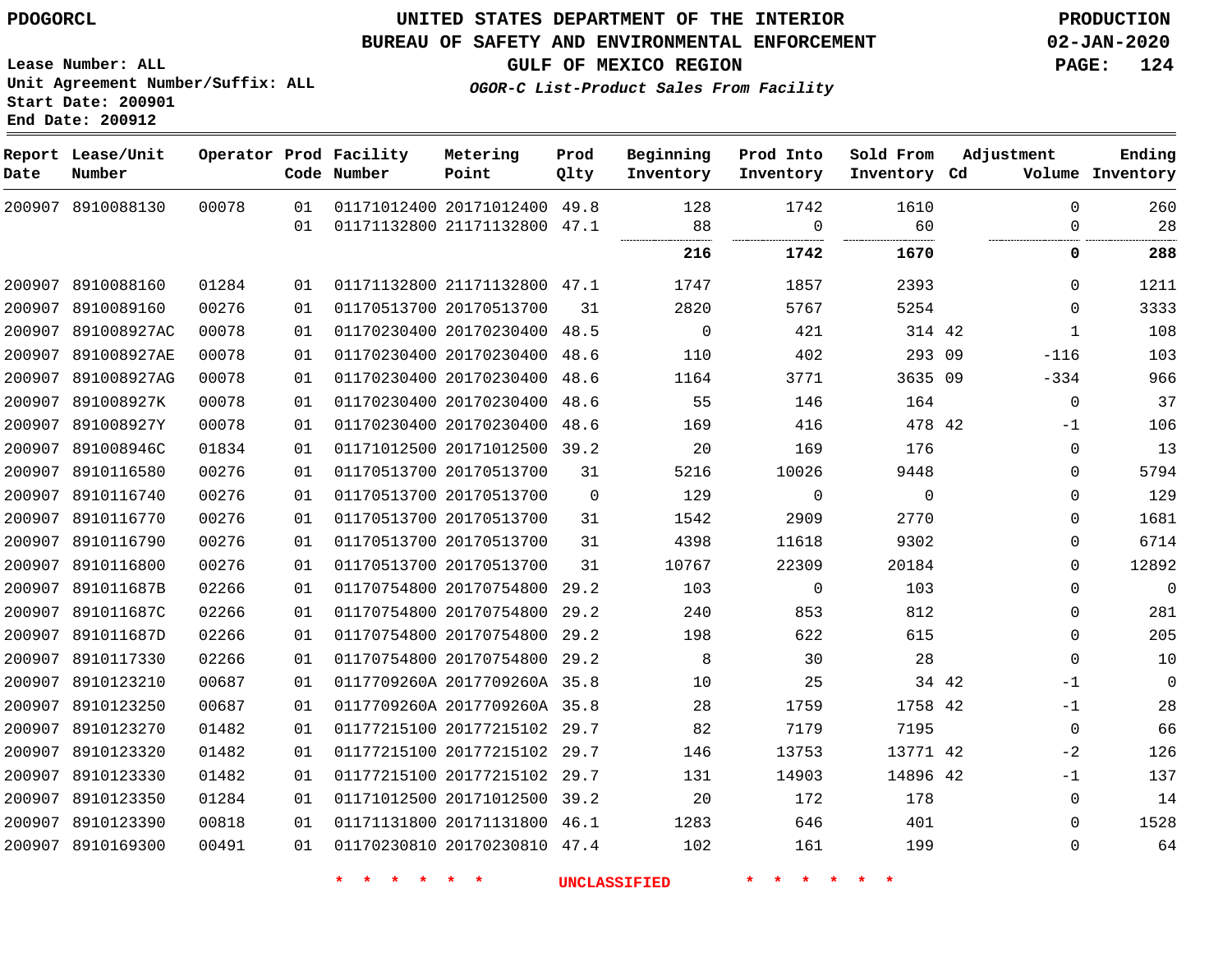8910202350 8910202430

**Report Lease/Unit**

**Number**

# **UNITED STATES DEPARTMENT OF THE INTERIOR PDOGORCL PRODUCTION**

  $\Omega$ 

**Prod Qlty**

#### **BUREAU OF SAFETY AND ENVIRONMENTAL ENFORCEMENT 02-JAN-2020**

**Lease Number: ALL Unit Agreement Number/Suffix: ALL Start Date: 200901 End Date: 200912**

> 

**Operator Prod Facility**

**Code Number**

 20170513700 20170513700

**Metering Point**

  $0<sub>1</sub>$ 

**OGOR-C List-Product Sales From Facility**

      $\Omega$ 

**Sold From Inventory**

**Prod Into Inventory**

**Beginning Inventory**

**Inventory Cd Volume**

**Adjustment**

  $\Omega$  $-1$  $\Omega$  $\Omega$  $\Omega$  $\Omega$  $-1$  $\Omega$  $\Omega$  $\Omega$  $\Omega$   $\Omega$  $\overline{0}$  $\Omega$  $\Omega$  $\Omega$  $-1$   $\Omega$  $\Omega$   $\Omega$   $\Omega$ 

**GULF OF MEXICO REGION PAGE: 125**

**Ending**

| 17 42 |                | 104      | 18           |          | 01171132800 21171132800 47.1 | 01 | 01482 | 200907 8910202520 |        |
|-------|----------------|----------|--------------|----------|------------------------------|----|-------|-------------------|--------|
|       | 301            | 279      | 133          |          | 01170230810 20170230810 47.3 | 01 | 00105 | 8910202550        | 200907 |
|       | 6482           | 7095     | 3811         | 31       | 01170513700 20170513700      | 01 | 00276 | 200907 8910202560 |        |
|       | 312            | 207      | 187          |          | 01170230810 20170230810 47.4 | 01 | 01376 | 200907 G00932     |        |
|       | 83             | 84       | $\mathbf{1}$ |          | 01171131600 20171131600 42.4 | 02 | 02852 | 200907 G00935     |        |
|       | 21624 42       | 21634    | 339          |          | 0117709260A 2017709260A 35.8 | 01 | 00687 | 200907 G00985     |        |
|       | 7447           | 7614     | 3601         | 47.1     | 01171132800 21171132800      | 01 | 00105 | 200907 G00987     |        |
|       | $\Omega$       | $\Omega$ | 1022         | $\Omega$ | 01171012400 20171012400      | 01 | 00003 | 200907 G00989     |        |
|       | 21519          | 19807    | 3744         | 51       | 01171092651 20171092650      | 01 | 02899 | 200907 G01023     |        |
|       | 2              | 2        | 1            | 31       | 01170513700 20170513700      | 01 | 00276 | 200907 G01082     |        |
|       | 20880 42       | 23176    | 11097        | 31       | 01170513700 20170513700      | 01 | 00276 | 200907 G01083     |        |
|       | 13402 42       | 14502    | 7280         | 31       | 01170513700 20170513700      | 01 | 00276 | 200907 G01090     |        |
|       | 3754           | 3630     | 2222         | 31       | 01170513700 20170513700      | 01 | 00276 | 200907 G01091     |        |
|       | 12484          | 13485    | 6792         | 31       | 01170513700 20170513700      | 01 | 00276 | 200907 G01092     |        |
|       | 1831           | 1749     | 233          |          | 01171132000 20171132000 50.3 | 01 | 02630 | 200907 G01127     |        |
|       | $\overline{2}$ | 3        | 0            | 47.1     | 01171132800 21171132800      | 01 | 01834 | 200907 G01153     |        |
|       | 8587           | 8587     | 0            | 40.1     | 01177072601 20177072601      | 01 | 00105 | 200907 G01194     |        |
|       | 200 42         | 356      | $\Omega$     |          | 01171132800 21171132800 47.1 | 01 | 00078 | 200907 G01196     |        |
|       | 89             | 75       | 22           | 51       | 01171092651 20171092650      | 01 | 00818 | 200907 G01198     |        |
|       | 253            | 172      | 99           | 51       | 01171092651 20171092650      | 02 | 00818 | 200907 G01208     |        |
|       | 1202           | 865      | 957          |          | 01171132800 21171132800 47.1 | 01 | 03041 | 200907 G01210     |        |
|       | 3774           | 3774     | 0            | 41.5     | 01177082958 20177082958      | 01 | 00222 | G01216            | 200907 |
|       | 13721          | 13638    | 569          | 45.1     | 01177092600 20177092600      | 01 | 00105 | 200907 G01220     |        |
|       | 529            | 467      | 98           | 39.2     | 01171012500 20171012500      | 01 | 02628 | 200907 G01248     |        |
|       | 138            | 134      | 14           |          | 01171012500 20171012500 39.2 | 01 | 01284 | 200907 G01269     |        |
|       | 146            | 148      | 36           |          | 01170230400 20170230400 48.6 | 01 | 00078 | 200907 G01351     |        |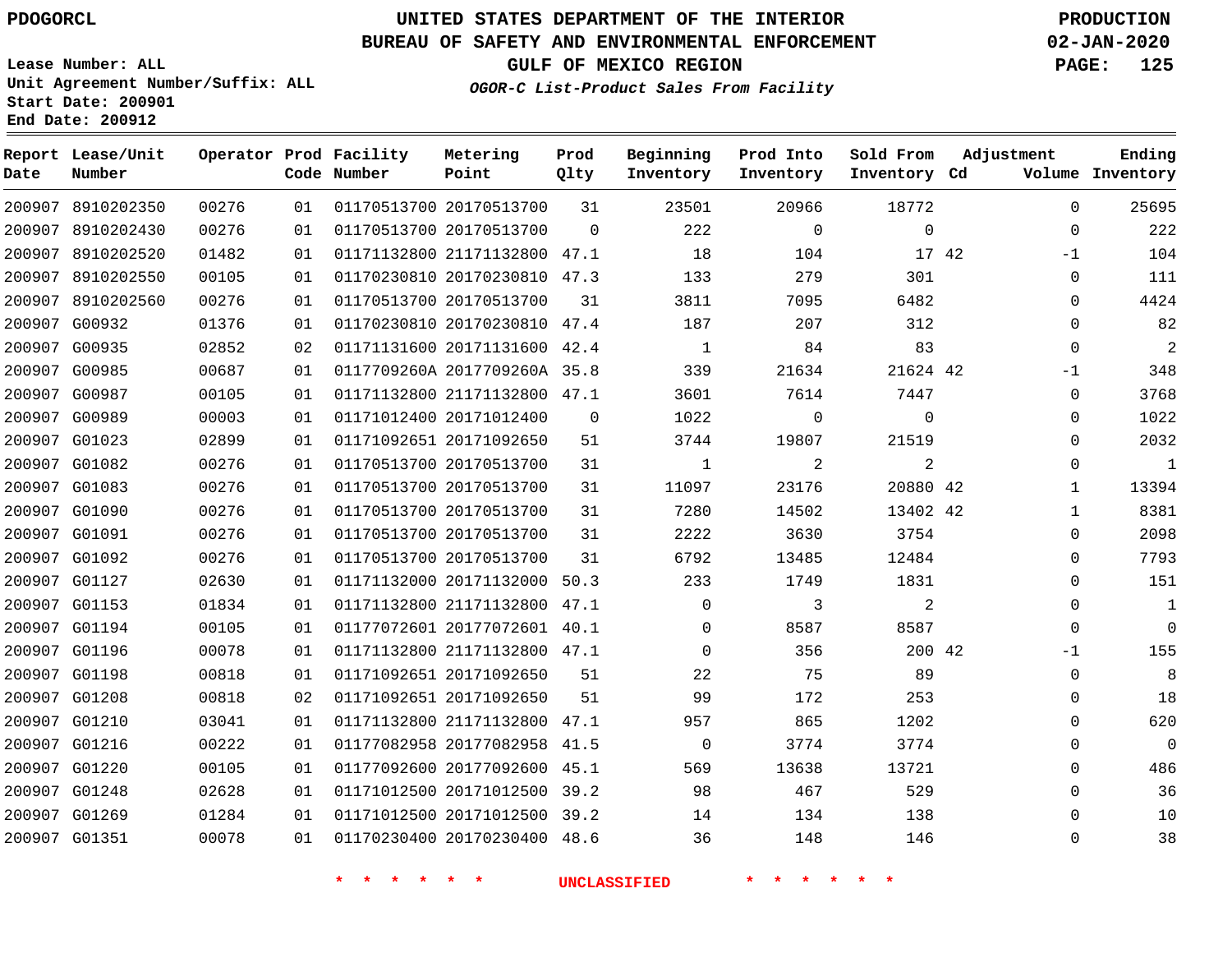# **UNITED STATES DEPARTMENT OF THE INTERIOR PDOGORCL PRODUCTION**

### **BUREAU OF SAFETY AND ENVIRONMENTAL ENFORCEMENT 02-JAN-2020**

**Lease Number: ALL Unit Agreement Number/Suffix: ALL Start Date: 200901**

### **GULF OF MEXICO REGION PAGE: 126**

**OGOR-C List-Product Sales From Facility**

| Date | Report Lease/Unit<br>Number |       |    | Operator Prod Facility<br>Code Number | Metering<br>Point            | Prod<br>Qlty | Beginning<br>Inventory | Prod Into<br>Inventory | Sold From<br>Inventory Cd | Adjustment    | Ending<br>Volume Inventory  |
|------|-----------------------------|-------|----|---------------------------------------|------------------------------|--------------|------------------------|------------------------|---------------------------|---------------|-----------------------------|
|      | 200907 G01441               | 00818 | 01 |                                       | 01177112701 20177112700 42.5 |              | 680                    | 1621                   | 1574                      |               | 727<br>$\Omega$             |
|      | 200907 G01447               | 00276 | 01 |                                       | 01170513700 20170513700      | 31           | 355                    | 3323                   | 3092                      |               | 586<br>$\Omega$             |
|      | 200907 G01477               | 02595 | 01 |                                       | 01170230810 20170230810      | 47.4         | 1758                   | 4033                   | 4186 45                   | $-1605$       | $\Omega$                    |
|      | 200907 G01497               | 02451 | 01 |                                       | 01170513800 20170513800 32.7 |              | 2573                   | 64347                  | 64804                     |               | 2116<br>$\Omega$            |
|      | 200907 G01498               | 02451 | 01 |                                       | 01170513800 20170513800 32.7 |              | 422                    | 12861                  | 12860                     |               | 423<br>$\Omega$             |
|      | 200907 G01526               | 02899 | 01 |                                       | 01171092651 20171092650      | 51           | 194                    | 855                    | 959                       |               | 90<br>$\mathbf 0$           |
|      | 200907 G01528               | 01284 | 01 |                                       | 0117711260T 2017711260T 34.1 |              | $\mathbf 0$            | 8                      | 8                         |               | $\Omega$<br>$\Omega$        |
|      |                             |       | 01 |                                       | 01171092651 20171092650      | 51           | 164                    | 450                    | 568                       |               | $\Omega$<br>46              |
|      |                             |       |    |                                       |                              |              | 164                    | 458                    | 576                       |               | 0<br>46                     |
|      | 200907 G01580               | 02451 | 01 |                                       | 01170513800 20170513800 32.7 |              | 20                     | 346                    | 355                       |               | $\Omega$<br>11              |
|      | 200907 G01610               | 01482 | 01 |                                       | 01177215100 20177215102 29.7 |              | 7                      | 663                    | 664                       |               | 6<br>$\Omega$               |
|      | 200907 G01619               | 00276 | 01 |                                       | 01170513700 20170513700      | 31           | 25966                  | 29752                  | 29337 42                  |               | 26382<br>$\mathbf{1}$       |
|      | 200907 G01620               | 00276 | 01 |                                       | 01170513700 20170513700      | 31           | 4480                   | 7612                   | 5343 42                   |               | 6750<br>$\mathbf{1}$        |
|      | 200907 G01754               | 00003 | 01 |                                       | 01423210051 20423210050      | 51           | 7                      | 35                     |                           | 40 42         | 3<br>$\mathbf{1}$           |
|      | 200907 G01757               | 00003 | 01 |                                       | 01423210051 20423210050      | 51           | 108                    | 530                    | 600                       |               | $\mathbf 0$<br>38           |
|      | 200907 G01860               | 00105 | 01 |                                       | 01170231110 20170231110 41.4 |              | 4248                   | 4109                   | 3952                      |               | 4405<br>$\mathbf 0$         |
|      | 200907 G01865               | 00078 | 01 |                                       | 01171012500 20171012500 39.2 |              | 458                    | 3490                   | 3674                      |               | 274<br>$\mathbf 0$          |
|      | 200907 G01898               | 02312 | 01 |                                       | 01171012500 20171012500 39.2 |              | 184                    | 1520                   | 1585                      |               | 119<br>$\Omega$             |
|      | 200907 G01901               | 01482 | 01 |                                       | 01177215100 20177215102      | 29.7         | $\mathbf 0$            | 116                    | 115                       |               | $\mathbf 0$<br>$\mathbf{1}$ |
|      | 200907 G01953               | 00105 | 01 |                                       | 01170230811 20170230811 46.4 |              | 26                     | 427                    | 437                       |               | 16<br>$\mathbf 0$           |
|      | 200907 G01966               | 01482 | 01 |                                       | 01177215100 20177215102 29.7 |              | 52                     | 6400                   | 6393                      |               | 59<br>$\Omega$              |
|      | 200907 G01967               | 01482 | 01 |                                       | 01177215100 20177215102 29.7 |              | 92                     | 12565                  | 12543 42                  |               | 2<br>116                    |
|      | 200907 G01997               | 01071 | 02 |                                       | 01170230810 20170230810      | 57           | 37                     | 107                    | 107                       |               | 37<br>$\mathbf 0$           |
|      | 200907 G01998               | 00818 | 01 |                                       | 01170230811 20170230811 47.4 |              | 18                     | 89                     | 71                        |               | 36<br>$\mathbf 0$           |
|      | 200907 G02006               | 02595 | 01 |                                       | 01170530900 20170530900 48.4 |              | 3                      | 35                     |                           | 33 45<br>$-5$ | $\mathbf{0}$                |
|      | 200907 G02021               | 01482 | 01 |                                       | 01170230811 20170230811 46.5 |              | 90                     | 1395                   | 1431 42                   | $-1$          | 53                          |
|      | 200907 G02023               | 02312 | 02 |                                       | 01170230811 20170230811 46.5 |              | 260                    | 5079                   | 5146                      |               | 193<br>$\mathbf 0$          |
|      | 200907 G02045               | 00105 | 01 |                                       | 01170530900 20170530900 48.4 |              | 7                      | 285                    | 255                       |               | 37<br>$\mathbf 0$           |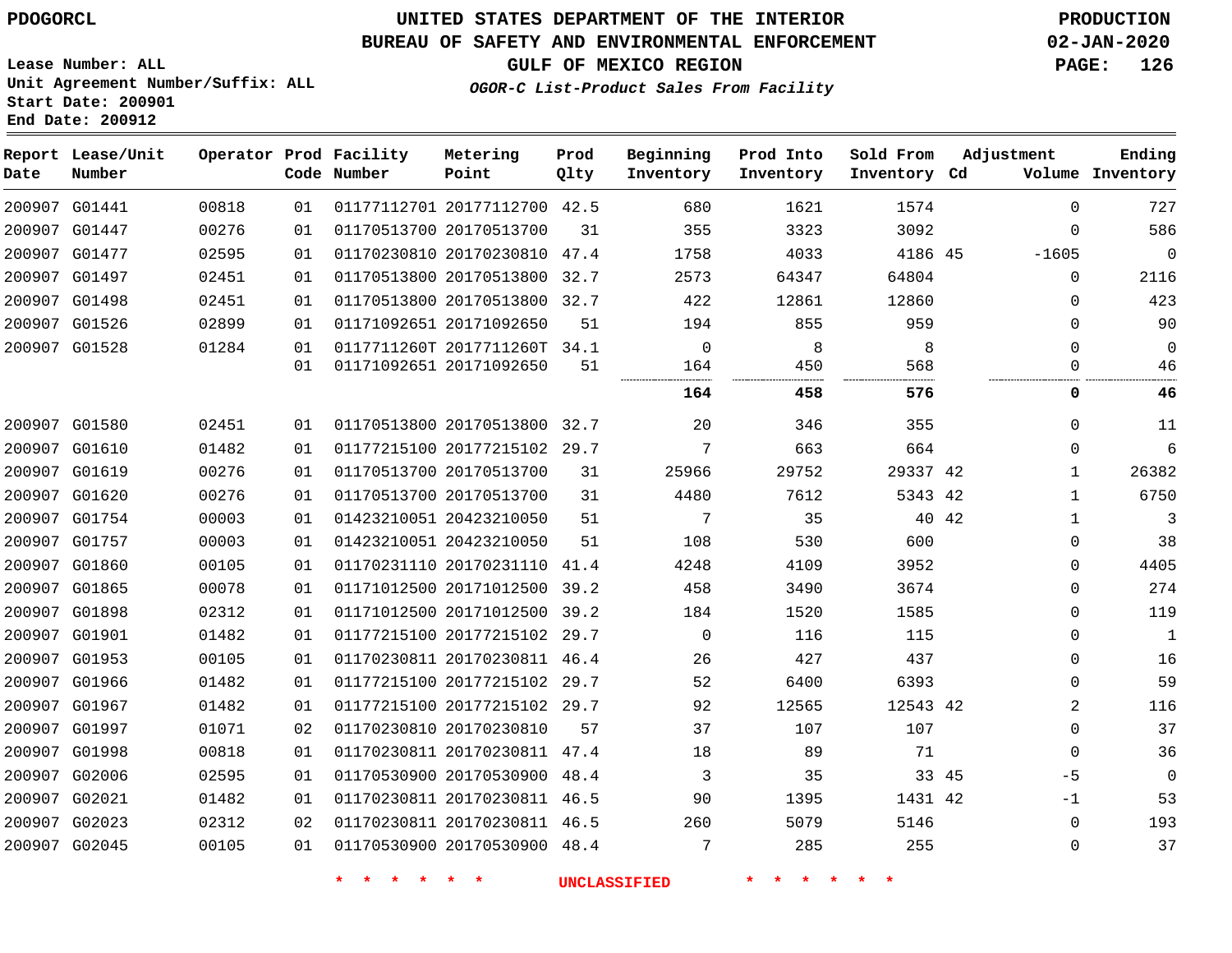**Report Lease/Unit**

**Number**

# **UNITED STATES DEPARTMENT OF THE INTERIOR PDOGORCL PRODUCTION**

**Prod Qlty**

#### **BUREAU OF SAFETY AND ENVIRONMENTAL ENFORCEMENT 02-JAN-2020**

**Lease Number: ALL Unit Agreement Number/Suffix: ALL Start Date: 200901 End Date: 200912**

**Operator Prod Facility**

**Code Number**

**Metering Point**

**OGOR-C List-Product Sales From Facility**

**Beginning Inventory** **Prod Into Inventory**

**Sold From Inventory**

**GULF OF MEXICO REGION PAGE: 127**

**Inventory Cd Volume**

**Adjustment**

**Ending**

 

| 200907 G02091 | 00687 | 01 |         | 01170230811 20170230811 46.5 |                     | 171            | 1927            | 2025     | $\Omega$    | 73             |
|---------------|-------|----|---------|------------------------------|---------------------|----------------|-----------------|----------|-------------|----------------|
| 200907 G02099 | 01978 | 02 |         | 01171012310 20171012310 45.9 |                     | 580            | 8653            | 8702     | $\Omega$    | 531            |
| 200907 G02104 | 00687 | 01 |         | 01171132000 20171132000 50.3 |                     | $\overline{0}$ | 51              | 47       | 0           | 4              |
| 200907 G02127 | 02312 | 01 |         | 01170230810 20170230810 47.4 |                     | 11             | 38              | 34       | 0           | 15             |
| 200907 G02161 | 00818 | 02 |         | 01171012500 20171012500 39.2 |                     | 775            | 6924            | 7155     | 0           | 544            |
| 200907 G02163 | 00105 | 01 |         | 01171012500 20171012500 39.1 |                     | 246            | 1246            | 1394     | 0           | 98             |
| 200907 G02300 | 01482 | 01 |         | 01171132800 21171132800 47.1 |                     | 125            | 64              | 122      | 0           | 67             |
| 200907 G02317 | 02421 | 01 |         | 01171132000 20171132000 50.3 |                     | $\overline{0}$ | 116             | 106      | 0           | 10             |
| 200907 G02353 | 01284 | 01 |         | 01170230450 20170230450 52.8 |                     | 282            | 2135            | 2187     | 0           | 230            |
| 200907 G02354 | 01284 | 01 |         | 01170230450 20170230450 52.8 |                     | 369            | 3133            | 3165     | $\Omega$    | 337            |
| 200907 G02357 | 02200 | 02 |         | 01170230450 20170230450 52.4 |                     | 35             | 131             | 152      | $\Omega$    | 14             |
| 200907 G02391 | 01284 | 01 |         | 0142709015A 2042709015A 46.8 |                     | $\overline{0}$ | 1654            | 1654     | 0           | 0              |
| 200907 G02404 | 02589 | 01 |         | 01170230810 20170230810 47.1 |                     | 1109           | 630             | 630      | $\Omega$    | 1109           |
| 200907 G02428 | 00105 | 01 |         | 01170230810 20170230810 47.4 |                     | 8              | 27              | 24       | $\mathbf 0$ | 11             |
| 200907 G02429 | 00491 | 01 |         | 01170230810 20170230810 47.4 |                     | 803            | 1415            | 1654 42  | $-1$        | 563            |
| 200907 G02433 | 00491 | 01 |         | 01170230810 20170230810 47.3 |                     | 10             | 41              | 35       | $\Omega$    | 16             |
| 200907 G02434 | 01284 | 02 |         | 01170230810 20170230810 47.4 |                     | 26             | 60              | 62       | 0           | 24             |
| 200907 G02436 | 02628 | 02 |         | 01170230811 20170230811 46.5 |                     | 125            | 2131            | 2173     | $\Omega$    | 83             |
| 200907 G02567 | 02628 | 01 |         | 01170230811 20170230811 46.5 |                     | 40             | 62              | 98       | 0           | $\overline{4}$ |
| 200907 G02596 | 01482 | 01 |         | 01171132800 21171132800 47.1 |                     | 12             | 1               | 12       | 0           | 1              |
| 200907 G02663 | 02893 | 02 |         | 01423210051 20423210050      | 51                  | 105            | 1064            | 1092     | 0           | 77             |
| 200907 G02665 | 02451 | 01 |         | 01423210051 20423210050      | 51                  | 257            | 2573            | 2644     | 0           | 186            |
| 200907 G02819 | 00105 | 01 |         | 01170231110 20170231110      | $\Omega$            | $\Omega$       | 25              | $\Omega$ | $\Omega$    | 25             |
| 200907 G02826 | 00105 | 01 |         | 01170231110 20170231110 41.4 |                     | 1194           | 1066            | 1111     | 0           | 1149           |
|               |       | 01 |         | 01170230810 20170230810 47.4 |                     | 267            | 129             | 345      | 0           | 51             |
|               |       |    |         |                              |                     | 1461           | 1195            | 1456     | 0           | 1200           |
| 200907 G02834 | 02375 | 01 |         | 01170230810 20170230810 47.4 |                     | $\overline{0}$ | 10              | 6        | $\mathbf 0$ |                |
| 200907 G02870 | 02636 | 01 |         | 01170230810 20170230810 47.4 |                     | 46             | 127             | 122      | 0           | 51             |
|               |       |    | $\star$ | $\star$ $\star$              | <b>UNCLASSIFIED</b> |                | $\star$ $\star$ |          |             |                |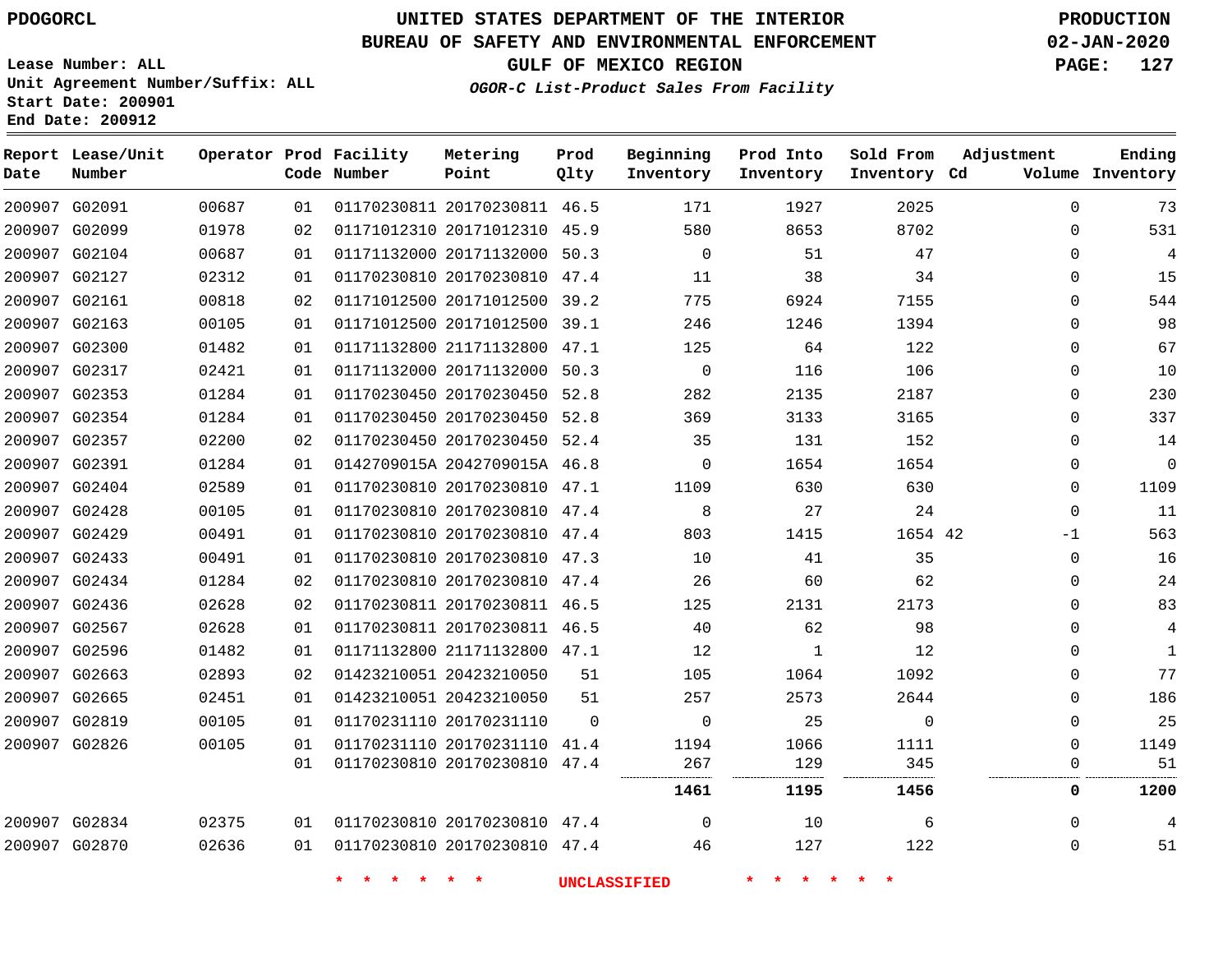#### **BUREAU OF SAFETY AND ENVIRONMENTAL ENFORCEMENT 02-JAN-2020**

**Lease Number: ALL Unit Agreement Number/Suffix: ALL Start Date: 200901 End Date: 200912**

**GULF OF MEXICO REGION PAGE: 128**

**OGOR-C List-Product Sales From Facility**

| Date | Report Lease/Unit<br>Number |       |    | Operator Prod Facility<br>Code Number | Metering<br>Point            | Prod<br>Qlty | Beginning<br>Inventory | Prod Into<br>Inventory | Sold From<br>Inventory Cd | Adjustment |              | Ending<br>Volume Inventory |
|------|-----------------------------|-------|----|---------------------------------------|------------------------------|--------------|------------------------|------------------------|---------------------------|------------|--------------|----------------------------|
|      | 200907 G02885               | 02312 | 01 |                                       | 01171132000 20171132000 50.3 |              | 206                    | 1459                   | 1539                      |            | $\Omega$     | 126                        |
|      | 200907 G02895               | 02579 | 02 |                                       | 01171092651 20171092650      | $\Omega$     | 50                     | $\Omega$               | $\Omega$                  |            | $\mathbf 0$  | 50                         |
|      | 200907 G02898               | 01834 | 01 |                                       | 01171012300 20171012300      | 40.8         | 1065                   | 2211                   | 2096 42                   |            | $-1$         | 1179                       |
|      |                             | 02266 | 01 |                                       | 01171012300 20171012300      | $\Omega$     | 5                      | 0                      | $\Omega$                  |            | 0            | 5                          |
|      |                             |       |    |                                       |                              |              | 1070                   | 2211                   | 2096                      |            | $-1$         | 1184                       |
|      | 200907 G02917               | 01834 | 01 |                                       | 01171092930 20171092930      | 35           | 462                    | 8839                   | 8662 42                   |            | $-1$         | 638                        |
|      | 200907 G02969               | 00276 | 01 |                                       | 01170513700 20170513700      | $\Omega$     | 465                    | $\Omega$               | $\mathbf 0$               |            | $\Omega$     | 465                        |
|      | 200907 G02970               | 00276 | 01 |                                       | 01170513700 20170513700      | $\Omega$     | 6369                   | $\mathbf 0$            | $\Omega$                  |            | $\mathbf{0}$ | 6369                       |
|      | 200907 G03061               | 00105 | 01 |                                       | 01423210051 20423210050      | 51           | 247                    | 2401                   | 2474                      |            | $\Omega$     | 174                        |
|      | 200907 G03068               | 00105 | 01 |                                       | 01423210051 20423210050      | 51           | 42                     | 1357                   | 1301                      |            | $\Omega$     | 98                         |
|      | 200907 G03145               | 00078 | 01 |                                       | 01171132800 21171132800 47.1 |              | $\Omega$               | 706                    | 398 42                    |            | $\mathbf{1}$ | 309                        |
|      | 200907 G03152               | 00105 | 01 |                                       | 01177092600 20177092600 45.1 |              | 180                    | 7147                   | 7073                      |            | $\mathbf{0}$ | 254                        |
|      | 200907 G03237               | 00276 | 01 |                                       | 01170230450 20427060150      | $\Omega$     | 170                    | $\mathbf 0$            | $\mathbf 0$               |            | $\mathbf{0}$ | 170                        |
|      | 200907 G03244               | 02871 | 01 |                                       | 01170230810 20170230810      | 47.4         | $\mathbf 0$            | 5                      | 3                         |            | $\Omega$     | $\overline{2}$             |
|      | 200907 G03251               | 00105 | 01 |                                       | 01170231110 20170231110 41.5 |              | 225                    | 213                    | 209                       |            | $\mathbf 0$  | 229                        |
|      | 200907 G03264               | 00003 | 01 |                                       | 01170230811 20170230811 46.5 |              | 8                      | 121                    | 124                       |            | $\Omega$     | 5                          |
|      |                             | 01284 | 02 |                                       | 01170530900 20170530900 48.4 |              | 51                     | 858                    | 797                       |            | $\Omega$     | 112                        |
|      |                             |       |    |                                       |                              |              | 59                     | 979                    | 921                       |            | 0            | 117                        |
|      | 200907 G03265               | 01284 | 02 |                                       | 01170530900 20170530900 48.4 |              | 57                     | 990                    | 917                       |            | $\Omega$     | 130                        |
|      | 200907 G03331               | 02312 | 02 |                                       | 01171132800 21171132800 47.1 |              | 8431                   | 10147                  | 12337                     |            | $\Omega$     | 6241                       |
|      | 200907 G03738               | 00064 | 01 |                                       | 01170230450 20170230450      | 52           | 11                     | 237                    | 222 42                    |            | $-1$         | 25                         |
|      |                             | 02871 | 01 |                                       | 01170230450 20170230450      | 52           | 5                      | 13                     | 14 42                     |            | $-1$         | 3                          |
|      |                             |       |    |                                       |                              |              | 16                     | 250                    | 236                       |            | $-2$         | 28                         |
|      | 200907 G03793               | 02894 | 01 |                                       | 01171012500 20171012500 39.2 |              | 149                    | 882                    | 961                       |            | $\mathbf{0}$ | 70                         |
|      | 200907 G03935               | 02672 | 01 |                                       | 01423210051 20423210050      | 51           | 2                      | 25                     | 25                        |            | $\Omega$     | 2                          |
|      | 200907 G03940               | 00105 | 01 |                                       | 01423210051 20423210050      | 51           | 7                      | 69                     | 71                        |            | $\Omega$     | 5                          |
|      | 200907 G03958               | 00105 | 01 |                                       | 01170230510 20170230510 49.7 |              | 1062                   | 1352                   | 1598                      |            | $\Omega$     | 816                        |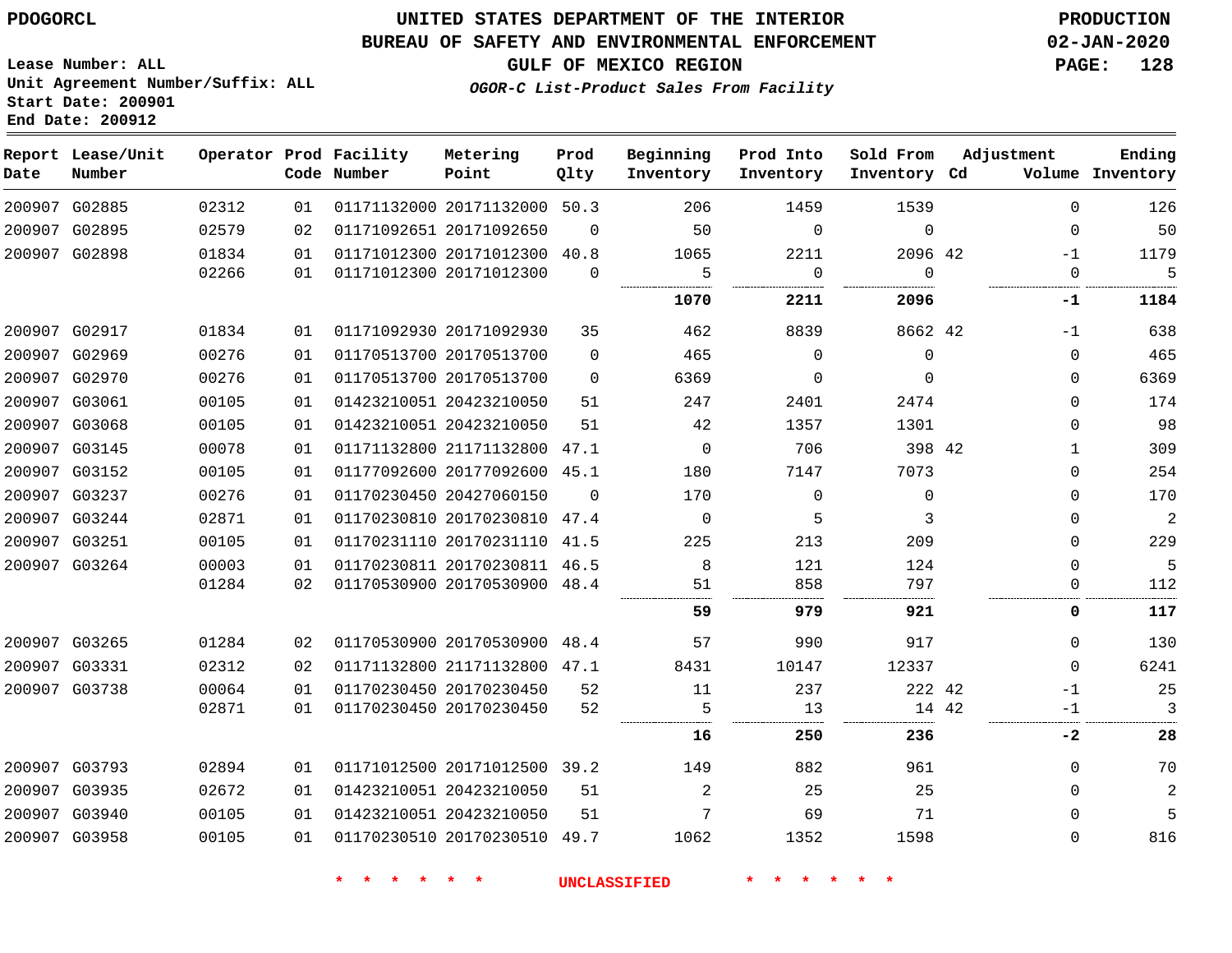**Report Lease/Unit**

G04996

# **UNITED STATES DEPARTMENT OF THE INTERIOR PDOGORCL PRODUCTION**

**Prod**

**Metering**

#### **BUREAU OF SAFETY AND ENVIRONMENTAL ENFORCEMENT 02-JAN-2020**

**Lease Number: ALL Unit Agreement Number/Suffix: ALL Start Date: 200901 End Date: 200912**

**Operator Prod Facility**

**OGOR-C List-Product Sales From Facility**

**Beginning**

**Prod Into**

**Sold From**

**GULF OF MEXICO REGION PAGE: 129**

**Adjustment**

**Ending**

| Date | Number        |       |    | Code Number             | Point                        | Qlty     | Inventory | Inventory | Inventory Cd |       |              | Volume Inventory |
|------|---------------|-------|----|-------------------------|------------------------------|----------|-----------|-----------|--------------|-------|--------------|------------------|
|      | 200907 G04003 | 00105 | 01 |                         | 01171012500 20171012500 39.1 |          | 674       | 5876      | 6088         |       | $\mathbf{0}$ | 462              |
|      | 200907 G04078 | 02589 | 01 |                         | 01170230510 20170230510 48.3 |          | 46        | 1         | 1            |       | 0            | 46               |
|      | 200907 G04081 | 02894 | 01 |                         | 01170230450 20170230810 47.4 |          | 1672      | 3066      | 3517         |       | 0            | 1221             |
|      | 200907 G04085 | 00687 | 01 |                         | 01170230811 20170230811 46.5 |          | 349       | 4700      | 4871 42      |       | 1            | 179              |
|      | 200907 G04087 | 02899 | 01 |                         | 01177008150 01177008150      | $\Omega$ | 1229      | 3812      | $\mathbf 0$  |       | $\Omega$     | 5041             |
|      | 200907 G04090 | 02312 | 02 |                         | 01170230810 20170230810 47.4 |          | 210       | 381       | 439          |       | $\Omega$     | 152              |
|      | 200907 G04098 | 01963 | 02 |                         | 01170230810 20170230810 47.4 |          | 154       | 491       | 449          |       | $\Omega$     | 196              |
|      | 200907 G04143 | 00105 | 01 |                         | 01170230510 20170230510 49.7 |          | 112       | 356       | 253          |       | 0            | 215              |
|      | 200907 G04232 | 00105 | 01 |                         | 01171012500 20171012500 39.1 |          | 53        | 405       | 426          |       | $\Omega$     | 32               |
|      |               | 00730 | 01 |                         | 01171012500 20171012500 39.2 |          | 1274      | 12626     | 12908        |       | 0            | 992              |
|      |               |       |    |                         |                              |          | 1327      | 13031     | 13334        |       | 0            | 1024             |
|      | 200907 G04254 | 01834 | 01 |                         | 01170573602 20170573602 34.2 |          | 8         | 3176      | 2456         |       | $\Omega$     | 728              |
|      | 200907 G04397 | 02421 | 01 |                         | 01170230810 20170230810 47.4 |          | 456       | 719       | 889          |       | $\mathbf 0$  | 286              |
|      | 200907 G04421 | 00105 | 01 |                         | 01171131600 20171131600 43.9 |          | 613       | 10234     | 10453        |       | $\mathbf 0$  | 394              |
|      | 200907 G04453 | 02589 | 01 |                         | 01171012300 20171012300      | 42.5     | 1039      | 4197      | 2997         |       | 0            | 2239             |
|      | 200907 G04460 | 01819 | 01 |                         | 01171012500 20171012500 39.2 |          | 135       | 1114      | 1161         |       | 0            | 88               |
|      | 200907 G04537 | 02589 | 01 |                         | 01420470030 20420470030      | 40       | 765       | 136       | 87           |       | $\mathbf 0$  | 814              |
|      | 200907 G04547 | 02628 | 01 | 01423210051 20423210050 |                              | 51       | 25        | 282       | 287          |       | $\Omega$     | 20               |
|      | 200907 G04559 | 01935 | 02 |                         | 01423210051 20423210050      | 51       | 8         | 16        | 23           |       | $\mathbf 0$  | $\mathbf{1}$     |
|      | 200907 G04565 | 01284 | 01 | 01420390101 01420390101 |                              | 52       | 1487      | 2378      | 1628         |       | $\Omega$     | 2237             |
|      | 200907 G04773 | 01482 | 01 |                         | 01170230811 20170230811 46.5 |          | 2         | 37        |              | 37 42 | $-1$         | $\mathbf{1}$     |
|      | 200907 G04787 | 00687 | 01 |                         | 01171131600 20171131600 43.9 |          | 12        | 581       | 570 42       |       | $-1$         | 22               |
|      | 200907 G04800 | 02595 | 01 |                         | 01171132800 21171132800 47.1 |          | 37        | 15325     | 10201 45     |       | $-5161$      | 0                |
|      | 200907 G04818 | 02894 | 01 |                         | 01170230500 20170230500 44.3 |          | 26        | 47        | 49           |       | 0            | 24               |
|      | 200907 G04844 | 02421 | 01 |                         | 01170230811 20170230811 46.5 |          | $\Omega$  | 2         | 2            |       | $\mathbf 0$  | 0                |
|      | 200907 G04858 | 02595 | 01 |                         | 01171012300 20171012300 40.8 |          | 51        | 318       | 199 45       |       | $-170$       | $\Omega$         |
|      | 200907 G04910 | 02714 | 01 | 01177258151 01177258151 |                              | $\Omega$ | 47        | $\Omega$  | 0            |       | $\Omega$     | 47               |
|      |               |       |    |                         |                              |          |           |           |              |       |              |                  |

20420570060

**\* \* \* \* \* \* UNCLASSIFIED \* \* \* \* \* \***

42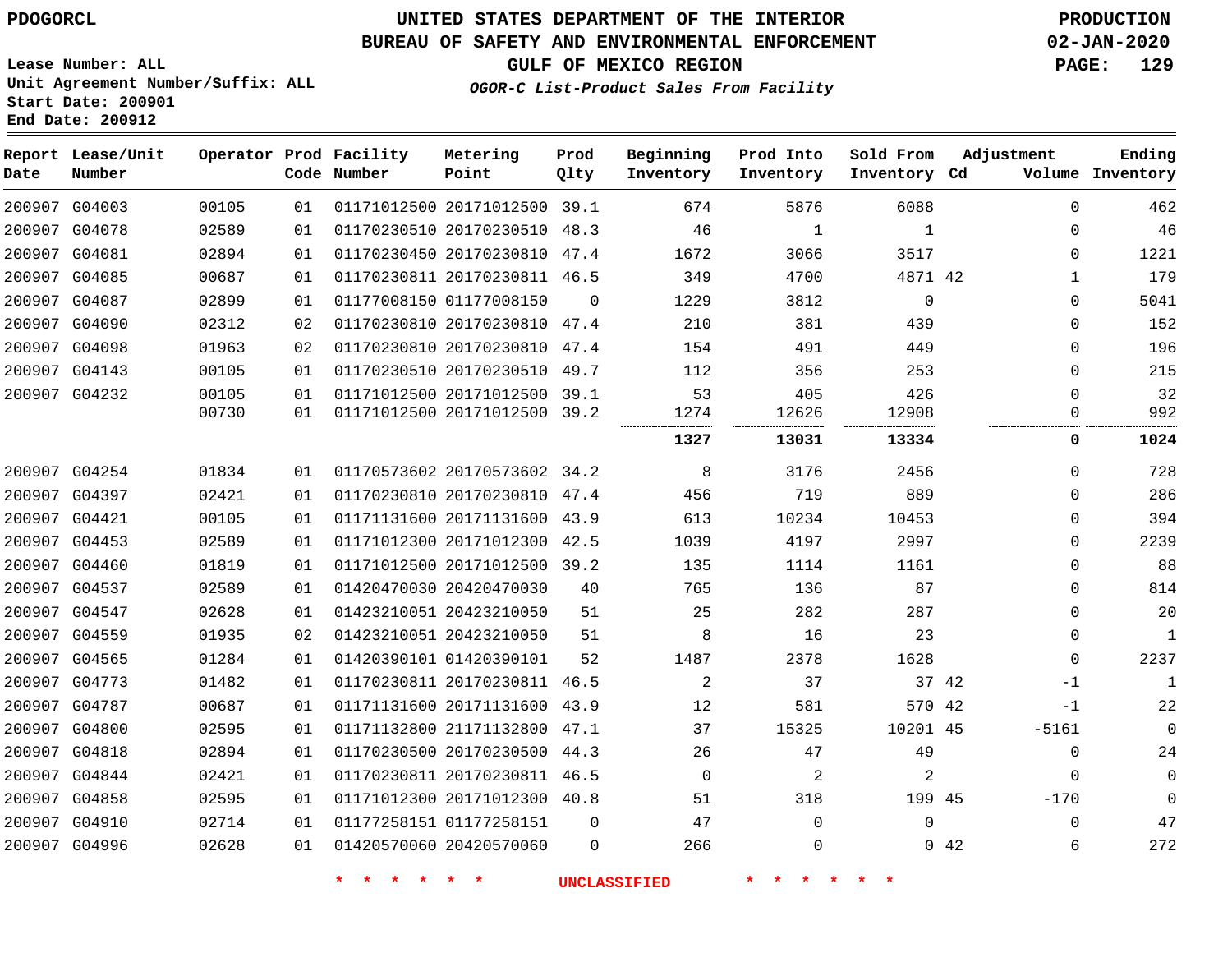**Lease Number: ALL**

**Start Date: 200901 End Date: 200912**

# **UNITED STATES DEPARTMENT OF THE INTERIOR PDOGORCL PRODUCTION**

### **BUREAU OF SAFETY AND ENVIRONMENTAL ENFORCEMENT 02-JAN-2020**

**Unit Agreement Number/Suffix: ALL**

**GULF OF MEXICO REGION PAGE: 130**

**OGOR-C List-Product Sales From Facility**

| Date   | Report Lease/Unit<br>Number |       |    | Operator Prod Facility<br>Code Number | Metering<br>Point            | Prod<br>Qlty | Beginning<br>Inventory | Prod Into<br>Inventory | Sold From<br>Inventory | Adjustment<br>Cd | Ending<br>Volume Inventory |
|--------|-----------------------------|-------|----|---------------------------------------|------------------------------|--------------|------------------------|------------------------|------------------------|------------------|----------------------------|
|        | 200907 G05006               | 01284 | 02 |                                       | 01170230510 20170230510      | 49.8         | 32                     | 48                     | 51                     | $\Omega$         | 29                         |
|        | 200907 G05283               | 01376 | 01 |                                       | 01170231300 01170231300 41.9 |              | $\mathbf 0$            | 38616                  | 38616                  | $\Omega$         | $\Omega$                   |
|        | 200907 G05286               | 01284 | 01 |                                       | 01170230810 20170230810      | 47.7         | 1264                   | 2334                   | 2668                   | $\Omega$         | 930                        |
| 200907 | G05292                      | 00003 | 01 |                                       | 01170230811 20170230811      | 46.5         | 6                      | 214                    | 212                    | $\Omega$         | 8                          |
|        | 200907 G05299               | 00818 | 01 |                                       | 01170230500 20170230500      | 44.3         | 213                    | 359                    | 393                    | $\Omega$         | 179                        |
|        | 200907 G05346               | 01819 | 01 |                                       | 01170530900 20170530900      | 48.8         | 151                    | 2357                   | 2199 42                | $-1$             | 308                        |
|        | 200907 G05391               | 01819 | 01 |                                       | 01170530900 20170530900      | 48.4         | 324                    | 4986                   | 4658                   | $\Omega$         | 652                        |
|        | 200907 G05431               | 00560 | 01 |                                       | 01177062608 2017706260A 36.4 |              | 113                    | 17940                  | 17935                  | $\Omega$         | 118                        |
|        |                             | 02409 | 01 |                                       | 01171132800 20177052203 33.5 |              | 0<br>.                 | 1026                   | 1026                   | 0                | $\overline{0}$             |
|        |                             |       |    |                                       |                              |              | 113                    | 18966                  | 18961                  | 0                | 118                        |
|        | 200907 G05494               | 02871 | 02 |                                       | 01171132800 21171132800      | 47.1         | 652                    | 660                    | 871                    | $\Omega$         | 441                        |
|        | 200907 G05499               | 02312 | 01 |                                       | 01171012400 20171012400      | 48.7         | 164                    | 678                    | 740                    | $\Omega$         | 102                        |
|        | 200907 G05504               | 00105 | 01 |                                       | 01171132800 21171132800      | 47.1         | $\mathbf 0$            | 1542                   | 1024                   | $\Omega$         | 518                        |
|        |                             |       | 01 |                                       | 01171012300 20171012300      | 40.8         | 1238                   | 1849                   | 2100                   | $\Omega$         | 987                        |
|        |                             |       |    |                                       |                              |              | 1238                   | 3391                   | 3124                   | 0                | 1505                       |
|        | 200907 G05505               | 00078 | 01 |                                       | 01171012400 20171012400 49.8 |              | 313                    | 336                    | 595                    | $\Omega$         | 54                         |
|        |                             |       | 01 |                                       | 01171132800 21171132800      | $\Omega$     | $\Omega$               | 2                      | $\Omega$               | $\Omega$         | 2                          |
|        |                             |       |    |                                       |                              |              | 313                    | 338                    | 595                    | 0                | 56                         |
|        | 200907 G05549               | 01834 | 01 |                                       | 01171092651 20171092650      | 51           | $\mathsf{O}$           | 92                     | 82 42                  | $-1$             | 9                          |
|        |                             | 02636 | 01 |                                       | 01171132800 21171132800      | 47.1         | 83                     | 30199                  | 19963                  | $\mathbf 0$      | 10319                      |
|        |                             |       |    |                                       |                              |              | 83                     | 30291                  | 20045                  | -1               | 10328                      |
|        | 200907 G05602               | 01834 | 01 |                                       | 01171012500 20171012500      | 39.2         | 136                    | $\mathbf 0$            | 136                    | $\Omega$         | $\mathbf 0$                |
|        | 200907 G05610               | 02312 | 01 |                                       | 01171012500 20171012500      | 39.2         | 231                    | 2035                   | 2106                   | $\Omega$         | 160                        |
|        | 200907 G05612               | 00105 | 01 |                                       | 01171012500 20171012500      | 39.1         | 580                    | 5749                   | 5877                   | $\Omega$         | 452                        |
|        | 200907 G06027               | 00105 | 01 | 01423210051 20423210050               |                              | 51           | 19                     | 105                    | 116                    | $\Omega$         | 8                          |
|        | 200907 G06037               | 02899 | 01 |                                       | 01420570060 20420570060      | $\Omega$     | 581                    | 34                     | $\mathbf{0}$           | $\Omega$         | 615                        |
|        | 200907 G06069               | 00818 | 02 |                                       | 01423210051 20423210050      | 51           | 12                     | 98                     | 102                    | $\Omega$         | 8                          |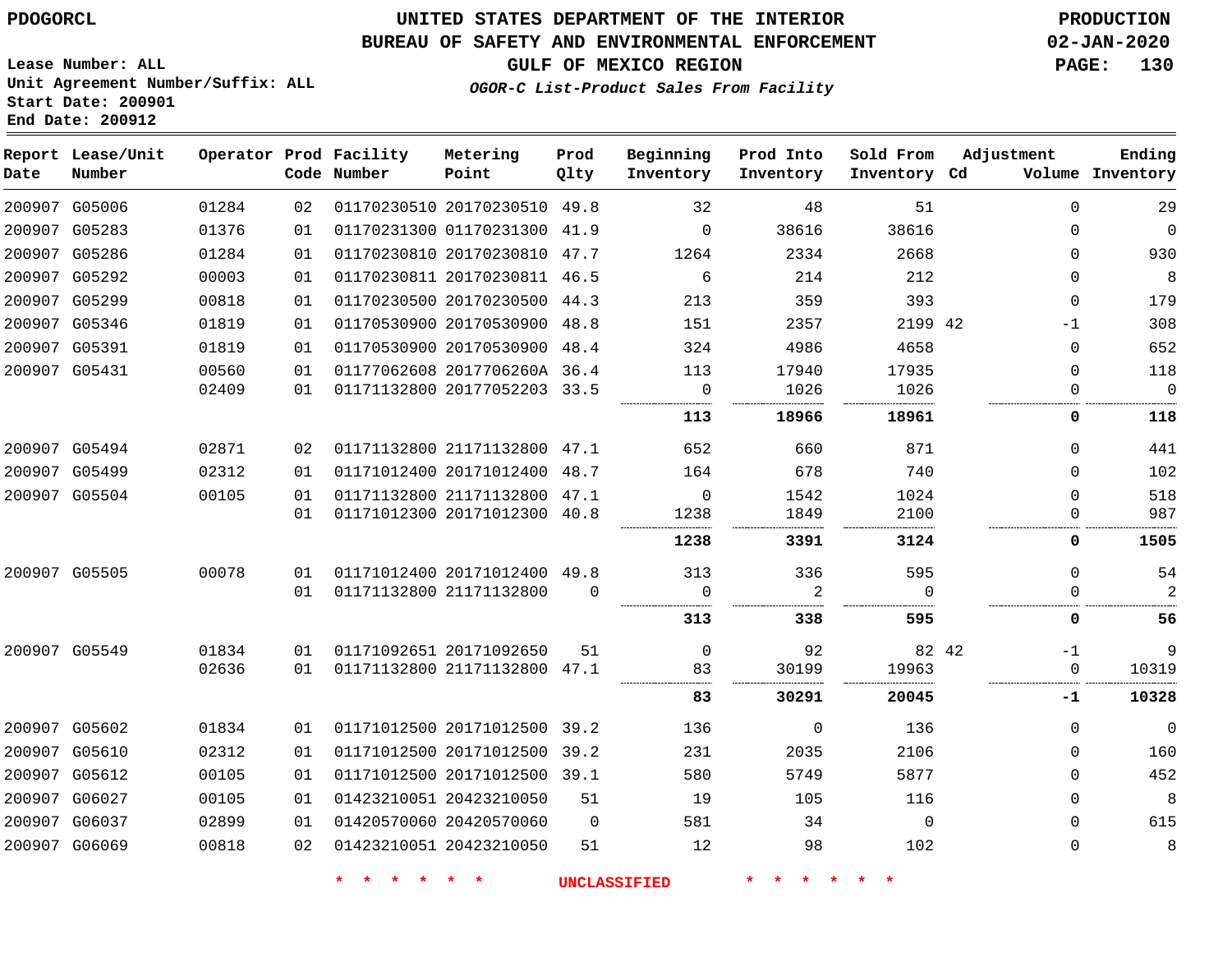**Report Lease/Unit**

**Number**

G06088

**Date**

# **UNITED STATES DEPARTMENT OF THE INTERIOR PDOGORCL PRODUCTION**

 

**Prod Qlty**

#### **BUREAU OF SAFETY AND ENVIRONMENTAL ENFORCEMENT 02-JAN-2020**

**Lease Number: ALL Unit Agreement Number/Suffix: ALL Start Date: 200901**

**Operator Prod Facility**

**Code Number**

20423210050

**Metering Point**

 

**OGOR-C List-Product Sales From Facility**

**Sold From Inventory**

**Prod Into Inventory**

**Beginning Inventory**

**GULF OF MEXICO REGION PAGE: 131**

**Inventory Cd Volume**

**Adjustment**

  $\Omega$  $\Omega$   $\Omega$  $\Omega$  $\Omega$  -1  $\Omega$  $\overline{0}$   $\Omega$  $\overline{0}$  $\Omega$  $\Omega$  $\Omega$  $\Omega$  

**Ending**

  $\overline{0}$ 

. . . .

 

. . . . . . .

....................

| 200907 G06104 | 00105 | 01 | 01420390110 20420390110      | 56       | 11                  | 95       | 79           |  |
|---------------|-------|----|------------------------------|----------|---------------------|----------|--------------|--|
| 200907 G06105 | 02409 | 01 | 01420390110 20420390110      | 56       | 29                  | 173      | 150          |  |
| 200907 G06156 | 00818 | 02 | 01422450350 20422450350 42.2 |          | 1112                | 3360     | 3732         |  |
| 200907 G06165 | 01284 | 01 | 01170230450 20170230450      | 52       | 26                  | 278      | 274          |  |
| 200907 G06166 | 00105 | 01 | 01170230450 20170230450      | 52       | 49                  | 603      | 587          |  |
| 200907 G06167 | 00105 | 01 | 01170230450 20170230450      | 52       | 42                  | 470      | 463          |  |
| 200907 G06168 | 03008 | 02 | 01170230450 20170230450      | 52       | 27                  | 273      | 269          |  |
| 200907 G06180 | 00730 | 01 | 01170230450 20170230450      | 52       | 5                   | 46       | 46           |  |
| 200907 G06668 | 00276 | 01 | 01171132000 20171132000      | 50.3     | 607                 | 4950     | 5129         |  |
| 200907 G06767 | 01834 | 01 | 01171012500 20171012500 39.2 |          | 127                 | 693      | 765 42       |  |
| 200907 G07199 | 02630 | 01 | 01420570060 20420570060      | 52       | 207                 | $\Omega$ | 3            |  |
| 200907 G07201 | 00818 | 02 | 01420570060 20420570060      | 51.1     | 200                 | $\Omega$ | 3            |  |
| 200907 G07215 | 03041 | 01 | 01420390120 01420390120      | 53.9     | 14                  | 104      | 108          |  |
| 200907 G07684 | 02871 | 02 | 01171132000 20171132000      | 50.3     | 122                 | 1504     | 1496         |  |
| 200907 G07703 | 03041 | 01 | 01171132800 21171132800 47.1 |          | 18                  | 28       | 39           |  |
| 200907 G07760 | 01284 | 01 | 01177122950 20177122950      | 29.4     | 4                   | 1217     | 1211         |  |
| 200907 G07802 | 01284 | 02 | 01177258041 01177258041 27.7 |          | 3                   | 8        | 8            |  |
| 200907 G07917 | 01834 | 01 | 01170573602 20170573602 34.2 |          | 8886                | 79244    | 69964        |  |
| 200907 G08120 | 02312 | 02 | 01423210051 20423210050      | 51       | 1                   | $\Omega$ | $\mathbf{1}$ |  |
| 200907 G08640 | 02589 | 01 | 01170530900 20170530900 46.8 |          | $\Omega$            | 208      | 208          |  |
|               |       | 01 | 01170230810 20170230810 46.8 |          | $\Omega$            | 55       | 55           |  |
|               |       |    |                              |          | 0                   | 263      | 263          |  |
| 200907 G08641 | 02589 | 01 | 01170530900 20170530900 46.8 |          | 0                   | 1217     | 1217         |  |
|               |       | 01 | 01170230810 20170230810 46.8 |          | 0                   | 324      | 324          |  |
|               |       |    |                              |          | 0                   | 1541     | 1541         |  |
| 200907 G08963 | 00105 | 01 | 01420470030 20420470030      | $\Omega$ | 3                   | $\Omega$ | $\mathbf 0$  |  |
|               |       |    |                              |          | <b>UNCLASSIFIED</b> |          |              |  |
|               |       |    |                              |          |                     |          |              |  |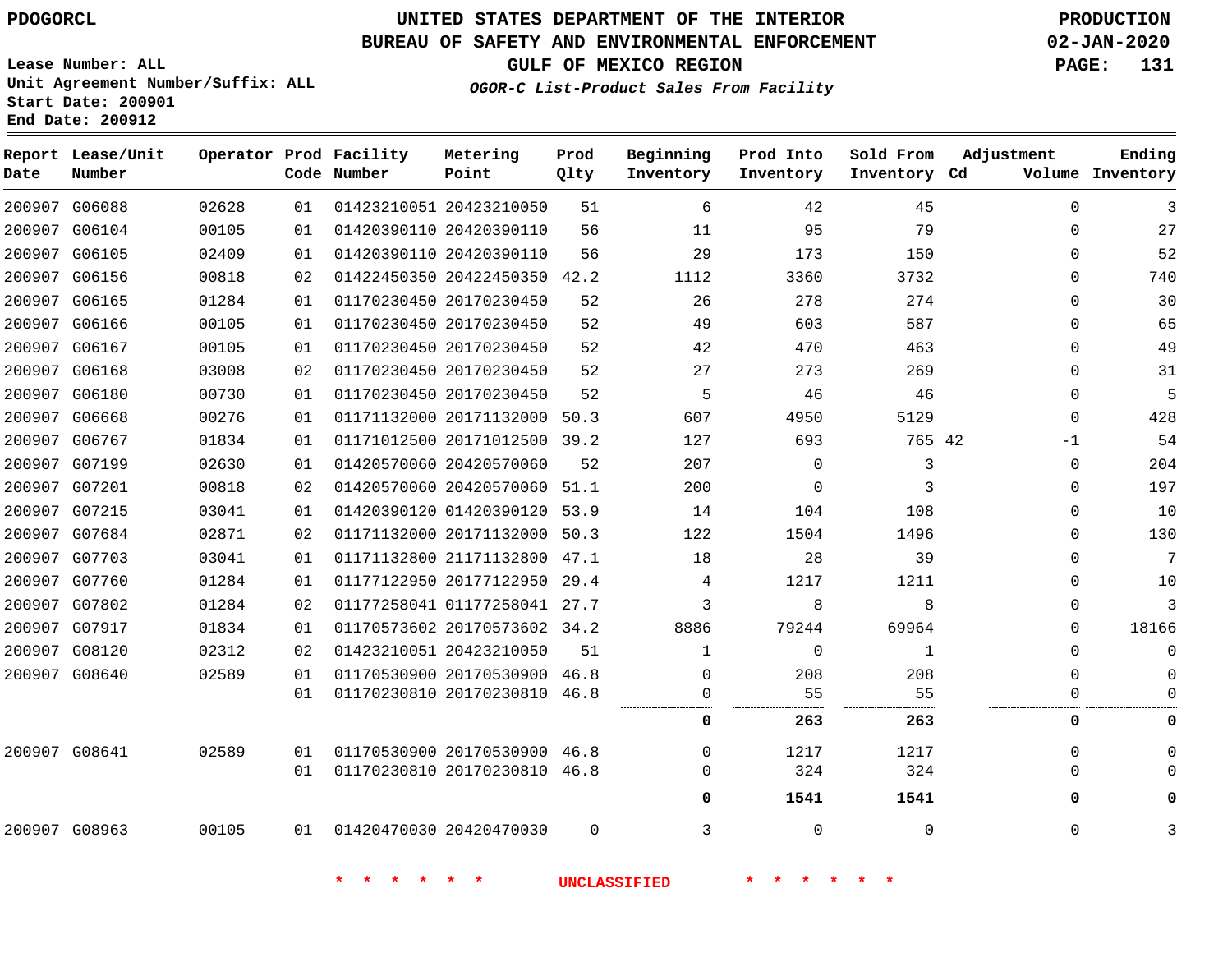**Report Lease/Unit**

 G12858 G12886    

# **UNITED STATES DEPARTMENT OF THE INTERIOR PDOGORCL PRODUCTION**

**Prod**

#### **BUREAU OF SAFETY AND ENVIRONMENTAL ENFORCEMENT 02-JAN-2020**

**Lease Number: ALL Unit Agreement Number/Suffix: ALL Start Date: 200901 End Date: 200912**

**Operator Prod Facility**

**OGOR-C List-Product Sales From Facility**

**Beginning**

**Prod Into**

**Sold From**

**GULF OF MEXICO REGION PAGE: 132**

  $\Omega$   $\Omega$  $\Omega$  $\Omega$  $\Omega$  $\Omega$  $\Omega$  $\Omega$  $\Omega$  $\Omega$  $\overline{0}$   $\Omega$  $\overline{0}$  $\Omega$  $\Omega$  $\Omega$  $\Omega$   $\Omega$  $\Omega$ -1  $\Omega$   $\Omega$ 

**Adjustment**

**Ending**

| Date | Number        |       |    | Code Number | Point                        | Qlty | Inventory   | Inventory   | Inventory Cd |             | Volume Inventory |
|------|---------------|-------|----|-------------|------------------------------|------|-------------|-------------|--------------|-------------|------------------|
|      | 200907 G09010 | 03041 | 01 |             | 01420390120 01420390120 53.9 |      | 19          | 133         | 138          | $\mathbf 0$ | 14               |
|      | 200907 G09032 | 00730 | 01 |             | 01170230450 20170230450      | 52   | 22          | $\mathbf 0$ | 22           | $\Omega$    | 0                |
|      | 200907 G09500 | 02899 | 01 |             | 01177058270 01177058270 37.6 |      | 6           | 18          | 18 42        | 1           | 7                |
|      | 200907 G09564 | 01482 | 01 |             | 01171132800 21171132800 47.1 |      | 343         | 68          | 336          | $\Omega$    | 75               |
|      | 200907 G09574 | 01819 | 01 |             | 01171012300 20171012300      | 40.8 | $\mathbf 0$ | 14          | 7            | 0           | 7                |
|      | 200907 G09631 | 01284 | 01 |             | 01177122950 20177122950 29.4 |      | 22          | 10794       | 10731        | $\Omega$    | 85               |
|      | 200907 G10226 | 01819 | 01 |             | 01423210051 20423210050      | 51   | 31          | 302         | 311          | $\Omega$    | 22               |
|      | 200907 G10486 | 00981 | 01 |             | 01170753850 20170753850 30.7 |      | 631         | 526         | 233          | $\Omega$    | 924              |
|      | 200907 G10584 | 02266 | 01 |             | 01170230811 20170230811 46.5 |      | $\mathbf 0$ | 3           | 2            | $\Omega$    | $\mathbf{1}$     |
|      | 200907 G10636 | 02894 | 01 |             | 01170230811 20170230811 46.5 |      | 519         | 9946        | 10087        | $\Omega$    | 378              |
|      | 200907 G10665 | 02899 | 01 |             | 01177058270 01177058270 37.6 |      | 1758        | 3579        | 4000         | $\Omega$    | 1337             |
|      | 200907 G10910 | 00162 | 01 |             | 01177245110 2017724511G 44.1 |      | $\Omega$    | 9528        | 9528         | $\Omega$    | 0                |
|      | 200907 G11243 | 02589 | 01 |             | 01420470030 20420470030 54.4 |      | 872         | 54          | 103          | 0           | 823              |
|      | 200907 G11870 | 00276 | 01 |             | 01171132000 20171132000 50.3 |      | 5534        | 57352       | 57927 42     | $\mathbf 1$ | 4960             |
|      | 200907 G11911 | 00105 | 01 |             | 01177072601 20177072601 40.1 |      | $\mathbf 0$ | 2947        | 2947         | $\Omega$    | 0                |
|      | 200907 G11952 | 00105 | 01 |             | 01171012300 20171012300 40.8 |      | 265         | 555         | 524          | $\Omega$    | 296              |
|      | 200907 G11983 | 01284 | 01 |             | 01177112605 2017711260Y 29.7 |      | 8           | 139         | 129          | $\Omega$    | 18               |
|      | 200907 G11984 | 03008 | 02 |             | 01171092651 20171092650      | 51   | $\Omega$    | 60          | 55           | $\Omega$    | 5                |
|      | 200907 G12019 | 01482 | 01 |             | 01171012500 20171012500 39.2 |      | 93          | 768         | 801          | 0           | 60               |
|      | 200907 G12020 | 01482 | 01 |             | 01171012500 20171012500 39.2 |      | 96          | 1021        | 1037         | $\Omega$    | 80               |
|      | 200907 G12024 | 02312 | 02 |             | 01171012500 20171012500 39.2 |      | 19          | 182         | 187          | 0           | 14               |
|      | 200907 G12355 | 02589 | 01 |             | 01171012300 20171012300 40.8 |      | 1536        | 26860       | 14065        | 0           | 14331            |
|      | 200907 G12497 | 02589 | 01 |             | 01420390101 01420390101 47.8 |      | 113         | 6           | 6            | $\Omega$    | 113              |
|      | 200907 G12564 | 02603 | 01 |             | 01170230510 20170230510 49.8 |      | 28          | 29          | 39 42        | -1          | 17               |
|      | 200907 G12761 | 00162 | 01 |             | 01170230810 20170230810 47.4 |      | $\Omega$    | 964         | 964          | $\Omega$    | $\overline{0}$   |
|      | 200907 G12802 | 02200 | 01 |             | 01170230811 20170230811 46.5 |      | 62          | 2354        | 2345         | $\Omega$    | 71               |

 20171131600 43.9 20171012400 48.7

**Metering**

  $\Omega$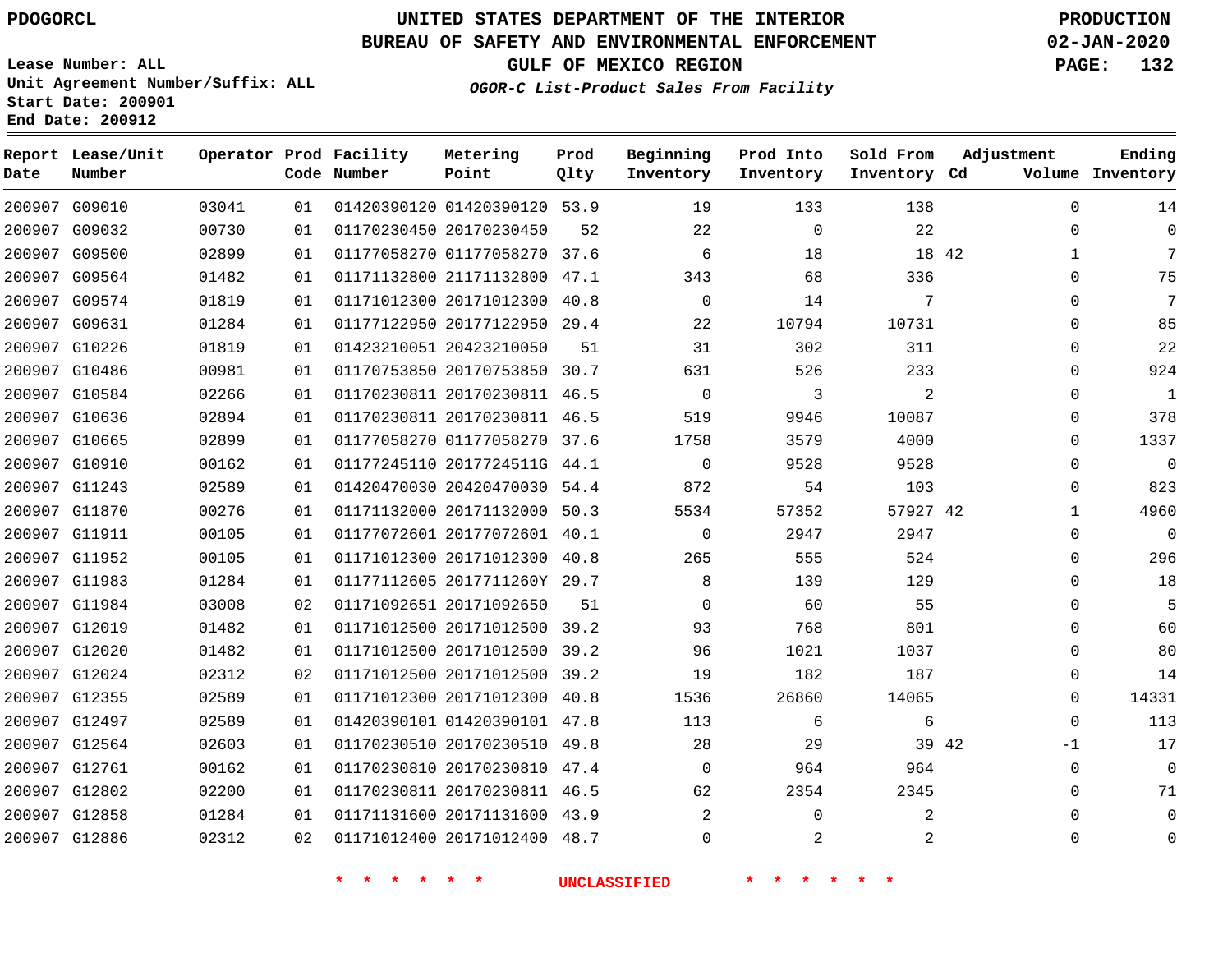G12906 G12955 G13560 G13563

**Date**

**Report Lease/Unit**

**Number**

# **UNITED STATES DEPARTMENT OF THE INTERIOR PDOGORCL PRODUCTION**

**Prod Qlty**

#### **BUREAU OF SAFETY AND ENVIRONMENTAL ENFORCEMENT 02-JAN-2020**

**Lease Number: ALL Unit Agreement Number/Suffix: ALL Start Date: 200901 End Date: 200912**

**Operator Prod Facility**

**Code Number**

**OGOR-C List-Product Sales From Facility**

**Prod Into Inventory**

**Beginning Inventory**

**GULF OF MEXICO REGION PAGE: 133**

**Inventory Cd Volume**

**Adjustment**

 -1  $\Omega$  $\Omega$  $\Omega$  $\Omega$  $\Omega$  $\Omega$  $\Omega$  $\Omega$  $\Omega$  $\Omega$   $\Omega$  $\Omega$  $\Omega$  $\Omega$  $\Omega$  $\Omega$ -1  $-140$  $-4$   $\Omega$ 

**Ending**

42

**Sold From Inventory**

> 

|      | 4              | $\Omega$    | 4     |                | 01170230810 20170230810 47.7 | 02 | 02594 | 200907 G13576 |  |
|------|----------------|-------------|-------|----------------|------------------------------|----|-------|---------------|--|
|      | 21             | 21          | 2     |                | 01170230450 20170230450 52.1 | 01 | 00818 | 200907 G13825 |  |
|      | 694            | 576         | 177   | 51             | 01171092651 20171092650      | 02 | 02628 | 200907 G13937 |  |
|      | 11889          | 11437       | 1350  |                | 01171012500 20171012500 39.2 | 01 | 01284 | 200907 G13938 |  |
|      | 719            | 641         | 333   |                | 01170230810 20170230810 47.3 | 01 | 02409 | 200907 G14193 |  |
|      | 40             | 7           | 33    |                | 01170230811 20170230811 46.5 | 02 | 02312 | 200907 G14340 |  |
|      | 6634           | 6660        | 246   |                | 01170230811 20170230811 46.5 | 01 | 02200 | 200907 G14342 |  |
|      | $\mathsf{O}$   | $\mathbf 0$ | 35    | $\overline{0}$ | 01171131600 20171131600      | 02 | 02852 | 200907 G14357 |  |
|      | 297 42         | 135         | 298   |                | 01171132800 21171132800 47.1 | 01 | 02871 | 200907 G14364 |  |
|      | 169            | 160         | 15    |                | 01170230811 20170230811 46.5 | 02 | 01284 | 200907 G14391 |  |
|      | 1330           | 1326        | 100   | 35             | 01171092930 20171092930      | 01 | 01834 | 200907 G14493 |  |
|      | $\mathbf 1$    | $\mathbf 0$ | 1     | 40             | 01171012500 20171012500      | 01 | 01834 | 200907 G14535 |  |
|      | $\mathbf 1$    | $\Omega$    | 32    | 52             | 01420570060 20420570060      | 01 | 02451 | 200907 G14791 |  |
|      | $\overline{a}$ | 3           | 195   |                | 01170230510 20170230510 48.2 | 01 | 02589 | 200907 G14878 |  |
|      | 17728          | 16428       | 19054 | 41.4           | 01170231110 20170231110      | 01 | 00105 | 200907 G15050 |  |
|      | 486 42         | 789         | 2484  |                | 01170230810 20170230810 47.4 | 01 | 00064 | 200907 G15078 |  |
|      | 20             | 21          | 2     | 48.4           | 01170530900 20170530900      | 01 | 02714 | 200907 G15110 |  |
|      | 124 42         | 185         | 213   |                | 01171132800 21171132800 47.1 | 01 | 00560 | 200907 G15189 |  |
| 1 42 |                | 4           | 1     |                | 01171012500 20171012500 39.2 | 01 | 03041 | 200907 G15239 |  |
|      | 750            | 650         | 166   | 51             | 01171092651 20171092650      | 01 | 01284 | 200907 G15242 |  |
|      | 7526           | 7230        | 921   |                | 01171132000 20171132000 50.3 | 01 | 02421 | 200907 G15263 |  |
|      | 3455 42        | 3343        | 616   |                | 01171012400 20171012400 48.7 | 02 | 00222 | 200907 G15277 |  |
|      |                |             |       |                |                              |    |       |               |  |
|      |                |             |       |                |                              |    |       |               |  |
|      |                |             |       |                |                              |    |       |               |  |

20171012300 40.8

**Metering Point**

 20170230810 47.4 20170230811 46.2

20171092650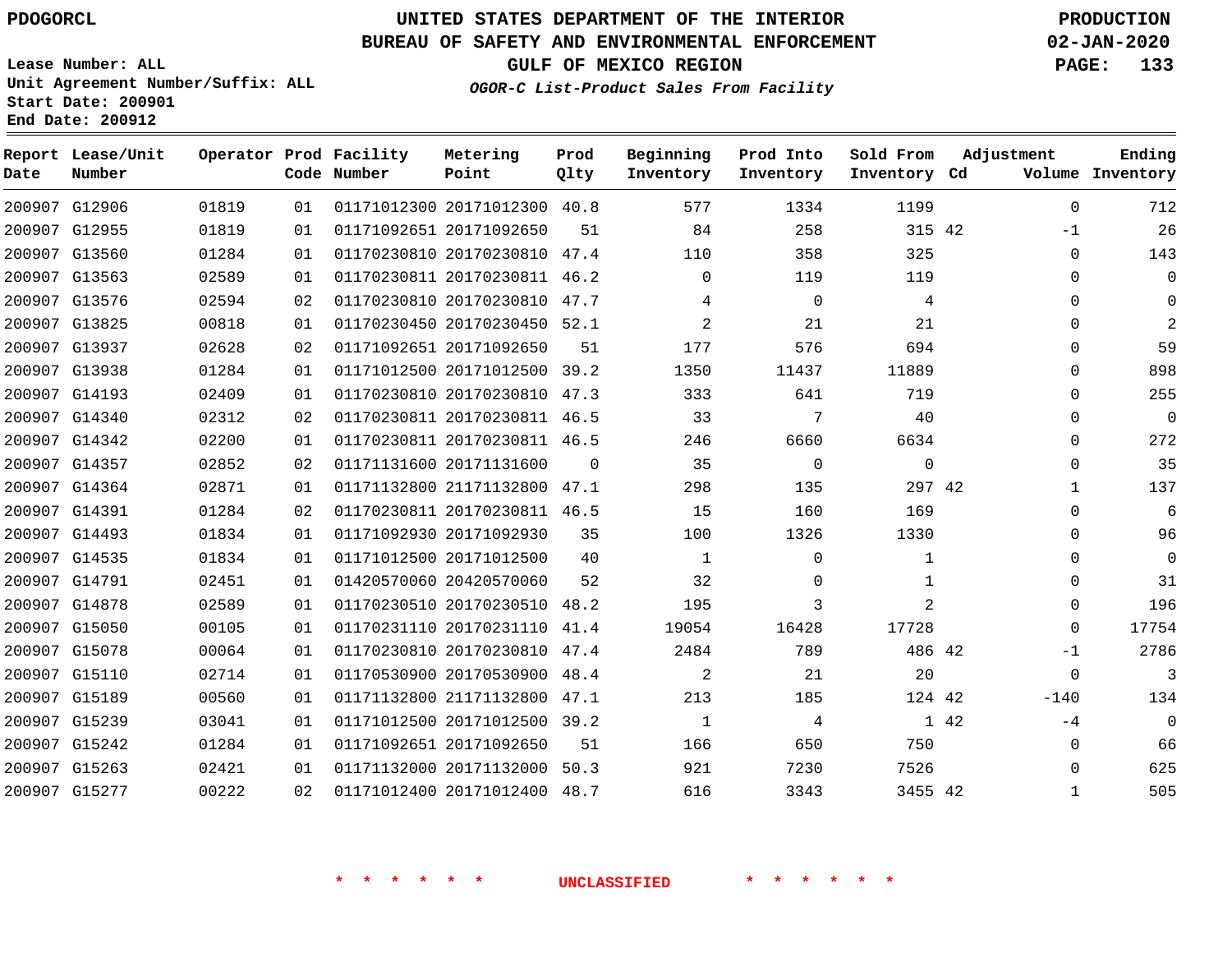G15293

**Date**

**Report Lease/Unit**

**Number**

### **UNITED STATES DEPARTMENT OF THE INTERIOR PDOGORCL PRODUCTION**

#### **BUREAU OF SAFETY AND ENVIRONMENTAL ENFORCEMENT 02-JAN-2020**

**Lease Number: ALL Unit Agreement Number/Suffix: ALL Start Date: 200901 End Date: 200912**

**Operator Prod Facility**

**Code Number**

**Metering Point**

**Inventory Cd Volume**

**Adjustment**

. . . . . . . . . . . . . . .

  $\overline{0}$ 

 

**Ending**

**OGOR-C List-Product Sales From Facility**

**Beginning Inventory**

**GULF OF MEXICO REGION PAGE: 134**

**Sold From Inventory**

**Prod Into Inventory**

| 01284 |    |                         | 0117711260T 2017711260T 34.1 |      |          | 234       | 234                                    |    |
|-------|----|-------------------------|------------------------------|------|----------|-----------|----------------------------------------|----|
|       | 01 | 01171092651 20171092650 |                              | 51   | 2129<br> | 13591<br> | 14323<br>----------------------------- |    |
|       |    |                         |                              |      | 2129     | 13825     | 14557                                  |    |
| 00105 | 01 | 01171092800 21171132800 |                              | 47.1 | 347      | 293       | 425                                    |    |
| 00105 | 01 | 01171092651 20171092650 |                              | 51   | 4493     | 17900     | 20554                                  |    |
| 01482 | 01 | 01171012500 20171012500 |                              | 39.2 | 123      | 539       | 619                                    | 42 |
| 00818 |    | 01170230450 20170230450 |                              | 52   | 33       | 133       | 152                                    |    |

**Prod Qlty**

| 215         | $\Omega$    |       | 425      | 293      | 347          | 47.1 | 01171092800 21171132800      |                         | 01  | 00105 | 200907 G15303 |  |
|-------------|-------------|-------|----------|----------|--------------|------|------------------------------|-------------------------|-----|-------|---------------|--|
| 1839        | $\Omega$    |       | 20554    | 17900    | 4493         | 51   |                              | 01171092651 20171092650 | 01  | 00105 | 200907 G15312 |  |
| 42          | $-1$        |       | 619 42   | 539      | 123          | 39.2 | 01171012500 20171012500      |                         | 01  | 01482 | 200907 G15323 |  |
| 14          | $\Omega$    |       | 152      | 133      | 33           | 52   |                              | 01170230450 20170230450 | 01  | 00818 | 200907 G15740 |  |
| 20          | $-1$        |       | 178 42   | 187      | 12           | 52   |                              | 01170230450 20170230450 | 01  | 00730 | 200907 G15742 |  |
| 25          | $\Omega$    |       | 142      | 125      | 42           | 42.2 | 01422450350 20422450350      |                         | 01  | 03041 | 200907 G15769 |  |
| 18          | $\Omega$    |       | 35       | 16       | 37           | 41.4 | 01170231110 20170231110      |                         | 01  | 00105 | 200907 G16104 |  |
| 13          | $\Omega$    |       | 361      | 336      | 38           | 46.5 | 01170230811 20170230811      |                         | 01  | 00687 | 200907 G16121 |  |
| $\mathbf 0$ | $-14$       | 97 45 |          | 108      | 3            | 48.4 | 01170530900 20170530900      |                         | 01  | 02595 | 200907 G16201 |  |
| 1267        | $\Omega$    |       | 11080    | 12331    | 16           | 51   |                              | 01171092651 20171092650 | 01  | 01819 | 200907 G16333 |  |
| 72          | $\mathbf 0$ |       | 853      | 834      | 91           | 50.3 | 01171132000 20171132000      |                         | 01  | 01482 | 200907 G16353 |  |
| 461         | $\Omega$    |       | 878      | 874      | 465          | 50.9 | 01170753510 20170753510      |                         | 01  | 00105 | 200907 G16461 |  |
| $\mathbf 0$ | $-16$       | -45   | 30       | 29       | 17           | 50.9 | 01170753510 20170753510      |                         | 01  | 02595 | 200907 G16469 |  |
| 16          |             |       | 30       | 29       | 17           |      | 01170753510 20170753510 50.9 |                         | 01  |       |               |  |
| 16          | -16         |       | 60       | 58       | 34           |      |                              |                         |     |       |               |  |
| 2425        | $\Omega$    |       | 5283     | 7708     | $\Omega$     |      | 01170755200 20170755200 39.7 |                         | O 1 | 02312 | 200907 G16500 |  |
| $\mathbf 0$ |             |       |          |          |              |      |                              |                         |     |       |               |  |
|             | $\Omega$    |       | 12702    | 12702    | $\Omega$     |      | 01177245110 2017724511G 44.1 |                         | 01  | 00162 | 200907 G16515 |  |
| $\Omega$    | O           |       | 28       | 28       | <sup>0</sup> | 29.1 | 01608103650 20608103650      |                         | -01 | 00730 | 200907 G16575 |  |
| 1380        | $-371$      | 09    | $\Omega$ | 745      | 1006         | - 0  |                              | 01170753850 20170753850 | 01  | 00981 | 200907 G16890 |  |
| 1           | 1           | 25 42 |          | 21       | 4            | 52   |                              | 01170230450 20170230450 | 02  | 02871 | 200907 G17124 |  |
| 33          | 0           |       | 74       | 82       | 25           | 47.4 | 01170230810 20170230810      |                         | 02  | 02312 | 200907 G17190 |  |
| 589         | $\Omega$    |       | 4        | $\Omega$ | 593          | 48.2 | 01170230810 20170230810      |                         | 02  | 02066 | 200907 G17202 |  |
| 1254        | 0           |       | 1925     | 2078     | 1101         | 49.8 | 01170230510 20170230510      |                         | 01  | 02025 | 200907 G17754 |  |
| $\Omega$    | $-1$        | 1 45  |          |          | $\Omega$     |      | 01170230810 20170230810 47.4 |                         | 01  | 02595 | 200907 G17842 |  |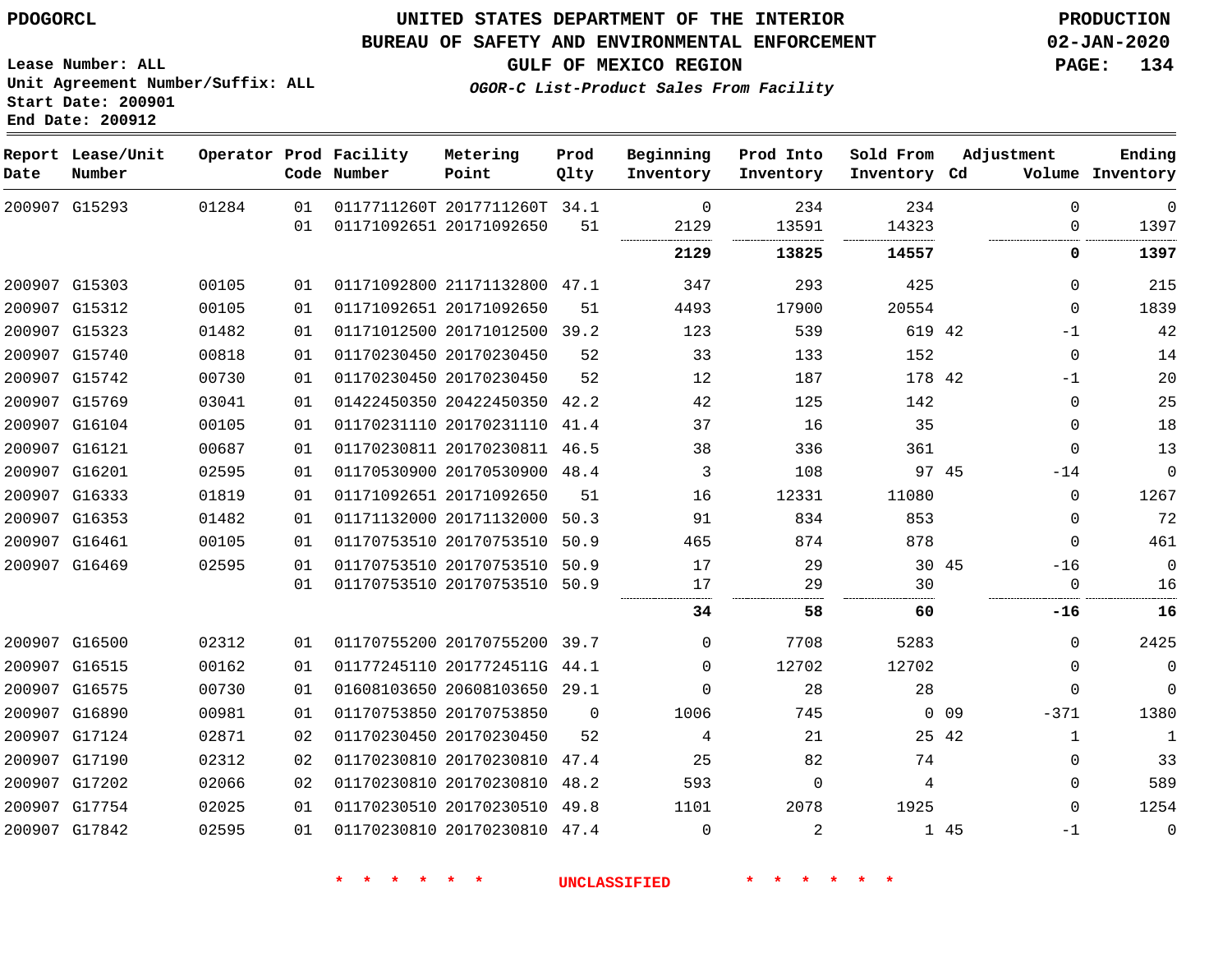**Report Lease/Unit**

**Number**

# **UNITED STATES DEPARTMENT OF THE INTERIOR PDOGORCL PRODUCTION**

**Prod Qlty**

#### **BUREAU OF SAFETY AND ENVIRONMENTAL ENFORCEMENT 02-JAN-2020**

**Lease Number: ALL Unit Agreement Number/Suffix: ALL Start Date: 200901 End Date: 200912**

**Operator Prod Facility**

**Code Number**

**Metering Point**

**OGOR-C List-Product Sales From Facility**

**Beginning Inventory**

**Prod Into Inventory**

**Sold From Inventory**

**GULF OF MEXICO REGION PAGE: 135**

**Inventory Cd Volume**

**Adjustment**

**Ending**

|                                |                |          | 一米<br>$\star$           | 一大<br>一天                                                |             | <b>UNCLASSIFIED</b> |              |              |                 |                            |
|--------------------------------|----------------|----------|-------------------------|---------------------------------------------------------|-------------|---------------------|--------------|--------------|-----------------|----------------------------|
| 200907 G21065                  | 02266          | 01       |                         | 01171131600 20171131600 43.9                            |             | 27                  | 354          | 367          |                 | $\mathbf 0$                |
| 200907 G20660                  | 00818          | 02       |                         | 01170230450 20170230450 51.9                            |             | 0                   | 33           | 30 42        |                 | $\mathbf{1}$               |
| 200907 G20656                  | 03041          | 01       |                         | 01422450350 20422450350 42.2                            |             | 10                  | 19           | 22           |                 | $\mathbf 0$                |
| 200907 G20655                  | 00222          | 01       |                         | 01170230510 20170230510 49.8                            |             | 282                 | 603          | 521          |                 | $\mathbf{0}$               |
| 200907 G20605                  | 02377          | 01       |                         | 01423550141 20423550140 27.6                            |             | 788                 | 21106        | 20983        |                 | 0                          |
| 200907 G19832                  | 02349          | 01       |                         | 01177163600 20177163600 39.2                            |             | 159                 | 1047         | 1029         |                 | 0                          |
| 200907 G19760                  | 02894          | 01       |                         | 01171132800 21171132800 47.1                            |             | 9528                | $\Omega$     | 9528         |                 | $\mathbf 0$                |
| 200907 G19127                  | 00818          | 01       | 01170230811 20170230811 |                                                         | $\Omega$    | 192                 | $\mathbf 0$  |              | $0\quad09$      | $-54$                      |
| 200907 G19030                  | 02806          | 01       | 01423210051 20423210050 |                                                         | 49          | 110                 | 1113         |              | $0\quad09$      | $-1134$                    |
| 200907 G18936                  | 02914          | 01       |                         | 01422450350 20422450350 42.2                            |             | 158                 | 1482         | 1369         |                 | $\mathbf 0$                |
| 200907 G18920                  | 02200          | 01       | 01423210051 20423210050 |                                                         | 51          | 17                  | 243          | 243 42       |                 | 1                          |
| 200907 G18885                  | 00818          | 02       |                         | 01420570060 20420570060 51.8                            |             | 301                 | 53           | 5            |                 | $\mathbf 0$                |
| 200907 G18863                  | 02312          | 02       |                         | 01420470030 20420470030                                 | 49          | 32                  | $\mathbf 0$  | 3            |                 | 0                          |
| 200907 G18577                  | 00981          | 01       | 01170753850 20170753850 |                                                         | $\mathbf 0$ | 1213                | 972          |              | 0 <sub>09</sub> | $-447$                     |
| 200907 G18208                  | 01834          | 01       |                         | 01170573602 20170573602 34.2                            |             | 765                 | 964          | 1508         |                 | $\mathbf 0$                |
| 200907 G18054                  | 01834          | 01       |                         | 01171012500 20171012500 39.2                            |             | 2860                | 31552        | 31933        |                 | $\mathbf 0$                |
| 200907 G18043                  | 01103          | 01       |                         | 01171012500 20171012500 39.2                            |             | 1788                | 15573        | 16137        |                 | $\mathbf 0$                |
| 200907 G18040                  | 00105          | 01       |                         | 01171012500 20171012500 39.2                            |             | 43                  | 383          | 396          |                 | $\mathbf 0$                |
| 200907 G17977                  | 02312          | 02       |                         | 01171132800 21171132800 47.1                            |             | 681                 | 478          | 770          |                 | 0                          |
| 200907 G17973                  | 00730          | 01       |                         | 01171012400 20171012400 48.7                            |             | 0                   | 4537         | 3852         |                 | 0                          |
| 200907 G17966                  | 02421          | 01       |                         | 01171012300 20171012300                                 | 40.8        | 311                 | 368          | 483          |                 | 0                          |
| 200907 G17964                  | 02421          | 01       |                         | 01171012300 20171012300 40.8                            |             | $\Omega$            | 69           | 32           |                 | $\mathbf 0$                |
| 200907 G17942                  | 00560          | 01       |                         | 01177082604 20177082604 27.6                            |             | $\Omega$            | 15098        | 15098        |                 | $\mathbf 0$                |
| 200907 G17921                  | 02595          | 01       |                         | 01171012500 20177062959                                 | 25.9        | 0                   | 13185        | 13185        |                 | $\mathbf 0$                |
| 200907 G17912<br>200907 G17913 | 02409<br>01834 | 01<br>01 |                         | 01171132800 20177052203 33.5<br>01171132800 21171132800 | 47.1        | 0<br>$\Omega$       | 16052<br>623 | 16052<br>414 |                 | $\mathbf 0$<br>$\mathbf 0$ |
| 200907 G17898                  | 01963          | 01       | 01171131600 20171131600 |                                                         | 42          | 73                  | 795          | 837          |                 | $\mathbf 0$                |
| 200907 G17858                  | 00105          | 01       |                         | 01170530900 20170530900 48.4                            |             | 84                  | 1528         | 1412         |                 | $\mathbf 0$                |
|                                |                |          |                         |                                                         |             |                     |              |              |                 |                            |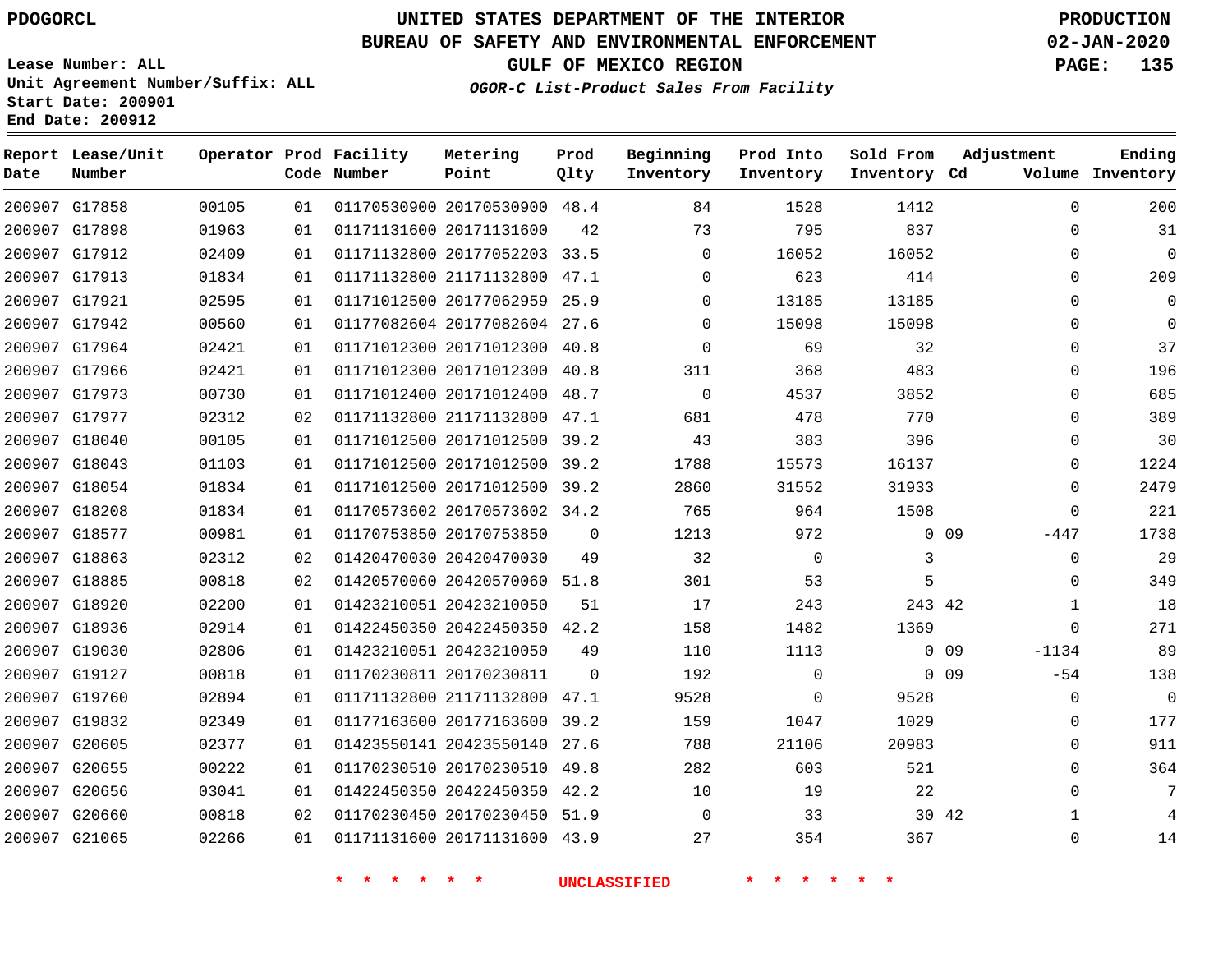**Report Lease/Unit**

**Number**

# **UNITED STATES DEPARTMENT OF THE INTERIOR PDOGORCL PRODUCTION**

**Prod Qlty**

#### **BUREAU OF SAFETY AND ENVIRONMENTAL ENFORCEMENT 02-JAN-2020**

**Lease Number: ALL Unit Agreement Number/Suffix: ALL Start Date: 200901 End Date: 200912**

**Operator Prod Facility**

**Code Number**

**Metering Point**

**OGOR-C List-Product Sales From Facility**

**Beginning Inventory** **Prod Into Inventory** **Sold From Inventory**

**GULF OF MEXICO REGION PAGE: 136**

**Inventory Cd Volume**

**Adjustment**

**Ending**

| 200907 G21070 |               | 00560 | 01 | 01171132800 21171132800 47.1 |              | 410          | 540   | 400 42  |        | $-231$       |
|---------------|---------------|-------|----|------------------------------|--------------|--------------|-------|---------|--------|--------------|
| 200907 G21116 |               | 00818 | 02 | 01171132800 21171132800 47.1 |              | 1573         | 1522  | 1977    |        | $\mathbf 0$  |
| 200907 G21120 |               | 02058 | 02 | 01171012500 20171012500 39.2 |              | 151          | 1266  | 1318    |        | $\Omega$     |
| 200907 G21378 |               | 01819 | 01 | 01170230811 20170230811 46.5 |              | 17           | 1463  | 1425 42 |        | $\mathbf{1}$ |
| 200907 G21530 |               | 00078 | 01 | 01170230400 20170230400      | 48.6         | 674          | 2574  | 2589    |        | $\Omega$     |
| 200907 G21532 |               | 02807 | 01 | 01170230811 20170230811      | 46.5         | $\mathbf{1}$ | 812   | 782     |        | $\Omega$     |
| 200907 G21533 |               | 00078 | 01 | 01170230400 20170230400      | 48.6         | $\mathbf{1}$ | 1     | 2       |        | $\mathbf 0$  |
|               | 200907 G21534 | 02807 | 01 | 01170230811 20170230811      | 46.5         | 141          | 1618  | 1698 42 |        | $\mathbf 1$  |
| 200907 G21536 |               | 00818 | 02 | 01170231300 01170231300 41.9 |              | $\mathbf 0$  | 1321  | 1321    |        | $\mathbf 0$  |
|               | 200907 G21580 | 02636 | 01 | 01170230811 20170230811 46.5 |              | 4            | 73    | 74      |        | $\Omega$     |
| 200907 G21597 |               | 02312 | 01 | 01171132800 21171132800 47.1 |              | 170          | 0     | 170     |        | $\Omega$     |
| 200907 G21680 |               | 00818 | 01 | 01171092651 20171092650      | 51           | 48           | 210   | 236     |        | $\Omega$     |
| 200907 G21700 |               | 00105 | 01 | 01177258153 01177258153 29.5 |              | 2286         | 2303  | 2156    |        | $\Omega$     |
| 200907 G21826 |               | 02219 | 01 | 01170753850 20170753850      | $\mathbf{0}$ | 1023         | 671   |         | $0$ 09 | $-377$       |
| 200907 G22219 |               | 01482 | 01 | 01423210051 20423210050      | 51           | 116          | 1881  | 1861    |        | $\mathbf 0$  |
| 200907 G22236 |               | 00818 | 01 | 01170230450 20170230450      | 52           | 233          | 2204  | 2199 42 |        | $-1$         |
| 200907 G22238 |               | 00818 | 02 | 01421670201 20170230450      | 52           | 43           | 2382  | 2169    |        | $\mathbf 0$  |
| 200907 G22246 |               | 01284 | 02 | 01423210051 20170230500 44.3 |              | 238          | 66    | 271     |        | $\Omega$     |
|               | 200907 G22262 | 00730 | 01 | 01170230810 20170230810      | 47.4         | 3            | 10    | 9       |        | $\Omega$     |
| 200907 G22268 |               | 02777 | 01 | 01170230810 2042709015I 54.7 |              | $\Omega$     | 6461  | 6461    |        | $\Omega$     |
| 200907 G22501 |               | 00078 | 01 | 01170230400 20170230400      | 48.6         | 108          | 491   | 474 42  |        | $\mathbf{1}$ |
| 200907 G22505 |               | 02025 | 01 | 01170230811 20170230811      | 46.4         | 90           | 1791  | 1813    |        | $\mathbf 0$  |
| 200907 G22510 |               | 00162 | 01 | 01170230810 20170230810      | 47.3         | $\mathbf{0}$ | 23829 | 23829   |        | $\Omega$     |
| 200907 G22513 |               | 02579 | 02 | 01170230810 20170230810      | 47.4         | 422          | 766   | 883     |        | $\Omega$     |
|               | 200907 G22582 | 01834 | 01 | 01170530900 20170530900      | 48.4         | 175          | 1454  | 1438 42 |        | $-1$         |
| 200907 G22587 |               | 02200 | 01 | 01171132000 20171132000 50.3 |              | 32           | 213   | 227     |        | $\Omega$     |
| 200907 G22605 |               | 01834 | 01 | 01171132800 21171132800 47.1 |              | 114          | 96    | 139 42  |        | $-1$         |
| 200907 G22606 |               | 02628 | 02 | 01171132000 20171132000 50.3 |              | 102          | 518   | 575     |        | $\mathsf 0$  |
|               |               |       |    |                              |              |              |       |         |        |              |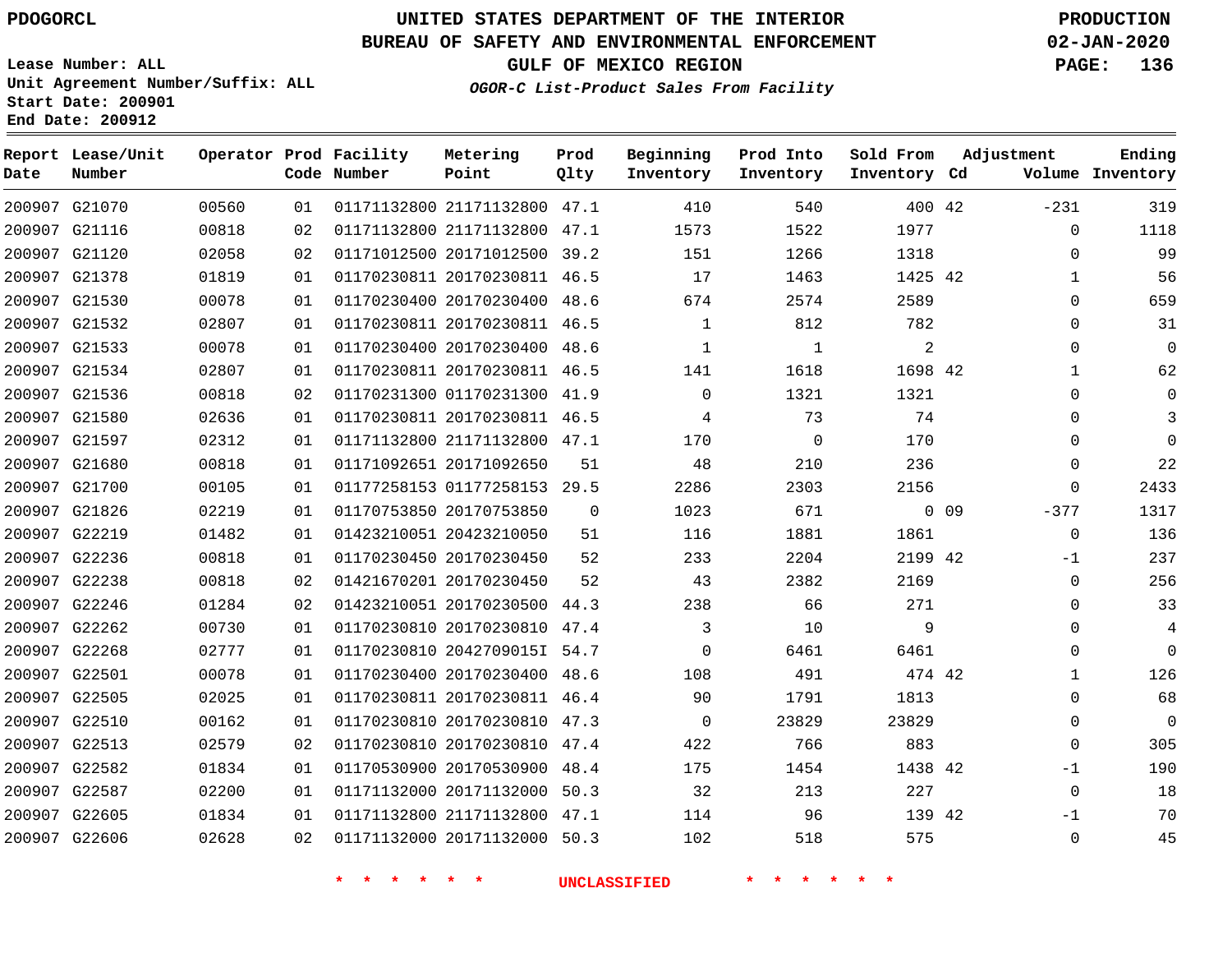### **BUREAU OF SAFETY AND ENVIRONMENTAL ENFORCEMENT 02-JAN-2020**

**Lease Number: ALL Unit Agreement Number/Suffix: ALL Start Date: 200901**

**End Date: 200912**

**GULF OF MEXICO REGION PAGE: 137**

**OGOR-C List-Product Sales From Facility**

| Date | Report Lease/Unit<br>Number |       |    | Operator Prod Facility<br>Code Number | Metering<br>Point            | Prod<br>Qlty | Beginning<br>Inventory | Prod Into<br>Inventory | Sold From<br>Inventory Cd | Adjustment   | Ending<br>Volume Inventory |
|------|-----------------------------|-------|----|---------------------------------------|------------------------------|--------------|------------------------|------------------------|---------------------------|--------------|----------------------------|
|      | 200907 G22607               | 02899 | 01 |                                       | 01170230810 20170230810 47.4 |              | 7                      | 10                     | 13                        | $\Omega$     | 4                          |
|      | 200907 G22613               | 02655 | 02 |                                       | 01171132800 21171132800 47.1 |              | $\Omega$               | 74                     | 49                        | $\mathbf 0$  | 25                         |
|      | 200907 G22616               | 02899 | 01 |                                       | 01171131600 20171131600 43.9 |              | $\mathbf 1$            | 14                     | 14                        | $\mathbf 0$  | $\mathbf{1}$               |
|      | 200907 G22621               | 01834 | 01 |                                       | 01171132800 21171132800 47.1 |              | 4904                   | 1722                   | 4400                      | $\mathbf 0$  | 2226                       |
|      | 200907 G22651               | 01834 | 01 |                                       | 01171132800 21171132800 47.1 |              | 25                     | 26                     | 34                        | $\Omega$     | 17                         |
|      | 200907 G22660               | 02058 | 02 |                                       | 01171012310 20171012310 45.9 |              | 87                     | 1509                   | 1503                      | $\mathbf 0$  | 93                         |
|      | 200907 G22662               | 02058 | 01 |                                       | 01171012310 20171012310 45.9 |              | 24                     | $\Omega$               | 24                        | $\Omega$     | $\mathbf 0$                |
|      | 200907 G22679               | 00222 | 01 |                                       | 01177082958 20177082958 41.5 |              | $\Omega$               | 391                    | 391                       | 0            | $\Omega$                   |
|      | 200907 G22699               | 00064 | 01 |                                       | 01171012500 20171012500 39.2 |              | 49                     | 791                    | 778                       | 0            | 62                         |
|      | 200907 G22700               | 01834 | 01 |                                       | 01171132800 21171132800 47.1 |              | 4                      | $\mathbf 0$            | 4                         | $\mathbf 0$  | $\mathbf 0$                |
|      | 200907 G22738               | 01834 | 01 |                                       | 01171012500 20171012500 39.2 |              | 17                     | 0                      | 17                        | 0            | $\Omega$                   |
|      | 200907 G22751               | 00730 | 01 |                                       | 01171012500 20171012500 39.2 |              | 832                    | 5752                   | 6133 42                   | $\mathbf{1}$ | 452                        |
|      | 200907 G22781               | 00222 | 02 |                                       | 01170754751 01170754751 35.7 |              | 477                    | 5256                   | 4570                      | $\Omega$     | 1163                       |
|      | 200907 G22792               | 00222 | 02 |                                       | 01177258041 01177258041 27.7 |              | 1068                   | 3112                   | 3123                      | $\Omega$     | 1057                       |
|      |                             | 02714 | 01 |                                       | 01177258151 01177258151      | 0            | 83<br>                 | 19                     | $\Omega$<br>.             | 0            | 102                        |
|      |                             |       |    |                                       |                              |              | 1151                   | 3131                   | 3123                      | 0            | 1159                       |
|      | 200907 G22840               | 00730 | 01 |                                       | 01608103650 20608103650 29.1 |              | 16                     | 2247                   | 2248                      | 0            | 15                         |
|      | 200907 G23125               | 02312 | 02 |                                       | 01420470030 20420470030      | 49           | 134                    | 0                      | 12 42                     | $\mathbf{1}$ | 123                        |
|      | 200907 G23166               | 00818 | 01 |                                       | 01423210051 20423210050      | 51           | 17                     | 163                    | 168                       | 0            | 12                         |
|      | 200907 G23180               | 01284 | 02 |                                       | 01423210051 20423210050 48.7 |              | 11                     | 193                    | 190                       | $\mathbf 0$  | 14                         |
|      | 200907 G23181               | 01963 | 01 |                                       | 01423210051 20423210050      | 48           | 95                     | 50                     | 51                        | $\Omega$     | 94                         |
|      | 200907 G23193               | 02579 | 02 |                                       | 01170230510 20170230510 49.8 |              | 349                    | 814                    | 722                       | 0            | 441                        |
|      | 200907 G23199               | 00818 | 02 |                                       | 01170230450 20170230450      | 52           | 89                     | 789                    | 793                       | $\Omega$     | 85                         |
|      | 200907 G23450               | 00981 | 01 |                                       | 01170753850 20170753850 30.7 |              | 691                    | $\mathbf 0$            | 255                       | $\mathbf 0$  | 436                        |
|      | 200907 G23473               | 00981 | 01 |                                       | 01170753850 20170753850 30.7 |              | 608                    | 549                    | 224                       | 0            | 933                        |
|      | 200907 G23480               | 00981 | 01 |                                       | 01170753850 20170753850 30.7 |              | 2734                   | 2080                   | 1008                      | 0            | 3806                       |
|      | 200907 G23528               | 00981 | 01 |                                       | 01170753850 20170753850 30.7 |              | 1434                   | 1028                   | 529                       | $\Omega$     | 1933                       |
|      | 200907 G23529               | 00981 | 01 |                                       | 01170753850 20170753850 30.7 |              | 1436                   | 1028                   | 530                       | $\Omega$     | 1934                       |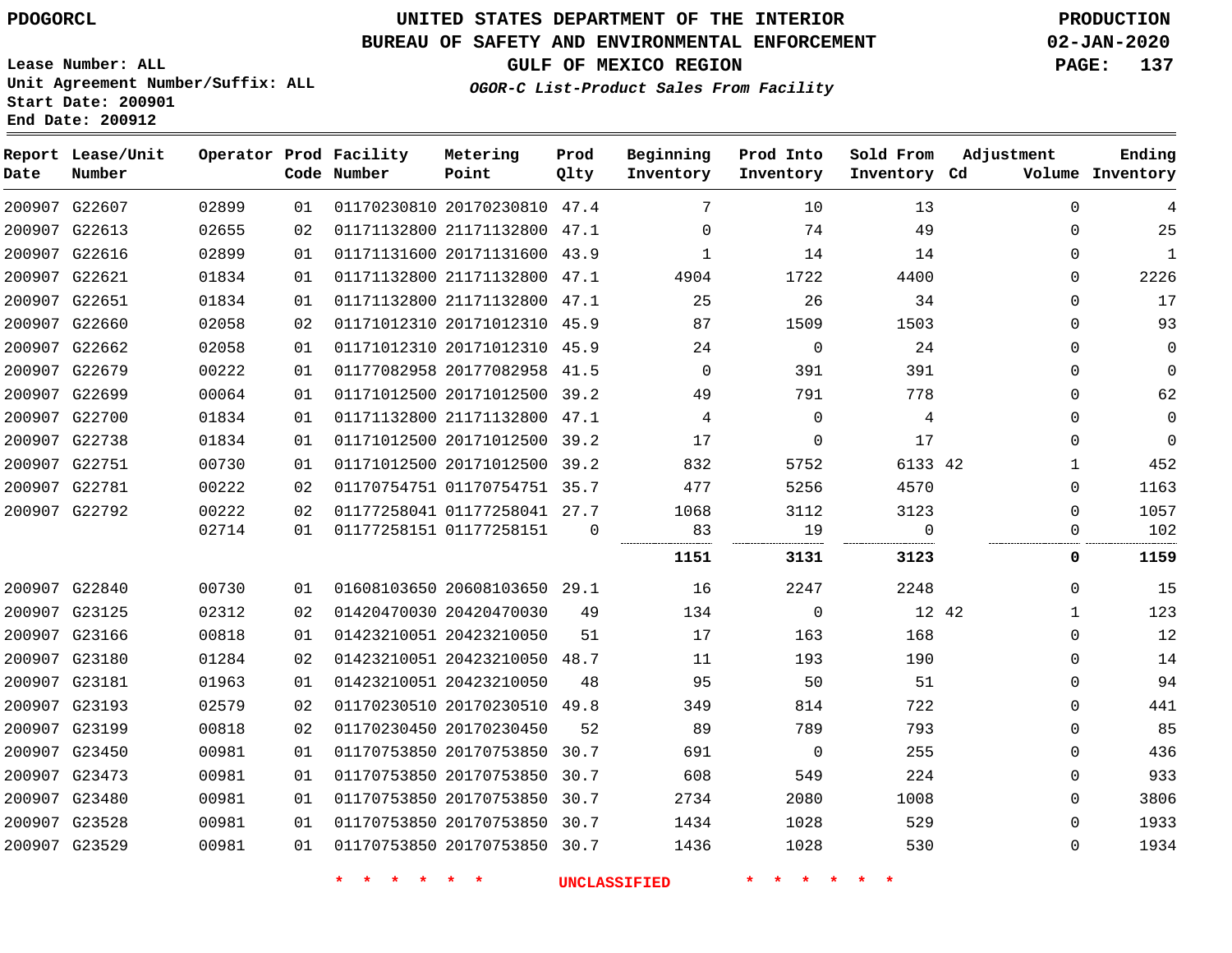**Report Lease/Unit**

**Number**

# **UNITED STATES DEPARTMENT OF THE INTERIOR PDOGORCL PRODUCTION**

**Prod Qlty**

### **BUREAU OF SAFETY AND ENVIRONMENTAL ENFORCEMENT 02-JAN-2020**

**Lease Number: ALL Unit Agreement Number/Suffix: ALL Start Date: 200901 End Date: 200912**

**Operator Prod Facility**

**Code Number**

**Beginning Inventory**

**Ending**

**OGOR-C List-Product Sales From Facility**

**Prod Into Inventory** **Sold From Inventory**

**GULF OF MEXICO REGION PAGE: 138**

**Inventory Cd Volume**

**Adjustment**

|                                |                |          |                         |                                                              | <b>UNCLASSIFIED</b> |             |                     |             |                      |
|--------------------------------|----------------|----------|-------------------------|--------------------------------------------------------------|---------------------|-------------|---------------------|-------------|----------------------|
| 200907 G24922                  | 01834          | 01       |                         | 01171132800 21171132800 47.1                                 |                     | 2702        | 5955                | 5748        | $\Omega$             |
|                                |                |          |                         |                                                              |                     | 13378       | 40655               | 39776       | 0                    |
|                                |                | 01       |                         | 01171012300 20171012300 40.8                                 |                     | 10145       | 21221               | 20044 42    | 1<br>                |
| 200907 G24898                  | 02807          | 01       |                         | 01171012400 20171012400 48.7                                 |                     | 3233        | 19434               | 19732 42    | $-1$                 |
| 200907 G24889                  | 02579          | 02       |                         | 01171012500 20171012500 39.2                                 |                     | 1567        | 13266               | 13790       | $\mathbf 0$          |
| 200907 G24878                  | 02628          | 02       | 01171092651 20171092650 |                                                              | 51                  | $\Omega$    | 249                 | 223         | $\Omega$             |
| 200907 G24874                  | 02058          | 02       |                         | 01171012400 20171012400 48.7                                 |                     | 145         | 811                 | 833         | $\Omega$             |
| 200907 G24873                  | 00222          | 02       |                         | 01171012400 20171012400 48.7                                 |                     | 38          | 127                 | 145 42      | $-1$                 |
| 200907 G24733<br>200907 G24766 | 00818<br>02628 | 02<br>01 |                         | 01170530900 20170530900 48.4                                 |                     | 4<br>4      | 228<br>12           | 202<br>14   | $\Omega$             |
|                                |                |          | 01170530900 20170530900 |                                                              | 60                  |             |                     |             | $\Omega$             |
|                                |                |          |                         |                                                              |                     | .<br>1255   | <br>2951            | 2734        | <br>.<br>-1          |
|                                |                | 02<br>01 |                         | 01170230500 20170230500 47.4                                 |                     | 701         | 2951                | 2180 42     | -1                   |
| 200907 G24729<br>200907 G24730 | 02579<br>00818 | 02       |                         | 01170230510 20170230510 49.8<br>01170230810 20170230810 47.4 |                     | 2882<br>554 | 6282<br>$\mathbf 0$ | 5572<br>554 | $\Omega$<br>$\Omega$ |
| 200907 G24718                  | 02579          | 02       |                         | 01170230810 20170230810 47.4                                 |                     | $\Omega$    | 2970                | 1787 42     | -1                   |
| 200907 G24700                  | 02312          | 02       |                         | 01170230811 20170230811 46.5                                 |                     | 10          | 204                 | 206         | $\Omega$             |
| 200907 G24330                  | 02566          | 01       | 01427038270 01427038270 |                                                              | $\Omega$            | 34          | $\Omega$            | $\Omega$    | $\Omega$             |
| 200907 G23956                  | 02807          | 01       |                         | 01170753510 20170753510 50.9                                 |                     | 2176        | 2316                | 2946        | $\mathbf 0$          |
| 200907 G23933                  | 00064          | 01       | 01171092651 20171092650 |                                                              | 51                  | 2           | 10                  | 11          | $\Omega$             |
| 200907 G23853                  | 02266          | 01       |                         | 01171012310 20171012310 45.9                                 |                     | 11          | 45                  | 53          | $\Omega$             |
| 200907 G23851                  | 02503          | 02       |                         | 01171012400 20171012400 48.7                                 |                     | 4878        | 29493               | 29918       | $\Omega$             |
| 200907 G23820                  | 02899          | 01       |                         | 01177058270 01177058270 37.6                                 |                     | 206         | 409                 | 463 42      | $\mathbf{1}$         |
| 200907 G23754                  | 02222          | 01       |                         | 01170230811 20170230811 46.5                                 |                     | 22          | 455                 | 460         | $\Omega$             |
| 200907 G23748                  | 02312          | 02       |                         | 01170230810 20170230810 47.4                                 |                     | 40          | 86                  | 92          | $\Omega$             |
| 200907 G23736                  | 02312          | 02       |                         | 01170230810 20170230810 47.4                                 |                     | 39          | 128                 | 116         | 0                    |
| 200907 G23735                  | 00162          | 01       |                         | 01170230810 20170230810 47.3                                 |                     | $\Omega$    | 1132                | 1132        | $\Omega$             |
| 200907 G23730                  | 01978          | 02       |                         | 01170230810 20170230811 46.5                                 |                     | 41          | 906                 | 913         | $\Omega$             |

**Metering Point**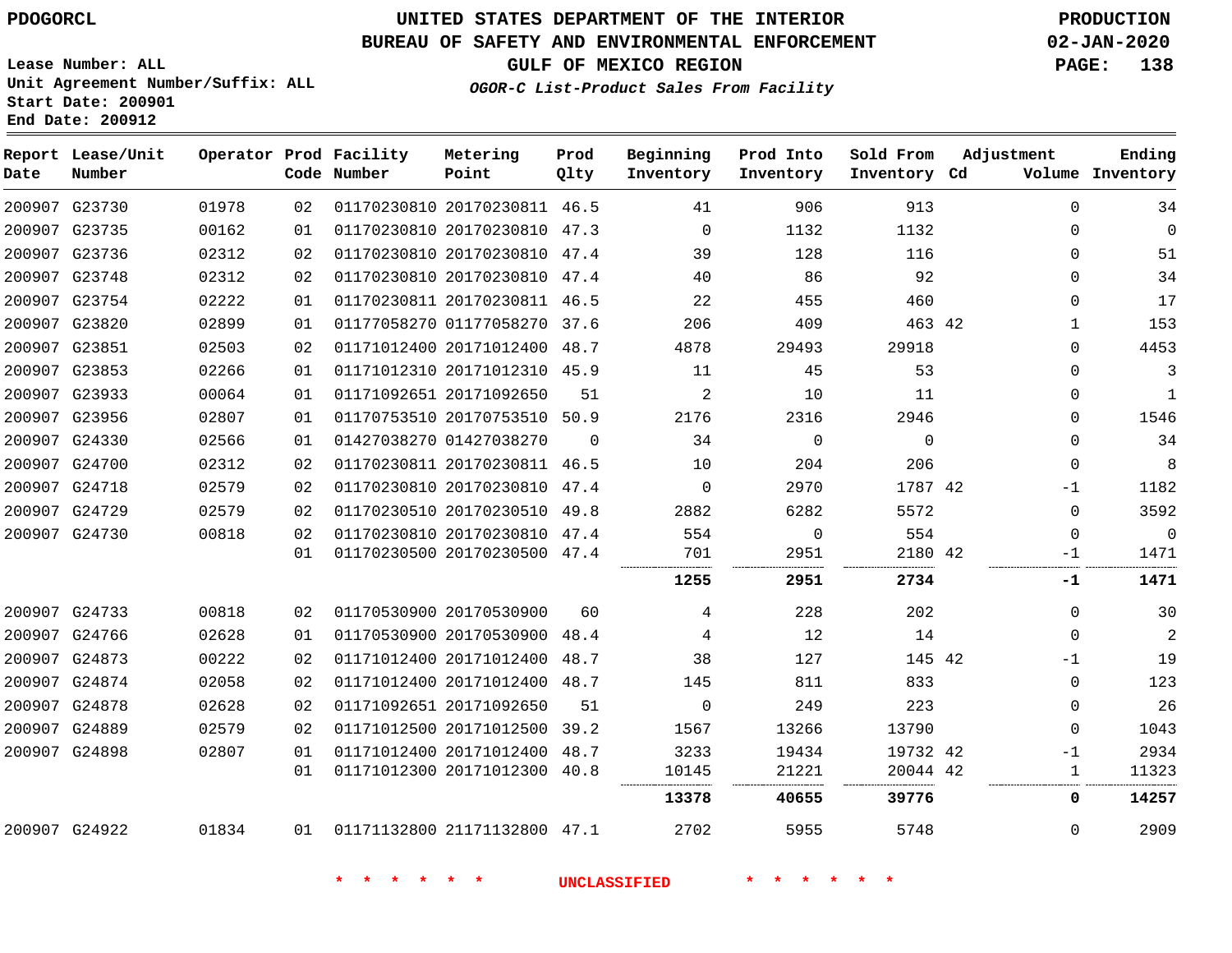# **UNITED STATES DEPARTMENT OF THE INTERIOR PDOGORCL PRODUCTION**

### **BUREAU OF SAFETY AND ENVIRONMENTAL ENFORCEMENT 02-JAN-2020**

**Lease Number: ALL Unit Agreement Number/Suffix: ALL Start Date: 200901**

**GULF OF MEXICO REGION PAGE: 139**

**OGOR-C List-Product Sales From Facility**

| Date   | Report Lease/Unit<br>Number |       |    | Operator Prod Facility<br>Code Number | Metering<br>Point            | Prod<br>Qlty | Beginning<br>Inventory | Prod Into<br>Inventory | Sold From<br>Inventory Cd | Adjustment     | Ending<br>Volume Inventory |
|--------|-----------------------------|-------|----|---------------------------------------|------------------------------|--------------|------------------------|------------------------|---------------------------|----------------|----------------------------|
|        | 200907 G24924               | 01834 | 01 |                                       | 01171132800 21171132800 47.1 |              | 3680                   | 8178                   | 7868 42                   | $-1$           | 3989                       |
|        | 200907 G24929               | 03008 | 02 |                                       | 01171092651 20171092650      | 51           | 24                     | 199                    | 202                       | $\mathbf 0$    | 21                         |
|        | 200907 G24977               | 01834 | 01 |                                       | 01171012500 20171012500 39.2 |              | 21                     | 251                    | 251 42                    | $-1$           | 20                         |
|        | 200907 G24979               | 02989 | 01 |                                       | 01171092651 20171092650      | 51           | 2672                   | 9220                   | 10945                     | $\mathbf 0$    | 947                        |
|        | 200907 G24990               | 01284 | 01 |                                       | 01608103650 20608103650 29.1 |              | 117                    | 15289                  | 15303                     | 0              | 103                        |
|        | 200907 G25007               | 03008 | 02 |                                       | 01177198271 01177198271 46.7 |              | 24                     | $\mathbf 0$            | $\mathbf 0$               | 0              | 24                         |
|        | 200907 G25008               | 02777 | 01 |                                       | 01170753510 20170753510 48.7 |              | 108                    | 219                    | 215                       | $\mathbf 0$    | 112                        |
|        | 200907 G25514               | 02813 | 02 |                                       | 01423210051 20423210050      | 51           | 38                     | 490                    | 493 42                    | $-1$           | 34                         |
|        | 200907 G25515               | 02813 | 02 |                                       | 01423210051 20423210050      | 51           | 109                    | 837                    | 884                       | 0              | 62                         |
|        | 200907 G25524               | 00818 | 02 |                                       | 01170230450 20170230450      | 52           | 359                    | 3743                   | 3700                      | 0              | 402                        |
|        | 200907 G25536               | 02466 | 01 |                                       | 01420390101 01420390101 53.1 |              | 4301                   | 1730                   | 2540                      | $\mathbf 0$    | 3491                       |
|        | 200907 G25540               | 02409 | 01 |                                       | 01420390101 01420390101      | 52           | 12832                  | 12426                  | 10639                     | $\Omega$       | 14619                      |
|        | 200907 G25553               | 02579 | 02 |                                       | 01170230510 20170230510 49.8 |              | 250                    | 0                      | $\mathbf 0$               | 0              | 250                        |
|        | 200907 G25561               | 02058 | 02 |                                       | 01170230450 20170230450      | 52           | 1892                   | 18789                  | 18660                     | $\Omega$       | 2021                       |
|        | 200907 G25566               | 00162 | 01 |                                       | 01170230450 20170230450 51.9 |              | $\mathbf 0$            | 190                    | 190                       | 0              | $\mathbf 0$                |
|        | 200907 G25579               | 00818 | 01 |                                       | 01170230500 20170230500 44.3 |              | 336                    | 922                    | 798                       | $\Omega$       | 460                        |
|        | 200907 G25605               | 00818 | 01 |                                       | 01170230810 20170230810      | 48           | $\overline{2}$         | 6                      | 5                         | 0              | 3                          |
|        | 200907 G25606               | 02025 | 01 |                                       | 01170230810 20170230810 47.3 |              | 155                    | 144                    | 242                       | 0              | 57                         |
|        | 200907 G25872               | 02025 | 01 |                                       | 01170230811 20170230811 46.4 |              | 347                    | 6092                   | 6207                      | 0              | 232                        |
| 200907 | G26001                      | 02628 | 02 |                                       | 01171132800 21171132800 47.1 |              | 10452                  | 3658                   | 9370                      | $\mathbf{0}$   | 4740                       |
|        | 200907 G26023               | 02579 | 02 |                                       | 01171012500 20171012500 39.2 |              | 184                    | 1599                   | 1657                      | $\Omega$       | 126                        |
|        | 200907 G26032               | 01935 | 01 |                                       | 01171012300 20171012300 40.8 |              | 255                    | 55                     | 281                       | 0              | 29                         |
|        | 200907 G26040               | 00560 | 01 |                                       | 01171132800 21171132800 41.5 |              | 574                    | 472                    | 930 42                    | 235            | 351                        |
|        | 200907 G26051               | 01978 | 02 |                                       | 01171092651 20171092650 51.6 |              | 500                    | 1028                   | 1423                      | $\mathbf{0}$   | 105                        |
|        | 200907 G26074               | 01284 | 01 |                                       | 01177122950 20177122950 29.4 |              | 99                     | 49634                  | 49347                     | $\Omega$       | 386                        |
|        | 200907 G26124               | 02503 | 02 |                                       | 01171012500 20171012500 39.2 |              | 1                      | 69                     | 65                        | $\mathbf{0}$   | 5                          |
|        | 200907 G26146               | 01586 | 01 |                                       | 01177258152 01177258152 32.7 |              | 1367                   | 2812                   | 1976                      | $\mathbf{0}$   | 2203                       |
|        | 200907 G26281               | 02528 | 02 |                                       | 01170753850 20170753850 30.7 |              | 1977                   | 1447                   |                           | 0.09<br>$-729$ | 2695                       |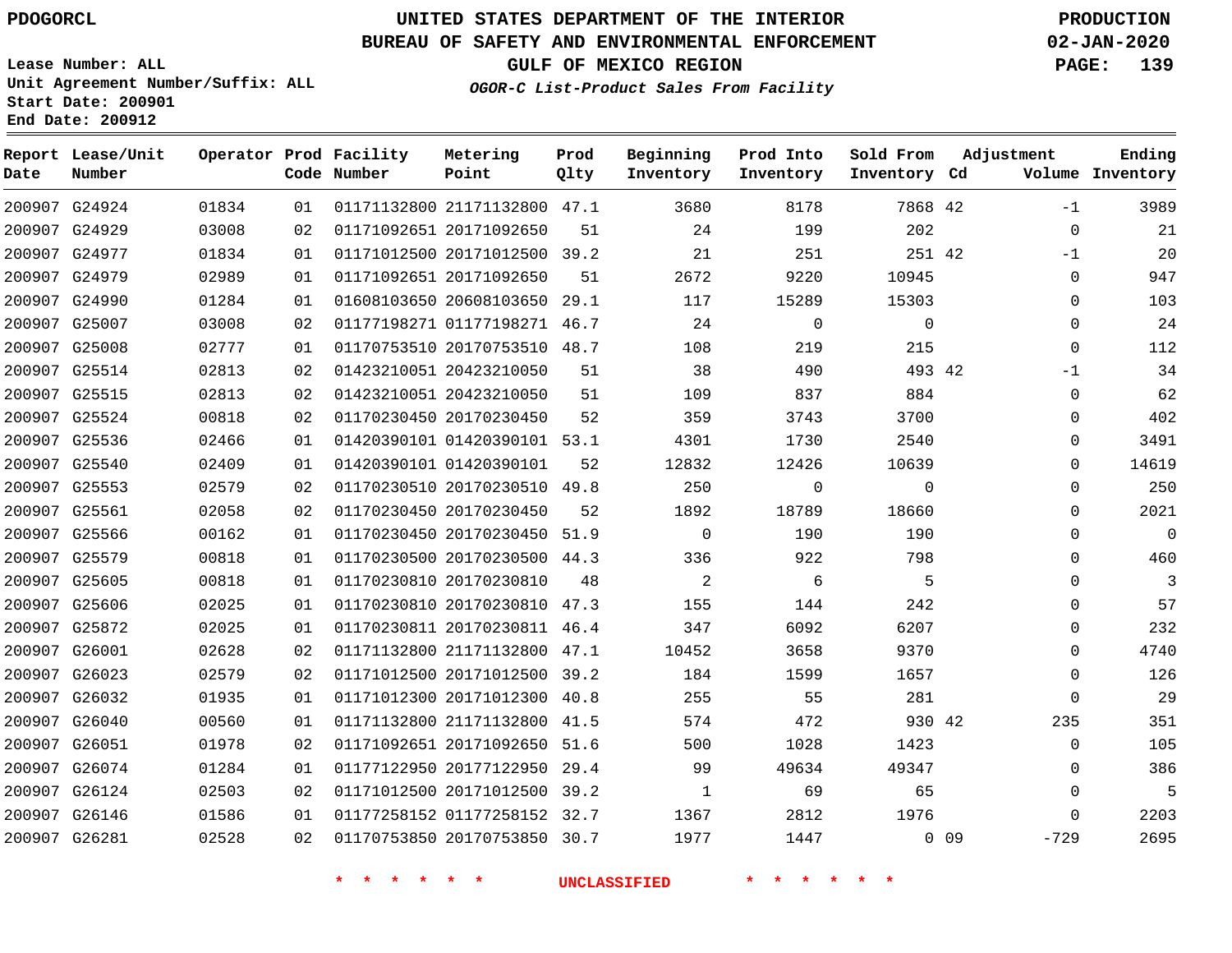# **UNITED STATES DEPARTMENT OF THE INTERIOR PDOGORCL PRODUCTION**

#### **BUREAU OF SAFETY AND ENVIRONMENTAL ENFORCEMENT 02-JAN-2020**

**Lease Number: ALL Unit Agreement Number/Suffix: ALL Start Date: 200901**

**OGOR-C List-Product Sales From Facility**

**GULF OF MEXICO REGION PAGE: 140**

**Metering Prod Beginning Prod Into Sold From**

| Date   | Report Lease/Unit<br>Number |       |    | Operator Prod Facility<br>Code Number | Metering<br>Point            | Prod<br>Qlty | Beginning<br>Inventory | Prod Into<br>Inventory | Sold From<br>Inventory Cd | Adjustment    | Ending<br>Volume Inventory |
|--------|-----------------------------|-------|----|---------------------------------------|------------------------------|--------------|------------------------|------------------------|---------------------------|---------------|----------------------------|
|        | 200907 G26451               | 02579 | 02 |                                       | 01423210051 20423210050      | 51           | 1088                   | 10672                  | 10987                     | $\Omega$      | 773                        |
|        | 200907 G26477               | 01963 | 01 |                                       | 01420390101 01420390101      | $\mathbf 0$  | 3                      | $\mathbf 0$            | $\mathbf 0$               | $\mathbf 0$   | $\overline{3}$             |
|        | 200907 G26480               | 01978 | 02 |                                       | 01423210051 20423210050      | 51           | 88                     | 1794                   | 1841                      | $\Omega$      | 41                         |
|        | 200907 G26513               | 01978 | 02 |                                       | 01170230450 20170230450      | 52           | 2                      | 27                     | 25                        | $\Omega$      | 4                          |
|        | 200907 G27061               | 02266 | 01 |                                       | 01171131600 20171131600 43.9 |              | 24                     | 127                    | 146                       | $\Omega$      | 5                          |
|        | 200907 G27070               | 00064 | 01 |                                       | 01170230811 20170230811 46.5 |              | $\mathsf 0$            | 3260                   | 3136                      | $\mathbf 0$   | 124                        |
|        | 200907 G27072               | 02899 | 01 |                                       | 01171132800 21171132800 47.1 |              | 4010                   | 2754                   | 4492                      | $\mathbf 0$   | 2272                       |
|        | 200907 G27100               | 01978 | 02 |                                       | 01171012310 20171012310      | 45.9         | 113                    | 1854                   | 1854                      | $\mathbf 0$   | 113                        |
|        | 200907 G27121               | 02312 | 02 |                                       | 01171012400 20171012400 48.7 |              | $\mathbf 0$            | 1135                   | 964                       | $\Omega$      | 171                        |
|        | 200907 G27155               | 01834 | 01 |                                       | 01171012500 20171012500      | 40           | 166                    | 5                      | 171                       | $\mathbf 0$   | $\overline{0}$             |
|        | 200907 G27169               | 01284 | 01 |                                       | 01171012500 20171012500 39.3 |              | 1357                   | 12242                  | 12638                     | $\mathbf 0$   | 961                        |
|        | 200907 G27173               | 00105 | 01 |                                       | 01170513800 20170513800 32.7 |              | $\mathbf 0$            | 4728                   | 4573                      | $\mathbf 0$   | 155                        |
|        | 200907 G27194               | 01586 | 01 |                                       | 01177258152 01177258152 32.6 |              | 9                      | $\Omega$               | 4                         | $\Omega$      | 5                          |
|        | 200907 G27195               | 01586 | 02 |                                       | 01177258154 01177258154      | $\mathbf 0$  | 120                    | 0                      |                           | 0.32<br>$-38$ | 82                         |
|        | 200907 G27215               | 01586 | 02 |                                       | 01177288152 01177288152 33.6 |              | 67                     | 84                     | 87                        | $\mathbf 0$   | 64                         |
|        | 200907 G27476               | 02672 | 01 |                                       | 01423210051 20423210050      | 51           | 15                     | 104                    | 112                       | $\Omega$      | 7                          |
|        | 200907 G27507               | 02058 | 02 |                                       | 01170230450 20170230450      | 52           | 230                    | 2387                   | 2360                      | $\Omega$      | 257                        |
|        | 200907 G27789               | 01284 | 02 |                                       | 01170530900 20170530900      | 48.4         | 947                    | 16028                  | 14881                     | $\Omega$      | 2094                       |
|        | 200907 G27793               | 02266 | 01 |                                       | 01170530900 20170530900 48.4 |              | 117                    | 731                    | 752                       | $\Omega$      | 96                         |
|        | 200907 G27831               | 02795 | 02 |                                       | 01170530900 20170530900      | 48.4         | $\mathbf 0$            | 954                    | 876 47                    | 47            | 125                        |
|        | 200907 G27834               | 00222 | 01 |                                       | 01171132000 20171132000 50.3 |              | 8                      | $\mathbf 0$            | 8                         | $\mathbf 0$   | $\mathbf 0$                |
|        | 200907 G27918               | 00222 | 01 |                                       | 01177082958 20177082958 41.5 |              | $\mathbf{0}$           | 20                     | 20                        | $\Omega$      | $\mathbf 0$                |
|        | 200907 G31040               | 02058 | 02 |                                       | 01170230450 20170230450      | 52           | 268                    | 3192                   | 3117                      | $\Omega$      | 343                        |
|        | 200907 G31304               | 02714 | 01 |                                       | 01170230811 20170230811 46.5 |              | 1981                   | 34256                  | 34935                     | $\Omega$      | 1302                       |
|        | 200907 G31435               | 02058 | 02 |                                       | 01170755200 20170755200 39.7 |              | $\mathsf 0$            | 19984                  | 13696                     | $\mathbf 0$   | 6288                       |
|        | 200907 G32197               | 01364 | 02 |                                       | 01171012500 20171012500 39.2 |              | 342                    | 3263                   | 3349                      | $\Omega$      | 256                        |
| 200908 | 00016                       | 00276 | 01 |                                       | 01170513700 20170513700 30.9 |              | 6523                   | 30234                  | 33319                     | $\Omega$      | 3438                       |
| 200908 | 00026                       | 00276 | 01 |                                       | 01170513700 20170513700 30.9 |              | 8461                   | 43918                  | 47385                     | $\Omega$      | 4994                       |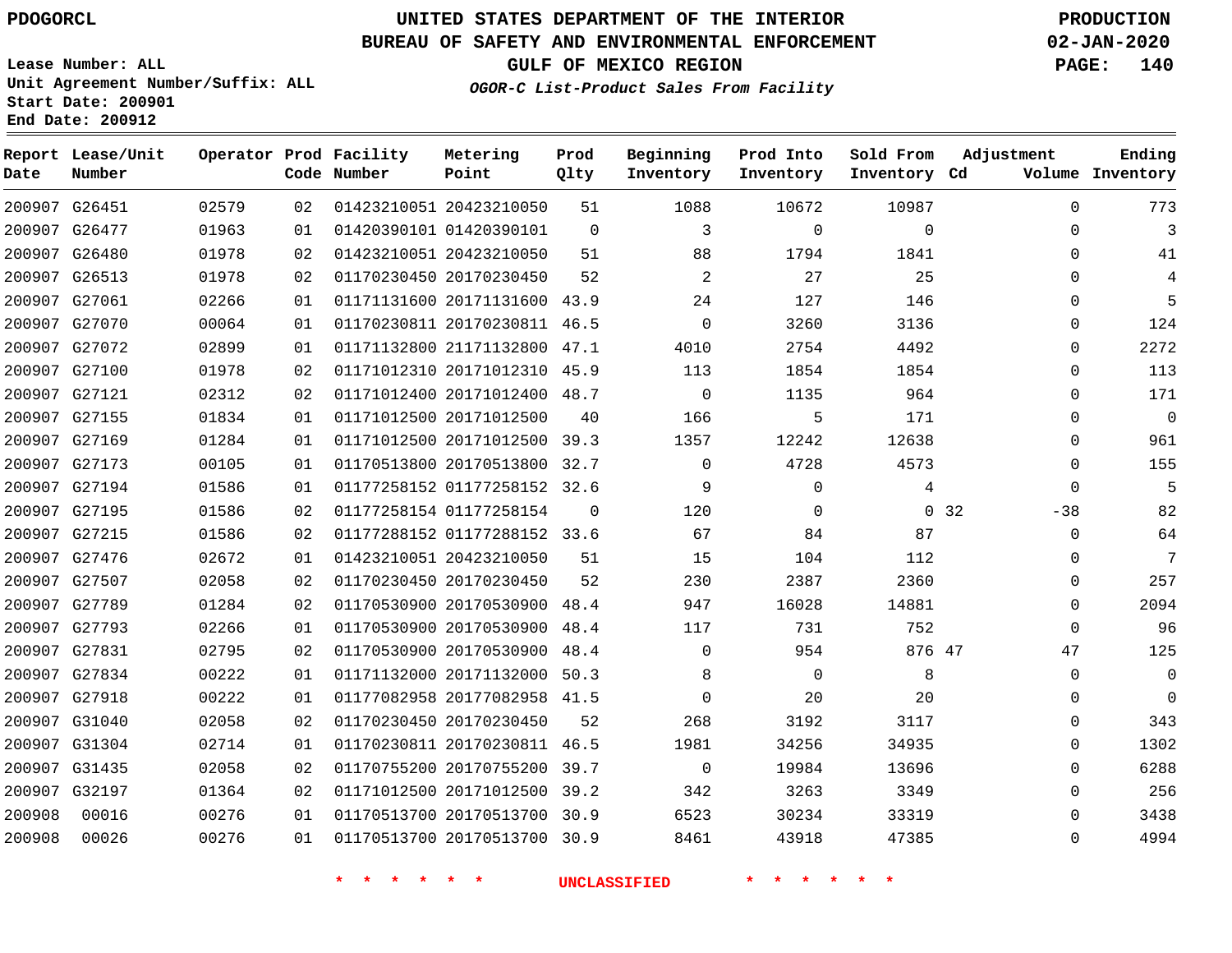**Report Lease/Unit**

**Number**

**Date**

# **UNITED STATES DEPARTMENT OF THE INTERIOR PDOGORCL PRODUCTION**

**Prod Qlty**

#### **BUREAU OF SAFETY AND ENVIRONMENTAL ENFORCEMENT 02-JAN-2020**

**Lease Number: ALL Unit Agreement Number/Suffix: ALL Start Date: 200901 End Date: 200912**

**Operator Prod Facility**

**Code Number**

 20170513700 30.9 20170513700 30.9

**Metering Point**

 20171012310 45.6 20170513700 30.9 20171012400 49.4 2017711260Y 36.3 2017711260Y 30.3 20170573602 33.1 20171012400 49.4 20171012300 35.2

**OGOR-C List-Product Sales From Facility**

**GULF OF MEXICO REGION PAGE: 141**

**Inventory Cd Volume**

**Adjustment**

-1  $\Omega$  $\Omega$  $\Omega$  $\Omega$  $\Omega$ -1  $\Omega$  $\Omega$   $\Omega$  $\Omega$ 

 $\Omega$  $\Omega$  $\Omega$  $\cap$   $\Omega$  -1 

**Ending**

| $\mathbf 0$    | 20614    | 22838 | 8498     | 40.3 | 01171012300 20171012300 |  |
|----------------|----------|-------|----------|------|-------------------------|--|
| $\mathbf 0$    | 10837    | 9752  | 5663     | 40.3 | 01171012300 20171012300 |  |
| $\mathbf 0$    | 5693     | 5400  | 2828     | 40.3 | 01171012300 20171012300 |  |
| $\mathbf 0$    | 6039     | 5384  | 3183     | 40.3 | 01171012300 20171012300 |  |
| $\mathbf 0$    | 4088     | 3335  | 3049     | 41.7 | 01171012300 20171012300 |  |
| $-1$           | 541 42   | 741   | 299      | 46.9 | 01170230810 20170230810 |  |
| $\mathbf 0$    | 260      | 229   | 58       | 52   | 01170231300 20170230450 |  |
| $\mathbf 0$    | 1021     | 959   | 184      | 25.8 | 01170513700 20170513700 |  |
| $\overline{a}$ | 41337 42 | 39351 | 7006     | 25.8 | 01170513700 20170513700 |  |
| $\mathbf 0$    | 52       | 159   | 0        | 46.9 | 01170230810 20170230810 |  |
| $\mathbf 0$    | 328      | 356   | 212      | 46.9 | 01170230810 20170230810 |  |
| 10488          | 26170 47 | 29368 | $\Omega$ | 38.4 | 01171012300 20171012300 |  |
| 0              | 872      | 872   | $\Omega$ | 41.5 | 01170231300 01170231300 |  |
| $\mathbf 0$    | 796      | 796   | $\Omega$ | 41.4 | 01170231300 01170231300 |  |
| 0              | 1309     | 1757  | 734      | 46.9 | 01170230810 20170230810 |  |

   

**Prod Into Inventory**

**Beginning Inventory**

**\* \* \* \* \* \* UNCLASSIFIED \* \* \* \* \* \***

20171012500

20170230450

21171132800 46.8

42 42

**Sold From Inventory**

42

 

42 42

 

42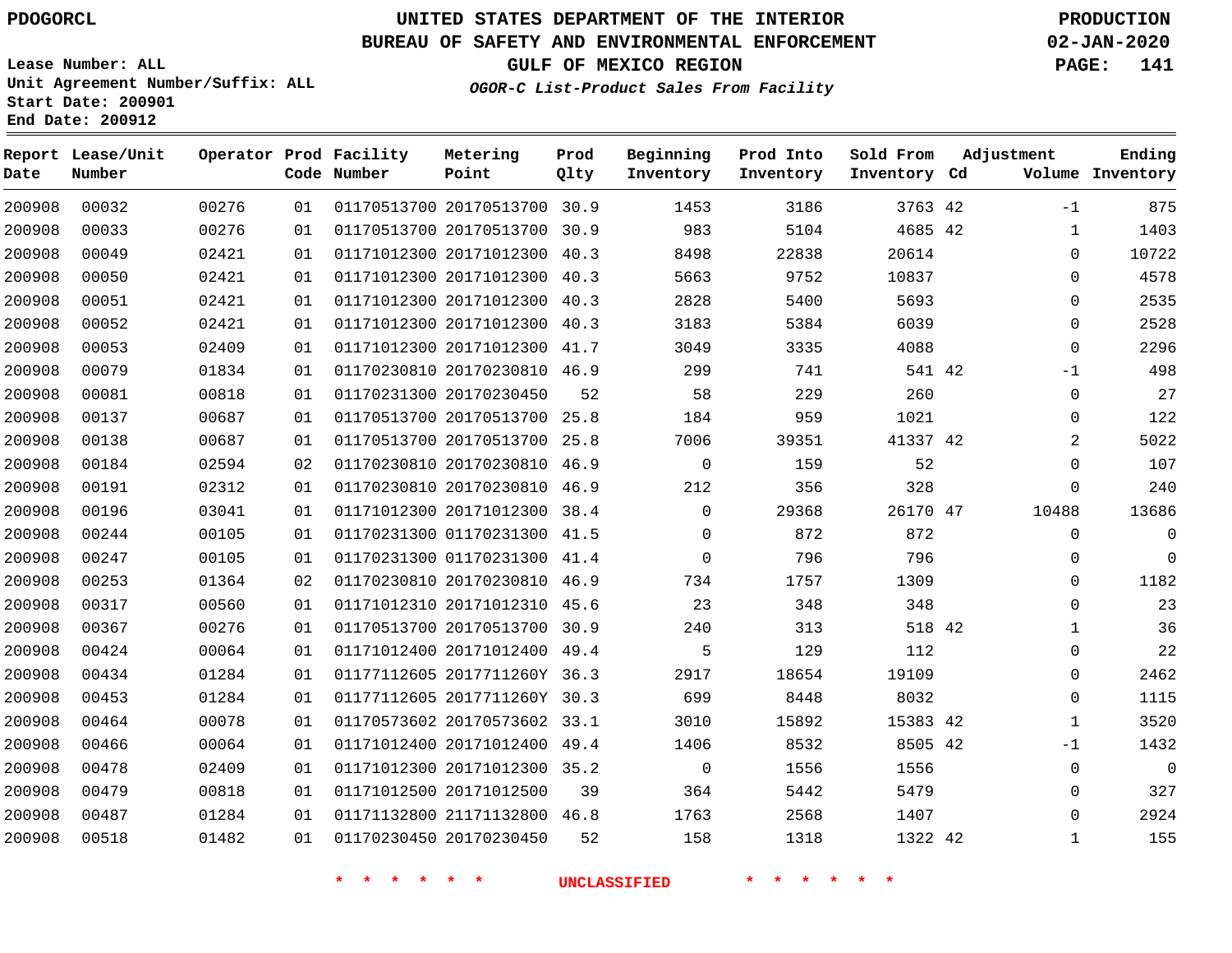### **UNITED STATES DEPARTMENT OF THE INTERIOR PDOGORCL PRODUCTION**

### **BUREAU OF SAFETY AND ENVIRONMENTAL ENFORCEMENT 02-JAN-2020**

**Lease Number: ALL Unit Agreement Number/Suffix: ALL Start Date: 200901**

**GULF OF MEXICO REGION PAGE: 142**

**OGOR-C List-Product Sales From Facility**

| Date   | Report Lease/Unit<br>Number |       |    | Operator Prod Facility<br>Code Number | Metering<br>Point            | Prod<br>Qlty | Beginning<br>Inventory | Prod Into<br>Inventory | Sold From<br>Inventory Cd | Adjustment |              | Ending<br>Volume Inventory |
|--------|-----------------------------|-------|----|---------------------------------------|------------------------------|--------------|------------------------|------------------------|---------------------------|------------|--------------|----------------------------|
| 200908 | 00526                       | 00105 | 01 |                                       | 01170230810 20170230810 46.8 |              | 798                    | 2389                   | 1580                      |            | $\mathbf 0$  | 1607                       |
| 200908 | 00541                       | 02589 | 01 |                                       | 01170530900 20170530900 49.6 |              | $\mathbf 0$            | 130                    | 130                       |            | $\Omega$     | $\mathbf 0$                |
| 200908 | 00559                       | 00687 | 01 |                                       | 01171131600 20171131600      | 43.1         | 104                    | 2868                   | 2806                      |            | $\Omega$     | 166                        |
| 200908 | 00560                       | 00687 | 01 |                                       | 01171131600 20171131600 43.1 |              | 8                      | 264                    | 257                       |            | $\Omega$     | 15                         |
| 200908 | 00577                       | 01935 | 01 |                                       | 01171012300 20171012300      | 40.3         | 17016                  | 26697                  | 31179                     |            | $\Omega$     | 12534                      |
| 200908 | 00593                       | 01834 | 01 |                                       | 01171012300 20171012300 40.3 |              | 15595                  | 19983                  | 20440 42                  |            | 1            | 15139                      |
|        |                             | 02589 | 01 |                                       | 01171012300 20171012300 40.3 |              | 1376                   | 1816                   | 2339<br>                  |            | $\Omega$     | 853                        |
|        |                             |       |    |                                       |                              |              | 16971                  | 21799                  | 22779                     |            | 1            | 15992                      |
| 200908 | 00605                       | 02899 | 01 |                                       | 01170573602 20170573602 36.9 |              | 4167                   | 12989                  | 14417                     |            | $\mathbf 0$  | 2739                       |
| 200908 | 00680                       | 01482 | 01 |                                       | 01170230700 20170230700 40.3 |              | 952                    | 1511                   | 1343 42                   |            | $-1$         | 1119                       |
| 200908 | 00691                       | 02312 | 02 |                                       | 01170754200 20170754200      | 36.3         | 2432                   | 3276                   | 2809                      |            | $\mathbf 0$  | 2899                       |
| 200908 | 00697                       | 02266 | 01 |                                       | 01170754800 20170754800 29.1 |              | 1299                   | 3494                   | 3922                      |            | $\Omega$     | 871                        |
| 200908 | 00757                       | 02312 | 01 |                                       | 01170230500 20170230500 41.3 |              | 4                      | 5                      | 7                         |            | 0            | $\overline{2}$             |
| 200908 | 00758                       | 02421 | 01 |                                       | 01170230810 20170230810 46.9 |              | 725                    | 1750                   | 1298                      |            | 0            | 1177                       |
| 200908 | 00763                       | 01284 | 01 |                                       | 01170231100 20170230810      | 46.9         | $\mathbf 0$            | 28                     | 9                         |            | $\Omega$     | 19                         |
| 200908 | 00767                       | 00105 | 01 |                                       | 01170230810 20170230810 46.9 |              | 205                    | 628                    | 411                       |            | $\Omega$     | 422                        |
| 200908 | 00775                       | 01834 | 01 |                                       | 01171131600 20171131600 43.1 |              | 45                     | 870                    | 864 42                    |            | $-1$         | 50                         |
| 200908 | 00778                       | 01482 | 01 |                                       | 01171132000 20171132000 48.8 |              | 211                    | 1729                   | 1751                      |            | $\mathbf 0$  | 189                        |
| 200908 | 00787                       | 02312 | 01 |                                       | 01171092651 20171092650 49.9 |              | $\Omega$               | 85                     | 76                        |            | $\Omega$     | 9                          |
| 200908 | 00797                       | 02421 | 01 |                                       | 01171012300 20171012300      | 40.3         | 3364                   | 7089                   | 7125                      |            | 0            | 3328                       |
| 200908 | 00818                       | 02636 | 01 |                                       | 01171132800 21171132800 46.8 |              | 620                    | 1694                   | 279                       |            | 0            | 2035                       |
| 200908 | 00819                       | 00078 | 01 |                                       | 01171132800 21171132800 46.8 |              | $\mathbf 0$            | 151                    | 49                        |            | $\mathbf{0}$ | 102                        |
| 200908 | 00828                       | 01284 | 01 |                                       | 01171092651 20171092650 49.9 |              | 18                     | $\mathbf 0$            | 18                        |            | $\Omega$     | $\mathbf 0$                |
| 200908 | 00839                       | 02451 | 01 |                                       | 01170513800 20170513800      | 32.8         | 286                    | 9476                   | 9284                      |            | $\mathbf 0$  | 478                        |
| 200908 | 754303001A                  | 00059 | 01 |                                       | 01170230811 20170230811 47.7 |              | 325                    | 9156                   | 6796 09                   |            | $-2190$      | 495                        |
| 200908 | 754304003A                  | 00078 | 01 |                                       | 01170230400 20170230400 47.8 |              | 1                      | 55                     | 37 42                     |            | $-1$         | 18                         |
| 200908 | 754307017A                  | 00362 | 02 |                                       | 01170230811 20170230811 47.7 |              | 180                    | 5544                   | 5424                      |            | 0            | 300                        |
|        | 200908 7543880060           | 00105 | 01 |                                       | 01170230450 20170230450      | 52           | 49                     | 172                    | 191                       |            | 0            | 30                         |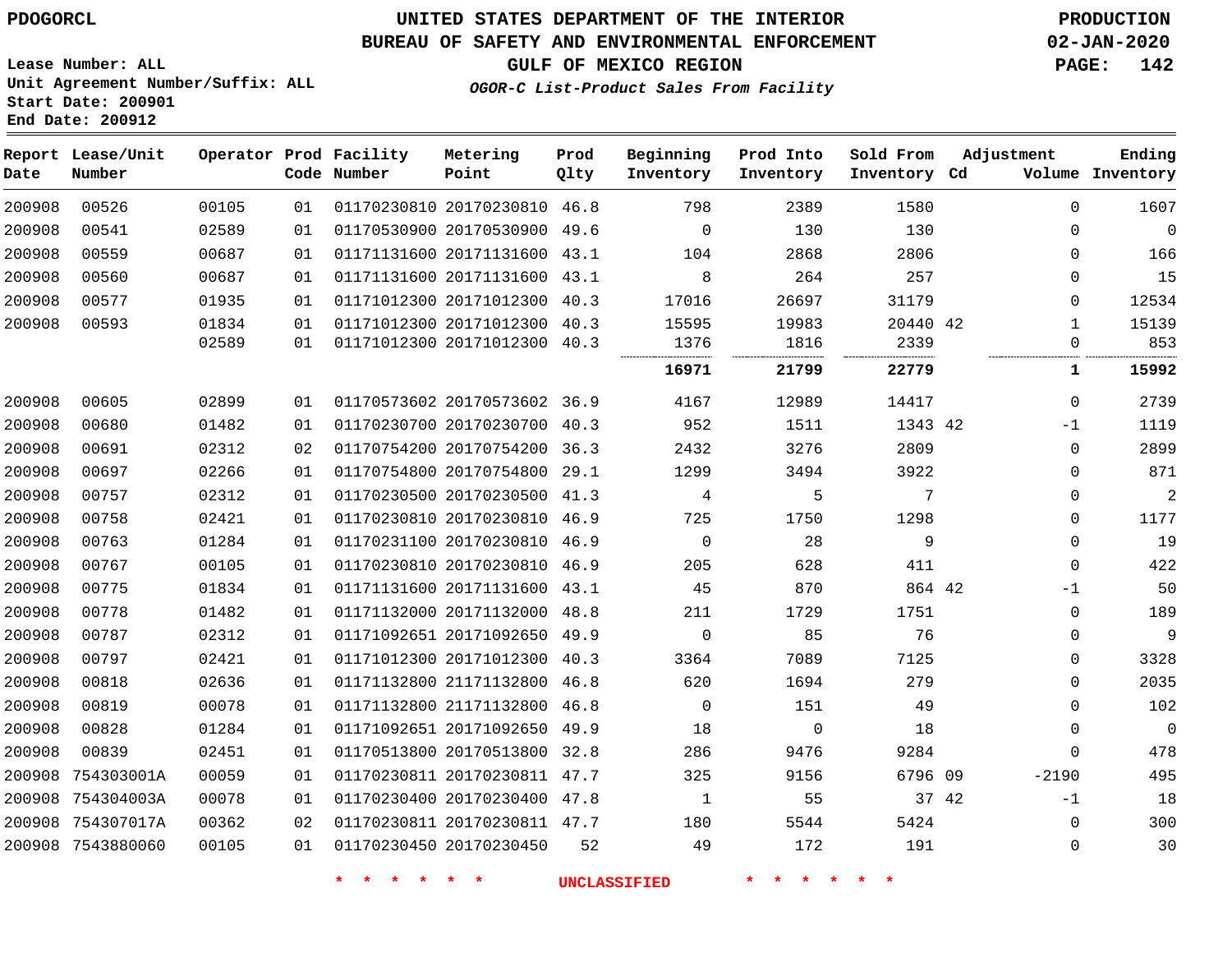# **UNITED STATES DEPARTMENT OF THE INTERIOR PDOGORCL PRODUCTION**

### **BUREAU OF SAFETY AND ENVIRONMENTAL ENFORCEMENT 02-JAN-2020**

**Lease Number: ALL Unit Agreement Number/Suffix: ALL Start Date: 200901**

**GULF OF MEXICO REGION PAGE: 143**

**OGOR-C List-Product Sales From Facility**

| Date | Report Lease/Unit<br>Number |       |    | Operator Prod Facility<br>Code Number | Metering<br>Point            | Prod<br>Qlty | Beginning<br>Inventory | Prod Into<br>Inventory | Sold From<br>Inventory Cd | Adjustment |              | Ending<br>Volume Inventory |
|------|-----------------------------|-------|----|---------------------------------------|------------------------------|--------------|------------------------|------------------------|---------------------------|------------|--------------|----------------------------|
|      | 200908 7543890080           | 00276 | 01 |                                       | 01170513700 20170513700 30.9 |              | 1880                   | 2292                   | 1975 42                   |            | $\mathbf{1}$ | 2198                       |
|      | 200908 7543890180           | 02899 | 01 |                                       | 01423210051 20423210050 47.1 |              | 12                     | 97                     |                           | 97 42      | $\mathbf{1}$ | 13                         |
|      | 200908 7543900080           | 02421 | 01 |                                       | 01177245111 01177245111 37.1 |              | $\mathbf 0$            | 52                     | 52                        |            | $\mathbf 0$  | $\mathbf 0$                |
|      | 200908 7543920040           | 02628 | 01 |                                       | 01423210051 20423210050 47.1 |              | 13                     | 114                    | 112                       |            | $\Omega$     | 15                         |
|      | 200908 7543930100           | 00362 | 02 |                                       | 01170230810 20170230810 46.9 |              | 1946                   | 5296                   | 3680                      |            | $\Omega$     | 3562                       |
|      | 200908 7543930200           | 00105 | 01 |                                       | 01171012310 20171012310 45.6 |              | 1112                   | 18031                  | 17954                     |            | $\Omega$     | 1189                       |
|      |                             | 01284 | 01 |                                       | 0117709260L 2017709260L 40.4 |              | 0<br>.                 | 2363                   | 2363                      |            | $\Omega$     | $\mathbf 0$<br>.           |
|      |                             |       |    |                                       |                              |              | 1112                   | 20394                  | 20317                     |            | 0            | 1189                       |
|      | 200908 7543940080           | 00222 | 01 |                                       | 01171132800 20170230811 47.7 |              | $\Omega$               | 2499                   | 2364                      |            | $\Omega$     | 135                        |
|      | 200908 754395009A           | 00730 | 01 |                                       | 01170753510 20170753510 51.1 |              | 959                    | 1660                   | 1511 42                   |            | $\mathbf{1}$ | 1109                       |
|      | 200908 754395019A           | 00105 | 01 |                                       | 01420390101 01420390101      | $\Omega$     | 1200                   | $\Omega$               | $\Omega$                  |            | $\Omega$     | 1200                       |
|      | 200908 754396015A           | 01284 | 01 |                                       | 01608103650 20608103650 29.1 |              | 69                     | 5513                   | 5554                      |            | $\Omega$     | 28                         |
|      | 200908 754398002A           | 00105 | 01 |                                       | 01420570060 20420570060 51.3 |              | 11124                  | $\Omega$               | 159                       |            | $\Omega$     | 10965                      |
|      | 200908 754398017A           | 01284 | 02 |                                       | 01170230811 20170230811 47.7 |              | $\Omega$               | 28                     | 26                        |            | $\Omega$     | $\overline{2}$             |
|      | 200908 8910020210           | 02451 | 01 |                                       | 01170753510 20170753510 51.1 |              | 1406                   | 2599                   | 2310                      |            | $\Omega$     | 1695                       |
|      |                             |       | 01 |                                       | 01170513800 20170513800 32.8 |              | 4407                   | 132253                 | 129988                    |            | 0            | 6672                       |
|      |                             |       |    |                                       |                              |              | 5813                   | 134852                 | 132298                    |            | 0            | 8367                       |
|      | 200908 8910024540           | 02451 | 01 |                                       | 01170513800 20170513800 32.8 |              | 3790                   | 109397                 | 107668                    |            | $\Omega$     | 5519                       |
|      | 200908 8910029320           | 00276 | 01 |                                       | 01170513700 20170513700 30.9 |              | 15687                  | 48354                  | 50755                     |            | $\Omega$     | 13286                      |
|      | 200908 8910034440           | 00276 | 01 |                                       | 01170513700 20170513700 30.9 |              | 30589                  | 121654                 | 127169 42                 |            | 3            | 25077                      |
|      |                             | 00730 | 01 |                                       | 01170513700 20170513700 30.9 |              | 8714                   | 43252                  | 43050                     |            | $\Omega$     | 8916                       |
|      |                             |       |    |                                       |                              |              | 39303                  | 164906                 | 170219                    |            | 3            | 33993                      |
|      | 200908 8910063810           | 02466 | 01 |                                       | 01170230450 20170230450      | 52           | 1326                   | 10589                  | 10669                     |            | $\mathbf 0$  | 1246                       |
|      |                             | 02904 | 02 |                                       | 01170230450 20170230450      | 52           | 14                     | 106                    | 108                       |            | $\Omega$     | 12                         |
|      |                             |       |    |                                       |                              |              | 1340                   | 10695                  | 10777                     |            | 0            | 1258                       |
|      | 200908 8910066690           | 00078 | 01 |                                       | 01170573602 20170573602 33.1 |              | 2958                   | 16186                  | 15559                     |            | $\Omega$     | 3585                       |
|      | 200908 8910086400           | 02893 | 02 |                                       | 01171012400 20171012400 49.8 |              | 37                     | 248                    | 244                       |            | $\mathbf 0$  | 41                         |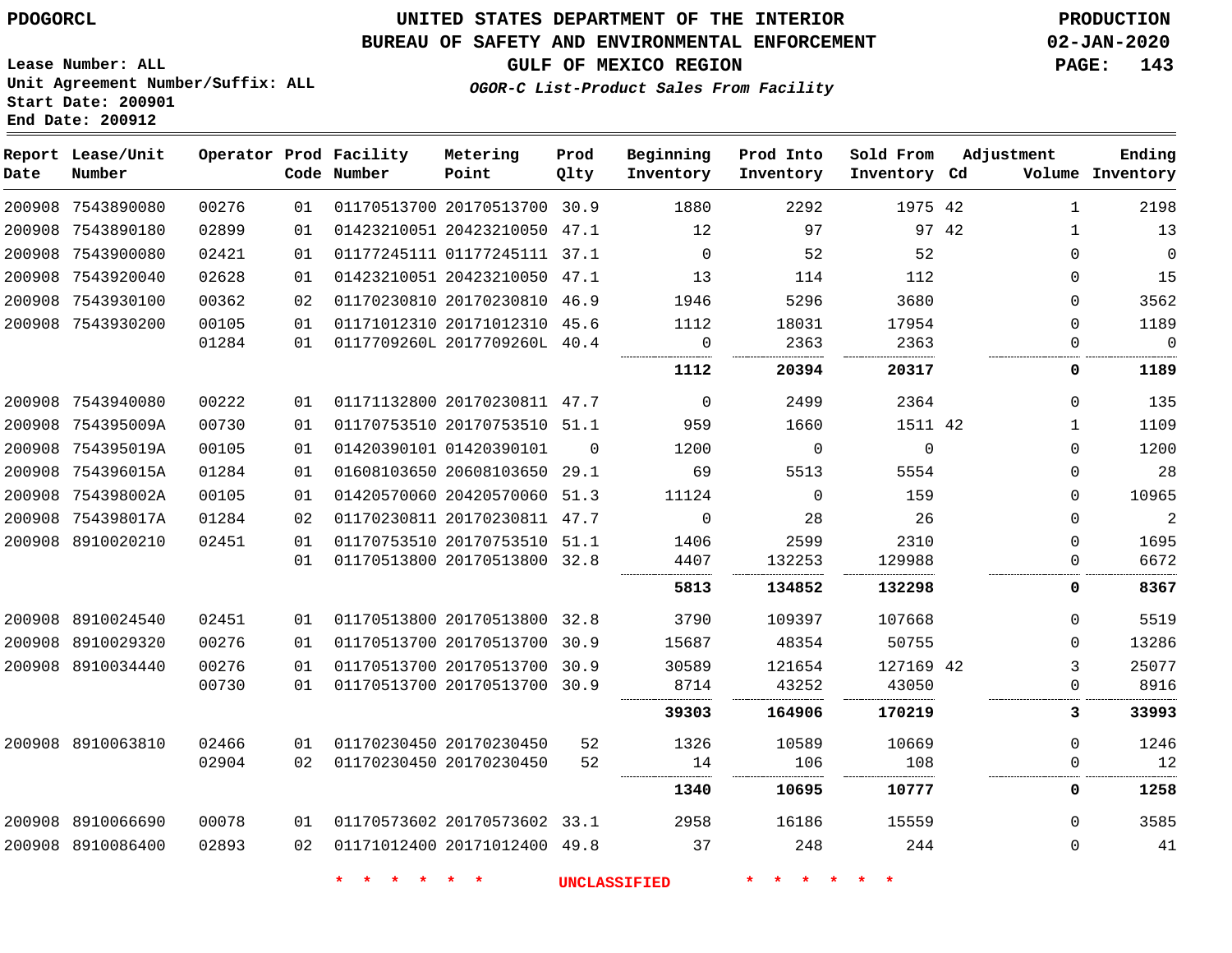#### **BUREAU OF SAFETY AND ENVIRONMENTAL ENFORCEMENT 02-JAN-2020**

**Lease Number: ALL Unit Agreement Number/Suffix: ALL Start Date: 200901 End Date: 200912**

**GULF OF MEXICO REGION PAGE: 144**

**OGOR-C List-Product Sales From Facility**

| Date | Report Lease/Unit<br>Number |       |    | Operator Prod Facility<br>Code Number | Metering<br>Point            | Prod<br>Qlty | Beginning<br>Inventory | Prod Into<br>Inventory | Sold From<br>Inventory Cd |       | Adjustment   | Ending<br>Volume Inventory |
|------|-----------------------------|-------|----|---------------------------------------|------------------------------|--------------|------------------------|------------------------|---------------------------|-------|--------------|----------------------------|
|      | 200908 8910086540           | 01284 | 01 |                                       | 01171012400 20171012400 49.4 |              | 47                     | $\Omega$               | 47                        |       | $\mathbf{0}$ | 0                          |
|      |                             |       | 01 |                                       | 01177092604 20177092604 36.5 |              | 0                      | 1223                   | 1223                      |       | 0            | 0                          |
|      |                             |       |    |                                       |                              |              | 47                     | 1223                   | 1270                      |       | 0            | $\mathbf 0$                |
|      | 200908 8910086660           | 03009 | 02 |                                       | 01421670201 20421670200      | $\Omega$     | 207                    | $\mathbf 0$            | 0                         |       | $\mathbf{0}$ | 207                        |
|      | 200908 8910087670           | 02312 | 01 |                                       | 01170754200 20170754200 36.3 |              | 285                    | 542                    | 372 42                    |       | $-4$         | 451                        |
|      | 200908 8910087840           | 00162 | 01 |                                       | 01177122606 20177122606      | 39.7         | $\Omega$               | 4                      | 4                         |       | $\mathbf{0}$ | $\mathbf 0$                |
|      | 200908 8910088130           | 00078 | 01 |                                       | 01171132800 21171132800 46.8 |              | 28                     | $\Omega$               | 28                        |       | $\Omega$     | $\mathbf{0}$               |
|      |                             |       | 01 |                                       | 01171012400 20171012400 49.4 |              | 260<br>                | 1194                   | 1254                      |       | $\Omega$<br> | 200                        |
|      |                             |       |    |                                       |                              |              | 288                    | 1194                   | 1282                      |       | 0            | 200                        |
|      | 200908 8910088160           | 01284 | 01 |                                       | 01171132800 21171132800 46.8 |              | 1211                   | 1481                   | 874                       |       | $\Omega$     | 1818                       |
|      | 200908 8910089160           | 00276 | 01 |                                       | 01170513700 20170513700 30.9 |              | 3333                   | 6150                   | 6326                      |       | $\Omega$     | 3157                       |
|      | 200908 891008927AC          | 00078 | 01 |                                       | 01170230400 20170230400 48.1 |              | 108                    | 408                    | 381                       |       | $\mathbf{0}$ | 135                        |
|      | 200908 891008927AE          | 00078 | 01 |                                       | 01170230400 20170230400 48.4 |              | 103                    | 157                    | 149 09                    |       | $-59$        | 52                         |
|      | 200908 891008927AG          | 00078 | 01 |                                       | 01170230400 20170230400 48.1 |              | 966                    | 3882                   | 3264 09                   |       | $-300$       | 1284                       |
|      | 200908 891008927K           | 00078 | 01 |                                       | 01170230400 20170230400 48.3 |              | 37                     | 85                     | 94                        |       | $\mathbf{0}$ | 28                         |
|      | 200908 891008927Y           | 00078 | 01 |                                       | 01170230400 20170230400 48.3 |              | 106                    | 223                    | 256 42                    |       | 1            | 74                         |
|      | 200908 891008946C           | 01834 | 01 |                                       | 01171012500 20171012500      | 39           | 13                     | 81                     |                           | 90 42 | $\mathbf{1}$ | 5                          |
|      | 200908 8910116580           | 00276 | 01 |                                       | 01170513700 20170513700 30.9 |              | 5794                   | 10147                  | 10732                     |       | $\mathbf{0}$ | 5209                       |
|      | 200908 8910116740           | 00276 | 01 |                                       | 01170513700 20170513700      | $\Omega$     | 129                    | 0                      | $\Omega$                  |       | 0            | 129                        |
|      | 200908 8910116770           | 00276 | 01 |                                       | 01170513700 20170513700      | 30.9         | 1681                   | 2241                   | 2772                      |       | 0            | 1150                       |
|      | 200908 8910116790           | 00276 | 01 |                                       | 01170513700 20170513700 30.9 |              | 6714                   | 16289                  | 14641 42                  |       | $-1$         | 8361                       |
|      | 200908 8910116800           | 00276 | 01 |                                       | 01170513700 20170513700 30.9 |              | 12892                  | 25339                  | 25224                     |       | $\mathbf{0}$ | 13007                      |
|      | 200908 891011687C           | 02266 | 01 |                                       | 01170754800 20170754800 29.1 |              | 281                    | 486                    | 646                       |       | 0            | 121                        |
|      | 200908 891011687D           | 02266 | 01 |                                       | 01170754800 20170754800      | 29.1         | 205                    | 354                    | 471                       |       | $\Omega$     | 88                         |
|      | 200908 8910117330           | 02266 | 01 |                                       | 01170754800 20170754800 29.1 |              | 10                     | 32                     | 34                        |       | $\Omega$     | 8                          |
|      | 200908 8910123210           | 00687 | 01 |                                       | 0117709260A 2017709260A 35.6 |              | $\Omega$               | 1408                   | 1388                      |       | $\mathbf{0}$ | 20                         |
|      | 200908 8910123250           | 00687 | 01 |                                       | 0117709260A 2017709260A 35.6 |              | 28                     | 1708                   | 1712 42                   |       | 1            | 25                         |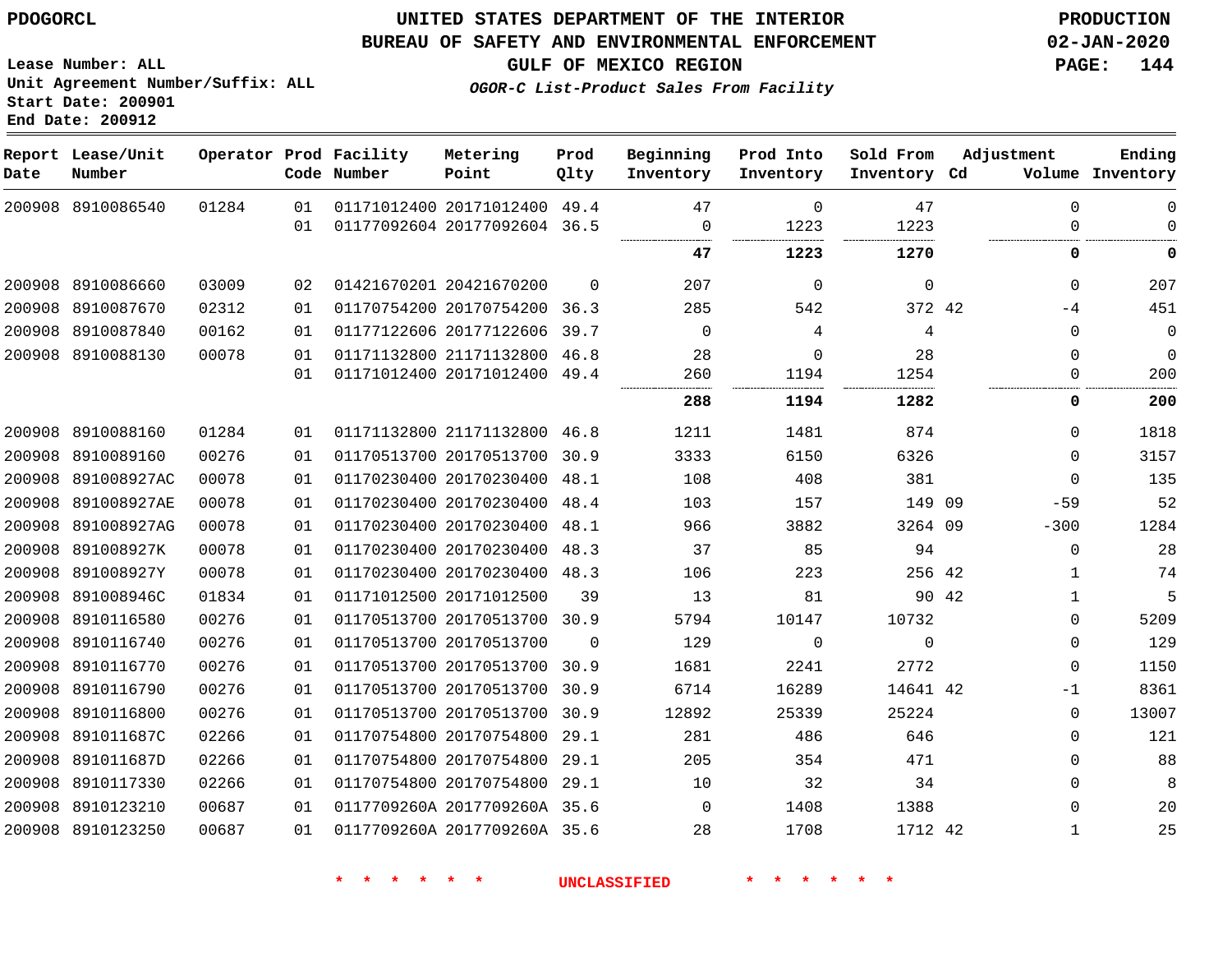# **UNITED STATES DEPARTMENT OF THE INTERIOR PDOGORCL PRODUCTION**

**Prod**

#### **BUREAU OF SAFETY AND ENVIRONMENTAL ENFORCEMENT 02-JAN-2020**

**Lease Number: ALL Unit Agreement Number/Suffix: ALL Start Date: 200901**

**End Date: 200912**

**Report Lease/Unit**

**GULF OF MEXICO REGION PAGE: 145**

**Ending**

**OGOR-C List-Product Sales From Facility**

| Date | Number            |       |    | Code Number | Point                        | Qlty     | Inventory   | Inventory   | Inventory Cd |       |              | Volume Inventory |
|------|-------------------|-------|----|-------------|------------------------------|----------|-------------|-------------|--------------|-------|--------------|------------------|
|      | 200908 8910123270 | 01482 | 01 |             | 01177215100 20177215102 30.2 |          | 66          | 7662        | 7664 42      |       | $-1$         | 63               |
|      | 200908 8910123320 | 01482 | 01 |             | 01177215100 20177215102 30.2 |          | 126         | 14943       | 14948 42     |       | 3            | 124              |
|      | 200908 8910123330 | 01482 | 01 |             | 01177215100 20177215102 30.2 |          | 137         | 17058       | 17054        |       | 0            | 141              |
|      | 200908 8910123350 | 01284 | 01 |             | 01171012500 20171012500      | 39       | 14          | 189         | 191          |       | 0            | 12               |
|      | 200908 8910123390 | 00818 | 01 |             | 01171131800 20171131800 47.9 |          | 1528        | 2383        | 2461         |       | 0            | 1450             |
|      | 200908 8910169300 | 00491 | 01 |             | 01170230810 20170230810 46.9 |          | 64          | 113         | 101          |       | 0            | 76               |
|      | 200908 8910202350 | 00276 | 01 |             | 01170513700 20170513700      | 30.9     | 25695       | 19134       | 20553        |       | 0            | 24276            |
|      | 200908 8910202430 | 00276 | 01 |             | 01170513700 20170513700      | $\Omega$ | 222         | $\mathbf 0$ | $\mathbf 0$  |       | $\Omega$     | 222              |
|      | 200908 8910202520 | 01482 | 01 |             | 01171132800 21171132800 47.1 |          | 104         | 11          | 47           |       | 0            | 68               |
|      | 200908 8910202550 | 00105 | 01 |             | 01170230810 20170230810 46.8 |          | 111         | 235         | 188          |       | $\mathbf 0$  | 158              |
|      | 200908 8910202560 | 00276 | 01 |             | 01170513700 20170513700 30.9 |          | 4424        | 8714        | 8909         |       | $\Omega$     | 4229             |
|      | 200908 G00932     | 01376 | 01 |             | 01170230810 20170230810 46.9 |          | 82          | $\Omega$    | 82           |       | $\Omega$     | $\mathbf 0$      |
|      | 200908 G00935     | 02852 | 02 |             | 01171131600 20171131600 43.1 |          | 2           | 163         | 155 42       |       | $-1$         | 9                |
|      | 200908 G00985     | 00687 | 01 |             | 0117709260A 2017709260A 35.6 |          | 348         | 23270       | 23280 42     |       | $-1$         | 337              |
|      | 200908 G00987     | 00105 | 01 |             | 01171132800 21171132800 46.8 |          | 3768        | 2121        | 1913         |       | 0            | 3976             |
|      | 200908 G00989     | 00003 | 01 |             | 01171012400 20171012400      | $\Omega$ | 1022        | $\Omega$    | $\Omega$     |       | 0            | 1022             |
|      | 200908 G01023     | 02899 | 01 |             | 01171092651 20171092650 49.9 |          | 2032        | 26530       | 25787        |       | $\Omega$     | 2775             |
|      | 200908 G01027     | 00162 | 01 |             | 01177122606 20177122606      | 39.7     | $\mathbf 0$ | 15          | 15           |       | $\mathbf 0$  | $\mathbf 0$      |
|      | 200908 G01082     | 00276 | 01 |             | 01170513700 20170513700 30.9 |          | 1           | 1           | 2            |       | $\mathbf 0$  | $\mathbf 0$      |
|      | 200908 G01083     | 00276 | 01 |             | 01170513700 20170513700 30.9 |          | 13394       | 20329       | 23287 42     |       | $-1$         | 10435            |
|      | 200908 G01090     | 00276 | 01 |             | 01170513700 20170513700 30.9 |          | 8381        | 12296       | 14365        |       | $\mathbf 0$  | 6312             |
|      | 200908 G01091     | 00276 | 01 |             | 01170513700 20170513700 30.9 |          | 2098        | 2618        | 3372         |       | 0            | 1344             |
|      | 200908 G01092     | 00276 | 01 |             | 01170513700 20170513700 30.9 |          | 7793        | 14202       | 14705        |       | 0            | 7290             |
|      | 200908 G01096     | 00276 | 01 |             | 01170513700 20170513700 30.9 |          | $\mathbf 0$ | 19          | 9            |       | $\mathbf 0$  | 10               |
|      | 200908 G01127     | 02630 | 01 |             | 01171132000 20171132000      | 48.8     | 151         | 1162        | 1187 42      |       | $\mathbf{1}$ | 127              |
|      | 200908 G01153     | 01834 | 01 |             | 01171132800 21171132800 46.8 |          | 1           | 53          |              | 18 42 | $\mathbf{1}$ | 37               |
|      | 200908 G01194     | 00105 | 01 |             | 01177072601 20177072601 41.3 |          | 0           | 6509        | 6509         |       | $\mathbf 0$  | $\mathbf 0$      |
|      | 200908 G01196     | 03041 | 01 |             | 01171132800 21171132800 46.8 |          | $\Omega$    | 301         | 661 47       |       | 665          | 305              |

**Operator Prod Facility Metering**

**\* \* \* \* \* \* UNCLASSIFIED \* \* \* \* \* \***

**Beginning Prod Into Sold From Adjustment**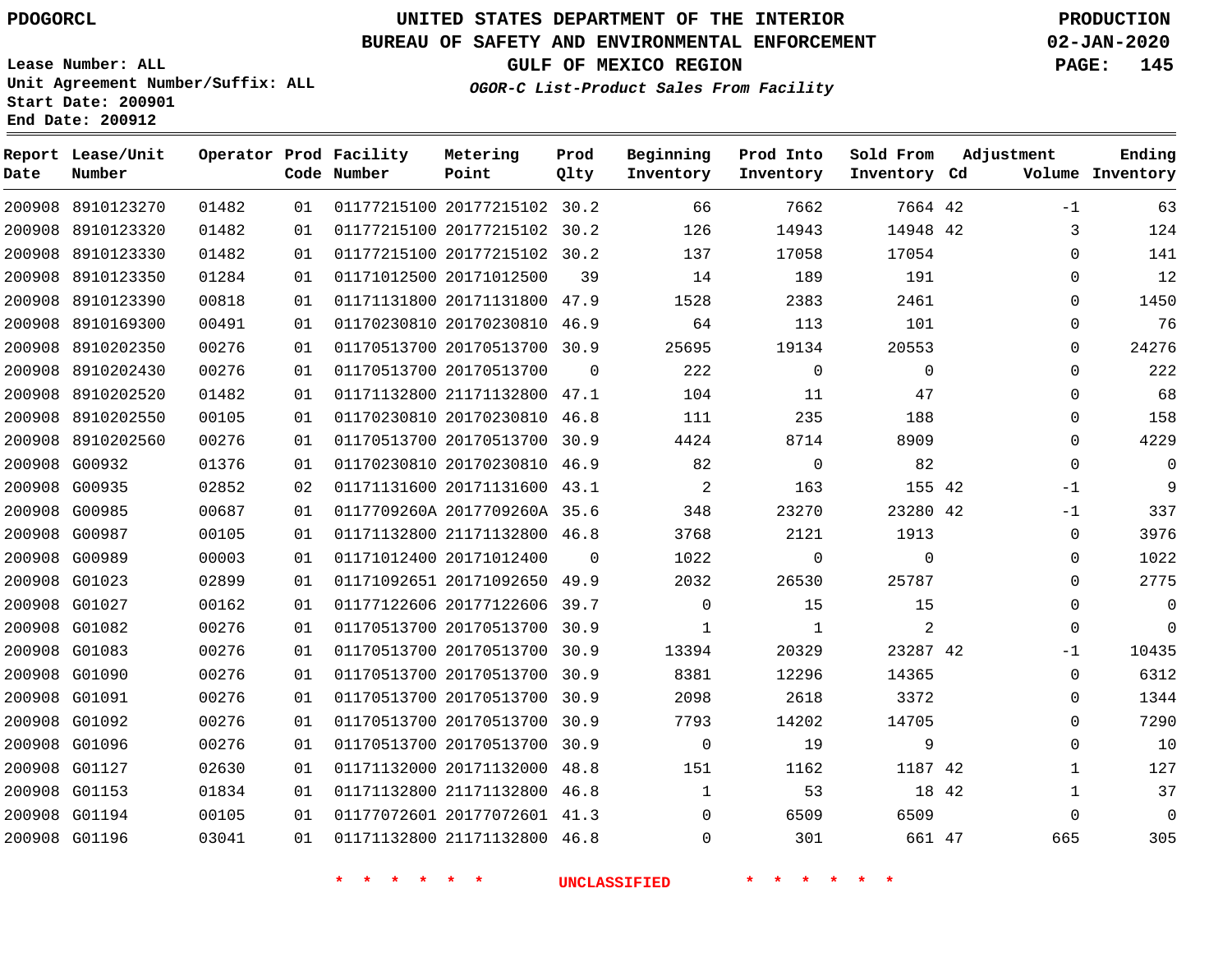## **BUREAU OF SAFETY AND ENVIRONMENTAL ENFORCEMENT 02-JAN-2020**

**Lease Number: ALL Unit Agreement Number/Suffix: ALL Start Date: 200901 End Date: 200912**

**GULF OF MEXICO REGION PAGE: 146**

| OGOR-C List-Product Sales From Facility |  |  |
|-----------------------------------------|--|--|
|                                         |  |  |

| Date          | Report Lease/Unit<br>Number |       |    | Operator Prod Facility<br>Code Number | Metering<br>Point            | Prod<br>Qlty | Beginning<br>Inventory | Prod Into<br>Inventory | Sold From<br>Inventory Cd | Adjustment   | Ending<br>Volume Inventory |
|---------------|-----------------------------|-------|----|---------------------------------------|------------------------------|--------------|------------------------|------------------------|---------------------------|--------------|----------------------------|
| 200908 G01198 |                             | 00818 | 02 |                                       | 01171092651 20171092650 49.9 |              | 8                      | 104                    | 101                       | $\Omega$     | 11                         |
| 200908 G01208 |                             | 00818 | 02 |                                       | 01171092651 20171092650 49.9 |              | 18                     | 152                    | 154                       | $\mathbf 0$  | 16                         |
| 200908 G01210 |                             | 03041 | 01 |                                       | 01171132800 21171132800 47.4 |              | 620                    | 802                    | 439                       | $\Omega$     | 983                        |
| 200908 G01220 |                             | 00105 | 01 |                                       | 01177092600 20177092600      | 45           | 486                    | 14122                  | 14168                     | $\Omega$     | 440                        |
| 200908 G01248 |                             | 02628 | 01 |                                       | 01171012500 20171012500      | 39           | 36                     | 292                    | 311                       | $\Omega$     | 17                         |
| 200908 G01269 |                             | 01284 | 01 |                                       | 01171012500 20171012500      | 39           | 10                     | 140                    | 142                       | $\Omega$     | 8                          |
| 200908 G01351 |                             | 00078 | 01 |                                       | 01170230400 20170230400 48.1 |              | 38                     | 142                    | 133                       | $\Omega$     | 47                         |
| 200908 G01441 |                             | 00818 | 01 |                                       | 01177112701 20177112700      | 55.5         | 727                    | 1290                   | 1548                      | $\mathbf{0}$ | 469                        |
| 200908 G01447 |                             | 00276 | 01 |                                       | 01170513700 20170513700 30.9 |              | 586                    | 1863                   | 2237                      | $\Omega$     | 212                        |
| 200908 G01477 |                             | 03026 | 01 |                                       | 01170230810 20170230810 46.9 |              | 0                      | 4483                   | 3073 47                   | 1605         | 3015                       |
| 200908 G01497 |                             | 02451 | 01 |                                       | 01170513800 20170513800 32.8 |              | 2116                   | 58432                  | 57600                     | $\Omega$     | 2948                       |
| 200908 G01498 |                             | 02451 | 01 |                                       | 01170513800 20170513800      | 32.8         | 423                    | 13041                  | 12806                     | $\mathbf 0$  | 658                        |
| 200908 G01526 |                             | 02899 | 01 |                                       | 01171092651 20171092650 49.9 |              | 90                     | 337                    | 386                       | $\Omega$     | 41                         |
| 200908 G01528 |                             | 01284 | 01 |                                       | 01171092651 20171092650 49.9 |              | 46                     | $\mathbf 0$            | 46                        | $\Omega$     | $\mathbf 0$                |
|               | 200908 G01580               | 02451 | 01 |                                       | 01170513800 20170513800 32.8 |              | 11                     | 111                    | 116                       | $\Omega$     | 6                          |
| 200908 G01610 |                             | 01482 | 01 |                                       | 01177215100 20177215102 30.2 |              | 6                      | 1034                   | 1031                      | $\mathbf{0}$ | 9                          |
| 200908 G01619 |                             | 00276 | 01 |                                       | 01170513700 20170513700 30.9 |              | 26382                  | 24904                  | 28031                     | $\mathbf 0$  | 23255                      |
| 200908 G01620 |                             | 00276 | 01 |                                       | 01170513700 20170513700      | 30.9         | 6750                   | 7155                   | 7224                      | $\Omega$     | 6681                       |
| 200908 G01754 |                             | 00003 | 01 |                                       | 01423210051 20423210050 47.1 |              | 3                      | 83                     | 75                        | $\mathbf 0$  | 11                         |
| 200908 G01757 |                             | 00003 | 01 |                                       | 01423210051 20423210050 47.1 |              | 38                     | 899                    | 822 42                    | $\mathbf{1}$ | 116                        |
| 200908 G01860 |                             | 00105 | 01 |                                       | 01170231110 20170231110      | 41           | 4405                   | 4279                   | 5426                      | $\mathbf 0$  | 3258                       |
| 200908 G01865 |                             | 00078 | 01 |                                       | 01171012500 20171012500      | 39           | 274                    | 4198                   | 4220                      | $\Omega$     | 252                        |
| 200908 G01898 |                             | 02312 | 01 |                                       | 01171012500 20171012500      | 39           | 119                    | 1525                   | 1553                      | $\mathbf 0$  | 91                         |
| 200908 G01901 |                             | 01482 | 01 |                                       | 01177215100 20177215102 30.2 |              | 1                      | 3                      | 4                         | $\Omega$     | $\mathbf 0$                |
| 200908 G01953 |                             | 00105 | 01 |                                       | 01170230811 20170230811 47.6 |              | 16                     | 461                    | 452                       | $\mathbf 0$  | 25                         |
| 200908 G01966 |                             | 01482 | 01 |                                       | 01177215100 20177215102 30.2 |              | 59                     | 7492                   | 7489                      | $\Omega$     | 62                         |
| 200908 G01967 |                             | 01482 | 01 |                                       | 01177215100 20177215102 30.2 |              | 116                    | 13488                  | 13492                     | $\mathbf 0$  | 112                        |
| 200908 G01972 |                             | 02589 | 01 |                                       | 01170231230 01170231230 38.3 |              | $\mathbf 0$            | 1146                   | 1146                      | $\mathbf 0$  | $\mathsf 0$                |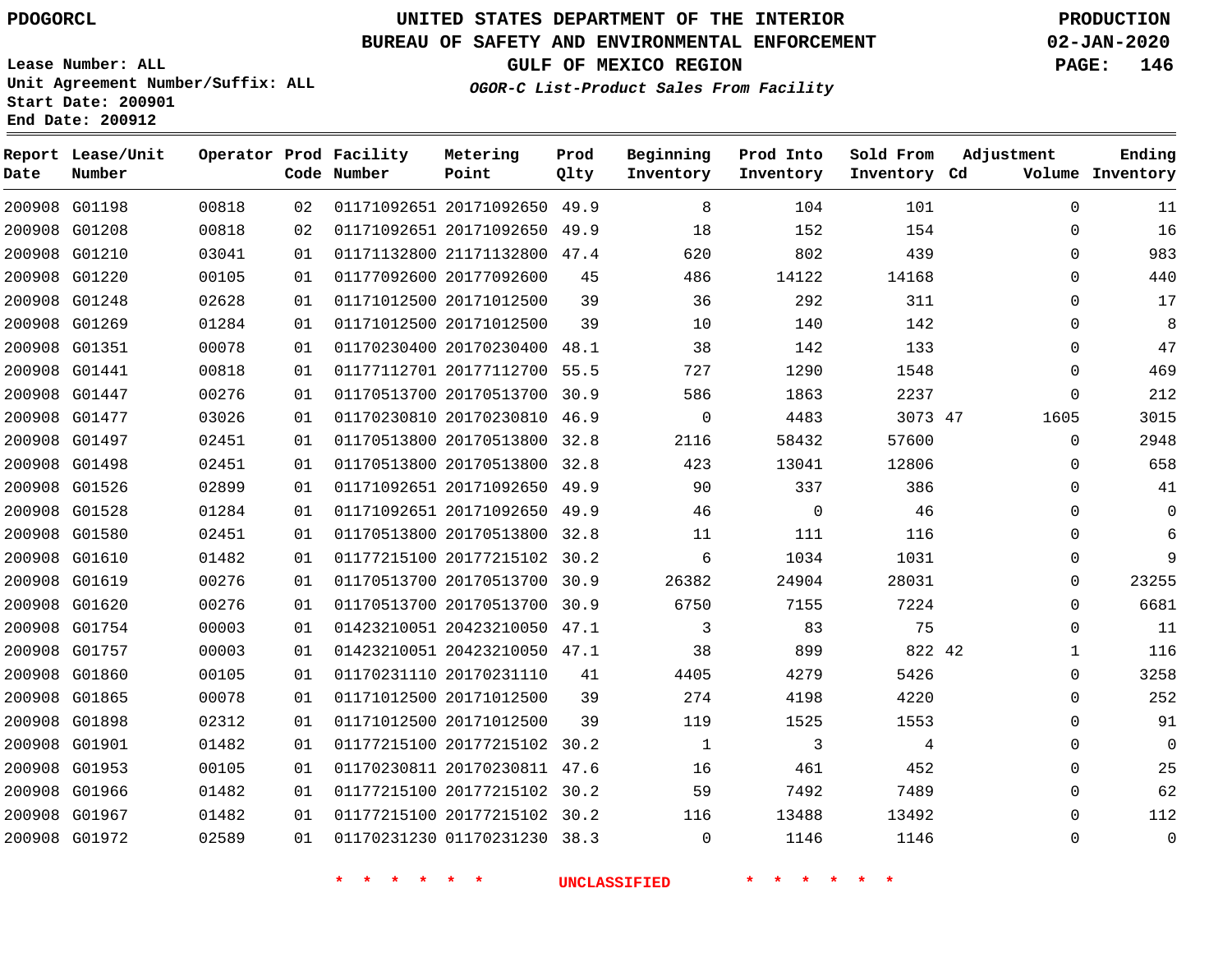**Date**

**Report Lease/Unit**

**Number**

# **UNITED STATES DEPARTMENT OF THE INTERIOR PDOGORCL PRODUCTION**

**Prod Qlty**

#### **BUREAU OF SAFETY AND ENVIRONMENTAL ENFORCEMENT 02-JAN-2020**

**Lease Number: ALL Unit Agreement Number/Suffix: ALL Start Date: 200901 End Date: 200912**

**Operator Prod Facility**

**Code Number**

**OGOR-C List-Product Sales From Facility**

**Beginning Inventory** **Prod Into Inventory** **Sold From Inventory**

**GULF OF MEXICO REGION PAGE: 147**

**Inventory Cd Volume**

**Adjustment**

  $\Omega$  $\Omega$  $\Omega$  $\overline{0}$  $\overline{0}$  $\Omega$  $\Omega$  $\Omega$  $\overline{0}$  

**Ending**

|               |               |       |          | 一天<br>$\star$ | 一大<br>$\star$                | <b>UNCLASSIFIED</b> |             | $\star$  |         |      |             |
|---------------|---------------|-------|----------|---------------|------------------------------|---------------------|-------------|----------|---------|------|-------------|
|               | 200908 G02436 | 02628 | 02       |               | 01170230811 20170230811 47.7 |                     | 83          | 2221     | 2182    |      | $\Omega$    |
|               | 200908 G02434 | 01284 | 02       |               | 01170230810 20170230810 46.9 |                     | 24          | 53       | 41      |      | 0           |
| 200908 G02433 |               | 00491 | 01       |               | 01170230810 20170230810 46.8 |                     | 16          | 0        | 16      |      | 0           |
| 200908 G02429 |               | 00491 | 01       |               | 01170230810 20170230810 46.8 |                     | 563         | 926      | 866     |      | $\Omega$    |
| 200908 G02428 |               | 00105 | 01       |               | 01170230810 20170230810 46.9 |                     | 11          | 37       | 23      |      | $\Omega$    |
| 200908 G02423 |               | 00818 | 01       |               | 01170230810 20427110150 37.3 |                     | $\Omega$    | 4457     | 4457    |      | 0           |
| 200908 G02416 |               | 02409 | 01       |               | 01170230810 20170230810 46.9 |                     | $\mathbf 0$ | 7        | 2       |      | $\Omega$    |
|               | 200908 G02404 | 02589 | 01       |               | 01170230810 20170230810 46.8 |                     | 1109        | 475      | 475     |      | 0           |
| 200908 G02391 |               | 01284 | 01       |               | 0142709015A 2042709015A 46.6 |                     | $\mathbf 0$ | 1476     | 1476    |      | $\Omega$    |
| 200908 G02357 |               | 02200 | 02       |               | 01170230450 20170230450      | 52                  | 14          | 236      | 222     |      | 0           |
|               | 200908 G02354 | 01284 | 01       |               | 01170230450 20170230450      | 52                  | 337         | 4870     | 4634    |      | $\Omega$    |
| 200908 G02353 |               | 01284 | 01       |               | 01170230450 20170230450 52.2 |                     | 230         | 3013     | 2888    |      | 0           |
| 200908 G02317 |               | 02421 | 01       |               | 01171132000 20171132000 48.8 |                     | 10          | 739      | 668     |      | $\Omega$    |
| 200908 G02300 |               | 01482 | 01       |               | 01171132800 21171132800 46.8 |                     | 67          | 65       | 44      |      | $\Omega$    |
| 200908 G02163 |               | 00105 | 01       |               | 01171012500 20171012500      | 39                  | 98          | $\Omega$ | 98      |      | 0           |
| 200908 G02161 |               | 00818 | 02       |               | 01171012500 20171012500      | 39                  | 544         | 7483     | 7577    |      | 0           |
| 200908 G02127 |               | 02312 | 01       |               | 01170230810 20170230810 46.9 |                     | 15          | 62       | 35      |      | $\Omega$    |
| 200908 G02105 |               | 00105 | 01       |               | 01171012400 20171012400 49.4 |                     | $\mathbf 0$ | 168      | 140     |      | 0           |
|               | 200908 G02104 | 00687 | 01       |               | 01171132000 20171132000 48.8 |                     | 4           | 469      | 422     |      | $\mathbf 0$ |
| 200908 G02099 |               | 01978 | 02       |               | 01171012310 20171012310 45.6 |                     | 531         | 5302     | 5484    |      | $\mathbf 0$ |
| 200908 G02091 |               | 00687 | 01       |               | 01170230811 20170230811 47.7 |                     | 73          | 1951     | 1918 42 |      | $-1$        |
| 200908 G02088 |               | 00687 | 01       |               | 01170230811 20170230811 47.7 |                     | $\Omega$    | 198      | 187     |      | $\mathbf 0$ |
| 200908 G02045 |               | 00105 | 01       |               | 01170530900 20170530900 48.6 |                     | 37          | 60       | 65      |      | 0           |
| 200908 G02023 |               | 02312 | 02       |               | 01170230811 20170230811 47.7 |                     | 193         | 6283     | 6136    |      | $\mathbf 0$ |
| 200908 G02021 |               | 01482 | 01       |               | 01170230811 20170230811 47.7 |                     | 53          | 1634     | 1599    |      | 0           |
|               | 200908 G02006 | 03026 | 01       |               | 01170530900 20170530900 48.7 |                     | $\Omega$    | 144<br>5 |         | 7 47 | 5           |
| 200908 G01998 |               | 00818 | 02<br>01 |               | 01170230811 20170230810 46.9 |                     | 36          |          | 83      |      | 0           |
|               | 200908 G01997 | 01071 |          |               | 01170230810 20170230810 47.4 |                     | 37          | 67       | 67      |      | $\Omega$    |

**Metering Point**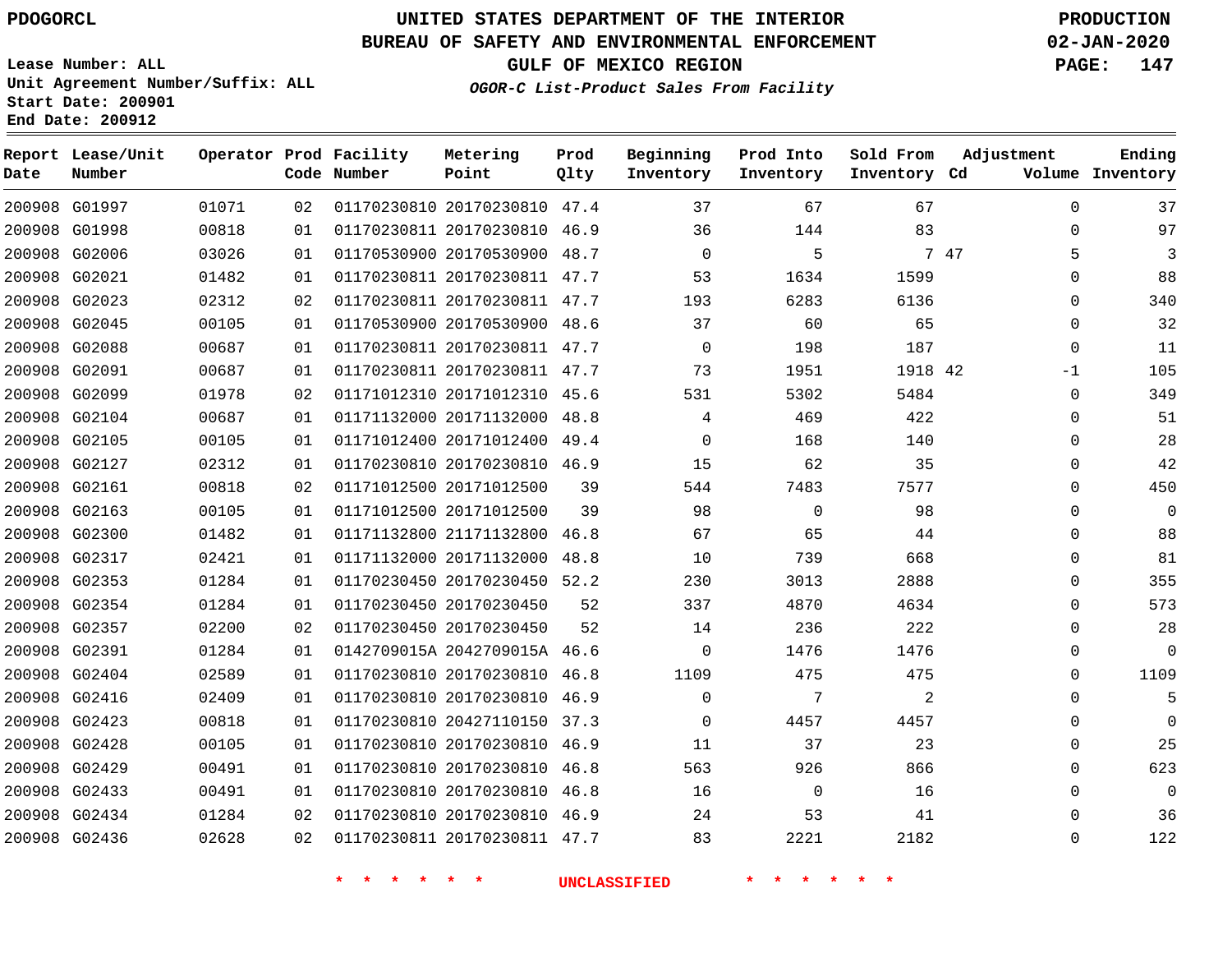**Start Date: 200901 End Date: 200912**

# **UNITED STATES DEPARTMENT OF THE INTERIOR PDOGORCL PRODUCTION**

## **BUREAU OF SAFETY AND ENVIRONMENTAL ENFORCEMENT 02-JAN-2020**

**Lease Number: ALL Unit Agreement Number/Suffix: ALL**

**GULF OF MEXICO REGION PAGE: 148**

**OGOR-C List-Product Sales From Facility**

| Date | Report Lease/Unit<br>Number |       |    | Operator Prod Facility<br>Code Number | Metering<br>Point            | Prod<br>Qlty | Beginning<br>Inventory | Prod Into<br>Inventory | Sold From<br>Inventory Cd | Adjustment           | Ending<br>Volume Inventory |
|------|-----------------------------|-------|----|---------------------------------------|------------------------------|--------------|------------------------|------------------------|---------------------------|----------------------|----------------------------|
|      | 200908 G02567               | 02628 | 01 |                                       | 01170230811 20170230811 47.7 |              | 4                      | $\Omega$               |                           | 3 4 2<br>$-1$        | $\Omega$                   |
|      | 200908 G02596               | 01482 | 01 |                                       | 01171132800 21171132800 46.8 |              | 1                      | 5                      |                           | 1 42<br>$\mathbf{1}$ | 6                          |
|      | 200908 G02663               | 02893 | 02 |                                       | 01423210051 20423210050 47.1 |              | 77                     | 736                    | 718                       | $\Omega$             | 95                         |
|      | 200908 G02665               | 02451 | 01 |                                       | 01423210051 20423210050      | 47           | 186                    | 1752                   | 1712                      | $\Omega$             | 226                        |
|      | 200908 G02819               | 00105 | 01 |                                       | 01170231110 20170231110      | 41           | 25                     | $\mathbf{1}$           | 19                        | $\Omega$             | 7                          |
|      | 200908 G02826               | 00105 | 01 |                                       | 01170230810 20170230810 46.8 |              | 51                     | 26                     | 60                        | $\Omega$             | 17                         |
|      |                             |       | 01 |                                       | 01170231110 20170231110      | 41           | 1149                   | 930                    | 1341                      | $\Omega$             | 738                        |
|      |                             |       |    |                                       |                              |              | 1200                   | 956                    | 1401                      | 0                    | 755                        |
|      | 200908 G02834               | 02375 | 01 |                                       | 01170230810 20170230810      | 50.3         | 4                      | $\Omega$               | 4                         | $\Omega$             | $\mathbf 0$                |
|      | 200908 G02853               | 02589 | 01 |                                       | 01170231230 01170231230 38.3 |              | $\Omega$               | 370                    | 370                       | $\Omega$             | $\mathbf 0$                |
|      | 200908 G02870               | 02636 | 01 |                                       | 01170230810 20170230810 46.9 |              | 51                     | 130                    | 94                        | $\Omega$             | 87                         |
|      | 200908 G02885               | 02312 | 01 |                                       | 01171132000 20171132000 48.8 |              | 126                    | 906                    | 933                       | $\Omega$             | 99                         |
|      | 200908 G02895               | 02579 | 02 |                                       | 01171092651 20171092650      | $\Omega$     | 50                     | $\Omega$               | $\Omega$                  | $\Omega$             | 50                         |
|      | 200908 G02898               | 01834 | 01 |                                       | 01171012300 20171012300 40.3 |              | 1179                   | 1432                   | 1939                      | $\Omega$             | 672                        |
|      |                             | 02266 | 01 |                                       | 01171012300 20171012300      | 40           | 5                      | 10                     | 6                         | $\mathbf 0$          | 9                          |
|      |                             |       |    |                                       |                              |              | 1184                   | 1442                   | 1945                      | 0                    | 681                        |
|      | 200908 G02917               | 01834 | 01 |                                       | 01171092930 20171092930 35.5 |              | 638                    | 7713                   | 7708                      | $\Omega$             | 643                        |
|      | 200908 G02969               | 00276 | 01 |                                       | 01170513700 20170513700      | $\mathbf 0$  | 465                    | $\mathbf 0$            | $\mathbf 0$               | $\mathbf 0$          | 465                        |
|      | 200908 G02970               | 00276 | 01 |                                       | 01170513700 20170513700      | $\Omega$     | 6369                   | $\Omega$               | $\Omega$                  | $\Omega$             | 6369                       |
|      | 200908 G03061               | 00105 | 01 |                                       | 01423210051 20423210050      | 47           | 174                    | 1571                   | 1542                      | $\mathbf 0$          | 203                        |
|      | 200908 G03068               | 00105 | 01 |                                       | 01423210051 20423210050      | 47           | 98                     | 749                    | 750                       | $\Omega$             | 97                         |
|      | 200908 G03145               | 03041 | 01 |                                       | 01171132800 21171132800 46.8 |              | $\mathbf 0$            | 233                    | 419 47                    | 421                  | 235                        |
|      | 200908 G03152               | 00105 | 01 |                                       | 01177092600 20177092600      | 45           | 254                    | 5452                   | 5536                      | $\mathbf 0$          | 170                        |
|      | 200908 G03237               | 00276 | 01 |                                       | 01170230450 20427060150      | $\Omega$     | 170                    | $\mathbf 0$            | $\Omega$                  | $\Omega$             | 170                        |
|      | 200908 G03244               | 02871 | 01 |                                       | 01170230810 20170230810 46.9 |              | 2                      | 24                     | 10                        | $\Omega$             | 16                         |
|      | 200908 G03251               | 00105 | 01 |                                       | 01170231110 20170231110      | 41.1         | 229                    | 132                    | 245                       | $\Omega$             | 116                        |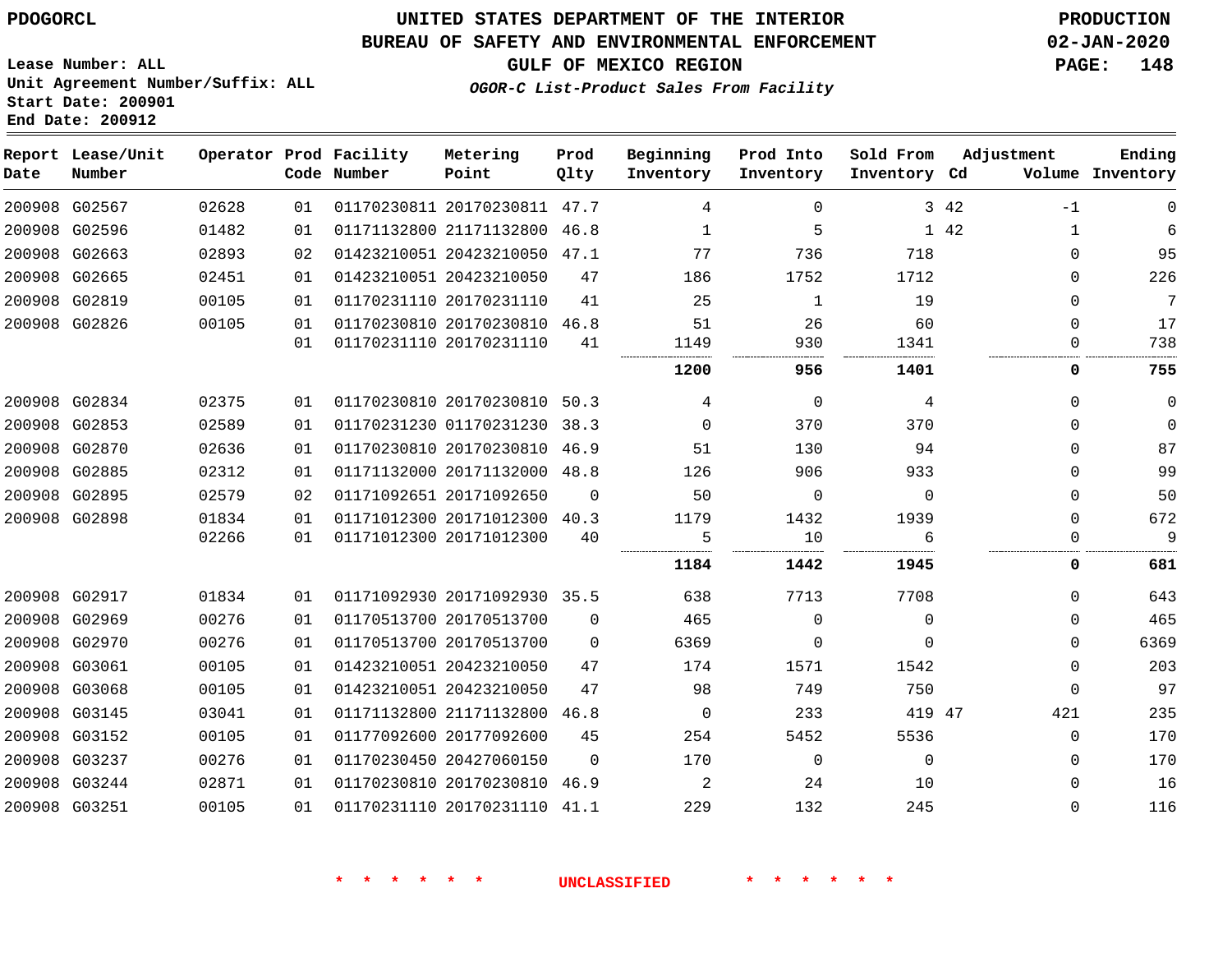#### **BUREAU OF SAFETY AND ENVIRONMENTAL ENFORCEMENT 02-JAN-2020**

**Lease Number: ALL Unit Agreement Number/Suffix: ALL Start Date: 200901 End Date: 200912**

**Prod**

**GULF OF MEXICO REGION PAGE: 149**

**Ending**

**OGOR-C List-Product Sales From Facility**

| Date | Report Lease/Unit<br>Number |       |                 | Operator Prod Facility<br>Code Number | Metering<br>Point            | Prod<br>Olty | Beginning<br>Inventory | Prod Into<br>Inventory | Sold From<br>Inventory Cd | Adjustment  | Ending<br>Volume Inventory |
|------|-----------------------------|-------|-----------------|---------------------------------------|------------------------------|--------------|------------------------|------------------------|---------------------------|-------------|----------------------------|
|      | 200908 G03264               | 00003 | 01              |                                       | 01170230811 20170230811 47.7 |              | 5                      | 190                    | 184 42                    | $-1$        | 10                         |
|      |                             | 01284 | 02              |                                       | 01170530900 20170530900 48.7 |              | 112                    | 126                    | 171                       | $\Omega$    | 67                         |
|      |                             |       |                 |                                       |                              |              | 117                    | 316                    | 355                       | -1          | 77                         |
|      | 200908 G03265               | 01284 | 02              |                                       | 01170530900 20170530900      | 48.7         | 130                    | 127                    | 188                       | $\mathbf 0$ | 69                         |
|      | 200908 G03331               | 02312 | 02              |                                       | 01171132800 21171132800 46.8 |              | 6241                   | 7834                   | 4572                      | $\Omega$    | 9503                       |
|      | 200908 G03738               | 00064 | 01              |                                       | 01170230450 20170230450      | 52           | 25                     | 213                    | 213                       | $\Omega$    | 25                         |
|      |                             | 02871 | 01              |                                       | 01170230450 20170230450      | 52           | 3                      | 12                     | 12                        | $\mathbf 0$ | 3                          |
|      |                             |       |                 |                                       |                              |              | 28                     | 225                    | 225                       | 0           | 28                         |
|      | 200908 G03793               | 02894 | 01              |                                       | 01171012500 20171012500      | 39           | 70                     | 1317                   | 1308                      | $\Omega$    | 79                         |
|      | 200908 G03935               | 02672 | 01              |                                       | 01423210051 20423210050 47.1 |              | 2                      | 22                     | 21                        | $\Omega$    | 3                          |
|      | 200908 G03940               | 00105 | 01              |                                       | 01423210051 20423210050 47.1 |              | 5                      | 45                     | 44                        | $\mathbf 0$ | 6                          |
|      | 200908 G03958               | 00105 | 01              |                                       | 01170230510 20170230510 47.5 |              | 816                    | 1091                   | 909                       | $\mathbf 0$ | 998                        |
|      | 200908 G04003               | 00105 | 01              |                                       | 01171012500 20171012500      | 39           | 462                    | 7983                   | 7965                      | $\mathbf 0$ | 480                        |
|      | 200908 G04078               | 02589 | 01              |                                       | 01170230510 20170230510      | 40           | 46                     | 3                      | 1                         | $\mathbf 0$ | 48                         |
|      | 200908 G04081               | 02894 | 01              |                                       | 01170230450 20170230810      | 46.9         | 1221                   | 2447                   | 2022                      | $\mathbf 0$ | 1646                       |
|      | 200908 G04085               | 00687 | 01              |                                       | 01170230811 20170230811 47.7 |              | 179                    | 8101                   | 7842                      | $\mathbf 0$ | 438                        |
|      | 200908 G04087               | 02899 | 01              |                                       | 01177008150 01177008150      | 31.1         | 5041                   | 3691                   | 4581                      | 0           | 4151                       |
|      | 200908 G04090               | 02312 | 02              |                                       | 01170230810 20170230810 46.9 |              | 152                    | 406                    | 285                       | $\Omega$    | 273                        |
|      | 200908 G04098               | 01963 | 02 <sub>2</sub> |                                       | 01170230810 20170230810 46.9 |              | 196                    | 557                    | 378                       | $\mathbf 0$ | 375                        |
|      | 200908 G04143               | 00105 | 01              |                                       | 01170230510 20170230510 47.5 |              | 215                    | 297                    | 240                       | $\mathbf 0$ | 272                        |
|      | 200908 G04232               | 00105 | 01              |                                       | 01171012500 20171012500      | 39           | 32                     | 410                    | 417                       | $\mathbf 0$ | 25                         |
|      |                             | 00730 | 01              |                                       | 01171012500 20171012500      | 39           | 992                    | 10839                  | 11179                     | $\Omega$    | 652                        |
|      |                             |       |                 |                                       |                              |              | 1024                   | 11249                  | 11596                     | 0           | 677                        |
|      | 200908 G04254               | 01834 | 01              |                                       | 01170573602 20170573602 34.2 |              | 728                    | 2302                   | 2545                      | $\mathbf 0$ | 485                        |
|      | 200908 G04397               | 02421 | 01              |                                       | 01170230810 20170230810 46.9 |              | 286                    | 582                    | 477                       | $\mathbf 0$ | 391                        |
|      | 200908 G04421               | 00105 | 01              |                                       | 01171131600 20171131600 43.1 |              | 394                    | 9921                   | 9741 42                   | 1           | 575                        |
|      | 200908 G04453               | 02589 | 01              |                                       | 01171012300 20171012300 37.1 |              | 2239                   | 3900                   | 4309                      | $\mathbf 0$ | 1830                       |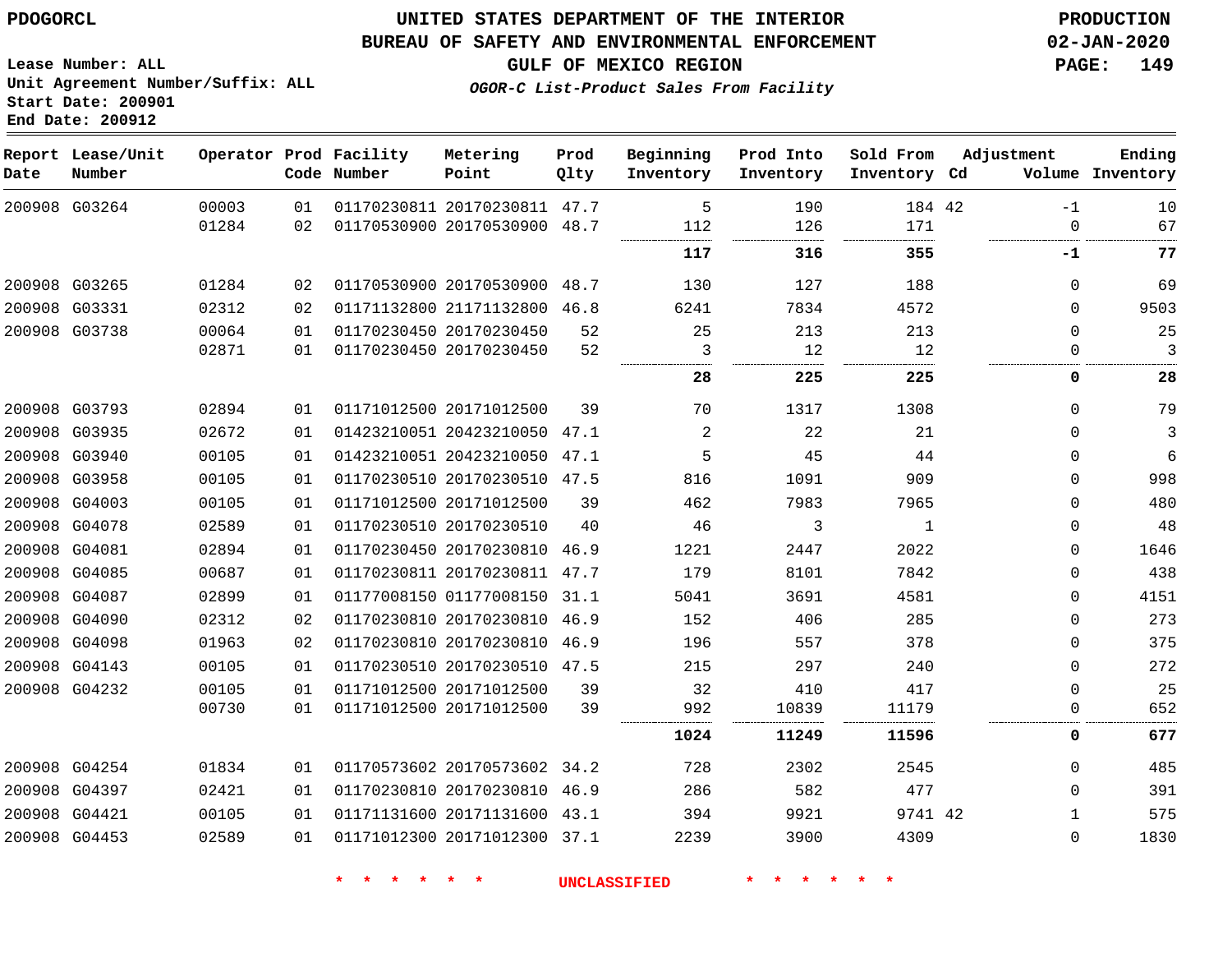## **BUREAU OF SAFETY AND ENVIRONMENTAL ENFORCEMENT 02-JAN-2020**

**Lease Number: ALL Unit Agreement Number/Suffix: ALL Start Date: 200901**

**End Date: 200912**

**GULF OF MEXICO REGION PAGE: 150**

**OGOR-C List-Product Sales From Facility**

| Date | Report Lease/Unit<br>Number |       |    | Operator Prod Facility<br>Code Number | Metering<br>Point            | Prod<br>Qlty | Beginning<br>Inventory | Prod Into<br>Inventory | Sold From<br>Inventory Cd | Adjustment  | Ending<br>Volume Inventory |
|------|-----------------------------|-------|----|---------------------------------------|------------------------------|--------------|------------------------|------------------------|---------------------------|-------------|----------------------------|
|      | 200908 G04460               | 01819 | 01 |                                       | 01171012500 20171012500      | 39           | 88                     | 1635                   | 1624 42                   | $-1$        | 98                         |
|      | 200908 G04537               | 02589 | 01 |                                       | 01420470030 20420470030 54.4 |              | 814                    | 128                    | 84                        | $\Omega$    | 858                        |
|      | 200908 G04547               | 02628 | 01 |                                       | 01423210051 20423210050 47.1 |              | 20                     | 126                    | 130                       | $\Omega$    | 16                         |
|      | 200908 G04559               | 01935 | 02 |                                       | 01423210051 20423210050 47.1 |              | 1                      | 10                     | 10                        | 0           | $1\,$                      |
|      | 200908 G04565               | 01284 | 01 |                                       | 01420390101 01420390101      | $\Omega$     | 2237                   | 0                      | $\Omega$                  | 0           | 2237                       |
|      | 200908 G04773               | 01482 | 01 |                                       | 01170230811 20170230811 47.7 |              | $\mathbf 1$            | 42                     | 41                        | $\mathbf 0$ | $\overline{2}$             |
|      | 200908 G04787               | 00687 | 01 |                                       | 01171131600 20171131600 43.1 |              | 22                     | 899                    | 869                       | $\Omega$    | 52                         |
|      | 200908 G04800               | 03026 | 01 |                                       | 01171132800 21171132800 46.8 |              | $\Omega$               | 5204                   | 3367 47                   | 5161        | 6998                       |
|      | 200908 G04818               | 02894 | 01 |                                       | 01170230500 20170230500 41.3 |              | 24                     | 55                     | 61                        | $\mathbf 0$ | 18                         |
|      | 200908 G04844               | 02421 | 01 |                                       | 01170230811 20170230811 47.7 |              | $\Omega$               | 4                      | 4                         | $\mathbf 0$ | $\mathbf{0}$               |
|      | 200908 G04858               | 03026 | 01 |                                       | 01171012300 20171012300 35.4 |              | 0                      | 51                     | 197 47                    | 170         | 24                         |
|      | 200908 G04910               | 02714 | 01 |                                       | 01177258151 01177258151      | $\Omega$     | 47                     | $\mathbf{0}$           | 0                         | 0           | 47                         |
|      | 200908 G04996               | 02628 | 01 |                                       | 01420570060 20420570060      | $\Omega$     | 272                    | $\mathbf 0$            | $\Omega$                  | 0           | 272                        |
|      | 200908 G05006               | 01284 | 02 |                                       | 01170230510 20170230510 47.6 |              | 29                     | 112                    | 38                        | $\mathbf 0$ | 103                        |
|      | 200908 G05283               | 01376 | 01 |                                       | 01170231300 01170231300 41.5 |              | $\Omega$               | 34647                  | 34647                     | $\Omega$    | $\Omega$                   |
|      | 200908 G05286               | 01284 | 01 |                                       | 01170230810 20170230810 46.9 |              | 930                    | 1056                   | 1275                      | $\Omega$    | 711                        |
|      | 200908 G05292               | 00003 | 01 |                                       | 01170230811 20170230811 47.7 |              | 8                      | 342                    | 332                       | $\mathbf 0$ | 18                         |
|      | 200908 G05299               | 00818 | 01 |                                       | 01170230500 20170230500 41.3 |              | 179                    | 385                    | 435                       | 0           | 129                        |
|      | 200908 G05315               | 02714 | 01 |                                       | 01170230811 20170230811 47.7 |              | 0                      | 2                      | 2                         | 0           | $\mathbf 0$                |
|      | 200908 G05346               | 01819 | 01 |                                       | 01170530900 20170530900 48.7 |              | 308                    | 80                     | 345                       | $\Omega$    | 43                         |
|      | 200908 G05391               | 01819 | 01 |                                       | 01170530900 20170530900 48.7 |              | 652                    | 278                    | 782                       | $\Omega$    | 148                        |
|      | 200908 G05431               | 00560 | 01 |                                       | 01177062608 2017706260A 36.4 |              | 118                    | 15894                  | 15935                     | $\mathbf 0$ | 77                         |
|      |                             | 02409 | 01 |                                       | 01171132800 20177052203 33.5 |              | 0                      | 1184                   | 1184                      | 0           | $\Omega$                   |
|      |                             |       |    |                                       |                              |              | 118                    | 17078                  | 17119                     | 0           | 77                         |
|      | 200908 G05494               | 02871 | 02 |                                       | 01171132800 21171132800 46.8 |              | 441                    | 491                    | 303                       | $\Omega$    | 629                        |
|      | 200908 G05499               | 02312 | 01 |                                       | 01171012400 20171012400 49.4 |              | 102                    | $\mathbf 0$            | 102                       | $\mathbf 0$ | $\mathbf 0$                |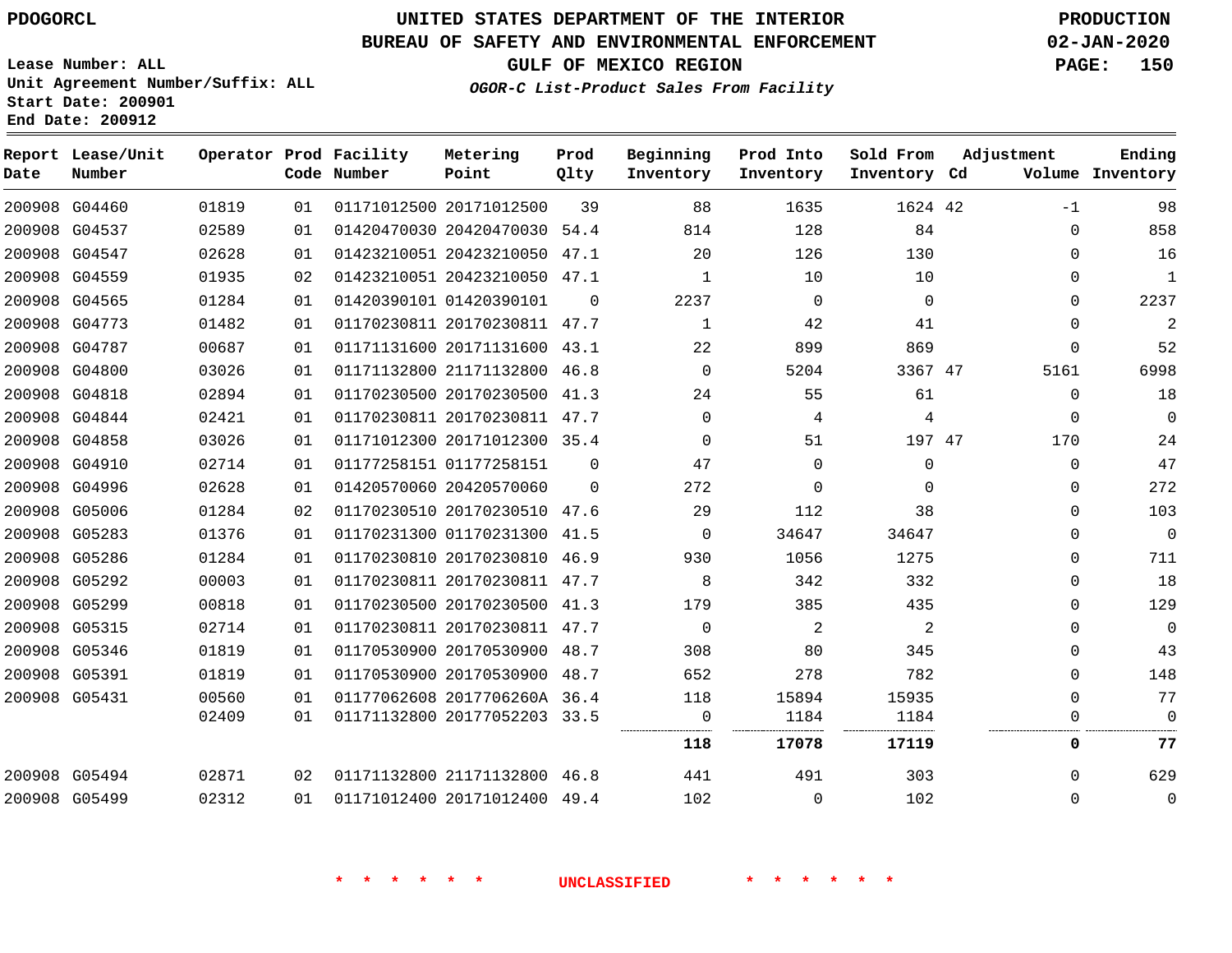#### **BUREAU OF SAFETY AND ENVIRONMENTAL ENFORCEMENT 02-JAN-2020**

**Lease Number: ALL Unit Agreement Number/Suffix: ALL Start Date: 200901 End Date: 200912**

**GULF OF MEXICO REGION PAGE: 151**

**OGOR-C List-Product Sales From Facility**

| Date | Report Lease/Unit<br>Number |       |    | Operator Prod Facility<br>Code Number | Metering<br>Point            | Prod<br>Qlty | Beginning<br>Inventory | Prod Into<br>Inventory | Sold From<br>Inventory Cd | Adjustment    | Ending<br>Volume Inventory |
|------|-----------------------------|-------|----|---------------------------------------|------------------------------|--------------|------------------------|------------------------|---------------------------|---------------|----------------------------|
|      | 200908 G05504               | 00105 | 01 |                                       | 01171012300 20171012300      | 40.3         | 987                    | 2282                   | 2197                      | $\Omega$      | 1072                       |
|      |                             |       | 01 |                                       | 01171132800 21171132800      | 46.8         | 518<br>                | 1316                   | 596                       | $\Omega$      | 1238                       |
|      |                             |       |    |                                       |                              |              | 1505                   | 3598                   | 2793                      | 0             | 2310                       |
|      | 200908 G05505               | 00078 | 01 |                                       | 01171012400 20171012400 49.4 |              | 54                     | 79                     | 120                       | $\Omega$      | 13                         |
|      |                             |       | 01 |                                       | 01171132800 21171132800      | 46.8         | 2                      | 1                      |                           | 2 42<br>$-1$  | $\Omega$                   |
|      |                             |       |    |                                       |                              |              | 56                     | 80                     | 122                       | -1            | 13                         |
|      | 200908 G05549               | 01834 | 01 |                                       | 01171092651 20171092650      | 49.9         | 9                      | 2739                   | 2461                      | $\Omega$      | 287                        |
|      |                             | 02636 | 01 |                                       | 01171132800 21171132800 46.8 |              | 10319                  | 2527                   | 4645                      | 0             | 8201                       |
|      |                             |       |    |                                       |                              |              | 10328                  | 5266                   | 7106                      | 0             | 8488                       |
|      | 200908 G05610               | 02312 | 01 |                                       | 01171012500 20171012500      | 39           | 160                    | 2266                   | 2290                      | $\Omega$      | 136                        |
|      | 200908 G05612               | 00105 | 01 |                                       | 01171012500 20171012500      | 39           | 452                    | 6424                   | 6490                      | $\Omega$      | 386                        |
|      | 200908 G06027               | 00105 | 01 |                                       | 01423210051 20423210050      | 47           | 8                      | $\Omega$               | 8                         | $\Omega$      | $\overline{0}$             |
|      | 200908 G06037               | 02899 | 01 |                                       | 01420570060 20420570060      | 51.4         | 615                    | 0                      | 9                         | 0             | 606                        |
|      | 200908 G06069               | 00818 | 02 |                                       | 01423210051 20423210050 47.1 |              | 8                      | 63                     |                           | 62 42<br>$-2$ | 7                          |
|      | 200908 G06088               | 02628 | 01 |                                       | 01423210051 20423210050      | 47.1         | 3                      | 81                     | 73                        | 0             | 11                         |
|      | 200908 G06104               | 00105 | 01 |                                       | 01420390110 20420390110 51.8 |              | 27                     | 30                     | 11                        | $\Omega$      | 46                         |
|      | 200908 G06105               | 02409 | 01 |                                       | 01420390110 20420390110 51.7 |              | 52                     | 72                     | 23                        | $\Omega$      | 101                        |
|      | 200908 G06156               | 00818 | 02 |                                       | 01422450350 20422450350 40.8 |              | 740                    | 4094                   | 4062                      | $\Omega$      | 772                        |
|      | 200908 G06165               | 01284 | 01 |                                       | 01170230450 20170230450      | 52           | 30                     | 238                    | 240                       | $\Omega$      | 28                         |
|      | 200908 G06166               | 00105 | 01 |                                       | 01170230450 20170230450      | 52           | 65                     | 203                    | 254                       | $\Omega$      | 14                         |
|      | 200908 G06167               | 00105 | 01 |                                       | 01170230450 20170230450      | 52           | 49                     | 404                    | 403                       | 0             | 50                         |
|      | 200908 G06168               | 03008 | 02 |                                       | 01170230450 20170230450      | 52           | 31                     | 285                    | 284                       | 0             | 32                         |
|      | 200908 G06180               | 00730 | 01 |                                       | 01170230450 20170230450      | 52           | 5                      | 44                     |                           | 43 42<br>$-1$ | 5                          |
|      | 200908 G06668               | 00276 | 01 |                                       | 01171132000 20171132000      | 48.8         | 428                    | 3805                   | 3817 42                   | $-1$          | 415                        |
|      | 200908 G06767               | 01834 | 01 |                                       | 01171012500 20171012500      | 39           | 54                     | 424                    | 453                       | 0             | 25                         |
|      | 200908 G07201               | 00818 | 02 |                                       | 01420570060 20420570060      | 49.6         | 197                    | 0                      |                           | 3 42<br>1     | 195                        |
|      | 200908 G07215               | 03041 | 01 |                                       | 01420390120 01420390120      | 53.9         | 10                     | 191                    | 178                       | $\Omega$      | 23                         |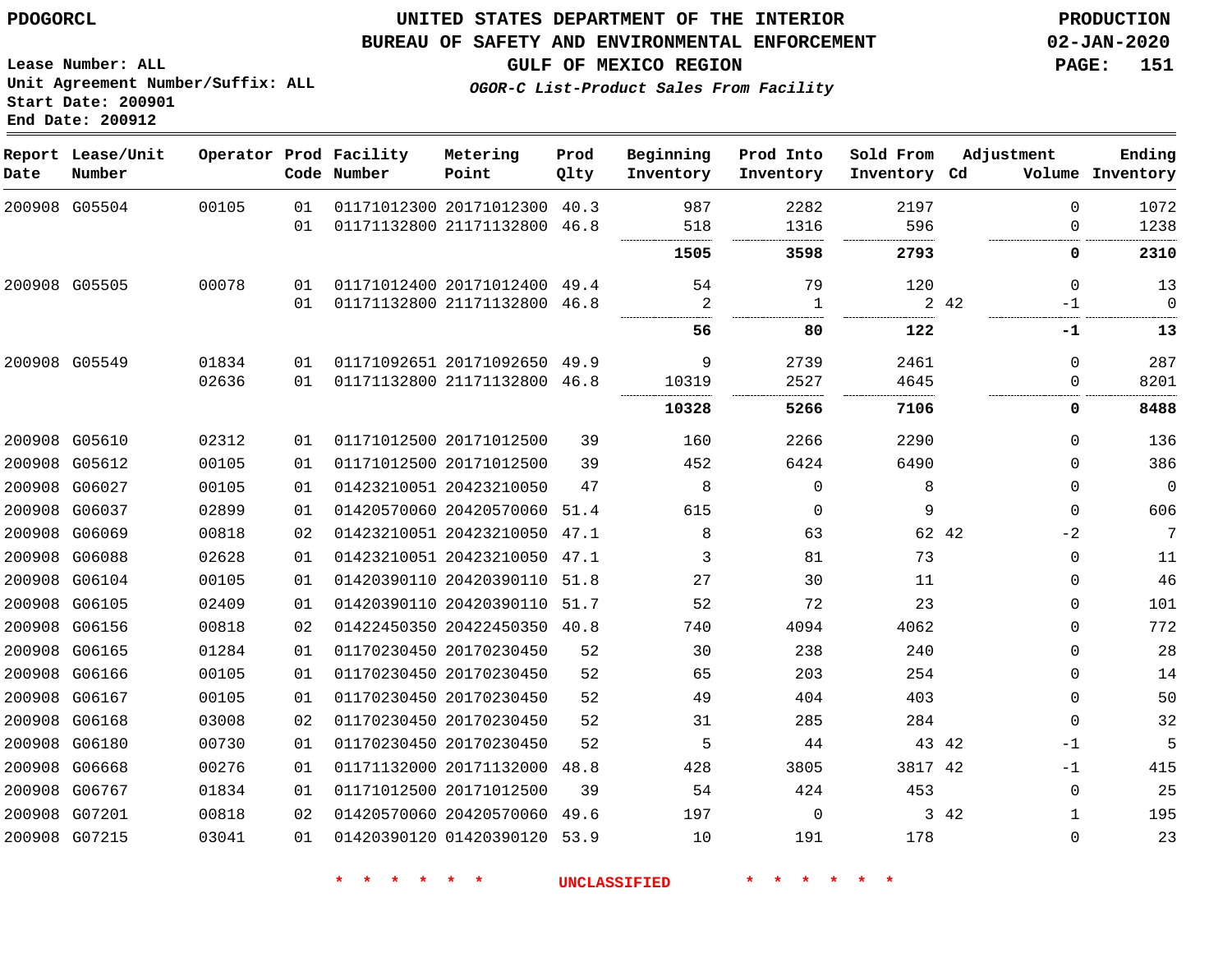**Date**

 G09574 G09631 G10226 G10486 G10584 G10636 G10665 G10910 G11243 G11870 G11911

## **UNITED STATES DEPARTMENT OF THE INTERIOR PDOGORCL PRODUCTION**

#### **BUREAU OF SAFETY AND ENVIRONMENTAL ENFORCEMENT 02-JAN-2020**

**Lease Number: ALL Unit Agreement Number/Suffix: ALL Start Date: 200901 End Date: 200912**

## **OGOR-C List-Product Sales From Facility**

**GULF OF MEXICO REGION PAGE: 152**

 $\Omega$  $\cap$  $\Omega$  $\Omega$  $\Omega$  $\Omega$  $\Omega$   $\Omega$  $\Omega$  $\Omega$   $\Omega$  

 $\Omega$ 

| Date   | Report Lease/Unit<br>Number |       |    | Operator Prod Facility<br>Code Number | Metering<br>Point       | Prod<br>Qlty | Beginning<br>Inventory | Prod Into<br>Inventory | Sold From<br>Inventory | Adjustment<br>Volume<br>Cd | Ending<br>Inventory |
|--------|-----------------------------|-------|----|---------------------------------------|-------------------------|--------------|------------------------|------------------------|------------------------|----------------------------|---------------------|
| 200908 | G07684                      | 02871 | 02 |                                       | 01171132000 20171132000 | 48.8         | 130                    | 1354                   | 1336                   |                            | 148                 |
| 200908 | G07703                      | 03041 | 01 |                                       | 01171132800 21171132800 | 46.8         | 7                      | 115                    | 63                     |                            | 59                  |
| 200908 | G07760                      | 01284 | 01 |                                       | 01177122950 20177122950 | 29.6         | 10                     | 1224                   | 1231                   |                            |                     |
| 200908 | G07802                      | 01284 | 02 |                                       | 01177258041 01177258041 | 27.6         |                        | 47                     | 44                     | $\Omega$                   |                     |
| 200908 | G07917                      | 01834 | 01 |                                       | 01170573602 20170573602 | 34.2         | 18166                  | 81858                  | 82770 42               | $-1$                       | 17253               |
|        | 200908 G08640               | 02589 | 01 |                                       | 01170230810 20170230810 | 49.2         |                        | 48                     | 48                     |                            |                     |
|        |                             |       | 01 |                                       | 01170530900 20170530900 | 49.2         |                        | 61                     | 61                     |                            |                     |
|        |                             |       |    |                                       |                         |              | <br>ŋ                  | 109                    | 109                    |                            |                     |
|        | 200908 G08641               | 02589 | 01 |                                       | 01170230810 20170230810 | 49.2         |                        | 140                    | 140                    |                            |                     |
|        |                             |       | 01 |                                       | 01170530900 20170530900 | 49.2         |                        | 180                    | 180                    |                            |                     |
|        |                             |       |    |                                       |                         |              | 0                      | 320                    | 320                    |                            |                     |
| 200908 | G08963                      | 00105 | 01 |                                       | 01420470030 20420470030 | $\Omega$     |                        | $\Omega$               | U                      |                            |                     |
| 200908 | G09010                      | 03041 | 01 |                                       | 01420390120 01420390120 | 53.9         | 14                     | 121                    | 112                    | $\Omega$                   | 23                  |
| 200908 | G09032                      | 00730 | 01 |                                       | 01170230450 20170230450 | 52           | $\Omega$               | 4                      | 4                      | $\Omega$                   |                     |
| 200908 | G09500                      | 02899 | 01 |                                       | 01177058270 01177058270 | $\Omega$     | $\mathbf{r}$           | 6                      | 0                      |                            | 13                  |
|        | 200908 G09564               | 01482 | 01 |                                       | 01171132800 21171132800 | 46.8         | 75                     | 59                     | 34                     |                            | 100                 |

**\* \* \* \* \* \* UNCLASSIFIED \* \* \* \* \* \***

01177058270

 2017724511G 45.3 20420470030 54.4 20171132000 48.8 20177072601 41.3

 20171012300 40.3 20177122950 29.6 20423210050 47.1 20170753850 30.3 20170230811 47.7 20170230811 47.7

 $\Omega$ 

42

 

> 

> > 42

42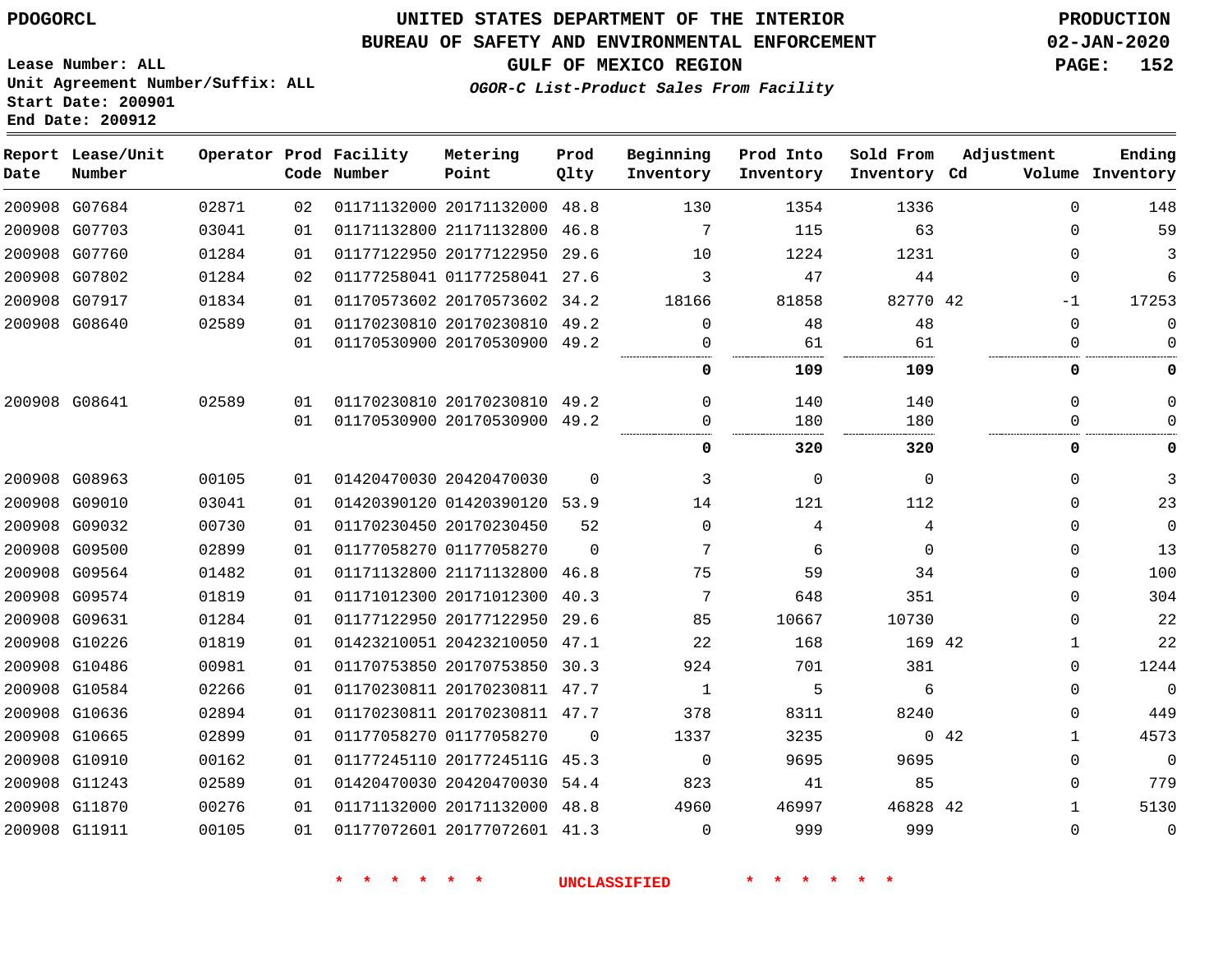## **BUREAU OF SAFETY AND ENVIRONMENTAL ENFORCEMENT 02-JAN-2020**

**Lease Number: ALL Unit Agreement Number/Suffix: ALL Start Date: 200901 End Date: 200912**

**OGOR-C List-Product Sales From Facility**

**GULF OF MEXICO REGION PAGE: 153**

| Date | Report Lease/Unit<br>Number |       |    | Operator Prod Facility<br>Code Number | Metering<br>Point            | Prod<br>Qlty | Beginning<br>Inventory | Prod Into<br>Inventory | Sold From<br>Inventory Cd | Adjustment   | Ending<br>Volume Inventory |
|------|-----------------------------|-------|----|---------------------------------------|------------------------------|--------------|------------------------|------------------------|---------------------------|--------------|----------------------------|
|      | 200908 G11952               | 00105 | 01 |                                       | 01171012300 20171012300 40.3 |              | 296                    | 456                    | 538                       | $\Omega$     | 214                        |
|      | 200908 G11983               | 01284 | 01 |                                       | 01177112605 2017711260Y 30.3 |              | 18                     | 47                     | 59                        | $\Omega$     | 6                          |
|      | 200908 G11984               | 03008 | 02 |                                       | 01171092651 20171092650 49.9 |              | 5                      | 161                    | 151 42                    | 1            | 16                         |
|      | 200908 G12019               | 01482 | 01 |                                       | 01171012500 20171012500      | 39           | 60                     | 1009                   | 1009 42                   | $\mathbf{1}$ | 61                         |
|      | 200908 G12020               | 01482 | 01 |                                       | 01171012500 20171012500      | 39           | 80                     | 1436                   | 1430                      | $\mathbf 0$  | 86                         |
|      | 200908 G12024               | 02312 | 02 |                                       | 01171012500 20171012500      | 39           | 14                     | 218                    | 219                       | 0            | 13                         |
|      | 200908 G12355               | 02589 | 01 |                                       | 01171012300 20171012300 40.8 |              | 14331                  | 25953                  | 28100                     | 0            | 12184                      |
|      | 200908 G12497               | 02589 | 01 |                                       | 01420390101 01420390101      | $\Omega$     | 113                    | 0                      | $\mathbf 0$               | 0            | 113                        |
|      | 200908 G12564               | 02603 | 01 |                                       | 01170230510 20170230510 47.6 |              | 17                     | 26                     | 19                        | 0            | 24                         |
|      | 200908 G12761               | 00162 | 01 |                                       | 01170230810 20170230810 46.8 |              | $\Omega$               | 642                    | 642                       | 0            | $\Omega$                   |
|      | 200908 G12802               | 02200 | 01 |                                       | 01170230811 20170230811 47.7 |              | 71                     | 2928                   | 2905                      | $\Omega$     | 94                         |
|      | 200908 G12858               | 01284 | 01 |                                       | 01171131600 20171131600 43.1 |              | $\Omega$               | 21                     | 20                        | 0            | 1                          |
|      | 200908 G12886               | 02312 | 02 |                                       | 01171012400 20171012400      | 49.4         | $\Omega$               | 1                      | 1                         | 0            | $\Omega$                   |
|      | 200908 G12906               | 01819 | 01 |                                       | 01171012300 20171012300 40.3 |              | 712                    | 468                    | 960                       | $\Omega$     | 220                        |
|      | 200908 G12955               | 01819 | 01 |                                       | 01171092651 20171092650 49.9 |              | 26                     | $\mathbf 0$            | 26                        | 0            | $\overline{0}$             |
|      | 200908 G13560               | 01284 | 01 |                                       | 01170230810 20170230810 46.9 |              | 143                    | 157                    | 194                       | 0            | 106                        |
|      | 200908 G13563               | 02589 | 01 |                                       | 01170230811 20170230811      | 45.5         | 0                      | 102                    | 102                       | 0            | $\overline{0}$             |
|      | 200908 G13576               | 02594 | 02 |                                       | 01170230810 20170230810 46.9 |              | $\Omega$               | 14                     | 4                         | 0            | 10                         |
|      | 200908 G13825               | 00818 | 01 |                                       | 01170230450 20170230450 51.8 |              | 2                      | 9                      | 11 42                     | 1            | 1                          |
|      | 200908 G13937               | 02628 | 02 |                                       | 01171092651 20171092650      | 49.9         | 59                     | 567                    | 567                       | $\Omega$     | 59                         |
|      | 200908 G13938               | 01284 | 01 |                                       | 01171012500 20171012500      | 39           | 898                    | 14398                  | 14430                     | $\Omega$     | 866                        |
|      | 200908 G14193               | 02409 | 01 |                                       | 01170230810 20170230810 46.8 |              | 255                    | 630                    | 461                       | 0            | 424                        |
|      | 200908 G14340               | 02312 | 02 |                                       | 01170230811 20170230811 47.7 |              | 0                      | 39                     | 37                        | 0            | $\overline{2}$             |
|      | 200908 G14342               | 02200 | 01 |                                       | 01170230811 20170230811 47.7 |              | 272                    | 4493                   | 4458                      | 0            | 307                        |
|      | 200908 G14357               | 02852 | 02 |                                       | 01171131600 20171131600      | $\mathbf 0$  | 35                     | $\mathbf 0$            | $\Omega$                  | 0            | 35                         |
|      | 200908 G14391               | 01284 | 02 |                                       | 01170230811 20170230811 47.7 |              | 6                      | 55                     | 58                        | 0            | 3                          |
|      | 200908 G14493               | 01834 | 01 |                                       | 01171092930 20171092930 35.5 |              | 96                     | 661                    | 702                       | $\Omega$     | 55                         |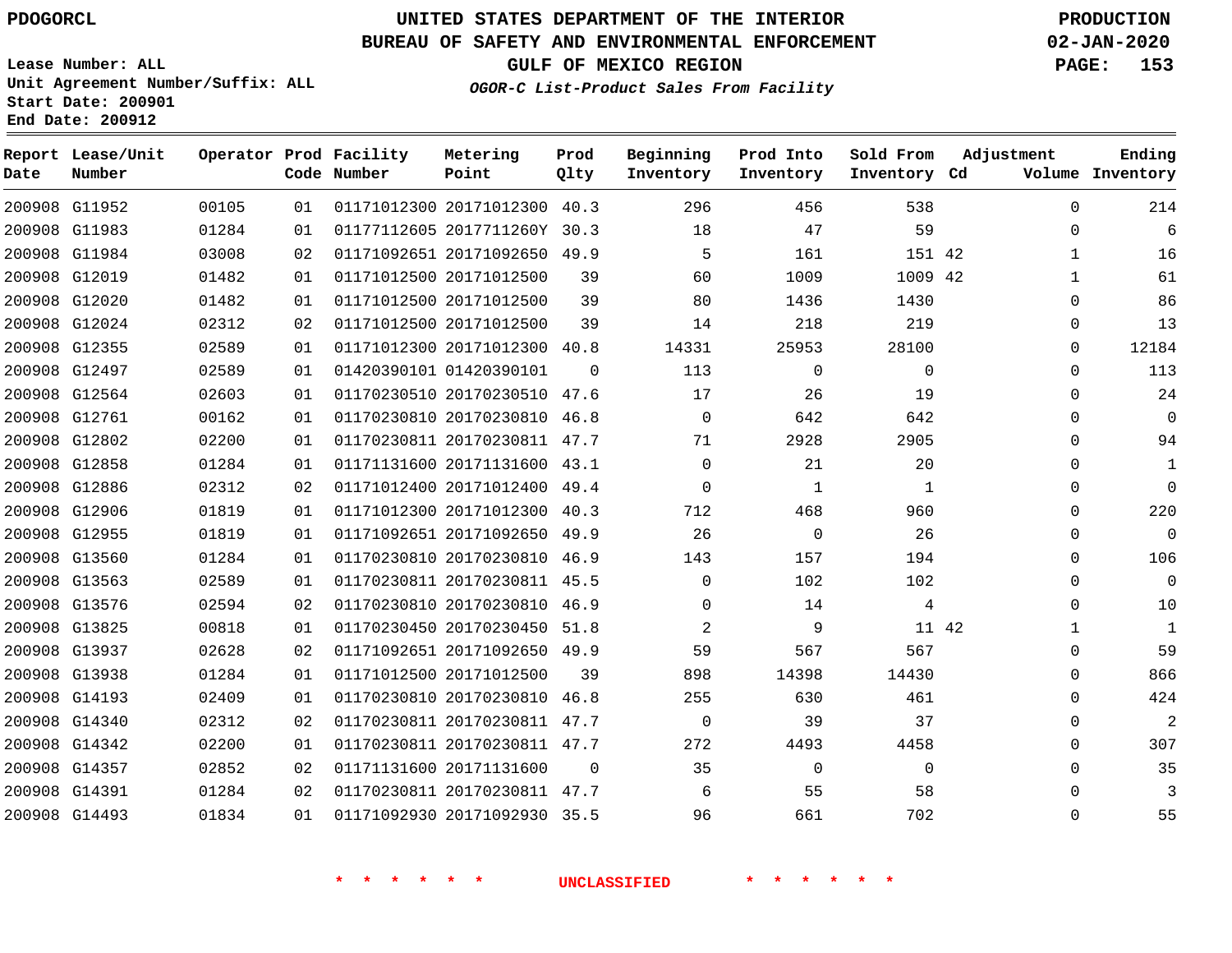G16500

## **UNITED STATES DEPARTMENT OF THE INTERIOR PDOGORCL PRODUCTION**

#### **BUREAU OF SAFETY AND ENVIRONMENTAL ENFORCEMENT 02-JAN-2020**

**Lease Number: ALL Unit Agreement Number/Suffix: ALL Start Date: 200901 End Date: 200912**

**GULF OF MEXICO REGION PAGE: 154**

**OGOR-C List-Product Sales From Facility**

| Date | Report Lease/Unit<br>Number |                |          | Operator Prod Facility<br>Code Number | Metering<br>Point                                  | Prod<br>Qlty | Beginning<br>Inventory | Prod Into<br>Inventory | Sold From<br>Inventory Cd | Adjustment | Ending<br>Volume Inventory        |
|------|-----------------------------|----------------|----------|---------------------------------------|----------------------------------------------------|--------------|------------------------|------------------------|---------------------------|------------|-----------------------------------|
|      | 200908 G14535               | 01834<br>02628 | 01<br>01 |                                       | 01171012500 20171012500<br>01171012500 20171012500 | 39<br>39     | $\Omega$<br>0          | 7828<br>973            | 7357<br>915               |            | $\Omega$<br>471<br>58<br>$\Omega$ |
|      |                             |                |          |                                       |                                                    |              | <br>0                  | 8801                   | 8272                      |            | 0<br>529                          |
|      |                             |                |          |                                       |                                                    |              |                        |                        |                           |            |                                   |
|      | 200908 G14791               | 02451          | 01       |                                       | 01420570060 20420570060                            | 0            | 31                     | 0                      | 0                         |            | $\mathbf{0}$<br>31                |
|      | 200908 G14878               | 02589          | 01       |                                       | 01170230510 20170230510                            | 40           | 196                    | $\mathbf{1}$           | 4                         |            | 193<br>$\mathbf{0}$               |
|      | 200908 G15050               | 00105          | 01       |                                       | 01170231110 20170231110                            | 41           | 17754                  | 17505                  | 22205                     |            | 13054<br>$\Omega$                 |
|      | 200908 G15078               | 00064          | 01       |                                       | 01170230810 20170230810 46.9                       |              | 2786                   | 1263                   | 728 42                    |            | 3322<br>$\mathbf 1$               |
|      | 200908 G15110               | 02714          | 01       |                                       | 01170530900 20170530900                            | 48.7         | 3                      | 6                      | 6                         |            | 3<br>$\mathbf 0$                  |
|      | 200908 G15189               | 00560          | 01       |                                       | 01171132800 21171132800                            | 47.1         | 134                    | 134                    | 120 42                    | 33         | 181                               |
|      | 200908 G15239               | 03041          | 01       |                                       | 01171012500 20171012500                            | 39           | $\mathbf 0$            | 55                     | 52                        |            | 3<br>$\mathbf{0}$                 |
|      | 200908 G15242               | 01284          | 01       |                                       | 01171092651 20171092650                            | 49.9         | 66                     | 700                    | 693                       |            | 73<br>$\mathbf{0}$                |
|      | 200908 G15263               | 02421          | 01       |                                       | 01171132000 20171132000 48.8                       |              | 625                    | 5929                   | 5907                      |            | 647<br>$\Omega$                   |
|      | 200908 G15277               | 00222          | 02       |                                       | 01171012400 20171012400                            | 49.4         | 505                    | 5190                   | 4824                      |            | 871<br>$\mathbf 0$                |
|      | 200908 G15293               | 01284          | 01       |                                       | 01171092651 20171092650 49.9                       |              | 1397                   | $\Omega$               | 1397                      |            | $\mathbf 0$<br>$\Omega$           |
|      | 200908 G15303               | 00105          | 01       |                                       | 01171092800 21171132800 46.8                       |              | 215                    | 182                    | 114                       |            | 283<br>0                          |
|      | 200908 G15312               | 00105          | 01       |                                       | 01171092651 20171092650 49.8                       |              | 1839                   | 22209                  | 21720                     |            | 2328<br>0                         |
|      | 200908 G15323               | 01482          | 01       |                                       | 01171012500 20171012500                            | 39           | 42                     | 1040                   | 1020 42                   |            | 63<br>$\mathbf{1}$                |
|      | 200908 G15740               | 00818          | 01       |                                       | 01170230450 20170230450                            | 52           | 14                     | 679                    | 614                       |            | 79<br>0                           |
|      | 200908 G15742               | 00730          | 01       |                                       | 01170230450 20170230450                            | 52           | 20                     | 151                    | 152 42                    | $-1$       | 18                                |
|      | 200908 G15769               | 03041          | 01       |                                       | 01422450350 20422450350                            | 40.8         | 25                     | 161                    | 157                       |            | 29<br>0                           |
|      | 200908 G16104               | 00105          | 01       |                                       | 01170231110 20170231110                            | 41           | 18                     | $\mathbf 0$            | 13                        |            | 5<br>0                            |
|      | 200908 G16121               | 00687          | 01       |                                       | 01170230811 20170230811                            | 47.7         | 13                     | 623                    | 602                       |            | $\mathbf{0}$<br>34                |
|      | 200908 G16201               | 03026          | 01       |                                       | 01170530900 20170530900 48.7                       |              | $\Omega$               | 6                      | 17 47                     | 14         | 3                                 |
|      | 200908 G16333               | 01819          | 01       |                                       | 01171092651 20171092650                            | 49.9         | 1267                   | 17417                  | 16858                     |            | 1826<br>$\mathbf 0$               |
|      | 200908 G16353               | 01482          | 01       |                                       | 01171132000 20171132000 48.8                       |              | 72                     | 752                    | 742                       |            | 82<br>$\mathbf{0}$                |
|      | 200908 G16461               | 00105          | 01       |                                       | 01170753510 20170753510 51.1                       |              | 461                    | 810                    | 733                       |            | 538<br>$\mathbf{0}$               |
|      | 200908 G16469               | 03026          | 01       |                                       | 01170753510 20170753510 51.1                       |              | $\Omega$               | 55                     | 41 47                     | 16         | 30                                |

**\* \* \* \* \* \* UNCLASSIFIED \* \* \* \* \* \***

01170755200 20170755200 40.2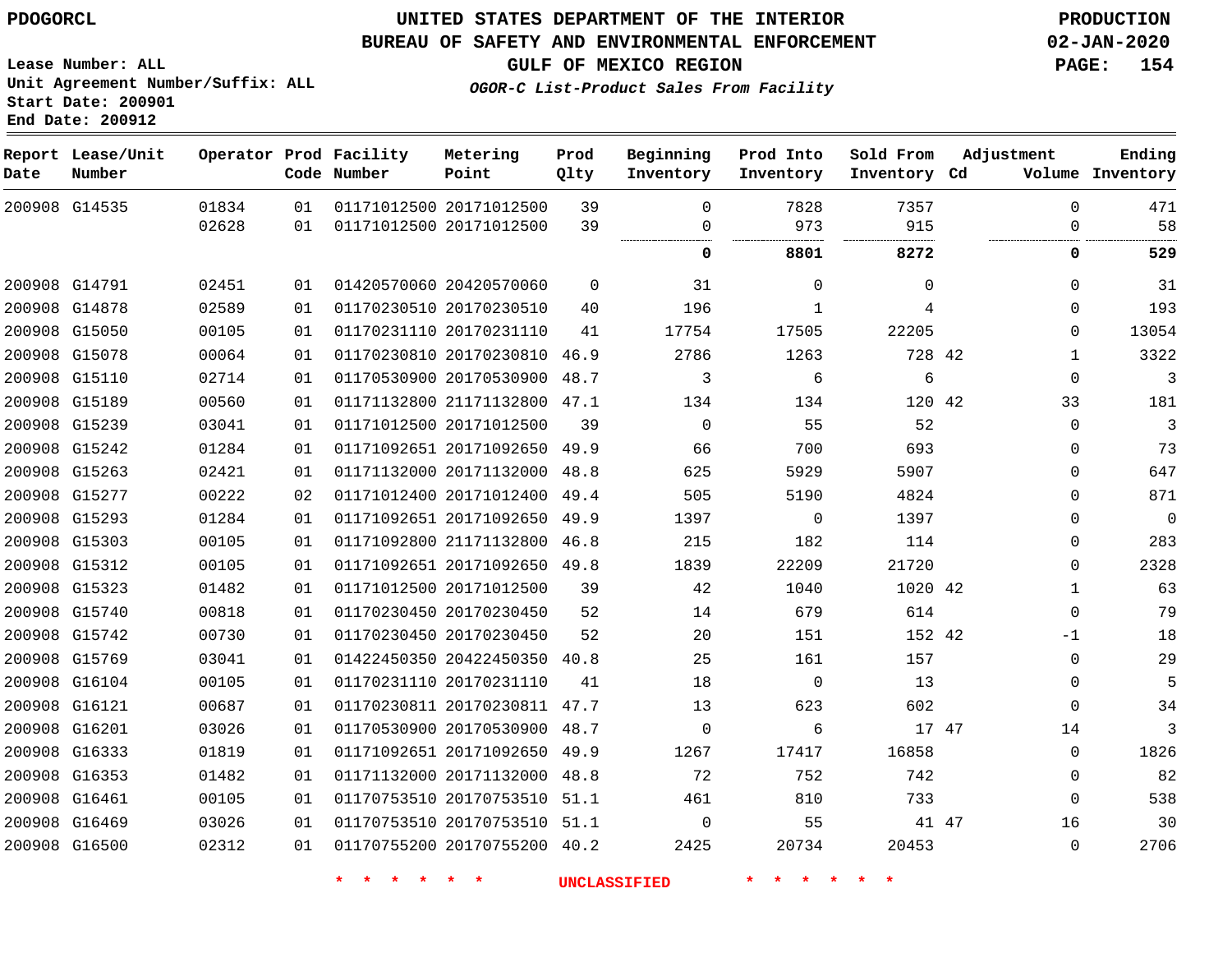# **UNITED STATES DEPARTMENT OF THE INTERIOR PDOGORCL PRODUCTION**

## **BUREAU OF SAFETY AND ENVIRONMENTAL ENFORCEMENT 02-JAN-2020**

**Lease Number: ALL Unit Agreement Number/Suffix: ALL Start Date: 200901 End Date: 200912**

**GULF OF MEXICO REGION PAGE: 155**

**OGOR-C List-Product Sales From Facility**

| Date | Report Lease/Unit<br>Number |       |    | Operator Prod Facility<br>Code Number | Metering<br>Point            | Prod<br>Qlty | Beginning<br>Inventory | Prod Into<br>Inventory | Sold From<br>Inventory Cd | Adjustment                | Ending<br>Volume Inventory |
|------|-----------------------------|-------|----|---------------------------------------|------------------------------|--------------|------------------------|------------------------|---------------------------|---------------------------|----------------------------|
|      | 200908 G16515               | 00162 | 01 |                                       | 01177245110 2017724511G 45.3 |              | 0                      | 12978                  | 12978                     | $\Omega$                  | $\mathbf 0$                |
|      | 200908 G16890               | 00981 | 01 |                                       | 01170753850 20170753850      | $\Omega$     | 1380                   | 348                    |                           | $0$ 09<br>$-568$          | 1160                       |
|      | 200908 G17124               | 02871 | 02 |                                       | 01170230450 20170230450      | 52           | 1                      | 21                     | 21                        | $\Omega$                  | 1                          |
|      | 200908 G17133               | 01482 | 01 |                                       | 01423210051 20423210050 47.1 |              | $\mathbf 0$            | 68                     | 59                        | $\Omega$                  | 9                          |
|      | 200908 G17190               | 02312 | 02 |                                       | 01170230810 20170230810 46.9 |              | 33                     | 33                     | 44                        | $\Omega$                  | 22                         |
|      | 200908 G17202               | 02066 | 02 |                                       | 01170230810 20170230810      | $\mathbf 0$  | 589                    | $\mathbf 0$            | $\mathbf 0$               | $\mathbf 0$               | 589                        |
|      | 200908 G17754               | 02025 | 01 |                                       | 01170230510 20170230510 47.6 |              | 1254                   | 1970                   | 1422                      | $\Omega$                  | 1802                       |
|      | 200908 G17842               | 03026 | 01 |                                       | 01170230810 20170230810      | 46.9         | $\mathbf 0$            | $\mathbf 0$            |                           | 1 47<br>$\mathbf{1}$      | $\overline{0}$             |
|      | 200908 G17858               | 00105 | 01 |                                       | 01170530900 20170530900 48.7 |              | 200                    | 168                    | 278                       | $\Omega$                  | 90                         |
|      | 200908 G17898               | 01963 | 01 |                                       | 01171131600 20171131600 43.1 |              | 31                     | 539                    | 539                       | $\Omega$                  | 31                         |
|      | 200908 G17912               | 02409 | 01 |                                       | 01171132800 20177052203 33.5 |              | $\mathbf 0$            | 18579                  | 18579                     | $\Omega$                  | $\Omega$                   |
|      | 200908 G17913               | 01834 | 01 |                                       | 01171132800 21171132800 46.8 |              | 209                    | 3298                   | 1139                      | $\Omega$                  | 2368                       |
|      | 200908 G17942               | 00560 | 01 |                                       | 01177082604 20177082604 27.5 |              | $\mathbf 0$            | 14917                  | 14917                     | $\Omega$                  | $\mathbf 0$                |
|      | 200908 G17964               | 02421 | 01 |                                       | 01171012300 20171012300 40.3 |              | 37                     | 0                      | 37                        | $\Omega$                  | $\mathbf 0$                |
|      | 200908 G17966               | 02421 | 01 |                                       | 01171012300 20171012300 40.3 |              | 196                    | 188                    | 296                       | $\Omega$                  | 88                         |
|      | 200908 G17973               | 00730 | 01 |                                       | 01171012400 20171012400 49.4 |              | 685                    | 10760                  | 9639                      | $\Omega$                  | 1806                       |
|      | 200908 G17977               | 02312 | 02 |                                       | 01171132800 21171132800 46.8 |              | 389                    | 427                    | 265                       | $\Omega$                  | 551                        |
|      | 200908 G18040               | 00105 | 01 |                                       | 01171012500 20171012500      | 39           | 30                     | 427                    | 431                       | $\Omega$                  | 26                         |
|      | 200908 G18043               | 01103 | 01 |                                       | 01171012500 20171012500      | 39           | 1224                   | 16245                  | 16492                     | $\Omega$                  | 977                        |
|      | 200908 G18054               | 01834 | 01 |                                       | 01171012500 20171012500      | 39           | 2479                   | 39624                  | 39721 42                  | $\mathbf 1$               | 2383                       |
|      | 200908 G18208               | 01834 | 01 |                                       | 01170573602 20170573602 34.2 |              | 221                    | 1644                   | 1518 42                   | $-1$                      | 346                        |
|      | 200908 G18577               | 00981 | 01 |                                       | 01170753850 20170753850      | $\Omega$     | 1738                   | 318                    |                           | 0 <sub>09</sub><br>$-715$ | 1341                       |
|      | 200908 G18863               | 02312 | 02 |                                       | 01420470030 20420470030      | 51.3         | 29                     | 0                      | 3                         | $\mathbf 0$               | 26                         |
|      | 200908 G18885               | 00818 | 02 |                                       | 01420570060 20420570060 52.3 |              | 349                    | $\Omega$               | 5                         | $\Omega$                  | 344                        |
|      | 200908 G18920               | 02200 | 01 |                                       | 01423210051 20423210050 47.1 |              | 18                     | 142                    | 141 42                    | $-1$                      | 18                         |
|      | 200908 G18936               | 02914 | 01 |                                       | 01422450350 20422450350 42.2 |              | 271                    | $\overline{0}$         | 228                       | $\mathbf 0$               | 43                         |
|      | 200908 G19030               | 02806 | 01 |                                       | 01423210051 20423210050      | 49           | 89                     | 705                    |                           | $0$ 09<br>$-703$          | 91                         |
|      | 200908 G19127               | 00818 | 01 |                                       | 01170230811 20170230811      | $\Omega$     | 138                    | 80                     | $\mathbf 0$               | $\Omega$                  | 218                        |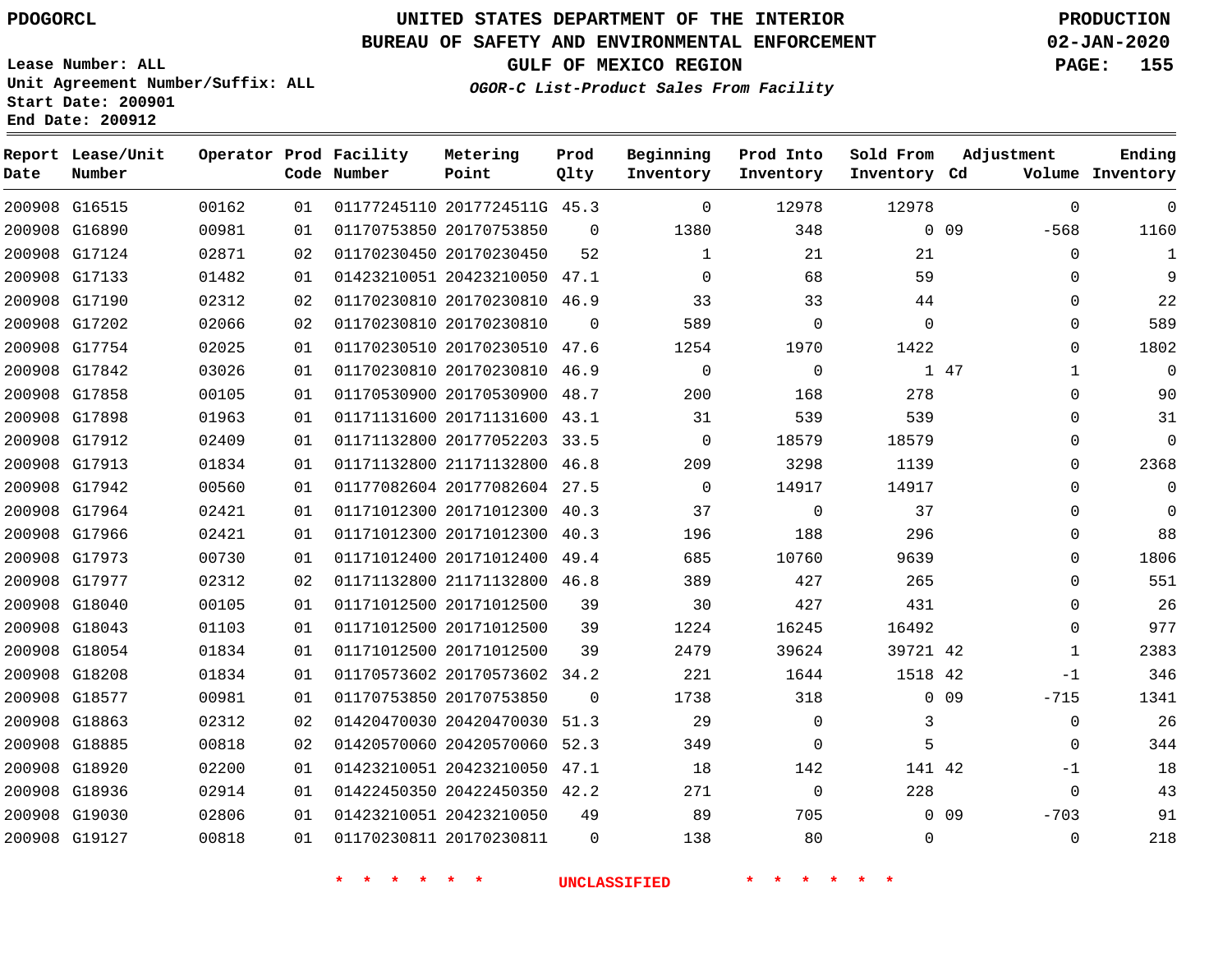## **BUREAU OF SAFETY AND ENVIRONMENTAL ENFORCEMENT 02-JAN-2020**

**Lease Number: ALL Unit Agreement Number/Suffix: ALL Start Date: 200901 End Date: 200912**

**GULF OF MEXICO REGION PAGE: 156**

| Date | Report Lease/Unit<br>Number |       |    | Operator Prod Facility<br>Code Number | Metering<br>Point            | Prod<br>Qlty | Beginning<br>Inventory | Prod Into<br>Inventory | Sold From<br>Inventory Cd | Adjustment       | Ending<br>Volume Inventory |
|------|-----------------------------|-------|----|---------------------------------------|------------------------------|--------------|------------------------|------------------------|---------------------------|------------------|----------------------------|
|      | 200908 G19832               | 02349 | 01 |                                       | 01177163600 20177163600 38.6 |              | 177                    | 1949                   | 1984                      | $\Omega$         | 142                        |
|      | 200908 G20605               | 02377 | 01 |                                       | 01423550141 20423550140 27.9 |              | 911                    | 20548                  | 20302                     | $\mathbf 0$      | 1157                       |
|      | 200908 G20616               | 02312 | 02 |                                       | 01423210051 20423210050 47.1 |              | $\mathbf 0$            | 12                     | 10                        | $\mathbf 0$      | $\overline{a}$             |
|      | 200908 G20655               | 00222 | 01 |                                       | 01170230510 20170230510 47.6 |              | 364                    | 521                    | 408                       | $\Omega$         | 477                        |
|      | 200908 G20656               | 03041 | 01 |                                       | 01422450350 20422450350 40.8 |              | 7                      | 38                     | 37                        | $\Omega$         | 8                          |
|      | 200908 G20660               | 00818 | 02 |                                       | 01170230450 20170230450 51.9 |              | 4                      | 13                     | 15                        | $\mathbf 0$      | 2                          |
|      | 200908 G21065               | 02266 | 01 |                                       | 01171131600 20171131600 43.1 |              | 14                     | 68                     | 78                        | $\mathbf 0$      | 4                          |
|      | 200908 G21070               | 00560 | 01 |                                       | 01171132800 21171132800 46.8 |              | 319                    | 384                    | 310 42                    | 82               | 475                        |
|      | 200908 G21111               | 02266 | 01 |                                       | 01171132800 21171132800      | 40           | $\Omega$               | $7\phantom{.0}$        | 4                         | $\Omega$         | 3                          |
|      | 200908 G21116               | 00818 | 02 |                                       | 01171132800 21171132800 46.8 |              | 1118                   | 705                    | 609                       | $\Omega$         | 1214                       |
|      | 200908 G21120               | 02058 | 02 |                                       | 01171012500 20171012500      | 39           | 99                     | 1589                   | 1593                      | $\mathbf 0$      | 95                         |
|      | 200908 G21378               | 01819 | 01 |                                       | 01170230811 20170230811 47.7 |              | 56                     | 469                    | 499 42                    | $-1$             | 25                         |
|      | 200908 G21530               | 00078 | 01 |                                       | 01170230400 20170230400 48.1 |              | 659                    | 2508                   | 2338 42                   | $\mathbf{1}$     | 830                        |
|      | 200908 G21532               | 02807 | 01 |                                       | 01170230811 20170230811 47.7 |              | 31                     | 1387                   | 1343                      | $\mathbf 0$      | 75                         |
|      | 200908 G21534               | 02807 | 01 |                                       | 01170230811 20170230811 47.7 |              | 62                     | 1660                   | 1632                      | $\mathbf 0$      | 90                         |
|      | 200908 G21536               | 00818 | 02 |                                       | 01170231300 01170231300      | 42           | $\Omega$               | 5                      | 5                         | $\Omega$         | $\Omega$                   |
|      | 200908 G21580               | 02636 | 01 |                                       | 01170230811 20170230811 47.7 |              | 3                      | 59                     | 59                        | $\Omega$         | 3                          |
|      | 200908 G21680               | 00818 | 01 |                                       | 01171092651 20171092650      | 50           | 22                     | 69                     | 83 42                     | -1               | 7                          |
|      | 200908 G21700               | 00105 | 01 |                                       | 01177258153 01177258153      | 29           | 2433                   | 2298                   | 2770                      | 0                | 1961                       |
|      | 200908 G21826               | 00981 | 01 |                                       | 01170753850 20170753850      | $\Omega$     | $\Omega$               | 1777                   |                           | $0$ 09<br>$-542$ | 1235                       |
|      | 200908 G22219               | 01482 | 01 |                                       | 01423210051 20423210050 47.1 |              | 136                    | 935                    | 950                       | $\mathbf 0$      | 121                        |
|      | 200908 G22236               | 00818 | 01 |                                       | 01170230450 20170230450      | 52           | 237                    | 1170                   | 1270 42                   | $\mathbf{1}$     | 138                        |
|      | 200908 G22238               | 00818 | 02 |                                       | 01421670201 20170230450      | 52           | 256                    | 2396                   | 2370                      | $\mathbf 0$      | 282                        |
|      | 200908 G22246               | 01284 | 02 |                                       | 01423210051 20170230500 41.2 |              | 33                     | 1017                   | 710                       | $\mathbf 0$      | 340                        |
|      | 200908 G22262               | 00730 | 01 |                                       | 01170230810 20170230810 46.9 |              | 4                      | 9                      | 7                         | $\mathbf 0$      | 6                          |
|      | 200908 G22268               | 02777 | 01 |                                       | 01170230810 2042709015I 54.7 |              | $\mathbf 0$            | 3822                   | 3822                      | $\Omega$         | $\Omega$                   |
|      | 200908 G22501               | 00078 | 01 |                                       | 01170230400 20170230400 48.1 |              | 126                    | 522                    | 475                       | $\Omega$         | 173                        |
|      | 200908 G22505               | 02025 | 01 |                                       | 01170230811 20170230811 47.6 |              | 68                     | 2202                   | 2151                      | $\mathbf 0$      | 119                        |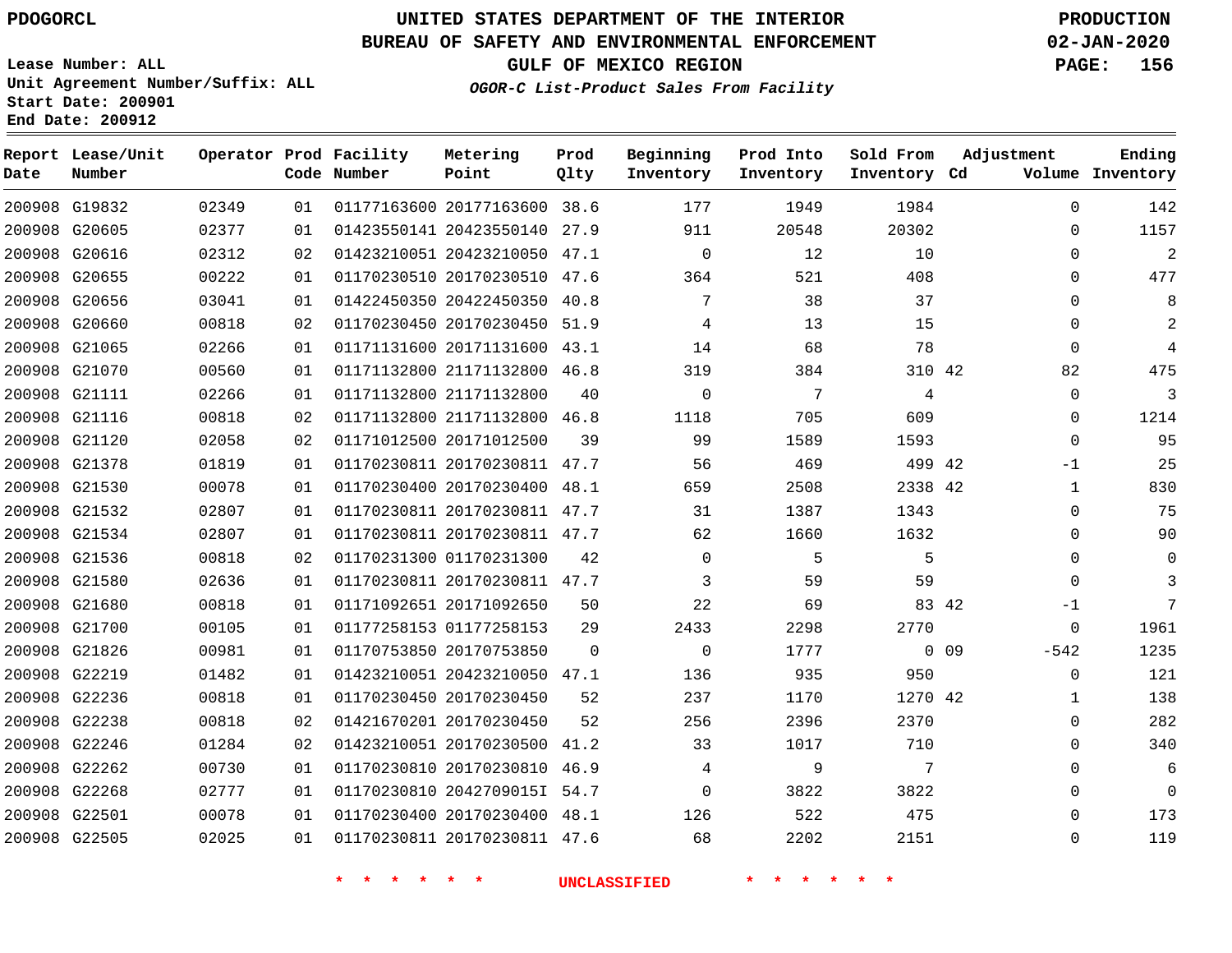# **UNITED STATES DEPARTMENT OF THE INTERIOR PDOGORCL PRODUCTION**

#### **BUREAU OF SAFETY AND ENVIRONMENTAL ENFORCEMENT 02-JAN-2020**

**Lease Number: ALL Unit Agreement Number/Suffix: ALL Start Date: 200901**

**End Date: 200912**

**GULF OF MEXICO REGION PAGE: 157**

**OGOR-C List-Product Sales From Facility**

| Date | Report Lease/Unit<br>Number |       |    | Operator Prod Facility<br>Code Number | Metering<br>Point            | Prod<br>Qlty | Beginning<br>Inventory | Prod Into<br>Inventory | Sold From<br>Inventory Cd | Adjustment    | Ending<br>Volume Inventory |
|------|-----------------------------|-------|----|---------------------------------------|------------------------------|--------------|------------------------|------------------------|---------------------------|---------------|----------------------------|
|      | 200908 G22510               | 00162 | 01 |                                       | 01170230810 20170230810      | 46.8         | 0                      | 16530                  | 16530                     | $\Omega$      | $\overline{0}$             |
|      | 200908 G22513               | 02579 | 02 |                                       | 01170230810 20170230810 46.9 |              | 305                    | 440                    | 449                       | $\mathbf 0$   | 296                        |
|      | 200908 G22582               | 01834 | 01 |                                       | 01170530900 20170530900 48.7 |              | 190                    | 348                    | 352                       | $\Omega$      | 186                        |
|      | 200908 G22587               | 02200 | 01 |                                       | 01171132000 20171132000      | 50.3         | 18                     | 207                    | 203 42                    | $\mathbf{1}$  | 23                         |
|      | 200908 G22605               | 01834 | 01 |                                       | 01171132800 21171132800 46.8 |              | 70                     | 69                     | 45                        | $\Omega$      | 94                         |
|      | 200908 G22606               | 02628 | 02 |                                       | 01171132000 20171132000      | 48.8         | 45                     | 139                    | 169                       | 0             | 15                         |
|      | 200908 G22607               | 02899 | 01 |                                       | 01170230810 20170230810 46.9 |              | 4                      | 15                     | 9                         | $\Omega$      | 10                         |
|      | 200908 G22613               | 02655 | 02 |                                       | 01171132800 21171132800 46.8 |              | 25                     | 53                     | 25                        | $\Omega$      | 53                         |
|      | 200908 G22616               | 02899 | 01 |                                       | 01171131600 20171131600 43.1 |              | $\mathbf{1}$           | 17                     | 17                        | 0             | $\mathbf{1}$               |
|      | 200908 G22621               | 01834 | 01 |                                       | 01171132800 21171132800 46.8 |              | 2226                   | 1492                   | 1208                      | 0             | 2510                       |
|      | 200908 G22651               | 01834 | 01 |                                       | 01171132800 21171132800 46.8 |              | 17                     | 1                      | 6                         | 0             | 12                         |
|      | 200908 G22660               | 02058 | 02 |                                       | 01171012310 20171012310      | 45.6         | 93                     | 1242                   | 1253                      | $\Omega$      | 82                         |
|      | 200908 G22662               | 02058 | 01 |                                       | 01171012310 20171012310 45.6 |              | $\mathbf 0$            | 10                     | 9                         | $\Omega$      | $\mathbf{1}$               |
|      | 200908 G22699               | 00064 | 01 |                                       | 01171012500 20171012500      | 39           | 62                     | 640                    | 664 42                    | $\mathbf{1}$  | 39                         |
|      | 200908 G22751               | 00730 | 01 |                                       | 01171012500 20171012500      | 39           | 452                    | 6142                   | 6225                      | $\Omega$      | 369                        |
|      | 200908 G22781               | 00222 | 02 |                                       | 01170754751 01170754751 36.2 |              | 1163                   | 4958                   | 4370                      | $\Omega$      | 1751                       |
|      | 200908 G22792               | 00222 | 02 |                                       | 01177258041 01177258041 27.6 |              | 1057                   | 2898                   | 3597                      | $\mathbf 0$   | 358                        |
|      |                             | 02714 | 01 |                                       | 01177258151 01177258151      | $\Omega$     | 102                    | 2                      | $\Omega$                  | 0             | 104                        |
|      |                             |       |    |                                       |                              |              | 1159                   | 2900                   | 3597                      | 0             | 462                        |
|      | 200908 G22840               | 00730 | 01 |                                       | 01608103650 20608103650 29.1 |              | 15                     | 1017                   | 1027                      | $\Omega$      | 5                          |
|      | 200908 G23125               | 02312 | 02 |                                       | 01420470030 20420470030 51.3 |              | 123                    | $\mathbf 0$            | 12                        | $\Omega$      | 111                        |
|      | 200908 G23162               | 00222 | 01 |                                       | 01423210051 20423210050 47.1 |              | 0                      | 3                      |                           | 2 4 2<br>$-1$ | $\overline{0}$             |
|      | 200908 G23166               | 00818 | 01 |                                       | 01423210051 20423210050 47.1 |              | 12                     | 84                     | 85                        | $\Omega$      | 11                         |
|      | 200908 G23180               | 01284 | 02 |                                       | 01423210051 20423210050 47.1 |              | 14                     | 150                    | 145                       | $\Omega$      | 19                         |
|      | 200908 G23181               | 01963 | 01 |                                       | 01423210051 20423210050 47.1 |              | 94                     | 119                    | 115                       | $\Omega$      | 98                         |
|      | 200908 G23193               | 02579 | 02 |                                       | 01170230510 20170230510 47.6 |              | 441                    | 603                    | 709                       | $\Omega$      | 335                        |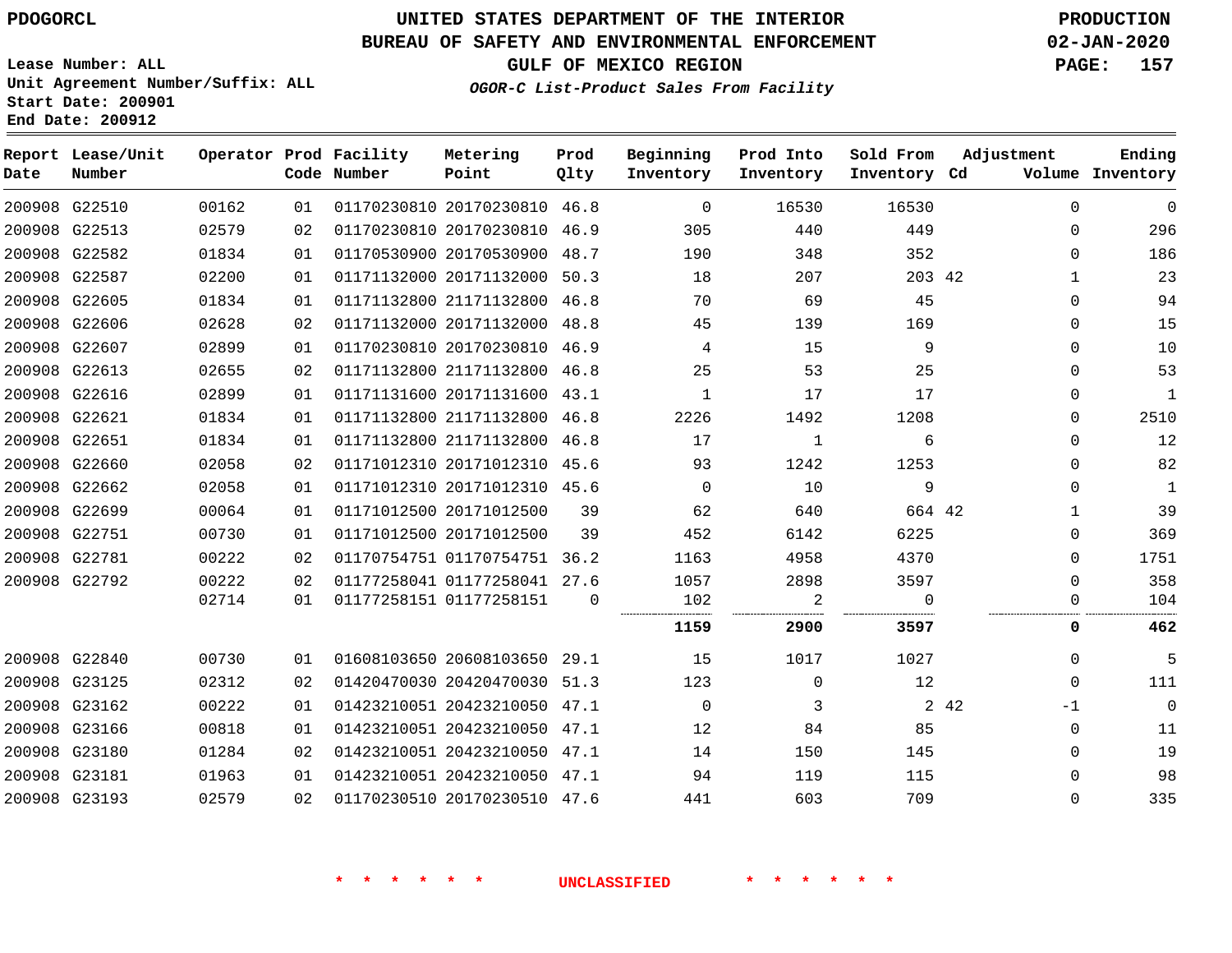**End Date: 200912**

**Report Lease/Unit**

**Number**

G23197

**Date**

 G23199 G23450 G23473 G23480 G23528 G23529 G23730 G23735 G23736 G23748 G23754 G23820 G23851 G23853 G23933 G23956 G24330 G24700 G24710 G24712 G24718 G24729 G24730 G24733 G24766

## **UNITED STATES DEPARTMENT OF THE INTERIOR PDOGORCL PRODUCTION**

46.9 46.9

**Prod Qlty**

#### **BUREAU OF SAFETY AND ENVIRONMENTAL ENFORCEMENT 02-JAN-2020**

**Lease Number: ALL Unit Agreement Number/Suffix: ALL Start Date: 200901**

**Operator Prod Facility**

**Code Number**

 

 

**OGOR-C List-Product Sales From Facility**

 $\Omega$  $\Omega$ 

 

**Prod Into Inventory**

**Beginning Inventory**

> 

 $\Omega$  $\Omega$   $\overline{a}$ 

**GULF OF MEXICO REGION PAGE: 158**

**Inventory Cd Volume**

**Adjustment**

 -1

 $\Omega$   $\Omega$  $\Omega$  $\Omega$  $\Omega$   $\Omega$  $\Omega$  $\Omega$  $\Omega$  $\Omega$   $\Omega$  $\Omega$  $\Omega$  $-40$   $\Omega$ -1  $\Omega$  $\Omega$ 

 

**Ending**

42 

**34 12 0 22**

**Sold From Inventory**

> > 0 0 9

42 42

> 

 

| 00981 | 01 |                         | 01170753850 20170753850      | 30.3     | 3806         |
|-------|----|-------------------------|------------------------------|----------|--------------|
| 00981 | 01 |                         | 01170753850 20170753850      | 30.3     | 1933         |
| 00981 | 01 |                         | 01170753850 20170753850      | 30.3     | 1934         |
| 01978 | 02 |                         | 01170230810 20170230811      | 47.7     | 34           |
| 00162 | 01 |                         | 01170230810 20170230810      | 46.8     | 0            |
| 02312 | 02 |                         | 01170230810 20170230810      | 46.9     | 51           |
| 02312 | 02 |                         | 01170230810 20170230810      | 46.9     | 34           |
| 02222 | 01 |                         | 01170230811 20170230811      | 47.7     | 17           |
| 02899 | 01 | 01177058270 01177058270 |                              | $\Omega$ | 153          |
| 02503 | 02 |                         | 01171012400 20171012400      | 49.4     | 4453         |
| 02266 | 01 |                         | 01171012310 20171012310      | 45.6     | 3            |
| 00064 | 01 |                         | 01171092651 20171092650      | 49.9     | $\mathbf{1}$ |
| 02807 | 01 |                         | 01170753510 20170753510      | 51.1     | 1546         |
| 02566 | 01 | 01427038270 01427038270 |                              | $\Omega$ | 34           |
| 02312 | 02 |                         | 01170230811 20170230811 47.7 |          | 8            |
|       |    |                         |                              |          |              |

 20170230811 47.7 20170230811 47.7

 20170230510 47.6 20170230500 41.3

20170530900 48.7

20170230810

20170530900

**Metering Point**

 20170230500 20170230810

20170230450

 20170753850 30.3 20170753850 30.3

46.9

48.8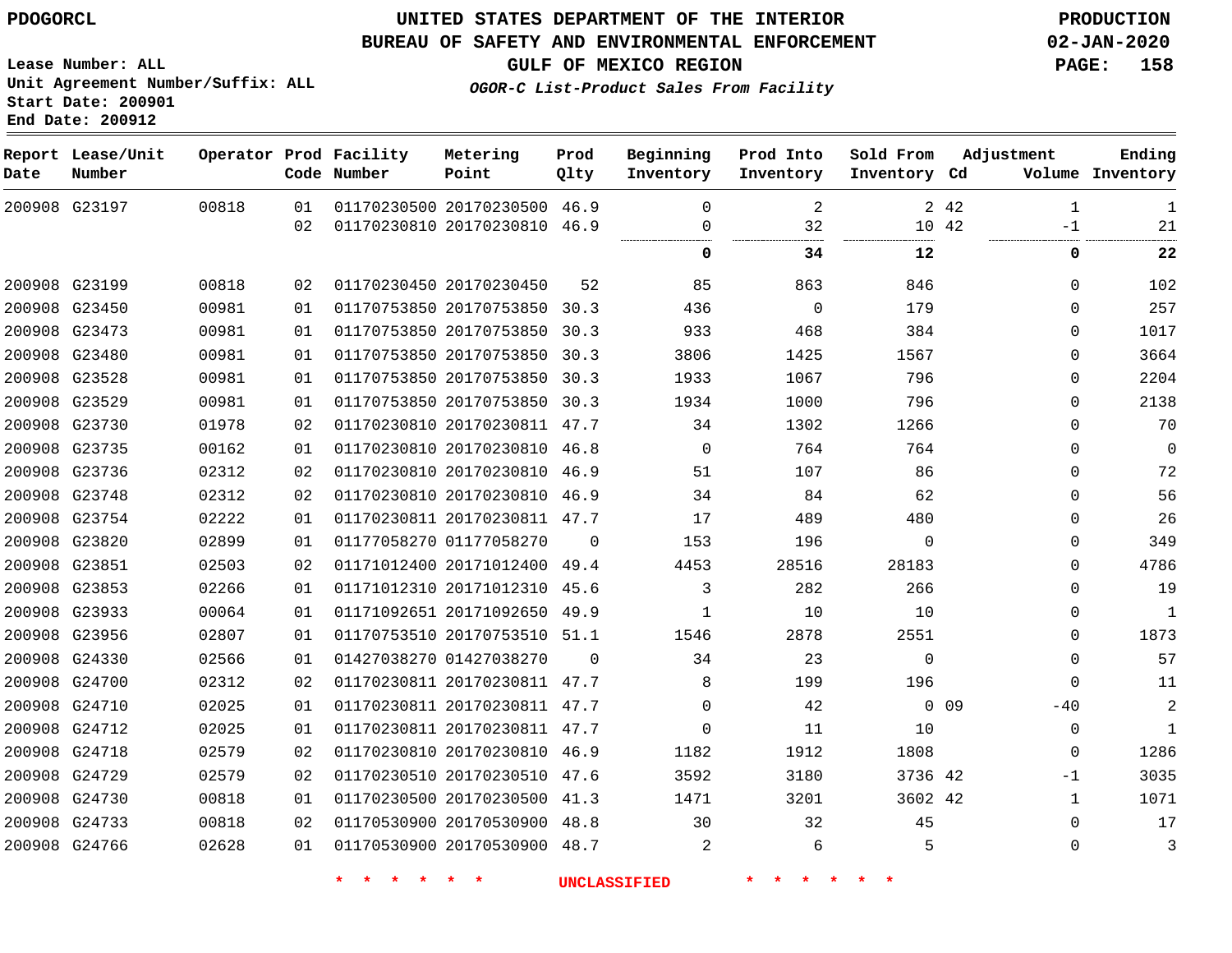### **BUREAU OF SAFETY AND ENVIRONMENTAL ENFORCEMENT 02-JAN-2020**

**Lease Number: ALL Unit Agreement Number/Suffix: ALL Start Date: 200901 End Date: 200912**

**GULF OF MEXICO REGION PAGE: 159**

**OGOR-C List-Product Sales From Facility**

| Date | Report Lease/Unit<br>Number |       |    | Operator Prod Facility<br>Code Number | Metering<br>Point            | Prod<br>Qlty | Beginning<br>Inventory | Prod Into<br>Inventory | Sold From<br>Inventory Cd | Adjustment |              | Ending<br>Volume Inventory |
|------|-----------------------------|-------|----|---------------------------------------|------------------------------|--------------|------------------------|------------------------|---------------------------|------------|--------------|----------------------------|
|      | 200908 G24873               | 00222 | 02 |                                       | 01171012400 20171012400 49.4 |              | 19                     | 166                    | 158 42                    |            | $\mathbf{1}$ | 28                         |
|      | 200908 G24874               | 02058 | 02 |                                       | 01171012400 20171012400 49.4 |              | 123                    | 519                    | 555                       |            | $\Omega$     | 87                         |
|      | 200908 G24878               | 02628 | 02 |                                       | 01171092651 20171092650 49.9 |              | 26                     | 1032                   | 950                       |            | $\Omega$     | 108                        |
|      | 200908 G24889               | 02579 | 02 |                                       | 01171012500 20171012500      | 39           | 1043                   | 12947                  | 13210 42                  |            | $-1$         | 779                        |
|      | 200908 G24898               | 02807 | 01 |                                       | 01171012400 20171012400 49.4 |              | 2934                   | 21069                  | 20467                     |            | $\Omega$     | 3536                       |
|      |                             |       | 01 |                                       | 01171012300 20171012300 40.3 |              | 11323                  | 24872                  | 24518                     |            | 0            | 11677                      |
|      |                             |       |    |                                       |                              |              | 14257                  | 45941                  | 44985                     |            | 0            | 15213                      |
|      | 200908 G24922               | 01834 | 01 |                                       | 01171132800 21171132800 46.8 |              | 2909                   | 3888                   | 2208                      |            | $\Omega$     | 4589                       |
|      | 200908 G24924               | 01834 | 01 |                                       | 01171132800 21171132800 46.8 |              | 3989                   | 5694                   | 3145 42                   |            | $-1$         | 6537                       |
|      | 200908 G24929               | 03008 | 02 |                                       | 01171092651 20171092650 49.9 |              | 21                     | 161                    | 165                       |            | $\mathbf 0$  | 17                         |
|      | 200908 G24977               | 01834 | 01 |                                       | 01171012500 20171012500      | 39           | 20                     | 349                    | 348                       |            | $\Omega$     | 21                         |
|      | 200908 G24979               | 02989 | 01 |                                       | 01171092651 20171092650 49.9 |              | 947                    | 10813                  | 10626 42                  |            | $-1$         | 1133                       |
|      | 200908 G24990               | 01284 | 01 |                                       | 01608103650 20608103650 29.1 |              | 103                    | 13108                  | 13141                     |            | $\mathbf 0$  | 70                         |
|      | 200908 G25007               | 03008 | 02 |                                       | 01177198271 01177198271 46.7 |              | 24                     | $\mathbf 0$            | $\Omega$                  |            | $\mathbf 0$  | 24                         |
|      | 200908 G25008               | 02777 | 01 |                                       | 01170753510 20170753510 48.7 |              | 112                    | 195                    | 178                       |            | $\Omega$     | 129                        |
|      | 200908 G25514               | 02813 | 02 |                                       | 01423210051 20423210050 47.1 |              | 34                     | 249                    | 253                       |            | $\Omega$     | 30                         |
|      | 200908 G25515               | 02813 | 02 |                                       | 01423210051 20423210050 47.1 |              | 62                     | 196                    | 231                       |            | $\mathbf 0$  | 27                         |
|      | 200908 G25524               | 00818 | 02 |                                       | 01170230450 20170230450      | 52           | 402                    | 2917                   | 2976                      |            | $\mathbf 0$  | 343                        |
|      | 200908 G25536               | 02466 | 01 |                                       | 01420390101 01420390101      | $\Omega$     | 3491                   | $\Omega$               | $\Omega$                  |            | $\Omega$     | 3491                       |
|      | 200908 G25540               | 02409 | 01 |                                       | 01420390101 01420390101      | $\Omega$     | 14619                  | $\Omega$               | $\Omega$                  |            | $\Omega$     | 14619                      |
|      | 200908 G25553               | 02579 | 02 |                                       | 01170230510 20170230510 47.6 |              | 250                    | 147                    | 173                       |            | $\mathbf 0$  | 224                        |
|      | 200908 G25561               | 02058 | 02 |                                       | 01170230450 20170230450      | 52           | 2021                   | 18017                  | 17918                     |            | $\mathbf 0$  | 2120                       |
|      | 200908 G25566               | 00162 | 01 |                                       | 01170230450 20170230450      | 51.9         | $\Omega$               | 61                     | 61                        |            | $\Omega$     | $\overline{0}$             |
|      | 200908 G25579               | 00818 | 02 |                                       | 01170230810 20170230810 46.9 |              | $\Omega$               | 1434                   | 470                       |            | $\Omega$     | 964                        |
|      |                             |       | 01 |                                       | 01170230500 20170230500 46.9 |              | 460                    | 107                    | 531 42                    |            | 1            | 37                         |
|      |                             |       |    |                                       |                              |              | 460                    | 1541                   | 1001                      |            | 1            | 1001                       |
|      | 200908 G25605               | 00818 |    | 01 01170230810 20170230810 46.6       |                              |              | 3                      | 25                     | 11                        |            | $\Omega$     | 17                         |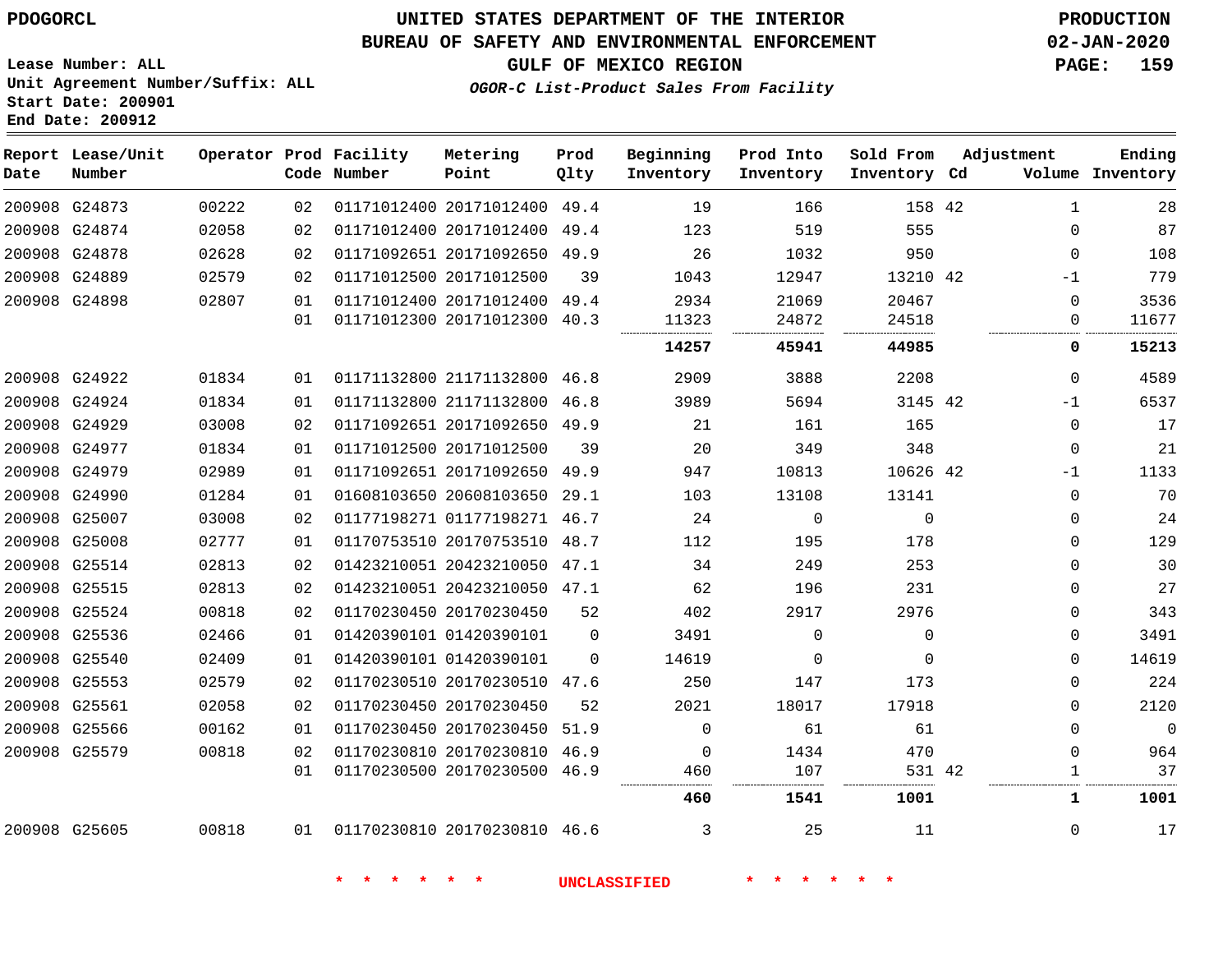# **UNITED STATES DEPARTMENT OF THE INTERIOR PDOGORCL PRODUCTION**

#### **BUREAU OF SAFETY AND ENVIRONMENTAL ENFORCEMENT 02-JAN-2020**

**Lease Number: ALL Unit Agreement Number/Suffix: ALL Start Date: 200901 End Date: 200912**

**OGOR-C List-Product Sales From Facility**

**GULF OF MEXICO REGION PAGE: 160**

| Date | Report Lease/Unit<br>Number |       |    | Operator Prod Facility<br>Code Number | Metering<br>Point            | Prod<br>Qlty   | Beginning<br>Inventory | Prod Into<br>Inventory | Sold From<br>Inventory Cd | Adjustment        | Ending<br>Volume Inventory |
|------|-----------------------------|-------|----|---------------------------------------|------------------------------|----------------|------------------------|------------------------|---------------------------|-------------------|----------------------------|
|      | 200908 G25606               | 02025 | 01 |                                       | 01170230810 20170230810 46.8 |                | 57                     | 854                    | 337                       | $\Omega$          | 574                        |
|      | 200908 G25872               | 02025 | 01 |                                       | 01170230811 20170230811 47.6 |                | 232                    | 5865                   | 5780                      | $\Omega$          | 317                        |
|      | 200908 G26001               | 02628 | 02 |                                       | 01171132800 21171132800 46.8 |                | 4740                   | 5195                   | 3227                      | $\Omega$          | 6708                       |
|      | 200908 G26023               | 02579 | 02 |                                       | 01171012500 20171012500      | 39             | 126                    | 1616                   | 1644 42                   | -1                | 97                         |
|      | 200908 G26032               | 01935 | 01 |                                       | 01171012300 20171012300 40.3 |                | 29                     | 276                    | 176                       | $\mathbf 0$       | 129                        |
|      | 200908 G26040               | 00560 | 01 |                                       | 01171132800 21171132800 46.8 |                | 351                    | 62                     | 300 42                    | 166               | 279                        |
|      | 200908 G26051               | 01978 | 02 |                                       | 01171092651 20171092650 49.5 |                | 105                    | $\mathbf 0$            | 105                       | $\Omega$          | 0                          |
|      | 200908 G26074               | 01284 | 01 |                                       | 01177122950 20177122950 29.6 |                | 386                    | 49025                  | 49312                     | 0                 | 99                         |
|      | 200908 G26124               | 02503 | 02 |                                       | 01171012500 20171012500      | 39             | 5                      | 59                     | 61                        | 0                 | 3                          |
|      | 200908 G26146               | 01586 | 01 |                                       | 01177258152 01177258152 32.7 |                | 2203                   | 2461                   | 2583                      | 0                 | 2081                       |
|      | 200908 G26281               | 02528 | 02 |                                       | 01170753850 20170753850 30.3 |                | 2695                   | 1198                   |                           | $0$ 09<br>$-1110$ | 2783                       |
|      | 200908 G26451               | 02579 | 02 |                                       | 01423210051 20423210050 47.1 |                | 773                    | 7188                   | 7032                      | $\Omega$          | 929                        |
|      | 200908 G26477               | 01963 | 01 |                                       | 01420390101 01420390101      | $\Omega$       | 3                      | $\mathbf 0$            | $\Omega$                  | $\Omega$          | 3                          |
|      | 200908 G26480               | 01978 | 02 |                                       | 01423210051 20423210050 47.1 |                | 41                     | 1309                   | 1263                      | $\Omega$          | 87                         |
|      | 200908 G26513               | 01978 | 02 |                                       | 01170230450 20170230450      | 52             | 4                      | 17                     | 18                        | $\Omega$          | 3                          |
|      | 200908 G27061               | 02266 | 01 |                                       | 01171131600 20171131600 43.9 |                | 5                      | 23                     | 27                        | $\Omega$          | 1                          |
|      | 200908 G27070               | 00064 | 01 |                                       | 01170230811 20170230811 47.7 |                | 124                    | 4729                   | 4598 42                   | 1                 | 256                        |
|      | 200908 G27072               | 02899 | 01 |                                       | 01171132800 21171132800 46.8 |                | 2272                   | 2801                   | 1648 42                   | $\mathbf{1}$      | 3426                       |
|      | 200908 G27100               | 01978 | 02 |                                       | 01171012310 20171012310 45.6 |                | 113                    | 1549                   | 1561                      | 0                 | 101                        |
|      | 200908 G27121               | 02312 | 02 |                                       | 01171012400 20171012400 49.4 |                | 171                    | 15480                  | 13053                     | 0                 | 2598                       |
|      | 200908 G27169               | 01284 | 01 |                                       | 01171012500 20171012500      | 39             | 961                    | 12921                  | 13106                     | $\Omega$          | 776                        |
|      | 200908 G27173               | 00105 | 01 |                                       | 01170513800 20170513800 32.8 |                | 155                    | $\mathbf 0$            | 155                       | $\Omega$          | 0                          |
|      | 200908 G27194               | 01586 | 01 |                                       | 01177258152 01177258152 32.7 |                | 5                      | $\mathbf{0}$           | 3                         | 0                 | $\overline{2}$             |
|      | 200908 G27195               | 01586 | 02 |                                       | 01177258154 01177258154      | $\overline{0}$ | 82                     | $\mathbf{0}$           | 0                         | $\Omega$          | 82                         |
|      | 200908 G27215               | 01586 | 02 |                                       | 01177288152 01177288152 33.6 |                | 64                     | 29                     | 73                        | $\Omega$          | 20                         |
|      | 200908 G27476               | 02672 | 01 |                                       | 01423210051 20423210050 47.1 |                | $7\phantom{.0}$        | 45                     | 46                        | $\Omega$          | 6                          |
|      | 200908 G27507               | 02058 | 02 |                                       | 01170230450 20170230450      | 52             | 257                    | 1506                   | 1586                      | $\Omega$          | 177                        |
|      | 200908 G27789               | 01284 | 02 |                                       | 01170530900 20170530900 48.7 |                | 2094                   | 2081                   | 3065                      | $\Omega$          | 1110                       |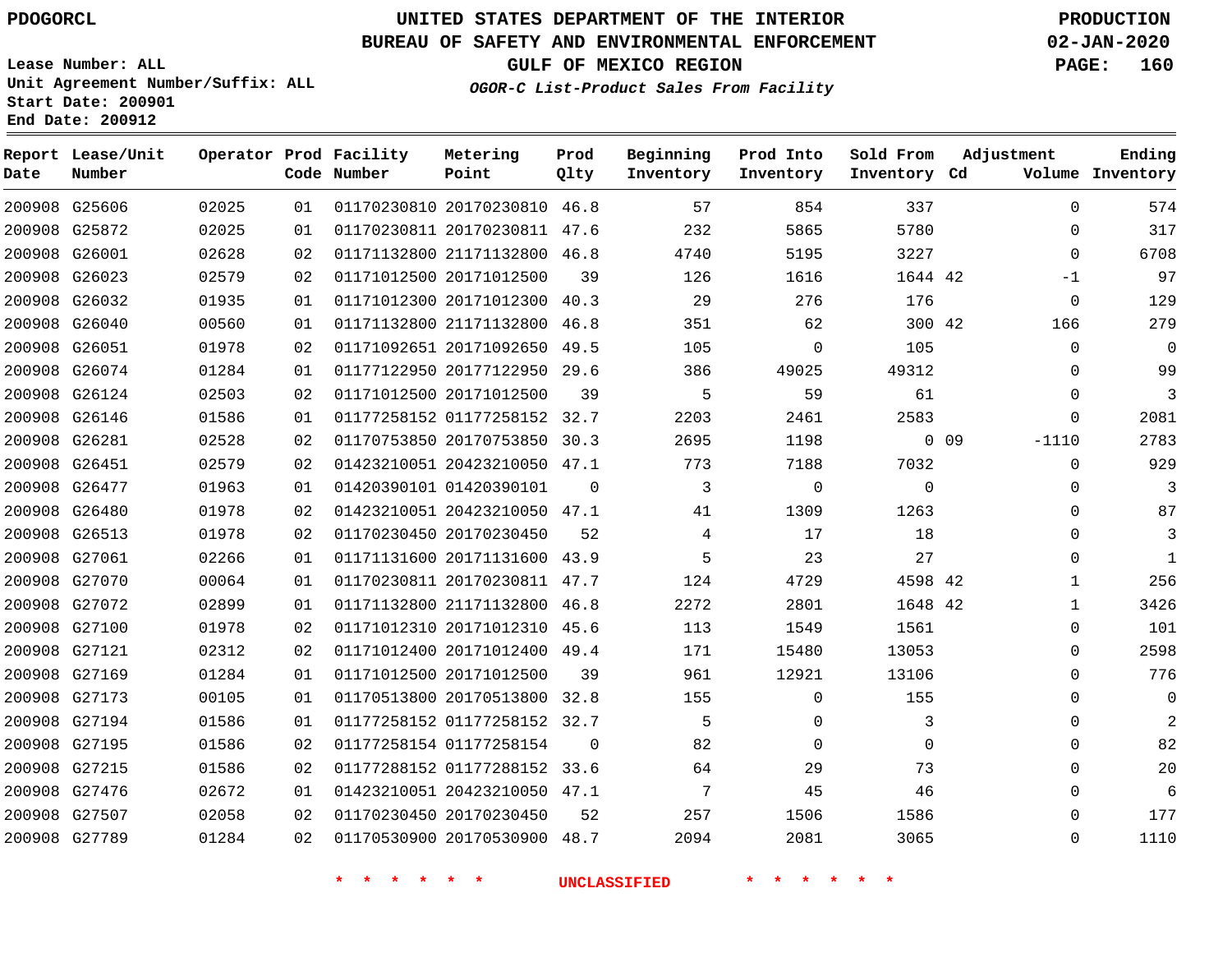G27793 G27831 G27834 G31040 G31304 G31435 G32197

**Report Lease/Unit**

**Number**

**Date**

# **UNITED STATES DEPARTMENT OF THE INTERIOR PDOGORCL PRODUCTION**

**Prod Qlty**

#### **BUREAU OF SAFETY AND ENVIRONMENTAL ENFORCEMENT 02-JAN-2020**

**Lease Number: ALL Unit Agreement Number/Suffix: ALL Start Date: 200901 End Date: 200912**

> 

**Operator Prod Facility**

**Code Number**

 20170530900 48.7 20170530900 48.7

**Metering Point**

  **OGOR-C List-Product Sales From Facility**

 

 

 

**Sold From Inventory**

**Prod Into Inventory**

**Beginning Inventory**

**GULF OF MEXICO REGION PAGE: 161**

**Inventory Cd Volume**

**Adjustment**

  $\Omega$  $\Omega$   $\Omega$  $\Omega$  $\Omega$   $\Omega$  $\Omega$  $\Omega$  $\Omega$  $\overline{0}$  $\overline{0}$  $\Omega$  $\overline{0}$  $\Omega$  $\Omega$  $\Omega$  -1  $\Omega$ 

**Ending**

| 327834 | 00222 | 01 | 01171132000 20171132000      | 48.8 | 0                           | 70          | 62          |  |
|--------|-------|----|------------------------------|------|-----------------------------|-------------|-------------|--|
| 331040 | 02058 | 02 | 01170230450 20170230450      |      | 52<br>343                   | 2927        | 2926        |  |
| 331304 | 02714 | 01 | 01170230811 20170230811      | 47.7 | 1302                        | 37150       | 36443       |  |
| 331435 | 02058 | 02 | 01170755200 20170755200      | 40.2 | 6288                        | 43271       | 43769       |  |
| 332197 | 01364 | 02 | 01171012500 20171012500      |      | 39<br>256                   | 1946        | 2085        |  |
| 00016  | 00276 | 01 | 01170513700 20170513700      | 31.9 | 3438                        | 29990       | 29479 42    |  |
| 00026  | 00276 | 01 | 01170513700 20170513700      | 31.9 | 4994                        | 40343       | 40024       |  |
| 00032  | 00276 | 01 | 01170513700 20170513700      | 31.9 | 875                         | 2899        | 2805        |  |
| 00033  | 00276 | 01 | 01170513700 20170513700      | 31.9 | 1403                        | 2506        | 3071        |  |
| 00049  | 02421 | 01 | 01171012300 20171012300      | 40.8 | 10722                       | 17819       | 20023       |  |
| 00050  | 02421 | 01 | 01171012300 20171012300      | 40.8 | 4578                        | 11223       | 10437       |  |
| 00051  | 02421 | 01 | 01171012300 20171012300      | 40.8 | 2535                        | 4884        | 5085        |  |
| 00052  | 02421 | 01 | 01171012300 20171012300      | 40.8 | 2528                        | 5357        | 5324        |  |
| 00053  | 02409 | 01 | 01171012300 20171012300      | 41.7 | 2296                        | 2015        | 3140        |  |
| 00079  | 01834 | 01 | 01170230810 20170230810      | 47.2 | 498                         | 557         | 477         |  |
| 00081  | 00818 | 01 | 01170231300 20170230450      | 51.6 | 27                          | 421         | 397         |  |
| 00090  | 02630 | 01 | 01170230810 20170230810      |      | $\mathbf 0$<br>$\mathbf{0}$ | 13          | $\mathbf 0$ |  |
| 00137  | 00687 | 01 | 01170513700 20170513700      | 26.6 | 122                         | 838         | 839 42      |  |
| 00138  | 00687 | 01 | 01170513700 20170513700      | 26.6 | 5022                        | 36478       | 36201 42    |  |
| 00184  | 02594 | 02 | 01170230810 20170230810      | 47.2 | 107                         | $\mathbf 0$ | 77          |  |
| 00191  | 02312 | 01 | 01170230810 20170230810      | 47.2 | 240                         | 355         | 269         |  |
| 00196  | 03041 | 01 | 01171012300 20171012300      | 39.1 | 13686                       | 32816       | 30816       |  |
| 00244  | 00105 | 01 | 01170231300 01170231300      | 40.9 | 0                           | 1268        | 1268        |  |
| 00247  | 00105 | 01 | 01170231300 01170231300      | 40.9 | 0                           | 969         | 969         |  |
| 00253  | 01364 | 02 | 01170230810 20170230810 47.2 |      | 1182                        | 1128        | 1045        |  |
| 00317  | 00560 | 01 | 01171012310 20171012310      |      | 23<br>46                    | 369         | 368         |  |
|        |       |    |                              |      |                             |             |             |  |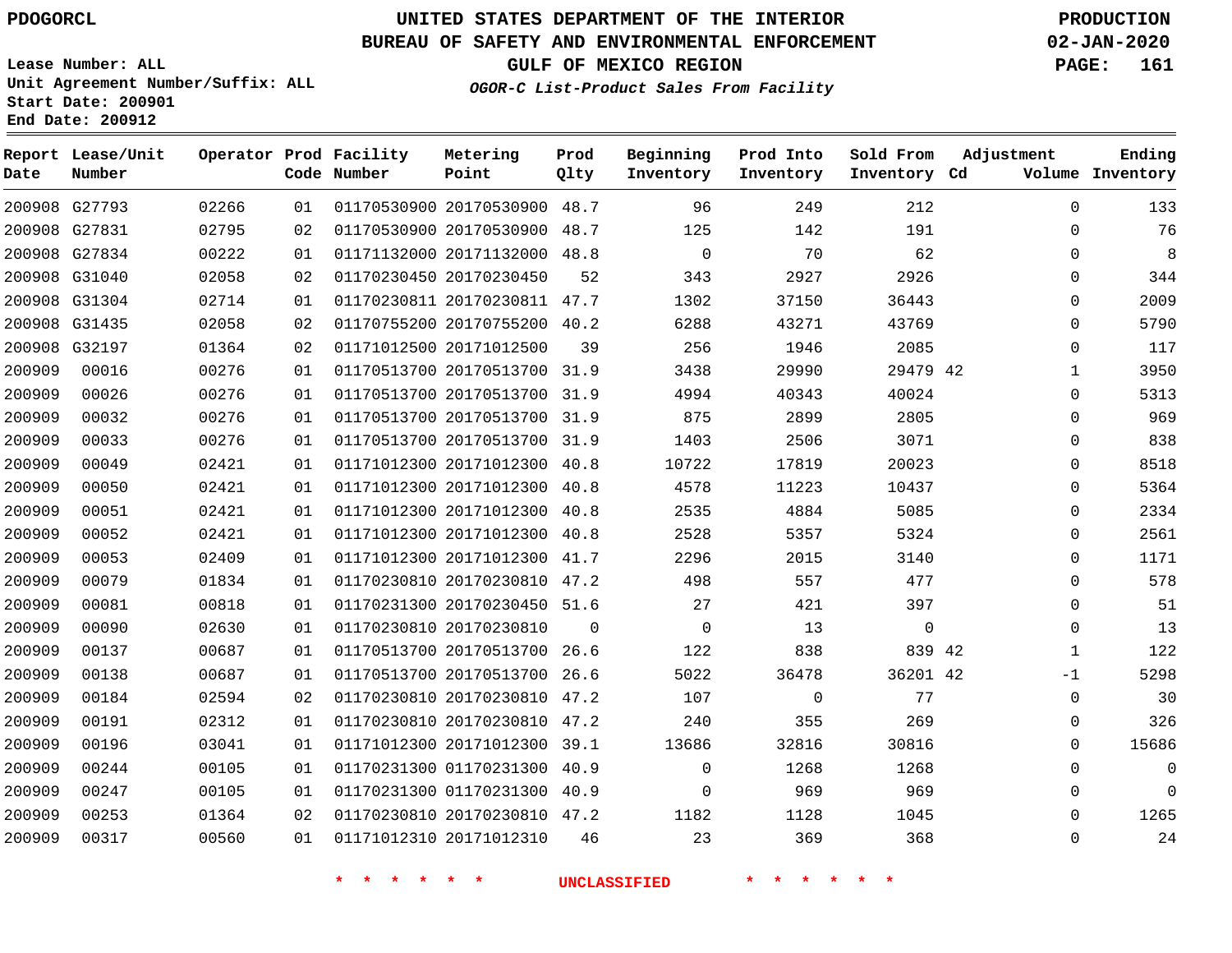**Number**

**Date**

# **UNITED STATES DEPARTMENT OF THE INTERIOR PDOGORCL PRODUCTION**

**Prod Qlty**

#### **BUREAU OF SAFETY AND ENVIRONMENTAL ENFORCEMENT 02-JAN-2020**

**Lease Number: ALL Unit Agreement Number/Suffix: ALL Start Date: 200901 End Date: 200912**

**Operator Prod Facility**

**Code Number**

**Metering Point**

**OGOR-C List-Product Sales From Facility**

**Beginning Inventory** **Prod Into Inventory** **Sold From Inventory**

**GULF OF MEXICO REGION PAGE: 162**

**Inventory Cd Volume**

**Adjustment**

**Ending**

| 00353 | 02266 | 01 | 01170754800 20170754800 29.3 |                     | $\Omega$     | 367   | 278      | $\Omega$     | 89          |
|-------|-------|----|------------------------------|---------------------|--------------|-------|----------|--------------|-------------|
| 00367 | 00276 | 01 | 01170513700 20170513700 31.9 |                     | 36           | 522   | 489      | $\mathbf 0$  | 69          |
| 00424 | 00064 | 01 | 01171012400 20171012400 50.7 |                     | 22           | 30    | 46       | 0            | 6           |
| 00434 | 01284 | 01 | 01177112605 2017711260Y 31.3 |                     | 2462         | 19273 | 19787    | 0            | 1948        |
| 00453 | 01284 | 01 | 01177112605 2017711260Y 31.3 |                     | 1115         | 15614 | 15150    | 0            | 1579        |
| 00464 | 00078 | 01 | 01170573602 20170573602 33.1 |                     | 3520         | 14206 | 15158    | $\mathbf 0$  | 2568        |
| 00466 | 00064 | 01 | 01171012400 20171012400 50.7 |                     | 1432         | 6568  | 6786     | 0            | 1214        |
| 00478 | 02409 | 01 | 01171012300 20171012300 36.3 |                     | $\Omega$     | 436   | 436      | 0            | $\mathbf 0$ |
| 00479 | 00818 | 01 | 01171012500 20171012500 39.6 |                     | 327          | 5575  | 5616     | $\mathbf 0$  | 286         |
| 00487 | 01284 | 01 | 01171132800 21171132800 46.8 |                     | 2924         | 567   | 1334     | $\mathbf 0$  | 2157        |
| 00518 | 01482 | 01 | 01170230450 20170230450 51.6 |                     | 155          | 1299  | 1297     | 0            | 157         |
| 00526 | 00105 | 01 | 01170230810 20170230810 47.1 |                     | 1607         | 1735  | 1511     | 0            | 1831        |
| 00541 | 02589 | 01 | 01170530900 20170530900 49.6 |                     | $\mathbf 0$  | 40    | 40       | $\mathbf 0$  | $\mathbf 0$ |
| 00559 | 00687 | 01 | 01171131600 20171131600 42.2 |                     | 166          | 2608  | 2681     | 0            | 93          |
| 00560 | 00687 | 01 | 01171131600 20171131600 42.2 |                     | 15           | 227   | 235 42   | 1            | 8           |
| 00577 | 03056 | 01 | 01171012300 20171012300 40.8 |                     | $\mathbf{0}$ | 23655 | 24937 46 | 12590        | 11308       |
| 00593 | 01834 | 01 | 01171012300 20171012300 40.8 |                     | 15139        | 16671 | 18084 42 | $\mathbf{1}$ | 13727       |
|       | 02589 | 01 | 01171012300 20171012300 36.6 |                     | 853          | 786   | 1263     | 0            | 376         |
|       |       |    |                              |                     | 15992        | 17457 | 19347    | ı            | 14103       |
| 00605 | 02899 | 01 | 01170573602 20170573602 36.6 |                     | 2739         | 11037 | 11886    | $\Omega$     | 1890        |
| 00680 | 01482 | 01 | 01170230700 20170230700 39.6 |                     | 1119         | 2205  | 2102     | 0            | 1222        |
| 00691 | 02312 | 02 | 01170754200 20170754200 36.3 |                     | 2899         | 2153  | 3203     | 0            | 1849        |
| 00693 | 02266 | 01 | 01170754800 20170754800 29.3 |                     | $\mathbf 0$  | 327   | 248      | $\mathbf 0$  | 79          |
| 00694 | 02266 | 01 | 01170754800 20170754800 29.3 |                     | $\mathbf{0}$ | 3465  | 2628     | $\mathbf 0$  | 837         |
| 00697 | 02266 | 01 | 01170754800 20170754800 29.3 |                     | 871          | 3053  | 3186     | $\mathbf 0$  | 738         |
| 00757 | 02312 | 01 | 01170230500 20170230500      | 41                  | 2            | 3     | 4        | 0            | $\mathbf 1$ |
| 00758 | 02421 | 01 | 01170230810 20170230810 47.2 |                     | 1177         | 1585  | 1241     | $\Omega$     | 1521        |
| 00763 | 01284 | 01 | 01170231100 20170230810 47.2 |                     | 19           | 29    | 21       | $\mathbf 0$  | 27          |
|       |       |    |                              | <b>UNCLASSIFIED</b> |              |       |          |              |             |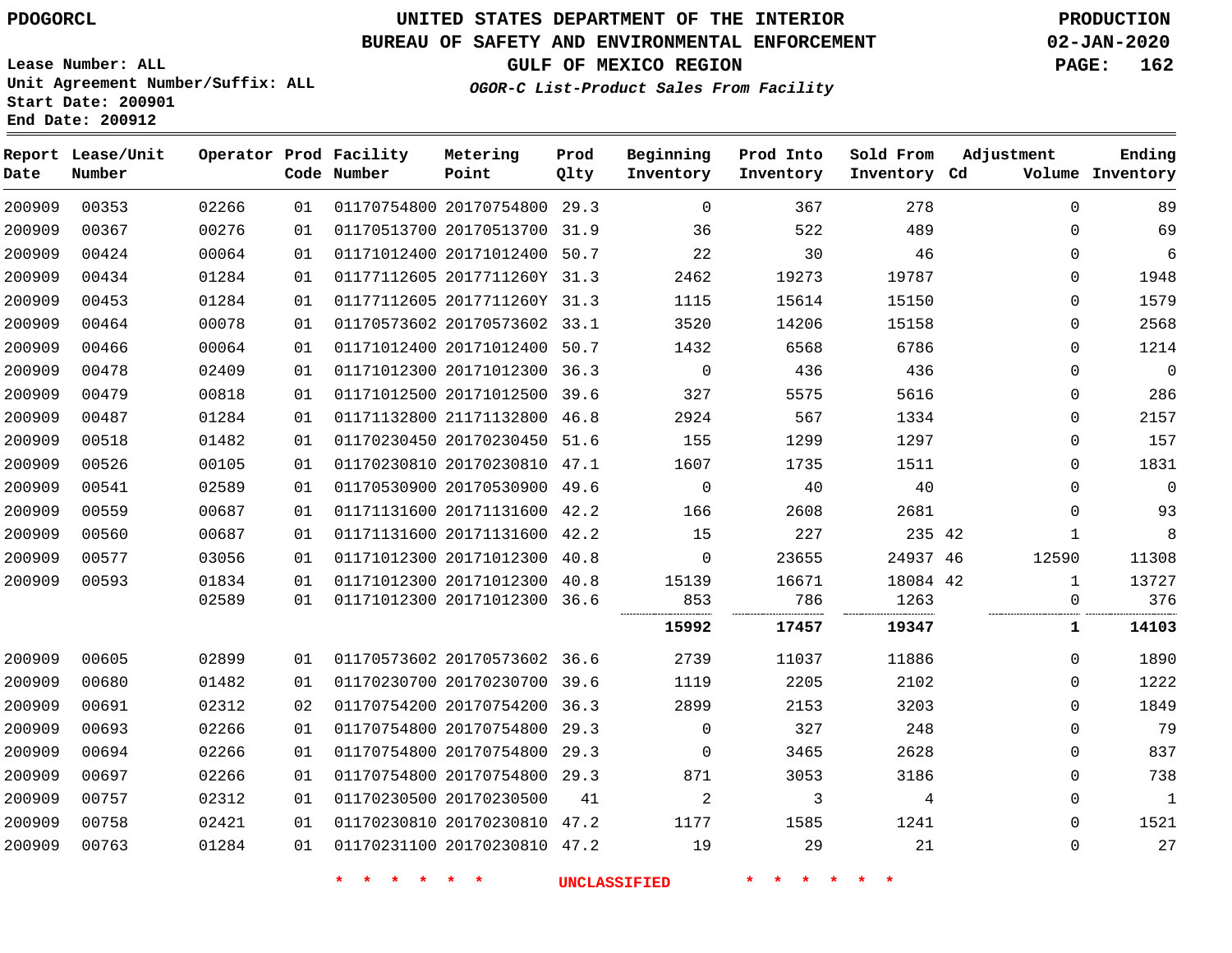**Number**

**Date**

# **UNITED STATES DEPARTMENT OF THE INTERIOR PDOGORCL PRODUCTION**

**Prod Qlty**

#### **BUREAU OF SAFETY AND ENVIRONMENTAL ENFORCEMENT 02-JAN-2020**

**Lease Number: ALL Unit Agreement Number/Suffix: ALL Start Date: 200901 End Date: 200912**

> 

**Operator Prod Facility**

**Code Number**

 20170230810 47.2 20171131600 42.2 20171132000 48.7

**Metering Point**

 

**OGOR-C List-Product Sales From Facility**

 

 

**Prod Into Inventory**

**Beginning Inventory**

**GULF OF MEXICO REGION PAGE: 163**

**Inventory Cd Volume**

**Adjustment**

  $-1$   $-1$  $\Omega$ -1  $\Omega$ -1946  $\Omega$  $\Omega$  $\Omega$  $\overline{0}$ -67  $\Omega$  $\overline{0}$  $\Omega$  $\cap$  $\Omega$ 

**Ending**

| 200909 | 00787             | 02312 | 01 | 01171092651 20171092650 49.3 |          | 9                        | 21             | 28             | $\mathbf 0$    | $\overline{c}$ |
|--------|-------------------|-------|----|------------------------------|----------|--------------------------|----------------|----------------|----------------|----------------|
| 200909 | 00797             | 02421 | 01 | 01171012300 20171012300 40.8 |          | 3328                     | 5094           | 5986 42        | $-1$           | 2435           |
| 200909 | 00818             | 02636 | 01 | 01171132800 21171132800 47.9 |          | 2035                     | 127            | 790            | $\Omega$       | 1372           |
| 200909 | 00819             | 00078 | 01 | 01171132800 21171132800 47.9 |          | 102                      | 9              | 42 42          | $-1$           | 68             |
| 200909 | 00839             | 02451 | 01 | 01170513800 20170513800 32.8 |          | 478                      | 10174          | 10125          | $\Omega$       | 527            |
|        | 200909 754303001A | 00059 | 01 | 01170230811 20170230811 47.4 |          | 495                      | 7958           | 6039 09        | -1946          | 468            |
|        | 200909 754304003A | 00078 | 01 | 01170230400 20170230400 46.7 |          | 18                       | 49             | 52             | $\overline{0}$ | 15             |
|        | 200909 754307017A | 00362 | 02 | 01170230811 20170230811 47.4 |          | 300                      | 4719           | 4742           | $\Omega$       | 277            |
|        | 200909 754310009A | 00078 | 01 | 01170573601 20170573601 26.7 |          | $\overline{0}$           | 26             | 20             | $\mathbf{0}$   | -6             |
|        | 200909 7543880060 | 00105 | 01 | 01170230450 20170230450 51.5 |          | 30                       | 594            | 564            | $\mathbf{0}$   | 60             |
|        | 200909 7543890080 | 00276 | 01 | 01170513700 20170513700 31.9 |          | 2198                     | 2637           | 2170 42        | -67            | 2598           |
|        | 200909 7543890180 | 02899 | 01 | 01423210051 20423210050      | 48       | 13                       | 146            | 143            | $\mathbf{0}$   | 16             |
|        | 200909 7543900080 | 02421 | 01 | 01177245111 01177245111      | $\Omega$ | $\overline{0}$           | 52             | $\overline{0}$ | $\Omega$       | 52             |
|        | 200909 7543920040 | 02628 | 01 | 01423210051 20423210050      | 48       | 15                       | 146            | 144            | $\mathbf{0}$   | 17             |
|        | 200909 7543930100 | 00362 | 02 | 01170230810 20170230810 47.2 |          | 3562                     | 4220           | 3520           | $\Omega$       | 4262           |
|        | 200909 7543930200 | 00105 | 01 | 01171012310 20171012310      | 46       | 1189                     | 15872          | 16018          | $\Omega$       | 1043           |
|        |                   | 01284 | 01 | 0117709260L 2017709260L 38.6 |          | $\overline{\phantom{0}}$ | 1958           | 1958           | 0              | 0<br>          |
|        |                   |       |    |                              |          | 1189                     | 17830          | 17976          | 0              | 1043           |
|        | 200909 7543940080 | 00222 | 01 | 01171132800 20170230811 47.4 |          | 135                      | 1527           | 1572           | $\Omega$       | 90             |
|        | 200909 754395009A | 00730 | 01 | 01170753510 20170753510 54.1 |          | 1109                     | 1032           | 1472           | $\Omega$       | 669            |
|        | 200909 754395019A | 00105 | 01 | 01420390101 01420390101 43.8 |          | 1200                     | $\sim$ 1       | 1055           | $\Omega$       | 146            |
|        | 200909 754396015A | 01284 | 01 | 01608103650 20608103650 28.5 |          | 28                       | 14216          | 14139          | $\mathbf{0}$   | 105            |
|        | 200909 754398002A | 00105 | 01 | 01420570060 20420570060 54.2 |          | 10965                    | 307            | 155            | $\Omega$       | 11117          |
|        | 200909 754398017A | 01284 | 02 | 01170230811 20170230811 47.4 |          | $\sim$ 2                 | $\overline{0}$ | 2              | $\mathbf{0}$   | 0              |
|        |                   |       |    |                              |          |                          |                |                |                |                |
|        |                   |       |    |                              |          |                          |                |                |                |                |

**\* \* \* \* \* \* UNCLASSIFIED \* \* \* \* \* \***

42 42

**Sold From Inventory**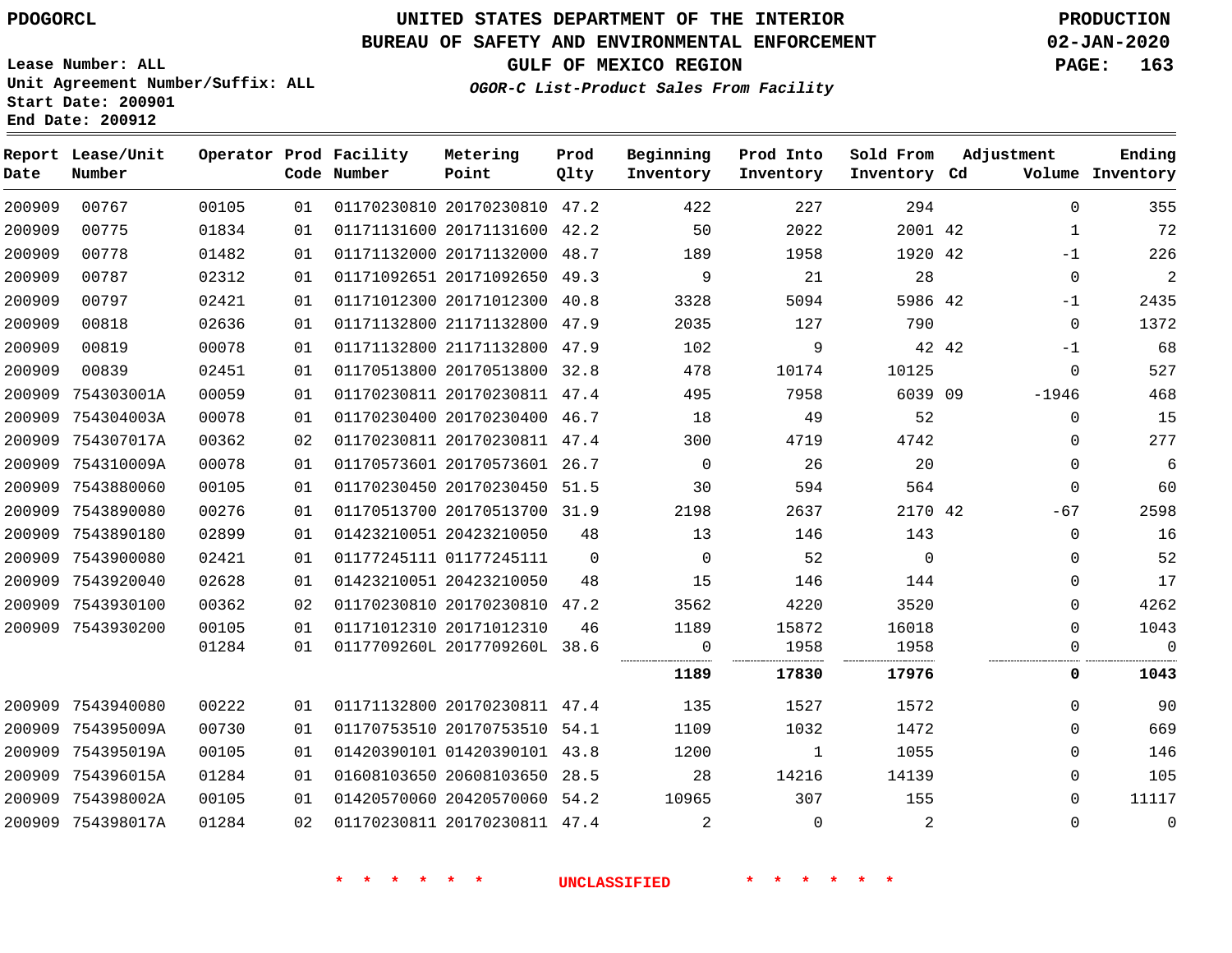**Number**

**Date**

891008927K

## **UNITED STATES DEPARTMENT OF THE INTERIOR PDOGORCL PRODUCTION**

**Prod Qlty**

#### **BUREAU OF SAFETY AND ENVIRONMENTAL ENFORCEMENT 02-JAN-2020**

**Lease Number: ALL Unit Agreement Number/Suffix: ALL Start Date: 200901 End Date: 200912**

**Operator Prod Facility**

**Code Number**

**Metering Point**

**GULF OF MEXICO REGION PAGE: 164**

**Inventory Cd Volume**

**Adjustment**

**Ending**

**OGOR-C List-Product Sales From Facility**

**Beginning Inventory**

**Prod Into Inventory** **Sold From Inventory**

|        | 200909 8910020210 | 02451 | 01  | 01170513800 20170513800 32.8 |          | 6672     | 136381 | 135985    |       | n           | 7068        |
|--------|-------------------|-------|-----|------------------------------|----------|----------|--------|-----------|-------|-------------|-------------|
|        |                   |       | 01  | 01170753510 20170753510      | 54.1     | 1695     | 1504   | 2199      |       | $\Omega$    | 1000        |
|        |                   |       |     |                              |          | 8367     | 137885 | 138184    |       | 0           | 8068        |
| 200909 | 8910024540        | 02451 | 01  | 01170513800 20170513800 32.8 |          | 5519     | 105859 | 105892    |       | $\Omega$    | 5486        |
| 200909 | 8910029320        | 00276 | 01  | 01170513700 20170513700      | 31.9     | 13286    | 39165  | 39359 42  |       | 1           | 13093       |
| 200909 | 8910034440        | 00276 | 01  | 01170513700 20170513700 31.9 |          | 25077    | 134183 | 129938 42 |       | 1           | 29323       |
|        |                   | 00730 | 01  | 01170513700 20170513700      | 31.9     | 8916     | 42530  | 42151 42  |       | -1          | 9294        |
|        |                   |       |     |                              |          | 33993    | 176713 | 172089    |       | 0           | 38617       |
| 200909 | 8910039150        | 00078 | 01  | 01170573601 20170573601 26.7 |          | 0        | 4659   | 3544 42   |       | -4          | 1111        |
| 200909 | 8910063810        | 02466 | 01  | 01170230450 20170230450 51.6 |          | 1246     | 9467   | 9572      |       | $\Omega$    | 1141        |
|        |                   | 02904 | 02  | 01170230450 20170230450 51.6 |          | 12       | 116    | 115       |       | $\Omega$    | 13          |
|        |                   |       |     |                              |          | 1258     | 9583   | 9687      |       | 0           | 1154        |
| 200909 | 8910066690        | 00078 | 01  | 01170573602 20170573602 33.2 |          | 3585     | 11203  | 12762 42  |       | $-1$        | 2025        |
| 200909 | 8910086400        | 02893 | 02  | 01171012400 20171012400 50.7 |          | 41       | 174    | 183       |       | 0           | 32          |
| 200909 | 8910086540        | 01284 | 01  | 01177092604 20177092604      | 36.5     | $\Omega$ | 1081   | 1081      |       | $\Omega$    | $\mathbf 0$ |
| 200909 | 8910086610        | 02266 | 01  | 01170754800 20170754800      | 29.3     | $\Omega$ | 298    | 226       |       | $\Omega$    | 72          |
| 200909 | 8910086660        | 03009 | 02  | 01421670201 20421670200      | $\Omega$ | 207      | 0      | $\Omega$  |       | 0           | 207         |
| 200909 | 8910087640        | 00818 | 02  | 01171092800 21171132800      | 47.9     | $\Omega$ | 201    | 77        |       | $\mathbf 0$ | 124         |
| 200909 | 8910087670        | 02312 | 01  | 01170754200 20170754200      | 36.3     | 451      | 502    | 550 42    |       | 12          | 415         |
| 200909 | 8910087840        | 00162 | 01  | 01177122606 20177122606      | 40.1     | $\Omega$ | 8139   | 8139      |       | $\Omega$    | $\Omega$    |
| 200909 | 8910088130        | 00078 | 01  | 01171012400 20171012400      | 50.7     | 200      | 414    | 538       |       | 0           | 76          |
| 200909 | 8910088160        | 01284 | 01  | 01171132800 21171132800      | 47.9     | 1818     | 376    | 838       |       | 0           | 1356        |
| 200909 | 8910089160        | 00276 | 01  | 01170513700 20170513700      | 31.9     | 3157     | 5974   | 6059      |       | 0           | 3072        |
| 200909 | 891008927AC       | 00078 | 01  | 01170230400 20170230400      | 46.9     | 135      | 92     | 198 42    |       | -1          | 28          |
| 200909 | 891008927AE       | 00078 | 01  | 01170230400 20170230400      | 46.7     | 52       | 108    |           | 91 09 | $-36$       | 33          |
| 200909 | 891008927AG       | 00078 | 0 1 | 01170230400 20170230400 46.7 |          | 1284     | 3243   | 3228 09   |       | $-296$      | 1003        |

20170230400 46.7

**\* \* \* \* \* \* UNCLASSIFIED \* \* \* \* \* \***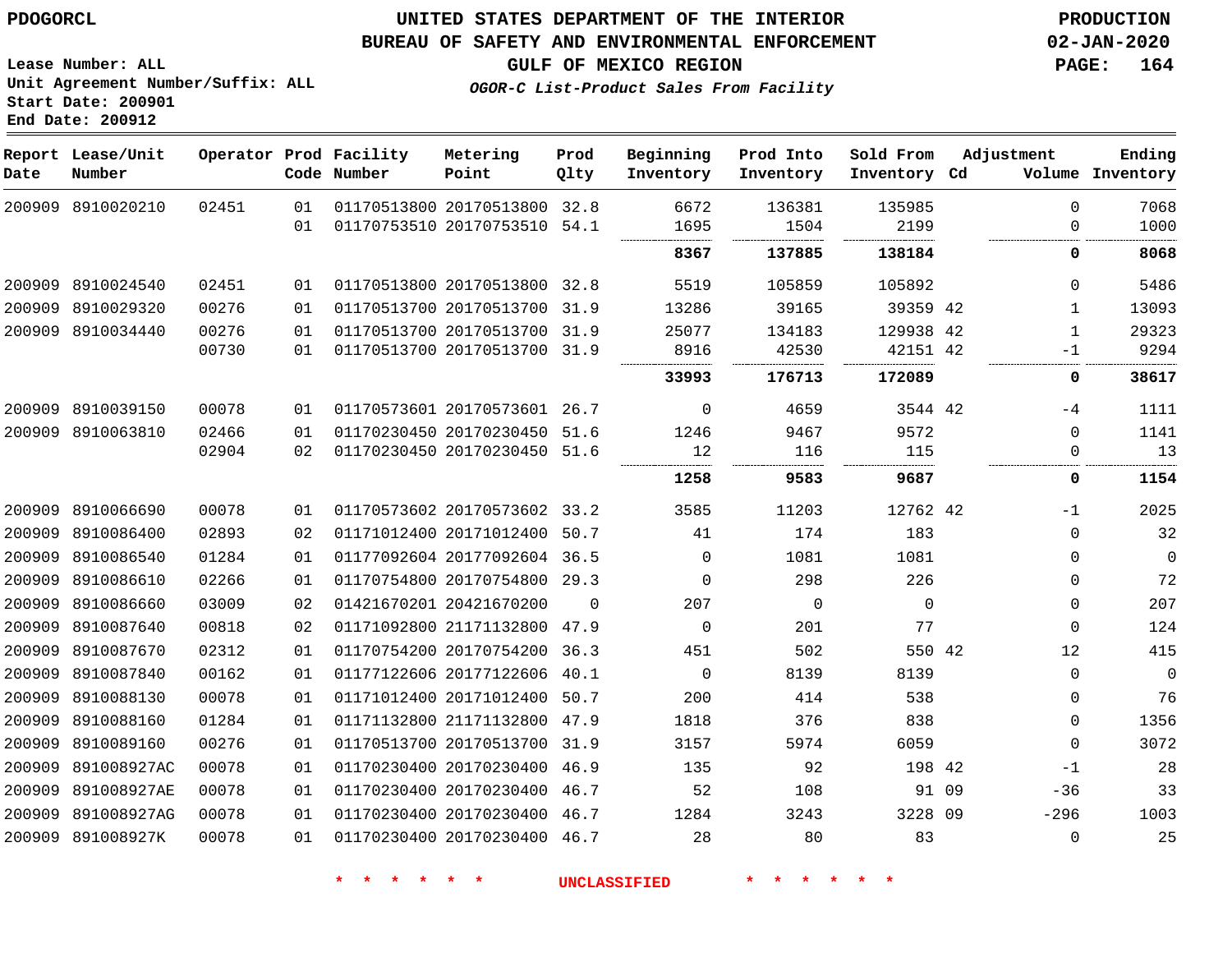## **BUREAU OF SAFETY AND ENVIRONMENTAL ENFORCEMENT 02-JAN-2020**

**Lease Number: ALL Unit Agreement Number/Suffix: ALL Start Date: 200901 End Date: 200912**

# **OGOR-C List-Product Sales From Facility**

**GULF OF MEXICO REGION PAGE: 165**

|  | <i>OGOR-C List-Product Sales From</i> |  |
|--|---------------------------------------|--|
|  |                                       |  |

| Date   | Report Lease/Unit<br>Number |       |    | Operator Prod Facility<br>Code Number | Metering<br>Point            | Prod<br>Qlty | Beginning<br>Inventory | Prod Into<br>Inventory | Sold From<br>Inventory Cd | Adjustment   | Ending<br>Volume Inventory |
|--------|-----------------------------|-------|----|---------------------------------------|------------------------------|--------------|------------------------|------------------------|---------------------------|--------------|----------------------------|
| 200909 | 891008927Y                  | 00078 | 01 |                                       | 01170230400 20170230400      | 46.7         | 74                     | 337                    | 307                       | $\Omega$     | 104                        |
| 200909 | 891008946C                  | 01834 | 01 |                                       | 01171012500 20171012500      | 39.6         | 5                      | 155                    | 152                       | $\mathbf 0$  | 8                          |
| 200909 | 8910116580                  | 00276 | 01 |                                       | 01170513700 20170513700      | 31.9         | 5209                   | 10562                  | 10340                     | $\mathbf 0$  | 5431                       |
| 200909 | 8910116740                  | 00276 | 01 |                                       | 01170513700 20170513700      | $\Omega$     | 129                    | $\Omega$               | $\Omega$                  | $\Omega$     | 129                        |
| 200909 | 8910116770                  | 00276 | 01 |                                       | 01170513700 20170513700 31.9 |              | 1150                   | 2124                   | 2182                      | 0            | 1092                       |
| 200909 | 8910116790                  | 00276 | 01 |                                       | 01170513700 20170513700 31.9 |              | 8361                   | 18958                  | 17572 42                  | $\mathbf{1}$ | 9748                       |
| 200909 | 8910116800                  | 00276 | 01 |                                       | 01170513700 20170513700      | 31.9         | 13007                  | 27195                  | 26218                     | $\mathbf 0$  | 13984                      |
| 200909 | 891011687C                  | 02266 | 01 |                                       | 01170754800 20170754800 29.3 |              | 121                    | 272                    | 327                       | $\mathbf 0$  | 66                         |
| 200909 | 891011687D                  | 02266 | 01 |                                       | 01170754800 20170754800      | 29.3         | 88                     | 193                    | 234                       | $\Omega$     | 47                         |
| 200909 | 8910117330                  | 02266 | 01 |                                       | 01170754800 20170754800 29.3 |              | 8                      | 30                     | 31                        | $\mathbf 0$  | 7                          |
| 200909 | 8910123210                  | 00687 | 01 |                                       | 0117709260A 2017709260A 34.1 |              | 20                     | 1096                   | 1095                      | $\mathbf 0$  | 21                         |
| 200909 | 8910123250                  | 00687 | 01 |                                       | 0117709260A 2017709260A 34.1 |              | 25                     | 941                    | 948                       | $\Omega$     | 18                         |
| 200909 | 8910123270                  | 01482 | 01 |                                       | 01177215100 20177215102 30.3 |              | 63                     | 7367                   | 7359                      | $\Omega$     | 71                         |
| 200909 | 8910123320                  | 01482 | 01 |                                       | 01177215100 20177215102 30.3 |              | 124                    | 13370                  | 13366 42                  | $\mathbf{1}$ | 129                        |
| 200909 | 8910123330                  | 01482 | 01 |                                       | 01177215100 20177215102      | 30.3         | 141                    | 16660                  | 16640                     | $\mathbf 0$  | 161                        |
| 200909 | 8910123350                  | 01284 | 01 |                                       | 01171012500 20171012500      | 39.6         | 12                     | 215                    | 216                       | 0            | 11                         |
| 200909 | 8910123390                  | 00818 | 01 |                                       | 01171131800 20171131800      | 47.9         | 1450                   | 425                    | 310                       | $\Omega$     | 1565                       |
| 200909 | 8910169300                  | 00491 | 01 |                                       | 01170230810 20170230810 47.2 |              | 76                     | 114                    | 86                        | $\mathbf 0$  | 104                        |
| 200909 | 8910202350                  | 00276 | 01 |                                       | 01170513700 20170513700 31.9 |              | 24276                  | 31658                  | 29502 42                  | $\mathbf{1}$ | 26433                      |
| 200909 | 8910202430                  | 00276 | 01 |                                       | 01170513700 20170513700      | $\Omega$     | 222                    | $\Omega$               | $\Omega$                  | $\Omega$     | 222                        |
| 200909 | 8910202520                  | 01482 | 01 |                                       | 01171132800 21171132800 47.9 |              | 68                     | 4                      | 27                        | $\mathbf 0$  | 45                         |
| 200909 | 8910202550                  | 00105 | 01 |                                       | 01170230810 20170230810      | 47.1         | 158                    | 187                    | 138                       | $\mathbf 0$  | 207                        |
| 200909 | 8910202560                  | 00276 | 01 |                                       | 01170513700 20170513700 31.9 |              | 4229                   | 9292                   | 9054                      | $\mathbf 0$  | 4467                       |
| 200909 | G00935                      | 02852 | 02 |                                       | 01171131600 20171131600      | 43.1         | 9                      | 129                    | 134 42                    | $\mathbf{1}$ | 5                          |
|        | 200909 G00985               | 00687 | 01 |                                       | 0117709260A 2017709260A 34.1 |              | 337                    | 17618                  | 17617                     | $\Omega$     | 338                        |
|        | 200909 G00987               | 00105 | 01 |                                       | 01171132800 21171132800 47.9 |              | 3976                   | 659                    | 1771                      | 0            | 2864                       |
|        | 200909 G00989               | 00003 | 01 |                                       | 01171012400 20171012400      | $\Omega$     | 1022                   | $\mathbf 0$            | $\Omega$                  | $\mathbf 0$  | 1022                       |
|        | 200909 G01023               | 02899 | 01 |                                       | 01171092651 20171092650 49.3 |              | 2775                   | 24898                  | 24851                     | $\Omega$     | 2822                       |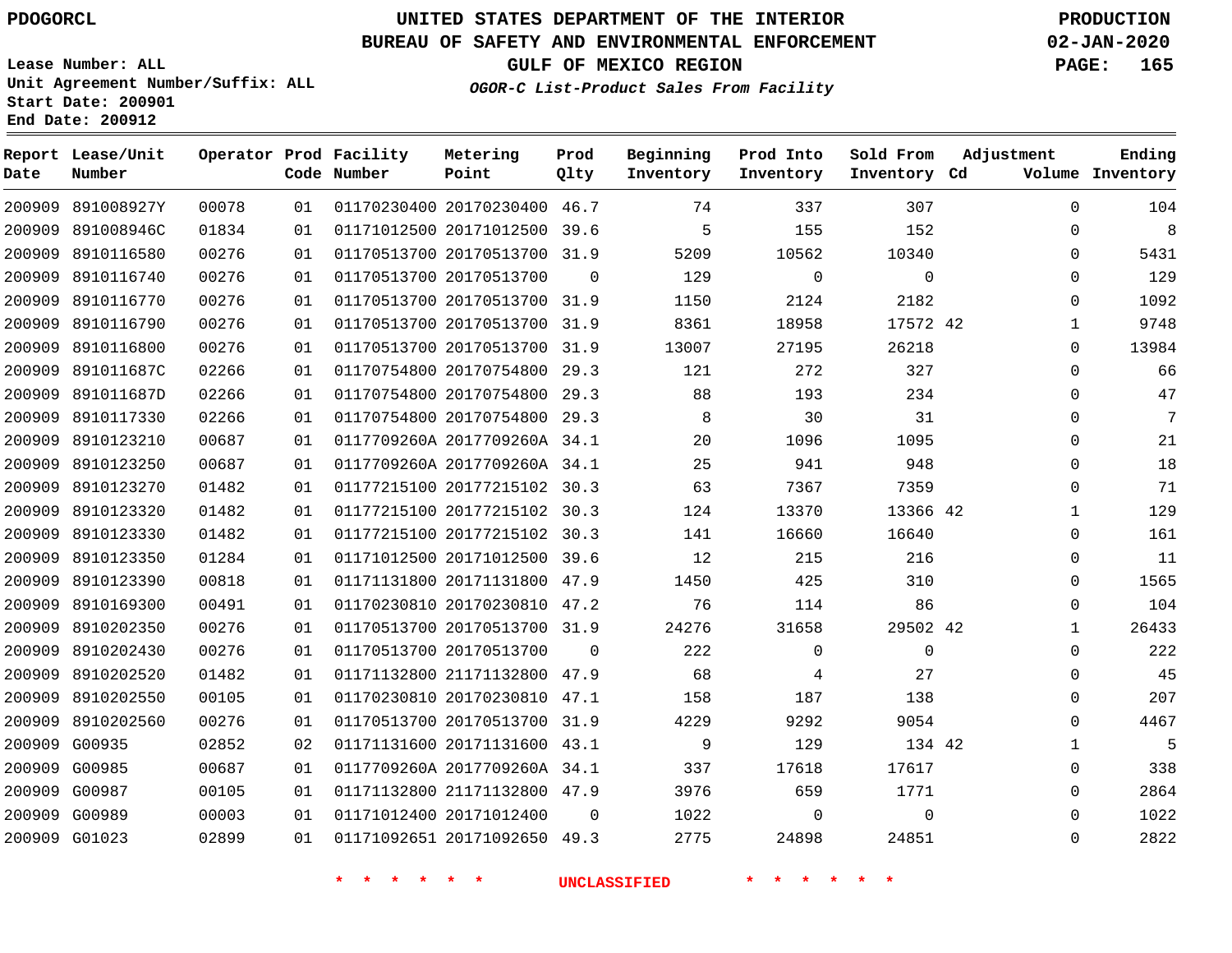G01027 G01082 G01083 G01090 G01091 G01092 G01096 G01127 G01153 G01194 G01196 G01198 G01208 G01210 G01216 G01220 G01248 G01269 G01351 G01441 G01447 G01477 G01497 G01498 G01526 G01580 G01610 G01619

**Date**

**Report Lease/Unit**

**Number**

# **UNITED STATES DEPARTMENT OF THE INTERIOR PDOGORCL PRODUCTION**

31.9

**Prod Qlty**

 39.6

 $\Omega$ 

#### **BUREAU OF SAFETY AND ENVIRONMENTAL ENFORCEMENT 02-JAN-2020**

**Lease Number: ALL Unit Agreement Number/Suffix: ALL Start Date: 200901 End Date: 200912**

**Operator Prod Facility**

**Code Number**

20177122606 40.1

**Metering Point**

20170513700 31.9

20170513700

 20177092600 20171012500

20177112700

 20171012500 39.6 20170230400 46.7

 20170513700 31.9 20170230810 47.2 20170513800 32.8 20170513800 32.8 20171092650 49.3 20170513800 32.8 20177215102 30.3 20170513700 31.9

**OGOR-C List-Product Sales From Facility**

**GULF OF MEXICO REGION PAGE: 166**

**Inventory Cd Volume**

**Adjustment**

  $\Omega$  $-1$  $\Omega$ -1  $\Omega$  $\Omega$  $\Omega$  $\Omega$  $\Omega$  $\Omega$   $\Omega$  $\Omega$  $\Omega$  $\cap$  $\Omega$  $\Omega$   $\Omega$  $\Omega$  -3  $\Omega$ -1 -1

**Ending**

42 42

**Sold From Inventory**

42

 

34 42

42 42

| 13522   | 14841 | 6312     |      | 01170513700 20170513700 31.9 |                         |
|---------|-------|----------|------|------------------------------|-------------------------|
| 2625 42 | 2638  | 1344     | 31.9 | 01170513700 20170513700      |                         |
| 13700   | 13194 | 7290     | 31.9 |                              | 01170513700 20170513700 |
| 92 42   | 170   | 10       | 31.9 |                              | 01170513700 20170513700 |
| 1061    | 1056  | 127      | 48.7 | 01171132000 20171132000      |                         |
| 54      | 104   | 37       | 47.9 |                              | 01171132800 21171132800 |
| 5309    | 5309  | $\Omega$ | 39.5 | 01177072601 20177072601      |                         |
| 150     | 97    | 305      | 47.9 |                              | 01171132800 21171132800 |
| 60      | 55    | 11       | 49.4 | 01171092651 20171092650      |                         |
| 162     | 165   | 16       | 49.3 | 01171092651 20171092650      |                         |
| 249 42  | 31    | 983      | 47.9 | 01171132800 21171132800      |                         |
| 11144   | 11144 | 0        |      | 01177082958 20177082958 41.5 |                         |

 $\Omega$  $\Omega$ 

**Prod Into Inventory**

 

**Beginning Inventory**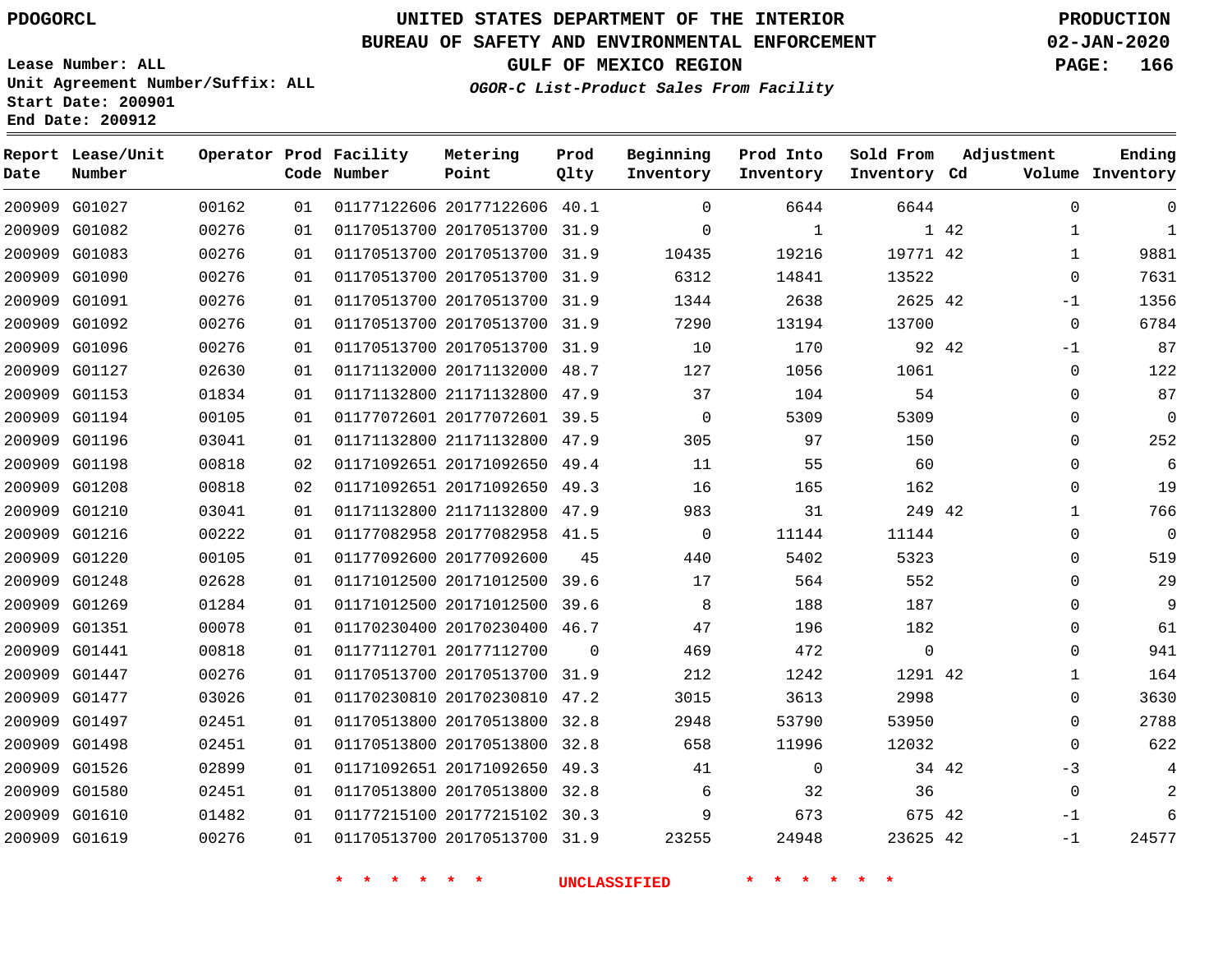# **UNITED STATES DEPARTMENT OF THE INTERIOR PDOGORCL PRODUCTION**

#### **BUREAU OF SAFETY AND ENVIRONMENTAL ENFORCEMENT 02-JAN-2020**

**Lease Number: ALL Unit Agreement Number/Suffix: ALL Start Date: 200901 End Date: 200912**

**Operator Prod Facility**

# **GULF OF MEXICO REGION PAGE: 167**

**Prod**

**Metering**

**Ending**

**OGOR-C List-Product Sales From Facility**

**Beginning**

**Prod Into**

**Sold From**

**Adjustment**

| Date   | Number        |       |    | Code Number | Point                        | Qlty | Inventory   | Inventory   | Inventory Cd |       |              | Volume Inventory |
|--------|---------------|-------|----|-------------|------------------------------|------|-------------|-------------|--------------|-------|--------------|------------------|
| 200909 | G01620        | 00276 | 01 |             | 01170513700 20170513700 31.9 |      | 6681        | 5445        | 6762 42      |       | $\mathbf{1}$ | 5365             |
| 200909 | G01754        | 00003 | 01 |             | 01423210051 20423210050      | 48   | 11          | 49          |              | 55 42 | 1            | 6                |
| 200909 | G01757        | 00003 | 01 |             | 01423210051 20423210050      | 48   | 116         | 762         | 792          |       | $\mathbf 0$  | 86               |
| 200909 | G01860        | 00105 | 01 |             | 01170231110 20170231110 41.1 |      | 3258        | 3781        | 2733         |       | $\Omega$     | 4306             |
| 200909 | G01865        | 00078 | 01 |             | 01171012500 20171012500      | 39.6 | 252         | 4717        | 4727         |       | $\mathbf 0$  | 242              |
|        | 200909 G01898 | 02312 | 01 |             | 01171012500 20171012500 39.6 |      | 91          | 1704        | 1707         |       | $\Omega$     | 88               |
| 200909 | G01901        | 01482 | 01 |             | 01177215100 20177215102      | 30.3 | 0           | 54          | 53           |       | $\mathbf 0$  | $\mathbf{1}$     |
|        | 200909 G01953 | 00105 | 01 |             | 01170230811 20170230811 47.3 |      | 25          | 510         | 505          |       | $\Omega$     | 30               |
| 200909 | G01966        | 01482 | 01 |             | 01177215100 20177215102 30.3 |      | 62          | 5540        | 5549         |       | $\Omega$     | 53               |
|        | 200909 G01967 | 01482 | 01 |             | 01177215100 20177215102 30.3 |      | 112         | 9280        | 9302         |       | $\mathbf 0$  | 90               |
|        | 200909 G01997 | 01071 | 02 |             | 01170230810 20170230810 46.9 |      | 37          | 78          | 78           |       | $\Omega$     | 37               |
|        | 200909 G01998 | 00818 | 01 |             | 01170230811 20170230811 47.2 |      | 97          | 44          | 64           |       | $\Omega$     | 77               |
| 200909 | G02006        | 03026 | 01 |             | 01170530900 20170530900 47.4 |      | 3           | $\mathbf 0$ | 3            |       | $\mathbf 0$  | $\Omega$         |
| 200909 | G02021        | 01482 | 01 |             | 01170230811 20170230811 47.4 |      | 88          | 1691        | 1680         |       | $\Omega$     | 99               |
| 200909 | G02023        | 02312 | 02 |             | 01170230811 20170230811 47.4 |      | 340         | 3151        | 3306         |       | $\mathbf 0$  | 185              |
| 200909 | G02045        | 00105 | 01 |             | 01170530900 20170530900 47.3 |      | 32          | 155         | 126          |       | $\Omega$     | 61               |
|        | 200909 G02088 | 00687 | 01 |             | 01170230811 20170230811 47.4 |      | 11          | 311         | 303 42       |       | $-1$         | 18               |
| 200909 | G02091        | 00687 | 01 |             | 01170230811 20170230811 47.4 |      | 105         | 2119        | 2100 42      |       | $\mathbf{1}$ | 125              |
|        | 200909 G02099 | 01978 | 02 |             | 01171012310 20171012310      | 46   | 349         | 5344        | 5343         |       | $\Omega$     | 350              |
| 200909 | G02104        | 00687 | 01 |             | 01171132000 20171132000 48.7 |      | 51          | 345         | 356          |       | $\mathbf 0$  | 40               |
|        | 200909 G02105 | 00105 | 01 |             | 01171012400 20171012400 50.7 |      | 28          | 710         | 607          |       | $\mathbf 0$  | 131              |
| 200909 | G02127        | 02312 | 01 |             | 01170230810 20170230810 47.2 |      | 42          | 59          | 46           |       | $\mathbf 0$  | 55               |
|        | 200909 G02161 | 00818 | 02 |             | 01171012500 20171012500 39.6 |      | 450         | 8691        | 8695 42      |       | $\mathbf{1}$ | 447              |
|        | 200909 G02163 | 00105 | 01 |             | 01171012500 20171012500 39.5 |      | $\mathbf 0$ | 3380        | 3206         |       | $\mathbf 0$  | 174              |
|        | 200909 G02300 | 01482 | 01 |             | 01171132800 21171132800 47.9 |      | 88          | 12          | 39           |       | $\mathbf 0$  | 61               |
| 200909 | G02317        | 02421 | 01 |             | 01171132000 20171132000      | 48.7 | 81          | 1338        | 1264         |       | $\Omega$     | 155              |
|        | 200909 G02353 | 01284 | 01 |             | 01170230450 20170230450 51.6 |      | 355         | 1789        | 1928         |       | $\Omega$     | 216              |
|        | 200909 G02354 | 01284 | 01 |             | 01170230450 20170230450 51.6 |      | 573         | 3575        | 3717         |       | $\mathbf 0$  | 431              |
|        |               |       |    |             |                              |      |             |             |              |       |              |                  |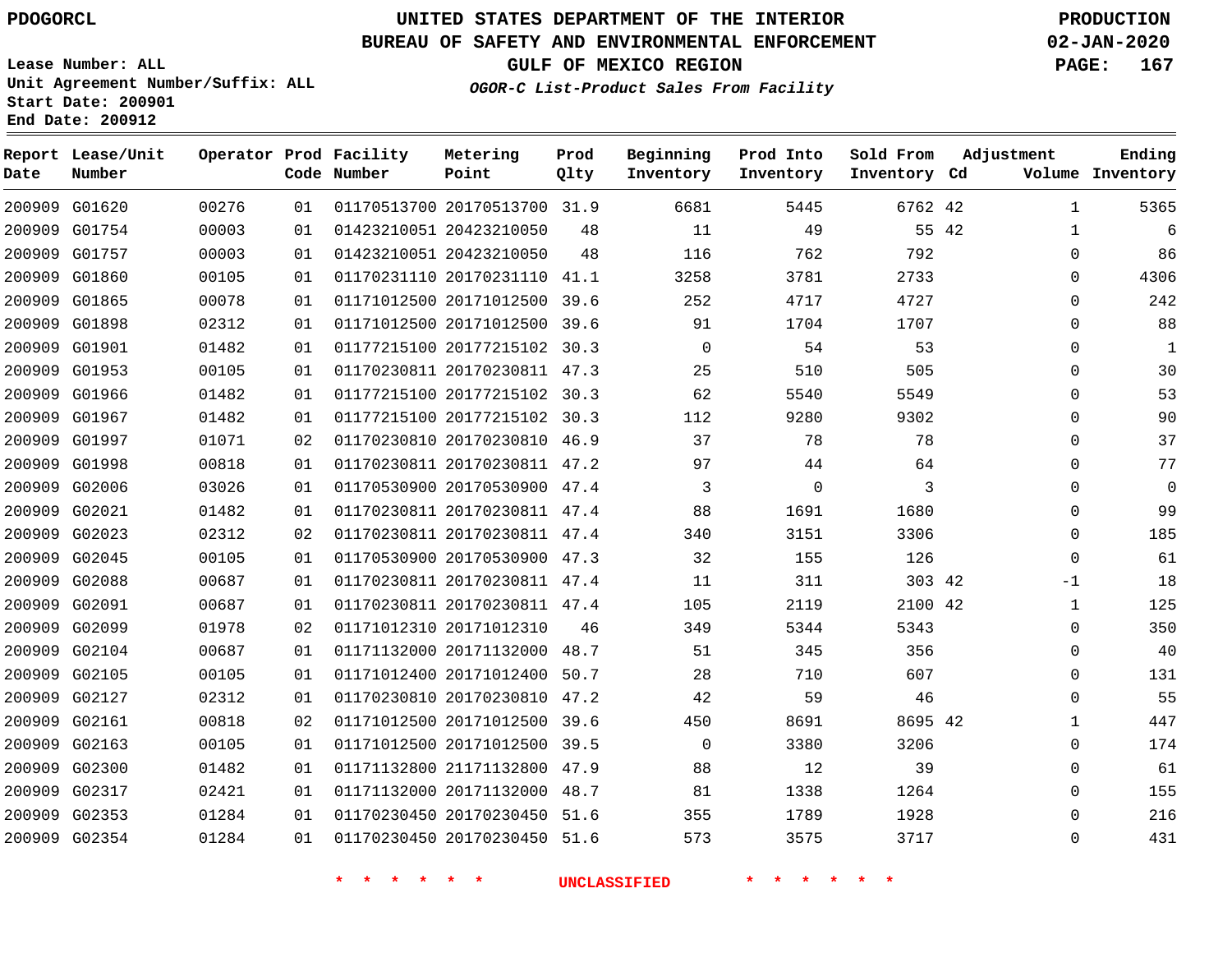**End Date: 200912**

# **UNITED STATES DEPARTMENT OF THE INTERIOR PDOGORCL PRODUCTION**

## **BUREAU OF SAFETY AND ENVIRONMENTAL ENFORCEMENT 02-JAN-2020**

**Lease Number: ALL Unit Agreement Number/Suffix: ALL Start Date: 200901**

## **GULF OF MEXICO REGION PAGE: 168**

**OGOR-C List-Product Sales From Facility**

| Date | Report Lease/Unit<br>Number |       |    | Operator Prod Facility<br>Code Number | Metering<br>Point            | Prod<br>Qlty | Beginning<br>Inventory | Prod Into<br>Inventory | Sold From<br>Inventory Cd | Adjustment  | Ending<br>Volume Inventory |
|------|-----------------------------|-------|----|---------------------------------------|------------------------------|--------------|------------------------|------------------------|---------------------------|-------------|----------------------------|
|      | 200909 G02357               | 02200 | 02 |                                       | 01170230450 20170230450 51.6 |              | 28                     | 17                     | 43                        | $\mathbf 0$ | 2                          |
|      | 200909 G02391               | 01284 | 01 |                                       | 0142709015A 2042709015A 46.2 |              | $\Omega$               | 1575                   | 1575                      | $\Omega$    | $\mathbf 0$                |
|      | 200909 G02404               | 02589 | 01 |                                       | 01170230810 20170230810 46.8 |              | 1109                   | 435                    | 435                       | $\Omega$    | 1109                       |
|      | 200909 G02416               | 02409 | 01 |                                       | 01170230810 20170230810 47.2 |              | 5                      | $\Omega$               |                           | 2 42<br>-1  | $\overline{2}$             |
|      | 200909 G02423               | 00818 | 02 |                                       | 01170230810 20427110150 36.4 |              | $\Omega$               | 7869                   | 7869                      | $\Omega$    | $\Omega$                   |
|      | 200909 G02428               | 00105 | 01 |                                       | 01170230810 20170230810 47.2 |              | 25                     | 26                     | 23                        | $\Omega$    | 28                         |
|      | 200909 G02429               | 00491 | 01 |                                       | 01170230810 20170230810 47.1 |              | 623                    | 737                    | 615                       | $\Omega$    | 745                        |
|      | 200909 G02434               | 01284 | 02 |                                       | 01170230810 20170230810 47.2 |              | 36                     | 44                     | 36                        | $\mathbf 0$ | 44                         |
|      | 200909 G02436               | 02628 | 02 |                                       | 01170230811 20170230811 47.4 |              | 122                    | 1838                   | 1851                      | 0           | 109                        |
|      | 200909 G02596               | 01482 | 01 |                                       | 01171132800 21171132800 47.9 |              | 6                      | 3                      | 3                         | $\Omega$    | 6                          |
|      | 200909 G02663               | 02893 | 02 |                                       | 01423210051 20423210050      | 48           | 95                     | 1238                   | 1193                      | $\Omega$    | 140                        |
|      | 200909 G02665               | 02451 | 01 |                                       | 01423210051 20423210050      | 48           | 226                    | 2585                   | 2518                      | $\Omega$    | 293                        |
|      | 200909 G02819               | 00105 | 01 |                                       | 01170231110 20170231110 41.2 |              | 7                      | $\Omega$               | 4                         | $\mathbf 0$ | 3                          |
|      | 200909 G02825               | 00105 | 01 |                                       | 01170230810 20170230810      | 47.1         | $\Omega$               | 270                    | 115                       | $\Omega$    | 155                        |
|      |                             |       | 01 |                                       | 01170231110 20170231110      | 41.1         | $\Omega$               | 64                     | 27                        | $\Omega$    | 37                         |
|      |                             |       |    |                                       |                              |              | $\Omega$               | 334                    | 142                       | 0           | 192                        |
|      | 200909 G02826               | 00105 | 01 |                                       | 01170230810 20170230810 47.1 |              | 17                     | 83                     | 52                        | $\Omega$    | 48                         |
|      |                             |       | 01 |                                       | 01170231110 20170231110 41.1 |              | 738                    | 515                    | 536                       | $\mathbf 0$ | 717                        |
|      |                             |       |    |                                       |                              |              | 755                    | 598                    | 588                       | 0           | 765                        |
|      | 200909 G02833               | 01819 | 01 |                                       | 01170530900 20170530900 47.4 |              | $\Omega$               | 4                      |                           | 3 42<br>1   | $\overline{a}$             |
|      | 200909 G02870               | 02636 | 01 |                                       | 01170230810 20170230810 47.2 |              | 87                     | 106                    | 87                        | $\Omega$    | 106                        |
|      | 200909 G02885               | 02312 | 01 |                                       | 01171132000 20171132000 48.7 |              | 99                     | 804                    | 810                       | $\Omega$    | 93                         |
|      | 200909 G02886               | 02312 | 01 |                                       | 01171132000 20171132000 48.7 |              | $\Omega$               | 1                      | 1                         | $\Omega$    | $\mathbf 0$                |
|      | 200909 G02895               | 02579 | 02 |                                       | 01171092651 20171092650      | $\Omega$     | 50                     | $\Omega$               | $\Omega$                  | $\Omega$    | 50                         |
|      | 200909 G02898               | 01834 | 01 |                                       | 01171012300 20171012300      | 40.8         | 672                    | 1565                   | 1489                      | $\Omega$    | 748                        |
|      |                             | 02266 | 01 |                                       | 01171012300 20171012300      | 47.9         | 4                      | 4                      |                           | ∩           | 3                          |
|      |                             |       |    |                                       |                              |              | 676                    | 1569                   | 1494                      | 0           | 751                        |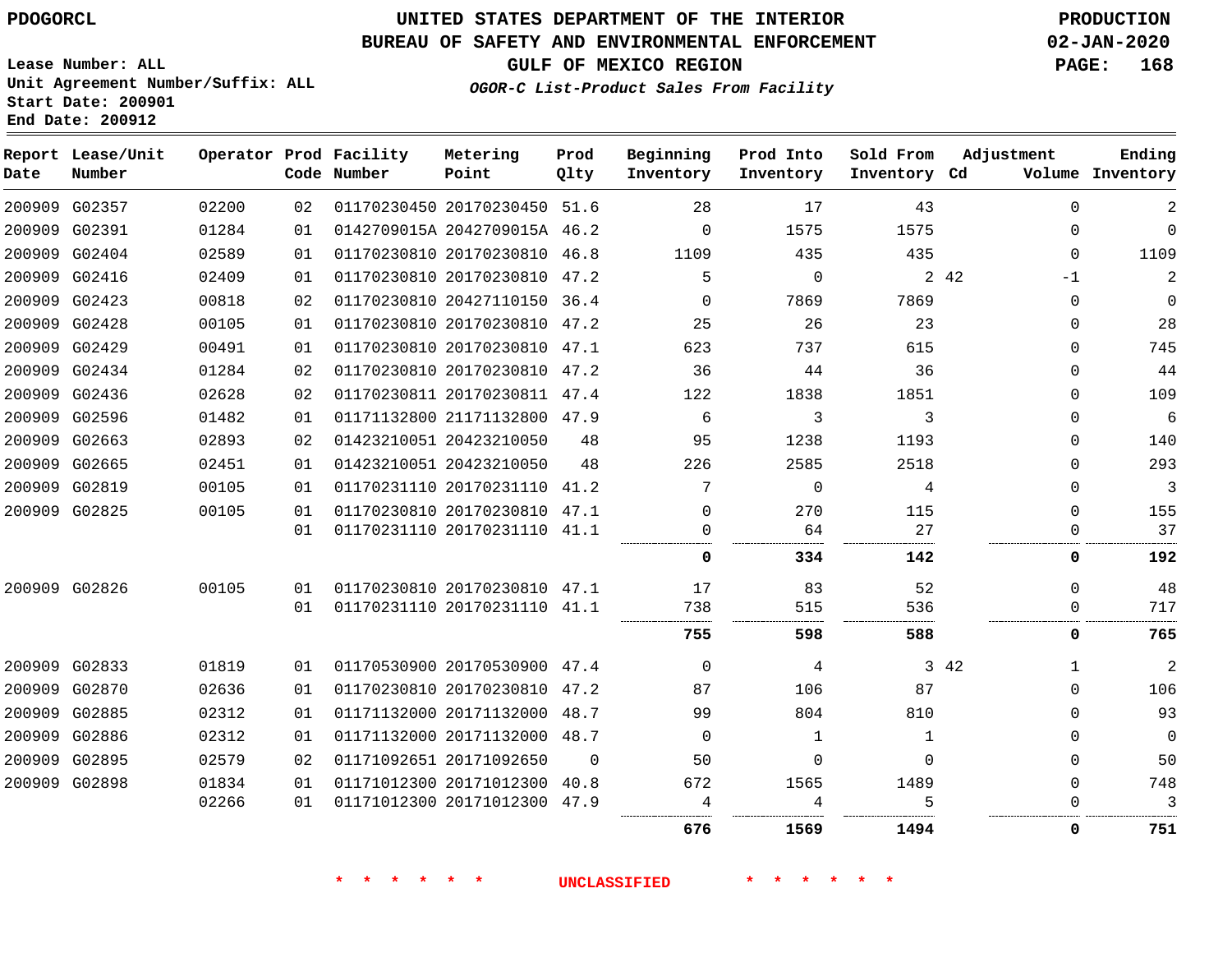**End Date: 200912**

# **UNITED STATES DEPARTMENT OF THE INTERIOR PDOGORCL PRODUCTION**

## **BUREAU OF SAFETY AND ENVIRONMENTAL ENFORCEMENT 02-JAN-2020**

**Lease Number: ALL Unit Agreement Number/Suffix: ALL Start Date: 200901**

**GULF OF MEXICO REGION PAGE: 169**

**OGOR-C List-Product Sales From Facility**

| Date   | Report Lease/Unit<br>Number |       |    | Operator Prod Facility<br>Code Number | Metering<br>Point            | Prod<br>Qlty | Beginning<br>Inventory | Prod Into<br>Inventory | Sold From<br>Inventory Cd | Adjustment            | Ending<br>Volume Inventory |
|--------|-----------------------------|-------|----|---------------------------------------|------------------------------|--------------|------------------------|------------------------|---------------------------|-----------------------|----------------------------|
|        | 200909 G02917               | 01834 | 01 |                                       | 01171092930 20171092930 33.9 |              | 643                    | 6721                   | 6917                      | $\Omega$              | 447                        |
|        | 200909 G02969               | 00276 | 01 |                                       | 01170513700 20170513700      | $\Omega$     | 465                    | $\Omega$               | $\Omega$                  | $\Omega$              | 465                        |
|        | 200909 G02970               | 00276 | 01 |                                       | 01170513700 20170513700      | $\Omega$     | 6369                   | $\mathbf 0$            | $\Omega$                  | 0                     | 6369                       |
|        | 200909 G03061               | 00105 | 01 |                                       | 01423210051 20423210050      | 48           | 203                    | 2499                   | 2418                      | 0                     | 284                        |
| 200909 | G03068                      | 00105 | 01 |                                       | 01423210051 20423210050      | 48           | 97                     | 590                    | 620                       | 0                     | 67                         |
|        | 200909 G03145               | 03041 | 01 |                                       | 01171132800 21171132800 47.9 |              | 235                    | 60                     | 116                       | 0                     | 179                        |
| 200909 | G03152                      | 00105 | 01 |                                       | 01177092600 20177092600      | 45           | 170                    | 1606                   | 1622                      | 0                     | 154                        |
|        | 200909 G03237               | 00276 | 01 |                                       | 01170230450 20427060150      | $\Omega$     | 170                    | 109                    |                           | $-109$<br>$0\quad 42$ | 170                        |
|        | 200909 G03244               | 02871 | 01 |                                       | 01170230810 20170230810 47.2 |              | 16                     | 37                     | 24                        | $\mathbf 0$           | 29                         |
|        | 200909 G03251               | 00105 | 01 |                                       | 01170231110 20170231110 41.1 |              | 116                    | $\Omega$               | 67                        | 0                     | 49                         |
|        | 200909 G03264               | 00003 | 01 |                                       | 01170230811 20170230811 47.4 |              | 10                     | 68                     | 74                        | 0                     | 4                          |
|        |                             | 01284 | 02 |                                       | 01170530900 20170530900 47.4 |              | 67                     | 145                    | 155                       | 0                     | 57                         |
|        |                             |       |    |                                       |                              |              | 77                     | 213                    | 229                       | 0                     | 61                         |
|        | 200909 G03265               | 01284 | 02 |                                       | 01170530900 20170530900 47.4 |              | 69                     | 191                    | 184                       | $\Omega$              | 76                         |
|        | 200909 G03331               | 02312 | 02 |                                       | 01171132800 21171132800 47.9 |              | 9503                   | 2309                   | 4513                      | $\Omega$              | 7299                       |
|        | 200909 G03738               | 00064 | 01 |                                       | 01170230450 20170230450 51.6 |              | 25                     | 160                    | 165 42                    | $-1$                  | 19                         |
|        |                             | 02871 | 01 |                                       | 01170230450 20170230450 51.6 |              | 3                      | 2                      | 2                         | $\mathbf 0$           | 3                          |
|        |                             |       |    |                                       |                              |              | 28                     | 162                    | 167                       | $-1$                  | 22                         |
|        | 200909 G03793               | 02894 | 01 |                                       | 01171012500 20171012500 39.6 |              | 79                     | 1203                   | 1218                      | 0                     | 64                         |
|        | 200909 G03935               | 02672 | 01 |                                       | 01423210051 20423210050 47.1 |              | 3                      | 26                     | 26                        | $\Omega$              | 3                          |
|        | 200909 G03940               | 00105 | 01 |                                       | 01423210051 20423210050      | 48           | 6                      | 61                     | 60                        | 0                     | 7                          |
|        | 200909 G03958               | 00105 | 01 |                                       | 01170230510 20170230510 48.3 |              | 998                    | 1036                   | 1491                      | $\Omega$              | 543                        |
|        | 200909 G04003               | 00105 | 01 |                                       | 01171012500 20171012500 39.5 |              | 480                    | 8713                   | 8745                      | 0                     | 448                        |
|        | 200909 G04078               | 02589 | 01 |                                       | 01170230510 20170230510 48.1 |              | 48                     | 6                      | 3                         | 0                     | 51                         |
|        | 200909 G04081               | 02894 | 01 |                                       | 01170230450 20170230810 47.2 |              | 1646                   | 2031                   | 1663                      | 0                     | 2014                       |
|        | 200909 G04085               | 00687 | 01 |                                       | 01170230811 20170230811 47.4 |              | 438                    | 4585                   | 4753                      | 0                     | 270                        |
|        | 200909 G04087               | 02899 | 01 |                                       | 01177008150 01177008150 33.5 |              | 4151                   | 3484                   | 3658                      | 0                     | 3977                       |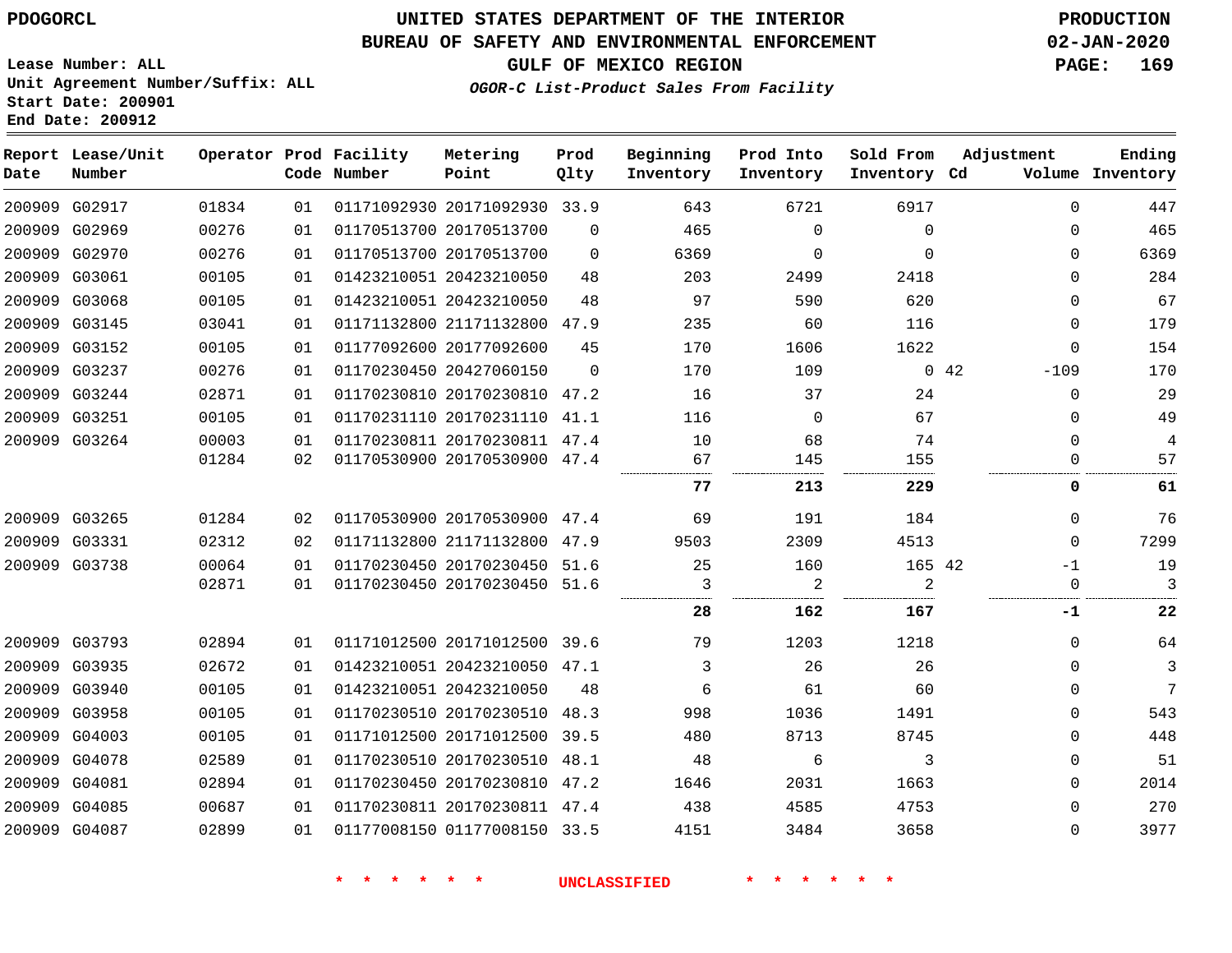## **UNITED STATES DEPARTMENT OF THE INTERIOR PDOGORCL PRODUCTION**

#### **BUREAU OF SAFETY AND ENVIRONMENTAL ENFORCEMENT 02-JAN-2020**

**Lease Number: ALL Unit Agreement Number/Suffix: ALL Start Date: 200901**

**End Date: 200912**

**GULF OF MEXICO REGION PAGE: 170**

**OGOR-C List-Product Sales From Facility**

| Date | Report Lease/Unit<br>Number |       |    | Operator Prod Facility<br>Code Number | Metering<br>Point            | Prod<br>Qlty | Beginning<br>Inventory | Prod Into<br>Inventory | Sold From<br>Inventory Cd | Adjustment |              | Ending<br>Volume Inventory |
|------|-----------------------------|-------|----|---------------------------------------|------------------------------|--------------|------------------------|------------------------|---------------------------|------------|--------------|----------------------------|
|      | 200909 G04090               | 02312 | 02 |                                       | 01170230810 20170230810 47.2 |              | 273                    | 233                    | 239                       |            | $\Omega$     | 267                        |
|      | 200909 G04098               | 01963 | 02 |                                       | 01170230810 20170230810 47.2 |              | 375                    | 213                    | 266                       |            | $\mathbf{0}$ | 322                        |
|      | 200909 G04143               | 00105 | 01 |                                       | 01170230510 20170230510 48.3 |              | 272                    | 72                     | 306                       |            | $\Omega$     | 38                         |
|      | 200909 G04232               | 00105 | 01 |                                       | 01171012500 20171012500 39.5 |              | 25                     | 490                    | 490                       |            | $\Omega$     | 25                         |
|      |                             | 00730 | 01 |                                       | 01171012500 20171012500 39.6 |              | 652                    | 8644<br>               | 8851 42                   |            | $-1$<br>     | 444                        |
|      |                             |       |    |                                       |                              |              | 677                    | 9134                   | 9341                      |            | -1           | 469                        |
|      | 200909 G04254               | 01834 | 01 |                                       | 01170573602 20170573602 33.3 |              | 485                    | 1209                   | 1487                      |            | $\Omega$     | 207                        |
|      | 200909 G04397               | 02421 | 01 |                                       | 01170230810 20170230810 47.2 |              | 391                    | 499                    | 411                       |            | 0            | 479                        |
|      | 200909 G04421               | 00105 | 01 |                                       | 01171131600 20171131600 42.2 |              | 575                    | 9951                   | 10171                     |            | $\Omega$     | 355                        |
|      | 200909 G04453               | 02589 | 01 |                                       | 01171012300 20171012300 35.5 |              | 1830                   | 2199                   | 2978                      |            | 0            | 1051                       |
|      | 200909 G04460               | 01819 | 01 |                                       | 01171012500 20171012500 39.6 |              | 98                     | 1645                   | 1659 42                   |            | $\mathbf 1$  | 85                         |
|      | 200909 G04537               | 02589 | 01 |                                       | 01420470030 20420470030 54.4 |              | 858                    | 29                     | 18                        |            | $\Omega$     | 869                        |
|      | 200909 G04547               | 02628 | 01 |                                       | 01423210051 20423210050      | 48           | 16                     | 53                     | 63                        |            | $\Omega$     | 6                          |
|      | 200909 G04559               | 01935 | 02 |                                       | 01423210051 20423210050      | 48           | 1                      | $\Omega$               | $\mathbf{1}$              |            | 0            | $\mathbf 0$                |
|      | 200909 G04565               | 01284 | 01 |                                       | 01420390101 01420390101 43.9 |              | 2237                   | $\mathbf 0$            | 1965                      |            | $\mathbf{0}$ | 272                        |
|      | 200909 G04773               | 01482 | 01 |                                       | 01170230811 20170230811 47.4 |              | 2                      | 34                     | 34                        |            | $\Omega$     | 2                          |
|      | 200909 G04787               | 00687 | 01 |                                       | 01171131600 20171131600 42.2 |              | 52                     | 229                    | 273                       |            | $\mathbf 0$  | 8                          |
|      | 200909 G04800               | 03026 | 01 |                                       | 01171132800 21171132800 47.9 |              | 6998                   | 1308                   | 3173 42                   |            | $-1$         | 5132                       |
|      | 200909 G04818               | 02894 | 01 |                                       | 01170230500 20170230500      | 41           | 18                     | 55                     | 58                        |            | $\mathbf 0$  | 15                         |
|      | 200909 G04844               | 02421 | 01 |                                       | 01170230811 20170230811 47.4 |              | $\mathbf 0$            | 1                      | 1                         |            | 0            | $\mathbf 0$                |
|      | 200909 G04858               | 03026 | 01 |                                       | 01171012300 20171012300 40.8 |              | 24                     | $\Omega$               | 24                        |            | $\Omega$     | $\mathbf 0$                |
|      | 200909 G04910               | 02714 | 01 |                                       | 01177258151 01177258151      | $\Omega$     | 47                     | $\Omega$               | $\Omega$                  |            | $\Omega$     | 47                         |
|      | 200909 G04996               | 02628 | 01 |                                       | 01420570060 20420570060      | $\Omega$     | 272                    | $\Omega$               | $\Omega$                  |            | 0            | 272                        |
|      | 200909 G05006               | 01284 | 02 |                                       | 01170230510 20170230510 48.4 |              | 103                    | 25                     | 115                       |            | 0            | 13                         |
|      | 200909 G05283               | 01376 | 01 |                                       | 01170231300 01170231300 40.9 |              | $\mathbf 0$            | 38388                  | 38388                     |            | 0            | $\mathbf 0$                |
|      | 200909 G05286               | 01284 | 01 |                                       | 01170230810 20170230810 47.2 |              | 711                    | 1490                   | 995                       |            | $\Omega$     | 1206                       |
|      | 200909 G05292               | 00003 | 01 |                                       | 01170230811 20170230811 47.4 |              | 18                     | 327                    | 327 42                    |            | 1            | 19                         |
|      | 200909 G05299               | 00818 | 01 |                                       | 01170230500 20170230500      | 41           | 129                    | 658                    | 605                       |            | $\Omega$     | 182                        |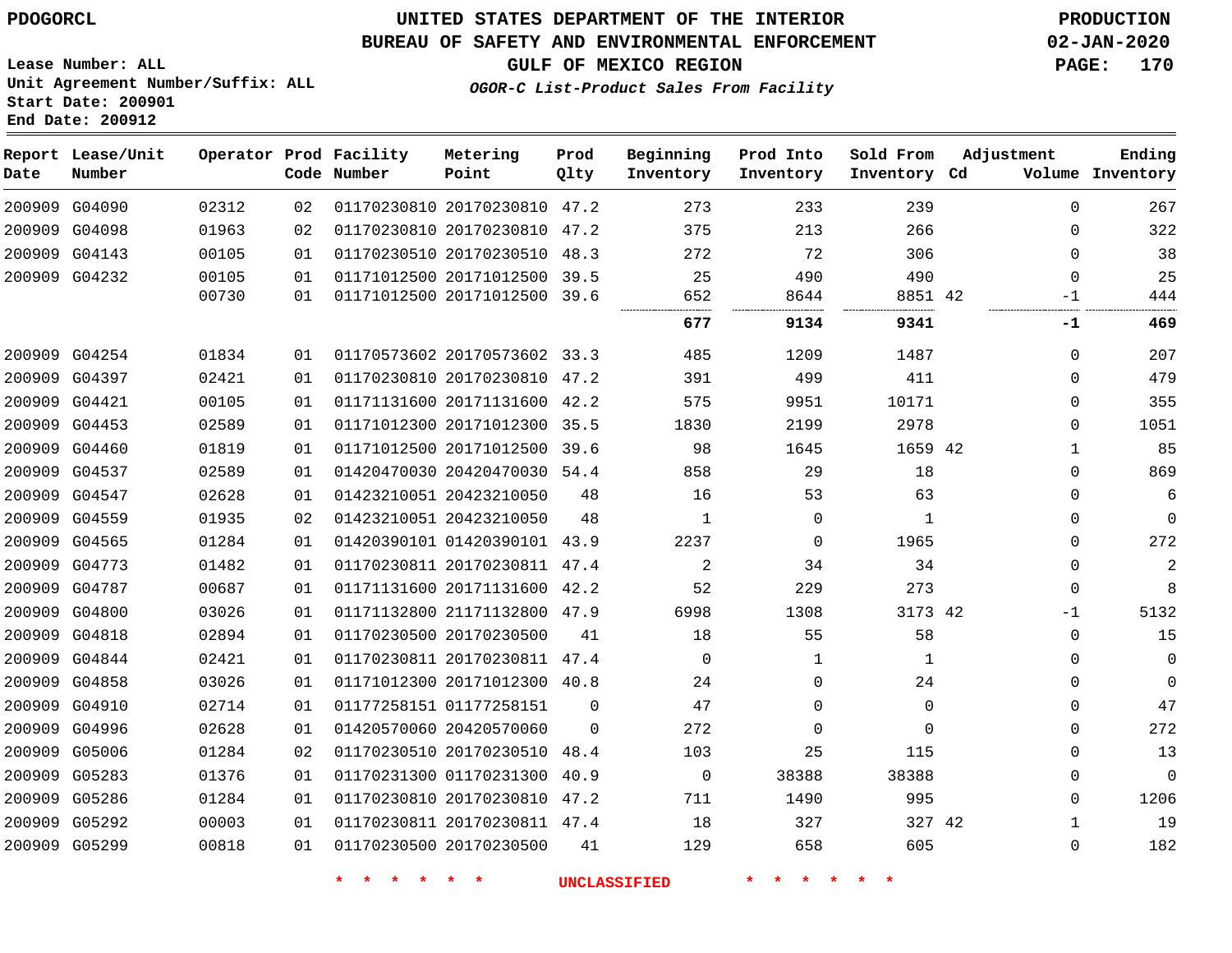**End Date: 200912**

## **UNITED STATES DEPARTMENT OF THE INTERIOR PDOGORCL PRODUCTION**

### **BUREAU OF SAFETY AND ENVIRONMENTAL ENFORCEMENT 02-JAN-2020**

**Lease Number: ALL Unit Agreement Number/Suffix: ALL Start Date: 200901**

**GULF OF MEXICO REGION PAGE: 171**

**OGOR-C List-Product Sales From Facility**

| Date   | Report Lease/Unit<br>Number |       |    | Operator Prod Facility<br>Code Number | Metering<br>Point            | Prod<br>Qlty | Beginning<br>Inventory | Prod Into<br>Inventory | Sold From<br>Inventory Cd | Adjustment   | Ending<br>Volume Inventory |
|--------|-----------------------------|-------|----|---------------------------------------|------------------------------|--------------|------------------------|------------------------|---------------------------|--------------|----------------------------|
|        | 200909 G05315               | 02714 | 01 |                                       | 01170230811 20170230811 47.4 |              | $\mathbf 0$            | 22                     | 21                        | $\mathbf{0}$ | 1                          |
|        | 200909 G05346               | 01819 | 01 |                                       | 01170530900 20170530900 47.4 |              | 43                     | 554                    | 379                       | 0            | 218                        |
|        | 200909 G05391               | 01819 | 01 |                                       | 01170530900 20170530900 47.4 |              | 148                    | 1154                   | 849                       | $\Omega$     | 453                        |
|        | 200909 G05431               | 00560 | 01 |                                       | 01177062608 2017706260A 36.2 |              | 77                     | 16536                  | 16519                     | $\mathbf 0$  | 94                         |
|        |                             | 02409 | 01 |                                       | 01171132800 20177052203 28.3 |              | 0                      | 978                    | 978                       | $\Omega$     | $\mathbf 0$                |
|        |                             |       |    |                                       |                              |              | 77                     | 17514                  | 17497                     | 0            | 94                         |
|        | 200909 G05494               | 02871 | 02 |                                       | 01171132800 21171132800      | 47.9         | 629                    | 64                     | 265                       | $\Omega$     | 428                        |
|        | 200909 G05504               | 00105 | 01 |                                       | 01171012300 20171012300      | 40.8         | 1072                   | 1815                   | 2019                      | $\Omega$     | 868                        |
|        |                             |       | 01 |                                       | 01171132800 21171132800 47.9 |              | 1238                   | 353                    | 608                       | $\Omega$     | 983                        |
|        |                             |       |    |                                       |                              |              | 2310                   | 2168                   | 2627                      | 0            | 1851                       |
|        | 200909 G05505               | 00078 | 01 |                                       | 01171012400 20171012400 50.7 |              | 13                     | $\Omega$               | 13                        | $\Omega$     | 0                          |
|        | 200909 G05549               | 01834 | 01 |                                       | 01171092651 20171092650 49.3 |              | 287                    | 2322                   | 2346                      | $\Omega$     | 263                        |
|        |                             | 02636 | 01 |                                       | 01171132800 21171132800 47.9 |              | 8201                   | 40                     | 3185                      | 0            | 5056                       |
|        |                             |       |    |                                       |                              |              | 8488                   | 2362                   | 5531                      | 0            | 5319                       |
|        | 200909 G05602               | 01834 | 01 |                                       | 01171012500 20171012500      | 39.6         | $\Omega$               | 2109                   | 2001                      | $\Omega$     | 108                        |
|        | 200909 G05610               | 02312 | 01 |                                       | 01171012500 20171012500      | 39.6         | 136                    | 2648                   | 2648                      | $\Omega$     | 136                        |
|        | 200909 G05612               | 00105 | 01 |                                       | 01171012500 20171012500      | 39.5         | 386                    | 6682                   | 6725                      | $\Omega$     | 343                        |
|        | 200909 G05953               | 02967 | 02 |                                       | 01420470030 20420470030 33.1 |              | $\mathbf 0$            | 33                     | 109 42                    | 76           | $\mathbf 0$                |
| 200909 | G06037                      | 02899 | 01 |                                       | 01420570060 20420570060      | 0            | 606                    | $\mathbf 0$            | $\mathbf{0}$              | 42<br>$-5$   | 601                        |
|        | 200909 G06069               | 00818 | 02 |                                       | 01423210051 20423210050      | 48           | 7                      | 134                    | 127 42                    | 1            | 15                         |
|        | 200909 G06088               | 02628 | 01 |                                       | 01423210051 20423210050      | 48           | 11                     | $\Omega$               | 11                        | $\Omega$     | $\Omega$                   |
|        | 200909 G06104               | 00105 | 01 |                                       | 01420390110 20420390110 55.4 |              | 46                     | 82                     | 65                        | 0            | 63                         |
| 200909 | G06105                      | 02409 | 01 |                                       | 01420390110 20420390110      | 56           | 101                    | 203                    | 154                       | $\Omega$     | 150                        |
|        | 200909 G06156               | 00818 | 02 |                                       | 01422450350 20422450350 40.8 |              | 772                    | 4634                   | 4489                      | $\Omega$     | 917                        |
|        | 200909 G06165               | 01284 | 01 |                                       | 01170230450 20170230450 51.6 |              | 28                     | 130                    | 142                       | 0            | 16                         |
|        | 200909 G06166               | 00105 | 01 |                                       | 01170230450 20170230450 51.5 |              | 14                     | 210                    | 190                       | $\Omega$     | 34                         |
|        | 200909 G06167               | 00105 | 01 |                                       | 01170230450 20170230450 51.5 |              | 50                     | 434                    | 429                       | $\Omega$     | 55                         |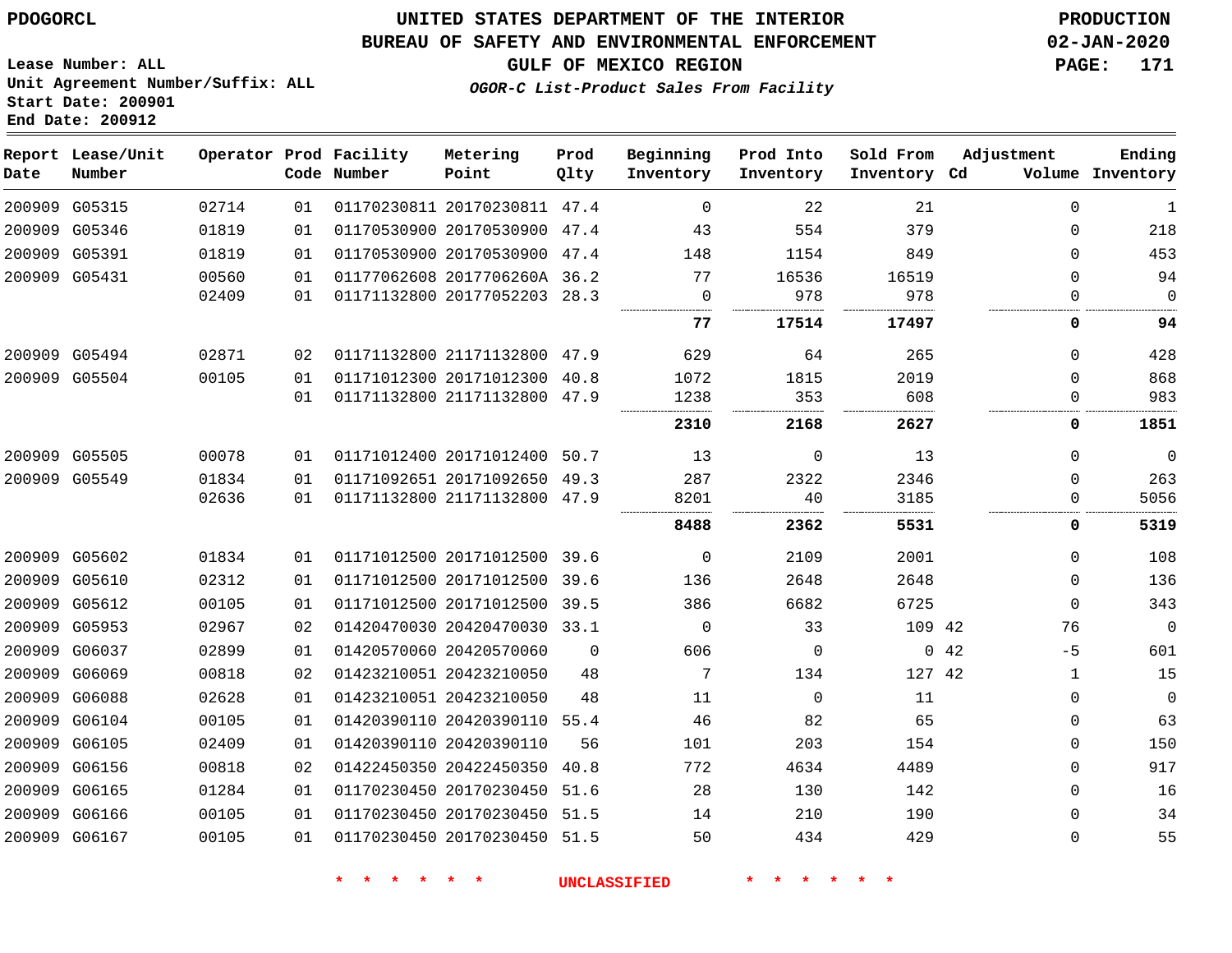**End Date: 200912**

**Report Lease/Unit**

**Number**

 G06168 G06180 G06668

**Date**

# **UNITED STATES DEPARTMENT OF THE INTERIOR PDOGORCL PRODUCTION**

#### **BUREAU OF SAFETY AND ENVIRONMENTAL ENFORCEMENT 02-JAN-2020**

**Lease Number: ALL Unit Agreement Number/Suffix: ALL Start Date: 200901**

> 

**Operator Prod Facility Metering**

**OGOR-C List-Product Sales From Facility**

**Beginning Prod Into**

**Sold From**

**GULF OF MEXICO REGION PAGE: 172**

**Inventory Cd Volume**

**Adjustment**

-1 

 

**Ending**

|    | Code Number | Point                        | Qlty | Inventory | Inventory | Inventory Co |    |
|----|-------------|------------------------------|------|-----------|-----------|--------------|----|
| 02 |             | 01170230450 20170230450 51.6 |      | 32        | 308       | 304 42       |    |
| 01 |             | 01170230450 20170230450      | 51.6 | 5         | 46        | 45           |    |
| 01 |             | 01171132000 20171132000      | 48.7 | 415       | 4515      | 4409 42      |    |
| 01 |             | 01171012500 20171012500 39.6 |      | 25        | 194       | 209          |    |
| 02 |             | 01420570060 20420570060      | 54.3 | 195       | 0         | 3            |    |
| 01 |             | 01420390120 01420390120 52.8 |      | 23        | 2.24      | 224          |    |
| 02 |             | 01171132000 20171132000      | 48.7 | 148       | 3281      | 3050         | 42 |
| 01 |             | 01171132800 21171132800      | 47.9 | 59        | 177       | 229          |    |
|    |             |                              |      |           |           |              |    |

**Prod**

|        | 200909 G06767 | 01834 | 01 | 01171012500 20171012500 39.6 |      | 25       | 194      | 209     | $\Omega$      | 10       |
|--------|---------------|-------|----|------------------------------|------|----------|----------|---------|---------------|----------|
|        | 200909 G07201 | 00818 | 02 | 01420570060 20420570060      | 54.3 | 195      | $\Omega$ | 3       | $\Omega$      | 192      |
|        | 200909 G07215 | 03041 | 01 | 01420390120 01420390120 52.8 |      | 23       | 224      | 224     | $\Omega$      | 23       |
|        | 200909 G07684 | 02871 | 02 | 01171132000 20171132000      | 48.7 | 148      | 3281     | 3050 42 | -1            | 380      |
|        | 200909 G07703 | 03041 | 01 | 01171132800 21171132800 47.9 |      | 59       | 177      | 229     | $\Omega$      | 7        |
|        | 200909 G07736 | 02312 | 02 | 01171132800 21171132800      | 47.9 | $\Omega$ | 14       | 5       | $\Omega$      | 9        |
|        | 200909 G07760 | 01284 | 01 | 01177122950 20177122950      | 29.5 | 3        | 1059     | 1059    | $\Omega$      | 3        |
|        | 200909 G07802 | 01284 | 02 | 01177258041 01177258041      | 29.6 | 6        | 10       | 11      | $\Omega$      | 5        |
|        | 200909 G07917 | 01834 | 01 | 01170573602 20170573602      | 33.3 | 17253    | 85884    | 88435   | 0             | 14702    |
|        | 200909 G08120 | 02312 | 02 | 01423210051 20423210050      | 48   | 0        | 115      | 102     | $\Omega$      | 13       |
|        | 200909 G08640 | 02589 | 01 | 01170230810 20170230810      | 49.2 | O        | 23       | 23      | $\Omega$      | $\Omega$ |
|        |               |       | 01 | 01170530900 20170530900      | 49.2 | O        | 33       | 33      |               | 0        |
|        |               |       |    |                              |      | 0        | 56       | 56      | 0             | 0        |
|        | 200909 G08641 | 02589 | 01 | 01170530900 20170530900 49.2 |      | ∩        | 97       | 97      | $\Omega$      | $\Omega$ |
|        |               |       | 01 | 01170230810 20170230810      | 49.2 |          | 67       | 67      |               |          |
|        |               |       |    |                              |      | 0        | 164      | 164     | 0             | 0        |
|        | 200909 G08963 | 00105 | 01 | 01420470030 20420470030      | 49.1 | 3        | $\Omega$ | 3       | $\Omega$      | $\Omega$ |
| 200909 | G09010        | 03041 | 01 | 01420390120 01420390120      | 52.8 | 23       | 96       | 96      | $\Omega$      | 23       |
| 200909 | G09500        | 02899 | 01 | 01177058270 01177058270      | 37.7 | 13       | 34       |         | 37 42<br>$-1$ | 9        |
| 200909 | G09564        | 01482 | 01 | 01171132800 21171132800      | 47.9 | 100      | 1        | 39      | $\Omega$      | 62       |
| 200909 | G09574        | 01819 | 01 | 01171012300 20171012300      | 40.8 | 304      | 460      | 544     | $\Omega$      | 220      |
| 200909 | G09631        | 01284 | 01 | 01177122950 20177122950      | 29.5 | 22       | 8136     | 8135    | $\Omega$      | 23       |
| 200909 | G10226        | 01819 | 01 | 01423210051 20423210050      | 48   | 22       | 212      | 209 42  | $-1$          | 24       |
|        | 200909 G10486 | 00981 | 01 | 01170753850 20170753850      | 31.9 | 1244     | 336      | 379     | $\Omega$      | 1201     |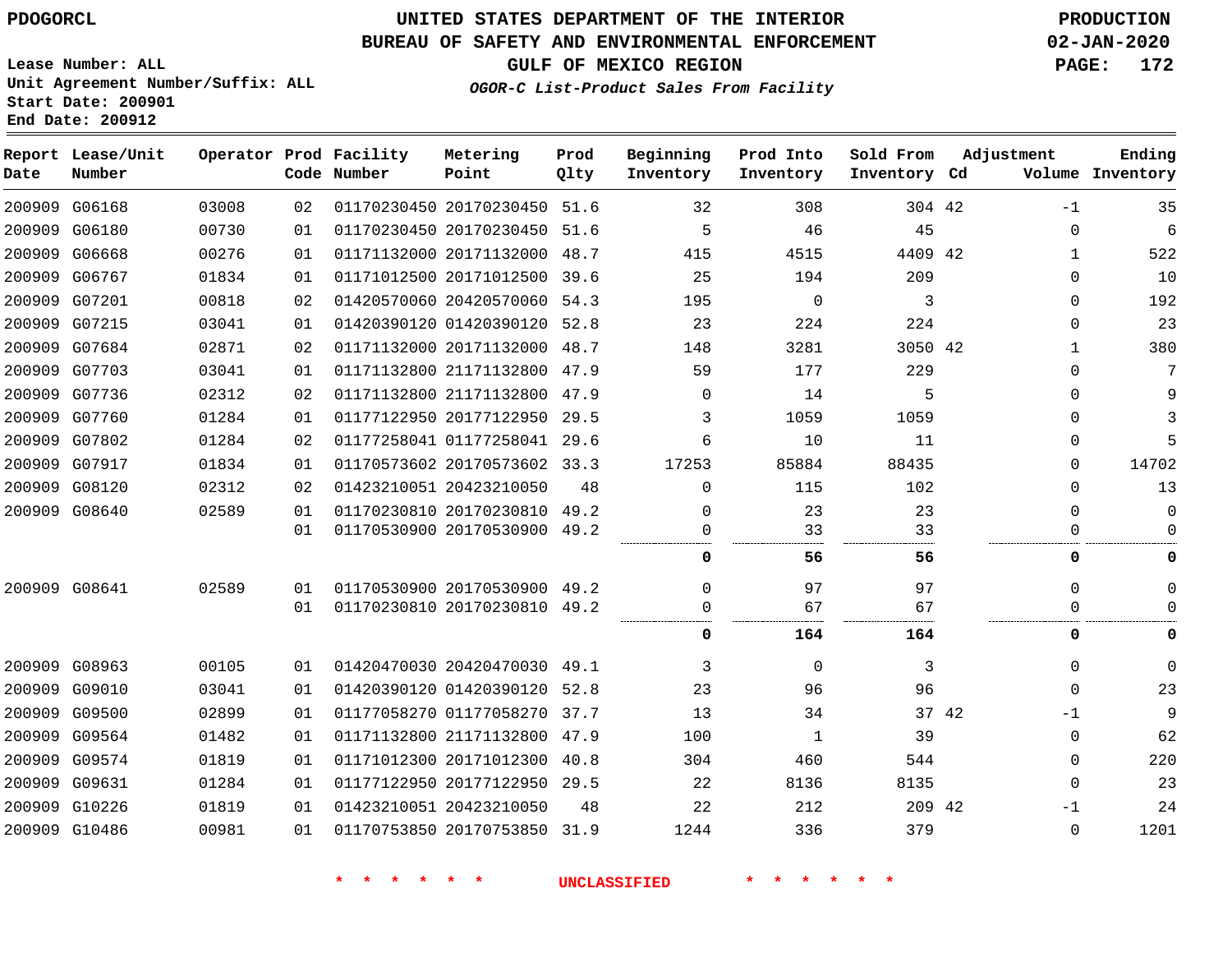**Date**

**Report Lease/Unit**

**Number**

# **UNITED STATES DEPARTMENT OF THE INTERIOR PDOGORCL PRODUCTION**

**Prod Qlty**

#### **BUREAU OF SAFETY AND ENVIRONMENTAL ENFORCEMENT 02-JAN-2020**

**Lease Number: ALL Unit Agreement Number/Suffix: ALL Start Date: 200901 End Date: 200912**

**Operator Prod Facility**

**Code Number**

**OGOR-C List-Product Sales From Facility**

**Beginning Inventory** **Prod Into Inventory** **Sold From Inventory**

**GULF OF MEXICO REGION PAGE: 173**

**Inventory Cd Volume**

**Adjustment**

**Ending**

| 200909 G10636 | 02894 | 01 | 01170230811 20170230811 47.4    |                     | 449            | 8482           | 8432           | $\Omega$       |
|---------------|-------|----|---------------------------------|---------------------|----------------|----------------|----------------|----------------|
| 200909 G10665 | 02899 | 01 | 01177058270 01177058270 37.7    |                     | 4573           | 3359           | 7027           | $\mathbf 0$    |
| 200909 G10910 | 00162 | 01 | 01177245110 2017724511G 45.3    |                     | $\overline{0}$ | 8928           | 8928           | $\mathsf{O}$   |
| 200909 G11243 | 02589 | 01 | 01420470030 20420470030 54.4    |                     | 779            | $\overline{4}$ | 15             | $\mathbf 0$    |
| 200909 G11870 | 00276 | 01 | 01171132000 20171132000 48.7    |                     | 5130           | 56266          | 54888 42       | $\mathbf{1}$   |
| 200909 G11911 | 00105 | 01 | 01177072601 20177072601 39.4    |                     | $\overline{0}$ | 2794           | 2794           | $\mathsf{O}$   |
| 200909 G11952 | 00105 | 01 | 01171012300 20171012300 40.8    |                     | 214            | 414            | 430            | $\mathbf 0$    |
| 200909 G11983 | 01284 | 01 | 01177112605 2017711260Y 31.3    |                     | $\sim$ 6       | 33             | 36             | $\mathbf 0$    |
| 200909 G11984 | 03008 | 02 | 01171092651 20171092650 49.3    |                     | 16             | 95             | 101            | $\mathbf 0$    |
| 200909 G12019 | 01482 | 01 | 01171012500 20171012500 39.6    |                     | 61             | 2944           | 2854           | $\mathbf 0$    |
| 200909 G12020 | 01482 | 01 | 01171012500 20171012500 39.6    |                     | 86             | 1668           | 1669 42        | $\mathbf{1}$   |
| 200909 G12024 | 02312 | 02 | 01171012500 20171012500 39.6    |                     | 13             | 245            | 245            | $\overline{0}$ |
| 200909 G12355 | 02589 | 01 | 01171012300 20171012300 40.3    |                     | 12184          | 20638          | 22957          | $\mathbf 0$    |
| 200909 G12497 | 02589 | 01 | 01420390101 01420390101 47.8    |                     | 113            | $\overline{4}$ | $\overline{4}$ | $\mathbf 0$    |
| 200909 G12564 | 02603 | 01 | 01170230510 20170230510 48.4    |                     | 24             | 21             | 34             | $\mathbf 0$    |
| 200909 G12761 | 00162 | 01 | 01170230810 20170230810 47.1    |                     | $\overline{0}$ | 614            | 614            | $\mathbf 0$    |
| 200909 G12802 | 02200 | 01 | 01170230811 20170230811 47.4    |                     | 94             | 2935           | 2950           | $\mathsf{O}$   |
| 200909 G12858 | 01284 | 01 | 01171131600 20171131600 42.2    |                     | $\mathbf{1}$   | 21             | 22             | $\mathsf{O}$   |
| 200909 G12886 | 02312 | 02 | 01171012400 20171012400 50.7    |                     | $\overline{0}$ | $\overline{1}$ | $\mathbf{1}$   | $\Omega$       |
| 200909 G12906 | 01819 | 01 | 01171012300 20171012300 40.8    |                     | 220            | 289            | 370 42         | $-1$           |
| 200909 G13560 | 01284 | 01 | 01170230810 20170230810 47.2    |                     | 106            | 175            | 128            | $\mathbf 0$    |
| 200909 G13563 | 02589 | 01 | 01170230811 20170230811 34.5    |                     | $\overline{0}$ | 40             | 40             | $\mathsf{O}$   |
| 200909 G13576 | 02594 | 02 | 01170230810 20170230810 47.2    |                     | 10             | 74             | 10             | $\mathbf 0$    |
| 200909 G13825 | 00818 | 01 | 01170230450 20170230450 54.1    |                     | $\mathbf{1}$   | $\overline{0}$ | 1              | $\mathbf 0$    |
| 200909 G13850 | 01482 | 01 | 01170230811 20170230811 47.4    |                     | $\Omega$       | 36             | 33 42          | $-1$           |
| 200909 G13937 | 02628 | 02 | 01171092651 20171092650 49.3    |                     | 59             | 198            | 234            | $\overline{0}$ |
| 200909 G13938 | 01284 | 01 | 01171012500 20171012500 39.6    |                     | 866            | 15952          | 15998          | $\mathbf 0$    |
| 200909 G14193 | 02409 |    | 01 01170230810 20170230810 47.1 |                     | 424            | 512            | 423            | $\mathbf{0}$   |
|               |       |    |                                 | <b>UNCLASSIFIED</b> |                |                |                |                |

**Metering Point**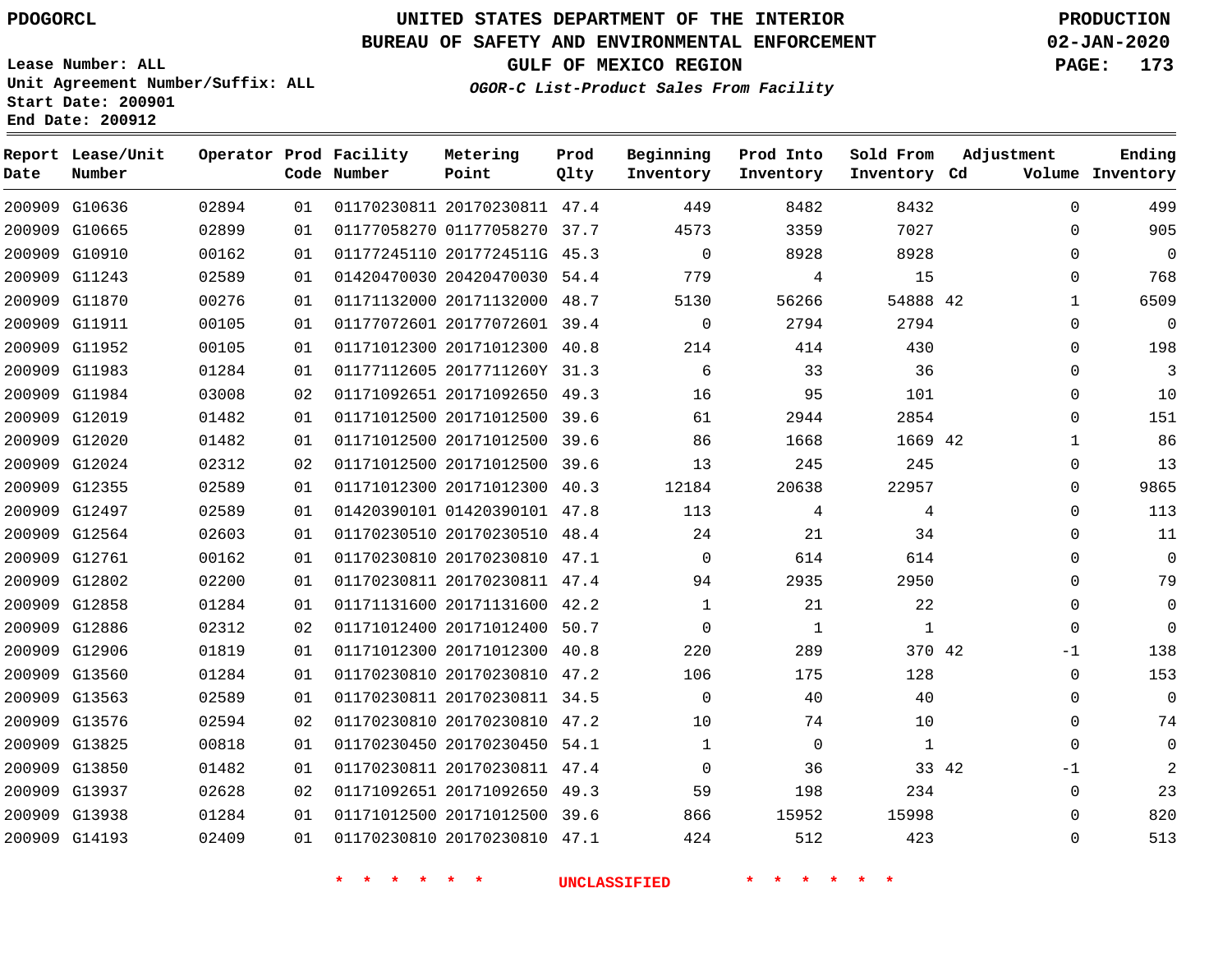## **BUREAU OF SAFETY AND ENVIRONMENTAL ENFORCEMENT 02-JAN-2020**

**Lease Number: ALL Unit Agreement Number/Suffix: ALL Start Date: 200901 End Date: 200912**

**GULF OF MEXICO REGION PAGE: 174**

**OGOR-C List-Product Sales From Facility**

| Date | Report Lease/Unit<br>Number |       |    | Operator Prod Facility<br>Code Number | Metering<br>Point            | Prod<br>Qlty | Beginning<br>Inventory | Prod Into<br>Inventory | Sold From<br>Inventory Cd | Adjustment  | Ending<br>Volume Inventory |
|------|-----------------------------|-------|----|---------------------------------------|------------------------------|--------------|------------------------|------------------------|---------------------------|-------------|----------------------------|
|      | 200909 G14340               | 02312 | 02 |                                       | 01170230811 20170230811 47.4 |              | 2                      | 22                     | 23                        | $\Omega$    | 1                          |
|      | 200909 G14342               | 02200 | 01 |                                       | 01170230811 20170230811 47.4 |              | 307                    | 3341                   | 3358                      | $\Omega$    | 290                        |
|      | 200909 G14357               | 02852 | 02 |                                       | 01171131600 20171131600 42.2 |              | 35                     | $\Omega$               | 35                        | $\Omega$    | $\overline{0}$             |
|      | 200909 G14364               | 02871 | 01 |                                       | 01171132800 21171132800 47.9 |              | $\Omega$               | 178                    | 68                        | $\Omega$    | 110                        |
|      | 200909 G14391               | 01284 | 02 |                                       | 01170230811 20170230811 47.4 |              | 3                      | 17                     | 19                        | $\Omega$    | $\mathbf{1}$               |
|      | 200909 G14493               | 01834 | 01 |                                       | 01171092930 20171092930 33.9 |              | 55                     | 602                    | 617                       | $\Omega$    | 40                         |
|      | 200909 G14535               | 01834 | 01 |                                       | 01171012500 20171012500 39.6 |              | 471                    | 7204                   | 7305                      | $\mathbf 0$ | 370                        |
|      |                             | 02628 | 01 |                                       | 01171012500 20171012500 39.6 |              | 58                     | 3568                   | 3443                      | 0           | 183                        |
|      |                             |       |    |                                       |                              |              | 529                    | 10772                  | 10748                     | 0           | 553                        |
|      | 200909 G14791               | 02451 | 01 |                                       | 01420570060 20420570060      | $\Omega$     | 31                     | $\Omega$               | $\Omega$                  | $\Omega$    | 31                         |
|      | 200909 G14864               | 02871 | 02 |                                       | 01170230450 20170230450 51.6 |              | $\Omega$               | 6877                   | 6048                      | $\mathbf 0$ | 829                        |
|      | 200909 G14878               | 02589 | 01 |                                       | 01170230510 20170230510 48.1 |              | 193                    | 6                      | 9                         | $\Omega$    | 190                        |
|      | 200909 G15050               | 00105 | 01 |                                       | 01170231110 20170231110 41.1 |              | 13054                  | 14277                  | 11085                     | $\Omega$    | 16246                      |
|      | 200909 G15078               | 00064 | 01 |                                       | 01170230810 20170230810 47.2 |              | 3322                   | 779                    | 744 42                    | $-1$        | 3356                       |
|      | 200909 G15110               | 02714 | 01 |                                       | 01170530900 20170530900 47.4 |              | 3                      | 14                     | 11                        | $\mathbf 0$ | 6                          |
|      | 200909 G15189               | 00560 | 01 |                                       | 01171132800 21171132800 47.9 |              | 181                    | 33                     | 110 42                    | 28          | 132                        |
|      | 200909 G15239               | 03041 | 01 |                                       | 01171012500 20171012500 39.6 |              | 3                      | 0                      | 3                         | $\Omega$    | $\overline{0}$             |
|      | 200909 G15242               | 01284 | 01 |                                       | 01171092651 20171092650 49.9 |              | 73                     | 155                    | 210                       | $\Omega$    | 18                         |
|      | 200909 G15263               | 02421 | 01 |                                       | 01171132000 20171132000 48.7 |              | 647                    | 5213                   | 5257                      | $\Omega$    | 603                        |
|      | 200909 G15277               | 00222 | 02 |                                       | 01171012400 20171012400      | 50.7         | 871                    | 4675                   | 4682                      | $\mathbf 0$ | 864                        |
|      | 200909 G15303               | 00105 | 01 |                                       | 01171092800 21171132800 47.9 |              | 283                    | 23                     | 117                       | $\Omega$    | 189                        |
|      | 200909 G15312               | 00105 | 01 |                                       | 01171092651 20171092650 49.2 |              | 2328                   | 16360                  | 16834                     | $\Omega$    | 1854                       |
|      | 200909 G15323               | 01482 | 01 |                                       | 01171012500 20171012500 39.6 |              | 63                     | 1445                   | 1433 42                   | $-1$        | 74                         |
|      | 200909 G15740               | 00818 | 01 |                                       | 01170230450 20170230450 51.6 |              | 79                     | 206                    | 257                       | $\mathbf 0$ | 28                         |
|      | 200909 G15742               | 00730 | 01 |                                       | 01170230450 20170230450 51.6 |              | 18                     | 40                     | 53                        | 0           | 5                          |
|      | 200909 G15769               | 03041 | 01 |                                       | 01422450350 20422450350 40.8 |              | 29                     | 125                    | 129                       | $\Omega$    | 25                         |
|      | 200909 G16104               | 00105 | 01 |                                       | 01170231110 20170231110 41.1 |              | 5                      | 33                     | 7                         | $\Omega$    | 31                         |
|      | 200909 G16121               | 00687 | 01 |                                       | 01170230811 20170230811 47.4 |              | 34                     | 777                    | 765                       | $\Omega$    | 46                         |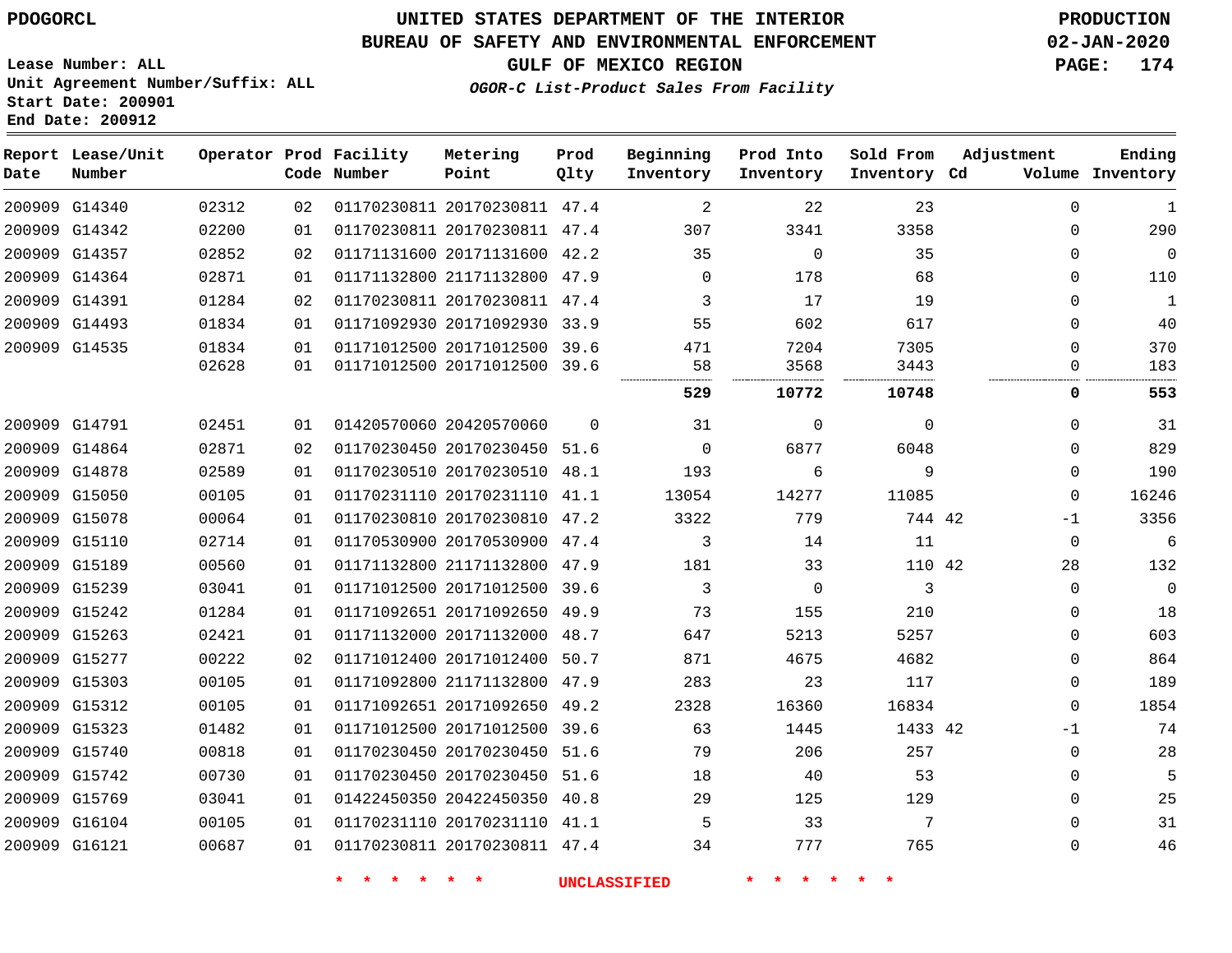**Date**

 G18043 G18054 G18208    

# **UNITED STATES DEPARTMENT OF THE INTERIOR PDOGORCL PRODUCTION**

#### **BUREAU OF SAFETY AND ENVIRONMENTAL ENFORCEMENT 02-JAN-2020**

**Lease Number: ALL Unit Agreement Number/Suffix: ALL Start Date: 200901 End Date: 200912**

**OGOR-C List-Product Sales From Facility**

**GULF OF MEXICO REGION PAGE: 175**

|      | *. | $\star$ |       | $\star$ $\star$ $\star$ | $\star$ |      |
|------|----|---------|-------|-------------------------|---------|------|
| 346  |    |         | 1508  |                         |         | 1597 |
| 2383 |    |         | 48083 |                         | 47995   |      |

42

 

| Date | Report Lease/Unit<br>Number |       |    | Operator Prod Facility<br>Code Number | Metering<br>Point            | Prod<br>Qlty | Beginning<br>Inventory | Prod Into<br>Inventory | Sold From<br>Inventory Cd | Adjustment           | Ending<br>Volume Inventory |
|------|-----------------------------|-------|----|---------------------------------------|------------------------------|--------------|------------------------|------------------------|---------------------------|----------------------|----------------------------|
|      | 200909 G16201               | 03026 | 01 |                                       | 01170530900 20170530900 47.4 |              | 3                      | $\Omega$               | 3                         | $\Omega$             | $\mathbf 0$                |
|      | 200909 G16333               | 01819 | 01 |                                       | 01171092651 20171092650      | 49.3         | 1826                   | 2444                   | 3992 42                   | $-1$                 | 277                        |
|      | 200909 G16353               | 01482 | 01 |                                       | 01171132000 20171132000 48.7 |              | 82                     | 825                    | 812                       | $\mathbf 0$          | 95                         |
|      | 200909 G16461               | 00105 | 01 |                                       | 01170753510 20170753510 54.1 |              | 538                    | 398                    | 643                       | $\Omega$             | 293                        |
|      | 200909 G16469               | 03026 | 01 |                                       | 01170753510 20170753510 54.1 |              | 30                     | 24                     | 37                        | 0                    | 17                         |
|      | 200909 G16500               | 02312 | 01 |                                       | 01170755200 20170755200 39.3 |              | 2706                   | 18743                  | 18971                     | $\mathbf{0}$         | 2478                       |
|      | 200909 G16515               | 00162 | 01 |                                       | 01177245110 2017724511G 45.3 |              | $\Omega$               | 11737                  | 11737                     | $\mathbf 0$          | $\mathbf 0$                |
|      | 200909 G16575               | 00730 | 01 |                                       | 01608103650 20608103650 28.5 |              | $\mathbf 0$            | 64                     | 64                        | 0                    | $\overline{0}$             |
|      | 200909 G16890               | 00981 | 01 |                                       | 01170753850 20170753850      | $\Omega$     | 1160                   | 251                    |                           | $0\quad09$<br>$-353$ | 1058                       |
|      | 200909 G17124               | 02871 | 02 |                                       | 01170230450 20170230450 51.6 |              | $\mathbf{1}$           | 84                     | 77 42                     | $-1$                 | 7                          |
|      | 200909 G17133               | 01482 | 01 |                                       | 01423210051 20423210050      | 48           | 9                      | 47                     | 50 42                     | $-1$                 | 5                          |
|      | 200909 G17190               | 02312 | 02 |                                       | 01170230810 20170230810 47.2 |              | 22                     | 38                     | 27                        | $\mathbf 0$          | 33                         |
|      | 200909 G17202               | 02066 | 02 |                                       | 01170230810 20170230810 48.2 |              | 589                    | 42                     | 42                        | $\Omega$             | 589                        |
|      | 200909 G17754               | 02025 | 01 |                                       | 01170230510 20170230510 48.4 |              | 1802                   | 1685                   | 2604                      | 0                    | 883                        |
|      | 200909 G17789               | 00818 | 01 |                                       | 01170230810 20170230810 47.2 |              | $\Omega$               | 210                    | 95                        | 0                    | 115                        |
|      | 200909 G17858               | 00105 | 01 |                                       | 01170530900 20170530900 47.4 |              | 90                     | 167                    | 191                       | $\Omega$             | 66                         |
|      | 200909 G17898               | 01963 | 01 |                                       | 01171131600 20171131600 42.2 |              | 31                     | 383                    | 400                       | 0                    | 14                         |
|      | 200909 G17912               | 02409 | 01 |                                       | 01171132800 20177052203 28.3 |              | $\mathbf 0$            | 18235                  | 18235                     | $\mathbf 0$          | $\mathbf 0$                |
|      | 200909 G17913               | 01834 | 01 |                                       | 01171132800 21171132800      | 47.9         | 2368                   | 647                    | 1152                      | $\Omega$             | 1863                       |
|      | 200909 G17921               | 03026 | 01 |                                       | 01171012500 20177062959      | 30.1         | $\Omega$               | 16229                  | 16229                     | $\Omega$             | 0                          |
|      | 200909 G17942               | 00560 | 01 |                                       | 01177082604 20177082604 27.5 |              | $\Omega$               | 15160                  | 15160                     | 0                    | 0                          |
|      | 200909 G17966               | 02421 | 01 |                                       | 01171012300 20171012300 40.8 |              | 88                     | $\mathbf 0$            | 88                        | 0                    | $\mathbf 0$                |
|      | 200909 G17973               | 00730 | 01 |                                       | 01171012400 20171012400 50.7 |              | 1806                   | 5560                   | 6338                      | $\Omega$             | 1028                       |
|      | 200909 G17977               | 02312 | 02 |                                       | 01171132800 21171132800 47.9 |              | 551                    | 120                    | 256                       | 0                    | 415                        |
|      | 200909 G18040               | 00105 | 01 |                                       | 01171012500 20171012500 39.6 |              | 26                     | 450                    | 453                       | $\Omega$             | 23                         |
|      |                             |       |    |                                       |                              |              |                        |                        |                           |                      |                            |

**\* \* \* \* \* \* UNCLASSIFIED \* \* \* \* \* \***

 20171012500 39.6 20171012500 39.6 20170573602 33.3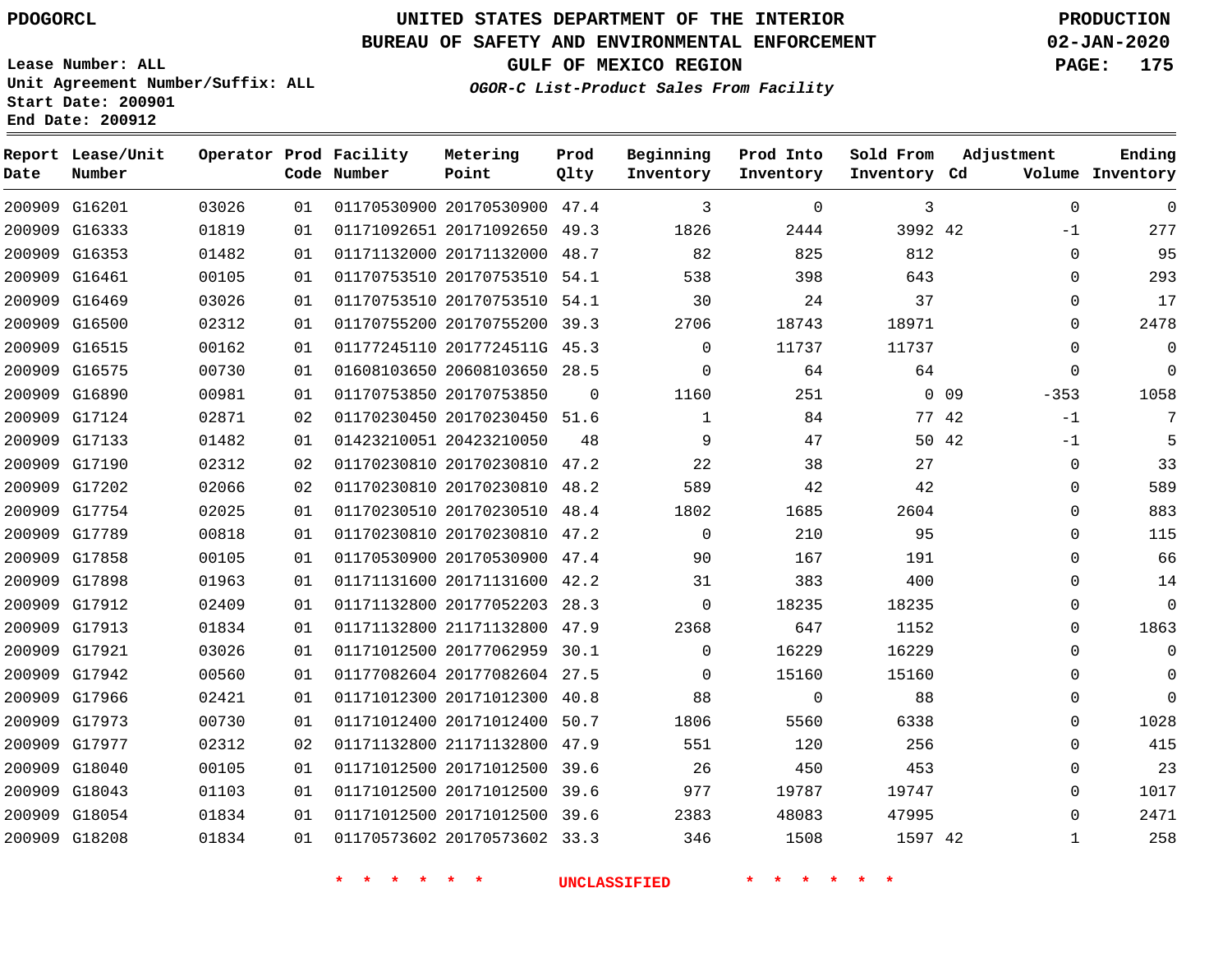## **BUREAU OF SAFETY AND ENVIRONMENTAL ENFORCEMENT 02-JAN-2020**

**Lease Number: ALL Unit Agreement Number/Suffix: ALL Start Date: 200901 End Date: 200912**

**GULF OF MEXICO REGION PAGE: 176**

**OGOR-C List-Product Sales From Facility**

| Date | Report Lease/Unit<br>Number |       |    | Operator Prod Facility<br>Code Number | Metering<br>Point            | Prod<br>Qlty | Beginning<br>Inventory | Prod Into<br>Inventory | Sold From<br>Inventory Cd |                 | Adjustment  | Ending<br>Volume Inventory |
|------|-----------------------------|-------|----|---------------------------------------|------------------------------|--------------|------------------------|------------------------|---------------------------|-----------------|-------------|----------------------------|
|      | 200909 G18577               | 00981 | 01 |                                       | 01170753850 20170753850      | $\Omega$     | 1341                   | 365                    |                           | 0 <sub>09</sub> | $-408$      | 1298                       |
|      | 200909 G18863               | 02312 | 02 |                                       | 01420470030 20420470030 49.1 |              | 26                     | 1                      | 22                        |                 | 0           | 5                          |
|      | 200909 G18885               | 00818 | 02 |                                       | 01420570060 20420570060      | $\Omega$     | 344                    | $\Omega$               | $\mathbf 0$               |                 | $\mathbf 0$ | 344                        |
|      | 200909 G18920               | 02200 | 01 |                                       | 01423210051 20423210050      | 48           | 18                     | 136                    | 139                       |                 | $\mathbf 0$ | 15                         |
|      | 200909 G18936               | 02914 | 01 |                                       | 01422450350 20422450350 42.2 |              | 43                     | $\Omega$               | 36                        |                 | $\Omega$    | 7                          |
|      | 200909 G19030               | 02806 | 01 |                                       | 01423210051 20423210050      | 49           | 91                     | 717                    |                           | 0 <sub>09</sub> | $-727$      | 81                         |
|      | 200909 G19127               | 00818 | 01 |                                       | 01170230811 20170230811      | $\mathbf 0$  | 218                    | $\mathbf 0$            |                           | 0 <sub>09</sub> | $-4$        | 214                        |
|      | 200909 G19832               | 02349 | 01 |                                       | 01177163600 20177163600      | 39           | 142                    | 2255                   | 2174                      |                 | $\mathbf 0$ | 223                        |
|      | 200909 G20605               | 02377 | 01 |                                       | 01423550141 20423550140      | 27.6         | 1157                   | 17945                  | 18259                     |                 | 0           | 843                        |
|      | 200909 G20616               | 02312 | 02 |                                       | 01423210051 20423210050      | 48           | 2                      | 40                     | 37                        |                 | $\mathbf 0$ | 5                          |
|      | 200909 G20655               | 00222 | 01 |                                       | 01170230510 20170230510      | 48.4         | 477                    | 464                    | 698                       |                 | $\mathbf 0$ | 243                        |
|      | 200909 G20656               | 03041 | 01 |                                       | 01422450350 20422450350      | 40.8         | 8                      | 25                     | 26                        |                 | $\mathbf 0$ | 7                          |
|      | 200909 G20660               | 00818 | 02 |                                       | 01170230450 20170230450      | 51.6         | 2                      | 59                     | 54                        |                 | $\mathbf 0$ | 7                          |
|      | 200909 G21065               | 02266 | 01 |                                       | 01171131600 20171131600 42.2 |              | 4                      | 73                     | 74                        |                 | $\mathbf 0$ | 3                          |
|      | 200909 G21070               | 00560 | 01 |                                       | 01171132800 21171132800      | $\Omega$     | 475                    | 106                    |                           | 042             | $-222$      | 359                        |
|      | 200909 G21111               | 02266 | 01 |                                       | 01171132800 21171132800      | 47.9         | 3                      | 48                     | 17                        |                 | $\mathbf 0$ | 34                         |
|      | 200909 G21116               | 00818 | 01 |                                       | 01171132800 21171132800      | 48.2         | 1214                   | 829                    | 776                       |                 | 0           | 1267                       |
|      | 200909 G21120               | 02058 | 02 |                                       | 01171012500 20171012500      | 39.6         | 95                     | 1739                   | 1745                      |                 | $\mathbf 0$ | 89                         |
|      | 200909 G21378               | 01819 | 01 |                                       | 01170230811 20170230811 47.4 |              | 25                     | 605                    | 595 42                    |                 | 1           | 36                         |
|      | 200909 G21530               | 00078 | 01 |                                       | 01170230400 20170230400 46.7 |              | 830                    | 2794                   | 2760                      |                 | $\mathbf 0$ | 864                        |
|      | 200909 G21532               | 02807 | 01 |                                       | 01170230811 20170230811 47.4 |              | 75                     | 8041                   | 7643                      |                 | $\mathbf 0$ | 473                        |
|      | 200909 G21534               | 02807 | 01 |                                       | 01170230811 20170230811 47.4 |              | 90                     | 645                    | 697                       |                 | 0           | 38                         |
|      | 200909 G21580               | 02636 | 01 |                                       | 01170230811 20170230811 47.4 |              | 3                      | 63                     | 62                        |                 | $\mathbf 0$ | 4                          |
|      | 200909 G21680               | 00818 | 01 |                                       | 01171092651 20171092650 48.6 |              | 7                      | $\overline{0}$         | 7                         |                 | $\mathbf 0$ | $\Omega$                   |
|      | 200909 G21700               | 00105 | 01 |                                       | 01177258153 01177258153 29.2 |              | 1961                   | 2125                   | 2279                      |                 | $\Omega$    | 1807                       |
|      | 200909 G21826               | 00981 | 01 |                                       | 01170753850 20170753850      | $\mathbf 0$  | 1235                   | 332                    |                           | $0\quad09$      | $-376$      | 1191                       |
|      | 200909 G22219               | 01482 | 01 |                                       | 01423210051 20423210050      | 48           | 121                    | 433                    | 505                       |                 | $\mathbf 0$ | 49                         |
|      | 200909 G22236               | 00818 | 01 |                                       | 01170230450 20170230450 51.6 |              | 138                    | 948                    | 971 42                    |                 | $-1$        | 114                        |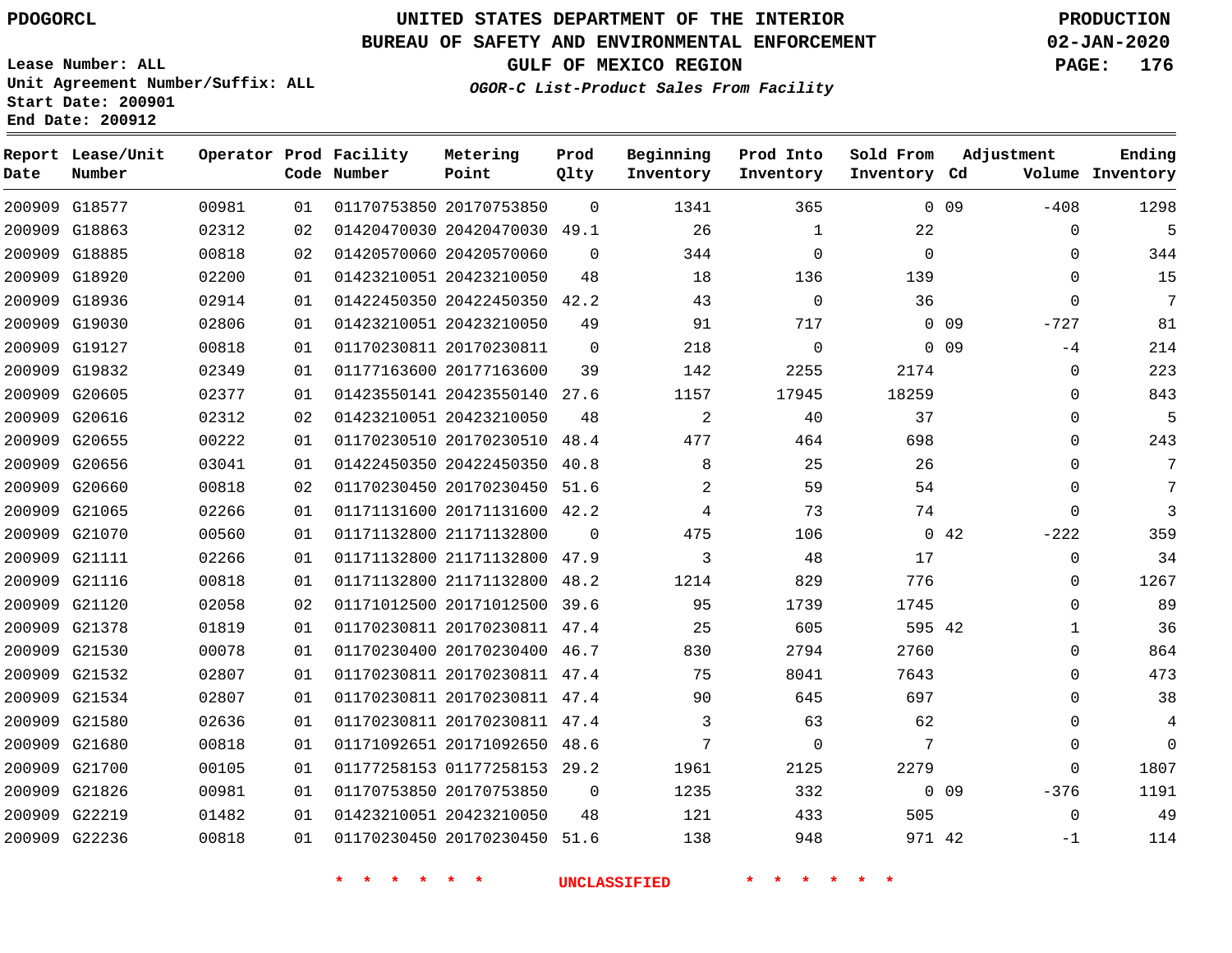**Date**

**Report Lease/Unit**

**Number**

# **UNITED STATES DEPARTMENT OF THE INTERIOR PDOGORCL PRODUCTION**

**Prod Qlty**

## **BUREAU OF SAFETY AND ENVIRONMENTAL ENFORCEMENT 02-JAN-2020**

**Lease Number: ALL Unit Agreement Number/Suffix: ALL Start Date: 200901 End Date: 200912**

**Operator Prod Facility**

**Code Number**

**Metering Point**

**GULF OF MEXICO REGION PAGE: 177**

**Inventory Cd Volume**

**Adjustment**

**Ending**

**OGOR-C List-Product Sales From Facility**

**Sold From Inventory**

**Prod Into Inventory**

**Beginning Inventory**

| 200909 G22238 | 00818 | 02 | 01421670201 20170230450 51.6    |          | 282         | 1657        | 1739     |       | $\Omega$     | 200          |
|---------------|-------|----|---------------------------------|----------|-------------|-------------|----------|-------|--------------|--------------|
| 200909 G22246 | 01284 | 02 | 01423210051 20170230500         | 41       | 340         | 831         | 941      |       | 0            | 230          |
| 200909 G22262 | 00730 | 01 | 01170230810 20170230810 47.2    |          | 6           | 8           | 6        |       | $\Omega$     | 8            |
| 200909 G22268 | 02777 | 01 | 01170230810 2042709015I 53.6    |          | $\Omega$    | 6438        | 6438     |       | $\Omega$     | $\Omega$     |
| 200909 G22501 | 00078 | 01 | 01170230400 20170230400 46.7    |          | 173         | 317         | 391 42   |       | $-1$         | 98           |
| 200909 G22505 | 02025 | 01 | 01170230811 20170230811 47.3    |          | 119         | 1935        | 1940     |       | 0            | 114          |
| 200909 G22510 | 00162 | 01 | 01170230810 20170230810 47.1    |          | $\Omega$    | 14893       | 14893    |       | $\Omega$     | $\Omega$     |
| 200909 G22513 | 02579 | 02 | 01170230810 20170230810 47.2    |          | 296         | 845         | 516      |       | 0            | 625          |
| 200909 G22544 | 02714 | 01 | 01170230811 20170230811 47.4    |          | $\mathbf 0$ | 8           | 7        |       | 0            | $\mathbf{1}$ |
| 200909 G22582 | 01834 | 01 | 01170530900 20170530900 47.4    |          | 186         | 452         | 460 42   |       | $-1$         | 177          |
| 200909 G22587 | 02200 | 01 | 01171132000 20171132000 48.7    |          | 23          | 203         | 202 42   |       | $-1$         | 23           |
| 200909 G22605 | 01834 | 01 | 01171132800 21171132800 47.9    |          | 94          | 28          |          | 46 42 | $-1$         | 75           |
| 200909 G22606 | 02628 | 02 | 01171132000 20171132000 48.7    |          | 15          | 187         | 181      |       | $\Omega$     | 21           |
| 200909 G22607 | 02899 | 01 | 01170230810 20170230810 47.2    |          | 10          | 4           | 6        |       | $\Omega$     | 8            |
| 200909 G22613 | 02655 | 02 | 01171132800 21171132800 47.9    |          | 53          | 3           | 21       |       | $\Omega$     | 35           |
| 200909 G22616 | 02899 | 01 | 01171131600 20171131600 42.2    |          | 1           | 13          | 13 42    |       | $-1$         | $\mathbf 0$  |
| 200909 G22621 | 01834 | 01 | 01171132800 21171132800 47.9    |          | 2510        | 421         | 1120 42  |       | $\mathbf{1}$ | 1812         |
| 200909 G22651 | 01834 | 01 | 01171132800 21171132800 47.9    |          | 12          | $\mathbf 0$ |          | 5 42  | 1            | 8            |
| 200909 G22660 | 02058 | 02 | 01171012310 20171012310         | 46       | 82          | 1226        | 1227     |       | 0            | 81           |
| 200909 G22662 | 02058 | 01 | 01171012310 20171012310         | 46       | 1           | 531         | 497      |       | 0            | 35           |
| 200909 G22679 | 00222 | 01 | 01177082958 20177082958         | 41.5     | $\Omega$    | 195         | 195      |       | 0            | $\mathbf 0$  |
| 200909 G22699 | 00064 | 01 | 01171012500 20171012500 39.6    |          | 39          | 559         | 570 42   |       | 1            | 29           |
| 200909 G22751 | 00730 | 01 | 01171012500 20171012500 39.6    |          | 369         | 6353        | 6396     |       | 0            | 326          |
| 200909 G22781 | 00222 | 02 | 01170754751 01170754751         | 34       | 1751        | 4812        | 4248 42  |       | $-1$         | 2314         |
| 200909 G22792 | 00222 | 02 | 01177258041 01177258041 29.7    |          | 358         | 2232        | 1531     |       | 0            | 1059         |
|               | 02714 | 01 | 01177258151 01177258151         | $\Omega$ | 104<br>     | 9<br>       | $\Omega$ |       | 0            | 113          |
|               |       |    |                                 |          | 462         | 2241        | 1531     |       | 0            | 1172         |
| 200909 G22840 | 00730 |    | 01 01608103650 20608103650 28.5 |          | 5           | 2188        | 2177     |       | $\Omega$     | 16           |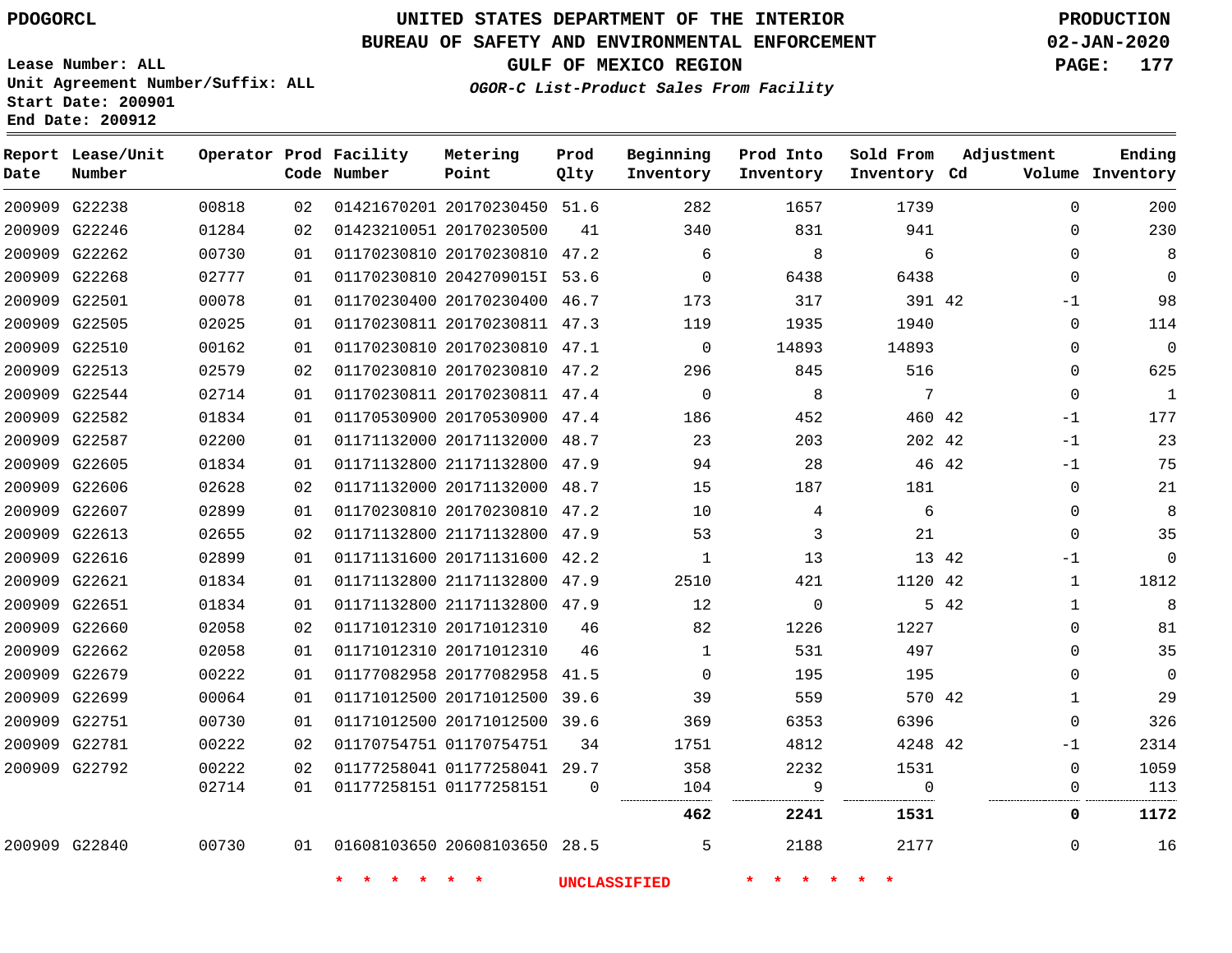**Report Lease/Unit**

# **UNITED STATES DEPARTMENT OF THE INTERIOR PDOGORCL PRODUCTION**

**Prod**

## **BUREAU OF SAFETY AND ENVIRONMENTAL ENFORCEMENT 02-JAN-2020**

**Lease Number: ALL Unit Agreement Number/Suffix: ALL Start Date: 200901 End Date: 200912**

**GULF OF MEXICO REGION PAGE: 178**

**Adjustment**

**Ending**

**OGOR-C List-Product Sales From Facility**

**Beginning Prod Into Sold From**

| Date | Number        |       |    | Code Number | Point                        | Qlty     | Inventory | Inventory   | Inventory Cd |       |              | Volume Inventory |
|------|---------------|-------|----|-------------|------------------------------|----------|-----------|-------------|--------------|-------|--------------|------------------|
|      | 200909 G23125 | 02312 | 02 |             | 01420470030 20420470030 49.1 |          | 111       | $\Omega$    | 91           |       | $\Omega$     | 20               |
|      | 200909 G23166 | 00818 | 01 |             | 01423210051 20423210050      | 48       | 11        | 70          | 73           |       | 0            | 8                |
|      | 200909 G23180 | 01284 | 02 |             | 01423210051 20423210050      | 48       | 19        | 197         | 194          |       | 0            | 22               |
|      | 200909 G23181 | 01963 | 01 |             | 01423210051 20423210050      | 48       | 98        | 78          | 78           |       | $\Omega$     | 98               |
|      | 200909 G23193 | 02579 | 02 |             | 01170230510 20170230510 48.4 |          | 335       | 623         | 956 42       |       | $\mathbf{1}$ | 3                |
|      | 200909 G23197 | 00818 | 02 |             | 01170230810 20170230810      | 41       | 21        | 19          |              | 19 42 | $\mathbf{1}$ | 22               |
|      |               |       | 01 |             | 01170230500 20170230500 47.2 |          | 1         | 0           | 1<br>        |       | 0            | $\Omega$         |
|      |               |       |    |             |                              |          | 22        | 19          | 20           |       | 1            | 22               |
|      | 200909 G23199 | 00818 | 02 |             | 01170230450 20170230450 51.6 |          | 102       | 726         | 740          |       | $\Omega$     | 88               |
|      | 200909 G23450 | 00981 | 01 |             | 01170753850 20170753850 31.9 |          | 257       | 0           | 78           |       | 0            | 179              |
|      | 200909 G23473 | 00981 | 01 |             | 01170753850 20170753850 31.9 |          | 1017      | 342         | 310          |       | $\Omega$     | 1049             |
|      | 200909 G23480 | 00981 | 01 |             | 01170753850 20170753850 31.9 |          | 3664      | 927         | 1116         |       | 0            | 3475             |
|      | 200909 G23528 | 00981 | 01 |             | 01170753850 20170753850      | 31.9     | 2204      | 470         | 671          |       | 0            | 2003             |
|      | 200909 G23529 | 00981 | 01 |             | 01170753850 20170753850 31.9 |          | 2138      | 471         | 651          |       | $\Omega$     | 1958             |
|      | 200909 G23730 | 01978 | 02 |             | 01170230810 20170230811 47.4 |          | 70        | 1171        | 1172         |       | 0            | 69               |
|      | 200909 G23735 | 00162 | 01 |             | 01170230810 20170230810 47.1 |          | $\Omega$  | 659         | 659          |       | 0            | $\mathbf 0$      |
|      | 200909 G23736 | 02312 | 02 |             | 01170230810 20170230810 47.2 |          | 72        | 81          | 69           |       | 0            | 84               |
|      | 200909 G23748 | 02312 | 02 |             | 01170230810 20170230810 47.2 |          | 56        | 63          | 54           |       | 0            | 65               |
|      | 200909 G23754 | 02222 | 01 |             | 01170230811 20170230811 47.4 |          | 26        | 446         | 446          |       | 0            | 26               |
|      | 200909 G23820 | 02899 | 01 |             | 01177058270 01177058270 37.7 |          | 349       | 1153        | 1191         |       | $\Omega$     | 311              |
|      | 200909 G23851 | 02503 | 02 |             | 01171012400 20171012400 50.7 |          | 4787      | 24226       | 24535 42     |       | 1            | 4479             |
|      | 200909 G23853 | 02266 | 01 |             | 01171012310 20171012310      | 46       | 19        | 168         | 176          |       | $\Omega$     | 11               |
|      | 200909 G23933 | 00064 | 01 |             | 01171092651 20171092650      | 49.3     | 1         | 6           | 6            |       | 0            | 1                |
|      | 200909 G23956 | 02807 | 01 |             | 01170753510 20170753510 54.1 |          | 1873      | 1534        | 2342         |       | 0            | 1065             |
|      | 200909 G24330 | 02566 | 01 |             | 01427038270 01427038270      | $\Omega$ | 57        | $\mathbf 0$ | $\Omega$     |       | $\Omega$     | 57               |
|      | 200909 G24700 | 02312 | 02 |             | 01170230811 20170230811 47.4 |          | 11        | 176         | 177          |       | $\Omega$     | 10               |
|      | 200909 G24710 | 02025 | 01 |             | 01170230811 20170230811 47.4 |          | 3         | $\Omega$    | 3            |       | $\Omega$     | $\mathbf 0$      |
|      | 200909 G24712 | 02025 | 01 |             | 01170230811 20170230811 47.4 |          | 1         | $\Omega$    | $\mathbf{1}$ |       | 0            | 0                |

**Operator Prod Facility Metering**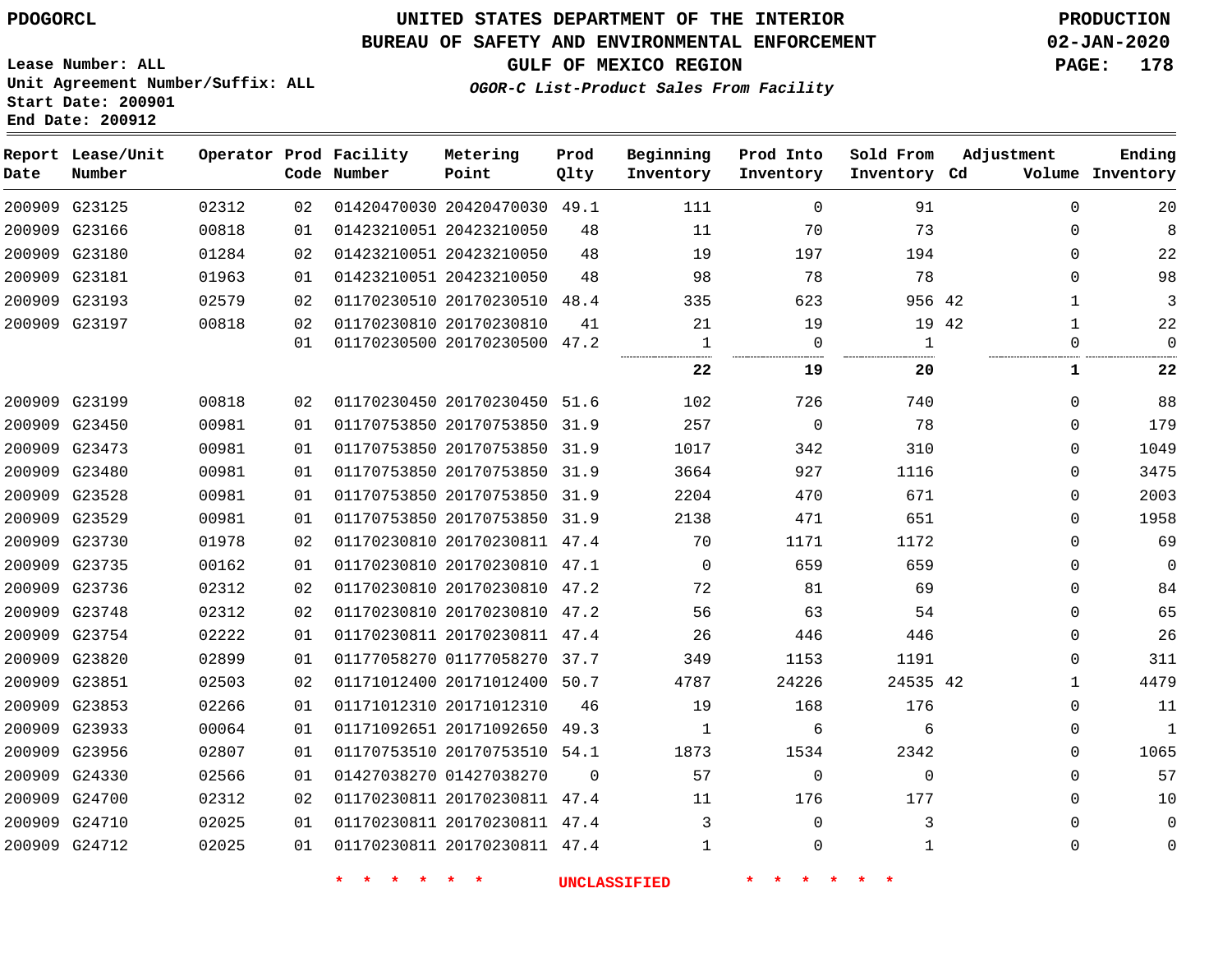**End Date: 200912**

# **UNITED STATES DEPARTMENT OF THE INTERIOR PDOGORCL PRODUCTION**

## **BUREAU OF SAFETY AND ENVIRONMENTAL ENFORCEMENT 02-JAN-2020**

**Lease Number: ALL Unit Agreement Number/Suffix: ALL Start Date: 200901**

## **OGOR-C List-Product Sales From Facility**

**GULF OF MEXICO REGION PAGE: 179**

| Date          | Report Lease/Unit<br>Number |       |    | Operator Prod Facility<br>Code Number | Metering<br>Point            | Prod<br>Qlty | Beginning<br>Inventory | Prod Into<br>Inventory | Sold From<br>Inventory Cd | Adjustment   | Ending<br>Volume Inventory |
|---------------|-----------------------------|-------|----|---------------------------------------|------------------------------|--------------|------------------------|------------------------|---------------------------|--------------|----------------------------|
| 200909 G24718 |                             | 02579 | 02 |                                       | 01170230810 20170230810 47.2 |              | 1286                   | $\mathbf 0$            | 582                       | $\Omega$     | 704                        |
| 200909 G24729 |                             | 02579 | 02 |                                       | 01170230510 20170230510 48.4 |              | 3035                   | 1607                   | 3411 42                   | 1            | 1232                       |
| 200909 G24730 |                             | 00818 | 01 | 01170230500 20170230500               |                              | 41           | 1071                   | 4262                   | 4153 42                   | $-1$         | 1179                       |
| 200909 G24733 |                             | 00818 | 02 |                                       | 01170530900 20170530900      | 47.5         | 17                     | 46                     | 45                        | $\mathbf 0$  | 18                         |
| 200909 G24766 |                             | 02628 | 01 |                                       | 01170530900 20170530900 47.4 |              | 3                      | 22                     | 16                        | $\Omega$     | 9                          |
| 200909 G24873 |                             | 00222 | 02 |                                       | 01171012400 20171012400 50.7 |              | 28                     | 141                    | 143                       | $\mathbf 0$  | 26                         |
| 200909 G24874 |                             | 02058 | 02 |                                       | 01171012400 20171012400 50.7 |              | 87                     | 311                    | 341                       | $\Omega$     | 57                         |
| 200909 G24878 |                             | 02628 | 02 |                                       | 01171092651 20171092650      | 49.3         | 108                    | $\mathbf{1}$           | $\mathbf{1}$              | $\mathbf 0$  | 108                        |
| 200909 G24889 |                             | 02579 | 02 |                                       | 01171012500 20171012500      | 39.6         | 779                    | 12309                  | 12455                     | $\mathbf 0$  | 633                        |
| 200909 G24898 |                             | 02807 | 01 |                                       | 01171012400 20171012400 50.7 |              | 3536                   | 11309                  | 12755 42                  | $\mathbf{1}$ | 2091                       |
|               |                             |       | 01 |                                       | 01171012300 20171012300      | 40.8         | 11677                  | 9506                   | 16639                     | $\mathbf 0$  | 4544                       |
|               |                             |       |    |                                       |                              |              | 15213                  | 20815                  | 29394                     | 1            | 6635                       |
| 200909 G24922 |                             | 01834 | 01 |                                       | 01171132800 21171132800      | 47.9         | 4589                   | 988                    | 2131                      | $\Omega$     | 3446                       |
| 200909 G24924 |                             | 01834 | 01 |                                       | 01171132800 21171132800      | 47.9         | 6537                   | 1582                   | 3102                      | $\Omega$     | 5017                       |
| 200909 G24929 |                             | 03008 | 02 |                                       | 01171092651 20171092650      | 49.3         | 17                     | 17                     | 31                        | $\mathbf 0$  | 3                          |
| 200909 G24977 |                             | 01834 | 01 |                                       | 01171012500 20171012500      | 39.6         | 21                     | 472                    | 469                       | $\mathbf 0$  | 24                         |
| 200909 G24979 |                             | 02989 | 01 |                                       | 01171092651 20171092650 49.3 |              | 1133                   | 8170                   | 8377                      | $\mathbf 0$  | 926                        |
| 200909 G24990 |                             | 01284 | 01 |                                       | 01608103650 20608103650 28.5 |              | 70                     | 10212                  | 10206                     | $\mathbf 0$  | 76                         |
| 200909 G25007 |                             | 03008 | 02 |                                       | 01177198271 01177198271 46.7 |              | 24                     | $\mathbf 0$            | $\mathbf 0$               | $\Omega$     | 24                         |
| 200909 G25008 |                             | 02777 | 01 |                                       | 01170753510 20170753510 48.3 |              | 129                    | 130                    | 179                       | $\mathbf 0$  | 80                         |
| 200909 G25514 |                             | 02813 | 02 |                                       | 01423210051 20423210050      | 48           | 30                     | 266                    | 266                       | $\mathbf 0$  | 30                         |
| 200909 G25515 |                             | 02813 | 02 |                                       | 01423210051 20423210050      | 48           | 27                     | 273                    | 269                       | $\Omega$     | 31                         |
| 200909 G25524 |                             | 00818 | 02 |                                       | 01170230450 20170230450 51.6 |              | 343                    | 2959                   | 2945                      | $\mathbf 0$  | 357                        |
| 200909 G25536 |                             | 02466 | 01 |                                       | 01420390101 01420390101 53.1 |              | 3491                   | $\mathbf 0$            | 3067                      | $\mathbf 0$  | 424                        |
| 200909 G25540 |                             | 02409 | 01 |                                       | 01420390101 01420390101 43.9 |              | 14619                  | $\mathbf 0$            | 12844                     | $\mathbf 0$  | 1775                       |
| 200909 G25553 |                             | 02579 | 02 |                                       | 01170230510 20170230510 48.4 |              | 224                    | 195                    | 383 42                    | $\mathbf{1}$ | 37                         |
| 200909 G25561 |                             | 02058 | 02 |                                       | 01170230450 20170230450 51.6 |              | 2120                   | 17768                  | 17746                     | $\mathbf 0$  | 2142                       |
| 200909 G25566 |                             | 00162 | 01 |                                       | 01170230450 20170230450 51.9 |              | $\mathbf 0$            | 6                      | 6                         | $\mathbf 0$  | $\mathbf 0$                |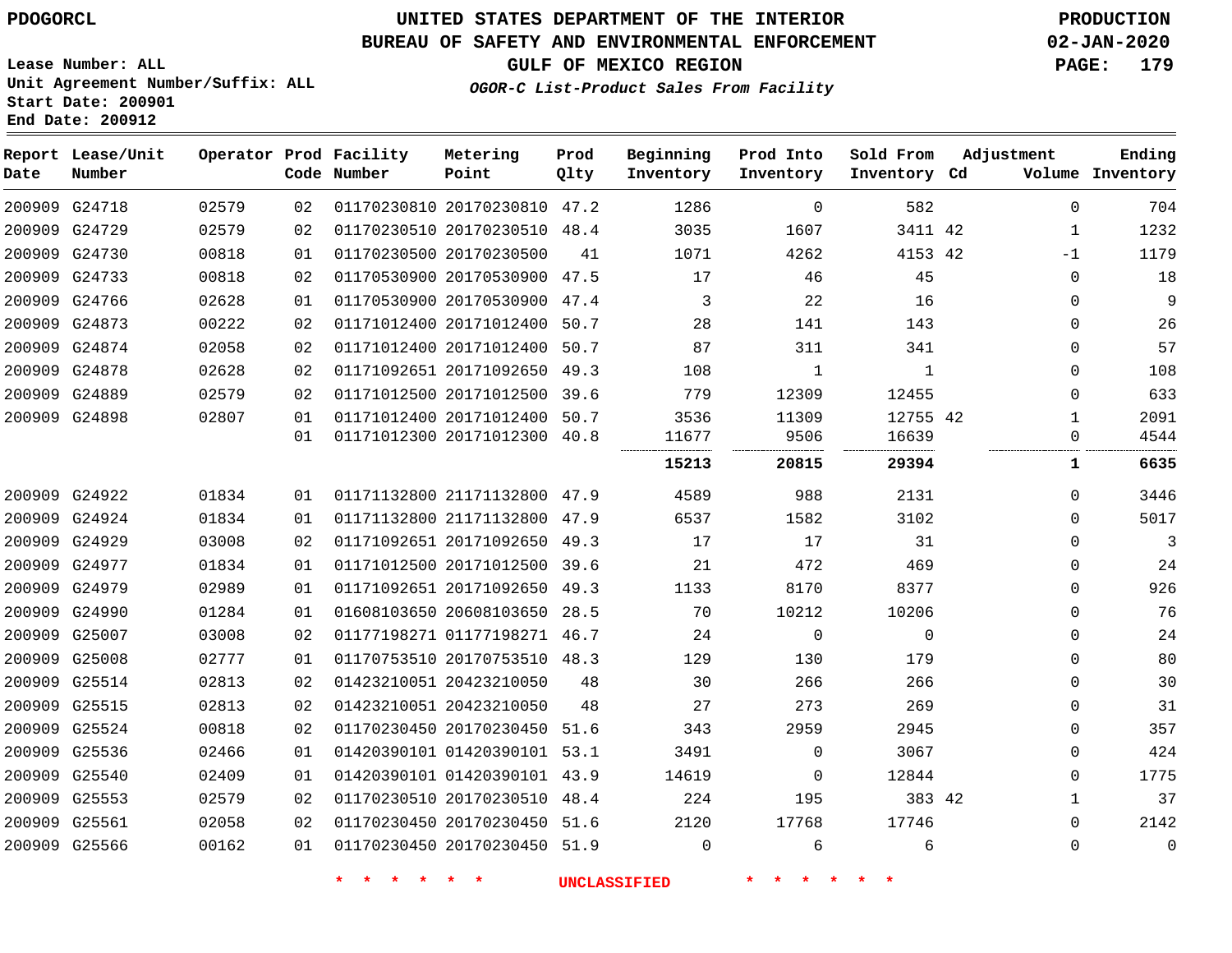#### **BUREAU OF SAFETY AND ENVIRONMENTAL ENFORCEMENT 02-JAN-2020**

**Lease Number: ALL Unit Agreement Number/Suffix: ALL Start Date: 200901 End Date: 200912**

**GULF OF MEXICO REGION PAGE: 180**

**OGOR-C List-Product Sales From Facility**

| Date | Report Lease/Unit<br>Number |       |    | Operator Prod Facility<br>Code Number | Metering<br>Point            | Prod<br>Qlty | Beginning<br>Inventory | Prod Into<br>Inventory | Sold From<br>Inventory Cd | Adjustment       | Ending<br>Volume Inventory |
|------|-----------------------------|-------|----|---------------------------------------|------------------------------|--------------|------------------------|------------------------|---------------------------|------------------|----------------------------|
|      | 200909 G25579               | 00818 | 01 |                                       | 01170230500 20170230500      | 41           | 36                     | $\mathbf 0$<br>894     | 36<br>840                 | $\mathbf 0$      | $\mathbf 0$<br>1018        |
|      |                             |       | 02 |                                       | 01170230810 20170230810 47.2 |              | 964                    |                        |                           | $\Omega$         |                            |
|      |                             |       |    |                                       |                              |              | 1000                   | 894                    | 876                       | $\mathbf 0$      | 1018                       |
|      | 200909 G25605               | 00818 | 01 |                                       | 01170230810 20170230810 47.2 |              | 17                     | 3                      | 9                         | $\Omega$         | 11                         |
|      | 200909 G25606               | 02025 | 01 |                                       | 01170230810 20170230810 47.2 |              | 574                    | 717                    | 584                       | $\Omega$         | 707                        |
|      | 200909 G25872               | 02025 | 01 |                                       | 01170230811 20170230811 47.3 |              | 317                    | 5459                   | 5455                      | $\Omega$         | 321                        |
|      | 200909 G26001               | 02628 | 02 |                                       | 01171132800 21171132800 47.9 |              | 6708                   | 1119                   | 2991                      | $\Omega$         | 4836                       |
|      | 200909 G26023               | 02579 | 02 |                                       | 01171012500 20171012500 39.6 |              | 97                     | 1480                   | 1501                      | $\Omega$         | 76                         |
|      | 200909 G26032               | 03056 | 01 |                                       | 01171012300 20171012300      | 40.3         | $\mathbf 0$            | 139                    | 109 46                    | 29               | 59                         |
|      | 200909 G26040               | 00560 | 01 |                                       | 01171132800 21171132800      | 47.9         | 279                    | 43                     | 321 42                    | 198              | 199                        |
|      | 200909 G26074               | 01284 | 01 |                                       | 01177122950 20177122950      | 29.5         | 99                     | 38627                  | 38618                     | $\mathbf 0$      | 108                        |
|      | 200909 G26124               | 02503 | 02 |                                       | 01171012500 20171012500      | 39.6         | 3                      | 0                      | 3                         | $\mathbf 0$      | $\overline{0}$             |
|      | 200909 G26146               | 01586 | 01 |                                       | 01177258152 01177258152 32.5 |              | 2081                   | 1944                   | 3758                      | $\mathbf 0$      | 267                        |
|      | 200909 G26281               | 02528 | 02 |                                       | 01170753850 20170753850 31.9 |              | 2783                   | 847                    |                           | $0$ 09<br>$-848$ | 2782                       |
|      | 200909 G26451               | 02579 | 02 |                                       | 01423210051 20423210050      | 48           | 929                    | 9493                   | 9344 42                   | -1               | 1077                       |
|      | 200909 G26477               | 01963 | 01 |                                       | 01420390101 01420390101      | $\Omega$     | 3                      | $\mathbf 0$            | $\mathbf 0$               | $\mathbf 0$      | 3                          |
|      | 200909 G26480               | 01978 | 02 |                                       | 01423210051 20423210050      | 48           | 87                     | 1464                   | 1473                      | $\Omega$         | 78                         |
|      | 200909 G26513               | 01978 | 02 |                                       | 01170230450 20170230450      | 51.6         | 3                      | 7                      | 8                         | $\Omega$         | 2                          |
|      | 200909 G27061               | 02266 | 01 |                                       | 01171131600 20171131600 42.2 |              | 1                      | 9                      | 10                        | $\Omega$         | $\Omega$                   |
|      | 200909 G27070               | 00064 | 01 |                                       | 01170230811 20170230811 47.4 |              | 256                    | 5725                   | 5644                      | $\mathbf 0$      | 337                        |
|      | 200909 G27072               | 02899 | 01 |                                       | 01171132800 21171132800 47.9 |              | 3426                   | 668                    | 1564                      | $\mathbf 0$      | 2530                       |
|      | 200909 G27100               | 01978 | 02 |                                       | 01171012310 20171012310      | 46           | 101                    | 1532                   | 1534                      | $\Omega$         | 99                         |
|      | 200909 G27121               | 02312 | 02 |                                       | 01171012400 20171012400      | 50.7         | 2598                   | 9360                   | 10228                     | $\mathbf 0$      | 1730                       |
|      | 200909 G27169               | 01284 | 01 |                                       | 01171012500 20171012500 39.6 |              | 776                    | 14914                  | 14924                     | $\mathbf 0$      | 766                        |
|      | 200909 G27194               | 01586 | 01 |                                       | 01177258152 01177258152 32.5 |              | $\overline{a}$         | 0                      | 2                         | $\mathbf 0$      | $\mathbf 0$                |
|      | 200909 G27195               | 01586 | 02 |                                       | 01177258154 01177258154      | $\mathbf 0$  | 82                     | 0                      | $\mathbf 0$               | $\mathbf 0$      | 82                         |
|      | 200909 G27215               | 01586 | 02 |                                       | 01177288152 01177288152 34.4 |              | 20                     | 53                     | 66                        | $\Omega$         | 7                          |
|      | 200909 G27476               | 02672 | 01 |                                       | 01423210051 20423210050      | 48           | 6                      | 75                     | 72                        | $\mathbf 0$      | 9                          |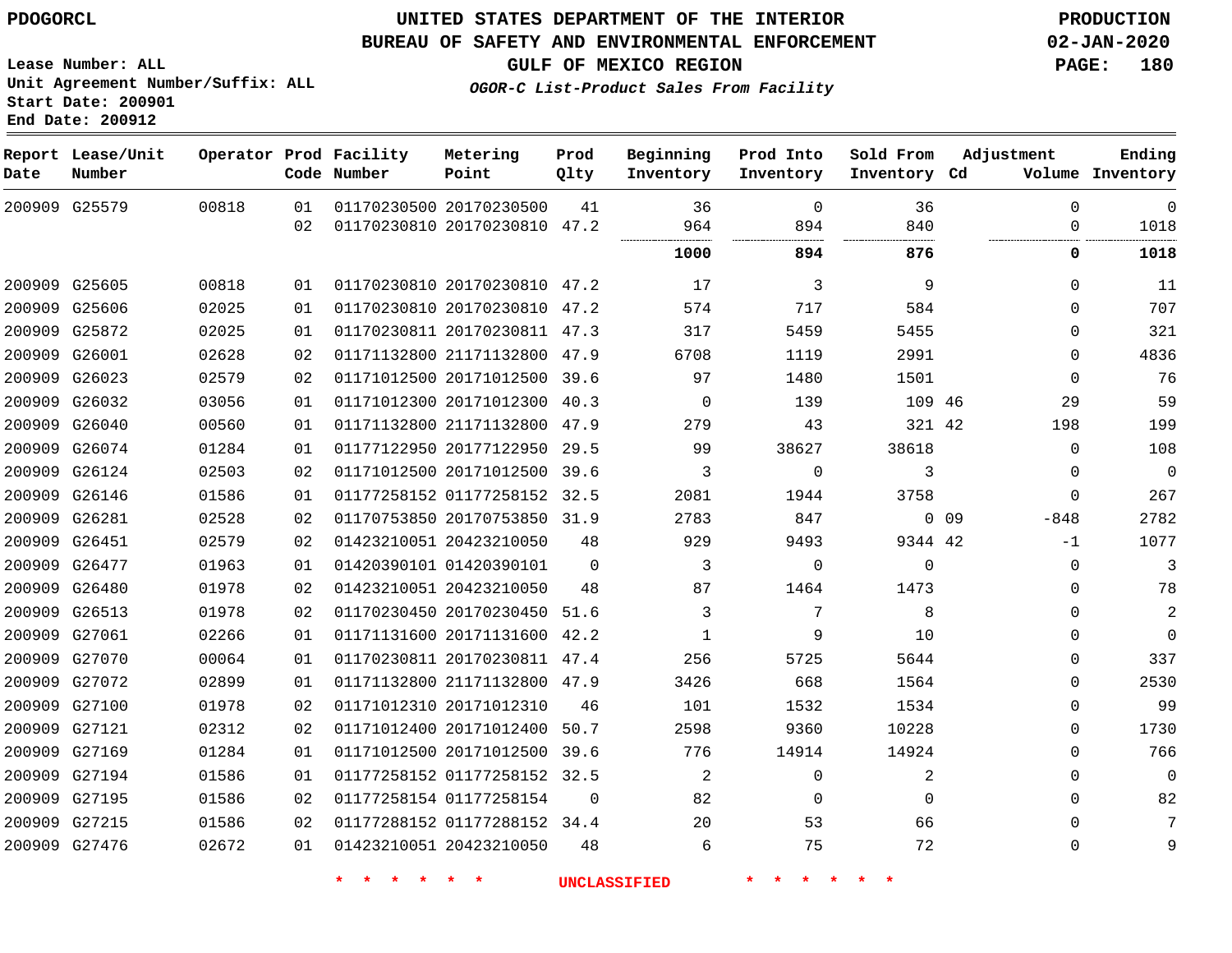**Date**

**Report Lease/Unit**

**Number**

# **UNITED STATES DEPARTMENT OF THE INTERIOR PDOGORCL PRODUCTION**

**Prod Qlty**

### **BUREAU OF SAFETY AND ENVIRONMENTAL ENFORCEMENT 02-JAN-2020**

**Lease Number: ALL Unit Agreement Number/Suffix: ALL Start Date: 200901 End Date: 200912**

**Operator Prod Facility**

**Code Number**

**OGOR-C List-Product Sales From Facility**

**Beginning Inventory** **Prod Into Inventory** **Sold From Inventory**

**GULF OF MEXICO REGION PAGE: 181**

**Inventory Cd Volume**

**Adjustment**

  $\Omega$  -1  $\Omega$  $\Omega$  $\overline{0}$  $\overline{0}$  $\overline{0}$  $\Omega$  $\overline{0}$  $\Omega$  $\overline{0}$   $\Omega$ 

**Ending**

|        | 200909 G27507 | 02058 |    |  |                                 | 02 01170230450 20170230450 51.6 177         | 1138  | 1178                                                                                                                                                                                                                                   |  |
|--------|---------------|-------|----|--|---------------------------------|---------------------------------------------|-------|----------------------------------------------------------------------------------------------------------------------------------------------------------------------------------------------------------------------------------------|--|
|        | 200909 G27789 | 01284 |    |  | 02 01170530900 20170530900 47.4 | 1110                                        | 2428  | 2585                                                                                                                                                                                                                                   |  |
|        | 200909 G27793 | 02266 | 01 |  |                                 | 01170530900 20170530900 47.4 133            |       | 207<br>121 / 121 / 121 / 121 / 121 / 122 / 123 / 123 / 124 / 125 / 125 / 125 / 125 / 126 / 127 / 127 / 127 / 127 / 127 / 127 / 127 / 127 / 127 / 127 / 127 / 127 / 127 / 127 / 127 / 127 / 127 / 127 / 127 / 127 / 127 / 127 / 127 / 1 |  |
|        | 200909 G27831 | 02795 | 02 |  |                                 | 01170530900 20170530900 47.4 76 155         |       | 170                                                                                                                                                                                                                                    |  |
|        | 200909 G27834 | 00222 | 01 |  |                                 | 01171132000 20171132000 48.7 8 56           |       | 57 42                                                                                                                                                                                                                                  |  |
|        | 200909 G30654 | 02777 | 02 |  |                                 | 01170230810 20170230810 0 0 0               | 143   | $\overline{0}$                                                                                                                                                                                                                         |  |
|        | 200909 G31040 | 02058 | 02 |  |                                 | 01170230450 20170230450 51.6 344 3066       |       | 3040                                                                                                                                                                                                                                   |  |
|        | 200909 G31304 | 02714 | 01 |  | 01170230811 20170230811 47.4    | 2009                                        | 30433 | 30652                                                                                                                                                                                                                                  |  |
|        | 200909 G31435 | 02058 | 02 |  | 01170755200 20170755200 39.3    | 5790                                        | 43666 | 43682                                                                                                                                                                                                                                  |  |
|        | 200909 G32197 | 01364 | 02 |  |                                 | 01171012500 20171012500 39.6 117 229        |       | 334                                                                                                                                                                                                                                    |  |
|        | 200910 00016  | 00276 | 01 |  | 01170513700 20170513700 31.5    | 3950                                        | 16167 | 18109                                                                                                                                                                                                                                  |  |
| 200910 | 00026         | 00276 | 01 |  | 01170513700 20170513700 31.5    | 5313                                        | 33068 | 34274                                                                                                                                                                                                                                  |  |
| 200910 | 00032         | 00276 | 01 |  |                                 | 01170513700 20170513700 31.5 969            | 4225  | 3859                                                                                                                                                                                                                                   |  |
| 200910 | 00033         | 00276 | 01 |  |                                 | 01170513700 20170513700 31.5 838 2813 2762  |       |                                                                                                                                                                                                                                        |  |
| 200910 | 00049         | 02421 | 01 |  |                                 | 01171012300 20171012300 41.1 8518           | 19854 | 19742                                                                                                                                                                                                                                  |  |
| 200910 | 00050         | 02421 | 01 |  | 01171012300 20171012300 41.1    | 5364                                        | 12598 | 12486                                                                                                                                                                                                                                  |  |
| 200910 | 00051         | 02421 | 01 |  | 01171012300 20171012300 41.1    | 2334                                        |       | 4430 4839                                                                                                                                                                                                                              |  |
| 200910 | 00052         | 02421 | 01 |  | 01171012300 20171012300 41.1    | 2561                                        | 3194  | 4367                                                                                                                                                                                                                                   |  |
| 200910 | 00053         | 02409 | 01 |  |                                 | 01171012300 20171012300 41.7 1171           | 3998  | 2753                                                                                                                                                                                                                                   |  |
| 200910 | 00079         | 01834 | 01 |  |                                 | 01170230810 20170230810 46.2 578 773        |       | 687                                                                                                                                                                                                                                    |  |
| 200910 | 00081         | 00818 | 01 |  |                                 | 01170231300 20170230450 51.3 51 304 331     |       |                                                                                                                                                                                                                                        |  |
| 200910 | 00082         | 00818 | 02 |  |                                 | 01170231300 20170230450 51.3 0              | 12    | 11                                                                                                                                                                                                                                     |  |
| 200910 | 00137         | 00687 | 01 |  |                                 | 01170513700 20170513700 26.3 122 1280 1205  |       |                                                                                                                                                                                                                                        |  |
| 200910 | 00138         | 00687 | 01 |  |                                 | 01170513700 20170513700 26.3 5298 32318     |       | 32645                                                                                                                                                                                                                                  |  |
| 200910 | 00184         | 02594 | 02 |  |                                 | 01170230810 20170230810 46.2 30 0           |       | 12                                                                                                                                                                                                                                     |  |
| 200910 | 00190         | 02312 | 01 |  |                                 | 01170230810 20170230810 46.2 0 28           |       | $\overline{4}$                                                                                                                                                                                                                         |  |
| 200910 | 00191         | 02312 | 01 |  |                                 | 01170230810 20170230810 46.2 326 551        |       | 404                                                                                                                                                                                                                                    |  |
| 200910 | 00196         | 03041 |    |  |                                 | 01 01171012300 20171012300 37.8 15686 35160 |       | 35564                                                                                                                                                                                                                                  |  |
|        |               |       |    |  |                                 | * * * * * * UNCLASSIFIED * * * *            |       |                                                                                                                                                                                                                                        |  |

**Metering Point**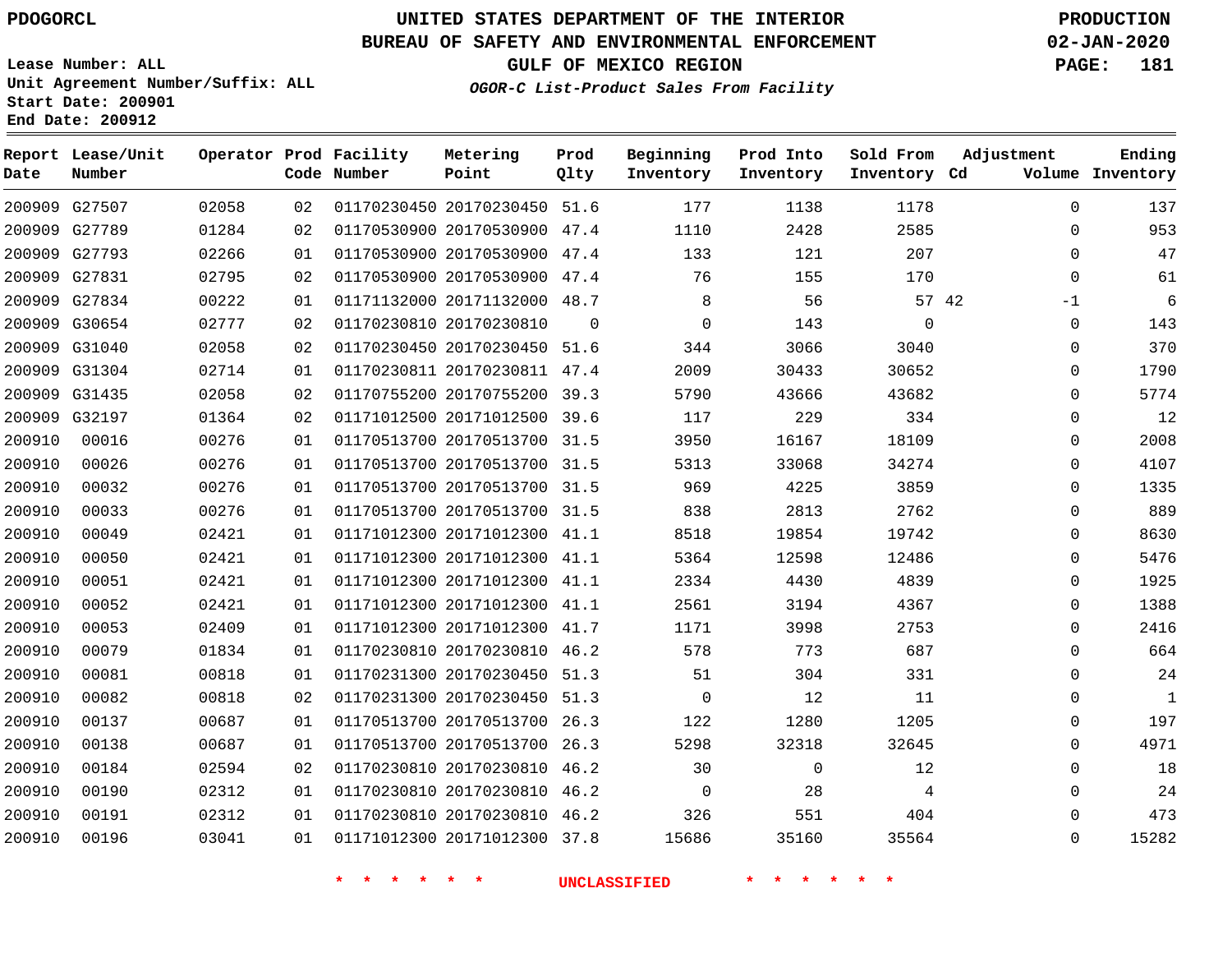**Report Lease/Unit**

 

**Number**

 

**Date**

## **UNITED STATES DEPARTMENT OF THE INTERIOR PDOGORCL PRODUCTION**

## **BUREAU OF SAFETY AND ENVIRONMENTAL ENFORCEMENT 02-JAN-2020**

**Lease Number: ALL Unit Agreement Number/Suffix: ALL Start Date: 200901 End Date: 200912**

**Operator**

**OGOR-C List-Product Sales From Facility**

**GULF OF MEXICO REGION PAGE: 182**

**Ending**

|    | Prod Facility<br>Code Number | Metering<br>Point       | Prod<br>Olty | Beginning<br>Inventory | Prod Into<br>Inventory | Sold From<br>Inventory Cd             | Adjustment<br>Volume | Ending<br>Inventory |
|----|------------------------------|-------------------------|--------------|------------------------|------------------------|---------------------------------------|----------------------|---------------------|
| 01 |                              | 01170231300 01170231300 | 41.2         |                        | 3952                   | 3952                                  |                      |                     |
| 01 |                              | 01170231300 01170231300 | 41.1         |                        | 860                    | 860                                   |                      |                     |
| 02 |                              | 01170230810 20170230810 | 46.2         | 1265                   | 1435                   | 1467                                  |                      | 1233                |
| 01 |                              | 01170230810 20170230810 | 46.1         |                        | 30                     |                                       |                      | 26                  |
|    |                              |                         |              | <br>1265               | <br>1465               | -----------------------------<br>1471 |                      | 1259                |

|        |       |       |    |                              |      | 1265        | 1465  | 1471     | 0            | 1259           |
|--------|-------|-------|----|------------------------------|------|-------------|-------|----------|--------------|----------------|
| 200910 | 00317 | 00560 | 01 | 01171012310 20171012310      | 46.2 | 24          | 364   | 365      | $\Omega$     | 23             |
| 200910 | 00353 | 02266 | 01 | 01170754800 20170754800      | 28.5 | 89          | 1705  | 1457     | $\Omega$     | 337            |
| 200910 | 00367 | 00276 | 01 | 01170513700 20170513700      | 31.5 | 69          | 21    | 87       | $\Omega$     | 3              |
| 200910 | 00424 | 00064 | 01 | 01171012400 20171012400      | 50.4 | 6           | 59    | 55 42    | $-1$         | 9              |
| 200910 | 00434 | 01284 | 01 | 01177112605 2017711260Y      | 32.2 | 1948        | 29558 | 28716    | 0            | 2790           |
| 200910 | 00453 | 01284 | 01 | 01177112605 2017711260Y 32.2 |      | 1579        | 9033  | 9759     | $\Omega$     | 853            |
| 200910 | 00464 | 00078 | 01 | 01170573602 20170573602      | 33.5 | 2568        | 11757 | 11753    | $\Omega$     | 2572           |
| 200910 | 00466 | 00064 | 01 | 01171012400 20171012400      | 50.4 | 1214        | 8553  | 8401     | $\Omega$     | 1366           |
| 200910 | 00478 | 02409 | 01 | 01171012300 20171012300      | 43.8 | 0           | 1561  | 1561     | $\Omega$     | $\overline{0}$ |
| 200910 | 00479 | 00818 | 01 | 01171012500 20171012500      | 39.6 | 286         | 6069  | 5986     | $\Omega$     | 369            |
| 200910 | 00487 | 01284 | 01 | 01171132800 21171132800      | 48.5 | 2157        | 5426  | 3880     | $\Omega$     | 3703           |
| 200910 | 00518 | 01482 | 01 | 01170230450 20170230450      | 51.3 | 157         | 1310  | 1362     | 0            | 105            |
| 200910 | 00526 | 00105 | 01 | 01170230810 20170230810      | 46.1 | 1831        | 927   | 1961     | $\Omega$     | 797            |
| 200910 | 00541 | 02589 | 01 | 01170530900 20170530900      | 46   | $\mathbf 0$ | 28    | 28       | $\Omega$     | $\Omega$       |
| 200910 | 00559 | 00687 | 01 | 01171131600 20171131600      | 42.2 | 93          | 2050  | 2038     | $\Omega$     | 105            |
| 200910 | 00560 | 00687 | 01 | 01171131600 20171131600      | 42.2 | 8           | 73    | 77       | $\Omega$     | 4              |
| 200910 | 00577 | 03056 | 01 | 01171012300 20171012300      | 41.1 | 11308       | 26110 | 26032    | $\Omega$     | 11386          |
| 200910 | 00593 | 01834 | 01 | 01171012300 20171012300      | 41.1 | 13727       | 13134 | 15394 42 | $-1$         | 11466          |
|        |       | 02589 | 01 | 01171012300 20171012300      | 35.7 | 376         | 1123  | 1011     | $\Omega$<br> | 488            |
|        |       |       |    |                              |      | 14103       | 14257 | 16405    | -1           | 11954          |
| 200910 | 00605 | 02899 | 01 | 01170573602 20170573602      | 36.5 | 1890        | 7523  | 7902     | $\Omega$     | 1511           |
| 200910 | 00680 | 01482 | 01 | 01170230700 20170230700      | 42.7 | 1222        | 5031  | 4789     | $\Omega$     | 1464           |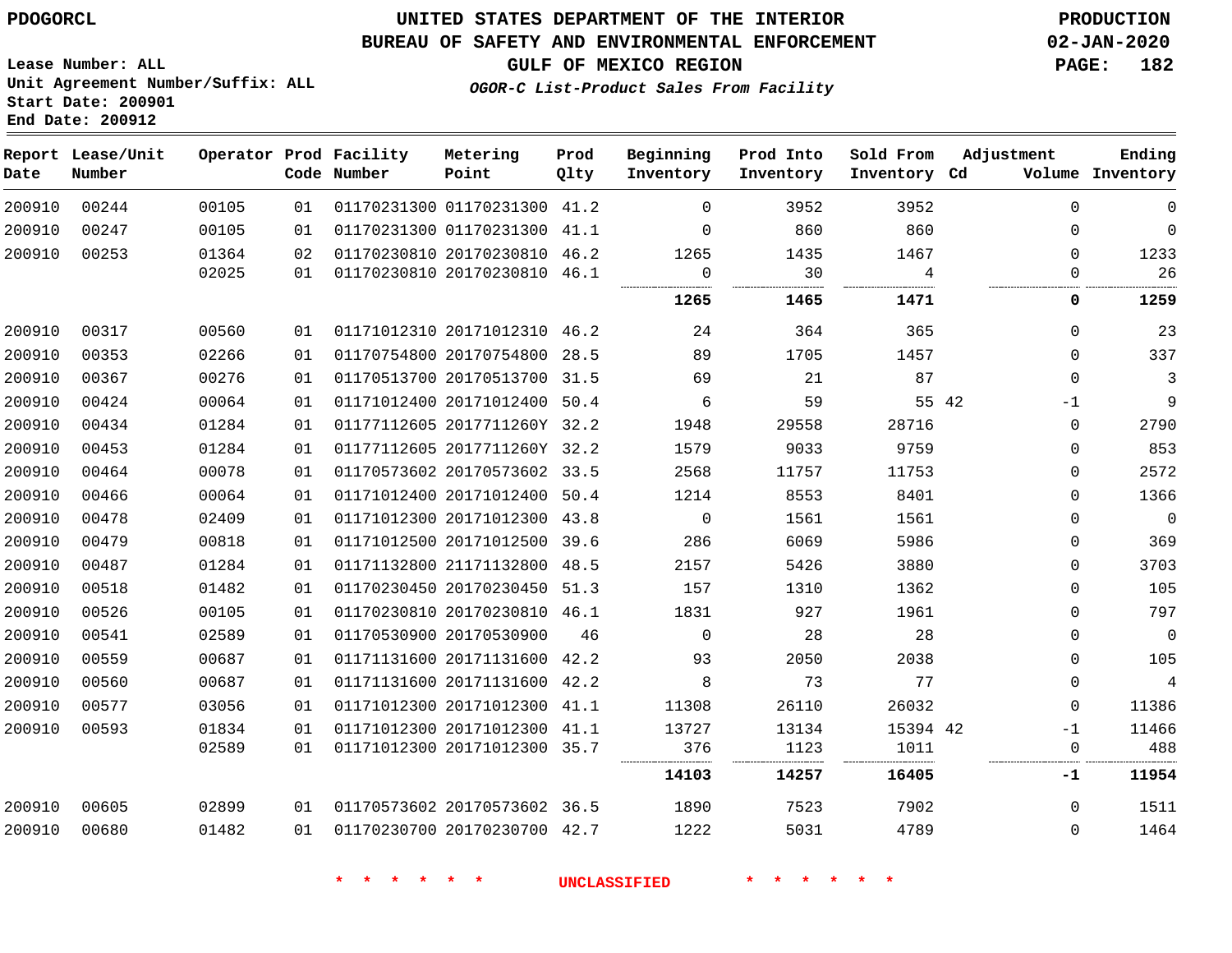## **BUREAU OF SAFETY AND ENVIRONMENTAL ENFORCEMENT 02-JAN-2020**

**Lease Number: ALL Unit Agreement Number/Suffix: ALL Start Date: 200901 End Date: 200912**

**GULF OF MEXICO REGION PAGE: 183**

**OGOR-C List-Product Sales From Facility**

| Date   | Report Lease/Unit<br>Number |       |    | Operator Prod Facility<br>Code Number | Metering<br>Point            | Prod<br>Qlty | Beginning<br>Inventory | Prod Into<br>Inventory | Sold From<br>Inventory Cd | Adjustment   | Ending<br>Volume Inventory |
|--------|-----------------------------|-------|----|---------------------------------------|------------------------------|--------------|------------------------|------------------------|---------------------------|--------------|----------------------------|
| 200910 | 00691                       | 02312 | 02 |                                       | 01170754200 20170754200 36.1 |              | 1849                   | 1635                   | 1652                      | $\Omega$     | 1832                       |
| 200910 | 00693                       | 02266 | 01 |                                       | 01170754800 20170754800 28.5 |              | 79                     | 1210                   | 1050                      | $\Omega$     | 239                        |
| 200910 | 00694                       | 02266 | 01 |                                       | 01170754800 20170754800 28.5 |              | 837                    | 17043                  | 14516                     | $\Omega$     | 3364                       |
| 200910 | 00697                       | 02266 | 01 |                                       | 01170754800 20170754800 28.5 |              | 738                    | 3392                   | 3460                      | $\Omega$     | 670                        |
| 200910 | 00757                       | 02312 | 01 |                                       | 01170230500 20170230500 41.7 |              | $\mathbf{1}$           | $\mathbf{1}$           | 2                         | $\mathbf 0$  | $\mathbf 0$                |
| 200910 | 00758                       | 02421 | 01 |                                       | 01170230810 20170230810 46.2 |              | 1521                   | 2079                   | 1815                      | $\Omega$     | 1785                       |
| 200910 | 00763                       | 01284 | 01 |                                       | 01170231100 20170230810 46.2 |              | 26                     | 31                     | 30                        | $\Omega$     | 27                         |
| 200910 | 00767                       | 00105 | 01 |                                       | 01170230810 20170230810 46.2 |              | 355                    | 251                    | 391                       | $\Omega$     | 215                        |
| 200910 | 00775                       | 01834 | 01 |                                       | 01171131600 20171131600 42.2 |              | 72                     | 1286                   | 1293 42                   | $\mathbf 1$  | 66                         |
| 200910 | 00778                       | 01482 | 01 |                                       | 01171132000 20171132000 48.5 |              | 226                    | 2002                   | 2088 42                   | $\mathbf{1}$ | 141                        |
| 200910 | 00787                       | 02312 | 01 |                                       | 01171092651 20171092650 49.8 |              | 2                      | 70                     | 64                        | $\Omega$     | 8                          |
| 200910 | 00797                       | 02421 | 01 |                                       | 01171012300 20171012300 41.1 |              | 2435                   | 6123                   | 5896 42                   | $-1$         | 2661                       |
| 200910 | 00818                       | 02636 | 01 |                                       | 01171132800 21171132800 48.5 |              | 1372                   | 652                    | 804                       | $\Omega$     | 1220                       |
| 200910 | 00819                       | 00078 | 01 |                                       | 01171132800 21171132800 48.5 |              | 68                     | 67                     | 69                        | $\Omega$     | 66                         |
| 200910 | 00839                       | 02451 | 01 |                                       | 01170513800 20170513800      | 32.6         | 527                    | 9650                   | 9679                      | $\mathbf 0$  | 498                        |
|        | 200910 754303001A           | 00059 | 01 |                                       | 01170230811 20170230811 46.5 |              | 468                    | 8653                   | 6517 09                   | $-2101$      | 503                        |
|        | 200910 754304003A           | 00078 | 01 |                                       | 01170230400 20170230400 46.1 |              | 15                     | 0                      | 15                        | $\Omega$     | $\mathbf 0$                |
|        | 200910 754307017A           | 00362 | 02 |                                       | 01170230811 20170230811 46.5 |              | 277                    | 4857                   | 4851                      | $\Omega$     | 283                        |
|        | 200910 754310009A           | 00078 | 01 |                                       | 01170573601 20170573601      | 28           | 6                      | 28                     | 29 42                     | $\mathbf{1}$ | 6                          |
|        | 200910 7543880060           | 00105 | 01 |                                       | 01170230450 20170230450 51.2 |              | 60                     | 726                    | 763                       | $\mathbf 0$  | 23                         |
|        | 200910 7543890080           | 00276 | 01 |                                       | 01170513700 20170513700 31.5 |              | 2598                   | 2167                   | 2280                      | $\Omega$     | 2485                       |
|        | 200910 7543890180           | 02899 | 01 |                                       | 01423210051 20423210050 47.5 |              | 16                     | 110                    | 108                       | $\mathbf{0}$ | 18                         |
|        | 200910 7543900080           | 02421 | 01 |                                       | 01177245111 01177245111 37.2 |              | 52                     | 25                     | 77                        | $\Omega$     | $\overline{0}$             |
|        | 200910 7543920040           | 02628 | 01 |                                       | 01423210051 20423210050 47.5 |              | 17                     | 116                    | 114                       | $\Omega$     | 19                         |
|        | 200910 7543930100           | 00362 | 02 |                                       | 01170230810 20170230810 46.2 |              | 4262                   | 6008                   | 5113                      | $\mathbf 0$  | 5157                       |
|        | 200910 7543930200           | 00105 | 01 |                                       | 01171012310 20171012310 46.2 |              | 1043                   | 16485                  | 16484                     | $\mathbf 0$  | 1044                       |
|        |                             | 01284 | 01 |                                       | 0117709260L 2017709260L 40.6 |              | 0                      | 2002                   | 2002                      | 0            | $\mathbf 0$                |
|        |                             |       |    |                                       |                              |              | 1043                   | 18487                  | 18486                     | $\mathbf{0}$ | 1044                       |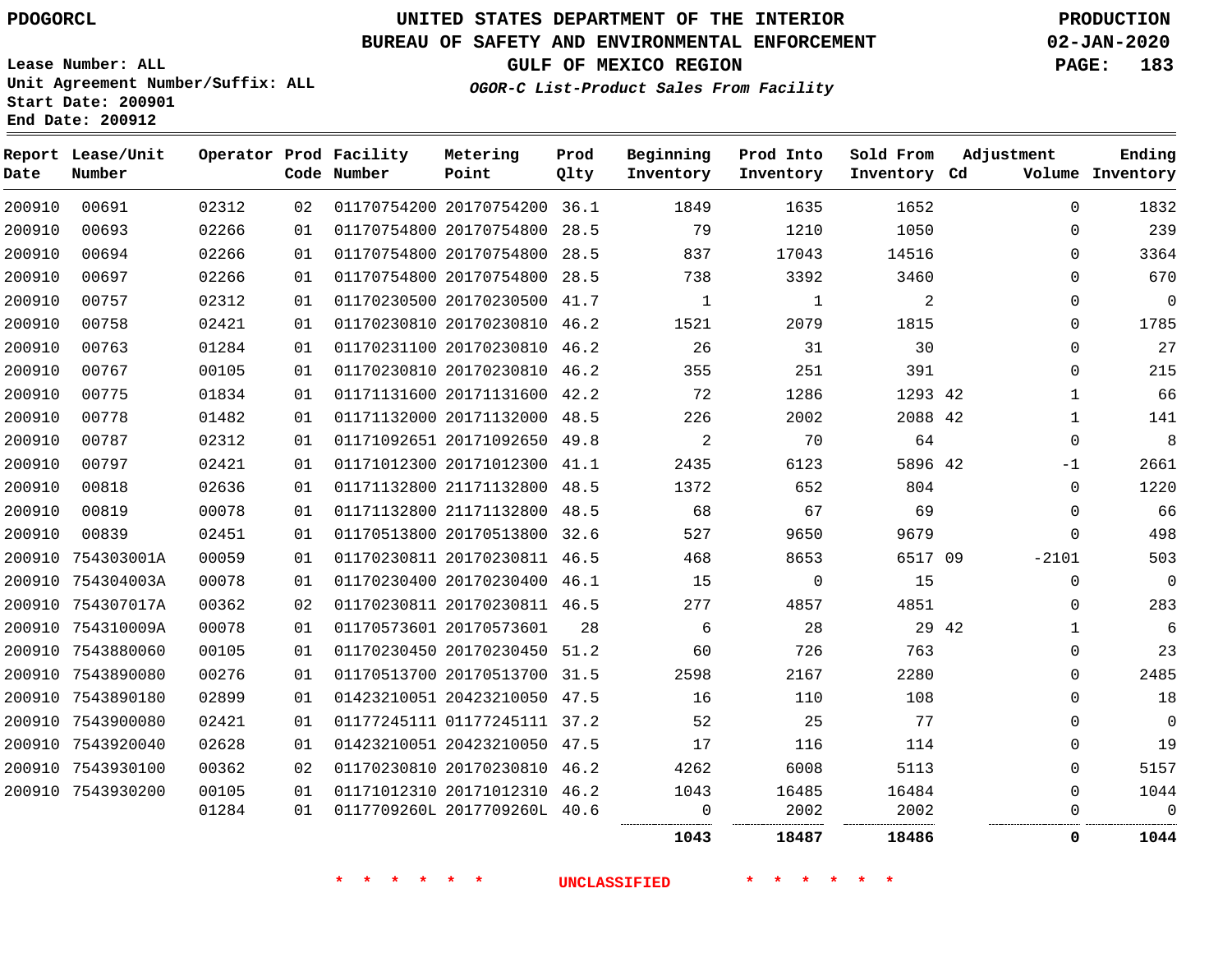# **UNITED STATES DEPARTMENT OF THE INTERIOR PDOGORCL PRODUCTION**

## **BUREAU OF SAFETY AND ENVIRONMENTAL ENFORCEMENT 02-JAN-2020**

**Lease Number: ALL Unit Agreement Number/Suffix: ALL Start Date: 200901**

**GULF OF MEXICO REGION PAGE: 184**

**OGOR-C List-Product Sales From Facility**

| Date | Report Lease/Unit<br>Number |       |    | Operator Prod Facility<br>Code Number | Metering<br>Point            | Prod<br>Qlty | Beginning<br>Inventory | Prod Into<br>Inventory | Sold From<br>Inventory Cd | Adjustment  | Ending<br>Volume Inventory |
|------|-----------------------------|-------|----|---------------------------------------|------------------------------|--------------|------------------------|------------------------|---------------------------|-------------|----------------------------|
|      | 200910 7543940080           | 00222 | 01 |                                       | 01171132800 20170230811 46.5 |              | 90                     | 1109                   | 1134                      | $\Omega$    | 65                         |
|      | 200910 754395009A           | 00730 | 01 |                                       | 01170753510 20170753510 53.1 |              | 669                    | 1262                   | 1126                      | $\Omega$    | 805                        |
|      | 200910 754395019A           | 00105 | 01 |                                       | 01420390101 01420390101      | $\Omega$     | 146                    | 1542                   | $\Omega$                  | $\Omega$    | 1688                       |
|      | 200910 754396015A           | 01284 | 01 |                                       | 01608103650 20608103650 29.6 |              | 105                    | 12548                  | 12560                     | $\Omega$    | 93                         |
|      | 200910 754398002A           | 00105 | 01 |                                       | 01420570060 20420570060      | 51           | 11117                  | 691                    | 156                       | $\Omega$    | 11652                      |
|      | 200910 8910020210           | 02451 | 01 |                                       | 01170513800 20170513800 32.6 |              | 7068                   | 135357                 | 135444                    | $\Omega$    | 6981                       |
|      |                             |       | 01 |                                       | 01170753510 20170753510 53.1 |              | 1000                   | 245                    | 726                       | $\Omega$    | 519                        |
|      |                             |       |    |                                       |                              |              | 8068                   | 135602                 | 136170                    | 0           | 7500                       |
|      | 200910 8910024540           | 02451 | 01 |                                       | 01170513800 20170513800 32.6 |              | 5486                   | 104506                 | 104602                    | $\Omega$    | 5390                       |
|      | 200910 8910029320           | 00276 | 01 |                                       | 01170513700 20170513700 31.5 |              | 13093                  | 45127                  | 43958 42                  | 2           | 14264                      |
|      | 200910 8910034440           | 00276 | 01 |                                       | 01170513700 20170513700 31.5 |              | 29323                  | 118565                 | 120827                    | $\Omega$    | 27061                      |
|      |                             | 00730 | 01 |                                       | 01170513700 20170513700 31.5 |              | 9294                   | 55460                  | 52096                     | $\Omega$    | 12658                      |
|      |                             |       |    |                                       |                              |              | 38617                  | 174025                 | 172923                    | 0           | 39719                      |
|      | 200910 8910039150           | 00078 | 01 |                                       | 01170573601 20170573601      | 28           | 1111                   | 8363                   | 7692 42                   | $-2$        | 1780                       |
|      | 200910 8910063810           | 02466 | 01 |                                       | 01170230450 20170230450 51.1 |              | 1141                   | 8843                   | 9278                      | $\Omega$    | 706                        |
|      |                             | 02904 | 02 |                                       | 01170230450 20170230450 51.3 |              | 13                     | 99                     | 104                       | $\mathbf 0$ | 8                          |
|      |                             |       |    |                                       |                              |              | 1154                   | 8942                   | 9382                      | 0           | 714                        |
|      | 200910 8910066690           | 00078 | 01 |                                       | 01170573602 20170573602 33.5 |              | 2025                   | 7830                   | 8142                      | $\Omega$    | 1713                       |
|      | 200910 8910086400           | 02893 | 02 |                                       | 01171012400 20171012400 50.4 |              | 32                     | 187                    | 189                       | $\Omega$    | 30                         |
|      | 200910 8910086540           | 01284 | 01 |                                       | 01177092604 20177092604 36.2 |              | $\overline{0}$         | 895                    | 895                       | $\Omega$    | $\overline{0}$             |
|      | 200910 8910086660           | 03009 | 02 |                                       | 01421670201 20421670200      | $\Omega$     | 207                    | $\overline{0}$         | $\mathbf 0$               | $\Omega$    | 207                        |
|      | 200910 8910087640           | 00818 | 02 |                                       | 01171092800 21171132800 48.5 |              | 124                    | 195                    | 163                       | $\Omega$    | 156                        |
|      | 200910 8910087670           | 02312 | 01 |                                       | 01170754200 20170754200 36.1 |              | 415                    | 555                    | 385 42                    | $-17$       | 568                        |
|      | 200910 8910087840           | 00162 | 01 |                                       | 01177122606 20177122606 39.4 |              | 0                      | 4124                   | 4124                      | $\Omega$    | $\overline{0}$             |
|      | 200910 8910088130           | 00078 | 01 |                                       | 01171132800 21171132800 48.5 |              | $\mathbf 0$            | 1766                   | 903 42                    | $-1$        | 862                        |
|      |                             |       | 01 |                                       | 01171012400 20171012400 50.4 |              | 76                     | $\Omega$               | 76                        | $\Omega$    | $\Omega$                   |
|      |                             |       |    |                                       |                              |              | 76                     | 1766                   | 979                       | -1          | 862                        |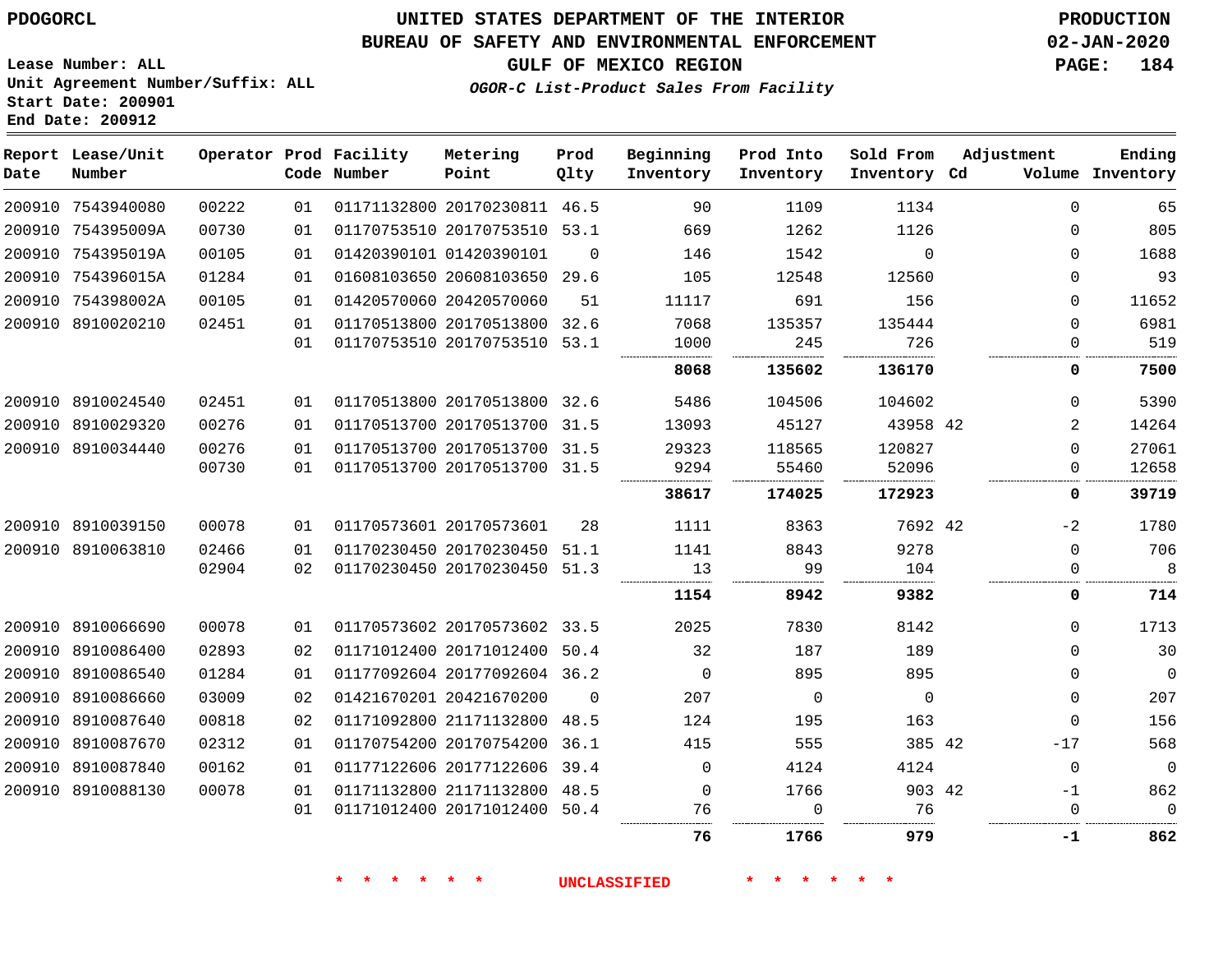## **BUREAU OF SAFETY AND ENVIRONMENTAL ENFORCEMENT 02-JAN-2020**

**Lease Number: ALL Unit Agreement Number/Suffix: ALL Start Date: 200901 End Date: 200912**

**OGOR-C List-Product Sales From Facility**

|  | GULF OF MEXICO REGION | <b>PAGE:</b> | 185 |
|--|-----------------------|--------------|-----|
|  |                       |              |     |

| Date   | Report Lease/Unit<br>Number |       |    | Operator Prod Facility<br>Code Number | Metering<br>Point            | Prod<br>Qlty   | Beginning<br>Inventory | Prod Into<br>Inventory | Sold From<br>Inventory Cd | Adjustment   | Ending<br>Volume Inventory |
|--------|-----------------------------|-------|----|---------------------------------------|------------------------------|----------------|------------------------|------------------------|---------------------------|--------------|----------------------------|
|        | 200910 8910088160           | 01284 | 01 |                                       | 01171132800 21171132800 48.5 |                | 1356                   | 937                    | 1173                      | $\mathbf 0$  | 1120                       |
|        | 200910 8910089160           | 00276 | 01 |                                       | 01170513700 20170513700 31.5 |                | 3072                   | 5869                   | 5840 42                   | $-1$         | 3100                       |
|        | 200910 891008927AC          | 00078 | 01 |                                       | 01170230400 20170230400 46.5 |                | 28                     | 40                     | 58                        | $\mathbf 0$  | 10                         |
|        | 200910 891008927AE          | 00078 | 01 |                                       | 01170230400 20170230400      | 46.6           | 33                     | 143                    | 101 09                    | $-40$        | 35                         |
|        | 200910 891008927AG          | 00078 | 01 |                                       | 01170230400 20170230400 46.6 |                | 1003                   | 3607                   | 3404 09                   | $-313$       | 893                        |
|        | 200910 891008927K           | 00078 | 01 |                                       | 01170230400 20170230400 46.7 |                | 25                     | 178                    | 159                       | 0            | 44                         |
|        | 200910 891008927Y           | 00078 | 01 |                                       | 01170230400 20170230400 46.7 |                | 104                    | 1308                   | 1089 42                   | $\mathbf{1}$ | 324                        |
|        | 200910 891008946C           | 01834 | 01 |                                       | 01171012500 20171012500 39.6 |                | $\,8\,$                | 309                    | 298                       | $\mathbf 0$  | 19                         |
|        | 200910 8910116580           | 00276 | 01 |                                       | 01170513700 20170513700 31.5 |                | 5431                   | 10430                  | 10351 42                  | -1           | 5509                       |
|        | 200910 8910116740           | 00276 | 01 |                                       | 01170513700 20170513700      | $\overline{0}$ | 129                    | 0                      | $\mathbf 0$               | 0            | 129                        |
|        | 200910 8910116770           | 00276 | 01 |                                       | 01170513700 20170513700 31.5 |                | 1092                   | 2261                   | 2159                      | $\mathbf 0$  | 1194                       |
|        | 200910 8910116790           | 00276 | 01 |                                       | 01170513700 20170513700 31.5 |                | 9748                   | 17035                  | 17785                     | $\mathbf 0$  | 8998                       |
|        | 200910 8910116800           | 00276 | 01 |                                       | 01170513700 20170513700 31.5 |                | 13984                  | 24413                  | 25501                     | $\Omega$     | 12896                      |
|        | 200910 891011687A           | 02266 | 01 |                                       | 01170754800 20170754800 28.5 |                | $\mathbf 0$            | 822                    | 660                       | $\mathbf 0$  | 162                        |
|        | 200910 891011687B           | 02266 | 01 |                                       | 01170754800 20170754800 28.5 |                | $\Omega$               | 127                    | 102                       | $\mathbf 0$  | 25                         |
|        | 200910 891011687C           | 02266 | 01 |                                       | 01170754800 20170754800      | 28.5           | 66                     | 917                    | 802                       | $\mathbf 0$  | 181                        |
|        | 200910 891011687D           | 02266 | 01 |                                       | 01170754800 20170754800 28.5 |                | 47                     | 836                    | 718                       | $\Omega$     | 165                        |
|        | 200910 8910117330           | 02266 | 01 |                                       | 01170754800 20170754800 28.5 |                | 7                      | 28                     | 30                        | $\mathbf 0$  | 5                          |
|        | 200910 8910123210           | 00687 | 01 |                                       | 0117709260A 2017709260A 33.7 |                | 21                     | 2138                   | 2106                      | $\mathbf 0$  | 53                         |
|        | 200910 8910123250           | 00687 | 01 |                                       | 0117709260A 2017709260A 33.7 |                | 18                     | 883                    | 879                       | $\mathbf 0$  | 22                         |
|        | 200910 8910123270           | 01482 | 01 |                                       | 01177215100 20177215102 30.2 |                | 71                     | 7594                   | 7588                      | $\Omega$     | 77                         |
|        | 200910 8910123320           | 01482 | 01 |                                       | 01177215100 20177215102 30.2 |                | 129                    | 12953                  | 12951 42                  | $\mathbf{1}$ | 132                        |
|        | 200910 8910123330           | 01482 | 01 |                                       | 01177215100 20177215102 30.2 |                | 161                    | 15229                  | 15235                     | $\mathbf 0$  | 155                        |
| 200910 | 8910123350                  | 01284 | 01 |                                       | 01171012500 20171012500 39.6 |                | 11                     | 257                    | 253                       | $\mathbf 0$  | 15                         |
|        | 200910 8910123390           | 00818 | 01 |                                       | 01171131800 20171131800 46.1 |                | 1565                   | 786                    | 781                       | $\Omega$     | 1570                       |
|        | 200910 8910169300           | 00491 | 01 |                                       | 01170230810 20170230810 46.2 |                | 104                    | 71                     | 114                       | $\mathbf 0$  | 61                         |
|        | 200910 8910202350           | 00276 | 01 |                                       | 01170513700 20170513700 31.5 |                | 26433                  | 26899                  | 27360                     | $\Omega$     | 25972                      |
|        | 200910 8910202430           | 00276 | 01 |                                       | 01170513700 20170513700 31.5 |                | 222                    | 25                     | 25                        | $\Omega$     | 222                        |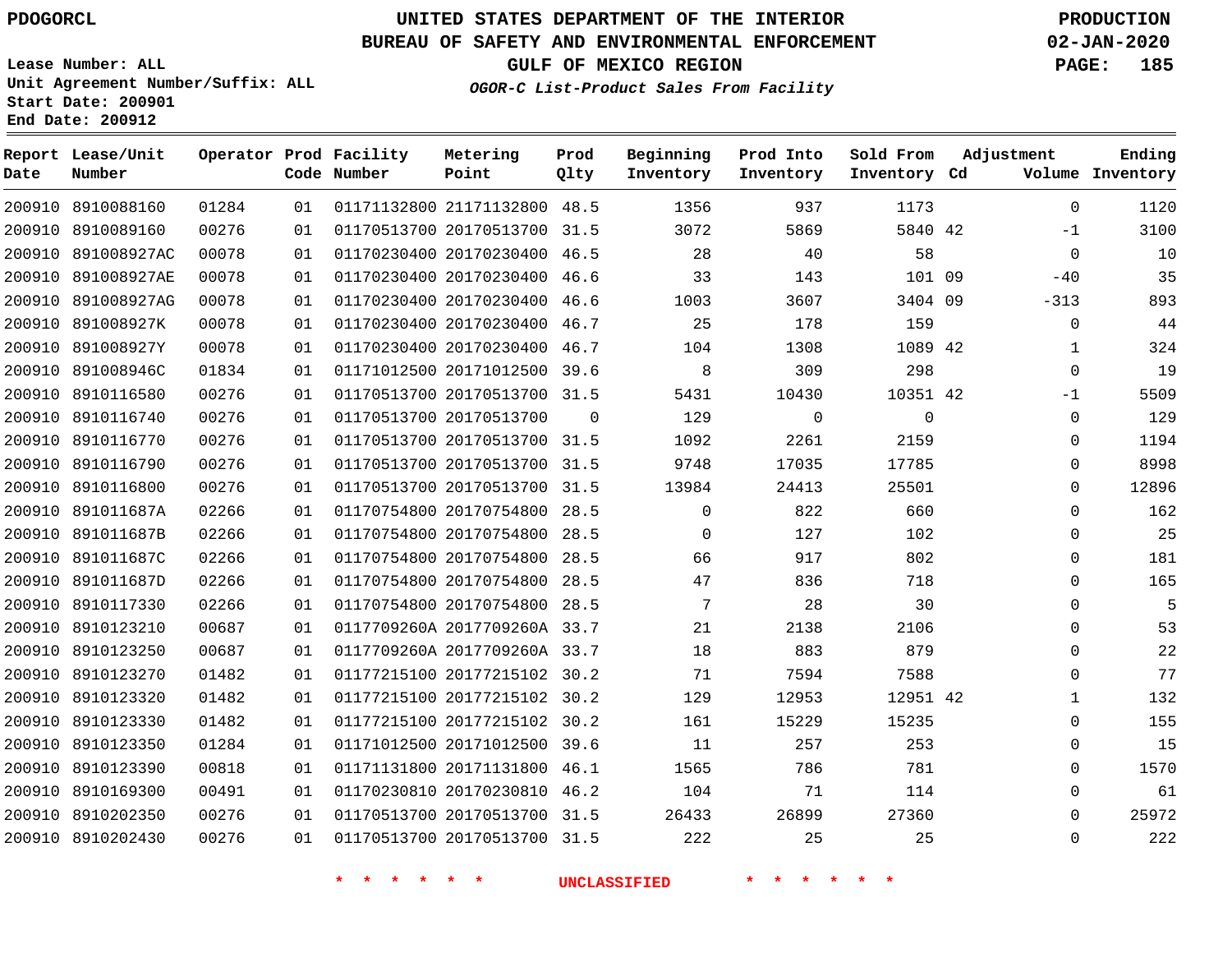**Date**

**Report Lease/Unit**

**Number**

# **UNITED STATES DEPARTMENT OF THE INTERIOR PDOGORCL PRODUCTION**

**Prod Qlty**

### **BUREAU OF SAFETY AND ENVIRONMENTAL ENFORCEMENT 02-JAN-2020**

**Lease Number: ALL Unit Agreement Number/Suffix: ALL Start Date: 200901 End Date: 200912**

**Operator Prod Facility**

**Code Number**

**OGOR-C List-Product Sales From Facility**

**Beginning Inventory** **Prod Into Inventory** **Sold From Inventory**

**GULF OF MEXICO REGION PAGE: 186**

**Inventory Cd Volume**

**Adjustment**

  $\Omega$  $\Omega$  $-1$  $\Omega$  $\Omega$  $\Omega$   $\Omega$   $\Omega$  $\Omega$   $\Omega$  $\Omega$  $\Omega$  $\Omega$  $\Omega$  $\Omega$  $\Omega$   $-1$   $\Omega$ 

**Ending**

| 200910 8910202520 01482 |       |    | 01  01171132800  21171132800  48.5   45   0    |  |                                      |                | 45                |  |
|-------------------------|-------|----|------------------------------------------------|--|--------------------------------------|----------------|-------------------|--|
| 200910 8910202550       | 00105 |    | 01 01170230810 20170230810 46.1 207            |  |                                      | 225            | 239               |  |
| 200910 8910202560       | 00276 | 01 | 01170513700 20170513700 31.5 4467              |  |                                      |                | 9179 — 17<br>9113 |  |
| 200910 G00935           | 02852 |    | 02 01171131600 20171131600 43.1                |  | 5 <sub>5</sub>                       | 160            | 156 42            |  |
| 200910 G00985           | 00687 | 01 |                                                |  | 0117709260A 2017709260A 33.7 338     | 12064          | 12101             |  |
| 200910 G00987           | 00105 | 01 | 01171132800 21171132800 48.5 2864              |  |                                      | 1837           | 2405              |  |
| 200910 G00989           | 00003 | 01 |                                                |  | 01171012400 20171012400   0   1022   | $\overline{0}$ | $\overline{0}$    |  |
| 200910 G01023           | 02899 |    | 01 01171092651 20171092650 49.8 2822           |  |                                      | 21816          | 22212 42          |  |
| 200910 G01027           | 00162 | 01 | 01177122606 20177122606 39.4 0                 |  |                                      | 5958           | 5958              |  |
| 200910 G01082           | 00276 | 01 | 01170513700 20170513700 31.6                   |  | 1                                    | $\overline{0}$ | $\overline{1}$    |  |
| 200910 G01083           | 00276 | 01 |                                                |  | 01170513700 20170513700 31.5 9881    | 20504          | 19554             |  |
| 200910 G01090           | 00276 |    | 01  01170513700  20170513700  31.5  7631       |  |                                      | 15871          | 15119 42          |  |
| 200910 G01091           | 00276 | 01 | 01170513700 20170513700 31.5                   |  |                                      | 1356 2433 2504 |                   |  |
| 200910 G01092           | 00276 |    | 01  01170513700  20170513700  31.5   6784      |  |                                      | 14042          | 13409             |  |
| 200910 G01096           | 00276 |    | 01 01170513700 20170513700 31.5 87 81 126 42   |  |                                      |                |                   |  |
| 200910 G01127           | 02630 |    | 01 01171132000 20171132000 48.5 122 817        |  |                                      |                | 882 42            |  |
| 200910 G01153           | 01834 | 01 | 01171132800 21171132800 48.5 87                |  |                                      | 749            | 428               |  |
| 200910 G01194           | 00105 |    | 01 01177072601 20177072601 40.2 0              |  |                                      |                | 4657 300<br>4657  |  |
| 200910 G01196           | 03041 | 01 | 01171132800 21171132800   40   252   351   307 |  |                                      |                |                   |  |
| 200910 G01198           | 00818 |    | 02 01171092651 20171092650 49.8 6              |  |                                      | 92             | 88                |  |
| 200910 G01210           | 03041 | 01 |                                                |  | 01171132800 21171132800 48.5 766 385 |                | 471               |  |
| 200910 G01216           | 00222 | 01 | 01177082958 20177082958 39.5                   |  | $\overline{0}$                       | 7726           | 7726              |  |
| 200910 G01220           | 00105 | 01 |                                                |  | 01177092600 20177092600 44.7 519     | 14074          | 14096             |  |
| 200910 G01248           | 02628 | 01 | 01171012500 20171012500 39.6                   |  | 29                                   | 373            | 380               |  |
| 200910 G01269           | 01284 | 01 |                                                |  | 01171012500 20171012500 39.6 9       | 104            | 108               |  |
| 200910 G01351           | 00078 | 01 | 01170230400 20170230400 46.7 61                |  |                                      | 400            | 361 42            |  |
| 200910 G01441           | 00818 |    | 01   01177112701   20177112700   57   941      |  |                                      |                | 592 1347          |  |
| 200910 G01447 00276     |       |    | 01 01170513700 20170513700 31.5 164 267 398    |  |                                      |                |                   |  |
|                         |       |    |                                                |  |                                      | * * * * * * *  |                   |  |

**Metering Point**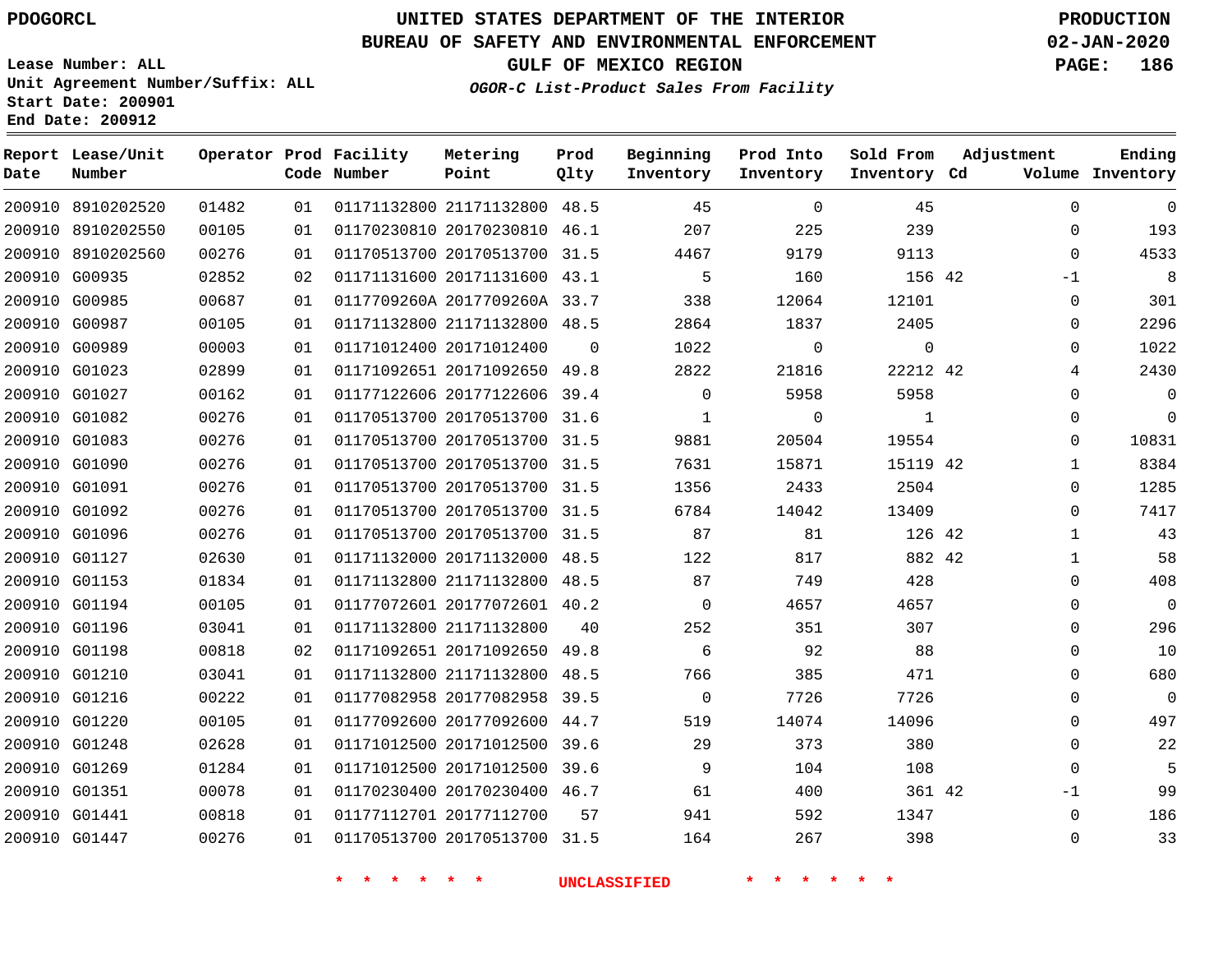G01477

**Date**

**Report Lease/Unit**

**Number**

# **UNITED STATES DEPARTMENT OF THE INTERIOR PDOGORCL PRODUCTION**

**Prod Qlty**

## **BUREAU OF SAFETY AND ENVIRONMENTAL ENFORCEMENT 02-JAN-2020**

**Lease Number: ALL Unit Agreement Number/Suffix: ALL Start Date: 200901 End Date: 200912**

**Operator Prod Facility**

**Code Number**

20170230810 46.2

**Metering Point**

  **OGOR-C List-Product Sales From Facility**

**Prod Into Inventory**

**Beginning Inventory**

**GULF OF MEXICO REGION PAGE: 187**

**Inventory Cd Volume**

**Adjustment**

  $\Omega$  $\Omega$  $-4$  $\Omega$  $\Omega$   $-1$ -1  $\Omega$  $\overline{0}$ -1  $\Omega$   $\Omega$  $\Omega$  $\Omega$  $\Omega$   $\Omega$  $\Omega$ -1  $\Omega$ 

**Ending**

42

**Sold From Inventory**

| 200910 G01497 | 02451 | 01 |             | 01170513800 20170513800 32.6 |                | 2788                | 57639            | 57454        |             |
|---------------|-------|----|-------------|------------------------------|----------------|---------------------|------------------|--------------|-------------|
| 200910 G01498 | 02451 | 01 |             | 01170513800 20170513800 32.6 |                | 622                 | 12092            | 12090        |             |
| 200910 G01526 | 02899 | 01 |             | 01171092651 20171092650      | $\overline{0}$ | 4                   | $\mathbf 0$      |              | $0\quad 42$ |
| 200910 G01580 | 02451 | 01 |             | 01170513800 20170513800 32.6 |                | $\overline{2}$      | 11               | 12           |             |
| 200910 G01610 | 01482 | 01 |             | 01177215100 20177215102 30.2 |                | 6                   | 619              | 619          |             |
| 200910 G01619 | 00276 | 01 |             | 01170513700 20170513700 31.5 |                | 24577               | 21100            | 22224 42     |             |
| 200910 G01620 | 00276 | 01 |             | 01170513700 20170513700 31.5 |                | 5365                | 5769             | 4852 42      |             |
| 200910 G01754 | 00003 | 01 |             | 01423210051 20423210050 47.5 |                | 6                   | 61               | 56 42        |             |
| 200910 G01757 | 00003 | 01 |             | 01423210051 20423210050 47.5 |                | 86                  | 634              | 619 42       |             |
| 200910 G01860 | 00105 | 01 |             | 01170231110 20170231110      | 40             | 4306                | 4805             | 3533         |             |
| 200910 G01865 | 00078 | 01 |             | 01171012500 20171012500 39.6 |                | 242                 | 4929             | 4871         |             |
| 200910 G01898 | 02312 | 01 |             | 01171012500 20171012500 39.6 |                | 88                  | 1720             | 1703         |             |
| 200910 G01901 | 01482 | 01 |             | 01177215100 20177215102 30.2 |                | 1                   | 340              | 337 42       |             |
| 200910 G01953 | 00105 | 01 |             | 01170230811 20170230811 46.4 |                | 30                  | 511              | 511          |             |
| 200910 G01966 | 01482 | 01 |             | 01177215100 20177215102 30.2 |                | 53                  | 4897             | 4901 42      |             |
| 200910 G01967 | 01482 | 01 |             | 01177215100 20177215102 30.2 |                | 90                  | 8616             | 8618         |             |
| 200910 G01997 | 01071 | 02 |             | 01170230810 20170230810 47.2 |                | 37                  | 67               | 67           |             |
| 200910 G01998 | 00818 | 01 |             | 01170230811 20170230811 46.2 |                | 77                  | 55               | 85           |             |
| 200910 G02006 | 03026 | 01 |             | 01170530900 20170530900      | 46             | $\Omega$            | 5                | $\mathbf{3}$ |             |
| 200910 G02021 | 01482 | 01 |             | 01170230811 20170230811 46.5 |                | 99                  | 1354             | 1374         |             |
| 200910 G02023 | 02312 | 02 |             | 01170230811 20170230811 46.5 |                | 185                 | 7599             | 7342         |             |
| 200910 G02045 | 00105 | 01 |             | 01170530900 20170530900      | 46             | 61                  | 132              | 146          |             |
| 200910 G02088 | 00687 | 01 |             | 01170230811 20170230811 46.5 |                | 18                  | 280              | 281 42       |             |
| 200910 G02091 | 00687 | 01 |             | 01170230811 20170230811 46.5 |                | 125                 | 847              | 923          |             |
| 200910 G02099 | 01978 | 02 |             | 01171012310 20171012310 46.2 |                | 350                 | 3235             | 3382         |             |
| 200910 G02104 | 00687 | 01 |             | 01171132000 20171132000 48.5 |                | 40                  | 293              | 313 42       |             |
| 200910 G02105 | 00105 | 01 |             | 01171012400 20171012400 50.4 |                | 131                 | 691              | 712          |             |
|               |       |    |             |                              |                |                     |                  |              |             |
|               |       |    | * * * * * * |                              |                | <b>UNCLASSIFIED</b> | * * *<br>$\star$ |              |             |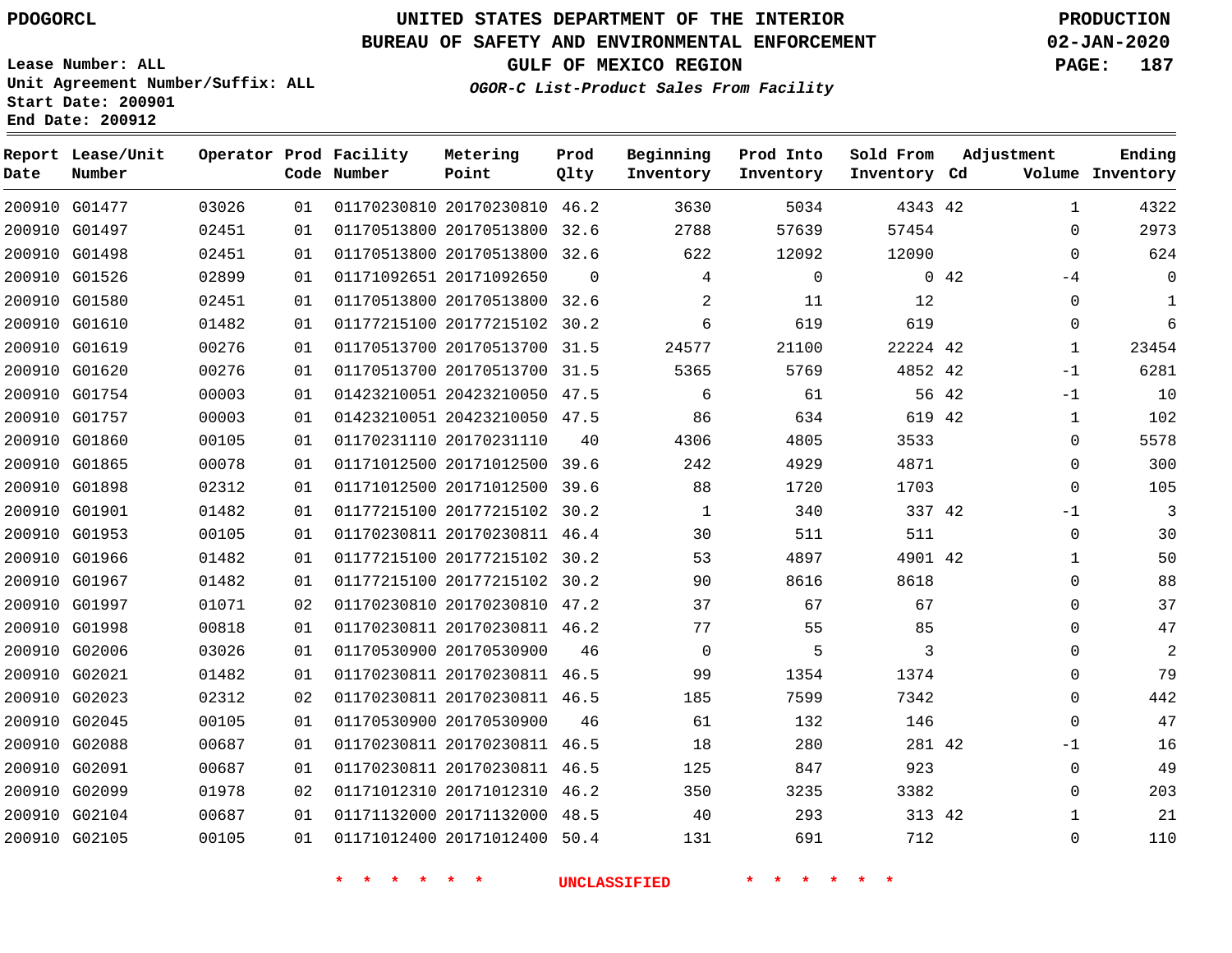## **BUREAU OF SAFETY AND ENVIRONMENTAL ENFORCEMENT 02-JAN-2020**

**Lease Number: ALL Unit Agreement Number/Suffix: ALL Start Date: 200901**

**OGOR-C List-Product Sales From Facility**

**GULF OF MEXICO REGION PAGE: 188**

**End Date: 200912**

| Date          | Report Lease/Unit<br>Number |       |    | Operator Prod Facility<br>Code Number | Metering<br>Point            | Prod<br>Qlty | Beginning<br>Inventory | Prod Into<br>Inventory | Sold From<br>Inventory Cd | Adjustment            | Ending<br>Volume Inventory |
|---------------|-----------------------------|-------|----|---------------------------------------|------------------------------|--------------|------------------------|------------------------|---------------------------|-----------------------|----------------------------|
| 200910 G02127 |                             | 02312 | 01 |                                       | 01170230810 20170230810 46.2 |              | 55                     | 97                     | 69                        | $\Omega$              | 83                         |
| 200910 G02161 |                             | 00818 | 02 |                                       | 01171012500 20171012500 39.6 |              | 447                    | 8870                   | 8778                      | $\Omega$              | 539                        |
| 200910 G02163 |                             | 00105 | 01 |                                       | 01171012500 20171012500      | 39.5         | 174                    | 2476                   | 2499                      | $\mathbf{0}$          | 151                        |
| 200910 G02300 |                             | 01482 | 01 |                                       | 01171132800 21171132800 48.5 |              | 61                     | 11                     |                           | 43 42<br>$\mathbf{1}$ | 30                         |
| 200910 G02317 |                             | 02421 | 01 |                                       | 01171132000 20171132000 48.5 |              | 155                    | 1510                   | 1558 42                   | $-1$                  | 106                        |
| 200910 G02353 |                             | 01284 | 01 |                                       | 01170230450 20170230450 51.3 |              | 216                    | 3507                   | 3443                      | $\Omega$              | 280                        |
|               | 200910 G02354               | 01284 | 01 |                                       | 01170230450 20170230450 51.3 |              | 431                    | 5735                   | 5708                      | $\Omega$              | 458                        |
| 200910 G02357 |                             | 02200 | 02 |                                       | 01170230450 20170230450 51.3 |              | 2                      | 130                    | 121 42                    | -1                    | 10                         |
| 200910 G02391 |                             | 01284 | 01 |                                       | 0142709015A 2042709015A 46.4 |              | $\Omega$               | 1521                   | 1521                      | $\mathbf 0$           | $\mathbf 0$                |
| 200910 G02404 |                             | 02589 | 01 |                                       | 01170230810 20170230810 46.8 |              | 1109                   | 592                    | 592                       | $\mathbf 0$           | 1109                       |
| 200910 G02416 |                             | 02409 | 01 |                                       | 01170230810 20170230810 46.2 |              | 2                      | $\mathbf 0$            | 2                         | 0                     | $\mathbf 0$                |
| 200910 G02423 |                             | 00818 | 01 |                                       | 01170230810 20427110150 36.3 |              | $\Omega$               | 7467                   | 7467                      | 0                     | $\mathbf 0$                |
| 200910 G02428 |                             | 00105 | 01 |                                       | 01170230810 20170230810 46.1 |              | 28                     | 38                     | 33                        | $\Omega$              | 33                         |
| 200910 G02429 |                             | 00491 | 01 |                                       | 01170230810 20170230810 46.1 |              | 745                    | 819                    | 860                       | 0                     | 704                        |
| 200910 G02434 |                             | 01284 | 02 |                                       | 01170230810 20170230810 46.2 |              | 44                     | 72                     | 54                        | $\Omega$              | 62                         |
| 200910 G02436 |                             | 02628 | 02 |                                       | 01170230811 20170230811 46.5 |              | 109                    | 2359                   | 2330                      | 0                     | 138                        |
| 200910 G02596 |                             | 01482 | 01 |                                       | 01171132800 21171132800 48.5 |              | 6                      | 13                     | 4                         | $\mathbf{0}$          | 15                         |
| 200910 G02663 |                             | 02893 | 02 |                                       | 01423210051 20423210050 47.5 |              | 140                    | 717                    | 742                       | $\mathbf{0}$          | 115                        |
| 200910 G02665 |                             | 02451 | 01 |                                       | 01423210051 20423210050 47.4 |              | 293                    | 1611                   | 1646                      | $\Omega$              | 258                        |
| 200910 G02819 |                             | 00105 | 01 |                                       | 01170231110 20170231110      | 40           | 3                      | 22                     | 3                         | $\Omega$              | 22                         |
| 200910 G02825 |                             | 00105 | 01 |                                       | 01170231110 20170231110      | 40           | 36                     | 0                      | 29                        | $\Omega$              | 7                          |
|               |                             |       | 01 |                                       | 01170230810 20170230810 46.1 |              | 155                    | 817<br>                | 269<br>                   | $\Omega$              | 703                        |
|               |                             |       |    |                                       |                              |              | 191                    | 817                    | 298                       | 0                     | 710                        |
| 200910 G02826 |                             | 00105 | 01 |                                       | 01170230810 20170230810 46.1 |              | 48                     | 58                     | 56                        | $\Omega$              | 50                         |
|               |                             |       | 01 |                                       | 01170231110 20170231110      | 40           | 717                    | 606<br>                | 589<br>                   | $\Omega$              | 734                        |
|               |                             |       |    |                                       |                              |              | 765                    | 664                    | 645                       | 0                     | 784                        |
| 200910 G02833 |                             | 01819 | 01 |                                       | 01170530900 20170530900      | 46           | 2                      | $\Omega$               | 2                         | $\Omega$              | $\mathbf 0$                |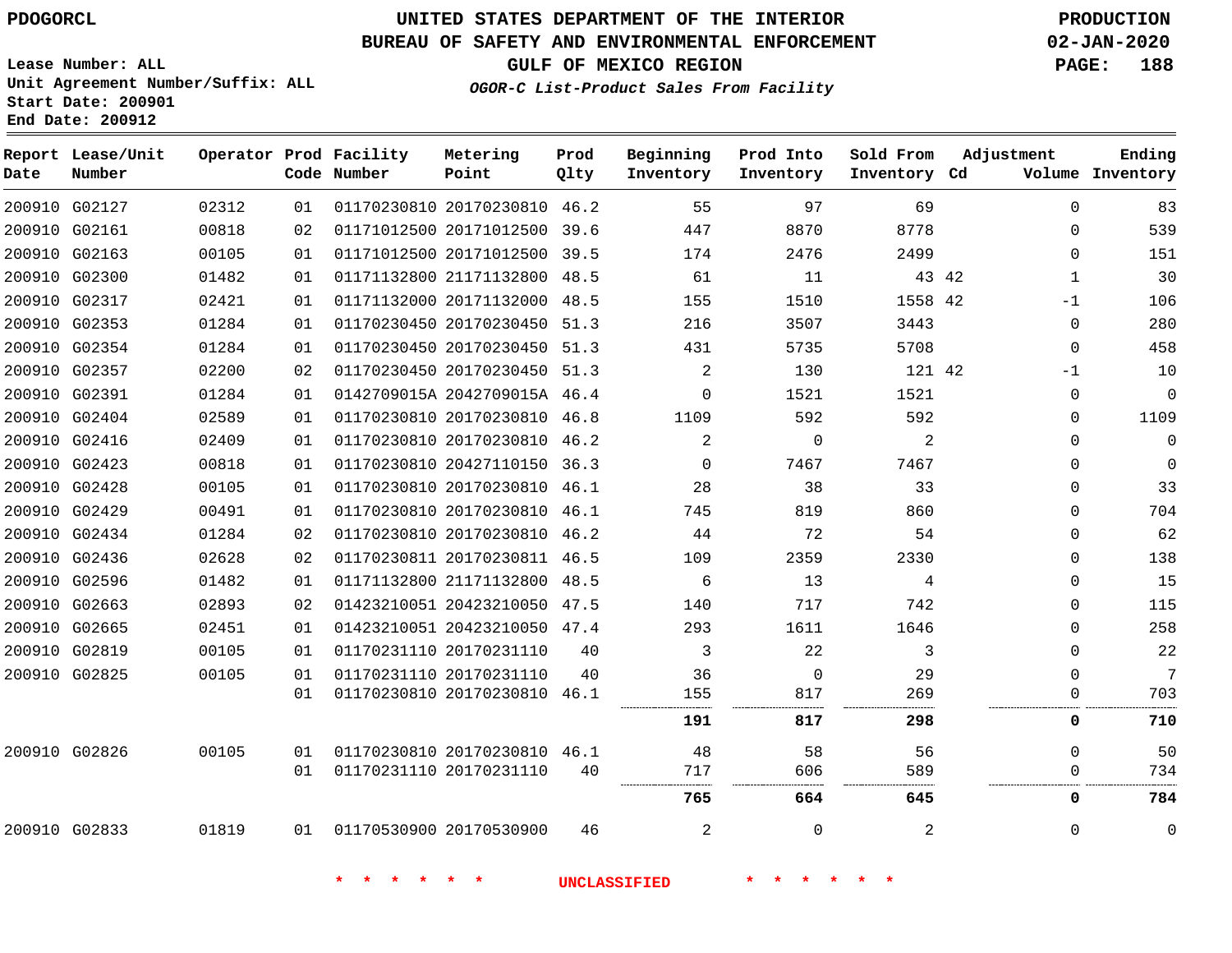## **UNITED STATES DEPARTMENT OF THE INTERIOR PDOGORCL PRODUCTION**

## **BUREAU OF SAFETY AND ENVIRONMENTAL ENFORCEMENT 02-JAN-2020**

**Lease Number: ALL Unit Agreement Number/Suffix: ALL Start Date: 200901**

**GULF OF MEXICO REGION PAGE: 189**

**OGOR-C List-Product Sales From Facility**

| Date          | Report Lease/Unit<br>Number |       |    | Operator Prod Facility<br>Code Number | Metering<br>Point            | Prod<br>Qlty | Beginning<br>Inventory | Prod Into<br>Inventory | Sold From<br>Inventory Cd | Adjustment       | Ending<br>Volume Inventory |
|---------------|-----------------------------|-------|----|---------------------------------------|------------------------------|--------------|------------------------|------------------------|---------------------------|------------------|----------------------------|
|               | 200910 G02870               | 02636 | 01 |                                       | 01170230810 20170230810 46.2 |              | 106                    | 81                     | 117                       | $\Omega$         | 70                         |
|               | 200910 G02885               | 02312 | 01 |                                       | 01171132000 20171132000 48.5 |              | 93                     | 948                    | 974                       | $\Omega$         | 67                         |
|               | 200910 G02895               | 02579 | 02 |                                       | 01171092651 20171092650      | $\Omega$     | 50                     | $\Omega$               | $\Omega$                  | $\Omega$         | 50                         |
|               | 200910 G02898               | 01834 | 01 |                                       | 01171012300 20171012300 41.1 |              | 748                    | 1625                   | 1667                      | $\mathbf 0$      | 706                        |
|               |                             | 02266 | 01 |                                       | 01171012300 20171012300      | $\Omega$     | 3                      | 0                      | $\Omega$                  | 0                | 3                          |
|               |                             |       |    |                                       |                              |              | 751                    | 1625                   | 1667                      | 0                | 709                        |
|               | 200910 G02899               | 01834 | 01 |                                       | 01171012300 20171012300 41.1 |              | $\overline{0}$         | 1633                   | 923                       | $\mathbf 0$      | 710                        |
|               | 200910 G02917               | 01834 | 01 |                                       | 01171092930 20171092930 39.2 |              | 447                    | 6617                   | 6776 42                   | $\mathbf{1}$     | 289                        |
|               | 200910 G02969               | 00276 | 01 |                                       | 01170513700 20170513700 31.9 |              | 465                    | $\mathbf{0}$           |                           | 3 42<br>$-462$   | $\overline{0}$             |
|               | 200910 G02970               | 00276 | 01 |                                       | 01170513700 20170513700 31.9 |              | 6369                   | $\mathbf 0$            |                           | 44 42<br>$-6325$ | $\mathbb O$                |
| 200910 G03061 |                             | 00105 | 01 |                                       | 01423210051 20423210050 47.4 |              | 284                    | 1500                   | 1543                      | $\mathbf 0$      | 241                        |
|               | 200910 G03068               | 00105 | 01 |                                       | 01423210051 20423210050 47.4 |              | 67                     | 953                    | 867                       | 0                | 153                        |
|               | 200910 G03145               | 03041 | 01 |                                       | 01171132800 21171132800      | 40           | 179                    | 276                    | 234                       | $\mathbf 0$      | 221                        |
|               | 200910 G03152               | 00105 | 01 |                                       | 01177092600 20177092600 44.7 |              | 154                    | 4577                   | 4569                      | $\Omega$         | 162                        |
|               | 200910 G03236               | 03041 | 01 |                                       | 01170230450 20170230450 51.3 |              | $\mathbf 0$            | 587                    | 531 42                    | $-1$             | 55                         |
|               | 200910 G03237               | 00276 | 01 |                                       | 01170230450 20427060150      | $\Omega$     | 170                    | $\Omega$               | $\Omega$                  | $\Omega$         | 170                        |
|               | 200910 G03244               | 02871 | 01 |                                       | 01170230810 20170230810 46.2 |              | 29                     | 49                     | 36                        | $\Omega$         | 42                         |
| 200910 G03251 |                             | 00105 | 01 |                                       | 01170231110 20170231110      | 40           | 49                     | $\Omega$               | 40                        | $\mathbf 0$      | $\overline{9}$             |
|               | 200910 G03264               | 00003 | 01 |                                       | 01170230811 20170230811 46.5 |              | $\overline{4}$         | 66                     | 66                        | $\mathbf 0$      | $\overline{4}$             |
|               |                             | 01284 | 02 |                                       | 01170530900 20170530900      | 46           | 57                     | 26                     | 74                        | 0                | 9                          |
|               |                             |       |    |                                       |                              |              | 61                     | 92                     | 140                       | 0                | 13                         |
|               | 200910 G03265               | 01284 | 02 |                                       | 01170530900 20170530900      | 46           | 76                     | 340                    | 294                       | $\Omega$         | 122                        |
|               | 200910 G03331               | 02312 | 02 |                                       | 01171132800 21171132800      | 48.5         | 7299                   | 6733                   | 7179                      | $\Omega$         | 6853                       |
|               | 200910 G03738               | 00064 | 01 |                                       | 01170230450 20170230450 51.3 |              | 19                     | 129                    | 138                       | $\mathbf 0$      | 10                         |
|               |                             | 02871 | 01 |                                       | 01170230450 20170230450      | $\Omega$     | 3                      | $\Omega$               | $\Omega$                  | $\Omega$         | $\mathcal{E}$              |
|               |                             |       |    |                                       |                              |              | 22                     | 129                    | 138                       | 0                | 13                         |
|               | 200910 G03793               | 02894 |    | 01  01171012500  20171012500  39.6    |                              |              | 64                     | 1108                   | 1102                      | $\mathbf{0}$     | 70                         |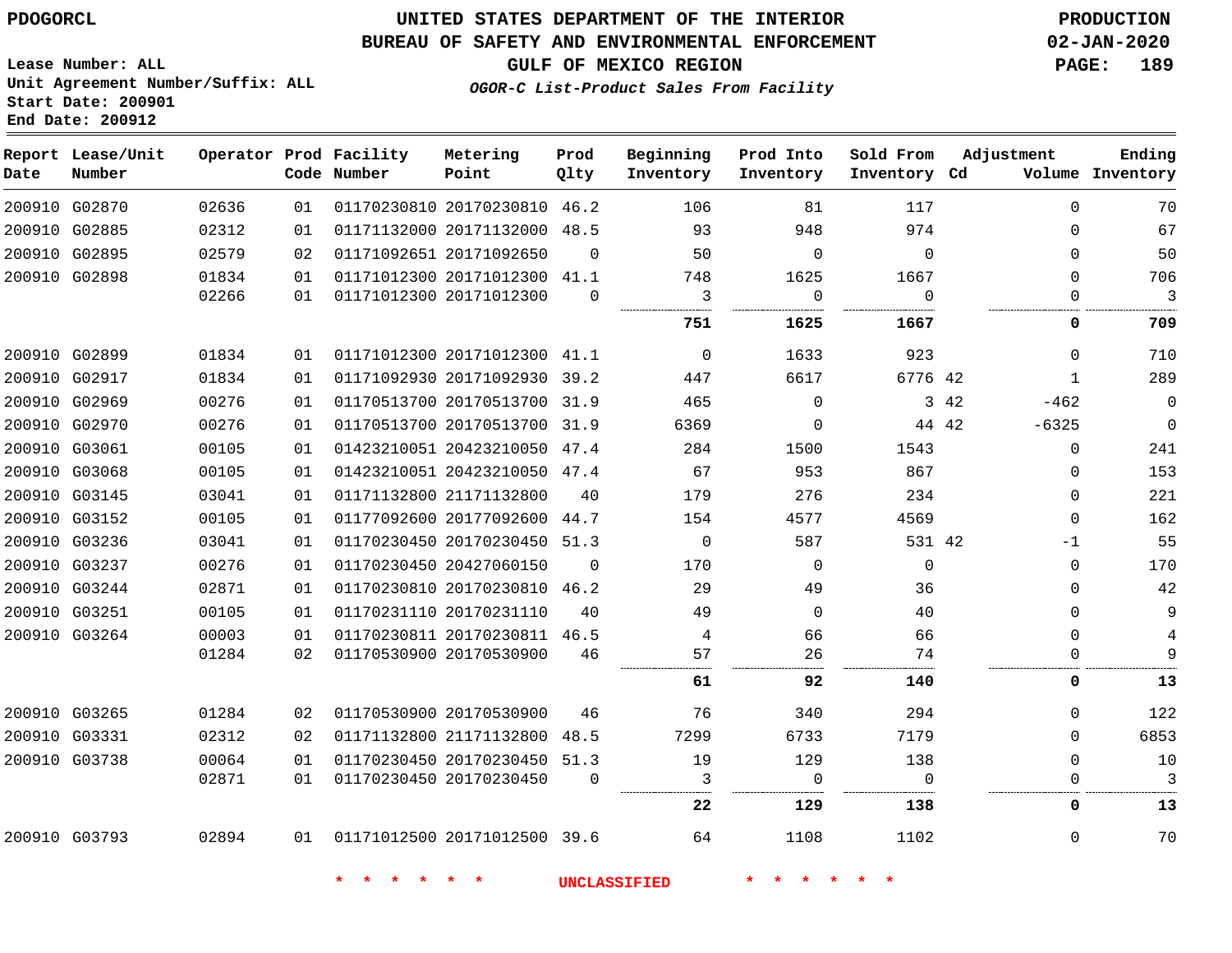# **UNITED STATES DEPARTMENT OF THE INTERIOR PDOGORCL PRODUCTION**

## **BUREAU OF SAFETY AND ENVIRONMENTAL ENFORCEMENT 02-JAN-2020**

**Lease Number: ALL Unit Agreement Number/Suffix: ALL Start Date: 200901**

**OGOR-C List-Product Sales From Facility**

**GULF OF MEXICO REGION PAGE: 190**

| Date | Report Lease/Unit<br>Number |       |    | Operator Prod Facility<br>Code Number | Metering<br>Point            | Prod<br>Qlty | Beginning<br>Inventory | Prod Into<br>Inventory | Sold From<br>Inventory Cd | Adjustment |             | Ending<br>Volume Inventory |
|------|-----------------------------|-------|----|---------------------------------------|------------------------------|--------------|------------------------|------------------------|---------------------------|------------|-------------|----------------------------|
|      | 200910 G03935               | 02672 | 01 |                                       | 01423210051 20423210050 47.5 |              | 3                      | 23                     | 22                        |            | $\Omega$    | 4                          |
|      | 200910 G03940               | 00105 | 01 |                                       | 01423210051 20423210050 47.5 |              | 7                      | 145                    | 129                       |            | $\Omega$    | 23                         |
|      | 200910 G03958               | 00105 | 01 |                                       | 01170230510 20170230510      | 47.4         | 543                    | 3307                   | 2720                      |            | $\Omega$    | 1130                       |
|      | 200910 G04003               | 00105 | 01 |                                       | 01171012500 20171012500 39.5 |              | 448                    | 9446                   | 9320                      |            | $\Omega$    | 574                        |
|      | 200910 G04065               | 02628 | 01 |                                       | 01423210051 20423210050 47.5 |              | $\mathbf 0$            | 336                    | 282                       |            | $\Omega$    | 54                         |
|      | 200910 G04081               | 02894 | 01 |                                       | 01170230450 20170230810 46.2 |              | 2014                   | 2496                   | 2367                      |            | $\mathbf 0$ | 2143                       |
|      | 200910 G04085               | 00687 | 01 |                                       | 01170230811 20170230811 46.5 |              | 270                    | 4598                   | 4601 42                   |            | 1           | 268                        |
|      | 200910 G04087               | 02899 | 01 |                                       | 01177008150 01177008150      | 32.2         | 3977                   | 3324                   | 4228                      |            | $\Omega$    | 3073                       |
|      | 200910 G04090               | 02312 | 02 |                                       | 01170230810 20170230810 46.2 |              | 267                    | 384                    | 321                       |            | $\Omega$    | 330                        |
|      | 200910 G04098               | 01963 | 02 |                                       | 01170230810 20170230810      | 46.2         | 322                    | 147                    | 343                       |            | $\Omega$    | 126                        |
|      | 200910 G04143               | 00105 | 01 |                                       | 01170230510 20170230510 47.4 |              | 38                     | 0                      | 38                        |            | $\Omega$    | $\overline{0}$             |
|      | 200910 G04232               | 00105 | 01 |                                       | 01171012500 20171012500      | 39.5         | 25                     | 516                    | 510                       |            | $\Omega$    | 31                         |
|      |                             | 00730 | 01 |                                       | 01171012500 20171012500      | 39.6         | 444                    | 14893                  | 14432 42                  |            | 1           | 906                        |
|      |                             |       |    |                                       |                              |              | 469                    | 15409                  | 14942                     |            | 1           | 937                        |
|      | 200910 G04254               | 01834 | 01 |                                       | 01170573602 20170573602 33.5 |              | 207                    | 1069                   | 1061                      |            | $\mathbf 0$ | 215                        |
|      | 200910 G04397               | 02421 | 01 |                                       | 01170230810 20170230810 46.2 |              | 479                    | 551                    | 557                       |            | $\Omega$    | 473                        |
|      | 200910 G04421               | 00105 | 01 |                                       | 01171131600 20171131600 42.2 |              | 355                    | 7177                   | 7166                      |            | $\mathbf 0$ | 366                        |
|      | 200910 G04453               | 02589 | 01 |                                       | 01171012300 20171012300 35.5 |              | 1051                   | 1477                   | 1886                      |            | $\Omega$    | 642                        |
|      | 200910 G04460               | 01819 | 01 |                                       | 01171012500 20171012500      | 39.6         | 85                     | 317                    | 383                       |            | $\Omega$    | 19                         |
|      | 200910 G04537               | 02589 | 01 |                                       | 01420470030 20420470030      | 54.4         | 869                    | 1987                   | 1317                      |            | $\Omega$    | 1539                       |
|      | 200910 G04547               | 02628 | 01 |                                       | 01423210051 20423210050 47.5 |              | 6                      | 133                    | 118                       |            | $\Omega$    | 21                         |
|      | 200910 G04565               | 01284 | 01 |                                       | 01420390101 01420390101      | $\Omega$     | 272                    | 302                    | $\mathbf 0$               |            | $\Omega$    | 574                        |
|      | 200910 G04773               | 01482 | 01 |                                       | 01170230811 20170230811 46.5 |              | 2                      | 38                     | 38                        |            | $\mathbf 0$ | 2                          |
|      | 200910 G04787               | 00687 | 01 |                                       | 01171131600 20171131600      | 42.2         | 8                      | 67                     | 72                        |            | 0           | 3                          |
|      | 200910 G04800               | 03026 | 01 |                                       | 01171132800 21171132800 48.5 |              | 5132                   | 2541                   | 3926 42                   |            | 1           | 3748                       |
|      | 200910 G04818               | 02894 | 01 |                                       | 01170230500 20170230500 41.7 |              | 15                     | 6                      | 19                        |            | $\Omega$    | $\overline{2}$             |
|      | 200910 G04910               | 02714 | 01 |                                       | 01177258151 01177258151      | $\Omega$     | 47                     | $\Omega$               | $\Omega$                  |            | $\Omega$    | 47                         |
|      | 200910 G04996               | 02628 | 01 |                                       | 01420570060 20420570060      | $\Omega$     | 272                    | $\Omega$               | $\Omega$                  |            | $\Omega$    | 272                        |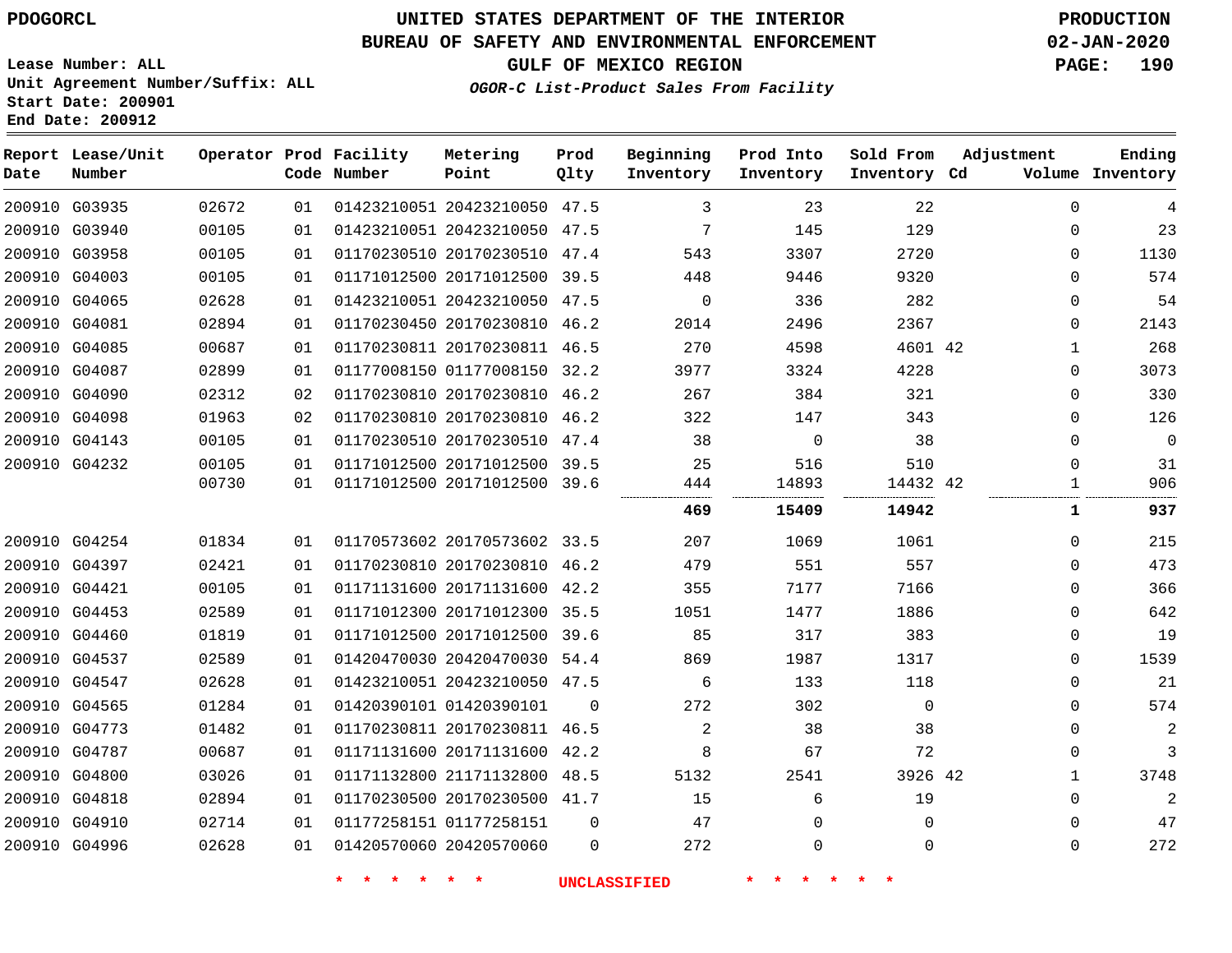# **UNITED STATES DEPARTMENT OF THE INTERIOR PDOGORCL PRODUCTION**

## **BUREAU OF SAFETY AND ENVIRONMENTAL ENFORCEMENT 02-JAN-2020**

**Lease Number: ALL Unit Agreement Number/Suffix: ALL Start Date: 200901**

## **GULF OF MEXICO REGION PAGE: 191**

**OGOR-C List-Product Sales From Facility**

| Date | Report Lease/Unit<br>Number |       |    | Operator Prod Facility<br>Code Number | Metering<br>Point            | Prod<br>Qlty | Beginning<br>Inventory | Prod Into<br>Inventory | Sold From<br>Inventory Cd | Adjustment | Ending<br>Volume Inventory |
|------|-----------------------------|-------|----|---------------------------------------|------------------------------|--------------|------------------------|------------------------|---------------------------|------------|----------------------------|
|      | 200910 G05006               | 01284 | 02 |                                       | 01170230510 20170230510 47.5 |              | 13                     | 130                    | 99                        | 0          | 44                         |
|      | 200910 G05283               | 01376 | 01 |                                       | 01170231300 01170231300 41.2 |              | 0                      | 37088                  | 37088                     | 0          | $\mathbf 0$                |
|      | 200910 G05286               | 01284 | 01 |                                       | 01170230810 20170230810 46.2 |              | 1206                   | 1381                   | 1399                      | $\Omega$   | 1188                       |
|      | 200910 G05292               | 00003 | 01 |                                       | 01170230811 20170230811 46.5 |              | 19                     | 405                    | 400                       | $\Omega$   | 24                         |
|      | 200910 G05299               | 00818 | 01 |                                       | 01170230500 20170230500 41.7 |              | 182                    | 446                    | 520                       | $\Omega$   | 108                        |
|      | 200910 G05315               | 02714 | 01 |                                       | 01170230811 20170230811 46.5 |              | $\mathbf{1}$           | 20                     | 20                        | $\Omega$   | 1                          |
|      | 200910 G05346               | 01819 | 01 |                                       | 01170530900 20170530900      | 46           | 218                    | 414                    | 484                       | 0          | 148                        |
|      | 200910 G05391               | 01819 | 01 |                                       | 01170530900 20170530900      | 46           | 453                    | 987                    | 1087                      | $\Omega$   | 353                        |
|      | 200910 G05431               | 00560 | 01 |                                       | 01177062608 2017706260A 36.5 |              | 94                     | 17123                  | 17123                     | 0          | 94                         |
|      |                             | 02409 | 01 |                                       | 01171132800 20177052203      | 34.2         | 0                      | 1031                   | 1031                      | 0          | $\mathbf 0$                |
|      |                             |       |    |                                       |                              |              | 94                     | 18154                  | 18154                     | 0          | 94                         |
|      | 200910 G05494               | 02871 | 02 |                                       | 01171132800 21171132800 48.5 |              | 428                    | 291                    | 368                       | 0          | 351                        |
|      | 200910 G05504               | 00105 | 01 |                                       | 01171012300 20171012300 41.1 |              | 868                    | 1386                   | 1651                      | $\Omega$   | 603                        |
|      |                             | 00730 | 01 |                                       | 01171132800 21171132800 44.4 |              | 983                    | 1507                   | 1274                      | 0          | 1216                       |
|      |                             |       |    |                                       |                              |              | 1851                   | 2893                   | 2925                      | 0          | 1819                       |
|      | 200910 G05505               | 00078 | 01 |                                       | 01171132800 21171132800 48.5 |              | $\Omega$               | 66                     | 34                        | $\Omega$   | 32                         |
|      | 200910 G05549               | 01834 | 01 |                                       | 01171092651 20171092650      | 40           | 263                    | 1958                   | 2003                      | 0          | 218                        |
|      |                             | 02636 | 01 |                                       | 01171132800 21171132800      | 48.5         | 5056                   | 280                    | 2961                      | 0          | 2375                       |
|      |                             |       |    |                                       |                              |              | 5319                   | 2238                   | 4964                      | 0          | 2593                       |
|      | 200910 G05602               | 01834 | 01 |                                       | 01171012500 20171012500 39.6 |              | 108                    | 2745                   | 2686                      | 0          | 167                        |
|      | 200910 G05610               | 02312 | 01 |                                       | 01171012500 20171012500 39.6 |              | 136                    | 2500                   | 2484                      | $\Omega$   | 152                        |
|      | 200910 G05612               | 00105 | 01 |                                       | 01171012500 20171012500 39.5 |              | 343                    | 5235                   | 5260                      | 0          | 318                        |
|      | 200910 G05953               | 02967 | 02 |                                       | 01420470030 20420470030 33.1 |              | $\mathbf 0$            | 31                     | 31                        | 0          | $\mathbf 0$                |
|      | 200910 G06037               | 02899 | 01 |                                       | 01420570060 20420570060      | $\Omega$     | 601                    | 2                      | $\Omega$                  | $\Omega$   | 603                        |
|      | 200910 G06069               | 00818 | 02 |                                       | 01423210051 20423210050 47.5 |              | 15                     | 82                     | 84                        | 0          | 13                         |
|      | 200910 G06104               | 00105 | 01 |                                       | 01420390110 20420390110 53.6 |              | 63                     | 52                     | 67                        | $\Omega$   | 48                         |
|      | 200910 G06105               | 02409 | 01 |                                       | 01420390110 20420390110 53.5 |              | 150                    | 129                    | 163                       | $\Omega$   | 116                        |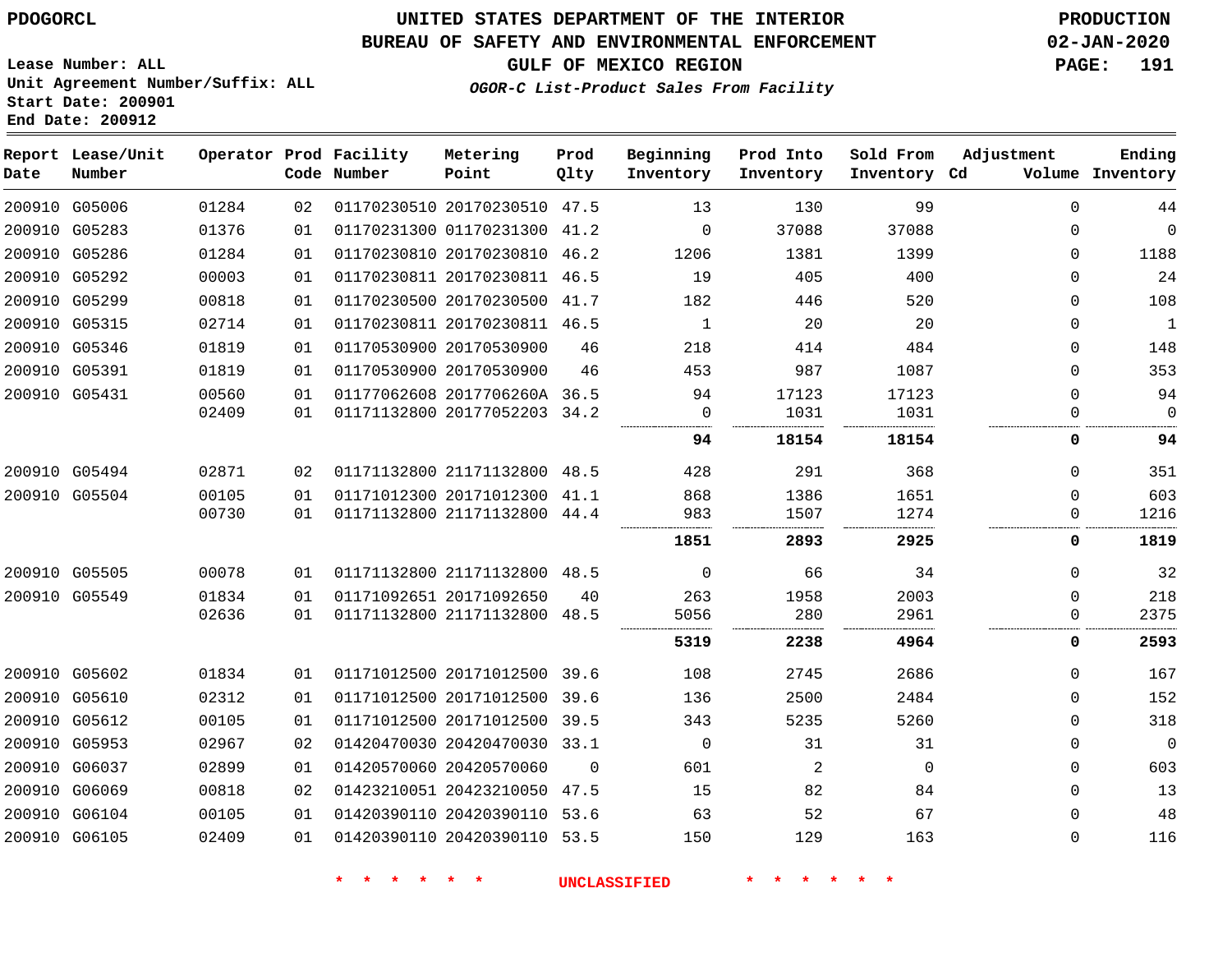## **BUREAU OF SAFETY AND ENVIRONMENTAL ENFORCEMENT 02-JAN-2020**

**Lease Number: ALL Unit Agreement Number/Suffix: ALL Start Date: 200901 End Date: 200912**

**GULF OF MEXICO REGION PAGE: 192**

**OGOR-C List-Product Sales From Facility**

| Date          | Report Lease/Unit<br>Number |       |    | Operator Prod Facility<br>Code Number | Metering<br>Point            | Prod<br>Qlty | Beginning<br>Inventory | Prod Into<br>Inventory | Sold From<br>Inventory Cd | Adjustment    | Ending<br>Volume Inventory |
|---------------|-----------------------------|-------|----|---------------------------------------|------------------------------|--------------|------------------------|------------------------|---------------------------|---------------|----------------------------|
|               | 200910 G06156               | 00818 | 02 |                                       | 01422450350 20422450350      | 41           | 917                    | 3155                   | 3014                      | $\Omega$      | 1058                       |
|               | 200910 G06165               | 01284 | 01 |                                       | 01170230450 20170230450 51.3 |              | 16                     | 159                    | 162                       | $\mathbf 0$   | 13                         |
|               | 200910 G06166               | 00105 | 01 |                                       | 01170230450 20170230450 51.2 |              | 34                     | 106                    | 104                       | $\mathbf{0}$  | 36                         |
|               | 200910 G06167               | 00105 | 01 |                                       | 01170230450 20170230450 51.2 |              | 55                     | 448                    | 468                       | $\Omega$      | 35                         |
|               | 200910 G06168               | 03008 | 02 |                                       | 01170230450 20170230450 51.3 |              | 35                     | 278                    | 290                       | $\Omega$      | 23                         |
| 200910 G06180 |                             | 00730 | 01 |                                       | 01170230450 20170230450 51.3 |              | 6                      | 36                     |                           | 38 42<br>$-1$ | 3                          |
| 200910 G06668 |                             | 00276 | 01 |                                       | 01171132000 20171132000 48.5 |              | 522                    | 4408                   | 4620 42                   | $\mathbf{1}$  | 311                        |
| 200910 G06767 |                             | 01834 | 01 |                                       | 01171012500 20171012500 39.6 |              | 10                     | 422                    | 406                       | $\mathbf{0}$  | 26                         |
| 200910 G07201 |                             | 00818 | 02 |                                       | 01420570060 20420570060 51.2 |              | 192                    | $\Omega$               | 3                         | $\Omega$      | 189                        |
| 200910 G07215 |                             | 03041 | 01 |                                       | 01420390120 01420390120 53.7 |              | 23                     | 249                    | 222                       | $\mathbf{0}$  | 50                         |
| 200910 G07619 |                             | 02222 | 01 |                                       | 01170530900 20170530900      | 46           | $\mathbf 0$            | 20                     | 13                        | $\mathbf 0$   | 7                          |
| 200910 G07684 |                             | 02871 | 02 |                                       | 01171132000 20171132000 48.5 |              | 380                    | 5079                   | 5101                      | $\mathbf{0}$  | 358                        |
| 200910 G07703 |                             | 03041 | 01 |                                       | 01171132800 21171132800 48.5 |              | 7                      | 242                    | 245                       | $\Omega$      | $\overline{4}$             |
| 200910 G07736 |                             | 02312 | 02 |                                       | 01171132800 21171132800 48.5 |              | 9                      | 200                    | 107                       | 0             | 102                        |
| 200910 G07760 |                             | 01284 | 01 |                                       | 01177122950 20177122950      | 29.9         | 3                      | 17396                  | 17369                     | $\mathbf{0}$  | 30                         |
|               | 200910 G07802               | 01284 | 02 |                                       | 01177258041 01177258041 28.2 |              | 5                      | 11                     | 9                         | $\mathbf{0}$  | 7                          |
| 200910 G07917 |                             | 01834 | 01 |                                       | 01170573602 20170573602 33.5 |              | 14702                  | 88800                  | 85669 42                  | $-1$          | 17832                      |
| 200910 G08120 |                             | 02312 | 02 |                                       | 01423210051 20423210050 47.5 |              | 13                     | 101                    | 98                        | $\mathbf{0}$  | 16                         |
| 200910 G08640 |                             | 02589 | 01 |                                       | 01170230810 20170230810 46.2 |              | $\Omega$               | 28                     | 28                        | $\Omega$      | $\Omega$                   |
|               |                             |       | 01 |                                       | 01170530900 20170530900 48.6 |              | 0                      | 16                     | 16                        | $\mathbf 0$   | $\Omega$                   |
|               |                             |       |    |                                       |                              |              | 0                      | 44                     | 44                        | 0             | 0                          |
| 200910 G08641 |                             | 02589 | 01 |                                       | 01170230810 20170230810 46.2 |              | $\Omega$               | 44                     | 44                        | $\mathbf 0$   | U                          |
|               |                             |       | 01 |                                       | 01170530900 20170530900 48.6 |              | $\Omega$               | 80                     | 80                        | $\mathbf 0$   | $\Omega$                   |
|               |                             |       |    |                                       |                              |              | $\Omega$               | 124                    | 124                       | 0             | $\Omega$                   |
|               | 200910 G08963               | 00105 | 01 |                                       | 01420470030 20420470030 49.8 |              | $\Omega$               | 10                     | 5                         | $\mathbf 0$   | 5                          |
| 200910 G09010 |                             | 03041 | 01 |                                       | 01420390120 01420390120 53.7 |              | 23                     | 112                    | 99                        | $\Omega$      | 36                         |
|               | 200910 G09500               | 02899 | 01 |                                       | 01177058270 01177058270 40.6 |              | 9                      | 31                     | 12 42                     | -1            | 27                         |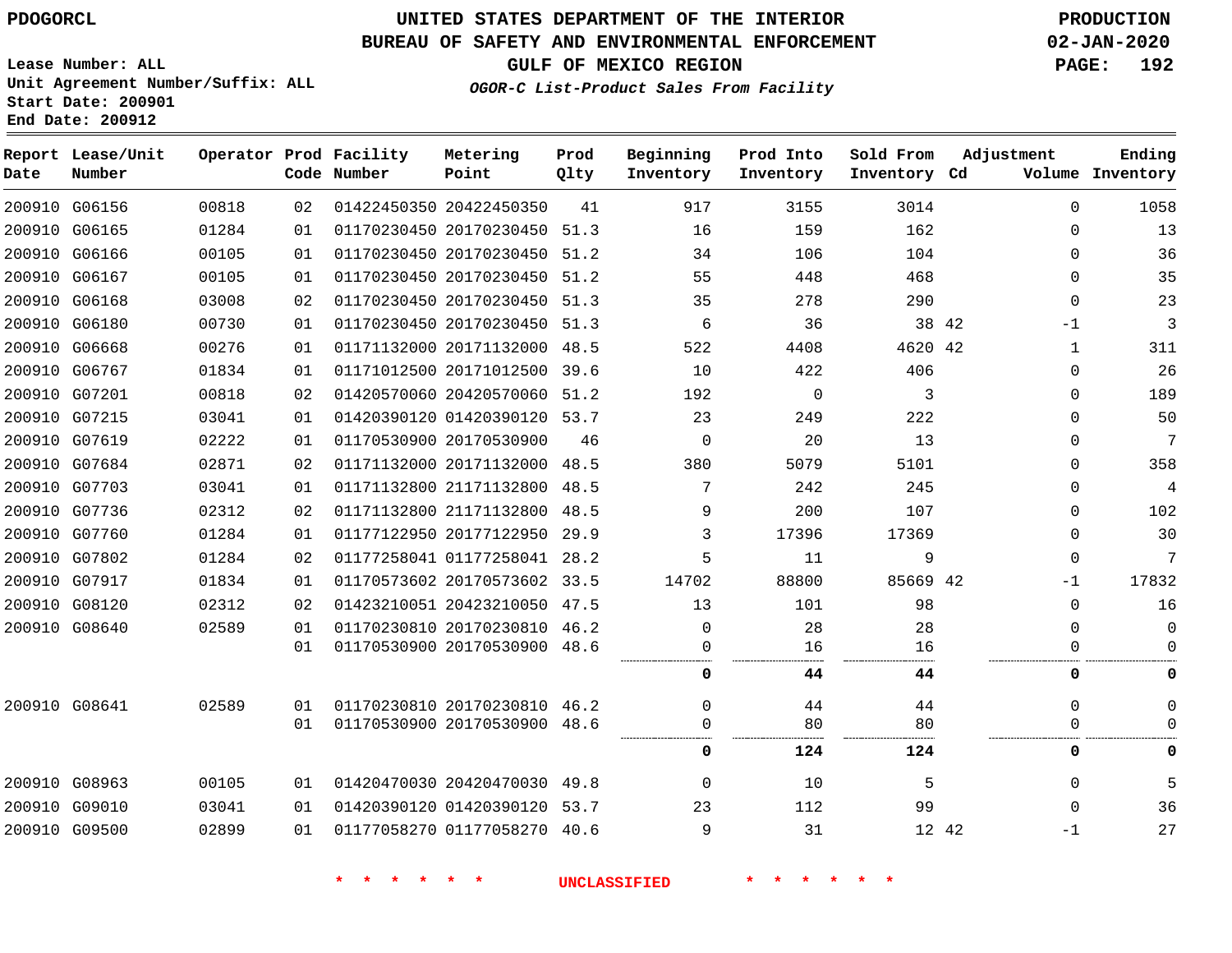**Report Lease/Unit**

## **UNITED STATES DEPARTMENT OF THE INTERIOR PDOGORCL PRODUCTION**

**Prod**

#### **BUREAU OF SAFETY AND ENVIRONMENTAL ENFORCEMENT 02-JAN-2020**

**Lease Number: ALL Unit Agreement Number/Suffix: ALL Start Date: 200901 End Date: 200912**

**Operator Prod Facility**

**OGOR-C List-Product Sales From Facility**

**Beginning Prod Into**

**Sold From**

**Adjustment**

**GULF OF MEXICO REGION PAGE: 193**

**Ending Inventory**

| Date | Number        |       |    | Code Number             | Point                        | Qlty        | Inventory           | Inventory    | Inventory Cd | Volume       |
|------|---------------|-------|----|-------------------------|------------------------------|-------------|---------------------|--------------|--------------|--------------|
|      | 200910 G09564 | 01482 | 01 |                         | 01171132800 21171132800 48.5 |             | 62                  | 186          | 105          | $\mathbf 0$  |
|      | 200910 G09574 | 01819 | 01 |                         | 01171012300 20171012300 41.1 |             | 220                 | 959          | 762          | 0            |
|      | 200910 G09631 | 01284 | 01 |                         | 01177122950 20177122950 29.9 |             | 23                  | 10791        | 10796        | $\mathbf{0}$ |
|      | 200910 G10226 | 01819 | 01 |                         | 01423210051 20423210050 47.5 |             | 24                  | 145          | 146          | 0            |
|      | 200910 G10486 | 00981 | 01 |                         | 01170753850 20170753850 30.1 |             | 1201                | 487          | 593          | 0            |
|      | 200910 G10636 | 02894 | 01 |                         | 01170230811 20170230811 46.5 |             | 499                 | 7253         | 7330         | $\mathbf 0$  |
|      | 200910 G10665 | 02899 | 01 |                         | 01177058270 01177058270 40.6 |             | 905                 | 3230         | 1262         | $\mathbf 0$  |
|      | 200910 G10794 | 02466 | 01 |                         | 01177122950 20177122950 29.9 |             | $\mathbf 0$         | 1971         | 1967 42      | $-1$         |
|      | 200910 G10910 | 00162 | 01 |                         | 01177245110 2017724511G 44.5 |             | $\Omega$            | 8699         | 8699         | $\mathbf 0$  |
|      | 200910 G11243 | 02589 | 01 |                         | 01420470030 20420470030 54.4 |             | 768                 | 127          | 797          | $\mathsf{O}$ |
|      | 200910 G11870 | 00276 | 01 |                         | 01171132000 20171132000 48.5 |             | 6509                | 59650        | 61957 42     | $\mathbf{1}$ |
|      | 200910 G11911 | 00105 | 01 |                         | 01177072601 20177072601 40.2 |             | $\mathbf 0$         | 3367         | 3367         | $\mathbf 0$  |
|      | 200910 G11952 | 00105 | 01 |                         | 01171012300 20171012300 41.1 |             | 198                 | 359          | 401          | $\mathbf{0}$ |
|      | 200910 G11983 | 01284 | 01 |                         | 01177112605 2017711260Y 32.2 |             | 3                   | 19           | 20           | 0            |
|      | 200910 G11984 | 03008 | 02 |                         | 01171092651 20171092650 49.8 |             | 10                  | 124          | 120          | $\mathsf{O}$ |
|      | 200910 G12019 | 01482 | 01 |                         | 01171012500 20171012500 39.6 |             | 151                 | 1654         | 1705 42      | $\mathbf{1}$ |
|      | 200910 G12020 | 01482 | 01 |                         | 01171012500 20171012500 39.6 |             | 86                  | 1528         | 1521         | $\mathbf 0$  |
|      | 200910 G12024 | 02312 | 02 |                         | 01171012500 20171012500 39.6 |             | 13                  | 276          | 272          | $\mathbf{0}$ |
|      | 200910 G12355 | 02589 | 01 |                         | 01171012300 20171012300 37.4 |             | 9865                | 25176        | 24099        | $\mathbf 0$  |
|      | 200910 G12497 | 02589 | 01 |                         | 01420390101 01420390101      | $\mathbf 0$ | 113                 | $\mathbf 0$  | 0            | $\mathsf{O}$ |
|      | 200910 G12564 | 02603 | 01 |                         | 01170230510 20170230510 47.5 |             | 11                  | 102          | 78           | $\mathbf{0}$ |
|      | 200910 G12761 | 00162 | 01 |                         | 01170230810 20170230810 46.2 |             | $\mathbf 0$         | 884          | 884          | $\mathbf 0$  |
|      | 200910 G12802 | 02200 | 01 |                         | 01170230811 20170230811 46.5 |             | 79                  | 3181         | 3177         | $\mathbf{0}$ |
|      | 200910 G12858 | 01284 | 01 |                         | 01171131600 20171131600 42.2 |             | $\Omega$            | $\mathbf{1}$ | $\mathbf{1}$ | $\mathbf 0$  |
|      | 200910 G12886 | 02312 | 01 |                         | 01171012400 20171012400 50.4 |             | $\mathbf{0}$        | $\mathbf{1}$ | $\mathbf{1}$ | $\mathbf{0}$ |
|      | 200910 G12906 | 01819 | 01 |                         | 01171012300 20171012300 41.1 |             | 138                 | 656          | 509          | $\mathbf{0}$ |
|      | 200910 G13560 | 01284 | 01 |                         | 01170230810 20170230810 46.2 |             | 153                 | 150          | 175          | $\Omega$     |
|      | 200910 G13563 | 02589 | 01 |                         | 01170230811 20170230811 45.5 |             | $\mathbf 0$         | 60           | 60           | 0            |
|      |               |       |    | $\star$<br>一大<br>$\ast$ | 一大<br>一大                     |             | <b>UNCLASSIFIED</b> | $\ast$       |              |              |

**Metering**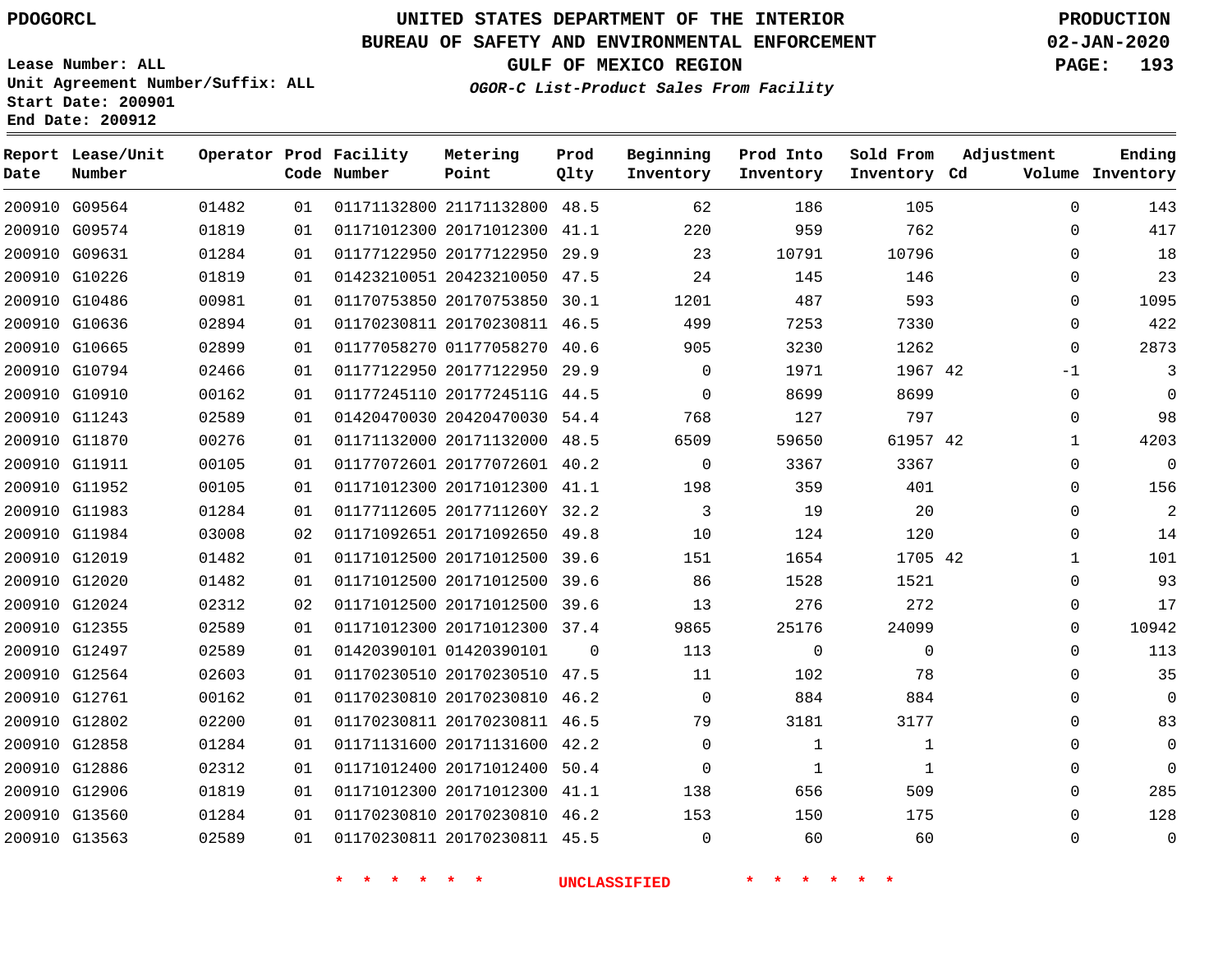# **UNITED STATES DEPARTMENT OF THE INTERIOR PDOGORCL PRODUCTION**

## **BUREAU OF SAFETY AND ENVIRONMENTAL ENFORCEMENT 02-JAN-2020**

**Lease Number: ALL Unit Agreement Number/Suffix: ALL Start Date: 200901**

**GULF OF MEXICO REGION PAGE: 194**

**OGOR-C List-Product Sales From Facility**

| Date | Report Lease/Unit<br>Number |       |    | Operator Prod Facility<br>Code Number | Metering<br>Point            | Prod<br>Qlty | Beginning<br>Inventory | Prod Into<br>Inventory | Sold From<br>Inventory Cd | Adjustment   | Ending<br>Volume Inventory |
|------|-----------------------------|-------|----|---------------------------------------|------------------------------|--------------|------------------------|------------------------|---------------------------|--------------|----------------------------|
|      | 200910 G13576               | 02594 | 02 |                                       | 01170230810 20170230810 46.2 |              | 74                     | 250                    | 128                       | $\mathbf 0$  | 196                        |
|      | 200910 G13850               | 01482 | 01 |                                       | 01170230811 20170230811 46.5 |              | 2                      | 34                     | 34                        | $\Omega$     | $\overline{2}$             |
|      | 200910 G13937               | 02628 | 02 |                                       | 01171092651 20171092650      | 49.8         | 23                     | 217                    | 216                       | $\Omega$     | 24                         |
|      | 200910 G13938               | 01284 | 01 |                                       | 01171012500 20171012500      | 39.6         | 820                    | 17223                  | 16995                     | $\Omega$     | 1048                       |
|      | 200910 G14193               | 02409 | 01 |                                       | 01170230810 20170230810 46.1 |              | 513                    | 757                    | 620                       | $\Omega$     | 650                        |
|      | 200910 G14340               | 02312 | 02 |                                       | 01170230811 20170230811 46.5 |              | 1                      | 8                      | 9                         | $\mathbf 0$  | $\overline{0}$             |
|      | 200910 G14342               | 02200 | 01 |                                       | 01170230811 20170230811 46.5 |              | 290                    | 3279                   | 3276                      | $\mathbf 0$  | 293                        |
|      | 200910 G14364               | 02871 | 01 |                                       | 01171132800 21171132800      | 48.5         | 110                    | 160                    | 138                       | $\mathbf 0$  | 132                        |
|      | 200910 G14391               | 01284 | 02 |                                       | 01170230811 20170230811 46.5 |              | 1                      | $\mathbf 0$            | 1                         | $\Omega$     | $\mathbf 0$                |
|      | 200910 G14493               | 01834 | 01 |                                       | 01171092930 20171092930 39.2 |              | 40                     | 1267                   | 1252                      | $\Omega$     | 55                         |
|      | 200910 G14535               | 01834 | 01 |                                       | 01171012500 20171012500 39.6 |              | 370                    | 1052                   | 1358                      | $\Omega$     | 64                         |
|      |                             | 02628 | 01 |                                       | 01171012500 20171012500 39.6 |              | 183                    | 1295                   | 1399                      | $\Omega$     | 79                         |
|      |                             |       |    |                                       |                              |              | 553                    | 2347                   | 2757                      | 0            | 143                        |
|      | 200910 G14791               | 02451 | 01 |                                       | 01420570060 20420570060      | 51           | 31                     | $\mathbf 0$            | $\mathbf{1}$              | $\Omega$     | 30                         |
|      | 200910 G14864               | 02871 | 02 |                                       | 01170230450 20170230450 51.3 |              | 829                    | 8273                   | 8442 42                   | $\mathbf{1}$ | 661                        |
|      | 200910 G15050               | 00105 | 01 |                                       | 01170231110 20170231110      | 40           | 16246                  | 16111                  | 13329                     | $\Omega$     | 19028                      |
|      | 200910 G15078               | 00064 | 01 |                                       | 01170230810 20170230810 46.2 |              | 3356                   | 1065                   | 1034 42                   | 1            | 3388                       |
|      | 200910 G15110               | 02714 | 01 |                                       | 01170530900 20170530900      | 46           | 6                      | 13                     | 14                        | $\mathbf 0$  | 5                          |
|      | 200910 G15189               | 00560 | 01 |                                       | 01171132800 21171132800 48.5 |              | 132                    | 82                     | 63 42                     | -47          | 104                        |
|      | 200910 G15239               | 03041 | 01 |                                       | 01171012500 20171012500      | 39.6         | $\mathbf 0$            | 416                    | 391                       | $\mathsf 0$  | 25                         |
|      | 200910 G15242               | 01284 | 01 |                                       | 01171092651 20171092650 49.8 |              | 18                     | 374                    | 350                       | $\Omega$     | 42                         |
|      | 200910 G15263               | 02421 | 01 |                                       | 01171132000 20171132000 48.5 |              | 603                    | 4863                   | 5123                      | $\Omega$     | 343                        |
|      | 200910 G15277               | 00222 | 02 |                                       | 01171012400 20171012400      | 50.4         | 864                    | 6737                   | 6525                      | $\mathbf 0$  | 1076                       |
|      | 200910 G15299               | 02200 | 01 |                                       | 01171092651 20171092650 49.3 |              | $\mathbf 0$            | 4071                   | 3674                      | $\Omega$     | 397                        |
|      | 200910 G15303               | 00105 | 01 |                                       | 01171092800 21171132800      | 48.5         | 189                    | 176                    | 187                       | $\mathbf 0$  | 178                        |
|      | 200910 G15312               | 00105 | 01 |                                       | 01171092651 20171092650 49.7 |              | 1854                   | 13993                  | 14288                     | $\mathbf 0$  | 1559                       |
|      | 200910 G15323               | 01482 | 01 |                                       | 01171012500 20171012500 39.6 |              | 74                     | 1221                   | 1221                      | $\mathbf 0$  | 74                         |
|      | 200910 G15740               | 00818 | 01 |                                       | 01170230450 20170230450 51.3 |              | 28                     | 251                    | 251                       | $\Omega$     | 28                         |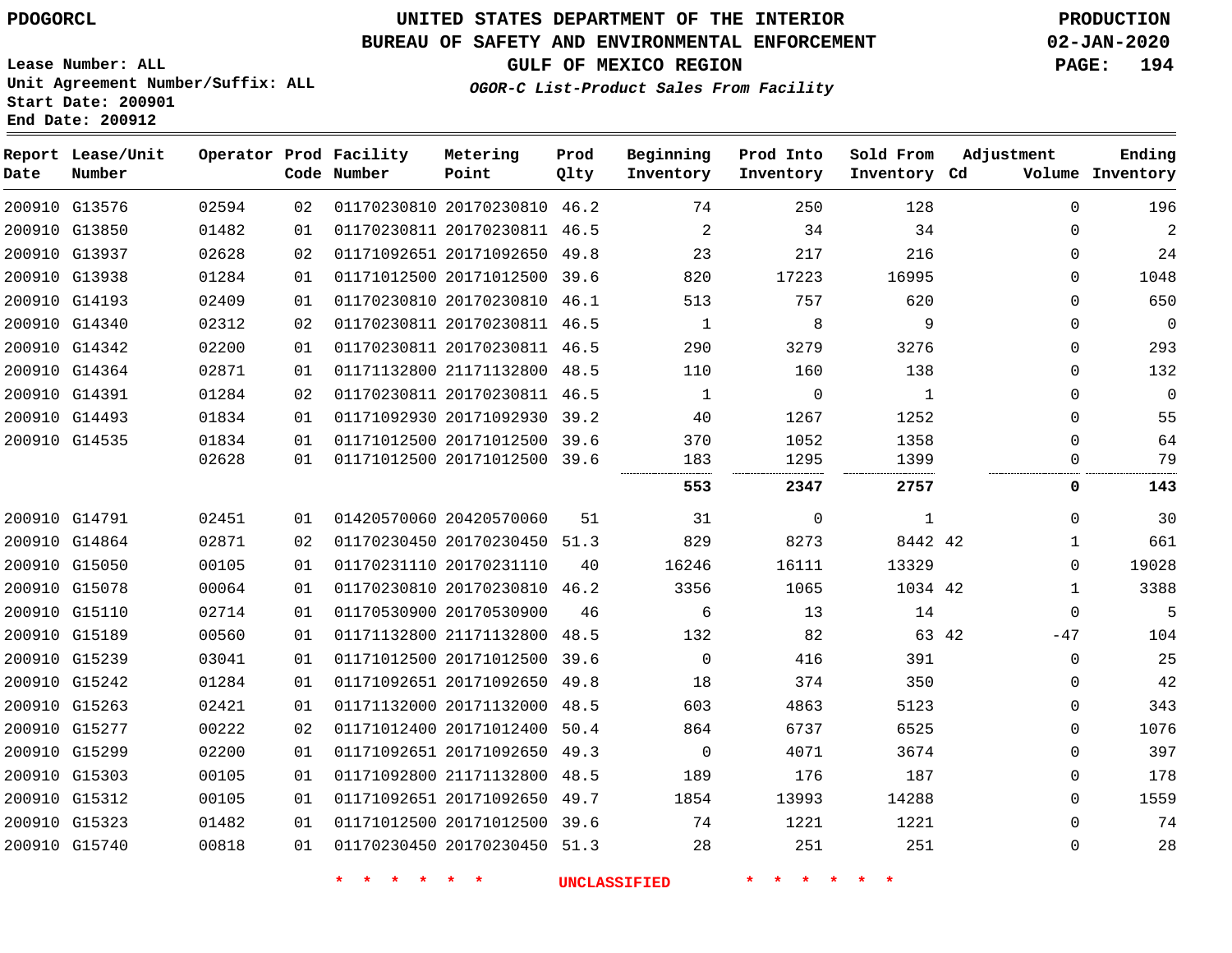**Report Lease/Unit**

 G17973 G17977    

# **UNITED STATES DEPARTMENT OF THE INTERIOR PDOGORCL PRODUCTION**

**Prod**

### **BUREAU OF SAFETY AND ENVIRONMENTAL ENFORCEMENT 02-JAN-2020**

**Lease Number: ALL Unit Agreement Number/Suffix: ALL Start Date: 200901**

**GULF OF MEXICO REGION PAGE: 195**

**Ending**

  $\Omega$ 

**OGOR-C List-Product Sales From Facility**

**Beginning**

**Prod Into**

**Sold From**

**Adjustment**

| Date | Number        |       |     | Code Number | Point                        | Qlty | Inventory   | Inventory | Inventory Cd |                 |             | Volume Inventory |
|------|---------------|-------|-----|-------------|------------------------------|------|-------------|-----------|--------------|-----------------|-------------|------------------|
|      | 200910 G15742 | 00730 | 01  |             | 01170230450 20170230450 51.3 |      | 5           | 87        | 85           |                 | $\Omega$    | 7                |
|      | 200910 G15769 | 03041 | 01  |             | 01422450350 20422450350      | 41   | 25          | 90        | 87           |                 | $\mathbf 0$ | 28               |
|      | 200910 G16104 | 00105 | 01  |             | 01170231110 20170231110      | 40   | 31          | 51        | 26           |                 | 0           | 56               |
|      | 200910 G16121 | 00687 | 01  |             | 01170230811 20170230811 46.5 |      | 46          | 884       | 879          |                 | 0           | 51               |
|      | 200910 G16201 | 03026 | 01  |             | 01170530900 20170530900      | 46   | $\mathbf 0$ | 47        | 30           |                 | 0           | 17               |
|      | 200910 G16333 | 01819 | 01  |             | 01171092651 20171092650      | 49.8 | 277         | 7063      | 6553         |                 | $\Omega$    | 787              |
|      | 200910 G16353 | 01482 | 01  |             | 01171132000 20171132000      | 48.5 | 95          | 748       | 790          |                 | $\Omega$    | 53               |
|      | 200910 G16461 | 00105 | 01  |             | 01170753510 20170753510      | 53.1 | 293         | 426       | 419          |                 | 0           | 300              |
|      | 200910 G16469 | 03026 | 01  |             | 01170753510 20170753510 53.1 |      | 17          | 41        | 34           |                 | $\Omega$    | 24               |
|      | 200910 G16500 | 02312 | 01  |             | 01170755200 20170755200      | 39.2 | 2478        | 18592     | 20364        |                 | $\Omega$    | 706              |
|      | 200910 G16515 | 00162 | 01  |             | 01177245110 2017724511G 44.5 |      | $\Omega$    | 12423     | 12423        |                 | 0           | $\mathbf 0$      |
|      | 200910 G16575 | 00730 | 01  |             | 01608103650 20608103650 29.6 |      | $\Omega$    | 72        |              | 72 42           | 1           | 1                |
|      | 200910 G16890 | 00981 | 01  |             | 01170753850 20170753850      | 0    | 1058        | 601       |              | 0 <sub>09</sub> | $-522$      | 1137             |
|      | 200910 G17124 | 02871 | 02  |             | 01170230450 20170230450 51.3 |      | 7           | 74        | 78           |                 | $\mathbf 0$ | 3                |
|      | 200910 G17133 | 01482 | 01  |             | 01423210051 20423210050      | 47.5 | 5           | 15        |              | 17 42           | $-1$        |                  |
|      | 200910 G17190 | 02312 | 02  |             | 01170230810 20170230810      | 46.2 | 33          | 86        | 45           |                 | $\Omega$    | 74               |
|      | 200910 G17202 | 02066 | 02  |             | 01170230810 20170230810      | 46.2 | 589         | 108       |              | 66 42           | $-538$      | 93               |
|      | 200910 G17754 | 02025 | 01  |             | 01170230510 20170230510      | 47.5 | 883         | 4155      | 3618         |                 | $\mathbf 0$ | 1420             |
|      | 200910 G17789 | 00818 | 01  |             | 01170230810 20170230810      | 46.2 | 115         | 444       | 178          |                 | $\Omega$    | 381              |
|      | 200910 G17858 | 00105 | 01  |             | 01170530900 20170530900      | 46   | 66          | 176       | 179          |                 | $\Omega$    | 63               |
|      | 200910 G17898 | 01963 | 01  |             | 01171131600 20171131600      | 42.2 | 14          | 371       | 366          |                 | $\Omega$    | 19               |
|      | 200910 G17912 | 02409 | 01  |             | 01171132800 20177052203      | 34.2 | $\mathbf 0$ | 13850     | 13850        |                 | $\Omega$    | $\Omega$         |
|      | 200910 G17913 | 01834 | 01  |             | 01171132800 21171132800      | 48.5 | 1863        | 791       | 1358         |                 | $\Omega$    | 1296             |
|      | 200910 G17921 | 03026 | 01  |             | 01171012500 20177062959      | 26.3 | 0           | 19425     | 19425        |                 | 0           | $\mathbf 0$      |
|      | 200910 G17942 | 00560 | O 1 |             | 01177082604 20177082604 27.7 |      | 0           | 15402     | 15402        |                 | $\Omega$    | $\Omega$         |
|      | 200910 G17966 | 02421 | 01  |             | 01171012300 20171012300 41.1 |      | $\Omega$    | 670       | 379          |                 | $\Omega$    | 291              |

 20171012400 50.4 21171132800 48.5

**Operator Prod Facility Metering**

 

**\* \* \* \* \* \* UNCLASSIFIED \* \* \* \* \* \***

  42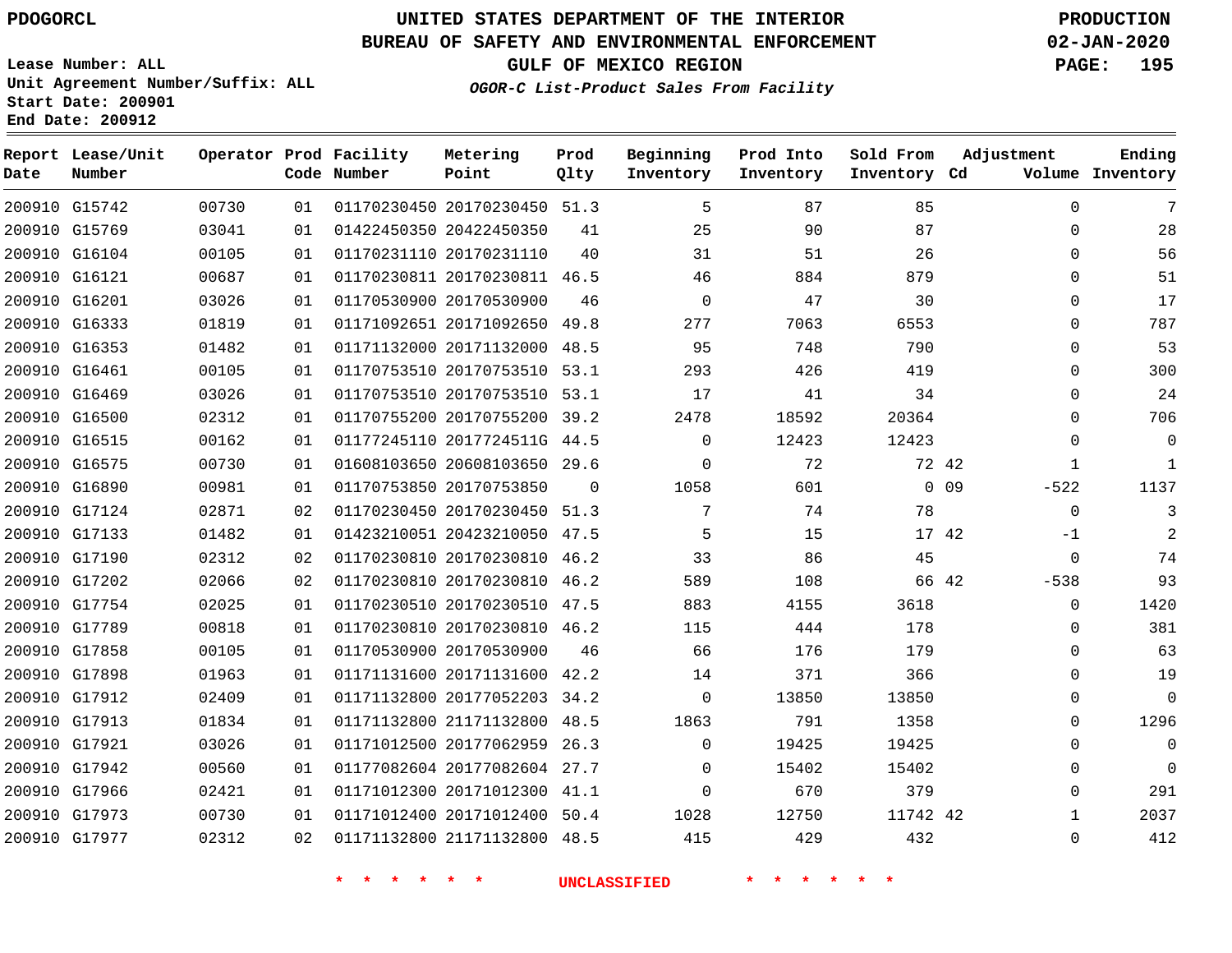**Report Lease/Unit**

**Number**

**Date**

# **UNITED STATES DEPARTMENT OF THE INTERIOR PDOGORCL PRODUCTION**

**Prod Qlty**

### **BUREAU OF SAFETY AND ENVIRONMENTAL ENFORCEMENT 02-JAN-2020**

**Lease Number: ALL Unit Agreement Number/Suffix: ALL Start Date: 200901 End Date: 200912**

**Operator Prod Facility**

**Code Number**

**OGOR-C List-Product Sales From Facility**

**Beginning Inventory**

**Prod Into Inventory** **Sold From Inventory**

**GULF OF MEXICO REGION PAGE: 196**

**Inventory Cd Volume**

**Adjustment**

  $\Omega$  $\Omega$  -641  $\Omega$  $-1$  -680  $\Omega$  $\overline{0}$  $\overline{0}$   $\overline{0}$  $\Omega$  $\Omega$  $-130$  $\Omega$  -1  $\Omega$ 

**Ending**

|               | 200910 G18040 | 00105 | 01 |                         | 01171012500 20171012500 39.6 |                | 23              | 553            | 542            |        |
|---------------|---------------|-------|----|-------------------------|------------------------------|----------------|-----------------|----------------|----------------|--------|
|               | 200910 G18043 | 01103 | 01 |                         | 01171012500 20171012500 39.6 |                | 1017            | 17981          | 17905          |        |
|               | 200910 G18054 | 01834 | 01 |                         | 01171012500 20171012500 39.6 |                | 2471            | 48174          | 47716          |        |
|               | 200910 G18208 | 01834 | 01 |                         | 01170573602 20170573602 33.5 |                | 258             | 1776           | 1677           |        |
|               | 200910 G18577 | 00981 | 01 | 01170753850 20170753850 |                              | $\Omega$       | 1298            | 657            |                | $0$ 09 |
|               | 200910 G18863 | 02312 | 02 |                         | 01420470030 20420470030 49.8 |                | 5               | 10             | 10             |        |
| 200910 G18885 |               | 00818 | 02 |                         | 01420570060 20420570060 51.3 |                | 339             | $\Omega$       |                | 4 4 2  |
| 200910 G18920 |               | 02200 | 01 |                         | 01423210051 20423210050 47.5 |                | 15              | 88             |                | 90 42  |
|               | 200910 G18936 | 02914 | 01 |                         | 01422450350 20422450350 42.2 |                | $7\overline{ }$ | $\Omega$       | 5              |        |
| 200910 G19030 |               | 02806 | 01 | 01423210051 20423210050 |                              | 49             | 81              | 713            |                | $0$ 09 |
|               | 200910 G19127 | 00818 | 01 | 01170230811 20170230811 |                              | $\overline{0}$ | 214             | $\mathbf 0$    | $\mathbf 0$    |        |
|               | 200910 G19832 | 02349 | 01 | 01177163600 20177163600 |                              | 40             | 223             | 1708           | 1760           |        |
| 200910 G20605 |               | 02377 | 01 |                         | 01423550141 20423550140 27.7 |                | 844             | 19048          | 19115          |        |
| 200910 G20616 |               | 02312 | 02 |                         | 01423210051 20423210050 47.5 |                | 5               | 77             | 70             |        |
| 200910 G20655 |               | 00222 | 01 |                         | 01170230510 20170230510 47.5 |                | 243             | 1126           | 985 42         |        |
|               | 200910 G20656 | 03041 | 01 | 01422450350 20422450350 |                              | 41             | $7\phantom{.}$  | 14             | 13             |        |
| 200910 G20660 |               | 00818 | 02 |                         | 01170230450 20170230450 51.3 |                | 7               | 223            | 212            |        |
|               | 200910 G21065 | 02266 | 01 |                         | 01171131600 20171131600 42.2 |                | 3               | $\overline{0}$ | $\overline{3}$ |        |
|               | 200910 G21070 | 00560 | 01 |                         | 01171132800 21171132800 48.5 |                | 359             | 237            | 175 42         |        |
|               | 200910 G21111 | 02266 | 01 | 01171132800 21171132800 |                              | $\Omega$       | 34              | $\mathbf 0$    | $\mathbf 0$    |        |
| 200910 G21116 |               | 00818 | 02 |                         | 01171132800 21171132800 48.5 |                | 1267            | 1626           | 1425           |        |
| 200910 G21120 |               | 02058 | 02 |                         | 01171012500 20171012500 39.6 |                | 89              | 1848           | 1825           |        |
| 200910 G21378 |               | 01819 | 01 |                         | 01170230811 20170230811 46.5 |                | 36              | 561            | 564            |        |
| 200910 G21530 |               | 00078 | 01 |                         | 01170230400 20170230400 46.6 |                | 864             | 2450           | 2708 42        |        |
|               | 200910 G21532 | 02807 | 01 |                         | 01170230811 20170230811 46.5 |                | 473             | 13359          | 13054 42       |        |
|               | 200910 G21534 | 02807 | 01 |                         | 01170230811 20170230811 46.5 |                | 38              | 1311           | 1273           |        |
| 200910 G21580 |               | 02636 | 01 |                         | 01170230811 20170230811 46.5 |                | 4               | 61             | 61             |        |
| 200910 G21700 |               | 00105 | 01 |                         | 01177258153 01177258153 28.5 |                | 1807            | 1933           | 2947           |        |
|               |               |       |    |                         |                              |                |                 |                |                |        |

**Metering Point**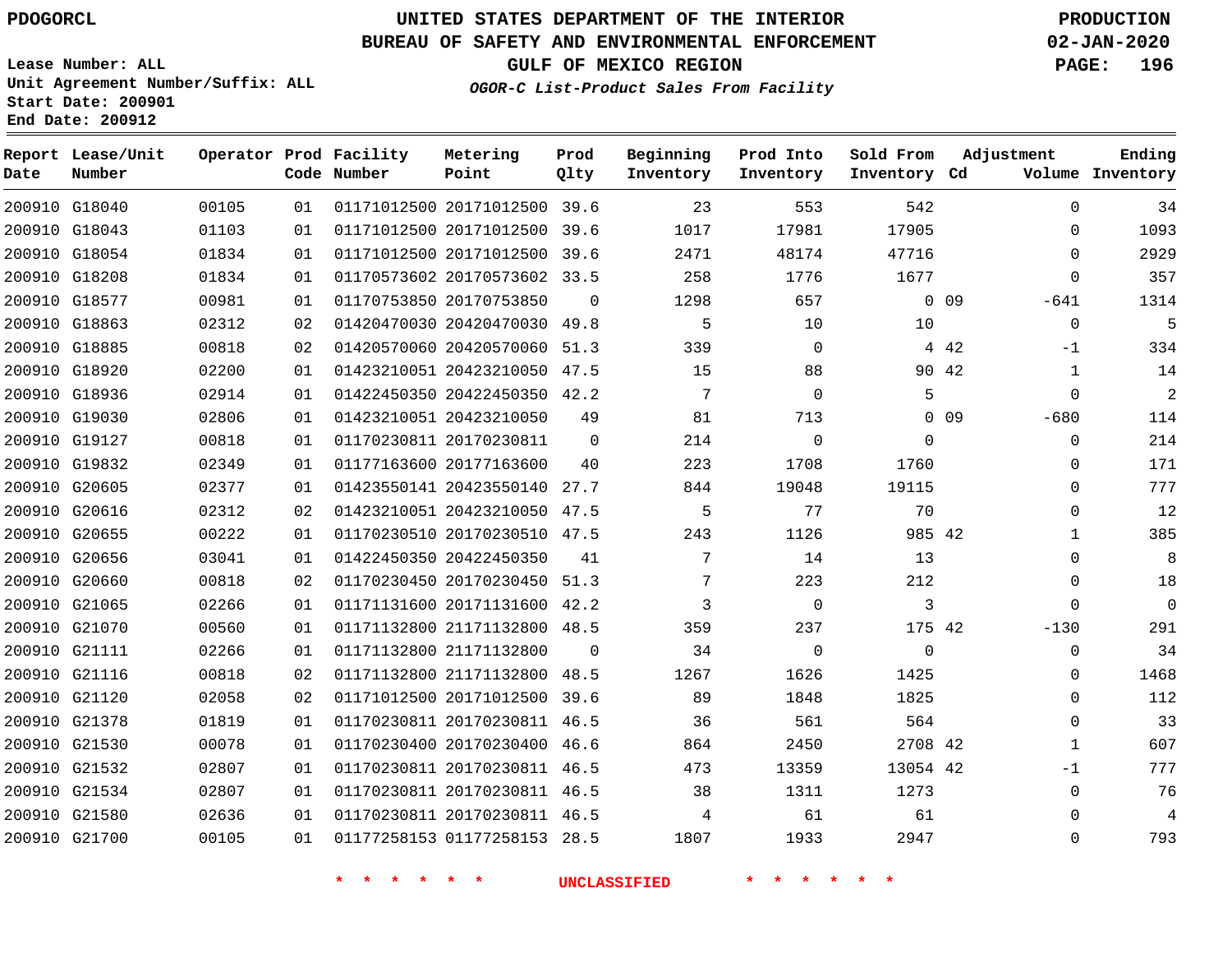**Date**

G22781

# **UNITED STATES DEPARTMENT OF THE INTERIOR PDOGORCL PRODUCTION**

#### **BUREAU OF SAFETY AND ENVIRONMENTAL ENFORCEMENT 02-JAN-2020**

**Lease Number: ALL Unit Agreement Number/Suffix: ALL Start Date: 200901 End Date: 200912**

**OGOR-C List-Product Sales From Facility**

**GULF OF MEXICO REGION PAGE: 197**

| Date | Report Lease/Unit<br>Number |       |    | Operator Prod Facility<br>Code Number | Metering<br>Point            | Prod<br>Qlty   | Beginning<br>Inventory | Prod Into<br>Inventory | Sold From<br>Inventory Cd | Adjustment |             | Ending<br>Volume Inventory |
|------|-----------------------------|-------|----|---------------------------------------|------------------------------|----------------|------------------------|------------------------|---------------------------|------------|-------------|----------------------------|
|      | 200910 G21826               | 00981 | 01 |                                       | 01170753850 20170753850      | $\overline{0}$ | 1191                   | 582                    |                           | 0.09       | $-588$      | 1185                       |
|      | 200910 G22219               | 01482 | 01 |                                       | 01423210051 20423210050 47.5 |                | 49                     | 265                    | 271 42                    |            | $-1$        | 42                         |
|      | 200910 G22236               | 00818 | 01 |                                       | 01170230450 20170230450 51.3 |                | 114                    | 1042                   | 1072 42                   |            | $-1$        | 83                         |
|      | 200910 G22238               | 00818 | 02 |                                       | 01421670201 20170230450 51.3 |                | 200                    | 10                     | 209                       |            | $\mathbf 0$ | $\mathbf{1}$               |
|      | 200910 G22246               | 01284 | 02 |                                       | 01423210051 20170230500 41.7 |                | 230                    | 1104                   | 1066                      |            | $\Omega$    | 268                        |
|      | 200910 G22262               | 00730 | 01 |                                       | 01170230810 20170230810 46.2 |                | 8                      | 10                     | 9                         |            | $\Omega$    | 9                          |
|      | 200910 G22268               | 02777 | 01 |                                       | 01170230810 2042709015I 53.6 |                | $\Omega$               | 4979                   | 4979                      |            | $\Omega$    | 0                          |
|      | 200910 G22501               | 00078 | 01 |                                       | 01170230400 20170230400 46.6 |                | 98                     | 345                    | 357 42                    |            | -1          | 85                         |
|      | 200910 G22505               | 02025 | 01 |                                       | 01170230811 20170230811 46.4 |                | 114                    | 2536                   | 2502                      |            | $\Omega$    | 148                        |
|      | 200910 G22510               | 00162 | 01 |                                       | 01170230810 20170230810 46.1 |                | $\Omega$               | 21658                  | 21658                     |            | $\Omega$    | - 0                        |
|      | 200910 G22513               | 02579 | 02 |                                       | 01170230810 20170230810 46.2 |                | 625                    | 503                    | 696                       |            | $\Omega$    | 432                        |
|      | 200910 G22544               | 02714 | 01 |                                       | 01170230811 20170230811 46.5 |                | $\mathbf{1}$           | 7                      | 7                         |            | $\Omega$    | 1                          |
|      | 200910 G22582               | 01834 | 01 |                                       | 01170530900 20170530900      | 46             | 177                    | 202                    | 307                       |            | $\Omega$    | 72                         |
|      | 200910 G22587               | 02200 | 01 |                                       | 01171132000 20171132000 48.5 |                | 23                     | 155                    | 168 42                    |            | 1           | 11                         |
|      | 200910 G22605               | 01834 | 01 |                                       | 01171132800 21171132800 48.5 |                | 75                     | 187                    | 134                       |            | $\Omega$    | 128                        |
|      | 200910 G22606               | 02628 | 02 |                                       | 01171132000 20171132000 48.5 |                | 21                     | 42                     | 60                        |            | $\Omega$    | 3                          |
|      | 200910 G22607               | 02899 | 01 |                                       | 01170230810 20170230810 46.2 |                | 8                      | 3                      | 8                         |            | $\Omega$    | 3                          |
|      | 200910 G22613               | 02655 | 02 |                                       | 01171132800 21171132800 48.5 |                | 35                     | 120                    | 79                        |            | $\Omega$    | 76                         |
|      | 200910 G22621               | 01834 | 01 |                                       | 01171132800 21171132800 48.5 |                | 1812                   | 1162                   | 1522                      |            | $\Omega$    | 1452                       |
|      | 200910 G22651               | 01834 | 01 |                                       | 01171132800 21171132800      | $\Omega$       | 8                      | $\mathbf 0$            | $\Omega$                  |            | $\Omega$    | 8                          |
|      | 200910 G22660               | 02058 | 02 |                                       | 01171012310 20171012310 46.2 |                | 81                     | 1124                   | 1134                      |            | $\Omega$    | 71                         |
|      | 200910 G22662               | 02058 | 01 |                                       | 01171012310 20171012310 46.2 |                | 35                     | 1561                   | 1497                      |            | $\Omega$    | 99                         |
|      | 200910 G22679               | 00222 | 01 |                                       | 01177082958 20177082958 39.5 |                | $\overline{0}$         | 675                    | 675                       |            | $\Omega$    | 0                          |
|      | 200910 G22699               | 00064 | 01 |                                       | 01171012500 20171012500 39.6 |                | 29                     | 1050                   | 1014 42                   |            | -1          | 64                         |
|      | 200910 G22701               | 01834 | 01 |                                       | 01171132800 21171132800 48.5 |                | $\mathbf 0$            | 5                      |                           | 2 4 2      | $-1$        | 2                          |
|      | 200910 G22702               | 01834 | 01 |                                       | 01171132800 21171132800 48.5 |                | $\Omega$               | 2                      | $\mathbf{1}$              |            | $\mathbf 0$ | 1                          |
|      | 200910 G22751               | 00730 | 01 |                                       | 01171012500 20171012500 39.6 |                | 326                    | 8094                   | 7928                      |            | $\Omega$    | 492                        |

**\* \* \* \* \* \* UNCLASSIFIED \* \* \* \* \* \***

01170754751 33.7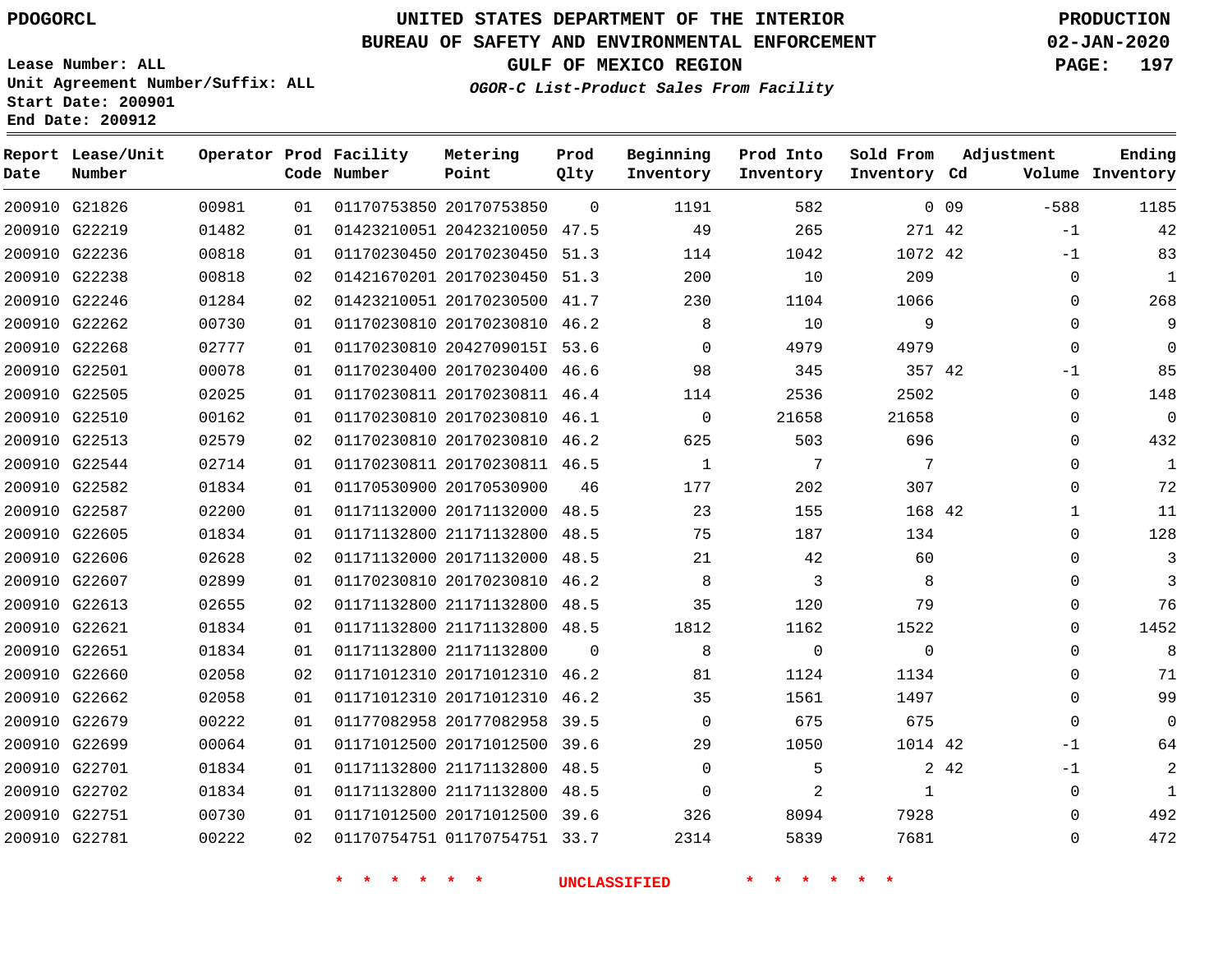## **UNITED STATES DEPARTMENT OF THE INTERIOR PDOGORCL PRODUCTION**

### **BUREAU OF SAFETY AND ENVIRONMENTAL ENFORCEMENT 02-JAN-2020**

**Lease Number: ALL Unit Agreement Number/Suffix: ALL Start Date: 200901**

**GULF OF MEXICO REGION PAGE: 198**

**OGOR-C List-Product Sales From Facility**

| Date | Report Lease/Unit<br>Number |       |    | Operator Prod Facility<br>Code Number | Metering<br>Point            | Prod<br>Qlty | Beginning<br>Inventory | Prod Into<br>Inventory | Sold From<br>Inventory Cd | Adjustment    | Ending<br>Volume Inventory |
|------|-----------------------------|-------|----|---------------------------------------|------------------------------|--------------|------------------------|------------------------|---------------------------|---------------|----------------------------|
|      | 200910 G22792               | 00222 | 02 |                                       | 01177258041 01177258041 28.2 |              | 1059                   | 1476                   | 1550                      | $\Omega$      | 985                        |
|      |                             | 02714 | 01 |                                       | 01177258151 01177258151      | $\Omega$     | 113                    | 12<br>.                | $\Omega$<br>.             | $\Omega$      | 125                        |
|      |                             |       |    |                                       |                              |              | 1172                   | 1488                   | 1550                      | 0             | 1110                       |
|      | 200910 G22840               | 00730 | 01 |                                       | 01608103650 20608103650      | 29.6         | 16                     | 2025                   | 2027 42                   | 1             | 15                         |
|      | 200910 G23125               | 02312 | 02 |                                       | 01420470030 20420470030 49.8 |              | 20                     | $\Omega$               | 20                        | $\Omega$      | $\mathbf 0$                |
|      | 200910 G23162               | 00222 | 01 |                                       | 01423210051 20423210050      | 47.5         | 0                      | 4                      | 3                         | $\Omega$      | $\mathbf{1}$               |
|      | 200910 G23166               | 00818 | 01 |                                       | 01423210051 20423210050 47.5 |              | 8                      | 113                    | 102 42                    | $-1$          | 18                         |
|      | 200910 G23180               | 01284 | 02 |                                       | 01423210051 20423210050      | 47.5         | 22                     | 27                     | 45                        | $\Omega$      | 4                          |
|      | 200910 G23181               | 01963 | 01 |                                       | 01423210051 20423210050      | 47.5         | 98                     | 87                     | 85                        | $\Omega$      | 100                        |
|      | 200910 G23193               | 02579 | 02 |                                       | 01170230510 20170230510      | 47.5         | 3                      | 836                    | 828 42                    | $-1$          | 10                         |
|      | 200910 G23197               | 00818 | 02 |                                       | 01170230810 20170230810      | 46.2         | 22                     | 38                     |                           | 28 42<br>1    | 33                         |
|      | 200910 G23199               | 00818 | 02 |                                       | 01170230450 20170230450 51.3 |              | 88                     | 668                    | 702 42                    | $-1$          | 53                         |
|      | 200910 G23450               | 00981 | 01 |                                       | 01170753850 20170753850      | 30.1         | 179                    | $\mathbf 0$            | 88                        | 0             | 91                         |
|      | 200910 G23473               | 00981 | 01 |                                       | 01170753850 20170753850      | 30.1         | 1049                   | 505                    | 518                       | $\Omega$      | 1036                       |
|      | 200910 G23480               | 00981 | 01 |                                       | 01170753850 20170753850      | 30.1         | 3475                   | 1463                   | 1716                      | 0             | 3222                       |
|      | 200910 G23528               | 00981 | 01 |                                       | 01170753850 20170753850 30.1 |              | 2003                   | 1021                   | 989                       | $\Omega$      | 2035                       |
|      | 200910 G23529               | 00981 | 01 |                                       | 01170753850 20170753850      | 30.1         | 1958                   | 920                    | 967                       | $\Omega$      | 1911                       |
|      | 200910 G23730               | 01978 | 02 |                                       | 01170230810 20170230811 46.5 |              | 68                     | 466                    | 508                       | $\Omega$      | 26                         |
|      | 200910 G23735               | 00162 | 01 |                                       | 01170230810 20170230810      | 46.2         | $\mathbf 0$            | 954                    | 954                       | $\mathbf{0}$  | $\overline{0}$             |
|      | 200910 G23736               | 02312 | 02 |                                       | 01170230810 20170230810      | 46.2         | 84                     | 93                     | 97                        | $\Omega$      | 80                         |
|      | 200910 G23748               | 02312 | 02 |                                       | 01170230810 20170230810      | 46.2         | 65                     | 112                    | 81                        | $\Omega$      | 96                         |
|      | 200910 G23754               | 02222 | 01 |                                       | 01170230811 20170230811 46.5 |              | 26                     | 401                    | 404                       | $\Omega$      | 23                         |
|      | 200910 G23820               | 02899 | 01 |                                       | 01177058270 01177058270      | 40.6         | 311                    | 1343                   | 459                       | $\Omega$      | 1195                       |
|      | 200910 G23851               | 02503 | 02 |                                       | 01171012400 20171012400      | 50.4         | 4479                   | 30696                  | 30272                     | 0             | 4903                       |
|      | 200910 G23853               | 02266 | 01 |                                       | 01171012310 20171012310      | 46.2         | 11                     | 140                    | 142                       | $\Omega$      | 9                          |
|      | 200910 G23933               | 00064 | 01 |                                       | 01171092651 20171092650      | 49.8         | $\mathbf{1}$           | 4                      |                           | $-1$<br>4 4 2 | $\mathbf 0$                |
|      | 200910 G23956               | 02807 | 01 |                                       | 01170753510 20170753510 53.1 |              | 1065                   | 2268                   | 1943                      | $\Omega$      | 1390                       |
|      | 200910 G24330               | 02566 | 01 |                                       | 01427038270 01427038270      | $\Omega$     | 57                     | 48                     | $\Omega$                  | $\Omega$      | 105                        |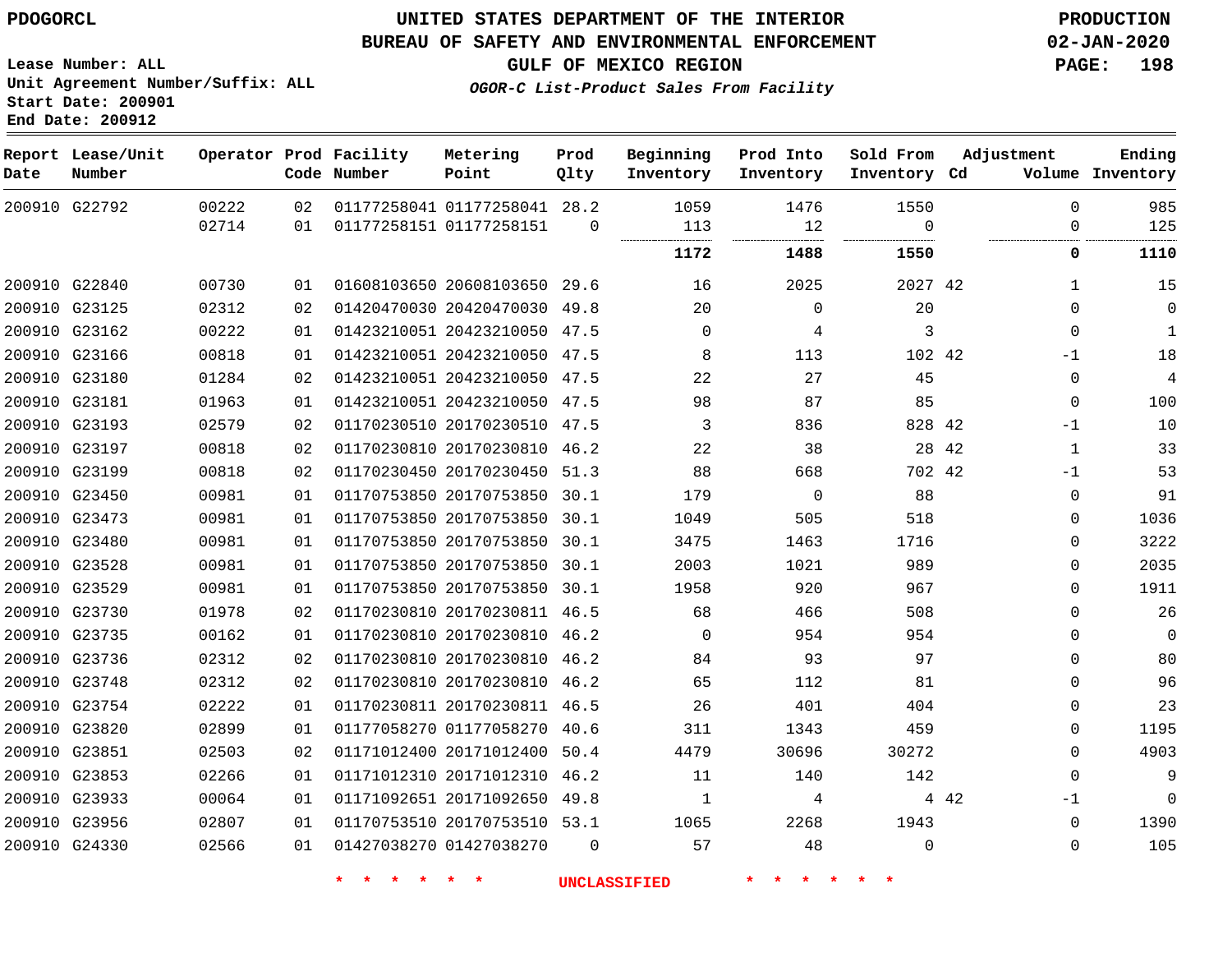## **BUREAU OF SAFETY AND ENVIRONMENTAL ENFORCEMENT 02-JAN-2020**

**Lease Number: ALL Unit Agreement Number/Suffix: ALL Start Date: 200901**

**End Date: 200912**

**GULF OF MEXICO REGION PAGE: 199**

**OGOR-C List-Product Sales From Facility**

| Date | Report Lease/Unit<br>Number |       |    | Operator Prod Facility<br>Code Number | Metering<br>Point            | Prod<br>Qlty | Beginning<br>Inventory | Prod Into<br>Inventory | Sold From<br>Inventory Cd | Adjustment   | Ending<br>Volume Inventory |
|------|-----------------------------|-------|----|---------------------------------------|------------------------------|--------------|------------------------|------------------------|---------------------------|--------------|----------------------------|
|      | 200910 G24700               | 02312 | 02 |                                       | 01170230811 20170230811 46.5 |              | 10                     | 176                    | 176                       | $\Omega$     | 10                         |
|      | 200910 G24718               | 02579 | 02 |                                       | 01170230810 20170230810 46.2 |              | 704                    | 0                      | 704                       | 0            | $\mathbf 0$                |
|      | 200910 G24729               | 02579 | 02 |                                       | 01170230510 20170230510 47.5 |              | 1232                   | 2730                   | 2706                      | $\Omega$     | 1256                       |
|      | 200910 G24730               | 00818 | 01 |                                       | 01170230500 20170230500 41.7 |              | 1179                   | 4518                   | 4602                      | $\Omega$     | 1095                       |
|      | 200910 G24733               | 00818 | 02 |                                       | 01170530900 20170530900 45.9 |              | 18                     | 36                     | 41                        | $\Omega$     | 13                         |
|      | 200910 G24766               | 02628 | 01 |                                       | 01170530900 20170530900      | 46           | 9                      | 43                     | 36                        | 0            | 16                         |
|      | 200910 G24767               | 02628 | 01 |                                       | 01170530900 20170530900      | 46           | 0                      | 830                    | 533                       | 0            | 297                        |
|      | 200910 G24873               | 00222 | 02 |                                       | 01171012400 20171012400      | 50.4         | 26                     | 193                    | 188                       | 0            | 31                         |
|      | 200910 G24874               | 02058 | 02 |                                       | 01171012400 20171012400      | 50.4         | 57                     | 490                    | 469                       | $\mathbf{0}$ | 78                         |
|      | 200910 G24878               | 02628 | 02 |                                       | 01171092651 20171092650 49.8 |              | 108                    | 1357                   | 1239 42                   | $-75$        | 151                        |
|      | 200910 G24889               | 02579 | 02 |                                       | 01171012500 20171012500 39.6 |              | 633                    | 12365                  | 12246                     | 0            | 752                        |
|      | 200910 G24898               | 02807 | 01 |                                       | 01171012300 20171012300 41.1 |              | 4544                   | 16803                  | 14044                     | 0            | 7303                       |
|      |                             |       | 01 |                                       | 01171012400 20171012400 50.4 |              | 2091                   | 25506                  | 23523                     | $\Omega$     | 4074                       |
|      |                             |       |    |                                       |                              |              | 6635                   | 42309                  | 37567                     | 0            | 11377                      |
|      | 200910 G24922               | 01834 | 01 |                                       | 01171132800 21171132800 48.5 |              | 3446                   | 2027                   | 2800                      | $\mathbf{0}$ | 2673                       |
|      | 200910 G24924               | 01834 | 01 |                                       | 01171132800 21171132800      | 48.5         | 5017                   | 3733                   | 4476 42                   | $-1$         | 4273                       |
|      | 200910 G24929               | 03008 | 02 |                                       | 01171092651 20171092650 49.8 |              | 3                      | 49                     | 46                        | $\mathbf{0}$ | 6                          |
|      | 200910 G24977               | 01834 | 01 |                                       | 01171012500 20171012500 39.6 |              | 24                     | 416                    | 415                       | 0            | 25                         |
|      | 200910 G24979               | 02989 | 01 |                                       | 01171092651 20171092650 49.8 |              | 926                    | 6641                   | 6827                      | 0            | 740                        |
|      | 200910 G24990               | 01284 | 01 |                                       | 01608103650 20608103650      | 29.6         | 76                     | 9817                   | 9820                      | 0            | 73                         |
|      | 200910 G25007               | 03008 | 02 |                                       | 01177198271 01177198271 46.7 |              | 24                     | $\mathbf 0$            | 0                         | $\Omega$     | 24                         |
|      | 200910 G25008               | 02777 | 01 |                                       | 01170753510 20170753510 48.4 |              | 80                     | 126                    | 121                       | $\Omega$     | 85                         |
|      | 200910 G25514               | 02813 | 02 |                                       | 01423210051 20423210050      | 48           | 30                     | 131                    | 140                       | $\Omega$     | 21                         |
|      | 200910 G25515               | 02813 | 02 |                                       | 01423210051 20423210050      | 48           | 31                     | 131                    | 141                       | $\Omega$     | 21                         |
|      | 200910 G25524               | 00818 | 02 |                                       | 01170230450 20170230450 51.3 |              | 357                    | 3116                   | 3224                      | 0            | 249                        |
|      | 200910 G25536               | 02466 | 01 |                                       | 01420390101 01420390101      | 0            | 424                    | 3055                   | 0                         | $\Omega$     | 3479                       |
|      | 200910 G25540               | 02409 | 01 |                                       | 01420390101 01420390101      | $\Omega$     | 1775                   | 670                    | $\Omega$                  | $\Omega$     | 2445                       |
|      | 200910 G25553               | 02579 | 02 |                                       | 01170230510 20170230510 47.5 |              | 37                     | 253                    | 250                       | $\Omega$     | 40                         |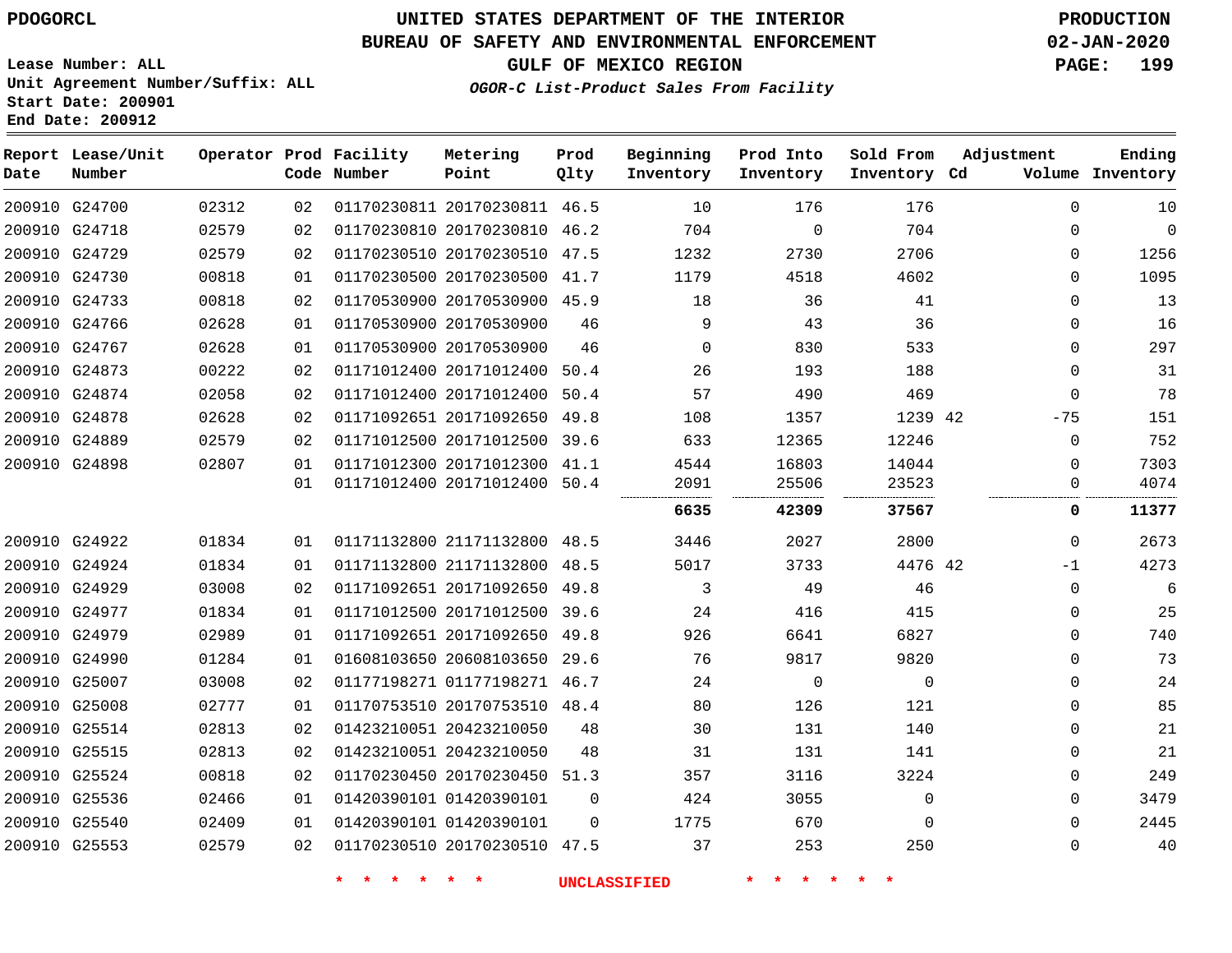## **BUREAU OF SAFETY AND ENVIRONMENTAL ENFORCEMENT 02-JAN-2020**

**Lease Number: ALL Unit Agreement Number/Suffix: ALL Start Date: 200901 End Date: 200912**

**GULF OF MEXICO REGION PAGE: 200**

| Date | Report Lease/Unit<br>Number |       |    | Operator Prod Facility<br>Code Number | Metering<br>Point            | Prod<br>Qlty | Beginning<br>Inventory | Prod Into<br>Inventory | Sold From<br>Inventory Cd | Adjustment            | Ending<br>Volume Inventory |
|------|-----------------------------|-------|----|---------------------------------------|------------------------------|--------------|------------------------|------------------------|---------------------------|-----------------------|----------------------------|
|      | 200910 G25561               | 02058 | 02 |                                       | 01170230450 20170230450 51.3 |              | 2142                   | 18535                  | 19197                     | $\mathbf 0$           | 1480                       |
|      | 200910 G25579               | 00818 | 02 |                                       | 01170230810 20170230810 46.2 |              | 1018                   | 540                    | 1094                      | $\Omega$              | 464                        |
|      | 200910 G25605               | 00818 | 01 |                                       | 01170230810 20170230810      | 46.2         | 11                     | 8                      | 12                        | $\Omega$              | 7                          |
|      | 200910 G25606               | 02025 | 01 |                                       | 01170230810 20170230810 46.2 |              | 707                    | 1059                   | 857                       | $\Omega$              | 909                        |
|      | 200910 G25872               | 02025 | 01 |                                       | 01170230811 20170230811 46.4 |              | 321                    | 5958                   | 5932                      | $\mathbf 0$           | 347                        |
|      | 200910 G26001               | 02628 | 02 |                                       | 01171132800 21171132800 48.5 |              | 4836                   | 2370                   | 3687                      | $\mathbf 0$           | 3519                       |
|      | 200910 G26023               | 02579 | 02 |                                       | 01171012500 20171012500 39.6 |              | 76                     | 1496                   | 1481                      | $\mathbf 0$           | 91                         |
|      | 200910 G26032               | 03056 | 01 |                                       | 01171012300 20171012300 40.3 |              | 59                     | 240                    | 164                       | 0                     | 135                        |
|      | 200910 G26040               | 00560 | 01 |                                       | 01171132800 21171132800 48.5 |              | 199                    | 161                    | 220 42                    | 36                    | 176                        |
|      | 200910 G26074               | 01284 | 01 |                                       | 01177122950 20177122950      | 29.9         | 108                    | 58713                  | 58724                     | $\mathbf 0$           | 97                         |
|      | 200910 G26146               | 01586 | 01 |                                       | 01177258152 01177258152      | $\Omega$     | 267                    | 2250                   | $\Omega$                  | $\mathbf 0$           | 2517                       |
|      | 200910 G26281               | 02528 | 02 |                                       | 01170753850 20170753850 30.1 |              | 2782                   | 1410                   |                           | $-1374$<br>$0\quad09$ | 2818                       |
|      | 200910 G26451               | 02579 | 02 |                                       | 01423210051 20423210050 47.5 |              | 1077                   | 5600                   | 5779                      | $\mathbf 0$           | 898                        |
|      | 200910 G26477               | 01963 | 01 |                                       | 01420390101 01420390101      | $\Omega$     | 3                      | $\Omega$               | $\Omega$                  | $\Omega$              | 3                          |
|      | 200910 G26480               | 01978 | 02 |                                       | 01423210051 20423210050 47.5 |              | 77                     | 1234                   | 1199                      | $\mathbf 0$           | 112                        |
|      | 200910 G26513               | 01978 | 02 |                                       | 01170230450 20170230450 51.6 |              | 2                      | $7\phantom{.0}$        | 7                         | $\Omega$              | $\overline{2}$             |
|      | 200910 G27061               | 02266 | 01 |                                       | 01171131600 20171131600 42.2 |              | $\Omega$               | 48                     | 46                        | $\Omega$              | 2                          |
|      | 200910 G27070               | 00064 | 01 |                                       | 01170230811 20170230811 46.5 |              | 337                    | 4913                   | 4964                      | 0                     | 286                        |
|      | 200910 G27072               | 02899 | 01 |                                       | 01171132800 21171132800 48.5 |              | 2530                   | 1667                   | 2147                      | $\mathbf 0$           | 2050                       |
|      | 200910 G27100               | 01978 | 02 |                                       | 01171012310 20171012310 46.2 |              | 99                     | 1642                   | 1639                      | 0                     | 102                        |
|      | 200910 G27121               | 02312 | 02 |                                       | 01171012400 20171012400 50.4 |              | 1730                   | 9578                   | 9778                      | $\Omega$              | 1530                       |
|      | 200910 G27169               | 01284 | 01 |                                       | 01171012500 20171012500 39.6 |              | 766                    | 16354                  | 16125                     | $\mathbf 0$           | 995                        |
|      | 200910 G27195               | 01586 | 02 |                                       | 01177258154 01177258154      | $\mathbf 0$  | 82                     | $\mathbf 0$            | $\mathbf 0$               | $\mathbf 0$           | 82                         |
|      | 200910 G27215               | 01586 | 02 |                                       | 01177288152 01177288152      | $\Omega$     | 7                      | $\Omega$               | $\Omega$                  | $\Omega$              | 7                          |
|      | 200910 G27476               | 02672 | 01 |                                       | 01423210051 20423210050 47.5 |              | 9                      | 145                    | 131                       | $\mathbf 0$           | 23                         |
|      | 200910 G27507               | 02058 | 02 |                                       | 01170230450 20170230450 51.3 |              | 137                    | 1513                   | 1529                      | $\mathbf 0$           | 121                        |
|      | 200910 G27789               | 01284 | 02 |                                       | 01170530900 20170530900      | 46           | 953                    | 2002                   | 2239                      | $\mathbf 0$           | 716                        |
|      | 200910 G27793               | 02266 | 01 |                                       | 01170530900 20170530900      | 46           | 47                     | 375                    | 288                       | $\Omega$              | 134                        |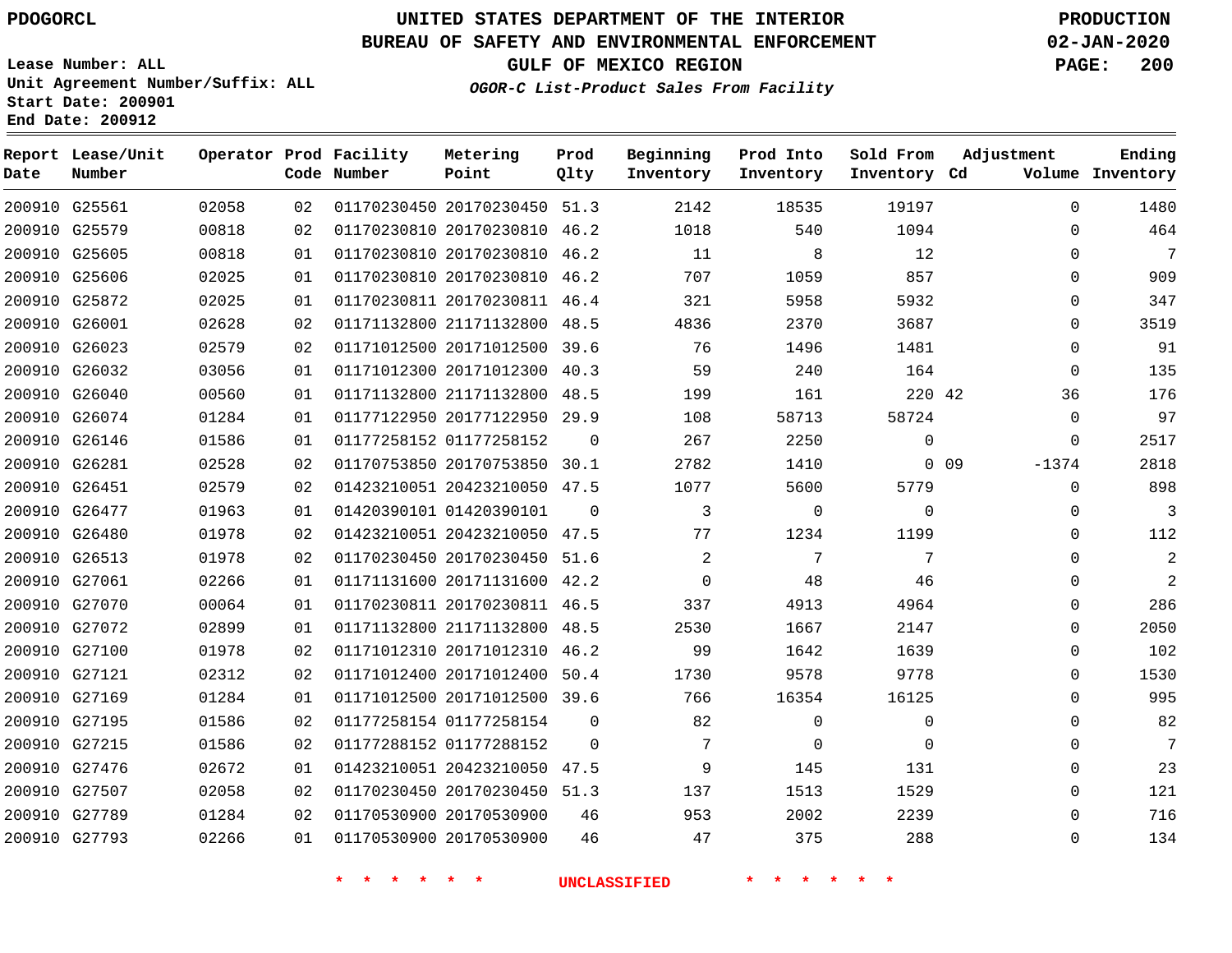**Date**

**Report Lease/Unit**

**Number**

# **UNITED STATES DEPARTMENT OF THE INTERIOR PDOGORCL PRODUCTION**

**Prod Qlty**

### **BUREAU OF SAFETY AND ENVIRONMENTAL ENFORCEMENT 02-JAN-2020**

**Lease Number: ALL Unit Agreement Number/Suffix: ALL Start Date: 200901 End Date: 200912**

**Operator Prod Facility**

**Code Number**

**OGOR-C List-Product Sales From Facility**

**Beginning Inventory** **Prod Into Inventory** **Sold From Inventory**

**GULF OF MEXICO REGION PAGE: 201**

**Inventory Cd Volume**

**Adjustment**

  $\Omega$  $\Omega$  $\Omega$   $\Omega$  $\Omega$  $\overline{0}$  $\Omega$  $\overline{0}$  $\Omega$   $\Omega$ -1  $-2$  

**Ending**

|        | 200910 G27831 | 02795 | 02 | 01170530900 20170530900      | 46             | 61             | 48             | 92          |  |
|--------|---------------|-------|----|------------------------------|----------------|----------------|----------------|-------------|--|
|        | 200910 G27834 | 00222 | 01 | 01171132000 20171132000 48.5 |                | 6              | 17             | 22          |  |
|        | 200910 G30654 | 02777 | 02 | 01170230810 20170230810      | $\overline{0}$ | 143            | 213            | $\mathbf 0$ |  |
|        | 200910 G31040 | 02058 | 02 | 01170230450 20170230450 51.3 |                | 370            | 3229           | 3341        |  |
|        | 200910 G31304 | 02714 | 01 | 01170230811 20170230811 46.5 |                | 1790           | 30437          | 30456       |  |
|        | 200910 G31435 | 02058 | 02 | 01170755200 20170755200 39.2 |                | 5774           | 38884          | 43182       |  |
|        | 200910 G32197 | 01364 | 02 | 01171012500 20171012500 39.6 |                | 12             | 497            | 479         |  |
| 200911 | 00016         | 00276 | 01 | 01170513700 20170513700 31.9 |                | 2008           | 25132          | 23783       |  |
| 200911 | 00026         | 00276 | 01 | 01170513700 20170513700 31.9 |                | 4107           | 42066          | 40553       |  |
| 200911 | 00032         | 00276 | 01 | 01170513700 20170513700 31.9 |                | 1335           | 3736           | 3808 42     |  |
| 200911 | 00033         | 00276 | 01 | 01170513700 20170513700 31.9 |                | 889            | 1960           | 2186        |  |
| 200911 | 00049         | 02421 | 01 | 01171012300 20171012300 40.7 |                | 8630           | 17748          | 19877       |  |
| 200911 | 00050         | 02421 | 01 | 01171012300 20171012300 40.7 |                | 5476           | 12489          | 13391       |  |
| 200911 | 00051         | 02421 | 01 | 01171012300 20171012300 40.7 |                | 1925           | 1941           | 3155        |  |
| 200911 | 00052         | 02421 | 01 | 01171012300 20171012300 40.7 |                | 1388           | 4921           | 4507        |  |
| 200911 | 00053         | 02409 | 01 | 01171012300 20171012300 41.7 |                | 2416           | 2574           | 3260        |  |
| 200911 | 00079         | 01834 | 01 | 01170230810 20170230810 46.8 |                | 664            | 508            | 834         |  |
| 200911 | 00081         | 00818 | 02 | 01170231300 20170230450 50.6 |                | 24             | 474            | 452 42      |  |
| 200911 | 00082         | 00818 | 02 | 01170231300 20170230450 50.6 |                | $\overline{1}$ | 8 <sup>8</sup> | 8           |  |
| 200911 | 00137         | 00687 | 01 | 01170513700 20170513700 26.6 |                | 197            | 789            | 860 42      |  |
| 200911 | 00138         | 00687 | 01 | 01170513700 20170513700 26.6 |                | 4971           | 26923          | 27615 42    |  |
| 200911 | 00184         | 02594 | 02 | 01170230810 20170230810 46.8 |                | 18             | 80             | 64          |  |
| 200911 | 00190         | 02312 | 01 | 01170230810 20170230810 46.8 |                | 24             | 95             | 56          |  |
| 200911 | 00191         | 02312 | 01 | 01170230810 20170230810 46.8 |                | 473            | 432            | 618         |  |
| 200911 | 00196         | 03041 | 01 | 01171012300 20171012300 39.1 |                | 15282          | 23503          | 30177       |  |
| 200911 | 00244         | 00105 | 01 | 01170231300 01170231300 41.5 |                | $\mathbf{0}$   | 1257           | 1257        |  |
| 200911 | 00247         | 00105 | 01 | 01170231300 01170231300 41.4 |                | $\overline{0}$ | 873            | 873         |  |
|        |               |       |    |                              |                |                |                |             |  |
|        |               |       |    |                              |                |                |                |             |  |

**Metering Point**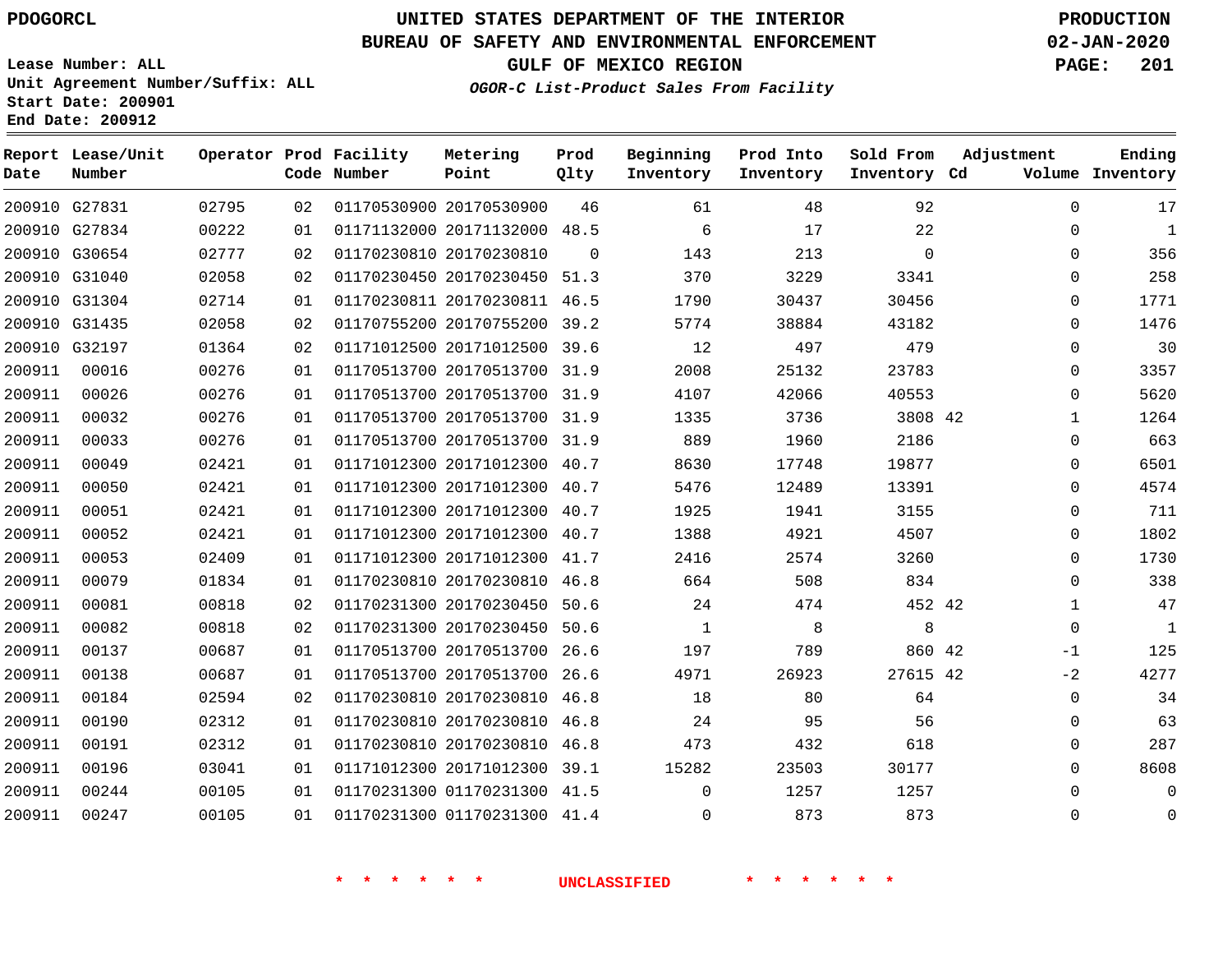#### **BUREAU OF SAFETY AND ENVIRONMENTAL ENFORCEMENT 02-JAN-2020**

**Lease Number: ALL Unit Agreement Number/Suffix: ALL Start Date: 200901**

**End Date: 200912**

**GULF OF MEXICO REGION PAGE: 202**

**Prod**

**Metering**

**Adjustment**

**Ending**

**OGOR-C List-Product Sales From Facility**

| Date   | Report Lease/Unit<br>Number |       |    | Operator Prod Facility<br>Code Number | Metering<br>Point            | Prod<br>Qlty | Beginning<br>Inventory | Prod Into<br>Inventory | Sold From<br>Inventory Cd | Adjustment   | Ending<br>Volume Inventory |
|--------|-----------------------------|-------|----|---------------------------------------|------------------------------|--------------|------------------------|------------------------|---------------------------|--------------|----------------------------|
| 200911 | 00253                       | 01364 | 02 |                                       | 01170230810 20170230810 46.8 |              | 1233                   | 1874                   | 1861                      | $\Omega$     | 1246                       |
|        |                             | 02025 | 01 |                                       | 01170230810 20170230810 46.7 |              | 26                     | 29                     | 36                        | 0            | 19                         |
|        |                             |       |    |                                       |                              |              | 1259                   | 1903                   | 1897                      | 0            | 1265                       |
| 200911 | 00317                       | 00560 | 01 |                                       | 01171012310 20171012310 46.1 |              | 23                     | 435                    | 431                       | $\mathbf 0$  | 27                         |
| 200911 | 00353                       | 02266 | 01 |                                       | 01170754800 20170754800      | 28           | 337                    | 1672                   | 1675                      | $\Omega$     | 334                        |
| 200911 | 00367                       | 00276 | 01 |                                       | 01170513700 20170513700 31.9 |              | 3                      | 442                    | 386                       | $\mathbf 0$  | 59                         |
| 200911 | 00424                       | 00064 | 01 |                                       | 01171012400 20171012400 49.5 |              | 9                      | 422                    | 360 42                    | $\mathbf{1}$ | 72                         |
| 200911 | 00434                       | 01284 | 01 |                                       | 01177112605 2017711260Y 30.8 |              | 2790                   | 21587                  | 21924                     | $\mathbf 0$  | 2453                       |
| 200911 | 00453                       | 01284 | 01 |                                       | 01177112605 2017711260Y 30.8 |              | 853                    | 11326                  | 10892                     | $\mathbf 0$  | 1287                       |
| 200911 | 00464                       | 00078 | 01 |                                       | 01170573602 20170573602 33.3 |              | 2572                   | 7580                   | 8480 42                   | $-1$         | 1671                       |
| 200911 | 00466                       | 00064 | 01 |                                       | 01171012400 20171012400 49.5 |              | 1366                   | 7320                   | 7446                      | $\Omega$     | 1240                       |
| 200911 | 00478                       | 02409 | 01 |                                       | 01171012300 20171012300 43.8 |              | $\mathbf 0$            | 2150                   | 2150                      | $\mathbf 0$  | $\Omega$                   |
| 200911 | 00479                       | 00818 | 01 |                                       | 01171012500 20171012500 39.8 |              | 369                    | 6546                   | 6618                      | 0            | 297                        |
| 200911 | 00487                       | 01284 | 01 |                                       | 01171132800 21171132800      | 48.8         | 3703                   | 4918                   | 2020                      | 0            | 6601                       |
| 200911 | 00518                       | 01482 | 01 |                                       | 01170230450 20170230450 50.6 |              | 105                    | 929                    | 942                       | $\Omega$     | 92                         |
| 200911 | 00526                       | 00105 | 01 |                                       | 01170230810 20170230810 46.7 |              | 797                    | 728                    | 1041                      | $\mathbf 0$  | 484                        |
| 200911 | 00541                       | 02589 | 01 |                                       | 01170530900 20170530900      | 46           | 0                      | $\mathbf{1}$           | $\mathbf{1}$              | $\mathbf 0$  | $\mathbf 0$                |
| 200911 | 00559                       | 00687 | 01 |                                       | 01171131600 20171131600 43.5 |              | 105                    | 3395                   | 3388                      | $\mathbf 0$  | 112                        |
| 200911 | 00560                       | 00687 | 01 |                                       | 01171131600 20171131600 43.5 |              | 4                      | 82                     | 83                        | $\mathbf 0$  | 3                          |
| 200911 | 00577                       | 03056 | 01 |                                       | 01171012300 20171012300 40.7 |              | 11386                  | 44872                  | 39890                     | $\mathbf 0$  | 16368                      |
| 200911 | 00593                       | 01834 | 01 |                                       | 01171012300 20171012300 40.7 |              | 11466                  | 17648                  | 16892                     | $\mathbf 0$  | 12222                      |
|        |                             | 02589 | 01 |                                       | 01171012300 20171012300 36.3 |              | 488<br>.               | 1027                   | 1139                      | $\mathbf 0$  | 376                        |
|        |                             |       |    |                                       |                              |              | 11954                  | 18675                  | 18031                     | 0            | 12598                      |
| 200911 | 00605                       | 02899 | 01 |                                       | 01170573602 20170573602 34.4 |              | 1510                   | 7594                   | 7570                      | $\Omega$     | 1534                       |
| 200911 | 00680                       | 01482 | 01 |                                       | 01170230700 20170230700 49.3 |              | 1464                   | 6682                   | 7616                      | $\mathbf 0$  | 530                        |
| 200911 | 00691                       | 02312 | 02 |                                       | 01170754200 20170754200 36.6 |              | 1832                   | 1860                   | 2137                      | $\Omega$     | 1555                       |
| 200911 | 00693                       | 02266 | 01 |                                       | 01170754800 20170754800      | 28           | 239                    | 960                    | 1007                      | 0            | 192                        |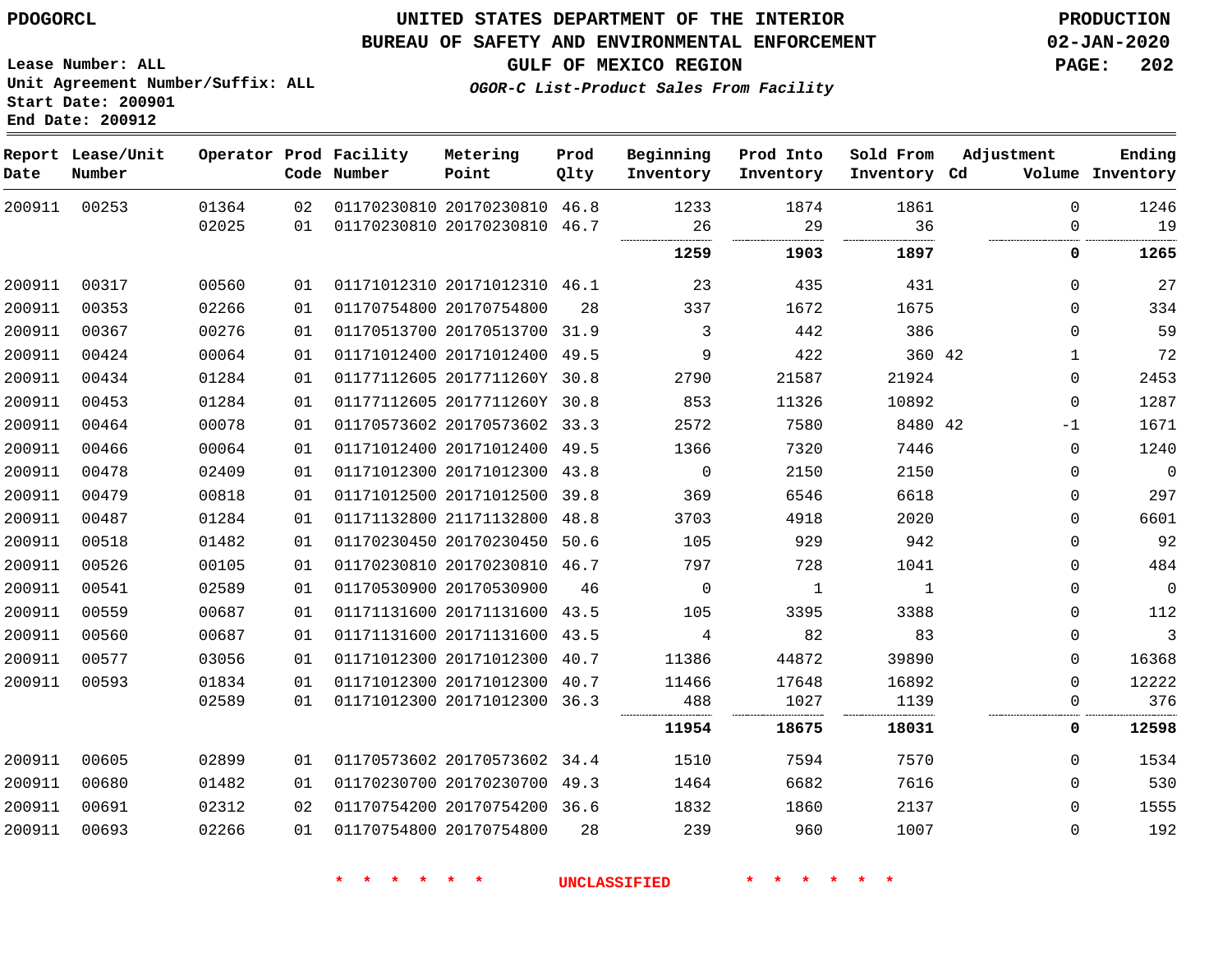# **UNITED STATES DEPARTMENT OF THE INTERIOR PDOGORCL PRODUCTION**

## **BUREAU OF SAFETY AND ENVIRONMENTAL ENFORCEMENT 02-JAN-2020**

**Lease Number: ALL Unit Agreement Number/Suffix: ALL Start Date: 200901**

## **OGOR-C List-Product Sales From Facility**

**GULF OF MEXICO REGION PAGE: 203**

| Date   | Report Lease/Unit<br>Number |       |    | Operator Prod Facility<br>Code Number | Metering<br>Point            | Prod<br>Qlty   | Beginning<br>Inventory | Prod Into<br>Inventory | Sold From<br>Inventory Cd | Adjustment   | Ending<br>Volume Inventory |
|--------|-----------------------------|-------|----|---------------------------------------|------------------------------|----------------|------------------------|------------------------|---------------------------|--------------|----------------------------|
| 200911 | 00694                       | 02266 | 01 |                                       | 01170754800 20170754800      | 28             | 3364                   | 15255                  | 15566                     | $\Omega$     | 3053                       |
| 200911 | 00697                       | 02266 | 01 |                                       | 01170754800 20170754800      | 28             | 670                    | 3363                   | 3360                      | $\mathbf 0$  | 673                        |
| 200911 | 00758                       | 02421 | 01 |                                       | 01170230810 20170230810 46.8 |                | 1785                   | 1504                   | 2289                      | 0            | 1000                       |
| 200911 | 00763                       | 01284 | 01 |                                       | 01170231100 20170230810 46.8 |                | 27                     | 76                     | 52 11                     | $-51$        | $\overline{0}$             |
| 200911 | 00767                       | 00105 | 01 |                                       | 01170230810 20170230810 46.8 |                | 215                    | 295                    | 314                       | $\mathbf 0$  | 196                        |
| 200911 | 00775                       | 01834 | 01 |                                       | 01171131600 20171131600 43.5 |                | 66                     | 881                    | 917 42                    | $-1$         | 29                         |
| 200911 | 00778                       | 01482 | 01 |                                       | 01171132000 20171132000 49.1 |                | 141                    | 1148                   | 1124                      | $\mathbf 0$  | 165                        |
| 200911 | 00787                       | 02312 | 01 |                                       | 01171092651 20171092650      | 48             | 8                      | 120                    | 95                        | $\mathbf 0$  | 33                         |
| 200911 | 00797                       | 02421 | 01 |                                       | 01171012300 20171012300 40.7 |                | 2661                   | 4400                   | 5449 42                   | $-1$         | 1611                       |
| 200911 | 00818                       | 02636 | 01 |                                       | 01171132800 21171132800 48.8 |                | 1220                   | 1342                   | 401                       | 0            | 2161                       |
| 200911 | 00819                       | 00078 | 01 |                                       | 01171132800 21171132800 48.8 |                | 66                     | 106                    | 41 42                     | $\mathbf{1}$ | 132                        |
| 200911 | 00839                       | 02451 | 01 |                                       | 01170513800 20170513800 32.8 |                | 498                    | 8189                   | 8222                      | $\mathbf 0$  | 465                        |
|        | 200911 754303001A           | 00059 | 01 |                                       | 01170230811 20170230811 47.5 |                | 503                    | 7903                   | 5977 09                   | $-1925$      | 504                        |
|        | 200911 754307017A           | 00362 | 02 |                                       | 01170230811 20170230811 47.5 |                | 283                    | 4726                   | 4708                      | $\mathbf 0$  | 301                        |
|        | 200911 754310009A           | 00078 | 01 |                                       | 01170573601 20170573601 27.5 |                | 6                      | $\mathbf 0$            | 6                         | 0            | 0                          |
|        | 200911 7543880060           | 00105 | 01 |                                       | 01170230450 20170230450 50.5 |                | 23                     | 350                    | 366                       | 0            | 7                          |
|        | 200911 7543890080           | 00276 | 01 |                                       | 01170513700 20170513700 31.9 |                | 2485                   | 1680                   | 2095                      | $\mathbf 0$  | 2070                       |
|        | 200911 7543890180           | 02899 | 01 |                                       | 01423210051 20423210050 47.6 |                | 18                     | 198                    | 190                       | $\Omega$     | 26                         |
|        | 200911 7543900080           | 02421 | 01 |                                       | 01177245111 01177245111      | $\Omega$       | $\Omega$               | 26                     | $\Omega$                  | $\Omega$     | 26                         |
|        | 200911 7543920040           | 02628 | 01 |                                       | 01423210051 20423210050 47.6 |                | 19                     | 182                    | 177                       | 0            | 24                         |
|        | 200911 7543930100           | 00362 | 02 |                                       | 01170230810 20170230810 46.8 |                | 5157                   | 3914                   | 6467                      | $\mathbf 0$  | 2604                       |
|        | 200911 7543930200           | 00105 | 01 |                                       | 01171012310 20171012310 46.1 |                | 1044                   | 15385                  | 15467                     | 0            | 962                        |
|        |                             | 01284 | 01 |                                       | 0117709260L 2017709260L 40.6 |                | 0                      | 3053                   | 3053                      | 0            | $\mathbf 0$                |
|        |                             |       |    |                                       |                              |                | 1044                   | 18438                  | 18520                     | 0            | 962                        |
|        | 200911 7543940080           | 00222 | 01 |                                       | 01171132800 20170230811 47.5 |                | 65                     | 1088                   | 1083 42                   | $-1$         | 69                         |
|        | 200911 754395009A           | 00730 | 01 |                                       | 01170753510 20170753510 53.1 |                | 805                    | 3170                   | 2268                      | 0            | 1707                       |
|        | 200911 754395019A           | 00105 | 01 |                                       | 01420390101 01420390101      | $\overline{0}$ | 1688                   | 0                      | $\mathbf 0$               | 0            | 1688                       |
|        | 200911 754396015A           | 01284 | 01 |                                       | 01608103650 20608103650 29.6 |                | 93                     | 12132                  | 12147                     | 0            | 78                         |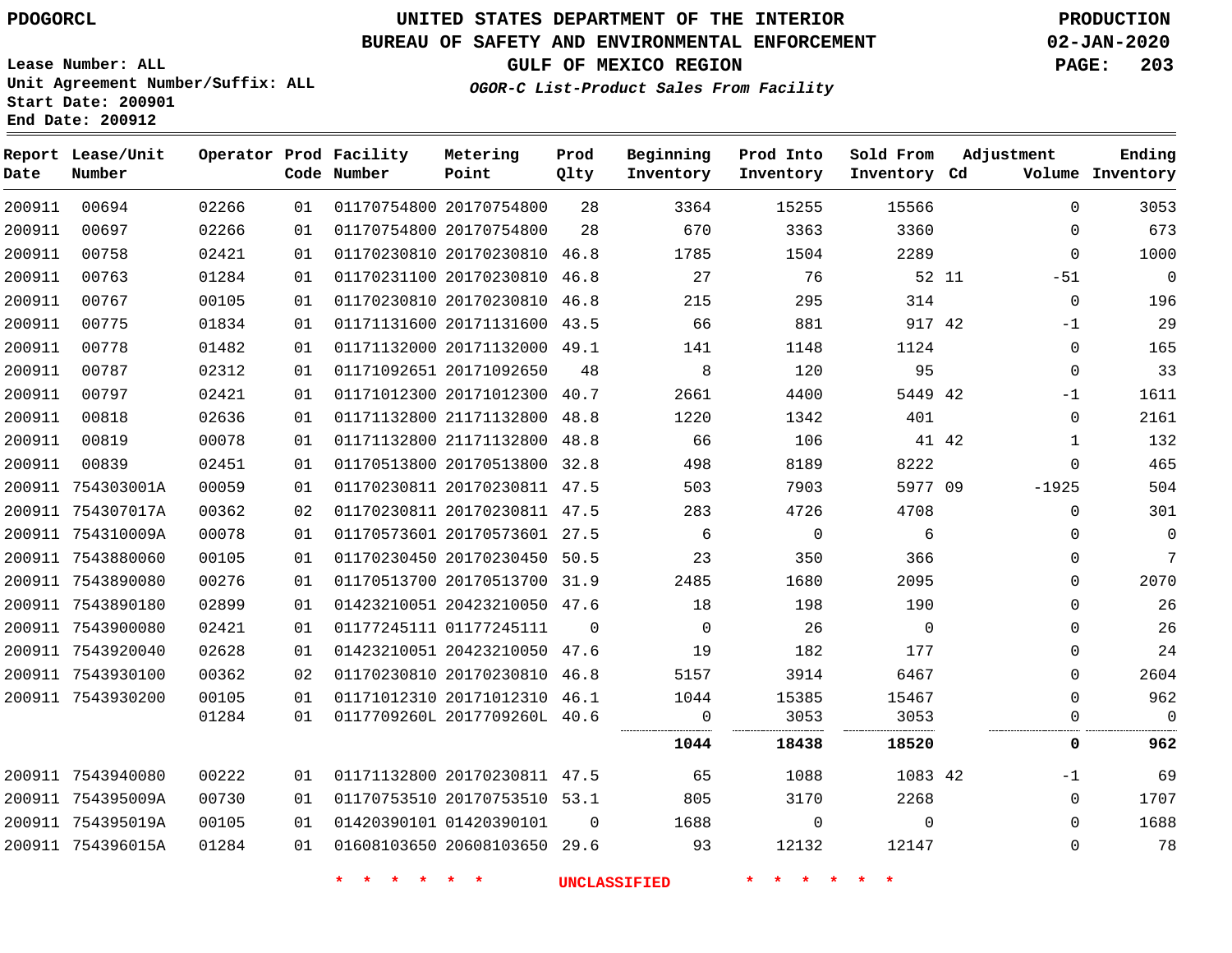## **BUREAU OF SAFETY AND ENVIRONMENTAL ENFORCEMENT 02-JAN-2020**

**Lease Number: ALL Unit Agreement Number/Suffix: ALL Start Date: 200901 End Date: 200912**

**GULF OF MEXICO REGION PAGE: 204**

**OGOR-C List-Product Sales From Facility**

| Date | Report Lease/Unit<br>Number |       |    | Operator Prod Facility<br>Code Number | Metering<br>Point            | Prod<br>Qlty | Beginning<br>Inventory | Prod Into<br>Inventory | Sold From<br>Inventory Cd | Adjustment   | Ending<br>Volume Inventory |
|------|-----------------------------|-------|----|---------------------------------------|------------------------------|--------------|------------------------|------------------------|---------------------------|--------------|----------------------------|
|      | 200911 754398002A           | 00105 | 01 |                                       | 01420570060 20420570060 51.6 |              | 11652                  | $\Omega$               | 312                       | $\Omega$     | 11340                      |
|      | 200911 8910020210           | 02451 | 01 |                                       | 01170753510 20170753510 53.1 |              | 519                    | $\Omega$               | 296                       | $\Omega$     | 223                        |
|      |                             |       | 01 |                                       | 01170513800 20170513800 32.8 |              | 6981                   | 122074                 | 122118                    | $\Omega$     | 6937                       |
|      |                             |       |    |                                       |                              |              | 7500                   | 122074                 | 122414                    | 0            | 7160                       |
|      | 200911 8910024540           | 02451 | 01 |                                       | 01170513800 20170513800 32.8 |              | 5390                   | 88644                  | 88996                     | $\Omega$     | 5038                       |
|      | 200911 8910029320           | 00276 | 01 |                                       | 01170513700 20170513700 31.9 |              | 14264                  | 43584                  | 43107 42                  | $\mathbf{1}$ | 14742                      |
|      | 200911 8910034440           | 00276 | 01 |                                       | 01170513700 20170513700 31.9 |              | 27061                  | 133538                 | 128380                    | $\Omega$     | 32219                      |
|      |                             | 00730 | 01 |                                       | 01170513700 20170513700 31.9 |              | 12658                  | 23625                  | 30583                     | 0            | 5700                       |
|      |                             |       |    |                                       |                              |              | 39719                  | 157163                 | 158963                    | 0            | 37919                      |
|      | 200911 8910039150           | 00078 | 01 |                                       | 01170573601 20170573601 27.5 |              | 1780                   | 4838                   | 5817 42                   | $-3$         | 798                        |
|      | 200911 8910063810           | 02466 | 01 |                                       | 01170230450 20170230450 50.6 |              | 706                    | 9320                   | 9108                      | $\mathbf 0$  | 918                        |
|      |                             | 02904 | 02 |                                       | 01170230450 20170230450 50.6 |              | 8                      | 76                     | 76                        | 0            | 8                          |
|      |                             |       |    |                                       |                              |              | 714                    | 9396                   | 9184                      | 0            | 926                        |
|      | 200911 8910066690           | 00078 | 01 |                                       | 01170573602 20170573602 33.3 |              | 1713                   | 5514                   | 6010 42                   | $-1$         | 1216                       |
|      | 200911 8910086400           | 02893 | 02 |                                       | 01171012400 20171012400 49.5 |              | 30                     | 216                    | 209                       | $\mathbf 0$  | 37                         |
|      | 200911 8910086540           | 01284 | 01 |                                       | 01177092604 20177092604 37.3 |              | $\Omega$               | 205                    | 205                       | 0            | $\mathbf 0$                |
|      | 200911 8910086660           | 03009 | 02 |                                       | 01421670201 20421670200      | $\Omega$     | 207                    | $\mathbf 0$            | $\mathbf 0$               | $\mathbf 0$  | 207                        |
|      | 200911 8910087670           | 02312 | 01 |                                       | 01170754200 20170754200 36.6 |              | 568                    | 539                    | 690 42                    | 11           | 428                        |
|      | 200911 8910087840           | 00162 | 01 |                                       | 01177122606 20177122606 41.1 |              | $\Omega$               | 4350                   | 4350                      | $\Omega$     | $\mathbf 0$                |
|      | 200911 8910088130           | 00078 | 01 |                                       | 01171012400 20171012400 49.5 |              | $\mathbf 0$            | 1958                   | 1626                      | $\mathbf 0$  | 332                        |
|      |                             |       | 01 |                                       | 01171132800 21171132800 48.8 |              | 862                    | $\mathbf 0$            | 862                       | 0            | $\Omega$                   |
|      |                             |       |    |                                       |                              |              | 862                    | 1958                   | 2488                      | 0            | 332                        |
|      | 200911 8910088160           | 01284 | 01 |                                       | 01171132800 21171132800 48.8 |              | 1120                   | 953                    | 486                       | $\Omega$     | 1587                       |
|      | 200911 8910089160           | 00276 | 01 |                                       | 01170513700 20170513700 31.9 |              | 3100                   | 5638                   | 5358                      | $\Omega$     | 3380                       |
|      | 200911 891008927AC          | 00078 | 01 |                                       | 01170230400 20170230400 48.7 |              | 10                     | $\mathbf 0$            | 10                        | $\Omega$     | $\mathbf 0$                |
|      | 200911 891008927AE          | 00078 | 01 |                                       | 01170230400 20170230400 48.7 |              | 35                     | 137                    | 92 09                     | $-37$        | 43                         |
|      | 200911 891008927AG          | 00078 | 01 |                                       | 01170230400 20170230400 48.7 |              | 893                    | 3228                   | 2847 09                   | $-262$       | 1012                       |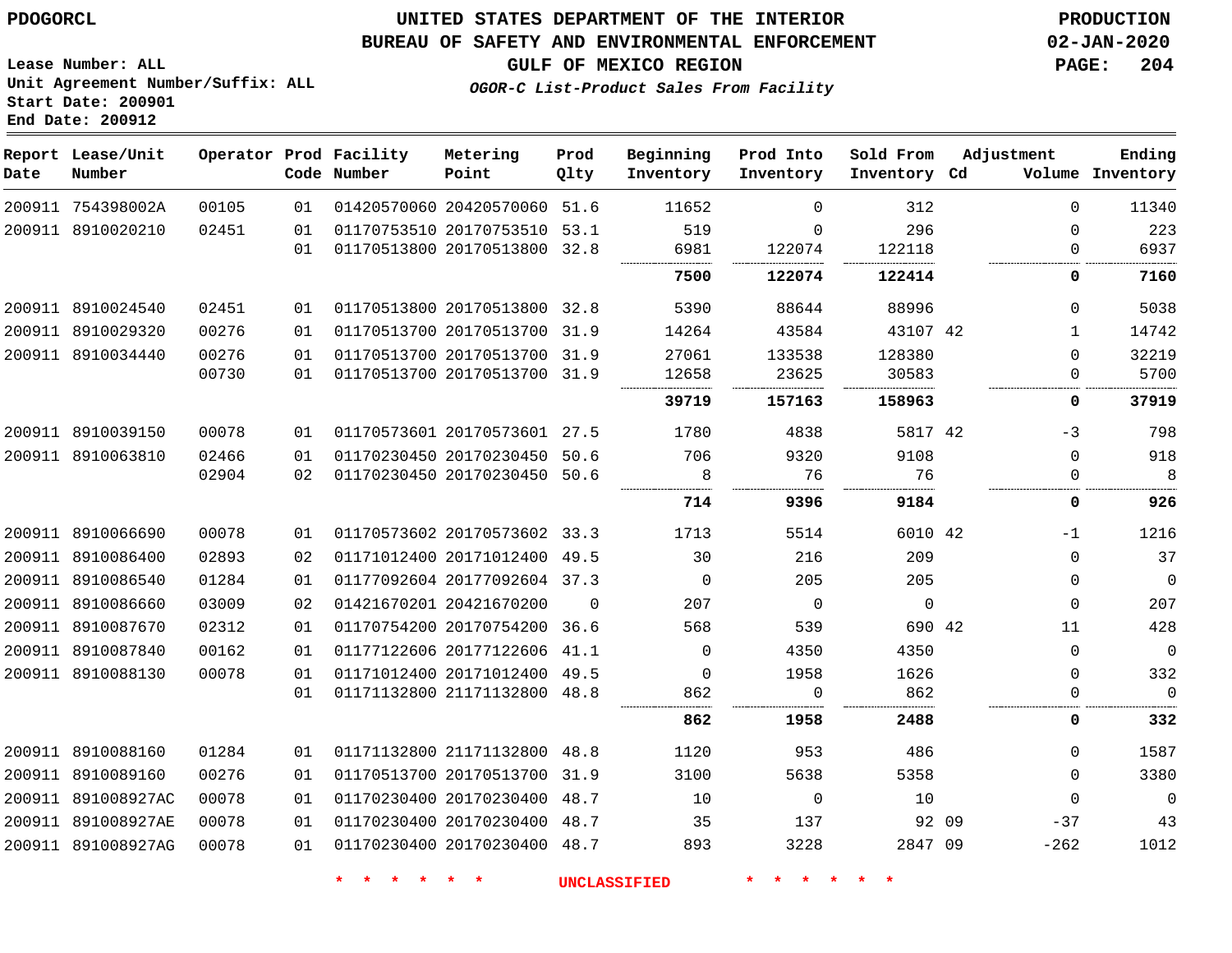G00987 G00989    

# **UNITED STATES DEPARTMENT OF THE INTERIOR PDOGORCL PRODUCTION**

## **BUREAU OF SAFETY AND ENVIRONMENTAL ENFORCEMENT 02-JAN-2020**

**Lease Number: ALL Unit Agreement Number/Suffix: ALL Start Date: 200901 End Date: 200912**

**OGOR-C List-Product Sales From Facility**

**GULF OF MEXICO REGION PAGE: 205**

**Ending Inventory**

| Date   | Report Lease/Unit<br>Number |       |    | Operator Prod Facility<br>Code Number | Metering<br>Point            | Prod<br>Qlty | Beginning<br>Inventory | Prod Into<br>Inventory | Sold From<br>Inventory Cd | Adjustment<br>Volume |
|--------|-----------------------------|-------|----|---------------------------------------|------------------------------|--------------|------------------------|------------------------|---------------------------|----------------------|
|        | 200911 891008927K           | 00078 | 01 |                                       | 01170230400 20170230400      | 48.7         | 44                     | 144                    | 143                       | $\mathbf 0$          |
| 200911 | 891008927Y                  | 00078 | 01 |                                       | 01170230400 20170230400      | 48.7         | 324                    | 1929                   | 1648                      | $\mathbf 0$          |
| 200911 | 891008946C                  | 01834 | 01 |                                       | 01171012500 20171012500      | 39.8         | 19                     | 252                    | 259 42                    | $-1$                 |
| 200911 | 8910116580                  | 00276 | 01 |                                       | 01170513700 20170513700 31.9 |              | 5509                   | 9799                   | 9434                      | $\mathbf 0$          |
| 200911 | 8910116740                  | 00276 | 01 |                                       | 01170513700 20170513700      | $\Omega$     | 129                    | $\mathbf 0$            | $\mathbf 0$               | $\mathbf 0$          |
| 200911 | 8910116770                  | 00276 | 01 |                                       | 01170513700 20170513700 31.9 |              | 1194                   | 2151                   | 2056 42                   | $\mathbf{1}$         |
| 200911 | 8910116790                  | 00276 | 01 |                                       | 01170513700 20170513700 31.9 |              | 8998                   | 11880                  | 13756                     | $\mathbf 0$          |
| 200911 | 8910116800                  | 00276 | 01 |                                       | 01170513700 20170513700      | 31.9         | 12896                  | 20586                  | 21141                     | $\mathbf{0}$         |
| 200911 | 891011687A                  | 02266 | 01 |                                       | 01170754800 20170754800      | 28           | 162                    | 1748                   | 1560                      | $\mathbf 0$          |
| 200911 | 891011687B                  | 02266 | 01 |                                       | 01170754800 20170754800      | 28           | 25                     | $\mathbf 0$            | 25                        | $\mathbf 0$          |
| 200911 | 891011687C                  | 02266 | 01 |                                       | 01170754800 20170754800      | 28           | 181                    | 944                    | 936                       | $\mathbf 0$          |
| 200911 | 891011687D                  | 02266 | 01 |                                       | 01170754800 20170754800      | 28           | 165                    | 840                    | 837                       | $\mathbf{0}$         |
| 200911 | 8910117330                  | 02266 | 01 |                                       | 01170754800 20170754800      | 28           | 5                      | 29                     | 28                        | $\mathbf{0}$         |
| 200911 | 8910123210                  | 00687 | 01 |                                       | 0117709260A 2017709260A 34.1 |              | 53                     | 921                    | 953                       | $\mathbf 0$          |
| 200911 | 8910123250                  | 00687 | 01 |                                       | 0117709260A 2017709260A 34.1 |              | 22                     | 1908                   | 1887                      | $\mathbf 0$          |
| 200911 | 8910123270                  | 01482 | 01 |                                       | 01177215100 20177215102      | 30.1         | 77                     | 6487                   | 6454                      | $\Omega$             |
| 200911 | 8910123320                  | 01482 | 01 |                                       | 01177215100 20177215102      | 30.1         | 132                    | 10443                  | 10396 42                  | $-2$                 |
| 200911 | 8910123330                  | 01482 | 01 |                                       | 01177215100 20177215102 30.1 |              | 155                    | 7431                   | 7460                      | $\mathbf 0$          |
| 200911 | 8910123350                  | 01284 | 01 |                                       | 01171012500 20171012500      | 39.8         | 15                     | 189                    | 196                       | $\mathbf 0$          |
| 200911 | 8910123390                  | 00818 | 01 |                                       | 01171131800 20171131800      | 46.9         | 1570                   | 1755                   | 864                       | 0                    |
| 200911 | 8910169300                  | 00491 | 01 |                                       | 01170230810 20170230810      | 46.8         | 61                     | 65                     | 83                        | $\mathbf 0$          |
| 200911 | 8910202350                  | 00276 | 01 |                                       | 01170513700 20170513700 31.9 |              | 25972                  | 30927                  | 30152 42                  | 2                    |
| 200911 | 8910202430                  | 00276 | 01 |                                       | 01170513700 20170513700      | $\Omega$     | 222                    | $\mathbf 0$            | $\Omega$                  | $\mathbf 0$          |
| 200911 | 8910202550                  | 00105 | 01 |                                       | 01170230810 20170230810      | 46.7         | 193                    | 165                    | 248                       | $\mathbf 0$          |
| 200911 | 8910202560                  | 00276 | 01 |                                       | 01170513700 20170513700      | 31.9         | 4533                   | 6718                   | 7066                      | $\Omega$             |
|        | 200911 G00985               | 00687 | 01 |                                       | 0117709260A 2017709260A 34.1 |              | 301                    | 13857                  | 13844 42                  | $-1$                 |

**\* \* \* \* \* \* UNCLASSIFIED \* \* \* \* \* \***

        $\Omega$ 

21171132800 48.8

20171012400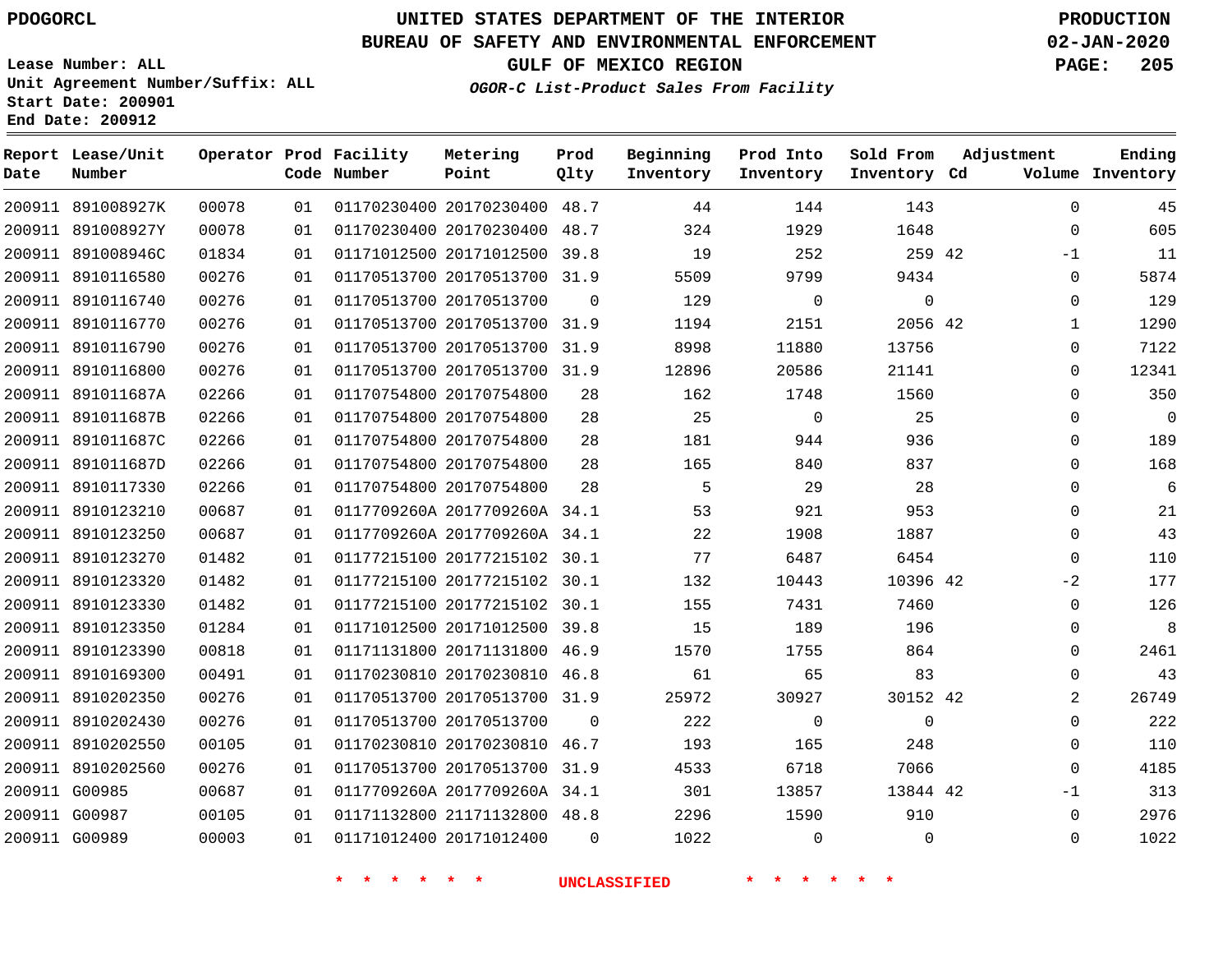#### **BUREAU OF SAFETY AND ENVIRONMENTAL ENFORCEMENT 02-JAN-2020**

**Lease Number: ALL Unit Agreement Number/Suffix: ALL Start Date: 200901**

**End Date: 200912**

**GULF OF MEXICO REGION PAGE: 206**

**OGOR-C List-Product Sales From Facility**

| Date | Report Lease/Unit<br>Number |       |    | Operator Prod Facility<br>Code Number | Metering<br>Point            | Prod<br>Qlty | Beginning<br>Inventory | Prod Into<br>Inventory | Sold From<br>Inventory Cd |       | Adjustment   | Ending<br>Volume Inventory |
|------|-----------------------------|-------|----|---------------------------------------|------------------------------|--------------|------------------------|------------------------|---------------------------|-------|--------------|----------------------------|
|      | 200911 G01023               | 02899 | 01 |                                       | 01171092651 20171092650      | 48           | 2430                   | 23750                  | 19715 42                  |       | $-1$         | 6464                       |
|      | 200911 G01027               | 00162 | 01 |                                       | 01177122606 20177122606 41.1 |              | $\Omega$               | 5164                   | 5164                      |       | 0            | $\Omega$                   |
|      | 200911 G01082               | 00276 | 01 |                                       | 01170513700 20170513700 31.9 |              | $\Omega$               | 11                     |                           | 4 4 2 | $-1$         | 6                          |
|      | 200911 G01083               | 00276 | 01 |                                       | 01170513700 20170513700 31.9 |              | 10831                  | 17054                  | 17662 42                  |       | $\mathbf{1}$ | 10224                      |
|      | 200911 G01090               | 00276 | 01 |                                       | 01170513700 20170513700 31.9 |              | 8384                   | 13137                  | 13645 42                  |       | $-1$         | 7875                       |
|      | 200911 G01091               | 00276 | 01 |                                       | 01170513700 20170513700 31.9 |              | 1285                   | 2597                   | 2325                      |       | 0            | 1557                       |
|      | 200911 G01092               | 00276 | 01 |                                       | 01170513700 20170513700 31.9 |              | 7417                   | 13078                  | 12655                     |       | 0            | 7840                       |
|      | 200911 G01096               | 00276 | 01 |                                       | 01170513700 20170513700 31.9 |              | 43                     | 40                     | 59                        |       | 0            | 24                         |
|      | 200911 G01127               | 02630 | 01 |                                       | 01171132000 20171132000 49.1 |              | 58                     | 262                    | 282                       |       | 0            | 38                         |
|      | 200911 G01153               | 01834 | 01 |                                       | 01171132800 21171132800 48.8 |              | 408                    | 99                     | 197 42                    |       | $-1$         | 309                        |
|      | 200911 G01194               | 00105 | 01 |                                       | 01177072601 20177072601      | 40           | $\mathbf 0$            | 5299                   | 5299                      |       | 0            | $\overline{0}$             |
|      | 200911 G01196               | 03041 | 01 |                                       | 01171132800 21171132800      | 40           | 296                    | 424                    | 162                       |       | 0            | 558                        |
|      | 200911 G01198               | 00818 | 02 |                                       | 01171092651 20171092650      | 48           | 10                     | 85                     | 72                        |       | $\Omega$     | 23                         |
|      | 200911 G01210               | 03041 | 01 |                                       | 01171132800 21171132800 48.5 |              | 680                    | 478                    | 263                       |       | 0            | 895                        |
|      | 200911 G01216               | 00222 | 01 |                                       | 01177082958 20177082958 38.9 |              | $\mathbf 0$            | 6200                   | 6200                      |       | 0            | $\mathbf 0$                |
|      | 200911 G01220               | 00105 | 01 |                                       | 01177092600 20177092600 46.5 |              | 497                    | 14127                  | 14156                     |       | 0            | 468                        |
|      | 200911 G01248               | 02628 | 01 |                                       | 01171012500 20171012500 39.8 |              | 22                     | 193                    | 207                       |       | $\Omega$     | 8                          |
|      | 200911 G01269               | 01284 | 01 |                                       | 01171012500 20171012500 39.8 |              | 5                      | 114                    | 115                       |       | $\Omega$     | 4                          |
|      | 200911 G01351               | 00078 | 01 |                                       | 01170230400 20170230400 48.7 |              | 99                     | 234                    | 260                       |       | 0            | 73                         |
|      | 200911 G01441               | 00818 | 01 |                                       | 01177112701 20177112700      | $\mathbf 0$  | 186                    | 33                     | $\mathbf 0$               |       | 0            | 219                        |
|      | 200911 G01447               | 00276 | 01 |                                       | 01170513700 20170513700 31.9 |              | 33                     | 943                    | 850                       |       | 0            | 126                        |
|      | 200911 G01477               | 03026 | 01 |                                       | 01170230810 20170230810 46.8 |              | 4322                   | 4408                   | 5797 42                   |       | $-1$         | 2932                       |
|      | 200911 G01497               | 02451 | 01 |                                       | 01170513800 20170513800 32.8 |              | 2973                   | 55032                  | 54878                     |       | 0            | 3127                       |
|      | 200911 G01498               | 02451 | 01 |                                       | 01170513800 20170513800 32.8 |              | 624                    | 10793                  | 10804                     |       | 0            | 613                        |
|      | 200911 G01580               | 02451 | 01 |                                       | 01170513800 20170513800      | 32.8         | 1                      | 53                     | 51                        |       | 0            | 3                          |
|      | 200911 G01610               | 01482 | 01 |                                       | 01177215100 20177215102 30.1 |              | 6                      | 741                    | 735 42                    |       | $\mathbf{1}$ | 13                         |
|      | 200911 G01619               | 00276 | 01 |                                       | 01170513700 20170513700 31.9 |              | 23454                  | 21521                  | 20381                     |       | $\Omega$     | 24594                      |
|      | 200911 G01620               | 00276 | 01 |                                       | 01170513700 20170513700 31.9 |              | 6281                   | 4700                   | 5460 42                   |       | $\mathbf{1}$ | 5522                       |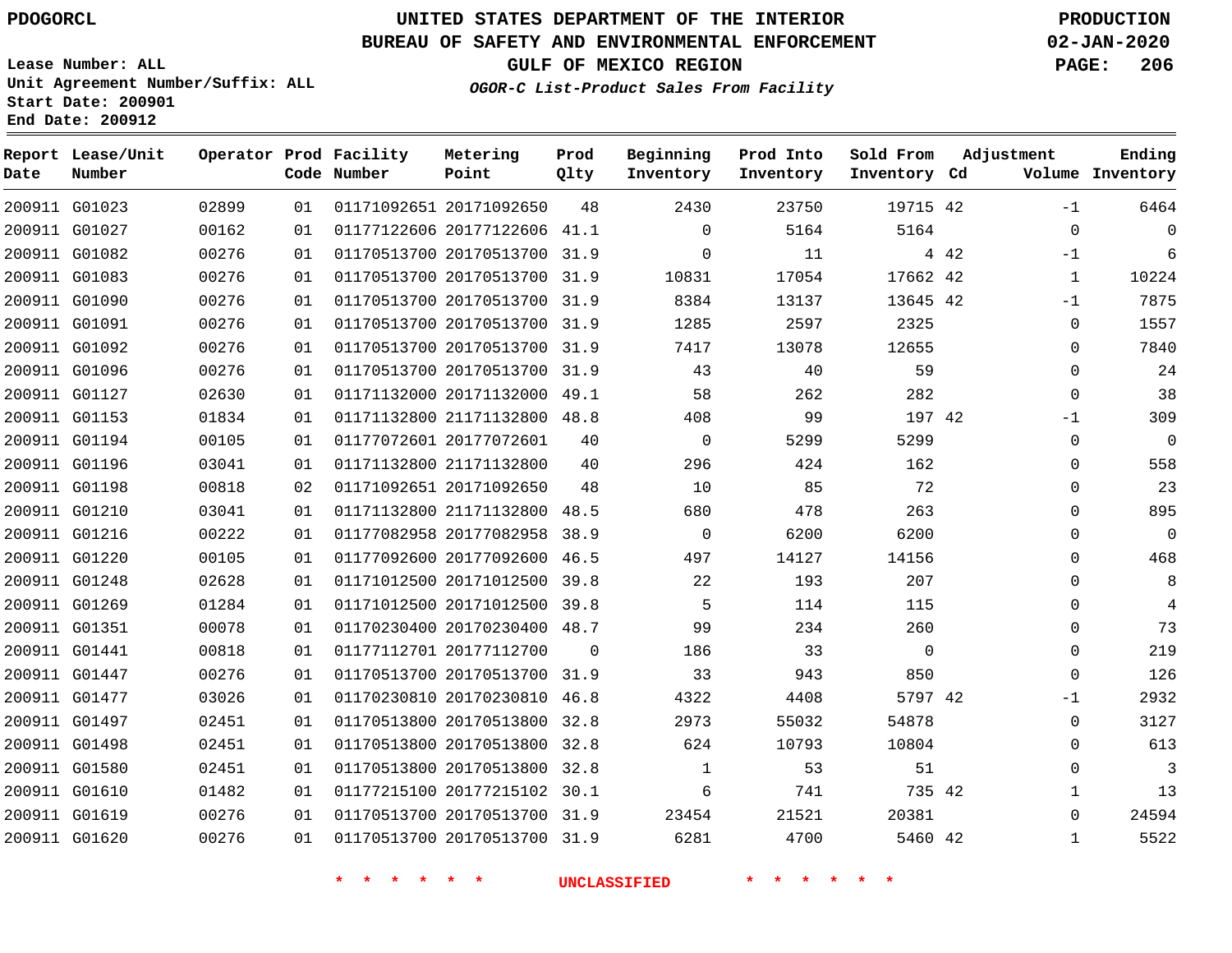**Date**

**Report Lease/Unit**

**Number**

# **UNITED STATES DEPARTMENT OF THE INTERIOR PDOGORCL PRODUCTION**

**Prod Qlty**

### **BUREAU OF SAFETY AND ENVIRONMENTAL ENFORCEMENT 02-JAN-2020**

**Lease Number: ALL Unit Agreement Number/Suffix: ALL Start Date: 200901 End Date: 200912**

**Operator Prod Facility**

**Code Number**

**OGOR-C List-Product Sales From Facility**

**Beginning Inventory** **Prod Into Inventory** **Sold From Inventory**

**GULF OF MEXICO REGION PAGE: 207**

**Inventory Cd Volume**

**Adjustment**

  $\Omega$   $\Omega$  $\Omega$   $\Omega$  $\Omega$  $\Omega$  $\Omega$  $\overline{0}$  $\Omega$   $\Omega$  $-1$   $\Omega$ 

**Ending**

|               | 200911 G01754 | 00003 | 01 |                    |                    | 01423210051 20423210050 47.6 |                |                     | 10             | 93             | 91          |  |
|---------------|---------------|-------|----|--------------------|--------------------|------------------------------|----------------|---------------------|----------------|----------------|-------------|--|
|               | 200911 G01757 | 00003 | 01 |                    |                    | 01423210051 20423210050 47.6 |                |                     | 102            | 874            | 862         |  |
|               | 200911 G01860 | 00105 | 01 |                    |                    | 01170231110 20170231110 40.4 |                |                     | 5578           | 4868           | 6534        |  |
| 200911 G01865 |               | 00078 | 01 |                    |                    | 01171012500 20171012500 39.8 |                |                     | 300            | 5416           | 5471        |  |
|               | 200911 G01898 | 02312 | 01 |                    |                    | 01171012500 20171012500 39.8 |                |                     | 105            | 1609           | 1641        |  |
| 200911 G01901 |               | 01482 | 01 |                    |                    | 01177215100 20177215102 30.1 |                |                     | $\overline{3}$ | 349            | 346         |  |
|               | 200911 G01953 | 00105 | 01 |                    |                    | 01170230811 20170230811 47.4 |                |                     | 30             | 448            | 449         |  |
|               | 200911 G01966 | 01482 | 01 |                    |                    | 01177215100 20177215102 30.1 |                |                     | 50             | 4397           | 4372        |  |
|               | 200911 G01967 | 01482 | 01 |                    |                    | 01177215100 20177215102 30.1 |                |                     | 88             | 279            | 362         |  |
|               | 200911 G01972 | 02589 | 01 |                    |                    | 01170231230 01170231230 38.3 |                |                     | $\overline{0}$ | 698            | 698         |  |
|               | 200911 G01997 | 01071 | 02 |                    |                    | 01170230810 20170230810 47.2 |                |                     | 37             | 88             | 88          |  |
| 200911 G01998 |               | 00818 | 01 |                    |                    | 01170230811 20170230811 46.8 |                |                     | 47             | 41             | 61          |  |
|               | 200911 G02006 | 03026 | 01 |                    |                    | 01170530900 20170530900      | $\overline{0}$ |                     | $\overline{2}$ | $\overline{0}$ | $\mathbf 0$ |  |
| 200911 G02021 |               | 01482 | 01 |                    |                    | 01170230811 20170230811 47.5 |                |                     | 79             | 1460           | 1445        |  |
|               | 200911 G02023 | 02312 | 02 |                    |                    | 01170230811 20170230811 47.5 |                |                     | 442            | 3304           | 3535        |  |
| 200911 G02045 |               | 00105 | 01 |                    |                    | 01170530900 20170530900 45.7 |                |                     | 47             | $\overline{1}$ | 5           |  |
|               | 200911 G02088 | 00687 | 01 |                    |                    | 01170230811 20170230811 47.5 |                |                     | 16             | 145            | 152         |  |
| 200911 G02091 |               | 00687 | 01 |                    |                    | 01170230811 20170230811 47.5 |                |                     | 49             | 875            | 869 42      |  |
| 200911 G02099 |               | 01978 | 02 |                    |                    | 01171012310 20171012310 46.1 |                |                     | 203            | 2128           | 2200        |  |
|               | 200911 G02104 | 00687 | 01 |                    |                    | 01171132000 20171132000 49.1 |                |                     | 21             | 408            | 369 42      |  |
|               | 200911 G02105 | 00105 | 01 |                    |                    | 01171012400 20171012400 49.5 |                |                     | 110            | 536            | 555         |  |
| 200911 G02109 |               | 00105 | 01 |                    |                    | 01171012400 20171012400 49.5 |                |                     | $\overline{0}$ | 354            | 294         |  |
| 200911 G02127 |               | 02312 | 01 |                    |                    | 01170230810 20170230810 46.8 |                |                     | 83             | 68             | 106         |  |
| 200911 G02161 |               | 00818 | 02 |                    |                    | 01171012500 20171012500 39.8 |                |                     | 539            | 8153           | 8323        |  |
|               | 200911 G02163 | 00105 | 01 |                    |                    | 01171012500 20171012500 39.7 |                |                     | 151            | $\overline{0}$ | 151         |  |
| 200911 G02300 |               | 01482 | 01 |                    |                    | 01171132800 21171132800 48.8 |                |                     | 30             | 30             | 25          |  |
|               | 200911 G02317 | 02421 | 01 |                    |                    | 01171132000 20171132000 49.1 |                |                     | 106            | 1419           | 1321        |  |
|               | 200911 G02353 | 01284 | 01 |                    |                    | 01170230450 20170230450 50.6 |                |                     | 280            | 7114           | 6693        |  |
|               |               |       |    | $\star$<br>$\star$ | $\star$<br>$\star$ | 一大<br>一天                     |                | <b>UNCLASSIFIED</b> |                | $\star$        | 一天。         |  |

**Metering Point**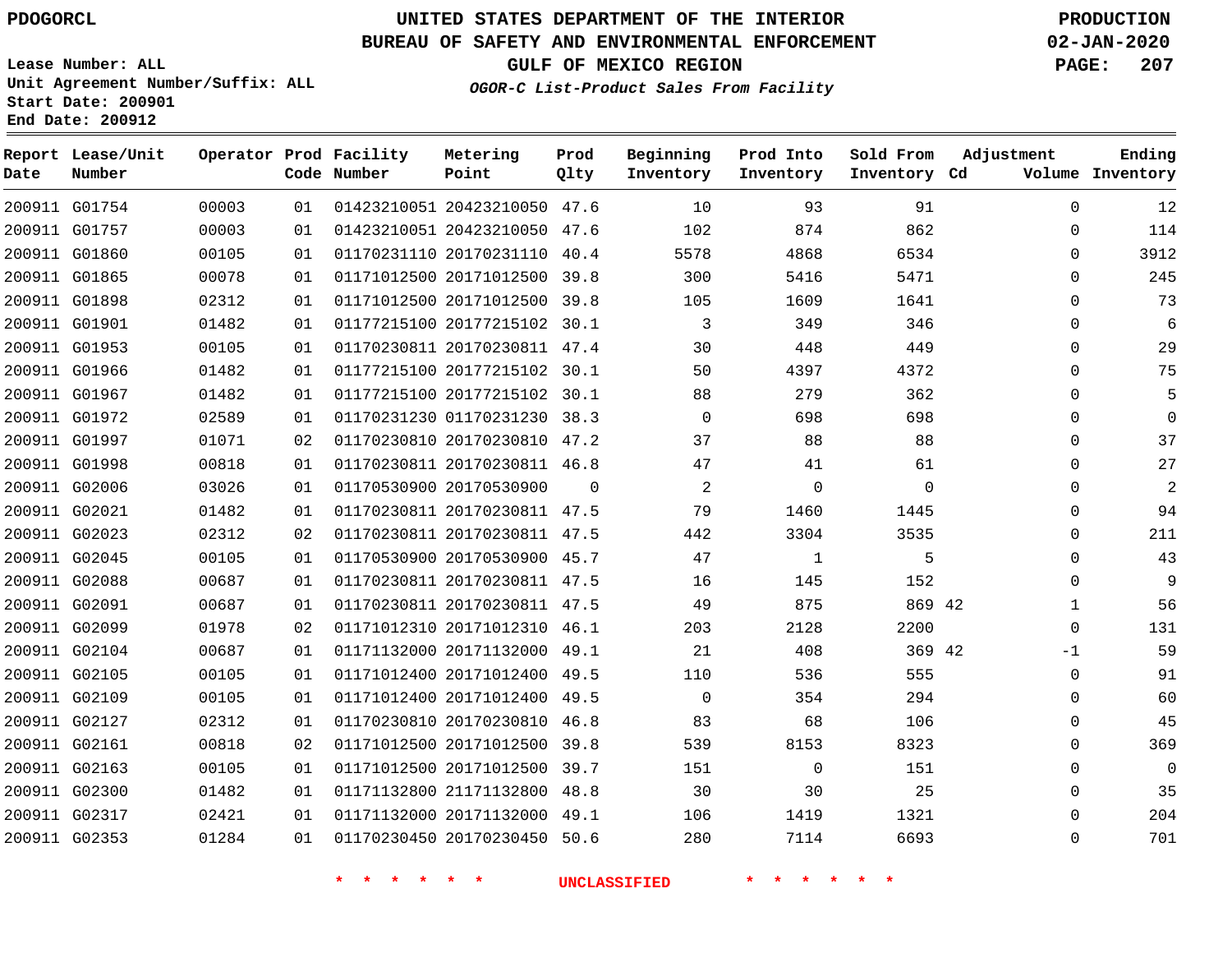# **UNITED STATES DEPARTMENT OF THE INTERIOR PDOGORCL PRODUCTION**

#### **BUREAU OF SAFETY AND ENVIRONMENTAL ENFORCEMENT 02-JAN-2020**

**Lease Number: ALL Unit Agreement Number/Suffix: ALL Start Date: 200901 End Date: 200912**

**GULF OF MEXICO REGION PAGE: 208**

**OGOR-C List-Product Sales From Facility**

| Date | Report Lease/Unit<br>Number |       |    | Operator Prod Facility<br>Code Number | Metering<br>Point            | Prod<br>Qlty | Beginning<br>Inventory | Prod Into<br>Inventory | Sold From<br>Inventory Cd | Adjustment   | Ending<br>Volume Inventory |
|------|-----------------------------|-------|----|---------------------------------------|------------------------------|--------------|------------------------|------------------------|---------------------------|--------------|----------------------------|
|      | 200911 G02354               | 01284 | 01 |                                       | 01170230450 20170230450      | 50.6         | 458                    | 3544                   | 3653                      | $\Omega$     | 349                        |
|      | 200911 G02357               | 02200 | 02 |                                       | 01170230450 20170230450 50.6 |              | 10                     | 200                    | 191 42                    | 1            | 20                         |
|      | 200911 G02391               | 01284 | 01 |                                       | 0142709015A 2042709015A 46.6 |              | 0                      | 1692                   | 1692                      | $\Omega$     | $\mathbf{0}$               |
|      | 200911 G02404               | 02589 | 01 |                                       | 01170230810 20170230810 46.8 |              | 1109                   | 589                    | 589                       | $\Omega$     | 1109                       |
|      | 200911 G02423               | 00818 | 01 |                                       | 01170230810 20427110150 36.4 |              | $\Omega$               | 7305                   | 7305                      | $\mathbf{0}$ | $\mathbf 0$                |
|      | 200911 G02428               | 00105 | 01 |                                       | 01170230810 20170230810 46.7 |              | 33                     | 29                     | 43                        | $\Omega$     | 19                         |
|      | 200911 G02429               | 00491 | 01 |                                       | 01170230810 20170230810 46.7 |              | 704                    | 589                    | 901                       | $\Omega$     | 392                        |
|      | 200911 G02433               | 00491 | 01 |                                       | 01170230810 20170230810 46.7 |              | $\mathbf 0$            | 41                     | 14                        | $\Omega$     | 27                         |
|      | 200911 G02434               | 01284 | 02 |                                       | 01170230810 20170230810      | 46.8         | 62                     | 57                     | 81                        | $\Omega$     | 38                         |
|      | 200911 G02436               | 02628 | 02 |                                       | 01170230811 20170230811 47.5 |              | 138                    | 1581                   | 1618                      | $\Omega$     | 101                        |
|      | 200911 G02596               | 01482 | 01 |                                       | 01171132800 21171132800 48.8 |              | 15                     | 84                     | 12                        | $\Omega$     | 87                         |
|      | 200911 G02601               | 02630 | 01 |                                       | 01171092651 20171092650      | 48           | 0                      | 819                    | 595                       | $\Omega$     | 224                        |
|      | 200911 G02663               | 02893 | 02 |                                       | 01423210051 20423210050 47.6 |              | 115                    | 478                    | 531                       | $\Omega$     | 62                         |
|      | 200911 G02665               | 02451 | 01 |                                       | 01423210051 20423210050 47.5 |              | 258                    | 2156                   | 2133                      | $\Omega$     | 281                        |
|      | 200911 G02819               | 00105 | 01 |                                       | 01170231110 20170231110      | 40.4         | 22                     | 40                     | 30                        | $\Omega$     | 32                         |
|      | 200911 G02825               | 00105 | 01 |                                       | 01170230810 20170230810 46.7 |              | 703                    | 773                    | 962                       | $\Omega$     | 514                        |
|      |                             |       | 01 |                                       | 01170231110 20170231110 40.4 |              | 7                      | 16                     | 10                        | $\Omega$     | 13                         |
|      |                             |       |    |                                       |                              |              | 710                    | 789                    | 972                       | 0            | 527                        |
|      | 200911 G02826               | 00105 | 01 |                                       | 01170230810 20170230810 46.7 |              | 50                     | 144                    | 98                        | $\Omega$     | 96                         |
|      |                             |       | 01 |                                       | 01170231110 20170231110 40.4 |              | 734                    | 483                    | 829                       | $\Omega$     | 388                        |
|      |                             |       |    |                                       |                              |              | 784                    | 627                    | 927                       | 0            | 484                        |
|      | 200911 G02853               | 02589 | 01 |                                       | 01170231230 01170231230 38.3 |              | $\Omega$               | 464                    | 464                       | $\Omega$     | $\mathbf 0$                |
|      | 200911 G02870               | 02636 | 01 |                                       | 01170230810 20170230810 46.8 |              | 70                     | 102                    | 104                       | $\Omega$     | 68                         |
|      | 200911 G02885               | 02312 | 01 |                                       | 01171132000 20171132000 49.1 |              | 67                     | 516                    | 509                       | $\Omega$     | 74                         |
|      | 200911 G02895               | 02579 | 02 |                                       | 01171092651 20171092650      | 48           | 50                     | 227                    | 165                       | $\Omega$     | 112                        |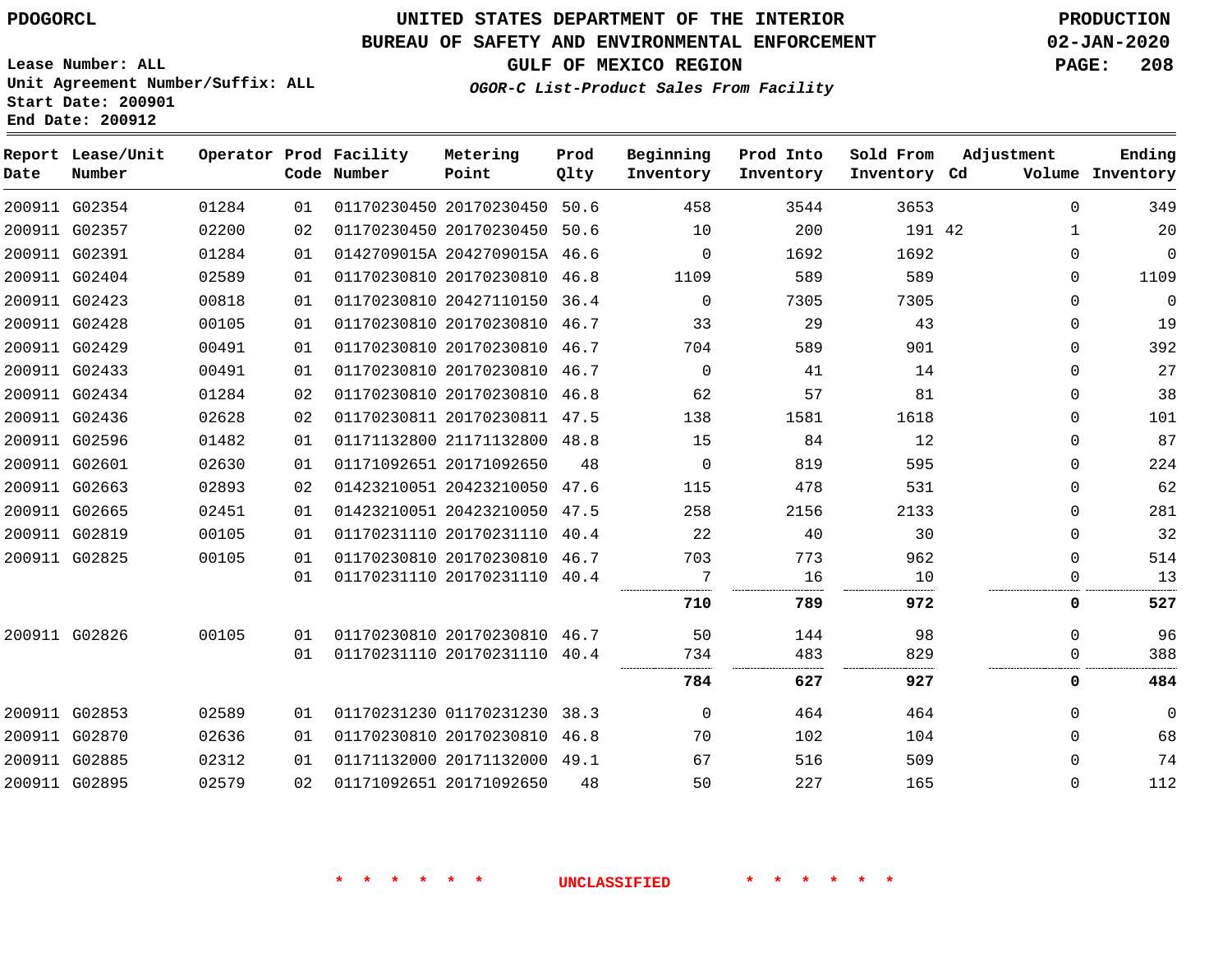## **UNITED STATES DEPARTMENT OF THE INTERIOR PDOGORCL PRODUCTION**

### **BUREAU OF SAFETY AND ENVIRONMENTAL ENFORCEMENT 02-JAN-2020**

**Lease Number: ALL Unit Agreement Number/Suffix: ALL Start Date: 200901**

**GULF OF MEXICO REGION PAGE: 209**

**OGOR-C List-Product Sales From Facility**

| Date | Report Lease/Unit<br>Number |       |    | Operator Prod Facility<br>Code Number | Metering<br>Point            | Prod<br>Qlty | Beginning<br>Inventory | Prod Into<br>Inventory | Sold From<br>Inventory Cd | Adjustment   | Ending<br>Volume Inventory |
|------|-----------------------------|-------|----|---------------------------------------|------------------------------|--------------|------------------------|------------------------|---------------------------|--------------|----------------------------|
|      | 200911 G02898               | 01834 | 01 |                                       | 01171012300 20171012300 40.7 |              | 706                    | 1154                   | 1437                      | $\Omega$     | 423                        |
|      |                             | 02266 | 01 |                                       | 01171012300 20171012300      | $\Omega$     | 3                      | $\Omega$               | 3<br>.                    | $\Omega$     | $\overline{0}$             |
|      |                             |       |    |                                       |                              |              | 709                    | 1154                   | 1440                      | 0            | 423                        |
|      | 200911 G02899               | 01834 | 01 |                                       | 01171012300 20171012300 40.7 |              | 710                    | 1374                   | 1580 42                   | $-1$         | 503                        |
|      | 200911 G02917               | 01834 | 01 |                                       | 01171092930 20171092930 39.3 |              | 289                    | 7045                   | 7038                      | $\Omega$     | 296                        |
|      | 200911 G02969               | 00276 | 01 |                                       | 01170513700 20170513700 31.9 |              | 465                    | $\Omega$               | 3                         | $\mathbf 0$  | 462                        |
|      | 200911 G02970               | 00276 | 01 |                                       | 01170513700 20170513700 31.9 |              | 6369                   | $\mathbf 0$            | 44                        | 0            | 6325                       |
|      | 200911 G03061               | 00105 | 01 |                                       | 01423210051 20423210050 47.5 |              | 241                    | 2073                   | 2044                      | $\mathbf 0$  | 270                        |
|      | 200911 G03068               | 00105 | 01 |                                       | 01423210051 20423210050 47.5 |              | 153                    | 789                    | 839                       | $\mathbf 0$  | 103                        |
|      | 200911 G03145               | 03041 | 01 |                                       | 01171132800 21171132800      | 40           | 221                    | 260                    | 128                       | 0            | 353                        |
|      | 200911 G03152               | 00105 | 01 |                                       | 01177092600 20177092600 46.5 |              | 162                    | 5662                   | 5636                      | $\mathbf 0$  | 188                        |
|      | 200911 G03236               | 03041 | 01 |                                       | 01170230450 20170230450 50.6 |              | 55                     | 1937                   | 1767                      | $\mathbf 0$  | 225                        |
|      | 200911 G03237               | 00276 | 01 |                                       | 01170230450 20427060150      | $\Omega$     | 170                    | $\mathbf 0$            | $\Omega$                  | $\mathbf 0$  | 170                        |
|      | 200911 G03244               | 02871 | 01 |                                       | 01170230810 20170230810 46.8 |              | 42                     | 37                     | 54                        | $\mathbf{0}$ | 25                         |
|      | 200911 G03251               | 00105 | 01 |                                       | 01170231110 20170231110 40.4 |              | 9                      | $\Omega$               | 9                         | $\mathbf 0$  | $\overline{0}$             |
|      | 200911 G03264               | 00003 | 01 |                                       | 01170230811 20170230811 47.5 |              | 4                      | 93                     | 91                        | $\Omega$     | $\epsilon$                 |
|      |                             | 01284 | 02 |                                       | 01170530900 20170530900 45.7 |              | 9                      | 1                      | 2                         | $\Omega$     | 8                          |
|      |                             |       |    |                                       |                              |              | 13                     | 94                     | 93                        | 0            | 14                         |
|      | 200911 G03265               | 01284 | 02 |                                       | 01170530900 20170530900 45.7 |              | 122                    | 1                      | 12                        | $\Omega$     | 111                        |
|      | 200911 G03331               | 02312 | 02 |                                       | 01171132800 21171132800 48.8 |              | 6853                   | 5994                   | 3009                      | $\mathbf 0$  | 9838                       |
|      | 200911 G03738               | 00064 | 01 |                                       | 01170230450 20170230450 50.6 |              | 10                     | 202                    | 192                       | $\Omega$     | 20                         |
|      |                             | 02871 | 01 |                                       | 01170230450 20170230450      | $\Omega$     | 3                      | $\overline{0}$         | $\Omega$                  | 0            | 3                          |
|      |                             |       |    |                                       |                              |              | 13                     | 202                    | 192                       | 0            | 23                         |
|      | 200911 G03793               | 02894 | 01 |                                       | 01171012500 20171012500 40.6 |              | 70                     | 718                    | 755                       | 0            | 33                         |
|      | 200911 G03935               | 02672 | 01 |                                       | 01423210051 20423210050 47.6 |              | 4                      | 11                     | 13                        | $\Omega$     | $\overline{2}$             |
|      | 200911 G03940               | 00105 | 01 |                                       | 01423210051 20423210050 47.6 |              | 23                     | 139                    | 144                       | 0            | 18                         |
|      | 200911 G03958               | 00105 | 01 |                                       | 01170230510 20170230510 47.4 |              | 1130                   | $\Omega$               | 564                       | $\Omega$     | 566                        |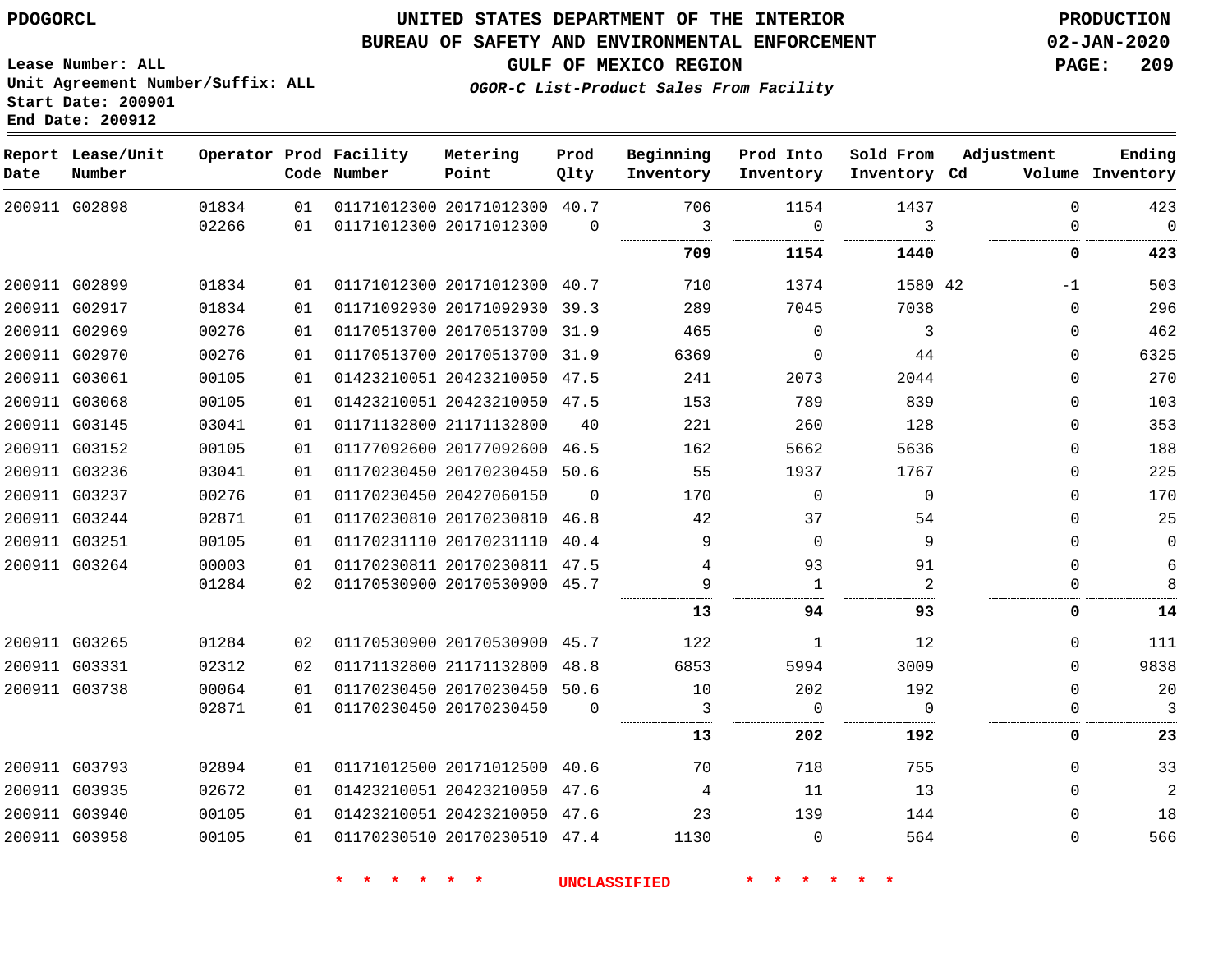G04003

**Date**

**Report Lease/Unit**

**Number**

## **UNITED STATES DEPARTMENT OF THE INTERIOR PDOGORCL PRODUCTION**

**Prod**

**Metering**

## **BUREAU OF SAFETY AND ENVIRONMENTAL ENFORCEMENT 02-JAN-2020**

**Lease Number: ALL Unit Agreement Number/Suffix: ALL Start Date: 200901**

**OGOR-C List-Product Sales From Facility**

**Beginning**

**Prod Into**

**Sold From**

**GULF OF MEXICO REGION PAGE: 210**

**Adjustment**

**Ending**

|       |    | Code Number | Point                   | Qlty | Inventory | Inventory | Inventory Cd | Volume       | Inventory |
|-------|----|-------------|-------------------------|------|-----------|-----------|--------------|--------------|-----------|
| 00105 | 01 |             | 01171012500 20171012500 | 39.7 | 574       | 8815      | 8990         | O            | 399       |
| 02628 | 01 |             | 01423210051 20423210050 | 47.6 | 54        | 125       | 162          | O            | 17        |
| 02894 | 01 |             | 01170230450 20170230810 | 46.8 | 2143      | 1066      | 2500         | $\Omega$     | 709       |
| 00687 | 01 |             | 01170230811 20170230811 | 47.5 | 268       | 4873      | 4829 42      | $-2$         | 310       |
| 02899 | 01 |             | 01177008150 01177008150 | 34.5 | 3073      | 3238      | 3465         | O            | 2846      |
| 02312 | 02 |             | 01170230810 20170230810 | 46.8 | 330       | 295       | 429          | O            | 196       |
| 01963 | 02 |             | 01170230810 20170230810 | 46.8 | 126       | 441       | 274          |              | 293       |
| 00105 | 01 |             | 01171012500 20171012500 | 39.7 | 31        | 418       | 430          |              | 19        |
| 00730 | 01 |             | 01171012500 20171012500 | 39.8 | 906<br>   | 15818     | 16007        |              | 717       |
|       |    |             |                         |      | 937       | 16236     | 16437        |              | 736       |
| 01834 | 01 |             | 01170573602 20170573602 | 34.3 | 215       | 2405      | 2134         | $\Omega$     | 486       |
| 02421 | 01 |             | 01170230810 20170230810 | 46.8 | 473       | 575       | 665          | <sup>0</sup> | 383       |
| 00105 | 01 |             | 01171131600 20171131600 | 43.5 | 366       | 11003     | 11007        | 0            | 362       |
|       |    |             |                         |      |           |           |              |              |           |

**End Date: 200912**

**Operator Prod Facility**

|               | 200911 G04065 | 02628 | 01 | 01423210051 20423210050 47.6 |          | 54      | 125      | 162         | $\Omega$ | 17       |
|---------------|---------------|-------|----|------------------------------|----------|---------|----------|-------------|----------|----------|
|               | 200911 G04081 | 02894 | 01 | 01170230450 20170230810 46.8 |          | 2143    | 1066     | 2500        | $\Omega$ | 709      |
|               | 200911 G04085 | 00687 | 01 | 01170230811 20170230811 47.5 |          | 268     | 4873     | 4829 42     | -2       | 310      |
|               | 200911 G04087 | 02899 | 01 | 01177008150 01177008150 34.5 |          | 3073    | 3238     | 3465        | $\Omega$ | 2846     |
|               | 200911 G04090 | 02312 | 02 | 01170230810 20170230810 46.8 |          | 330     | 295      | 429         | $\Omega$ | 196      |
|               | 200911 G04098 | 01963 | 02 | 01170230810 20170230810 46.8 |          | 126     | 441      | 274         | ∩        | 293      |
|               | 200911 G04232 | 00105 | 01 | 01171012500 20171012500 39.7 |          | 31      | 418      | 430         | $\Omega$ | 19       |
|               |               | 00730 | 01 | 01171012500 20171012500 39.8 |          | 906<br> | 15818    | 16007<br>.  | ∩        | 717      |
|               |               |       |    |                              |          | 937     | 16236    | 16437       | 0        | 736      |
|               | 200911 G04254 | 01834 | 01 | 01170573602 20170573602 34.3 |          | 215     | 2405     | 2134        | $\Omega$ | 486      |
|               | 200911 G04397 | 02421 | 01 | 01170230810 20170230810 46.8 |          | 473     | 575      | 665         | $\Omega$ | 383      |
|               | 200911 G04421 | 00105 | 01 | 01171131600 20171131600 43.5 |          | 366     | 11003    | 11007       | $\Omega$ | 362      |
|               | 200911 G04453 | 02589 | 01 | 01171012300 20171012300 33.3 |          | 642     | 179      | 756         | $\Omega$ | 65       |
|               | 200911 G04460 | 01819 | 01 | 01171012500 20171012500 39.8 |          | 19      | 1665     | 1609        | $\Omega$ | 75       |
|               | 200911 G04537 | 02589 | 01 | 01420470030 20420470030 50.6 |          | 1539    | 116      | 161         | $\Omega$ | 1494     |
|               | 200911 G04547 | 02628 | 01 | 01423210051 20423210050 47.6 |          | 21      | 91       | 100         | $\Omega$ | 12       |
|               | 200911 G04565 | 01284 | 01 | 01420390101 01420390101      | 0        | 574     | 0        | $\mathbf 0$ | 0        | 574      |
|               | 200911 G04773 | 01482 | 01 | 01170230811 20170230811 47.5 |          | 2       | 41       | 41          | $\Omega$ | 2        |
|               | 200911 G04787 | 00687 | 01 | 01171131600 20171131600 43.5 |          | 3       | $\Omega$ | 3           | $\Omega$ | $\Omega$ |
|               | 200911 G04800 | 03026 | 01 | 01171132800 21171132800 48.8 |          | 3748    | 5508     | 2168 42     | -1       | 7087     |
|               | 200911 G04818 | 02894 | 01 | 01170230500 20170230500 42.4 |          | 2       | 27       | 24          | $\Omega$ | 5        |
|               | 200911 G04910 | 02714 | 01 | 01177258151 01177258151      | 0        | 47      | $\Omega$ | $\Omega$    | 0        | 47       |
|               | 200911 G04996 | 02628 | 01 | 01420570060 20420570060      | $\Omega$ | 272     | 6        | $\mathbf 0$ | $\Omega$ | 278      |
|               | 200911 G05006 | 01284 | 02 | 01170230510 20170230510 47.4 |          | 44      | 0        | 44          | $\Omega$ | $\Omega$ |
| 200911 G05283 |               | 01376 | 01 | 01170231300 01170231300 41.5 |          | 0       | 30011    | 30011       | $\Omega$ | $\Omega$ |
|               | 200911 G05286 | 01284 | 01 | 01170230810 20170230810 46.8 |          | 1188    | 112      | 1225        | $\Omega$ | 75       |
|               | 200911 G05292 | 00003 | 01 | 01170230811 20170230811 47.5 |          | 24      | 469      | 463         | $\Omega$ | 30       |
|               |               |       |    |                              |          |         |          |             |          |          |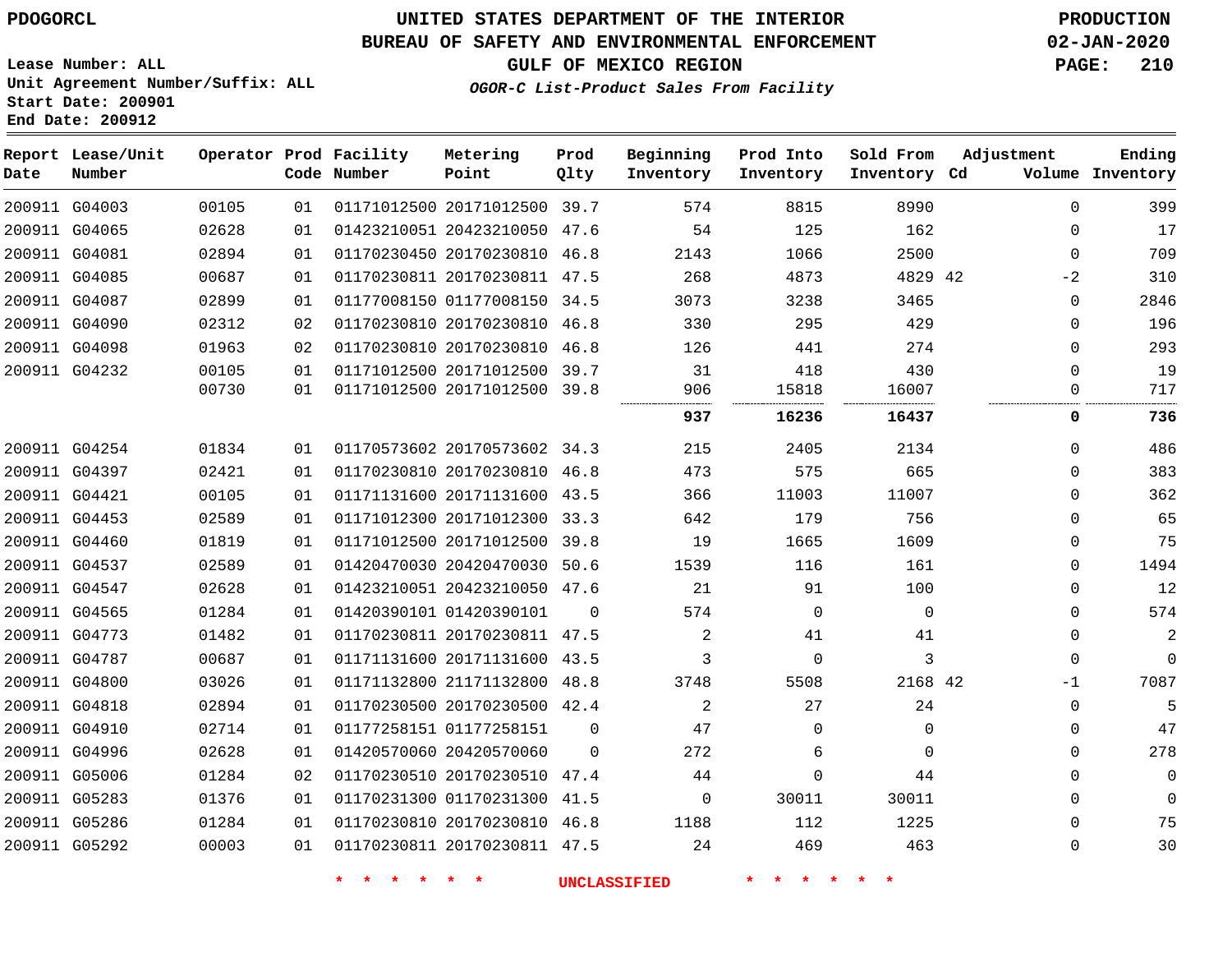**Date**

**Report Lease/Unit**

**Number**

## **UNITED STATES DEPARTMENT OF THE INTERIOR PDOGORCL PRODUCTION**

## **BUREAU OF SAFETY AND ENVIRONMENTAL ENFORCEMENT 02-JAN-2020**

**Lease Number: ALL Unit Agreement Number/Suffix: ALL Start Date: 200901 End Date: 200912**

**Operator Prod Facility**

**Code Number**

## **GULF OF MEXICO REGION PAGE: 211**

**Prod Qlty**

**OGOR-C List-Product Sales From Facility**

**Beginning Inventory** **Prod Into Inventory**

**Sold From Inventory**

**Inventory Cd Volume**

**Adjustment**

**Ending**

| 118            | $\Omega$ | 607   | 617            | 108            |      | 01170230500 20170230500 42.4 |                         | 01  | 00818 |               | 200911 G05299 |
|----------------|----------|-------|----------------|----------------|------|------------------------------|-------------------------|-----|-------|---------------|---------------|
| $\overline{0}$ | $\Omega$ | 3     | 2              | 1              |      | 01170230811 20170230811 47.5 |                         | 01  | 02714 |               | 200911 G05315 |
| 134            | $-1$     | 14 42 | 1              | 148            |      | 01170530900 20170530900 45.7 |                         | 01  | 01819 |               | 200911 G05346 |
| 321            | $\Omega$ | 34    | $\overline{2}$ | 353            |      | 01170530900 20170530900 45.7 |                         | 01  | 01819 |               | 200911 G05391 |
| 101            | 0        | 15810 | 15817          | 94             |      | 01177062608 2017706260A 36.5 |                         | 01  | 00560 |               | 200911 G05431 |
| $\mathbf 0$    | $\Omega$ | 333   | 333            | $\overline{0}$ | 35   |                              | 01171132800 20177052203 | 01  | 02409 |               |               |
| 101            | 0        | 16143 | 16150          | 94             |      |                              |                         |     |       |               |               |
| 555            | 0        | 171   | 375            | 351            |      | 01171132800 21171132800 48.8 |                         | 02  | 02871 | 200911 G05494 |               |
| 630            | 0        | 1693  | 1720           | 603            | 40.7 |                              | 01171012300 20171012300 | 01  | 00105 | 200911 G05504 |               |
| 2411           | 0        | 737   | 1932           | 1216           | 48.8 |                              | 01171132800 21171132800 | 01  | 00730 |               |               |
| 3041           | 0        | 2430  | 3652           | 1819           |      |                              |                         |     |       |               |               |
| $\overline{0}$ | 0        | 32    | $\Omega$       | 32             |      | 01171132800 21171132800 49.5 |                         | 01  | 00078 |               | 200911 G05505 |
| 471            | 0        | 1477  | 1730           | 218            | 48   |                              | 01171092651 20171092650 | 01  | 01834 |               | 200911 G05549 |
| 1690           | 0        | 778   | 93             | 2375           |      | 01171132800 21171132800 48.8 |                         | 01  | 02636 |               |               |
| 2161           | 0        | 2255  | 1823           | 2593           |      |                              |                         |     |       |               |               |
| 124            | 0        | 2787  | 2744           | 167            |      | 01171012500 20171012500 39.8 |                         | O 1 | 01834 |               | 200911 G05602 |
| 113            | 0        | 2538  | 2499           | 152            |      | 01171012500 20171012500 39.8 |                         | 01  | 02312 |               | 200911 G05610 |
| 297            | $\Omega$ | 6584  | 6563           | 318            |      | 01171012500 20171012500 39.7 |                         | 01  | 00105 |               | 200911 G05612 |
| $\overline{0}$ | $\Omega$ | 3     | 3              | $\mathbf 0$    |      | 01420470030 20420470030 33.1 |                         | 02  | 02967 |               | 200911 G05953 |
| 588            | 0        | 15    | $\Omega$       | 603            |      | 01420570060 20420570060 51.7 |                         | 01  | 02899 |               | 200911 G06037 |
| 13             | -1       | 92 42 | 91             | 13             |      | 01423210051 20423210050 47.6 |                         | 02  | 00818 |               | 200911 G06069 |
| 57             | 0        | 27    | 36             | 48             |      | 01420390110 20420390110 53.5 |                         | 01  | 00105 |               | 200911 G06104 |
| 137            | $\Omega$ | 65    | 86             | 116            |      | 01420390110 20420390110 53.5 |                         | 01  | 02409 |               | 200911 G06105 |
| 778            | $\Omega$ | 695   | 415            | 1058           |      | 01422450350 20422450350 40.6 |                         | 02  | 00818 | 200911 G06156 |               |
| 12             | $\Omega$ | 122   | 121            | 13             |      | 01170230450 20170230450 51.6 |                         | 01  | 01284 |               | 200911 G06165 |
| 41             | 0        | 284   | 289            | 36             |      | 01170230450 20170230450 50.5 |                         | 01  | 00105 |               | 200911 G06166 |
|                |          | 367   | 367            | 35             |      | 01170230450 20170230450 50.5 |                         | 01  | 00105 |               | 200911 G06167 |

**Metering Point**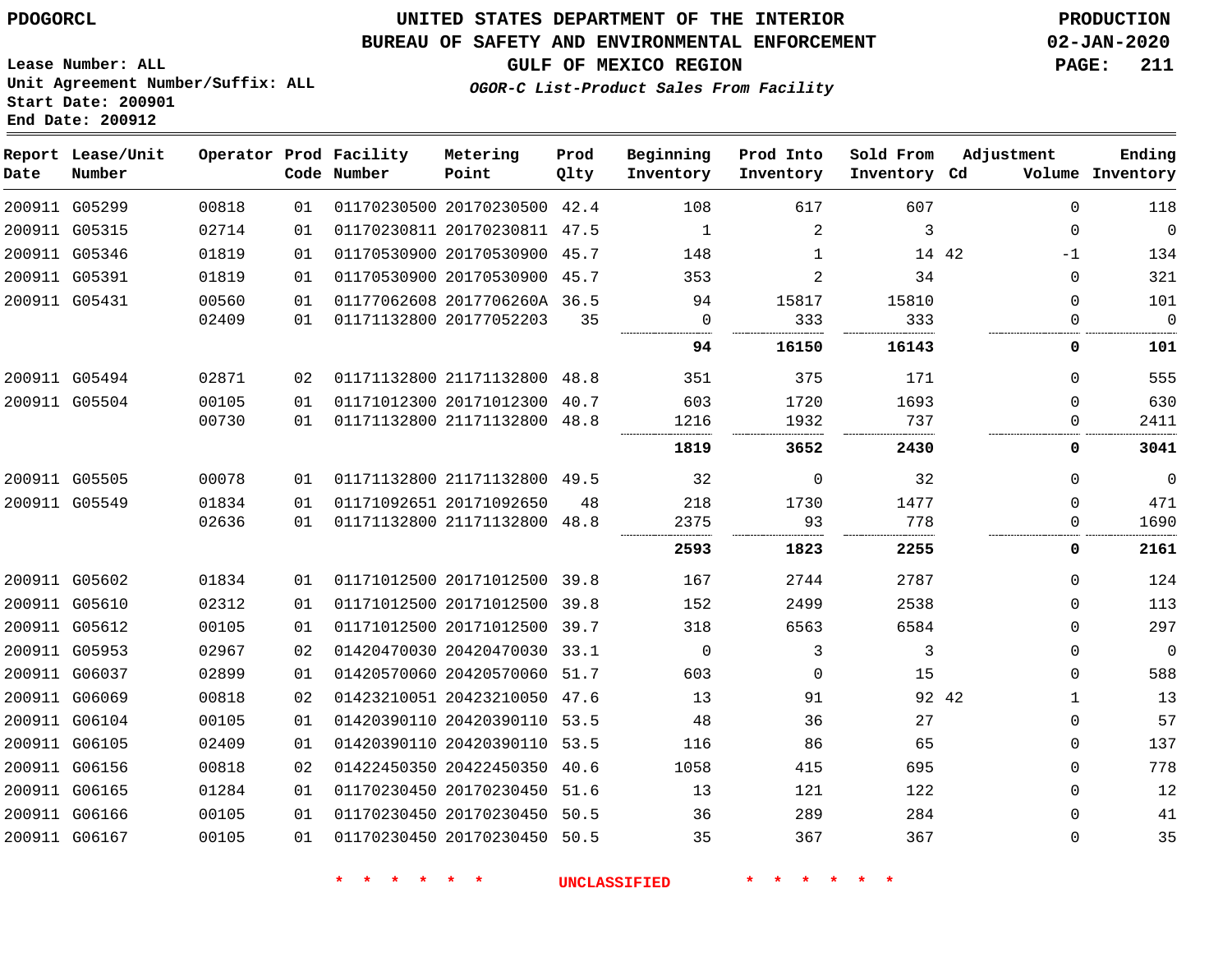**Report Lease/Unit**

# **UNITED STATES DEPARTMENT OF THE INTERIOR PDOGORCL PRODUCTION**

**Prod**  $Q1 + 3r$ 

**Metering**

### **BUREAU OF SAFETY AND ENVIRONMENTAL ENFORCEMENT 02-JAN-2020**

**Lease Number: ALL Unit Agreement Number/Suffix: ALL Start Date: 200901 End Date: 200912**

**Operator Prod Facility**

**GULF OF MEXICO REGION PAGE: 212**

**Ending**

**OGOR-C List-Product Sales From Facility**

**Beginning**

**Prod Into Inventory** **Sold From Inventory**

**Adjustment**

| Date | Number        |       |    | Code Number | Point                        | Qlty | Inventory    | Inventory   | Inventory Cd |       |              | Volume Inventory |
|------|---------------|-------|----|-------------|------------------------------|------|--------------|-------------|--------------|-------|--------------|------------------|
|      | 200911 G06168 | 03008 | 02 |             | 01170230450 20170230450 50.6 |      | 23           | 211         | 211 42       |       | -1           | 22               |
|      | 200911 G06180 | 00730 | 01 |             | 01170230450 20170230450 50.6 |      | 3            | 3           | 6            |       | $\Omega$     | $\mathbf 0$      |
|      | 200911 G06668 | 00276 | 01 |             | 01171132000 20171132000 49.1 |      | 311          | 4975        | 4571         |       | $\Omega$     | 715              |
|      | 200911 G06767 | 01834 | 01 |             | 01171012500 20171012500 39.8 |      | 26           | 601         | 599 42       |       | $-1$         | 27               |
|      | 200911 G07201 | 00818 | 02 |             | 01420570060 20420570060 52.6 |      | 189          | $\mathbf 0$ |              | 5 42  | $\mathbf{1}$ | 185              |
|      | 200911 G07215 | 03041 | 01 |             | 01420390120 01420390120 52.6 |      | 50           | 267         | 232 42       |       | $\mathbf{1}$ | 86               |
|      | 200911 G07619 | 02222 | 01 |             | 01170530900 20170530900 45.7 |      | 6            | $\mathbf 0$ | 1            |       | 0            | 5                |
|      | 200911 G07684 | 02871 | 02 |             | 01171132000 20171132000 49.1 |      | 358          | 1566        | 1699         |       | $\Omega$     | 225              |
|      | 200911 G07703 | 03041 | 01 |             | 01171132800 21171132800 48.5 |      | 4            | 43          | 20           |       | $\Omega$     | 27               |
|      | 200911 G07736 | 02312 | 02 |             | 01171132800 21171132800      | 48.8 | 102          | 94          | 46           |       | $\Omega$     | 150              |
|      | 200911 G07760 | 01284 | 01 |             | 01177122950 20177122950 30.4 |      | 30           | 26596       | 26536        |       | $\Omega$     | 90               |
|      | 200911 G07802 | 01284 | 02 |             | 01177258041 01177258041 27.9 |      | 7            | 13          | 15           |       | $\Omega$     | 5                |
|      | 200911 G07917 | 01834 | 01 |             | 01170573602 20170573602 34.3 |      | 17832        | 84242       | 85059 42     |       | $\mathbf{1}$ | 17016            |
|      | 200911 G08120 | 02312 | 02 |             | 01423210051 20423210050 47.6 |      | 16           | 98          | 101          |       | $\mathbf 0$  | 13               |
|      | 200911 G08963 | 00105 | 01 |             | 01420470030 20420470030 50.8 |      | 5            | $\Omega$    | 5            |       | $\Omega$     | $\mathbf 0$      |
|      | 200911 G09010 | 03041 | 01 |             | 01420390120 01420390120 52.6 |      | 36           | 109         | 95           |       | $\Omega$     | 50               |
|      | 200911 G09500 | 02899 | 01 |             | 01177058270 01177058270      | 38.8 | 27           | 28          |              | 33 42 | $\mathbf 1$  | 23               |
|      | 200911 G09564 | 01482 | 01 |             | 01171132800 21171132800 48.8 |      | 143          | 45          | 44           |       | $\Omega$     | 144              |
|      | 200911 G09574 | 01819 | 01 |             | 01171012300 20171012300 40.7 |      | 417          | 850         | 956          |       | $\mathbf 0$  | 311              |
|      | 200911 G09631 | 01284 | 01 |             | 01177122950 20177122950 30.4 |      | 18           | 8393        | 8383         |       | $\mathbf{0}$ | 28               |
|      | 200911 G10226 | 01819 | 01 |             | 01423210051 20423210050 47.6 |      | 23           | 111         | 120          |       | $\mathbf 0$  | 14               |
|      | 200911 G10486 | 00981 | 01 |             | 01170753850 20170753850 31.9 |      | 1095         | 203         | 663          |       | 0            | 635              |
|      | 200911 G10636 | 02894 | 01 |             | 01170230811 20170230811 47.5 |      | 422          | 5859        | 5908         |       | 0            | 373              |
|      | 200911 G10665 | 02899 | 01 |             | 01177058270 01177058270      | 38.8 | 2873         | 2959        | 3442         |       | $\Omega$     | 2390             |
|      | 200911 G10794 | 02466 | 01 |             | 01177122950 20177122950 30.7 |      | 3            | 4732        | 4719         |       | $\Omega$     | 16               |
|      | 200911 G10910 | 00162 | 01 |             | 01177245110 2017724511G      | 45   | $\mathbf{0}$ | 9302        | 9302         |       | 0            | $\mathbf 0$      |
|      | 200911 G11243 | 02589 | 01 |             | 01420470030 20420470030 50.6 |      | 98           | 55          | 10           |       | 0            | 143              |
|      | 200911 G11870 | 00276 | 01 |             | 01171132000 20171132000 49.1 |      | 4203         | 57441       | 53384        |       | $\Omega$     | 8260             |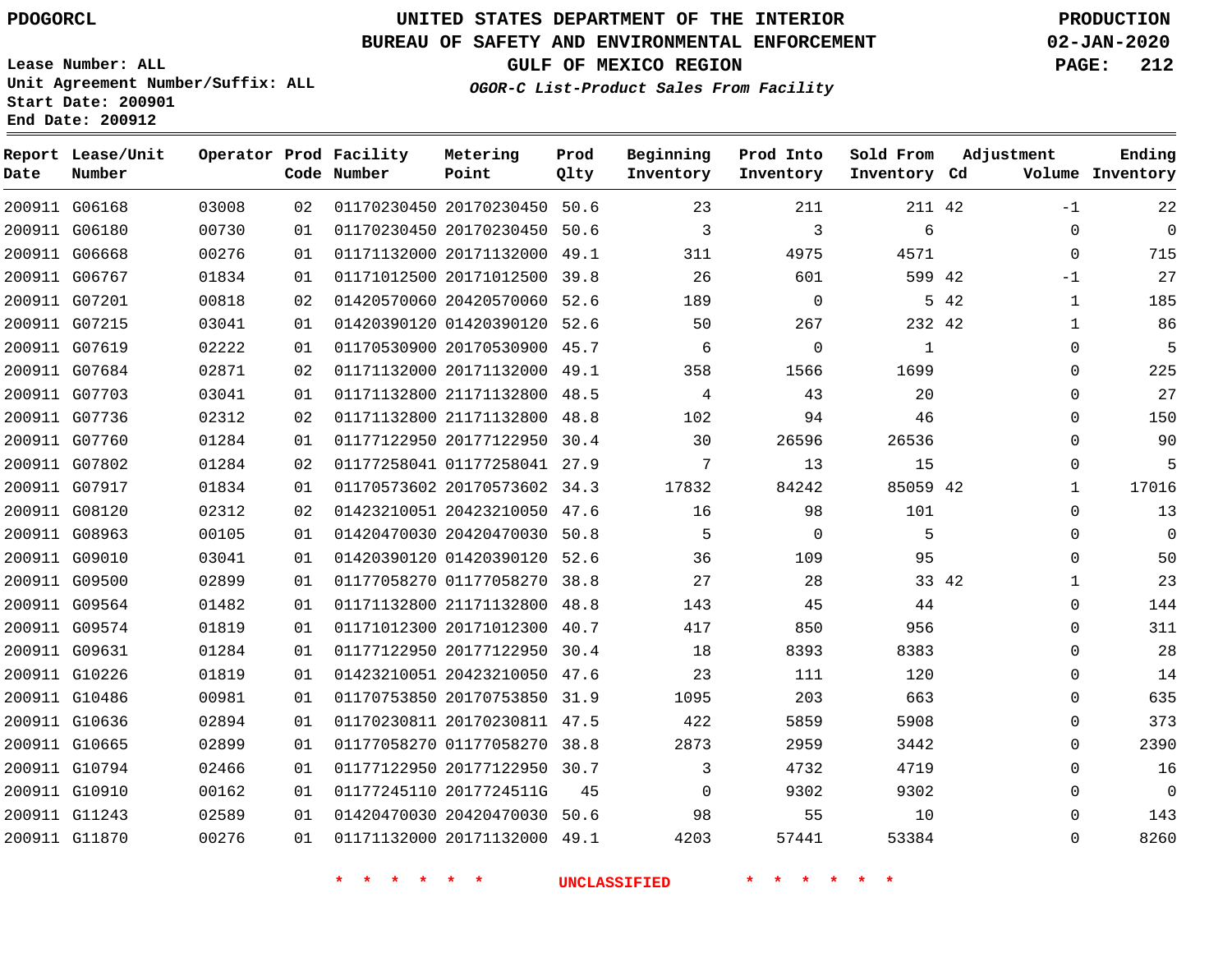G11911

**Date**

**Report Lease/Unit**

**Number**

# **UNITED STATES DEPARTMENT OF THE INTERIOR PDOGORCL PRODUCTION**

**Prod Qlty**

### **BUREAU OF SAFETY AND ENVIRONMENTAL ENFORCEMENT 02-JAN-2020**

**Lease Number: ALL Unit Agreement Number/Suffix: ALL Start Date: 200901 End Date: 200912**

**Operator Prod Facility**

**Code Number**

20177072601

**Metering Point**

  **OGOR-C List-Product Sales From Facility**

**Beginning Inventory**

  $\sim$  **Sold From Inventory**

**Prod Into Inventory**

**GULF OF MEXICO REGION PAGE: 213**

**Inventory Cd Volume**

**Adjustment**

**Ending**

|               |       |    | 一天<br>$\star$ $\star$ | $\star$ $\star$ $\star$      | <b>UNCLASSIFIED</b> |                | * * * *      | $\star$ $\star$ |              |                |
|---------------|-------|----|-----------------------|------------------------------|---------------------|----------------|--------------|-----------------|--------------|----------------|
|               |       |    |                       |                              |                     | 143            | 16           | 159             | 0            | 0              |
|               | 02628 | 01 |                       | 01171012500 20171012500 39.8 |                     | 79<br>         | 9            | 88              |              |                |
| 200911 G14535 | 01834 | 01 |                       | 01171012500 20171012500 39.8 |                     | 64             | 7            | 71              | 0            | $\mathbf 0$    |
| 200911 G14493 | 01834 | 01 |                       | 01171092930 20171092930 39.3 |                     | 55             | 297          | 340             | $\Omega$     | 12             |
| 200911 G14364 | 02871 | 01 |                       | 01171132800 21171132800 48.8 |                     | 132            | 188          | 75              | $\Omega$     | 245            |
| 200911 G14357 | 02852 | 02 |                       | 01171131600 20171131600      | 0                   | 2              | $\mathbf{0}$ | $\mathbf{0}$    | 0            | $\overline{2}$ |
| 200911 G14342 | 02200 | 01 |                       | 01170230811 20170230811 47.5 |                     | 293            | 3164         | 3161            | $\Omega$     | 296            |
| 200911 G14340 | 02312 | 02 |                       | 01170230811 20170230811 47.5 |                     | $\overline{0}$ | 4            | 4               | $\Omega$     | $\mathbf 0$    |
| 200911 G14193 | 02409 | 01 |                       | 01170230810 20170230810 46.7 |                     | 650            | 675          | 876             | 0            | 449            |
| 200911 G13938 | 01284 | 01 |                       | 01171012500 20171012500 39.8 |                     | 1048           | 18915        | 19105           | $\Omega$     | 858            |
| 200911 G13937 | 02628 | 02 |                       | 01171092651 20171092650      | 48                  | 24             | 226          | 189             | 0            | 61             |
| 200911 G13850 | 01482 | 01 |                       | 01170230811 20170230811 47.5 |                     | 2              | 48           | 47              | $\Omega$     | 3              |
| 200911 G13576 | 02594 | 02 |                       | 01170230810 20170230810 46.8 |                     | 196            | 147          | 226 42          | $\mathbf{1}$ | 118            |
| 200911 G13563 | 02589 | 01 |                       | 01170230811 20170230811 45.8 |                     | $\overline{0}$ | 63           | 63              | 0            | $\mathbf 0$    |
| 200911 G13560 | 01284 | 01 |                       | 01170230810 20170230810 46.8 |                     | 128            | 13           | 133             | $\Omega$     | 8              |
| 200911 G12906 | 01819 | 01 |                       | 01171012300 20171012300 40.7 |                     | 285            | 691          | 723             | 0            | 253            |
| 200911 G12802 | 02200 | 01 |                       | 01170230811 20170230811 47.5 |                     | 83             | 2821         | 2819            | $\Omega$     | 85             |
| 200911 G12761 | 00162 | 01 |                       | 01170230810 20170230810 46.1 |                     | $\Omega$       | 1137         | 1137            | $\Omega$     | $\mathbf 0$    |
| 200911 G12564 | 02603 | 01 |                       | 01170230510 20170230510 47.5 |                     | 35             | $\mathbf 0$  | 17              | $\Omega$     | 18             |
| 200911 G12497 | 02589 | 01 |                       | 01420390101 01420390101      | $\Omega$            | 113            | $\Omega$     | $\Omega$        | $\Omega$     | 113            |
| 200911 G12355 | 02589 | 01 |                       | 01171012300 20171012300      | 35                  | 10942          | 19971        | 23599           | 0            | 7314           |
| 200911 G12024 | 02312 | 02 |                       | 01171012500 20171012500 39.8 |                     | 17             | 257          | 262             | 0            | 12             |
| 200911 G12020 | 01482 | 01 |                       | 01171012500 20171012500 39.8 |                     | 93             | 269          | 349 42          | -1           | 12             |
| 200911 G12019 | 01482 | 01 |                       | 01171012500 20171012500 39.8 |                     | 101            | 231          | 322             | $\mathbf 0$  | 10             |
| 200911 G11984 | 03008 | 02 |                       | 01171092651 20171092650      | 48                  | 14             | 106          | 90              | $\Omega$     | 30             |
| 200911 G11983 | 01284 | 01 |                       | 01177112605 2017711260Y 30.8 |                     | 2              | $\mathbf 0$  | 2               | 0            | $\mathbf 0$    |
| 200911 G11952 | 00105 | 01 |                       | 01171012300 20171012300 40.7 |                     | 156            | $\Omega$     | 156             | $\Omega$     | 0              |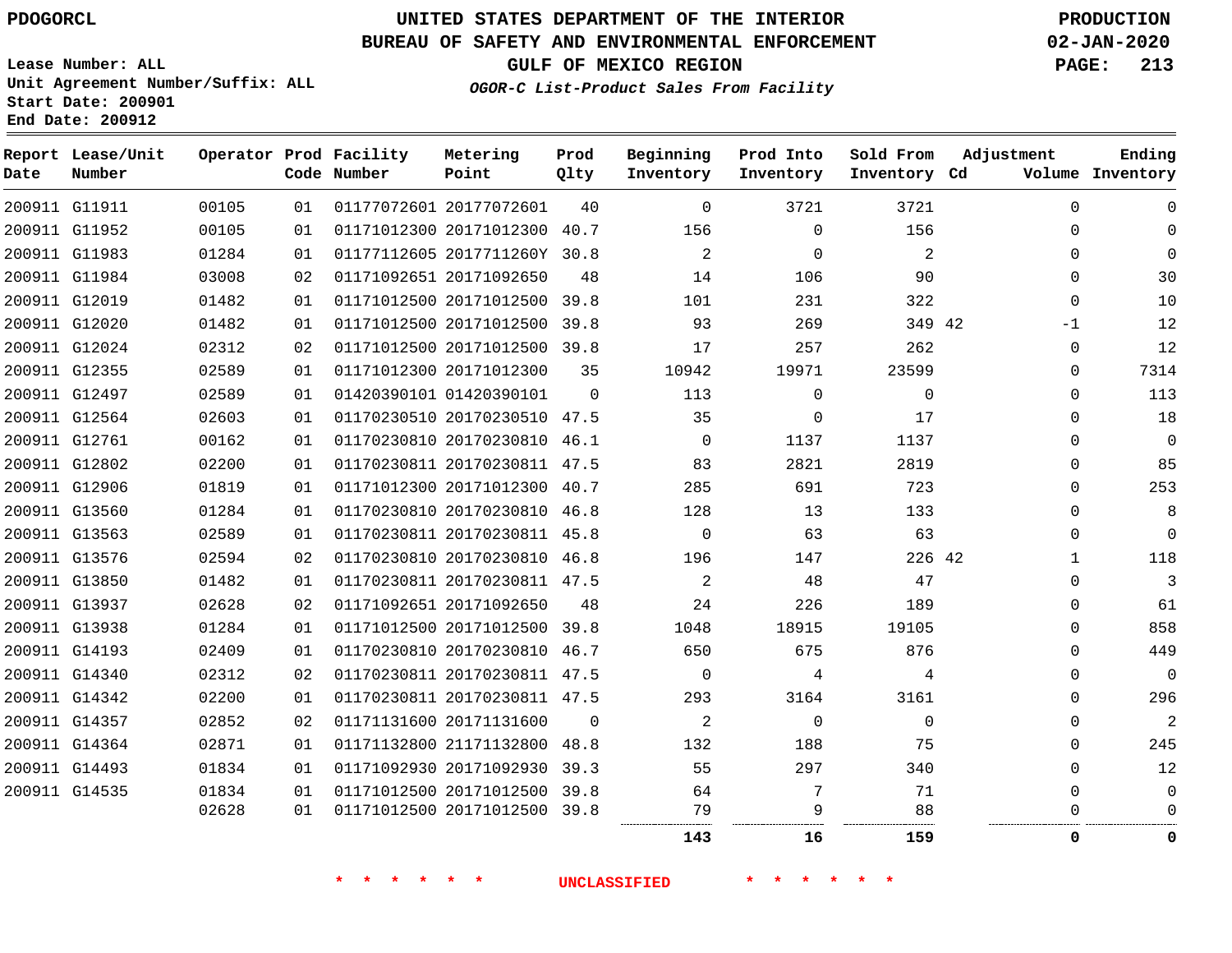**Date**

**End Date: 200912**

**Report Lease/Unit**

**Number**

# **UNITED STATES DEPARTMENT OF THE INTERIOR PDOGORCL PRODUCTION**

**Prod Qlty**

### **BUREAU OF SAFETY AND ENVIRONMENTAL ENFORCEMENT 02-JAN-2020**

**Lease Number: ALL Unit Agreement Number/Suffix: ALL Start Date: 200901**

**Operator Prod Facility**

**Code Number**

**OGOR-C List-Product Sales From Facility**

 $\Omega$ 

**Sold From Inventory**

**Prod Into Inventory**

**Beginning Inventory**

**Inventory Cd Volume**

**Adjustment**

**GULF OF MEXICO REGION PAGE: 214**

**Ending**

| 200911 G14791 | 02451 | 01 |                              | 01420570060 20420570060 51.6 |          | 30                  | $\mathbf 0$    | 1           | $\mathbf 0$ | 29          |
|---------------|-------|----|------------------------------|------------------------------|----------|---------------------|----------------|-------------|-------------|-------------|
| 200911 G14864 | 02871 | 02 |                              | 01170230450 20170230450 50.6 |          | 661                 | 5597           | 5706 42     | -1          | 551         |
| 200911 G15050 | 00105 | 01 |                              | 01170231110 20170231110 40.4 |          | 19028               | 14998          | 21972       | 0           | 12054       |
| 200911 G15078 | 00064 | 01 |                              | 01170230810 20170230810 46.8 |          | 3388                | 863            | 1204        | $\Omega$    | 3047        |
| 200911 G15110 | 02714 | 01 |                              | 01170530900 20170530900      | $\Omega$ | 5                   | $\overline{0}$ | $\mathbf 0$ | 0           | 5           |
| 200911 G15189 | 00560 | 01 |                              | 01171132800 21171132800 48.8 |          | 104                 | 87             | 45          | 0           | 146         |
| 200911 G15239 | 03041 | 01 |                              | 01171012500 20171012500 39.6 |          | 25                  | 190            | 206         | $\Omega$    | 9           |
| 200911 G15242 | 01284 | 01 |                              | 01171092651 20171092650      | 48       | 42                  | 299            | 259         | $\Omega$    | 82          |
| 200911 G15263 | 02421 | 01 |                              | 01171132000 20171132000 49.1 |          | 343                 | 4339           | 4058        | $\Omega$    | 624         |
| 200911 G15277 | 00222 | 02 |                              | 01171012400 20171012400 49.5 |          | 1076                | 5250           | 5437        | $\Omega$    | 889         |
| 200911 G15299 | 02200 | 01 |                              | 01171092651 20171092650      | 48       | 397                 | 2454           | 2183        | 0           | 668         |
| 200911 G15303 | 00105 | 01 |                              | 01171092800 21171132800 48.8 |          | 178                 | 172            | 82          | 0           | 268         |
| 200911 G15312 | 00105 | 01 |                              | 01171092651 20171092650      | 48       | 1559                | 13332          | 11262       | $\Omega$    | 3629        |
| 200911 G15323 | 01482 | 01 |                              | 01171012500 20171012500 39.6 |          | 74                  | $\overline{0}$ | 74          | $\Omega$    | $\mathbf 0$ |
| 200911 G15740 | 00818 | 01 |                              | 01170230450 20170230450 50.6 |          | 28                  | 474            | 440         | 0           | 62          |
|               | 02893 | 02 |                              | 01170230450 20170230450 50.6 |          | 0                   | 2010           | 1812        | 0           | 198         |
|               |       |    |                              |                              |          | 28                  | 2484           | 2252        | 0           | 260         |
| 200911 G15742 | 00730 | 01 | 01170230450 20170230450 50.6 |                              |          | 7                   | 127            | 122         | 0           | 12          |
| 200911 G15769 | 03041 | 01 |                              | 01422450350 20422450350 40.6 |          | 28                  | 13             | 20          | 0           | 21          |
| 200911 G16104 | 00105 | 01 |                              | 01170231110 20170231110 40.5 |          | 56                  | 26             | 61          | 0           | 21          |
| 200911 G16121 | 00687 | 01 |                              | 01170230811 20170230811 47.5 |          | 51                  | 1118           | 1098        | 0           | 71          |
| 200911 G16201 | 03026 | 01 |                              | 01170530900 20170530900 45.7 |          | 17                  | $\Omega$       | 2           | 0           | 15          |
| 200911 G16333 | 01819 | 01 |                              | 01171092651 20171092650      | 48       | 787                 | 16096          | 12502       | $\Omega$    | 4381        |
| 200911 G16353 | 01482 | 01 |                              | 01171132000 20171132000 49.1 |          | 53                  | 743            | 689         | $\Omega$    | 107         |
| 200911 G16461 | 00105 | 01 |                              | 01170753510 20170753510 53.1 |          | 300                 | 713            | 578         | 0           | 435         |
| 200911 G16469 | 03026 | 01 |                              | 01170753510 20170753510 53.1 |          | 24                  | 69             | 53          | $\Omega$    | 40          |
| 200911 G16500 | 02312 | 01 |                              | 01170755200 20170755200 38.9 |          | 706                 | 15207          | 15334       | 0           | 579         |
| 200911 G16515 | 00162 | 01 |                              | 01177245110 2017724511G      | 45       | 0                   | 9911           | 9911        | 0           | 0           |
|               |       |    | $\star$<br>$\star$           | $\star$ .                    |          | <b>UNCLASSIFIED</b> | * * * *        |             |             |             |
|               |       |    |                              |                              |          |                     |                |             |             |             |

**Metering Point**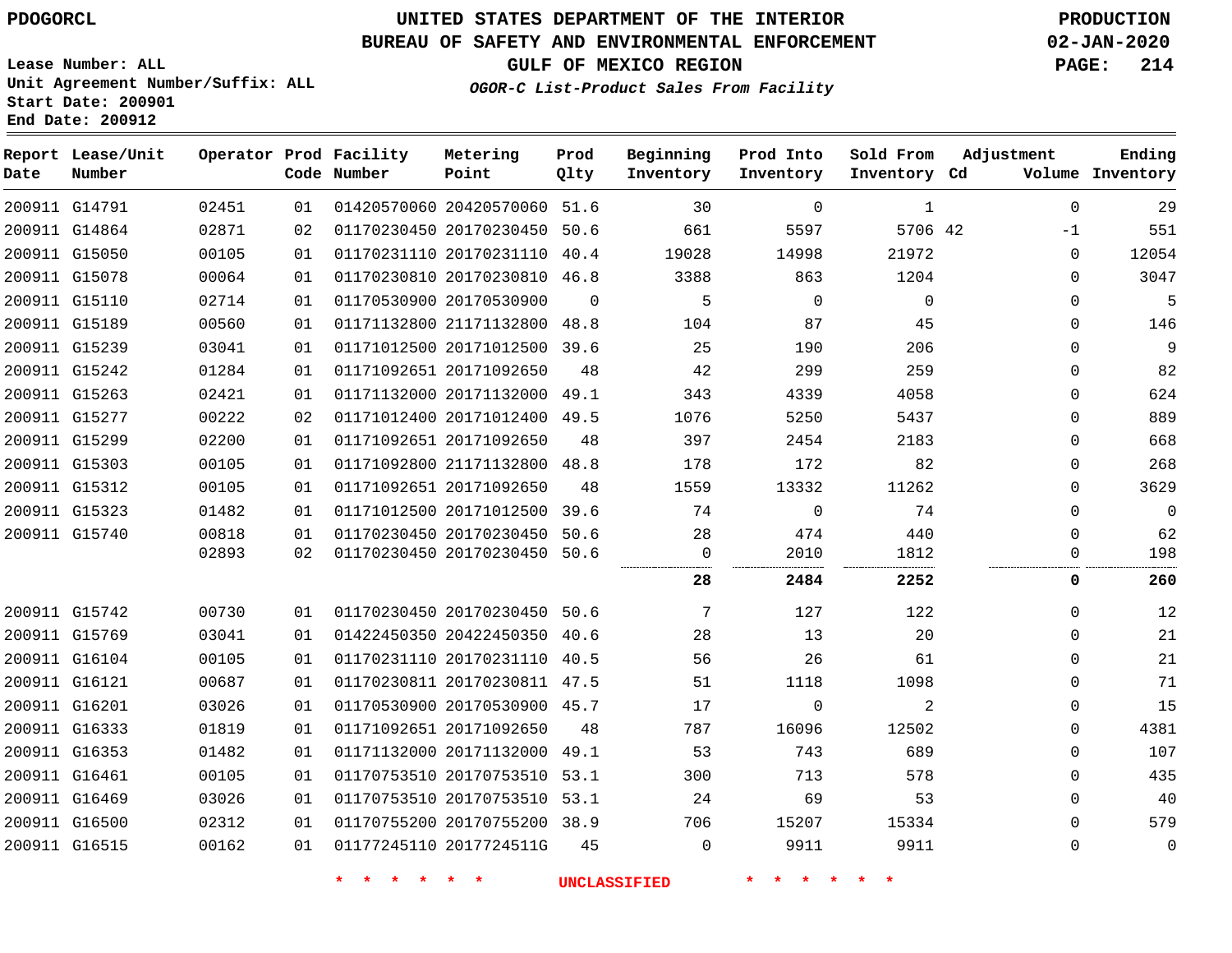#### **BUREAU OF SAFETY AND ENVIRONMENTAL ENFORCEMENT 02-JAN-2020**

**Lease Number: ALL Unit Agreement Number/Suffix: ALL Start Date: 200901 End Date: 200912**

**GULF OF MEXICO REGION PAGE: 215**

**OGOR-C List-Product Sales From Facility**

| Date | Report Lease/Unit<br>Number |       |    | Operator Prod Facility<br>Code Number | Metering<br>Point            | Prod<br>Olty | Beginning<br>Inventory | Prod Into<br>Inventory | Sold From<br>Inventory Cd | Adjustment       | Ending<br>Volume Inventory |
|------|-----------------------------|-------|----|---------------------------------------|------------------------------|--------------|------------------------|------------------------|---------------------------|------------------|----------------------------|
|      | 200911 G16575               | 00730 | 01 |                                       | 01608103650 20608103650 29.6 |              | $\mathbf{1}$           | 75                     | 75                        | $\Omega$         | 1                          |
|      | 200911 G16890               | 00981 | 01 |                                       | 01170753850 20170753850      | $\Omega$     | 1137                   | 546                    |                           | $0$ 09<br>$-688$ | 995                        |
|      | 200911 G17124               | 02871 | 02 |                                       | 01170230450 20170230450 50.6 |              | 3                      | 37                     | 39                        | 0                | 1                          |
|      | 200911 G17133               | 01482 | 01 |                                       | 01423210051 20423210050 47.6 |              | $\overline{c}$         | 5                      | 6                         | $\Omega$         | 1                          |
|      | 200911 G17190               | 02312 | 02 |                                       | 01170230810 20170230810 46.8 |              | 74                     | 146                    | 123                       | $\mathbf 0$      | 97                         |
|      | 200911 G17202               | 02066 | 02 |                                       | 01170230810 20170230810 46.8 |              | 93                     | 76                     | 68                        | $\mathbf 0$      | 101                        |
|      | 200911 G17754               | 02025 | 01 |                                       | 01170230510 20170230510 47.4 |              | 1420                   | 1                      | 779                       | $\mathbf 0$      | 642                        |
|      | 200911 G17789               | 00818 | 01 |                                       | 01170230810 20170230810 46.8 |              | 381                    | 143                    | 429                       | $\mathbf 0$      | 95                         |
|      | 200911 G17858               | 00105 | 01 |                                       | 01170530900 20170530900 45.7 |              | 63                     | $\mathbf 0$            | 6                         | 0                | 57                         |
|      | 200911 G17898               | 01963 | 01 |                                       | 01171131600 20171131600 43.5 |              | 19                     | 734                    | 729                       | $\mathbf 0$      | 24                         |
|      | 200911 G17912               | 02409 | 01 |                                       | 01171132800 20177052203      | 35           | $\mathbf 0$            | 9578                   | 9578                      | $\Omega$         | $\mathbf 0$                |
|      | 200911 G17913               | 01834 | 01 |                                       | 01171132800 21171132800 48.8 |              | 1296                   | 143                    | 339 42                    | $-1$             | 1099                       |
|      | 200911 G17921               | 03026 | 01 |                                       | 01171012500 20177062959      | 25.3         | $\mathbf 0$            | 16604                  | 16604                     | $\mathbf 0$      | $\mathbf 0$                |
|      | 200911 G17942               | 00560 | 01 |                                       | 01177082604 20177082604 27.7 |              | $\Omega$               | 14581                  | 14581                     | $\Omega$         | $\Omega$                   |
|      | 200911 G17966               | 02421 | 01 |                                       | 01171012300 20171012300 40.7 |              | 291                    | 318                    | 492 42                    | $-1$             | 116                        |
|      | 200911 G17973               | 00730 | 01 |                                       | 01171012400 20171012400 49.5 |              | 2037                   | 10706                  | 10929                     | $\mathbf 0$      | 1814                       |
|      | 200911 G17977               | 02312 | 02 |                                       | 01171132800 21171132800      | 48.8         | 412                    | 313                    | 170 42                    | $-1$             | 554                        |
|      | 200911 G18040               | 00105 | 01 |                                       | 01171012500 20171012500 39.8 |              | 34                     | 521                    | 531                       | $\mathbf 0$      | 24                         |
|      | 200911 G18043               | 01103 | 01 |                                       | 01171012500 20171012500 39.8 |              | 1093                   | 20438                  | 20605                     | $\Omega$         | 926                        |
|      | 200911 G18054               | 01834 | 01 |                                       | 01171012500 20171012500 39.8 |              | 2929                   | 36056                  | 37352 42                  | 1                | 1634                       |
|      | 200911 G18208               | 01834 | 01 |                                       | 01170573602 20170573602 34.3 |              | 357                    | 2942                   | 2704 42                   | $-1$             | 594                        |
|      | 200911 G18577               | 00981 | 01 |                                       | 01170753850 20170753850      | $\mathbf 0$  | 1314                   | 687                    |                           | $0$ 09<br>$-795$ | 1206                       |
|      | 200911 G18863               | 02312 | 02 |                                       | 01420470030 20420470030 50.8 |              | 5                      | 1                      | 1                         | $\mathbf 0$      | 5                          |
|      | 200911 G18885               | 00818 | 02 |                                       | 01420570060 20420570060 51.6 |              | 334                    | $\Omega$               |                           | 9 42<br>1        | 326                        |
|      | 200911 G18920               | 02200 | 01 |                                       | 01423210051 20423210050 47.6 |              | 14                     | 133                    | 129 42                    | $-1$             | 17                         |
|      | 200911 G18936               | 02914 | 01 |                                       | 01422450350 20422450350 42.2 |              | $\overline{a}$         | $\mathbf 0$            | $\mathbf{1}$              | $\mathbf 0$      | $\mathbf{1}$               |
|      | 200911 G19030               | 02806 | 01 |                                       | 01423210051 20423210050      | 49           | 114                    | 605                    |                           | $0$ 09<br>$-640$ | 79                         |
|      | 200911 G19127               | 00818 | 01 |                                       | 01170230811 20170230811      | $\Omega$     | 214                    | 11                     | $\Omega$                  | $\Omega$         | 225                        |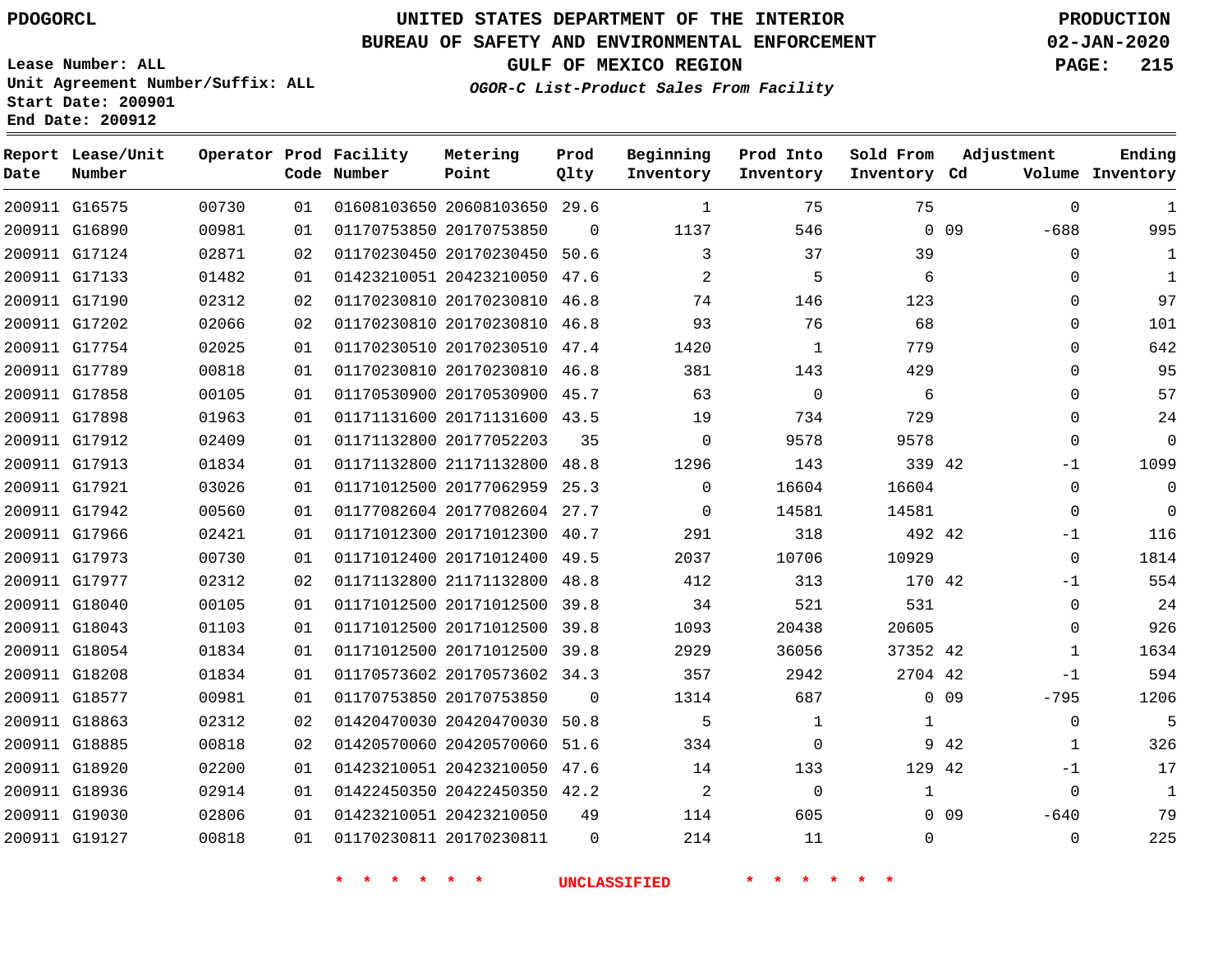**Report Lease/Unit**

**Number**

# **UNITED STATES DEPARTMENT OF THE INTERIOR PDOGORCL PRODUCTION**

**Prod**  $Q1 + 3z$ 

### **BUREAU OF SAFETY AND ENVIRONMENTAL ENFORCEMENT 02-JAN-2020**

**Lease Number: ALL Unit Agreement Number/Suffix: ALL Start Date: 200901 End Date: 200912**

**Operator Prod Facility**

**GULF OF MEXICO REGION PAGE: 216**

**Adjustment**

**Ending**

| Number        |       |    | Code Number        | Point                        | Qlty                    | Inventory                                                                                                                                                                                                                                                                                                                                                                                                                                                                                                                                                                                                                                                                                                                                                    | Inventory           | Inventory Cd |                                                                   | Volume Inventory |
|---------------|-------|----|--------------------|------------------------------|-------------------------|--------------------------------------------------------------------------------------------------------------------------------------------------------------------------------------------------------------------------------------------------------------------------------------------------------------------------------------------------------------------------------------------------------------------------------------------------------------------------------------------------------------------------------------------------------------------------------------------------------------------------------------------------------------------------------------------------------------------------------------------------------------|---------------------|--------------|-------------------------------------------------------------------|------------------|
| 200911 G19760 | 02894 | 01 |                    | 01171132800 21171132800 48.8 |                         | $\overline{0}$                                                                                                                                                                                                                                                                                                                                                                                                                                                                                                                                                                                                                                                                                                                                               | 16256               | 3808         | $\mathbf 0$                                                       | 12448            |
| 200911 G19832 | 02349 | 01 |                    | 01177163600 20177163600      | 40                      | 171                                                                                                                                                                                                                                                                                                                                                                                                                                                                                                                                                                                                                                                                                                                                                          | 2246                | 2240         | $\Omega$                                                          | 177              |
| 200911 G20605 | 02377 | 01 |                    | 01423550141 20423550140 27.2 |                         | 777                                                                                                                                                                                                                                                                                                                                                                                                                                                                                                                                                                                                                                                                                                                                                          | 17596               | 17149        | $\Omega$                                                          | 1224             |
| 200911 G20616 | 02312 | 02 |                    | 01423210051 20423210050 47.6 |                         | 12                                                                                                                                                                                                                                                                                                                                                                                                                                                                                                                                                                                                                                                                                                                                                           | 31                  | 39           | $\mathbf 0$                                                       | $\overline{4}$   |
| 200911 G20655 | 00222 | 01 |                    |                              |                         | 385                                                                                                                                                                                                                                                                                                                                                                                                                                                                                                                                                                                                                                                                                                                                                          | $\mathbf 0$         | 210          | $\mathbf 0$                                                       | 175              |
| 200911 G20656 | 03041 | 01 |                    |                              |                         | 8                                                                                                                                                                                                                                                                                                                                                                                                                                                                                                                                                                                                                                                                                                                                                            | 2                   | 4            | $\Omega$                                                          | 6                |
| 200911 G20660 | 00818 | 02 |                    |                              |                         | 18                                                                                                                                                                                                                                                                                                                                                                                                                                                                                                                                                                                                                                                                                                                                                           | 21                  |              | $-1$                                                              | $\overline{c}$   |
| 200911 G21070 | 00560 | 01 |                    |                              |                         | 291                                                                                                                                                                                                                                                                                                                                                                                                                                                                                                                                                                                                                                                                                                                                                          | 292                 |              | $-45$                                                             | 447              |
| 200911 G21096 | 00818 | 01 |                    |                              |                         | $\Omega$                                                                                                                                                                                                                                                                                                                                                                                                                                                                                                                                                                                                                                                                                                                                                     | 308                 | 288          | $\Omega$                                                          | 20               |
| 200911 G21111 | 02266 | 01 |                    |                              |                         | 34                                                                                                                                                                                                                                                                                                                                                                                                                                                                                                                                                                                                                                                                                                                                                           | $\mathsf{O}$        | 34           | 0                                                                 | $\mathbf 0$      |
| 200911 G21116 | 00818 | 02 |                    |                              |                         | 1468                                                                                                                                                                                                                                                                                                                                                                                                                                                                                                                                                                                                                                                                                                                                                         | 1277                | 642          | 0                                                                 | 2103             |
| 200911 G21120 | 02058 | 02 |                    |                              |                         | 112                                                                                                                                                                                                                                                                                                                                                                                                                                                                                                                                                                                                                                                                                                                                                          | 1539                | 1581         | $\Omega$                                                          | 70               |
| 200911 G21378 | 01819 | 01 |                    |                              |                         | 33                                                                                                                                                                                                                                                                                                                                                                                                                                                                                                                                                                                                                                                                                                                                                           | 297                 | 311          | $\Omega$                                                          | 19               |
| 200911 G21530 | 00078 | 01 |                    |                              |                         | 607                                                                                                                                                                                                                                                                                                                                                                                                                                                                                                                                                                                                                                                                                                                                                          | 2293                |              | $-1$                                                              | 719              |
| 200911 G21532 | 02807 | 01 |                    |                              |                         | 777                                                                                                                                                                                                                                                                                                                                                                                                                                                                                                                                                                                                                                                                                                                                                          | 10561               | 10665        | $\mathbf 0$                                                       | 673              |
| 200911 G21534 | 02807 | 01 |                    |                              |                         | 76                                                                                                                                                                                                                                                                                                                                                                                                                                                                                                                                                                                                                                                                                                                                                           | 465                 |              | $\mathbf{1}$                                                      | 30               |
| 200911 G21580 | 02636 | 01 |                    |                              |                         | $\overline{4}$                                                                                                                                                                                                                                                                                                                                                                                                                                                                                                                                                                                                                                                                                                                                               | 61                  | 61           | $\Omega$                                                          | 4                |
| 200911 G21700 | 00105 | 01 |                    |                              |                         | 793                                                                                                                                                                                                                                                                                                                                                                                                                                                                                                                                                                                                                                                                                                                                                          | 1988                | 2279         | 0                                                                 | 502              |
| 200911 G21826 | 00981 | 01 |                    |                              | $\overline{0}$          | 1185                                                                                                                                                                                                                                                                                                                                                                                                                                                                                                                                                                                                                                                                                                                                                         | 593                 |              | $-717$                                                            | 1061             |
| 200911 G22219 | 01482 | 01 |                    |                              |                         | 42                                                                                                                                                                                                                                                                                                                                                                                                                                                                                                                                                                                                                                                                                                                                                           | 393                 | 384          | $\Omega$                                                          | 51               |
| 200911 G22236 | 00818 | 01 |                    |                              |                         | 83                                                                                                                                                                                                                                                                                                                                                                                                                                                                                                                                                                                                                                                                                                                                                           | 939                 |              | $\mathbf{1}$                                                      | 93               |
| 200911 G22238 | 00818 | 02 |                    |                              |                         | $\mathbf{1}$                                                                                                                                                                                                                                                                                                                                                                                                                                                                                                                                                                                                                                                                                                                                                 | $\overline{0}$      | <sup>1</sup> | $\mathbf 0$                                                       | $\mathbf 0$      |
| 200911 G22246 | 01284 | 02 |                    |                              |                         | 268                                                                                                                                                                                                                                                                                                                                                                                                                                                                                                                                                                                                                                                                                                                                                          | 853                 | 958          | $\Omega$                                                          | 163              |
| 200911 G22262 | 00730 | 01 |                    |                              |                         | 9                                                                                                                                                                                                                                                                                                                                                                                                                                                                                                                                                                                                                                                                                                                                                            | 3                   | 10           | $\Omega$                                                          | $\overline{c}$   |
| 200911 G22268 | 02777 | 01 |                    |                              |                         | $\Omega$                                                                                                                                                                                                                                                                                                                                                                                                                                                                                                                                                                                                                                                                                                                                                     | 2964                | 2964         | 0                                                                 | $\overline{0}$   |
| 200911 G22501 | 00078 | 01 |                    |                              |                         | 85                                                                                                                                                                                                                                                                                                                                                                                                                                                                                                                                                                                                                                                                                                                                                           | 1262                |              | $\mathbf{1}$                                                      | 396              |
| 200911 G22505 | 02025 | 01 |                    |                              |                         | 148                                                                                                                                                                                                                                                                                                                                                                                                                                                                                                                                                                                                                                                                                                                                                          | 2051                | 2068         | $\Omega$                                                          | 131              |
| 200911 G22510 | 00162 | 01 |                    |                              |                         | $\mathbf 0$                                                                                                                                                                                                                                                                                                                                                                                                                                                                                                                                                                                                                                                                                                                                                  | 29289               | 29289        | 0                                                                 | $\mathbf 0$      |
|               |       |    | $\star$<br>$\star$ | $\star$                      |                         |                                                                                                                                                                                                                                                                                                                                                                                                                                                                                                                                                                                                                                                                                                                                                              |                     |              |                                                                   |                  |
|               |       |    |                    |                              | 01170753850 20170753850 | 01170230510 20170230510 47.4<br>01422450350 20422450350 40.6<br>01170230450 20170230450 50.6<br>01171132800 21171132800 48.8<br>01170230811 20170230811 47.5<br>01171132800 21171132800 48.5<br>01171132800 21171132800 48.7<br>01171012500 20171012500 39.8<br>01170230811 20170230811 47.5<br>01170230400 20170230400 48.7<br>01170230811 20170230811 47.5<br>01170230811 20170230811 47.5<br>01170230811 20170230811 47.5<br>01177258153 01177258153 29.2<br>01423210051 20423210050 47.6<br>01170230450 20170230450 50.6<br>01421670201 20170230450 49.4<br>01423210051 20170230500 42.4<br>01170230810 20170230810 46.8<br>01170230810 2042709015I 53.6<br>01170230400 20170230400 48.7<br>01170230811 20170230811 47.4<br>01170230810 20170230810 46.7 | <b>UNCLASSIFIED</b> |              | 36 42<br>91 42<br>2180 42<br>512 42<br>$0$ 09<br>930 42<br>952 42 |                  |

**Metering Point**

**OGOR-C List-Product Sales From Facility**

**Beginning Inventory** **Prod Into Inventory**

**Sold From Inventory**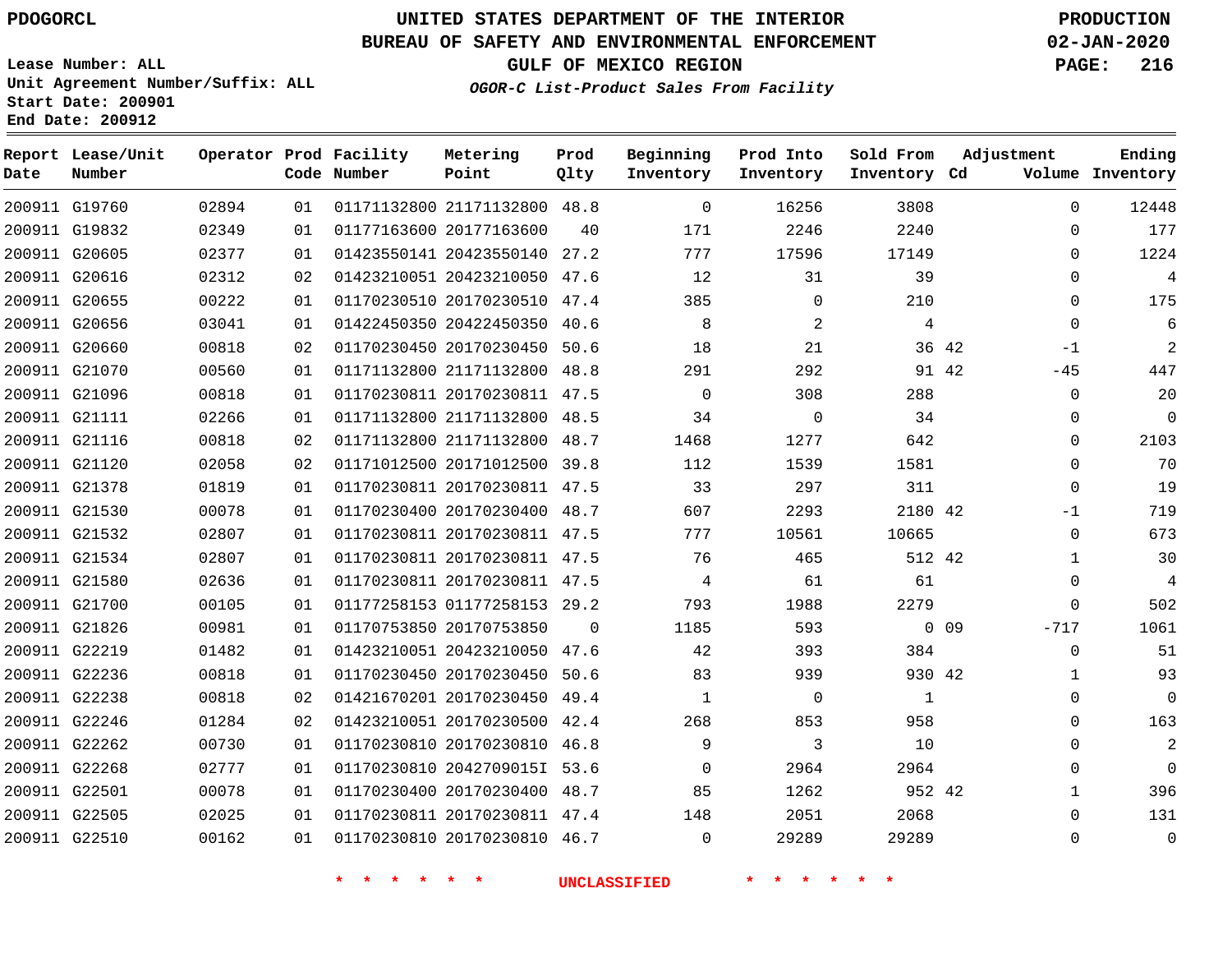**Report Lease/Unit**

**Number**

# **UNITED STATES DEPARTMENT OF THE INTERIOR PDOGORCL PRODUCTION**

**Prod Qlty**

### **BUREAU OF SAFETY AND ENVIRONMENTAL ENFORCEMENT 02-JAN-2020**

**Lease Number: ALL Unit Agreement Number/Suffix: ALL Start Date: 200901 End Date: 200912**

**Operator Prod Facility**

**Code Number**

**OGOR-C List-Product Sales From Facility**

**Beginning Inventory** **Prod Into Inventory** **Sold From Inventory**

**GULF OF MEXICO REGION PAGE: 217**

**Inventory Cd Volume**

**Adjustment**

**Ending**

| 200911 G22513 | 02579 |    |             |                                         |    | 432                     | $\Omega$        | 432            | 0            | 0              |
|---------------|-------|----|-------------|-----------------------------------------|----|-------------------------|-----------------|----------------|--------------|----------------|
| 200911 G22544 | 02714 | 01 |             | 01170230811 20170230811 47.5            |    | $\overline{1}$          | $\Omega$        | $\overline{1}$ | $\mathbf{0}$ | $\overline{0}$ |
| 200911 G22582 | 01834 | 01 |             | 01170530900 20170530900 45.7            |    | 72                      | $\mathbf{1}$    | $\overline{7}$ | $\mathbf 0$  | 66             |
| 200911 G22587 | 02200 | 01 |             | 01171132000 20171132000 49.1            |    | 11                      | 209             | 189 42         | $-1$         | 30             |
| 200911 G22605 | 01834 | 01 |             | 01171132800 21171132800 48.8            |    | 128                     | 219             | 82             | $\mathbf{0}$ | 265            |
| 200911 G22606 | 02628 | 02 |             | 01171132000 20171132000 49.1            |    | $\sim$ 3                | 151             | 132            | $\Omega$     | 22             |
| 200911 G22607 | 02899 | 01 |             | 01170230810 20170230810 46.8            |    | $\overline{\mathbf{3}}$ | 23              | 11 42          | $\mathbf{1}$ | 16             |
| 200911 G22613 | 02655 | 02 |             | 01171132800 21171132800 48.6            |    | 76                      | 56              | 31             | 0            | 101            |
| 200911 G22621 | 01834 | 01 |             | 01171132800 21171132800 48.8            |    | 1452                    | 9549            | 2577           | $\Omega$     | 8424           |
| 200911 G22651 | 01834 | 01 |             | 01171132800 21171132800 48.8            |    | 8 <sup>8</sup>          | $\overline{9}$  | $\overline{4}$ | $\mathbf{0}$ | 13             |
| 200911 G22660 | 02058 | 02 |             | 01171012310 20171012310 46.1            |    | 71                      | 680             | 708            | $\Omega$     | 43             |
| 200911 G22662 | 02058 | 01 |             | 01171012310 20171012310 46.1            |    | 99                      | 286             | 367            | $\mathbf{0}$ | 18             |
| 200911 G22679 | 00222 | 01 |             | 01177082958 20177082958 38.9            |    | $\overline{0}$          | 1077            | 1077           | $\Omega$     | - 0            |
| 200911 G22699 | 00064 | 01 |             | 01171012500 20171012500 39.8            |    | 64                      | 1080            | 1095           | $\Omega$     | 49             |
| 200911 G22701 | 01834 | 01 |             | 01171132800 21171132800 48.8            |    | $\overline{\mathbf{a}}$ | $6\overline{6}$ | 1 42           | $-1$         | -6             |
| 200911 G22702 | 01834 | 01 |             | 01171132800 21171132800 48.8            |    |                         | $\overline{0}$  | $\overline{1}$ | $\Omega$     | $\overline{0}$ |
| 200911 G22738 | 01834 | 01 |             | 01171012500 20171012500 39.8            |    | $\overline{0}$          | 1025            | 979            | $\Omega$     | 46             |
| 200911 G22751 | 00730 | 01 |             | 01171012500 20171012500 39.8            |    | 492                     | 7316            | 7477           | $\Omega$     | 331            |
| 200911 G22772 | 00105 | 01 |             | 01170513800 20170513800 32.8            |    | $\overline{0}$          | 6921            | 6528           | $\mathbf{0}$ | 393            |
| 200911 G22781 | 00222 |    |             | 02 01170754751 01170754751 35.6         |    | 472                     | 5585            | 4562           | $\mathbf{0}$ | 1495           |
| 200911 G22792 | 00222 | 02 |             | 01177258041 01177258041                 | 28 | 985                     | 1056            | 1632 42        | $\mathbf{1}$ | 410            |
|               | 02714 |    |             | 01  01177258151  01177258151  0         |    | 125                     | 21              | $\Omega$       | 0            | 146            |
|               |       |    |             |                                         |    | 1110                    | 1077            | 1632           | $\mathbf{1}$ | 556            |
| 200911 G22840 | 00730 |    |             | 01 01608103650 20608103650 29.6 15      |    |                         | 1863            | 1866           | $\Omega$     | 12             |
| 200911 G23162 | 00222 | 01 |             | 01423210051 20423210050 47.6            |    | $\overline{1}$          | $\overline{0}$  | $\overline{1}$ | $\mathbf{0}$ | $\overline{0}$ |
| 200911 G23166 | 00818 | 01 |             | 01423210051 20423210050 47.6            |    | $\sim$ 18               | 97              | 103 42         | $\mathbf{1}$ | 13             |
| 200911 G23180 | 01284 |    |             | 02   01423210051   20423210050   47.6   |    | $\overline{4}$          | 141             | 127            | $\Omega$     | 18             |
| 200911 G23181 | 01963 |    |             | 01  01423210051  20423210050  47.6  100 |    |                         | 152             | 156            | $\mathbf{0}$ | 96             |
|               |       |    | * * * * * * |                                         |    | UNCLASSIFIED            | * * * * * *     |                |              |                |
|               |       |    |             |                                         |    |                         |                 |                |              |                |

**Metering Point**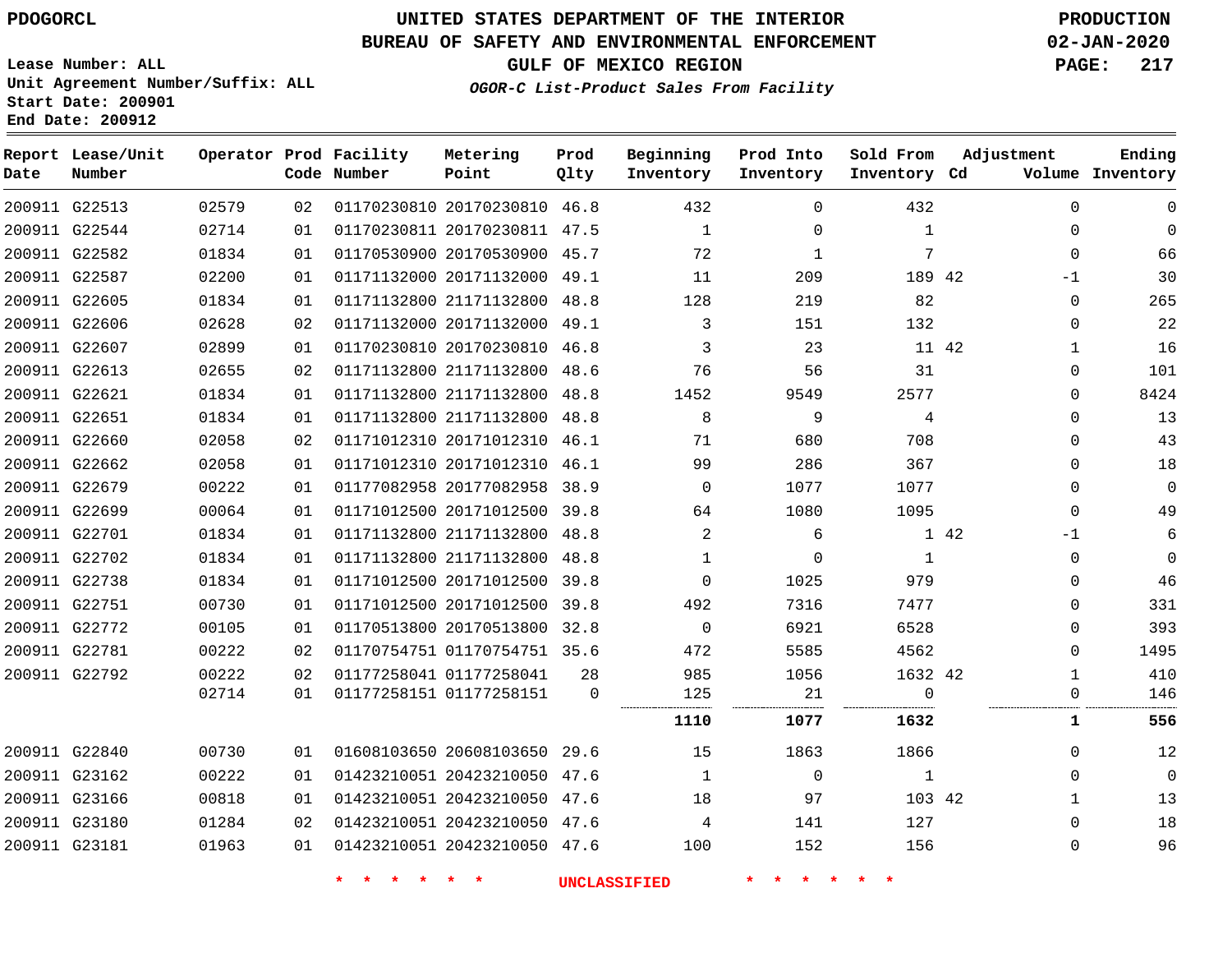**Report Lease/Unit**

**Number**

G24874

# **UNITED STATES DEPARTMENT OF THE INTERIOR PDOGORCL PRODUCTION**

**Prod Qlty**

### **BUREAU OF SAFETY AND ENVIRONMENTAL ENFORCEMENT 02-JAN-2020**

**Lease Number: ALL Unit Agreement Number/Suffix: ALL Start Date: 200901 End Date: 200912**

**Operator Prod Facility**

**Code Number**

**Metering Point**

**GULF OF MEXICO REGION PAGE: 218**

**Inventory Cd Volume**

**Adjustment**

**Ending**

 $\Omega$ 

**OGOR-C List-Product Sales From Facility**

**Beginning Inventory** **Prod Into Inventory** **Sold From Inventory**

| 200911 G23193 | 02579 | 02 | 01170230510 20170230510 47.7 |          | 10             | $\Omega$       | 10       |            | 0            | $\Omega$     |
|---------------|-------|----|------------------------------|----------|----------------|----------------|----------|------------|--------------|--------------|
| 200911 G23197 | 00818 | 02 | 01170230810 20170230810 46.8 |          | 33             | 0              | 33       |            | 0            | $\Omega$     |
| 200911 G23199 | 00818 | 02 | 01170230450 20170230450 50.6 |          | 53             | 593            | 588      |            | 0            | 58           |
| 200911 G23450 | 00981 | 01 | 01170753850 20170753850 31.9 |          | 91             | $\bigcirc$     | 55       |            | 0            | 36           |
| 200911 G23473 | 00981 | 01 | 01170753850 20170753850 31.9 |          | 1036           | 489            | 627      |            | $\Omega$     | 898          |
| 200911 G23480 | 00981 | 01 | 01170753850 20170753850 31.9 |          | 3222           | 1718           | 1949     |            | $\Omega$     | 2991         |
| 200911 G23528 | 00981 | 01 | 01170753850 20170753850 31.9 |          | 2035           | 1166           | 1231     |            | $\Omega$     | 1970         |
| 200911 G23529 | 00981 | 01 | 01170753850 20170753850 31.9 |          | 1911           | 1166           | 1156     |            | 0            | 1921         |
| 200911 G23730 | 01978 | 02 | 01170230810 20170230811 47.5 |          | 27             | 941            | 908      |            | $\Omega$     | 60           |
| 200911 G23735 | 00162 | 01 | 01170230810 20170230810 46.8 |          | $\overline{0}$ | 1267           | 1267     |            | 0            | $\mathbf 0$  |
| 200911 G23736 | 02312 | 02 | 01170230810 20170230810 46.8 |          | 80             | 87             | 109      |            | $\Omega$     | 58           |
| 200911 G23748 | 02312 | 02 | 01170230810 20170230810 46.8 |          | 96             | 94             | 128      |            | $\Omega$     | 62           |
| 200911 G23754 | 02222 | 01 | 01170230811 20170230811 47.5 |          | 23             | 557            | 545 42   |            | -1           | 36           |
| 200911 G23820 | 02899 | 01 | 01177058270 01177058270 38.8 |          | 1195           | 1209           | 1427 42  |            | $-1$         | 976          |
| 200911 G23851 | 02503 | 02 | 01171012400 20171012400 49.5 |          | 4903           | 26543          | 26949    |            | $\Omega$     | 4497         |
| 200911 G23853 | 02266 | 01 | 01171012310 20171012310 46.1 |          | 9              | 194            | 191      |            | $\Omega$     | 12           |
| 200911 G23933 | 00064 | 01 | 01171092651 20171092650      | 48       | $\Omega$       | 3              |          | 3 4 2      | 1            | $\mathbf{1}$ |
| 200911 G23956 | 02807 | 01 | 01170753510 20170753510 53.1 |          | 1390           | 2861           | 2426 42  |            | 1            | 1826         |
| 200911 G24330 | 02566 | 01 | 01427038270 01427038270      | $\Omega$ | 105            | 52             | $\Omega$ |            | $\Omega$     | 157          |
| 200911 G24700 | 02312 | 02 | 01170230811 20170230811 47.5 |          | 10             | 151            | 151      |            | 0            | 10           |
| 200911 G24710 | 02025 | 01 | 01170230811 20170230811 47.5 |          | $\overline{0}$ | 3181           |          | $0\quad09$ | $-2978$      | 203          |
| 200911 G24729 | 02579 | 02 | 01170230510 20170230510 47.4 |          | 1256           | $\overline{0}$ | 1023     |            | 0            | 233          |
| 200911 G24730 | 00818 | 01 | 01170230500 20170230500 42.4 |          | 1095           | 3892           | 4245 42  |            | $\mathbf{1}$ | 743          |
| 200911 G24733 | 00818 | 02 | 01170530900 20170530900 48.4 |          | 13             | $\Omega$       | 1        |            | $\Omega$     | 12           |
| 200911 G24766 | 02628 | 01 | 01170530900 20170530900 45.7 |          | 16             | $\Omega$       | 2        |            | 0            | 14           |
| 200911 G24767 | 02628 | 01 | 01170530900 20170530900 45.7 |          | 297            | 1              | 29       |            | $\Omega$     | 269          |
| 200911 G24873 | 00222 | 02 | 01171012400 20171012400 49.5 |          | 31             | 142            | 149      |            | $\Omega$     | 24           |

20171012400 49.5

**\* \* \* \* \* \* UNCLASSIFIED \* \* \* \* \* \***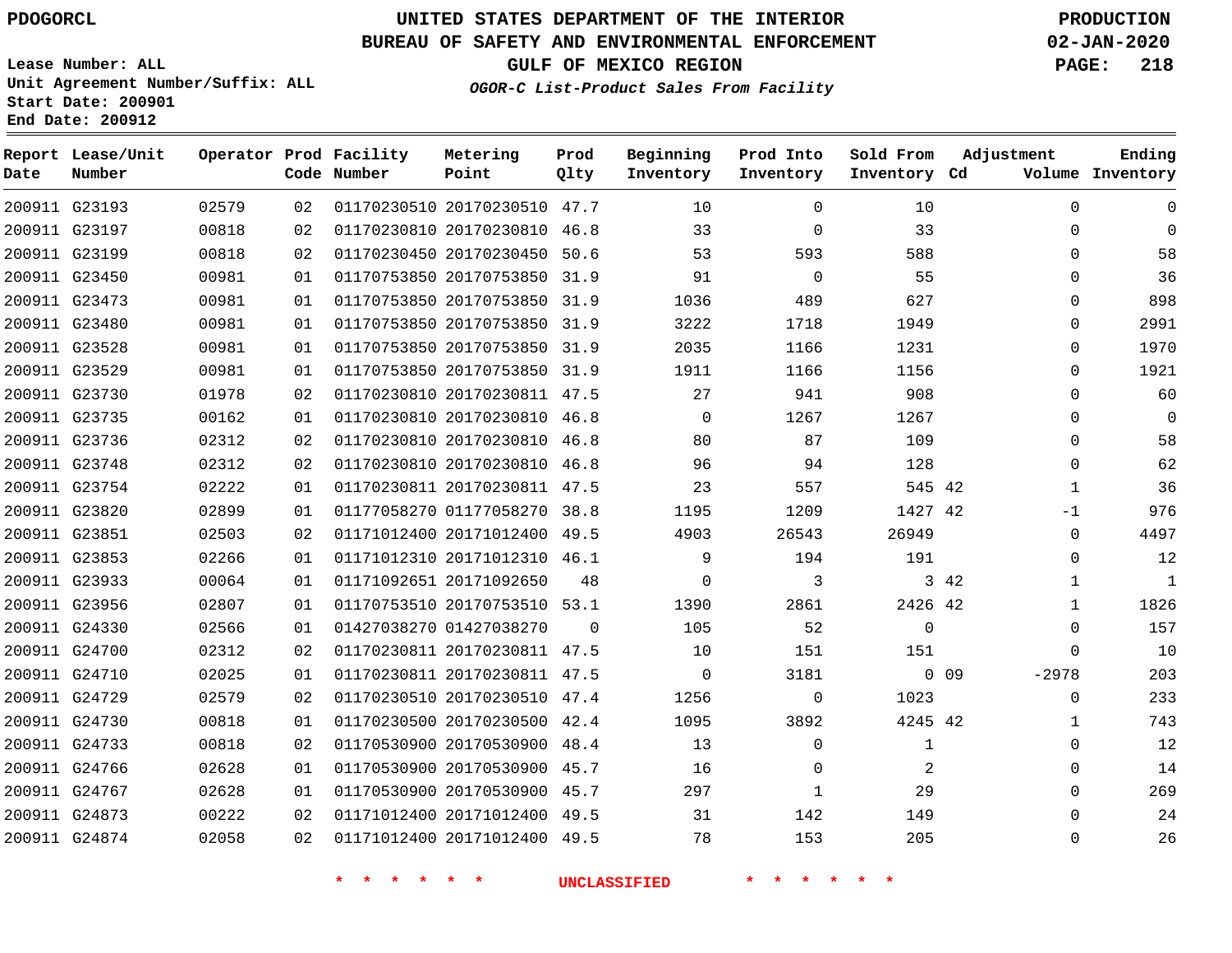### **BUREAU OF SAFETY AND ENVIRONMENTAL ENFORCEMENT 02-JAN-2020**

**Lease Number: ALL Unit Agreement Number/Suffix: ALL Start Date: 200901 End Date: 200912**

**GULF OF MEXICO REGION PAGE: 219**

**OGOR-C List-Product Sales From Facility**

| Date | Report Lease/Unit<br>Number |       |    | Operator Prod Facility<br>Code Number | Metering<br>Point            | Prod<br>Qlty | Beginning<br>Inventory | Prod Into<br>Inventory | Sold From<br>Inventory Cd | Adjustment |             | Ending<br>Volume Inventory |
|------|-----------------------------|-------|----|---------------------------------------|------------------------------|--------------|------------------------|------------------------|---------------------------|------------|-------------|----------------------------|
|      | 200911 G24878               | 02628 | 02 |                                       | 01171092651 20171092650      | 48           | 151                    | 1645                   | 1360 42                   |            | 11          | 447                        |
|      | 200911 G24883               | 02630 | 02 |                                       | 01171092651 20171092650      | 48           | $\Omega$               | 338                    | 246                       |            | $\Omega$    | 92                         |
|      | 200911 G24889               | 02579 | 02 |                                       | 01171012500 20171012500 39.8 |              | 752                    | 12287                  | 12482                     |            | 0           | 557                        |
|      | 200911 G24898               | 02807 | 01 |                                       | 01171012400 20171012400 49.5 |              | 4074                   | 22702                  | 22930                     |            | $\Omega$    | 3846                       |
|      |                             |       | 01 |                                       | 01171012300 20171012300 40.7 |              | 7303                   | 15808                  | 17321                     |            | 0           | 5790                       |
|      |                             |       |    |                                       |                              |              | 11377                  | 38510                  | 40251                     |            | 0           | 9636                       |
|      | 200911 G24922               | 01834 | 01 |                                       | 01171132800 21171132800 48.8 |              | 2673                   | $\mathbf 0$            | 2673                      |            | 0           | $\mathbf{0}$               |
|      | 200911 G24924               | 01834 | 01 |                                       | 01171132800 21171132800 48.8 |              | 4273                   | 3852                   | 1903                      |            | $\Omega$    | 6222                       |
|      | 200911 G24929               | 03008 | 02 |                                       | 01171092651 20171092650      | 48           | 6                      | 140                    | 109                       |            | $\Omega$    | 37                         |
|      | 200911 G24977               | 01834 | 01 |                                       | 01171012500 20171012500      | 39.8         | 25                     | 276                    | 288 42                    |            | $-1$        | 12                         |
|      | 200911 G24979               | 02989 | 01 |                                       | 01171092651 20171092650      | 48           | 740                    | 4613                   | 4097 42                   |            | $-1$        | 1255                       |
|      | 200911 G24990               | 01284 | 01 |                                       | 01608103650 20608103650      | 29.6         | 73                     | 8248                   | 8267                      |            | $\mathbf 0$ | 54                         |
|      | 200911 G25007               | 03008 | 02 |                                       | 01177198271 01177198271 46.7 |              | 24                     | $\mathbf 0$            | $\Omega$                  |            | 0           | 24                         |
|      | 200911 G25008               | 02777 | 01 |                                       | 01170753510 20170753510      | 48.4         | 85                     | 249                    | 191                       |            | $\Omega$    | 143                        |
|      | 200911 G25514               | 02813 | 02 |                                       | 01423210051 20423210050 47.6 |              | 21                     | 218                    | 211                       |            | $\Omega$    | 28                         |
|      | 200911 G25515               | 02813 | 02 |                                       | 01423210051 20423210050 47.6 |              | 21                     | 139                    | 141                       |            | $\mathbf 0$ | 19                         |
|      | 200911 G25524               | 00818 | 02 |                                       | 01170230450 20170230450 50.6 |              | 249                    | 2772                   | 2748                      |            | 0           | 273                        |
|      | 200911 G25536               | 02466 | 01 |                                       | 01420390101 01420390101      | $\Omega$     | 3479                   | $\Omega$               | $\Omega$                  |            | 0           | 3479                       |
|      | 200911 G25540               | 02409 | 01 |                                       | 01420390101 01420390101      | $\Omega$     | 2445                   | $\Omega$               | $\Omega$                  |            | $\Omega$    | 2445                       |
|      | 200911 G25553               | 02579 | 02 |                                       | 01170230510 20170230510 47.4 |              | 40                     | $\Omega$               |                           | 39 42      | -1          | $\mathbf 0$                |
|      | 200911 G25561               | 02058 | 02 |                                       | 01170230450 20170230450 50.6 |              | 1480                   | 15362                  | 15329                     |            | $\mathbf 0$ | 1513                       |
|      | 200911 G25579               | 00818 | 02 |                                       | 01170230810 20170230810 46.8 |              | 464                    | 475                    | 623                       |            | $\Omega$    | 316                        |
|      |                             |       | 01 |                                       | 01170230500 20170230500 46.8 |              | $\Omega$               | 67                     | 54                        |            | $\Omega$    | 13                         |
|      |                             |       |    |                                       |                              |              | 464                    | 542                    | 677                       |            | 0           | 329                        |
|      | 200911 G25605               | 00818 | 01 |                                       | 01170230810 20170230810      | 47           | $7\overline{ }$        | 4                      | 8                         |            | $\mathbf 0$ | 3                          |
|      | 200911 G25606               | 02025 | 01 |                                       | 01170230810 20170230810 46.7 |              | 909                    | 1028                   | 1253                      |            | $\Omega$    | 684                        |
|      | 200911 G25872               | 02025 | 01 |                                       | 01170230811 20170230811 47.4 |              | 347                    | 4847                   | 4885                      |            | $\Omega$    | 309                        |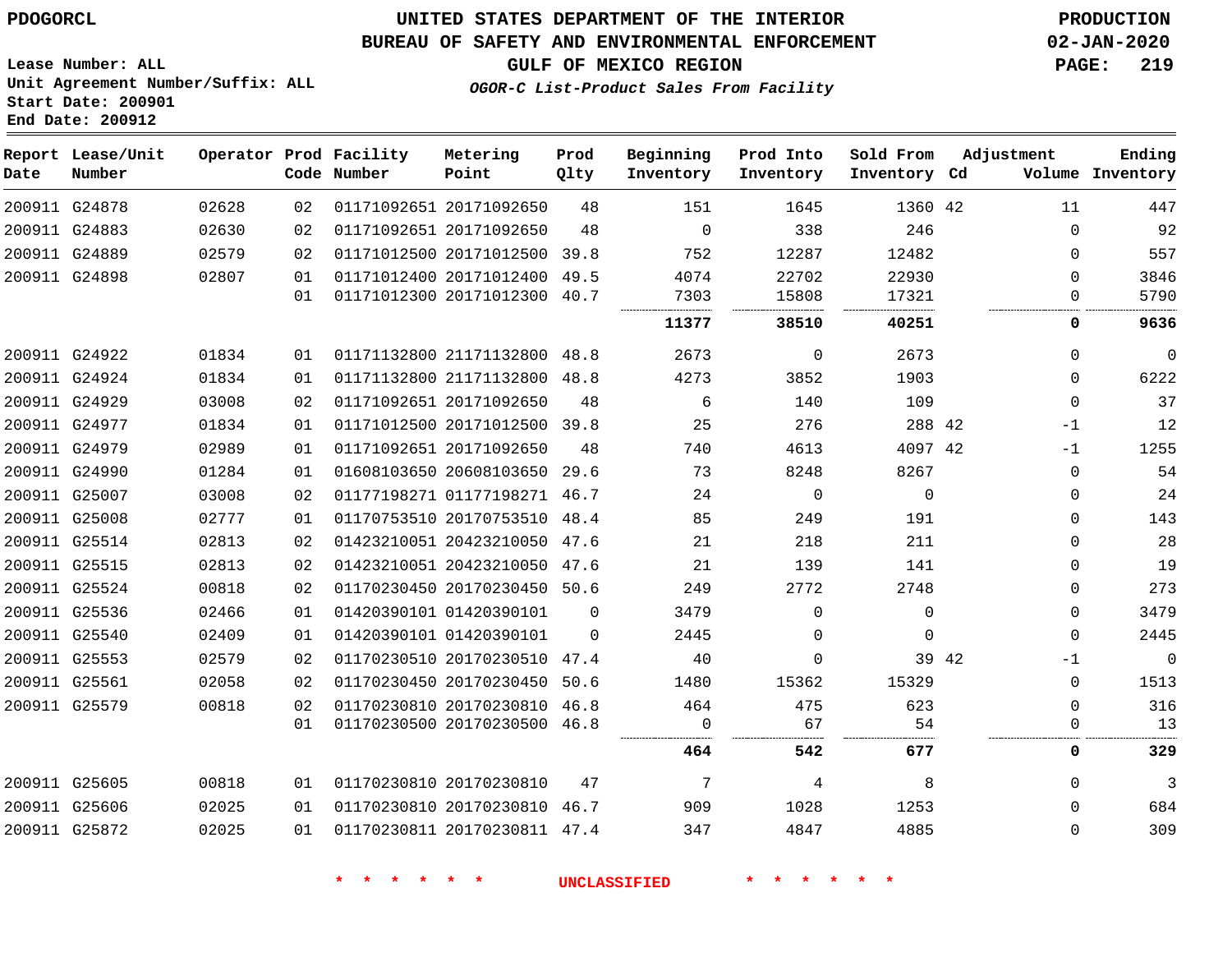**Report Lease/Unit**

**Number**

# **UNITED STATES DEPARTMENT OF THE INTERIOR PDOGORCL PRODUCTION**

**Prod Qlty**

### **BUREAU OF SAFETY AND ENVIRONMENTAL ENFORCEMENT 02-JAN-2020**

**Lease Number: ALL Unit Agreement Number/Suffix: ALL Start Date: 200901 End Date: 200912**

**Operator Prod Facility**

**Code Number**

**OGOR-C List-Product Sales From Facility**

**Beginning Inventory** **Prod Into Inventory** **Sold From Inventory**

**GULF OF MEXICO REGION PAGE: 220**

**Inventory Cd Volume**

**Adjustment**

**Ending**

|                                |                |          | * * * *<br>$\star$ $\star$ |                                                              | <b>UNCLASSIFIED</b> |                            | * * * * * *    |                |       |
|--------------------------------|----------------|----------|----------------------------|--------------------------------------------------------------|---------------------|----------------------------|----------------|----------------|-------|
| 200911 G30654                  | 02777          | 02       |                            | 01170230810 20170230810 42.2                                 |                     | 356                        | 213            | 244            |       |
| 200911 G27918                  | 00222          | 01       |                            | 01177082958 20177082958 38.9                                 |                     | $\overline{0}$             | 68             | 68             |       |
| 200911 G27834                  | 00222          | 01       |                            | 01171132000 20171132000 49.1                                 |                     | $\mathbf{1}$               | 39             | 34             |       |
| 200911 G27831                  | 02795          | 02       |                            | 01170530900 20170530900 45.7                                 |                     | 17                         | $\overline{0}$ | 2              |       |
| 200911 G27793                  | 02266          | 01       |                            | 01170530900 20170530900 45.7                                 |                     | 134                        | $\overline{0}$ | 13             |       |
| 200911 G27789                  | 01284          | 02       |                            | 01170530900 20170530900 45.7                                 |                     | 716                        | 4              | 70             |       |
| 200911 G27507                  | 02058          | 02       |                            | 01170230450 20170230450 50.6                                 |                     | 121                        | 986            | 1010           |       |
| 200911 G27476                  | 02672          | 01       |                            | 01423210051 20423210050 47.5                                 |                     | 23                         | 166            | 168            |       |
| 200911 G27215                  | 01586          | 02       |                            | 01177288152 01177288152                                      | $\overline{0}$      | $7\overline{ }$            | $\mathbf{0}$   | $\mathbf 0$    |       |
| 200911 G27195                  | 01586          | 02       |                            | 01177258154 01177258154                                      | $\overline{0}$      | 82                         | $\mathbf{0}$   | $\mathbf 0$    |       |
| 200911 G27169                  | 01284          | 01       |                            | 01171012500 20171012500 39.8                                 |                     | 995                        | 15245          | 15549          |       |
| 200911 G27121                  | 02312          | 02       |                            | 01171012400 20171012400 49.5                                 |                     | 1530                       | 7388           | 7666           |       |
| 200911 G27100                  | 01978          | 02       |                            | 01171012310 20171012310 46.1                                 |                     | 102                        | 1626           | 1628           |       |
| 200911 G27072                  | 02899          | 01       |                            | 01171132800 21171132800 48.8                                 |                     | 2050                       | 1712           | 881            |       |
| 200911 G27070                  | 00064          | 01       |                            | 01170230811 20170230811 47.5                                 |                     | 286                        | 4471           | 4472           |       |
| 200911 G27061                  | 02266          | 01       |                            | 01171131600 20171131600 43.5                                 |                     | $\overline{\phantom{a}}$ 2 | 182            | 178            |       |
| 200911 G26513                  | 01978          | 02       |                            | 01170230450 20170230450 50.6                                 |                     | $\overline{\phantom{a}}$ 2 | $\overline{0}$ |                | 1 42  |
| 200911 G26480                  | 01978          | 02       |                            | 01423210051 20423210050 47.6                                 |                     | 112                        | 1246           | 1272           |       |
| 200911 G26451                  | 02579          | 02       |                            | 01423210051 20423210050 47.6                                 |                     | 898                        | 7116           | 7088           |       |
| 200911 G26281                  | 02528          | 02       |                            | 01170753850 20170753850 31.9                                 |                     | 2819                       | 1635           | 1705           |       |
| 200911 G26146                  | 01586          | 01       |                            | 01177258152 01177258152 31.1                                 |                     | 2517                       | 2100           | 2519           |       |
| 200911 G26074                  | 01284          | 01       |                            | 01177122950 20177122950 30.4                                 |                     | 97                         | 51668          | 51595          |       |
| 200911 G26040                  | 00560          | 01       |                            | 01171132800 21171132800 48.8                                 |                     | 176                        | 157            |                | 98 42 |
| 200911 G26032                  | 03056          | 01       |                            | 01171012300 20171012300                                      | $\overline{0}$      | 135                        | $\overline{0}$ | $\overline{0}$ |       |
| 200911 G26023                  | 02628<br>02579 | 02<br>02 |                            | 01171012500 20171012500 39.8                                 |                     | 3519<br>91                 | 2043<br>1583   | 1602           |       |
| 200911 G25965<br>200911 G26001 | 02899          | 01       |                            | 01171132800 21171132800 48.8<br>01171132800 21171132800 48.8 |                     | $\overline{0}$             | 78             | 1310           | 19 42 |
| 200911 G25939                  | 00064          | 01       |                            | 01170230810 20170230810 46.8                                 |                     | $\overline{0}$             | $\mathbf{1}$   |                | 1 42  |
|                                |                |          |                            |                                                              |                     |                            |                |                |       |

**Metering Point**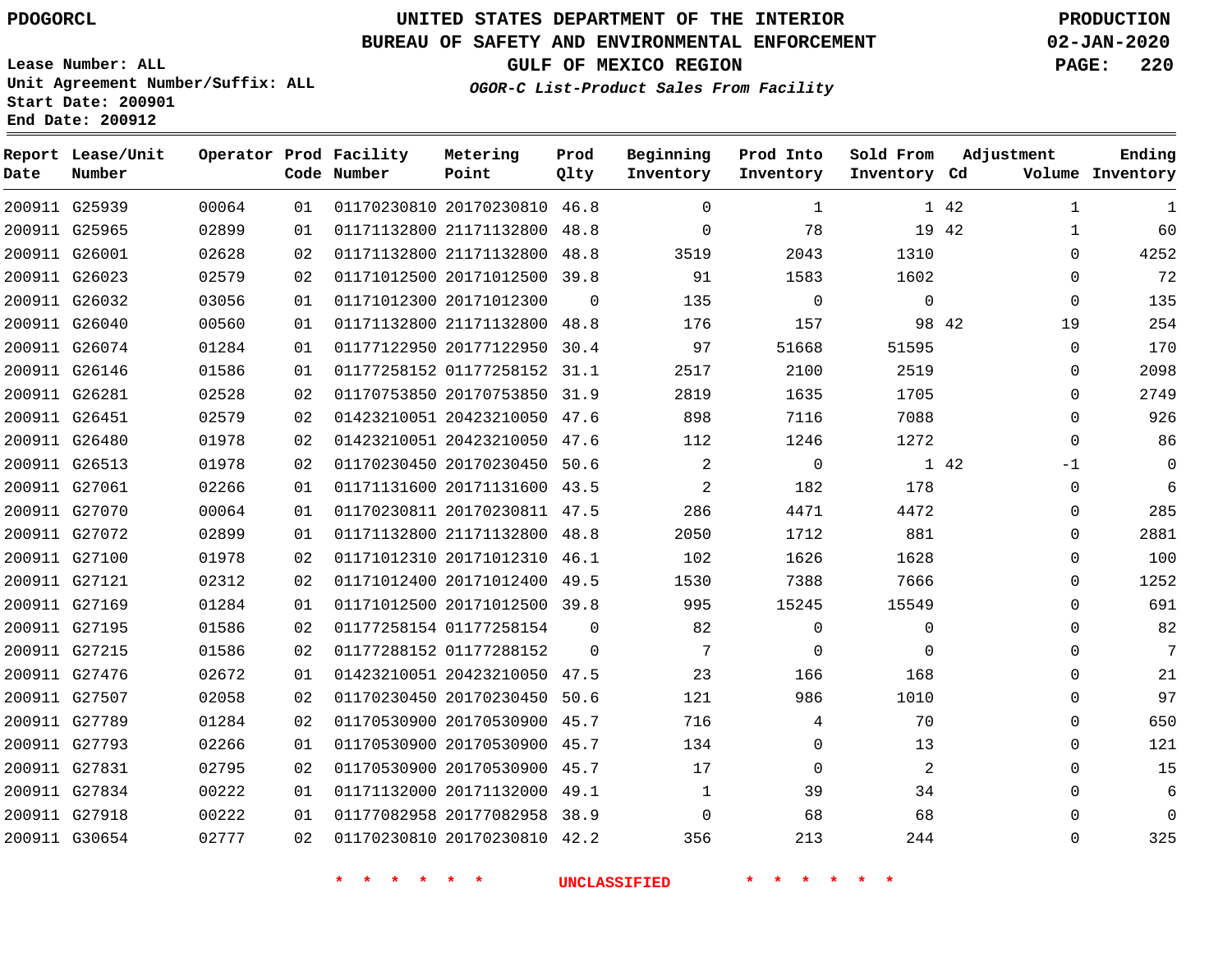G31040 G31304 G31435 G32197

**Report Lease/Unit**

**Number**

**Date**

# **UNITED STATES DEPARTMENT OF THE INTERIOR PDOGORCL PRODUCTION**

**Prod Qlty**

### **BUREAU OF SAFETY AND ENVIRONMENTAL ENFORCEMENT 02-JAN-2020**

**Lease Number: ALL Unit Agreement Number/Suffix: ALL Start Date: 200901 End Date: 200912**

**Operator Prod Facility**

**Code Number**

**OGOR-C List-Product Sales From Facility**

**Prod Into Inventory**

**Beginning Inventory**

**GULF OF MEXICO REGION PAGE: 221**

**Inventory Cd Volume**

**Adjustment**

  $\Omega$  $\Omega$  $\Omega$   $\Omega$   $\Omega$  $\Omega$  $\Omega$  $\Omega$  $\Omega$  $\Omega$   $\Omega$  $\overline{0}$  $\Omega$  $\Omega$ -1  $\Omega$   $\Omega$  $\Omega$   $\Omega$  

**Ending**

**Sold From Inventory**

. . . . . . . . . . .

| 02714 | 01 | 01170230811 20170230811 | 47.5 | 1771         | 30564          | 30387 |
|-------|----|-------------------------|------|--------------|----------------|-------|
| 02058 | 02 | 01170755200 20170755200 | 38.9 | 1476         | 28633          | 29019 |
| 01364 | 02 | 01171012500 20171012500 | 39.8 | 30           | 596            | 599   |
| 00276 | 01 | 01170513700 20170513700 | 31.8 | 3357         | 28536          | 27215 |
| 00276 | 01 | 01170513700 20170513700 | 31.8 | 5620         | 58455          | 54491 |
| 00276 | 01 | 01170513700 20170513700 | 31.8 | 1264         | 1261           | 2018  |
| 00276 | 01 | 01170513700 20170513700 | 31.8 | 663          | 810            | 1147  |
| 02421 | 01 | 01171012300 20171012300 | 40.3 | 6501         | 16165          | 15640 |
| 02421 | 01 | 01171012300 20171012300 | 40.3 | 4574         | 8208           | 9215  |
| 02421 | 01 | 01171012300 20171012300 | 40.3 | 711          | 3219           | 2531  |
| 02421 | 01 | 01171012300 20171012300 | 40.3 | 1802         | 5336           | 4819  |
| 02409 | 01 | 01171012300 20171012300 | 41.7 | 1730         | 2502           | 2854  |
| 01834 | 01 | 01170230810 20170230810 | 47.2 | 338          | 430            | 531   |
| 00818 | 01 | 01170231300 20170230450 | 53.2 | 46           | 556            | 561   |
| 00818 | 02 | 01170231300 20170230450 | 53.2 | $\mathbf{1}$ | 10             | 10    |
| 02630 | 01 | 01170230810 20170230810 | 47.2 | $\mathbf 0$  | $\overline{2}$ | 2     |
| 00687 | 01 | 01170513700 20170513700 | 28.3 | 125          | 852            | 823   |
| 00687 | 01 | 01170513700 20170513700 | 28.3 | 4277         | 28997          | 28033 |
| 02594 | 02 | 01170230810 20170230810 | 47.2 | 34           | 1114           | 586   |
| 02312 | 01 | 01170230810 20170230810 | 47.2 | 63           | 135            | 124   |
| 02312 | 01 | 01170230810 20170230810 | 47.2 | 287          | 323            | 432   |
| 03041 | 01 | 01171012300 20171012300 | 39.1 | 8608         | 24229          | 22307 |

20170230450 50.6

**Metering Point**

**\* \* \* \* \* \* UNCLASSIFIED \* \* \* \* \* \***

 01170231300 40.2 01170231300 40.2 20170230810 47.2 20170230810 47.1

......................

. . . . . . . . . . . . .

**1959 2145 0 1079**

. . . . . .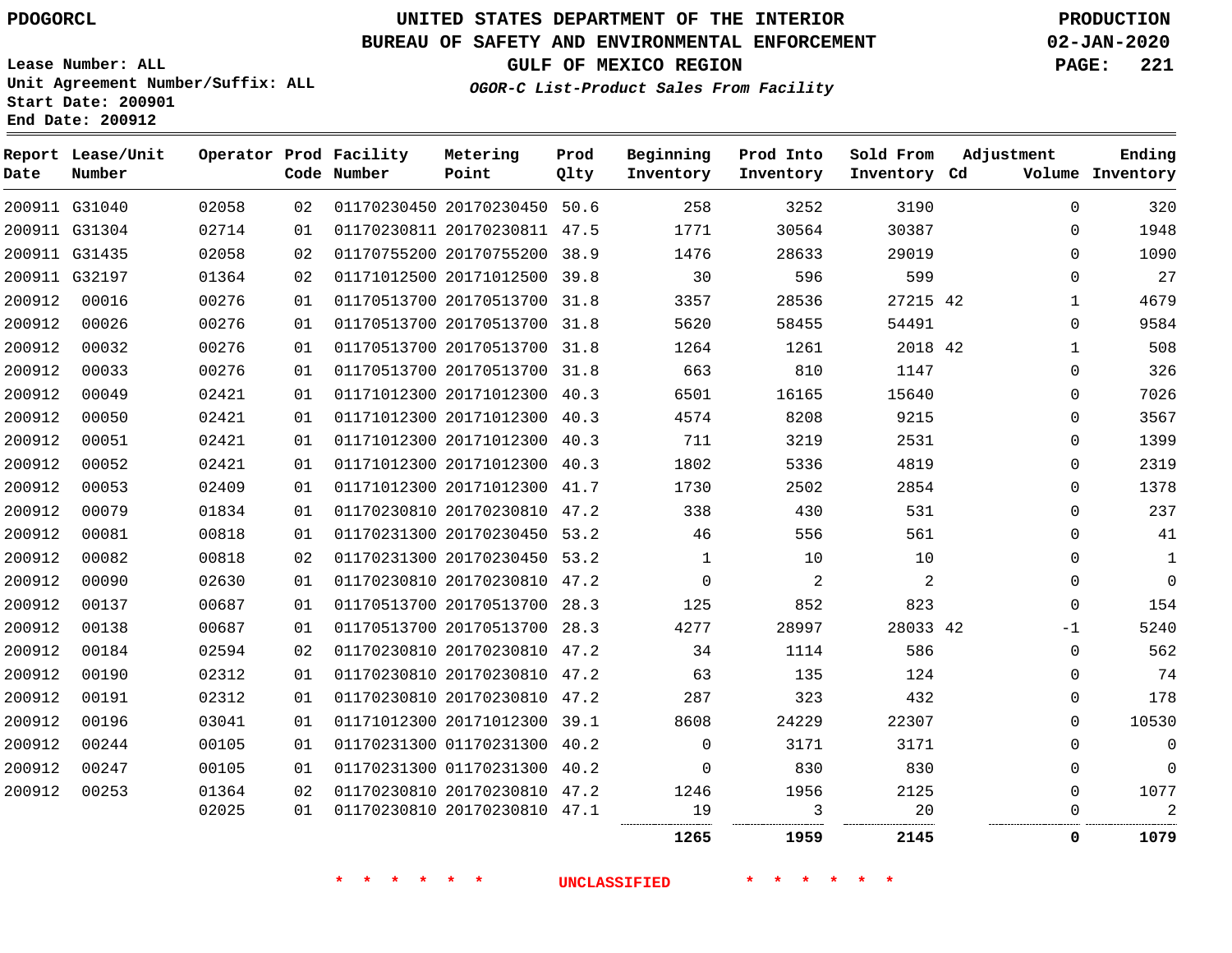### **BUREAU OF SAFETY AND ENVIRONMENTAL ENFORCEMENT 02-JAN-2020**

**Lease Number: ALL Unit Agreement Number/Suffix: ALL Start Date: 200901 End Date: 200912**

**OGOR-C List-Product Sales From Fact** 

**GULF OF MEXICO REGION PAGE: 222**

| cility |  |  |  |
|--------|--|--|--|
|        |  |  |  |

| Ending<br>Volume Inventory | Adjustment   | Sold From<br>Inventory Cd | Prod Into<br>Inventory | Beginning<br>Inventory | Prod<br>Qlty | Metering<br>Point            | Operator Prod Facility<br>Code Number |    |       | Report Lease/Unit<br>Number | Date   |
|----------------------------|--------------|---------------------------|------------------------|------------------------|--------------|------------------------------|---------------------------------------|----|-------|-----------------------------|--------|
| 20                         | $\mathbf 0$  | 234                       | 227                    | 27                     |              | 01171012310 20171012310 46.6 |                                       | 01 | 00560 | 00317                       | 200912 |
| 312                        | $\Omega$     | 1475                      | 1453                   | 334                    |              | 01170754800 20170754800 29.1 |                                       | 01 | 02266 | 00353                       | 200912 |
| 66                         | $\mathbf 0$  | 397                       | 404                    | 59                     |              | 01170513700 20170513700 31.8 |                                       | 01 | 00276 | 00367                       | 200912 |
| 1                          | $-1$         | 77 42                     | 7                      | 72                     |              | 01171012400 20171012400 49.8 |                                       | 01 | 00064 | 00424                       | 200912 |
| 2036                       | 0            | 16867                     | 16450                  | 2453                   | 32           | 01177112605 2017711260Y      |                                       | 01 | 01284 | 00434                       | 200912 |
| 1625                       | $\Omega$     | 12793                     | 13131                  | 1287                   | 32           | 01177112605 2017711260Y      |                                       | 01 | 01284 | 00453                       | 200912 |
| 2575                       | $\mathbf{1}$ | 8287 42                   | 9190                   | 1671                   |              | 01170573602 20170573602 33.6 |                                       | 01 | 00078 | 00464                       | 200912 |
| 1069                       | $\mathbf 0$  | 7456                      | 7285                   | 1240                   |              | 01171012400 20171012400 49.8 |                                       | 01 | 00064 | 00466                       | 200912 |
| $\overline{0}$             | $\mathbf 0$  | 669                       | 669                    | $\mathbf 0$            | 44           | 01171012300 20171012300      |                                       | 01 | 02409 | 00478                       | 200912 |
| 436                        | $\mathbf 0$  | 6009                      | 6148                   | 297                    |              | 01171012500 20171012500 39.1 |                                       | 01 | 00818 | 00479                       | 200912 |
| 4996                       | $\mathbf 0$  | 6118                      | 4513                   | 6601                   |              | 01171132800 21171132800 44.2 |                                       | 01 | 01284 | 00487                       | 200912 |
| 100                        | $-1$         | 1329 42                   | 1338                   | 92                     |              | 01170230450 20170230450 53.2 |                                       | 01 | 01482 | 00518                       | 200912 |
| 400                        | 0            | 811                       | 727                    | 484                    |              | 01170230810 20170230810 47.1 |                                       | 01 | 00105 | 00526                       | 200912 |
| $\overline{0}$             | $\mathbf 0$  | 78                        | 78                     | $\mathbf 0$            |              | 01170530900 20170530900 46.7 |                                       | 01 | 02589 | 00541                       | 200912 |
| 252                        | $-1$         | 2316 42                   | 2457                   | 112                    |              | 01171131600 20171131600 43.1 |                                       | 01 | 00687 | 00559                       | 200912 |
| 6                          | $\mathbf 0$  | 54                        | 57                     | 3                      |              | 01171131600 20171131600 43.1 |                                       | 01 | 00687 | 00560                       | 200912 |
| 22241                      | $\mathbf{0}$ | 45456                     | 51329                  | 16368                  |              | 01171012300 20171012300 40.3 |                                       | 01 | 03056 | 00577                       | 200912 |
| 13651                      | $-1$         | 16732 42                  | 18162                  | 12222                  |              | 01171012300 20171012300 40.3 |                                       | 01 | 01834 | 00593                       | 200912 |
| 351                        | $\mathbf 0$  | 834                       | 809                    | 376                    |              | 01171012300 20171012300 36.3 |                                       | 01 | 02589 |                             |        |
| 14002                      | -1           | 17566                     | 18971                  | 12598                  |              |                              |                                       |    |       |                             |        |
| 1195                       | $\mathbf 0$  | 5020                      | 4681                   | 1534                   |              | 01170573602 20170573602 36.6 |                                       | 01 | 02899 | 00605                       | 200912 |
| 541                        | $\mathbf 0$  | 4820                      | 4831                   | 530                    |              | 01170230700 20170230700 51.1 |                                       | 01 | 01482 | 00680                       | 200912 |
| 1263                       | $\mathbf 0$  | 2400                      | 2108                   | 1555                   |              | 01170754200 20170754200 36.5 |                                       | 02 | 02312 | 00691                       | 200912 |
| 201                        | $\mathbf 0$  | 926                       | 935                    | 192                    |              | 01170754800 20170754800 29.1 |                                       | 01 | 02266 | 00693                       | 200912 |
| 3490                       | $\mathbf 0$  | 15771                     | 16208                  | 3053                   |              | 01170754800 20170754800 29.1 |                                       | 01 | 02266 | 00694                       | 200912 |
| 751                        | $\mathbf 0$  | 3409                      | 3487                   | 673                    |              | 01170754800 20170754800 29.1 |                                       | 01 | 02266 | 00697                       | 200912 |
| 677                        | $\Omega$     | 1552                      | 1229                   | 1000                   |              | 01170230810 20170230810 47.2 |                                       | 01 | 02421 | 00758                       | 200912 |
| 38                         | 51           | 81 13                     | 68                     | $\mathbf 0$            |              | 01170230810 20170230810 47.2 |                                       | 01 | 01284 | 00763                       | 200912 |
|                            |              |                           |                        |                        |              |                              |                                       |    |       |                             |        |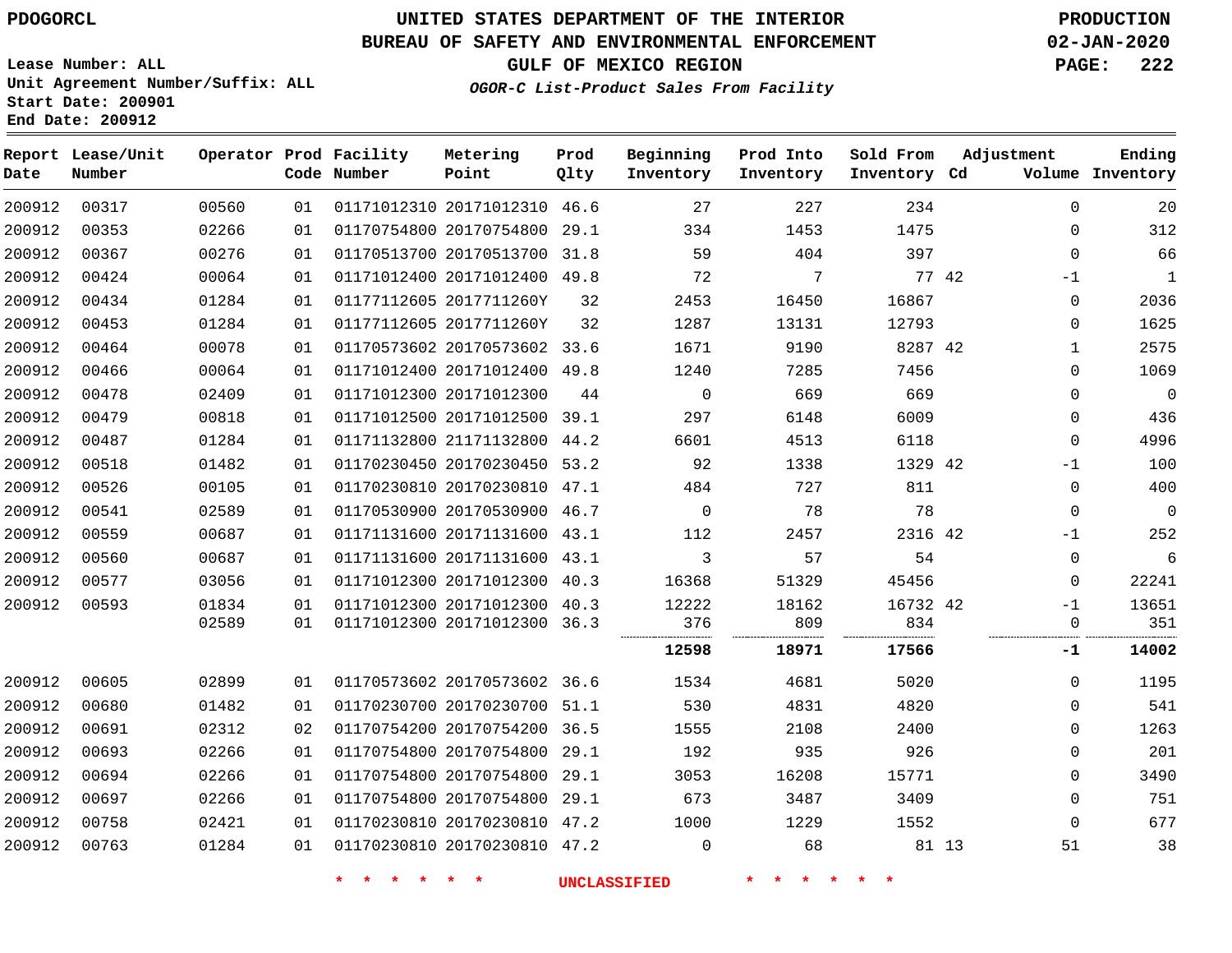**Report Lease/Unit**

**Number**

**Date**

# **UNITED STATES DEPARTMENT OF THE INTERIOR PDOGORCL PRODUCTION**

#### **BUREAU OF SAFETY AND ENVIRONMENTAL ENFORCEMENT 02-JAN-2020**

**Lease Number: ALL Unit Agreement Number/Suffix: ALL Start Date: 200901 End Date: 200912**

**Operator Prod Facility**

**Code Number**

20170230810 47.2

**Metering Point**

**Prod Qlty**

**GULF OF MEXICO REGION PAGE: 223**

**Inventory Cd Volume**

**Adjustment**

**Ending**

**OGOR-C List-Product Sales From Facility**

**Beginning Inventory**

**Sold From Inventory**

**Prod Into Inventory**

| 200912 | 00775             | 01834 | 01 | 01171131600 20171131600 43.1 |          | 29    | 476      | 456      | 0        | 49       |
|--------|-------------------|-------|----|------------------------------|----------|-------|----------|----------|----------|----------|
| 200912 | 00778             | 01482 | 01 | 01171132000 20171132000 48.7 |          | 165   | 2253     | 2258     | $\Omega$ | 160      |
| 200912 | 00787             | 02312 | 01 | 01171092651 20171092650 46.6 |          | 33    | 144      | 159      | $\Omega$ | 18       |
| 200912 | 00797             | 02421 | 01 | 01171012300 20171012300      | 40.3     | 1611  | 4064     | 3909     | $\Omega$ | 1766     |
| 200912 | 00818             | 02636 | 01 | 01171132800 21171132800      | 44.2     | 2161  | 266      | 1276     | $\Omega$ | 1151     |
| 200912 | 00819             | 00078 | 01 | 01171132800 21171132800      | 44.2     | 132   | 60       | 106      | 0        | 86       |
| 200912 | 00839             | 02451 | 01 | 01170513800 20170513800      | 33       | 465   | 8371     | 8486     | $\Omega$ | 350      |
| 200912 | 754303001A        | 00059 | 01 | 01170230811 20170230811      | 49       | 504   | 7679     | 5773 09  | $-1860$  | 550      |
| 200912 | 754307017A        | 00362 | 02 | 01170230811 20170230811      | 49       | 301   | 3948     | 3966     | $\Omega$ | 283      |
| 200912 | 7543880060        | 00105 | 01 | 01170230450 20170230450 53.1 |          | 7     | 344      | 307      | $\Omega$ | 44       |
|        | 200912 7543890080 | 00276 | 01 | 01170513700 20170513700 31.8 |          | 2070  | 1418     | 1255 42  | $-1$     | 2232     |
| 200912 | 7543890180        | 02899 | 01 | 01423210051 20423210050      | 48.6     | 26    | 376      | 364      | $\Omega$ | 38       |
|        | 200912 7543900080 | 02421 | 01 | 01177245111 01177245111 38.5 |          | 26    | 52       | 26       | $\Omega$ | 52       |
|        | 200912 7543920040 | 02628 | 01 | 01423210051 20423210050      | 48.6     | 24    | 288      | 283      | $\Omega$ | 29       |
|        | 200912 7543930100 | 00362 | 02 | 01170230810 20170230810      | 47.2     | 2604  | 4141     | 4464     | $\Omega$ | 2281     |
|        | 200912 7543930200 | 00105 | 01 | 01171012310 20171012310 46.6 |          | 962   | 9620     | 9737     | $\Omega$ | 845      |
|        |                   | 01284 | 01 | 0117709260L 2017709260L 40.6 |          | 0     | 2322     | 2322     |          | $\Omega$ |
|        |                   |       |    |                              |          | 962   | 11942    | 12059    | 0        | 845      |
|        | 200912 7543940080 | 00222 | 01 | 01171132800 20170230811      | 49       | 69    | 1461     | 1425     | $\Omega$ | 105      |
| 200912 | 754395009A        | 00730 | 01 | 01170753510 20170753510      | 54.4     | 1707  | 44       | 385 42   | 1        | 1367     |
| 200912 | 754395019A        | 00105 | 01 | 01420390101 01420390101      | $\Omega$ | 1688  | $\Omega$ | $\Omega$ | $\Omega$ | 1688     |
| 200912 | 754396015A        | 01284 | 01 | 01608103650 20608103650      | 29.8     | 78    | 12506    | 12521    | $\Omega$ | 63       |
| 200912 | 754398002A        | 00105 | 01 | 01420570060 20420570060      | 51       | 11340 | $\Omega$ | 160      | $\Omega$ | 11180    |
|        | 200912 8910020210 | 02451 | 01 | 01170513800 20170513800      | 33       | 6937  | 118235   | 120227   | $\Omega$ | 4945     |
|        |                   |       | 01 | 01170753510 20170753510 54.4 |          | 223   |          | 49       | 0        | 174      |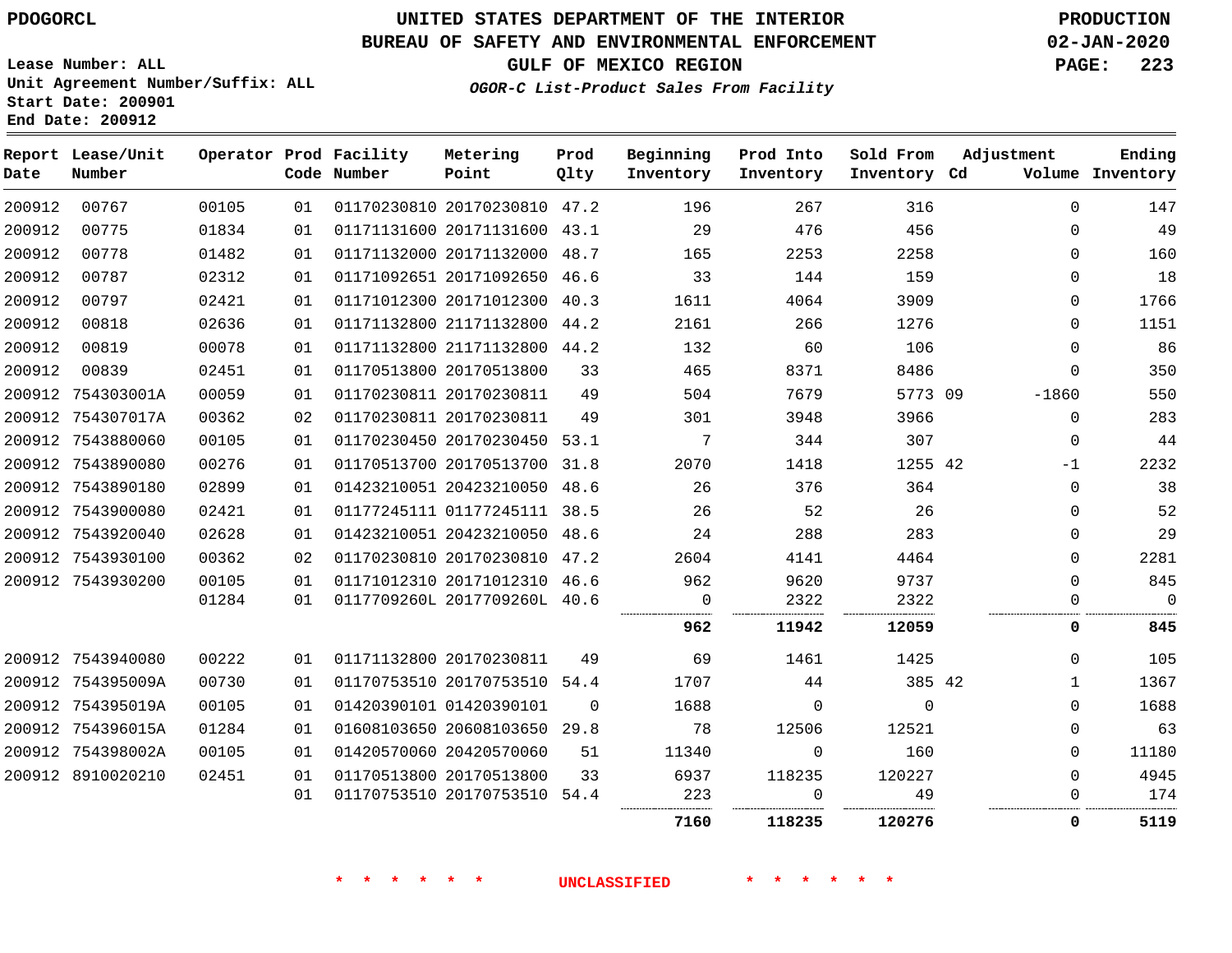**Report Lease/Unit**

 8910116740 8910116770 8910116790  

# **UNITED STATES DEPARTMENT OF THE INTERIOR PDOGORCL PRODUCTION**

**Prod**

#### **BUREAU OF SAFETY AND ENVIRONMENTAL ENFORCEMENT 02-JAN-2020**

**Lease Number: ALL Unit Agreement Number/Suffix: ALL Start Date: 200901 End Date: 200912**

**Operator Prod Facility**

**OGOR-C List-Product Sales From Facility**

**Beginning**

**Prod Into**

**Sold From**

**GULF OF MEXICO REGION PAGE: 224**

**Adjustment**

  $\Omega$  $\Omega$ -1  $\Omega$  $\Omega$  $\Omega$  $\Omega$  $-14$ -325 -1  $\Omega$   $\Omega$ 

**Ending**

| Date | Number             |       |    | Code Number             | Point                        | Qlty     | Inventory   | Inventory | Inventory Cd |       |             | Volume Inventory |
|------|--------------------|-------|----|-------------------------|------------------------------|----------|-------------|-----------|--------------|-------|-------------|------------------|
|      | 200912 8910024540  | 02451 | 01 | 01170513800 20170513800 |                              | 33       | 5038        | 92319     | 93496        |       | $\Omega$    | 3861             |
|      | 200912 8910029320  | 00276 | 01 |                         | 01170513700 20170513700 31.8 |          | 14742       | 38792     | 37926        |       | $\Omega$    | 15608            |
|      | 200912 8910034440  | 00276 | 01 |                         | 01170513700 20170513700 31.8 |          | 32219       | 113898    | 113854       |       | $\Omega$    | 32263            |
|      |                    | 00730 | 01 |                         | 01170513700 20170513700 31.8 |          | 5700<br>    | 12380     | 14573<br>    |       | 0           | 3507<br>.        |
|      |                    |       |    |                         |                              |          | 37919       | 126278    | 128427       |       | 0           | 35770            |
|      | 200912 8910039150  | 00078 | 01 |                         | 01170573601 20170573601 27.8 |          | 798         | 5057      | 4380 42      |       | 3           | 1478             |
|      | 200912 8910063810  | 02466 | 01 |                         | 01170230450 20170230450 53.2 |          | 918         | 10049     | 10215        |       | $\Omega$    | 752              |
|      |                    | 02904 | 02 |                         | 01170230450 20170230450 53.2 |          | 8           | 120       | 118 42       |       | $-1$        | 9                |
|      |                    |       |    |                         |                              |          | 926         | 10169     | 10333        |       | -1          | 761              |
|      | 200912 8910066690  | 00078 | 01 |                         | 01170573602 20170573602 33.6 |          | 1216        | 6014      | 5546 42      |       | 1           | 1685             |
|      | 200912 8910086400  | 02893 | 02 |                         | 01171012400 20171012400      | 49.8     | 37          | 91        | 114          |       | $\Omega$    | 14               |
|      | 200912 8910086540  | 01284 | 01 |                         | 01177092604 20177092604 41.3 |          | $\Omega$    | 444       | 444          |       | 0           | $\mathbf 0$      |
|      | 200912 8910086660  | 03009 | 02 | 01421670201 20421670200 |                              | $\Omega$ | 207         | 0         | 0            |       | $\mathbf 0$ | 207              |
|      | 200912 8910087670  | 02312 | 01 |                         | 01170754200 20170754200 36.5 |          | 428         | 659       | 716 42       |       | $-1$        | 370              |
|      | 200912 8910087840  | 00162 | 01 |                         | 01177122606 20177122606      | 39.5     | $\mathbf 0$ | 6077      | 6077         |       | $\mathbf 0$ | $\mathbf 0$      |
|      | 200912 8910088130  | 00078 | 01 |                         | 01171012400 20171012400      | 49.8     | 332         | 1706      | 1788         |       | $\Omega$    | 250              |
|      | 200912 8910088160  | 01284 | 01 |                         | 01171132800 21171132800      | 44.2     | 1587        | 823       | 1326         |       | $\Omega$    | 1084             |
|      | 200912 8910089160  | 00276 | 01 |                         | 01170513700 20170513700 31.8 |          | 3380        | 2628      | 3866         |       | $\Omega$    | 2142             |
|      | 200912 891008927AE | 00078 | 01 | 01170230400 20170230400 |                              | 50       | 43          | 11        |              | 36 09 | $-14$       | 4                |
|      | 200912 891008927AG | 00078 | 01 | 01170230400 20170230400 |                              | 50       | 1012        | 4208      | 3543 09      |       | $-325$      | 1352             |
|      | 200912 891008927K  | 00078 | 01 | 01170230400 20170230400 |                              | 50       | 45          | 149       | 146          |       | $\mathbf 0$ | 48               |
|      | 200912 891008927Y  | 00078 | 01 | 01170230400 20170230400 |                              | 50       | 605         | 300       | 808 42       |       | $-1$        | 96               |
|      | 200912 891008946C  | 01834 | 01 |                         | 01171012500 20171012500 39.1 |          | 11          | 253       | 246          |       | $\mathbf 0$ | 18               |
|      | 200912 8910116580  | 00276 | 01 |                         | 01170513700 20170513700 31.8 |          | 5874        | 7267      | 7219         |       | $\Omega$    | 5922             |

20170513700

 20170513700 31.8 20170513700 31.8

**Metering**

 

 $\Omega$ 

**\* \* \* \* \* \* UNCLASSIFIED \* \* \* \* \* \***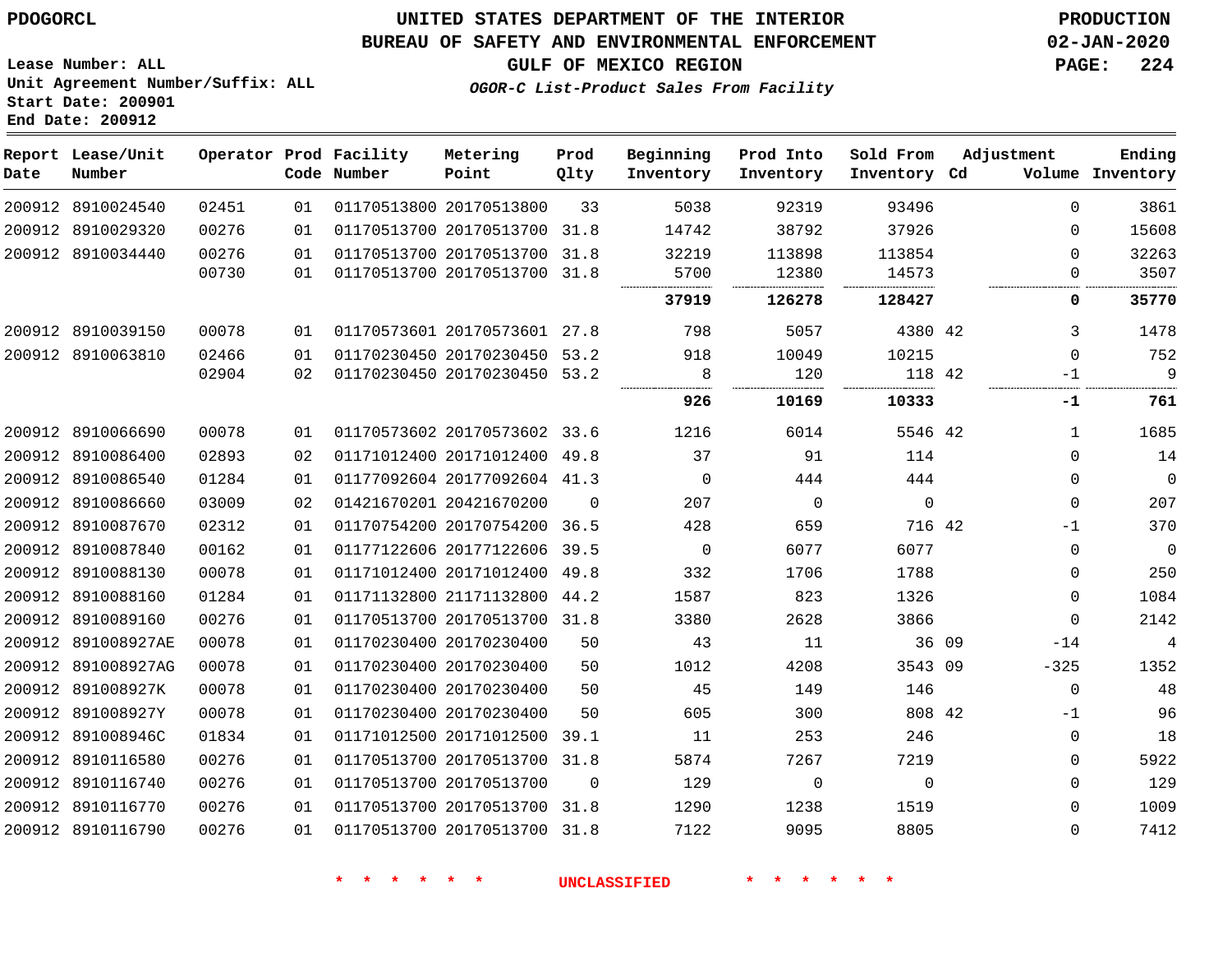### **BUREAU OF SAFETY AND ENVIRONMENTAL ENFORCEMENT 02-JAN-2020**

**Lease Number: ALL Unit Agreement Number/Suffix: ALL Start Date: 200901 End Date: 200912**

**OGOR-C List-Product Sales From Facility**

**GULF OF MEXICO REGION PAGE: 225**

| Date | Report Lease/Unit<br>Number |       |    | Operator Prod Facility<br>Code Number | Metering<br>Point            | Prod<br>Qlty   | Beginning<br>Inventory | Prod Into<br>Inventory | Sold From<br>Inventory Cd | Adjustment     | Ending<br>Volume Inventory |
|------|-----------------------------|-------|----|---------------------------------------|------------------------------|----------------|------------------------|------------------------|---------------------------|----------------|----------------------------|
|      | 200912 8910116800           | 00276 | 01 |                                       | 01170513700 20170513700 31.8 |                | 12341                  | 16206                  | 15341                     | $\Omega$       | 13206                      |
|      | 200912 891011687A           | 02266 | 01 |                                       | 01170754800 20170754800 29.1 |                | 350                    | 1043                   | 1168                      | $\Omega$       | 225                        |
|      | 200912 891011687B           | 02266 | 01 |                                       | 01170754800 20170754800 29.1 |                | $\overline{0}$         | 13                     | 10                        | $\mathbf 0$    | $\overline{\mathbf{3}}$    |
|      | 200912 891011687C           | 02266 | 01 |                                       | 01170754800 20170754800 29.1 |                | 189                    | 886                    | 884                       | $\Omega$       | 191                        |
|      | 200912 891011687D           | 02266 | 01 |                                       | 01170754800 20170754800 29.1 |                | 168                    | 708                    | 724                       | 0              | 152                        |
|      | 200912 8910117330           | 02266 | 01 |                                       | 01170754800 20170754800 29.1 |                | 6                      | 26                     | 26                        | $\mathbf{0}$   | 6                          |
|      | 200912 8910123210           | 00687 | 01 |                                       | 0117709260A 2017709260A 34.6 |                | 21                     | 922                    | 922                       | $\Omega$       | 21                         |
|      | 200912 8910123250           | 00687 | 01 |                                       | 0117709260A 2017709260A 34.6 |                | 43                     | 522                    | 554 42                    | $\mathbf{1}$   | 12                         |
|      | 200912 8910123270           | 01482 | 01 |                                       | 01177215100 20177215102 31.3 |                | 110                    | 8285                   | 8278                      | $\mathbf 0$    | 117                        |
|      | 200912 8910123320           | 01482 | 01 |                                       | 01177215100 20177215102 31.3 |                | 177                    | 10673                  | 10698 42                  | $-2$           | 150                        |
|      | 200912 8910123330           | 01482 | 01 |                                       | 01177215100 20177215102 31.3 |                | 126                    | 9797                   | 9786 42                   | $\mathbf{1}$   | 138                        |
|      | 200912 8910123350           | 01284 | 01 |                                       | 01171012500 20171012500 39.1 |                | 8                      | 381                    | 362                       | $\mathbf 0$    | 27                         |
|      | 200912 8910123390           | 00818 | 01 |                                       | 01171131800 20171131800 46.3 |                | 2461                   | $\overline{0}$         | 845                       | 0              | 1616                       |
|      | 200912 8910169300           | 00491 | 01 |                                       | 01170230810 20170230810 47.2 |                | 43                     | 75                     | 77                        | $\mathbf 0$    | 41                         |
|      | 200912 8910202350           | 00276 | 01 |                                       | 01170513700 20170513700 31.8 |                | 26749                  | 32521                  | 31559 42                  | $\mathbf{1}$   | 27712                      |
|      | 200912 8910202430           | 00276 | 01 |                                       | 01170513700 20170513700      | $\overline{0}$ | 222                    | $\overline{0}$         | $\overline{0}$            | $\overline{0}$ | 222                        |
|      | 200912 8910202550           | 00105 | 01 |                                       | 01170230810 20170230810 47.1 |                | 110                    | 126                    | 163                       | $\mathbf{0}$   | 73                         |
|      | 200912 8910202560           | 00276 | 01 |                                       | 01170513700 20170513700 31.8 |                | 4185                   | 5916                   | 5915                      | $\Omega$       | 4186                       |
|      | 200912 G00985               | 00687 | 01 |                                       | 0117709260A 2017709260A 34.6 |                | 313                    | 15221                  | 15191 42                  | $\mathbf{1}$   | 344                        |
|      | 200912 G00987               | 00105 | 01 |                                       | 01171132800 21171132800 44.2 |                | 2976                   | 1411                   | 2415                      | $\mathbf{0}$   | 1972                       |
|      | 200912 G00989               | 00003 | 01 |                                       | 01171012400 20171012400      | $\Omega$       | 1022                   | $\overline{0}$         | $\Omega$                  | $\Omega$       | 1022                       |
|      | 200912 G01023               | 02899 | 01 |                                       | 01171092651 20171092650 46.6 |                | 6464                   | 36575                  | 38571                     | $\Omega$       | 4468                       |
|      | 200912 G01027               | 00162 | 01 |                                       | 01177122606 20177122606 39.5 |                | $\mathbf 0$            | 4037                   | 4037                      | $\mathbf 0$    | $\overline{0}$             |
|      | 200912 G01082               | 00276 | 01 |                                       | 01170513700 20170513700 31.8 |                | 6                      | $\Omega$               | 6                         | $\Omega$       | $\overline{0}$             |
|      | 200912 G01083               | 00276 | 01 |                                       | 01170513700 20170513700 31.8 |                | 10224                  | 13051                  | 12639                     | $\mathbf 0$    | 10636                      |
|      | 200912 G01090               | 00276 | 01 |                                       | 01170513700 20170513700 31.8 |                | 7875                   | 6663                   | 9109 42                   | $\mathbf{1}$   | 5430                       |
|      | 200912 G01091               | 00276 | 01 |                                       | 01170513700 20170513700 31.8 |                | 1557                   | 2394                   | 2000                      | 0              | 1951                       |
|      | 200912 G01092               | 00276 | 01 |                                       | 01170513700 20170513700 31.8 |                | 7840                   | 8125                   | 9344 42                   | $\mathbf{1}$   | 6622                       |
|      |                             |       |    | * * * *                               | $\star$ $\star$              |                | <b>UNCLASSIFIED</b>    | * * * * *              | 一米                        |                |                            |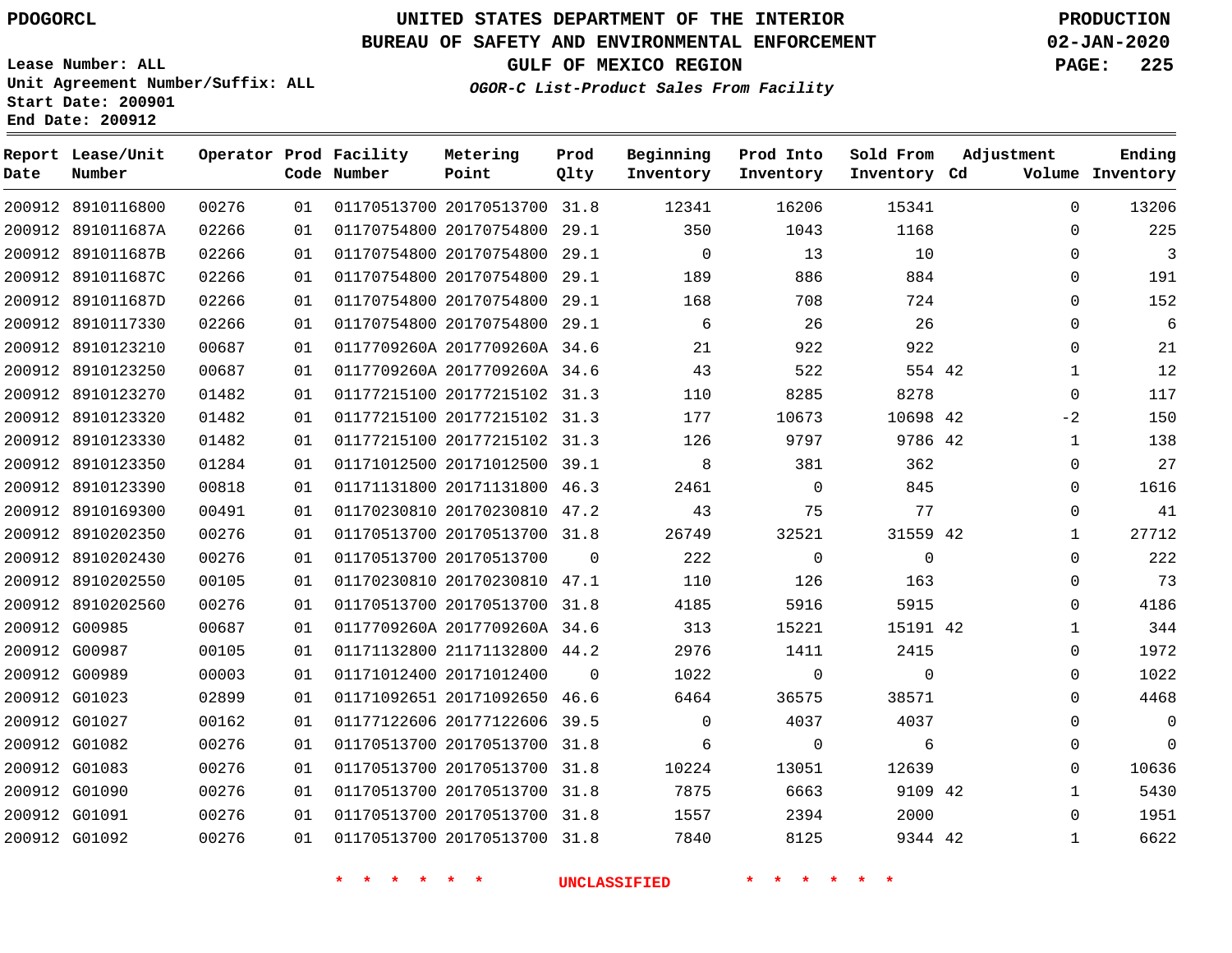**Report Lease/Unit**

**Number**

# **UNITED STATES DEPARTMENT OF THE INTERIOR PDOGORCL PRODUCTION**

**Prod Qlty**

### **BUREAU OF SAFETY AND ENVIRONMENTAL ENFORCEMENT 02-JAN-2020**

**Lease Number: ALL Unit Agreement Number/Suffix: ALL Start Date: 200901 End Date: 200912**

**Operator Prod Facility**

**Code Number**

**OGOR-C List-Product Sales From Facility**

**Beginning Inventory** **Prod Into Inventory**

**Sold From Inventory**

**GULF OF MEXICO REGION PAGE: 226**

**Inventory Cd Volume**

**Adjustment**

**Ending**

| 200912 G01269<br>200912 G01351<br>200912 G01441<br>200912 G01447<br>200912 G01477<br>200912 G01497<br>200912 G01498<br>200912 G01580<br>200912 G01610<br>200912 G01619<br>200912 G01620<br>200912 G01754<br>200912 G01757<br>200912 G01860<br>200912 G01865<br>200912 G01898<br>200912 G01901 | 01284<br>00078<br>00818<br>00276<br>03026<br>02451<br>02451<br>02451<br>01482<br>00276<br>00276<br>00003<br>00003<br>00105<br>00078<br>02312<br>01482 | 01<br>01<br>01<br>01<br>01<br>01<br>01<br>01<br>01<br>01<br>01<br>01<br>01<br>01<br>01<br>01<br>01 | 01171012500 20171012500 39.1 | 01170230400 20170230400<br>01177112701 20177112700<br>01170513700 20170513700 31.8<br>01170230810 20170230810 47.2<br>01170513800 20170513800<br>01170513800 20170513800<br>01170513800 20170513800<br>01177215100 20177215102 31.3<br>01170513700 20170513700 31.8<br>01170513700 20170513700 31.8<br>01423210051 20423210050 48.6<br>01423210051 20423210050 48.6<br>01170231110 20170231110 41.6<br>01171012500 20171012500 39.1<br>01171012500 20171012500 39.1<br>01177215100 20177215102 31.3 | 50<br>$\Omega$<br>33<br>33<br>33 | 73<br>219<br>126<br>2932<br>3127<br>613<br>$\overline{\mathbf{3}}$<br>13<br>24594<br>5522<br>12<br>114<br>3912<br>245<br>73<br>$6\overline{6}$ | 631<br>$\overline{0}$<br>1272<br>4706<br>55104<br>12512<br>45<br>1109<br>12526<br>5158<br>142<br>1151<br>4926<br>3491<br>2011<br>200 | 501<br>$\mathbf 0$<br>1189 42<br>5047 42<br>55926<br>12602<br>46<br>1106<br>15377<br>3454 42<br>140<br>1150<br>7086<br>3488<br>1942<br>203 |       | $\mathbf 0$<br>$\mathbf 0$<br>$-1$<br>$\mathbf{1}$<br>0<br>$\Omega$<br>0<br>$\mathbf{0}$<br>0<br>$\mathbf{1}$<br>$\mathbf 0$<br>0<br>$\mathbf 0$<br>0<br>$\Omega$<br>0 |
|-----------------------------------------------------------------------------------------------------------------------------------------------------------------------------------------------------------------------------------------------------------------------------------------------|-------------------------------------------------------------------------------------------------------------------------------------------------------|----------------------------------------------------------------------------------------------------|------------------------------|-----------------------------------------------------------------------------------------------------------------------------------------------------------------------------------------------------------------------------------------------------------------------------------------------------------------------------------------------------------------------------------------------------------------------------------------------------------------------------------------------------|----------------------------------|------------------------------------------------------------------------------------------------------------------------------------------------|--------------------------------------------------------------------------------------------------------------------------------------|--------------------------------------------------------------------------------------------------------------------------------------------|-------|------------------------------------------------------------------------------------------------------------------------------------------------------------------------|
|                                                                                                                                                                                                                                                                                               |                                                                                                                                                       |                                                                                                    |                              |                                                                                                                                                                                                                                                                                                                                                                                                                                                                                                     |                                  |                                                                                                                                                |                                                                                                                                      |                                                                                                                                            |       |                                                                                                                                                                        |
|                                                                                                                                                                                                                                                                                               |                                                                                                                                                       |                                                                                                    |                              |                                                                                                                                                                                                                                                                                                                                                                                                                                                                                                     |                                  |                                                                                                                                                |                                                                                                                                      |                                                                                                                                            |       |                                                                                                                                                                        |
|                                                                                                                                                                                                                                                                                               |                                                                                                                                                       |                                                                                                    |                              |                                                                                                                                                                                                                                                                                                                                                                                                                                                                                                     |                                  |                                                                                                                                                |                                                                                                                                      |                                                                                                                                            |       |                                                                                                                                                                        |
|                                                                                                                                                                                                                                                                                               |                                                                                                                                                       |                                                                                                    |                              |                                                                                                                                                                                                                                                                                                                                                                                                                                                                                                     |                                  |                                                                                                                                                |                                                                                                                                      |                                                                                                                                            |       |                                                                                                                                                                        |
|                                                                                                                                                                                                                                                                                               |                                                                                                                                                       |                                                                                                    |                              |                                                                                                                                                                                                                                                                                                                                                                                                                                                                                                     |                                  |                                                                                                                                                |                                                                                                                                      |                                                                                                                                            |       |                                                                                                                                                                        |
|                                                                                                                                                                                                                                                                                               |                                                                                                                                                       |                                                                                                    |                              |                                                                                                                                                                                                                                                                                                                                                                                                                                                                                                     |                                  |                                                                                                                                                |                                                                                                                                      |                                                                                                                                            |       |                                                                                                                                                                        |
|                                                                                                                                                                                                                                                                                               |                                                                                                                                                       |                                                                                                    |                              |                                                                                                                                                                                                                                                                                                                                                                                                                                                                                                     |                                  |                                                                                                                                                |                                                                                                                                      |                                                                                                                                            |       |                                                                                                                                                                        |
|                                                                                                                                                                                                                                                                                               |                                                                                                                                                       |                                                                                                    |                              |                                                                                                                                                                                                                                                                                                                                                                                                                                                                                                     |                                  |                                                                                                                                                |                                                                                                                                      |                                                                                                                                            |       |                                                                                                                                                                        |
|                                                                                                                                                                                                                                                                                               |                                                                                                                                                       |                                                                                                    |                              |                                                                                                                                                                                                                                                                                                                                                                                                                                                                                                     |                                  |                                                                                                                                                |                                                                                                                                      |                                                                                                                                            |       |                                                                                                                                                                        |
|                                                                                                                                                                                                                                                                                               |                                                                                                                                                       |                                                                                                    |                              |                                                                                                                                                                                                                                                                                                                                                                                                                                                                                                     |                                  |                                                                                                                                                |                                                                                                                                      |                                                                                                                                            |       |                                                                                                                                                                        |
|                                                                                                                                                                                                                                                                                               |                                                                                                                                                       |                                                                                                    |                              |                                                                                                                                                                                                                                                                                                                                                                                                                                                                                                     |                                  |                                                                                                                                                |                                                                                                                                      |                                                                                                                                            |       |                                                                                                                                                                        |
|                                                                                                                                                                                                                                                                                               |                                                                                                                                                       |                                                                                                    |                              |                                                                                                                                                                                                                                                                                                                                                                                                                                                                                                     |                                  |                                                                                                                                                |                                                                                                                                      |                                                                                                                                            |       |                                                                                                                                                                        |
|                                                                                                                                                                                                                                                                                               |                                                                                                                                                       |                                                                                                    |                              |                                                                                                                                                                                                                                                                                                                                                                                                                                                                                                     |                                  |                                                                                                                                                |                                                                                                                                      |                                                                                                                                            |       |                                                                                                                                                                        |
|                                                                                                                                                                                                                                                                                               |                                                                                                                                                       |                                                                                                    |                              |                                                                                                                                                                                                                                                                                                                                                                                                                                                                                                     |                                  |                                                                                                                                                |                                                                                                                                      |                                                                                                                                            |       |                                                                                                                                                                        |
|                                                                                                                                                                                                                                                                                               |                                                                                                                                                       |                                                                                                    |                              |                                                                                                                                                                                                                                                                                                                                                                                                                                                                                                     |                                  |                                                                                                                                                |                                                                                                                                      |                                                                                                                                            |       |                                                                                                                                                                        |
|                                                                                                                                                                                                                                                                                               |                                                                                                                                                       |                                                                                                    |                              |                                                                                                                                                                                                                                                                                                                                                                                                                                                                                                     |                                  |                                                                                                                                                |                                                                                                                                      |                                                                                                                                            |       |                                                                                                                                                                        |
|                                                                                                                                                                                                                                                                                               |                                                                                                                                                       |                                                                                                    |                              |                                                                                                                                                                                                                                                                                                                                                                                                                                                                                                     |                                  | $\overline{4}$                                                                                                                                 | 203                                                                                                                                  | 194                                                                                                                                        |       | 0                                                                                                                                                                      |
| 200912 G01248                                                                                                                                                                                                                                                                                 | 02628                                                                                                                                                 | 01                                                                                                 |                              | 01171012500 20171012500 39.1                                                                                                                                                                                                                                                                                                                                                                                                                                                                        |                                  | 8                                                                                                                                              | 157                                                                                                                                  | 155                                                                                                                                        |       | $\Omega$                                                                                                                                                               |
| 200912 G01220                                                                                                                                                                                                                                                                                 | 00105                                                                                                                                                 | 01                                                                                                 |                              | 01177092600 20177092600 46.3                                                                                                                                                                                                                                                                                                                                                                                                                                                                        |                                  | 468                                                                                                                                            | 12900                                                                                                                                | 12925                                                                                                                                      |       | 0                                                                                                                                                                      |
| 200912 G01216                                                                                                                                                                                                                                                                                 | 00222                                                                                                                                                 | 01                                                                                                 |                              | 01177082958 20177082958 35.2                                                                                                                                                                                                                                                                                                                                                                                                                                                                        |                                  | $\overline{0}$                                                                                                                                 | 12108                                                                                                                                | 12108                                                                                                                                      |       | $\mathbf 0$                                                                                                                                                            |
| 200912 G01210                                                                                                                                                                                                                                                                                 | 03041                                                                                                                                                 | 01                                                                                                 |                              | 01171132800 21171132800 48.5                                                                                                                                                                                                                                                                                                                                                                                                                                                                        |                                  | 895                                                                                                                                            | 500                                                                                                                                  | 655                                                                                                                                        |       | $\mathbf 0$                                                                                                                                                            |
| 200912 G01208                                                                                                                                                                                                                                                                                 | 00818                                                                                                                                                 | 02                                                                                                 |                              | 01171092651 20171092650 46.6                                                                                                                                                                                                                                                                                                                                                                                                                                                                        |                                  | $\overline{0}$                                                                                                                                 | 23                                                                                                                                   | 20                                                                                                                                         |       | $\mathbf 0$                                                                                                                                                            |
| 200912 G01198                                                                                                                                                                                                                                                                                 | 00818                                                                                                                                                 | 02                                                                                                 |                              | 01171092651 20171092650 46.6                                                                                                                                                                                                                                                                                                                                                                                                                                                                        |                                  | 23                                                                                                                                             | 149                                                                                                                                  | 154                                                                                                                                        |       | 0                                                                                                                                                                      |
| 200912 G01196                                                                                                                                                                                                                                                                                 | 03041                                                                                                                                                 | 01                                                                                                 |                              | 01171132800 21171132800 44.2                                                                                                                                                                                                                                                                                                                                                                                                                                                                        |                                  | 558                                                                                                                                            | 280                                                                                                                                  | 435                                                                                                                                        |       | 0                                                                                                                                                                      |
| 200912 G01153<br>200912 G01194                                                                                                                                                                                                                                                                | 01834<br>00105                                                                                                                                        | 01<br>01                                                                                           |                              | 01171132800 21171132800 44.2<br>01177072601 20177072601 40.2                                                                                                                                                                                                                                                                                                                                                                                                                                        |                                  | 309<br>$\overline{0}$                                                                                                                          | 127<br>5045                                                                                                                          | 240<br>5045                                                                                                                                |       | $\Omega$<br>$\mathbf 0$                                                                                                                                                |
| 200912 G01127                                                                                                                                                                                                                                                                                 | 02630                                                                                                                                                 | 01                                                                                                 |                              | 01171132000 20171132000 48.7                                                                                                                                                                                                                                                                                                                                                                                                                                                                        |                                  | 38                                                                                                                                             | 1147                                                                                                                                 | 1103                                                                                                                                       |       | $\Omega$                                                                                                                                                               |
| 200912 G01096                                                                                                                                                                                                                                                                                 | 00276                                                                                                                                                 | 01                                                                                                 |                              | 01170513700 20170513700 31.8                                                                                                                                                                                                                                                                                                                                                                                                                                                                        |                                  | 24                                                                                                                                             | 8                                                                                                                                    |                                                                                                                                            | 26 42 | $\mathbf{1}$                                                                                                                                                           |

**Metering Point**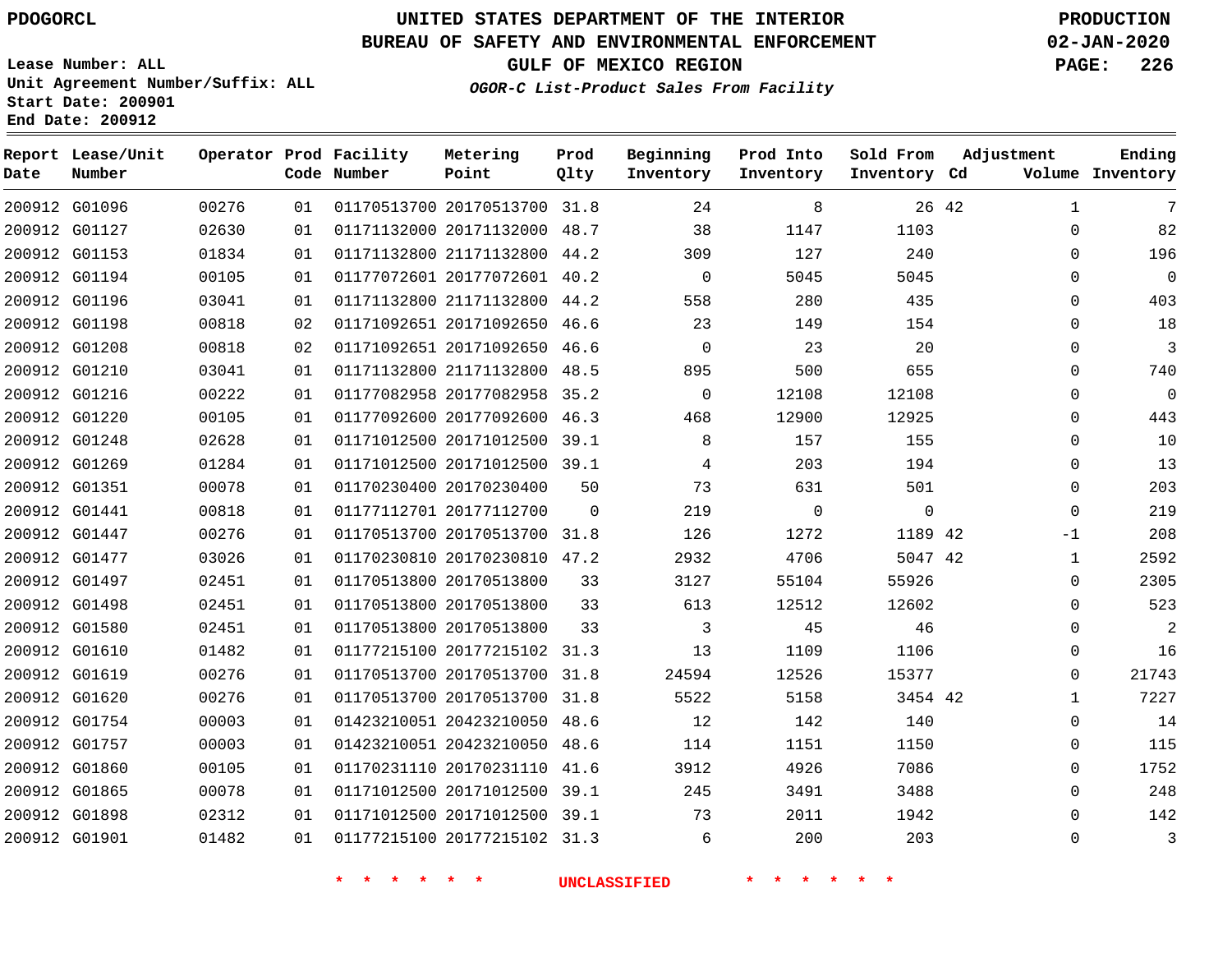**Report Lease/Unit**

# **UNITED STATES DEPARTMENT OF THE INTERIOR PDOGORCL PRODUCTION**

**Prod**

### **BUREAU OF SAFETY AND ENVIRONMENTAL ENFORCEMENT 02-JAN-2020**

**Lease Number: ALL Unit Agreement Number/Suffix: ALL Start Date: 200901 End Date: 200912**

**Operator Prod Facility**

#### **OGOR-C List-Product Sales From Facility**

**Beginning**

**Prod Into**

**Sold From**

**GULF OF MEXICO REGION PAGE: 227**

**Adjustment**

**Ending**

| Date | Number        |       |                 | Code Number | Point                        | Qlty | Inventory   | Inventory | Inventory Cd |       |             | Volume Inventory |
|------|---------------|-------|-----------------|-------------|------------------------------|------|-------------|-----------|--------------|-------|-------------|------------------|
|      | 200912 G01953 | 00105 | 01              |             | 01170230811 20170230811      | 49   | 29          | 441       | 438          |       | $\mathbf 0$ | 32               |
|      | 200912 G01966 | 01482 | 01              |             | 01177215100 20177215102 31.3 |      | 75          | 4936      | 4941 42      |       | $-1$        | 69               |
|      | 200912 G01967 | 01482 | 01              |             | 01177215100 20177215102 31.3 |      | 5           | 1302      | 1288 42      |       | $-1$        | 18               |
|      | 200912 G01972 | 02589 | 01              |             | 01170231230 01170231230 39.2 |      | $\mathbf 0$ | 698       | 698          |       | 0           | 0                |
|      | 200912 G01997 | 01071 | 02              |             | 01170230810 20170230810 47.2 |      | 37          | 85        | 85           |       | $\mathbf 0$ | 37               |
|      | 200912 G01998 | 00818 | 01              |             | 01170230810 20170230810 47.1 |      | $\Omega$    | 35        |              | 43 42 | 27          | 19               |
|      | 200912 G02006 | 03026 | 01              |             | 01170530900 20170530900 46.7 |      | 2           | 37        |              | 28 42 | $-1$        | 10               |
|      | 200912 G02021 | 01482 | 01              |             | 01170230811 20170230811      | 49   | 94          | 1604      | 1582 42      |       | -1          | 115              |
|      | 200912 G02023 | 02312 | 02              |             | 01170230811 20170230811      | 49   | 211         | 5321      | 5151         |       | 0           | 381              |
|      | 200912 G02037 | 02222 | 01              |             | 01170530900 20170530900 46.7 |      | $\Omega$    | 29        | 21           |       | $\Omega$    | 8                |
|      | 200912 G02045 | 00105 | 01              |             | 01170530900 20170530900 46.6 |      | 43          | 219       | 202          |       | 0           | 60               |
|      | 200912 G02088 | 00687 | 01              |             | 01170230811 20170230811      | 49   | 9           | 376       | 358          |       | $\Omega$    | 27               |
|      | 200912 G02091 | 00687 | 01              |             | 01170230811 20170230811      | 49   | 56          | 657       | 665 42       |       | -1          | 47               |
|      | 200912 G02099 | 01978 | 02              |             | 01171012310 20171012310      | 46.6 | 131         | 1603      | 1595         |       | 0           | 139              |
|      | 200912 G02104 | 00687 | 01              |             | 01171132000 20171132000      | 48.7 | 59          | 506       | 529          |       | $\Omega$    | 36               |
|      | 200912 G02105 | 00105 | 01              |             | 01171012400 20171012400      | 49.8 | 91          | 257       | 310          |       | $\Omega$    | 38               |
|      | 200912 G02109 | 00105 | 01              |             | 01171012400 20171012400 49.8 |      | 60          | 356       | 364          |       | $\Omega$    | 52               |
|      | 200912 G02127 | 02312 | 01              |             | 01170230810 20170230810 47.2 |      | 45          | 96        | 88           |       | 0           | 53               |
|      | 200912 G02161 | 00818 | 02              |             | 01171012500 20171012500 39.1 |      | 369         | 9766      | 9444         |       | $\Omega$    | 691              |
|      | 200912 G02300 | 01482 | 01              |             | 01171132800 21171132800 44.2 |      | 35          | 26        | 24           |       | $\Omega$    | 37               |
|      | 200912 G02317 | 02421 | 01              |             | 01171132000 20171132000 48.7 |      | 204         | 1878      | 1948         |       | $\Omega$    | 134              |
|      | 200912 G02353 | 01284 | 01              |             | 01170230450 20170230450 53.2 |      | 701         | 1278      | 1883         |       | $\Omega$    | 96               |
|      | 200912 G02354 | 01284 | 01              |             | 01170230450 20170230450 53.2 |      | 349         | 1993      | 2193         |       | $\Omega$    | 149              |
|      | 200912 G02357 | 02200 | 02 <sub>o</sub> |             | 01170230450 20170230450 53.2 |      | 19          | 175       | 181          |       | $\Omega$    | 13               |
|      | 200912 G02391 | 01284 | 01              |             | 0142709015A 2042709015A 34.7 |      | $\mathbf 0$ | 9051      | 9051         |       | 0           | 0                |
|      | 200912 G02404 | 02589 | 01              |             | 01170230810 20170230810 46.8 |      | 1109        | 588       | 588          |       | $\Omega$    | 1109             |
|      | 200912 G02428 | 00105 | 01              |             | 01170230810 20170230810 47.1 |      | 19          | 40        | 37           |       | 0           | 22               |
|      | 200912 G02429 | 00491 | 01              |             | 01170230810 20170230810 47.1 |      | 392         | 545       | 637          |       | 0           | 300              |
|      |               |       |                 |             |                              |      |             |           |              |       |             |                  |

**Metering**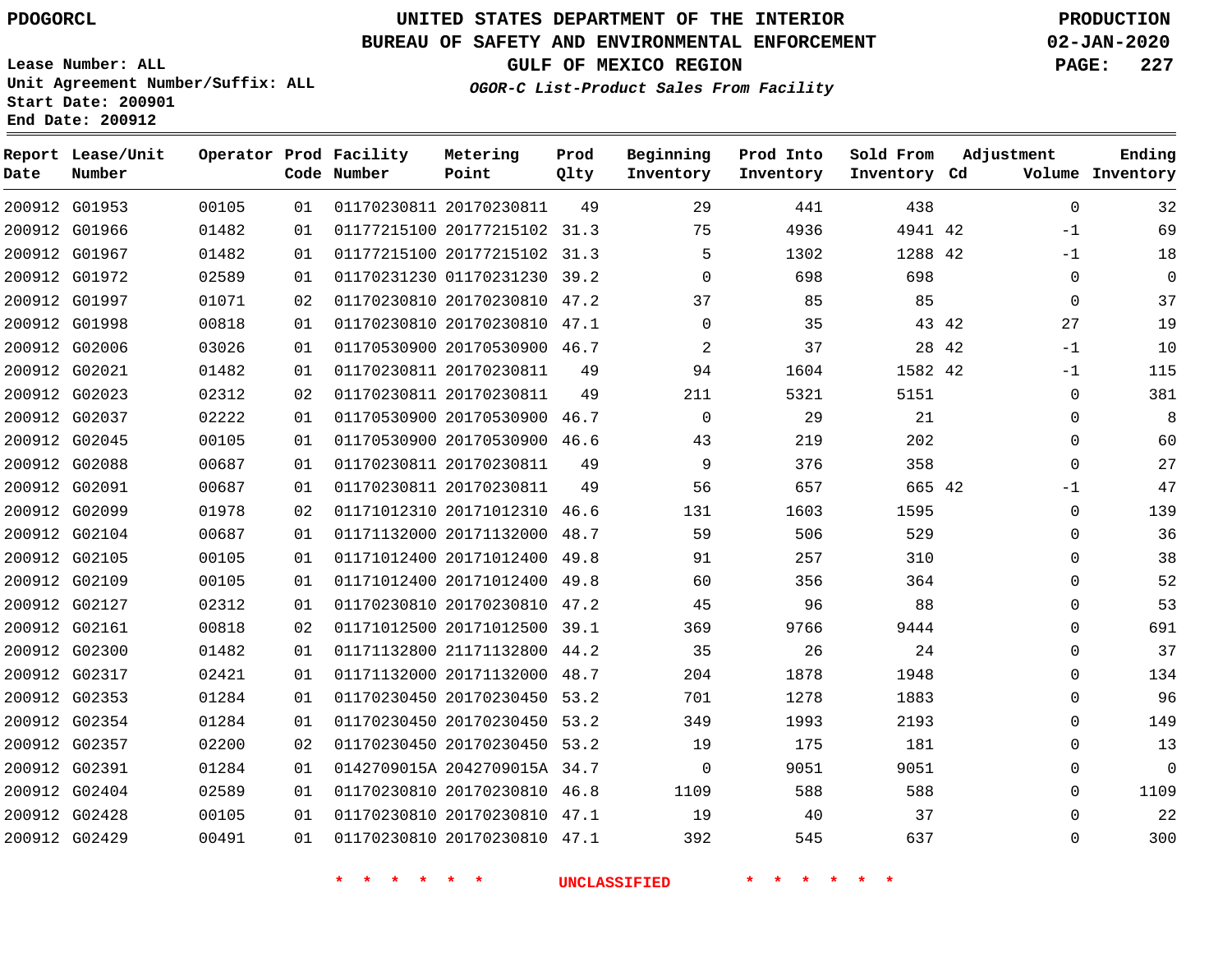**End Date: 200912**

**Report Lease/Unit**

**Number**

# **UNITED STATES DEPARTMENT OF THE INTERIOR PDOGORCL PRODUCTION**

#### **BUREAU OF SAFETY AND ENVIRONMENTAL ENFORCEMENT 02-JAN-2020**

**Lease Number: ALL Unit Agreement Number/Suffix: ALL Start Date: 200901**

**Operator Prod Facility**

**Code Number**

**Metering Point**

**OGOR-C List-Product Sales From Facility**

**GULF OF MEXICO REGION PAGE: 228** 47.1 47.2 44.2 **Prod Qlty Beginning Inventory Ending Inventory Cd Volume Prod Into Inventory Sold From Inventory Adjustment**

| 200912 G02433 | 00491 | 01 | 01170230810 20170230810 47.1 |      | 27       | 27       | 39      | 0        | 15             |
|---------------|-------|----|------------------------------|------|----------|----------|---------|----------|----------------|
| 200912 G02434 | 01284 | 02 | 01170230810 20170230810 47.2 |      | 38       | 43       | 58      | $\Omega$ | 23             |
| 200912 G02436 | 02628 | 02 | 01170230811 20170230811      | 49   | 101      | 1288     | 1296    | 0        | 93             |
| 200912 G02596 | 01482 | 01 | 01171132800 21171132800      | 44.2 | 87       | 5        | 60      | 0        | 32             |
| 200912 G02601 | 01834 | 01 | 01171092651 20171092650 46.6 |      | $\Omega$ | 932      | 818     | $\Omega$ | 114            |
|               | 02630 | 01 | 01171092651 20171092650      | 48   | 224      | 1496     | 1502    | 0        | 218            |
|               |       |    |                              |      | 224      | 2428     | 2320    | 0        | 332            |
| 200912 G02628 | 00105 | 01 | 01171012500 20171012500      | 39   | $\Omega$ | 690      | 641     | 0        | 49             |
| 200912 G02663 | 02893 | 02 | 01423210051 20423210050 48.6 |      | 62       | 508      | 519     | 0        | 51             |
| 200912 G02665 | 02451 | 01 | 01423210051 20423210050 48.5 |      | 281      | 2673     | 2686    | 0        | 268            |
| 200912 G02819 | 00105 | 01 | 01170231110 20170231110 41.6 |      | 32       | 20       | 45      | $\Omega$ | 7              |
| 200912 G02825 | 00105 | 01 | 01170231110 20170231110      | 41.6 | 13       | 43       | 40      | 0        | 16             |
|               |       | 01 | 01170230810 20170230810 47.1 |      | 514      | 576      | 773     | 0        | 317            |
|               |       |    |                              |      | 527      | 619      | 813     | 0        | 333            |
| 200912 G02826 | 00105 | 01 | 01170231110 20170231110 41.6 |      | 388      | 806      | 907     | $\Omega$ | 287            |
|               |       | 01 | 01170230810 20170230810 47.1 |      | 96       | 165      | 170     | 0        | 91             |
|               |       |    |                              |      | 484      | 971      | 1077    | 0        | 378            |
| 200912 G02853 | 02589 | 01 | 01170231230 01170231230 39.2 |      | $\Omega$ | 478      | 478     | 0        | $\Omega$       |
| 200912 G02870 | 02636 | 01 | 01170230810 20170230810 47.2 |      | 68       | 54       | 92      | 0        | 30             |
| 200912 G02885 | 02312 | 01 | 01171132000 20171132000 48.7 |      | 74       | 1028     | 1029    | 0        | 73             |
| 200912 G02895 | 02579 | 02 | 01171092651 20171092650      | 48   | 112      | $\Omega$ | 62      | 0        | 50             |
| 200912 G02898 | 01834 | 01 | 01171012300 20171012300 40.3 |      | 423      | 1213     | 1108 42 | $-1$     | 527            |
| 200912 G02899 | 01834 | 01 | 01171012300 20171012300 40.3 |      | 503      | $\Omega$ | 503     | $\Omega$ | $\overline{0}$ |
| 200912 G02917 | 01834 | 01 | 01171092930 20171092930      | 40   | 296      | 5367     | 5204    | 0        | 459            |
| 200912 G03061 | 00105 | 01 | 01423210051 20423210050 48.5 |      | 270      | 2060     | 2124    | 0        | 206            |
| 200912 G03068 | 00105 | 01 | 01423210051 20423210050 48.5 |      | 103      | 755      | 782     | 0        | 76             |
| 200912 G03145 | 03041 | 01 | 01171132800 21171132800 44.2 |      | 353      | 73       | 244     | $\Omega$ | 182            |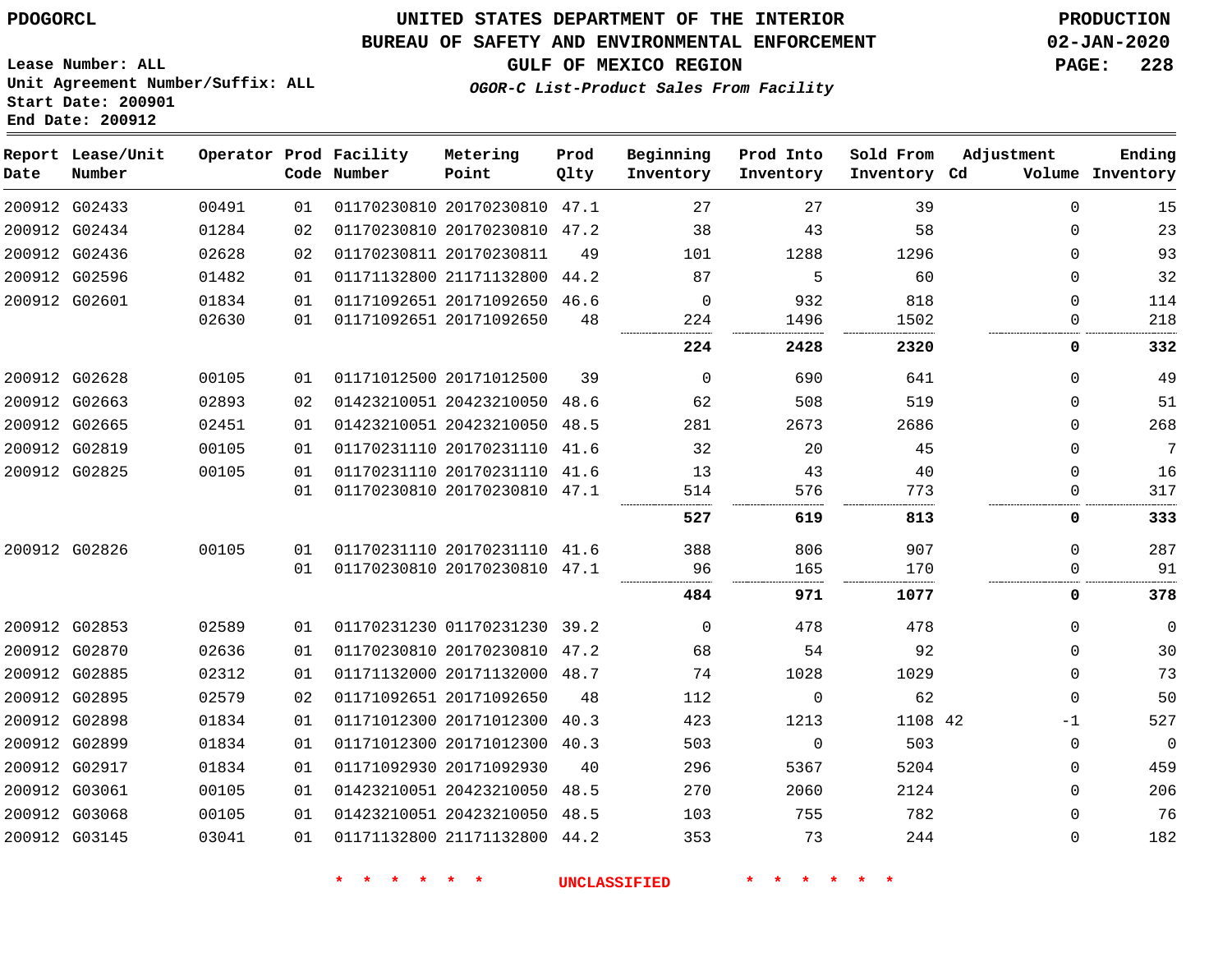### **BUREAU OF SAFETY AND ENVIRONMENTAL ENFORCEMENT 02-JAN-2020**

**OGOR-C List-Product Sales From Facility**

**GULF OF MEXICO REGION PAGE: 229**

**Lease Number: ALL Unit Agreement Number/Suffix: ALL Start Date: 200901 End Date: 200912**

| Date | Report Lease/Unit<br>Number |       |    | Operator Prod Facility<br>Code Number | Metering<br>Point            | Prod<br>Qlty | Beginning<br>Inventory | Prod Into<br>Inventory | Sold From<br>Inventory Cd | Adjustment    | Ending<br>Volume Inventory |
|------|-----------------------------|-------|----|---------------------------------------|------------------------------|--------------|------------------------|------------------------|---------------------------|---------------|----------------------------|
|      | 200912 G03152               | 00105 | 01 |                                       | 01177092600 20177092600 46.3 |              | 188                    | 5622                   | 5617                      | $\Omega$      | 193                        |
|      | 200912 G03236               | 03041 | 01 |                                       | 01170230450 20170230450      | 53.2         | 220                    | 842                    | 985                       | $\mathbf 0$   | 77                         |
|      | 200912 G03237               | 00276 | 01 |                                       | 01170230450 20427060150      | $\Omega$     | 170                    | $\Omega$               | $\mathbf 0$               | $\Omega$      | 170                        |
|      | 200912 G03244               | 02871 | 01 |                                       | 01170230810 20170230810 47.2 |              | 25                     | 30                     |                           | 38 42<br>$-1$ | 16                         |
|      | 200912 G03251               | 00105 | 01 |                                       | 01170231110 20170231110      | 41.6         | 0                      | 109                    | 70                        | $\mathbf 0$   | 39                         |
|      | 200912 G03264               | 00003 | 01 | 01170230811 20170230811               |                              | 49           | 6                      | 145                    | 141                       | $\mathbf 0$   | 10                         |
|      |                             | 01284 | 02 |                                       | 01170530900 20170530900 46.7 |              | 8                      | 300                    | 226                       | 0             | 82                         |
|      |                             |       |    |                                       |                              |              | 14                     | 445                    | 367                       | 0             | 92                         |
|      | 200912 G03265               | 01284 | 02 |                                       | 01170530900 20170530900 46.7 |              | 111                    | 1155                   | 949                       | 0             | 317                        |
|      | 200912 G03331               | 02312 | 02 |                                       | 01171132800 21171132800      | 44.2         | 9838                   | 6466                   | 8974                      | $\Omega$      | 7330                       |
|      | 200912 G03738               | 00064 | 01 |                                       | 01170230450 20170230450 53.2 |              | 20                     | 67                     | 82                        | $\Omega$      | 5                          |
|      |                             | 02871 | 01 |                                       | 01170230450 20170230450      | $\Omega$     | 3                      | $\Omega$               | $\Omega$                  | 0             | 3                          |
|      |                             |       |    |                                       |                              |              | 23                     | 67                     | 82                        | 0             | 8                          |
|      | 200912 G03793               | 02894 | 01 |                                       | 01171012500 20171012500 39.1 |              | 33                     | 1098                   | 1053                      | $\Omega$      | 78                         |
|      | 200912 G03935               | 02672 | 01 |                                       | 01423210051 20423210050      | 48.6         | $\overline{a}$         | 41                     | 39                        | $\Omega$      | $\overline{4}$             |
|      | 200912 G03940               | 00105 | 01 |                                       | 01423210051 20423210050 48.6 |              | 18                     | 96                     | 104                       | 0             | 10                         |
|      | 200912 G03958               | 00105 | 01 |                                       | 01170230510 20170230510      | 47           | 566                    | 3                      | 34                        | $\Omega$      | 535                        |
|      | 200912 G04003               | 00105 | 01 |                                       | 01171012500 20171012500      | 39           | 399                    | 10103                  | 9785                      | 0             | 717                        |
|      | 200912 G04065               | 02628 | 01 |                                       | 01423210051 20423210050 48.6 |              | 17                     | 449                    | 420                       | 0             | 46                         |
|      | 200912 G04081               | 02894 | 01 |                                       | 01170230450 20170230810 47.2 |              | 709                    | 1100                   | 1203                      | $\Omega$      | 606                        |
|      | 200912 G04085               | 00687 | 01 |                                       | 01170230811 20170230811      | 49           | 310                    | 4462                   | 4453                      | 0             | 319                        |
|      | 200912 G04087               | 02899 | 01 |                                       | 01177008150 01177008150      | 36           | 2846                   | 3334                   | 3682                      | 0             | 2498                       |
|      | 200912 G04090               | 02312 | 02 |                                       | 01170230810 20170230810      | 47.1         | 196                    | 295                    | 322                       | $\Omega$      | 169                        |
|      | 200912 G04098               | 01963 | 02 |                                       | 01170230810 20170230810 47.2 |              | 293                    | 217                    | 391                       | 0             | 119                        |
|      | 200912 G04143               | 00105 | 01 |                                       | 01170230510 20170230510      | $\Omega$     | $\Omega$               | 1                      | $\Omega$                  | $\Omega$      | 1                          |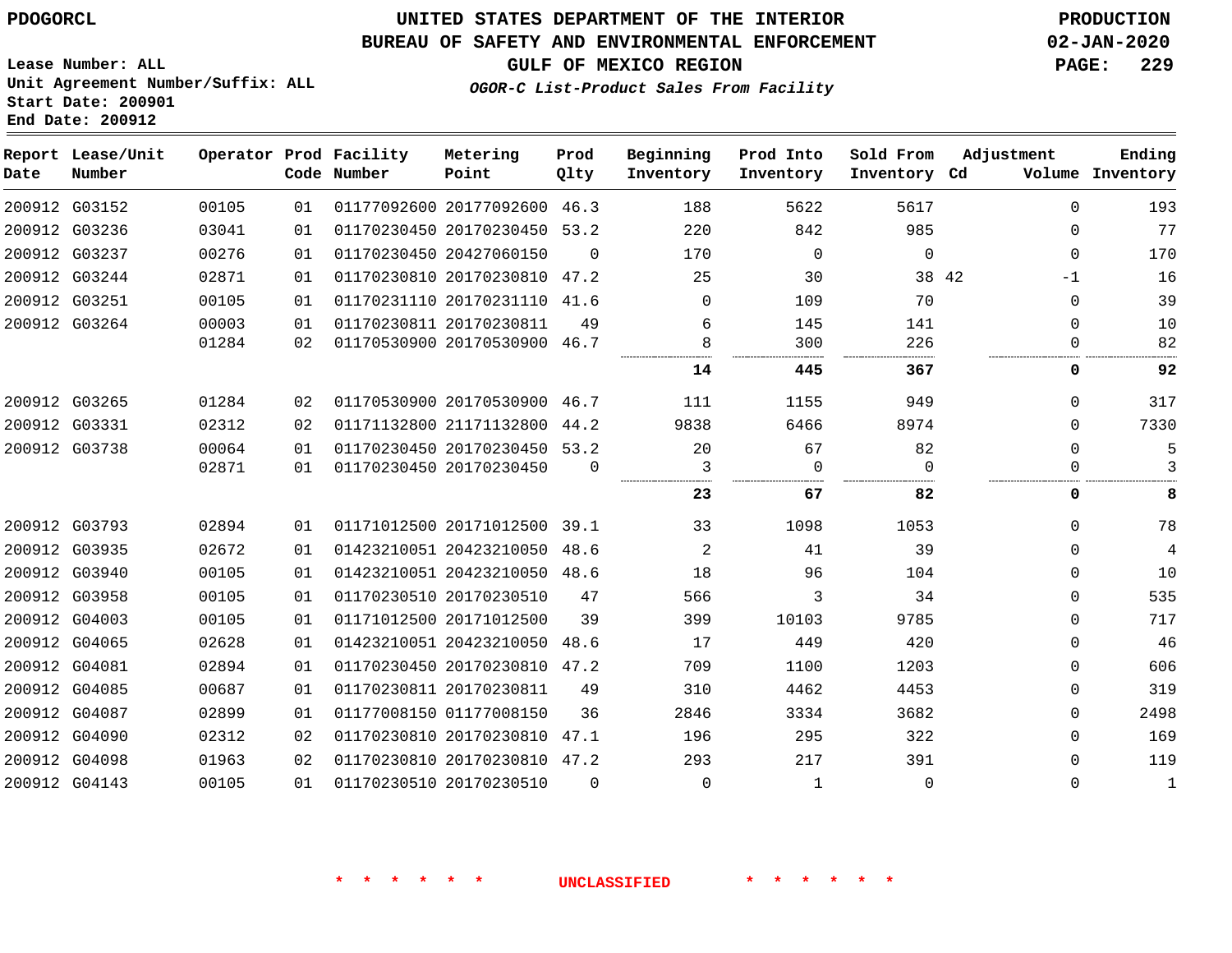**End Date: 200912**

### **UNITED STATES DEPARTMENT OF THE INTERIOR PDOGORCL PRODUCTION**

### **BUREAU OF SAFETY AND ENVIRONMENTAL ENFORCEMENT 02-JAN-2020**

**Lease Number: ALL Unit Agreement Number/Suffix: ALL Start Date: 200901**

**GULF OF MEXICO REGION PAGE: 230**

**OGOR-C List-Product Sales From Facility**

| Date | Report Lease/Unit<br>Number |       |    | Operator Prod Facility<br>Code Number | Metering<br>Point            | Prod<br>Qlty | Beginning<br>Inventory | Prod Into<br>Inventory | Sold From<br>Inventory Cd | Adjustment | Ending<br>Volume Inventory   |
|------|-----------------------------|-------|----|---------------------------------------|------------------------------|--------------|------------------------|------------------------|---------------------------|------------|------------------------------|
|      | 200912 G04232               | 00105 | 01 |                                       | 01171012500 20171012500      | 39           | 19                     | 440                    | 428                       | $\Omega$   | 31                           |
|      |                             | 00730 | 01 |                                       | 01171012500 20171012500 39.1 |              | 717                    | 18596                  | 17997                     |            | 1316<br>$\Omega$             |
|      |                             |       |    |                                       |                              |              | 736                    | 19036                  | 18425                     |            | 1347<br>0                    |
|      | 200912 G04254               | 01834 | 01 |                                       | 01170573602 20170573602 34.4 |              | 486                    | 2309                   | 2205                      |            | 590<br>$\Omega$              |
|      | 200912 G04397               | 02421 | 01 |                                       | 01170230810 20170230810 47.2 |              | 383                    | 378                    | 553                       |            | 208<br>$\Omega$              |
|      | 200912 G04421               | 00105 | 01 |                                       | 01171131600 20171131600 43.1 |              | 362                    | 8068                   | 7602 42                   |            | 829<br>$\mathbf{1}$          |
|      | 200912 G04453               | 02589 | 01 |                                       | 01171012300 20171012300 33.3 |              | 65                     | 6                      | 69                        |            | 2<br>$\Omega$                |
|      | 200912 G04460               | 01819 | 01 |                                       | 01171012500 20171012500 39.1 |              | 75                     | 956                    | 963                       |            | 68<br>$\mathbf{0}$           |
|      | 200912 G04537               | 02589 | 01 |                                       | 01420470030 20420470030 54.4 |              | 1494                   | 108                    | 160                       |            | 1442<br>$\Omega$             |
|      | 200912 G04547               | 02628 | 01 |                                       | 01423210051 20423210050 48.6 |              | 12                     | 236                    | 224                       |            | 24<br>$\mathbf{0}$           |
|      | 200912 G04565               | 01284 | 01 |                                       | 01420390101 01420390101      | $\Omega$     | 574                    | $\Omega$               | $\Omega$                  |            | 574<br>$\Omega$              |
|      | 200912 G04773               | 01482 | 01 |                                       | 01170230811 20170230811      | 49           | 2                      | 45                     |                           | 45 42      | $\mathbf{3}$<br>$\mathbf{1}$ |
|      | 200912 G04800               | 03026 | 01 |                                       | 01171132800 21171132800 44.2 |              | 7087                   | 2017                   | 5011                      |            | 4093<br>$\Omega$             |
|      | 200912 G04818               | 02894 | 01 |                                       | 01170230500 20170230500 43.2 |              | 5                      | 7                      | 10                        |            | 2<br>$\Omega$                |
|      | 200912 G04996               | 02628 | 01 |                                       | 01420570060 20420570060 49.6 |              | 278                    | $\mathbf 0$            | $\mathbf 0$               |            | 278<br>$\mathbf 0$           |
|      | 200912 G05283               | 01376 | 01 |                                       | 01170231300 01170231300 40.3 |              | $\Omega$               | 33473                  | 33473                     |            | $\overline{0}$<br>$\Omega$   |
|      | 200912 G05286               | 01284 | 01 |                                       | 01170230810 20170230810 47.2 |              | 75                     | 428                    | 267                       |            | 236<br>$\Omega$              |
|      | 200912 G05292               | 00003 | 01 |                                       | 01170230811 20170230811      | 49           | 30                     | 403                    | 404                       |            | 29<br>$\Omega$               |
|      | 200912 G05299               | 00818 | 01 |                                       | 01170230500 20170230500 43.2 |              | 118                    | 347                    | 369                       |            | 96<br>$\Omega$               |
|      | 200912 G05315               | 02714 | 01 |                                       | 01170230811 20170230811 47.5 |              | $\overline{0}$         | 2                      | 2                         |            | $\overline{0}$<br>0          |
|      | 200912 G05346               | 01819 | 01 |                                       | 01170530900 20170530900 46.7 |              | 134                    | 791                    | 709 42                    |            | 217<br>1                     |
|      | 200912 G05391               | 01819 | 01 |                                       | 01170530900 20170530900 46.7 |              | 321                    | 2071                   | 1825                      |            | 567<br>$\Omega$              |
|      | 200912 G05431               | 00560 | 01 |                                       | 01177062608 2017706260A 36.7 |              | 101                    | 16144                  | 16084                     |            | $\Omega$<br>161              |
|      |                             | 02409 | 01 |                                       | 01171132800 20177052203 36.9 |              | $\overline{0}$         | 76                     | 76                        |            | $\mathbf 0$<br>0             |
|      |                             |       |    |                                       |                              |              | 101                    | 16220                  | 16160                     |            | 0<br>161                     |
|      | 200912 G05494               | 02871 | 02 |                                       | 01171132800 21171132800 44.2 |              | 555                    | 151                    | 389 42                    |            | 318<br>$\mathbf{1}$          |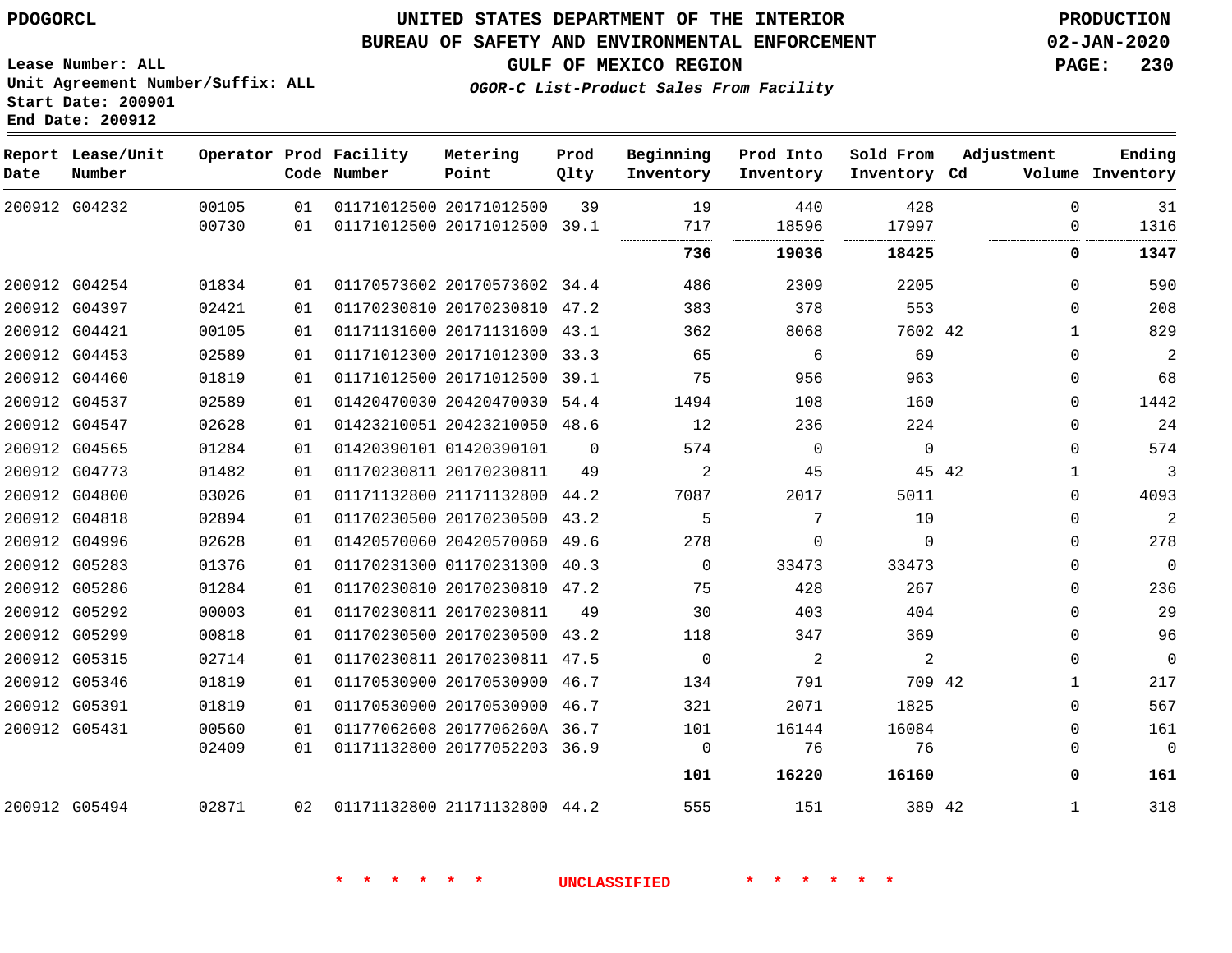G05504

**Date**

**Report Lease/Unit**

**Number**

 G05505 G05549

### **UNITED STATES DEPARTMENT OF THE INTERIOR PDOGORCL PRODUCTION**

### **BUREAU OF SAFETY AND ENVIRONMENTAL ENFORCEMENT 02-JAN-2020**

**Lease Number: ALL Unit Agreement Number/Suffix: ALL Start Date: 200901 End Date: 200912**

**Operator Prod Facility**

**OGOR-C List-Product Sales From Facility**

**Beginning**

**Prod Into**

**Sold From**

**Inventory Cd Volume**

**Adjustment**

  $\overline{0}$ 

> $\Omega$

**GULF OF MEXICO REGION PAGE: 231**

 

**Ending**

 

. . . . . . . . .

|       |             | Code Number | Point                   | Olty | Inventory | Inventory | Inventory | Cd |
|-------|-------------|-------------|-------------------------|------|-----------|-----------|-----------|----|
| 00105 | 01          |             | 01171132800 21171132800 | 42.6 | 2411      | 1936      | 2393      |    |
|       | 01          |             | 01171012300 20171012300 | 40.3 | 630       | 1495      | 1475      |    |
|       |             |             |                         |      | <br>3041  | 3431      | 3868      |    |
| 00078 | 01          |             | 01171012400 20171012400 | 49.8 | 0         | 311       | 265       |    |
| 01834 | 01          |             | 01171092651 20171092650 | 46.6 | 471       | 2636      | 2785      |    |
| 02636 | 01          |             | 01171132800 21171132800 | 44.2 | 1690      | 14        | 998       |    |
|       |             |             |                         |      | <br>2161  | <br>2650  | <br>3783  |    |
| 01834 | 01          |             | 01171012500 20171012500 | 39.1 | 124       | 3554      | 3427      |    |
| 02312 | 01          |             | 01171012500 20171012500 | 39.1 | 113       | 2956      | 2860      |    |
| 00105 | $\bigcap$ 1 |             | 01171012500 20171012500 | 2 Q  | 297       | ワハにつ      | 6849      |    |

**Prod**

**Metering**

|        |               |       |     |                         |      | 2161 | 2650           | 3783    | 0           | 1028        |
|--------|---------------|-------|-----|-------------------------|------|------|----------------|---------|-------------|-------------|
|        | 200912 G05602 | 01834 | 01  | 01171012500 20171012500 | 39.1 | 124  | 3554           | 3427    | 0           | 251         |
|        | 200912 G05610 | 02312 | 01  | 01171012500 20171012500 | 39.1 | 113  | 2956           | 2860    | $\Omega$    | 209         |
|        | 200912 G05612 | 00105 | 01  | 01171012500 20171012500 | 39   | 297  | 7052           | 6849    | 0           | 500         |
|        | 200912 G05953 | 02967 | 02  | 01420470030 20420470030 | 33.1 | 0    | $\overline{2}$ | 2       | $\mathbf 0$ | $\mathbf 0$ |
| 200912 | G06037        | 02899 | 01  | 01420570060 20420570060 | 51.1 | 588  | $\Omega$       | 8       | 42<br>$-1$  | 579         |
|        | 200912 G06069 | 00818 | 02  | 01423210051 20423210050 | 48.6 | 13   | 100            | 102     | $\Omega$    | 11          |
| 200912 | G06104        | 00105 | 01  | 01420390110 20420390110 | 53   | 57   | 22             | 11      | 0           | 68          |
|        | 200912 G06105 | 02409 | 01  | 01420390110 20420390110 | 53   | 137  | 65             | 29      | 0           | 173         |
| 200912 | G06156        | 00818 | 02  | 01422450350 20422450350 | 38   | 778  | 222            | 162     | $\mathbf 0$ | 838         |
|        | 200912 G06165 | 01284 | 01  | 01170230450 20170230450 | 53.2 | 12   | 193            | 191     | $\Omega$    | 14          |
| 200912 | G06166        | 00105 | 01  | 01170230450 20170230450 | 53.1 | 41   | 341            | 306     | 0           | 76          |
|        | 200912 G06167 | 00105 | 01  | 01170230450 20170230450 | 53.1 | 34   | 350            | 350     | $\Omega$    | 34          |
| 200912 | G06168        | 03008 | 02  | 01170230450 20170230450 | 50.6 | 22   | 327            | 330     | 0           | 19          |
|        | 200912 G06180 | 00730 | 01  | 01170230450 20170230450 | 53.2 | 0    | 4              | 4       | $\Omega$    | $\mathbf 0$ |
| 200912 | G06668        | 00276 | O 1 | 01171132000 20171132000 | 48.7 | 715  | 5747           | 6054 42 |             | 409         |
|        | 200912 G06767 | 01834 | 01  | 01171012500 20171012500 | 39.1 | 27   | 640            | 622     | $\Omega$    | 45          |
| 200912 | G07201        | 00818 | 02  | 01420570060 20420570060 | 51.1 | 185  | $\Omega$       | 3       | 0           | 182         |
|        | 200912 G07215 | 03041 | 01  | 01420390120 01420390120 | 51.7 | 86   | 398            | 428     | $\Omega$    | 56          |
| 200912 | G07619        | 02222 | 01  | 01170530900 20170530900 | 45.7 | 6    | $\Omega$       |         | 1 42        | 6           |
|        | 200912 G07684 | 02871 | 02  | 01171132000 20171132000 | 48.7 | 225  | 3234           | 3229    | $\Omega$    | 230         |
|        |               |       |     |                         |      |      |                |         |             |             |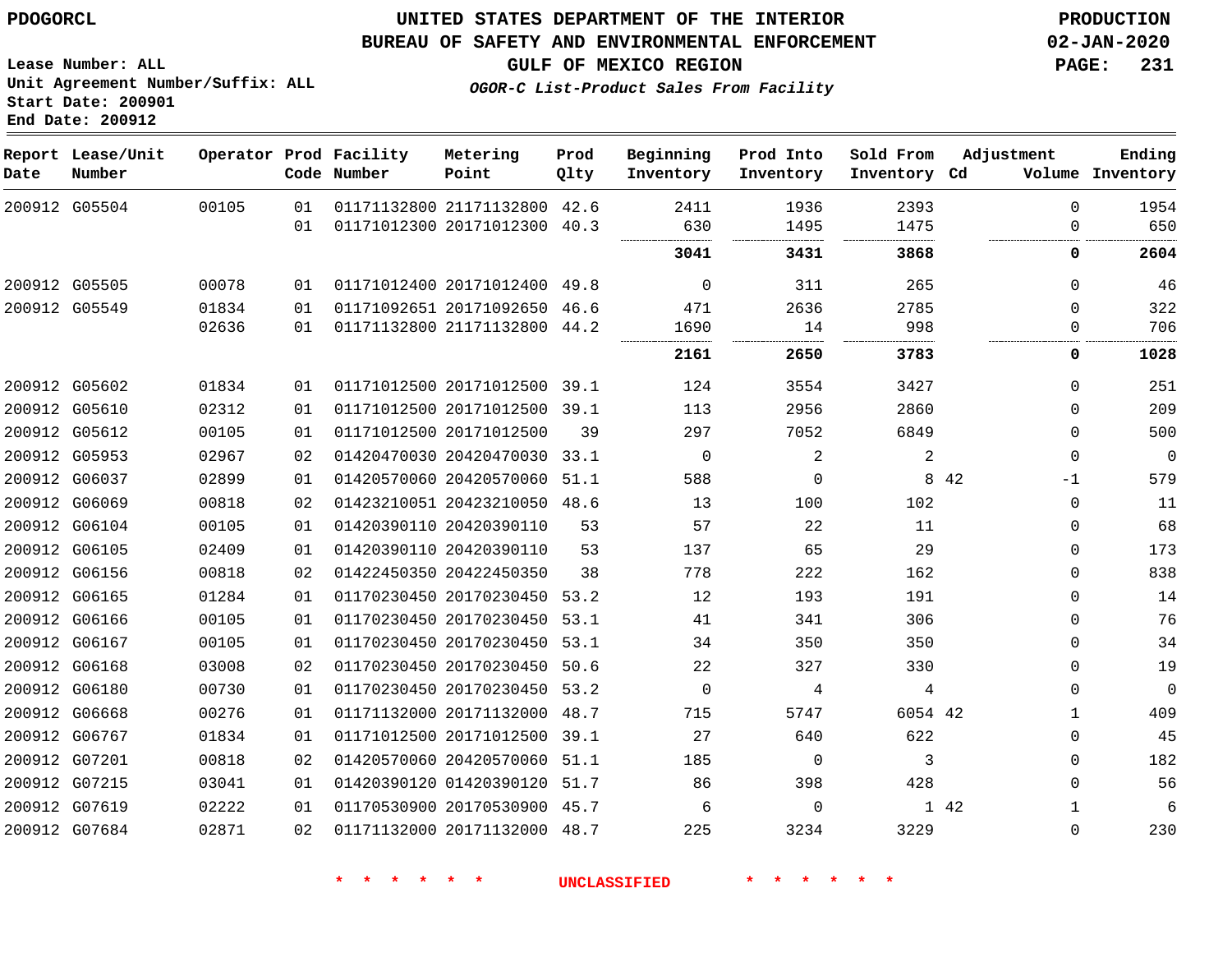**End Date: 200912**

**Report Lease/Unit**

**Number**

G07703

**Date**

# **UNITED STATES DEPARTMENT OF THE INTERIOR PDOGORCL PRODUCTION**

**Prod Qlty**

### **BUREAU OF SAFETY AND ENVIRONMENTAL ENFORCEMENT 02-JAN-2020**

**Lease Number: ALL Unit Agreement Number/Suffix: ALL Start Date: 200901**

**Operator Prod Facility**

**Code Number**

  $0<sup>2</sup>$  **OGOR-C List-Product Sales From Facility**

**Sold From Inventory**

**Prod Into Inventory**

**Beginning Inventory**

**GULF OF MEXICO REGION PAGE: 232**

**Inventory Cd Volume**

**Adjustment**

  $\Omega$  $\Omega$   $\Omega$  $\Omega$ -1  $\Omega$  $\Omega$  $\Omega$   $\Omega$  $\overline{0}$   $\overline{0}$  $\Omega$  $\Omega$  $\Omega$  $\Omega$   $\Omega$ 

**Ending**

|       | 115          | 59           | 150      |      | 01171132800 21171132800 44.2 | 02 | 02312 | 200912 G07736 |  |
|-------|--------------|--------------|----------|------|------------------------------|----|-------|---------------|--|
|       | 23663        | 23623        | 90       |      | 01177122950 20177122950 30.6 | 01 | 01284 | 200912 G07760 |  |
|       | 4            | 28           | 5        | 28   | 01177258041 01177258041      | 02 | 01284 | 200912 G07802 |  |
|       | 70853 42     | 72297        | 17016    |      | 01170573602 20170573602 34.4 | 01 | 01834 | 200912 G07917 |  |
|       | 173          | 178          | 13       |      | 01423210051 20423210050 48.6 | 02 | 02312 | 200912 G08120 |  |
|       | 114          | 106          | 50       |      | 01420390120 01420390120 52.6 | 01 | 03041 | 200912 G09010 |  |
| 41 42 |              | 27           | 23       |      | 01177058270 01177058270 37.9 | 01 | 02899 | 200912 G09500 |  |
|       | 81           | $\Omega$     | 144      |      | 01171132800 21171132800 44.2 | 01 | 01482 | 200912 G09564 |  |
|       | 351          | 71           | 311      |      | 01171012300 20171012300 40.3 | 01 | 01819 | 200912 G09574 |  |
|       | 7674         | 7662         | 28       |      | 01177122950 20177122950 30.6 | 01 | 01284 | 200912 G09631 |  |
|       | 156 42       | 157          | 14       | 48.6 | 01423210051 20423210050      | 01 | 01819 | 200912 G10226 |  |
|       | 369          | $\Omega$     | 635      |      | 01170753850 20170753850 34.2 | 01 | 00981 | 200912 G10486 |  |
|       | 5632         | 5665         | 373      | 49   | 01170230811 20170230811      | 01 | 02894 | 200912 G10636 |  |
|       | 4461 42      | 2974         | 2390     |      | 01177058270 01177058270 37.9 | 01 | 02899 | 200912 G10665 |  |
|       | 4533         | 4527         | 16       |      | 01177122950 20177122950 30.6 | 01 | 02466 | 200912 G10794 |  |
|       | 10932        | 10932        | $\Omega$ | 45   | 01177245110 2017724511G      | 01 | 00162 | 200912 G10910 |  |
|       | 16           | 68           | 143      |      | 01420470030 20420470030 54.4 | 01 | 02589 | 200912 G11243 |  |
|       | 80637        | 77917        | 8260     | 48.7 | 01171132000 20171132000      | 01 | 00276 | 200912 G11870 |  |
|       | 2845         | 2845         | $\Omega$ |      | 01177072601 20177072601 40.2 | 01 | 00105 | 200912 G11911 |  |
|       | 236          | 417          | $\Omega$ | 40.3 | 01171012300 20171012300      | 01 | 00105 | 200912 G11952 |  |
|       | 181          | 170          | 30       | 46.6 | 01171092651 20171092650      | 02 | 03008 | 200912 G11984 |  |
|       | 10           | $\mathbf{0}$ | 10       |      | 01171012500 20171012500 39.1 | 01 | 01482 | 200912 G12019 |  |
|       | 12           | $\Omega$     | 12       | 39.1 | 01171012500 20171012500      | 01 | 01482 | 200912 G12020 |  |
|       | 310          | 321          | 12       |      | 01171012500 20171012500 39.1 | 02 | 02312 | 200912 G12024 |  |
|       | 19617        | 21759        | 7314     |      | 01171012300 20171012300 36.3 | 01 | 02589 | 200912 G12355 |  |
|       | $\mathbf 0$  | 0            | 113      | 0    | 01420390101 01420390101      | 01 | 02589 | 200912 G12497 |  |
|       | $\mathbf{1}$ | $\mathbf 0$  | 18       | 47   | 01170230510 20170230510      | 01 | 02603 | 200912 G12564 |  |
|       |              |              |          |      |                              |    |       |               |  |

21171132800 48.5

**Metering Point**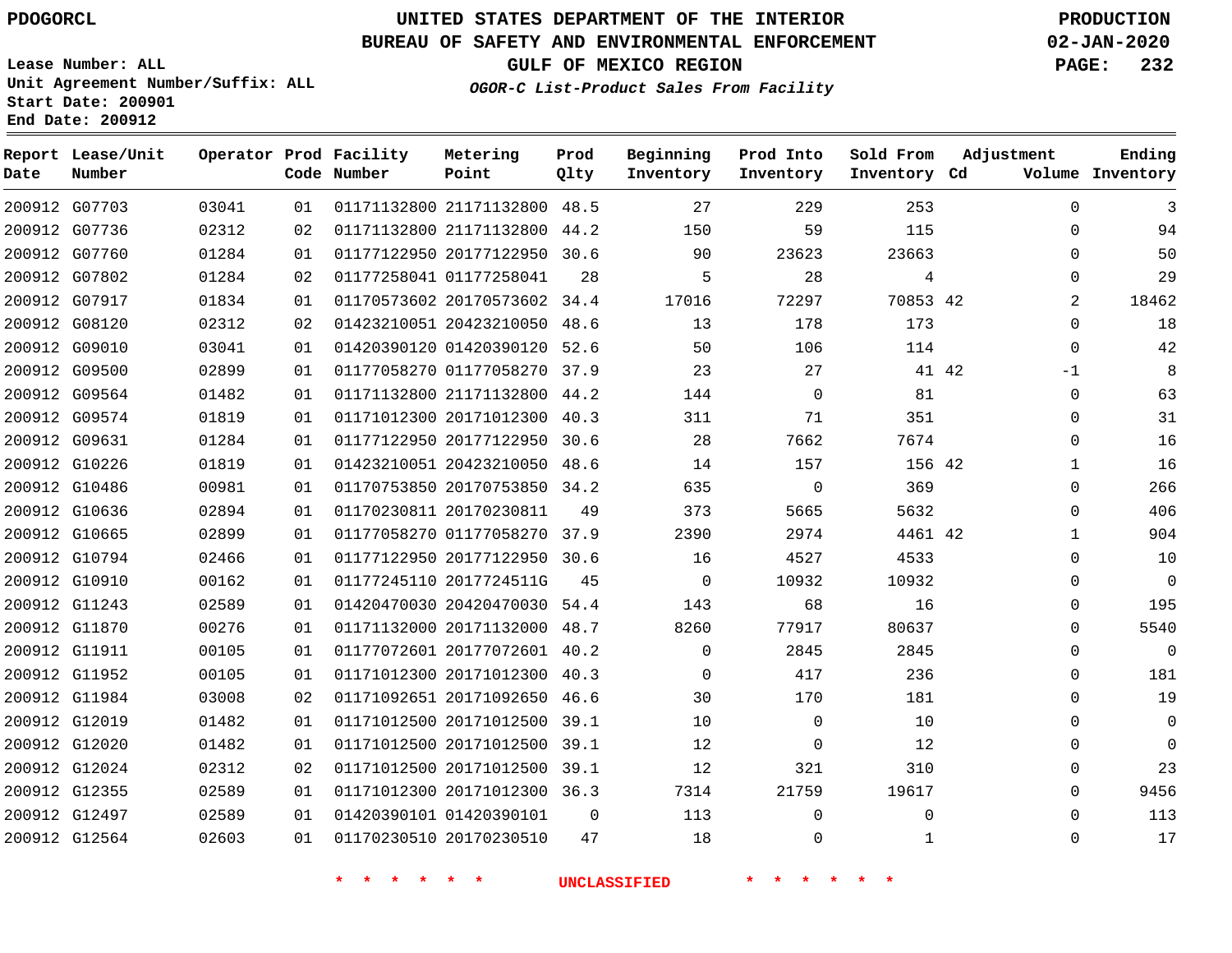**Report Lease/Unit**

**Number**

# **UNITED STATES DEPARTMENT OF THE INTERIOR PDOGORCL PRODUCTION**

**Prod Qlty**

#### **BUREAU OF SAFETY AND ENVIRONMENTAL ENFORCEMENT 02-JAN-2020**

**Lease Number: ALL Unit Agreement Number/Suffix: ALL Start Date: 200901 End Date: 200912**

**Operator Prod Facility**

**Code Number**

**OGOR-C List-Product Sales From Facility**

**Beginning Inventory**

**Prod Into Inventory** **Sold From Inventory**

**GULF OF MEXICO REGION PAGE: 233**

**Inventory Cd Volume**

**Adjustment**

  $\Omega$  $\Omega$   $\Omega$ -1  $\Omega$   $\Omega$   $\Omega$   $\overline{0}$  $\Omega$  $\overline{0}$  $\Omega$  $\Omega$  $\Omega$  $\Omega$  $\Omega$  $\Omega$  

**Ending**

| 914            | 914            | $\overline{0}$          |                | 01170230810 20170230810 47.1 | 01 | 00162 | 200912 G12761 |  |
|----------------|----------------|-------------------------|----------------|------------------------------|----|-------|---------------|--|
| 2661           | 2673           | 85                      |                | 01170230811 20170230811 49   | 01 | 02200 | 200912 G12802 |  |
| 72             | 80             | $\overline{0}$          |                | 01171131600 20171131600 43.1 | 01 | 01284 | 200912 G12858 |  |
| 935 42         | 1205           | 253                     |                | 01171012300 20171012300 40.3 | 01 | 01819 | 200912 G12906 |  |
| 51             | 96             | 8                       |                | 01170230810 20170230810 47.2 | 01 | 01284 | 200912 G13560 |  |
| 99 42          | 77             | 118                     |                | 01170230810 20170230810 47.2 | 02 | 02594 | 200912 G13576 |  |
| 43             | 43             | $\overline{\mathbf{3}}$ |                | 01170230811 20170230811 49   | 01 | 01482 | 200912 G13850 |  |
| 482            | 479            | 61                      |                | 01171092651 20171092650 46.6 | 02 | 02628 | 200912 G13937 |  |
| 19210          | 19748          | 858                     |                | 01171012500 20171012500 39.1 | 01 | 01284 | 200912 G13938 |  |
| 771            | 717            | 449                     |                | 01170230810 20170230810 47.1 | 01 | 02409 | 200912 G14193 |  |
| 2983           | 2996           | 296                     | 49             | 01170230811 20170230811      | 01 | 02200 | 200912 G14342 |  |
| $\overline{0}$ | $\Omega$       | $\overline{2}$          | $\overline{0}$ | 01171131600 20171131600      | 02 | 02852 | 200912 G14357 |  |
| 179 42         | 80             | 244                     |                | 01171132800 21171132800 48.8 | 01 | 02871 | 200912 G14364 |  |
| 831            | 896            | 12                      | 40             | 01171092930 20171092930      | 01 | 01834 | 200912 G14493 |  |
| $\overline{0}$ | $\overline{0}$ | 29                      | $\overline{0}$ | 01420570060 20420570060      | 01 | 02451 | 200912 G14791 |  |
| 7422           | 7427           | 551                     |                | 01170230450 20170230450 53.2 | 02 | 02871 | 200912 G14864 |  |
| 21498          | 14656          | 12054                   |                | 01170231110 20170231110 41.6 | 01 | 00105 | 200912 G15050 |  |
| 926            | 758            | 3047                    |                | 01170230810 20170230810 47.2 | 01 | 00064 | 200912 G15078 |  |
| 9              | 6              | 5                       |                | 01170530900 20170530900 46.7 | 01 | 02714 | 200912 G15110 |  |
| 131            | 92             | 146                     |                | 01171132800 21171132800 44.2 | 01 | 00560 | 200912 G15189 |  |
| 244            | 253            | 9                       |                | 01171012500 20171012500 39.6 | 01 | 03041 | 200912 G15239 |  |
| 102            | 23             | 82                      |                | 01171092651 20171092650 46.6 | 01 | 01284 | 200912 G15242 |  |
| 5573           | 5328           | 624                     |                | 01171132000 20171132000 48.7 | 01 | 02421 | 200912 G15263 |  |
| 5300           | 5170           | 889                     |                | 01171012400 20171012400 49.8 | 02 | 00222 | 200912 G15277 |  |
| 4611           | 4492           | 668                     |                | 01171092651 20171092650 46.6 | 01 | 02200 | 200912 G15299 |  |
| 232            | 153            | 268                     |                | 01171092800 21171132800 44.2 | 01 | 00105 | 200912 G15303 |  |
| 22400          | 21383          | 3629                    |                | 01171092651 20171092650 46.5 | 01 | 00105 | 200912 G15312 |  |
|                |                |                         |                |                              |    |       |               |  |
|                |                |                         |                |                              |    |       |               |  |

**Metering Point**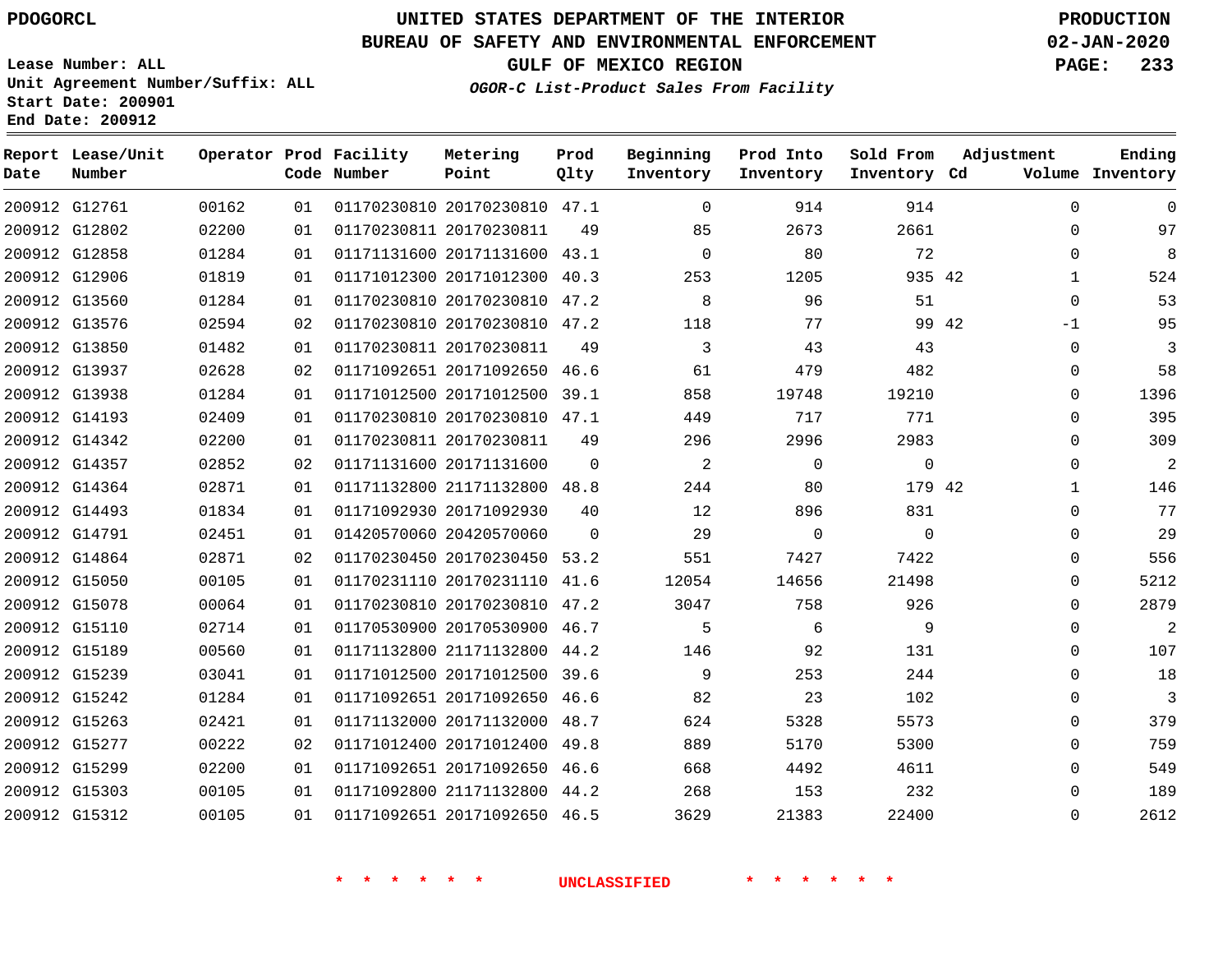**End Date: 200912**

### **UNITED STATES DEPARTMENT OF THE INTERIOR PDOGORCL PRODUCTION**

### **BUREAU OF SAFETY AND ENVIRONMENTAL ENFORCEMENT 02-JAN-2020**

**Lease Number: ALL Unit Agreement Number/Suffix: ALL Start Date: 200901**

**GULF OF MEXICO REGION PAGE: 234**

**OGOR-C List-Product Sales From Facility**

| Date | Report Lease/Unit<br>Number |       |    | Operator Prod Facility<br>Code Number | Metering<br>Point            | Prod<br>Qlty | Beginning<br>Inventory | Prod Into<br>Inventory | Sold From<br>Inventory Cd | Adjustment   | Ending<br>Volume Inventory |
|------|-----------------------------|-------|----|---------------------------------------|------------------------------|--------------|------------------------|------------------------|---------------------------|--------------|----------------------------|
|      | 200912 G15740               | 00818 | 01 |                                       | 01170230450 20170230450 53.2 |              | 62                     | 570                    | 569                       | $\Omega$     | 63                         |
|      |                             | 02893 | 02 |                                       | 01170230450 20170230450      | 53.2         | 198<br>                | 2091<br><br>.          | 2220<br>.                 | $\Omega$     | 69                         |
|      |                             |       |    |                                       |                              |              | 260                    | 2661                   | 2789                      | 0            | 132                        |
|      | 200912 G15742               | 00730 | 01 |                                       | 01170230450 20170230450 53.2 |              | 12                     | 120                    | 124 42                    | $\mathbf{1}$ | 9                          |
|      | 200912 G15769               | 03041 | 01 | 01422450350 20422450350               |                              | 38           | 21                     | 76                     | 16                        | $\Omega$     | 81                         |
|      | 200912 G16104               | 00105 | 01 |                                       | 01170231110 20170231110 41.6 |              | 21                     | 54                     | 56                        | $\mathbf 0$  | 19                         |
|      | 200912 G16121               | 00687 | 01 | 01170230811 20170230811               |                              | 49           | 71                     | 680                    | 703 42                    | $\mathbf 1$  | 49                         |
|      | 200912 G16201               | 03026 | 01 |                                       | 01170530900 20170530900 46.7 |              | 15                     | 0                      | 15                        | $\mathbf 0$  | $\mathbf 0$                |
|      | 200912 G16333               | 01819 | 01 |                                       | 01171092651 20171092650      | 46.6         | 4381                   | 19140                  | 21183                     | $\mathbf 0$  | 2338                       |
|      | 200912 G16353               | 01482 | 01 |                                       | 01171132000 20171132000 48.7 |              | 107                    | 1042                   | 1075                      | $\mathbf 0$  | 74                         |
|      | 200912 G16461               | 00105 | 01 |                                       | 01170753510 20170753510      | 54.4         | 435                    | 5                      | 97                        | $\mathbf 0$  | 343                        |
|      | 200912 G16469               | 03026 | 01 |                                       | 01170753510 20170753510 54.4 |              | 40                     | 1                      | 9                         | $\Omega$     | 32                         |
|      | 200912 G16500               | 02312 | 01 |                                       | 01170755200 20170755200      | 38.3         | 579                    | 16802                  | 16606                     | $\mathbf 0$  | 775                        |
|      | 200912 G16515               | 00162 | 01 |                                       | 01177245110 2017724511G      | 45           | 0                      | 9507                   | 9507                      | $\mathbf 0$  | $\mathbf 0$                |
|      | 200912 G16575               | 00730 | 01 |                                       | 01608103650 20608103650 29.8 |              | 1                      | 77                     | 77 42                     | $-1$         | $\Omega$                   |
|      | 200912 G16890               | 00981 | 01 |                                       | 01170753850 20170753850      | $\Omega$     | 995                    | 252                    | $\Omega$                  | 09<br>$-578$ | 669                        |
|      | 200912 G17124               | 02871 | 02 |                                       | 01170230450 20170230450 53.2 |              | 1                      | 316                    | 296                       | $\Omega$     | 21                         |
|      | 200912 G17133               | 01482 | 01 |                                       | 01423210051 20423210050      | 48.6         | 1                      | 32                     | 29 42                     | $-1$         | 3                          |
|      | 200912 G17190               | 02312 | 02 |                                       | 01170230810 20170230810 47.2 |              | 97                     | 62                     | 125                       | $\Omega$     | 34                         |
|      | 200912 G17202               | 02066 | 02 |                                       | 01170230810 20170230810 47.2 |              | 101                    | 60                     | 131                       | $\Omega$     | 30                         |
|      | 200912 G17754               | 02025 | 01 |                                       | 01170230510 20170230510      | 47           | 642                    | 6                      | 39                        | $\Omega$     | 609                        |
|      | 200912 G17789               | 00818 | 01 |                                       | 01170230810 20170230810 47.2 |              | 95                     | $\Omega$               | 95                        | 0            | $\mathbf 0$                |
|      | 200912 G17858               | 00105 | 01 |                                       | 01170530900 20170530900 46.7 |              | 57                     | 381                    | 334                       | 0            | 104                        |
|      | 200912 G17898               | 01963 | 02 |                                       | 01171131600 20171131600 43.1 |              | 24                     | 225                    | 226                       | 0            | 23                         |
|      | 200912 G17912               | 02409 | 01 |                                       | 01171132800 20177052203      | 36.8         | $\mathbf 0$            | 7600                   | 7600                      | 0            | $\mathbf 0$                |
|      | 200912 G17913               | 01834 | 01 |                                       | 01171132800 21171132800 44.2 |              | 1099                   | 978                    | 1143                      | $\Omega$     | 934                        |
|      | 200912 G17921               | 03026 | 01 |                                       | 01171012500 20177062959 25.7 |              | $\Omega$               | 11031                  | 11031                     | $\Omega$     | $\Omega$                   |
|      | 200912 G17942               | 00560 | 01 |                                       | 01177082604 20177082604 27.8 |              | $\Omega$               | 11626                  | 11626                     | $\Omega$     | $\mathbf 0$                |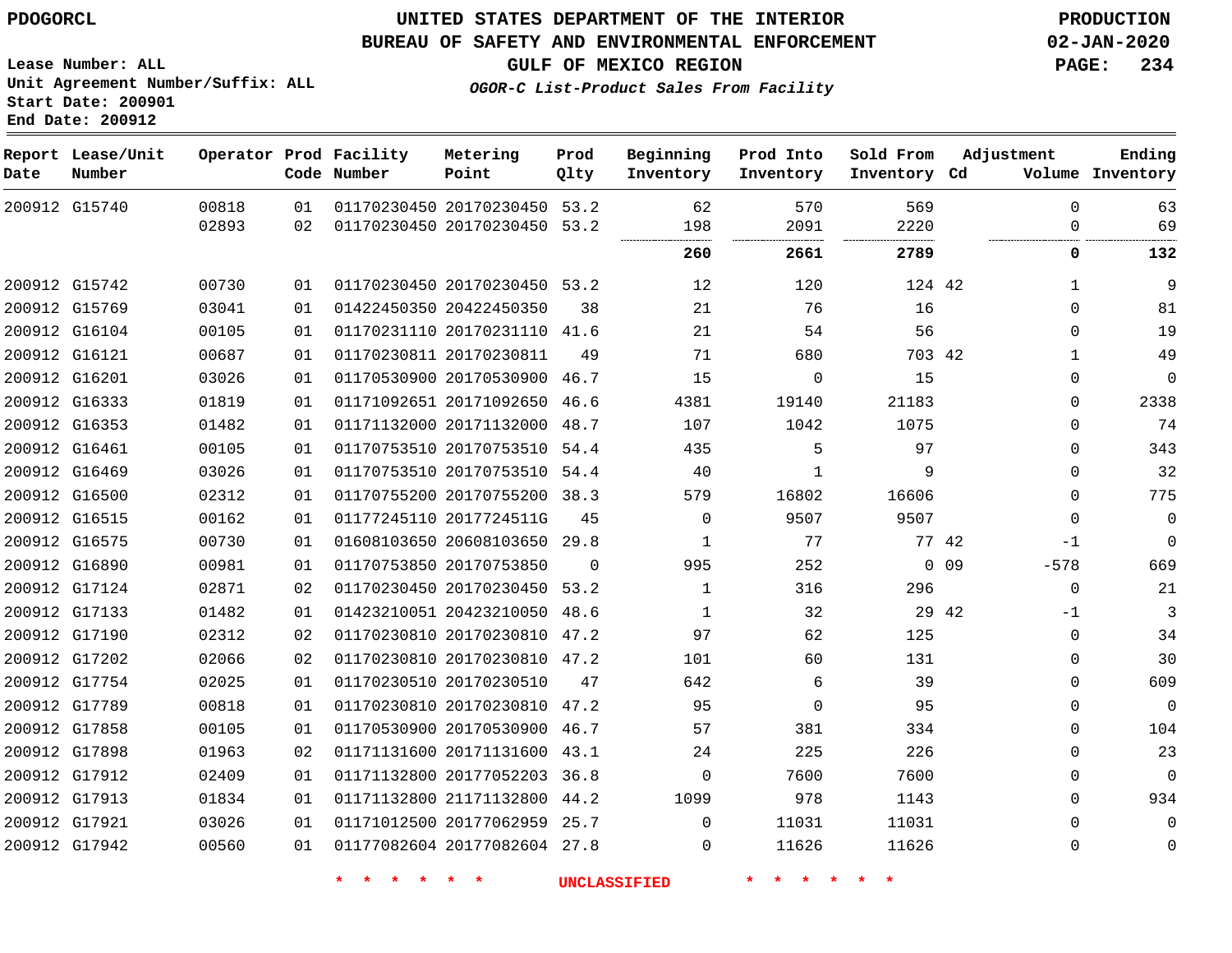G17966

**Date**

**Report Lease/Unit**

**Number**

# **UNITED STATES DEPARTMENT OF THE INTERIOR PDOGORCL PRODUCTION**

**Prod Qlty**

### **BUREAU OF SAFETY AND ENVIRONMENTAL ENFORCEMENT 02-JAN-2020**

**Lease Number: ALL Unit Agreement Number/Suffix: ALL Start Date: 200901 End Date: 200912**

**Operator Prod Facility**

**Code Number**

  $\sim$ 

**Ending**

**OGOR-C List-Product Sales From Facility**

**Beginning Inventory**

**Sold From Inventory**

**Prod Into Inventory**

**GULF OF MEXICO REGION PAGE: 235**

**Inventory Cd Volume**

**Adjustment**

  $\Omega$  $\Omega$   $\Omega$  $\Omega$  $\Omega$ -701  $\Omega$ -73 -304  $\Omega$  $\Omega$  $\Omega$  $\Omega$  $\Omega$  $\Omega$   $\Omega$ 

| 200912 G17973 |               | 00730 | 01 | 01171012400 20171012400 49.8 |                | 1814           | 2392                       | 3855           |                 |
|---------------|---------------|-------|----|------------------------------|----------------|----------------|----------------------------|----------------|-----------------|
|               | 200912 G17977 | 02312 | 02 | 01171132800 21171132800 44.2 |                | 554            | 126                        | 374            |                 |
| 200912 G18040 |               | 00105 | 01 | 01171012500 20171012500 39.1 |                | 24             | 504                        | 492            |                 |
| 200912 G18043 |               | 01103 | 01 | 01171012500 20171012500 39.1 |                | 926            | 21309                      | 20723          |                 |
| 200912 G18054 |               | 01834 | 01 | 01171012500 20171012500 39.1 |                | 1634           | 40840                      | 39585          |                 |
| 200912 G18208 |               | 01834 | 01 | 01170573602 20170573602 34.4 |                | 594            | 2412                       | 2390           |                 |
| 200912 G18577 |               | 00981 | 01 | 01170753850 20170753850      | $\overline{0}$ | 1206           | 392                        |                | $0$ 09          |
| 200912 G18863 |               | 02312 | 01 | 01420470030 20420470030 50.9 |                | 5              | 7                          | $\mathbf{1}$   |                 |
| 200912 G18885 |               | 00818 | 02 | 01420570060 20420570060 52.2 |                | 326            | $\mathbf{0}$               | 5              |                 |
| 200912 G18920 |               | 02200 | 01 | 01423210051 20423210050 48.6 |                | 17             | 39                         |                | 53 42           |
| 200912 G18936 |               | 02914 | 01 | 01422450350 20422450350      | $\overline{0}$ | $\mathbf{1}$   | $\overline{0}$             | $\overline{0}$ |                 |
| 200912 G19025 |               | 02806 | 01 | 01423210051 20423210050      | 49             | $\Omega$       | 73                         |                | $0$ 09          |
| 200912 G19030 |               | 02806 | 01 | 01423210051 20423210050      | 49             | 79             | 259                        |                | 0 <sub>09</sub> |
| 200912 G19127 |               | 00818 | 01 | 01170230811 20170230811      | $\overline{0}$ | 225            | 42                         | $\mathbf 0$    |                 |
| 200912 G19760 |               | 02894 | 01 | 01171132800 21171132800 44.2 |                | 12448          | 29218                      | 22934          |                 |
| 200912 G19832 |               | 02349 | 01 | 01177163600 20177163600 40.7 |                | 177            | 2117                       | 2117           |                 |
| 200912 G20605 |               | 02377 | 01 | 01423550141 20423550140 27.8 |                | 1224           | 16783                      | 16694          |                 |
| 200912 G20616 |               | 02312 | 02 | 01423210051 20423210050 48.6 |                | $\overline{4}$ | 42                         | 42             |                 |
| 200912 G20655 |               | 00222 | 01 | 01170230510 20170230510      | 47             | 175            | $\Omega$                   | 10             |                 |
| 200912 G20656 |               | 03041 | 01 | 01422450350 20422450350      | 38             | 6              | 9                          | $\overline{2}$ |                 |
| 200912 G20660 |               | 00818 | 02 | 01170230450 20170230450 53.3 |                | 2              | 11                         |                | 13 42           |
| 200912 G21070 |               | 00560 | 01 | 01171132800 21171132800 44.2 |                | 447            | 151                        | 632 42         |                 |
| 200912 G21096 |               | 00818 | 01 | 01170230811 20170230811      | 49             | 20             | 348                        | 343            |                 |
| 200912 G21116 |               | 00818 | 01 | 01171132800 21171132800 44.2 |                | 2103           | 1316                       | 1876           |                 |
| 200912 G21120 |               | 02058 | 02 | 01171012500 20171012500 39.1 |                | 70             | 1705                       | 1654           |                 |
| 200912 G21378 |               | 01819 | 01 | 01170230811 20170230811      | 49             | 19             | 55                         | 70             |                 |
| 200912 G21530 |               | 00078 | 01 | 01170230400 20170230400      | 50             | 719            | 2083                       | 2133           |                 |
|               |               |       |    | $\star$                      |                | UNCLASSIFIED   | $\star$ $\star$<br>$\star$ |                |                 |
|               |               |       |    |                              |                |                |                            |                |                 |
|               |               |       |    |                              |                |                |                            |                |                 |

20171012300 40.3

**Metering Point**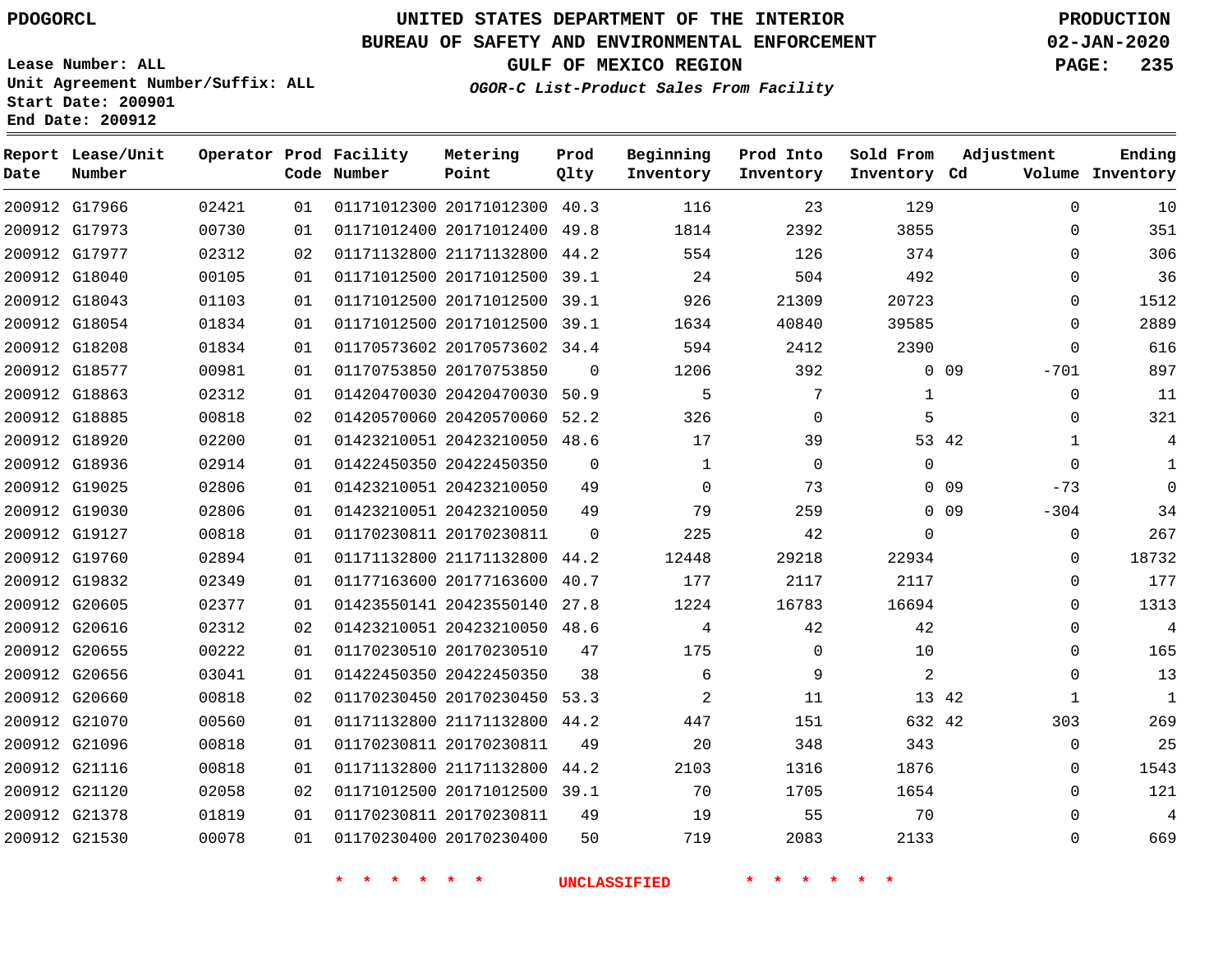**Report Lease/Unit**

# **UNITED STATES DEPARTMENT OF THE INTERIOR PDOGORCL PRODUCTION**

**Prod**

**Metering**

### **BUREAU OF SAFETY AND ENVIRONMENTAL ENFORCEMENT 02-JAN-2020**

**Lease Number: ALL Unit Agreement Number/Suffix: ALL Start Date: 200901 End Date: 200912**

**Operator Prod Facility**

**GULF OF MEXICO REGION PAGE: 236**

**Ending**

**OGOR-C List-Product Sales From Facility**

**Beginning**

| Date | Number        |       |    | Code Number | Point                        | Qlty     | Inventory   | Inventory      | Inventory Cd |        |              | Volume Inventory |
|------|---------------|-------|----|-------------|------------------------------|----------|-------------|----------------|--------------|--------|--------------|------------------|
|      | 200912 G21532 | 02807 | 01 |             | 01170230811 20170230811      | 49       | 673         | 3346           | 3779         |        | $\Omega$     | 240              |
|      | 200912 G21534 | 02807 | 01 |             | 01170230811 20170230811      | 49       | 30          | $\Omega$       | 30           |        | $\Omega$     | $\Omega$         |
|      | 200912 G21580 | 02636 | 01 |             | 01170230811 20170230811      | 49       | 4           | 84             | 82           |        | $\mathbf{0}$ | 6                |
|      | 200912 G21700 | 00105 | 01 |             | 01177258153 01177258153 30.1 |          | 502         | 2015           | 1362         |        | $\Omega$     | 1155             |
|      | 200912 G21826 | 00981 | 01 |             | 01170753850 20170753850      | $\Omega$ | 1061        | 251            |              | $0$ 09 | $-617$       | 695              |
|      | 200912 G22219 | 01482 | 01 |             | 01423210051 20423210050 48.6 |          | 51          | 311            | 331          |        | $\mathbf 0$  | 31               |
|      | 200912 G22236 | 00818 | 01 |             | 01170230450 20170230450 53.2 |          | 93          | 777            | 812          |        | 0            | 58               |
|      | 200912 G22246 | 01284 | 02 |             | 01423210051 20170230500 43.1 |          | 163         | 668            | 647          |        | $\Omega$     | 184              |
|      | 200912 G22262 | 00730 | 01 |             | 01170230810 20170230810 47.2 |          | 2           | 14             | 8            |        | $\mathbf{0}$ | 8                |
|      | 200912 G22268 | 02777 | 01 |             | 01170230810 2042709015I 53.6 |          | $\mathbf 0$ | 4430           | 4430         |        | $\Omega$     | $\Omega$         |
|      | 200912 G22501 | 00078 | 01 |             | 01170230400 20170230400      | 50       | 396         | 1941           | 1713         |        | $\Omega$     | 624              |
|      | 200912 G22505 | 02025 | 01 |             | 01170230811 20170230811      | 49       | 131         | 2081           | 2063         |        | $\mathbf{0}$ | 149              |
|      | 200912 G22510 | 00162 | 01 |             | 01170230810 20170230810 47.1 |          | $\mathbf 0$ | 23321          | 23321        |        | $\Omega$     | $\Omega$         |
|      | 200912 G22513 | 02579 | 02 |             | 01170230810 20170230810 47.2 |          | $\Omega$    | 1446           | 650          |        | $\Omega$     | 796              |
|      | 200912 G22549 | 02222 | 01 |             | 01170530900 20170530900 46.7 |          | $\mathbf 0$ | 366            | 272          |        | 0            | 94               |
|      | 200912 G22582 | 01834 | 01 |             | 01170530900 20170530900 46.7 |          | 66          | 202            | 213          |        | $\mathbf 0$  | 55               |
|      | 200912 G22587 | 02200 | 01 |             | 01171132000 20171132000 48.7 |          | 30          | 469            | 466          |        | $\Omega$     | 33               |
|      | 200912 G22605 | 01834 | 01 |             | 01171132800 21171132800      | 44.2     | 265         | 219            | 267 42       |        | $\mathbf{1}$ | 218              |
|      | 200912 G22606 | 02628 | 02 |             | 01171132000 20171132000      | 48.7     | 22          | 77             | 93           |        | $\mathbf 0$  | 6                |
|      | 200912 G22607 | 02899 | 01 |             | 01170230810 20170230810 47.2 |          | 16          | 7              | 19           |        | $\Omega$     | 4                |
|      | 200912 G22613 | 02655 | 02 |             | 01171132800 21171132800 44.2 |          | 101         | 29             | 71           |        | $\Omega$     | 59               |
|      | 200912 G22616 | 02899 | 01 |             | 01171131600 20171131600 43.1 |          | 1           | 15             | 14 42        |        | -1           | $\mathbf{1}$     |
|      | 200912 G22621 | 01834 | 01 |             | 01171132800 21171132800 44.2 |          | 8424        | 10643          | 10495        |        | $\mathbf 0$  | 8572             |
|      | 200912 G22651 | 01834 | 01 |             | 01171132800 21171132800 44.2 |          | 13          | $\Omega$       | 13           |        | $\Omega$     | $\Omega$         |
|      | 200912 G22660 | 02058 | 02 |             | 01171012310 20171012310      | 46.6     | 43          | 499            | 498          |        | $\Omega$     | 44               |
|      | 200912 G22662 | 02058 | 01 |             | 01171012310 20171012310 46.6 |          | 18          | $\overline{0}$ | 18           |        | $\Omega$     | $\mathbf 0$      |
|      | 200912 G22679 | 00222 | 01 |             | 01177082958 20177082958 35.2 |          | $\Omega$    | 753            | 753          |        | $\Omega$     | $\Omega$         |
|      | 200912 G22699 | 00064 | 01 |             | 01171012500 20171012500 39.1 |          | 49          | 551            | 560 42       |        | -1           | 39               |

**\* \* \* \* \* \* UNCLASSIFIED \* \* \* \* \* \***

**Prod Into Sold From Adjustment**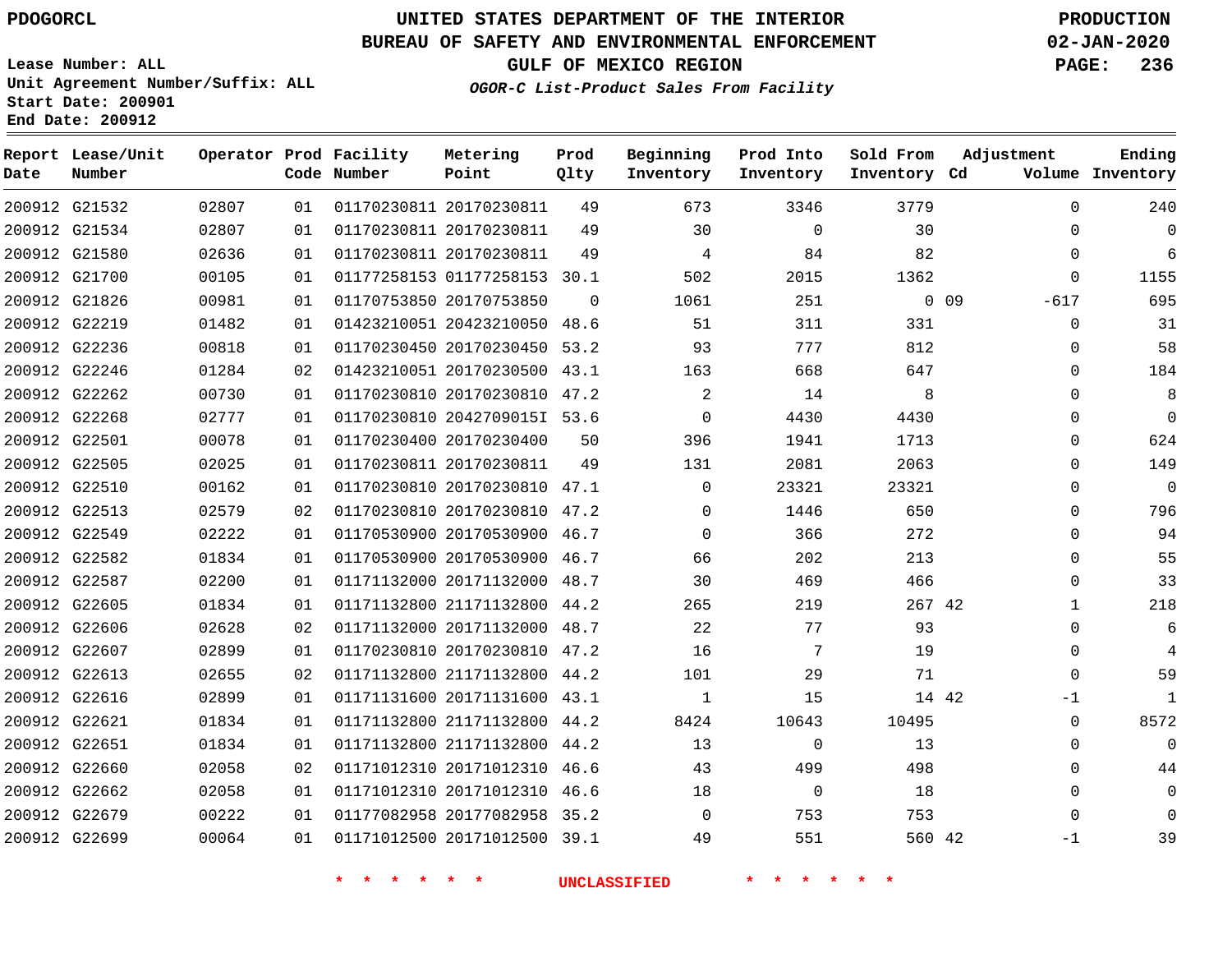**End Date: 200912**

# **UNITED STATES DEPARTMENT OF THE INTERIOR PDOGORCL PRODUCTION**

### **BUREAU OF SAFETY AND ENVIRONMENTAL ENFORCEMENT 02-JAN-2020**

**Lease Number: ALL Unit Agreement Number/Suffix: ALL Start Date: 200901**

**GULF OF MEXICO REGION PAGE: 237**

**OGOR-C List-Product Sales From Facility**

| Date | Report Lease/Unit<br>Number |       |    | Operator Prod Facility<br>Code Number | Metering<br>Point            | Prod<br>Qlty   | Beginning<br>Inventory | Prod Into<br>Inventory | Sold From<br>Inventory Cd | Adjustment |              | Ending<br>Volume Inventory |
|------|-----------------------------|-------|----|---------------------------------------|------------------------------|----------------|------------------------|------------------------|---------------------------|------------|--------------|----------------------------|
|      | 200912 G22700               | 01834 | 01 |                                       | 01171132800 21171132800 44.2 |                | $\Omega$               | 16                     | 9                         |            | $\Omega$     | 7                          |
|      | 200912 G22701               | 01834 | 01 |                                       | 01171132800 21171132800      | 44.2           | 6                      | $\mathbf 0$            | 6                         |            | $\mathbf 0$  | $\Omega$                   |
|      | 200912 G22738               | 01834 | 01 |                                       | 01171012500 20171012500      | 39.1           | 46                     | 1307                   | 1261 42                   |            | $\mathbf{1}$ | 93                         |
|      | 200912 G22751               | 00730 | 01 |                                       | 01171012500 20171012500      | 39.1           | 331                    | 8618                   | 8340 42                   |            | $\mathbf{1}$ | 610                        |
|      | 200912 G22772               | 00105 | 01 |                                       | 01170513800 20170513800      | 33             | 393                    | 7656                   | 7729                      |            | $\mathbf 0$  | 320                        |
|      | 200912 G22781               | 00222 | 02 |                                       | 01170754751 01170754751 36.5 |                | 1495                   | 5017                   | 4704 42                   |            | $-1$         | 1807                       |
|      | 200912 G22792               | 00222 | 02 |                                       | 01177258041 01177258041      | 28             | 410                    | 322                    | 349                       |            | $\mathbf 0$  | 383                        |
|      |                             | 02714 | 01 |                                       | 01177258151 01177258151      | $\overline{0}$ | 146                    | $\mathbf 0$            | $\mathbf 0$               |            | $\mathbf 0$  | 146                        |
|      |                             |       |    |                                       |                              |                | 556                    | 322                    | 349                       |            | $\mathbf{0}$ | 529                        |
|      | 200912 G22840               | 00730 | 01 |                                       | 01608103650 20608103650 29.8 |                | 12                     | 1823                   | 1826                      |            | $\mathbf 0$  | 9                          |
|      | 200912 G23166               | 00818 | 01 |                                       | 01423210051 20423210050 48.6 |                | 13                     | 121                    | 121 42                    |            | $-1$         | 12                         |
|      | 200912 G23180               | 01284 | 02 |                                       | 01423210051 20423210050      | 48.6           | 18                     | 262                    | 254                       |            | $\mathbf 0$  | 26                         |
|      | 200912 G23181               | 01963 | 01 |                                       | 01423210051 20423210050 48.6 |                | 96                     | 19                     | 20                        |            | $\Omega$     | 95                         |
|      | 200912 G23193               | 02579 | 02 |                                       | 01170230510 20170230510      | 47             | $\Omega$               | 1                      | $\mathbf{1}$              |            | $\Omega$     | $\Omega$                   |
|      | 200912 G23197               | 00818 | 02 |                                       | 01170230810 20170230810      | 47.2           | 0                      | 81                     | 36 42                     |            | $-1$         | 44                         |
|      | 200912 G23199               | 00818 | 02 |                                       | 01170230450 20170230450      | 53.2           | 58                     | 590                    | 604                       |            | $\mathbf 0$  | 44                         |
|      | 200912 G23450               | 00981 | 01 |                                       | 01170753850 20170753850      | 34.2           | 36                     | $\mathbf 0$            | 21                        |            | $\mathbf 0$  | 15                         |
|      | 200912 G23473               | 00981 | 01 |                                       | 01170753850 20170753850 34.2 |                | 898                    | 234                    | 522                       |            | $\mathbf 0$  | 610                        |
|      | 200912 G23480               | 00981 | 01 |                                       | 01170753850 20170753850      | 34.2           | 2991                   | 876                    | 1738                      |            | $\mathbf 0$  | 2129                       |
|      | 200912 G23528               | 00981 | 01 |                                       | 01170753850 20170753850 34.2 |                | 1970                   | 572                    | 1145                      |            | 0            | 1397                       |
|      | 200912 G23529               | 00981 | 01 |                                       | 01170753850 20170753850 34.2 |                | 1921                   | 571                    | 1116                      |            | $\mathbf 0$  | 1376                       |
|      | 200912 G23730               | 01978 | 02 |                                       | 01170230810 20170230811      | 49             | 60                     | 498                    | 522                       |            | $\Omega$     | 36                         |
|      | 200912 G23735               | 00162 | 01 |                                       | 01170230810 20170230810      | 47.1           | $\overline{0}$         | 943                    | 943                       |            | $\mathbf 0$  | $\mathbf{0}$               |
|      | 200912 G23736               | 02312 | 02 |                                       | 01170230810 20170230810      | 47.2           | 58                     | 70                     | 89                        |            | $\mathbf 0$  | 39                         |
|      | 200912 G23748               | 02312 | 02 |                                       | 01170230810 20170230810 47.2 |                | 62                     | 79                     | 98 42                     |            | $\mathbf{1}$ | 44                         |
|      | 200912 G23754               | 02222 | 01 |                                       | 01170230811 20170230811      | 49             | 36                     | 476                    | 478                       |            | $\mathbf 0$  | 34                         |
|      | 200912 G23820               | 02899 | 01 |                                       | 01177058270 01177058270 37.9 |                | 976                    | 1166                   | 1788                      |            | $\Omega$     | 354                        |
|      | 200912 G23851               | 02503 | 02 |                                       | 01171012400 20171012400 49.8 |                | 4497                   | 26787                  | 27353                     |            | $\Omega$     | 3931                       |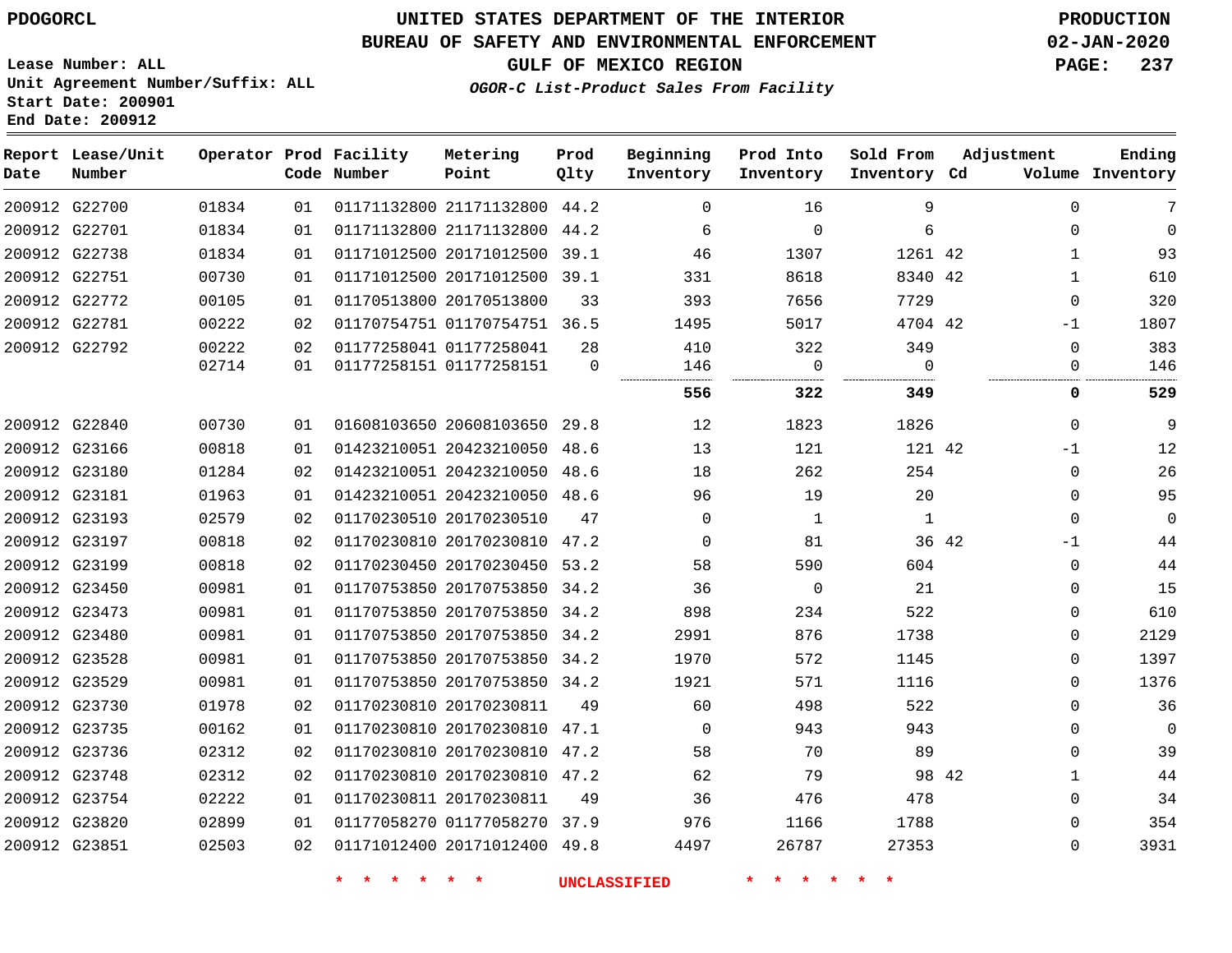**Prod**

**Metering**

### **BUREAU OF SAFETY AND ENVIRONMENTAL ENFORCEMENT 02-JAN-2020**

**Lease Number: ALL Unit Agreement Number/Suffix: ALL Start Date: 200901**

**Operator Prod Facility**

**End Date: 200912**

**Report Lease/Unit**

**GULF OF MEXICO REGION PAGE: 238**

**Sold From Adjustment**

**Ending**

**OGOR-C List-Product Sales From Facility**

**Beginning Prod Into**

| Date          | Number        |       |    | Code Number | Point                        | Qlty     | Inventory | Inventory | Inventory Cd |            |              | Volume Inventory |
|---------------|---------------|-------|----|-------------|------------------------------|----------|-----------|-----------|--------------|------------|--------------|------------------|
|               | 200912 G23853 | 02266 | 01 |             | 01171012310 20171012310      | 46.6     | 12        | 326       | 309          |            | $\Omega$     | 29               |
|               | 200912 G23933 | 00064 | 01 |             | 01171092651 20171092650      | 46.6     | 1         | 7         | 7            |            | $\Omega$     | 1                |
|               | 200912 G23956 | 02807 | 01 |             | 01170753510 20170753510      | 54.4     | 1826      | 57        | 414          |            | $\Omega$     | 1469             |
| 200912 G24330 |               | 02566 | 01 |             | 01427038270 01427038270      | $\Omega$ | 157       | $\Omega$  | $\Omega$     |            | $\Omega$     | 157              |
| 200912 G24700 |               | 02312 | 02 |             | 01170230811 20170230811      | 49       | 10        | 96        | 99           |            | $\Omega$     | 7                |
| 200912 G24710 |               | 02025 | 01 |             | 01170230811 20170230811      | 49       | 203       | 4681      |              | $0\quad09$ | $-4549$      | 335              |
| 200912 G24729 |               | 02579 | 02 |             | 01170230510 20170230510      | 47       | 233       | $\Omega$  |              | 13 42      | 1            | 221              |
| 200912 G24730 |               | 00818 | 01 |             | 01170230500 20170230500      | 43.2     | 743       | 2545      | 2587         |            | 0            | 701              |
|               | 200912 G24733 | 00818 | 02 |             | 01170530900 20170530900      | 46.6     | 12        | 61        | 56           |            | $\Omega$     | 17               |
|               | 200912 G24766 | 02628 | 01 |             | 01170530900 20170530900      | 46.7     | 14        | $\Omega$  | 11           |            | $\Omega$     | 3                |
|               | 200912 G24767 | 02628 | 01 |             | 01170530900 20170530900      | 46.7     | 269       | 1290      | 1209         |            | $\Omega$     | 350              |
| 200912 G24873 |               | 00222 | 02 |             | 01171012400 20171012400      | 49.8     | 24        | 178       | 176          |            | $\Omega$     | 26               |
|               | 200912 G24874 | 02058 | 02 |             | 01171012400 20171012400      | 49.8     | 26        | 59        | 76           |            | $\Omega$     | 9                |
| 200912 G24878 |               | 02628 | 02 |             | 01171092651 20171092650 46.6 |          | 447       | 3420      | 3450         |            | $\Omega$     | 417              |
|               | 200912 G24883 | 02630 | 02 |             | 01171092651 20171092650      | 48       | 92        | 1209      | 1154         |            | 0            | 147              |
| 200912 G24889 |               | 02579 | 02 |             | 01171012500 20171012500      | 39.1     | 557       | 7708      | 7720         |            | $\Omega$     | 545              |
| 200912 G24898 |               | 02807 | 01 |             | 01171012400 20171012400      | 49.8     | 3846      | 16059     | 17548        |            | $\Omega$     | 2357             |
|               |               |       | 01 |             | 01171012300 20171012300      | 40.3     | 5790      | 14636     | 14065        |            | O            | 6361             |
|               |               |       |    |             |                              |          | 9636      | 30695     | 31613        |            | 0            | 8718             |
|               | 200912 G24922 | 01834 | 01 |             | 01171132800 21171132800      | 44.2     | 0         | 115       | 63           |            | 0            | 52               |
|               | 200912 G24924 | 01834 | 01 |             | 01171132800 21171132800      | 44.2     | 6222      | 3675      | 5448 42      |            | 1            | 4450             |
|               | 200912 G24929 | 03008 | 02 |             | 01171092651 20171092650      | 46.6     | 37        | 73        | 99           |            | $\mathbf 0$  | 11               |
| 200912 G24977 |               | 01834 | 01 |             | 01171012500 20171012500 39.1 |          | 12        | 794       | 750          |            | $\Omega$     | 56               |
|               | 200912 G24979 | 02989 | 01 |             | 01171092651 20171092650      | 48       | 1255      | 4778      | 5450 42      |            | -1           | 582              |
|               | 200912 G24990 | 01284 | 01 |             | 01608103650 20608103650      | 29.8     | 54        | 7404      | 7420         |            | $\mathbf 0$  | 38               |
| 200912 G25007 |               | 03008 | 02 |             | 01177198271 01177198271      | 46.7     | 24        | 0         | $\mathbf 0$  |            | $\mathbf{0}$ | 24               |
|               | 200912 G25008 | 02777 | 01 |             | 01170753510 20170753510      | 48.6     | 143       | 4         | 33           |            | $\mathbf 0$  | 114              |
| 200912 G25514 |               | 02813 | 02 |             | 01423210051 20423210050 48.6 |          | 28        | 370       | 362          |            | $\mathbf{0}$ | 36               |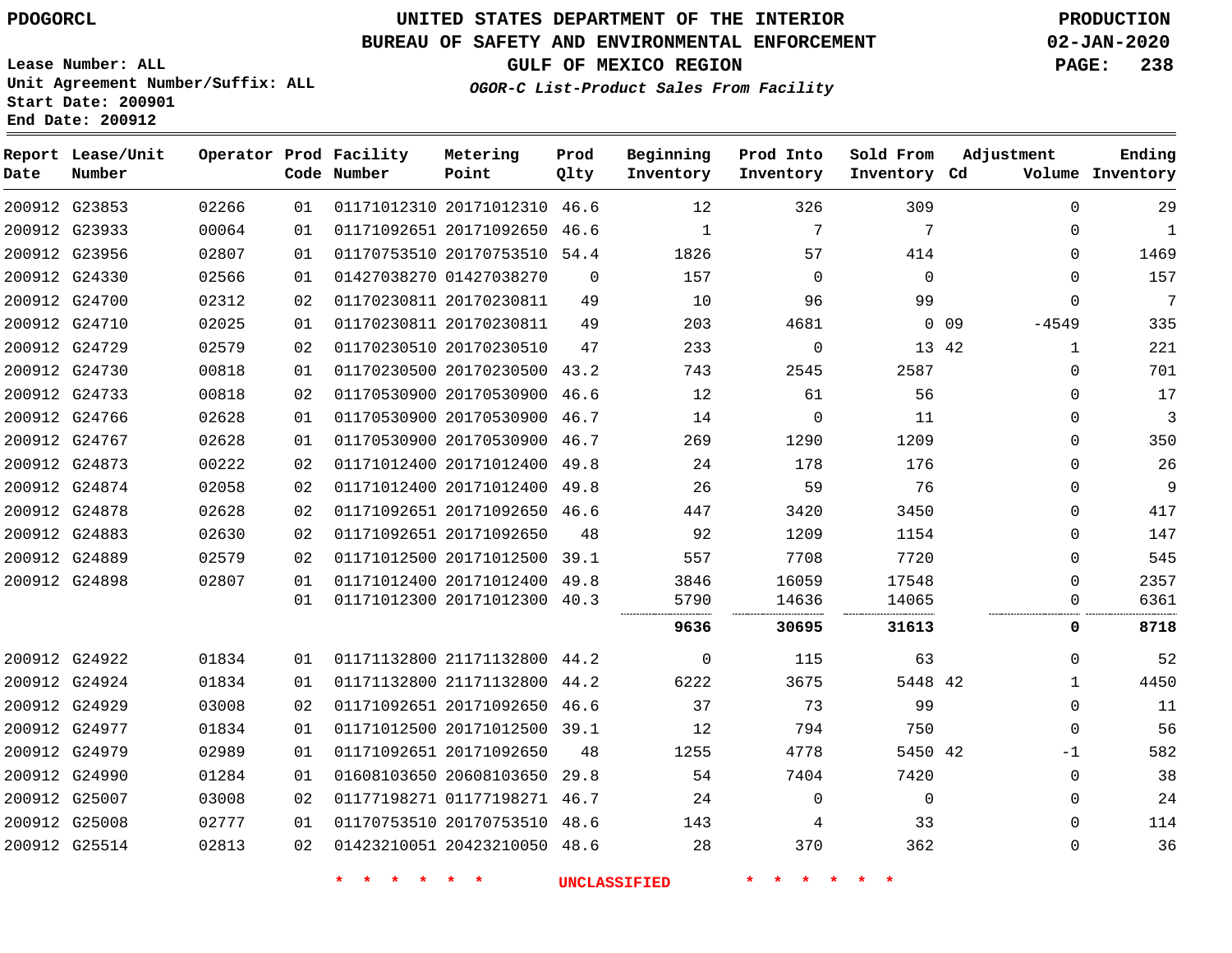### **BUREAU OF SAFETY AND ENVIRONMENTAL ENFORCEMENT 02-JAN-2020**

**Lease Number: ALL Unit Agreement Number/Suffix: ALL Start Date: 200901 End Date: 200912**

**GULF OF MEXICO REGION PAGE: 239**

**OGOR-C List-Product Sales From Facility**

| Date | Report Lease/Unit<br>Number |       |    | Operator Prod Facility<br>Code Number | Metering<br>Point            | Prod<br>Qlty | Beginning<br>Inventory | Prod Into<br>Inventory | Sold From<br>Inventory Cd | Adjustment   | Ending<br>Volume Inventory |
|------|-----------------------------|-------|----|---------------------------------------|------------------------------|--------------|------------------------|------------------------|---------------------------|--------------|----------------------------|
|      | 200912 G25515               | 02813 | 02 |                                       | 01423210051 20423210050 48.6 |              | 19                     | 11                     | 27                        | $\Omega$     | 3                          |
|      | 200912 G25524               | 00818 | 02 |                                       | 01170230450 20170230450 53.2 |              | 273                    | 2196                   | 2305                      | $\Omega$     | 164                        |
|      | 200912 G25536               | 02466 | 01 |                                       | 01420390101 01420390101      | $\Omega$     | 3479                   | $\Omega$               | $\Omega$                  | $\Omega$     | 3479                       |
|      | 200912 G25540               | 02409 | 01 |                                       | 01420390101 01420390101      | $\Omega$     | 2445                   | $\Omega$               | $\Omega$                  | $\Omega$     | 2445                       |
|      | 200912 G25561               | 02058 | 02 |                                       | 01170230450 20170230450 53.2 |              | 1513                   | 16348                  | 16637                     | $\Omega$     | 1224                       |
|      | 200912 G25579               | 00818 | 01 |                                       | 01170230500 20170230500 47.2 |              | 13                     | $\mathbf 0$            | 13                        | $\mathbf 0$  | $\Omega$                   |
|      |                             |       | 02 |                                       | 01170230810 20170230810 47.2 |              | 316                    | 511                    | 546                       | 0            | 281                        |
|      |                             |       |    |                                       |                              |              | 329                    | 511                    | 559                       | 0            | 281                        |
|      | 200912 G25605               | 00818 | 01 |                                       | 01170230810 20170230810 47.2 |              | 3                      | 5                      | 5                         | $\mathbf 0$  | 3                          |
|      | 200912 G25606               | 02025 | 01 |                                       | 01170230810 20170230810 47.1 |              | 684                    | 1044                   | 1153                      | $\Omega$     | 575                        |
|      | 200912 G25872               | 02025 | 01 |                                       | 01170230811 20170230811      | 49           | 309                    | 4369                   | 4365                      | 0            | 313                        |
|      | 200912 G25937               | 03075 | 02 |                                       | 01170230810 20170230810 47.2 |              | $\mathbf 0$            | 240                    | 108                       | 0            | 132                        |
|      | 200912 G25939               | 00064 | 01 |                                       | 01170230810 20170230810 47.2 |              | $\mathbf{1}$           | 0                      | $\mathbf{1}$              | $\Omega$     | $\mathbf 0$                |
|      | 200912 G25965               | 02899 | 01 |                                       | 01171132800 21171132800 44.2 |              | 60                     | 140                    | 110                       | $\Omega$     | 90                         |
|      | 200912 G26001               | 02628 | 02 |                                       | 01171132800 21171132800 44.2 |              | 4252                   | 975                    | 2878                      | $\Omega$     | 2349                       |
|      | 200912 G26023               | 02579 | 02 |                                       | 01171012500 20171012500 39.1 |              | 72                     | 1202                   | 1189                      | $\Omega$     | 85                         |
|      | 200912 G26032               | 03056 | 01 |                                       | 01171012300 20171012300      | $\Omega$     | 135                    | $\mathbf 0$            | $\mathbf 0$               | $\Omega$     | 135                        |
|      | 200912 G26040               | 00560 | 01 |                                       | 01171132800 21171132800 44.2 |              | 254                    | 146                    | 33 42                     | $-187$       | 180                        |
|      | 200912 G26074               | 01284 | 01 |                                       | 01177122950 20177122950 30.6 |              | 170                    | 48461                  | 48531                     | $\Omega$     | 100                        |
|      | 200912 G26146               | 01586 | 01 |                                       | 01177258152 01177258152 31.1 |              | 2098                   | 1941                   | 1914                      | 0            | 2125                       |
|      | 200912 G26281               | 02528 | 02 |                                       | 01170753850 20170753850 34.2 |              | 2749                   | 793                    | 1598                      | 0            | 1944                       |
|      | 200912 G26451               | 02579 | 02 |                                       | 01423210051 20423210050 48.6 |              | 926                    | 8516                   | 8590 42                   | $\mathbf{1}$ | 853                        |
|      | 200912 G26480               | 01978 | 02 |                                       | 01423210051 20423210050 48.6 |              | 86                     | 1016                   | 1093                      | $\Omega$     | 9                          |
|      | 200912 G27061               | 02266 | 01 |                                       | 01171131600 20171131600 43.1 |              | 6                      | 275                    | 253                       | $\Omega$     | 28                         |
|      | 200912 G27070               | 00064 | 01 |                                       | 01170230811 20170230811      | 49           | 285                    | 3073                   | 3138                      | 0            | 220                        |
|      | 200912 G27072               | 02899 | 01 |                                       | 01171132800 21171132800 44.2 |              | 2878                   | 1615                   | 2474 42                   | 2            | 2021                       |
|      | 200912 G27100               | 01978 | 02 |                                       | 01171012310 20171012310 46.6 |              | 100                    | 822                    | 852                       | $\Omega$     | 70                         |
|      | 200912 G27121               | 02312 | 02 |                                       | 01171012400 20171012400 49.8 |              | 1252                   | 7906                   | 7998                      | $\Omega$     | 1160                       |